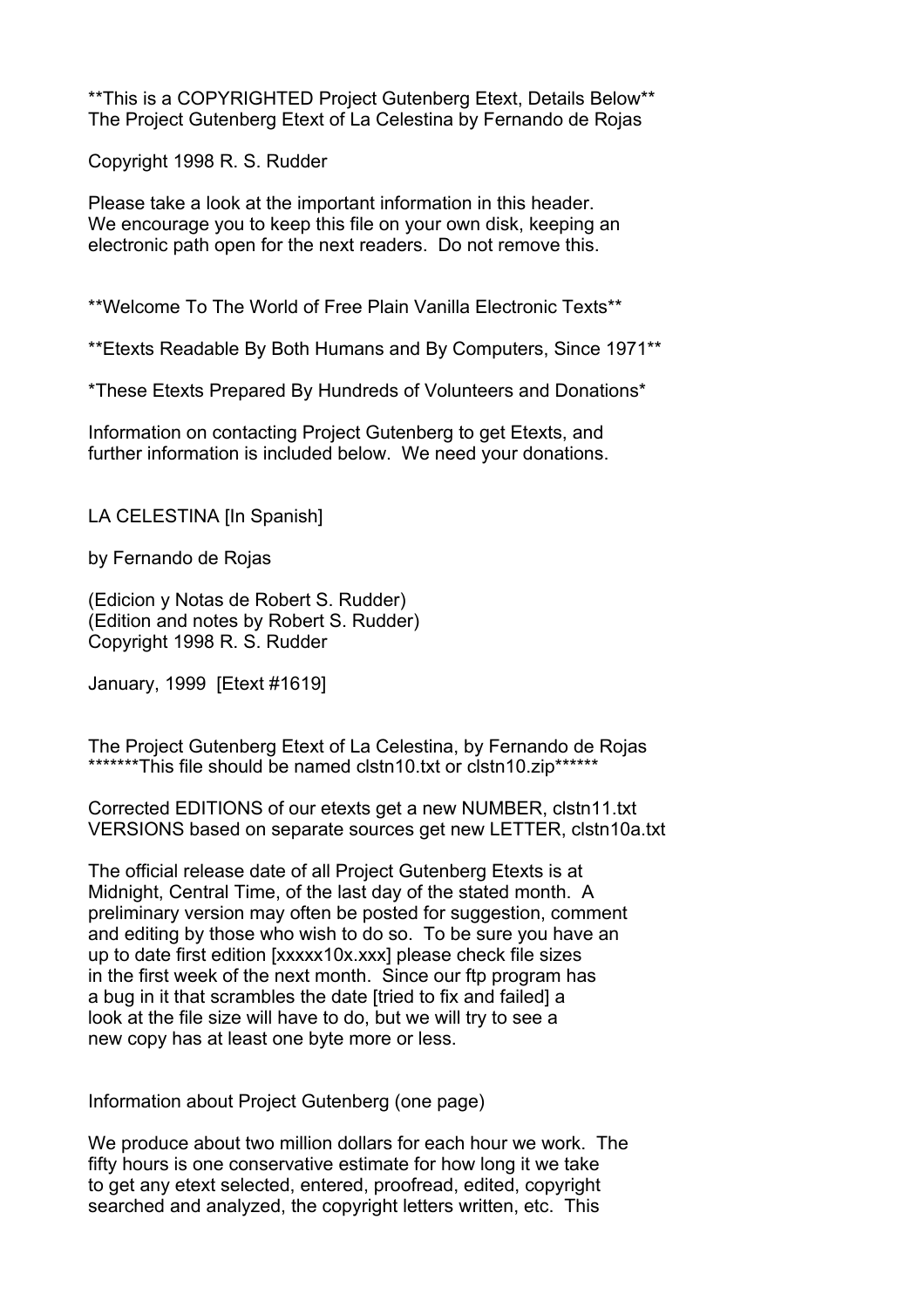projected audience is one hundred million readers. If our value per text is nominally estimated at one dollar, then we produce 2 million dollars per hour this year we, will have to do four text files per month: thus upping our productivity from one million. The Goal of Project Gutenberg is to Give Away One Trillion Etext Files by the December 31, 2001. [10,000 x 100,000,000=Trillion] This is ten thousand titles each to one hundred million readers, which is 10% of the expected number of computer users by the end of the year 2001.

We need your donations more than ever!

All donations should be made to "Project Gutenberg/CMU": and are tax deductible to the extent allowable by law. (CMU = Carnegie - Mellon University).

For these and other matters, please mail to:

Project Gutenberg P. O. Box 2782 Champaign, IL 61825

Internet: dircompg@pobox.com CompuServe: >internet:dircompg@pobox.com Attmail: internet!pobox.com!dircompg

When all other email fails try our Michael S. Hart, Executive Director: hart@pobox.com (internet)

We would prefer to send you this information by email (Internet, Bitnet, Compuserve, ATTMAIL or MCImail).

\*\*\*\*\*\*

If you have an FTP program (or emulator), please FTP directly to the Project Gutenberg archives: [Mac users, do NOT point and click. . .type]

ftp mrcnext.cso.uiuc.edu login: anonymous password: your@login cd etext/etext90 though etext/etext97 or cd etext97 [for new books] or cd etext/articles dir [to see files] get or mget [to get files. . .set bin for zip files] get INDEX100.GUT get INDEX200.GUT for a list of books and get NEW.GUT for general information and mget GUT\* for newsletters.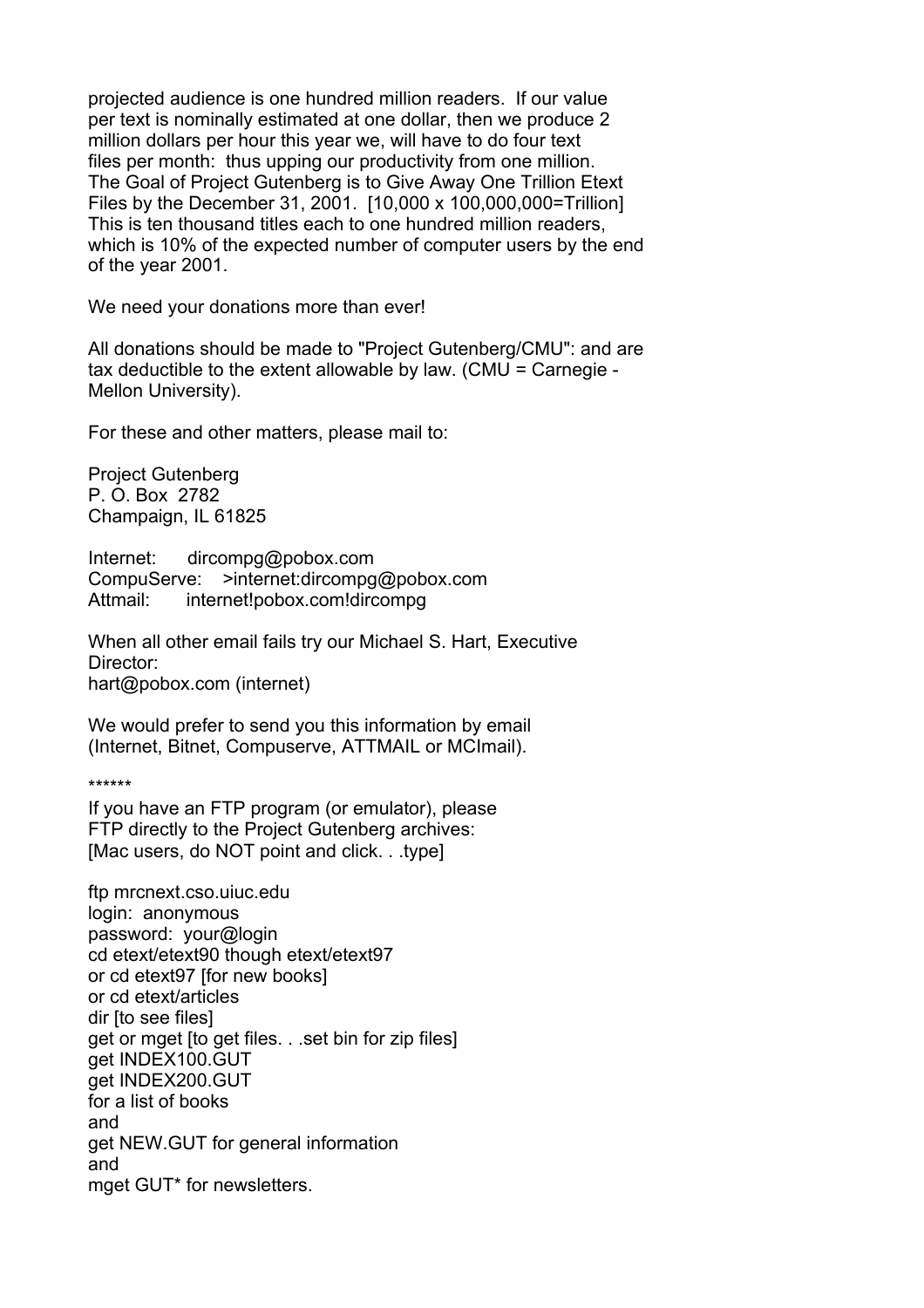\*\*Information prepared by the Project Gutenberg legal advisor\*\* (Three Pages)

\*\*\*START\*\* SMALL PRINT! for COPYRIGHT PROTECTED ETEXTS \*\*\* TITLE AND COPYRIGHT NOTICE:

LA CELESTINA [In Spanish]

by Fernando de Rojas

(Edicion y Notas de Robert S. Rudder) (Edition and notes by Robert S. Rudder) Copyright 1998 R. S. Rudder

This etext is distributed by Professor Michael S. Hart through the Project Gutenberg Association at Carnegie-Mellon University (the "Project") under the Project's "Project Gutenberg" trademark and with the permission of the etext's copyright owner.

## LICENSE

You can (and are encouraged!) to copy and distribute this Project Gutenberg-tm etext. Since, unlike many other of the Project's etexts, it is copyright protected, and since the materials and methods you use will effect the Project's reputation,

your right to copy and distribute it is limited by the copyright laws and by the conditions of this "Small Print!" statement.

[A] ALL COPIES: The Project permits you to distribute copies of this etext electronically or on any machine readable medium now known or hereafter discovered so long as you:

 (1) Honor the refund and replacement provisions of this "Small Print!" statement; and

 (2) Pay a royalty to the Project of 20% of the net profits you derive calculated using the method you already use to calculate your applicable taxes. If you don't derive profits, no royalty is due. Royalties are payable to "Project Gutenberg Association/Carnegie Mellon-University" within the 60 days following each date you prepare (or were legally required to prepare) your annual (or equivalent periodic) tax return.

[B] EXACT AND MODIFIED COPIES: The copies you distribute must either be exact copies of this etext, including this Small Print statement, or can be in binary, compressed, markup, or proprietary form (including any form resulting from word processing or hypertext software), so long as \*EITHER\*:

 (1) The etext, when displayed, is clearly readable, and does \*not\* contain characters other than those intended by the author of the work, although tilde  $(\sim)$ , asterisk  $(*)$  and underline (\_) characters may be used to convey punctuation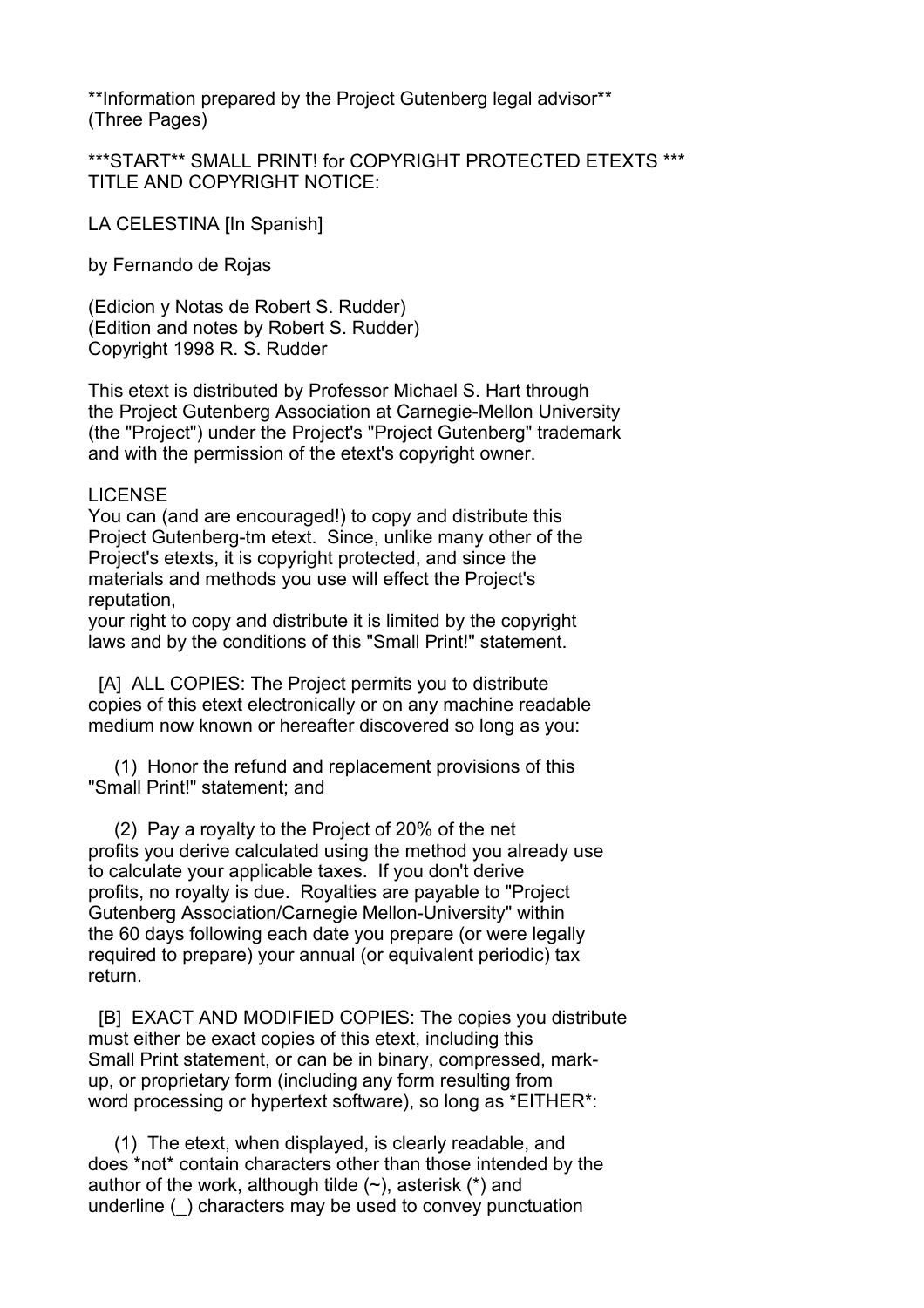intended by the author, and additional characters may be used to indicate hypertext links; OR

 (2) The etext is readily convertible by the reader at no expense into plain ASCII, EBCDIC or equivalent form by the program that displays the etext (as is the case, for instance, with most word processors); OR

 (3) You provide or agree to provide on request at no additional cost, fee or expense, a copy of the etext in plain ASCII.

LIMITED WARRANTY; DISCLAIMER OF DAMAGES This etext may contain a "Defect" in the form of incomplete, inaccurate or corrupt data, transcription errors, a copyright or other infringement, a defective or damaged disk, computer virus, or codes that damage or cannot be read by your equipment. But for the "Right of Replacement or Refund" described below, the Project (and any other party you may receive this etext from as a PROJECT GUTENBERG-tm etext) disclaims all liability to you for damages, costs and expenses, including legal fees, and YOU HAVE NO REMEDIES FOR NEGLIGENCE OR UNDER STRICT LIABILITY, OR FOR BREACH OF WARRANTY OR CONTRACT, INCLUDING BUT NOT LIMITED TO INDIRECT, CONSEQUENTIAL, PUNITIVE OR INCIDENTAL DAMAGES, EVEN IF YOU GIVE NOTICE OF THE POSSIBILITY OF SUCH DAMAGES.

If you discover a Defect in this etext within 90 days of receiving it, you can receive a refund of the money (if any) you paid for it by sending an explanatory note within that time to the person you received it from. If you received it on a physical medium, you must return it with your note, and such person may choose to alternatively give you a replacement copy. If you received it electronically, such person may choose to alternatively give you a second opportunity to receive it electronically.

THIS ETEXT IS OTHERWISE PROVIDED TO YOU "AS-IS". NO OTHER WARRANTIES OF ANY KIND, EXPRESS OR IMPLIED, ARE MADE TO YOU AS TO THE ETEXT OR ANY MEDIUM IT MAY BE ON, INCLUDING BUT NOT LIMITED TO WARRANTIES OF MERCHANTABILITY OR FITNESS FOR A PARTICULAR PURPOSE. Some states do not allow disclaimers of implied warranties or the exclusion or limitation of consequential damages, so the above disclaimers and exclusions may not apply to you, and you may have other legal rights.

#### INDEMNITY

You will indemnify and hold the Project, its directors, officers, members and agents harmless from all liability, cost and expense, including legal fees, that arise directly or indirectly from any of the following that you do or cause: [1] distribution of this etext, [2] alteration, modification, or addition to the etext, or [3] any Defect.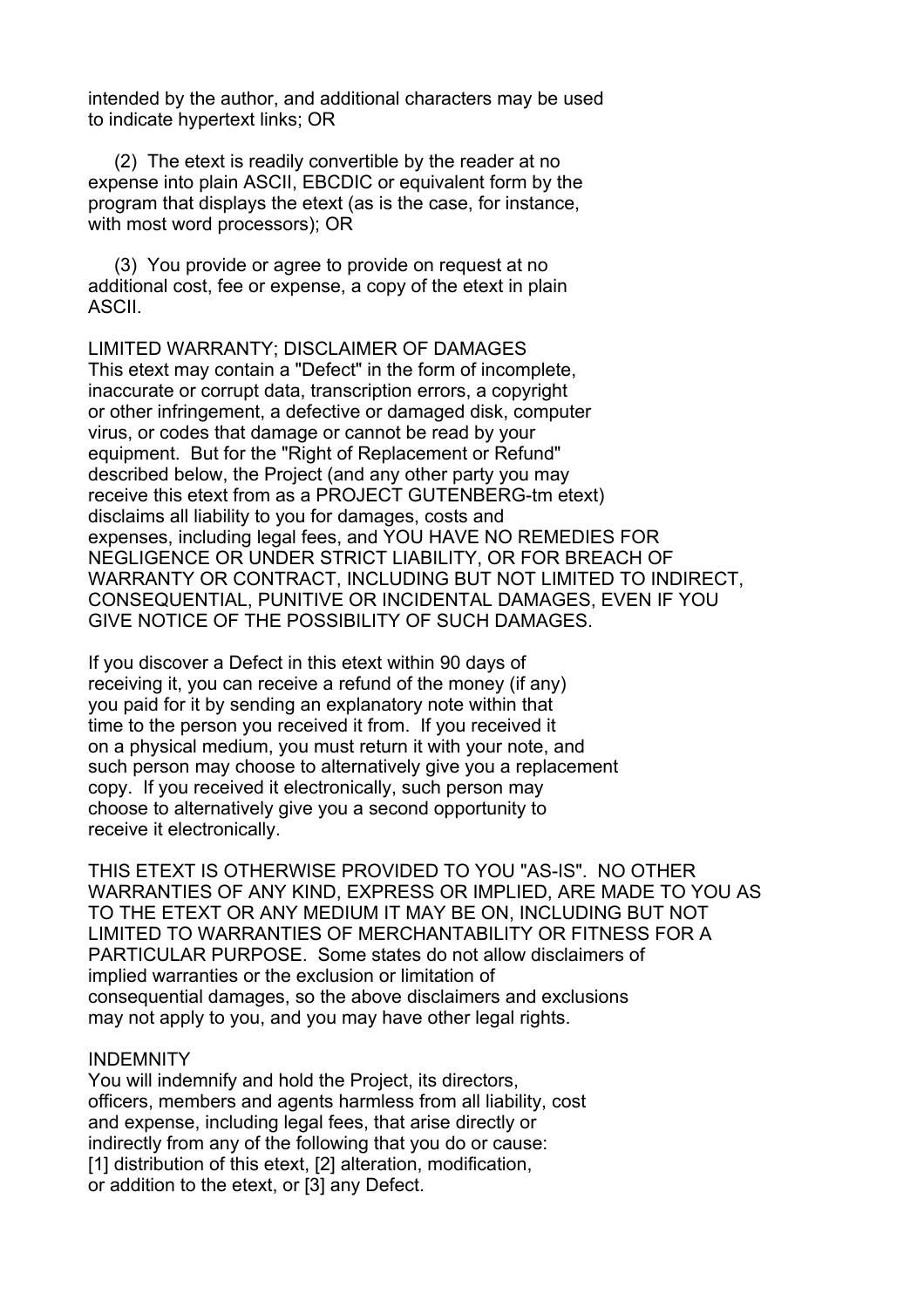WHAT IF YOU \*WANT\* TO SEND MONEY EVEN IF YOU DON'T HAVE TO? Project Gutenberg is dedicated to increasing the number of public domain and licensed works that can be freely distributed in machine readable form. The Project gratefully accepts contributions in money, time, scanning machines, OCR software, public domain etexts, royalty free copyright licenses, and whatever else you can think of. Money should be paid to "Project Gutenberg Association/Carnegie-Mellon University".

\*SMALL PRINT! Ver.04.29.93 FOR COPYRIGHT PROTECTED ETEXTS\*END\*

\*\*This is a COPYRIGHTED Project Gutenberg Etext, Details Below\*\* The Project Gutenberg Etext of La Celestina by Fernando de Rojas

Copyright 1998 R. S. Rudder

LA CELESTINA

por

Fernando de Rojas

(Edicion y Notas de Robert S. Rudder)

Copyright 1998 R. S. Rudder

I. Introduccion

II. La Celestina

III Glosario y Notas

#### **INTRODUCCION**

Si bien es cierto que "La Celestina" nos deja con muchas dudas sobre la personalidad de los personajes, esta misma vaguedad hace que la obra parezca mas realista, permitiendo incluso una lectura moderna. Poco sabemos tambien sobre la autoria de la obra; sabemos que Fernando de Rojas, el unico autor conocido, fue un judio converso, nacido en Montalban, y que estudio en la Universidad de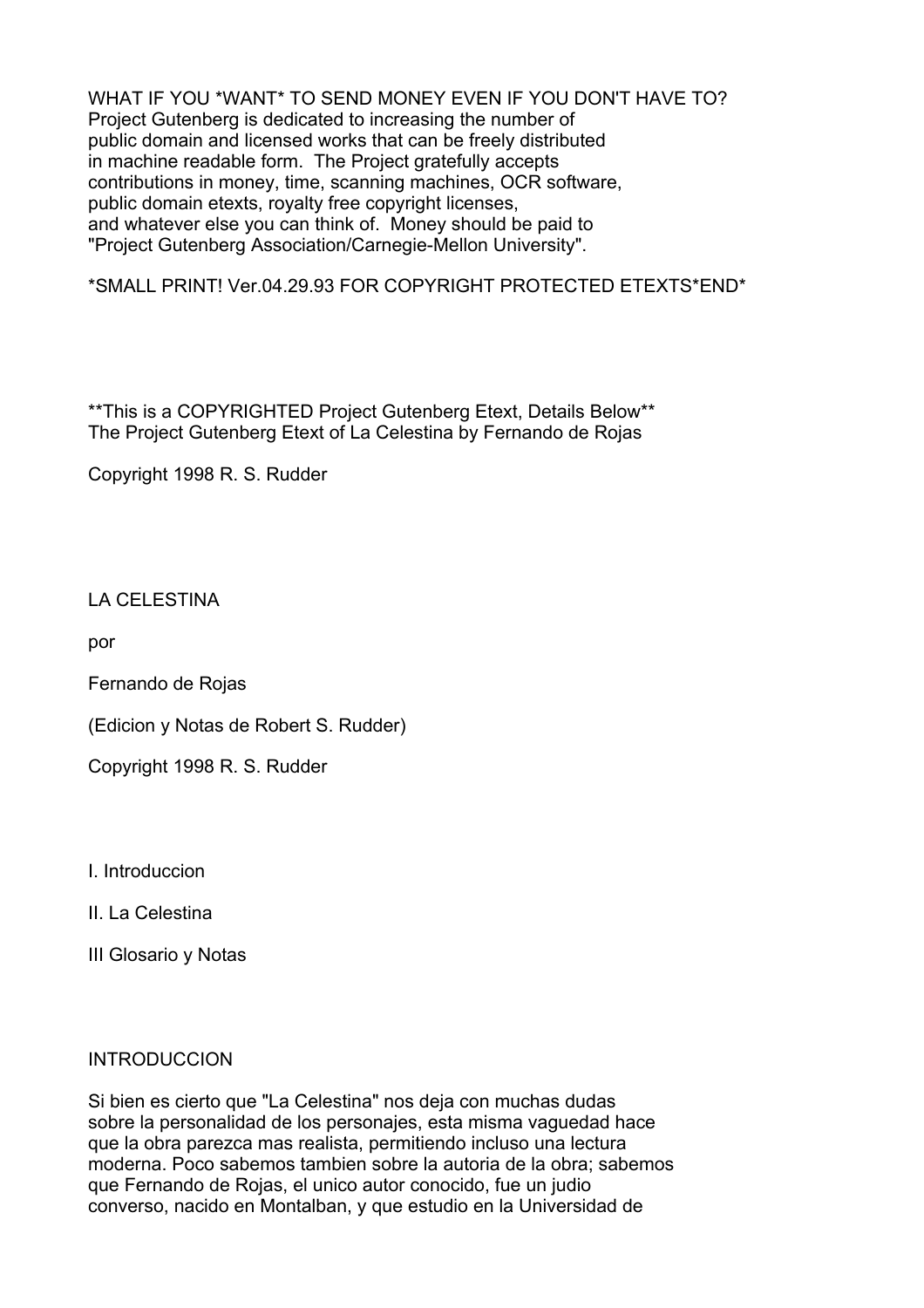Salamanca. Despues de haber escrito esta obra maestra en su juventud, simplemente desaparecio de la escena literaria: fue a Talavera para ejercer el oficio de abogado, y alli murio en 1541.

El lugar de la accion de la obra no tiene semejanza geografica especifica con ningun pueblo de Espana. Quedan tambien como meras sombras varios grupos de personajes (la muchedumbre que asiste al ajusticiamiento de Sempronio y Parmeno; los vecinos congregados alrededor de Pleberio cuando este da su discurso final). Y aunque las descripciones fisicas de los personajes centrales de la obra no son nada mas que bosquejos, hay una gran profundidad en sus personalidades. Los dos personajes centrales cuyas vidas y destinos se enlazan apasionadamente, Calisto y Melibea, comparten una historia que se extiende mas alla de los confines de "La Celestina". Desde sus primeras palabras vemos que se han conocido antes del comienzo de la obra: "en tan conueniente lugar que mi secreto dolor manifestarte pudiesse. sin dubda encomparablemente es mayor tal galardon que el seruicio: sacrificio: deuocion e obras pias que por este lugar alcanzar tengo yo a dios ofrescido." Estas vidas que se mueven tanto dentro como fuera de la obra, encontraran su eco mas de cien anos despues en el arte de Velazquez donde hay figuras que aparecen dentro y fuera de la pintura.

Para esta edicion electronica se han utilizado las cuatro siguientes versiones de "La Celestina":

1. "Comedia de Calisto y Melibea", Burgos, 1499. 16 actos. Facsimile.

2. "Comedia de Calisto y Melibea", Toledo, 1500. 16 actos, Facsimile. Esta edicion tiene una carta del "autor a un su amigo", donde dice que encontro el primer acto, y que escribio los demas actos en quince dias de vacaciones. Tambien hay versos de "El autor escusandose de su yerro en esta obra que escriuio..." los cuales son un acrostico que revela lo siguiente: "El bachjller fernando de royas acabo la comedia de calysto y melybea y fve nascjdo en la puebla de montalvan."

3. "Comedia de Calisto y Melibea", Sevilla, 1501. Edicion de Foulche-Delbosc (1900). Semejante a la edicion de Toledo, 1500, con unas variaciones en la "carta" y en los primeros versos.

4. "Tragicomedia de Calisto y Melibea", Valencia, 1514. 21 actos y otras interpolaciones. Facsimile.

He mantenido la ortografia y puntuacion de los facsimiles para dar un sentido autentico a esta version electronica. Los cinco actos y otras interpolaciones anadidos en la edicion de Valencia (1514) estan marcados entre comillas ("). Las unicas concesiones a la puntuacion moderna son el uso, de vez en cuando, de la coma (,), el punto y coma (;), y la exclamacion (!); estas tres no existen en los facsimiles. Tampoco he podido usar el tilde a causa de los limites de este modo de transmision, y el lector tendra que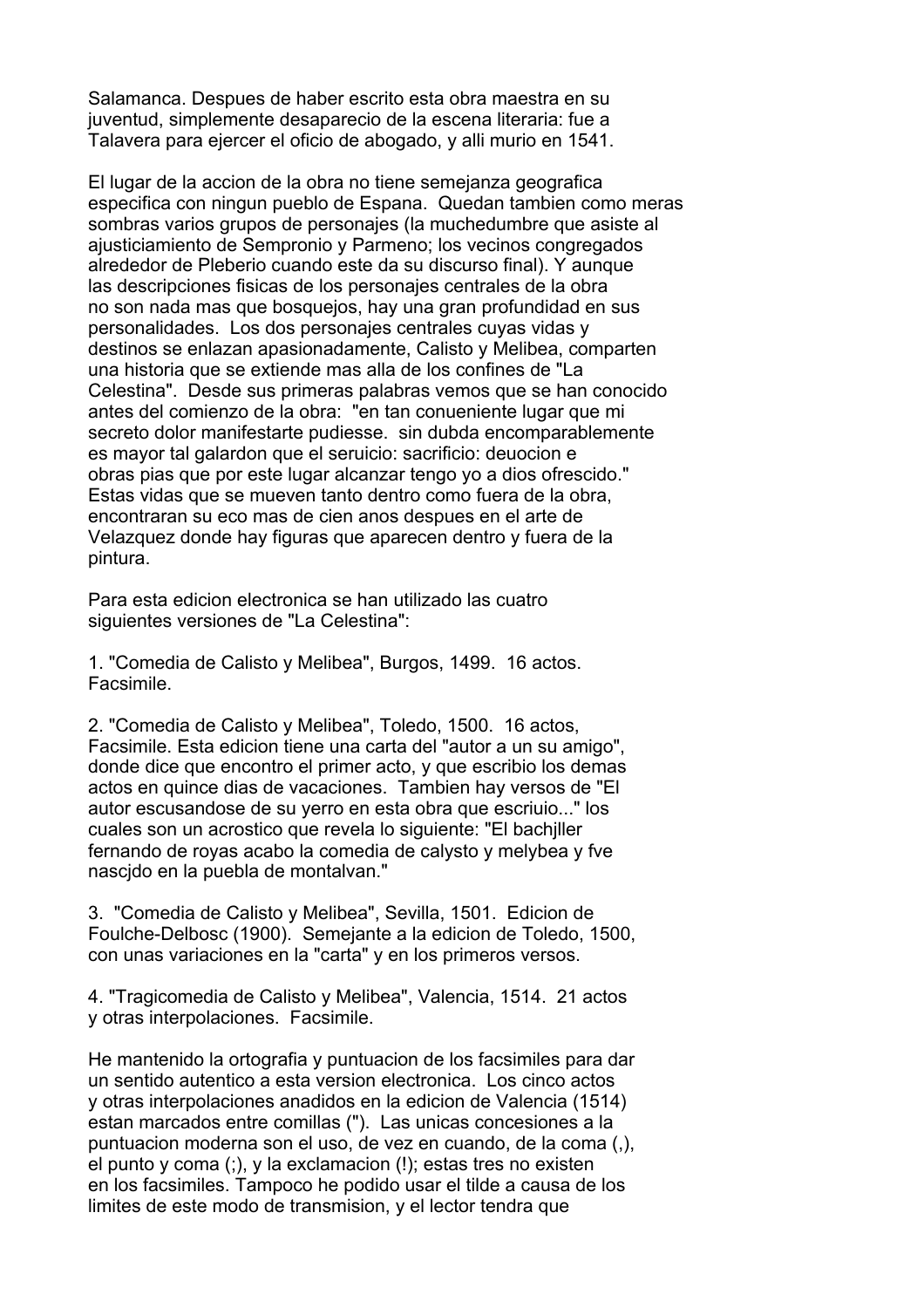ponerlo. En cuanto al acento, esta transmision electronica no permite tal cosa, pero tampoco existe en los facsimiles.

Mi sincero agradecimiento al Profesor Juan de Castro, Magdalena de Castro, y Gloria Arjona.

Robert S. Rudder California State University, Los Angeles Junio, 1998

[LA CELESTINA]

"TRAGI" COMEDIA DE CALISTO Y MELIBEA

"nueuamente reuista y emendada con addicion de los argumentos de cada vn auto en principio." la qual contiene demas de su agradable e dulce estilo muchas sentencias filosofales: e auisos muy necessarios para mancebos: mostrandoles los enganos que estan encerrados en siruientes e alcahuetas.

"EL AUCTOR

A VN SU AMIGO.

Suelen los que de sus tierras absentes se hallan considerar: de que cosa aquel lugar donde parten mayor inopia, o falta padezca: para con la tal seruir a los conterraneos de quien en algun tiempo beneficio recebido tienen: e viendo que legitima obligacion a inuestigar lo semejante me compelia: para pagar las muchas mercedes de vuestra libre liberalidad recebidas: assaz vezes retraydo en mi camara acostado sobre mi propia mano: echando mis sentidos por ventores: e mi juyzio a bolar: me venia a la memoria: no solo la necessidad que nuestra comun patria tiene de la presente obra por la muchedumbre de galanes: e enamorados mancebos que posee: pero avn en particular vuestra misma persona: cuya juuentud de amor ser presa: se me representa auer visto: e del cruelmente lastimada: a causa de le faltar defensiuas armas para resistir sus fuegos: Las quales halle esculpidas en estos papeles: no fabricadas en las grandes herrerias de Milan: mas en los claros ingenios de doctos varones castellanos formadas: e como mirasse su primor: sotil artificio: su fuerte e claro metal: su modo e manera de lauor: su estilo elegante: jamas en nuestra castellana lengua visto ni oydo. Leylo tres o quatro vezes: e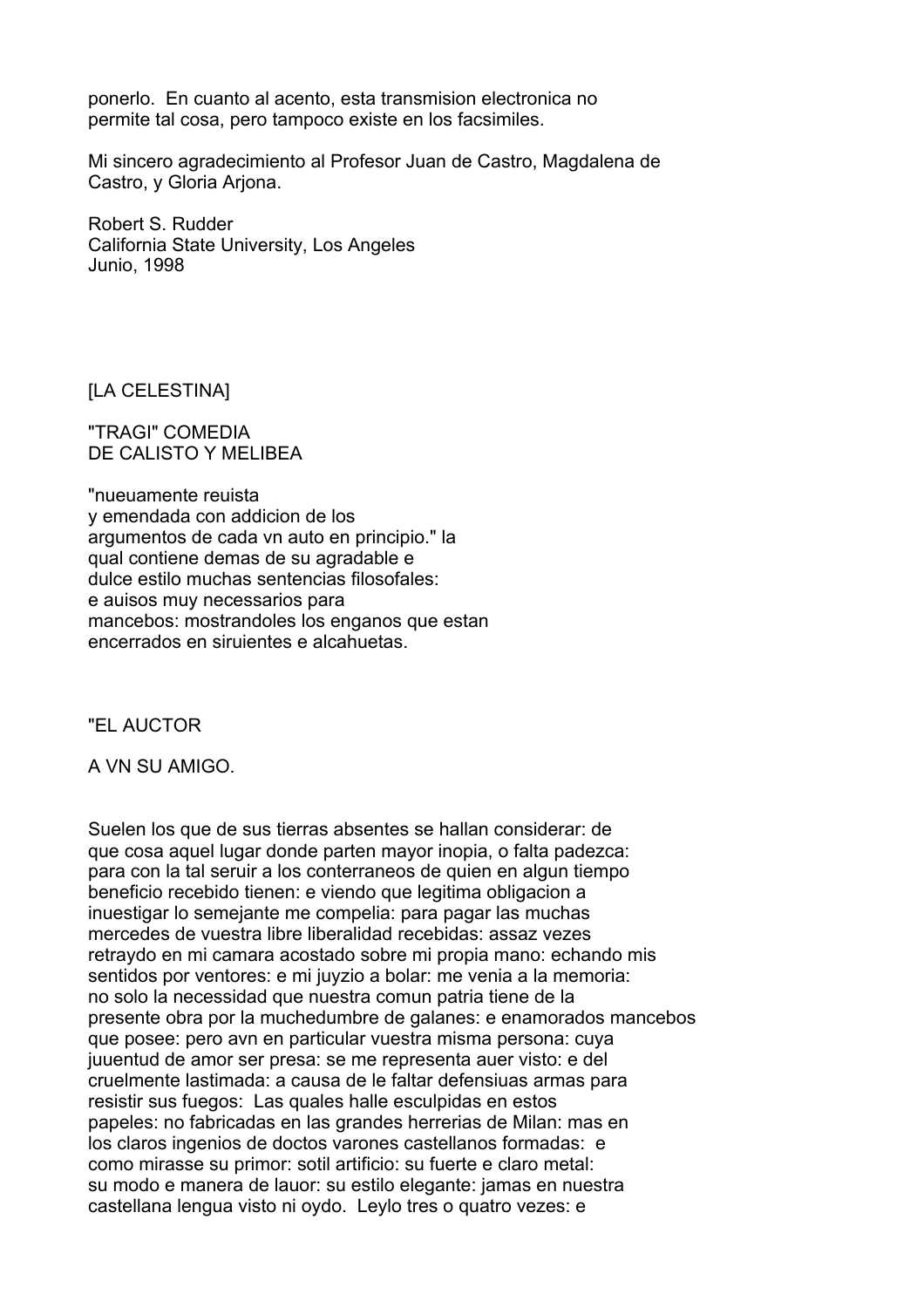tantas quantas mas lo leya: tanta mas necessidad me ponia de releerlo: e tanto mas me agradaua: y en su processo nueuas sentencias sentia: vi no solo ser dulce en su principal hystoria: o ficion toda junta. pero avn de algunas sus particularidades salian deleytables fontezicas de filosofia: de otros agradables donayres: de otros auisos e consejos contra lisonjeros e malos siruientes: e falsas mugeres hechizeras. vi que no tenia su firma del autor: el qual segun algunos dizen fue Juan de Mena: e segun otros Rodrigo Cota. pero quien quier que fuesse: es digno de recordable memoria por la sotil inuencion: por la gran copia de sentencias entrexeridas: que so color de donayres tiene: gran filosofo era. e pues el con temor de detractores e nocibles lenguas mas aparejadas a reprehender que a saber inuentar: quiso celar e encubrir su nombre: no me culpeys si en el fin baxo que lo pongo no espressare el mio: mayormente que siendo jurista yo: avnque obra discreta: es agena de mi facultad. e quien lo supiesse diria: que no por recreacion de mi principal estudio: del qual yo mas me precio como es la verdad lo hiziesse: antes distraydo de los derechos en esta nueua labor me entremetiesse: pero avnque no acierten seria pago de mi osadia. assimesmo pensarian que no quinze dias de vnas vacaciones: mientra mis socios en sus tierras en acabarlo me detuuiesse como es lo cierto pero avn mas tiempo: e menos acepto: para desculpa de lo qual todo no solo a vos: pero a quantos lo leyeren: offrezco los siguientes metros. E porque conozcays donde comienzan mis maldoladas razones [e acaban las del antiguo autor, en la margen hallareys una cruz; y es el fin de la primera cena.] acorde que todo lo del antiguo autor: fuesse sin diuision en vn aucto: o cena incluso hasta el segundo auto donde dize. Hermanos mios &c. Uale."

## EL AUTOR

### ESCUSANDOSE DE SU YERRO EN ESTA OBRA QUE ESCRIUIO, CONTRA Sl ARGUYE E COMPARA.

El silencio escuda y suele encobrir las faltas de ingenio & las torpes lenguas: blason, que es contrario: publica sus menguas al que mucho habla sin mucho sentir. como la hormiga que dexa de yr: holgando por tierra, con la prouision: jactose con alas de su perdicion: lleuaronla en alto, no sabe dondyr.

#### Prosigue

El ayre gozando ageno y estrano: rapina es ya hecha de aues que buelan: fuertes mas que ella, por ceuo la lleuan: en las nueuas alas estaua su dano: razon es que aplique mi pluma este engano, no dissimulando con los que arguyen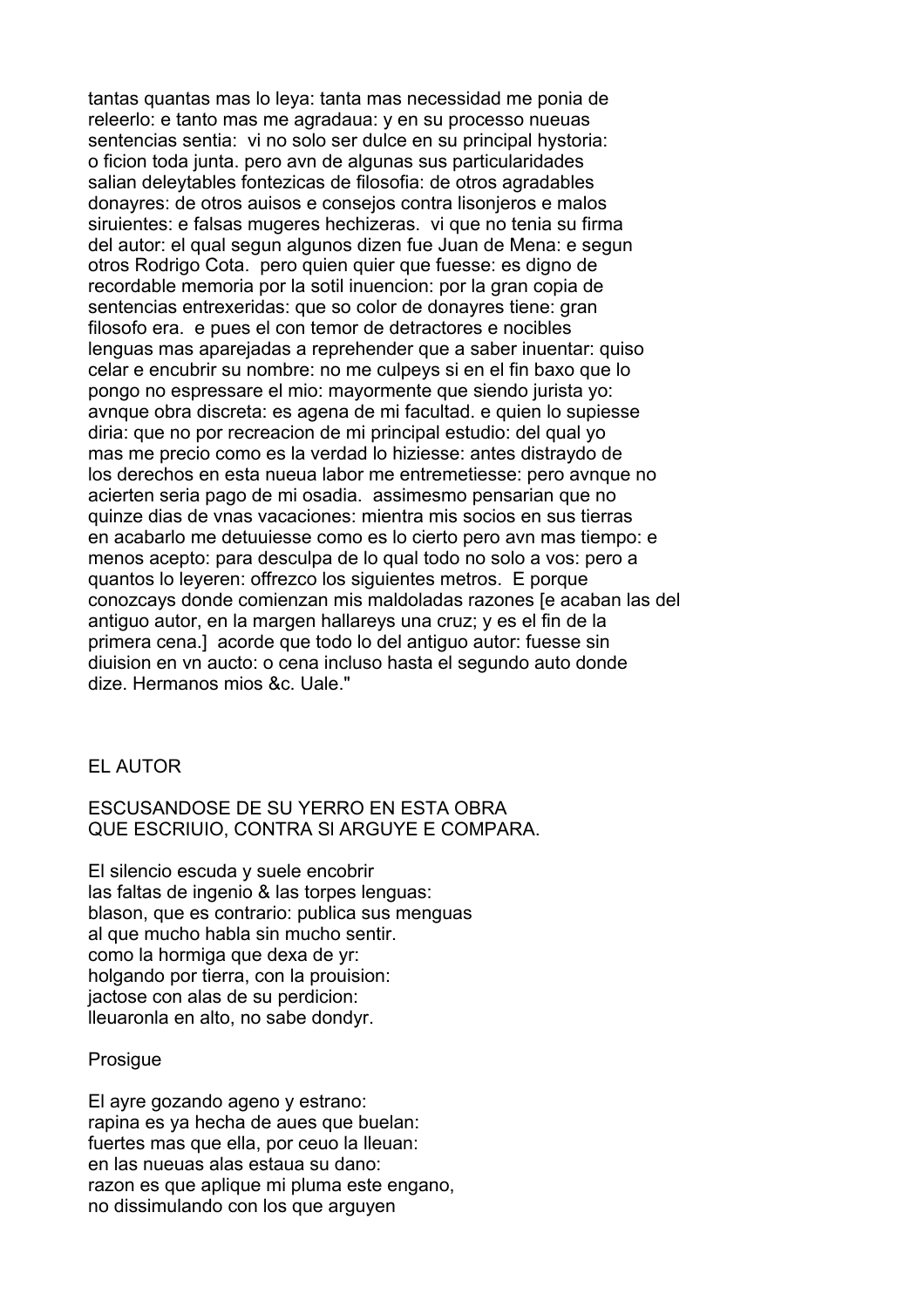assi, que a mi mesmo mis alas destruyen: nublosas & flacas, nascidas de ogano.

### Prosigue

Donde esta gozar pensaua volando oyo aqui escriuiendo cobrar mas honor, de lo vno & lo otro nascio disfauor, ella es comida y a mi estan cortando. reproches, reuistas y tachas callando obstara: y a los danos de inuidia & murmuros y assi nauegando los puertos seguros atras quedan todos ya quanto mas ando.

### Prosigue.

Si bien discerneys mi limpio motiuo, a qual se adereza de aquestos estremos, con qual participa, quien rige sus remos amor aplazible o desamor esquiuo: buscad bien el fin de aquesto que escriuo, o del principio leed su argumento; leeldo y vereys que avnque dulce cuento, amantes que os muestra salir de catiuo.

## Comparacion.

Como al doliente que pildora amarga o huye, o recela. o no puede tragar, metenla dentro de dulce manjar, enganase el gusto, la salud se alarga: desta manera la pluma se embarga, imponiendo dichos lasciuos, rientes, atrae los oydos de penadas gentes, de grado escarmientan y arrojan su carga.

Buelue a su proposito.

Este mi desseo cargado de antojos compuso tal fin quel principio desata, acordo de dorar con oro de lata lo mas fino oro, que vio con sus ojos: y encima de rosas sembrar mill abrojos, suplico pues suplan discretos mi falta, teman grosseros; y en obra tan alta, o vean y callen, o no den enojos.

Prosigue dando razon porque se mouio a acabar esta obra.

Yo vi en Salamanca la obra presente; mouime a acabarla por estas razones,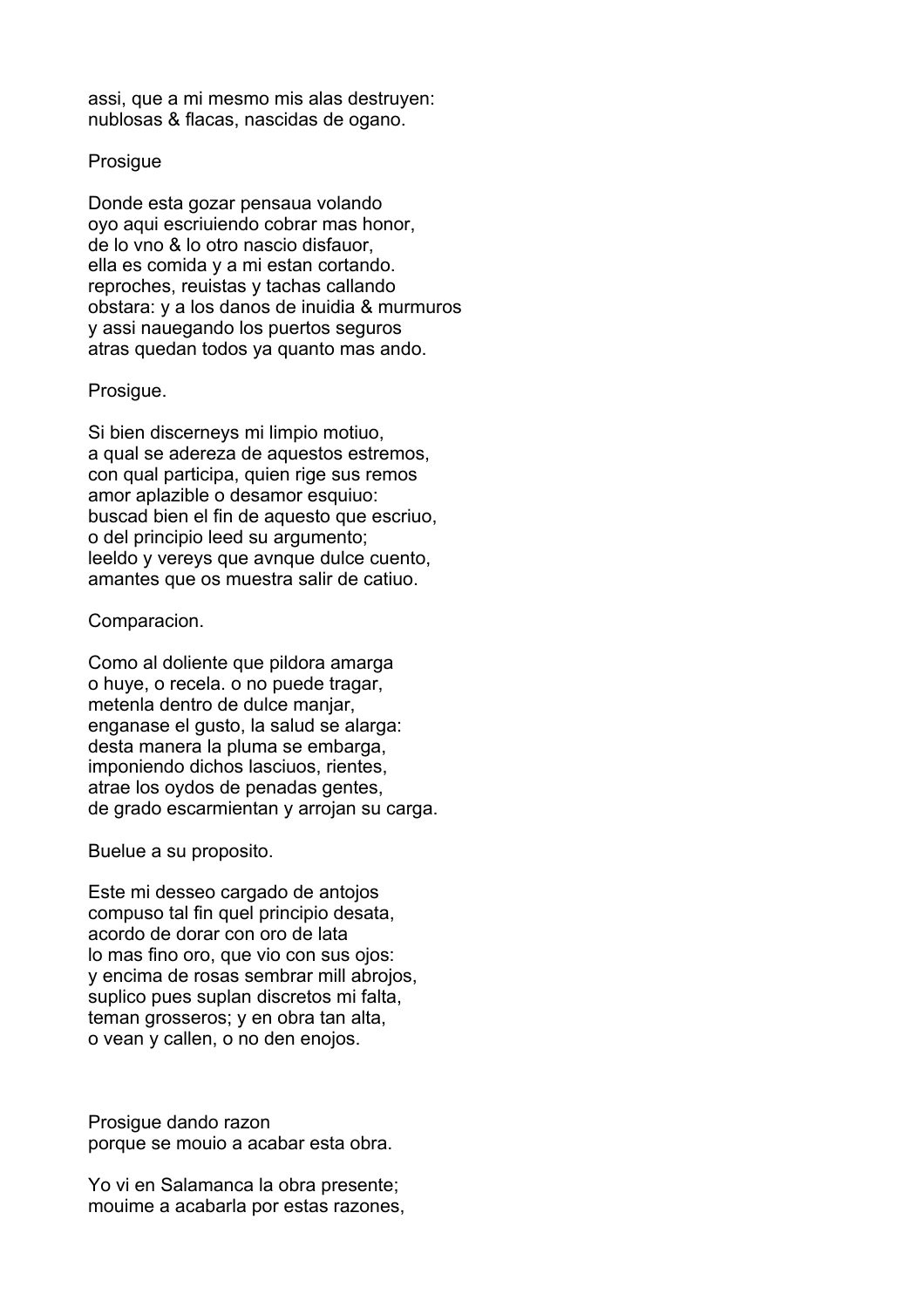es la primera, que esto en vacaciones; la otra que oy su inuentor ser sciente: y es la final, ver ya la mas gente buelta y mezclada en vicios de amor; estos amantes les pornan temor a fiar de alcahueta, ni de mal siruiente.

Y assi que esta obra a mi flaco entender fue tanto breue, quanto muy sutil, vi que portaua sentencias dos mill en forro de gracias, labor de plazer: no hizo Dedalo en su officio e saber alguna mas prima entretalladura, si fin diera en esta su propia escriptura corta: vn gran hombre y de mucho valer.

Jamas yo no vi terenciana, despues que me acuerdo, ni nadie la vido, obra de estilo tan alto y subido en lengua comun vulgar castellana. no tiene sentencia de donde no mana loable a su autor y eterna memoria. al qual Jesu Christo reciba en su gloria por su passion sancta que a todos nos sana.

Amonesta a los que aman que siruan a dios y dexen las malas cogitaciones y vicios de amor.

Uosotros que amays, tomad este enxemplo, este fino arnes con que os defendays; bolued ya las riendas, porque nos perdays; load siempre a dios visitando su templo; andad sobre auiso, no seays en dexemplo de muertos y biuos y propios culpados; estando en el mundo yazeys sepultados; muy gran dolor siento quando esto contemplo.

#### Fin

Oluidemos los vicios que assi nos prendieron; no confiemos en vana esperanza, temamos aquel que espinas y lanza, azotes y clauos su sangre vertieron; la su santa faz herida escupieron; vinagre con hiel fue su potacion; a cada costado consintio vn ladron; nos lleue le ruego con los quel creyeron. [Toledo 1500, Sevilla 1501]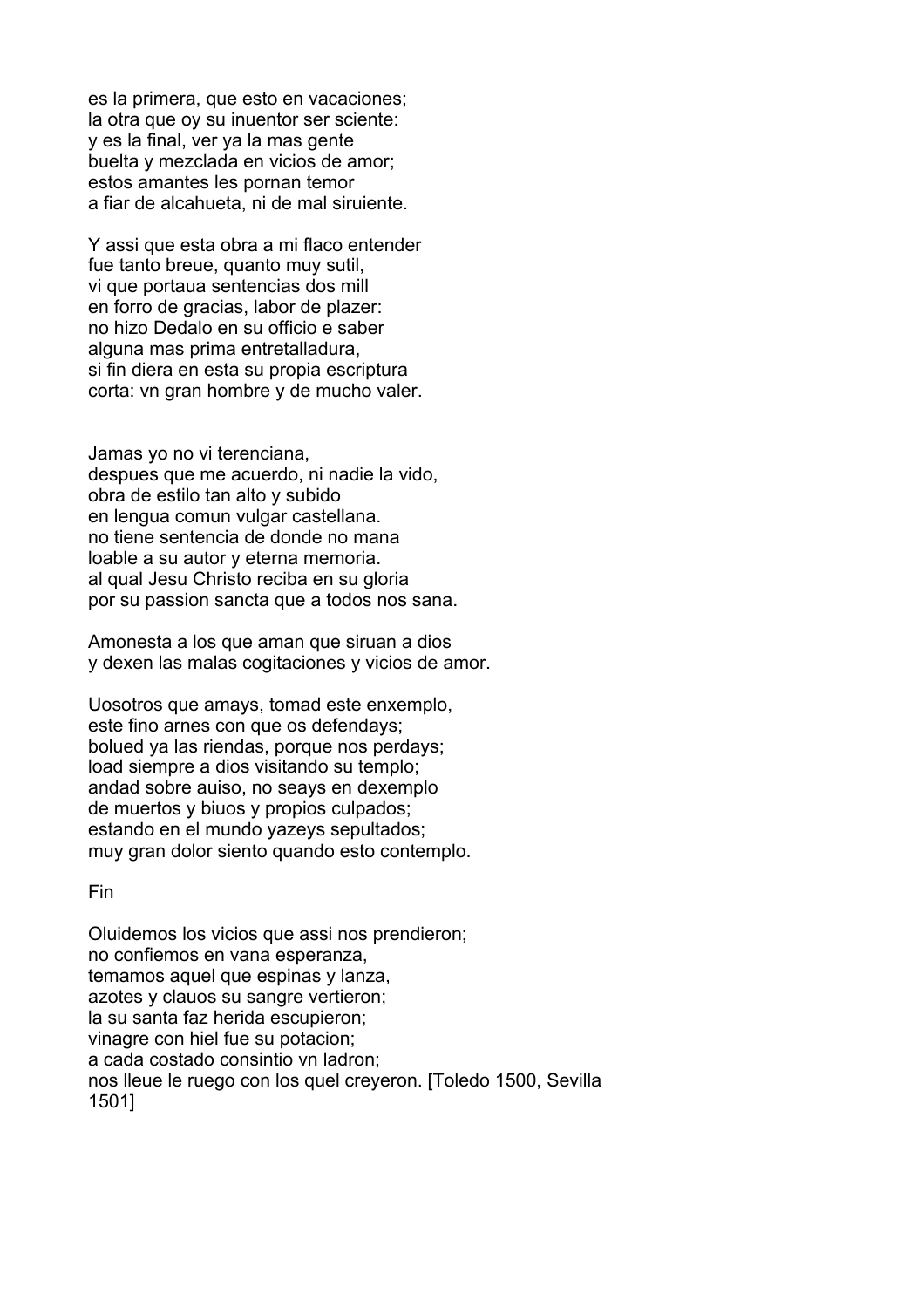## "EL AUTOR ESCUSANDOSE DE SU YERRO EN ESTA OBRA QUE ESCRIUIO CONTRA Sl ARGUYE E COMPARA.

El silencio escuda y suele encubrir la falta de ingenio e torpeza de lenguas blason que es contrario: publica sus menguas a quien mucho habla sin mucho sentir: como hormiga que dexa de yr holgando por tierra con la prouision jactose con alas de su perdicion lleuaronla en alto no sabe donde yr.

## Prosigue.

El ayre gozando ageno y estrano rapina es ya hecha de aues que buelan fuertes mas que ella por ceuo la lleuan en las nueuas alas estaua su dano: razon es que aplique a mi pluma este engano no despreciando a los que me arguyen assi que a mi mismo mis alas destruyen nublosas e flacas nascidas de ogano.

# Prosigue.

Donde esta gozar pensaua bolando o yo de screuir cobrar mas honor del vno del otro nascio disfauor ella es comida e a mi estan cortando: reproches reuistas e tachas callando obstara: e los danos de inuidia e murmuros insisto remando e los puertos seguros atras quedan todos ya quanto mas ando.

# Prosigue.

Si bien quereys ver mi limpio motiuo a qual se endereza de aquestos estremos con qual participa quien rige sus remos Apollo: Diana / o Cupido altiuo: buscad bien el fin de aquesto que escriuo o del principio leed su argumento leeldo vereys: que avnque dulce cuento amantes que os muestra salir de catiuo.

# Comparacion.

Como el doliente que pildora amarga o la recela: o no puede tragar metela dentro de dulce manjar enganase el gusto la salud se alarga: desta manera mi pluma se embarga imponiendo dichos lasciuos rientes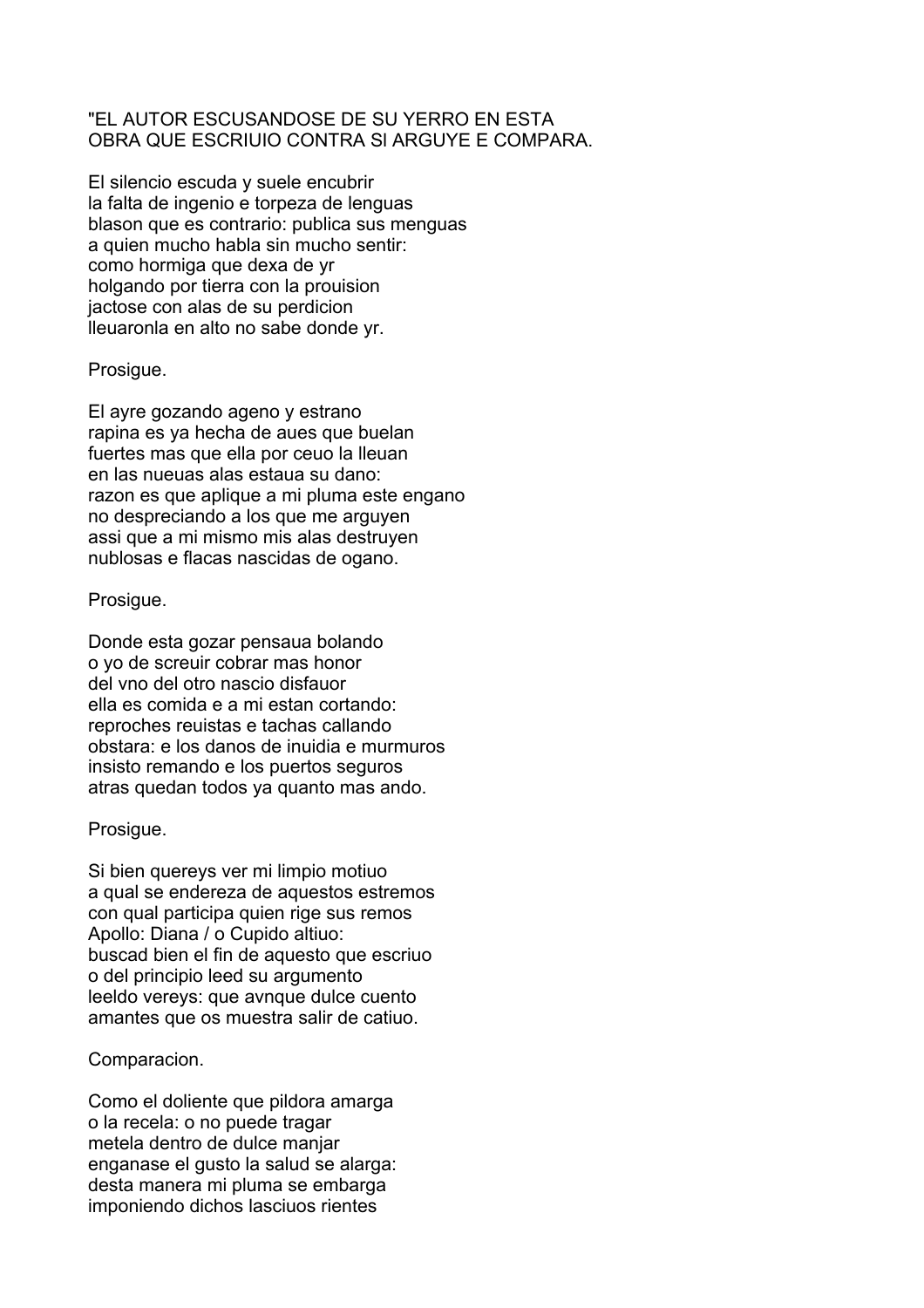atrae los oydos de penadas gentes. de grado escarmientan e arrojan su carga.

Buelue a su proposito.

Estando cercado de dubdas e antojos compuse tal fin quel principio desata acorde dorar con oro de lata lo mas fino tibar que vi con mis ojos: y encima de rosas sembrar mill abrojos suplico pues suplan discretos mi falta teman grosseros y en obra tan alta o vean e callen: o no den enojos.

Prosigue dando razones porque se mouio a acabar esta obra.

yo vi en Salamanca la obra presente mouime acabarla por estas razones es la primera que esto en vacaciones la otra inuentar [imitar] la persona prudente: y es la final ver ya la mas gente buelta e mezclada en vicios de amor estos amantes les pornan temor a fiar de alcahueta ni falso siruiente.

y assi que esta obra en el proceder fue tanto breue quanto muy sotil vi que portaua sentencias dos mill en forro de gracias lauor de plazer: no hizo Dedalo cierto a mi ver alguna mas prima entretalladura si fin diera en esta su propia escriptura Cota o Mena con su gran saber.

Jamas yo no vide en lengua romana despues que me acuerdo: ni nadie la vido obra de estilo tan alto e sobido en tusca: ni griega: ni en castellana: no trae sentencia de donde no mana loable a su autor y eterna memoria al qual Jesucristo reciba en su gloria por su passion santa que a todos nos sana.

Amonesta a los que aman que siruan a dios y dexen las malas cogitacions e vicios de amor.

Uos los que amays tomad este enxemplo este fino arnes con que os defendays bolued ya las riendas porque no os perdays load siempre a dios visitando su templo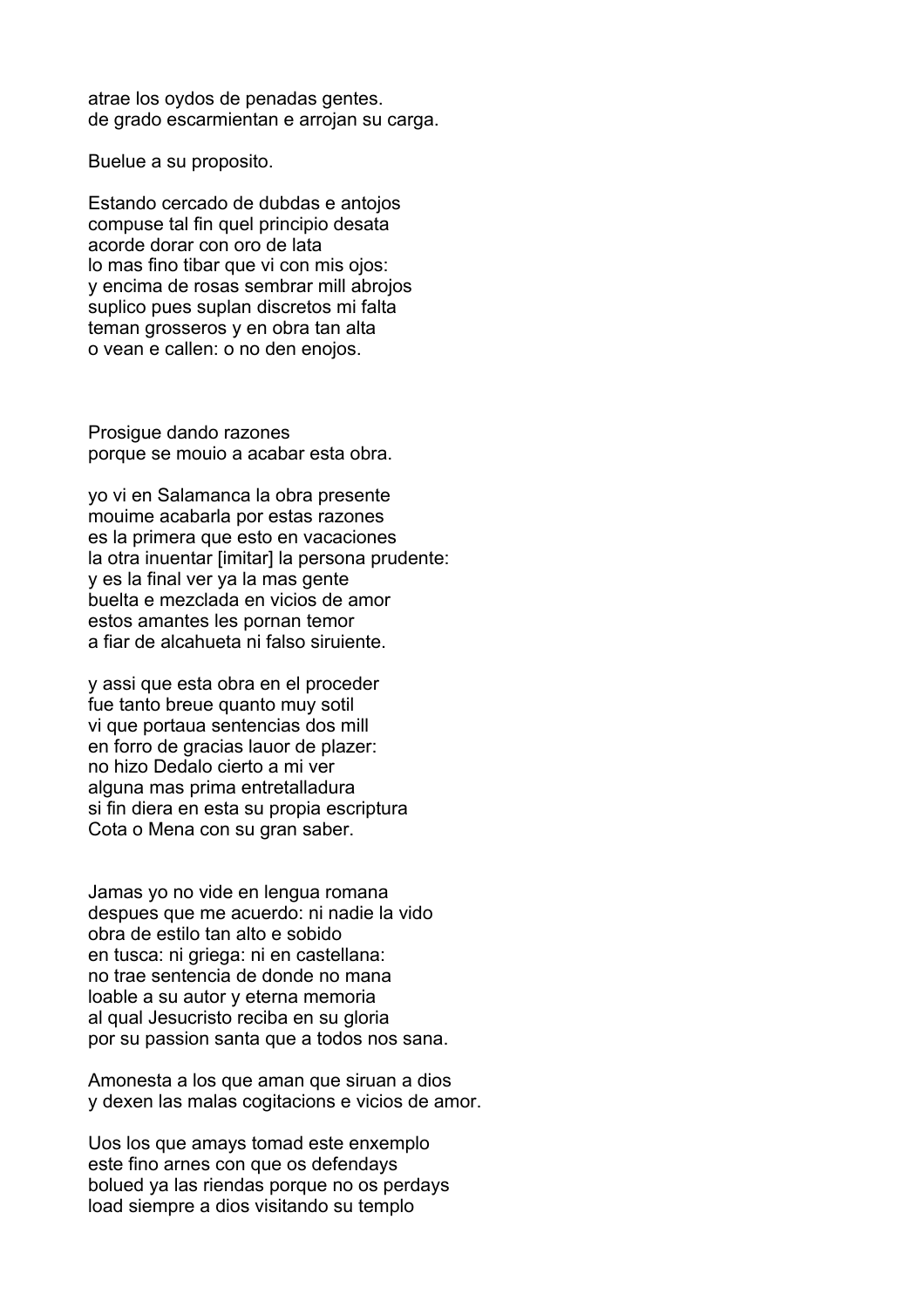andad sobre auiso no seays dexemplo de muertos e biuos e propios culpados estando en el mundo yazeys sepultados muy gran dolor siento quando esto contemplo.

Fin.

O damas: matronas: mancebos: casados: notad bien la vida que aquestos hizieron tened por espejo su fin qual huuieron a otro que amores dad vuestros cuydados limpiad ya los ojos los ciegos errados virtudes sembrando con casto biuir a todo correr deueys de huyr no os lance Cupido sus tiros dorados. [Valencia, 1514]

Todas las cosas ser criadas a manera de contienda o batalla dize aquel gran sabio Eraclito en este modo. Omnia secundum litem fiunt. Sentencia a mi ver digna de perpetua y recordable memoria: e como sea cierto que toda palabra del hombre sciente este prenada: desta se puede dezir: que de muy hinchada y llena quiere rebentar: echando de si tan crescidos ramos y hojas: que del menor pimpollo se sacaria harto fruto entre personas discretas. Pero como mi pobre saber no baste a mas de roer sus secas cortezas de los dichos de aquellos que por claror de sus ingenios merescieron ser aprouados: con lo poco que de alli alcanzare satisfare al proposito deste perbreue prologo. Halle esta sentencia corroborada por aquel gran orador e poeta laureado Francisco Petrarcha diziendo. Sine lite atque offensione nihil genuit natura parens. Sin lid e offension ninguna cosa engendro la natura madre de todo. Dize mas adelante. Sic est enim et sic propemodum vniversa testantur: rapido stellae obviant firmamento: contraria inuicem elementa confligunt. terrae tremunt. maria fluctuant aer quatitur. crepant flammae. bellum immortale venti gerunt. tempora temporibus concertant. secum singula: nobiscum omnia. Que quiere dezir: en verdad assi es e assi todas las cosas desto dan testimonio: las estrellas se encuentran en el arrebatado firmamento del cielo: los aduersos elementos vnos con otros rompen pelea. tremen las tierras: ondean las mares: el ayre se sacude: suenan las llamas: los vientos entre si traen perpetua guerra: los tiempos con tiempos contienden e litigan entre si: vno a vno: e todos contra nosotros. El verano vemos que nos aquexa con calor demasiado. El inuierno con frio y aspereza. assi que esto nos paresce reuolucion temporal: esto con que nos sostenemos: esto con que nos criamos e biuimos: si comienza a ensoberuecerse mas de lo acostumbrado: no es sino guerra. E quanto se ha de temer manifiestase por los grandes terremotos: e toruellinos: por los naufragios: y encendios: assi celestiales como terrenales por la fuerza de los aguaduchos: por aquel bramar de truenos: por aquel temeroso impetu de rayos: aquellos cursos e recursos de las nuues: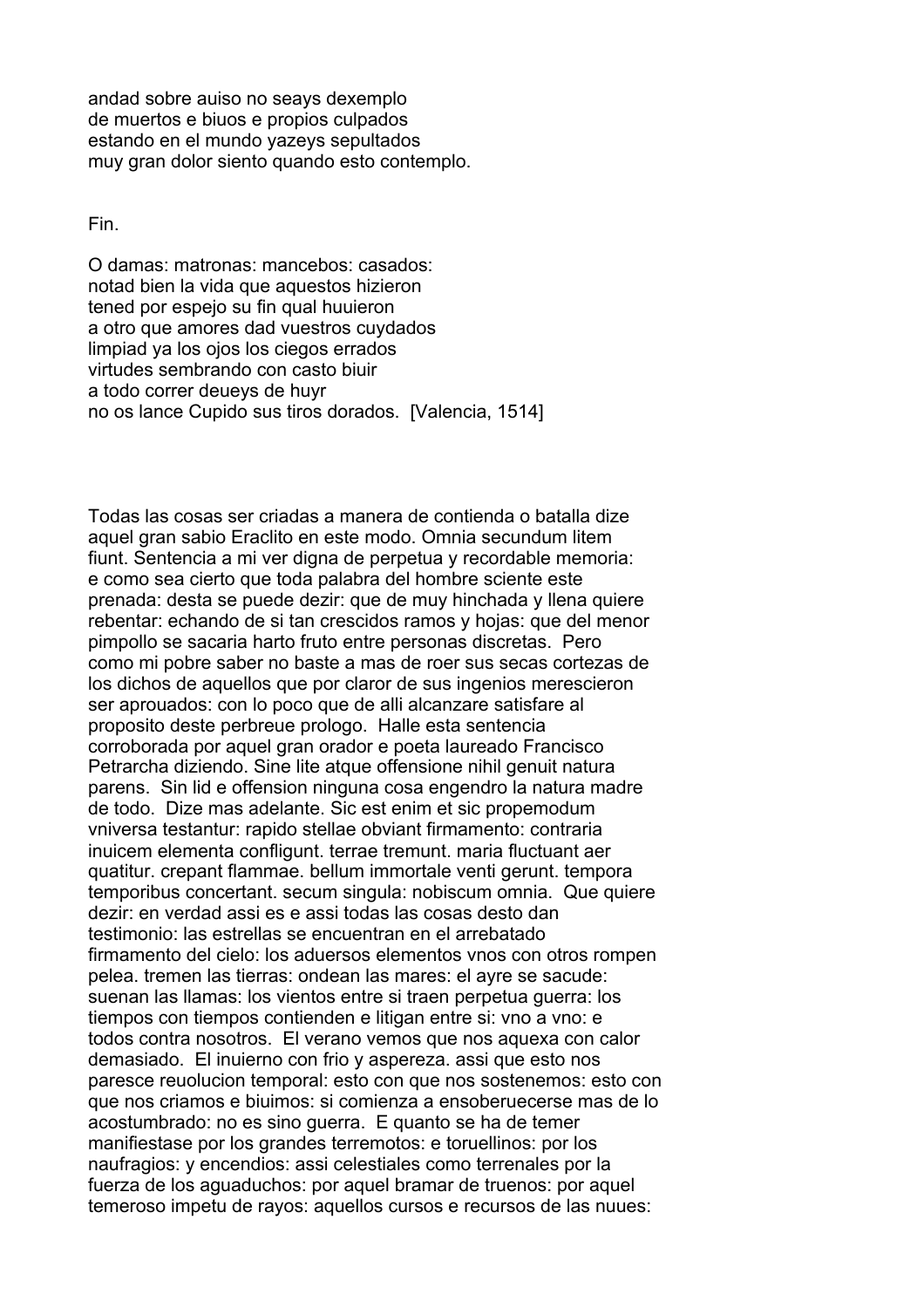de cuyos abiertos mouimientos: para saber la secreta causa de que proceden: no es menor la dissension de los filosofos en las escuelas: que de las ondas en la mar. Pues entre los animales ningun genero carece de guerra: pesces: fieras: aues: serpientes: de lo qual todo: vna especie a otra persigue. El leon al lobo. El lobo la cabra: el perro la liebre: e si no paresciesse conseja de tras el fuego yo llegaria mas al cabo esta cuenta. El elefante animal tan poderoso e fuerte se espanta e huye de la vista de vn suziuelo raton e avn de solo oyrle toma gran temor. entre las serpientes el basilisco crio la natura tan ponzonoso e conquistador de todas las otras: que con su siluo las asombra: e con su venida las ahuyenta e disparze: con su vista las mata. La biuora reptilia: o serpiente enconada al tiempo del concebir: por la boca de la hembra metida la cabeza del macho: y ella con el gran dulzor aprietale tanto que le mata e quedando prenada: el primer hijo rompe las yjares de la madre: por do todos salen y ella muerta queda: el quasi como vengador de la paterna muerte. que mayor lid: que mayor conquista: ni guerra que engendrar en su cuerpo quien coma sus entranas? Pues no menos dissensiones naturales creemos hauer en los pescados: pues es cosa cierta gozar la mar de tantas formas de pesces: quantas la tierra: y el ayre cria de aues: e animalias: e muchas mas. Aristotiles e Plinio cuentan marauillas de vn pequeno pece llamado echeneis: quanto sea apta su propriedad para diuersos generos de lides: especialmente tiene vna: que si allega a vna nao: o carraca la detiene que no se puede menear avnque vaya muy rezio por las aguas. de lo qual haze Lucano mencion diziendo. Non puppim retinens Euro tendente rudentes. In mediis echeneis aquis. No falta alli el pece dicho echeneis que detiene las fustas quando el viento Euro estiende las cuerdas en medio de la mar. O natural contienda digna de admiracion poder mas vn pequeno pece que vn gran nauio con toda la fuerza de los vientos. Pues si discurrimos por las aues: e por sus menudas enemistades bien affirmaremos ser todas las cosas criadas a manera de contienda las mas biuen de rapina: como halcones / e aguilas / e gauilanes hasta los grosseros milanos insultan dentro en nuestras moradas los domesticos pollos: e debaxo las alas de sus madres los vienen a cazar. De vna ave llamada Rocho que nace en el Indico mar de Oriente se dize ser de grandeza jamas oyda e que lleva sobre su pico fasta las nuues no solo vn hombre: o diez: pero vn nauio cargado de todas sus xarcias e gente. E como los miseros navegantes esten assi suspensos en el ayre con el meneo de su buelo caen: e reciben crueles muertes. pues que diremos entre los hombres e a quien todo lo sobredicho es subjeto: quien explanara sus guerras / sus enemistades / sus embidias / sus aceleramientos e mouimientos e descontentamientos: aquel mudar de trajes: aquel derribar e renouar edificios: e otros muchos affectos diuersos e variedades que desta nuestra flaca humanidad nos prouienen: e pues es antigua querella e visitada de largos tiempos no quiero marauillarme si esta presente obra ha seydo instrumento de lid: o contienda a sus lectores: para ponerlos en differencias: dando cada vno sentencia sobre ella a sabor de su voluntad. Unos dezian que era prolixa / otros breue / otros agradable / otros escura. de manera que cortarla a medida de tantas y tan differentes condiciones a solo dios pertenesce.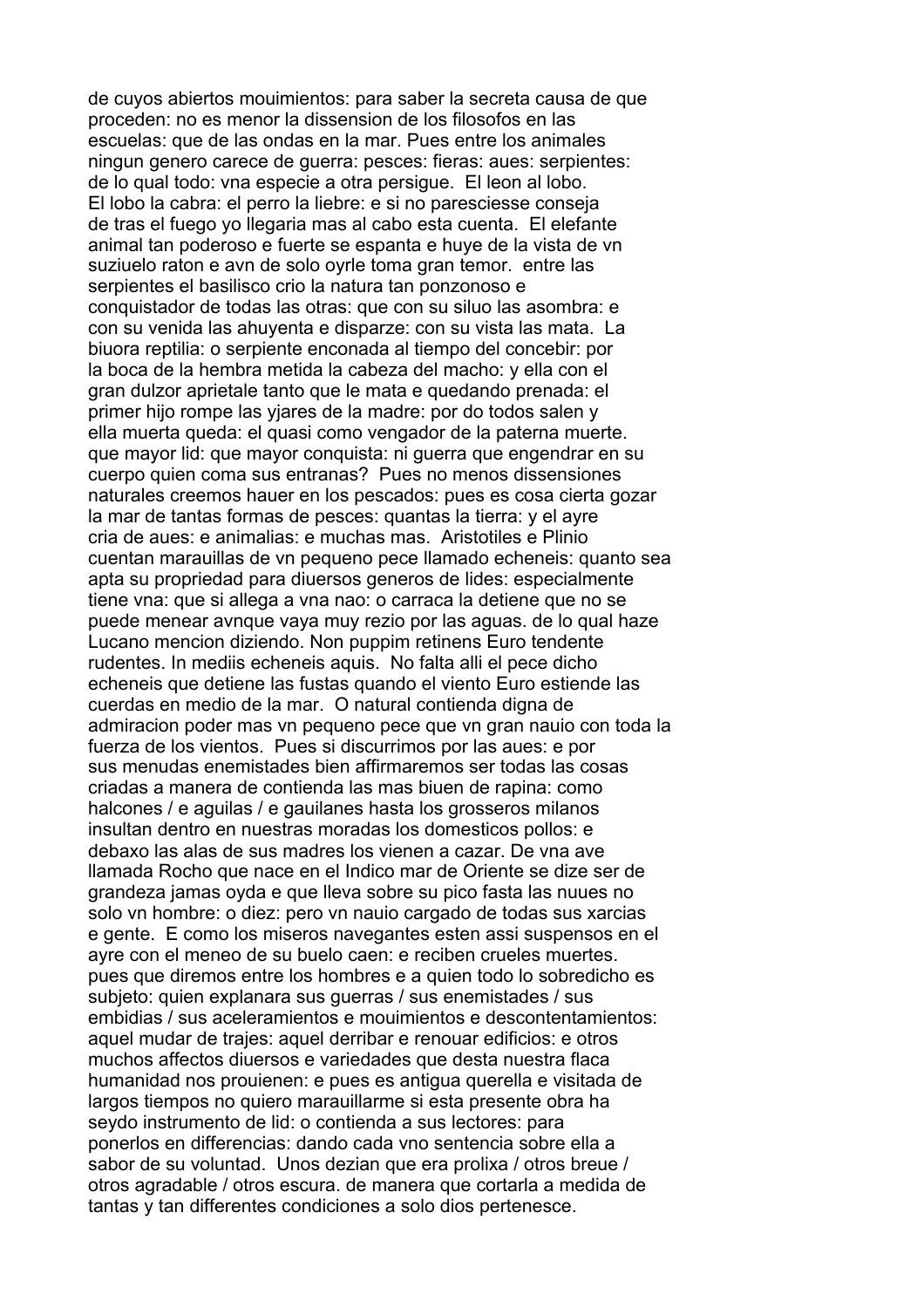Mayormente pues ella con todas las otras cosas que al mundo son van debaxo de la vandera desta notable sentencia que avn la mesma vida de los hombres si bien lo miramos desde la primera hedad hasta que blanquean las canas es batalla: los ninos con los juegos: los mozos con las letras: los mancebos con los deleytes: los viejos con mill especies de enfermedades pelean: y estos papeles con todas las edades. La primera los borra e rompe. La segunda no los sabe bien leer. La tercera que es la alegre juuentud e mancebia discorda: vnos les roen los huessos que no tienen virtud: que es la hystoria toda junta no aprouechandose de las particularidades haziendola cuenta de camino. otros pican los donayres y refranes comunes: loandolos con toda atencion: dexando passar por alto lo que haze mas al caso e vtilidad suya. Pero aquellos para cuyo verdadero plazer es todo: desechan el cuento de la hystoria para contar: coligen la suma para su prouecho: rien lo donoso: las sentencias e dichos de philosophos guardan en su memoria para trasponer en lugares conuenibles a sus autos e propositos: assi que quando diez personas se juntaren a oyr esta Comedia en quien quepa esta differencia de condiciones como suele acaescer: quien negara que aya contienda en cosa que de tantas maneras se entienda: que avn los impressores han dado sus punturas poniendo rubricas: o sumarios al principio de cada auto narrando en breue lo que dentro contenia: vna cosa bien escusada segun lo que los antiguos scriptores vsaron. Otros han litigado sobre el nombre: diziendo que no se auia de llamar Comedia: pues acabaua en tristeza: sino que se llamasse Tragedia. El primer autor quiso darle denominacion del principio que fue plazer e llamola Comedia. yo viendo estas discordias entre estos estremos parti agora por medio la porfia: e llamela Tragicomedia. Assi que viendo estas conquistas: estos dissonos e varios juyzios: mire a donde la mayor parte acostaua e halle que querian que se alargasse en el processo de su deleyte destos amantes. sobre lo qual fuy muy importunado de manera que acorde avnque contra mi voluntad meter segunda vez la pluma en tan estrana lauor e tan agena de mi facultad: hurtando algunos ratos a mi principal estudio con otras horas destinadas para recreacion: puesto que no han de faltar nueuos detractores a la nueua adicion."

SIGUESE LA COMEDIA "O TRAGICOMEDIA" DE CALISTO Y MELIBEA: COMPUESTA EN REPREHENSION DE LOS LOCOS ENAMORADOS QUE VENCIDOS EN SU DESORDENADO APETITO A SUS AMIGAS LLAMAN E DIZEN SER SU DIOS. ASSI MISMO FECHA EN AUISO DE LOS ENGANOS DE LAS ALCAHUETAS E MALOS Y LISONJEROS SIRUIENTES.

#### ARGUMENTO.

Calisto fue de noble linaje: de claro ingenio: de gentil disposicion: de linda crianza: dotado de muchas gracias, de estado mediano: fue preso en el amor de Melibea, muger moza, muy generosa, de alta y serenissima sangre: sublimada en prospero estado, vna sola heredera a su padre Pleberio: y de su madre Alisa muy amada: por solicitud del pungido Calisto vencido el casto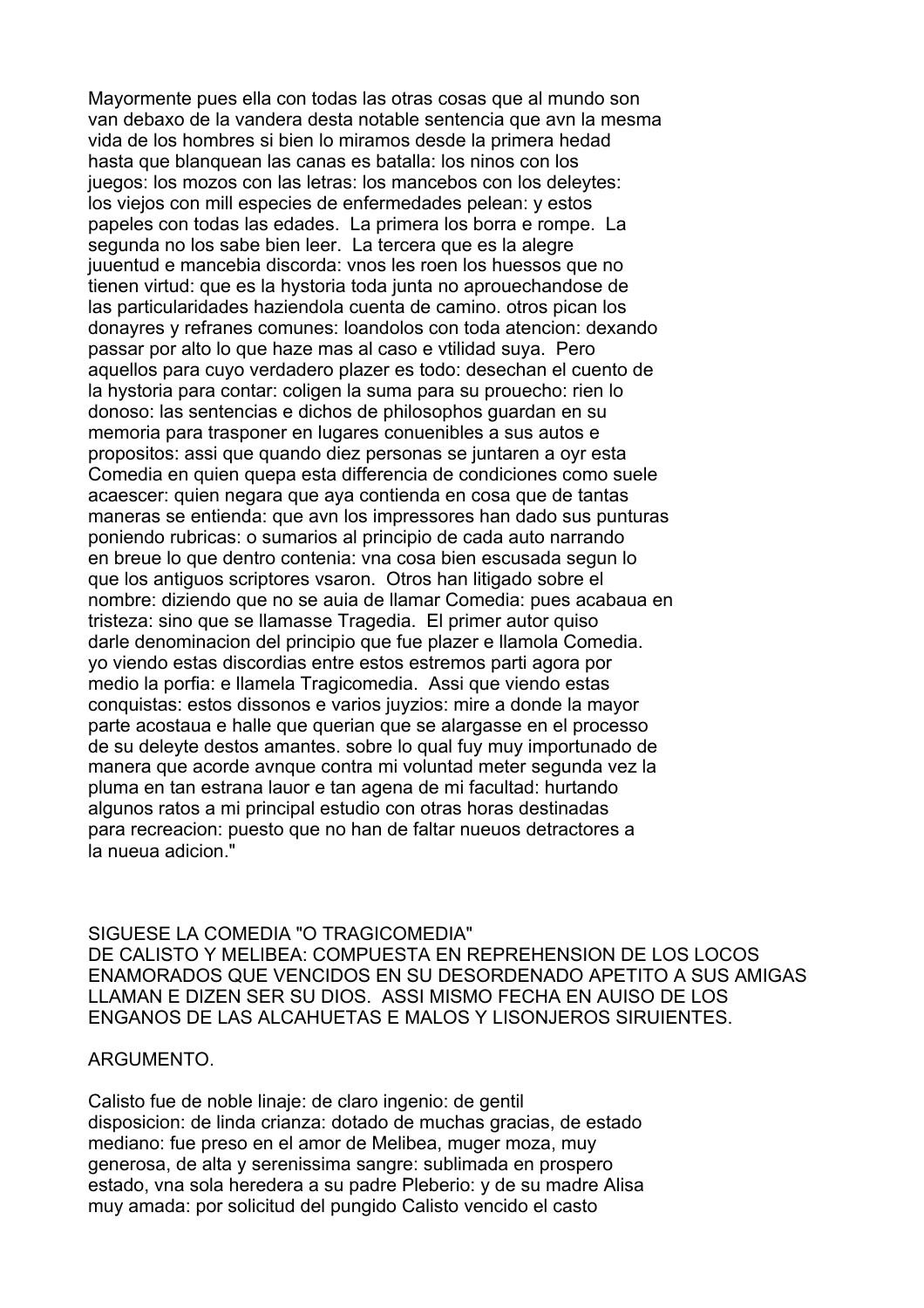proposito della: entreueniendo Celestina mala y astuta muger con dos seruientes del vencido Calisto enganados, e por esta tornados desleales: presa su fidelidad con anzuelo de cobdicia y de deleyte, vinieron los amantes e los que les ministraron en amargo e desastrado fin. Para comienzo de lo qual dispuso el aduersa fortuna lugar oportuno donde a la presencia de Calisto se presento la deseada Melibea.

# ARGUMENTO DEL PRIMER AUTO DESTA COMEDIA.

Entrando Calisto vna huerta empos de un falcon suyo hallo y a Melibea de cuyo amor preso comenzole de hablar: de la qual rigorosamente despedido: fue para su casa muy sangustiado. hablo con vn criado suyo llamado Sempronio. el qual despues de muchas razones le enderezo a vna vieja llamada Celestina: en cuya casa tenia el mesmo criado vna enamorada llamada Elicia: la qual viniendo Sempronio a casa de Celestina con el negocio de su amo tenia a otro consigo llamado Crito: al qual escondieron. Entretanto que Sempronio esta negociando con Celestina: Calisto esta razonando con otro criado suyo por nombre Parmeno: el qual razonamiento dura fasta que llega Sempronio e Celestina a casa de Calisto. Parmeno fue conoscido de Celestina: la qual mucho le dize de los fechos e conoscimiento de su madre induziendole a amor e concordia de Sempronio.

CALISTO. MELIBEA. SEMPRONIO. CELESTINA. ELICIA. CRITO. PARMENO.

#### CALISTO.--En esto veo, Melibea, la grandeza de dios. MELIBEA.--en que, Calisto?

CAL.--en dar poder a natura que de tan perfeta hermosura te dotasse: e fazer a mi inmerito tanta merced que verte alcanzasse: e en tan conueniente lugar que mi secreto dolor manifestarte pudiesse. sin dubda encomparablemente es mayor tal galardon que el seruicio: sacrificio: deuocion e obras pias que por este lugar alcanzar tengo yo a dios ofrescido. Ni otro poder mi voluntad humana puede conplir. quien vido en esta vida cuerpo glorificado de ningun hombre como agora el mio? Por cierto los gloriosos sanctos que se deleytan en la vision diuina no gozan mas que yo agora en el acatamiento tuyo. Mas, o triste, que en esto deferimos: que ellos puramente se glorifican sin temor de caer de tal bienauenturanza: e yo misto me alegro con recelo del esquiuo tormento que tu absencia me ha de causar.

MELIB.--por grand premio tienes esto, Calisto?

CAL.--tengolo por tanto en verdad, que si dios me diesse en el cielo la silla sobre sus sanctos, no lo ternia por tanta felicidad.

MELIB.--pues avn mas ygual galardon te dare yo, si perseueras. CAL.--o bienauenturadas orejas mias, que indignamente tan gran palabra haueys oydo.

MELIB.--mas desauenturadas de que me acabes de oyr: porque la paga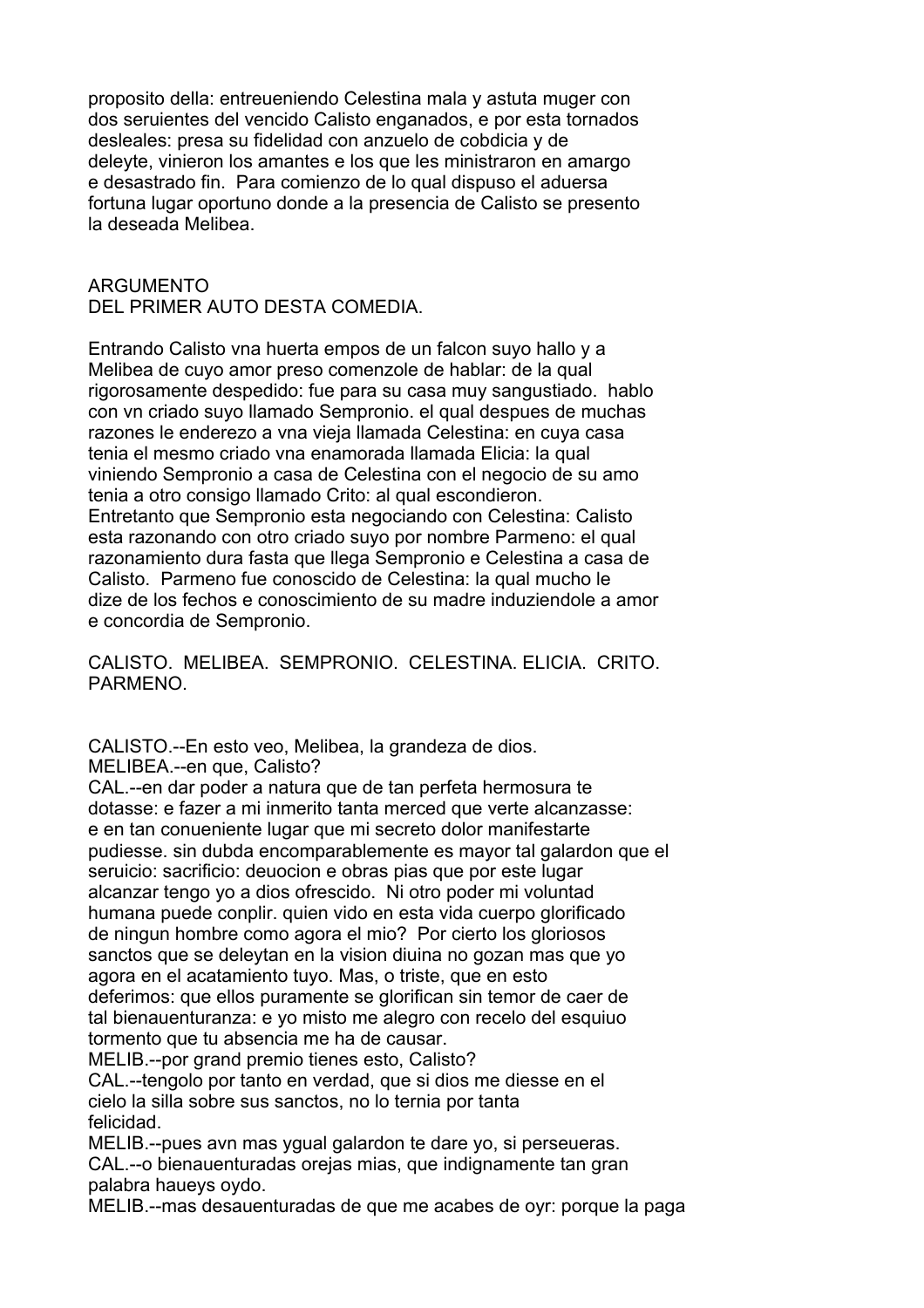sera tan fiera qual la merece tu loco atreuimiento; e el intento de tus palabras, Calisto, ha seydo: de ingenio de tal hombre como tu, hauer de salir para se perder en la virtud de tal muger como yo. Vete, vete de ay, torpe: que no puede mi paciencia tollerar que aya subido en corazon humano comigo el ylicito amor comunicar su deleyte.

CAL.--yre como aquel contra quien solamente la aduersa fortuna pone su estudio con odio cruel. Sempronio: Sempronio: Sempronio: donde esta este maldito?

SEMPRONIO.--aqui estoy, senor, curando destos cauallos. CAL.--pues como sales de la sala?

SEMP.--abatiose el girifalte, e vinele enderezar en el alcandara. CAL.--assi los diablos te ganen: assi por infortunio arrebatado perezcas / o perpetuo intollerable tormento consigas: el qual en grado incomparable a la penosa e desastrada muerte que espero traspassa. Anda, anda, maluado, abre la camara e endereza la cama.

SEMP.--senor, luego. hecho es.

CAL.--cierra la ventana e dexa la tiniebla acompanar al triste, e al desdichado la ceguedad: mis pensamientos tristes no son dignos de luz. O bienauenturada muerte aquella que deseada a los afligidos viene. O si viniessedes agora, Eras e Crato, medicos, sentiriades mi mal. O piedad de silencio, inspira en el Pleberico corazon: porque sin esperanza de salud no embie el espiritu perdido con el desastrado Piramo e de la desdichada Tisbe. SEMP.--que cosa es?

CAL.--vete de ay, no me fables: sino quiza ante del tiempo de mi rabiosa muerte mis manos causaran tu arrebatado fin. SEMP.--yre, pues solo quieres padecer tu mal.

CAL.--ve con el diablo.

SEMP.--no creo, segun pienso, yr comigo el que contigo queda. O desauentura. O subito mal: qual fue tan contrario acontescimiento que assi tan presto robo el alegria deste hombre: e lo que peor es, junto con ella el seso? dexarle he solo? o entrare alla? Si le dexo, matarse ha. si entro alla, matarme ha. Quedese, no me curo: mas vale que muera aquel a quien es enojosa la vida: que no yo, que huelgo con ella. Avnque por al no deseasse viuir: sino por ver a mi Elicia me deuria guardar de peligros. pero si se mata sin otro testigo: yo quedo obligado a dar cuenta de su vida. Quiero entrar. Mas puesto que entre, no quiere consolacion ni consejo. asaz es senal mortal no querer sanar. Con todo, quierole dexar vn poco: desbraue. madure. que oydo he dezir que es peligro abrir o apremiar las postemas duras: porque mas se enconan. este vn poco. dexemos llorar al que dolor tiene: que las lagrimas e sospiros mucho desenconan el corazon dolorido. E avn si delante me tiene, mas comigo se encendera. que el sol mas arde donde puede reuerberar. la vista a quien objecto no se antepone, cansa: e quando aquel es cerca, aguzase: por esso quierome sofrir vn poco: si entretanto se matare: muera. quiza con algo me quedare que otro no lo sabe: con que mude el pelo malo. Avnque malo es esperar salud en muerte agena. Y quiza me engana el diablo: e si muere matarme han: e yran alla la soga e el calderon. Por otra parte dizen los sabios que es grande descanso a los afligidos tener con quien puedan sus cuytas llorar. Y que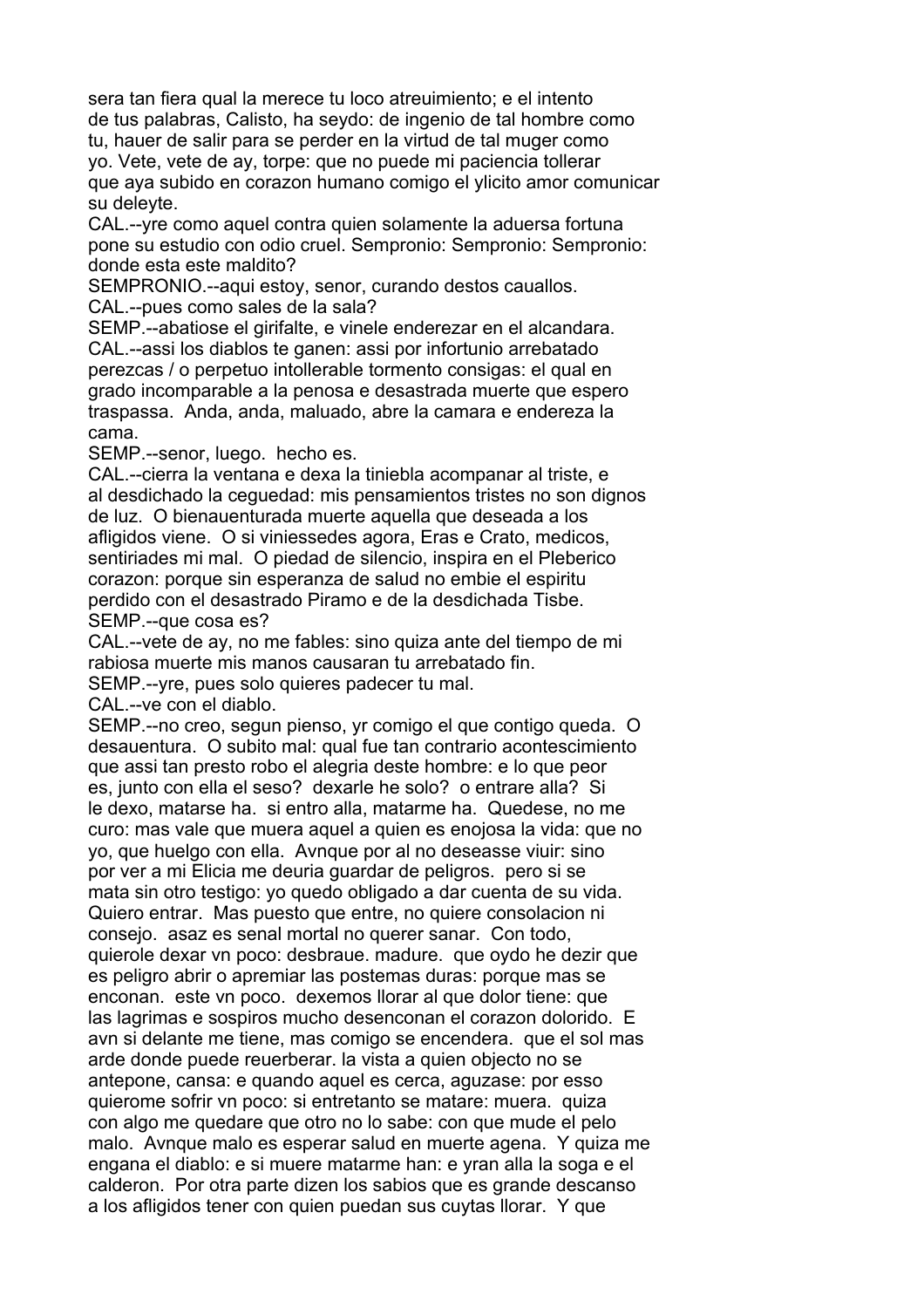la llaga interior mas empece. Pues en estos estremos en que estoy perplexo: lo mas sano es entrar e sofrirle e consolarle: porque si possible es sanar sin arte ni aparejo: mas ligero es guarescer por arte: e por cura.

CAL.--Sempronio.

SEMP.--senor.

CAL.--dame aca el laud.

SEMP.--senor, vesle aqui.

CAL.--qual dolor puede ser tal:

que se vquale con mi mal?

SEMP.--destemplado esta esse laud.

CAL.--como templara el destemplado? como sentira el armonia aquel que consigo esta tan discorde? aquel a quien la voluntad a la razon no obedece? quien tiene dentro del pecho aguijones, paz: guerra: tregua: amor: enemistad: injurias, pecados: sospechas, todo a vna causa? Pero tane e canta la mas triste cancion que sepas.

SEMP.--mira Nero de Tarpeya

a Roma como se ardia:

gritos dan ninos e viejos:

e el de nada se dolia.

CAL.--mayor es mi fuego: e menor la piedad de quien yo agora digo.

SEMP.--no me engano yo, que loco esta este mi amo.

CAL.--que estas murmurando, Sempronio?

SEMP.--no digo nada.

CAL.--di lo que dizes, no temas.

SEMP.--digo que como puede ser mayor el fuego que atormenta vn viuo, que el que quemo tal cibdad e tanta multitud de gente? CAL.--como? yo te lo dire: mayor es la llama que dura ochenta anos que la que en vn dia passa: e mayor la que mata vna anima que la que quema cient mill cuerpos. Como de la aparencia a la existencia: como de lo viuo a lo pintado: como de la sombra a lo real: tanta diferencia ay del fuego que dizes al que me quema. Por cierto si el del purgatorio es tal: mas querria que mi spiritu

fuesse con los de los brutos animales: que por medio de aquel yr a la gloria de los sanctos.

SEMP.--algo es lo que digo. a mas ha de yr este hecho: no basta loco, sino ereje.

CAL.--no te digo que fables alto quando fablares? Que dizes? SEMP.--digo que nunca dios quiera tal: que es especie de heregia lo que agora dixiste.

CAL.--porque?

SEMP.--porque lo que dizes contradize la cristiana religion.

CAL.--que a mi?

SEMP.--tu no eres cristiano?

CAL.--yo? Melibeo soy. e a Melibea adoro e en Melibea creo: e a Melibea amo.

SEMP.--tu te lo diras. como Melibea es grande: no cabe en el corazon de mi amo: que por la boca le sale a borbollones. No es mas menester: bien se de que pie coxqueas: yo te sanare.

CAL.--increyble cosa prometes.

SEMP.--antes facil. Que el comienzo de la salud es conoscer hombre la dolencia del enfermo.

CAL.--qual consejo puede regir lo que en si no tiene orden ni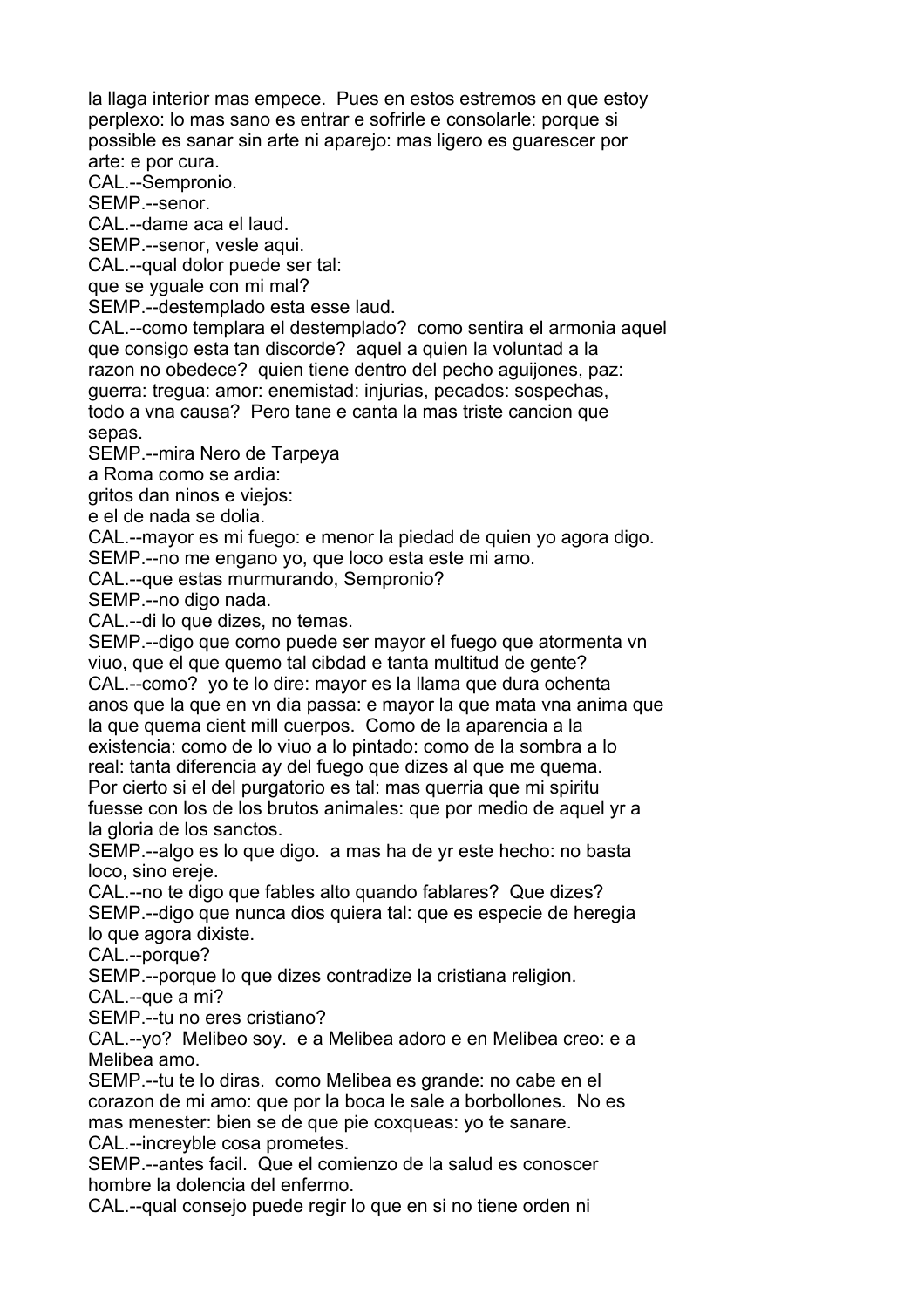consejo?

SEMP.--ha ha ha. esto es el fuego de Calisto? Estas son sus congoxas? Como si solamente el amor contra el asestara sus tiros. O soberano dios, quan altos son tus misterios. Quanta premia pusiste en el amor: que es necessaria turbacion en el amante. Su limite posiste por marauilla: paresce al amante que atras queda. todos passan, todos rompen: pungidos e esgarrochados como ligeros toros: sin freno saltan por las barreras. Mandaste al hombre por la muger dexar el padre e la madre: agora no solo aquello, mas a ti e a tu ley desamparan, como agora Calisto, del qual no me marauillo: pues los sabios, los santos, los profetas por el te oluidaron.

CAL.--Sempronio.

SEMP.--senor.

CAL.--no me dexes.

SEMP.--de otro temple esta esta gayta.

CAL.--que te paresce de mi mal?

SEMP.--que amas a Melibea.

CAL.--e no otra cosa?

SEMP.--harto mal es tener la voluntad en vn solo lugar catiua.

CAL.--poco sabes de firmeza.

SEMP.--la perseuerancia en el mal no es constancia mas dureza / o pertinacia la llaman en mi tierra. Vosotros los filosofos de

Cupido llamalda como quisierdes.

CAL.--torpe cosa es mentir "el" que ensena a otro; pues que tu te precias de loar a tu amiga Elicia.

SEMP.--haz tu lo que bien digo: y no lo que mal hago.

CAL.--que me reprobas?

SEMP.--que sometes la dignidad del hombre a la imperfecion de la flaca muger.

CAL.--muger? o grossero: dios, dios!

SEMP.--e assi lo crees, o burlas?

CAL.--que burlo? por dios la creo: por dios la confiesso: e no creo que ay otro soberano en el cielo, avnque entre nosotros mora. SEMP.--ha ha ha. oystes que blasfemia? vistes que ceguedad? CAL.--de que te ries?

SEMP.--riome: que no pensaua que hauia peor inuencion de pecado que en Sodoma.

CAL.--como?

SEMP.--porque aquellos procuraron abominable vso con los angeles no conocidos: e tu con el que confiessas ser dios.

CAL.--maldito seas, que fecho me has reyr, lo que no pense ogano. SEMP.--pues que: toda tu vida auias de llorar?

CAL.--si.

SEMP.--porque?

CAL.--porque amo a aquella, ante quien tan indigno me hallo: que no la espero alcanzar.

SEMP.--o pusilanimo: o fideputa! que Nembrot: que magno Alexandre: los quales no solo del senorio del mundo: mas del cielo se juzgaron ser dignos.

CAL.--no te oy bien esso que dixiste; torna, dilo, no procedas. SEMP.--dixe que tu, que tienes mas corazon que Nembrot ni Alexandre, desesperas de alcanzar vna muger. muchas de las quales en grandes estados constituydas se sometieron a los pechos e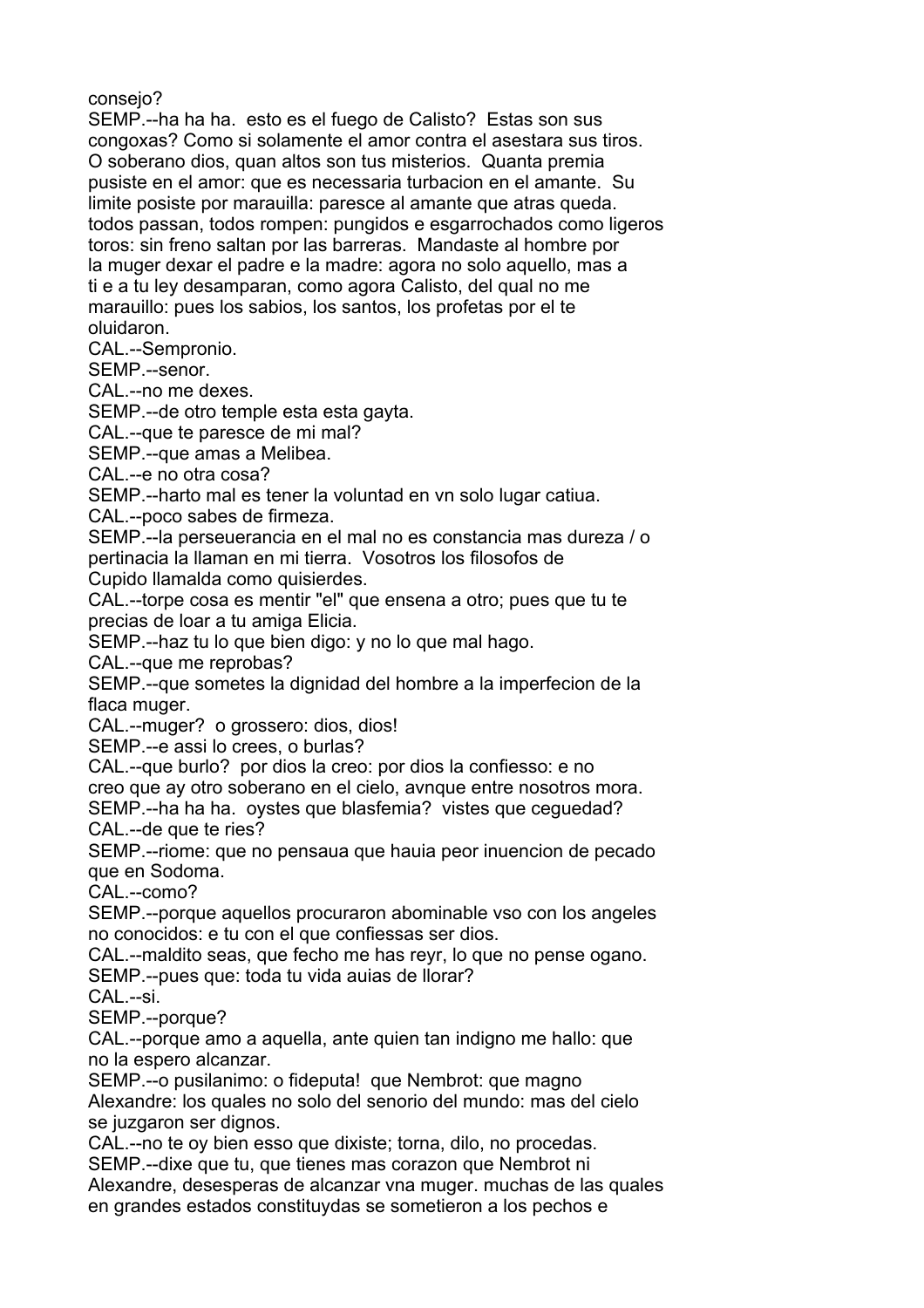resollos de viles azemileros: e otras a brutos animales: no has leydo de Pasife con el toro? de Minerua con el can? CAL.--no lo creo, hablillas son.

SEMP.--lo de tu abuela con el ximio, hablilla fue? testigo es el cuchillo de tu abuelo.

CAL.--maldito sea este necio, e que porradas dize. SEMP.--escoziote? lee los ystoriales: estudia los filosofos: mira los poetas: llenos estan los libros de sus viles e malos exemplos: e de las caydas que leuaron los que en algo, como tu, las reputaron. Oye a Salomon: do dize que las mugeres e el vino hazen a los hombres renegar. consejate con Seneca e veras en que las tiene. escucha al Aristoteles: mira a Bernardo: gentiles: judios: cristianos: e moros: todos en esta concordia estan. Pero lo dicho e lo que dellas dixere: no te contezca error de tomarlo en comun, que muchas houo: y ay sanctas e virtuosas e notables cuya resplandesciente corona quita el general vituperio. Pero destas otras, quien te contaria sus mentiras: sus trafagos: sus cambios: su liuiandad: sus lagrimillas: sus alteraciones: sus osadias? que todo lo que piensan, osan sin deliberar: sus dissimulaciones: su lengua: su engano: su oluido: su desamor: su ingratitud: su inconstancia: su testimoniar: su negar: su reboluer: su

presuncion: su vanagloria: su abatimiento: su locura: su desden: su soberuia: su subjecion: su parleria: su golosina: su luxuria e suziedad. su miedo: su atreuimiento: sus hechizerias: sus embaymientos: sus escarnios: su deslenguamiento: su desuerguenza: su alcahueteria. Considera que sesito esta debaxo de aquellas grandes e delgadas tocas: que pensamientos so aquellas gorgueras: so aquel fausto: so aquellas largas e autorizantes ropas. Que imperficion: que aluanares debaxo de templos pintados. Por ellas es dicho: arma del diablo: cabeza de pecado: destruycion de parayso. No has rezado en la festiuidad de Sant Juan baptista, do dize: las mugeres e el vino hazen los hombres renegar: do dize esta es la muger, antigua malicia que a Adam echo de los deleytes de parayso? Esta el linaje humano metio en el infierno. A esta menosprecio Helias propheta &c.?

CAL.--di pues, esse Adam. esse Salomon. esse Dauid. esse Aristoteles. esse Vergilio. essos que dizes, como se sometieron a ellas: soy mas que ellos?

SEMP.--a los que las vencieron querria que remedasses: que no a los que dellas fueron vencidos. Huye de sus enganos. Sabes que fazen? cosa que es dificil entenderlas. No tienen modo. no razon. no intencion. Por rigor comienzan el ofrescimiento que de si quieren hazer. A los que meten por los agujeros: denuestan en la calle. Combidan. despiden. llaman. niegan. senalan amor. pronuncian enemiga. Ensananse presto. apaciguanse luego. Quieren que adeuinen lo que quieren. O que plaga. o que enojo. o que fastio es conferir con ellas: mas de aquel breue tiempo que son aparejadas "a" deleyte.

CAL.--ve; mientra mas me dizes e mas inconuenientes me pones: mas la quiero: no se que se es.

SEMP.--no es este juyzio para mozos segun veo: que no se saben a razon someter: no se saben administrar: miserable cosa es pensar ser maestro el que nunca fue discipulo.

CAL.--y tu que sabes? quien te mostro esto?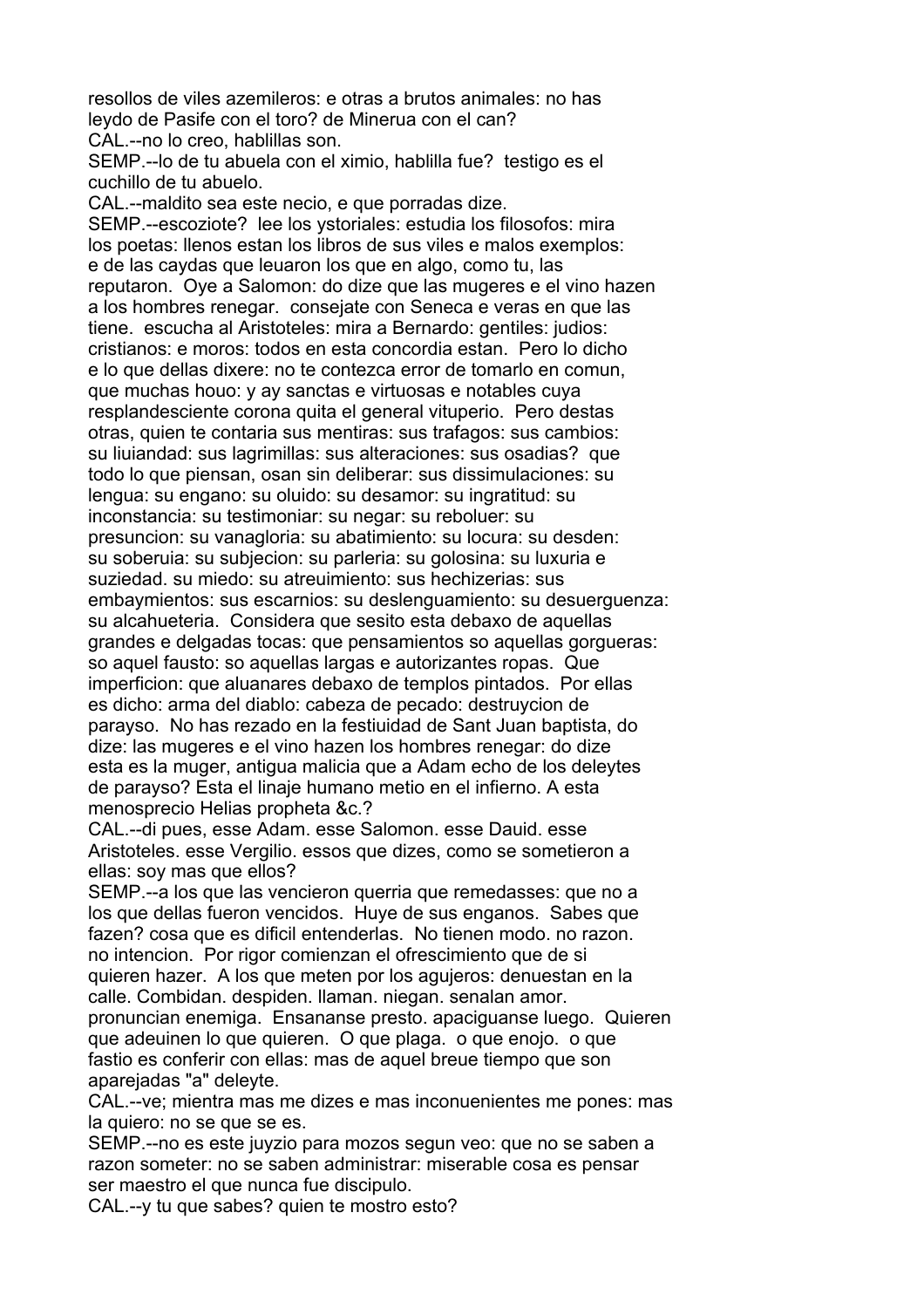SEMP.--quien? ellas; que desque se descubren, assi pierden la verguenza: que todo esto e avn mas a los hombres manifiestan. Ponte pues en la medida de honrra: piensa ser mas digno de lo que te reputas. Que cierto peor estremo es dexarse hombre caer de su merescimiento: que ponerse en mas alto lugar que deue. CAL.--pues quien yo para esso?

SEMP.--quien? lo primero eres hombre: e de claro ingenio: e mas, a quien la natura doto de los mejores bienes que tuuo. Conuiene a saber: fermosura. gracia. grandeza de miembros. fuerza. ligereza. e allende desto, fortuna medianamente partio contigo lo suyo: en tal quantidad: que los bienes que tienes de dentro con los de fuera resplandescen: porque sin los bienes de fuera, de los quales la fortuna es senora: a ninguno acaece en esta vida ser bienauenturado: e mas, a constelacion de todos eres amado. CAL.--pero no de Melibea. E en todo lo que me as gloriado, Sempronio: sin proporcion ni comparacion se auentaja Melibea. Miras la nobleza e antiguedad de su linaje? El grandissimo patrimonio? el excelentissimo ingenio? las resplandescientes virtudes? la altitud e enefable gracia? la soberana hermosura? de la qual te ruego me dexes hablar vn poco: porque aya algun refrigerio. Y lo que te dixere sera de lo descubierto: que si de lo oculto yo hablarte supiera: no nos fuera necessario altercar tan miserablemente estas razones.

SEMP.--que mentiras e que locuras dira agora este cautiuo de mi amo?

CAL.--como es esso?

SEMP.--dixe que digas, que muy gran plazer haure de lo oyr. Assi te medre dios: como me sera agradable esse sermon. CAL.--que?

SEMP.--que assi me medre dios como me sera gracioso de oyr. CAL.--pues porque ayas plazer: yo lo figurare por partes mucho por estenso.

SEMP.--duelos tenemos: esto es tras lo que yo andaua. De passarse haura ya esta importunidad.

CAL.--comienzo por los cabellos. Vees tu las madexas del oro delgado que hilan en Arabia? mas lindos son e no resplandescen menos: su longura hasta el postrero assiento de sus pies: despues crinados e atados con la delgada cuerda como ella se los pone: no ha mas menester para conuertir los hombres en piedras. SEMP.--mas en asnos.

CAL.--que dizes?

SEMP.--dixe que essos tales no serian cerdas de asno.

CAL.--veed que torpe e que comparacion?

SEMP.--tu cuerdo?

CAL.--los ojos verdes rasgados: las pestanas luengas: las cejas delgadas e alzadas: la nariz mediana: la boca pequena: los dientes menudos e blancos: los labrios colorados e grosezuelos: el torno del rostro poco mas luengo que redondo: el pecho alto: la redondeza e forma de las pequenas tetas: quien te la podra figurar? que se despereza el hombre quando las mira. la tez lisa lustrosa. el cuero suyo escurece la nieue: la color mezclada qual ella la escogio para si.

SEMP.--en sus treze esta este necio.

CAL.--las manos pequenas en mediana manera: de dulce carne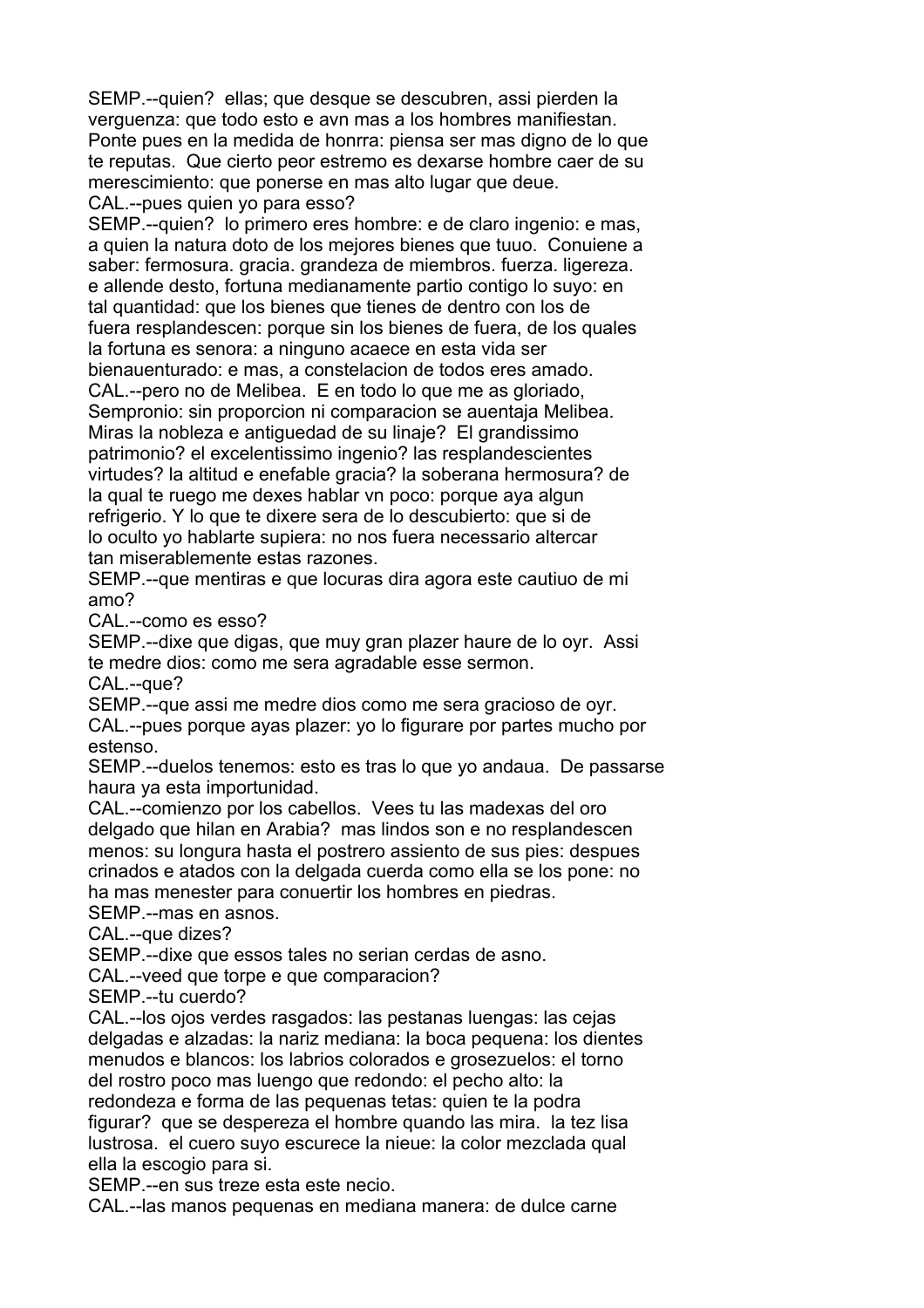acompanadas: los dedos luengos, las vnas en ellos largas e coloradas que parescen rubies entre perlas. Aquella proporcion que veer yo no pude: no sin duda por el bulto de fuera juzgo incomparablemente ser mejor que la que Paris juzgo entre las tres deesas.

SEMP.--has dicho?

CAL.--quan breuemente pude.

SEMP.--puesto que sea todo esso verdad: por ser tu hombre eres mas digno.

CAL.--en que?

SEMP.--en que ella es imperfeta: por el qual defeto desea e apetece a ti e a otro menor que tu. No as leydo el filosofo do dize: assi como la materia apetece a la forma: asi la muger al varon?

CAL.--o triste, e quando vere yo esso entre mi e Melibea. SEMP.--possible es: y avnque la aborrezcas quanto agora la amas: podra ser alcanzandola: e viendola con otros ojos libres del engano en que agora estas.

CAL.--con que ojos?

SEMP.--con ojos claros.

CAL.--e agora, con que la veo?

SEMP.--con ojos de alinde: con que lo poco parece mucho, e lo pequeno grande. E porque no te desesperes: yo quiero tomar esta empresa de complir tu desseo.

CAL.--o dios te de lo que desseas: que glorioso me es oyrte:

avnque no espero que lo has de hazer.

SEMP.--antes lo hare cierto.

CAL.--dios te consuele. El jubon de brocado que ayer vesti, Sempronio, vistetele tu.

SEMP.--prosperete dios por este e por muchos mas que me daras. De la burla yo me lleuo lo mejor: con todo, si destos aguijones me da, traergela he hasta la cama. Bueno ando! hazelo esto que me dio mi amo: que sin merced, impossible es obrarse bien ninguna cosa.

CAL.--no seas agora negligente.

SEMP.--no lo seas tu: que impossible es fazer sieruo diligente el amo perezoso.

CAL.--como has pensado de fazer esta piedad?

SEMP.--yo te lo dire. Dias ha grandes que conozco en fin desta vezindad vna vieja barbuda que se dize Celestina, hechizera, astuta, sagaz en quantas maldades ay. Entiendo que passan de cinco mill virgos: los que se han hecho e deshecho por su auctoridad en esta cibdad. A las duras penas promouera e prouocara a luxuria si quiere.

CAL.--podriala yo fablar?

SEMP.--yo te la traere hasta aca. por esso aparejate. seyle gracioso: seyle franco. estudia, mientra vo yo, de le dezir tu pena: tan bien como ella te dara el remedio.

CAL.--y tardas?

SEMP.--ya voy: quede dios contigo.

CAL.--y contigo vaya. O todopoderoso, perdurable dios! tu que guias los perdidos: e los reyes orientales por el estrella precedente a Belen truxiste: e en su patria los reduxiste:

humilmente te ruego que guies a mi Sempronio: en manera que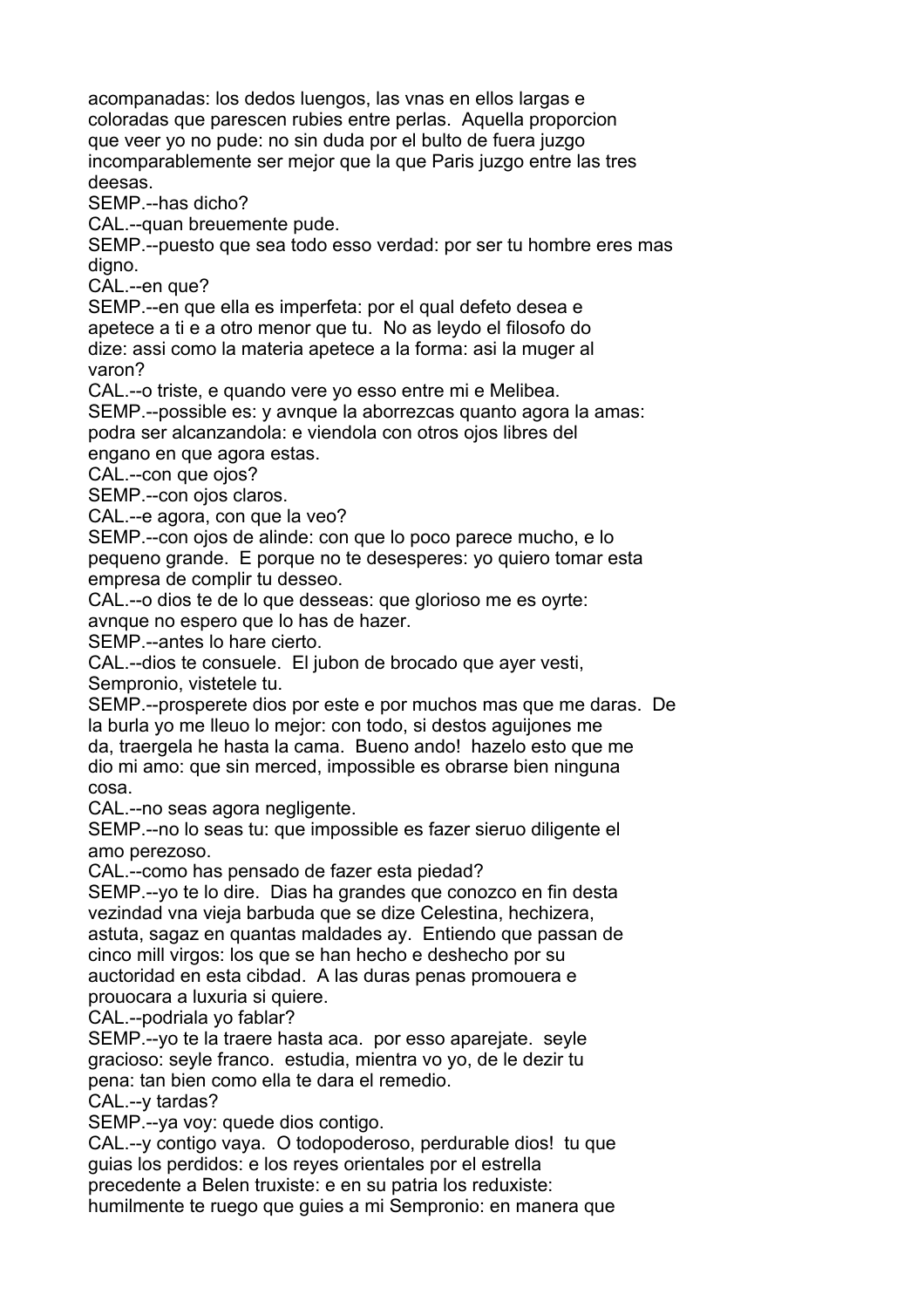conuierta mi pena e tristeza en gozo: e yo indigno merezca venir en el deseado fin.

CELESTINA.--albricias, albricias, Elicia. Sempronio, Sempronio. ELICIA.--ce. ce. ce.

CEL.--porque?

ELIC.--porque esta aqui Crito.

CEL.--metelo en la camarilla de las escobas: presto: dile que viene tu primo e mi familiar.

ELIC.--Crito, retraete ay: mi primo viene: perdida soy.

CRITO.--plazeme, no te congoxes.

SEMP.--madre bendita! que desseo traygo! gracias a dios que te me dexo ver.

CEL.--fijo mio: rey mio, turbado me has: no te puedo fablar; torna e dame otro abrazo: y tres dias podiste estar sin vernos? Elicia, Elicia, catale aqui.

ELIC.--a quien, madre?

CEL.--Sempronio.

ELIC.--ay triste! que saltos me da el corazon: y que es del? CEL.--vesle aqui: vesle. yo me lo abrazare, que no tu.

ELIC.--ay! maldito seas, traydor: postema e landre te mate: e a manos de tus enemigos mueras: e por crimines dignos de cruel muerte: en poder de rigurosa justicia te veas! ay, ay!

SEMP.--hy. hy. hy. que has, mi Elicia: de que te congoxas? ELIC.--tres dias ha no me ves. nunca dios te vea. nunca dios te consuele ni visite: guay de la triste que en ti tiene su esperanza e el fin de todo su bien.

SEMP.--calla, senora mia: tu piensas que la distancia del lugar es poderosa de apartar el entranable amor: el fuego que esta en mi corazon? do yo vo, comigo vas: comigo estas: no te aflijas ni me atormentes mas de lo que yo he padecido: mas di, que passos suenan arriba?

ELIC.--quien? vn mi enamorado.

SEMP.- pues creolo.

ELIC.--alahe, verdad es: sube alla e verle has.

SEMP.- voy.

CEL.--anda aca; dexa essa loca: que ella es liuiana: e turbada de tu absencia: sacasla agora de seso: dira mill locuras: ven e

fablemos; no dexemos passar el tiempo en balde.

SEMP.--pues quien esta arriba?

CEL.--quiereslo saber?

SEMP.-quiero.

CEL.--vna moza que me encomendo vn frayle.

SEMP.-que frayle?

CEL.- no lo procures.

SEMP.--por mi vida, madre, que frayle?

CEL.--porfias? el ministro, el gordo.

SEMP.--o desauenturada, e que carga espera.

CEL.--todo lo leuamos: pocas mataduras as tu visto en la barriga.

SEMP.--mataduras no: mas petreras si.

CEL.--ay burlador.

SEMP.--dexa si soy burlador: e muestramela.

ELIC.--ha! don maluado, verla quieres? los ojos se te salten; que no basta a ti vna ni otra. anda! veela, e dexa a mi para siempre.

SEMP.--calla, dios mio: e enojaste? que ni la quiero ver a ella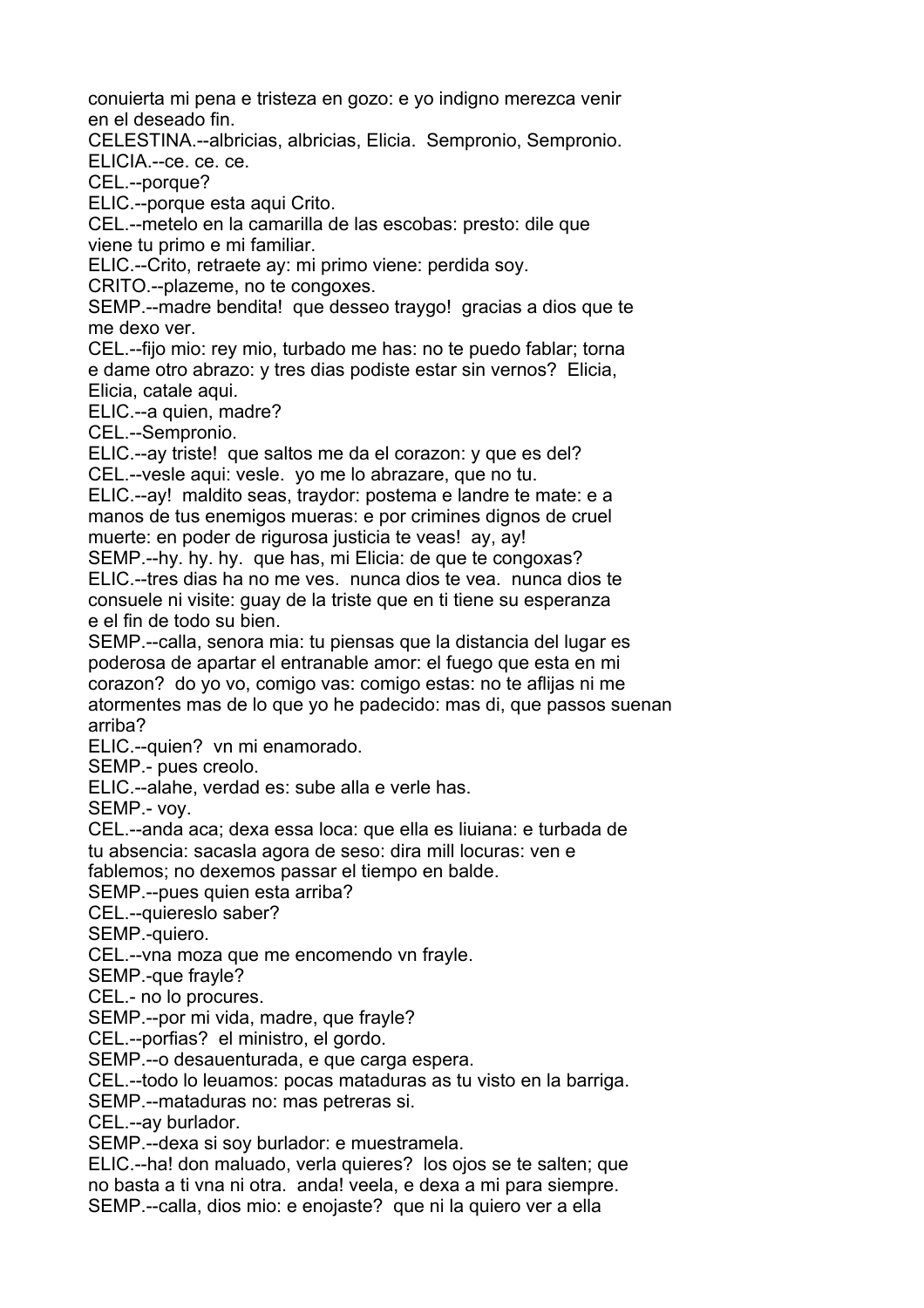ni a muger nascida. A mi madre quiero fablar: e quedate adios. ELIC.--anda, anda: vete, desconoscido: e esta otros tres anos que no me bueluas a ver.

SEMP.--madre mia, bien ternas confianza, e creeras que no te burlo. Toma el manto, e vamos: que por el camino sabras lo que si aqui me tardasse en dezirte: empediria tu prouecho e el mio. CEL.--vamos: Elicia, quedate a dios: cierra la puerta: adios paredes.

SEMP.--o madre mia: todas cosas dexadas aparte: solamente se atenta: e ymagina en lo que te dixere: e no derrames tu pensamiento en muchas partes: que quien junto en diuersos lugares le pone, en ninguno le tiene: sino por caso determina lo cierto. e quiero que sepas de mi lo que no has oydo. E es: que jamas pude despues que mi fe contigo puse: desear bien de que no te cupiesse parte.

CEL.--parta dios, hijo, de lo suyo contigo. que no sin causa lo hara: siquiera porque has piedad desta pecadora de vieja. Pero di, no te detengas: que la amistad que entre ti e mi se afirma no ha menester preambulos: ni correlarios: ni aparejos para ganar voluntad. Abreuia e ven al fecho: que vanamente se dize por muchas palabras: lo que por pocas se puede entender.

SEMP.--assi es; Calisto arde en amores de Melibea: de ti e de mi tiene necessidad: pues juntos nos ha menester: juntos nos aprouechemos. que conoscer el tiempo e vsar el hombre de la oportunidad haze los hombres prosperos.

CEL.--bien has dicho: al cabo estoy: basta para mi mescer el ojo. Digo que me alegro destas nueuas: como los cirujanos de los descalabrados. E como aquellos danan en los principios las llagas: e encarecen el prometimiento de la salud: assi entiendo yo fazer a Calisto: alargarle he la certenidad del remedio. Porque, como dizen. El esperanza luenga aflige el corazon. y quanto el la perdiere, tanto gela promete. bien me entiendes.

SEMP.--callemos: que a la puerta estamos: e como dizen: las paredes han oydos.

CEL.--llama.

SEMP.--tha. tha. tha.

CAL.--Parmeno.

PARMENO.--senor.

CAL.--no oyes: maldito sordo?

PARM.--que es, senor?

CAL.--a la puerta llaman; corre.

PARM.--quien es?

SEMP.--abre a mi e a esta duena.

PARM.--senor, Sempronio e vna puta vieja alcoholada dauan aquellas porradas.

CAL.--calla, calla, maluado: que es mi tia. corre, corre, abre. siempre lo vi, que por huyr hombre de vn peligro: cae en otro mayor. Por encubrir yo este fecho de Parmeno: a quien amor / o fidelidad / o temor pusieran freno, cay en indignacion desta que no tiene menor poderio en mi vida que dios.

PARM.--porque, senor, te matas? porque, senor, te congoxas? y tu piensas que es vituperio en las orejas desta el nombre que la llame? no lo creas: que assi se glorifica en le oyr como tu quando dizen: diestro cauallero es Calisto. E demas desto es nombrada e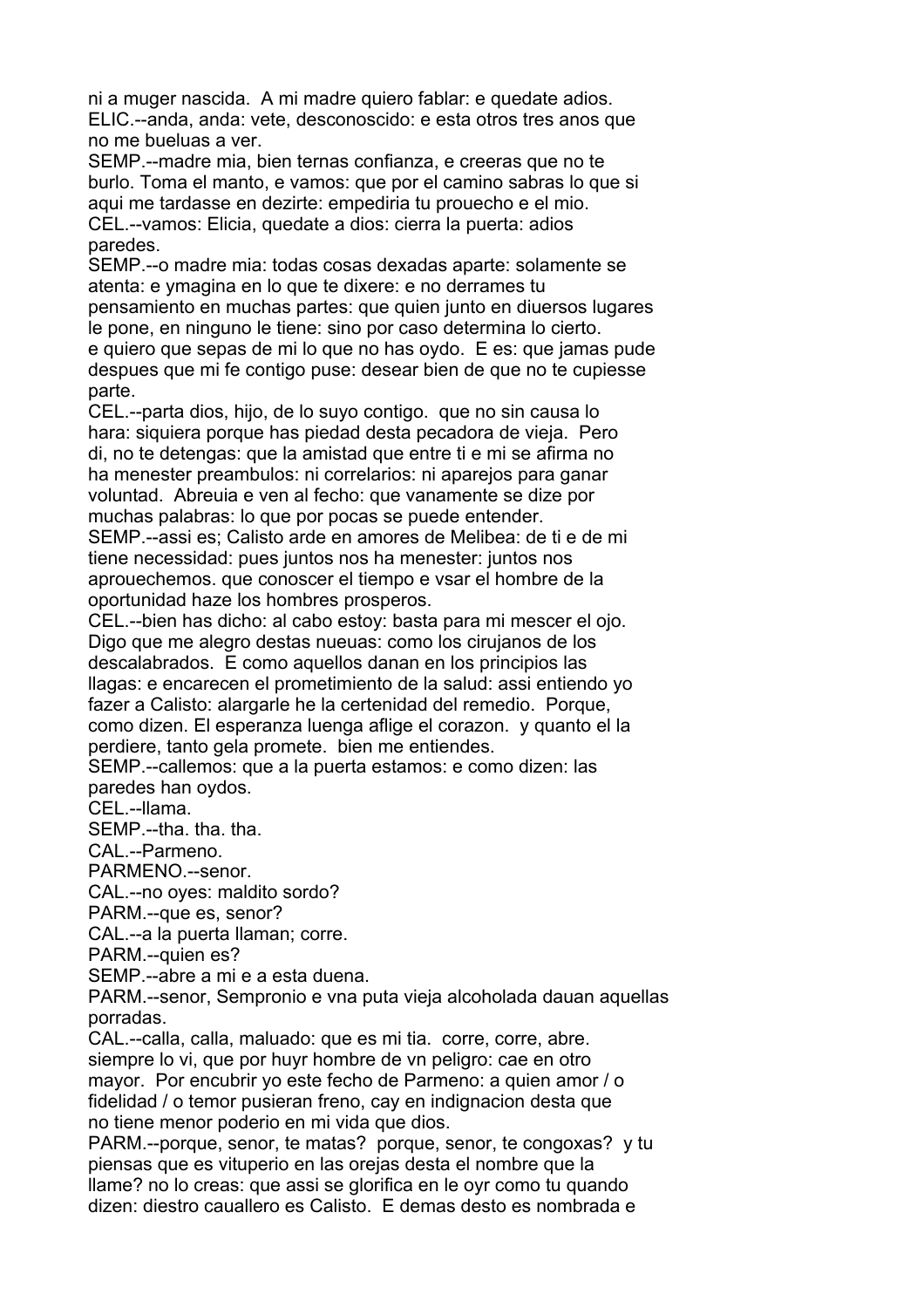por tal titulo conocida. Si entre cient mugeres va, e alguno dize, puta vieja: sin ningun empacho luego buelue la cabeza: e responde con alegre cara. En los conbites: en las fiestas: en las bodas: en las confradias, en los mortuorios, en todos los ayuntamientos de gentes: con ella passan tiempo: si passa por los perros: aquello suena su ladrido. si esta cerca las aues, otra cosa no cantan. si cerca los ganados, balando lo pregonan; si cerca las bestias, rebuznando dizen puta vieja. las ranas de los charcos otra cosa no suelen mentar. si va entre los herreros: aquello dizen sus martillos. carpinteros e armeros. herradores: caldereros; arcadores. Todo oficio de instrumento forma en el ayre su nombre. Cantanla los carpinteros. peynanla los peynadores. texedores. labradores. en las huertas. en las aradas. en las vinas. en las segadas: con ella passan el afan cotidiano. al perder en los tableros. luego suenan sus loores todas cosas que son hazen. a do quiera que ella esta el tal nombre representa. O que comedor de hueuos asados era su marido. Que quieres mas: sino que si vna piedra toca con otra: luego suena puta vieja.

CAL.--y tu como lo sabes y la conosces?

PARM.--saberlo has. Dias grandes son passados que mi madre, muger pobre, moraua en su vezindad: la qual, rogada por esta Celestina, me dio a ella por siruiente: avnque ella no me conoce por lo poco que la serui: e por la mudanza que la edad ha hecho.

CAL.--de que la seruias?

PARM.--senor, yua a la plaza e trayale de comer: e acompanauala: suplia en aquellos menesteres que mi tierna fuerza bastaua. pero de aquel poco tiempo que la serui: recogia la nueua memoria lo que la vejez no ha podido quitar. Tiene esta buena duena al cabo de la ciudad, alla cerca de las tenerias: en la cuesta del rio: vna casa apartada, medio cayda, poco compuesta e menos abastada. Ella tenia seys oficios. conuiene a saber: labrandera, perfumera, maestra de fazer afeytes e de fazer virgos, alcahueta e vn poquito hechizera. Era el primer oficio cobertura de los otros: so color del qual muchas mozas destas siruientes entrauan en su casa: a labrarse e a labrar camisas e gorgueras: e otras muchas cosas. ninguna venia sin torrezno: trigo: harina: o jarro de vino: e de las otras prouisiones que podian a sus amas furtar: e avn otros furtillos de mas qualidad alli se encubrian. Asaz era amiga de estudiantes: e despenseros: e mozos de abades. E a estos vendia ella aquella sangre innocente de las cuytadillas: la qual ligeramente auenturauan en esfuerzo de la restitucion que ella les prometia. Subio su fecho a mas: que por medio de aquellas: comunicaua con las mas encerradas: hasta traer a execucion su proposito: e aquestas en tiempo onesto: como estaciones, processiones de noche, missas del gallo: missas del alua: e otras secretas deuociones, muchas encubiertas vi entrar en su casa: tras ellas hombres descalzos, contritos, e rebozados, desatacados: que entrauan alli a llorar sus pecados. que trafagos, si piensas, traya. faziase fisica de ninos. tomaua estambre de vnas casas: daualo a filar en otras por achaque de entrar en todas. las vnas, madre aca: las otras, madre aculla. cata la vieja, ya viene el ama; de todos muy conocida. Con todos estos afanes, nunca pasaua sin missa ni bisperas: ni dexaua monesterios de frayles: ni de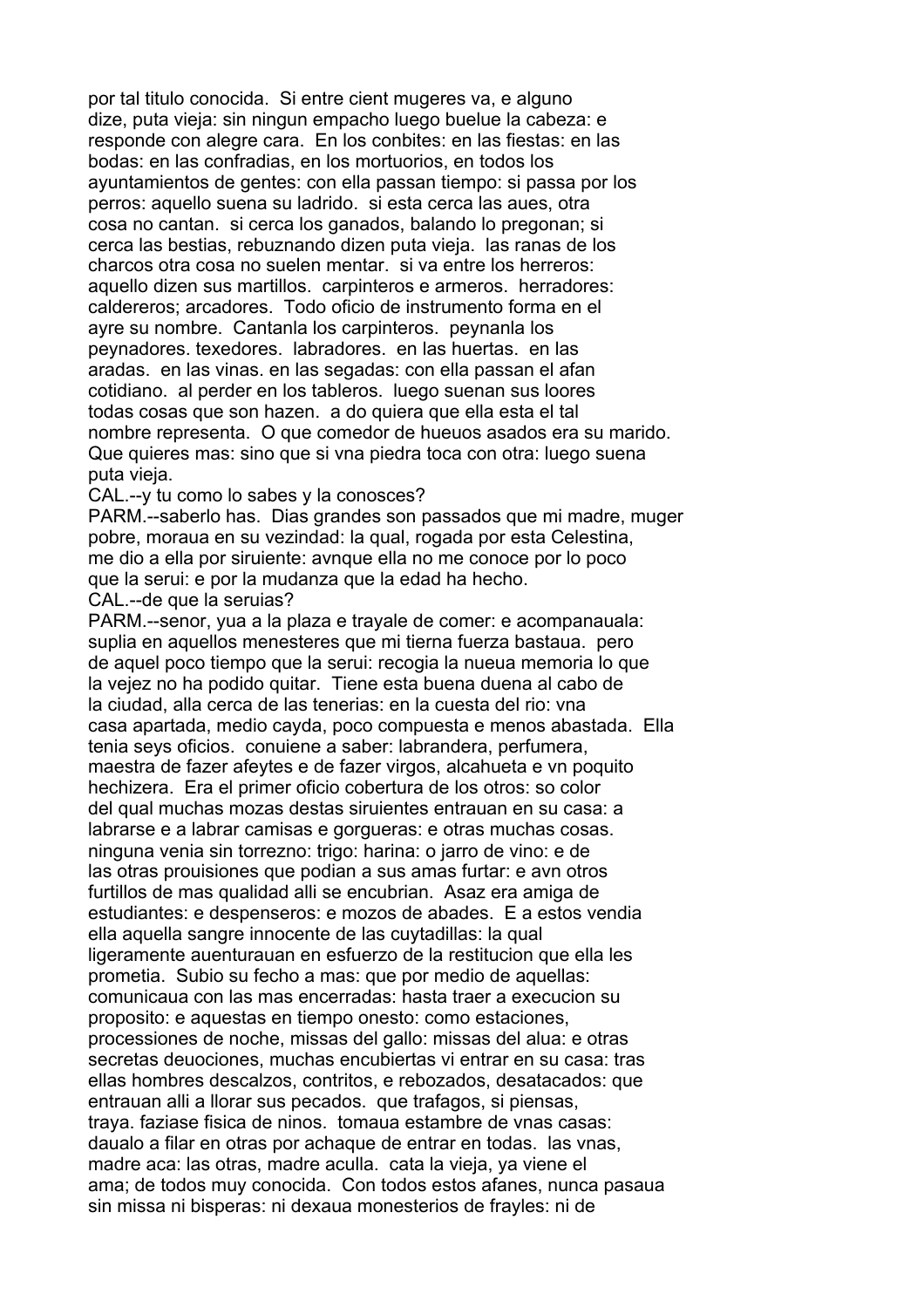monjas. esto porque alli fazia ella sus aleluyas e conciertos. y en su casa fazia perfumes, falsaua estoraques, menjuy, animes, ambar, algalia, poluillos, almizcles, mosquetes. Tenia vna camara llena de alambiques, de redomillas, de barrilejos de barro: de vidrio: de arambre: de estano: hechos de mill faziones. hazia soliman, afeyte cozido, argentadas, bujelladas, cerillas, llanillas, vnturillas, lustres, luzentores, clarimientes, alualinos. E otras aguas de rostro, de rasuras de gamones, de cortezas de spantalobos, de taraguntia, de hieles, de agraz, de mosto, destiladas e azucaradas. Adelgazaua los cueros con zumos de limones, con turuino, con tuetano de corzo: e de garza: e otras confaciones. Sacaua aguas para oler de rosas, de azahar: de jasmin, de trebol, de madreselua, e clauellinas, mosquetas e almizcladas, poluorizadas con vino. Hazia lexias para enrubiar, de sarmientos, de carrasca, de centeno, de marrubios, con salitre, con alumbre, e millifolia, e otras diuersas cosas. E los vntos e mantecas que tenia es hastio de dezir: de vaca, de osso, de cauallos, e de camellos, de culebra, e de conejo, de vallena, de garza: e de alcarauan, e de gamo, e de gato montes, e de texon, de harda, de herizo, de nutria. Aparejos para banos, esto es vna marauilla: de las yeruas e rayzes que tenia en el techo de su casa colgadas: manzanilla e romero, maluauiscos, culantrillo, coronillas, flor de sauco e de mostaza, espliego. e laurel blanco, tortarosa e gramonilla, flor saluaje, e higueruela, pico de oro e hoja tinta. Los azeytes que sacaua para el rostro no es cosa de creer. de estoraque e de jazmin, de limon, de pepitas, de violetas, de menjuy, de alfocigos, de pinones, de granillo, de azofeyfas, de neguilla, de altramuzes, de aruejas, e de carillas, e de yerua paxarera. E vn poquillo de balsamo tenia ella en vna redomilla que guardaua para aquel rascuno que tiene por las narizes. Esto de los virgos, vnos fazia de bexiga: e otros curaua de punto. Tenia en vn tabladillo: en vna caxuela pintada, agujas delgadas de pelligeros: e hilos de seda encerados, e colgadas alli rayzes de hojaplasma e fuste sanguino, cebolla albarrana, e cepacauallo. Hazia con esto marauillas: que quando vino por aqui el embaxador frances: tres vezes vendio por virgen vna criada que tenia.

CAL.--asi pudiera ciento.

PARM.--si, santo dios. e remediaua por caridad muchas huerfanas e erradas que se encomendauan a ella. E en otro apartado tenia para remediar amores, e para se querer bien. Tenia huessos de corazon de cieruo: lengua de biuora, cabezas de codornizes: sesos de asno, tela de cauallo, mantillo de nino, haua morisca, guija marina, soga de ahorcado, flor de yedra, espina de erizo, pie de texo, granos de helecho, la piedra del nido del aguila, e otras mill cosas. Venian a ella muchos hombres e mugeres. e a vnos demandaua el pan do mordian. a otros de su ropa. a otros de sus cabellos. a otros pintaua en la palma letras con azafran. a otros con bermellon. a otros daua vnos corazones de cera llenos de agujas quebradas. e otras cosas en barro e en plomo hechas, muy espantables al ver. Pintaua figuras. dezia palabras en tierra. quien te podra dezir lo que esta vieja fazia? y todo era burla e mentira.

CAL.--bien esta, Parmeno: dexalo para mas oportunidad. asaz soy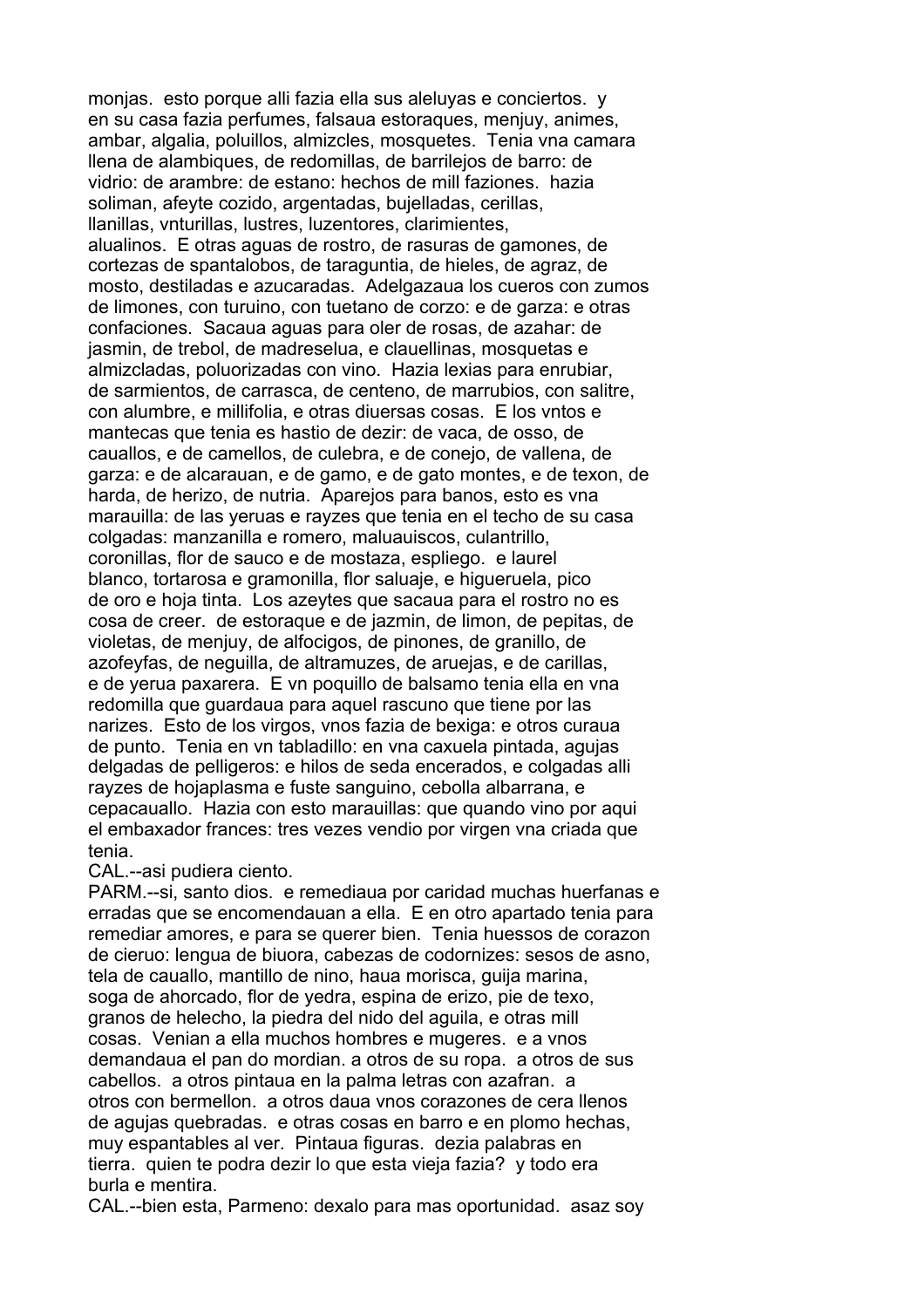de ti auisado: tengotelo en gracia; no nos detengamos: que la necessidad desecha la tardanza. Oye, aquella viene rogada: espera mas que deue: vamos, no se indigne. Yo temo: e el temor reduze la memoria: e a la prouidencia despierta. Sus; vamos, proueamos. Pero ruegote, Parmeno: la embidia de Sempronio, que en esto me sirue e complaze: no ponga impedimiento en el remedio de mi vida. que si para el houo jubon, para ti no faltara sayo. ni pienses que tengo en menos tu consejo e auiso: que su trabajo e obra. como lo espiritual sepa yo que precede a lo corporal: e que puesto que las bestias corporalmente trabajen mas que los hombres: por esso son pensadas e curadas: pero no amigas dellos: en la tal diferencia seras comigo en respeto de Sempronio: e so secreto sello, pospuesto el dominio: por tal amigo a ti me concedo. PARM.--quexome, Calisto, de la dubda de mi fidelidad e seruicio: por los prometimientos e amonestaciones tuyas. Quando me viste, senor, embidiar? o por ningun interesse ni resabio tu prouecho estorcer?

CAL.--no te escandalizes: que sin dubda tus costumbres e gentil crianza en mis ojos: ante todos los que me siruen estan: mas como en caso tan arduo, do todo mi bien e vida pende: es necessario proueer. proueo a los contescimientos: como quiera que creo que tus buenas costumbres sobre buen natural florescen: como el buen natural sea principio del artificio. E no mas: sino vamos a ver la salud.

CEL.--pasos oyo: aca descienden: haz, Sempronio, que no lo oyes. Escucha, e dexame hablar lo que a ti e a mi conuiene. SEMP.--habla.

CEL.--no me congoxes, ni me importunes: que sobrecargar el cuydado es aguijar al animal congoxoso. Assi sientes la pena de tu amo Calisto que parece que tu eres el: e el tu: e que los tormentos son en vn mismo subjeto. Pues cree que yo no vine aca por dexar este pleyto indeciso: o morir en la demanda.

CAL.--Parmeno? detente: ce, escucha, que hablan estos: veamos en que viuimos. O notable muger. o bienes mundanos, indignos de ser poseydos de tan alto corazon. O fiel e verdadero Sempronio. Has visto, mi Parmeno? oyste? tengo razon? que me dizes? rincon de mi secreto, e consejo e alma mia?

PARM.--protestando mi innocencia en la primera sospecha: e cumpliendo con la fidelidad: porque te me concediste, hablare. oyeme: e el afecto no te ensorde: ni la esperanza del deleyte te ciegue. Tiemplate, e no te apresures: que muchos con cobdicia de dar en el fiel, yerran el blanco. Avnque soy mozo, cosas he visto asaz: e el seso e la vista de las muchas cosas demuestran la experiencia: de verte o de oyrte descender por la escalera, parlan lo que estos fingidamente han dicho: en cuyas falsas palabras pones el fin de tu deseo.

SEMP.--Celestina, ruynmente suena lo que Parmeno dize. CEL.--calla, que para la mi santiguada: do vino el asno verna el albarda. Dexame tu a Parmeno: que yo te le hare vno de nos: e de lo que houieremos, demosle parte. que los bienes, si no son comunicados, no son bienes. Ganemos todos: partamos todos: holguemos todos: yo te le traere manso e benigno a picar el pan en el puno. e seremos dos a dos. e como dizen, tres al mohino. CAL.--Sempronio.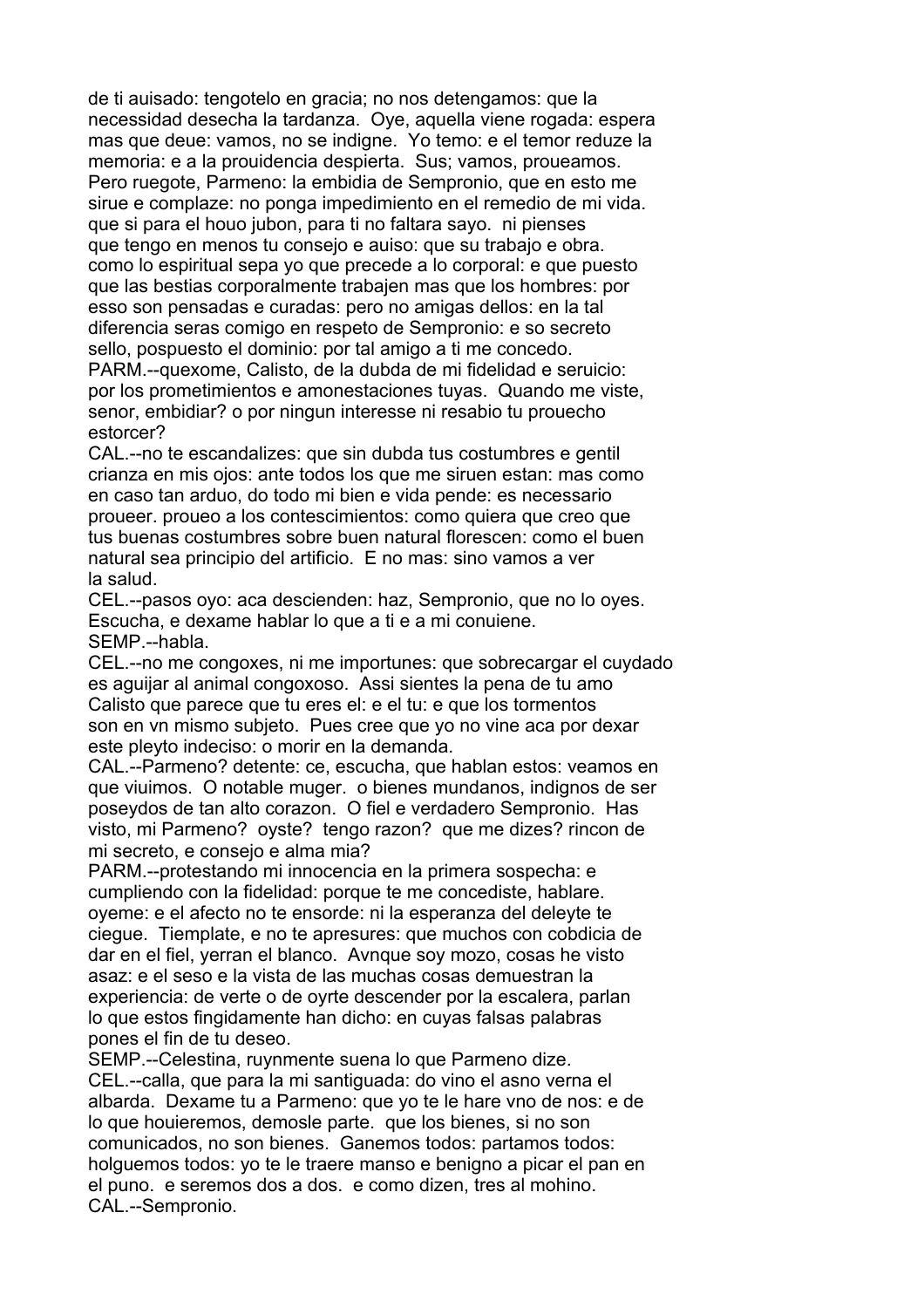SEMP.--senor.

CAL.--que hazes, llaue de mi vida? abre. O Parmeno, ya la veo. Sano soy: viuo so. Miras que reuerenda persona: que acatamiento. Por la mayor parte, por la philosomia es conocida la virtud interior. O vejez virtuosa! o virtud enuejecida! O gloriosa esperanza de mi desseado fin. O fin de mi deleytosa esperanza. O salud de mi passion. Reparo de mi tormento. Regeneracion mia. Viuificacion de mi vida. Resurrecion de mi muerte. Deseo llegar a ti. Cobdicio besar essas manos llenas de remedio. la indignidad de mi persona lo embarga. Dende aqui adoro la tierra que huellas: e en reuerencia tuya beso.

CEL.--Sempronio: de aquellas viuo yo? los huessos que yo roy piensa este necio de tu amo de darme a comer: pues al le sueno, al freyr lo vera: dile que cierre la boca e comience abrir la bolsa: que de las obras dudo: quanto mas de las palabras: xo, que te estriego: asna coxa, mas hauias de madrugar.

PARM.--guay de orejas que tal oyen. Perdido es, quien tras perdido anda. O Calisto desauenturado, abatido, ciego: e en tierra esta adorando a la mas antigua e puta tierra: que fregaron sus espaldas en todos los burdeles. deshecho es. vencido es. caydo es. no es capaz de ninguna redencion, ni consejo, ni esfuerzo.

CAL.--que dezia la madre? paresceme que pensaua que le ofrescia palabras por escusar galardon.

SEMP.--assi lo senti.

CAL.--pues ven comigo: trae las llaues, que yo sanare su duda. SEMP.--bien faras: e luego vamos: que no se deue dexar crescer la yerua entre los panes: ni la sospecha en los corazones de los amigos. Sino alimpiarla luego con el escardilla de las buenas obras.

CAL.--astuto hablas: vamos, e no tardemos.

CEL.--plazeme, Parmeno: que hauemos auido oportunidad para que conozcas el amor mio contigo: e la parte que en mi immerito tienes: e digo immerito por lo que te he oydo dezir: de que no hago caso; porque virtud nos amonesta sufrir las tentaciones: e no dar mal por mal. e especial quando somos tentados por mozos: e no bien instrutos en lo mundano, en que con necia lealtad pierdan a si e a sus amos: como agora tu a Calisto. bien te oy: e no pienses que el oyr con los otros exteriores sesos mi vejez aya perdido: que no solo lo que veo, oyo e conozco: mas avn lo intrinseco con los intellectuales ojos penetro. Has de saber, Parmeno, que Calisto anda de amor quexoso: e no lo juzgues por eso por flaco: que el amor imperuio todas las cosas vence. e sabe, si no sabes, que dos conclusiones son verdaderas. La primera, que es forzoso el hombre amar a la muger: e la muger al hombre. La segunda, que el que verdaderamente ama, es necessario que se turbe: con la dulzura del soberano deleyte: que por el hazedor de las cosas fue puesto: porque el linaje de los hombres perpetuase: sin lo qual peresceria. E no solo en la humana especie: mas en los pesces / en las bestias / en las aues / en las reptilias. E en lo vegetatiuo algunas plantas han este respeto: si sin interposicion de otra cosa en poca distancia de tierra estan puestas: en que ay determinacion de heruolarios e agricultores ser machos e hembras. Que diras a esto, Parmeno? neciuelo, loquito,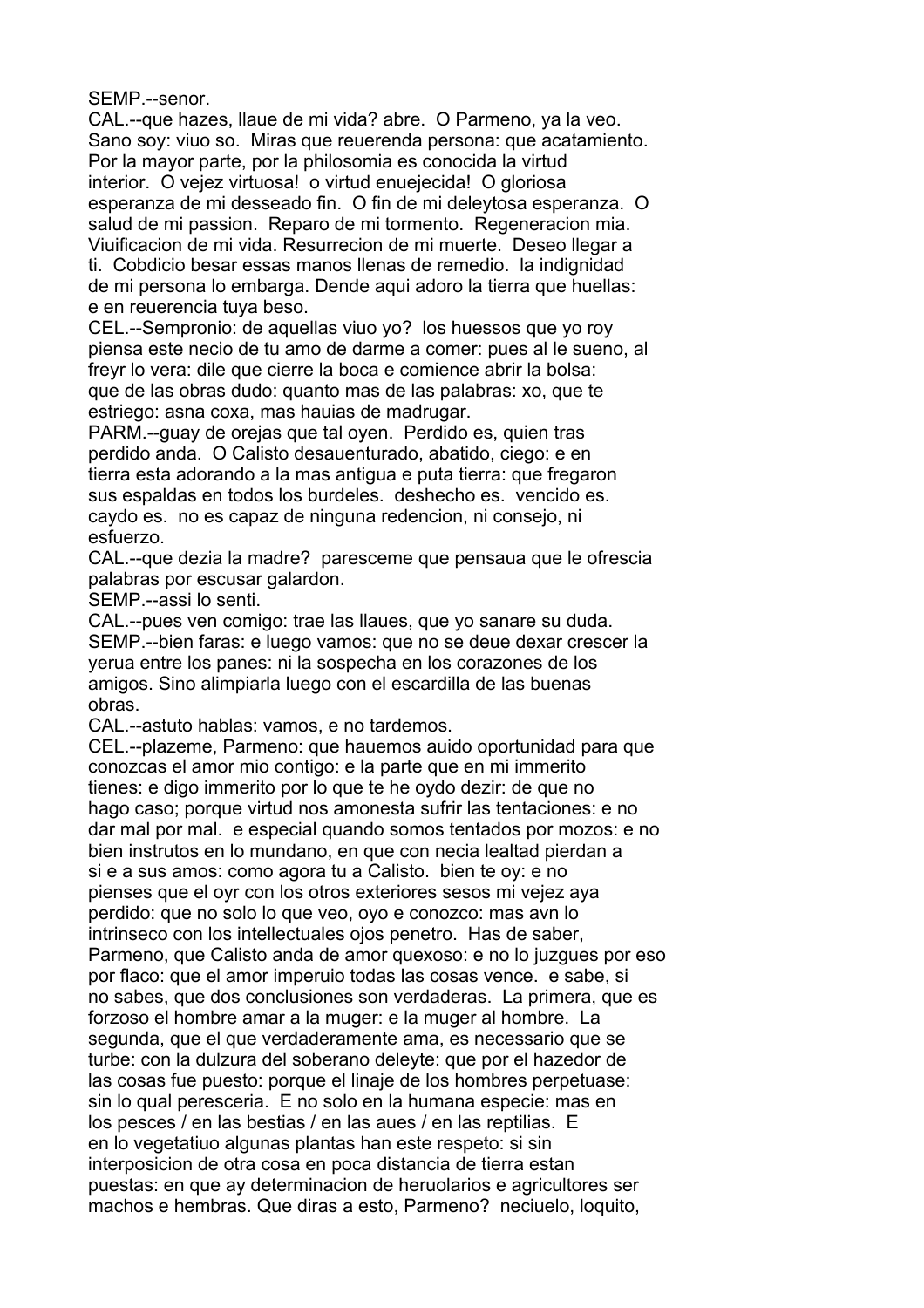angelico / perlica, simplezico, lobitos en tal gestico: llegate aca, putico, que no sabes nada del mundo / ni de sus deleytes. Mas rauia mala me mate si te llego a mi, avnque vieja: que la voz tienes ronca, las barbas te apuntan: mal sosegadilla deues tener la punta de la barriga.

PAR.--como cola de alacran.

CEL.--y avn peor: que la otra muerde sin hinchar: e la tuya hincha por nueue meses.

PARM.--hy. hy. hy.

CEL.--rieste: landrezilla, fijo?

PARM.--calla, madre: no me culpes ni me tengas, avnque mozo, por insipiente. Amo a Calisto porque le deuo fidelidad por crianza: por beneficios: por ser del honrrado e bien tratado: que es la mayor cadena que el amor del seruidor al seruicio del senor prende: quanto lo contrario aparta. veole perdido, e no ay cosa peor que yr tras desseo sin esperanza de buen fin: e especial, pensando remediar su hecho tan arduo e dificil con vanos consejos e necias razones de aquel bruto Sempronio: que es pensar sacar aradores a pala e azadon: no lo puedo sufrir: digolo, e lloro. CEL.--Parmeno: tu no vees que es necedad o simpleza llorar por lo que con llorar no se puede remediar?

PARM.--por esso lloro: que si con llorar fuesse possible traer a mi amo el remedio: tan grande seria el plazer de la tal esperanza: que de gozo no podria llorar. pero assi perdida ya la esperanza: pierdo el alegria e lloro.

CEL.--lloraras sin prouecho: por lo que llorando estoruar no podras: ni sanarlo presumas. A otros no ha contecido esto, Parmeno?

PARM.--si; pero a mi amo no le querria doliente.

CEL.--no lo es: mas avnque fuesse doliente, podria sanar.

PARM.--no curo de lo que dizes. porque en los bienes mejor es el acto que la potencia: e en los males mejor la potencia que el acto. assi que mejor es ser sano, que poderlo ser. e mejor es poder ser doliente, que ser enfermo por acto. e por tanto es mejor tener la potencia en el mal que el acto.

CEL.--o maluado: como que no se te entiende! tu no sientes su enfermedad? que has dicho hasta agora? de que te quexas? pues burla, o di por verdad lo falso, e cree lo que quisieres: que el es enfermo por acto: e el poder ser sano es en mano desta flaca vieja.

PARM.--mas desta flaca puta vieja.

CEL.--putos dias biuas, vellaquillo: e como te atreues?

PARM.--como te conozco.

CEL.--quien eres tu?

PARM.--quien? Parmeno, hijo de Alberto tu compadre: que estuue contigo vn mes: que te me dio mi madre quando morauas a la cuesta del rio, cerca de las tenerias.

CEL.--Jesu. Jesu. Jesu. E tu eres Parmeno, hijo de la Claudiana? PARM.--alahe, yo.

CEL.--pues fuego malo te queme: que tan puta vieja era tu madre como yo: porque me persigues, Parmenico? El es, el es, por los santos de dios. allegate a mi: ven aca, que mill azotes e punadas te di en este mundo: e otros tantos besos. Acuerdaste quando dormias a mis pies, loquito?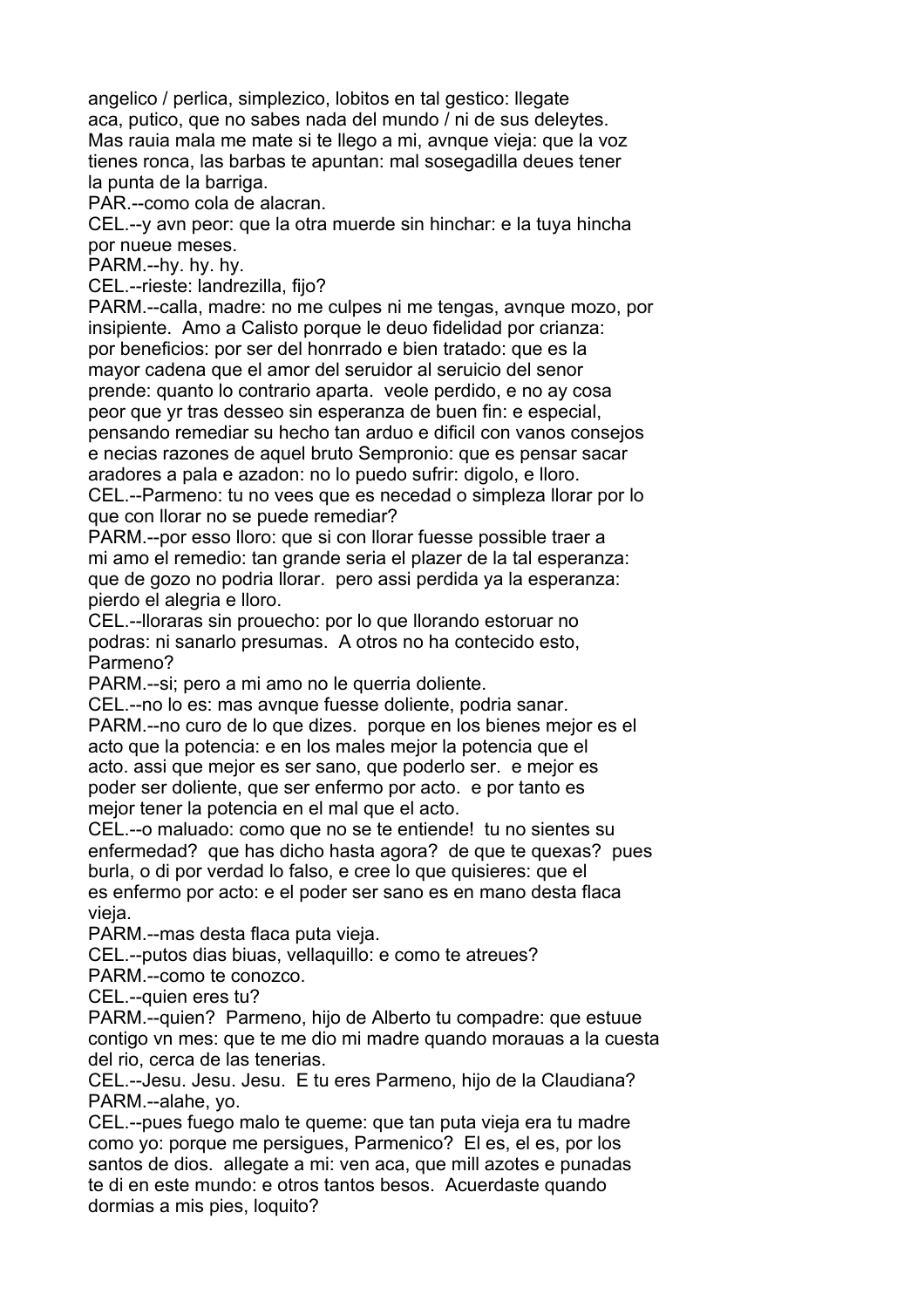PARM.--si, en buena fe: e algunas vezes, avnque era nino, me subias a la cabecera, e me apretauas contigo: e porque olias a vieja me fuya de ti.

CEL.--mala landre te mate: e como lo dize el desuergonzado. Dexadas burlas e pasatiempos: oye agora, mi fijo, e escucha; que, avnque a vn fin soy llamada, a otro so venida: e maguera que contigo me aya fecho de nueuas, tu eres la causa. Hijo, bien sabes como tu madre, que dios aya, te me dio, viuiendo tu padre: el qual, como de mi te fueste, con otra ansia no murio, sino con la incertedumbre de tu vida e persona: por la qual absencia: algunos anos de su vejez sufrio angustiosa e cuydosa vida: e al tiempo que della passo, embio por mi: e en su secreto te me encargo: e me dixo sin otro testigo, sino aquel que es testigo de todas las obras e pensamientos: e los corazones e entranas escudrina: al qual puso entre el e mi que te buscasse, e allegasse, e abrigasse: e quando de complida edad fueses: tal que en tu viuir supieses tener manera e forma: te descubriesse adonde dexo encerrada tal copia de oro e plata que basta mas que la renta de tu amo Calisto. y porque gelo prometi, e con mi promessa lleuo descanso: e la fe es de guardar mas que a los viuos a los muertos, que no pueden hazer por si: en pesquisa e seguimiento tuyo yo he gastado asaz tiempo e quantias: hasta agora que ha plazido aquel que todos los cuydados tiene: e remedia las justas peticiones, e las piadosas obras endereza: que te hallase aqui, donde solos ha tres dias que se que moras: sin duda dolor he sentido: porque has por tantas partes vagado e peregrinado: que ni has hauido prouecho, ni ganado debdo ni amistad; que, como Seneca nos dize, Los peregrinos tienen muchas posadas e pocas amistades. Porque en breue tiempo con ninguno no pueden firmar amistad. E el que esta en muchos cabos no esta en ninguno. ni puede aprouechar el manjar a los cuerpos, que en comiendo se lanza. ni ay cosa que mas la sanidad impida que la diuersidad e mudanza e variacion de los manjares. e nunca la llaga viene a cicatrizar: en la qual muchas melezinas se tientan. ni conualesce la planta que muchas vezes es traspuesta. ni ay cosa tan prouechosa, que en llegando aproueche: por tanto, mi hijo, dexa los impetus de la juuentud: e tornate con la doctrina de tus mayores a la razon: reposa en alguna parte: e donde mejor que en mi voluntad? en mi animo: en mi consejo: a quien tus padres te remetieron? e yo assi como verdadera madre tuya te digo: so las maldiciones que tus padres te pusieron si me fuesses inobediente: que por el presente sufras e siruas a este tu amo que procuraste: hasta en ello hauer otro consejo mio: pero no con necia lealdad: proponiendo firmeza sobre lo mouible: como son estos senores deste tiempo. E tu, gana amigos, que es cosa durable: ten con ellos constancia. no viuas en flores. dexa los vanos prometimientos de los senores: los quales desechan la substancia de sus siruientes con huecos e vanos prometimientos: como la sanguijuela saca la sangre: desagradescen, injurian, oluidan seruicios, niegan galardon. Guay de quien en palacio enuejece: como se escriue de la probatica piscina: que de ciento que entrauan, sanaua vno. Estos senores deste tiempo mas aman a si, que a los suyos; e no yerran: los suyos ygualmente lo deuen hazer. perdidas son las mercedes, las magnificencias, los actos nobles. cada vno destos catiuan e mezquinamente procuran su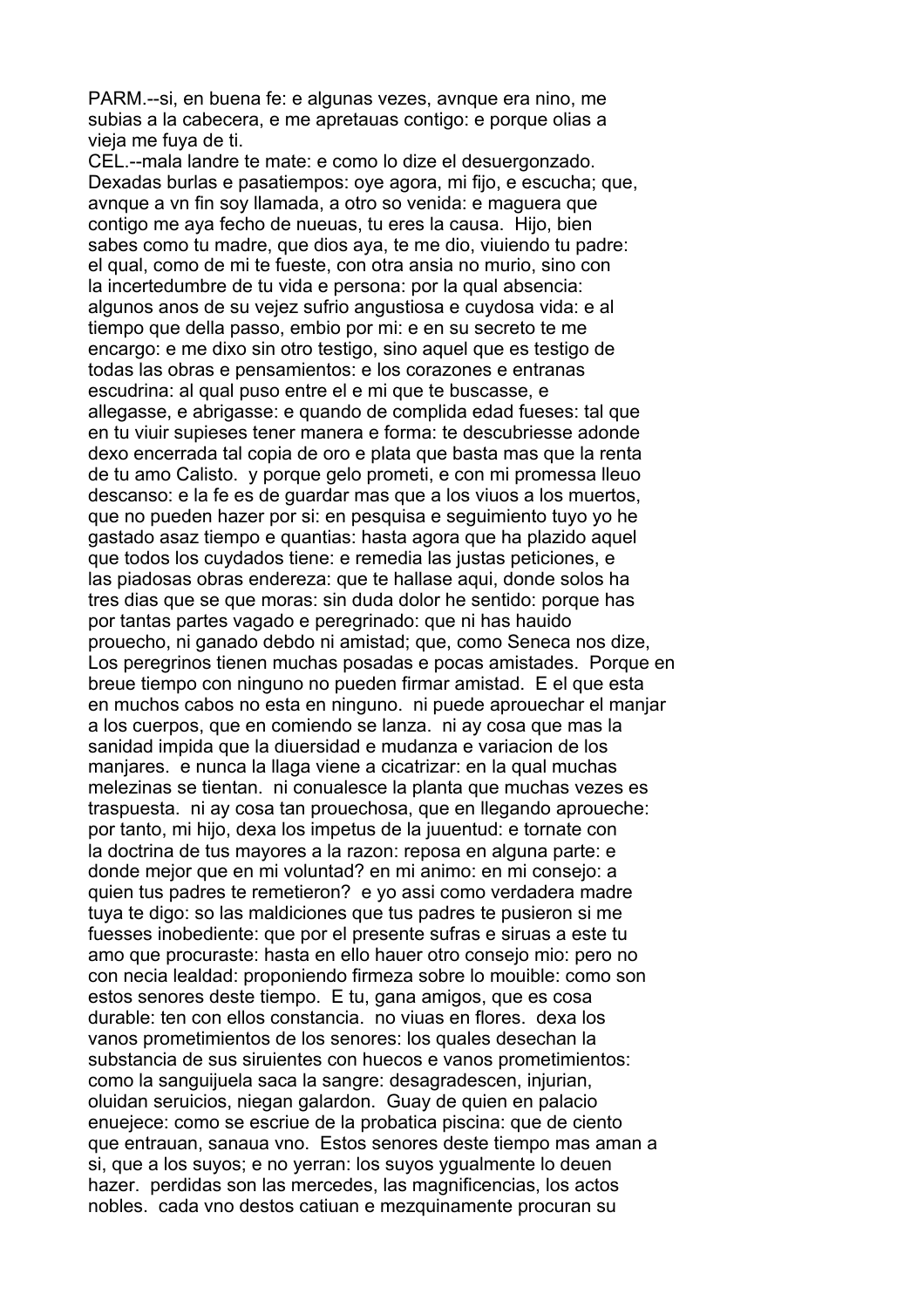interesse con los suyos: pues aquellos no deuen menos hazer: como sean en facultades menores, sino viuir a su ley: digolo, fijo Parmeno: porque este tu amo, como dizen, me parece rompenecios: de todos se quiere seruir sin merced: mira bien, creeme: en su casa cobra amigos, que es el mayor precio mundano: que con el no pienses tener amistad: como por la diferencia de los estados o condiciones pocas vezes contezca. Caso es ofrecido, como sabes, en que todos medremos: e tu por el presente te remedies: que lo al que te he dicho, guardado te esta a su tiempo: e mucho te aprouecharas siendo amigo de Sempronio.

PARM.--Celestina: todo tremo en oyrte: no se que haga: perplexo esto: por vna parte tengote por madre: por otra a Calisto por amo. Riqueza desseo. pero quien torpemente sube a lo alto: mas ayna cae que subio. No querria bienes malganados.

CEL.--yo si. A tuerto o a derecho, nuestra casa hasta el techo. PARM.--pues yo con ellos no viuiria contento: e tengo por onesta cosa la pobreza alegre. E avn mas te digo: que no los que poco tienen son pobres: mas los que mucho dessean: e por esto, avnque mas digas, no te creo en esta parte: querria passar la vida sin embidia: los yermos e aspereza sin temor: el sueno sin sobresalto: las injurias con respuesta: las fuerzas sin denuesto: las premias con resistencia.

CEL.--o hijo, bien dizen que la prudencia no puede ser sino en los viejos: e tu mucho eres mozo.

PARM.--mucho segura es la mansa pobreza.

CEL.--mas di, como mayor: que la fortuna ayuda a los osados. e demas desto, quien que tenga bienes en la republica: que escoja viuir sin amigos? pues, loado dios, bienes tienes: e no sabes que has menester amigos para los conseruar? y no pienses que tu priuanza con este senor te haze seguro: que quanto mayor es la fortuna, tanto es menos segura: e por tanto, en los infortunios el remedio es a los amigos. E a donde puedes ganar mejor este debdo, que donde las tres maneras de amistad concurren? Conuiene a saber; por bien, e prouecho, e deleyte. Por bien, mira la voluntad de Sempronio conforme a la tuya: e la gran similitud que tu y el en la virtud teneys. Por prouecho, en la mano esta, si soys concordes. Por deleyte, semejable es: como seays en edad dispuestos para todo linaje de plazer: en que mas los mozos que los viejos se juntan. Assi como para jugar: para vestir: para burlar: para comer e beuer: para negociar amores, juntos de compania. O si quisiesses, Parmeno, que vida gozariamos. Sempronio ama a Elicia, prima de Areusa. PARM.--de Areusa? CEL.--de Areusa. PARM.--de Areusa, hija de Eliso? CEL.--de Areusa, hija de Eliso. PARM.--cierto? CEL.--cierto. PARM.--marauillosa cosa es. CEL.--pero bien te paresce? PARM.--no cosa mejor. CEL.--pues tu buena dicha quiere, aqui esta quien te la dara. PARM.--mi fe, madre, no creo a nadie. CEL.--estremo es creer a todos: e yerro no creer a ninguno.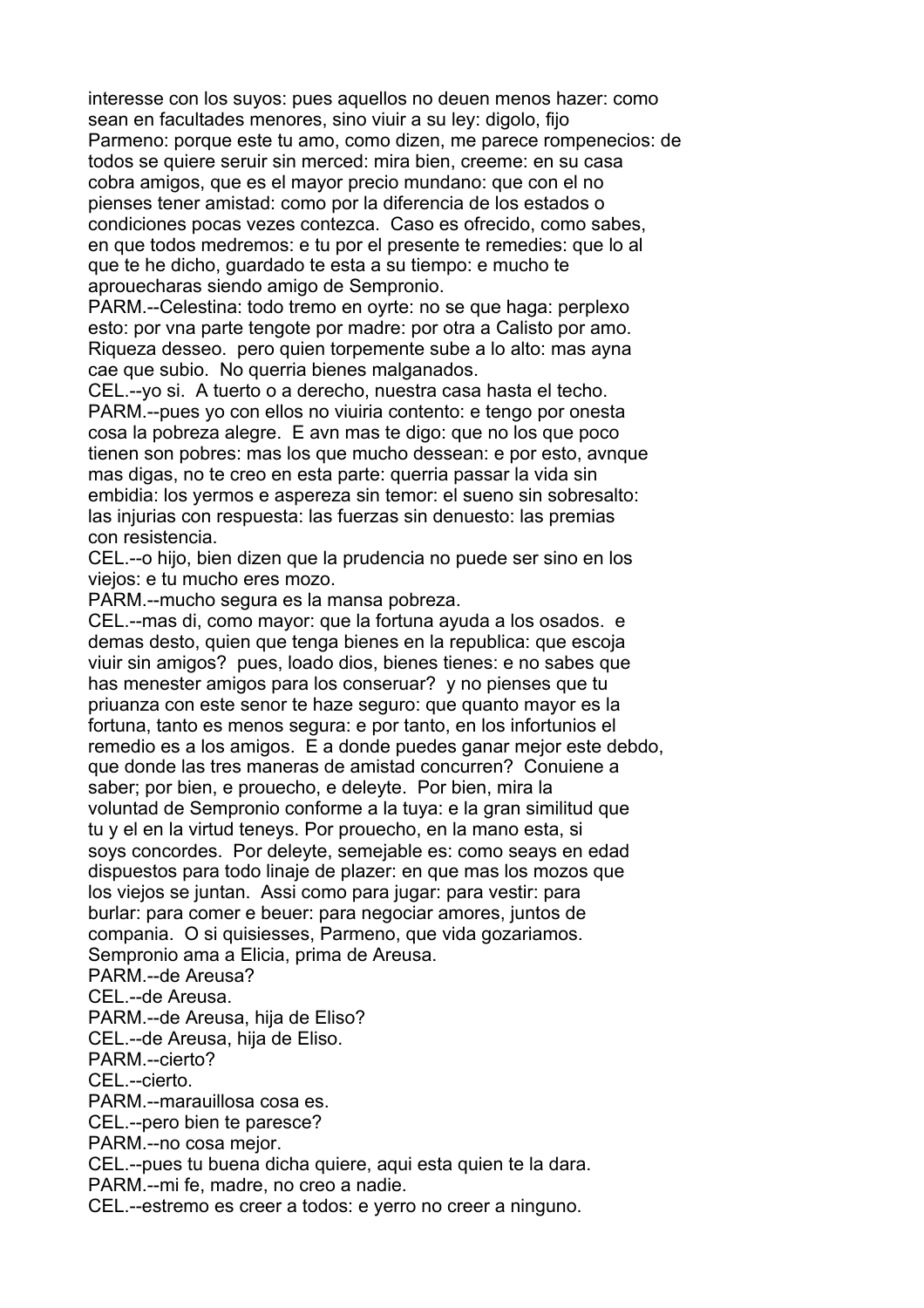PARM.--digo que te creo: pero no me atreuo; dexame. CEL.--o mezquino: de enfermo corazon es no poder sufrir el bien. Da dios hauas a quien no tiene quixadas. O simple: diras que a donde ay mayor entendimiento: ay menor fortuna: e donde mas discrecion, alli es menor la fortuna: dichas son.

PARM.--o Celestina! oydo he a mis mayores que vn exemplo de luxuria o auaricia mucho mal haze: e que con aquellos deue hombre conuersar, que le fagan mejor: e aquellos dexar, a quien el mejores piensa hazer. E Sempronio en su enxemplo no me hara mejor: ni yo a el sanare su vicio. E puesto que yo a lo que dizes me incline: solo yo querria saberlo: porque a lo menos por el exemplo fuese oculto el pecado. E si hombre vencido del deleyte de este mundo: va contra la virtud: no se atreua a la honestad. CEL.--sin prudencia hablas: que de ninguna cosa es alegre possession sin compania. No te retrayas ni amargues, que la natura huye lo triste: e apetece lo delectable. El buen deleyte es con los amigos en las cosas sensuales: e especial en recontar las cosas de amores: e comunicarlas. Esto hize: esto otro me dixo: tal donayre passamos: de tal manera la tome: assi la bese: assi me mordio: assi la abrace: assi se allego. O que fabla. o que gracia. o que juegos. o que besos. Vamos alla. boluamos aca. ande la musica. pintemos los motes. canten canciones. inuenciones. justemos. que cimera sacaremos: o que letra? ya va a la missa. manana saldra. rondemos su calle. mira su carta. vamos de noche. tenme el escala. aguarda a la puerta. como te fue? cata el cornudo, sola la dexa, dale otra buelta. tornemos alla. E para esto, Parmeno, ay deleyte sin compania? alahe: alahe: la que las sabe las tane. este es el deleyte: que lo al mejor fazen los asnos en el prado.

PARM.--no querria, madre, me combidasses a consejo con amonestacion de deleyte: como hizieron los que, caresciendo de razonable fundamento: opinando hizieron sectas embueltas en dulce veneno: para captar e tomar las voluntades de los flacos: e con poluos de sabroso afeto cegaron los ojos de la razon. CEL.--que es razon, loco? que es afeto, asnillo? la discrecion que no tienes lo determina. E de la discrecion mayor es la prudencia. e la prudencia no puede ser sin esperimiento: e la esperiencia no puede ser mas que en los viejos. E los ancianos somos llamados padres. E los buenos padres bien aconsejan a sus hijos: e especial yo a ti: cuya vida e honrra mas que la mia deseo. E quando me pagaras tu esto? nunca: pues a los padres e a los maestros no puede ser fecho seruicio ygualmente. PARM.--todo me recelo, madre, de recebir dudoso consejo.

CEL.--no quieres? pues dezirte he lo que dize el sabio al varon que con dura ceruiz al que le castiga menosprecia: arrebatado quebrantamiento le verna, e sanidad ninguna le consiguira. E assi, Parmeno, me despido de ti e deste negocio.

PARM.--ensanada esta mi madre; duda tengo en su consejo. yerro es no creer: e culpa creerlo todo. Mas humano es confiar: mayormente en esta que interesse promete: ado prouecho no puede allende de amor conseguir. Oydo he que deue hombre a sus mayores creer: esta, que me aconseja? paz con Sempronio. La paz no se deue negar: que bienauenturados son los pacificos: que fijos de dios seran llamados. Amor no se deue rehuyr: caridad a los hermanos: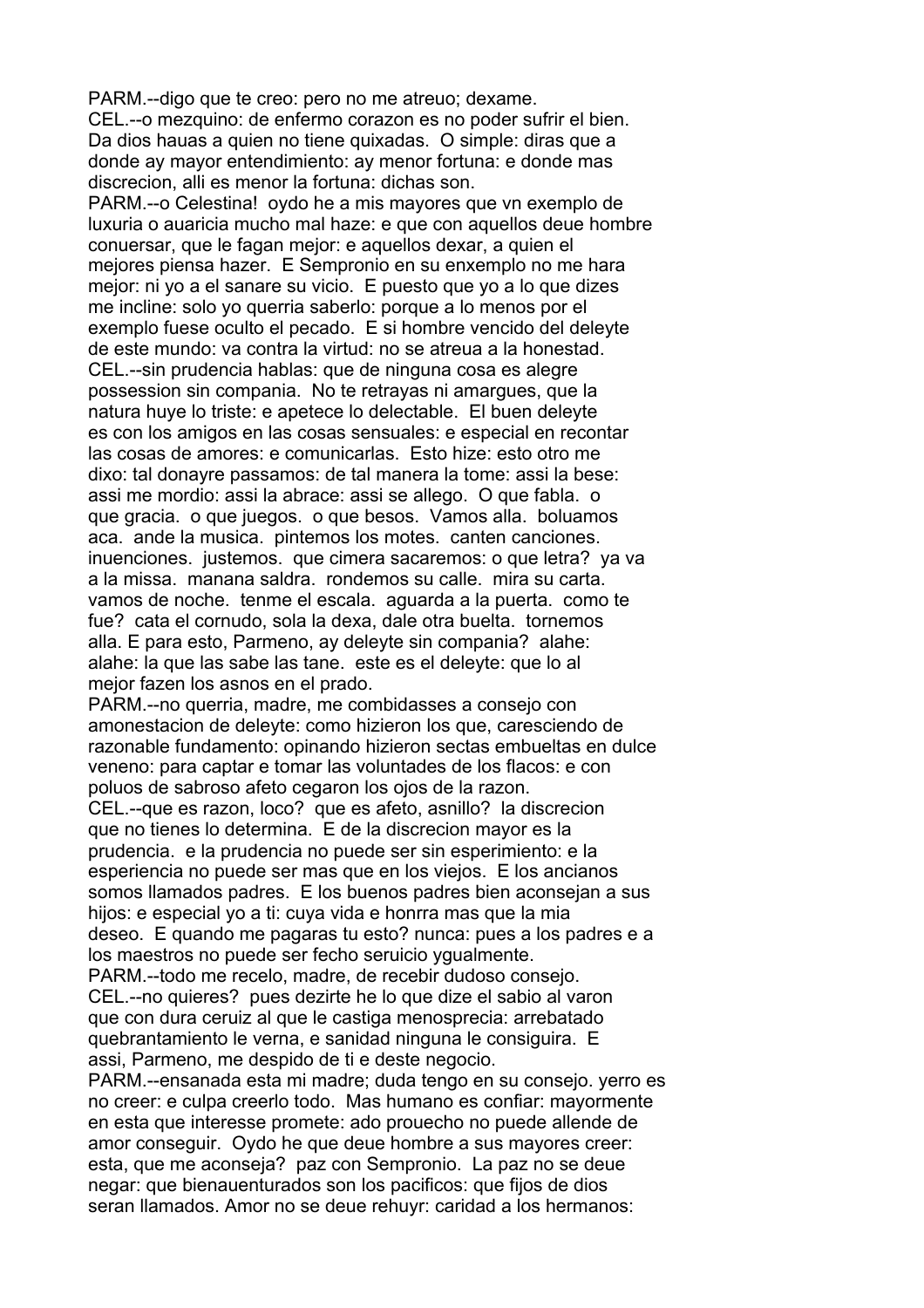interesse pocos le apartan. Pues quierola complazer y oyr. Madre: no se deue ensanar el maestro de la ignorancia del discipulo: sino raras vezes: por la sciencia que es de su natural comunicable: e en pocos lugares se podria infundir. Por eso, perdoname: hablame: que no solo quiero oyrte e creerte: mas en singular merced rescebir tu consejo. E no me lo agradezcas: pues el loor: e las gracias de la acion: mas al dante que no al recibiente se deuen dar. Por esso, manda, que a tu mandado mi consentimiento se humilla.

CEL..--de los hombres es errar, e bestial es la porfia. Por ende gozome, Parmeno, que ayas limpiado las turbias telas de tus ojos: e respondido al reconoscimiento, discrecion e ingenio sotil de tu padre: cuya persona, agora representada en mi memoria: enternece los ojos piadosos por do tan abundantes lagrimas vees derramar. Algunas vezes duros propositos, como tu, defendia: pero luego tornaua a lo cierto. En dios e en mi anima, que en veer agora lo que has porfiado: e como a la verdad eres reduzido: no paresce sino que viuo le tengo delante. O que persona: o que hartura: o que cara tan venerable. Pero callemos, que se acerca Calisto, e tu nueuo amigo Sempronio: con quien tu conformidad para mas oportunidad dexo. Que dos en vn corazon viuiendo son mas poderosos de hazer e de entender.

CALISTO.--dubda traygo, madre, segun mis infortunios, de hallarte viua. Pero mas es marauilla, segun el deseo de como llego viuo: recibe la dadiua pobre de aquel que con ella la vida te ofrece. CEL.--como en el oro muy fino labrado por la mano del sotil artifice: la obra sobrepuja a la materia: asi se auentaja a tu magnifico dar la gracia e forma de tu dulce liberalidad: e sin duda la presta dadiua su efeto ha doblado: porque la que tarda, el prometimiento muestra negar: e arrepentirse del don prometido. PARMENO.--que le dio, Sempronio?

SEMP.--cient monedas de oro.

PARM.--hy. hy. hy.

SEMP.--hablo contigo la madre?

PARM.--calla, que si.

SEMP.--pues como estamos?

PARM.--como quisieres: avnque estoy espantado.

SEMP.--pues calla: que yo te hare espantar dos tanto.

PARM.--o dios! no ay pestilencia mas eficaz: quel enemigo de casa para empecer.

CALISTO.--ve agora, madre, e consuela tu casa: e despues ven,

consuela la mia: e luego.

CEL.--quede dios contigo.

CAL.--y el te me guarde.

ARGUMENTO DEL SEGUNDO AUTO.

Partida Celestina de Calisto para su casa, queda Calisto hablando con Sempronio, criado suyo; al qual, como quien en alguna esperanza puesto esta, todo aguijar le parece tardanza; embia de si a Sempronio a solicitar a Celestina para el concebido negocio.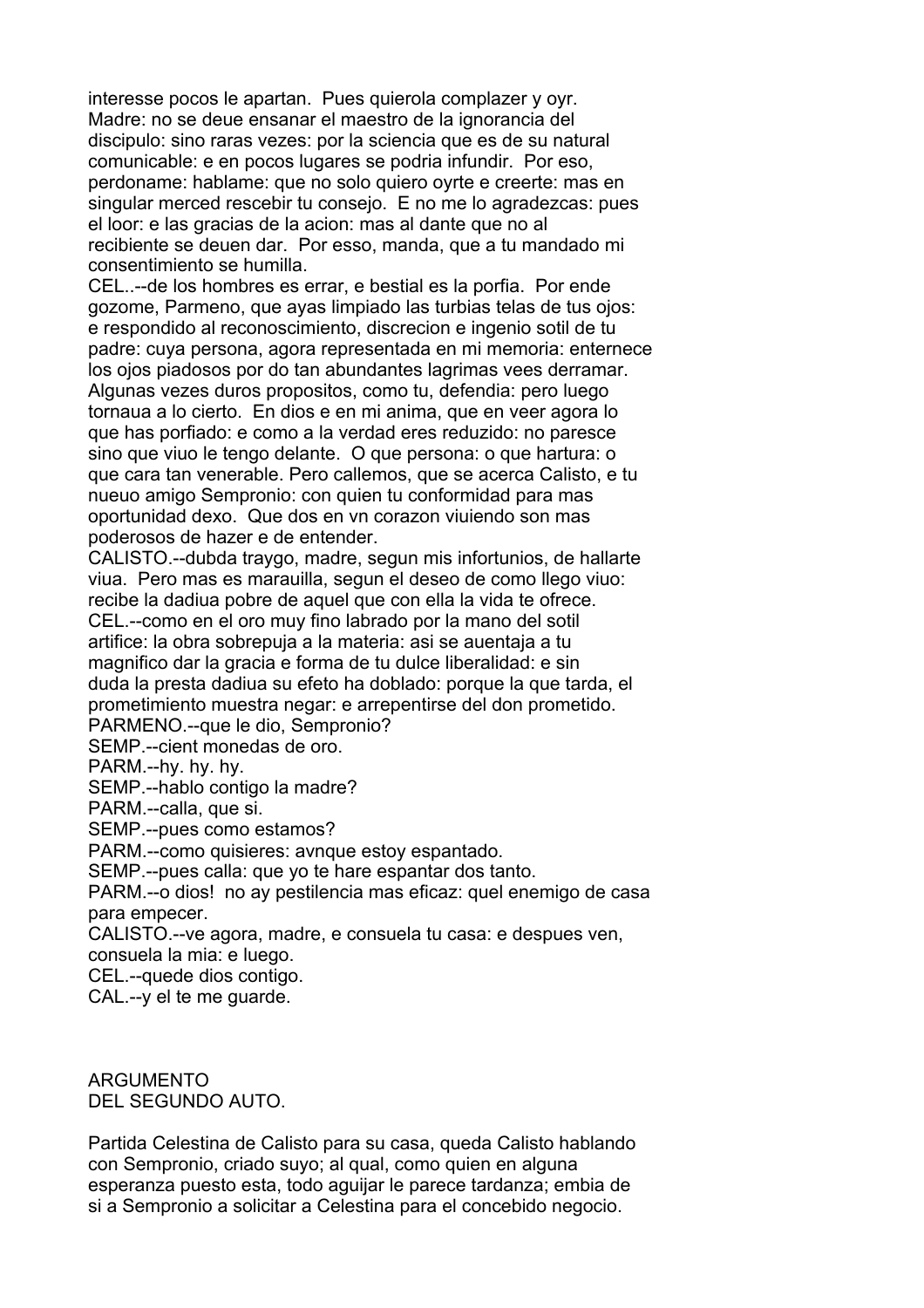quedan entretanto Calisto e Parmeno juntos razonando.

#### CALISTO. SEMPRONIO. PARMENO.

CAL.--Hermanos mios, cient monedas di a la madre: hize bien? SEMP.--hay, si fiziste bien! allende de remediar tu vida, ganaste muy gran honrra. Y para que es la fortuna fauorable e prospera? sino para seruir a la honrra, que es el mayor de los mundanos bienes? que esto es premio e galardon de la virtud: e por esso la damos a dios: porque no tenemos mayor cosa que le dar: la mayor parte de la qual consiste en la liberalidad e franqueza: a esta los duros tesoros comunicables la escurecen e pierden: e la magnificencia e liberalidad la ganan e subliman. Que aprouecha tener lo que se niega aprouechar? sin dubda te digo, que mejor es el vso de las riquezas que la possesion dellas. O que glorioso es el dar: o que miserable es el recebir: quanto es mejor el acto que la possesion: tanto es mas noble el dante quel recibiente. Entre los elementos el fuego, por ser mas actiuo, es mas noble: e en las esperas puesto en mas noble lugar. E dizen algunos, que la nobleza es vna alabanza que prouiene de los merecimientos e antiguedad de los padres: yo digo que la agena luz nunca te hara claro si la propia no tienes. E por tanto no te estimes en la claridad de tu padre, que tan magnifico fue, sino en la tuya: e assi se gana la honrra: que es el mayor bien de los que son fuera de hombre. de lo qual no el malo: mas el bueno, como tu, es digno que tenga perfeta virtud. E avn mas te digo que la virtud perfeta no pone que sea fecha con digno honor. Por ende goza de hauer seydo assi magnifico e liberal: e de mi consejo, tornate a la camara, e reposa, pues que tu negocio en tales manos esta depositado. de donde ten por cierto: pues el comienzo lleuo bueno: el fin sera muy mejor: e vamos luego: porque sobre este negocio quiero hablar contigo mas largo.

CAL.--Sempronio, no me parece buen consejo quedar yo acompanado: e que vaya sola aquella que busca el remedio de mi mal: mejor sera que vayas con ella, e la aquexes: pues sabes que de su diligencia pende mi salud: de su tardanza mi pena: de su oluido mi desesperanza. sabido eres: fiel te siento. por buen criado te tengo. faz de manera que en solo verte ella a ti, juzgue la pena que a mi queda: e fuego que me atormenta: cuyo ardor me causo no poder mostrarle la tercia parte desta mi secreta enfermedad: segun tiene mi lengua e sentido ocupados e consumidos: tu, como hombre libre de tal passion: hablarla has a rienda suelta.

SEMP.--senor, querria yr por complir tu mandado: querria quedar por aliuiar tu cuydado: tu temor me aquexa: tu soledad me detiene: quiero tomar consejo con la obediencia, que es yr: e dar priessa a la vieja: mas como yre: que en viendote solo, dizes desuarios de hombre sin seso? sospirando: gimiendo: mal trobando: holgando con lo escuro: deseando soledad: buscando nueuos modos de pensatiuo tormento: donde si perseueras / o de muerto / o loco no podras escapar: si siempre no te acompana quien te allegue plazeres: diga donayres: tanga canciones alegres: cante romances: cuente ystorias, pinte motes: finja cuentos: juegue a naypes: arme mates. finalmente que sepa buscar todo genero de dulce passatiempo: para no dexar trasponer tu pensamiento en aquellos crueles desuios que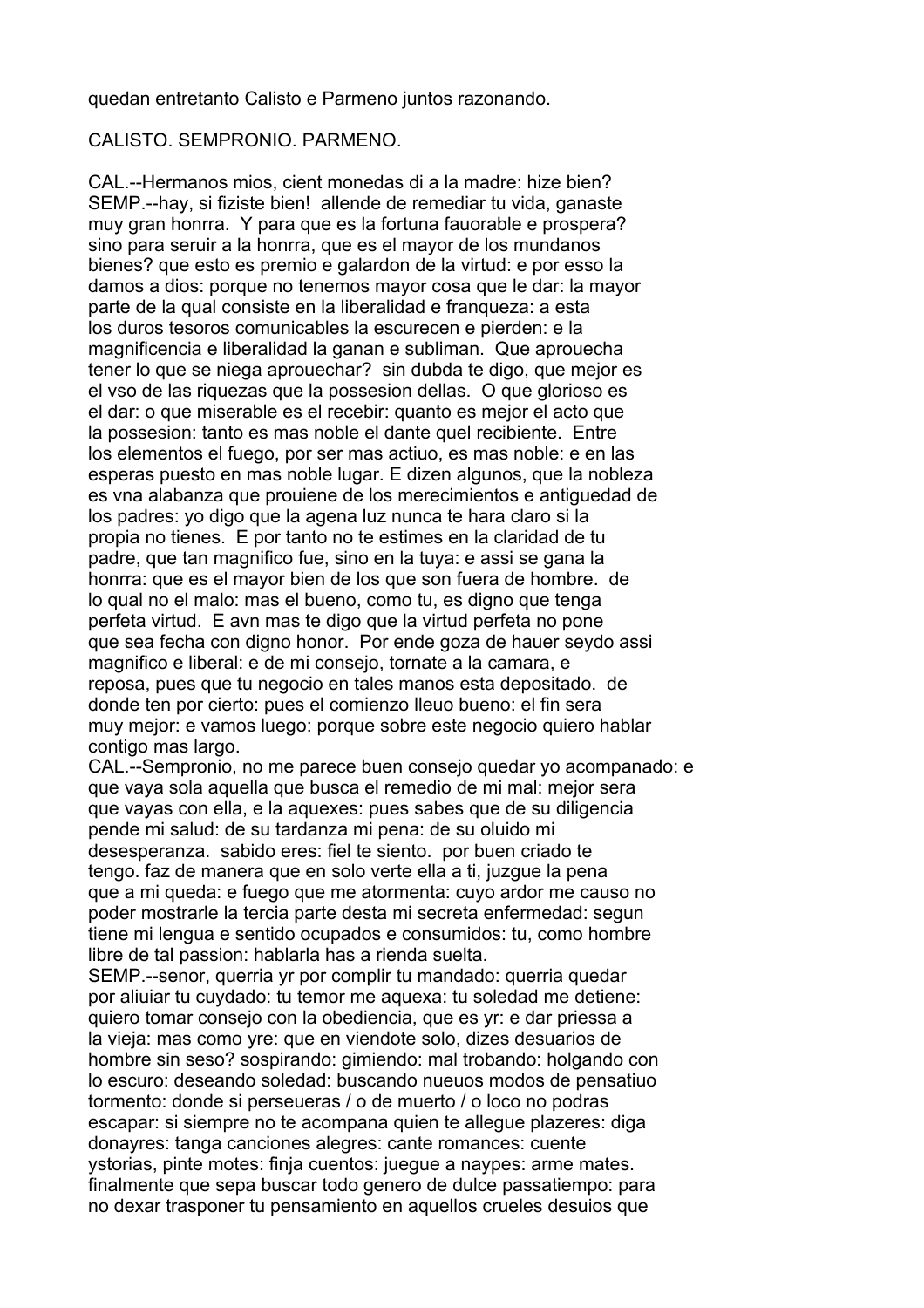rescebiste de aquella senora en el primer trance de tus amores. CAL.--como, simple, no sabes que aliuia la pena llorar la causa? quanto es dulce a los tristes quexar su passion? quanto descanso traen consigo los quebrantados sospiros: quanto relieuan e disminuyen los lagrimosos gemidos el dolor: quantos escriuieron consuelos, no dizen otra cosa.

SEMP.--lee mas adelante. buelue la hoja: fallaras que dizen que fiar en lo temporal, e buscar materia de tristeza, que es ygual genero de locura: e aquel Macias, ydolo de los amantes: del oluido porque le oluidaua, se quexaua: en el contemplar esta la pena de amor: en el oluidar el descanso: huye de tirar cozes al aguijon: finge alegria e consuelo e serlo ha: que muchas vezes la opinion trae las cosas donde quiere: no para que mude la verdad: pero para moderar nuestro sentido e regir nuestro juyzio.

CAL.--Sempronio amigo, pues tanto sientes mi soledad: llama a Parmeno, quedara comigo: e de aqui adelante sey, como sueles, leal: que en el seruicio del criado esta el galardon del senor. PARM.--aqui estoy, senor.

CAL.--yo no: pues no te veya. no te partas della, Sempronio, ni me oluides a mi: e ve con dios. tu, Parmeno, que te parece de lo que oy ha pasado? mi pena es grande / Melibea alta / Celestina sabia / e buena maestra destos negocios: no podemos errar: tu me la has aprouado con toda tu enemistad: yo te creo: que tanta es la fuerza de la verdad que las lenguas de los enemigos trae a si. assi que, pues ella es tal: mas quiero dar a esta cient monedas que a otra cinco.

PARM.--ya las lloras: duelos tenemos: en casa se hauran de ayunar estas franquezas.

CAL.--pues pido tu parecer, seyme agradable, Parmeno: no abaxes la cabeza al responder: mas como la embidia es triste: la tristeza sin lengua: puede mas contigo su voluntad que mi temor: que dixiste, enojoso?

PARM.--digo, senor, que yrian mejor empleadas tus franquezas: en presentes e seruicios a Melibea: que no dar dineros aquella que yo me conozco: e lo que peor es, fazerte su catiuo.

CAL.--como, loco, su catiuo?

PARM.--porque a quien dizes el secreto, das tu libertad.

CAL.--algo dize el necio: pero quiero que sepas: que quando ay mucha distancia del que ruega al rogado / o por grauedad de obediencia / o por senorio de estado / o esquiuidad de genero: como entre esta mi senora e mi: es necessario intercessor / o medianero que suba de mano en mano mi mensaje hasta los oydos de aquella a quien yo segunda vez hablar tengo por impossible; e pues que asi es: dime si lo fecho aprueuas?

PARM.--aprueuelo el diablo.

CAL.--que dizes?

PARM.--digo, senor, que nunca yerro vino desacompanado: e que vn inconueniente es causa e puerta de muchos.

CAL.--el dicho yo le aprueuo: el proposito no entiendo.

PARM.--senor, porque perderse el otro dia el nebli fue causa de tu entrada en la huerta de Melibea a le buscar: la entrada causa de la ver e hablar: la habla engendro amor: el amor pario tu pena: la pena causara perder tu cuerpo / e alma / e hazienda: e lo que mas dello siento, es venir a manos de aquella trotaconuentos, despues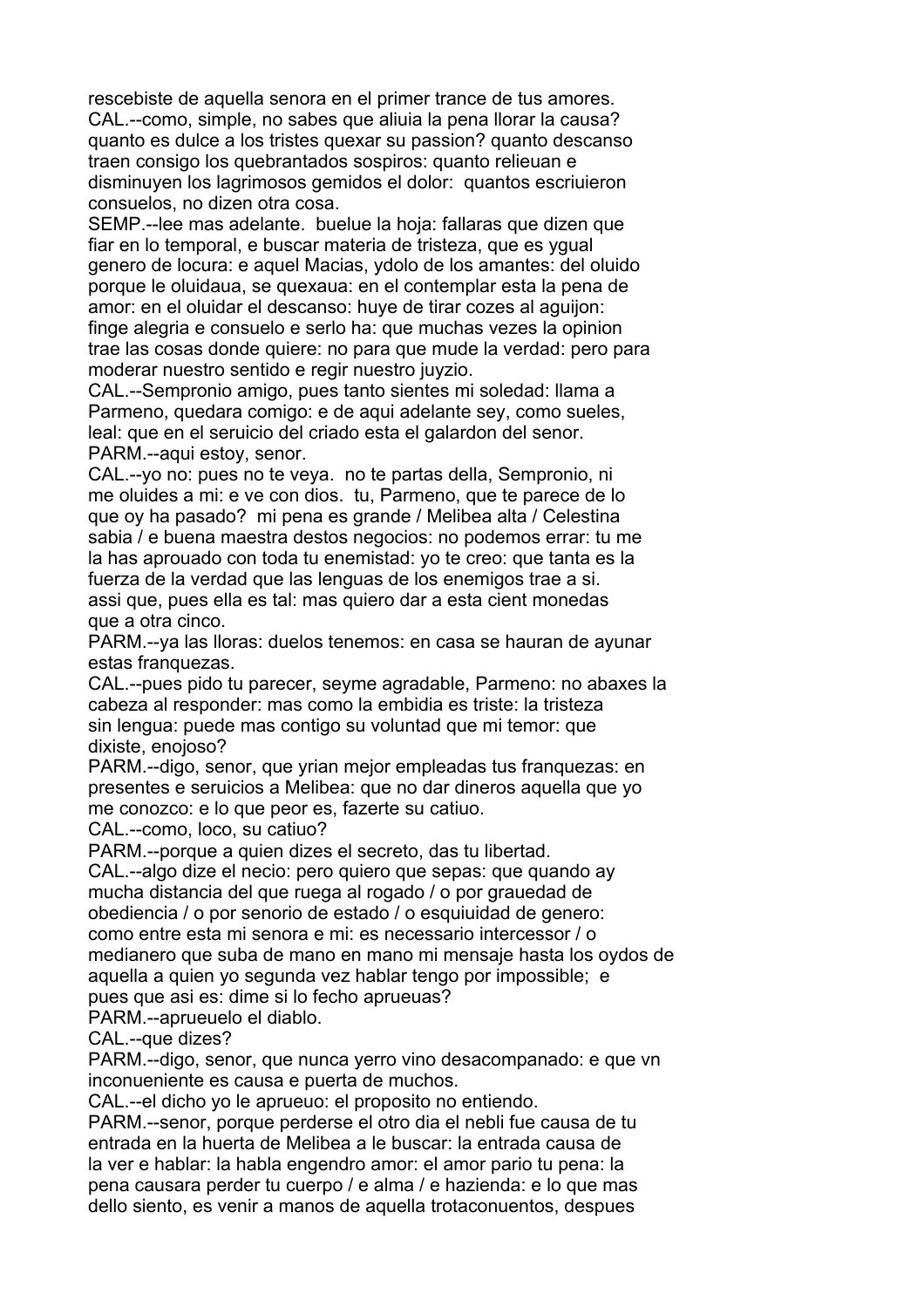de tres vezes emplumada.

CAL.--assi, Parmeno, di mas deso, que me agrada. pues mejor me parece quanto mas la desalabas: cumpla comigo, e emplumenla la quarta: desentido eres / sin pena hablas: no te duele donde a mi, Parmeno.

PARM.--senor, mas quiero que ayrado me reprehendas, porque te do enojo, que arrepentido me condenes, porque no te di consejo. pues perdiste el nombre de libre quando cautiuaste la voluntad. CAL.--palos querra este vellaco. di, mal criado: porque dizes mal de lo que yo adoro? y tu que sabes de honrra: dime, que es amor? en que consiste buena crianza? que te me vendes por discreto / no sabes que el primer escalon de locura es creerse ser sciente? si tu sintiesses mi dolor, con otra agua rociarias aquella ardiente llaga que la cruel frecha de Cupido me ha causado: quanto remedio Sempronio acarrea con sus pies: tanto apartas tu con tu lengua / con tus vanas palabras / fingiendote fiel / eres vn terron de lisonja. bote de malicias. el mismo meson e aposentamiento de la embidia: que por disfamar la vieja a tuerto o a derecho, pones en mis amores desconfianza. pues sabe que esta mi pena e flutuoso dolor no se rige por razon: no quiere auisos: carece de consejo: e si alguno se le diere: tal que no parte ni desgozne: lo que sin las entranas no podra despegarse. Sempronio temio su yda e tu quedada: yo quiselo todo: e assi me padezco su absencia e tu presencia: valiera mas solo que mal acompanado.

PARM.--senor, flaca es la fidelidad que temor de pena la conuierte en lisonja: mayormente con senor a quien dolor o aficion priua e tiene ageno de su natural juyzio: quitarse ha el velo de la ceguedad: passaran estos momentaneos fuegos: conosceras mis agras palabras ser mejores para matar este fuerte cancre: que las blandas de Sempronio que lo ceuan / atizan tu fuego / abiuan tu amor / encienden tu llama / anaden astillas: que tenga que gastar fasta ponerte en la sepultura.

CAL.--calla, calla, perdido: esto yo penando e tu filosofando. no te espero mas: saquen vn cauallo: limpienle mucho: aprieten bien la cincha: porque si passare por casa de mi senora e mi dios. PARM.--mozos? no ay mozo en casa: yo me lo haure de hazer / que a peor vernemos desta vez que ser mozos despuelas / andar / passe / mal me quieren mis comadres &c. Rehinchays, don cauallo? No basta vn celoso en casa, o barruntas a Melibea?

CAL.--viene esse cauallo? que hazes, Parmeno?

PARM.--senor, vesle aqui: que no esta Sosia en casa.

CAL.--pues ten esse estribo: abre mas essa puerta / e si viniere Sempronio con aquella senora: di que esperen / que presto sera mi buelta.

PARM.--mas nunca sea: alla yras con el diablo. a estos locos dezildes lo que les cumple / no os podran ver. "Por mi anima que si agora le diessen vna lanzada en el calcanar que saliessen mas sesos que de la cabeza. pues anda que a mi cargo que Celestina e Sempronio te espulguen." O desdichado de mi! por ser leal padezco mal. otros se ganan por malos / yo me pierdo por bueno. el mundo es tal. quiero yrme al hilo de la gente. pues a los traydores llaman discretos / a los fieles nescios. si yo creyera a Celestina con sus seys dozenas de anos acuestas: no me maltratara Calisto. mas esto me porna escarmiento daqui adelante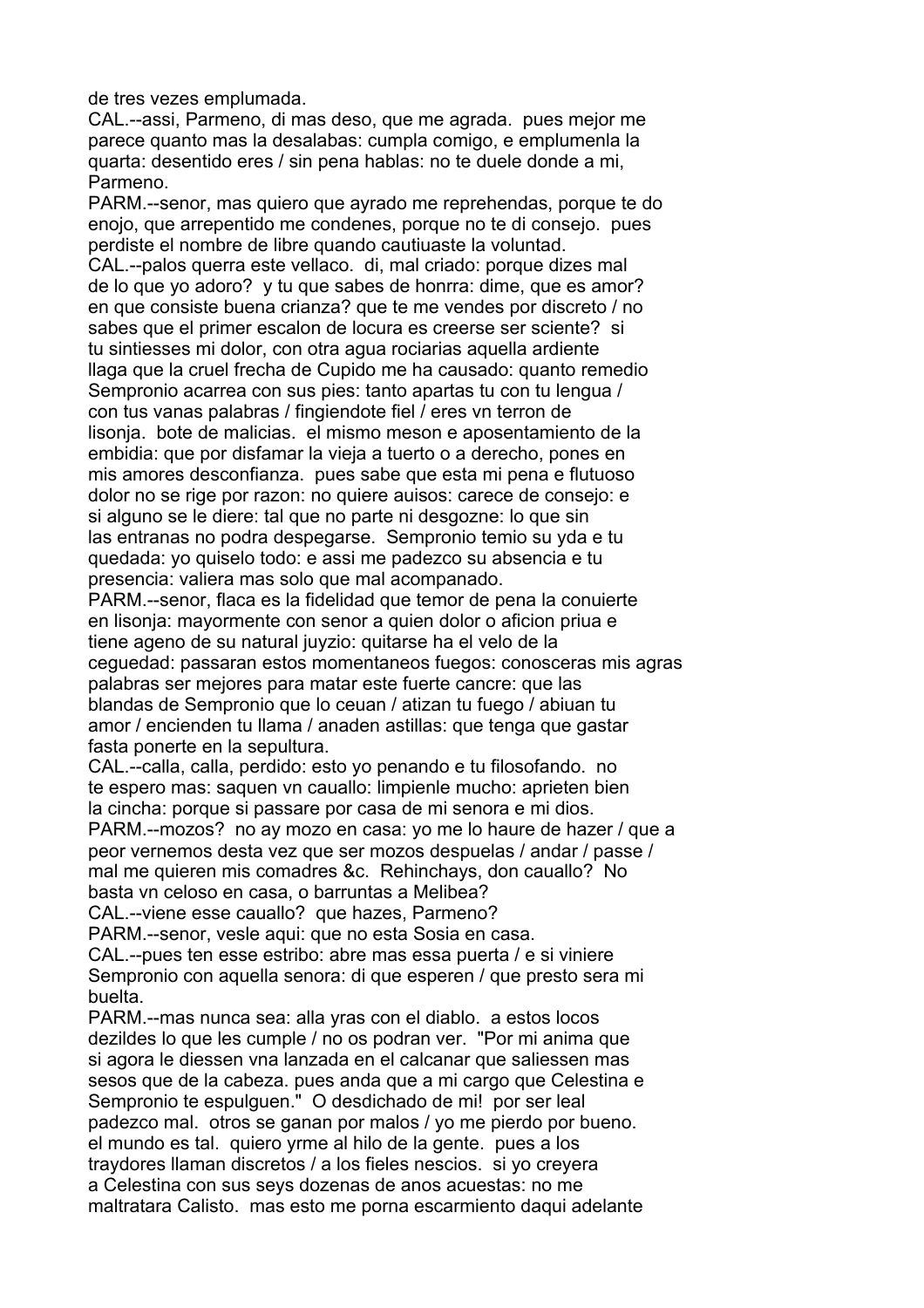con el: que si dixiere comamos: yo tambien. Si quisiere derrocar la casa: aprouarlo. si quemar su hazienda / yr por fuego / destruya / rompa / quiebre / dane. de a alcahuetas lo suyo, que mi parte me cabra. pues dizen: a rio buelto, ganancia de pescadores. nunca mas perro a molino.

ARGUMENTO DEL TERCERO AUTO.

Sempronio vase a casa de Celestina: a la qual reprende por la tardanza: ponense a buscar que manera tomen en el negocio de Calisto con Melibea. En fin sobreuiene Elicia. Vase Celestina a casa de Pleberio. queda Sempronio y Elicia en casa.

SEMPRONIO. CELESTINA. ELICIA.

SEMP.--Que espacio lleua la baruuda: menos sosiego trayan sus pies a la venida. A dineros pagados, brazos e piernas quebrados. ce, senora Celestina: poco as aguijado.

CEL.--a que vienes, hijo?

SEMP.--este nuestro enfermo no sabe que pedir: de sus manos no se contenta: no se le cueze el pan: teme tu negligencia: maldize su auaricia e cortedad: porque te dio tan poco dinero.

CEL.--no es cosa mas propia del que ama que la impaciencia: toda tardanza les es tormento: ninguna dilacion les agrada. en vn momento querrian poner en efeto sus cogitaciones: antes las querrian ver concluydas que empezadas: mayormente estos nouicios que contra qualquiera senuelo buelan: sin deliberacion: sin pensar el dano que el ceuo de su desseo trae mezclado en su exercicio e negociacion: para sus personas e siruientes.

SEMP.--que dizes de siruientes? paresce por tu razon que nos puede venir a nosotros dano deste negocio? e quemarnos con las centellas que resultan deste fuego de Calisto? avn al diablo daria yo sus amores: al primer desconcierto que vea en este negocio: no como mas su pan: mas vale perder lo seruido que la vida por cobrallo: el tiempo me dira que faga: que primero que cayga del todo, dara senal como casa que se acuesta: si te parece, madre / guardemos nuestras personas de peligro: fagase lo que se hiziere: si la ouiere ogano / si no a otro ano / si no nunca: que no ay cosa tan dificile de zofrir en sus principios: que el tiempo no la ablande: e faga comportable: ninguna llaga tanto se sintio, que por luengo tiempo no afloxase su tormento: ni plazer tan alegre fue que no le amengue su antiguedad: el mal e el bien: la prosperidad e aduersidad: la gloria e pena: todo pierde con el tiempo la fuerza de su acelerado principio. pues los casos de admiracion e venidos con gran desseo, tan presto como passados, oluidados: cada dia vemos nouedades: e las oymos: e las passamos / e dexamos atras: diminuyelas el tiempo: hazelas contingibles. Que tanto te marauillarias, si dixesen la tierra temblo / o otra semejante cosa que no oluidases luego? assi como elado esta el rio: el ciego vee: ya muerto es tu padre: vn rayo cayo: ganada es Granada: el rey entra oy: el turco es vencido: eclipse ay manana: la puente es lleuada: aquel es ya obispo: a Pedro robaron: Ynes se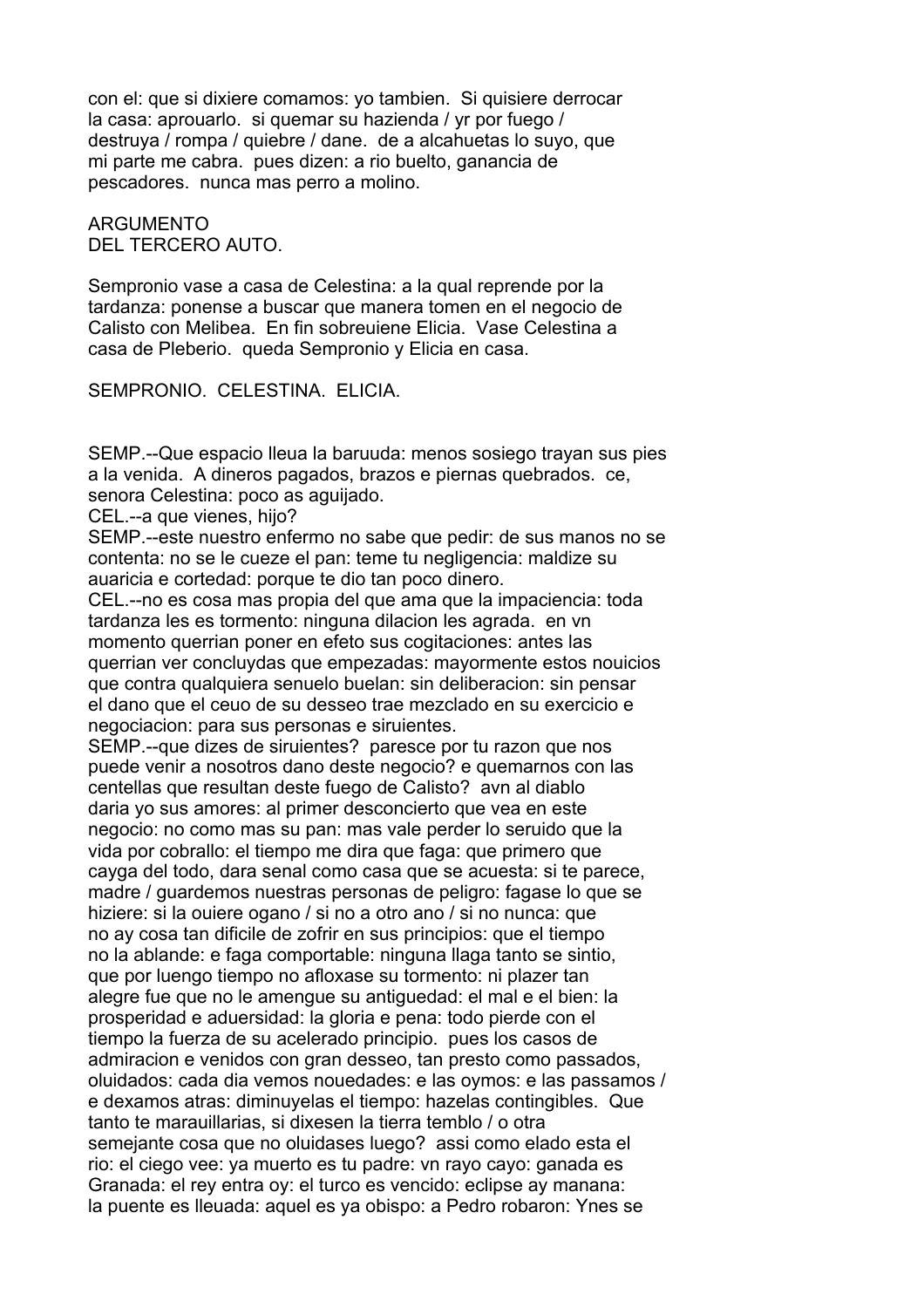ahorco. que me diras: sino que a tres dias passados o a la segunda vista: no ay quien dello se marauille: todo es assi: todo passa desta manera: todo se oluida: todo queda atras. pues assi sera este amor de mi amo: quanto mas fuere andando: tanto mas disminuyendo. "Que la costumbre luenga amansa los dolores: afloxa e deshaze los deleytes: desmengua las marauillas." Procuremos prouecho mientra pendiere la contienda: e si a pie enxuto le pudieremos remediar: lo mejor, mejor es: e sino, poco a poco le soldaremos el reproche o menosprecio de Melibea contra el: donde no, mas vale que pene el amo, que no que peligre el mozo. CEL.--bien as dicho: contigo estoy: agradado me has: no podemos errar: pero todavia, hijo, es necessario: que el buen procurador ponga de su casa algun trabajo: algunas fingidas razones: algunos sofisticos actos: yr e venir a juyzio: avnque reciba malas palabras del juez: siquiera por los presentes que lo vieren: no digan que se gana holgando el salario: e assi verna cada vno a el con su pleyto: e a Celestina con sus amores.

SEMP.--haz a tu voluntad: que no sera este el primer negocio que has tomado a cargo.

CEL.--el primero, hijo? pocas virgines, a dios gracias, has tu visto en esta cibdad, que hayan abierto tienda a vender: de quien yo no aya sido corredora de su primer hilado: en nasciendo la mochacha, la hago escriuir en mi registro: "e esto" para saber quantas se me salen de la red: que pensauas, "Sempronio"? auiame de mantener del viento? herede otra herencia? tengo otra casa o vina? conocesme otra hazienda mas deste oficio? de que como e beuo? de que visto e calzo? en esta cibdad nascida / en ella criada: manteniendo honrra como todo el mundo sabe. conoscida, pues, no soy? quien no supiere mi nombre e mi casa / tenle por estraniero.

SEMP.--dime madre: que passaste con mi companero Parmeno quando subi con Calisto por el dinero?

CEL.--dixele el sueno e la soltura: e como ganaria mas con nuestra compania que con las lisonjas que dize a su amo. como viuiria siempre pobre e baldonado: si no mudaua el consejo: que no se hiziesse sancto a tal perra vieja como yo: acordele quien era su madre: porque no menospreciase mi oficio. porque queriendo de mi dezir mal tropezasse primero en ella.

SEMP.--tantos dias ha que le conosces, madre?

CEL.--aqui esta Celestina que le vido nascer e le ayudo a criar: su madre e yo vna e carne: della aprendi todo lo mejor que se de mi oficio. juntas comiamos. juntas dormiamos. juntas hauiamos nuestros solazes: nuestros plazeres: nuestros consejos e conciertos: en casa e fuera como dos hermanas: nunca blanca gane en que no touiesse su meytad. Pero no viuia yo enganada: si mi fortuna quisiera que ella me durara. o muerte, muerte: a quantos priuas de agradable compania: a quantos desconsuela tu enojosa visitacion: por vno que comes con tiempo: cortas mil en agraz: que siendo ella viua: no fueran estos mis passos desacompanados: buen siglo aya: que leal amiga e buena companera me fue. "Que jamas me dexo hazer cosa en mi cabo estando ella presente. Si yo traya el pan / ella la carne. Si yo ponia la mesa / ella los manteles / no loca / no fantastica / ni presumptuosa / como las de agora. En mi anima descubierta se yua hasta el cabo de la ciudad: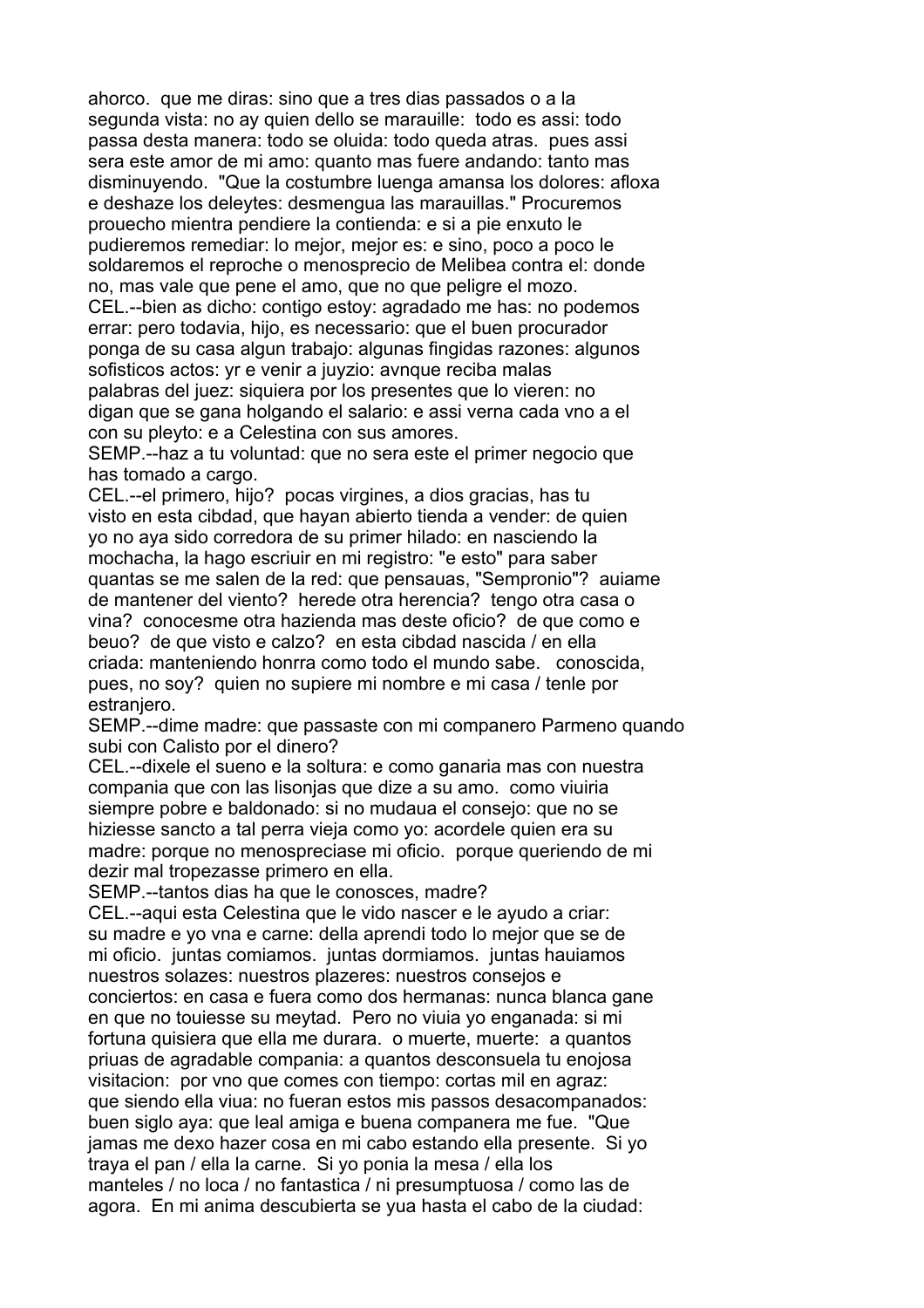con su jarro en la mano: que en todo el camino no oya peor de Senora Claudina: e aosadas que otra conoscia peor el vino e qualquier mercaduria. quando pensaua que no era llegada: era de buelta. Alla la combidauan segun el amor todos le tenian: que jamas boluia sin ocho o diez gostaduras: vn azumbre en el jarro: e otro en el cuerpo: ansi le fiauan dos o tres arrobas en vezes: como sobre vna taza de plata su palabra era prenda de oro: en quantos bodegones auia. si yuamos por la calle donde quiera que ouiessemos sed entrauamos en la primera tauerna: luego mandaua echar medio azumbre para mojar la boca: mas a mi cargo que no le quitaron la toca por ello: sino quanto la rayauan en su taja: e andar adelante." Si tal fuesse "agora" su hijo: a mi cargo que tu amo quedasse sin pluma: e nosotros sin quexa: pero yo lo hare de mi fierro si viuo. yo le contare en el numero de los mios. SEMP.--como has pensado hazerlo: que es vn traydor?

CEL.--a esse tal dos aleuosos. harele auer a Areusa: sera de los nuestros: darnos ha lugar a tender las redes sin embarazo por aquellas doblas de Calisto.

SEMP.--pues crees que podras alcanzar algo de Melibea? ay algun buen ramo?

CEL.--no ay zurujano que a la primera cura juzgue la herida. lo que yo al presente veo te dire. Melibea es hermosa: Calisto loco e franco; ni a el penara gastar, ni a mi andar. bulla moneda: e dure el pleyto lo que durare: todo lo puede el dinero: las penas quebranta: los rios passa en seco: no ay lugar tan alto que vn asno cargado de oro no le suba. Su desatino e ardor basta para perder a si e ganar a nosotros: esto he sentido: esto he calado: esto se del e della: esto es lo que nos ha de aprouechar. A casa voy de Pleberio; quedate a dios: que avnque este braua Melibea: no es esta, si a dios ha plazido, la primera a quien yo he hecho perder el cacarear: coxquillosicas son todas: mas despues que vna vez consienten la silla en el enues del lomo: nunca querrian folgar: por ellas queda el campo. muertas si: cansadas no. si de noche caminan, nunca querrian que amaneciesse. maldizen los gallos porque anuncian el dia: e el relox porque da tan apriessa. "Requieren las cabrillas e el norte / haziendose estrelleras: ya quando veen salir el luzero del alua quiereseles salir el alma: su claridad les escuresce el corazon." Camino es, hijo: que nunca me harte de andar: nunca me vi cansada: e avn assi vieja como sov: sabe dios mi buen deseo: quanto mas estas que hieruen sin fuego: catiuanse del primer abrazo: ruegan a quien rogo: penan por el penado: hazense sieruas de quien eran senoras: dexan el mando e son mandadas: rompen paredes: abren ventanas: fingen enfermedades: a los cherriadores quicios de las puertas hazen con azeytes vsar su oficio sin ruydo. no te sabre dezir lo mucho que obra en ellas aquel dulzor que les queda de los primeros besos de quien aman. Son enemigas todas del medio: contino estan posadas en los estremos.

SEMP.--no te entiendo essos terminos, madre.

CEL.--digo que la muger / o ama mucho aquel de quien es requerida / o le tiene grande odio: assi que si al querer despiden, no pueden tener las riendas al desamor. E con esto que se cierto, voy mas consolada a casa de Melibea que si en la mano la touiesse: porque se que avnque al presente la ruegue: al fin me ha de rogar: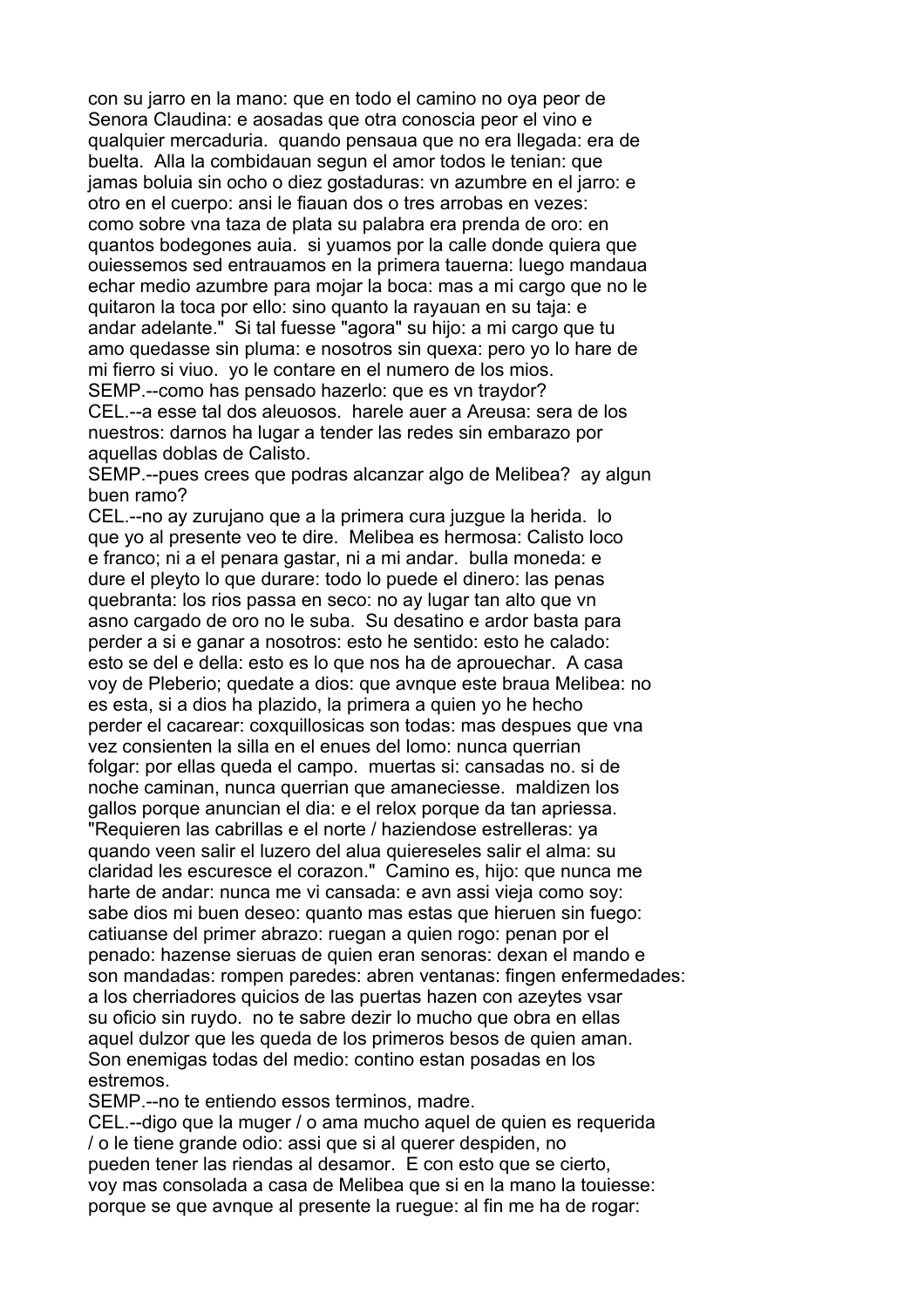avnque al principio me amenaze, al cabo me ha de halagar. Aqui lleuo vn poco de hilado en esta mi faltriquera: con otros aparejos que comigo siempre traygo: para tener causa de entrar donde mucho no soy conocida la primera vez; assi como gorgueras / garuines / franjas / rodeos / tenazuelas / alcohol / aluayalde / e soliman / hasta agujas e alfileres; que tal ay, que tal quiere: porque donde me tomare la boz, me halle apercebida para les echar ceuo / o requerir de la primera vista.

SEMP.--madre, mira bien lo que hazes: porque quando el principio se yerra, no puede seguirse buen fin: piensa en su padre que es noble e esforzado: su madre celosa e braua: tu la misma sospecha. Melibea es vnica a ellos: faltandoles ella, faltales todo el bien. en pensallo, tiemblo; no vayas por lana e vengas sin pluma.

CEL.--sin pluma, fijo?

SEMP.--o emplumada, madre, que es peor.

CEL.--alahe en malora / a ti he yo menester para companero: avn si quisieses auisar a Celestina en su oficio: pues quando tu nasciste / ya comia yo pan con corteza: para adalid eres bueno, cargado de agueros e recelo.

SEMP.--no te marauilles, madre, de mi temor: pues es comun condicion humana que lo que mucho se dessea / jamas se piensa ver concluydo: mayormente que en este caso temo tu pena e mia: desseo prouecho: querria que este negocio houiesse buen fin: no porque saliesse mi amo de pena / mas por salir yo de lazeria: e assi miro mas inconuenientes con mi poca esperiencia / que no tu como maestra vieja.

ELICIA.--santiguarme quiero, Sempronio: quiero hazer vna raya en el agua: que nouedad es esta venir oy aca dos vezes?

CEL.--calla, boua: dexale: que otro pensamiento traemos en que mas nos va: dime, esta desocupada la casa? fuesse la moza que esperaua al ministro?

ELIC.--e avn despues vino otra, e se fue.

CEL.--si que no embalde?

ELIC.--no en buena fe / ni dios lo quiera / que avnque vino tarde: mas vale a quien dios ayuda &c.

CEL.--pues sube presto al sobrado alto de la solana / e baxa aca el bote del azeyte serpentino que hallaras colgado del pedazo de la soga que traxe del campo la otra noche, quando llouia e hazia escuro: e abre el arca de los lizos: e hazia la mano derecha hallaras vn papel escrito con sangre de morciegalo, debaxo de aquel ala de drago a que sacamos ayer las vnas: mira no derrames el agua de mayo que me traxeron a confecionar.

ELIC.--madre, no esta donde dizes: jamas te acuerdas a cosa que guardas.

CEL.--no me castigues, por dios, a mi vejez: no me maltrates, Elicia. no infinjas porque esta aqui Sempronio: ni te soberuezcas: que mas me quiere a mi por consejera que a ti por amiga: avnque tu le ames mucho. Entra en la camara de los vnguentos, e en la pelleja del gato negro, donde te mande meter los ojos de la loba, le fallaras: e baxa la sangre del cabron: e vnas poquitas de las baruas que tu le cortaste.

ELIC.--toma, madre, veslo aqui. yo me subo e Sempronio arriba. CEL.--conjurote, triste Pluton, senor de la profundidad infernal: emperador de la corte danada: capitan soberuio de los condenados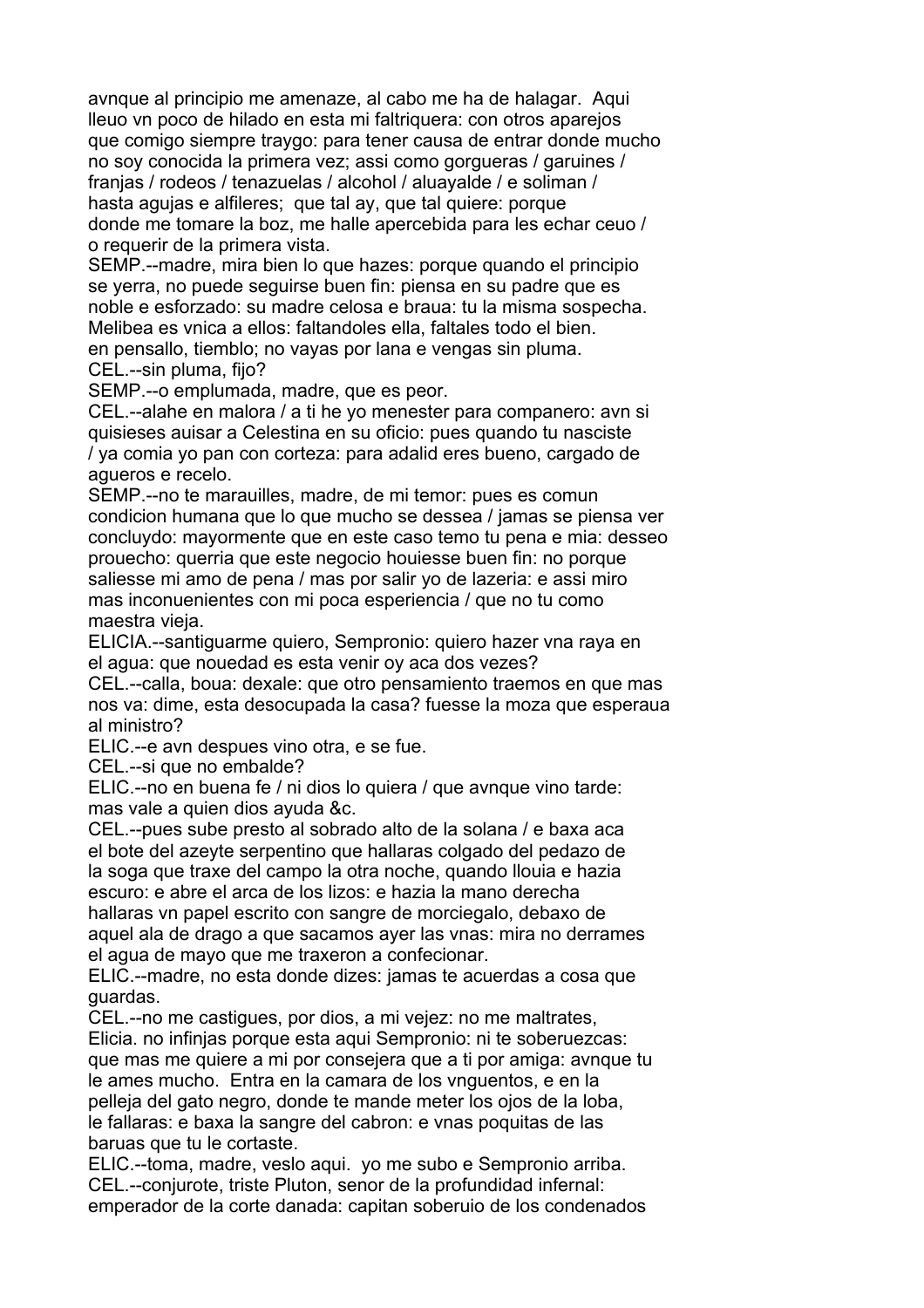angeles: senor de los sulfureos fuegos que los heruientes etnicos montes manan: gouernador e veedor de los tormentos e atormentadores de las pecadoras animas, "regidor de las tres furias / Tesifone / Megera / e Aleto / administrador de todas las cosas negras del reyno de Stigie e Dite: con todas sus lagrimas: e sombras infernales: e litigioso caos. mantenedor de las bolantes harpias / con toda la otra compania de espantables e pauorosas ydras." Yo, Celestina, tu mas conocida clientula: te conjuro por la virtud e fuerza destas vermejas letras. por la sangre de aquella noturna aue con que estan escriptas. por la grauedad de aquestos nombres e signos que en este papel se contienen. por la aspera ponzona de las biuoras, de que este azeyte fue hecho, con el qual vnto este hilado: vengas sin tardanza a obedescer mi voluntad. e en ello te embueluas: e con ello estes sin vn momento te partir, hasta que Melibea con aparejada oportunidad que aya, lo compre. E con ello de tal manera quede enredada: que quanto mas lo mirare, tanto mas su corazon se ablande a conceder mi peticion: e se le abras e lastimes de crudo e fuerte amor de Calisto: tanto que despedida toda honestidad se descubra a mi: e me galardone mis passos e mensaje: e esto hecho: pide e demanda de mi a tu voluntad: si no lo hazes con presto mouimiento, ternasme por capital enemiga: herire con luz tus carceres tristes e escuras: acusare cruelmente tus continuas mentiras: apremiare con mis asperas palabras tu horrible nombre: e otra e otra vez te conjuro: e assi confiando en mi mucho poder, me parto para alla con mi hilado: donde creo te lleuo ya embuelto.

## ARGUMENTO DEL QUARTO AUTO.

Celestina, andando por el camino habla consigo misma, fasta llegar a la puerta de Pleberio, onde hallo a Lucrecia, criada de Pleberio. ponese con ella en razones. Sentidas por Alisa, madre de Melibea: e sabido que es Celestina, fazela entrar en casa. Viene vn mensajero a llamar a Alisa. vase. queda Celestina en casa con Melibea: e le descubre la causa de su venida.

## CELESTINA. LUCRECIA. ALISA. MELIBEA.

CEL.--Agora que voy sola, quiero mirar bien lo que Sempronio ha temido deste mi camino: porque aquellas cosas que bien no son pensadas: avnque algunas vezes ayan buen fin, comunmente crian desuariados efetos: assi que la mucha especulacion nunca carece de buen fruto. Que avnque yo he dissimulado con el, podria ser que, si me sintiessen en estos passos de parte de Melibea, que no pagasse con pena que menor fuesse que la vida, o muy amenguada quedasse: quando matar no me quisiessen, manteandome o azotandome cruelmente. Pues amargas cient monedas serian estas. ay cuytada de mi! en que lazo me he metido: que por me mostrar solicita e esforzada pongo mi persona al tablero: que fare, cuytada, mezquina de mi: que ni el salir afuera es prouechoso: ni la perseuerancia carece de peligro. pues yre / o tornarme he? o dubdosa e dura perplexidad: no se qual escoja por mas sano: en el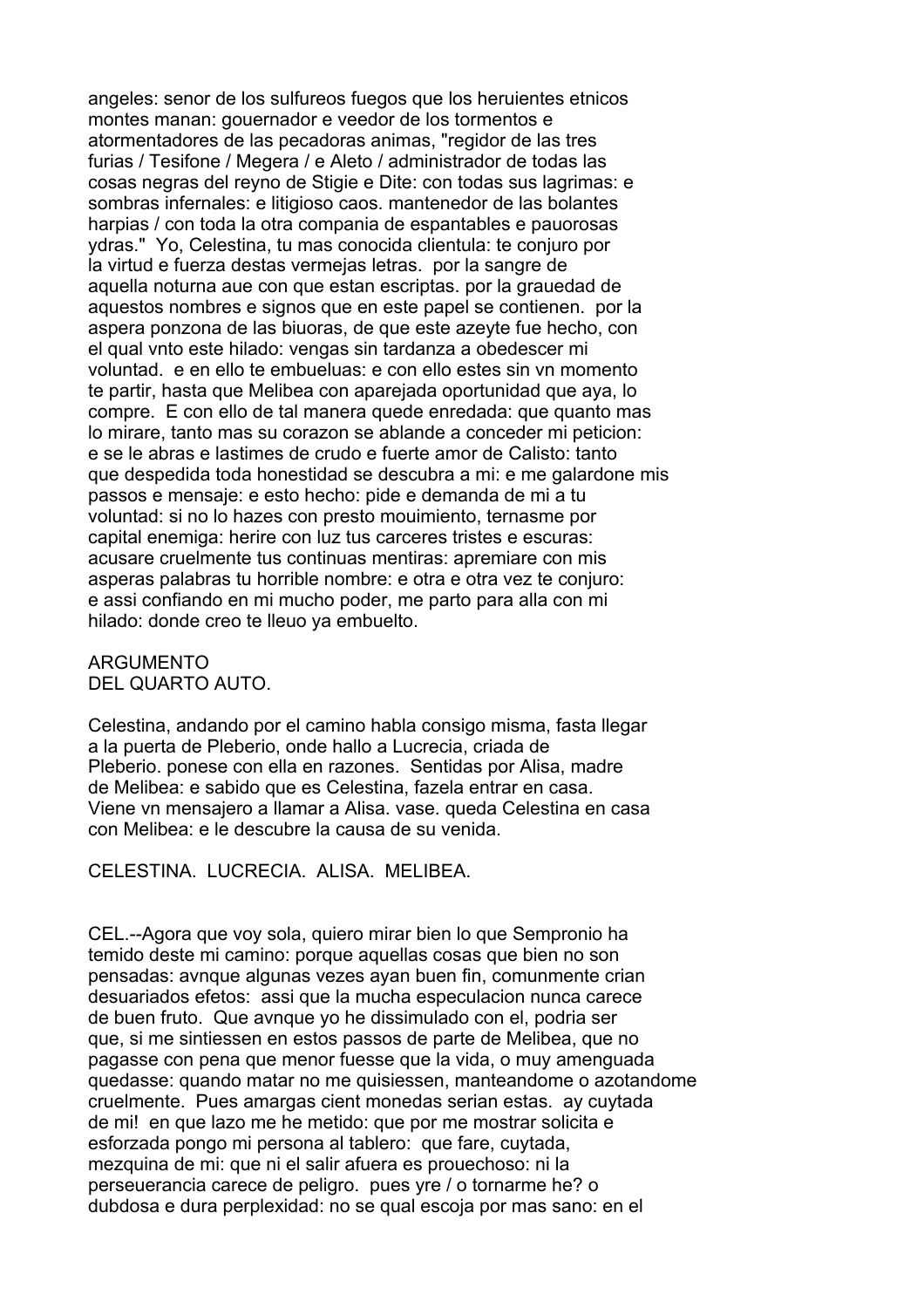osar manifiesto peligro: en la couardia denostada perdida: a donde yra el buey que no are? Cada camino descubre sus danosos e hondos barrancos. si con el furto soy tomada, nunca de muerta o encorozada falto, a bien librar. Si no voy, que dira Sempronio? que todas estas eran mis fuerzas? saber e esfuerzo, ardid e ofrecimiento: astucia e solicitud? e su amo Calisto, que dira? que hara? que pensara? sino que ay nueuo engano en mis pisadas. Y que yo he descubierto la celada: por hauer mas prouecho desta otra parte: como sofistica preuaricadora. O si no se le ofrece pensamiento tan odioso: dara bozes como loco: dirame en mi cara denuestos rabiosos: proporna mill inconuenientes que mi deliberacion presta le puso. Diziendo, tu, puta vieja: por que acrescentaste mis pasiones con tus promessas? Alcahueta falsa: para todo el mundo tienes pies: para mi lengua: para todos obra: para mi palabras: para todos remedio: para mi pena: para todos esfuerzo: para mi te falto: para todos luz: para mi tiniebla. Pues, vieja traydora, porque te me ofreciste? que tu ofrecimiento me puso esperanza: la esperanza dilato mi muerte: sostuuo mi viuir: pusome titulo de hombre alegre: pues no hauiendo efeto, ni tu careceras de pena: ni yo de triste desesperacion. Pues, triste yo: mal aca: mal aculla: pena en ambas partes: quando a los estremos falta el medio: arrimarse el hombre al mas sano es discrecion. Mas quiero offender a Pleberio que enojar a Calisto. yr quiero: que mayor es la verguenza de quedar por couarde: que la pena cumpliendo como osada lo que prometi. Pues jamas al esfuerzo desayudo la fortuna. Ya veo su puerta: en mayores afrentas me he visto. esfuerza: esfuerza, Celestina, no desmayes: que nunca faltan rogadores para mitigar las penas. Todos los agueros se aderezan fauorables: o yo no se nada desta arte: quatro hombres que he topado: a los tres llaman Juanes: y los dos son cornudos. La primera palabra que oy por la calle fue de achaque de amores: nunca he tropezado como otras vezes. "Las piedras parece que se apartan e me fazen lugar que passe / ni me estoruan las haldas / ni siento cansancio en andar: todos me saludan." Ni perro me ha ladrado: ni aue negra he visto: tordo, ni cueruo, ni otras noturnas. E lo mejor de todo es que veo a Lucrecia a la puerta de Melibea: prima es de Elicia: no me sera contraria.

LUCRECIA.--quien es esta vieja: que viene haldeando? CEL.--paz sea en esta casa.

LUCR.--Celestina, madre, seas bienvenida: qual dios te traxo por estos barrios no acostumbrados?

CEL.--hija, mi amor; desseo de todos vosotros: traerte encomiendas de Elicia: e avn ver a tus senoras vieja e moza: que despues que me mude al otro barrio no han sido de mi visitadas.

LUCR.--a esso solo saliste de tu casa? marauillome de ti, que no es essa tu costumbre, ni sueles dar passo sin prouecho.

CEL.--mas prouecho quieres, boua: que complir hombre sus desseos? E tambien como a las viejas nunca nos fallecen necessidades: mayormente a mi que tengo que mantener hijas agenas: ando a vender

vn poco de hilado.

LUCR.--algo es lo que yo digo: en mi seso estoy: que nunca metes aguja sin sacar reja. Pero mi senora la vieja vrdio vna tela: tiene necessidad dello: e tu de venderlo: entra e espera aqui: que no os desauenires.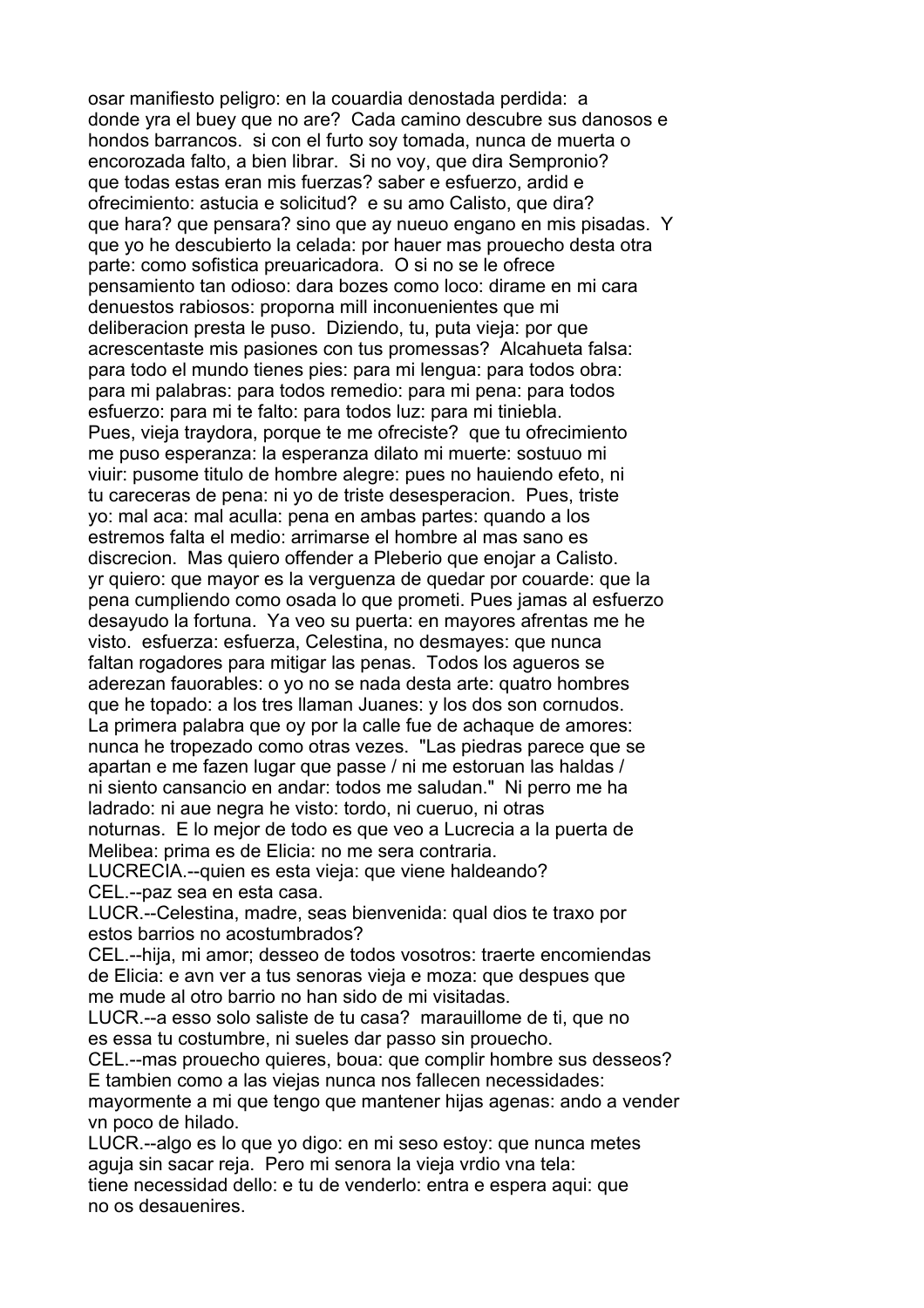ALISA.--con quien hablas, Lucrecia?

LUCR.--senora, con aquella vieja de la cuchillada: que solia viuir aqui en las tenerias, a la cuesta del rio.

ALI.--agora la conozco menos: si tu me das entender lo incognito por lo menos conocido: es coger agua en cesto.

LUCR.--Jesu, senora, mas conoscida es esta vieja que la ruda: no se como no tienes memoria de la que empicotaron por hechizera: que vendia las mozas a los abades e descasaua mill casados.

ALI.--que oficio tiene? quiza por aqui la conocere mejor. LUCR.--senora, perfuma tocas. haze soliman e otros treynta officios. conoce mucho en yeruas. cura ninos. e avn algunos la llaman la vieja lapidaria.

ALI.--todo esso dicho no me la da a conocer: dime su nombre si le sabes.

LUCR.--si le se, senora? no ay nino ni viejo en toda la cibdad que no le sepa: hauiale yo de ignorar?

ALI.--pues por que no le dizes?

LUCR.--he verguenza.

ALI.--anda, boua, dile; no me indignes con tu tardanza.

LUCR.--Celestina, hablando con reuerencia, es su nombre.

ALI.--hy. hy. hy. mala landre te mate, si de risa puedo estar: viendo el desamor que deues de tener a essa vieja: que su nombre has verguenza nombrar: ya me voy recordando della; vna buena pieza: no me digas mas; algo me verna a pedir: di que suba. LUCR.--sube, tia.

CEL.--senora buena, la gracia de dios sea contigo e con la noble hija: mis passiones e enfermedades han impedido mi visitar tu casa como era razon: mas dios conoce mis limpias entranas: mi verdadero amor: que la distancia de las moradas no despega el querer de los corazones: assi que lo que mucho dessee, la necessidad me lo ha hecho complir: con mis fortunas aduersas otras, me sobreuino mengua de dinero: no supe mejor remedio que vender vn poco de hilado que para vnas toquillas tenia allegado: supe de tu criada que tenias dello necessidad: avnque pobre, e no de la merced de dios: veslo aqui, si dello e de mi te quieres seruir.

ALI.--vezina honrrada: tu razon e ofrecimiento me mueuen a compassion: e tanto que quisiera cierto mas hallarme en tiempo de poder complir tu falta: que menguar tu tela; lo dicho te agradezco: si el hilado es tal, serte ha bien pagado.

CEL.--tal, senora? tal sea mi vida e mi vejez, e la de quien parte quisiere de mi jura. delgado como el pelo de la cabeza: ygual. rezio como cuerdas de vihuela. blanco como el copo de la nieue: hilado todo por estos pulgares: aspado e adrezado: veslo aqui en madexitas: tres monedas me dauan ayer por la onza. assi goze desta alma pecadora.

ALI.--hija Melibea, quedese esta muger honrrada contigo: que ya me parece que es tarde para yr a visitar a mi hermana, su muger de Cremes, que desde ayer no la he visto: e tambien que viene su paje a llamarme, que se le arrezio desde vn rato aca el mal.

CEL.--por aqui anda el diablo aparejando oportunidad: arreziando el mal a la otra. "Ea buen amigo tener rezio agora es mi tiempo / o nunca / no la dexes lleuamela de aqui: a quien digo." ALI.--que dizes, amiga?

CEL.--senora, que maldito sea el diablo e mi pecado: porque en tal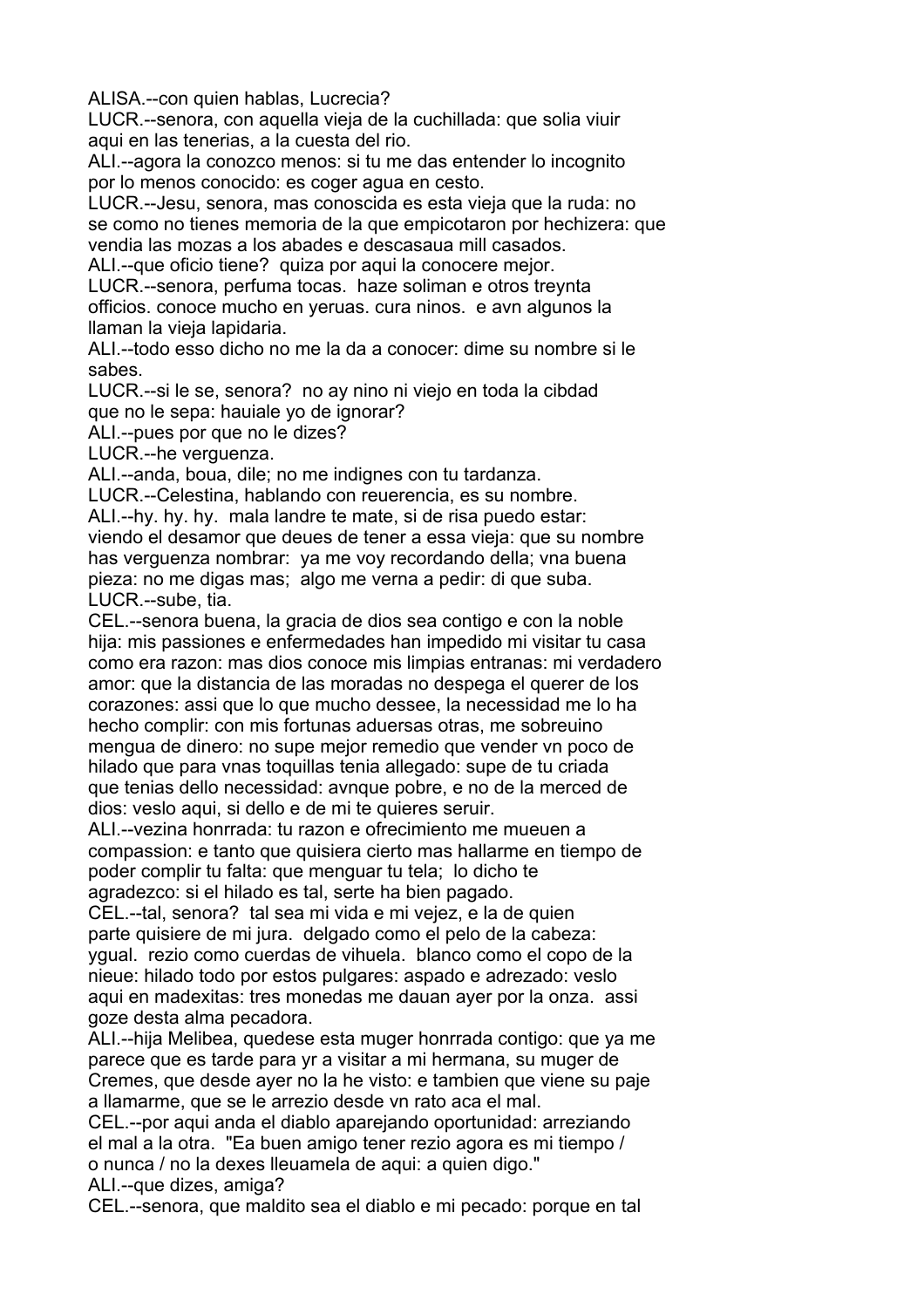tiempo houo de crescer el mal de tu hermana: que no haura para nuestro negocio oportunidad. Y que mal es el suyo?

ALI.--dolor de costado: e tal, que segun del mozo supe que quedaua, temo no sea mortal. ruega tu, vezina, por amor mio, en tus deuociones, por su salud a dios.

CEL.--yo te prometo, senora, en yendo de aqui, me vaya por essos monesterios: donde tengo frayles deuotos mios, e les de el mismo cargo que tu me das: e demas desto, ante que me desayune de quatro bueltas a mis cuentas.

ALI.--pues, Melibea, contenta a la vezina en todo lo que razon fuere darle por el hilado. Y tu, madre, perdoname, que otro dia se verna en que mas nos veamos.

CEL.--senora, el perdon sobraria donde el yerro falta: de dios seas perdonada: que buena compania me queda: dios la dexe gozar su noble juuentud e florida mocedad: que es el tiempo en que mas plazeres e mayores deleytes se alcanzaran: que, a la mi fe, la vejez no es sino meson de enfermedades: posada de pensamientos: amiga de renzillas: congoxa continua: llaga incurable. manzilla de lo passado. pena de lo presente. cuydado triste de lo por venir. vezina de la muerte. choza sin rama que se llueue por cada parte. cayado de mimbre que con poca carga se doblega.

MELIB.--por que dizes, madre, tanto mal de lo que todo el mundo con tanta eficacia gozar e ver dessean?

CEL.--dessean harto mal para si. dessean harto trabajo. dessean llegar alla porque llegando viuen: e el viuir es dulce: e viuiendo enuegescen. assi que el nino dessea ser mozo: e el mozo viejo: e el viejo mas: avnque con dolor: todo por viuir: porque como dizen, biua la gallina con su pepita. Pero quien te podria contar, senora, sus danos: sus inconuenientes. sus fatigas. sus cuydados. sus enfermedades. su frio. su calor. su descontentamiento. su renzilla. su pesadumbre. aquel arrugar de cara. aquel mudar de cabellos su primera e fresca color. aquel poco oyr. aquel debilitado ver. puestos los ojos a la sombra. aquel hundimiento de boca. aquel caer de dientes. aquel carecer de fuerza. aquel flaco andar. aquel espacioso comer. Pues ay, ay, senora, si lo dicho viene acompanado de pobreza: alli veras callar todos los otros trabajos quando sobra la gana e falta la prouision: que jamas senti peor ahito que de hambre.

MELIB.--bien conozco que dize cada vno de la feria segund le va en ella. assi que otra cancion cantaran los ricos.

CEL.--senora hija, a cada cabo ay tres leguas de mal quebranto. a los ricos se les va la bienauenturanza, la gloria e descanso, por otros aluanares de asechanzas: que no se parescen: ladrillados por encima con lisonjas. "Aquel es rico que esta bien con dios: mas segura cosa es ser menospreciado que temido / mejor sueno duerme el pobre que no el que tiene de guardar con solicitud lo que con trabajo gano: e con dolor ha de dexar. mi amigo no sera simulado: e el del rico si. yo soy querida por mi persona: el rico por su hazienda: nunca oye verdad: todos le hablan lisonjas a sabor de su paladar / todos le han embidia / apenas hallaras vn rico que no confiese que le seria mejor estar en mediano estado / o en honesta pobreza / las riquezas no hazen rico: mas ocupado / no hazen senor: mas mayordomo: mas son los posseydos de las riquezas: que no los que las posseen / a muchos traxo la muerte / a todos quita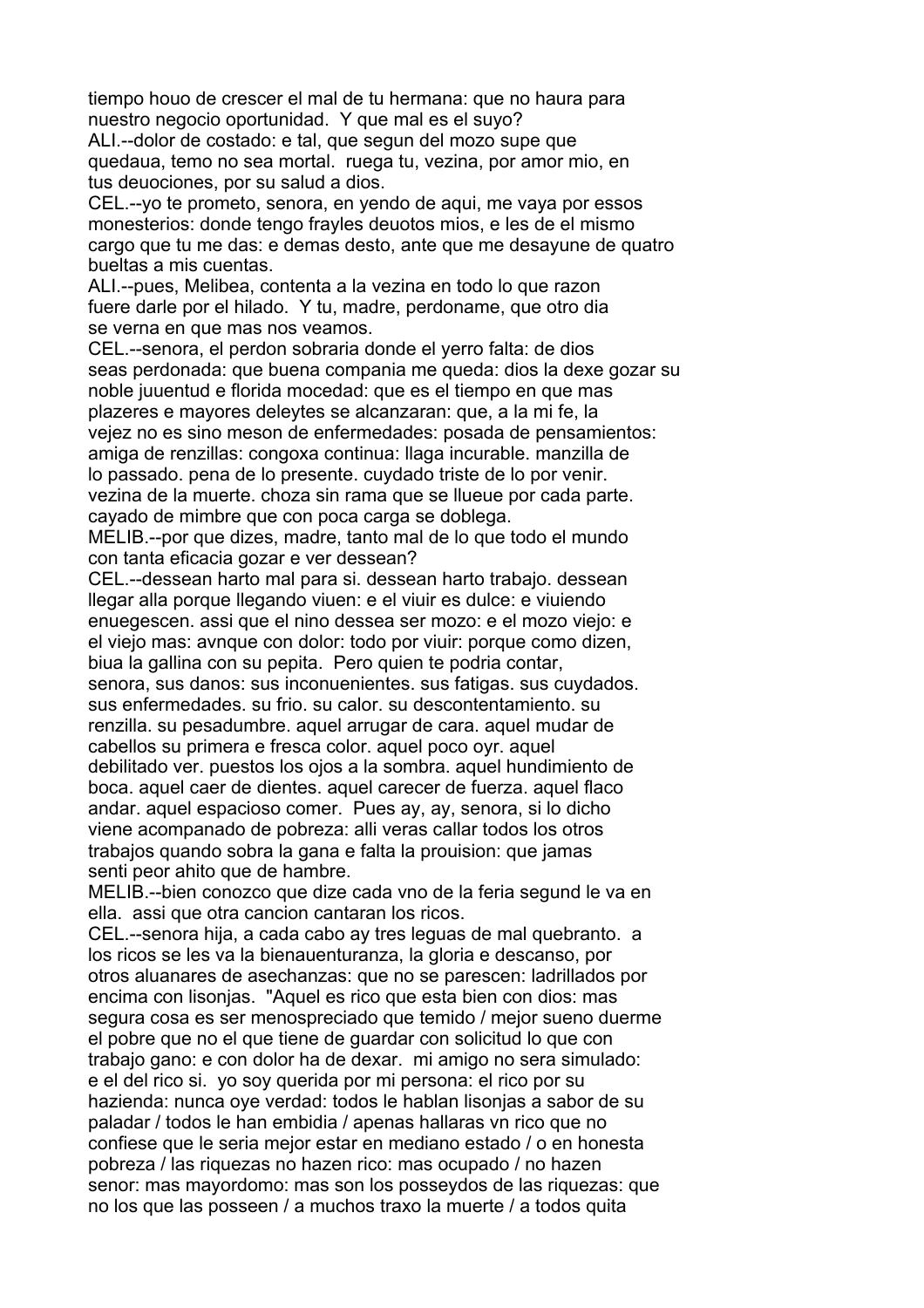el plazer e a las buenas costumbres: e ninguna cosa es mas contraria: no oyste dezir / dormieron su sueno los varones de las riquezas / e ninguna cosa hallaron en sus manos." Cada rico tiene vna dozena de hijos e nietos: que no rezan otra oracion: no otra peticion: sino rogar a dios que le saque de medio "dellos": no veen la hora que tener a el so la tierra e lo suyo entre sus manos: e darle a poca costa su casa para siempre.

MELIB.--madre, pues que assi es: gran pena ternas por la edad que perdiste: querrias boluer a la primera?

CEL.--loco es, senora, el caminante: que enojado del trabajo del dia, quisiesse boluer de comienzo la jornada para tornar otra vez aquel lugar: que todas aquellas cosas cuya possession no es agradable: mas vale poseellas que esperallas: porque mas cerca esta el fin dellas: quanto mas andado del comienzo. No ay cosa mas dulce ni graciosa al muy cansado que el meson: assi que avnque la mocedad sea alegre: el verdadero viejo no la dessea: porque el que de razon e seso carece: quasi otra cosa no ama sino lo que perdio.

MELIB.--siquiera por viuir mas, es bueno dessear lo que digo. CEL.--tan presto, senora, se va el cordero como el carnero:

ninguno es tan viejo que no pueda viuir vn ano: ni tan mozo que oy no pudiesse morir: assi que en esto poca auantaja nos leuays. MELIB.--espantada me tienes con lo que has hablado: indicio me dan tus razones que te aya visto otro tiempo. Dime, madre, eres tu Celestina, la que solia morar a las tenerias cabe el rio? CEL.--senora, hasta que dios quiera.

MELIB.--vieja te has parado: bien dizen que los dias no se van en balde: assi goze de mi, no te conociera sino por essa senaleja de la cara: figuraseme que eras hermosa: otra pareces: muy mudada estas.

LUCR.--hi. hi. hi. mudada esta el diablo: hermosa era: con aquel su dios os salue que trauiessa la media cara.

MELIB.--que hablas, loca? que es lo que dizes? de que te ries? LUCR.--de como no conoscias a la madre en tan poco tiempo: en la filosomia de la cara.

MELIB.--no es tan poco tiempo dos anos: e mas que la tiene arrugada.

CEL.--senora, ten tu el tiempo que no ande, terne yo mi forma que no se mude. No has leydo que dizen: verna el dia que en el espejo no te conozcas? pero tambien yo encaneci temprano: e parezco de doblada edad: que assi goze desta alma pecadora: e tu desse cuerpo gracioso: que de quatro hijas que pario mi madre yo fuy la menor: mira como no soy vieja como me juzgan.

MELIB.--Celestina amiga, yo he holgado mucho en verte e conoscerte: tambien hasme dado plazer con tus razones: toma tu dinero, e vete con dios: que me paresce que no deues hauer comido. CEL.--o angelica ymagen: o perla preciosa: e como te lo dizes: gozo me toma en verte fablar: e no sabes que por la diuina boca fue dicho: contra aquel infernal tentador: que no de solo pan viuiremos: pues assi es que no el solo comer mantiene: mayormente

a mi: que me suelo estar vno e dos dias negociando encomiendas agenas ayuna: saluo hazer por los buenos: morir por ellos: esto tuue siempre: querer mas trabajar siruiendo a otros: que holgar contentando a mi. Pues, si tu me das licencia, direte la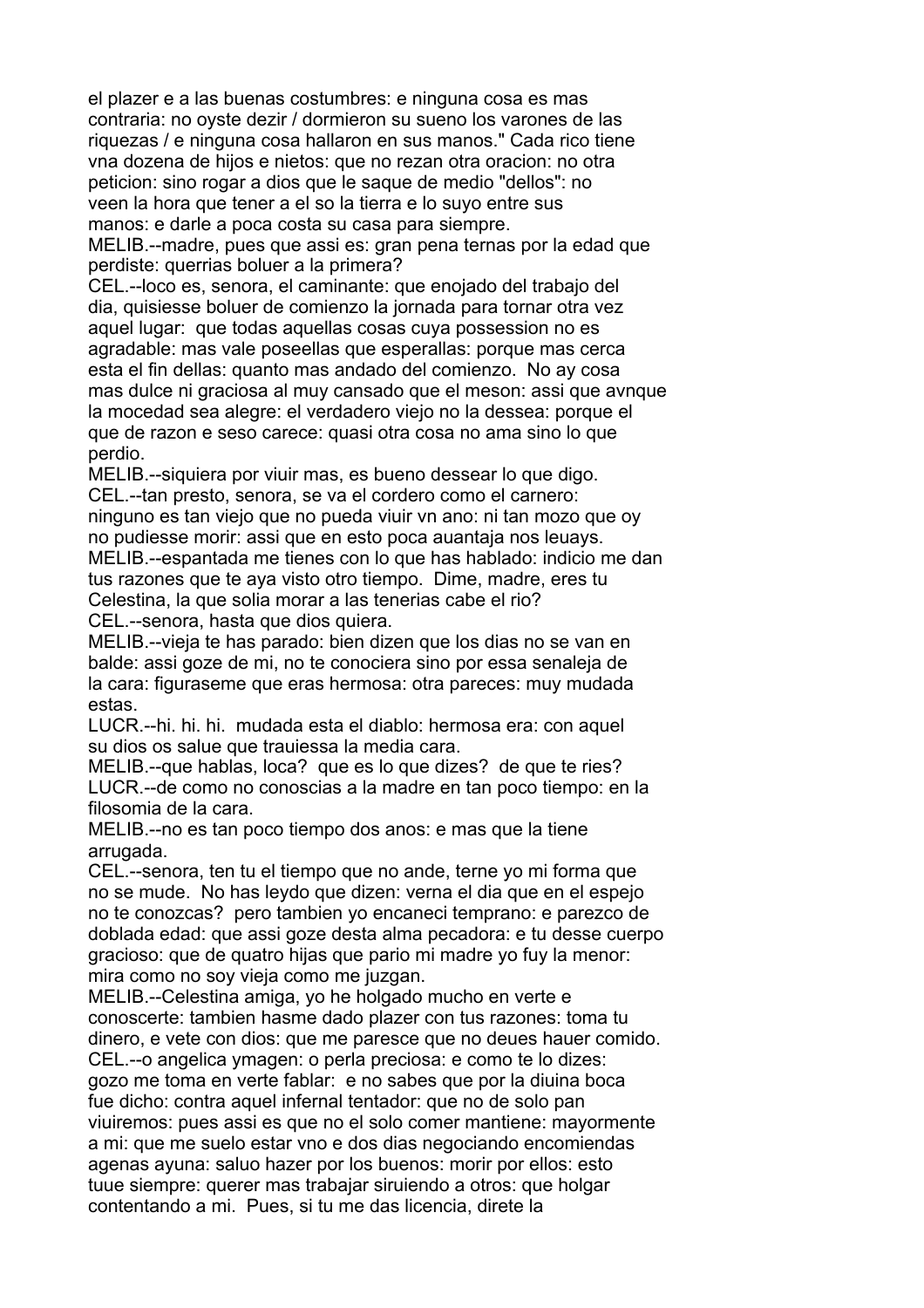necessitada causa de mi venida: que es otra que la que fasta agora as oydo: e tal que todos perderiamos en me tornar enbalde sin que la sepas.

MELIB.--di, madre, todas tus necessidades: que si yo las pudiere remediar, de muy buen grado lo hare: por el passado conoscimiento e vezindad: que pone obligacion a los buenos.

CEL.--mias, senora? antes agenas, como tengo dicho: que las mias de mi puerta adentro me las passo: sin que las sienta la tierra: comiendo quando puedo: beuiendo quando lo tengo, que con mi pobreza jamas me falto, a dios gracias, vna blanca para pan: e vn quarto para vino, despues que embiude: que antes no tenia yo cuydado de lo buscar: que sobrado estaua vn cuero en mi casa: e vno lleno e otro vazio: jamas me acoste sin comer vna tostada en vino: e dos dozenas de soruos: por amor de la madre, tras cada sopa: agora, como todo cuelga de mi: en vn jarrillo malpegado me lo traen: que no cabe dos azumbres. "Seys vezes al dia tengo de salir por mi pecado con mis canas acuestas / a le henchir a la tauerna. mas no muera yo de muerte hasta que me vea con vn cuero o tinagica de mis puertas adentro: que en mi anima no ay otra prouision: que como dizen pan e vino anda camino: que no mozo garrido." Assi que donde no ay varon, todo bien fallesce. con mal esta el huso quando la barua no anda de suso. Ha venido esto, senora, por lo que dezia de las agenas necessidades e no mias. MELIB.--pide lo que querras, sea para quien fuere.

CEL.--donzella graciosa e de alto linaje: tu suaue fabla e alegre gesto: junto con el aparejo de liberalidad que muestras con esta pobre vieja: me dan osadia a te lo dezir. Yo dexo vn enfermo a la muerte: que con sola vna palabra de tu noble boca salida: que le lleue metida en mi seno: tiene por fe que sanara: segun la mucha deuocion tiene en tu gentileza.

MELIB.--vieja honrrada, no te entiendo: si mas no declaras tu demanda: por vna parte me alteras e prouocas a enojo: por otra me mueues a compasion: no te sabria boluer respuesta conueniente: segun lo poco que he sentido de tu habla. Que yo soy dichosa si de mi palabra ay necessidad: para salud de algun cristiano. Porque hazer beneficio es semejar a dios: e el que le da le recibe: quando a persona digna del le haze. Y demas desto, dizen: que el que puede sanar al que padece: no lo faziendo, le mata: assi que no cesses tu peticion: por empacho ni temor.

CEL.--el temor perdi, mirando, senora, tu beldad: que no puedo creer que embalde pintasse dios vnos gestos mas perfetos que otros: mas dotados de gracias: mas hermosas faciones: sino para fazerlos almazen de virtudes: de misericordia, de compassion: ministros de sus mercedes e dadiuas, como a ti. e pues como todos seamos humanos: nascidos para morir. sea cierto que no se puede dezir nacido: el que para si solo nascio. Porque seria semejante a los brutos animales: en los quales avn ay algunos piadosos. como se dize del vnicornio: que se humilla a qualquiera donzella. "El perro con todo su impetu e braueza quando viene a morder si se echan en el suelo no haze mal / esto de piedad." Pues las aues: ninguna cosa el gallo come: que no participe e llame las gallinas a comer dello. "El pelicano rompe el pecho / por dar a sus hijos a comer de sus entranas. Las ciguenas mantienen otro tanto tiempo a sus padres viejos en el nido: quanto ellos les dieron ceuo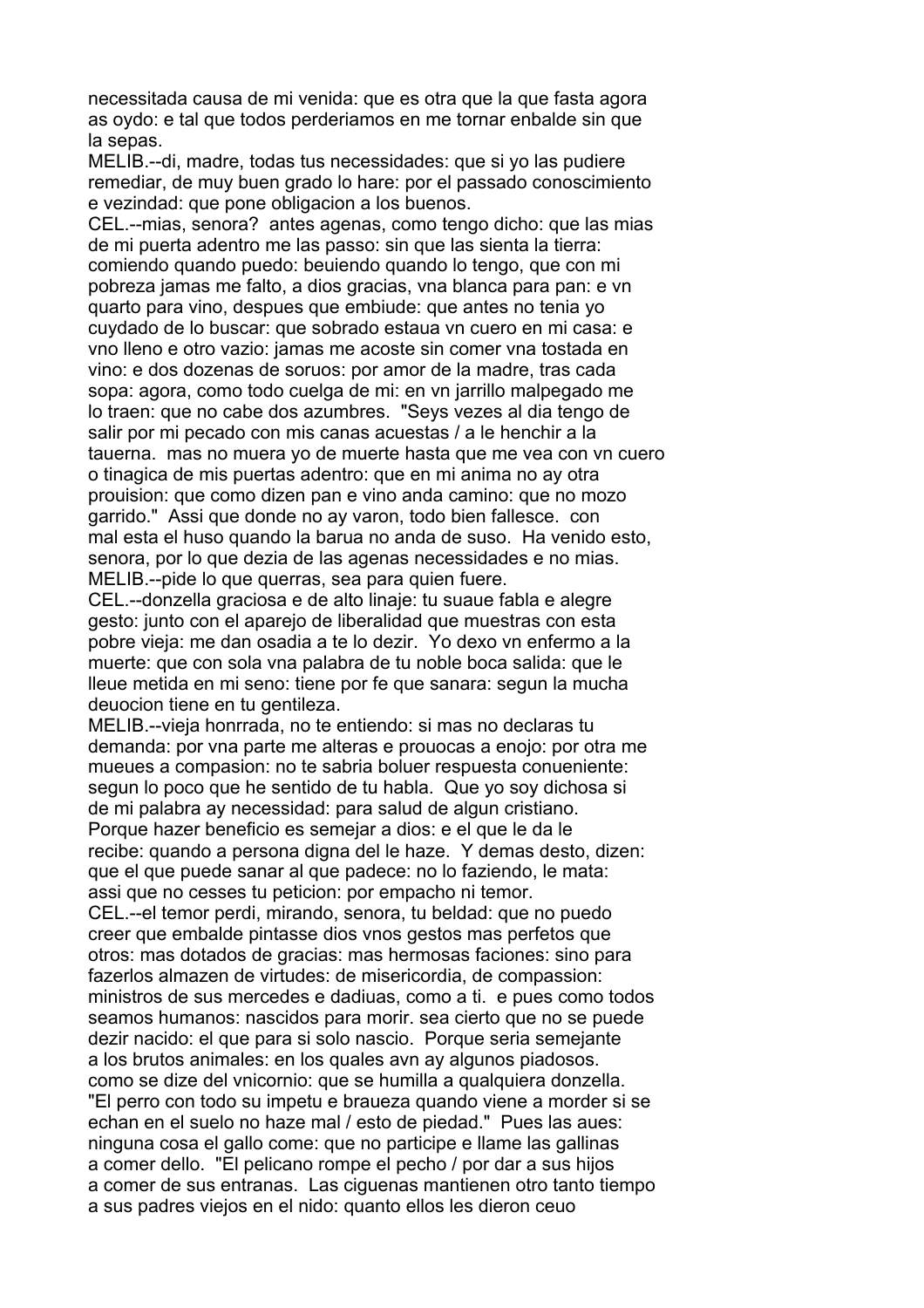siendo pollitos." Pues "tal conoscimiento dio la natura a los animales e aues," porque los hombres hauemos de ser mas crueles? porque no daremos parte de nuestras gracias e personas a los proximos? mayormente quando estan embueltos en secretas enfermedades: e tales, que donde esta la melezina: salio la causa de la enfermedad.

MELIB.--por dios que sin mas dilatar me digas quien es esse doliente: que de mal tan perplexo se siente: que su passion e remedio salen de vna mesma fuente?

CEL.--bien ternas, senora, noticia en esta cibdad de vn cauallero mancebo: gentil hombre: de clara sangre: que llaman Calisto? MELIB.--ya ya ya. buena vieja, no me digas mas: no pases adelante. esse es el doliente por quien has hecho tantas premissas en tu demanda? por quien has venido a buscar la muerte para ti? por quien has dado tan danosos passos: desuergonzada baruuda? que siente esse perdido que con tanta passion vienes? de locura sera su mal: que te parece? si me fallaras sin sospecha desse loco: con que palabras me entrauas: no se dize en vano: que el mas empecible miembro del mal hombre o muger es la lengua: quemada seas, alcahueta falsa: hechizera: enemiga de onestad. causadora de secretos yerros: Jesu: Jesu: quitamela, Lucrecia, de delante, que me fino: que no me ha dexado gota de sangre en el cuerpo: bien se lo merece esto e mas: quien a estas tales da oydos. Por cierto, si no mirasse a mi honestidad: e por no publicar su osadia desse atreuido: yo te fiziera, maluada, que tu razon e vida acabaran en vn tiempo.

CEL. --en hora mala aca vine: si me falta mi conjuro: ea pues, bien se a quien digo. "Ce hermano que se va todo a perder." MELIB.--avn hablas entre dientes delante mi: para acrecentar mi enojo e doblar tu pena: querrias condenar mi onestidad por dar vida a vn loco? dexar a mi triste por alegrar a el: e lleuar tu el prouecho de mi perdicion. el galardon de mi yerro. perder e destruyr la casa e la honrra de mi padre: por ganar la de vna vieja maldita como tu. piensas que no tengo sentidas tus pisadas: e entendido tu danado mensaje? Pues yo te certifico que las albricias que de aqui saques: no sean sino estoruarte de mas ofender a dios: dando fin a tus dias. Respondeme, traydora: como osaste tanto fazer?

CEL.--tu temor, senora, tiene ocupada mi desculpa: mi innocencia me da osadia: tu presencia me turba en verla yrada. e lo que mas siento e me pena: es recibir enojo sin razon ninguna. Por dios, senora, que me dexes concluyr mi dicho: que ni el quedara culpado: ni yo condenada. e veras como es todo mas seruicio de dios que passos deshonestos: mas para dar salud al enfermo que para danar la fama al medico. Si pensara, senora, que tan de ligero hauias de conjecturar de lo passado nocibles sospechas: no bastara tu licencia para me dar osadia a hablar en cosa que a Calisto ni a otro hombre tocasse.

MELIB.--Jesu, no oyga yo mentar mas esse loco: saltaparedes: fantasma de noche: luengo como ciguena: figura de paramento malpintado: si no aqui me caere muerta. Este es el que el otro dia me vido aqui: e comenzo a desuariar comigo en razones: haziendo mucho del galan. Dirasle, buena vieja, que si penso que ya era todo suyo: e quedaua por el el campo: porque holgue mas de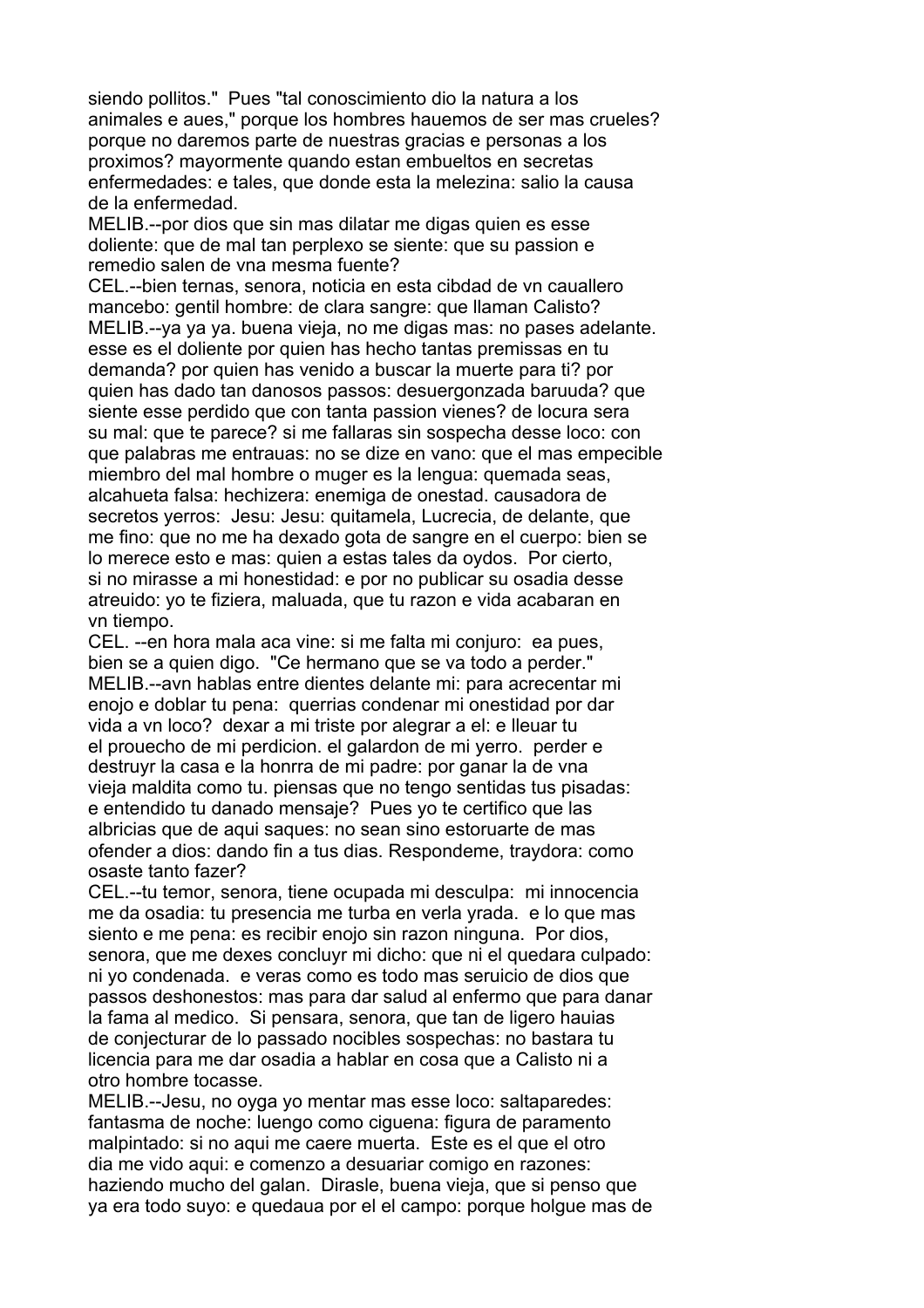consentir sus necedades que castigar su yerro: quise mas dexarle por loco que publicar su grande atreuimiento. pues auisale que se aparte deste proposito, e serle ha sano: sino podra ser que no aya comprado tan cara habla en su vida. Pues sabe que no es vencido sino el que se cree serlo: e yo quede bien segura e el vfano. De los locos es estimar a todos los otros de su calidad: e tu tornate con su mesma razon: que respuesta de mi otra no hauras: ni la esperes: que por demas es ruego a quien no puede hauer misericordia: e da gracias a dios pues tan libre vas desta feria. Bien me hauian dicho quien tu eras: e auisado de tus propiedades: avnque agora no te conocia.

CEL. --mas fuerte estaua Troya: e avn otras mas brauas he yo amansado: ninguna tempestad mucho dura.

MELIB.--que dizes, enemiga? fabla, que te pueda oyr: tienes desculpa alguna: para satisfazer mi enojo: e escusar tu yerro e osadia?

CEL.--mientra viuiere tu yra, mas danara mi descargo, que estas muy rigurosa: e no me marauillo, que la sangre nueua poco calor ha menester para heruir.

MELIB.--poco calor? poco lo puedes llamar: pues quedaste tu viua, e yo quexosa sobre tan gran atreuimiento. Que palabra podias tu querer para esse tal hombre que a mi bien me estuuiesse? Responde; pues dizes que no has concluydo: quiza pagaras lo passado.

CEL.--vna oracion, senora, que le dixeron sabias de sancta Polonia para el dolor de las muelas. asi mismo tu cordon: que es fama ha tocado todas las reliquias que ay en Roma e Jerusalem: aquel cauallero que dixe, pena e muere dellas: esta fue mi venida: pero pues en mi dicha estaua tu ayrada respuesta: padezcase el su dolor en pago de buscar tan desdichada mensajera: que pues en tu mucha virtud me falto piedad: tambien me faltara agua si a la mar me embiara. "Pero ya sabes que el deleyte de la venganza dura vn momento: y el de la misericordia para siempre."

MELIB.--si esso querias porque luego no me lo espresaste? porque me lo dixiste en tan pocas palabras?

CEL.--senora, porque mi limpio motiuo me hizo creer que avnque en menos lo propusiera, no se hauia de sospechar mal: que si falto el deuido preambulo: fue porque la verdad no es necessario abundar de muchas colores. Compassion de su dolor / confianza de tu magnificencia ahogaron en mi boca "al principio" la espresion de la causa: e pues conosces, senora, que el dolor turba: la turbacion desmanda e altera la lengua. La qual hauia de estar siempre atada con el seso: por dios, que no me culpes. e si el otro yerro ha fecho: no redunde en mi dano. Pues no tengo otra culpa sino ser mensajera del culpado: no quiebre la soga por lo mas delgado; no seas la telarana que no muestra su fuerza sino contra los flacos animales. No paguen justos por pecadores. Imita la diuina justicia que dixo: el anima que pecare, aquella misma muera: a la humana, que jamas condena al padre por el delicto del hijo: ni al hijo por el del padre. ni es, senora, razon que su atreuimiento acarree mi perdicion: avnque segun su merecimiento, no ternia en mucho: que fuese el el delinquente e yo la condemnada: que no es otro mi oficio sino seruir a los semejantes. Desto biuo e desto me arreo: nunca fue mi voluntad enojar a vnos por agradar a otros: avnque ayan dicho a tu merced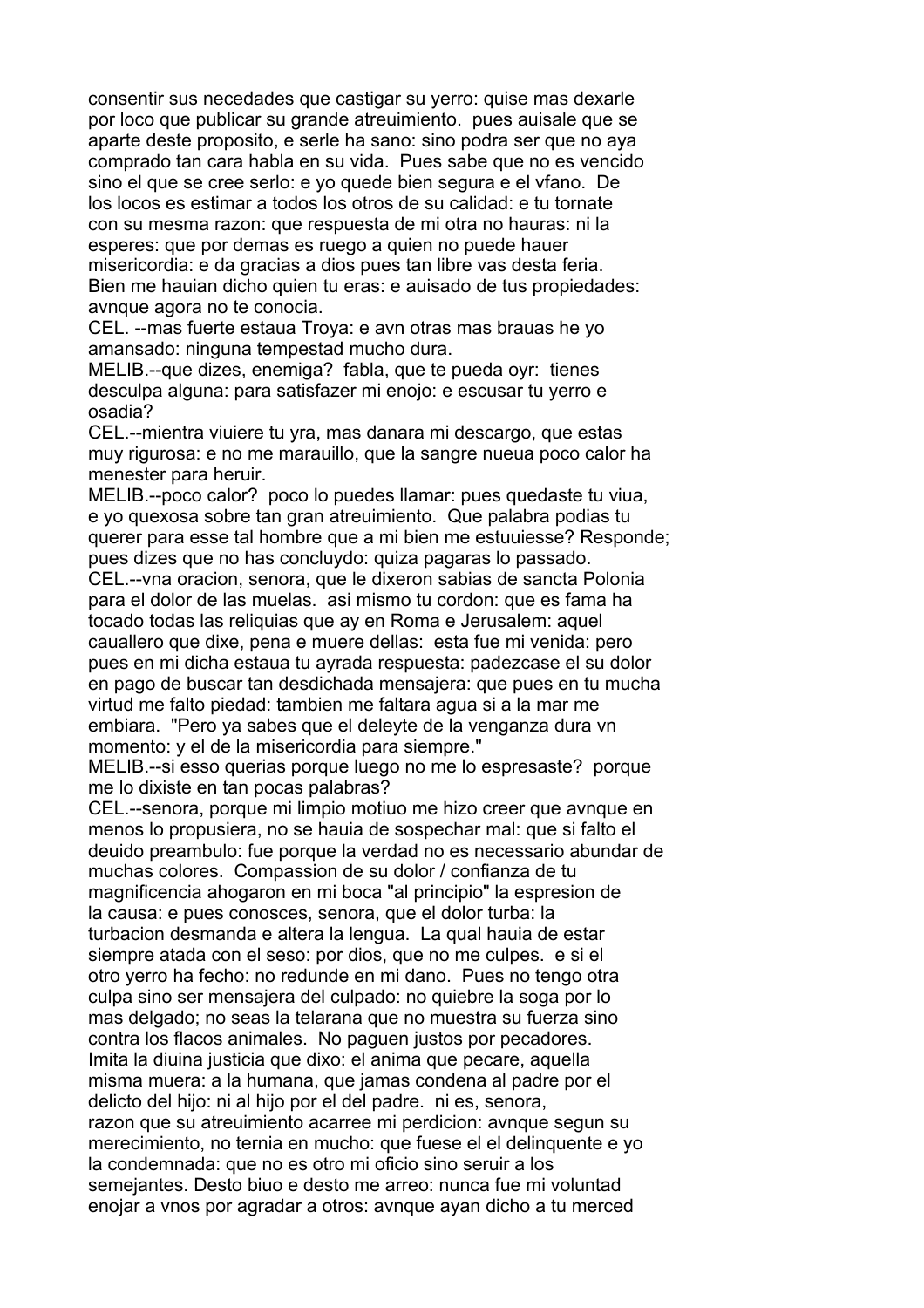en mi absencia otra cosa: al fin, senora, a la firme verdad: el viento del vulgo no la empece. "Vna sola soy en este limpio trato: en toda la ciudad pocos tengo descontentos: con todos cumplo: los que algo me mandan: como si touiesse veynte pies e otras tantas manos."

MELIB.--"no me marauillo que vn solo maestro de vicios: dizen que basta para corromper vn gran pueblo." Por cierto, tantos e tantos loores me han dicho de tus "falsas" manas: que no se si crea que pedias oracion.

CEL.--nunca yo la reze: e si la rezare no sea oyda: si otra cosa de mi se saque: avnque mill tormentos me diessen.

MELIB.--mi passada alteracion me impide a reyr de tu desculpa: que bien se que ni juramento ni tormento te torcera a dezir verdad: que no es en tu mano.

CEL.--eres mi senora: tengote de callar. hete yo de seruir. hasme tu de mandar. tu mala palabra sera vispera de vna saya. MELIB.--bien la has merecido.

CEL.--si no la he ganado con la lengua: no la he perdido con la intencion.

MELIB.--tanto afirmas tu ignorancia que me hazes creer lo que puede ser. Quiero pues en tu dubdosa desculpa tener la sentencia en peso: e no disponer de tu demanda al sabor de ligera interpretacion. No tengas en mucho, ni te marauilles de mi passado sentimiento: porque concurrieron dos cosas en tu habla: que qualquiera dellas era bastante para me sacar de seso.

nombrarme esse tu cauallero: que comigo se atreuio a hablar: e tambien pedirme palabra sin mas causa: que no se podia sospechar sino dano para mi honrra. Pero pues todo viene de buena parte: de lo passado aya perdon: que en alguna manera es aliuiado mi corazon: viendo que es obra pia e santa sanar los passionados e enfermos.

CEL.--e tal enfermo, senora: por dios, si bien le conosciesses no le juzgasses por el que has dicho e mostrado con tu yra: en dios e en mi alma no tiene hiel. Gracias dos mill. en franqueza Alexandre. en esfuerzo Etor. gesto de vn rey. gracioso: alegre: jamas reyna en el tristeza. De noble sangre, como sabes. gran justador. Pues verle armado, vn sant George. fuerza e esfuerzo no tuuo Ercules tanta. la presencia e faciones. dispusicion. desemboltura. otra lengua hauia menester para las contar: todo junto semeja angel del cielo. Por fe tengo que no era tan hermoso aquel gentil Narciso que se enamoro de su propia figura: quando se vido en las aguas de la fuente. Agora, senora, tienele derribado vna sola muela: que jamas cessa de quexar.

MELIB.--e que tanto tiempo ha?

CEL.--podra ser, senora, de veynte e tres anos: que aqui esta Celestina que le vido nascer: e le tomo a los pies de su madre. MELIB.--ni te pregunto esso, ni tengo necessidad de saber su edad: sino que tanto ha que tiene el mal.

CEL.--senora, ocho dias, que parece que ha vn ano en su flaqueza. E el mayor remedio que tiene es tomar vna vihuela, e tane tantas canciones, e tan lastimeras: que no creo que fueron otras las que compuso aquel emperador e gran musico Adriano de la partida del anima: por sofrir sin desmayo la ya vezina muerte. que avnque yo se poco de musica: parece que faze aquella vihuela fablar. pues,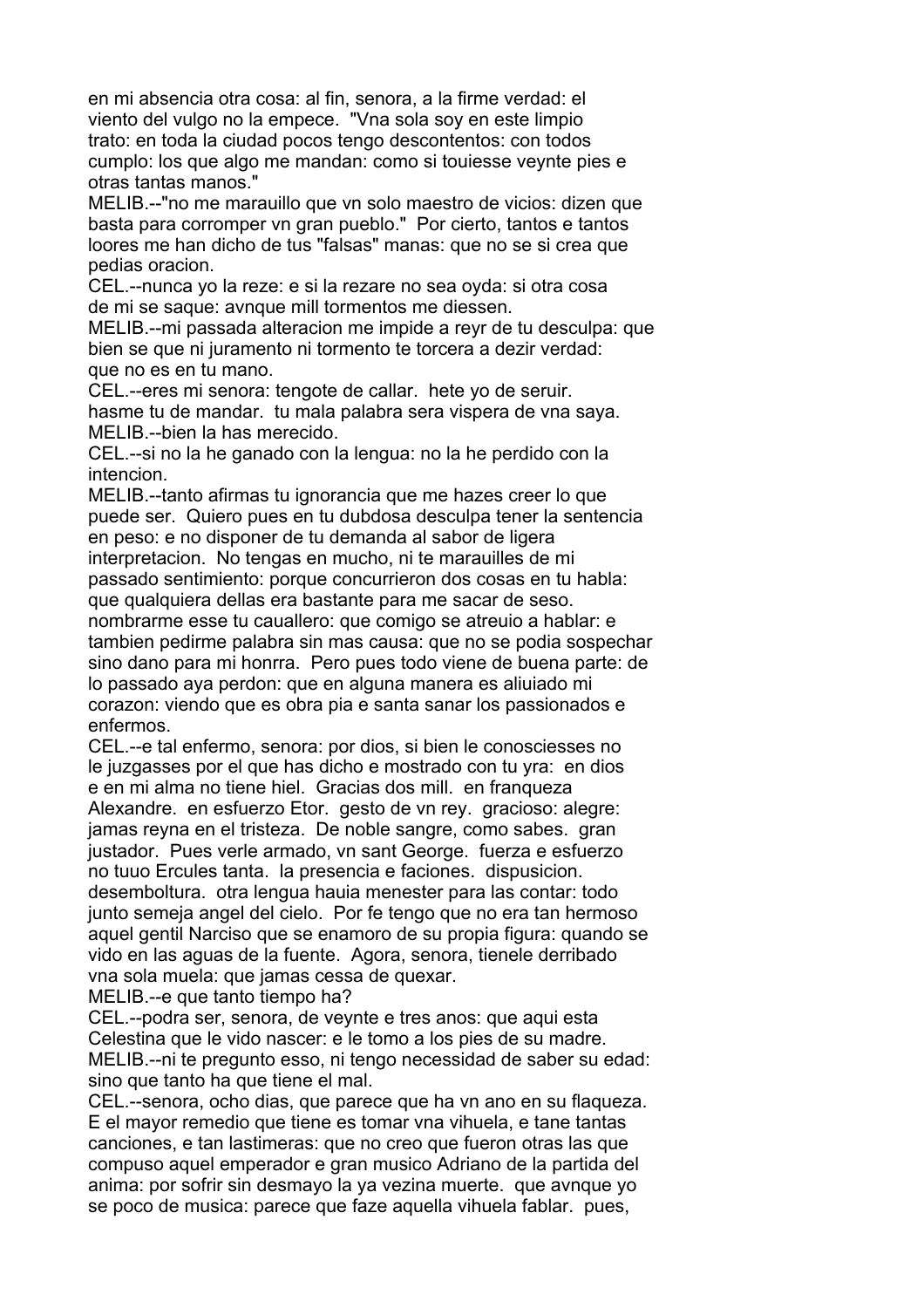si acaso canta, de mejor gana se paran las aues a le oyr, que no aquel Antico: de quien se dize, que mouia los arboles e piedras con su canto. Siendo este nascido, no alabaran a Orfeo. Mira, senora, si vna pobre vieja como yo si se fallara dichosa en dar la vida a quien tales gracias tiene: ninguna muger le vee que no alabe a dios que assi le pinto. pues si le habla acaso, no es mas senora de si de lo que el ordena. E pues tanta razon tengo: juzga, senora, por bueno mi proposito: mis passos saludables e vazios de sospecha.

MELIB.--o quanto me pesa con la falta de mi paciencia: porque siendo el ignorante e tu ynocente, haues padescido las alteraciones de mi ayrada lengua. Pero la mucha razon me relieua de culpa: la qual tu habla sospechosa causo: en pago de tu buen sofrimiento: quiero complir tu demanda, e darte luego mi cordon. E porque para escriuir la oracion no haura tiempo sin que venga mi madre: si esto no bastare ven manana por ella muy secretamente. LUCR. --ya ya: perdida es mi ama: secretamente quiere que venga

Celestina: fraude ay: mas le querra dar que lo dicho.

MELIB.--que dizes, Lucrecia?

LUCR.--senora, que baste lo dicho, que es tarde.

MELIB.--pues, madre, no le des parte de lo que passo a esse cauallero: porque no me tenga por cruel o arrebatada o deshonesta. LUCR. --no miento ya, que mal va este fecho.

CEL.--mucho me marauillo, senora Melibea, de la dubda que tienes de mi secreto: no temas, que todo lo se sofrir e encubrir; que bien veo que tu mucha sospecha echo, como suele, mis razones a la mas triste parte. Yo voy con tu cordon tan alegre: que se me figura que esta diziendole alla su corazon la merced que nos heziste: e que le tengo de hallar aliuiado.

MELIB.--mas hare por tu doliente, si menester fuere, en pago de lo sofrido.

CEL.--mas sera menester e mas haras: e avnque no se te agradezca. MELIB.--que dizes, madre, de agradescer?

CEL.--digo, senora, que todos lo agradescemos e seruiremos: e todos quedamos obligados, que la paga mas cierta es: quando mas la tienen de complir.

LUCR.--trastrocame essas palabras.

CEL.--hija Lucrecia, ce: yras a casa: e darte he vna lexia con que pares essos cabellos mas que oro: no lo digas a tu senora: e avn darte he vnos poluos para quitarte esse olor de la boca: que te huele vn poco, que en el reyno no lo sabe fazer otri sino yo: e no ay cosa que peor en la muger parezca.

"LUCR.--o dios te de buena vejez: que mas necessidad tenia de todo esso: que de comer.

CEL.--pues porque murmuras contra mi loquilla? Calla que no sabes si me auras menester en cosa de mas importancia: no prouoques a yra a tu senora mas de lo que ella ha estado: dexame yr en paz." MELIB.--que le dizes, madre?

CEL.--senora, aca nos entendemos.

MELIB.--dimelo, que me enojo: quando yo presente se habla cosa de que no aya parte.

CEL.--senora, que te acuerde la oracion para que la mandes escriuir: e que aprenda de mi a tener mesura en el tiempo de tu yra. En la qual yo vse lo que se dize: que del ayrado es de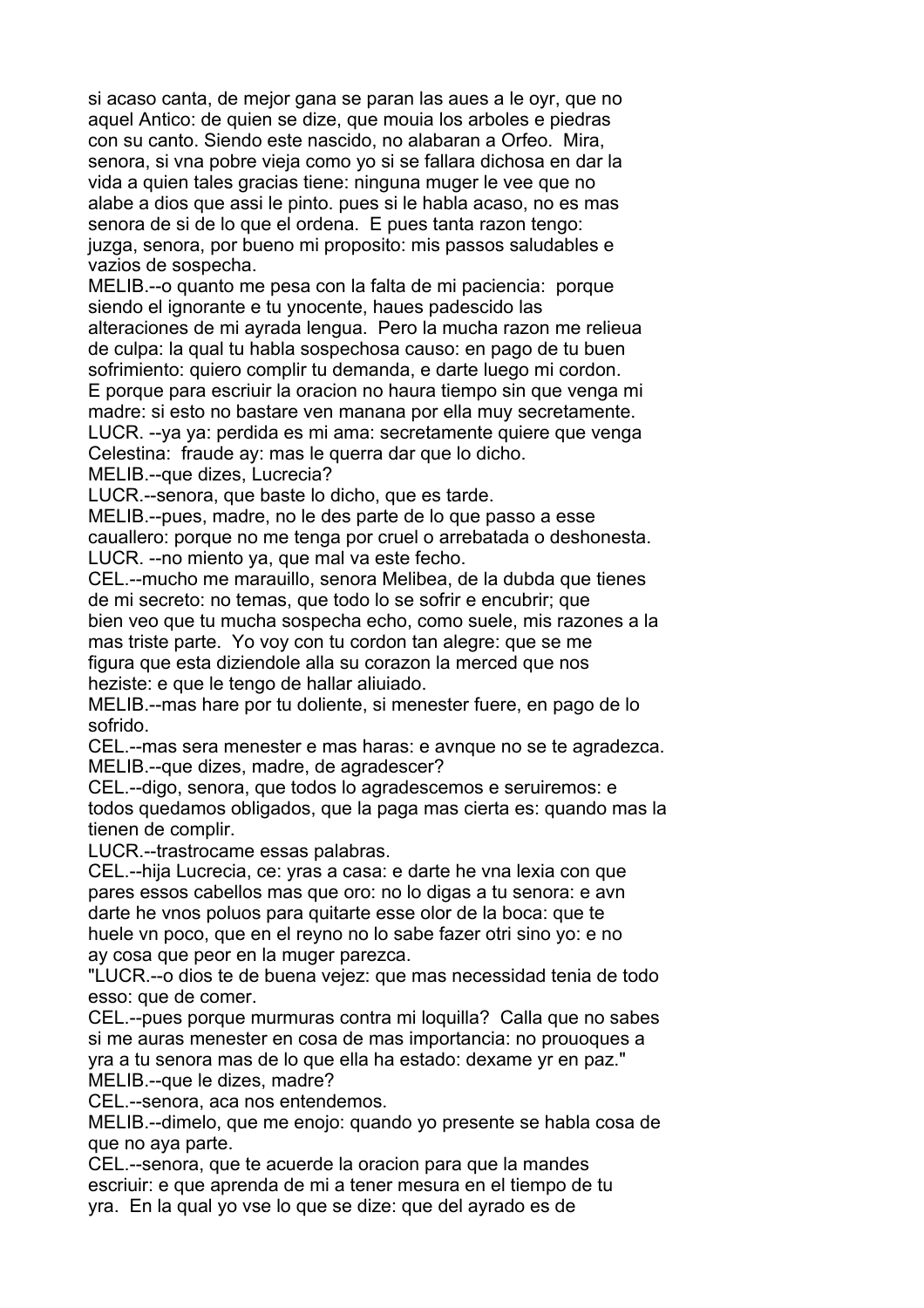apartar por poco tiempo: del enemigo por mucho. Pues tu, senora, tenias yra: con lo que sospechaste de mis palabras: no enemistad. Porque avnque fueran las que tu pensauas: en si no eran malas: que cada dia ay hombres penados por mugeres: e mugeres por hombres. e esto obra la natura: e la natura ordenola dios: e dios no hizo cosa mala: e assi quedaua mi demanda como quiera que fuesse en si loable: pues de tal tronco procede: e yo libre de pena. mas razones destas te diria, sino porque la prolixidad es enojosa al que oye: e danosa al que habla.

MELIB.--en todo has tenido buen tiento: assi en el poco hablar en mi enojo: como con el mucho sofrir.

CEL.--senora, sofrite con temor, porque te ayraste con razon. porque con la yra morando poder, no es sino rayo. e por esto passe tu rigurosa habla: hasta que tu almazen houiesse gastado. MELIB.--en cargo te es esse cauallero.

CEL.--senora, mas merece. e si algo con mi ruego para el he alcanzado, con la tardanza lo he danado. Yo me parto para el si licencia me das.

MELIB.--mientra mas ayna la houieras pedido: mas de grado la houieras recabdado. ve con dios, que ni tu mensaje me ha traydo prouecho: ni de tu yda me puede venir dano.

ARGUMENTO DEL QUINTO AUTO.

Despedida Celestina de Melibea, va por la calle hablando consigo misma entre dientes. llegada a su casa, hallo a Sempronio, que la aguardaua. Ambos van hablando hasta llegar a casa de Calisto. e vistos por Parmeno, cuentalo a Calisto su amo: el qual le mando abrir la puerta.

CELESTINA. SEMPRONIO. PARMENO. CALISTO.

CEL.--O rigurosos trances! o cruda osadia! o gran sofrimiento: e que tan cercana estuue de la muerte, si mi mucha astucia no rigera con el tiempo: las velas de la peticion. o amenazas de donzella braua. o ayrada donzella. o diablo a quien yo conjure: como compliste tu palabra en todo lo que te pedi: en cargo te soy: assi amansaste la cruel hembra con tu poder: e diste tan oportuno lugar a mi habla: quanto quise con la absencia de su madre. o vieja Celestina, vas alegre. sabete que la meytad esta hecha quando tienen buen principio las cosas. o serpentino azeyte. o blanco filado: como os aparejastes todos en mi fauor. o yo rompiera todos mis atamientos hechos e por fazer, ni creyera en yeruas, ni en piedras ni en palabras. Pues alegrate, vieja: que mas sacaras deste pleyto: que de quinze virgos que renouaras. o malditas haldas, prolixas e largas, como me estoruays de llegar adonde han de reposar mis nueuas. o buena fortuna, como ayudas a los osados: e a los timidos eres contraria. nunca huyendo huyo la muerte al couarde. o quantas erraran en lo que yo he acertado: que fizieran en tan fuerte estrecho estas nueuas maestras de mi oficio? sino responder algo a Melibea, por donde se perdiera quanto yo con buen callar he ganado. Por esto dizen, quien las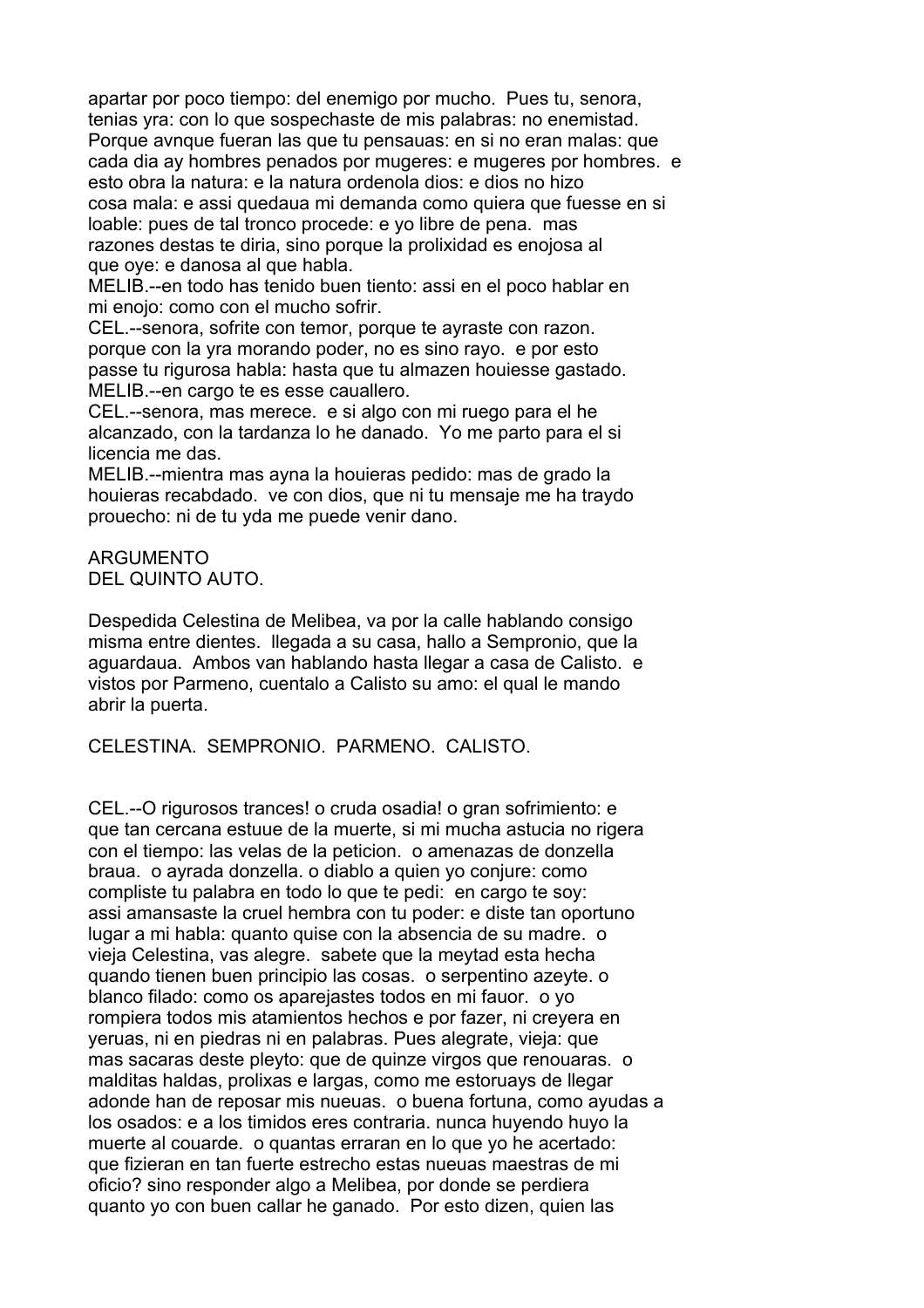sabe las tane: e que es mas cierto medico el esperimentado que el letrado: e la esperiencia e escarmiento haze los hombres arteros: e la vieja, como yo, que alce sus haldas al passar del vado: como maestra: ay cordon, cordon! yo te fare traer por fuerza, si viuo: a la que no quiso darme su buena habla de grado.

SEMP.--o yo no veo bien, o aquella es Celestina. valala el diablo haldear que trae: parlando viene entre dientes.

CEL.--de que te santiguas, Sempronio? creo que en verme. SEMP.--yo te lo dire. la raleza de las cosas es madre de la admiracion: la admiracion concebida en los ojos deciende al animo por ellos. el animo es forzado descubrillo por estas esteriores senales. quien jamas te vido por la calle, abaxada la cabeza: puestos los ojos en el suelo: e no mirar a ninguno como agora? quien te vido hablar entre dientes por las calles: e venir aguijando como quien va a ganar beneficio? cata, que todo esto nouedad es para se marauillar quien te conoce. pero esto dexado: dime, por dios, con que vienes. dime si tenemos hijo o hija? que desde que dio la vna te espero aqui: e no he sentido mejor senal que tu tardanza.

CEL.--hijo, essa regla de bouos no es siempre cierta: que otra hora me pudiera mas tardar e dexar alla las narizes: e otras dos, e narizes e lengua. e assi que mientra mas tardasse, mas caro me costasse.

SEMP.--por amor mio, madre, no passes de aqui sin me lo contar. CEL.--Sempronio amigo, ni yo me podria parar, ni el lugar es aparejado. vete comigo delante Calisto, oyras marauillas: que sera desflorar mi embaxada comunicandola con muchos; de mi boca quiero que sepa lo que se ha hecho: que avnque ayas de hauer alguna partezilla del prouecho: quiero yo todas las gracias del trabajo.

SEMP.--partezilla, Celestina? mal me parece eso que dizes. CEL.--calla, loquillo: que parte o partezilla, quanto tu quisieres te dare. Todo lo mio es tuyo: gozemonos e aprouechemonos: que sobre el partir nunca reniremos. Y tambien sabes tu quanta mas necessidad tienen los viejos que los mozos: mayormente tu que vas a mesa puesta.

SEMP.--otras cosas he menester mas de comer.

CEL.--que, hijo? vna dozena de agujetas: e vn torce para el bonete: e vn arco para andarte de casa en casa tirando a paxaros: e aojando paxaras a las ventanas. "Mochachas digo bouo: de las que no saben bolar: que bien me entiendes que no ay mejor alcahuete para ellas que vn arco que se puede entrar cada vno hecho moxtrenco: como dizen en achaque de trama. &c." Mas ay, Sempronio, de quien tiene de mantener honrra: e se va haziendo vieja como yo.

SEMP.--o lisonjera vieja. o vieja llena de mal. o cobdiciosa e auarienta garganta: tambien quiere a mi enganar como a mi amo, por ser rica: pues mala medra tiene: no le arriendo la ganancia: que quien con modo torpe sube en lo alto: mas presto cae que sube. o que mala cosa es de conocer el hombre: bien dizen que ninguna mercaduria ni animal es tan dificil. mala vieja falsa es esta: el diablo me metio con ella. mas seguro me fuera huyr desta venenosa biuora que tomalla: mia fue la culpa. pero gane harto: que por bien o mal no negara la promessa.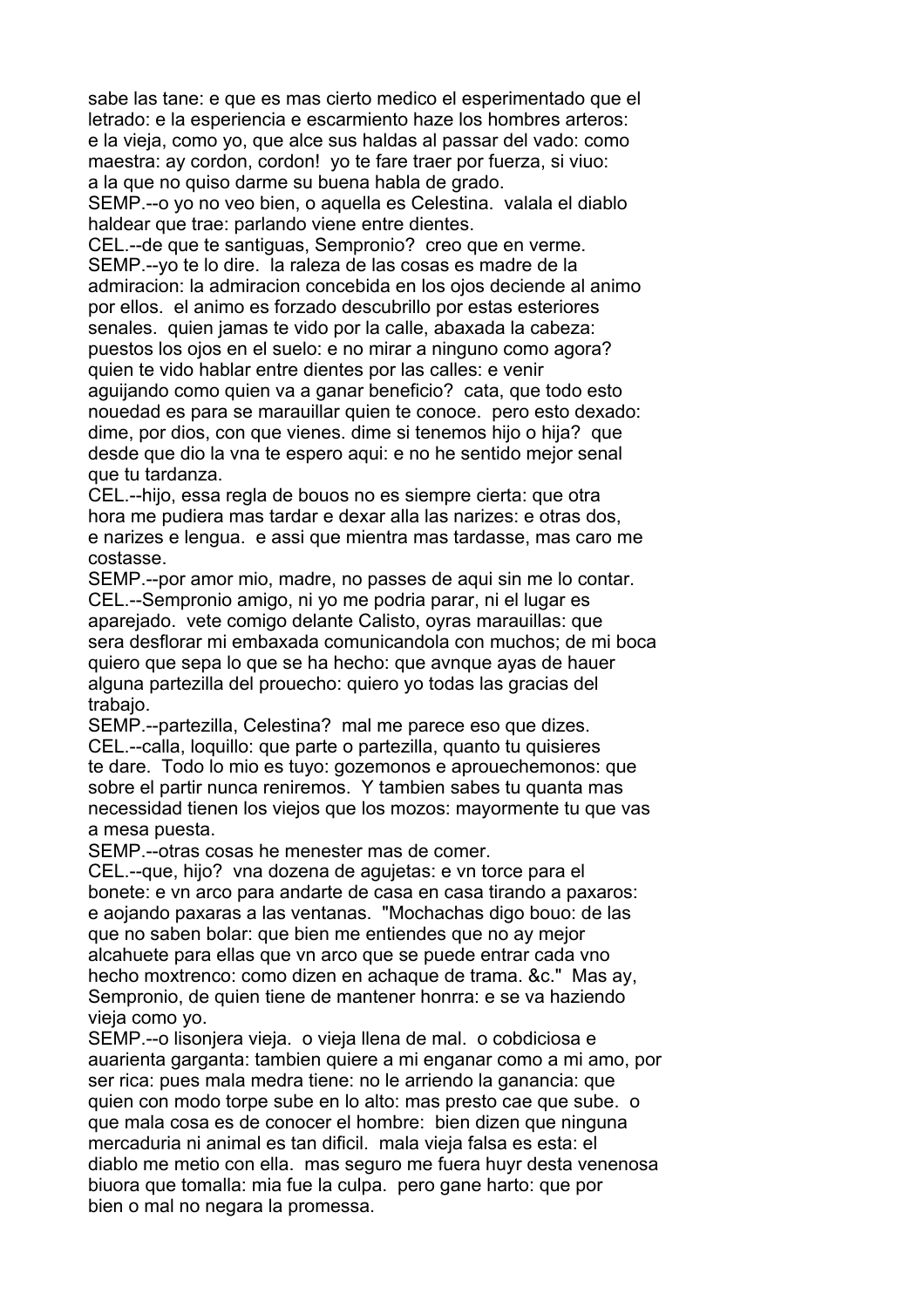CEL.--que dizes, Sempronio? con quien hablas? vienesme royendo las haldas: porque no aguijas?

SEMP.--lo que vengo diziendo, madre mia, es: que no me marauillo que seas mudable: que sigues el camino de las muchas. Dicho me auias que diferirias este negocio: agora vas sin seso por dezir a Calisto quanto passa: no sabes que aquello es en algo tenido: que es por tiempo deseado? e que cada dia que el penase era doblarnos el prouecho?

CEL.--el proposito muda el sabio: el nescio perseuera. a nueuo negocio, nueuo consejo se requiere. No pense yo, hijo Sempronio, que assi me respondiera mi buena fortuna: de los discretos mensajeros es fazer lo que el tiempo quiere: assi que la qualidad de lo fecho no puede encubrir tiempo dissimulado. e mas que yo se que tu amo, segun lo que del senti, es liberal: e algo antojadizo: mas dara en vn dia de buenas nueuas: que en ciento que ande penando: e yo yendo e viniendo: que los acelerados e supitos plazeres crian alteracion: la mucha alteracion estorua el deliberar: pues, en que podra parar el bien sino en bien: e el alto mensaje sino en luengas albricias: calla, bouo: dexa fazer a tu vieja.

SEMP.--pues dime lo que passo con aquella gentil donzella: dime alguna palabra de su boca: que, por dios, assi peno por sabella, como mi amo penaria.

CEL.--calla, loco: alterasete la complesion. yo lo veo en ti, que querrias mas estar al sabor que al olor deste negocio: andemos presto: que estara loco tu amo con mi mucha tardanza.

SEMP.--e avn sin ella se lo esta.

PARM.--senor, senor.

CAL.--que quieres, loco?

PARM.--a Sempronio e a Celestina veo venir cerca de casa: haziendo paradillas de rato en rato "e quando estan quedos: hazen rayas en el suelo con el espada: no se que sea".

CAL.--o desuariado, negligente: veslos venir, no puedes decir corriendo a abrir la puerta? o alto dios. o soberana deydad: con que vienen? que nueuas traen? que tanta ha sido su tardanza: que ya mas esperaua su venida: que el fin de mi remedio. o mis tristes oydos, aparejaos a lo que os viniere: que en su boca de Celestina esta agora aposentado el aliuio o pena de mi corazon. o si en sueno se passasse este poco tiempo: hasta ver el principio e fin de su habla. agora tengo por cierto: que es mas penoso al delinquente esperar la cruda e capital sentencia, que el acto de la ya sabida muerte. o espacioso Parmeno, manos de muerto. quita ya essa enojosa aldaua: entrara essa honrrada duena: en cuya

lengua esta mi vida.

CEL.--oyes, Sempronio? de otro temple anda nuestro amo. bien difieren estas razones a las que oymos a Parmeno e a el la primera venida: de mal en bien me parece que va. No ay palabra de las que dize que no vale a la vieja Celestina mas que vna saya.

SEMP.--pues mira que entrando hagas que no ves a Calisto: e hables algo bueno.

CEL.--calla, Sempronio, que avnque aya auenturado mi vida, mas merece Calisto: e su ruego e tuyo, e mas mercedes espero yo del.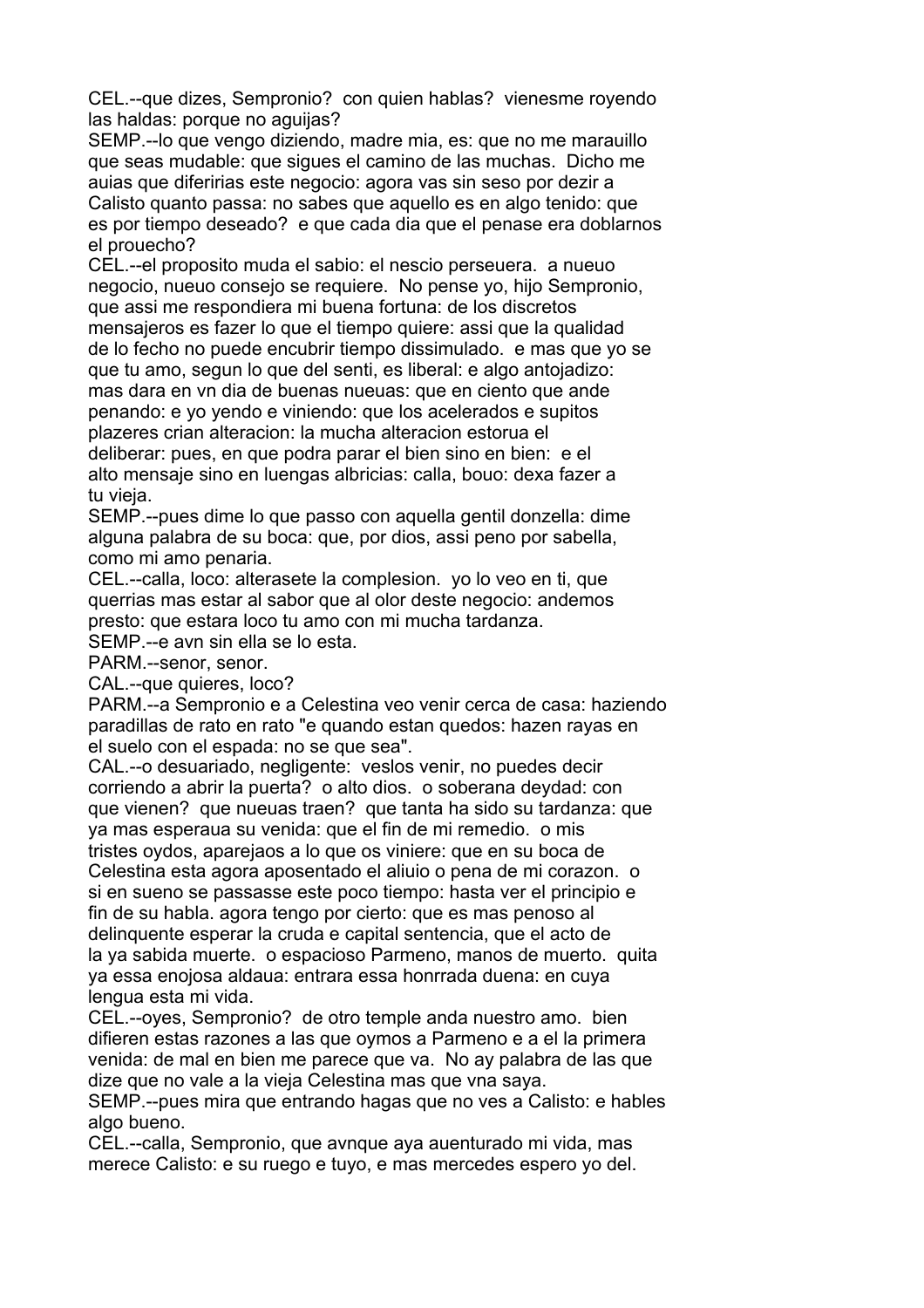ARGUMENTO DEL SESTO AUTO.

Entrada Celestina en casa de Calisto: con grande aficion e desseo Calisto le pregunta de lo que le ha acontescido con Melibea. mientra ellos estan hablando: Parmeno oyendo fablar a Celestina de su parte, contra Sempronio a cada razon le pone vn mote: reprendiendolo Sempronio. En fin la vieja Celestina le descubre todo lo negociado e vn cordon de Melibea. e despedida de Calisto, vase para su casa e con ella Parmeno.

SEMPRONIO. PARMENO. CELESTINA. CALISTO.

CAL.--Que dizes, senora e madre mia?

CEL.--o mi senor Calisto e aqui estas. o mi nueuo amador de la muy hermosa Melibea: e con mucha razon: con que pagaras a la vieja que oy ha puesto su vida al tablero por tu seruicio? qual muger jamas se vido en tan estrecha afrenta como yo? que en tornallo a pensar se menguan e vazian todas las venas de mi cuerpo de sangre. mi vida diera por menor precio que agora daria este manto raydo e viejo.

PARM.--tu diras lo tuyo: entre col e col lechuga. sobido has vn escalon: mas adelante te espero a la saya: todo para ti: e no nada de que puedas dar parte. pelechar quiere la vieja: tu me sacaras a mi verdadero, e a mi amo loco: no le pierdas palabra, Sempronio: e veras como no quiere pedir dinero porque es diuisible.

SEMP.--calla, hombre desesperado: que te matara Calisto si te oye. CAL.--madre mia, abreuia tu razon: o toma esta espada e matame. PARM.--temblando esta el diablo como azogado: no se puede tener en sus pies: su lengua le querria prestar para que fablasse presto: no es mucha su vida: luto auremos de medrar destos amores.

CEL.--espada, senor? o que? espada mala mate a tus enemigos e a quien mal te quiere: que yo la vida te quiero dar: con buena esperanza que traygo de aquella que tu mas amas.

CAL.--buena esperanza, senora?

CEL.--buena se puede dezir: pues queda abierta puerta para mi tornada: e antes me recibira a mi con esta saya rota: que a otro con seda e brocado.

PARM.--Sempronio, coseme esta boca, que no lo puedo sofrir: encaxado ha la saya.

SEMP.--callaras, pardios. o te echare dende con el diablo: que si anda rodeando su vestido, haze bien; pues tiene dello necessidad: que el abad de do canta de alli viste.

PARM.--e avn viste como canta: e esta puta vieja querria en vn dia por tres pasos desechar todo el pelo malo: quanto en cincuenta anos no ha podido medrar.

SEMP.--e todo esso es lo que te castigo? e el conoscimiento que os teniades, e lo que te crio?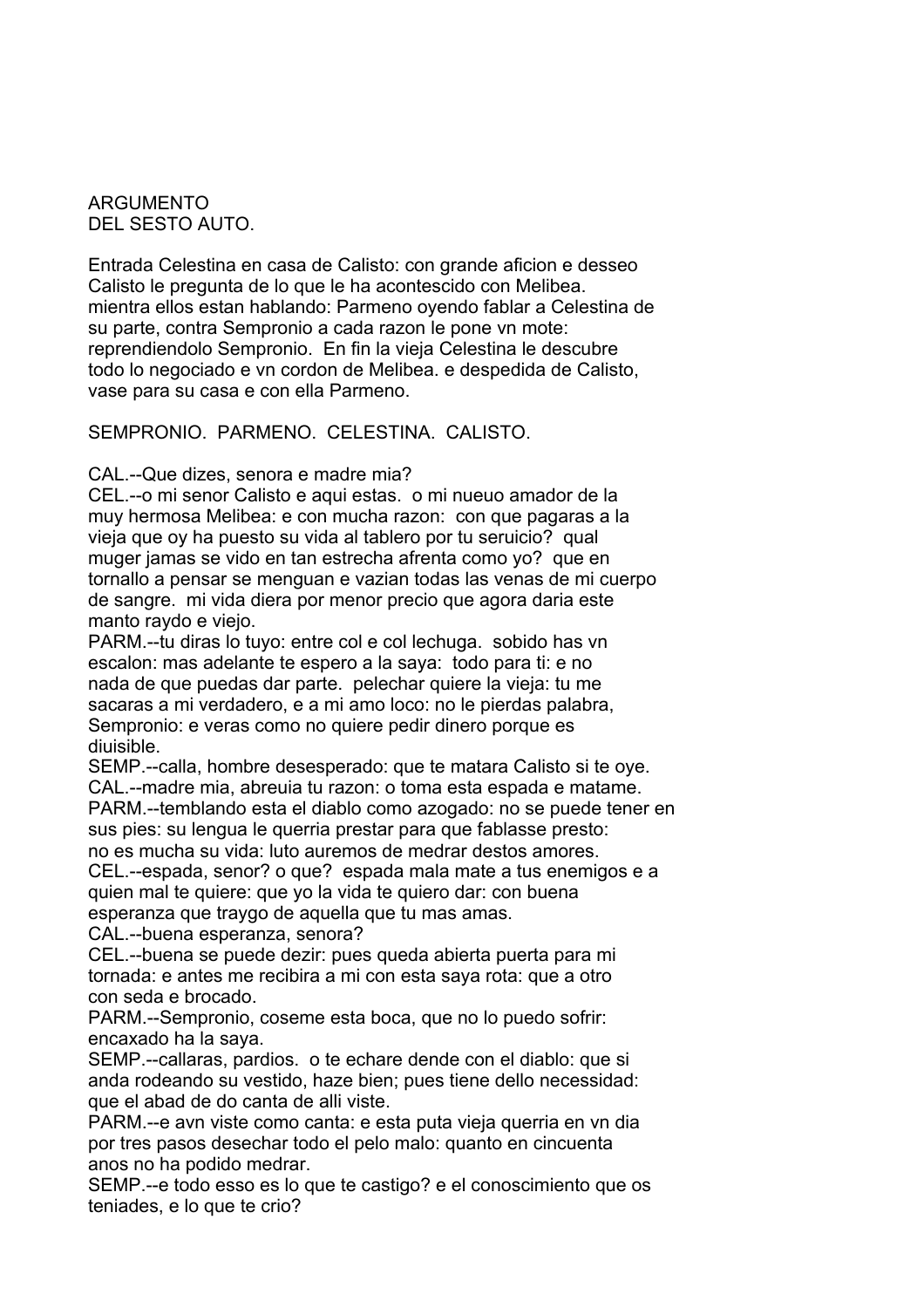PARM.--bien sofrire mas que pida e pele: pero no todo para su prouecho.

SEMP.--no tiene otra tacha sino ser cobdiciosa. pero dexala varde sus paredes: que despues vardara las nuestras. o en mal punto nos conocio.

CAL.--dime, por dios, senora, que fazia? como entraste? que tenia vestido? a que parte de casa estaua? que cara te mostro al principio?

CEL.--aquella cara, senor, que suelen los brauos toros mostrar contra los que lanzan las agudas frechas en el coso. la que los monteses puercos contra los sabuesos que mucho los aquexan.

CAL.--e a essas llamas senales de salud: pues quales serian mortales? no por cierto la misma muerte: que aquella aliuio seria en tal caso deste mi tormento, que es mayor e duele mas.

SEMP.--estos son los fuegos pasados de mi amo? que es esto? no ternia este hombre sofrimiento para oyr lo que siempre ha deseado? PARM.--e que calle yo, Sempronio? pues si nuestro amo te oye, tan bien te castigara a ti como a mi.

SEMP.--o mal fuego te abrase: que tu fablas en dano de todos: e yo a ninguno ofendo. o intolerable pestilencia e mortal te consuma: rixoso: embidioso: maldito! toda esta es la amistad que con Celestina e comigo hauias concertado. vete de aqui a la mala ventura.

CAL.--si no quieres, reyna e senora mia, que desespere: e vaya mi anima condenada a perpetua pena, oyendo essas cosas. certificame breuemente si houo buen fin tu demanda gloriosa: e la cruda e rigurosa muestra de aquel gesto angelico e matador: pues todo esso mas es senal de odio que de amor.

CEL.--la mayor gloria que al secreto oficio de la abeja se da: a la qual los discretos deuen imitar: es que todas las cosas por ella tocadas conuierte en mejor de lo que son. Desta manera me he hauido con las zaharenas razones e esquiuas de Melibea. todo su rigor traygo conuertido en miel: su yra en mansedumbre: su aceleramiento en sosiego. Pues, a que piensas que yua alla la vieja Celestina? a quien tu demas de su merecimiento magnificamente galardonaste: sino ablandar su sana: sofrir su acidente: a ser escudo de tu absencia: a recebir en mi manto los golpes: los desuios: los menosprecios, desdenes que muestran aquellas en los principios de sus requerimientos de amor: para que sea despues en mas tenida su dadiua. Que a quien mas quieren, peor hablan: e si assi no fuesse, ninguna diferencia hauria entre las publicas que aman: a las escondidas donzellas: si todas dixiessen si a la entrada de su primer requerimiento: en viendo que de alguno eran amadas: las quales, avnque estan abrasadas e encendidas de viuos fuegos de amor, por su honestidad muestran vn frio esterior: vn sosegado vulto: vn aplazible desuio: vn constante animo e casto proposito: vnas palabras agras que la propia lengua se marauilla del gran sofrimiento suyo: que la fazen forzosamente confessar el contrario de lo que sienten: assi que para que tu descanses e tengas reposo: mientra te contare por estenso el processo de mi habla: e la causa que tuue para entrar. sabe que el fin de su razon e habla fue muy bueno.

CAL.--agora, senora, que me has dado seguro: para que ose esperar todos los rigores de la respuesta: di quanto mandares e como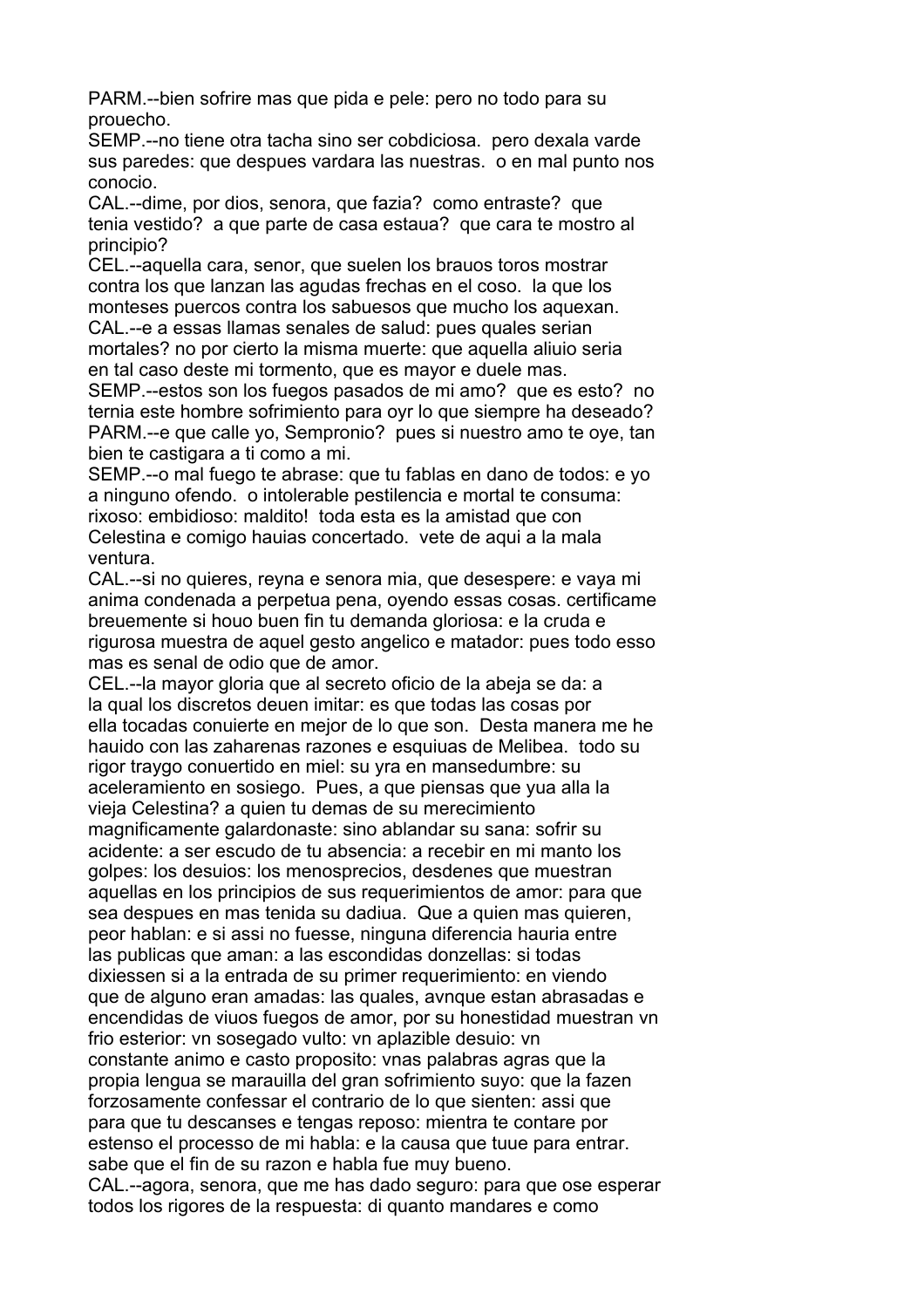quisieres: que yo estare atento. Ya me reposa el corazon. ya descansa mi pensamiento. ya reciben las venas e recobran su perdida sangre. ya he perdido temor. ya tengo alegria. subamos, si mandas, arriba: en mi camara me diras por estenso lo que aqui he sabido en suma.

CEL.--subamos, senor.

"PARM.--o sancta Maria y que rodeos busca este loco: por huyr de nosotros: para poder llorar a su plazer con Celestina de gozo: y por descubrirle mill secretos de su liuiano y desuariado apetito: por preguntar y responder seys vezes cada cosa sin que este presente quien le pueda dezir que es prolixo. pues mandote yo desatinado que tras ti vamos."

CAL.--"mira senora que fablar trae Parmeno. como se viene santiguando de oyr lo que has hecho de tu gran diligencia / espantado esta / por mi fe senora Celestina otra vez se santigua / sube / sube / sube / y" asientate, senora: que de rodillas quiero escuchar tu suaue respuesta. Y dime luego, la causa de tu entrada que fue?

CEL.--vender vn poco de hilado: con que tengo cazadas mas de treynta de su estado si a dios ha plazido en este mundo: e algunas mayores.

CAL.--esso sera de cuerpo, madre: pero no de gentileza: no de estado: no de gracia e discrecion. no de linaje: no de presuncion con merecimiento: no en virtud: no en habla.

PARM.--ya escurre eslauones el perdido. ya se desconciertan sus badajadas: nunca da menos de doze. siempre esta hecho relox de medio dia. cuenta, cuenta, Sempronio, que estas desbauando oyendole a el locuras, e a ella mentiras.

SEMP.--maldiziente venenoso: porque cierras las orejas: a lo que todos los del mundo las aguzan: hecho serpiente que huye la boz del encantador? que solo por ser de amores estas razones, avnque mentiras: las hauias de escuchar con gana.

CEL.--oye, senor Calisto: e veras tu dicha e mi solicitud que obraron: que en comenzando yo a vender e poner en precio mi hilado, fue su madre de Melibea llamada para que fuesse a visitar vna hermana suya enferma. E como le fuesse necessario absentarse, dexo en su lugar a Melibea [para].

CAL.--o gozo sin par. o singular oportunidad. o oportuno tiempo. o quien estuuiera alli debaxo de tu manto, escuchando que hablaria sola: aquella en quien dios tan estremadas gracias puso.

CEL.--debaxo de mi manto dizes? ay mezquina que fueras visto: por treynta agujeros que tiene: si dios no le mejora.

PARM.--salgome fuera, Sempronio: ya no digo nada: escuchatelo tu todo. Si este perdido de mi amo no midiesse con el pensamiento quantos pasos ay de aqui a casa de Melibea: e contemplasse en su gesto: e considerasse como estaria aviniendo el hilado: todo el sentido puesto e ocupado en ella: el veria que mis consejos le eran mas saludables: que estos enganos de Celestina.

CAL.--que es esto, mozos? esto yo escuchando atento que me va la vida: vosotros susurrays como soleys: por fazerme mala obra e enojo: por mi amor, que calleys; morires de plazer con esta senora, segun su buena diligencia. Di, senora, que fiziste quando te viste sola?

CEL.--recebi, senor, tanta alteracion de plazer, que qualquiera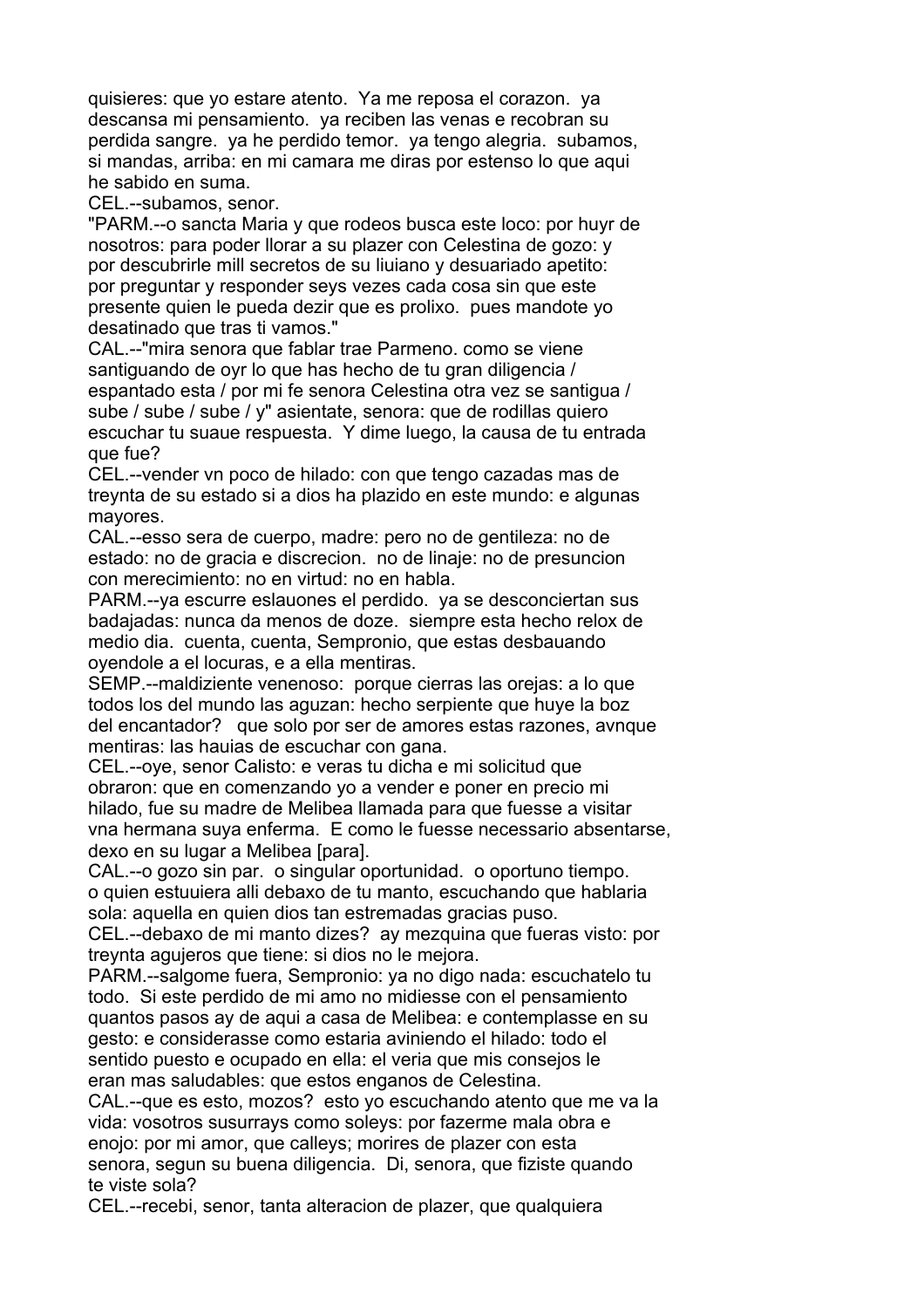que me viera me lo conociera en el rostro.

CAL.--agora la rescibo yo: quanto mas quien ante si contemplaua tal ymagen: enmudescerias con la nouedad incogitada.

CEL.--antes me dio mas osadia a hablar lo que quise, verme sola con ella. abri mis entranas: dixele mi embaxada: como penauas tanto por vna palabra de su boca salida en fauor tuyo: para sanar vn tan gran dolor. E como ella estuuiesse suspensa: mirandome, espantada del nueuo mensaje: escuchando fasta ver quien podia ser: el que assi por necessidad de su palabra penaua. o a quien pudiesse sanar su lengua: en nombrando tu nombre: atajo mis palabras, diose en la frente vna grand palmada: como quien cosa de grande espanto houiesse oydo: diziendo que cessasse mi habla: e me quitasse delante: si queria no hazer a sus seruidores verdugos de mi postremeria. Yo que en este tiempo no dexaua mis pensamientos vagos: ni ociosos: viendo quanto almazen gastaua su yra: agrauando mi osadia: llamandome hechizera: alcahueta: vieja falsa, "barbuda / malhechora" e otros muchos inominiosos nombres: con cuyos titulos se asombran los ninos "de cuna. E empos desto mill amortescimientos e desmayos mill milagros e espantos / turbado el sentido / bulliendo fuertemente los miembros todos / a vna parte e a otra / herida de aquella dorada frecha que del sonido de tu nombre le toco / retorciendo el cuerpo las manos enclauijadas como quien se despereza: que parecia que las despedazaua / mirando con los ojos a todas partes / acoceando con los pies el suelo duro: E yo a todo esto arrinconada / encogida callando: muy gozosa con su ferocidad. mientra mas vasqueaua: mas yo me alegraua: porque mas cerca estaua el rendirse e su cayda. pero entre tanto que gastaua aquel espumajoso almazen su yra: yo no dexaua mis pensamientos estar vagos / ni ociosos / de manera que", toue lugar de saluar lo dicho.

CAL.--esso me di, senora madre: que yo he rebuelto en mi juyzio mientra te escucho: e no he fallado desculpa que buena fuesse: ni conueniente con que lo dicho se cubriesse ni colorasse: sin quedar terrible sospecha de tu demanda. Porque conozca tu mucho saber que en todo me pareces mas que muger: que como su respuesta tu pronosticaste: proueyste con tiempo tu replica. Que mas hazia aquella Tusca Adeleta? cuya fama, siendo tu viua, se perdiera: la qual tres dias ante de su fin: prenuncio la muerte de su viejo marido: e de dos fijos que tenia. Ya creo lo que dizes: que el genero flaco de las hembras es mas apto para las prestas cautelas quel de los varones.

CEL.--que, senor? dixe que tu pena era mal de muelas: e que la palabra que della queria era vna oracion que ella sabia muy deuota para ellas.

CAL.--o marauillosa astucia. o singular muger en su oficio. o cautelosa hembra. o melezina presta. o discreta en mensajes: qual humano seso bastara a pensar tan alta manera de remedio? De cierto creo: si nuestra edad alcanzara aquellos passados Eneas e Dido: no trabajara tanto Venus para traer a su fijo el amor de Elisa: haziendo tomar a Cupido Ascanica forma para la enganar: antes por euitar prolixidad, pusiera a ti por medianera. Agora doy por bienempleada mi muerte, puesta en tales manos: e creere que si mi desseo no houiere efeto qual querria, que no se pudo obrar mas segun natura en mi salud. Que os paresce, mozos? que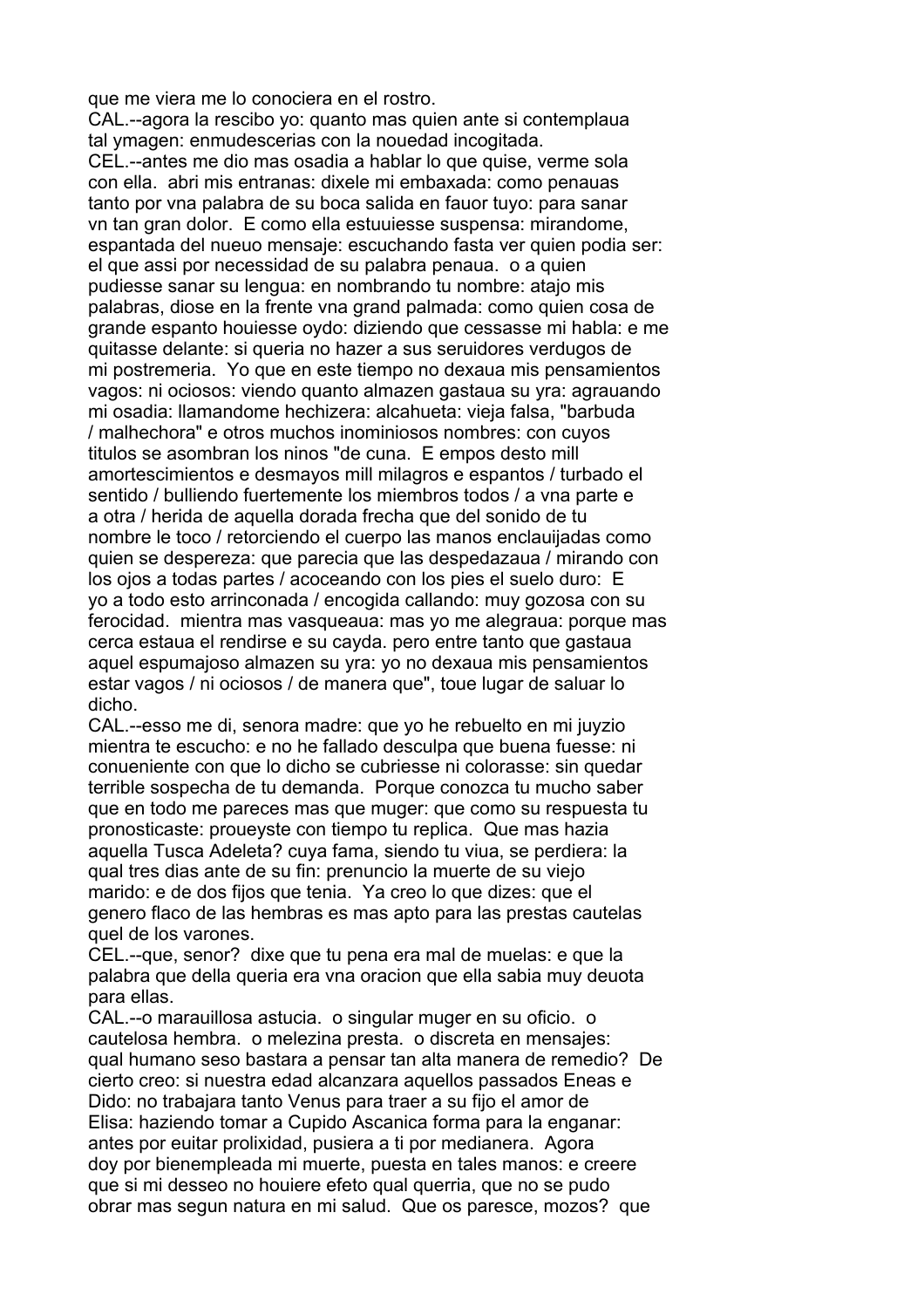mas se pudiera pensar? ay tal muger nascida en el mundo? CEL.--senor, no atajes mis razones: dexame dezir, que se va haziendo noche: ya sabes quien mal haze, aborrece claridad: e yendo a mi casa podre hauer algun mal encuentro.

CAL.--que? que? si que hachas e pajes ay que te acompanen. PARM.--si. si. porque no fuercen a la nina: tu yras con ella,

Sempronio: que ha temor de los grillos que cantan con lo escuro. CAL.--dizes algo, hijo Parmeno?

PARM.--senor: que yo e Sempronio sera bueno que la acompanemos hasta su casa: que haze mucho escuro.

CAL.--bien dicho es: despues sera. procede en tu habla: e dime que mas passaste: que te respondio a la demanda de la oracion.

CEL.--que la daria de su grado.

CAL.--de su grado? o dios mio, que alto don.

CEL.--pues mas le pedi.

CAL.--que, mi vieja honrrada?

CEL.--vn cordon que ella trae contino cenido: diziendo que era

prouechoso para tu mal: porque hauia tocado muchas reliquias.

CAL.--pues que dixo?

CEL.--dame albricias, dezirtelo he.

CAL.--o por dios, toma toda esta casa: e quanto en ella ay: e dimelo. o pide lo que querras.

CEL.--por vn manto que tu des a la vieja: te dara en tus manos el mesmo que en su cuerpo ella traya.

CAL.--que dizes de manto? y saya: e quanto yo tengo.

CEL.--manto he menester, e este terne yo en harto: no te alargues mas: no pongas sospechosa duda en mi pedir: que dizen que ofrescer mucho al que poco pide es especie de negar.

CAL.--corre, Parmeno, llama a mi sastre: e corte luego vn manto e vna saya: de aquel contray que se saco para frisado.

PARM.--assi, assi. a la vieja todo, porque venga cargada de mentiras como abeja: e a mi que me arrastren: tras esto anda ella oy todo el dia con sus rodeos.

CAL.--de que gana va el diablo! no ay cierto tan mal seruido hombre como yo: manteniendo mozos adeuinos: rezongadores: enemigos de mi bien. que vas, vellaco, rezando? embidioso, que dizes? que no te entiendo; ve donde te mando presto: e no me enojes: que harto basta mi pena para me acabar: que tambien haura para ti sayo en aquella pieza.

PARM.--no digo, senor, otra cosa: sino ques tarde para que venga el sastre.

CAL.--no digo yo que adeuinas? pues quedese para manana: e tu, senora, por amor mio te sufras: que no se pierde lo que se dilata: e mandame mostrar aquel sancto cordon: que tales miembros fue digno de cenir: gozaran mis ojos con todos los otros sentidos: pues juntos han sido apassionados: gozara mi lastimado corazon: aquel que nunca recibio momento de plazer despues que aquella senora conoscio: todos los sentidos le llegaron: todos acorrieron

a el con sus esportillas de trabajo: cada vno le lastimo quanto mas pudo. los ojos en vella. los oydos en oylla. las manos en tocalla.

CEL.--que la has tocado, dizes? mucho me espantas.

CAL.--entre suenos, digo.

CEL.--en suenos?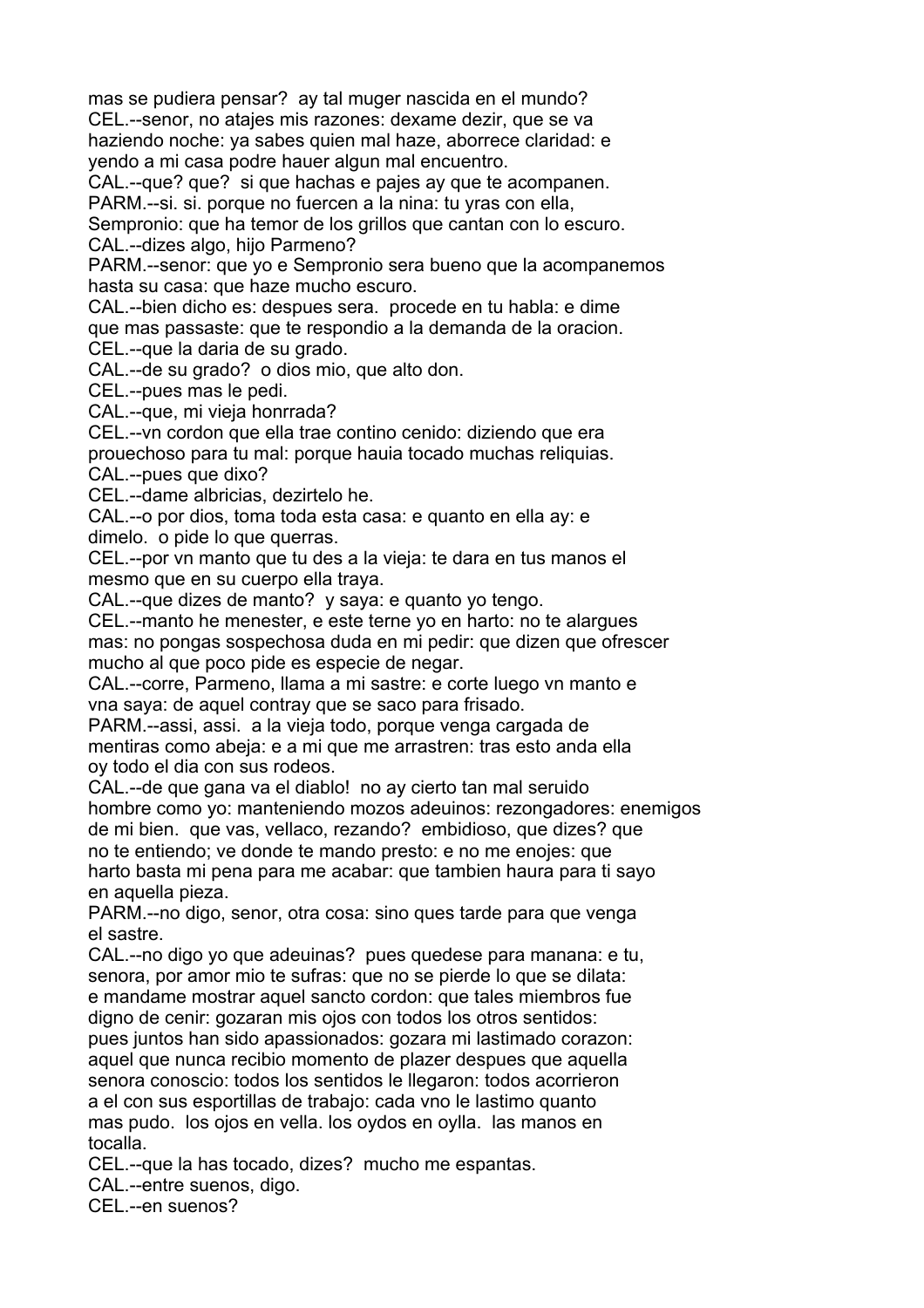CAL.--en suenos la veo tantas noches, que temo no me acontezca como a Alcibiades o a Socrates: que el vno sono que se veya embuelto en el manto de su amiga: y otro dia mataronle, e no houo quien le alzasse de la calle: ni cubriesse, sino ella con su manto. el otro via que le llamauan por nombre: e murio dende a tres dias. pero en vida o en muerte, alegre me seria vestir su vestidura.

CEL.--asaz tienes pena: pues quando los otros reposan en sus camas, preparas tu el trabajo para sofrir otro dia. esfuerzate, senor: que no hizo dios a quien desamparasse: da espacio a tu desseo: toma este cordon: que si yo no me muero, yo te dare a su ama.

CAL.--o nueuo huesped. o bienauenturado cordon: que tanto poder e merescimiento touiste de cenir aquel cuerpo que yo no soy digno de seruir. o nudos de mi pasion: vosotros enlazastes mis desseos: dezidme si os hallastes presentes: en la desconsolada respuesta de aquella a quien vosotros seruis e yo adoro: e por mas que trabajo noches e dias, no me vale ni aprouecha.

CEL.--refran viejo es: quien menos procura, alcanza mas bien. Pero yo te hare procurando conseguir: lo que siendo negligente no haurias. consuelate, senor: que en vna hora no se gano Zamora: pero no por esso desconfiaron los combatientes.

CAL.--o desdichado: que las cibdades estan con piedras cercadas: e a piedras, piedras las vencen. pero esta mi senora tiene el corazon de azero: no ay metal que con el pueda: no ay tiro que le melle: pues poned escalas en su muro: vnos ojos tiene con que echa saetas: vna lengua llena de reproches e desuios. el asiento tiene en parte que a media legua no le pueden poner cerco.

CEL.--calla, senor, que el buen atreuimiento de vn solo hombre gano a Troya: no desconfies, que vna muger puede ganar otra. Poco has tratado mi casa. no sabes bien lo que yo puedo.

CAL.--quanto dixeres, senora, te quiero creer, pues tal joya como esta me truxiste. O mi gloria, e cenidero de aquella angelica cintura: yo te veo e no lo creo. o cordon, cordon! fuisteme tu enemigo? dilo cierto si lo fuiste. yo te perdono: que de los buenos es propio las culpas perdonar. no lo creo, que si fueras contrario, no vinieras tan presto a mi poder: saluo si vienes a desculparte. conjurote que me respondas: por la virtud del gran poder que aquella senora sobre mi tiene.

CEL.--cessa ya, senor, esse deuanear: que a mi tienes cansada de escucharte: e al cordon roto de tratarlo.

CAL.--o mezquino de mi! que asaz bien me fuera del cielo otorgado, que de mis brazos fueras fecho e texido: y no de seda como eres: porque ellos gozaran cada dia de rodear e cenir con deuida reuerencia aquellos miembros que tu, sin sentir ni gozar de la gloria, siempre tienes abrazados. o que secretos hauras visto de aquella excelente ymagen.

CEL.--mas veras tu e con mas sentido: si no lo pierdes fablando lo que fablas.

CAL.--calla, senora: que el e yo nos entendemos. o mis ojos! acordaos como fuistes causa e puerta por donde fue mi corazon llagado: e que aquel es visto hazer el dano que da la causa: acordaos que soys debdores de la salud. remira la melezina que os viene hasta casa.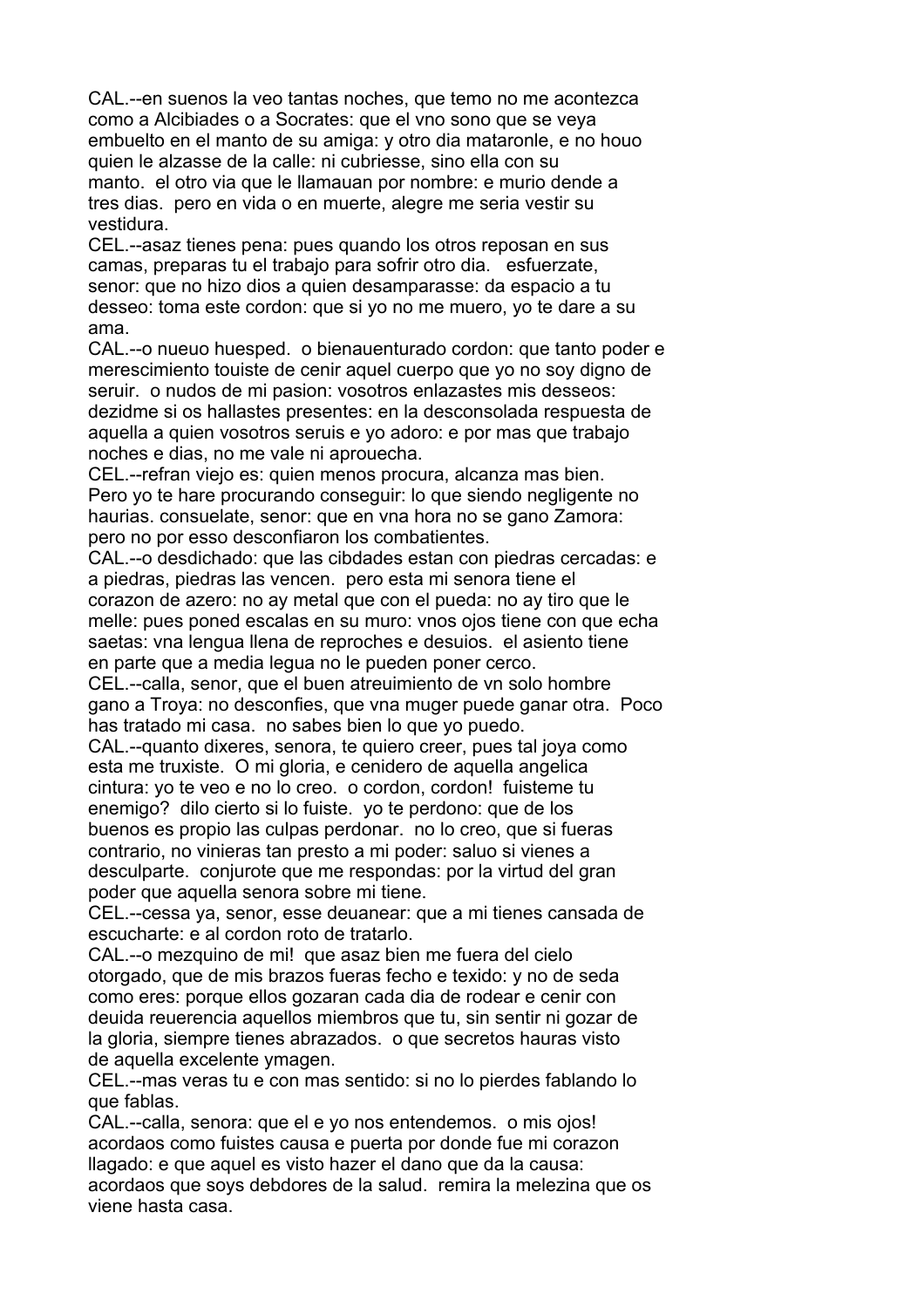SEMP.--senor, por holgar con el cordon, no querras gozar de Melibea.

CAL.--que, loco? desuariado? atajasolazes: como es esso? SEMP.--que mucho fablando matas a ti e a los que te oyen. e assi que perderas la vida o el seso. qualquiera que falte, basta para quedarte ascuras. abreuia tus razones, daras lugar a las de Celestina.

CAL.--enojote, madre, con mi luenga razon? o esta borracho este mozo?

CEL.--avnque no lo este, deues, senor, cessar tu razon. dar fin a tus luengas querellas: tratar al cordon como cordon: porque sepas fazer diferencia de fabla quando con Melibea te veas. no haga tu lengua yguales la persona e el vestido.

CAL.--o mi senora. mi madre. mi consoladora. dexame gozar con este mensajero de mi gloria. o lengua mia, porque te impides en otras razones: dexando de adorar presente la excellencia de quien por ventura jamas veras en tu poder? O mis manos, con que atreuimiento: con quan poco acatamiento teneys y tratays la triaca de mi llaga. ya no podran empecer las yeruas que aquel crudo caxquillo traya embueltas en su aguda punta. seguro soy: pues quien dio la herida la cura. o tu, senora, alegria de las viejas mugeres. gozo de las mozas. descanso de los fatigados como yo. no me fagas mas penado con tu temor, que faze mi verguenza: suelta la rienda a mi contemplacion: dexame salir por las calles con esta joya: porque los que me vieren sepan que no ay mas bienandante hombre que yo.

SEMP.--no afistoles tu llaga cargandola de mas desseo. no es, senor, el solo cordon del que pende tu remedio.

CAL.--bien lo conozco: pero no tengo sofrimiento para me abstener de adorar tan alta empresa.

CEL.--empresa? aquella es empresa que de grado es dada. pero ya sabes que lo hizo por amor de dios para guarecer tus muelas: no por el tuyo para cerrar tus llagas. pero si yo viuo, ella boluera la hoja.

CAL.--e la oracion?

CEL.--no se me dio por agora.

CAL.--que fue la causa?

CEL.--la breuedad del tiempo: pero quedo que si tu pena no afloxase, que tornasse manana por ella.

CAL.--afloxar? Entonce afloxara mi pena, quando su crueldad. CEL.--asaz, senor, basta lo dicho y hecho: obligada queda, segund lo que mostro, a todo lo que para esta enfermedad yo quisiere pedir, segun su poder. Mira, senor, si esto basta para la primera vista. Yo me voy: cumple, senor, que si salieres manana, lleues rebozado vn pano, porque si della fueres visto, no acuse de falsa mi peticion.

CAL.--e avn quatro por tu seruicio: pero dime, pardios, passo mas? que muero por oyr palabras de aquella dulce boca: como fueste tan osada: que sin la conocer te mostraste tan familiar en tu entrada e demanda?

CEL.--sin la conoscer? Quatro anos fueron mis vezinas tractaua con ellas: hablaua e reya: de dia e de noche. mejor me conosce su madre que a sus mismas manos: avnque Melibea se ha fecho grande muger: discreta: gentil.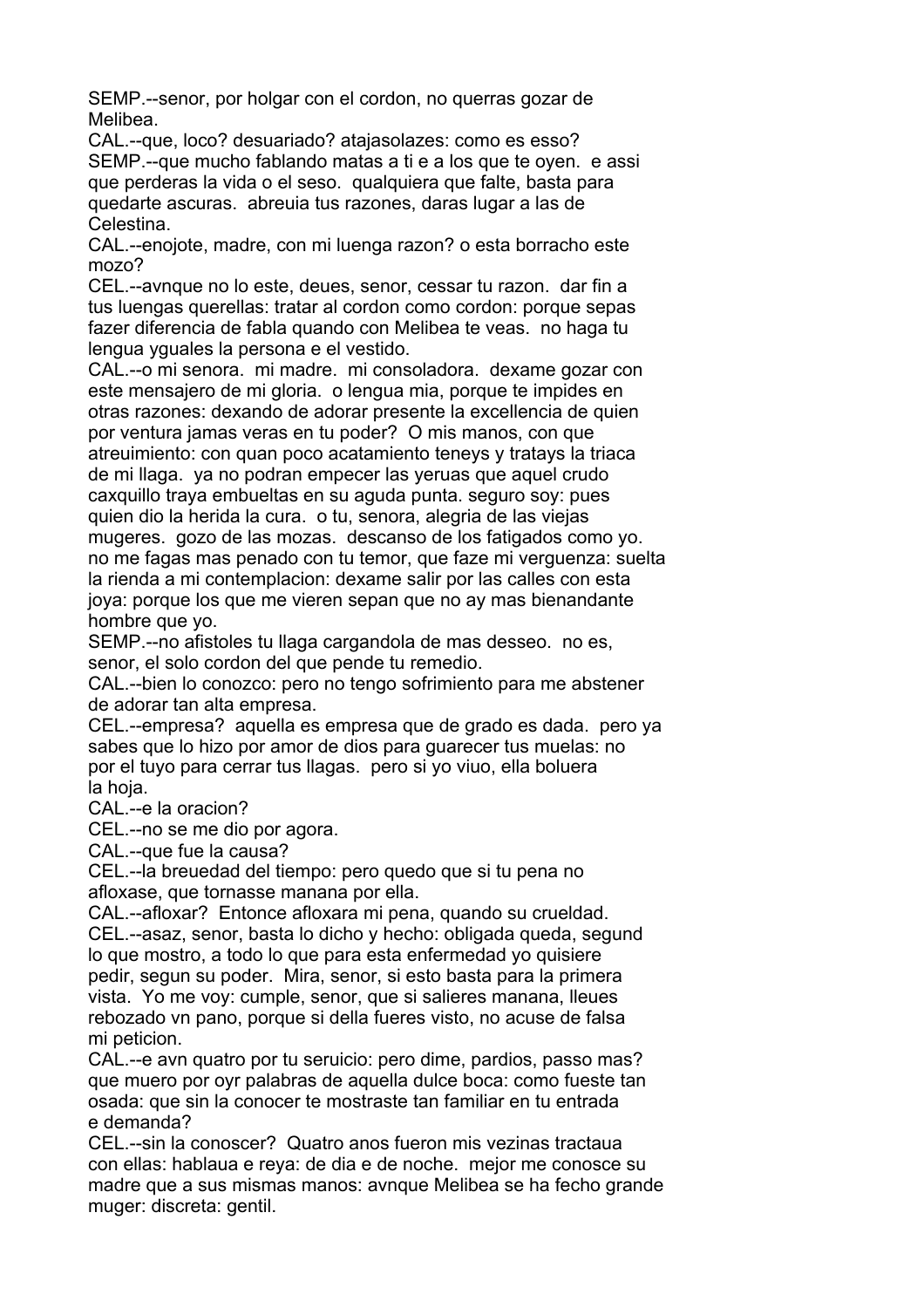PARM.--ea, mira, Sempronio, que te digo al oydo.

SEMP.--dime, que dizes?

PARM.--aquel atento escuchar de Celestina da materia de alargar en su razon a nuestro amo. Llegate a ella: dale del pie. hagamosle de senas que no espere mas: sino que se vaya: que no hay tan loco hombre nacido: que solo mucho hable.

CAL.--gentil dizes, senora, que es Melibea? Paresce que lo dizes burlando. Ay nascida su par en el mundo? Crio dios otro mejor cuerpo? Puedense pintar tales faciones, dechado de hermosura? Si oy fuera viua Elena: por quien tanta muerte houo de griegos e troyanos. o la hermosa Pulicena: todas obedescerian a esta senora por quien yo peno. Si ella se hallara presente en aquel debate de la manzana con las tres diosas: nunca sobrenombre de discordia le pusieran: porque sin contrariar ninguna: todas concedieran e biuieran conformes en que la lleuara Melibea. assi que se llamara manzana de concordia. Pues quantas oy son nascidas que della tengan noticia, se maldizen: querellan a dios, porque no se acordo dellas quando a esta mi senora hizo. consumen sus vidas. comen sus carnes con embidia. danles siempre crudos martirios: pensando con artificio ygualar con la perficion que sin trabajo doto a ella natura. dellas pelan sus cejas con tenazicas e pegones e cordelejos. dellas buscan las doradas yeruas. rayzes: ramas: e flores para hazer lexias, con que sus cabellos semejassen a los della. las caras martillando. enuistiendolas en diuersos matizes: con vnguentos e vnturas: aguas fuertes: posturas blancas e coloradas: que por euitar prolixidad no las cuento. pues la que todo esto hallo hecho: mira si merece de vn triste hombre como yo ser seruida.

CEL.--bien te entiendo, Sempronio: dexale, que el caera de su asno: ya acaba.

CAL.--en la que toda la natura se remiro por la fazer perfeta: que las gracias que en todas repartio, las junto en ella. alli hizieron alarde quanto mas acabadas pudieron allegarse: porque conociessen los que la viessen quanta era la grandeza de su pintor. solo vn poco de agua clara con vn eburneo peyne basta para exceder a las nacidas en gentileza. estas son sus armas. con estas mata e vence. con estas me catiuo. con estas me tiene ligado: e puesto en dura cadena.

CEL.--calla e no te fatigues. que mas aguda es la lima que yo tengo: que fuerte essa cadena que te atormenta: yo la cortare con ella porque tu quedes suelto. por ende, dame licencia, que es muy tarde: e dexame lleuar el cordon porque tengo del necessidad. CAL.--o desconsolado de mi! la fortuna aduersa me sigue junta: que contigo. o con el cordon. o con entramos: quisiera yo estar acompanado esta noche luenga e escura. pero pues no ay bien complido en esta penosa vida: venga entera la soledad. Mozos? mozos?

PARM.--senor.

CAL.--acompana a esta senora hasta su casa: e vaya con ella tanto plazer e alegria, quanta comigo queda tristeza e soledad.

CEL.--quede, senor, dios contigo. manana sera mi buelta: donde mi manto e la respuesta vernan a vn punto: pues oy no ouo tiempo: e sufrete, senor: e piensa en otras cosas.

CAL.--esso no, que es eregia: oluidar aquella por quien la vida me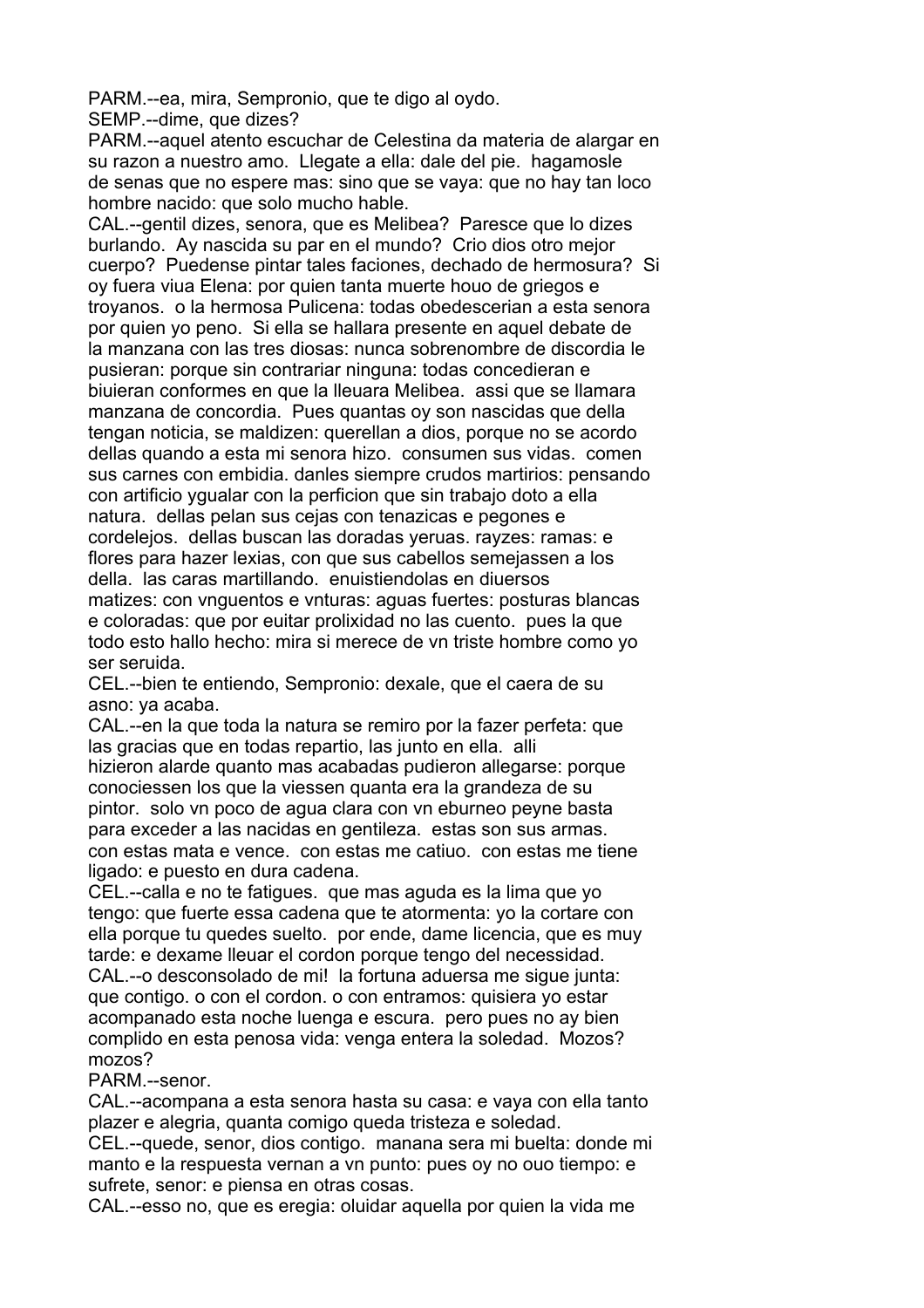aplaze.

ARGUMENTO DEL SETIMO AUTO.

Celestina habla con Parmeno, induziendole a concordia e amistad de Sempronio. traele Parmeno a memoria la promessa que le hiziera de le fazer auer a Areusa, quel mucho amaua. vanse a la casa de Areusa: queda ay la noche Parmeno. Celestina va para su casa. llama a la puerta. Elicia le viene abrir, increpandole su tardanza.

CELESTINA. PARMENO. AREUSA. ELICIA.

CEL.--Parmeno, hijo, despues de las passadas razones: no he hauido oportuno tiempo para te dezir e mostrar el mucho amor que te tengo: y asi mismo, como de mi boca todo el mundo ha oydo hasta agora en absencia bien de ti: la razon no es menester repetirla: porque yo te tenia por hijo, a lo menos quasi adotiuo: e assi que ymitauas a natural; e tu dasme el pago en mi presencia: pareciendote mal quanto digo, susurrando e murmurando contra mi en presencia de Calisto. bien pensaua yo que despues que concediste en mi buen consejo: que no hauias de tornarte atras. Todavia me parece que te quedan reliquias vanas: hablando por antojo: mas que por razon: desechas el prouecho por contentar la lengua. oyeme, si no me has oydo, e mira que soy vieja: e el buen consejo mora en los viejos: e de los mancebos es propio el deleyte. bien creo que de tu yerro sola la edad tiene culpa. espero en dios "que seras mejor para mi: de aqui adelante: e mudaras el ruyn proposito con la tierna edad: que como dizen / mudanse costumbres con la mudanza del cabello / e variacion/" digo, hijo, cresciendo e viendo cosas nueuas cada dia: porque la mocedad en solo lo presente se impide e ocupa a mirar. mas la madura edad no dexa presente: ni passado: ni por venir. si tu touieras memoria, hijo Parmeno, del pasado amor que te tuue: la primera posada que tomaste, venido nueuamente a esta cibdad, auia de ser la mia: pero los mozos curays poco de los viejos. regisvos a sabor de paladar. nunca pensays que teneys ni aueys de tener necessidad dellos. nunca pensays en enfermedades. nunca pensays que os puede faltar esta florezilla de juuentud. Pues mira, amigo, que para tales necessidades como estas: buen acorro es vna vieja conoscida: amiga: madre e mas que madre. buen meson para descansar sano. buen hospital para sanar enfermo. buena bolsa para necessidad. buena arca para guardar dinero en prosperidad: buen fuego de inuierno, rodeado de asadores. buena sombra de verano. buena tauerna para comer e beuer. que diras, loquillo, a todo esto? bien se que estas confuso por lo que oy has hablado. pues no quiero mas de ti: que dios no pide mas del pecador de arrepentirse e emendarse. Mira a Sempronio, yo le fize hombre de dios en ayuso. querria que fuesedes como hermanos: porque estando bien con el, con tu amo e con todo el mundo lo estarias. Mira que es bien quisto: diligente: palanciano: buen seruidor, gracioso: quiere tu amistad: creceria vuestro prouecho dandoos el vno al otro la mano. ni aun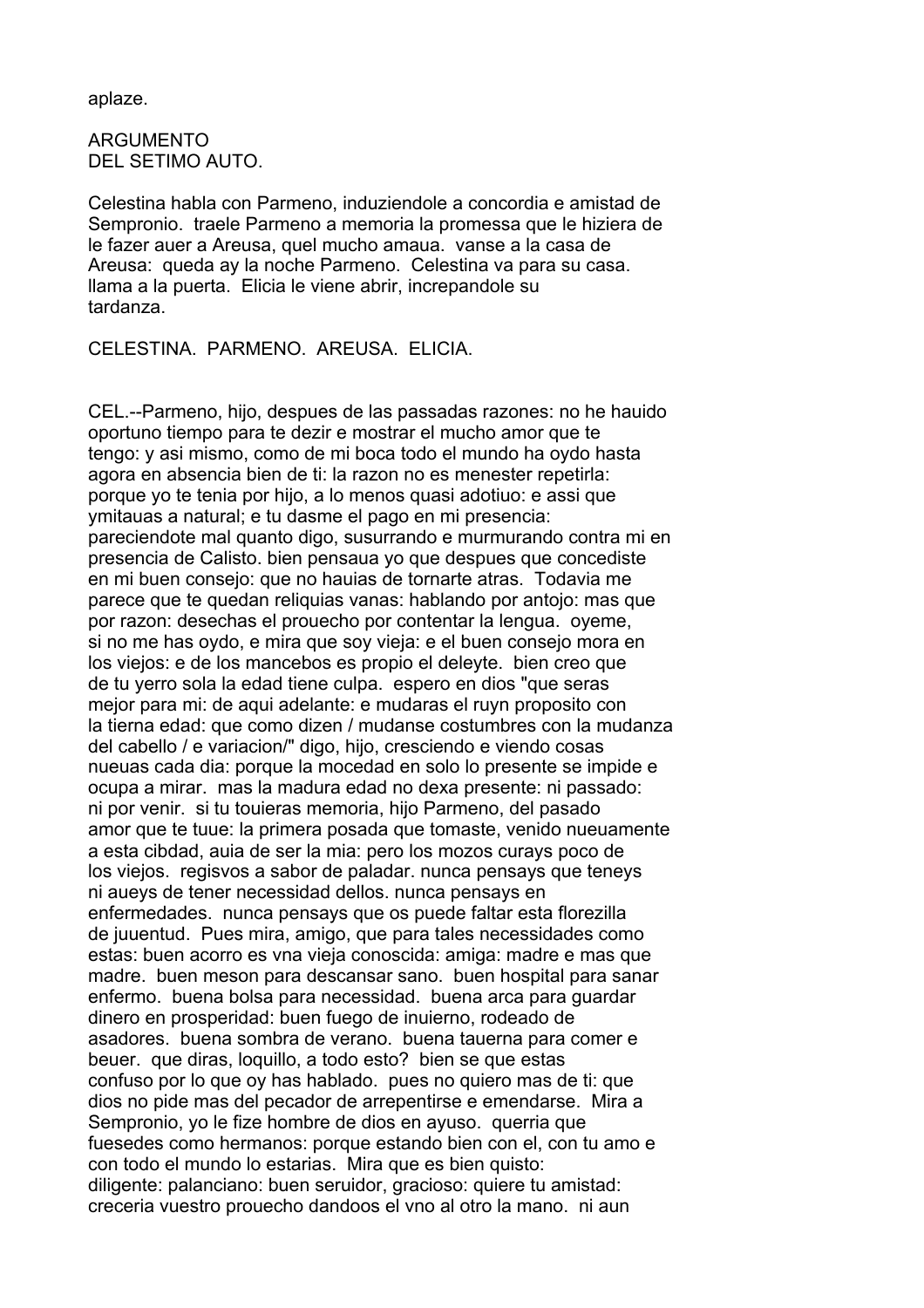auria mas priuados con vuestro amo que vosotros. Y pues, sabe que es menester que ames si quieres ser amado: que no se toman truchas &c. ni te lo deue Sempronio de fuero. simpleza es no querer amar e esperar ser amado. locura es pagar el amistad con odio. PARM.--madre, para contigo digo que mi segundo yerro te confiesso. e con perdon de lo passado quiero que ordenes lo por venir. Pero con Sempronio me paresce que es impossible sostenerse mi amistad. el es desuariado: yo malsufrido: conciertame essos amigos. CEL.--pues no era essa tu condicion.

PARM.--a la mi fe, mientra mas fuy creciendo: mas la primera paciencia me oluidaua. no soy el que solia. e assi mismo Sempronio no ay ni tiene en que me aproueche.

CEL.--el cierto amigo en la cosa incierta se conosce. en las aduersidades se prueua. entonces se allega e con mas desseo visita la casa que la fortuna prospera desamparo: que te dire, fijo, de las virtudes del buen amigo? no ay cosa mas amada: ni mas rara. ninguna carga rehusa. Vosotros soys yguales: la paridad de las costumbres e la semejanza de los corazones es la que mas la sostiene. Cata, hijo, que, si algo tienes: guardado se te esta: sabe tu ganar mas que aquello ganado lo fallaste. buen siglo aya aquel padre que lo trabajo. no se te puede dar hasta que viuas mas reposado: e vengas en edad complida.

PARM.--a que llamas reposado, tia?

CEL.--hijo, a viuir por ti: a no andar por casas agenas: lo qual siempre andaras mientra no te supieres aprouechar de tu seruicio. que de lastima que houe de verte roto, pedi oy manto, como viste, a Calisto. no por mi manto: pero porque estando el sastre en casa e tu delante sin sayo: te le diesse. assi que, no por mi prouecho, como yo senti que dixiste: mas por el tuyo. que si esperas al ordinario galardon destos galanes, es tal, que lo que en diez anos sacaras, ataras en la manga. goza tu mocedad. el buen dia, la buena noche. el buen comer e beuer: quando pudieres hauerlo no lo dexes: pierdase lo que se perdiere: no llores tu la fazienda que tu amo heredo: que esto te lleuaras deste mundo: pues no le tenemos mas de por nuestra vida. O hijo mio Parmeno: que bien te puedo dezir hijo: pues tanto tiempo te crie: toma mi consejo: pues sale con limpio deseo de verte en alguna honrra. o quan dichosa me hallaria: en que tu e Sempronio estouiesedes muy conformes: muy amigos: hermanos en todo: viendoos venir a mi pobre casa a holgar: a verme, e avn a desenojaros con sendas mochachas. PARM.--mochachas, madre mia?

CEL.--alahe, mochachas digo: que viejas, harto me soy yo: qual se la tiene Sempronio: e avn sin hauer tanta razon, ni tenerle tanta aficion como a ti: que de las entranas me sale quanto te digo. PARM.--senora, no viues enganada.

CEL.--e avnque lo viua, no me pena mucho: que tambien lo hago por amor de dios: e por verte solo en tierra agena: e mas por aquellos huessos de quien te me encomendo: que tu seras hombre e vernas en buen conocimiento e verdadero: e diras: la vieja Celestina bien me consejaua.

PARM.--e avn agora lo siento, avnque soy mozo: que, avnque oy vies que aquello dezia: no era porque me paresciesse mal lo que tu fazias: pero porque veya que le consejaua yo lo cierto: e me daua malas gracias: pero de aqui adelante demos tras el. faz de las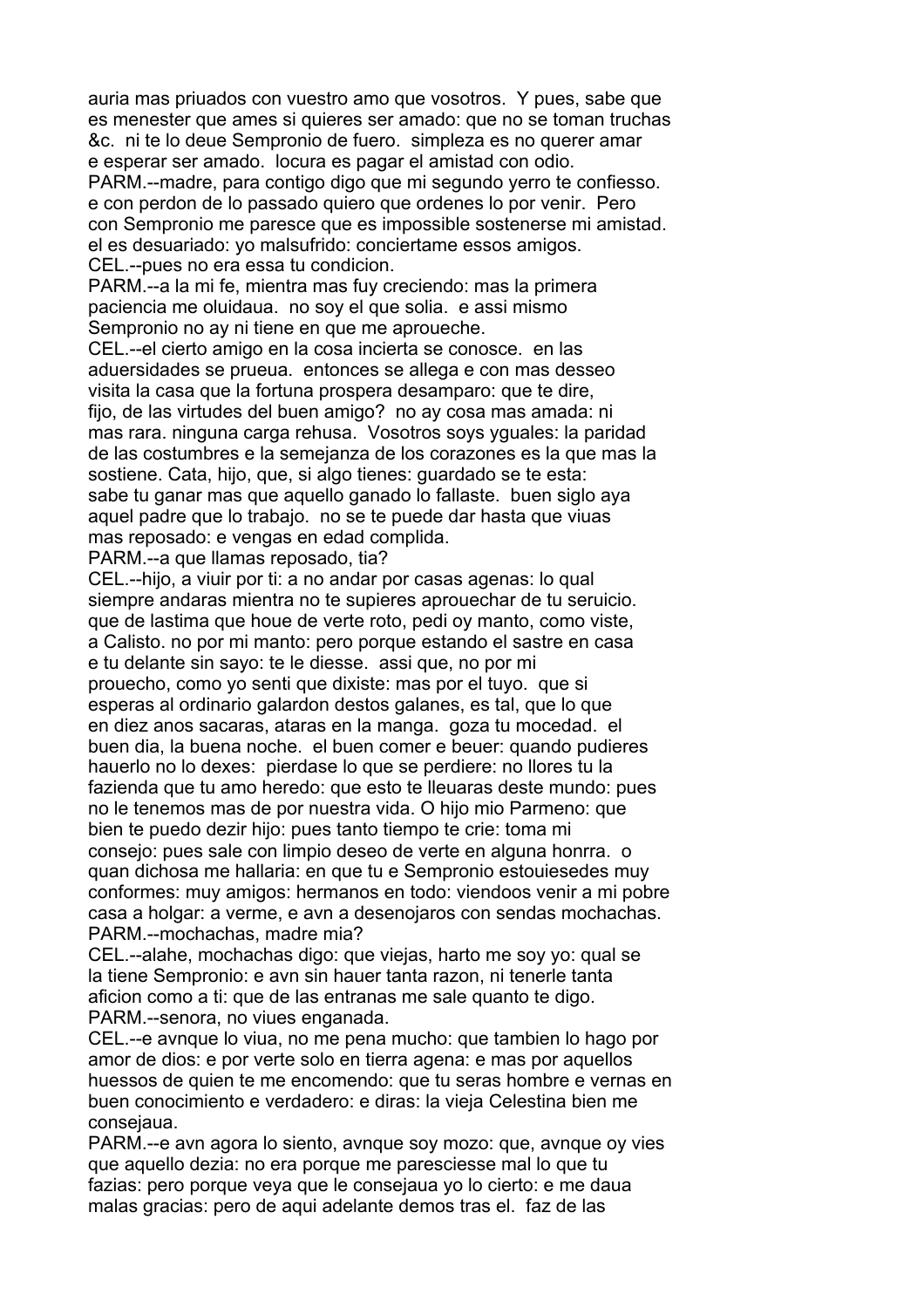tuyas, que yo callare. Que ya tropece en no te creer cerca deste negocio con el.

CEL.--cerca deste e de otros tropezaras e cayaras, mientra no tomares mis consejos, que son de amiga verdadera.

PARM.--agora doy por bienempleado el tiempo que siendo nino te serui: pues tanto fruto trae para la mayor edad. e rogare a dios por el anima de mi padre que tal tutriz me dexo: e de mi madre que a tal muger me encomendo.

CEL.--no me la nombres, fijo, por dios: que se me hinchen los ojos de agua. e tuue yo en este mundo otra tal amiga? otra tal companera? tal aliuiadora de mis trabajos e fatigas? quien suplia mis faltas? quien sabia mis secretos? a quien descobria mi corazon? quien era todo mi bien e descanso, sino tu madre? mas que mi hermana e comadre. o que graciosa era. o que desembuelta: limpia: varonil. tan sin pena ni temor se andaua a medianoche de cimenterio en cimenterio: buscando aparejos para nuestro oficio, como de dia. ni dexaua christianos, ni moros: ni judios: cuyos enterramientos no visitaua. de dia los acechaua: de noche los desenterraua: assi se holgaua con la noche escura: como tu con el dia claro: dezia que aquella era capa de pecadores. Pues mana no tenia con todas las otras gracias? vna cosa te dire: porque veas que madre perdiste: avnque era para callar: pero contigo todo passa. siete dientes quito a vn ahorcado: con vnas tenazicas de pelacejas, mientra yo le descalce los zapatos. Pues entraua en vn cerco mejor que yo: e con mas esfuerzo: avnque yo tenia farto buena fama, mas que agora: que por mis pecados todo se oluido con su muerte. que mas quieres: sino que los mesmos diablos la hauian miedo? atemorizados e espantados los tenia con las crudas bozes que les daua. assi era ella dellos conoscida como tu en tu casa. tumbando venian vnos sobre otros a su llamado. no le osauan dezir mentira: segun la fuerza conque los apremiaua. Despues que la perdi, jamas les oy verdad.

PARM.--no la medre dios mas esta vieja, que ella me da plazer con estos loores de sus palabras.

CEL.--que dizes, mi honrrado Parmeno? mi hijo e mas que hijo. PARM.--digo que como tenia esa ventaja mi madre: pues las palabras que ella e tu deziades eran todas vnas?

CEL.--como, e deso te marauillas? no sabes que dize el refran. que mucho va de Pedro a Pedro? aquella gracia de mi comadre no alcanzauamos todas. no as visto en los oficios vnos buenos e otros mejores? assi era tu madre, que dios aya: la prima de nuestro oficio. e por tal era de todo el mundo conocida e querida: assi de caualleros como clerigos, casados / viejos / mozos e ninos. pues mozas e donzellas asi rogauan a dios por su vida como de sus mesmos padres: con todos tenia quehazer. con todos fablaua. si saliamos por la calle, quantos topauamos eran sus ahijados; que fue su principal oficio partera diez e seys anos. asi que, avnque tu no sabias sus secretos por la tierna edad que auias. agora es razon que los sepas: pues ella es finada, e tu hombre.

PARM.--dime: senora, quando la justicia te mando prender, estando yo en tu casa, teniades mucho conocimiento?

CEL.--si teniamos, me dizes: como por burla. juntas lo hizimos. juntas nos sintieron: juntas nos prendieron e acusaron. juntas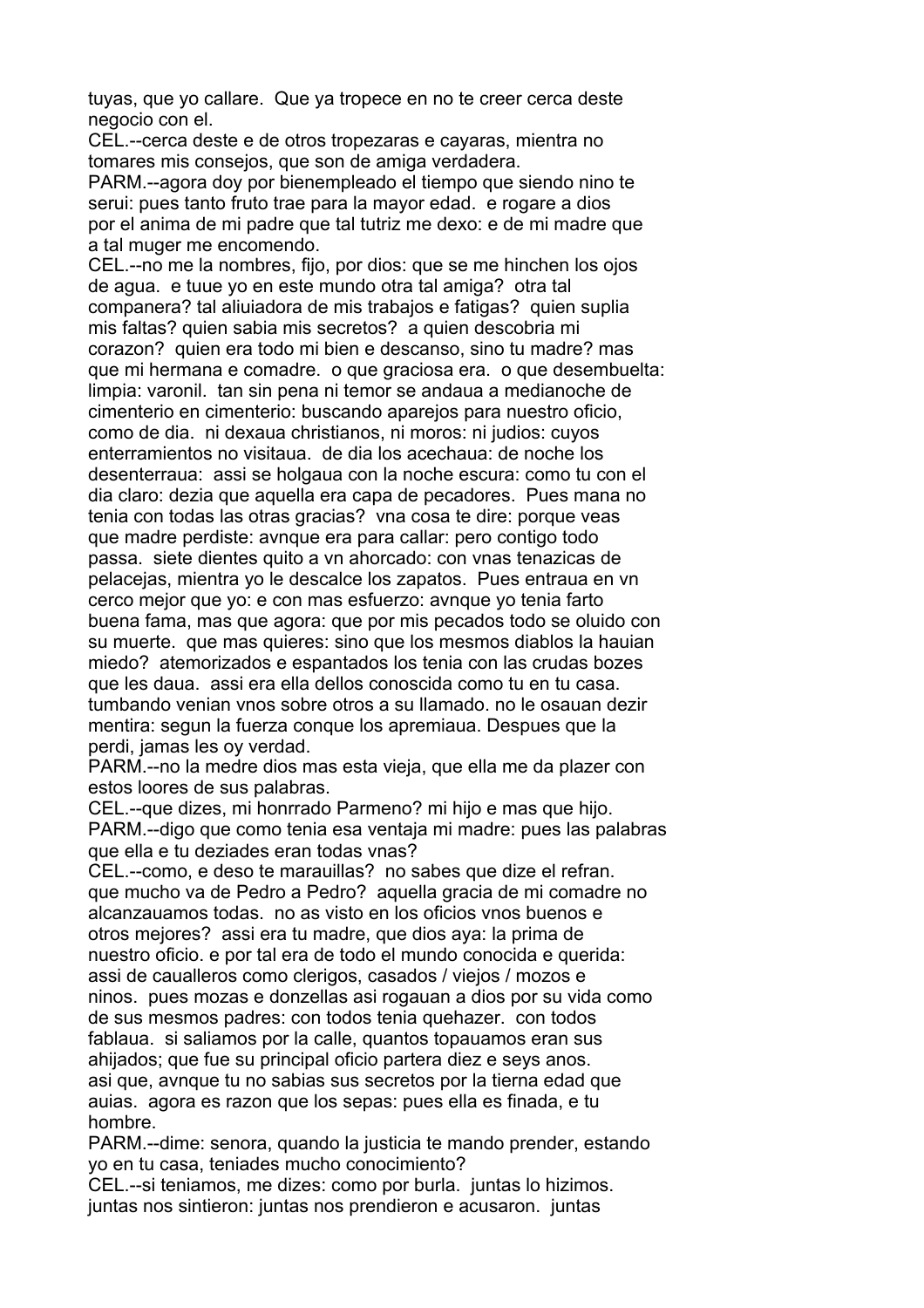nos dieron la pena essa vez, que creo que fue la primera. pero muy pequeno eras tu. yo me espanto como te acuerdas: que es la cosa que mas oluidada esta en la cibdad: cosas son que pasan por el mundo. cada dia veras quien peque e pague si sales a esse mercado.

PARM.--verdad es: pero del pecado lo peor es la perseuerancia. que assi como el primer mouimiento no es en mano del hombre: assi el primer yerro. donde dizen, que quien yerra e se emienda &c. CEL.--lastimasteme, don loquillo. a las verdades nos andamos. pues espera, que yo te tocare donde te duela.

PARM.--que dizes, madre?

CEL.--hijo, digo que, sin aquella prendieron quatro veces a tu madre, que dios aya, sola. e avn la vna le leuantaron que era bruxa: porque la hallaron de noche con vnas candelillas cogiendo tierra de vna encruzijada: e la touieron medio dia en vna escalera en la plaza: puesto vno como rocadero pintado en la cabeza. pero cosas son que passan. algo han de sofrir los hombres en este triste mundo para sustentar sus vidas "e honrras". e mira en que poco lo tuuo con su buen seso: que ni por esso dexo dende en adelante de vsar mejor su oficio. Esto ha venido por lo que dezias del perseuerar en lo que vna vez se yerra: en todo tenia gracia: que en dios e en mi conciencia, avn en aquella escalera estaua: e parecia que a todos los debaxo no tenia en vna blanca: segun su meneo e presencia: assi que los que algo son como ella: e saben e valen: son los que mas presto yerran. Veras quien fue Virgilio: e que tanto supo: mas ya hauras oydo como estouo en vn cesto colgado de vna torre, mirandole toda Roma: pero por eso no dexo de ser honrrado, ni perdio el nombre de Virgilio. PARM.--verdad es lo que dizes: pero esso no fue por justicia. CEL.--calla bouo: poco sabes de achaque de yglesia: e quanto es mejor por mano de justicia que de otra manera: sabialo mejor el cura, que dios aya: que viniendola a consolar dixo: que la sancta escritura tenia: que bienauenturados eran los que padescian persecucion por la justicia. que aquellos posseerian el reyno de los cielos. mira si es mucho passar algo en este mundo: por gozar de la gloria del otro. e mas que segun todos dezian: a tuerto e a sin razon: e con falsos testigos: e rezios tormentos la hizieron aquella vez confessar lo que no era. Pero con su buen esfuerzo: e como el corazon abezado a sofrir haze las cosas mas leues de lo que son: todo lo tuuo en nada. que mill vezes le oya dezir: si me quebre el pie: fue por bien. porque soy mas conoscida que antes. assi que todo esto paso tu buena madre aca. deuemos creer que le dara dios buen pago alla: si es verdad lo que nuestro cura nos dixo. e con esto me consuelo. pues seme tu, como ella, amigo verdadero: e trabaja por ser bueno, pues tienes a quien parezcas: que lo que tu padre dexo, a buen seguro lo tienes.

PARM.--bien lo creo, madre: pero querria saber que tanto es. CEL.--no puede ser agora. verna tu tiempo, como te dixe, para que lo sepas e lo oyas.

PARM.--agora dexemos los muertos e las herencias: que si poco me dexaron, poco hallare. hablemos en los presentes negocios, que nos va mas: que en traer los passados a la memoria. bien se te acordara: no ha mucho que me prometiste que me harias hauer a Areusa: quando en mi casa te dixe como moria por sus amores.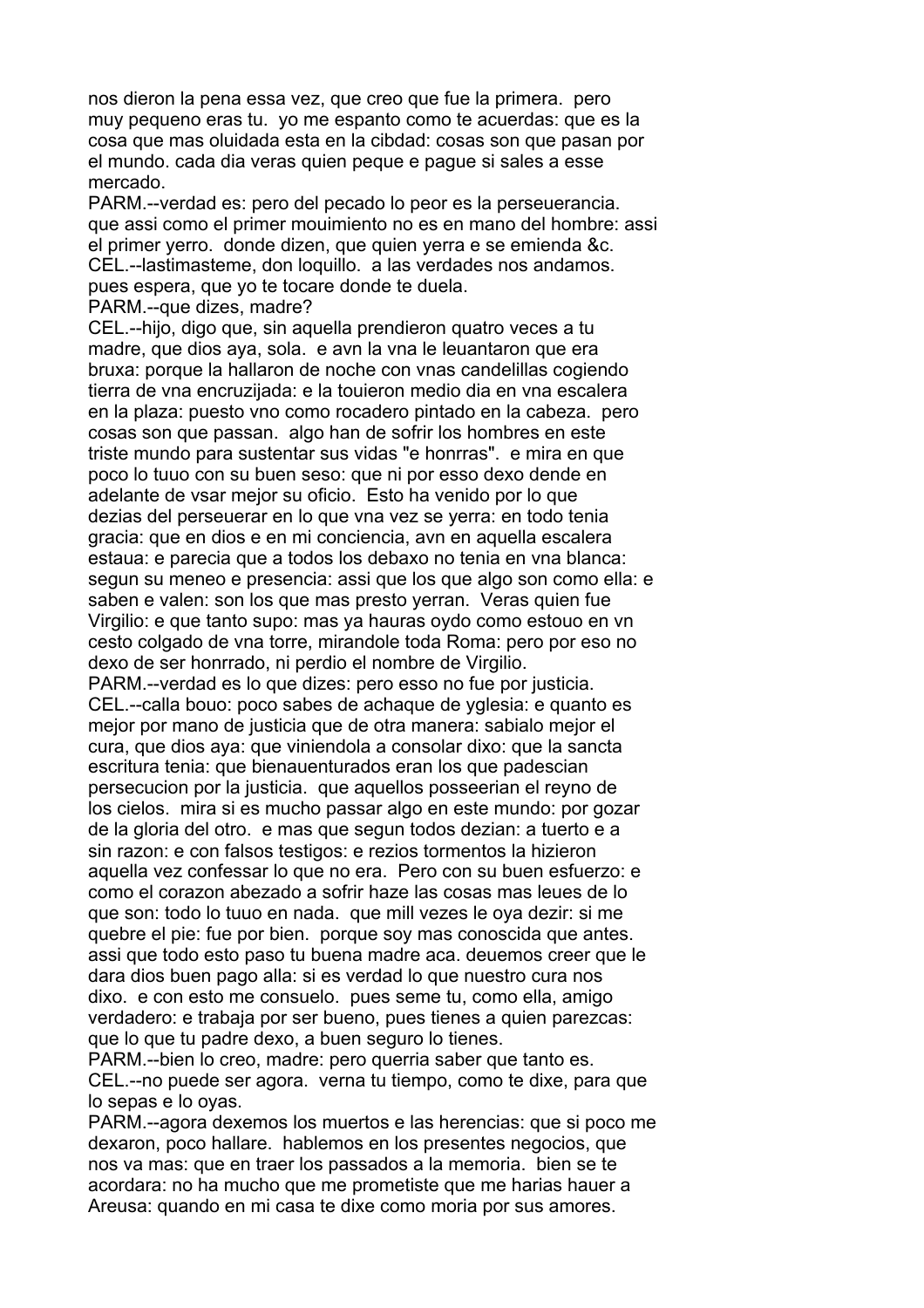CEL.--si te lo prometi, no lo he oluidado: ni creas que he perdido con los anos la memoria: que mas de tres xaques ha rescebido de mi sobre ello en tu absencia: ya creo que estara bien madura. vamos de camino por casa: que no se podra escapar de mate: que esto es lo menos que yo por ti tengo de hazer.

PARM.--yo ya desconfiaua de la poder alcanzar: porque jamas podia acabar con ella que me esperasse a poderle dezir vna palabra: e como dizen, mala senal es de amor huyr e boluer la cara. sentia en mi gran desfuzia desto.

CEL.--no tengo en mucho tu desconfianza: no me conosciendo ni sabiendo como agora que tienes tan de tu mano la maestra destas labores. pues agora veras quanto por mi causa vales: quanto con las tales puedo: quanto se en casos de amor. anda passo, ves aqui su puerta: entremos quedo: no nos sientan sus vezinas: atiende, e espera debaxo desta escalera: sobire yo a ver que se podra fazer sobre lo fablado: e por ventura haremos mas que tu ni yo traemos pensado.

AREUSA.--quien anda ay? quien sube a tal hora en mi camara? CEL.--quien no te quiere mal, cierto. quien nunca da passo que no piense en tu prouecho. quien tiene mas memoria de ti que de si mesma. vna enamorada tuya, avnque vieja.

AREU.--valala el diablo a esta vieja, con que viene como huestantigua a tal hora. Tia senora, que buena venida es esta tan tarde? ya me desnudaua para acostar.

CEL.--con las gallinas, hija? asi se hara la hazienda: andar, passe. otro es el que ha de llorar las necessidades, que no tu. yerua pasce quien lo cumple. tal vida, quienquiera se la querria. AREU.--jesu! quierome tornar a vestir, que he frio.

CEL.--no haras, por mi vida: sino entrate en la cama: que desde alli hablaremos.

AREU.--assi goze de mi, pues que lo he bien menester: que me siento mala oy todo el dia. assi que necessidad mas que vicio me fizo tomar con tiempo las sauanas por faldetas.

CEL.--pues no estes asentada. acuestate: e metete debaxo de la ropa: que paresces serena.

AREU.--bien me dizes, senora tia.

CEL.--ay, como huele toda la ropa en bullendote. A osadas, que esta todo a punto: siempre me pague de tus cosas e hechos. De tu limpieza e atauio. Fresca que estas: bendigate dios. Que sauanas e colcha. Que almohadas: e que blancura. Tal sea mi vejez, qual todo me parece. Perla de oro, veras si te quiere bien: quien te visita a tales horas. dexame mirarte toda a mi voluntad, que me huelgo.

AREU.--passo, madre. no llegues a mi: que me fazes coxquillas: e prouocasme a reyr: e la risa acrecientame el dolor.

CEL.--que dolor, mis amores? burlaste, por mi vida, comigo? AREU.--mal gozo vea de mi, si burlo: sino que ha quatro horas que muero de la madre: que la tengo en los pechos: que me quiere sacar del mundo: que no soy tan viciosa como piensas.

CEL.--pues dame lugar, tentare: que avn algo se yo deste mal por mi pecado: que cada vna se tiene / o ha tenido su madre, e sus zozobras della.

AREU.--mas arriba la siento: sobre el estomago.

CEL.--bendigate dios, e senor sant Miguel, angel: e que gorda e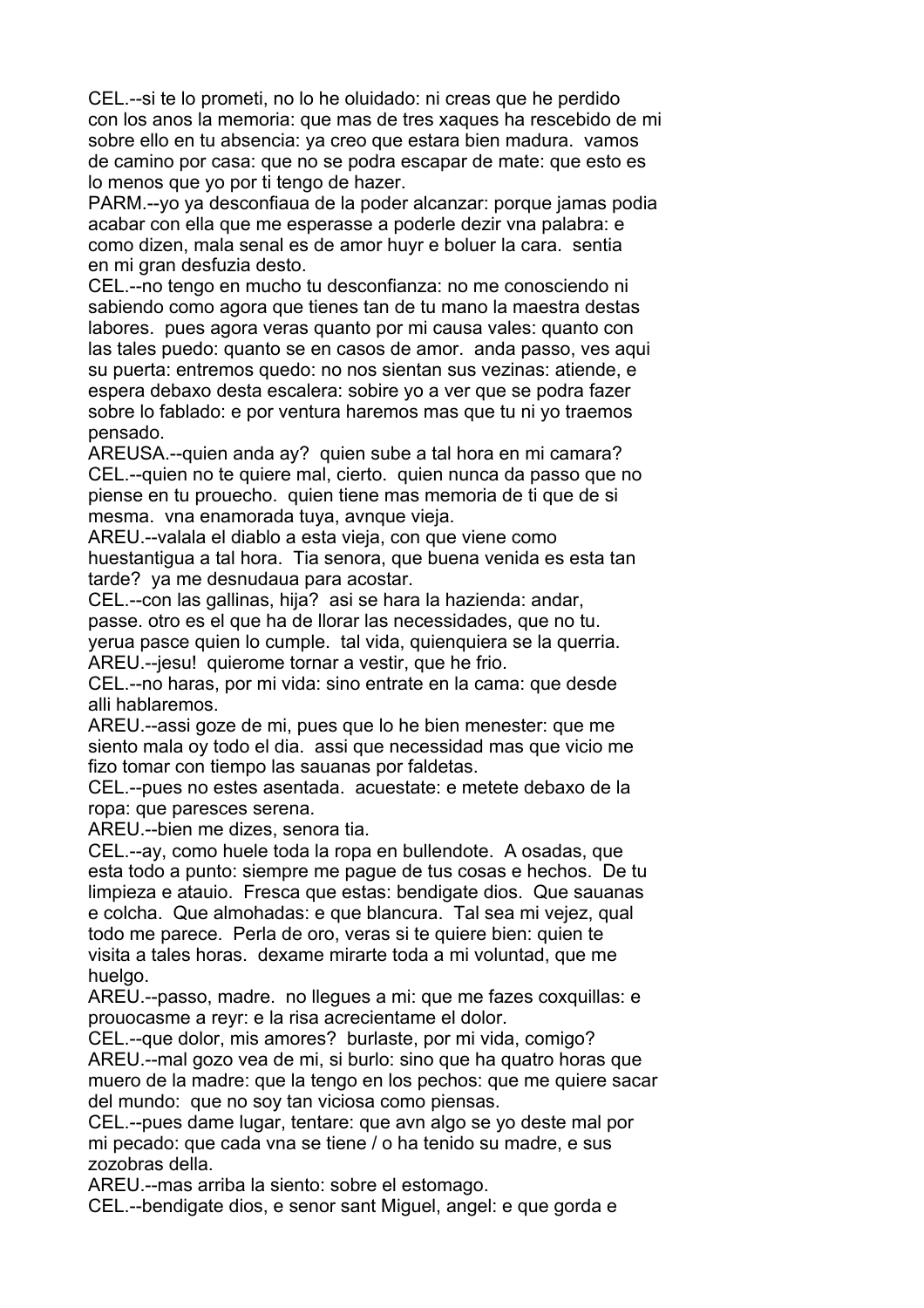fresca que estas. que pechos e que gentileza. por hermosa te tenia hasta agora: viendo lo que todos podian ver: pero agora te digo que no ay en la cibdad tres cuerpos tales como el tuyo: en quanto yo conozco. no paresce que hayas quinze anos! o quien fuera hombre, e tanta parte alcanzara de ti: para gozar tal vista. Por dios, pecado ganas en no dar parte destas gracias a todos los que bien te quieren: que no te las dio dios para que pasasen en balde: por la frescor de tu juuentud: debaxo de seys dobles de pano e lienzo. Cata que no seas auarienta de lo que poco te costo. no atesores tu gentileza: pues es de su natura tan comunicable como el dinero. no seas el perro del ortolano. e pues tu no puedes de ti propia gozar, goze quien puede. que no creas que en balde fueste criada: que quando nasce ella, nasce el. e quando el, ella. ninguna cosa ay criada al mundo superflua. ni que con acordada razon no proueyesse della natura. Mira que es pecado fatigar e dar pena a los hombres: podiendolos remediar. AREU.--alabame agora, madre. e no me quiere ninguno: dame algun remedio para mi mal. e no estes burlando de mi.

CEL.--deste tan comun dolor todas somos, mal pecado, maestras. lo que he visto a muchas fazer: e lo que a mi siempre aprouecha, te dire. porque como las calidades de las personas son diuersas: assi las melezinas hazen diuersas sus operaciones, e diferentes: todo olor fuerte es bueno: assi como poleo: ruda / axiensos: humo de plumas de perdiz: de romero / de moxquete / de encienso. recebido con mucha diligencia, aprouecha e afloxa el dolor. e buelue poco a poco la madre a su lugar. Pero otra cosa hallaua yo siempre mejor que todas: e esta no te quiero dezir. pues tan santa te me hazes.

AREU.--que, por mi vida, madre? vesme penada, e encubresme la salud?

CEL.--anda, que bien me entiendes: no te hagas boua.

AREU.--ya, ya. mala landre me mate, si te entendia. Pero que quieres que haga? sabes que se partio ayer aquel mi amigo con su capitan a la guerra: hauia de fazerle ruyndad?

CEL.--veras, e que dano: e que gran ruyndad.

AREU.--por cierto si seria: que me da todo lo que he menester. tieneme honrrada / fauoreceme / e tratame como si fuesse su senora.

CEL.--pero avnque todo esso sea, mientra no parieres, nunca te faltara este mal e dolor "de" agora. de lo qual el deue ser causa. "E si no crees en dolor / cree en color / e veras lo que viene de su sola compania."

AREU.--no es sino mi mala dicha. maldicion mala que mis padres me echaron: que no esta ya por prouar todo esso. Pero dexemos esso, que es tarde: e dime a que fue tu buena venida.

CEL.--ya sabes lo que de Parmeno te oue dicho; quexasseme que avn verle no quieres. no se por que, sino porque sabes que le quiero yo bien e le tengo por hijo. Pues por cierto de otra manera miro yo tus cosas: que hasta tus vezinas me parescen bien: e se me alegra el corazon cada vez que las veo: porque se que hablan contigo.

AREU.--no viues, tia senora, enganada.

CEL.--no lo se; a las obras creo: que las palabras de balde las venden donde quiera. Pero el amor nunca se paga sino con puro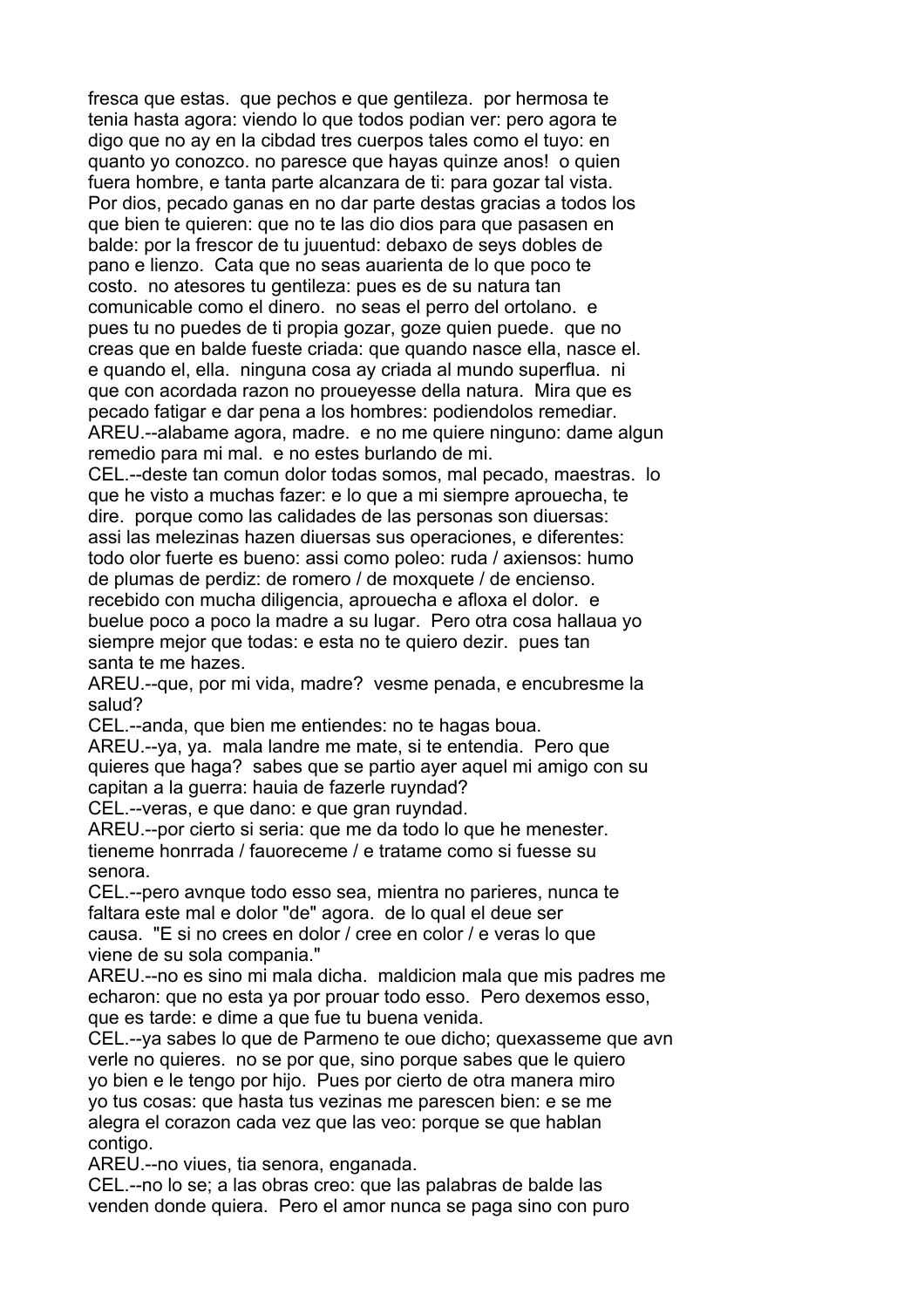amor / e a las obras con obras. Ya sabes el debdo que ay entre ti e Elicia: la qual tiene Sempronio en mi casa. Parmeno e el son companeros: siruen a este senor que tu conoces: e por quien tanto fauor podras tener. no niegues lo que tan poco fazer te cuesta. Vosotras parientas: ellos companeros. mira como viene mejor medido que lo queremos. Aqui viene comigo. Veras si quieres que suba.

AREU.--amarga de mi, e si nos ha oydo?

CEL.--no: que abaxo queda. quierole hazer subir: resciba tanta gracia que le conozcas / e hables / e muestres buena cara. e si tal te paresciere: goze el de ti / e tu del: que avnque el gane mucho: tu no pierdes nada.

AREU.--bien tengo, senora, conoscimiento: como todas tus razones, estas e las passadas: se enderezan en mi prouecho. pero como quieres que haga tal cosa? que tengo a quien dar cuenta, como has oydo: e si soy sentida, matarme ha. Tengo vezinas muy embidiosas: luego lo diran. assi que, avnque no aya mas mal de perderle: sera mas que ganare en agradar al que me mandas.

CEL.--esso que temes: yo lo prouey primero. que muy passo entramos.

AREU.--no lo digo solamente por vna noche: sino por otras muchas. CEL.--como, e dessas eres? dessa manera te tratas? nunca tu haras casa con sobrado. Absente le has miedo? que harias si estouiesse presente en la cibdad? en dicha me cabe: que jamas cesso dar consejos a bouos. e todavia ay quien yerre. pero no me marauillo, que es grande el mundo: e pocos los esperimentados. Ay. ay. ay. hija mia! si viesses el saber de tu prima: e que tanto le ha aprouechado mi crianza y consejos. e que gran maestra esta. e avn que no se halla ella mal con mis castigos: que vno en la cama: e otro en la puerta: e otro que sospira por ella en su casa se precia de tener. e con todos cumple: e a todos muestra buena cara: e todos piensan que son muy queridos: e cada vno piensa que no ay otro: e que el solo es priuado: e el solo es el que le da lo que ha menester. e tu piensas que con dos que tengas: que las tablas de la cama lo han de descobrir? De vna sola gotera te mantienes? no te sobraran muchos manjares. no quiero arrendar tus esgamoches. nunca vno me agrado / nunca en vno puse toda mi aficion. mas pueden dos: e mas quatro: e mas dan: e mas tienen: e mas ay en que escoger. no ay cosa mas perdida, hija, que el mur que no sabe sino vn horado. si aquel le tapan, no haura donde se esconda del gato. Quien no tiene sino vn ojo: mira a quanto peligro anda. vna alma sola ni canta ni llora. vn solo acto no haze habito. vn frayle solo pocas vezes lo encontraras por la calle. vna perdiz sola por marauilla buela: mayormente en verano. "vn manjar solo continuo: presto pone hastio. vna golondrina / no haze verano. Un testigo solo: no es entera fe. quien sola vna ropa tiene: presto la enuegece." Que quieres, hija, deste numero de vno? mas inconuenientes te dire del que anos tengo acuestas. Ten siquiera dos: que es compania loable. e tal qual es este: "como tienes dos orejas / dos pies / e dos manos / dos sauanas en la cama / como dos camisas para remudar. E si mas quisieres / mejor te yra / que mientra mas moros: mas ganancia. que honrra sin prouecho: no es sino como anillo en el dedo. E pues entrambos no caben en vn saco acoge la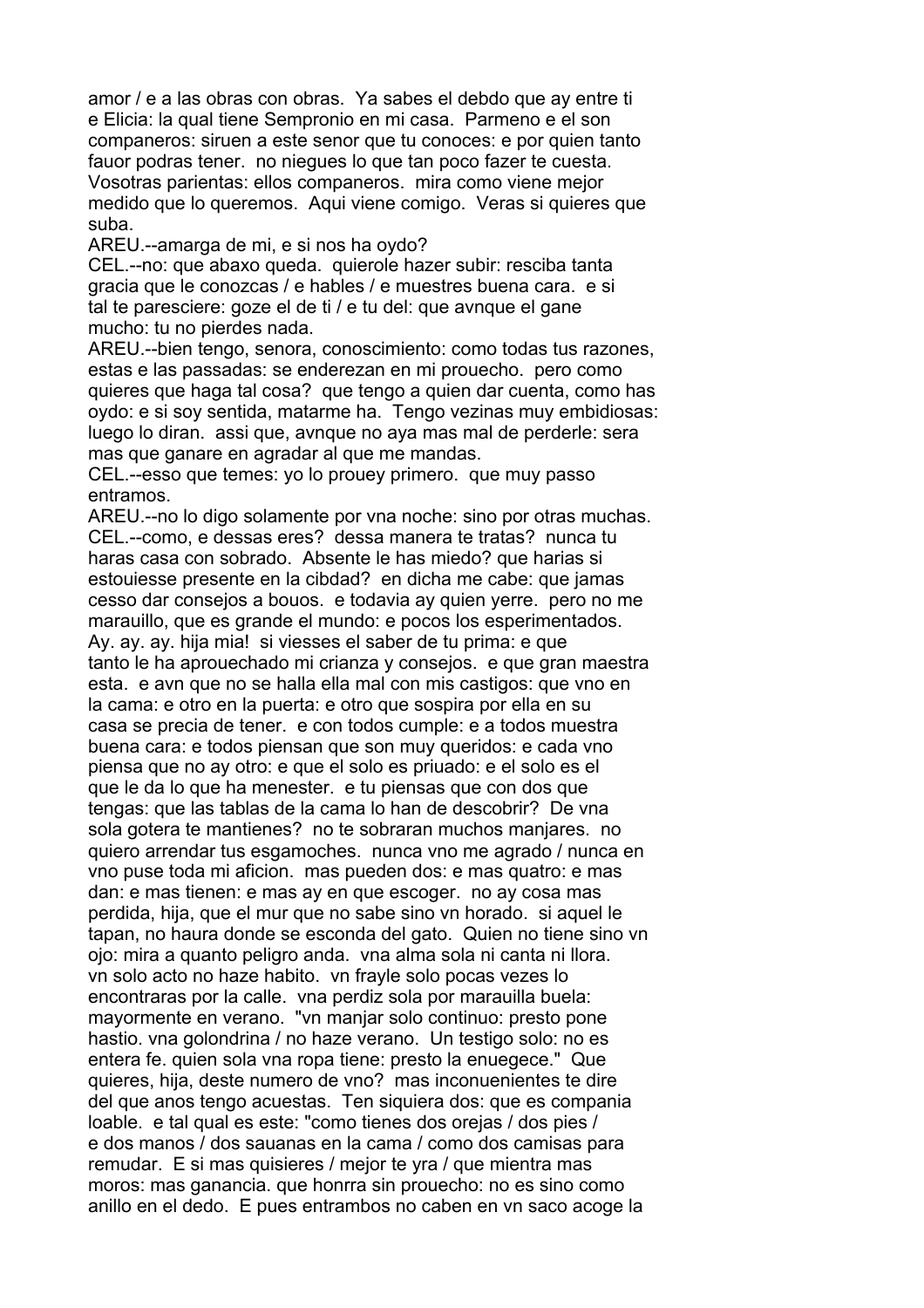ganancia." Sube, hijo Parmeno.

AREU.--no suba; landre me mate: que me fino de empacho; que no le conozco. siempre houe verguenza del.

CEL.--aqui esto yo que te la quitare: e cobrire: e hablare por entramos: que otro tan empachado es el.

PARM.--senora, dios salue tu graciosa presencia.

AREU.--gentil hombre, buena sea tu venida.

CEL.--llegate aca, asno; adonde te vas alla assentar al rincon? no seas empachado: que al hombre vergonzoso el diablo le traxo a palacio. Oydme entrambos lo que digo. Ya sabes tu, Parmeno amigo, lo que te prometi: e tu, hija mia, lo que te tengo rogado. dexada la dificultad con que me lo has concedido aparte. Pocas razones son necessarias: porque el tiempo no lo padece: el ha siempre viuido penado por ti. pues viendo su pena: se que no le querras matar. e avn conozco que el te paresce tal: que no sera malo para quedarse aca esta noche en casa.

AREU.--por mi vida, madre, que tal no se haga. Jesu, no me lo mandes.

PARM.--madre mia, por amor de dios, que no salga yo de aqui sin buen concierto: que me ha muerto de amores su vista. Ofrescele quanto mi padre te dexo para mi. dile que le dare quanto tengo. ea, diselo: que me parece que no me quiere mirar.

AREU.--que te dize esse senor a la oreja? piensa que tengo de fazer nada de lo que pides?

CEL.--no dize, hija: sino que se huelga mucho con tu amistad: porque eres persona tan honrrada: e en quien qualquier beneficio cabra bien. E assi mismo que pues que esto por mi intercession se haze: que el me promete daqui adelante ser muy amigo de Sempronio: e venir en todo lo que quisiere contra su amo en vn negocio que traemos entre manos. Es verdad, Parmeno? prometeslo assi como digo?

PARM.--si prometo sin dubda.

CEL.--ha, don ruyn, palabra te tengo. a buen tiempo te asi. llegate aca, negligente, vergonzoso: que quiero ver para quanto eres ante que me vaya. retozala en esta cama.

AREU.--no sera el tan descortes: que entre en lo vedado sin licencia.

CEL.--en cortesias e licencias estas? no espero mas aqui. yo fiadora que tu amanezcas sin dolor: e el sin color: mas como es vn putillo, gallillo, barbiponiente: entiendo que en tres noches no se le demude la cresta. destos me mandauan a mi comer en mi tiempo los medicos de mi tierra, quando tenia mejores dientes. "AREU.--ay senor mio: no me trates de tal manera: ten mesura por cortesia: mira las canas de aquella vieja honrrada: que estan presentes quitate alla / que no soy de aquellas que piensas. no soy de las que publicamente estan a vender sus cuerpos: por dinero. Assi goze de mi: de casa me salga: si fasta que Celestina

mi tia sea yda a mi ropa tocas.

CEL.--que es esto Areusa? que son estas estranezas y esquiuedad? estas nouedades e retraymiento? paresce hija que no se yo que cosa es esto: que nunca vi estar vn hombre con vna muger juntos? e que jamas passe por ello / ni goze de lo que gozas: e que no se lo que passan: e lo que dizen e hazen. Guay de quien tal oye: como yo: pues auisote de tanto: que fuy errada como tu: e tuue amigos. pero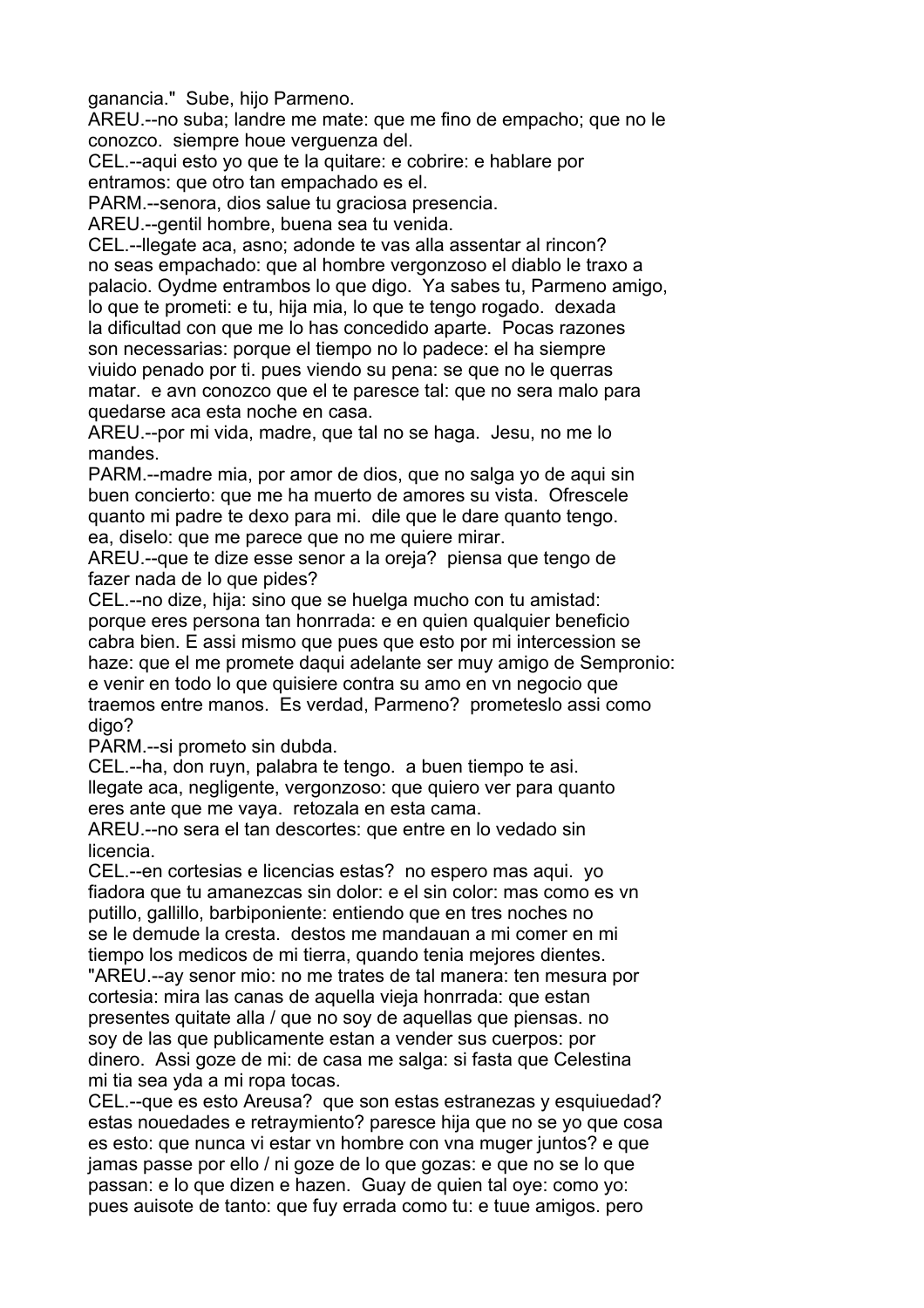nunca el viejo / ni la vieja echaua de mi lado / ni su consejo en publico / ni en mis secretos. para la muerte que a dios deuo mas quisiera vna gran bofetada en mitad de mi cara: paresce que ayer nasci: segun tu encubrimiento: por hazerte a ti honesta: me hazes a mi necia e vergonzosa: e de poco secreto / e sin esperiencia / e me amenguas en mi officio: por alzar a ti en el tuyo. Pues de cossario a cossario: no se pierden sino los barriles. Mas te alabo yo detras: que tu te estimas delante.

AREU.--madre si erre aya perdon: e llegate mas aca: y el haga lo que quisiere que mas quiero tener a ti contenta: que no a mi: antes me quebrare vn ojo: que enojarte."

CEL.--"no tengo ya enojo pero digotelo para adelante." Quedaos a dios, "que" voyme, "solo por" que me hazes dentera con vuestro besar e retozar. que avn el sabor en las enzias me quedo: no le perdi con las muelas.

AREU.--dios vaya contigo.

PARM.--madre, mandas que te acompane?

CEL.--seria quitar a vn sancto por poner en otro. acompaneos dios: que yo vieja soy. no he temor que me fuercen en la calle.

ELIC.--el perro ladra: si viene este diablo de vieja?

CEL.--tha, tha, "tha".

ELIC.--quien es? quien llama?

CEL.--baxame abrir, fija.

ELIC.--estas son tus venidas. andar de noche es tu plazer. porque lo hazes? que larga estada fue esta, "madre"? nunca sales para boluer a casa. por costumbre lo tienes. cumpliendo con vno, dexas ciento descontentos. Que has sido oy buscada del padre de la desposada: que leuaste el dia de pasqua al racionero: que la quiere casar daqui a tres dias: e es menester que la remedies, pues que se lo prometiste: para que no sienta su marido la falta de la virginidad.

CEL.--no me acuerdo, hija, por quien dizes.

ELIC.--como no te acuerdas? desacordada eres, cierto. o, como caduca la memoria. Pues por cierto tu me dixiste quando la leuauas, que la auias renouado siete vezes.

CEL.--no te marauilles, hija: quien en muchas partes derrama su memoria / en ninguna la puede tener. Pero dime si tornara. ELIC.--mira si tornara. tienete dada vna manilla de oro en prendas de tu trabajo: e no hauia de venir?

CEL.--la de la manilla es? ya se por quien dizes. porque tu no tomauas el aparejo, e comenzauas a hazer algo? pues en aquellas tales te hauias de abezar e prouar, de quantas vezes me lo as visto fazer: si no, ay te estaras toda tu vida fecha bestia sin oficio ni renta. e quando seas de mi edad, lloraras la folgura de agora. que la mocedad ociosa acarrea la vejez arrepentida e trabajosa. hazialo yo mejor quando tu abuela, que dios aya, me mostraua este oficio: que a cabo de vn ano sabia mas que ella. ELIC.--no me marauillo: que muchas vezes, como dizen, al maestro sobrepuja el buen discipulo. e no va esto sino en la gana con que se aprende: ninguna sciencia es bien empleada en el que no le tiene aficion. yo le tengo a este oficio odio: tu mueres tras ello.

CEL.--tu te lo diras todo: pobre vejez quieres. piensas que nunca has de salir de mi lado?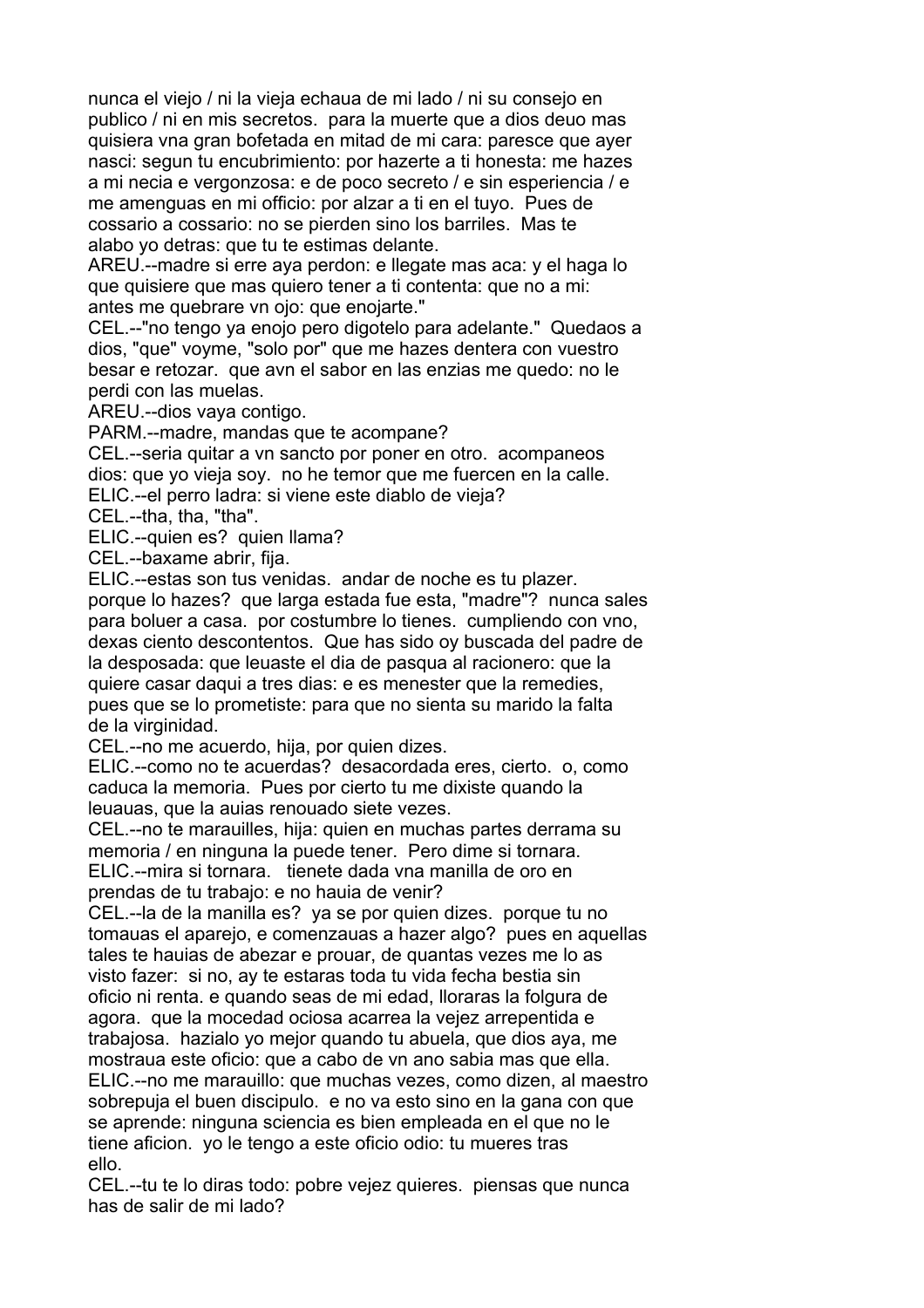ELIC.--por dios, dexemos enojo: e al tiempo el consejo: ayamos mucho plazer. mientra oy touieremos de comer, no pensemos en manana. Tambien se muere el que mucho allega como el que pobremente viue: y el doctor como el pastor: y el papa como el sacristan: e el senor como el sieruo: y el de alto linaje como el baxo: y tu con oficio como yo sin ninguno. no hauemos de viuir para siempre. gozemos e holguemos, que la vejez pocos la veen. e de los que la veen ninguno murio de hambre. "No quiero en este mundo sino dia e victo: e parte en parayso: avnque los [ricos] tienen mejor aparejo: para ganar la gloria que quien poco tiene / no ay ninguno contento / no ay quien diga harto tengo / no ay ninguno que no trocasse mi plazer por sus dineros. dexemos cuydados agenos: e" acostemonos, que es hora. "que mas me engordara vn buen sueno sin temor: que quanto thesoro ay en Uenecia."

ARGUMENTO DEL OCTAUO AUTO.

La manana viene. despierta Parmeno. despedido de Areusa, va para casa de Calisto su senor. fallo a la puerta a Sempronio. conciertan su amistad. Van juntos a la camara de Calisto. hallanle hablando consigo mismo. leuantado, va a la yglesia.

PARMENO. AREUSA. SEMPRONIO. CALISTO

PARM.--Amanesce / o que es esto que tanta claridad esta en esta camara?

AREU.--que amanecer? duerme, senor, que avn agora nos acostamos: no he yo pegado bien los ojos, ya hauia de ser de dia? abre, por dios, essa ventana de tu cabecera, e verlo has.

PARM.--en mi seso esto yo, senora, que es de dia claro: en ver entrar luz entre las puertas. O traydor de mi! en que gran falta he caydo con mi amo. de mucha pena soy digno. o que tarde que es.

AREU.--tarde?

PARM.--e muy tarde.

AREU.--pues asi goze de mi alma: no se me ha quitado el mal de la madre: no se como pueda ser.

PARM.--pues que quieres, mi vida?

AREU.--que hablemos en mi mal.

PARM.--senora mia, si lo hablado no basta, lo que mas es necessario me perdona: porque es ya mediodia. si voy mas tarde, no sere bien recebido de mi amo. Yo verne manana e quantas vezes despues mandares. Que por esso hizo dios vn dia tras otro: porque lo que el vno no bastasse se cumpliesse en otro: e avn porque mas nos veamos, reciba de ti esta gracia, que te vayas oy a las doze del dia a comer con nosotros a su casa de Celestina.

AREU.--que me plaze, de buen grado. ve con dios. junta tras ti la puerta.

PARM.--a dios te quedes.

PARM.--o plazer singular / o singular alegria: qual hombre es, ni ha sido mas bienauenturado que yo? qual mas dichoso e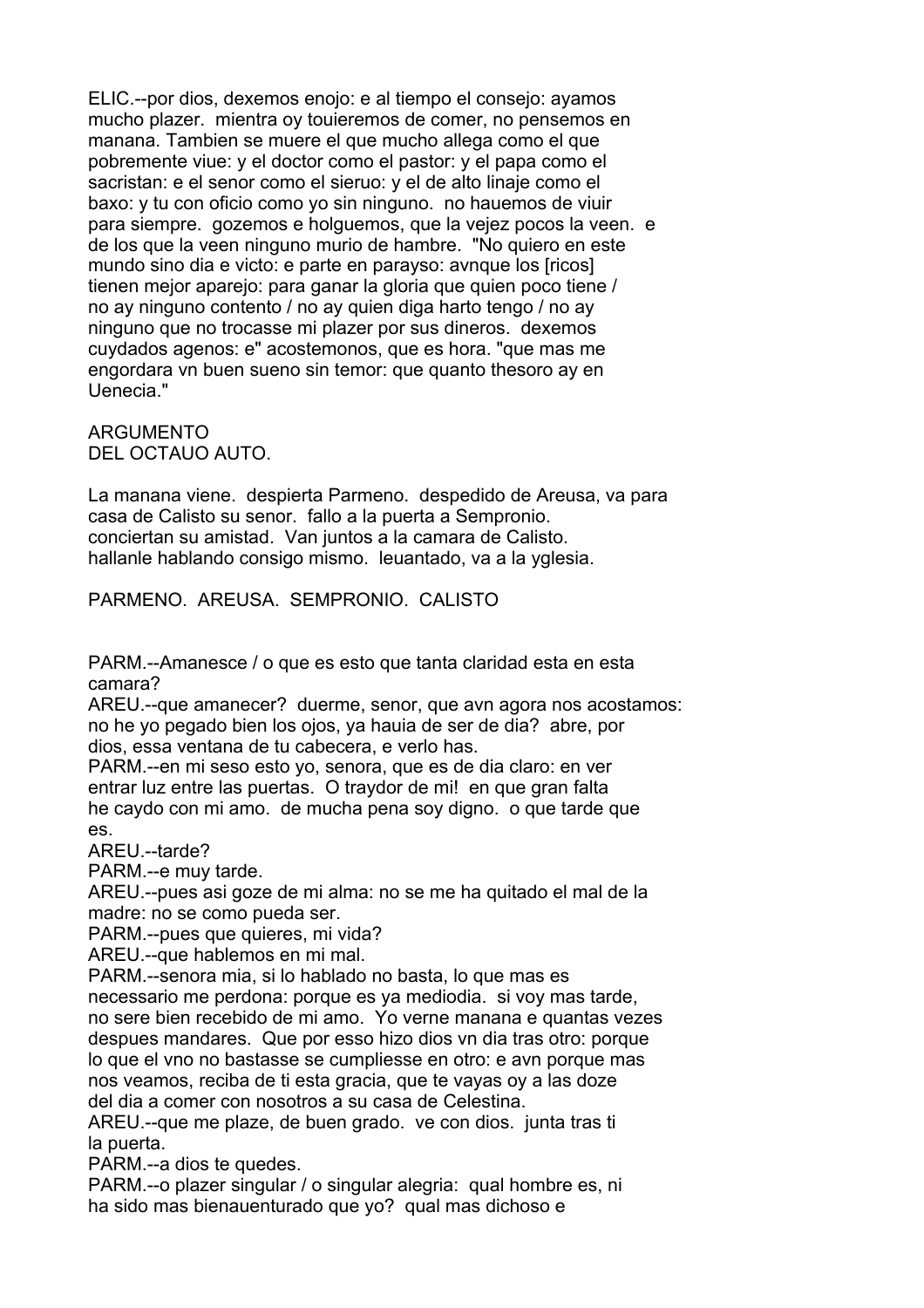bienandante? que vn tan excelente don sea por mi posseido: e quan presto pedido, tan presto alcanzado. Por cierto si las trayciones desta vieja con mi corazon yo pudiesse sofrir: de rodillas hauia de andar a la complazer. con que pagare yo esto? o alto dios! a quien contaria yo este gozo? a quien descobriria tan gran secreto? a quien dare parte de mi gloria? Bien me dezia la vieja: que de ninguna prosperidad es buena la posesion sin compania. El plazer no comunicado no es plazer. Quien sentiria esta mi dicha como yo la siento? a Sempronio veo a la puerta de casa; mucho ha madrugado. trabajo tengo con mi amo, si es salido fuera. no sera, que no es acostumbrado. pero como agora no anda en su seso: no me marauillo que aya peruertido su costumbre.

SEMP.--Parmeno hermano: si yo supiesse aquella tierra donde se gana el sueldo dormiendo: mucho haria por yr alla: que no daria ventaja a ninguno: tanto ganaria como otro qualquiera. E como, holgazan, descuydado fueste para no tornar? no se que crea de tu tardanza: sino que te quedaste a escallentar la vieja esta noche / o a rascarle los pies como quando chiquito.

PARM.--o Sempronio, amigo e mas que hermano: por dios, no corrumpas mi plazer. no mezcles tu yra con mi sofrimiento: no rebueluas tu descontentamiento con mi descanso: no agues con tan turbia agua el claro liquor del pensamiento que traygo. no enturuies con tus embidiosos castigos e odiosas reprehensiones mi plazer. recibeme con alegria: e contarte he marauillas de mi buena andanza passada.

SEMP.--dilo, dilo: es algo de Melibea? hasla visto?

PARM.--que de Melibea? es de otra que yo mas quiero. e avn tal: que si no estoy enganado, puede viuir con ella en gracia e hermosura. Si que no se encerro el mundo e todas sus gracias en ella.

SEMP.--que es esto, desuariado? reyrme queria, sino que no puedo. ya todos amamos: el mundo se va a perder. Calisto a Melibea. yo a Elicia. tu de embidia has buscado con quien perder esse poco de seso que tienes.

PARM.--luego locura es amar? "e yo soy loco e sin seso. pues si la locura fuesse dolores: en cada casa auria bozes."

SEMP.--segun tu opinion, si es: que yo te he oydo dar consejos vanos a Calisto: e contradezir a Celestina en quanto habla. E por impedir mi prouecho e el suyo, huelgas de no gozar tu parte. pues a las manos me has venido donde te podre danar, e lo hare.

PARM.--no es Sempronio, verdadera fuerza ni poderio danar e empecer: mas aprouechar e guarecer. e muy mayor quererlo hazer. Yo siempre te tuue por hermano: no se cumpla por dios en ti lo que se dize: que pequena causa desparte conformes amigos. muy mal me tratas: no se donde nazca este rencor. "no me indignes Sempronio con tan lastimeras razones. cata que es muy rara la paciencia que agudo baldon no penetre e traspasse."

SEMP.--no digo mal en esto: sino que se eche otra sardina para el mozo de cauallos: pues tu tienes amiga.

PARM.--estas enojado; quierote sofrir: avnque mas mal me trates, "pues dizen que ninguna humana passion es perpetua ni durable." SEMP.--mas maltratas tu a Calisto. aconsejando a el lo que para ti huyes. diziendo que se aparte de amar a Melibea. hecho tablilla de meson que para si no tiene abrigo e dale a todos. O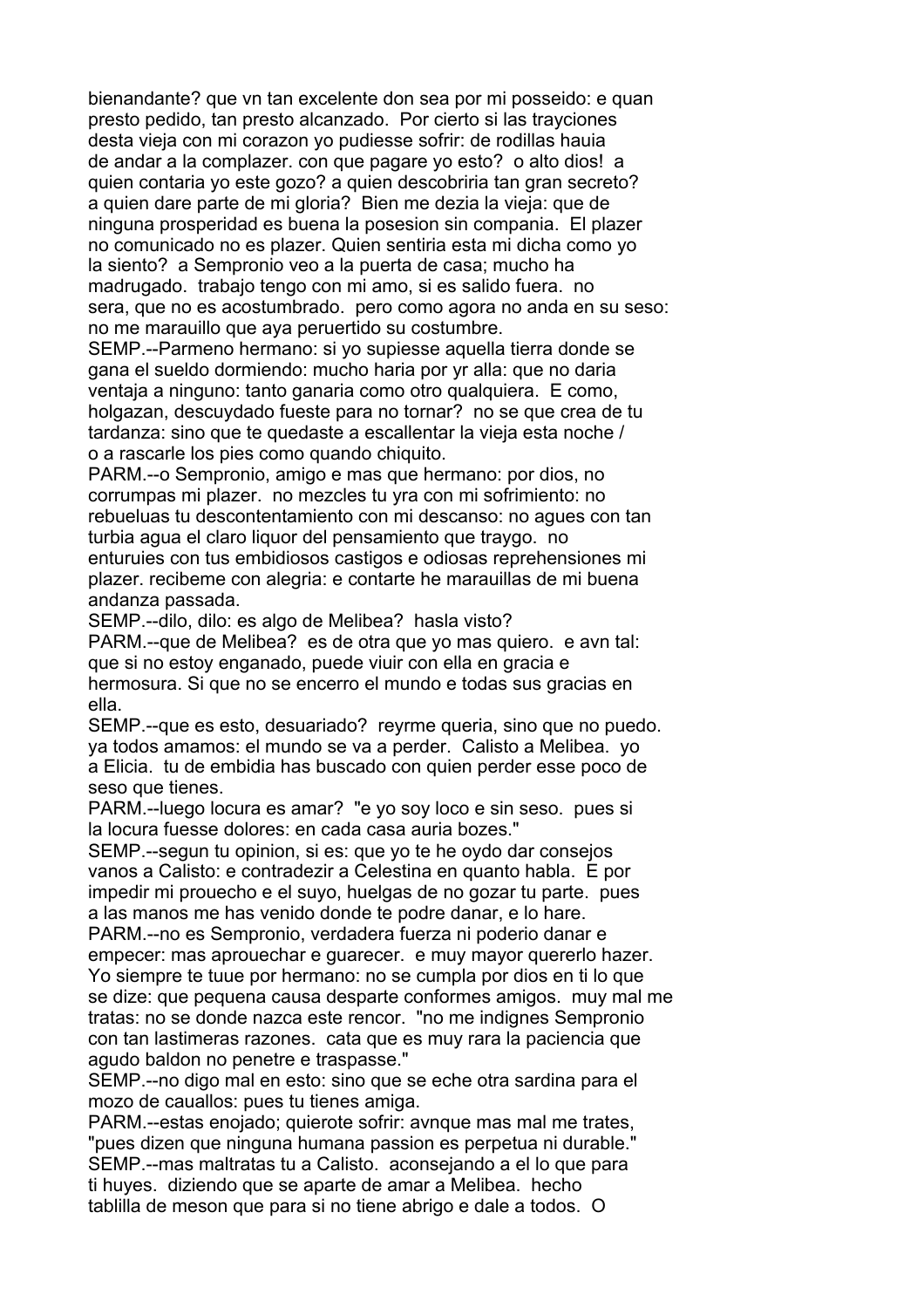Parmeno! agora podras ver quan facile cosa es reprehender vida agena: e quan duro guardar cada qual la suya. no digas mas: pues tu eres testigo: e daqui adelante veremos como te has: pues ya tienes tu escudilla como cada qual. Si tu mi amigo fueras: en la necessidad que de ti tuue me hauias de fauorecer: e ayudar a Celestina en mi prouecho: que no fincar vn clauo de malicia a cada palabra. Sabe que como la hez de la tauerna despide a los borrachos: asi la aduersidad o necessidad al fingido amigo luego se descubre el falso metal dorado por encima.

PARM.--oydo lo hauia dezir: e por esperiencia lo veo, nunca venir plazer sin contraria zozobra en esta triste vida. a los alegres, serenos, e claros soles, nublados escuros e pluuias vemos suceder. a los solazes e plazeres, dolores e muertes los ocupan. a las risas e deleytes, llantos e lloros e passiones mortales los siguen. finalmente, a mucho descanso e sosiego, mucho pesar e tristeza. quien pudiera tan alegre venir como yo agora? quien tan triste recebimiento padescer? quien verse como yo me vi, con tanta gloria alcanzada con mi querida Areusa? quien caer della, siendo tan mal tratado tan presto: como yo de ti? que no me has dado lugar a poderte dezir quanto soy tuyo. quanto te he de fauorecer en todo. quanto soy arepiso de lo passado. quantos consejos e castigos buenos he recebido de Celestina en tu fauor e prouecho, y de todos: como, pues este juego de nuestro amo e Melibea esta entre las manos, podemos agora medrar, o nunca. SEMP.--bien me agradan tus palabras, si tales touiesses las obras: a las quales espero para auerte de creer. pero, por dios, me digas, que es esso que dixiste de Areusa? paresce que conozcas tu a Areusa: su prima de Elicia?

PARM.--pues que es todo el plazer que traygo, sino hauerla alcanzado?

SEMP.--como se lo dize el bouo: de risa no puede hablar. a que llamas hauerla alcanzado? estaua a alguna ventana / o que es esso?

PARM.--a ponerla en duda si queda prenada o no.

SEMP.--espantado me tienes. mucho puede el continuo trabajo. vna continua gotera horaca vna piedra.

PARM.--veras que tan continuo: que ayer lo pense, ya la tengo por mia.

SEMP.--la vieja anda por ay.

PARM.--en que lo vees?

SEMP.--que ella me hauia dicho que te queria mucho e que te la haria hauer: dichoso fuiste. no hiziste sino llegar e recabdar. Por esto dizen: mas vale a quien dios ayuda, que quien mucho madruga. Pero tal padrino touiste.

PARM.--di madrina, que es mas cierto: asi que, quien a buen arbol se arrima. Tarde fuy; pero temprano recabde. O hermano! que te contaria de sus gracias de aquella muger: de su habla, e hermosura de cuerpo. Pero quede para mas oportunidad.

SEMP.--puede ser sino prima de Elicia? no me diras tanto, quanto estotra no tenga mas. todo te lo creo. pero que te cuesta? hasle dado algo?

PARM.--no cierto: mas avnque houiera, era bien empleado. de todo bien es capaz. En tanto son las tales tenidas, quanto caras son compradas. tanto valen quanto cuestan. nunca mucho costo poco: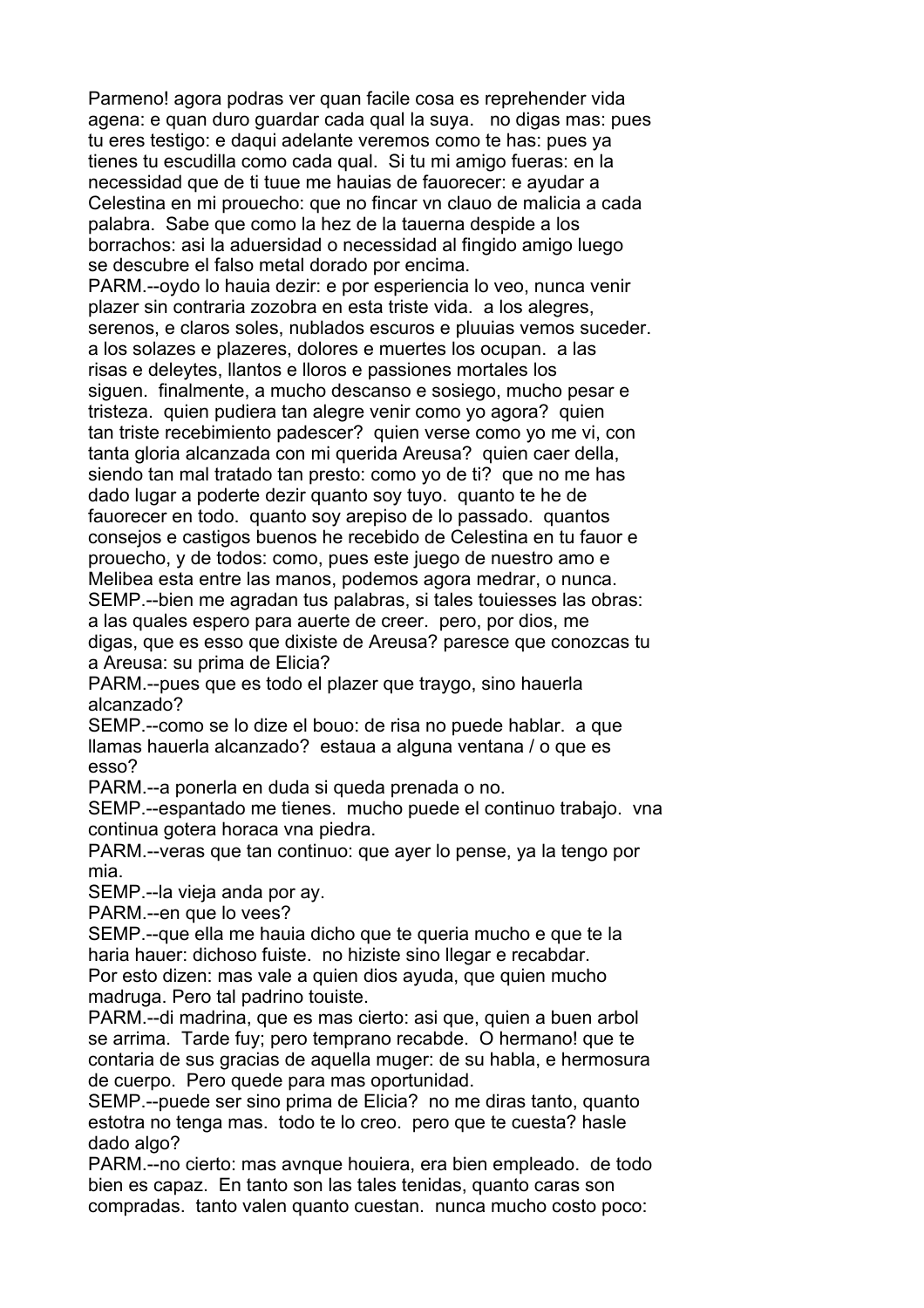sino a mi esta senora. a comer la combide para casa de Celestina: e si te plaze vamos todos alla.

SEMP.--quien, hermano?

PARM.--tu e ella: e alla esta la vieja e Elicia. auremos plazer. SEMP.--o dios! e como me has alegrado. franco eres. nunca te faltare. como te tengo por hombre. como creo que dios te ha de hazer bien. todo el enojo que de tus passadas fablas tenia / se me ha tornado en amor. no dudo ya tu confederacion con nosotros ser la que deue. abrazarte quiero. seamos como hermanos. vaya el diablo para ruyn. sea lo passado question de sant Juan. e assi paz para todo el ano. que las yras de los amigos siempre suelen ser reintegracion del amor. comamos e holguemos: que nuestro amo ayunara por todos.

PARM.--e que haze el desesperado?

SEMP.--alli esta tendido en el estrado cabo la cama: donde le dexaste anoche / que ni ha dormido / ni esta despierto. si alla entro, ronca. si me salgo, canta o deuanea. no le tomo tiento si con aquello pena o descansa.

PARM.--que dizes, e nunca me ha llamado? ni ha tenido memoria de mi?

SEMP.--no se acuerda de si: acordarse ha de ti?

PARM.--avn hasta en esto me ha corrido buen tiempo. Pues que assi es, mientra recuerda, quiero embiar la comida que la aderescen. SEMP.--que has pensado embiar para que aquellas loquillas te

tengan por hombre complido / bien criado e franco?

PARM.--en casa llena presto se adereza cena. de lo que ay en la despensa basta para no caer en falta. pan blanco. vino de Monuiedro. vn pernil de tocino. e mas seys pares de pollos que traxeron estotro dia los renteros de nuestro amo: que si los pidiere, harele creer que los ha comido. e las tortolas que mando para oy guardar: dire que hedian: tu seras testigo. Ternemos manera como a el no haga mal lo que dellas comiere: e nuestra mesa este como es razon. Y alla hablaremos largamente en su dano e nuestro prouecho con la vieja cerca destos amores.

SEMP.--mas dolores: que por fe tengo que de muerto o loco no escapa desta vez. Pues que assi es, despacha, subamos a ver que faze.

CAL.--en gran peligro me veo:

en mi muerte no ay tardanza.

pues que me pide el deseo:

lo que me niega esperanza.

PARM.--escucha, escucha, Sempronio, trobando esta nuestro amo. SEMP.--o hideputa, el trobador. el gran Antipater Sidonio, el

gran poeta Ouidio: los quales de improuiso se les venian las

razones metrificadas a la boca. si, si, desos es. trobara el

diablo. esta deuaneando entre suenos.

CAL.--corazon, bien se te emplea:

que penes e viuas triste:

pues tan presto te venciste:

del amor de Melibea.

PARM.--no digo yo que troba?

CAL.--quien fabla en la sala? mozos?

PARM.--senor.

CAL.--es muy noche? es hora de acostar?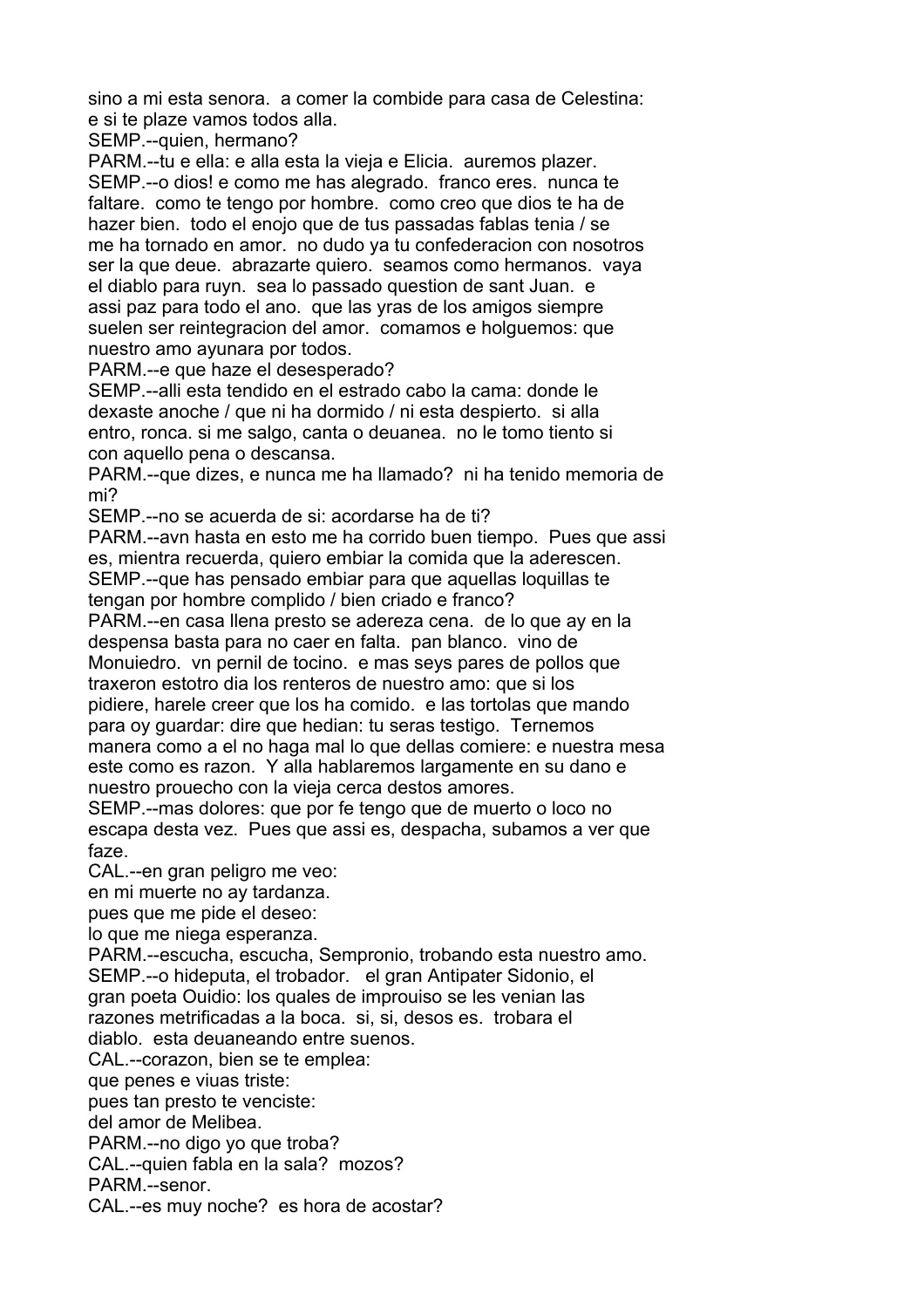PARM.--mas ya es, senor, tarde para leuantar.

CAL.--que dizes, loco? toda la noche es passada?

PARM.--e avn harta parte del dia.

CAL.--di, Sempronio; miente este desuariado? que me haze creer que es de dia?

SEMP.--oluida, senor, vn poco a Melibea: e veras la claridad: que con la mucha que en su gesto contemplas: no puedes ver de encandelado: como perdiz con la calderuela.

CAL.--agora lo creo, que tanen a missa. daca mis ropas; yre a la Madalena: rogare a dios aderece a Celestina: e ponga en corazon a Melibea mi remedio. O de fin en breue a mis tristes dias.

SEMP.--no te fatigues tanto: no lo quieras todo en vna hora: que no es de discretos desear con grande eficacia lo que se puede tristemente acabar. Si tu pides que se concluya en vn dia lo que en vn ano seria harto: no es mucha tu vida.

CAL.--quieres dezir que soy como el mozo del escudero gallego? SEMP.--no mande dios que tal cosa yo diga: que eres mi senor. e demas desto: se que como me galardonas el buen consejo, me castigarias lo mal hablado. Verdad es que nunca es ygual la alabanza del seruicio o buena habla: que la reprehension e pena de lo mal hecho o hablado.

CAL.--no se quien te abezo tanta filosofia, Sempronio.

SEMP.--senor, no es todo blanco aquello que de negro no tiene semejanza, "ni es todo oro: quanto amarillo reluze". tus acelerados deseos, no medidos por razon, hazen parecer claros mis consejos. Quisieras tu ayer que te traxeran a la primera habla amanojada e embuelta en su cordon a Melibea. como si houieras embiado por otra qualquiera mercaduria a la plaza: en que no houiera mas trabajo de llegar e pagalla. Da, senor, aliuio al corazon: que en poco espacio de tiempo no cabe gran bienauenturanza. Vn solo golpe no derriba vn roble. apercibete con sofrimiento: porque la prouidencia es cosa loable: e el apercibimiento resiste el fuerte combate.

CAL.--bien has dicho, si la qualidad de mi mal lo consintiesse. SEMP.--para que, senor, es el seso? si la voluntad priua a la razon?

CAL.--o loco: loco: dize el sano al doliente: dios te de salud. no quiero consejo: ni esperarte mas razones: que mas auiuas e enciendes las flamas que me consumen. Yo me voy solo a missa: e no tornare a casa fasta que me llameys, pidiendome las albricias de mi gozo: con la buena venida de Celestina. ni comere hasta entonce: avnque primero sean los cauallos de Febo apacentados en aquellos verdes prados que suelen, quando han dado fin a su jornada.

SEMP.--dexa, senor, essos rodeos: dexa essas poesias, que no es fabla conueniente la que a todos no es comun: la que todos no participan: la que pocos entienden. Di avnque se ponga el sol: e sabran todos lo que dizes. e come alguna conserua, con que tanto espacio de tiempo te sostengas.

CAL.--Sempronio, mi fiel criado, mi buen consejero, mi leal seruidor: sea como a ti te paresce. porque cierto tengo, segun tu limpieza de seruicio: quieres tanto mi vida como la tuya. SEMP.--creeslo tu, Parmeno? bien se que no lo jurarias.

acuerdate si fueres por conserua: apanes vn bote para aquella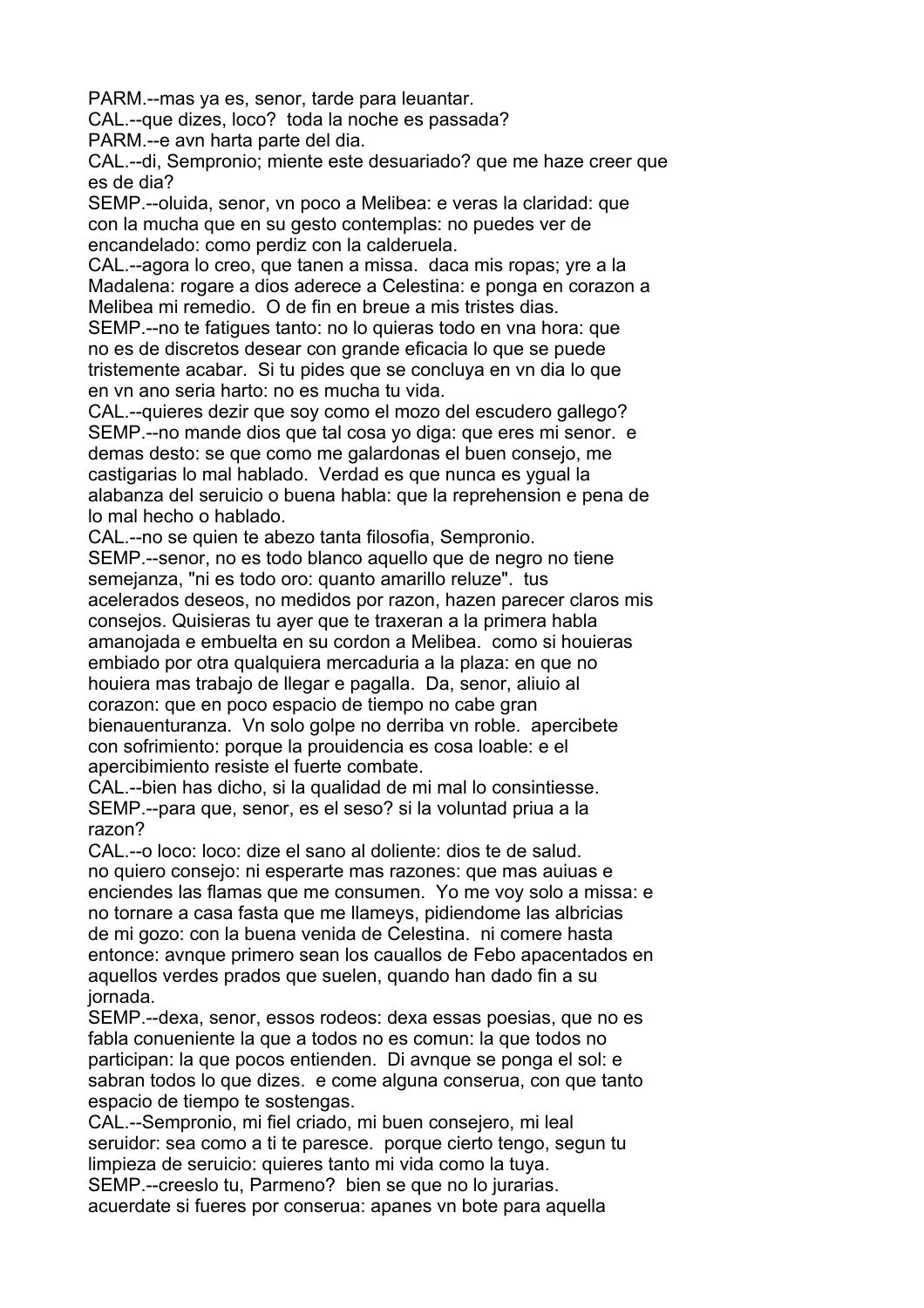gentezilla, que nos va mas: e a buen entendedor. en la bragueta cabra.

CAL--que dizes, Sempronio?

SEMP.--dixe, senor, a Parmeno, que fuesse por vna tajada de diacitron.

PARM.--hela aqui, senor.

CAL.--daca.

SEMP.--veras que engullir haze el diablo: entero lo querria tragar por mas apriesa hazer.

CAL.--el alma me ha tornado. quedaos con dios, hijos. esperad la vieja, e yd por buenas albricias.

PARM.--alla yras con el diablo tu e malos anos. e en tal hora comiesses el diacitron como Apuleyo el veneno que le conuertio en asno.

ARGUMENTO DEL NOUENO AUTO.

Sempronio e Parmeno van a casa de Celestina, entre si hablando. llegados alla, hallan a Elicia e Areusa. Ponense a comer. Entre comer rine Elicia con Sempronio. leuantase de la mesa. tornanla apaciguar. Estando ellos todos entre si razonando, viene Lucrecia, criada de Melibea, llamar a Celestina, que vaya a estar con Melibea.

SEMPRONIO. PARMENO. CELESTINA. ELICIA. AREUSA. LUCRECIA.

SEMP.--Baxa, Parmeno, nuestras capas e espadas: si te parece que es hora que vamos a comer.

PARM.--vamos presto. ya creo que se quexaran de nuestra tardanza. No por essa calle, sino por estotra: porque nos entremos por la yglesia, e veremos si ouiere acabado Celestina sus deuociones: lleuarla hemos de camino.

SEMP.--a donosa hora ha de estar rezando.

PARM--no se puede dezir

sin tiempo fecho lo que en todo tiempo se puede fazer.

SEMP.--verdad es; pero mal conoces a Celestina: quando ella tiene que hazer, no se acuerda de dios: ni cura de santidades: quando ay que roer en casa, sanos estan los santos. quando va a la yglesia con sus cuentas en la mano, no sobra el comer en casa. avnque ella te crio, mejor conozco yo sus propiedades que tu. lo que en sus cuentas reza, es los virgos que tiene a cargo: e quantos enamorados ay en la cibdad: e quantas mozas tiene encomendadas: e que despenseros "le dan racion: e qual mejor / e como les llaman por nombre: porque quando los encontrare no hable como estrana" e que canonigo es mas mozo e franco. quando menea los labios, es fengir mentiras. ordenar cautelas para hauer dinero. Por aqui le entrare. esto me respondera. estotro replicare. assi viue esta que nosotros mucho honrramos.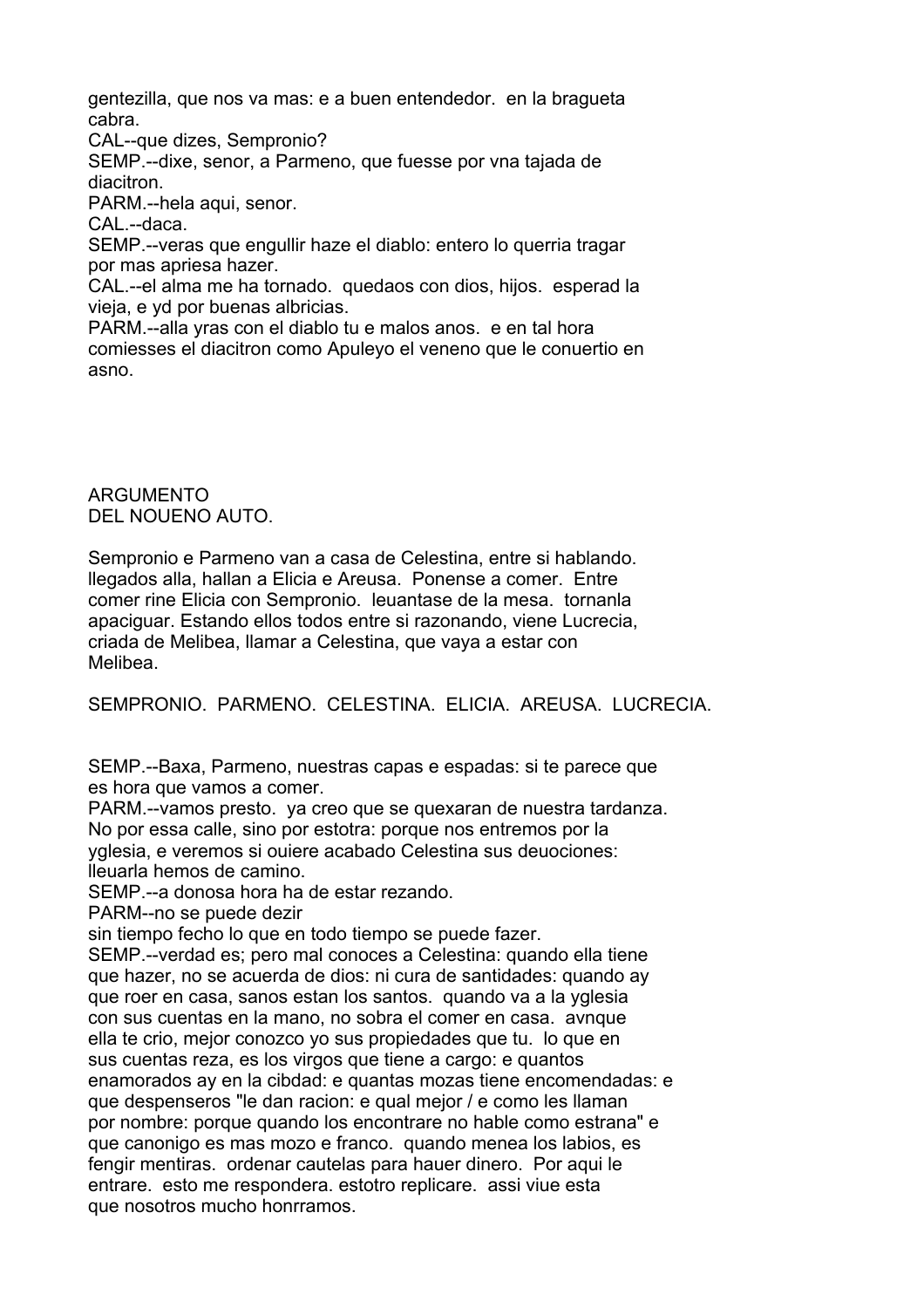PARM.--mas que esso se yo: sino porque te enojaste estotro dia, no quiero hablar: quando lo dixe a Calisto.

SEMP.--avnque lo sepamos para nuestro prouecho: no lo publiquemos para nuestro dano. Saberlo nuestro amo: es echalla por quien es, e no curar della. dexandola, verna forzado otra, de cuyo trabajo no esperemos parte: como desta: que de grado o por fuerza nos dara de lo que le diere.

PARM.--bien has dicho. calla, que esta abierta su puerta. en casa esta. llama antes que entres, que por ventura estaran embueltas: e no querran ser assi vistas.

SEMP.--entra, no cures, que todos somos de casa. ya ponen la mesa.

CEL.--o "mis enamorados," mis perlas de oro: tal me venga el ano, qual me parece vuestra venida.

PARM.--que palabras tiene la noble: bien ves, hermano, estos halagos fengidos.

SEMP.--dexala, que deso viue: que no se quien diablos le mostro tanta ruyndad.

PARM.--la necessidad e pobreza: la fambre, que no ay mejor maestra en el mundo. no ay mejor despertadora e auiuadora de ingenios.

quien mostro a las picazas e papagayos imitar nuestra propia habla con sus harpadas lenguas, nuestro organo e boz, sino esta?

CEL.--mochachas, mochachas, bouas: andad aca baxo, presto: que estan aqui dos hombres que me quieren forzar.

ELIC.--mas nunca aca vinieran: e mucho combidar con tiempo: que ha tres horas que esta aqui mi prima. Este perezoso de Sempronio haura sido causa de la tardanza: que no ha ojos por do verme.

SEMP.--calla, mi senora: mi vida: mis amores; que quien a otro sirue no es libre: assi que sujecion me relieua de culpa: no ayamos enojo: assentemonos a comer.

ELIC.--assi. para assentar a comer, muy diligente. a mesa puesta con tus manos lauadas e poca verguenza.

SEMP.--despues reniremos; comamos agora. asientate, madre Celestina, tu primero.

CEL.--assentaos vosotros mis hijos: que harto lugar ay para todos, a dios gracias: tanto nos diessen del parayso quando alla vamos. Poneos en orden, cada vno cabe la suya. yo que estoy sola, porne cabo mi este jarro e taza. que no es mas mi vida de quanto con ello hablo: despues que me fui faziendo vieja: no se mejor oficio a la mesa que escanciar. porque quien la miel trata, siempre se le pega dello. Pues de noche en inuierno, no ay tal escallentador de cama: que con dos jarrillos destos que beua quando me quiero acostar, no siento frio en toda la noche. Desto aforro todos mis vestidos quando viene la nauidad. Esto me callenta la sangre. esto me sostiene continuo en vn ser. esto me faze andar siempre alegre. esto me para fresca. desto vea yo sobrado en casa, que nunca temere el mal ano: que vn cortezon de pan ratonado me basta para tres dias. "Esto quita la tristeza del corazon: mas que el oro / ni el coral / esto da esfuerzo al mozo: e al viejo fuerza / pone color al descolorido / coraje al couarde / al floxo diligencia / conforta los celebros / saca el frio del estomago / quita el hedor del anelito / haze impotentes los frios / haze suffrir los afanes de las labranzas / a los cansados segadores haze sudar toda agua mala / sana el romadizo / e las muelas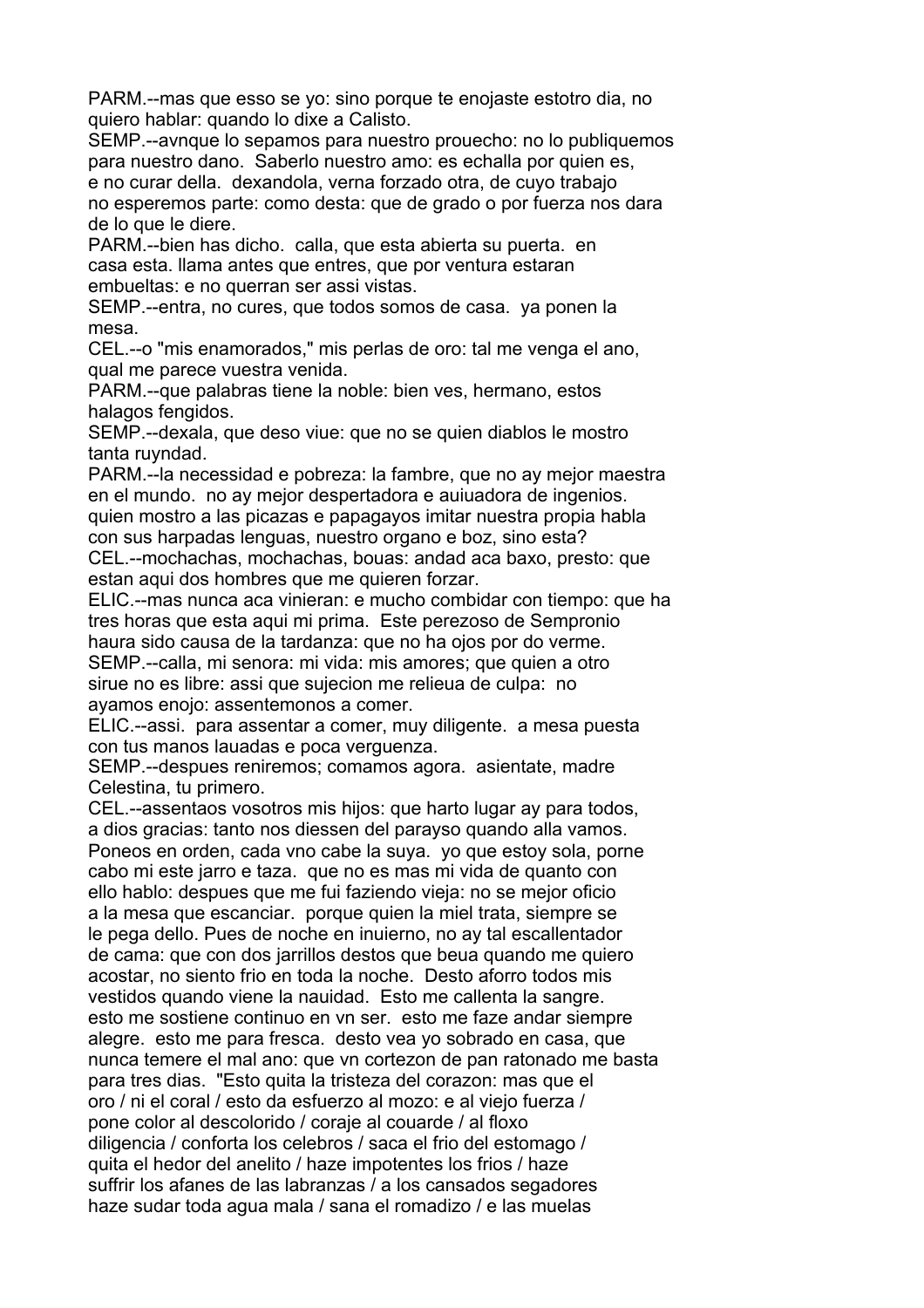sostiene sin heder en la mar lo qual no haze el agua. Mas propriedades te diria dello: que todos teneys cabellos. Assi que no se quien no se goze en mentarlo / no tiene sino vna tacha: que lo bueno vale caro: e lo malo haze dano. Assi que con lo que sana el higado: enferma la bolsa. pero todavia con mi fatiga busco lo mejor: para esso poco que beuo vna sola dozena de vezes: a cada comida / no me haran passar de alli: saluo si no soy combidada: como agora.

PARM.--madre pues tres vezes dizen que es bueno e honesto: todos los que escriuieron.

CEL.--hijo / estara corrupta la letra por treze tres."

SEMP.--tia senora, a todos nos sabe bien. Comiendo e hablando: porque despues no haura tiempo para entender en los amores deste perdido de nuestro amo: e de aquella graciosa e gentil Melibea. ELIC.--apartateme alla, dessabrido, enojoso: mal prouecho te haga lo que comes: tal comida me has dado. Por mi alma, reuesar quiero quanto tengo en el cuerpo, de asco de oyrte llamar aquella gentil. Mirad quien gentil. Jesu: Jesu: e que hastio e enojo es ver tu poca verguenza. A quien gentil: mal me haga dios si ella lo es. ni tiene parte dello. sino que ay ojos que de laganas se agradan. Santiguarme quiero de tu necedad e poco conocimiento. o quien estouiesse de gana para disputar contigo su hermosura e gentileza. Gentil, gentil es Melibea? entonce lo es. entonce acertaran: quando andan a pares los diez mandamientos. Aquella hermosura por vna moneda se compra de la tienda. Por cierto, que conozco yo en la calle donde ella viue quatro donzellas en quien dios mas repartio su gracia que no en Melibea: que si algo tiene de hermosura, es por buenos atauios que trae: poneldos en vn palo, tambien dires que es gentil. Por mi vida, que no lo digo por alabarme: mas que creo que soy tan hermosa como vuestra Melibea. AREU.--pues no la has tu visto como yo, hermana mia. dios me lo demande, si en ayunas la topasses, si aquel dia pudieses comer de asco. Todo el ano se esta encerrada con mudas de mill suziedades. por vna vez que aya de salir donde pueda ser vista: enuiste su cara con hiel e miel: con vnas "tostadas: e higos passados" e con otras cosas: que por reuerencia de la mesa dexo de dezir: las riquezas las hazen a estas hermosas e ser alabadas: que no las gracias de su cuerpo. que assi goze de mi, vnas tetas tiene para ser donzella como si tres vezes houiesse parido: no parecen sino dos grandes calabazas. El vientre no se le he visto: pero juzgando por lo otro, creo que le tiene tan floxo como vieja de cincuenta anos: no se que se ha visto Calisto: porque dexa de amar otras que mas ligeramente podria hauer: e con quien mas el holgasse; "sino que el gusto danado muchas vezes juzga por dulce lo amargo." SEMP.--hermana, pareceme aqui: que cada bohonero alaba sus agujas: que el contrario desso se suena por la cibdad.

AREU.--ninguna cosa es mas lexos de verdad que la vulgar opinion. nunca alegre viuiras si por voluntad de muchos te riges. Porque estas son conclusiones verdaderas: que qualquier cosa que el vulgo piensa es vanidad. lo que fabla, falsedad. lo que reprueua es bondad. lo que aprueua, maldad. Y pues este es su mas cierto vso e costumbre: no juzgues la bondad e hermosura de Melibea por esso ser la que afirmas.

SEMP.--senora, el vulgo parlero no perdona las tachas de sus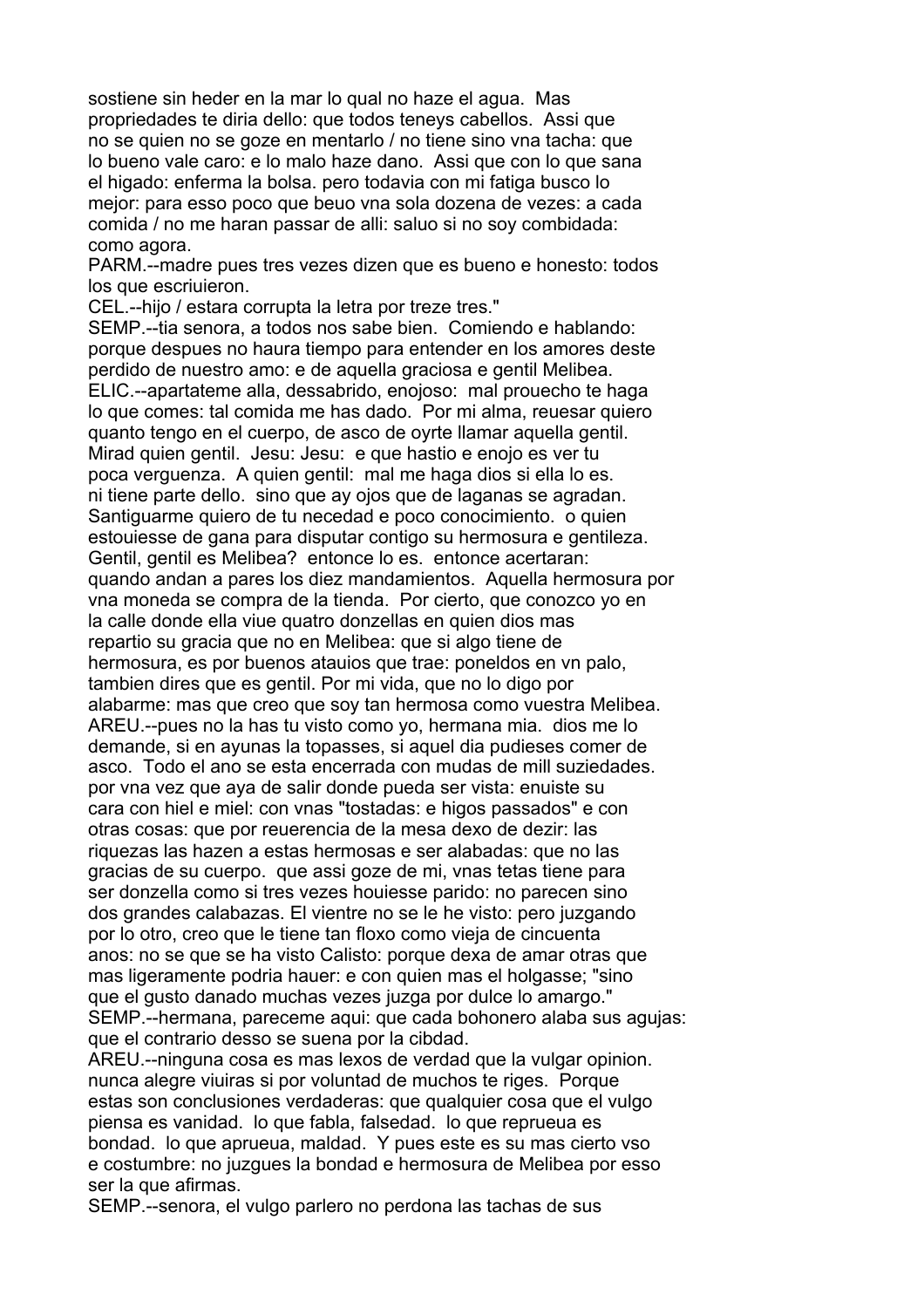senores. e asi yo creo que si alguna touiesse Melibea, ya seria descubierta de los que con ella mas que con nosotros tratan. E avnque lo que dizes concediesse: Calisto es cauallero, Melibea fijadalgo. assi que los nacidos por linaje escogidos: buscanse vnos a otros. Por ende no es de marauillar: que ame antes a esta que a otra.

AREU.--ruyn sea quien por ruyn se tiene. las obras hazen linaje: que al fin todos somos hijos de Adan e Eua. Procure de ser cada vno bueno por si: e no vaya buscar en la nobleza de sus passados la virtud.

CEL.--hijos, por mi vida, que cessen essas razones de enojo. e tu, Elicia, que te tornes a la mesa e dexes essos enojos.

ELIC.--con tal que mala pro me hiziesse. con tal que rebentasse comiendolo. hauia yo de comer con esse maluado: que en mi cara me ha porfiado que es mas gentil su andrajo de Melibea que yo? SEMP.--calla, mi vida: que tu la comparaste: toda comparacion es

odiosa: tu tienes la culpa, e no yo. AREU.--ven, hermana, a comer. no hagas agora esse plazer a estos

locos porfiados: si no, leuantarme he yo de la mesa.

ELIC.--necessidad de complazerte me haze contentar a esse enemigo mio: e vsar de virtud con todos.

SEMP.--he. he. he.

ELIC.--de que te ries? de mala cancre sea comida essa boca desgraciada enojosa.

CEL.--no le respondas, hijo: si no, nunca acabaremos. Entendamos en lo que faze a nuestro caso. Dezidme, como quedo Calisto? como lo dexastes? como os pudistes entramos descabullir del? PARM.--alla fue a la maldicion echando fuego, desesperado: perdido: medio loco, a missa a la Magdalena: a rogar a dios que te de gracia que puedas bien roer los huessos destos pollos: e protestando no boluer a casa: hasta oyr que eres venida con Melibea en tu arremango. tu saya e manto: e avn mi sayo, cierto esta. lo otro vaya e venga. el quando lo dara, no lo se. CEL.--sea quando fuere: buenas son mangas, passada la pasqua. Todo aquello alegra que con poco trabajo se gana: mayormente viniendo de parte donde tan poca mella haze: de hombre tan rico: que con los saluados de su casa podria yo salir de lazeria: segun lo mucho le sobra. no les duele a los tales lo que gastan: e segun la causa por que lo dan: no sienten con el embeuecimiento del amor: no les pena: no veen: no oyen: lo qual yo juzgo por otros que he conocido menos apassionados e metidos en este fuego de amor que a Calisto veo. que ni comen: ni beuen: ni rien: ni lloran: ni duermen: ni velan: ni hablan: ni callan: ni penan: ni descansan: ni estan contentos: ni se quexan: segun la perplexidad de aquella dulce e fiera llaga de sus corazones. E si alguna cosa destas la natural necessidad les fuerza a hazer: estan en el acto tan oluidados: que comiendo se oluida la mano de lleuar la vianda a la boca. Pues si con ellos hablan, jamas conuiniente respuesta bueluen. Alli tienen los cuerpos: con sus amigas los corazones e sentidos. Mucha fuerza tiene el amor. no solo la tierra: mas avn las mares traspassa, segun su poder. Ygual mando tiene en todo genero de hombres. todas las dificultades quiebra. Ansiosa cosa es: temerosa: e solicita. todas las cosas mira en derredor. assi que si vosotros buenos enamorados haues sido: juzgares yo dezir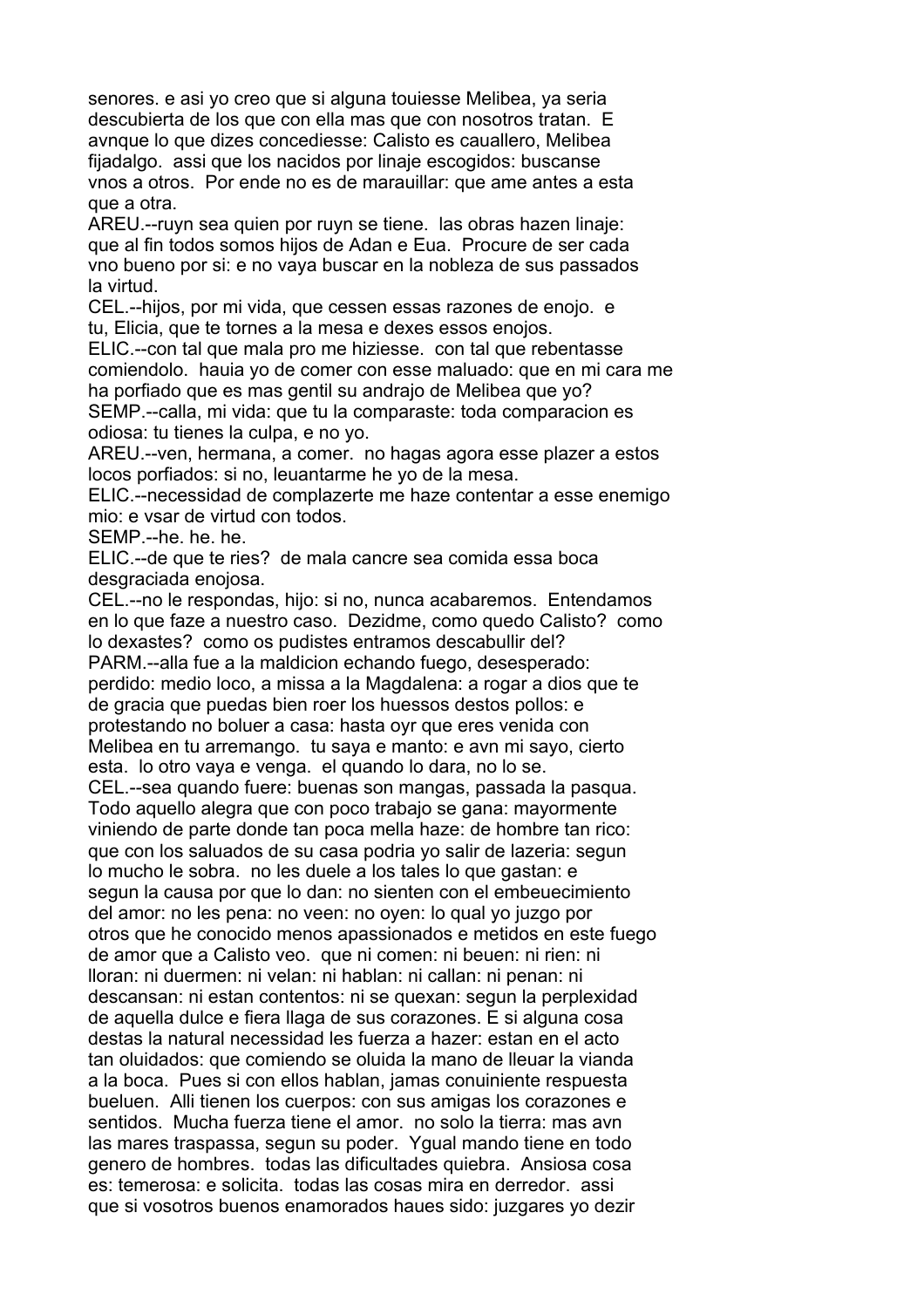verdad.

SEMP.--senora, en todo concedo con tu razon: que aqui esta quien me causo algun tiempo andar fecho otro Calisto: perdido el sentido. cansado el cuerpo. la cabeza vana. los dias mal dormiendo. las noches todas velando: dando alboradas. haziendo momos. saltando paredes. poniendo cada dia la vida al tablero. esperando toros. corriendo cauallos. tirando barra. echando lanza. cansando amigos. quebrando espadas. haziendo escalas. vistiendo armas. e otros mill actos de enamorado. Haziendo coplas. pintando motes. sacando inuenciones. Pero todo lo doy por bien empleado: pues tal joya gane.

ELIC.--mucho piensas que me tienes ganada? pues hagote cierto que no has tu buelto la cabeza quando esta en casa otro que mas quiero: mas gracioso que tu: e avn que no anda buscando como me dar enojo: a cabo de vn ano que me vienes a ver: tarde e con mal. CEL.--hijo, dexala dezir, que deuanea: mientra mas desso le oyeres: mas se confirma en su amor. Todo es porque haues aqui alabado a Melibea: no sabe en otra cosa que os lo pagar: sino en dezir esso: e creo que no vee la hora de hauer comido para lo que yo me se. Pues esotra su prima, yo me la conozco. goza vuestras frescas mocedades. que quien tiempo tiene: e mejor le espera: tiempo viene que se arrepiente: como yo hago agora por algunas horas que dexe perder quando moza. quando me preciauan: quando me querian. que ya, mal pecado, caducado he. nadie no me quiere: que sabe dios mi buen desseo. besaos e abrazaos: que a mi no me queda otra cosa sino gozarme de vello: mientra a la mesa estays, de la cinta arriba todo se perdona: quando seays aparte, no quiero poner tassa, pues que el rey no la pone: que yo se por las mochachas que nunca de importunos os acusen. E la vieja Celestina mascara de dentera con sus botas enzias las migajas de los manteles. Bendigaos dios, como lo reys e holgays: putillos: loquillos: trauiesos. en esto auia de parar el nublado de las questioncillas que aues tenido. mira no derribes la mesa. ELIC.--madre, a la puerta llaman: el solaz es derramado. CEL.--mira, hija, quien es: por ventura sera quien lo acreciente e

allegue. ELIC.--o la boz me engana: o es mi prima Lucrecia.

CEL.--abrela, e entre ella, e buenos anos: que avn a ella algo se le entiende desto que aqui hablamos: avnque su mucho encerramiento le impide el gozo de su mocedad.

AREU.--assi goze de mi, que es verdad: que estas que siruen a senoras: ni gozan deleyte: ni conocen los dulces premios de amor. "nunca tratan con parientes con yguales / a quien puedan hablar tu por tu / con quien digan que cenaste / estas prenada / quantas gallinas crias / lleuame a merendar a tu casa: muestrame tu enamorado: quanto ha que no te vido: como te va con el / quien son tus vezinas. e otras cosas de ygualdad semejantes. O tia y que duro nombre: e que graue e soberuio es senora contino en la boca." Por esto me viuo sobre mi, desde que me se conocer: que jamas me precie de llamarme de otrie: sino mia: mayormente destas senoras que agora se vsan. gastase con ellas lo mejor del tiempo: e con vna saya rota de las que ellas desechan, pagan seruicio de diez anos: denostadas, maltratadas las traen. contino sojuzgadas, que hablar delante dellas no osan. E quando veen cerca el tiempo de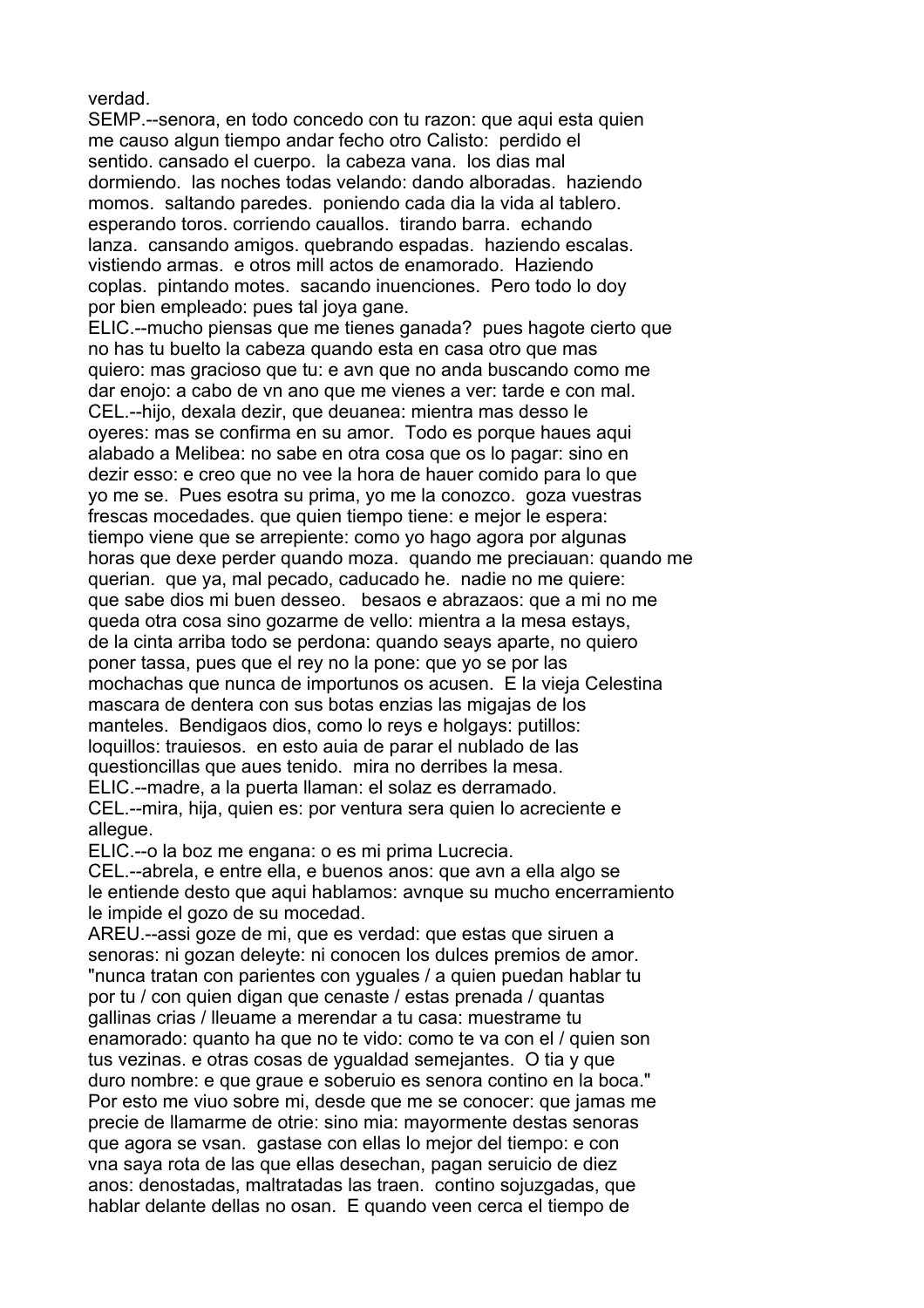la obligacion de casallas: leuantanles vn caramillo: que se echan con el mozo / o con el hijo / o pidenles celos del marido / o que mete hombres en casa / o que hurto la taza / o perdio el anillo. danles vn ciento de azotes: e echanlas la puerta fuera, las haldas en la cabeza. diziendo alla yras, ladrona: puta. no destruyras mi casa e honrra. assi que esperan galardon: sacan baldon. esperan salir casadas: salen amenguadas. esperan vestidos e joyas de boda: salen desnudas e denostadas. Estos son sus premios. estos son sus beneficios e pagos. obliganseles a dar marido: quitanles el vestido. la mejor honrra que en sus casas tienen es andar fechas callejeras de duena en duena con sus mensajes acuestas. nunca oyen su nombre propio de la boca dellas: sino puta aca: puta aculla: a do vas, tinosa? que heziste, vellaca? porque comiste esto, golosa? como fregaste la sarten, puerca? porque no limpiaste el manto, suzia? como dixiste esto, necia? quien perdio el plato, desalinada? como falto el pano de manos, ladrona? a tu rufian le auras dado? ven aca, mala muger, la gallina hauada no paresce. pues buscala presto: sino en la primera blanca de tu soldada la contare. E tras esto mill chapinazos e pellizcos: palos e azotes. No ay quien las sepa contentar. no quien pueda sofrillas. su plazer es dar bozes. su gloria es renir. de lo mejor fecho, menos contentamiento muestran. Por esto, madre, he quesido mas viuir en mi pequena casa, esenta e senora: que no en sus ricos palacios sojuzgada e catiua.

CEL.--en tu seso has estado. bien sabes lo que hazes. Que los sabios dizen: que vale mas vna migaja de pan con paz: que toda la casa llena de viandas con renzilla. mas agora cesse esta razon: que entra Lucrecia.

LUCR.--buena pro os haga, tia, e la compania. dios bendiga tanta gente e tan honrrada.

CEL.--tanta, hija? por mucha has esta? bien parece que no me conociste en mi prosperidad: oy ha veynte anos. Ay, quien me vido e quien me vee agora. No se como no quiebra su corazon de dolor. Yo vi, mi amor, a esta mesa donde agora estan tus primas assentadas, nueue mozas de tus dias: que la mayor no passaua de diezocho anos: e ninguna hauia menor de catorze. mundo es: passe: ande su rueda: rodee sus alcaduzes: vnos llenos, otros vazios. Ley es de fortuna: que ninguna cosa en vn ser mucho tiempo permanesce. su orden es mudanzas. No puedo dezir sin lagrimas la mucha honrra que entonces tenia. avnque por mis pecados e mala dicha poco a poco ha venido en diminucion: como declinauan mis dias: assi se diminuya e menguaua mi prouecho. Prouerbio es antigo: que quanto al mundo es, o crece o descrece. todo tiene sus limites. todo tiene sus grados. Mi honrra llego a la cumbre, segun quien yo era. de necessidad es que desmengue e abaxe. cerca ando de mi fin. En esto veo que me queda poca vida. "Pero bien se que sobi: para decender / floresci / para secarme / goze / para entristecerme / nasci / para biuir / biui / para crecer / creci / para enuejecer / enuejeci / para morirme. E pues esto antes de agora me consta: sofrire con menos pena mi mal: avnque del todo no pueda despedir el sentimiento: como sea de carne sentible formada."

LUCR.--trabajo ternias, madre, con tantas mozas: que es ganado muy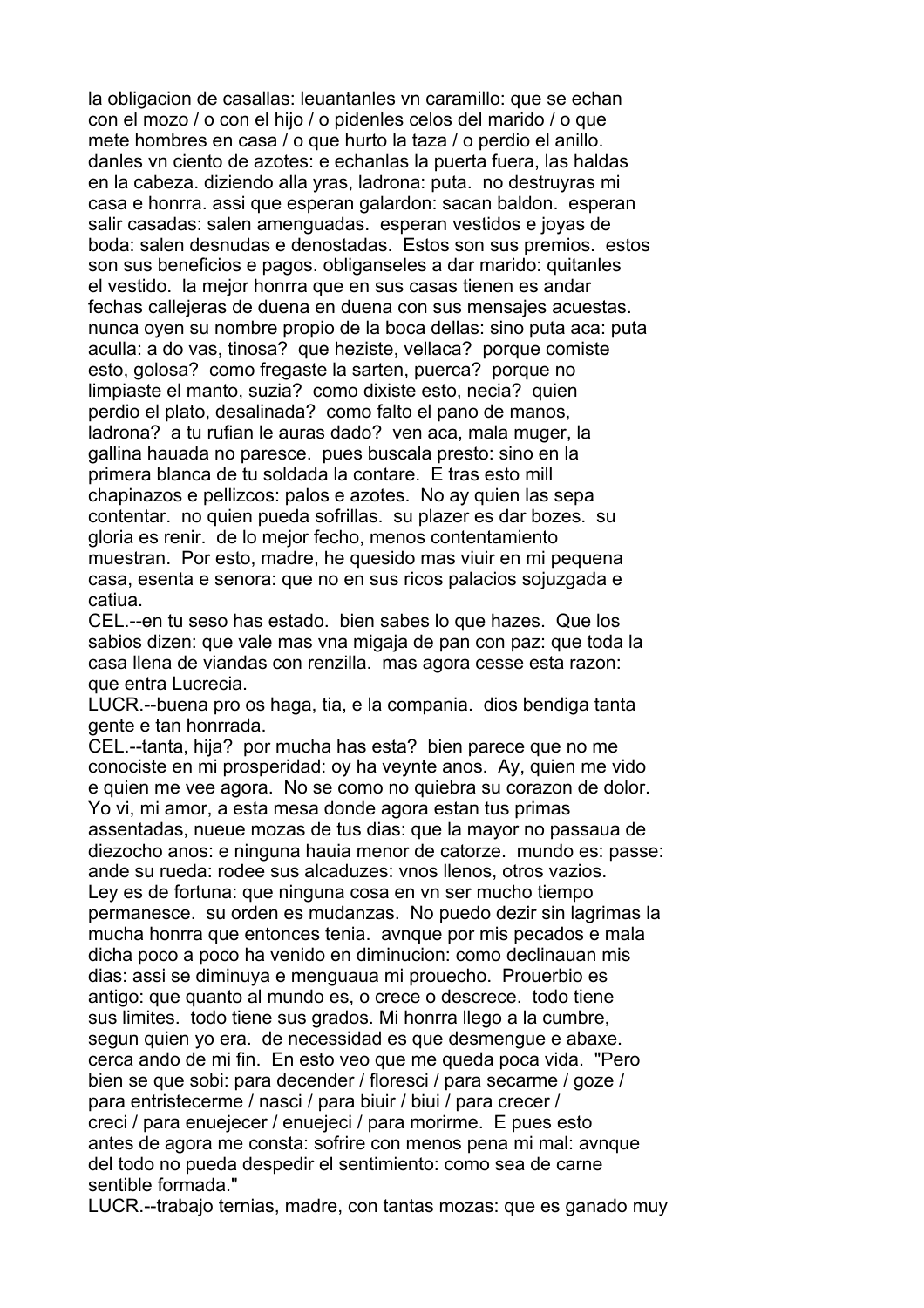trabajoso de guardar.

CEL.--trabajo, mi amor? antes descanso e aliuio. todas me obedescian. todas me honrrauan. de todas era acatada. ninguna salia de mi querer. lo que yo dezia era lo bueno. a cada qual daua su cobro. no escogian mas de lo que yo les mandaua. coxo: o tuerto: o manco: aquel hauian por sano que mas dinero me daua. Mio era el prouecho: suyo el afan. Pues seruidores, no tenia por su causa dellas? caualleros. viejos: e mozos. abades de todas dignidades: desde obispos hasta sacristanes. en entrando por la yglesia, via derrocar bonetes en mi honor: como si yo fuera vna duquesa. El que menos auia que negociar comigo, por mas ruyn se tenia. De media legua que me viessen, dexauan las horas: vno a vno: e dos a dos, venian adonde yo estaua: a ver si mandaua algo: a preguntarme cada vno por la suya. Que hombre hauia que estando diziendo missa: en viendome entrar, se turbaua que no fazia ni dezia cosa a derechas. Vnos me llamauan senora: otros tia: otros enamorada: otros vieja honrrada. alli se concertauan sus venidas a mi casa. alli las ydas a la suya. alli se me ofrecian dineros. alli promesas. alli otras dadiuas: besando el cabo de mi manto: e avn algunos en la cara por me tener mas contenta. Agora hame traydo la fortuna a tal estado: que me digas buena pro hagan las zapatas.

SEMP.--espantados nos tienes con tales cosas como nos cuentas de essa religiosa gente e benditas coronas: si que no serian todos? CEL.--no, hijo; ni dios lo mande: que yo tal cosa leuante: que muchos viejos deuotos hauia: con quien yo poco medraua: e avn que no me podian ver. pero creo que de embidia de los otros que me hablauan: como la clerezia era grande, hauia de todos. vnos muy castos. otros que tenian cargo de mantener a las de mi oficio: e avn todavia creo que no faltan. Y embiauan sus escuderos e mozos a que me acompanassen: e apenas era llegada a mi casa, quando entrauan por mi puerta muchos pollos: e gallinas: ansarones: anadones: perdizes: tortolas: perniles de tocino: tortas de trigo: lechones: cada qual como lo recebia de aquellos diezmos de dios. assi lo venian luego a registrar para que comiese yo e aquellas sus deuotas. Pues vino no me sobraua? de lo mejor que se beuia en la cibdad: venido de diuersas partes: de Monuiedro: de Luque: de Toro; de Madrigal: de Sant Martin: e de otros muchos lugares. e tantos, que avnque tengo la diferencia de los gustos e sabor en la boca: no tengo la diuersidad de sus tierras en la memoria. que harto es que vna vieja como yo: en oliendo qualquiera vino diga de donde es. Pues otros curas sin renta: no era ofrecido el bodigo: quando en besando el filigres la estola: era del primero boleo en mi casa. Espessos, como piedras a tablado, entrauan mochachos cargados de prouisiones por mi puerta. No se como puedo viuir cayendo de tal estado.

AREU.--por dios, pues somos venidas a hauer plazer: no llores, madre, ni te fatigues: que dios lo remediara todo.

CEL.--harto tengo, hija, que llorar: acordandome a tan alegre tiempo: e tal vida como yo tenia: e quan seruida era de todo el mundo: que jamas houo fruta nueua de que yo primero no gozasse: que otros supiessen si era nascida: en mi casa se hauia de hallar si para alguna prenada se buscasse.

SEMP.--madre, ningun prouecho trae la memoria del buen tiempo: si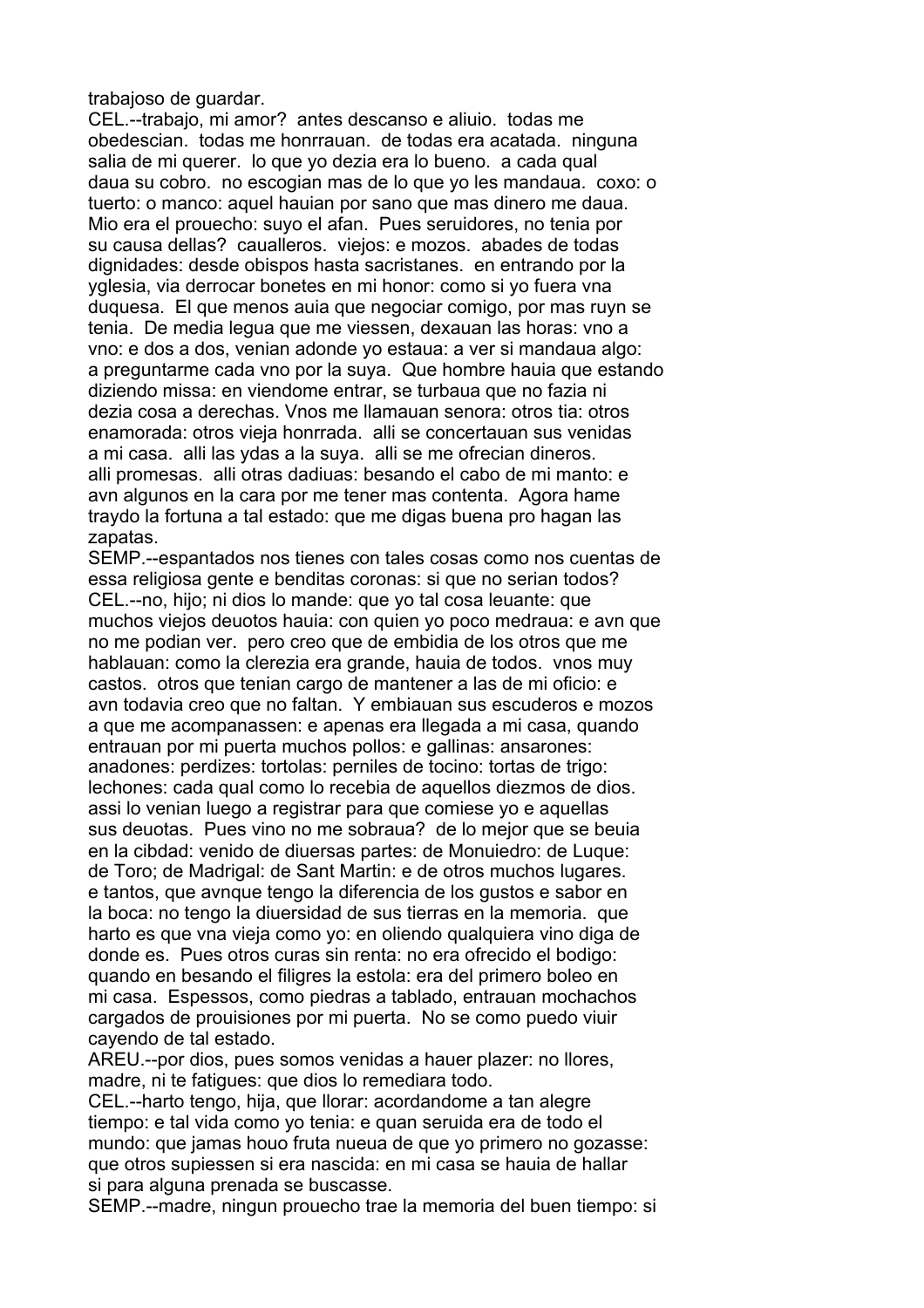cobrar no se puede. antes tristeza, como a ti agora: que nos has sacado el plazer dentre las manos. Alcese la mesa: yrnos hemos a holgar: e tu daras respuesta a essa donzella que aqui es venida. CEL.--hija Lucrecia: dexadas estas razones, querria que me dixiesses a que fue agora tu buena venida.

LUCR.--por cierto ya se me hauia oluidado mi principal demanda e mensaje con la memoria de esse tan alegre tiempo como has contado. Y assi me estuuiera vn ano sin comer escuchandote: e pensando en aquella vida buena que aquellas mozas gozarian: que me parece e semeja que esto yo agora en ella. Mi venida, senora, es lo que tu sabras: pedirte el cenidero. e demas desto, te ruega mi senora sea de ti visitada, e muy presto: porque se siente muy fatigada de desmayos e de dolor del corazon.

CEL.--hija, destos dolorcillos tales: mas es el ruydo que las nuezes. Marauillada estoy sentirse del corazon muger tan moza. LUCR.--assi te arrastren, traydora: tu no sabes que es? Haze la vieja falsa sus hechizos e vase: despues hazese de nueuas. CEL.--que dizes, hija?

LUCR.--madre, que vamos presto, e me des el cordon. CEL.--vamos, que yo le lleuo.

ARGUMENTO DEL DECIMO AUTO.

Mientra andan Celestina e Lucrecia por camino: esta hablando Melibea consigo misma. Llegan a la puerta. Entra Lucrecia primero. haze entrar a Celestina. Melibea despues de muchas razones descubre a Celestina arder en amor de Calisto. Veen venir a Alisa, madre de Melibea. despidense den vno. Pregunta Alisa a Melibea de los negocios de Celestina. defendiole su mucha conuersacion.

MELIBEA, LUCRECIA, CELESTINA, AREUSA

MELIB.--O lastimada de mi. o malproueyda donzella: e no me fuera mejor conceder su peticion e demanda ayer a Celestina: quando de parte de aquel senor cuya vista me catiuo: me fue rogado? e contentarle a el: e sanar a mi? que no venir por fuerza a descobrir mi llaga: quando no me sea agradecido: quando ya desconfiando de mi buena respuesta aya puesto sus ojos en amor de otra? quanta mas ventaja touiera mi prometimiento rogado que mi ofrecimiento forzoso. O mi fiel criada Lucrecia: que diras de mi? que pensaras de mi seso? quando me veas publicar lo que a ti jamas he quesido descobrir? como te espantaras del rompimiento de mi honestidad e verguenza: que siempre como encerrada donzella acostumbre tener. no se si auras barruntado de donde procede mi dolor. O si ya viniesses con aquella medianera de mi salud. O soberano dios: a ti que todos los atribulados llaman. los apassionados piden remedio. los llagados medicina. a ti que los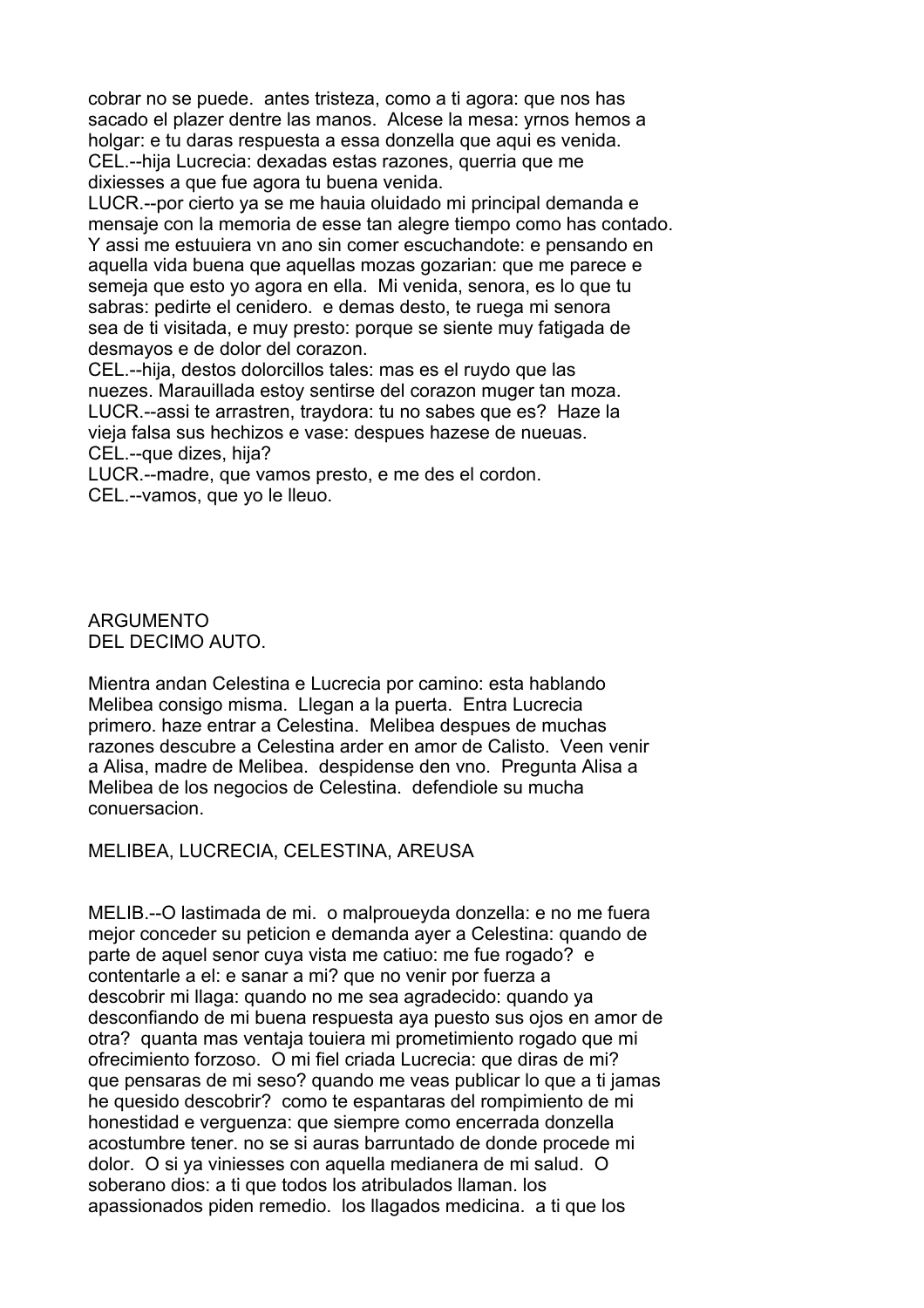cielos: mar: e tierra: con los infernales centros obedecen. a ti, el qual todas las cosas a los hombres sojuzgaste: humilmente suplico: des a mi herido corazon sofrimiento e paciencia: con que mi terrible passion pueda dissimular: no se desdore aquella hoja de castidad que tengo assentada sobre este amoroso desseo: publicando ser otro mi dolor, que no el que me atormenta. Pero como lo podre hazer, lastimandome tan cruelmente el ponzonoso bocado que la vista de su presencia de aquel cauallero me dio? o genero femineo, encogido e fragile: porque no fue tambien a las hembras concedido poder descobrir su congoxoso e ardiente amor, como a los varones? Que ni Calisto biuiera quexoso: ni yo penada. LUCR.--tia, detente vn poquito cabo esta puerta: entrare a ver con quien esta hablando mi senora. Entra, entra, que consigo lo ha. MELIB.--Lucrecia, echa essa antepuerta. O vieja sabia e honrrada, tu seas bien venida. que te paresce como que ha sido mi dicha: e la fortuna ha rodeado: que yo tuuiesse de tu saber necessidad: para que tan presto me houiesses de pagar en la misma moneda el beneficio que por ti me fue demandado: para esse gentil hombre que curauas con la virtud de mi cordon?

CEL.--que es, senora, tu mal? que assi muestra las senas de su tormento en las coloradas colores de tu gesto?

MELIB.--madre mia, que comen este corazon serpientes dentro de mi cuerpo.

CEL.--bien esta: assi lo queria yo. tu me pagaras, dona loca, la sobra de tu yra.

MELIB.--que dizes? has sentido, en verme, alguna causa donde mi mal proceda?

CEL.--no me as, senora, declarado la calidad del mal: quieres que adeuine la causa? Lo que yo digo es que rescibo mucha pena de ver triste tu graciosa presencia.

MELIB.--vieja honrrada, alegramela tu. que grandes nueuas me han dado de tu saber.

CEL.--senora, el sabidor solo dios es. pero como para salud e remedio de las enfermedades fueron repartidas las gracias en las gentes de hallar las melezinas: dellas por esperiencia: dellas por arte: dellas por natural instinto: alguna partezica alcanzo a esta pobre vieja, de la qual al presente podras ser seruida.

MELIB.--o que gracioso e agradable me es oyrte. saludable es al enfermo la alegre cara del que le visita. paresceme que veo mi corazon entre tus manos fecho pedazos: el qual, si tu quisiesses, con muy poco trabajo juntarias con la virtud de tu lengua: no de otra manera, que quando vio en suenos aquel grande Alexandre, rey de Macedonia, en la boca del dragon la saludable rayz con que sano a su criado Tolomeo del bocado de la biuora. Pues por amor de dios: te despojes para muy diligente entender en mi mal: e me des algun remedio.

CEL.--gran parte de la salud es dessearla: por lo qual creo menos peligroso ser tu dolor. Pero para yo dar, mediante dios, congrua e saludable melezina: es necessario saber de ti tres cosas. La primera, a que parte de tu cuerpo mas declina e aquexa el sentimiento. Otra, si es nueuamente por ti sentido? porque mas presto se curan las tiernas enfermedades en sus principios: que quando han hecho curso en la perseueracion de su oficio. Mejor se doman los animales en su primera edad: que quando ya es su cuero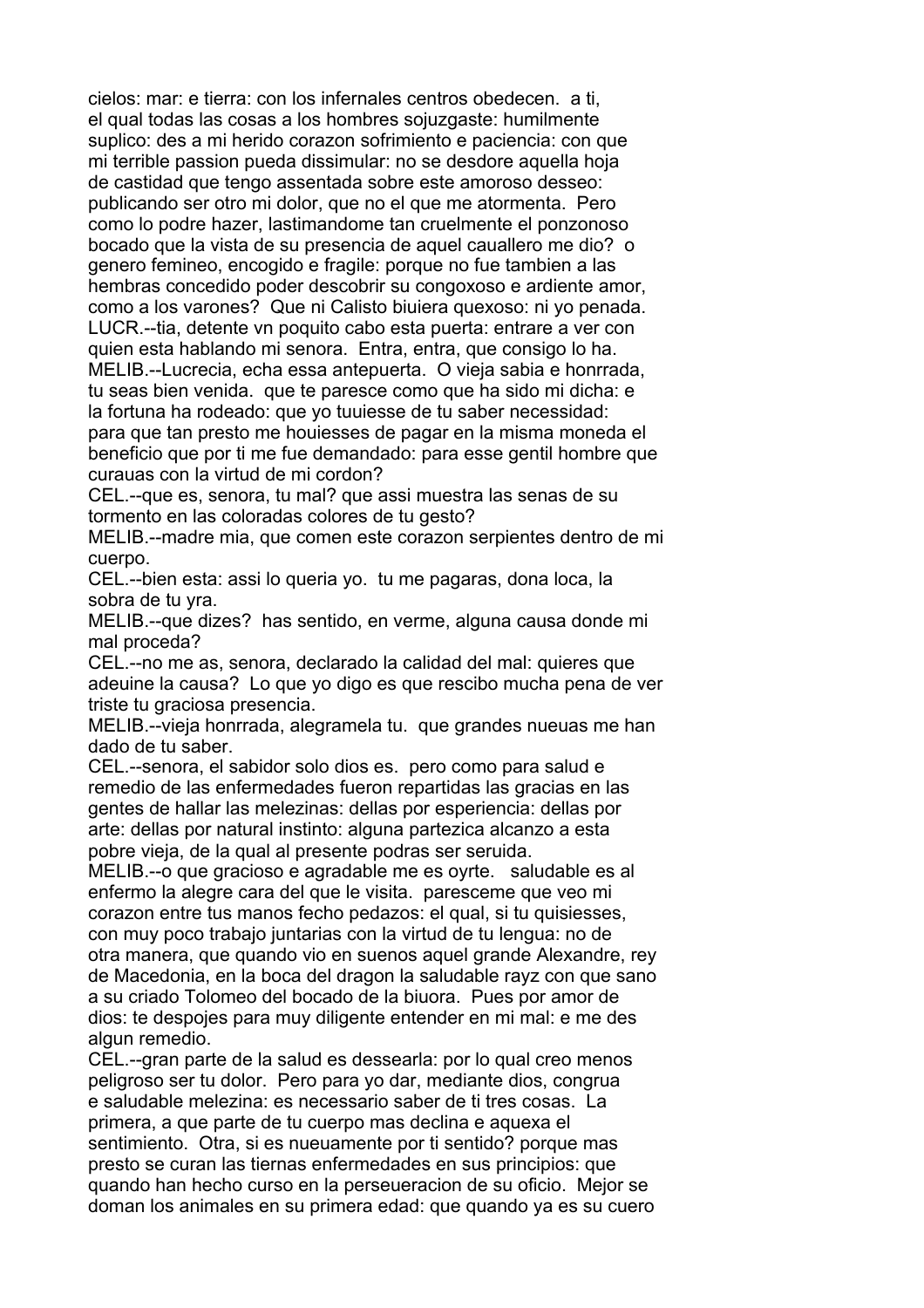endurecido: para venir mansos a la melena. Mejor crescen las plantas que tiernas e nueuas se trasponen: que las que frutificando ya se mudan. Muy mejor se despide el nueuo pecado: que aquel que por costumbre antigua cometemos cada dia. La tercera, si procede de algun cruel pensamiento: que asento en aquel lugar? Y esto sabido, veras obrar mi cura. por ende cumple que al medico como al confessor se hable toda verdad abiertamente. MELIB.--amiga Celestina, muger bien sabia e maestra grande: mucho has abierto el camino por donde mi mal te pueda especificar. Por cierto tu lo pides como muger bien esperta en curar tales enfermedades. Mi mal es de corazon. la ysquierda teta es su aposentamiento. tiende sus rayos a todas partes. Lo segundo: es nueuamente nacido en mi cuerpo: que no pense jamas que podia dolor priuar el seso como este haze. turbame la cara. quitame el comer. no puedo dormir. ningun genero de risa querria ver. La causa o pensamiento, que es la final cosa por ti preguntada de mi mal: esta no sabre dezirte. porque ni muerte de debdo: ni perdida de temporales bienes: ni sobresalto de vision: ni sueno desuariado: ni otra cosa puedo sentir que fuesse: saluo la alteracion que tu me causaste con la demanda que sospeche de parte de aquel cauallero Calisto, quando me pediste la oracion. CEL.--como, senora, tan mal hombre es aquel: tan mal nombre es el suyo: que en solo ser nombrado trae consigo ponzona su sonido? no creas que sea essa la causa de tu sentimiento. antes otra que yo barrunto. e pues que assi es: si tu licencia me das, yo, senora, te la dire.

MELIB.--como, Celestina, que es esse nueuo salario que pides: de licencia tienes tu necessidad para me dar la salud? qual fisico jamas pidio tal seguro para curar al paciente. Di: di: que siempre la tienes de mi: tal que mi honrra no danes con tus palabras.

CEL.--veote, senora, por vna parte quexar el dolor: por otra temer la melezina. Tu temor me pone miedo: el miedo silencio: el silencio tregua entre tu llaga e mi melezina. assi que sera causa: que ni tu dolor cesse: ni mi venida aproueche.

MELIB.--quanto mas dilatas la cura: tanto mas acrecientas e multiplicas la pena e passion. O tus melezinas son de poluos de infamia: e licor de corrupcion: conficionados con otro mas crudo dolor que el que de parte del paciente se siente / o no es ninguno tu saber. porque si lo vno o lo otro no abastasse: qualquiera remedio otro darias sin temor: pues te pido le muestres, quedando libre mi honrra.

CEL.--senora, no tengas por nueuo ser mas fuerte de sofrir al herido la ardiente trementina: e los asperos puntos que lastiman lo llagado: doblan la passion: que no la primera lision que dio sobre sano. Pues si tu quieres ser sana: e que te descubra la punta de mi sotil aguja sin temor: haz para tus manos e pies vna ligadura de sosiego. para tus ojos vna cobertura de piedad. para tu lengua vn freno de sosiego. para tus oydos vnos algodones de sofrimiento e paciencia. e veras obrar a la antigua maestra destas llagas.

MELIB.--o como me muero con tu dilatar. di, por dios, lo que quisieres. haz lo que supieres. que no podra ser tu remedio tan aspero que yguale con mi pena e tormento. Agora toque en mi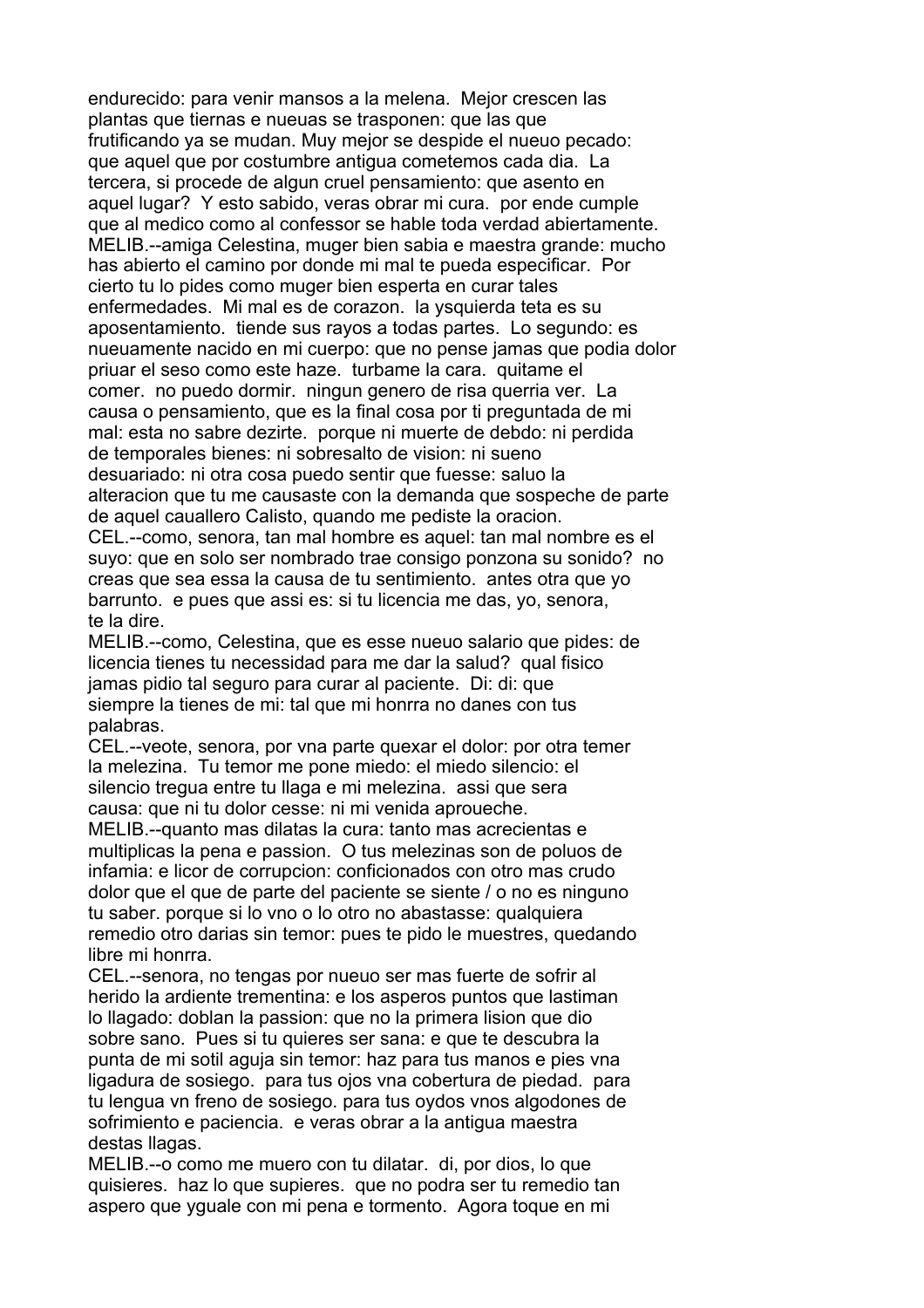honrra: agora dane mi fama: agora lastime mi cuerpo: avnque sea romper mis carnes para sacar mi dolorido corazon, te doy mi fe ser segura: e si siento aliuio sereys bien galardonada.

LUCR.--el seso tiene perdido mi senora. gran mal es este. catiuadola ha esta hechizera.

CEL.--nunca me ha de faltar vn diablo aca e aculla. escapome dios de Parmeno: topome con Lucrecia.

MELIB.--que dizes, amada maestra? que te fablaua essa moza? CEL.--no le oy nada. "Pero diga lo que dixere: sabe que no ay cosa mas contraria en las grandes curas delante los animosos zurujanos que los flacos corazones: los quales con su gran lastima: con sus doloriosas hablas: con sus sentibles meneos ponen temor al enfermo: fazen que desconfie de la salud e al medico enojan e turban: e la turbacion altera la mano / rige sin orden la aguja. por donde se puede conocer claro," lo que yo digo es que es muy necessario para tu salud que no este persona delante: e assi que la deues mandar salir. e tu, hija Lucrecia, perdona. MELIB.--salte fuera presto.

LUCR.--ya. ya. todo es perdido. ya me salgo, senora.

CEL.--tambien me da osadia tu gran pena: como ver que con tu sospecha has ya tragado alguna parte de mi cura. Pero todavia es necessario traer mas clara melezina: e mas saludable descanso de casa de aquel cauallero Calisto.

MELIB.--calla, por dios, madre: no traygan de su casa cosa para mi prouecho: ni le nombres aqui.

CEL.--sufre, senora, con paciencia: que es el primer punto e principal: no se quiebre: sino todo nuestro trabajo es perdido: tu llaga es grande: tiene necessidad de aspera cura. e lo duro con duro se ablanda mas eficacemente. E dizen los sabios, que la cura del lastimero medico dexa mayor senal: e que nunca peligro sin peligro se vence. Temperancia, que pocas vezes lo molesto sin molestia se cura: e vn clauo con otro se espele: e vn dolor con otro. No concibas odio ni desamor: ni consientas a tu lengua dezir mal de persona tan virtuosa como Calisto: que si conoscido fuesse.

MELIB.--o, por dios, que me matas: e no te tengo dicho que no me alabes esse hombre, ni me le nombres en bueno: ni en malo? CEL.--senora, este es otro e segundo punto. si tu con tu mal sofrimiento no consientes, poco aprouechara mi venida: e si como prometiste lo sufres, tu quedaras sana e sin debda: e Calisto sin quexa e pagado. primero te auise de mi cura: e desta inuisible aguja, que, sin llegar a ti, sientes en solo mentarla en mi boca. MELIB.--tantas vezes me nombraras esse tu cauallero: que ni mi promessa baste, ni la fe que te di a sofrir tus dichos. De que ha de quedar pagado? que le deuo yo a el? que le soy a cargo? que ha hecho por mi? que necessario es el aqui para el proposito de mi mal? mas agradable me seria que rasgases mis carnes, e sacasses mi corazon: que no traer essas palabras aqui.

CEL.--sin te romper las vestiduras se lanzo en tu pecho el amor: no rasgare yo tus carnes para le curar.

MELIB.--como dizes que llaman a este mi dolor? que assi se ha ensenoreado en lo mejor de mi cuerpo?

CEL.--amor dulce.

MELIB.--esso me declara que es: que en solo oyrlo me alegro.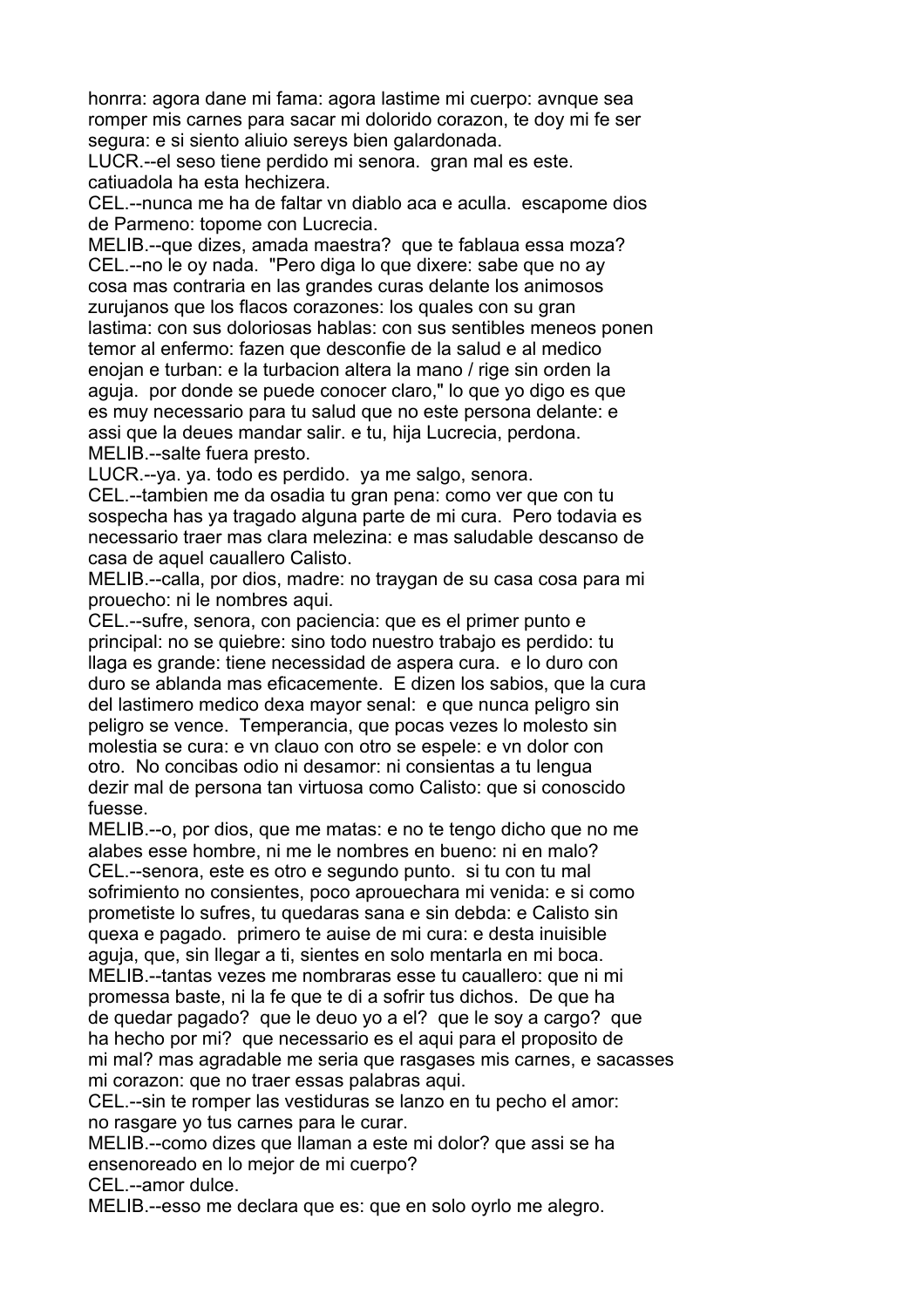CEL.--es vn fuego escondido. vna agradable llaga. vn sabroso veneno. vna dulce amargura. vna delectable dolencia. vn alegre tormento. vna dulce e fiera herida. vna blanda muerte.

MELIB.--ay mezquina de mi: que si verdad es tu relacion, dubdosa sera mi salud: porque segun la contrariedad que essos nombres entre si muestran: lo que al vno fuere prouechoso, acarreara al otro mas passion.

CEL.--no desconfie, senora, tu noble juuentud de salud: que quando el alto dios da la llaga: tras ella embia el remedio. Mayormente que se yo al mundo nascida vna flor que de todo esto te delibre. MELIB.--como se llama?

CEL.--no te lo oso dezir.

MELIB.--di, no temas.

CEL.--Calisto. O, por dios, senora Melibea, que poco esfuerzo es este? Que descaescimiento? O mezquina yo, alza la cabeza. O malauenturada vieja, en esto han de parar mis passos. Si muere, matarme han. avnque biua, sere sentida: que ya no podra sofrirse de no publicar su mal e mi cura. Senora mia Melibea, angel mio, que has sentido? que es de tu habla graciosa? que es de tu color alegre? abre tus claros ojos. Lucrecia, Lucrecia: entra presto aca: veras amortescida a tu senora entre mis manos: baxa presto por vn jarro de agua.

MELIB.--passo: passo: que me esforzare; no escandalizes la casa. CEL.--o cuytada de mi! no te descaezcas: senora, hablame como sueles.

MELIB.--e muy mejor: calla, no me fatigues.

CEL.--pues que me mandas que faga, perla graciosa? que ha sido este tu sentimiento? creo que se van quebrando mis puntos. MELIB.--quebrose mi honestidad. quebrose mi empacho. afloxo mi mucha verguenza. E como muy naturales: como muy domesticos: no pudieron tan liuianamente despedirse de mi cara: que no lleuassen consigo su color por algun poco de espacio: mi fuerza, mi lengua, e gran parte de mi sentido. O pues ya, mi nueua maestra: mi fiel secretaria, lo que tu tan abiertamente conoces: en vano trabajo por te lo encubrir. Muchos e muchos dias son passados: que esse noble cauallero me hablo en amor: tanto me fue entonces su habla enojosa: quanto, despues que tu me le tornaste a nombrar, alegre. cerrado han tus puntos mi llaga: venida soy en tu querer. En mi cordon le lleuaste embuelta la posesion de mi libertad. Su dolor de muelas era mi mayor tormento. Su pena era la mayor mia. Alabo e loo tu buen sofrimiento: tu cuerda osadia: tu liberal trabajo: tus solicitos e fieles passos: tu agradable habla: tu buen saber: tu demasiada solicitud: tu prouechosa importunidad. Mucho te deue esse senor, e mas yo. que jamas pudieron mis reproches aflacar tu esfuerzo e perseuerar: confiando en tu mucha astucia: antes, como fiel seruidora, quando mas denostada: mas diligente. quando mas disfauor: mas esfuerzo. quando peor respuesta: mejor cara. quando yo mas ayrada: tu mas humilde. Pospuesto todo temor, has sacado de mi pecho: lo que jamas a ti ni a otro pense descobrir. CEL.--amiga e senora mia, no te marauilles: porque estos fines con efecto me dan osadia a sofrir los asperos e escrupulosos desuios de las encerradas donzellas como tu. Verdad es que ante que me determinasse: assi por el camino: como en tu casa, estuue en grandes dubdas: si te descobriria mi peticion. Visto el gran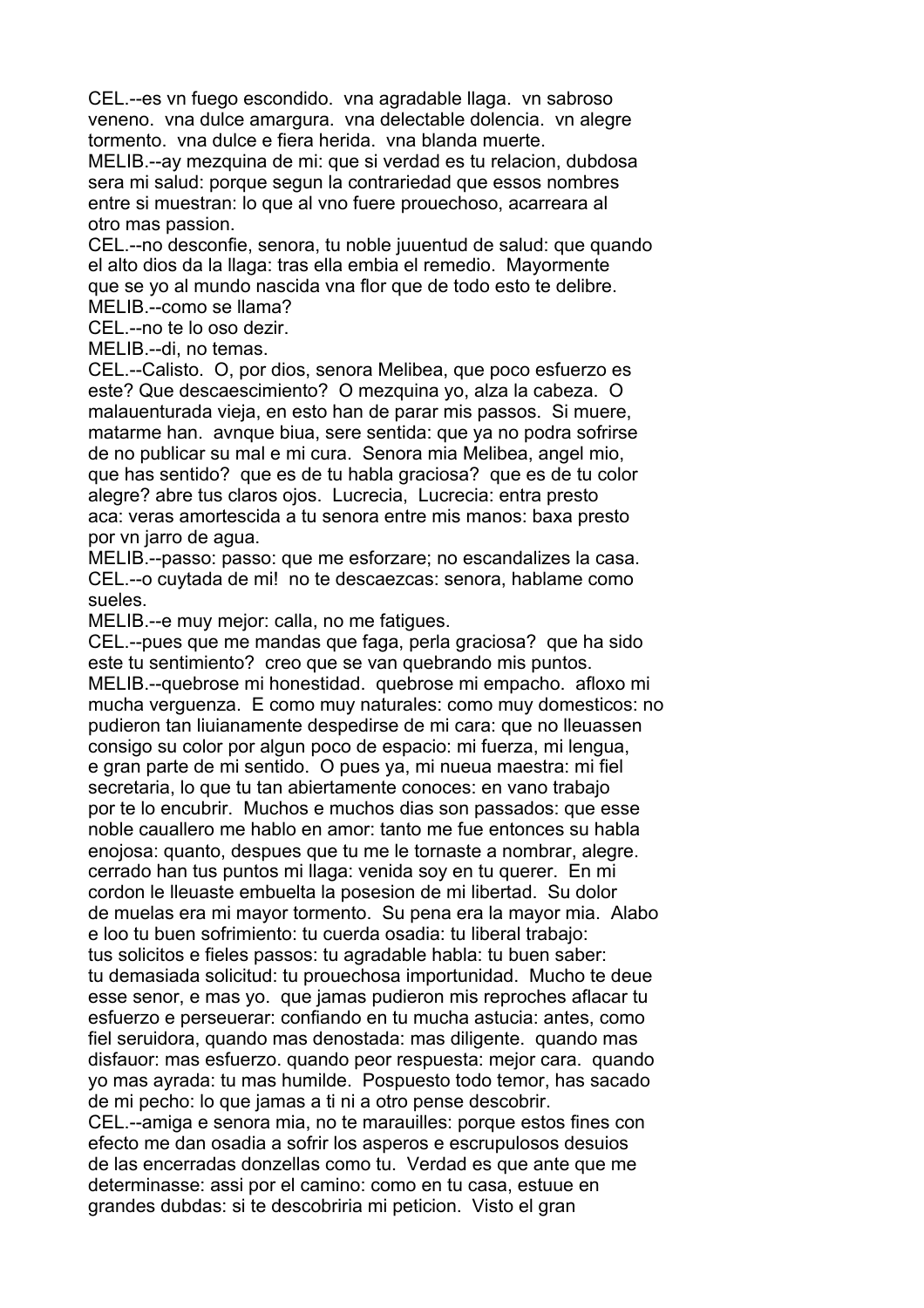poder de tu padre, temia. mirando la gentileza de Calisto, osaua. vista tu discrecion, me recelaua. mirando tu virtud e humanidad, me esforzaua: en lo vno hallaua el miedo: e en lo otro la seguridad. E pues assi, senora, has quesido descubrir la gran merced que nos has hecho: declara tu voluntad. echa tus secretos en mi regazo. Pon en mis manos el concierto deste concierto. yo dare forma como tu desseo e el de Calisto sean en breue complidos. MELIB.--o mi Calisto e mi senor: mi dulce e suaue alegria: si tu corazon siente lo que agora el mio: marauillada estoy como la absencia te consiente viuir. o mi madre e mi senora: haz de manera como luego le pueda ver, si mi vida quieres. CEL.--ver e hablar.

MELIB.--hablar? es impossible.

CEL.--ninguna cosa a los hombres que quieren hazerla es impossible.

MELIB.--dime como.

CEL.--yo lo tengo pensado: yo te lo dire. por entre las puertas de tu casa.

MELIB.--quando?

CEL.--esta noche.

MELIB.--gloriosa me seras si lo ordenas. di a que hora.

CEL.--a las doze.

MELIB.--pues ve, mi senora, mi leal amiga: e fabla con aquel senor, e que venga muy paso: e dalli se dara concierto segun su voluntad: a la hora que has ordenado.

CEL.--adios, que viene hazia aca tu madre.

MELIB.--amiga Lucrecia: e mi "leal criada / e" fiel secretaria. ya has visto como no ha sido mas en mi mano: catiuome el amor de aquel cauallero. ruegote, por dios, se cubra con secreto sello: porque yo goze de tan suaue amor. Tu seras de mi tenida en aquel lugar que merece tu fiel seruicio.

LUCR.--"senora / mucho antes de agora tengo sentida tu llaga: e calado tu desseo: hame fuertemente dolido tu perdicion: quanto mas tu me querias encobrir e celar el fuego que te quemaua: tanto mas sus llamas se manifestauan / en la color de tu cara en el poco sossiego del corazon / en el meneo de tus miembros / en comer sin gana / en el no dormir. Assi que contino te se cayan: como de entre las manos senales muy claras de pena. pero como en los tiempos que la voluntad reyna en los senores / o desmedido apetito cumple a los seruidores obedecer con diligencia corporal: e no con artificiales consejos de lengua / sufria con pena / callaua con temor / encobria con fieldad. de manera que fuera mejor el aspero consejo: que la blanda lisonja." Pero pues ya no tiene tu merced otro medio sino morir o amar: mucha razon es que se escoja por mejor: aquello que en si lo es.

ALI.--en que andas aca, vezina, cada dia?

CEL.--senora, falto ayer vn poco de hilado al peso, e vinelo a cumplir: porque di mi palabra; e traydo, voyme: quede dios contigo.

ALI.--e contigo vaya. Hija Melibea, que queria la vieja? MELIB.--senora, venderme vn poquito de soliman.

ALI.--esso creo yo mas que lo que la vieja ruyn dixo. penso que recibiria yo pena dello, e mintiome. guarte, hija, della, que es gran traydora: que el sotil ladron siempre rodea las ricas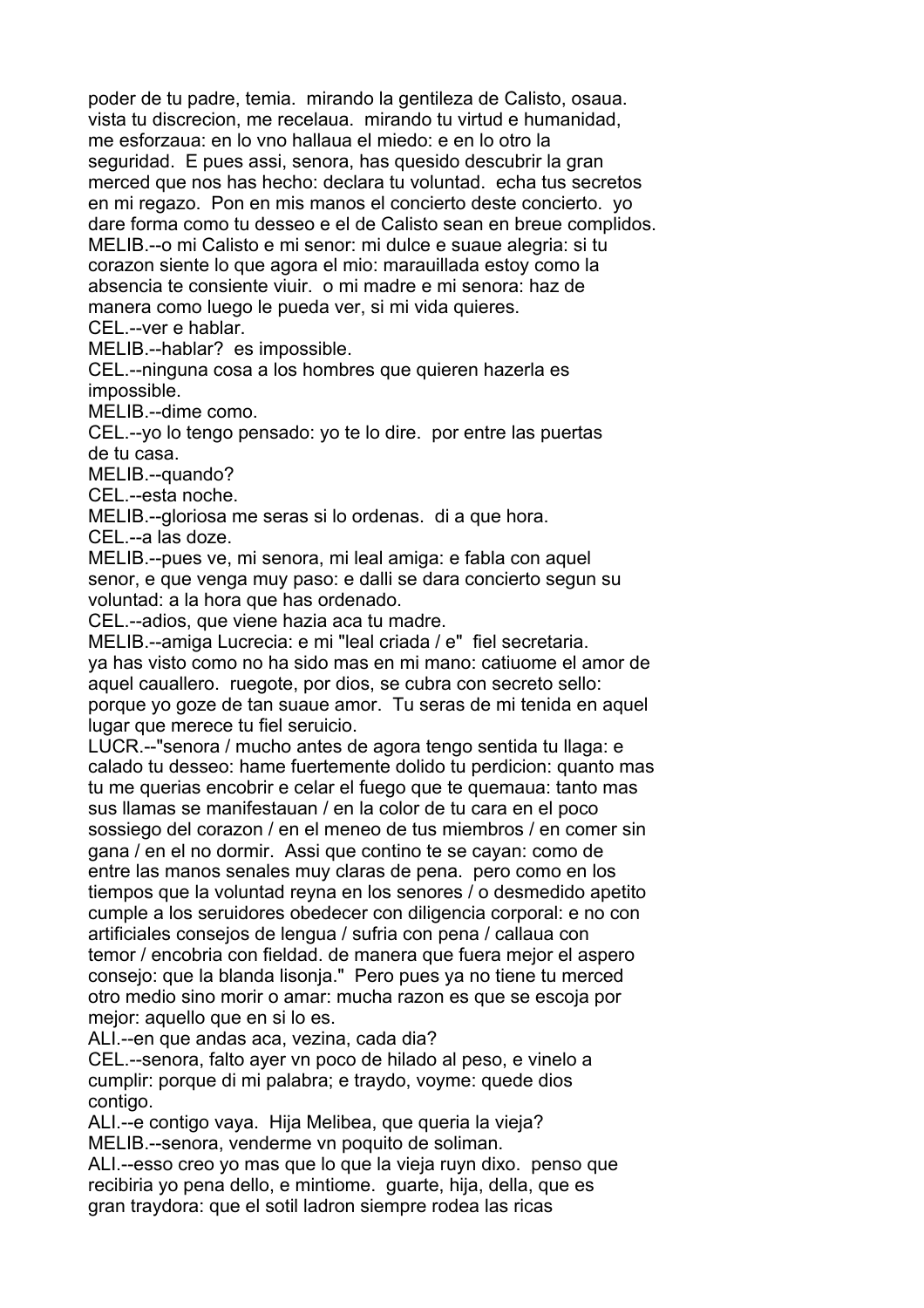moradas. Sabe esta con sus trayciones: con sus falsas mercadurias, mudar los propositos castos. dana la fama. a tres vezes que entra en vna casa, engendra sospecha. LUCR.--tarde acuerda nuestra ama.

ALI.--por amor mio, hija, que si aca tornare sin verla yo: que no ayas por bien su venida: ni la recibas con plazer. halle en ti onestidad en tu respuesta: e jamas boluera. que la verdadera virtud mas se teme que espada.

MELIB.--dessas es? nunca mas. bien huelgo, senora, de ser auisada: por saber de quien me tengo de guardar.

ARGUMENTO DEL ONZENO AUTO.

Despedida Celestina de Melibea, va por la calle sola hablando. Vee a Sempronio e Parmeno que van a la Magdalena por su senor. Sempronio habla con Calisto. Sobreuiene Celestina. van a casa de Calisto. Declarale Celestina su mensaje e negocio recaudado con Melibea. Mientra ellos en essas razones estan, Parmeno e Sempronio entre si hablan. Despidese Celestina de Calisto. va para su casa. llama a la puerta. Elicia le viene a abrir. cenan e vanse a dormir.

CELESTINA. SEMPRONIO. CALISTO. PARMENO. ELICIA.

CEL.--Ay dios, si llegasse a mi casa con mi mucha alegria acuestas. A Parmeno e a Sempronio veo yr a la Magdalena: tras ellos me voy: e si ay no estouiere Calisto, passaremos a su casa a pedirle las albricias de su gran gozo.

SEMP.--senor, mira que tu estada es dar a todo el mundo que dezir. Por dios, que huygas de ser traydo en lenguas: que al muy deuoto llaman ypocrita: que diran, sino que andas royendo los sanctos? Si passion tienes, sufrela en tu casa: no te sienta la tierra. no descubras tu pena a los estranos: pues esta en manos el pandero que lo sabra bien taner.

CAL.--en que manos?

SEMP.--de Celestina.

CEL.--que nombrays a Celestina? que dezis desta esclaua de Calisto? toda la calle del Arcediano vengo a mas andar tras vosotros por alcanzaros: e jamas he podido con mis luengas haldas. CAL.--o joya del mundo: acorro de mis passiones: espejo de mi vista. el corazon se me alegra en ver essa honrrada presencia: essa noble senetud. dime, con que vienes? que nueuas traes? que te veo alegre: e no se en que esta mi vida.

CEL.--en mi lengua.

CAL.--que dizes, gloria e descanso mio? declarame mas lo dicho. CEL.--salgamos, senor, de la yglesia: e de aqui a casa te contare algo con que te alegres de verdad.

PARM.--buena viene la vieja, hermano. recabdado deue hauer. SEMP.--escuchala.

CEL.--todo este dia, senor, he trabajado en tu negocio: e he dexado perder otros en que harto me yua. muchos tengo quexosos por tenerte a ti contento. mas he dexado de ganar que piensas.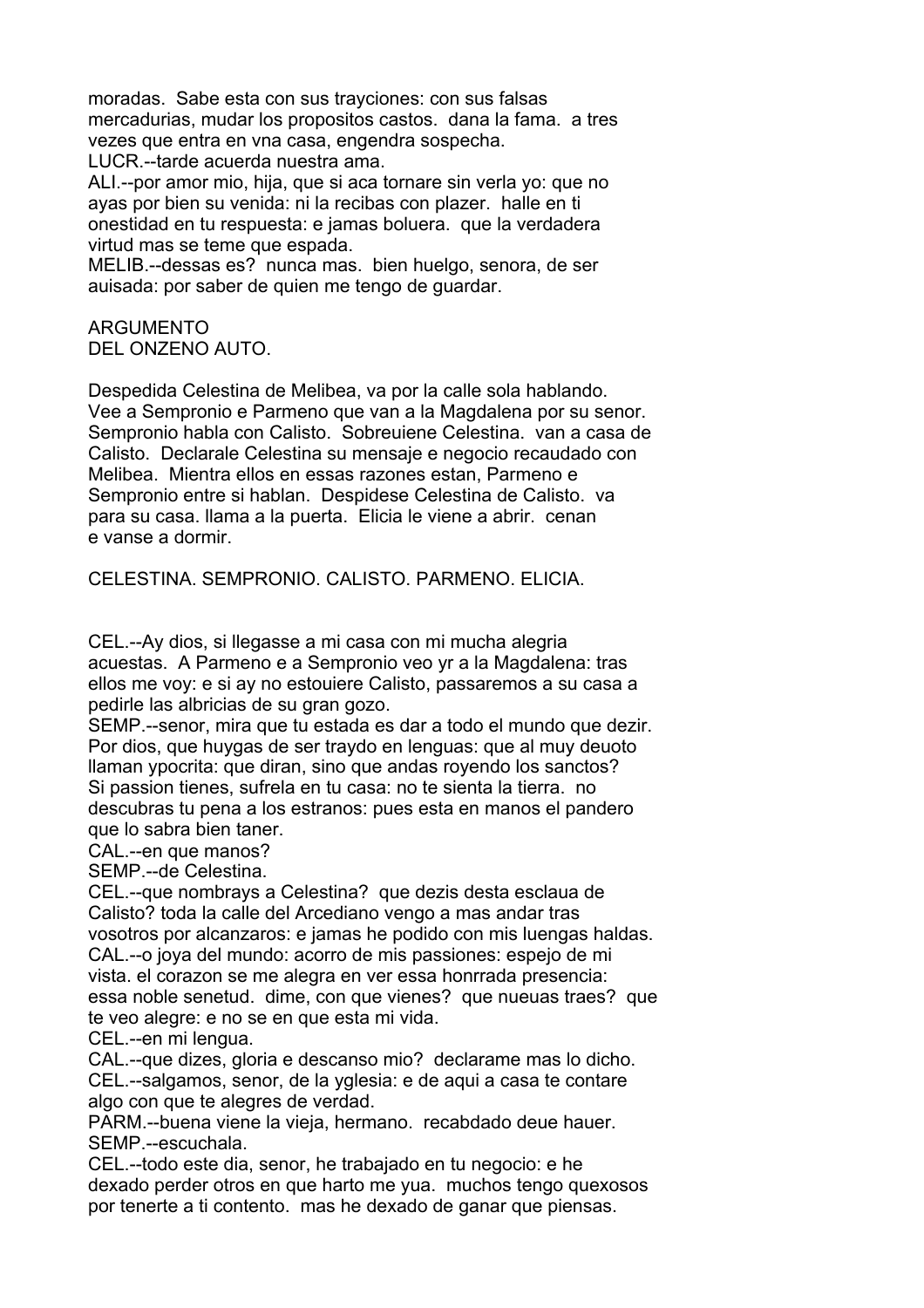pero todo vaya en buena hora, pues tan buen recabdo traygo: que te traygo muchas buenas palabras de Melibea, e la dexo a tu seruicio. CAL.--que es esto que oygo?

CEL.--que es mas tuya que de si misma. mas esta a tu mandado e querer que de su padre Pleberio.

CAL.--habla cortes, madre: no digas tal cosa: que diran estos mozos que estas loca. Melibea es mi senora. Melibea es mi dios. Melibea es mi vida. yo su catiuo. yo su sieruo.

SEMP.--con tu desconfianza, senor: con tu poco preciarte: con tenerte en poco: hablas essas cosas: con que atajas su razon. A todo el mundo turbas diziendo desconciertos. De que te santiguas? dale algo por su trabajo; haras mejor: que esso esperan essas palabras.

CAL.--bien has dicho. Madre mia, yo se cierto que jamas ygualara tu trabajo e mi liuiano galardon: en lugar de manto e saya: porque no se de parte a oficiales, toma esta cadenilla: ponla al cuello, e procede en tu razon: e mi alegria.

PARM.--cadenilla la llama? no lo oyes, Sempronio? no estima el gasto. pues yo te certifico no diesse mi parte por medio marco de oro: por mal que la vieja la reparta.

SEMP.--oyrte ha nuestro amo; ternemos en el que amansar: e en ti que sanar, segun esta inchado de tu mucho murmurar. Por mi amor, hermano, que oygas e calles: que por esso te dio dios dos oydos, e vna lengua sola.

PARM.--oyra el diablo. esta colgado de la boca de la vieja: sordo e mudo e ciego: hecho personaje sin son. que avnque le diesemos higas, diria que alzauamos las manos a dios: rogando por buen fin de sus amores.

SEMP.--calla. oye. escucha bien a Celestina: en mi alma, todo lo merece e mas que le diese: mucho dize.

CEL.--senor Calisto, para tan flaca vieja como yo: mucha franqueza vsaste. pero como todo don o dadiua se juzgue grande o chica: respecto del que lo da: no quiero traer a consequencia mi poco merecer, ante quien sobra en calidad e en quantidad: mas medirse ha con tu magnificencia: ante quien no es nada. en pago de la qual te restituyo tu salud que yua perdida: tu corazon que te faltaua: tu seso que se alteraua. Melibea pena por ti mas que tu por ella. Melibea te ama e dessea ver. Melibea piensa mas horas en tu persona que en la suya. Melibea se llama tuya: e esto tiene por titulo de libertad. e con esto amansa el fuego que mas que a ti la quema.

CAL.--mozos, esto yo aqui? mozos, oygo yo esto? mozos, mira si estoy despierto. es de dia o de noche? o senor dios, padre celestial: ruegote que esto no sea sueno. despierto, pues, estoy: si burlas, senora, de mi, por me pagar en palabras: no temas: di verdad: que para lo que tu de mi has recebido, mas merecen tus passos.

CEL.--nunca el corazon lastimado de deseo: toma la buena nueua por cierta. ni la mala por dudosa. pero si burlo, o si no, verlo has: yendo esta noche, segun el concierto dexo con ella, a su casa: en dando el relox doze, a la hablar por entre las puertas: de cuya boca sabras mas por entero mi solicitud: e su desseo: e el amor que te tiene: e quien lo ha causado.

CAL.--ya, ya. tal cosa espero? tal cosa es possible hauer de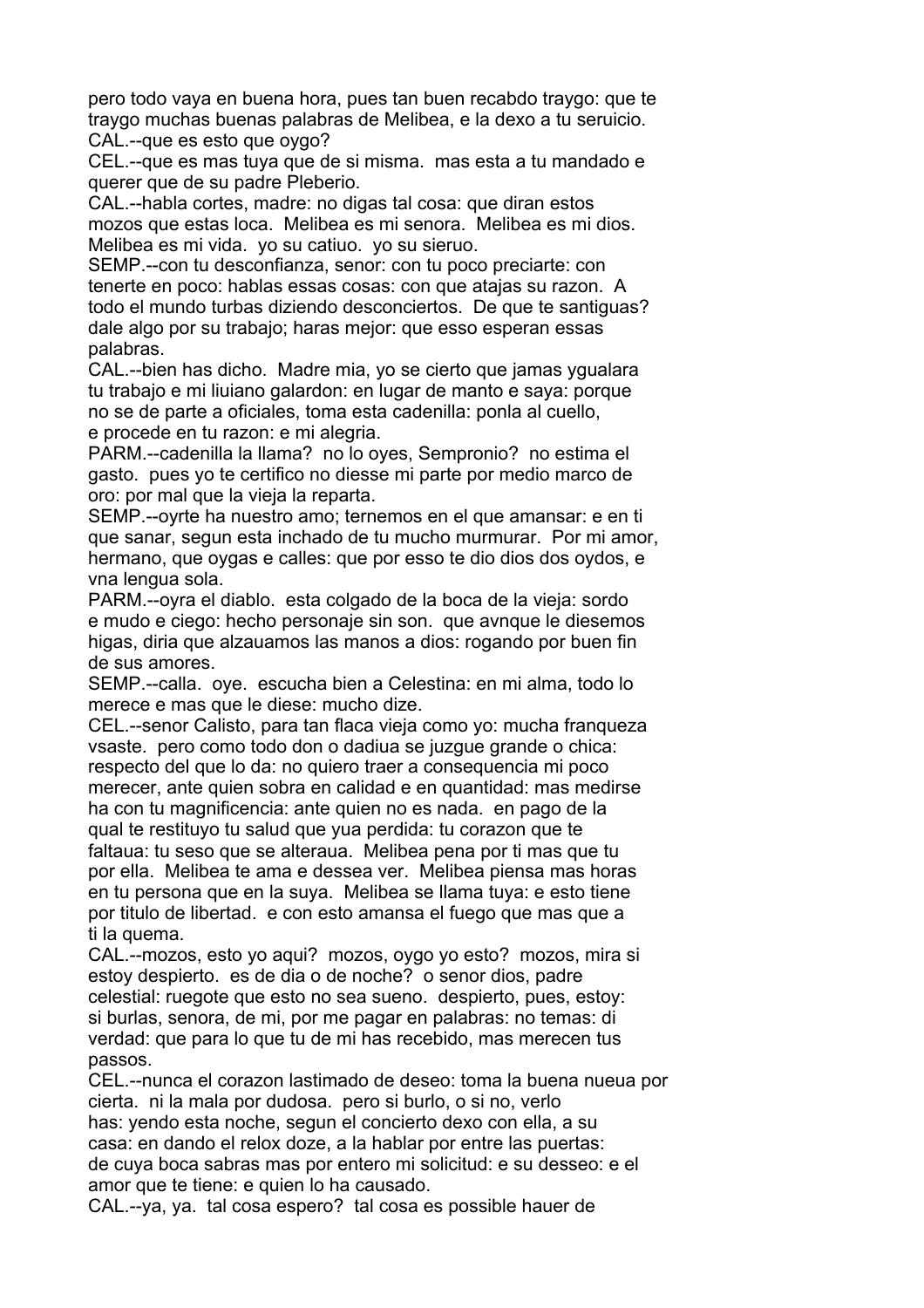passar por mi? muerto soy de aqui alla. no soy capaz de tanta gloria. no merecedor de tan gran merced. no digno de fablar con tal senora de su voluntad e grado.

CEL.--siempre lo oy dezir: que es mas dificile de sofrir la prospera fortuna que la aduersa: que la vna no tiene sosiego: e la otra tiene consuelo. Como, senor Calisto: e no mirarias quien tu eres? no mirarias el tiempo que has gastado en su seruicio? no mirarias a quien has puesto entremedias? e asi mismo que hasta agora siempre as estado dubdoso de la alcanzar, e tenias sofrimiento: agora que te certifico el fin de tu penar: quieres poner fin a tu vida. Mira: mira: que esta Celestina de tu parte: e que avnque todo te faltasse lo que en vn enamorado se requiere: te venderia por el mas acabado galan del mundo. Que haria llanas las penas para andar: que te faria las mas crescidas aguas corrientes pasar sin mojarte. Mal conoces a quien das tu dinero. CAL.--cata, senora, que me dizes? que verna de su grado? CEL.--e avn de rodillas.

SEMP.--no sea ruydo hechizo que nos quieran tomar a manos a todos? cata, madre, que assi se suelen dar las zarazas en pan embueltas: porque no las sienta el gusto.

PARM.--nunca te oy dezir mejor cosa. mucha sospecha me pone el presto conceder de aquella senora: e venir tan ayna en todo su querer de Celestina: enganando nuestra voluntad con sus palabras dulces e prestas: por hurtar por otra parte. como hazen los de Egypto: quando el signo nos catan en la mano. "Pues alahe madre con dulces palabras estan muchas injurias vengadas: el falso boyzuelo con su blando cencerrar trae las perdizes a la red. El canto de la serena engana los simples marineros con su dulzor: assi esta con su mansedumbre e concession presta: querra tomar vna manada de nosotros a su saluo: purgara su innocencia con la honrra de Calisto: e con nuestra muerte: assi como corderica mansa que mama a su madre e la ajena. Ella con su segurar tomara la venganza de Calisto en todos nosotros: de manera que con la mucha gente que tiene: podra cazar a padres e hijos en vna nidada: e tu estarte has rascando a tu fuego: diziendo. A saluo esta el que repica."

CAL.--callad, locos: vellacos: sospechosos. parece que days a entender que los angeles sepan hazer mal? Si, que Melibea angel dissimulado es, que viue entre nosotros.

SEMP.--todavia te buelues a tus eregias. Escuchale, Parmeno, no te pene nada: que si fuere trato doble el lo pagara: que nosotros buenos pies tenemos.

CEL.--senor, tu estas en lo cierto. vosotros cargados de sospechas vanas. yo he hecho todo lo que a mi era a cargo. Alegre te dexo, dios te libre e aderece. Partome muy contenta. si fuere menester para esto / o para mas, alli estoy muy aparejada a tu seruicio.

PARM.--hi. hi. hi.

SEMP.--de que te ries, por tu vida, Parmeno?

PARM.--de la priessa que la vieja tiene por yrse. No vee la hora que hauer despegado la cadena de casa. no puede creer que la tenga en su poder: ni que se la han dado de verdad. No se halla digna de tal don: tan poco como Calisto de Melibea.

SEMP.--que quieres que haga vna puta alcahueta? que sabe e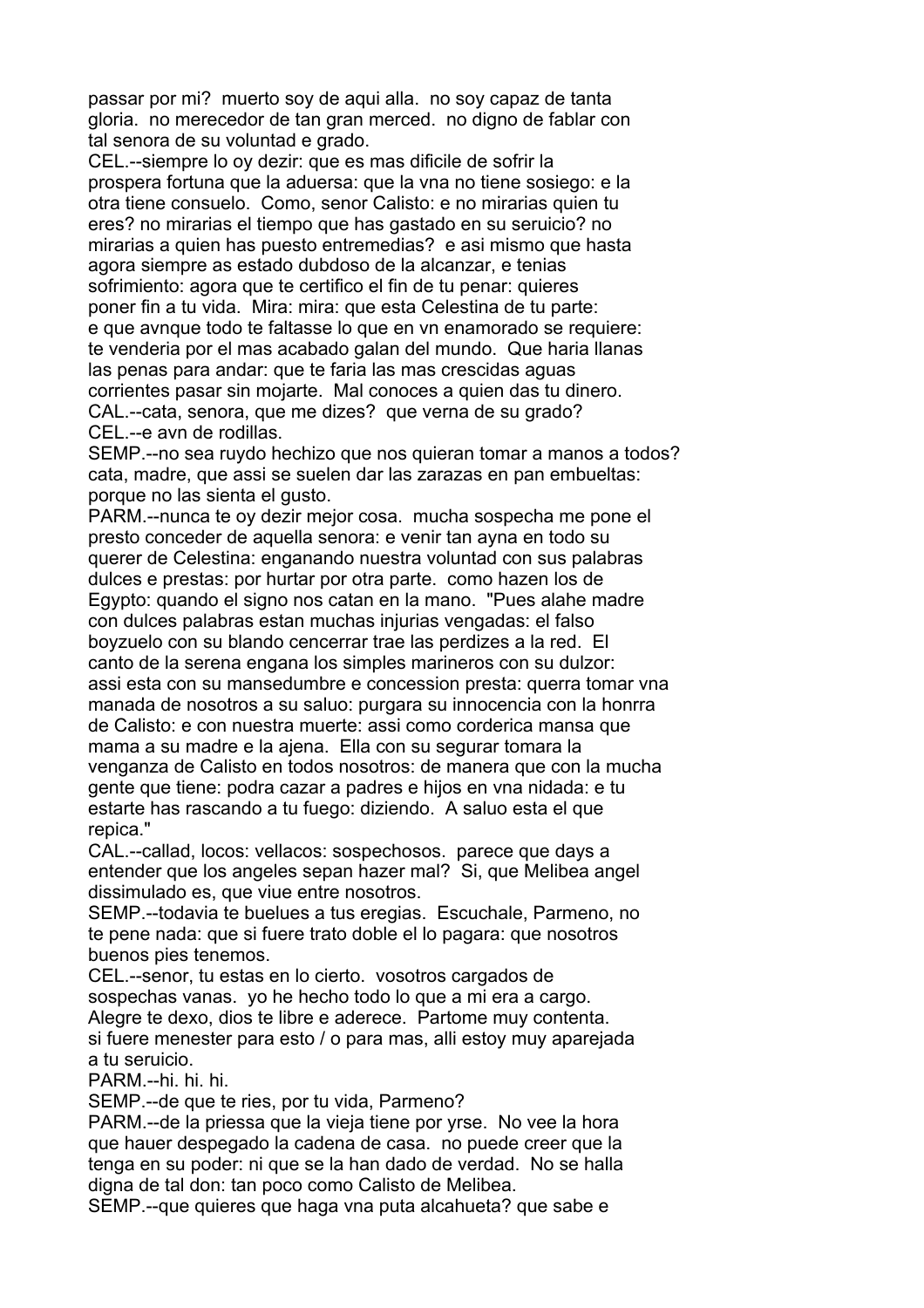entiende lo que nosotros nos callamos: e suele hazer siete virgos por dos monedas: despues de verse cargada de oro: sino ponerse en saluo con la possession: con temor no se la tornen a tomar despues que ha complido de su parte aquello para que era menester. Pues guardese del diablo: que sobre el partir no le saquemos el alma. CAL.--dios vaya contigo, mi madre: yo quiero dormir e reposar vn rato: para satisfazer a las passadas noches e complir con la por venir.

CEL.--tha, tha.

ELIC.--quien llama?

CEL.--abre, hija Elicia.

ELIC.--como vienes tan tarde? no lo deues hazer, que eres vieja; tropezaras donde caygas e mueras.

CEL.--no temo esso, que de dia me auiso por do venga de noche. "que jamas me subo por poyo / ni calzada / sino por medio de la calle. Porque como dizen. no da passo seguro: quien corre por el muro. E que aquel va mas sano: que anda por llano. Mas quiero ensuziar mis zapatos con el lodo: que ensangrentar las tocas e los cantos. Pero" no te duele a ti en esse lugar.

ELIC.--pues que me ha de doler?

CEL.--que se fue la compania que te dexe, y quedaste sola.

ELIC.--son passadas quatro horas despues: e auiaseme de acordar desso.

CEL.--quanto mas presto te dexaron: mas con razon lo sentiste. pero dexemos su yda e mi tardanza: entendamos en cenar e dormir.

ARGUMENTO DEL DOZENO AUTO.

Llegando media noche, Calisto, Sempronio e Parmeno armados: van para casa de Melibea. Lucrecia e Melibea estan cabe la puerta aguardando a Calisto. Viene Calisto. Hablale primero Lucrecia. llama a Melibea. Apartase Lucrecia. Hablanse por entre las puertas Melibea e Calisto. Parmeno e Sempronio de su cabo departen. Oyen gentes por la calle. Apercibense para huyr. Despidese Calisto de Melibea, dexando concertada la tornada para la noche siguiente. Pleberio, al son del ruydo que hauia en la calle, despierta. llama a su muger Alisa. Preguntan a Melibea quien da patadas en su camara. Responde Melibea a su padre Pleberio: fingendo que tenia sed. Calisto con sus criados va para su casa, hablando. echase a dormir. Parmeno e Sempronio van a casa de Celestina. Demandan su parte de la ganancia. Dissimula Celestina. Vienen a renir. Echanle mano a Celestina: matanla. Da voces Elicia. Viene la justicia e prendelos ambos.

CALISTO. SEMPRONIO. PARMENO. LUCRECIA. MELIBEA. PLEBERIO. ALISA. CELESTINA. ELICIA.

CAL.--Mozos, que hora da el relox? SEMP.--las diez.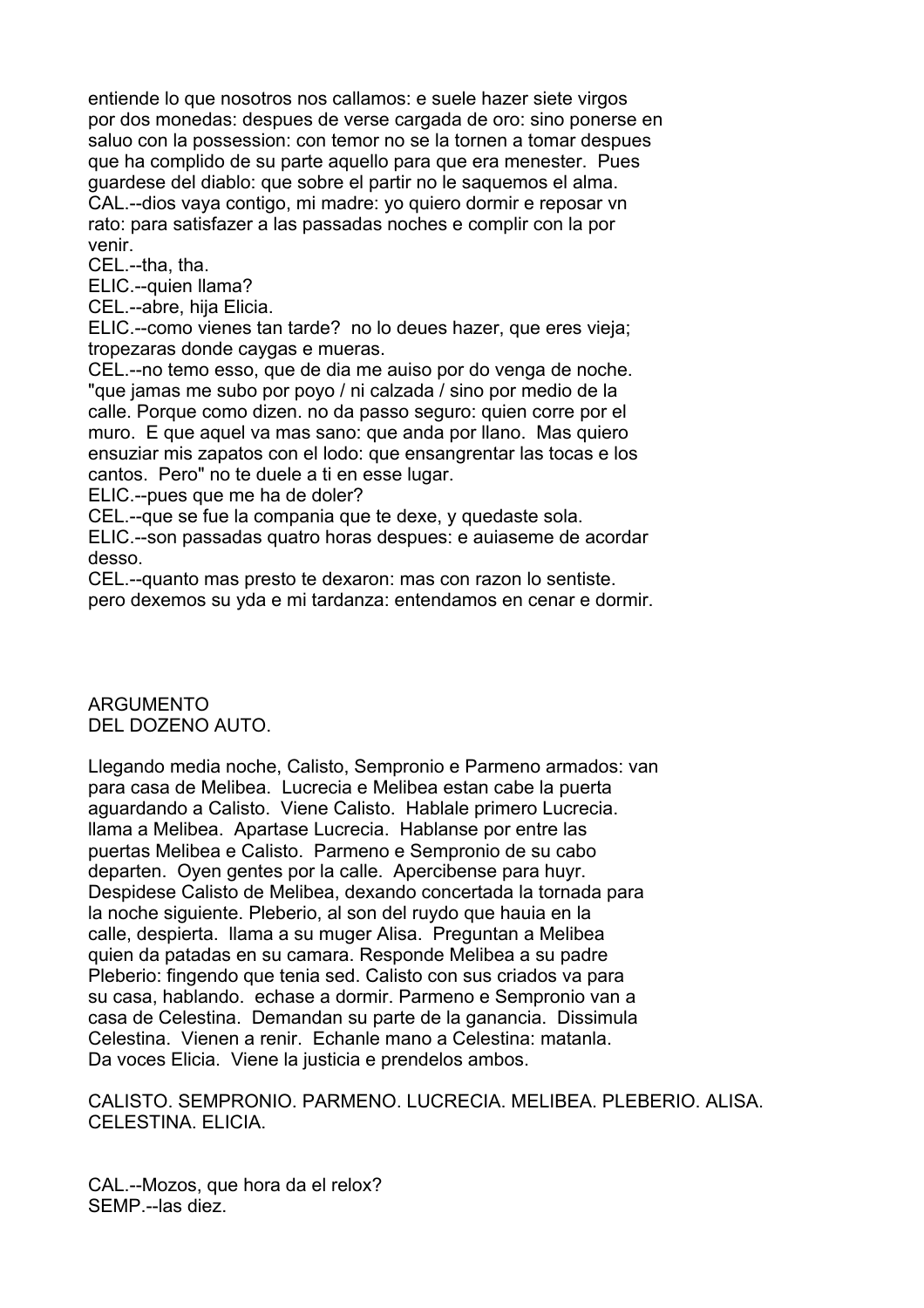CAL.--o como me descontenta el oluido en los mozos. de mi mucho acuerdo en esta noche, e tu descuydar e oluido: se haria vna razonable memoria e cuydado. Como, desatinado, sabiendo quanto me va, Sempronio, en ser diez o onze: me respondias a tiento lo que mas ayna se te vino a la boca? O cuytado de mi! si por caso me houiera dormido: e colgara mi pregunta de la respuesta de Sempronio: para hazerme de onze diez: e assi de doze onze. Saliera Melibea: yo no fuera ydo: tornarase: de manera, que ni mi mal ouiera fin: ni mi desseo execucion. No se dize embalde: que mal ageno de pelo cuelga.

SEMP.--tanto yerro, senor, me parece, sabiendo, preguntar: como ignorando, responder. Mas este mi amo tiene gana de renir e no sabe como.

PARM.--mejor seria, senor, que se gastasse esta hora que queda en aderezar armas: que en buscar questiones.

CAL.--"bien me dize este necio: no quiero en tal tiempo recebir enojo / no quiero pensar en lo que pudiera venir sino en lo que fue / no en el dano que resultara de su negligencia: sino en el prouecho que verna de mi solicitud: quiero dar espacio a la yra: que o se me quitara / o se me ablandara." Pues descuelga,

"Parmeno," mis corazas "e armaos vosotros: e assi yremos a buen recaudo: porque como dizen el hombre apercebido medio combatido." PARM.--helas aqui, senor.

CAL.--ayudame aqui a vestirlas. mira tu, Sempronio, si parece alguno por la calle.

SEMP.--senor, ninguna gente parece: e avnque la houiesse, la mucha escuridad priuaria el viso e conoscimiento a los que nos encontrasen.

CAL.--pues andemos por esta calle: avnque se rodee alguna cosa: porque mas encubiertos vamos. Las doze da ya; buena hora es. PARM.--cerca estamos.

CAL.--a buen tiempo llegamos. Parate tu, Parmeno, a ver si es venida aquella senora por entre las puertas.

PARM.--yo, senor? nunca dios mande que sea en danar lo que no concerte. mejor sera que tu presencia sea su primer encuentro. Porque viendome a mi no se turbe: de ver que de tantos es sabido: lo que tan ocultamente queria hazer e con tanto temor faze. O porque quiza pensara que la burlaste.

CAL.--o que bien has dicho. la vida me has dado con tu sotil auiso. Pues no era mas menester para me lleuar muerto a casa: que boluerse ella por mi mala prouidencia. Yo me llego alla, quedaos vosotros en esse lugar.

PARM.--que te paresce, Sempronio, como el necio de nuestro amo pensaua tomarme por broquel? para el encuentro del primer peligro. Que se yo quien esta tras las puertas cerradas? Que se yo si ay "alguna" traycion? que se yo si Melibea anda porque le pague nuestro amo su mucho atreuimiento desta manera? E "mas," avn no

somos muy ciertos dezir verdad la vieja. No sepas fablar,

Parmeno: sacarte han el alma, sin saber quien. No seas lisonjero como tu amo quiere: y jamas lloraras duelos agenos. No tomes en lo que te cumple el consejo de Celestina, e hallarte has ascuras. Andate ay con tus consejos e amonestaciones fieles: darte han de palos: no bueluas la hoja, e quedarte has a buenas noches. Quiero hazer cuenta que oy me nasci: pues de tal peligro me escape.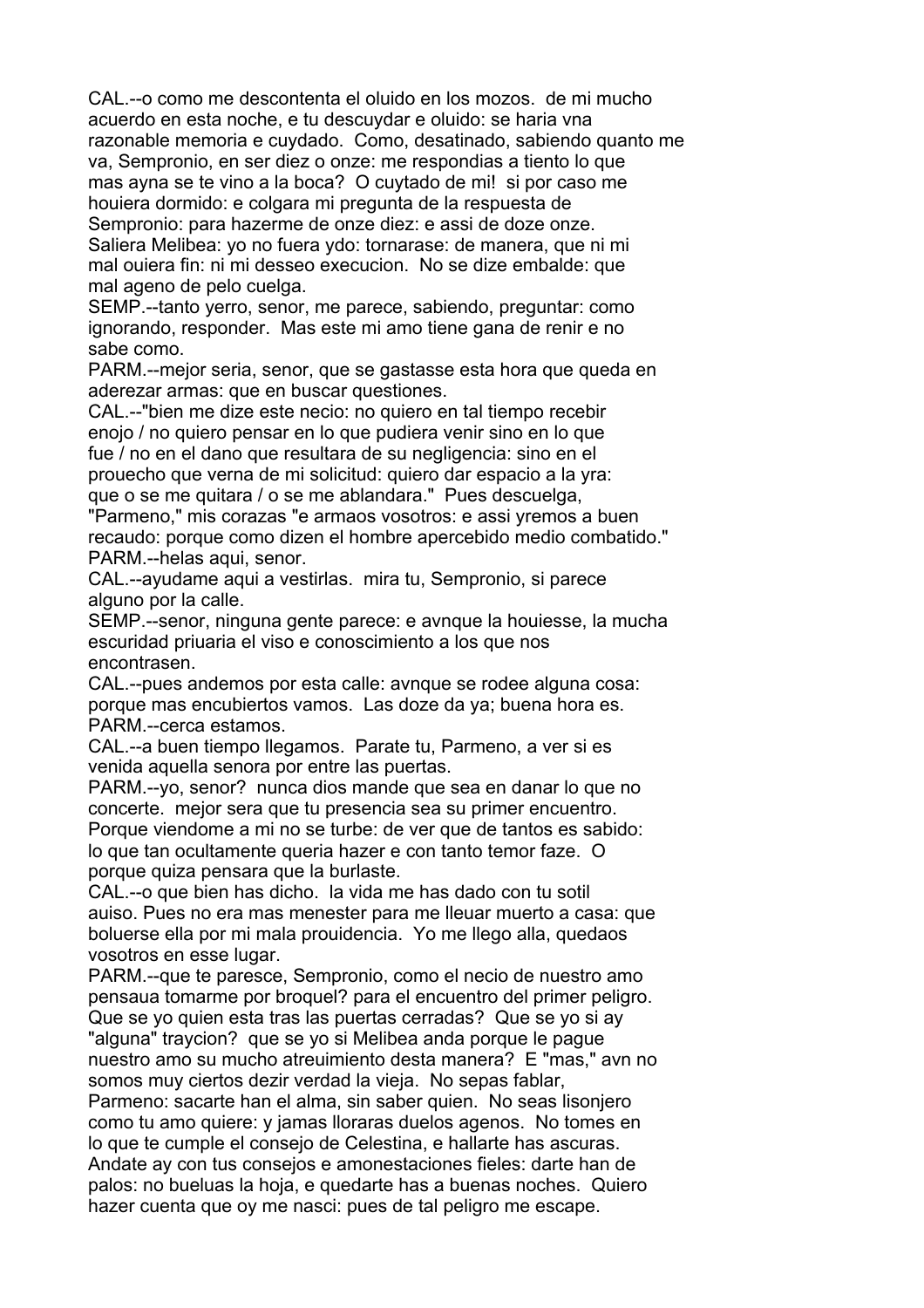SEMP.--passo: passo: Parmeno, no saltes: ni hagas esse bollicio de plazer. que daras causa a que seas sentido.

PARM.--calla, hermano; que no me hallo de alegria como le hize creer: que por lo que a el cumplia dexaua de yr. e era por mi seguridad. Quien supiera assi rodear su prouecho como yo? muchas cosas me veras hazer, si estas daqui adelante atento: que no las sientan todas personas: assi con Calisto como con quantos en este negocio suyo se entremetieren. porque soy cierto que esta donzella ha de ser para el ceuo de anzuelo: o carne de buytrera: que suelen pagar bien el escote los que a comerla vienen. SEMP.--anda, no te penen a ti essas sospechas: avnque salgan verdaderas. Apercibete a la primer boz que oyeres tomar calzas de Villadiego.

PARM.--leydo has donde yo. en vn corazon estamos. calzas traygo, e avn borzeguies de essos ligeros que tu dizes: para mejor huyr que otro. Plazeme que me has, hermano, auisado de lo que yo no hiziera de verguenza de ti; que nuestro amo, si es sentido: no temo que se escapara de manos desta gente de Pleberio: para podernos despues demandar como lo hezimos: e incusarnos el huyr. SEMP.--o Parmeno amigo: quan alegre e prouechosa es la conformidad en los companeros: avnque por otra cosa no nos fuera buena Celestina: era harta la vtilidad que por su causa nos ha venido. PARM.--ninguno podra negar lo que por si se muestra. Manifiesto

es que con verguenza el vno del otro: por no ser odiosamente acusado de couarde: esperaramos aqui la muerte con nuestro amo, no siendo mas de el merecedor della.

SEMP.--salido deue auer Melibea. escucha, que hablan quedito. PARM.--o como temo que no sea ella: sino alguno que finja su voz. SEMP.--dios nos libre de traydores: no nos ayan tomado la calle por do tenemos de huyr. que de otra cosa no tengo temor.

CAL.--este bullicio mas de vna persona le haze. quiero hablar, sea quien fuere. ce, senora mia.

LUCR.--la voz de Calisto es esta; quiero llegar. quien habla? quien esta fuera?

CAL.--aquel que viene a cumplir tu mandado.

LUCR.--porque no llegas, senora? llega sin temor aca: que aquel cauallero esta aqui.

MELIB.--loca, habla passo: mira bien si es el.

LUCR.--allegate, senora, que si es: que yo le conozco en la voz. CAL.--cierto soy burlado: no era Melibea la que me hablo.

Bullicio oygo: perdido soy. Pues viua o muera: que no he de yr de aqui.

MELIB.--vete, Lucrecia, acostar vn poco. ce, senor, como es tu nombre? quien es el que te mando ay venir?

CAL.--es la que tiene merecimiento de mandar a todo el mundo. la que dignamente seruir yo no merezco. No tema tu merced de se descobrir a este catiuo de tu gentileza: que el dulce sonido de tu habla, que jamas de mis oydos se cae: me certifica ser tu mi senora Melibea. yo soy tu sieruo Calisto.

MELIB.--la sobrada osadia de tus mensajes me ha forzado a hauerte de hablar, senor Calisto: que hauiendo hauido de mi la passada respuesta a tus razones: no se que piensas mas sacar de mi amor de lo que entonces te mostre. Desuia estos vanos e locos pensamientos de ti: porque mi honrra e persona esten sin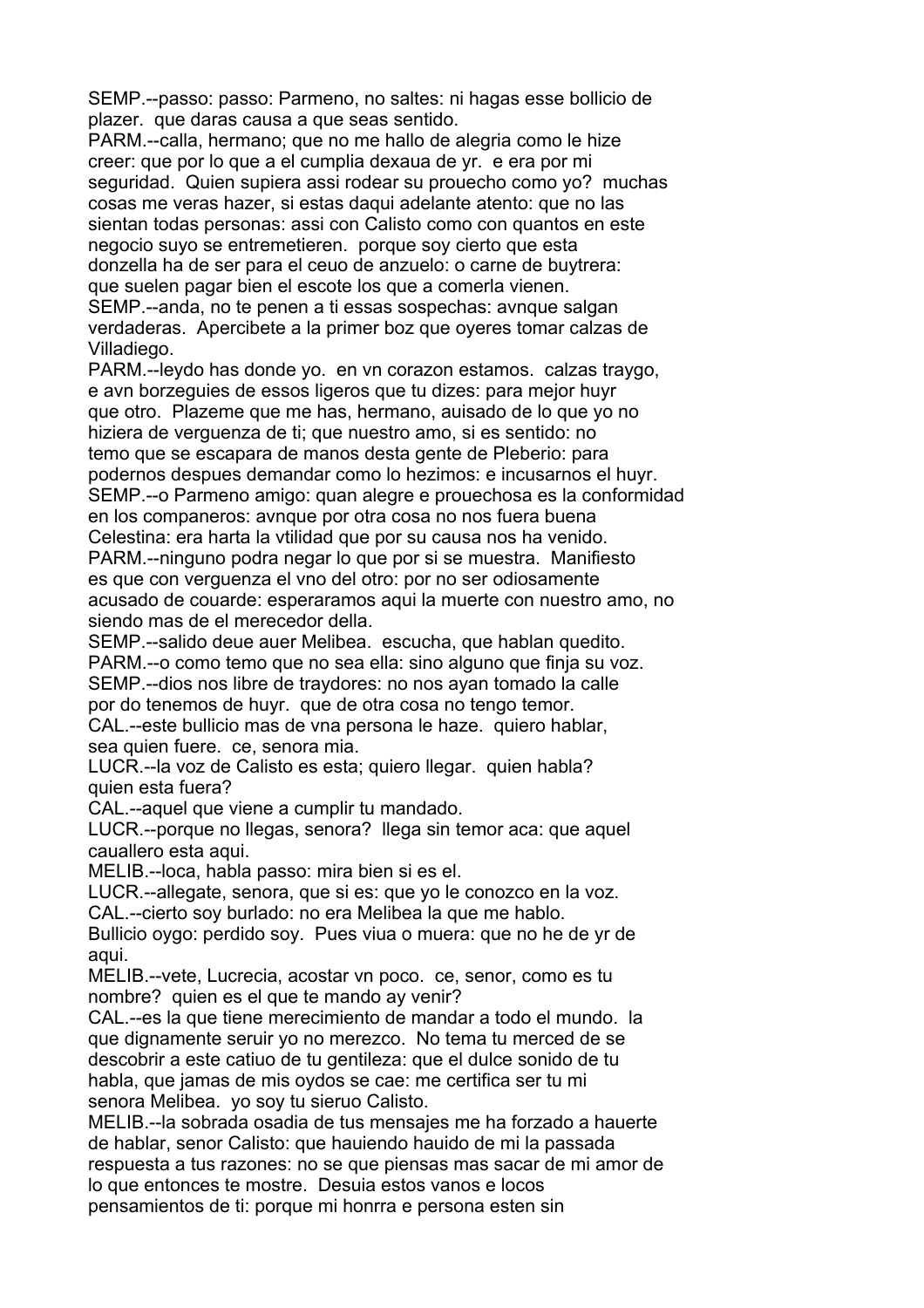detrimento de mala sospecha seguras. A esto fue aqui mi venida: a dar concierto en tu despedida e mi reposo. No quieras poner mi fama en la balanza de las lenguas maldezientes.

CAL.--a los corazones aparejados con apercibimiento rezio contra las aduersidades: ninguna puede venir que passe de claro en claro la fuerza de su muro. Pero el triste que desarmado, e sin proueer los enganos e celadas, se vino a meter por las puertas de tu seguridad: qualquiera cosa que en contrario vea, es razon que me atormente, e passe: rompiendo todos los almazenes en que la dulce nueua estaua aposentada. O malauenturado Calisto. o quan burlado has sido de tus siruientes. o enganosa muger Celestina: dexarasme acabar de morir: e no tornaras a viuificar mi esperanza: para que tuuiese mas que gastar el fuego que va me aquexa. Porque falsaste la palabra desta mi senora? porque has assi dado con tu lengua causa a mi desesperacion? a que me mandaste aqui venir para que me fuese mostrado el disfauor? el entredicho? la desconfianza: el odio: por la mesma boca desta que tiene las llaues de mi perdicion e gloria. O enemiga e tu no me dixiste que esta mi senora me era fauorable? no me dixiste que de su grado mandaua venir este su catiuo al presente lugar? no para me desterrar nueuamente de su presencia: pero para alzar el destierro ya por otro su mandamiento puesto ante de agora. en quien fallare yo fe? a donde ay verdad? quien carece de engano? a donde no moran falsarios? quien es claro enemigo? quien es verdadero amigo? donde no se fabrican trayciones? quien oso darme tan cruda esperanza de perdicion?

MELIB.--cesen, senor mio, tus verdaderas querellas: que ni mi corazon basta para lo sofrir: ni mis ojos para lo dissimular. Tu lloras de tristeza, juzgandome cruel: yo lloro de plazer, viendote tan fiel. O mi senor e mi bien todo; quanto mas alegre me fuera poder ver tu haz: que oyr tu voz. Pero pues no se puede al presente mas fazer: toma la firma e sello de las razones que te embie escritas en la lengua de aquella solicita mensajera. todo lo que te dixo confirmo. todo lo he por bueno. limpia, senor, tus ojos. ordena de mi a tu voluntad.

CAL.--o senora mia: esperanza de mi gloria. descanso e aliuio de mi pena. alegria de mi corazon. que lengua sera bastante para te dar yguales gracias a la sobrada e incomparable merced: que en este punto de tanta congoxa para mi, me has quesido hazer: en querer que vn tan flaco e indigno hombre pueda gozar de tu suauissimo amor: del qual, avnque muy desseoso, siempre me juzgaua indigno, mirando tu grandeza. considerando tu estado. remirando tu perfecion. contemplando tu gentileza. acatando mi poco merescer e tu alto merescimiento. tus estremadas gracias. tus loadas e manifiestas virtudes. Pues, o alto dios! como te podre ser ingrato: que tan milagrosamente has obrado comigo tus singulares marauillas. O quantos dias antes de agora passados: me fue venido este pensamiento a mi corazon: e por impossible le rechazaua de mi memoria: hasta que ya los rayos ylustrantes de tu muy claro gesto dieron luz en mis ojos: encendieron mi corazon: despertaron mi lengua; estendieron mi merecer: acortaron mi couardia: destorcieron mi encogimiento: doblaron mis fuerzas: desadormescieron mis pies e manos. finalmente, me dieron tal osadia: que me han traydo con su mucho poder a este sublimado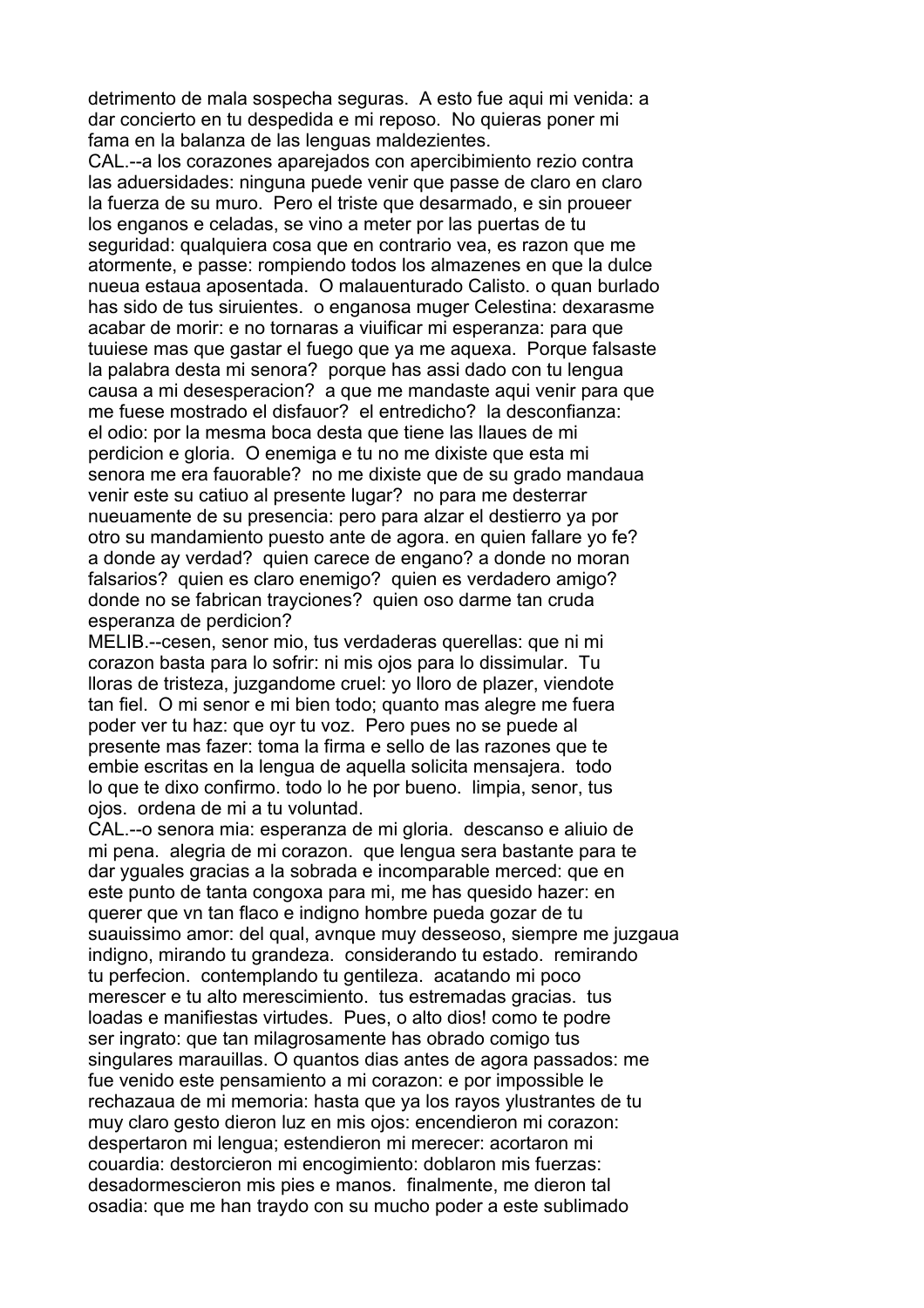estado en que agora me veo: oyendo de grado tu suaue voz. la qual si ante de agora no conociese: e no sintiesse tus saludables olores: no podria creer que careciessen de engano tus palabras. Pero como soy cierto de tu limpieza de sangre e fechos: me estoy remirando si soy yo Calisto: a quien tanto bien se le haze. MELIB.--senor Calisto, tu mucho merecer: tus estremadas gracias: tu alto nascimiento han obrado: que despues que de ti houe entera noticia: ningun momento de mi corazon te partiesses. E avnque muchos dias he pugnado por lo dissimular: no he podido tanto, que en tornandome aquella muger tu dulce nombre a la memoria: no descubriesse mi desseo: e viniesse a este lugar e tiempo: donde te

suplico ordenes e dispongas de mi persona segund querras. Las puertas impiden nuestro gozo. las quales yo maldigo: e sus fuertes cerrojos e mis flacas fuerzas. que ni tu estarias quexoso, ni yo descontenta.

CAL.--como, senora mia, e mandas que consienta a vn palo impedir nuestro gozo: nunca yo pense que demas de tu voluntad lo pudiera cosa estoruar. o molestas e enojosas puertas: ruego a dios que tal huego os abrase como a mi da guerra: que con la tercia parte seriades en vn punto quemadas. pues, por dios, senora mia, permite que llame a mis criados para que las quiebren.

PARM.--no oyes? no oyes? Sempronio? a buscarnos quiere venir: para que nos den mal ano. no me agrada cosa esta venida. en mal punto creo que se empezaron estos amores. yo no espero aqui mas. SEMP.--calla. calla. escucha, que ella no consiente que vamos alla.

MELIB.--quieres, amor mio, perderme a mi: e danar mi fama? no sueltes las riendas a la voluntad. la esperanza es cierta. el tiempo breue: quanto tu ordenares. E pues tu sientes tu pena senzilla: e yo la de entramos: tu solo dolor, yo el tuyo e el mio: contentate con venir manana a esta hora: por las paredes de mi huerto. Que si agora quebrasses las crueles puertas: avnque al presente no fuessemos sentidos: amanesceria en casa de mi padre terrible sospecha de mi yerro. E pues sabes que tanto mayor es el yerro: quanto mayor es el que yerra: en vn punto sera por la cibdad publicado.

SEMP.--enoramala aca esta noche venimos. aqui nos ha de amanescer, segund el espacio que nuestro amo lo toma. Que avnque mas la dicha nos ayude, nos han en tanto tiempo de sentir de su casa / o vezinos.

PARM.--ya ha dos horas que te requiero que nos vamos: que no faltara vn achaque.

CAL.--o mi senora e mi bien todo: porque llamas yerro aquello que por los sanctos de dios me fue concedido? rezando oy ante el altar de la Madalena: me vino con tu mensaje alegre aquella solicita muger.

PARM.--desuariar, Calisto, desuariar. por fe tengo, hermano, que no es christiano. lo que la vieja traydora con sus pestiferos hechizos ha rodeado e fecho: dize que los sanctos de dios se lo han concedido e impetrado. E con esta confianza quiere quebrar las puertas: e no haura dado el primer golpe: quando sea sentido e tomado por los criados de su padre que duermen cerca.

SEMP.--ya no temas, Parmeno: que harto desuiados estamos. en sintiendo bullicio, el buen huyr nos ha de valer. dexale hazer,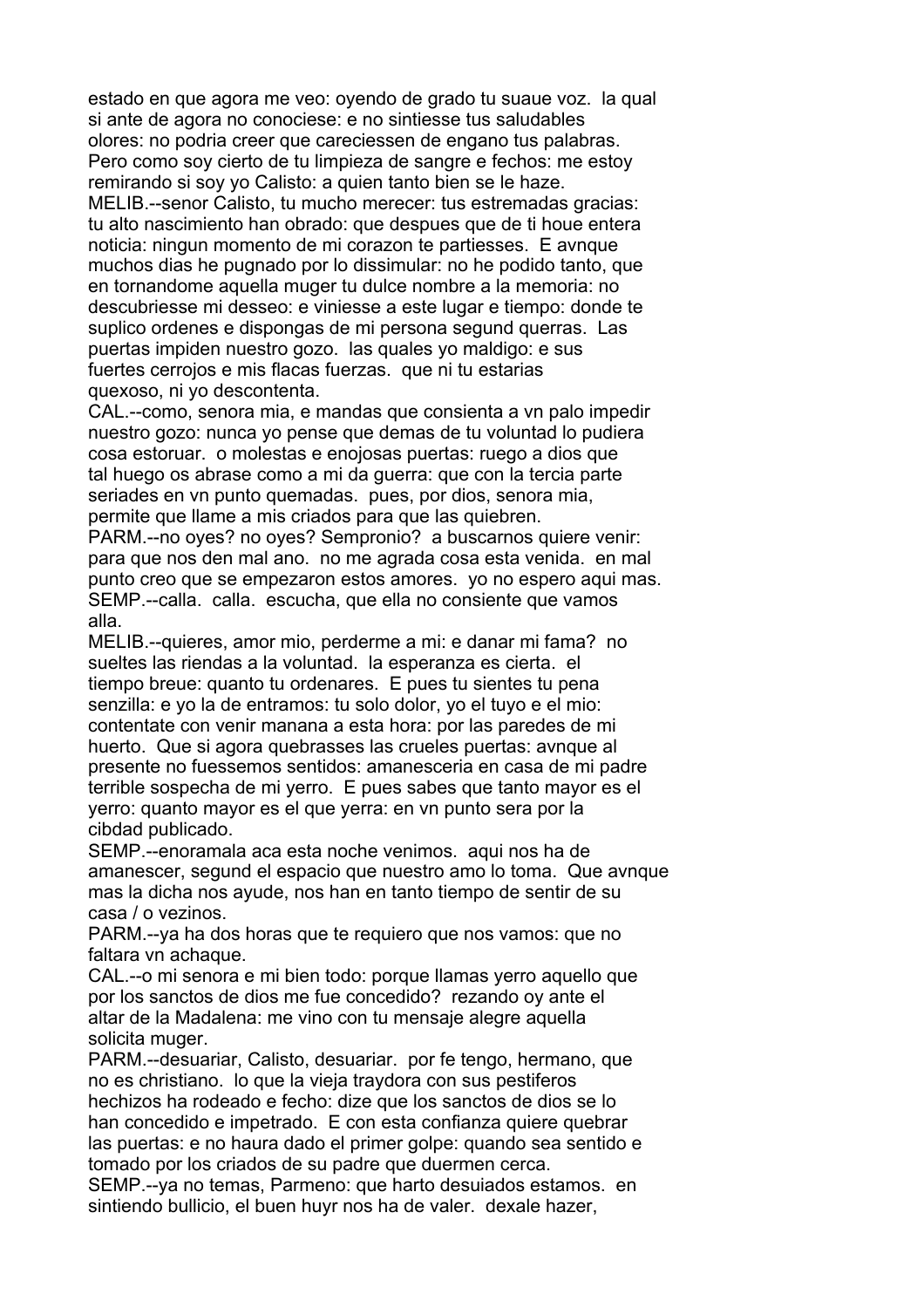que si mal hiziere, el lo pagara.

PARM.--bien hablas. en mi corazon estas. asi se haga. huygamos la muerte, que somos mozos. "que no querer morir / ni matar / no es couardia: sino buen natural. Estos escuderos de Pleberio son locos: no desean tanto comer / ni dormir / como questiones / e ruydos. Pues mas locura seria esperar pelea con enemigo que no ama tanto la vitoria e vencimiento: como la continua guerra e contienda." O si me viesses, hermano, como esto, plazer haurias: a medio lado: abiertas las piernas: el pie ysquierdo adelante, puesto en huyda: las haldas en la cinta; la adarga arrollada y so el sobaco, porque no me empache: que por dios que creo corriesse como vn gamo, segun el temor tengo destar aqui.

SEMP.--mejor esto yo: que tengo liado el broquel e el espada con las correas: porque no se me caygan al correr: e el caxquete en la capilla.

PARM.--e las piedras que trayas en ella?

SEMP.--todas las verti por yr mas liuiano: que harto tengo que lleuar en estas corazas: que me hiziste vestir por importunidad: que bien las rehusaua de traer: porque me parescian para huyr muy pesadas. Escucha: escucha: oyes, Parmeno? a malas andan. muertos somos. bota presto. echa hazia casa de Celestina: no nos atajen por nuestra casa.

PARM.--huye. huye. que corres poco. o pecador de mi, si nos han de alcanzar, dexa broquel e todo.

SEMP.--si han muerto ya a nuestro amo?

PARM.--no se. no me digas nada. corre e calla: que el menor cuydado mio es esse.

SEMP.--ce. ce. Parmeno, torna: torna callando: que no es sino la gente del alguazil que passaua haziendo estruendo por la otra calle.

PARM.--miralo bien. no te fies en los ojos: que se antoja muchas veces vno por otro. no me auian dexado gota de sangre: tragada tenia ya la muerte: que me parescia que me yuan dando en estas espaldas golpes. En mi vida me acuerdo hauer tan gran temor: ni verme en tal afrenta: avnque he andado por casas agenas harto tiempo: e en lugares de harto trabajo: que nueue anos serui a los frayles de Guadalupe: que mill vezes nos apuneauamos yo e otros. pero nunca como esta vez houe miedo de morir.

SEMP.--e yo no serui al cura de sant Miguel "e al mesonero de la plaza: e a Mollejar el ortelano? e tambien yo tenia mis

questiones con los que tirauan piedras a los paxaros que assentauan en vn alamo grande que tenia: porque danauan la ortaliza." Pero guardete dios de verte con armas: que aquel es el verdadero temor. no embalde dizen, cargado de hierro e cargado de miedo. Buelue: buelue: que el alguazil es cierto.

MELIB.--senor Calisto, que es esso que en la calle suena? parescen vozes de gente que van en huyda. Por dios, mirate, que estas a peligro.

CAL.--senora, no temas, que a buen seguro vengo. los mios deuen de ser: que son vnos locos e desarman a quantos passan: e huyriales alguno.

MELIB.--son muchos los que traes?

CAL.--no, sino dos. pero avnque sean seys sus contrarios, no recebiran mucha pena para les quitar las armas: e hazerlos huyr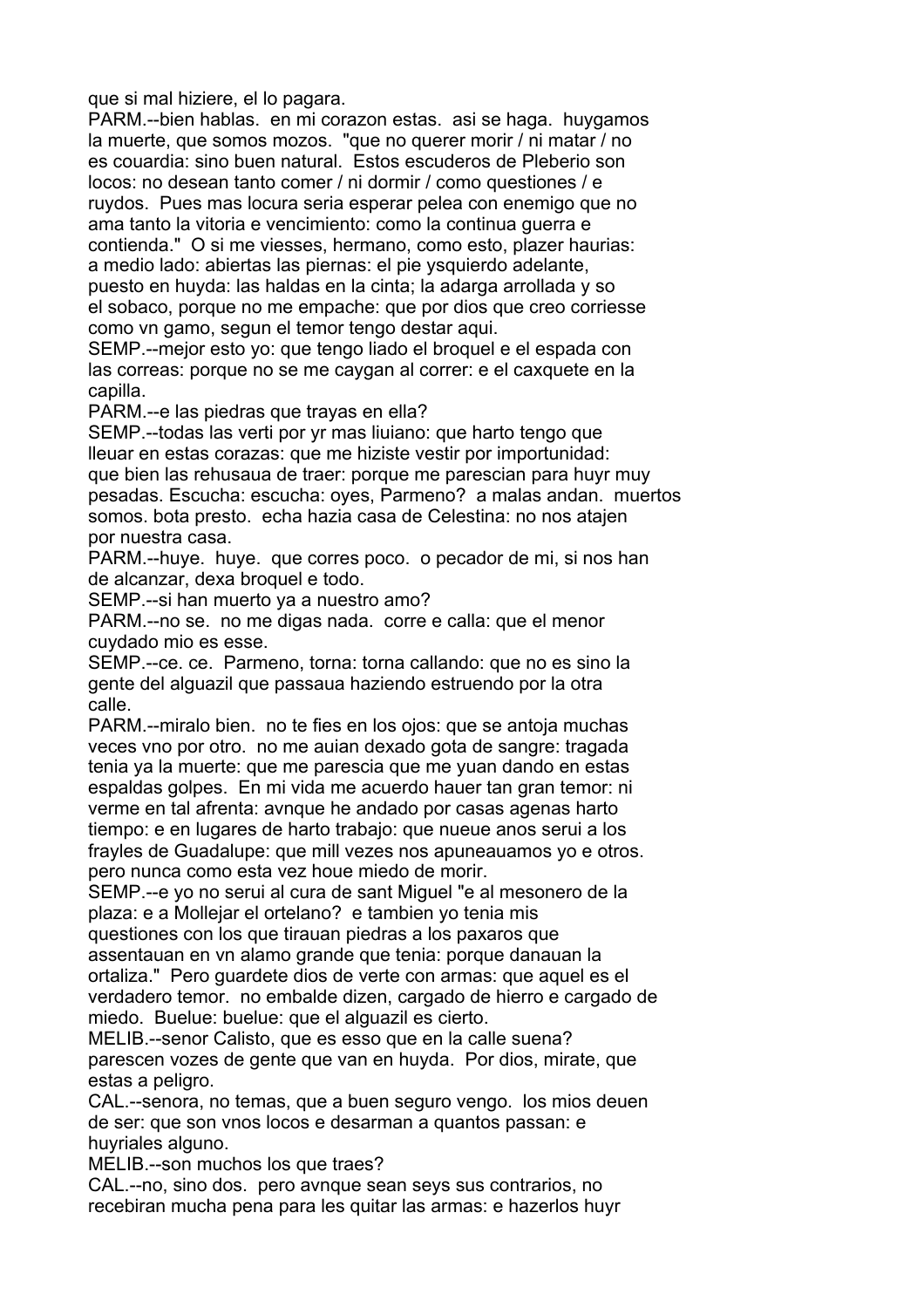segun su esfuerzo. Escogidos son, senora: que no vengo a lumbre de pajas. Si no fuesse por lo que a tu honrra toca: pedazos harian estas puertas. e si sentidos fuessemos: a ti e a mi librarian de toda la gente de tu padre.

MELIB.--o, por dios, no se cometa tal cosa. pero mucho plazer tengo que de tan fiel gente andes acompanado. bienempleado es el pan que tan esforzados siruientes comen. Por mi amor, senor, pues tal gracia la natura les quiso dar: sean de ti bientratados e galardonados: porque en todo te guarden secreto. "E quando sus osadias e atreuimientos les corregieres a bueltas del castigo mezcla fauor: porque los animos esforzados: no sean con encogimiento diminutos e yrritados en el osar a sus tiempos." PARM.--ce. ce. senor: senor: quitate presto dende: que viene mucha gente con hachas, e seras visto e conoscido: que no ay donde te metas.

CAL.--o mezquino yo: e como es forzado, senora, partirme de ti. Por cierto temor de la muerte no obrara tanto como el de tu honrra. Pues que assi es, los angeles queden con tu presencia.

mi venida sera, como ordenaste, por el huerto.

MELIB.--assi sea, e vaya dios contigo. PLEB.--senora muger, duermes?

ALI.--senor, no.

PLEB.--no oyes bullicio en el retraimiento de tu hija?

ALI.--si oygo. Melibea. Melibea.

PLEB.--no te oye; yo la llamare mas rezio. Hija mia Melibea. MELIB.--senor.

PLEB.--quien da patadas e haze bullicio en tu camara? MELIB.--senor, Lucrecia es: que salio por vn jarro de agua para mi: que hauia gran sed.

PLEB.--duerme, hija, que pense que era otra cosa.

LUCR.--poco estruendo los desperto: con gran pauor hablauan.

MELIB.--no ay tan manso animal que con amor / o temor de sus hijos no asperece: pues que harian, si mi cierta salida supiessen?

CAL.--cerrad essa puerta, hijos: e tu, Parmeno, sube vna vela arriba.

SEMP.--deues, senor, reposar e dormir esto que queda daqui al dia. CAL.--plazeme, que bien lo he menester. Que te parece, Parmeno, de la vieja que tu me desalabauas? que obra ha salido de sus

manos? que fuera hecha sin ella?

PARM.--ni yo sentia tu gran pena, ni conoscia la gentileza e merescimiento de Melibea: e assi no tengo culpa; conoscia a Celestina e sus manas; auisauate como a senor. Pero ya me parece que es otra: todas las ha mudado.

CAL.--e como mudado?

PARM.--tanto, que si no lo ouiesse visto, no lo creeria. mas assi viuas tu como es verdad.

CAL.--pues aues oydo lo que con aquella mi senora he passado? que haziades? teniades temor?

SEMP.--temor, senor, o que? por cierto todo el mundo no nos le hiziera tener. Fallado auias los temerosos: alli estouimos

esperandote muy aparejados: e nuestras armas muy a mano. CAL.--aues dormido algun rato?

SEMP.--dormir, senor? dormilones son los mozos: nunca me assente. ni avn junte por dios los pies, mirando a todas partes: para en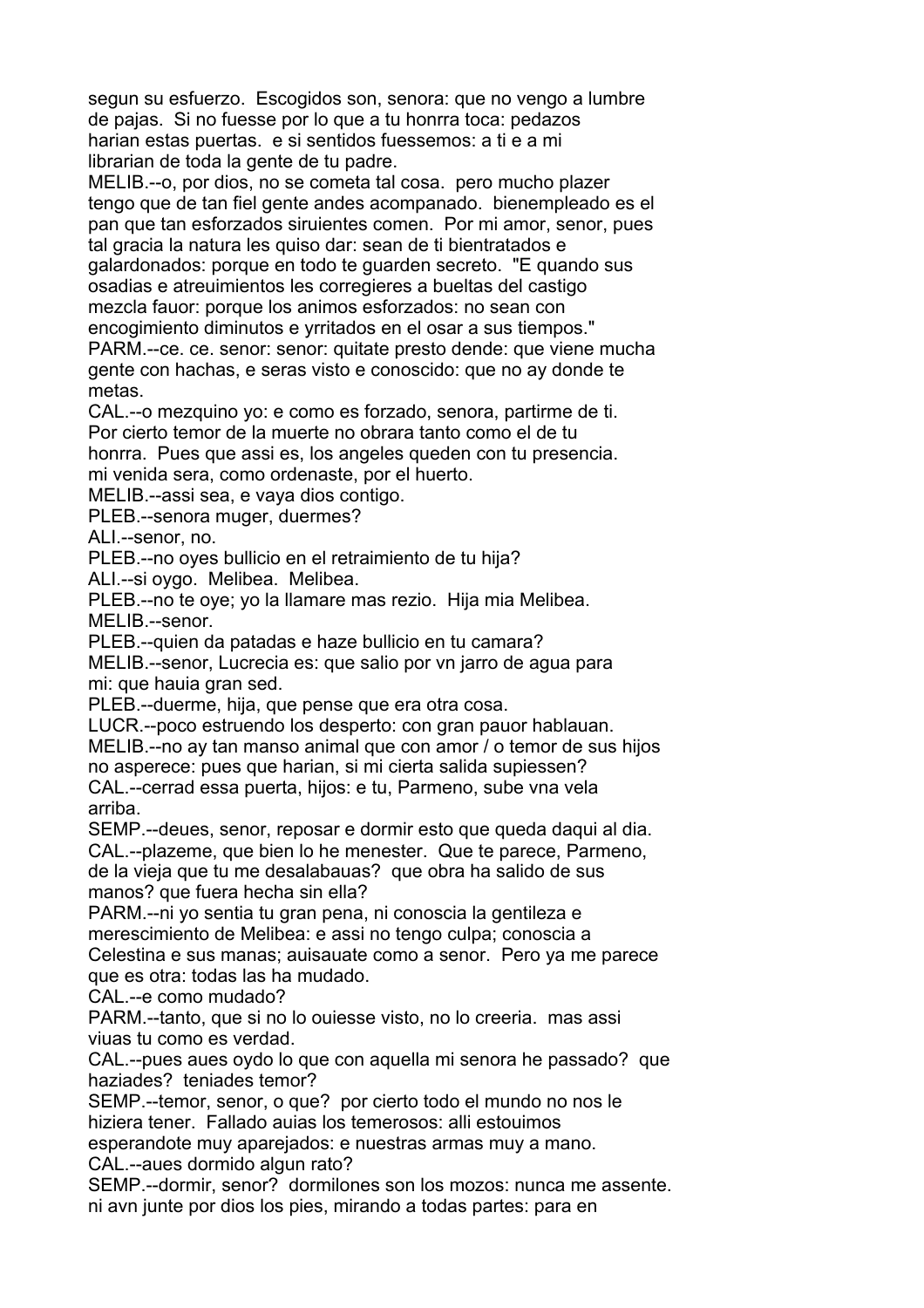sintiendo porque, saltar presto: e hazer todo lo que mis fuerzas me ayudaran. Pues Parmeno, avnque te parecia que no te seruia hasta aqui de buena gana: assi se holgo quando vido los de las hachas: como lobo quando siente poluo de ganado: pensando poder quitarleslas: hasta que vido que eran muchos.

CAL.--no te marauilles: que procede de su natural ser osado: e avnque no fuesse por mi: hazialo porque no pueden los tales venir contra su vso. que avnque muda el pelo la raposa, su natural no despoja. Por cierto yo dixe a mi senora Melibea lo que en vosotros ay. e quan seguras tenia mis espaldas con vuestra ayuda e guarda. Hijos, en mucho cargo os soy: rogad a dios por salud, que yo os galardonare mas conplidamente vuestro buen seruicio. Yd con dios a reposar.

PARM.--adonde yremos, Sempronio? a la cama a dormir / o a la cozina a almorzar?

SEMP.--ve tu donde quisieres: que antes que venga el dia quiero yo yr a Celestina a cobrar mi parte de la cadena: que es vna puta vieja: no le quiero dar tiempo en que fabrique alguna ruyndad con que nos escluya.

PARM.--bien dizes: oluidado lo auia: vamos entramos: e si en esso se pone, espantemosla de manera que le pese: que sobre dinero no ay amistad.

SEMP.--ce. ce. calla, que duerme cabo esta ventanilla. tha. tha. senora Celestina: abrenos.

CEL.--quien llama?

SEMP.--abre, que son tus hijos.

CEL.--no tengo yo hijos que anden a tal hora.

SEMP.--abrenos a Parmeno e Sempronio: que nos venimos aca almorzar contigo.

CEL.--o locos trauiesos: entrad, entrad. como venis a tal hora? que ya amanesce. que haues hecho? que os ha passado? despidiose la esperanza de Calisto? o viue todavia con ella? o como queda? SEMP.--como, madre? si por nosotros no fuera, ya andouiera su alma buscando posada para siempre: que, si estimarse pudiesse a lo que de alli nos queda obligado: no seria su hazienda bastante a complir la debda: si verdad es lo que dizen: que la vida e persona es mas digna e de mas valor que otra cosa ninguna.

CEL.--Jesu: que en tanta afrenta os haues visto? cuentamelo, por dios.

SEMP.--mira que tanta: que por mi vida la sangre me hierue en el cuerpo en tornarlo a pensar.

CEL.--reposa, por dios, e dimelo.

PARM.--cosa larga le pides, segun venimos alterados e cansados del enojo que hauemos hauido: farias mejor en aparejarnos a el e a mi de almorzar: quiza nos amansaria algo la alteracion que traemos. Que cierto te digo: que no queria ya topar hombre que paz

quisiesse. Mi gloria seria agora hallar en quien vengar la yra: que no pude en los que nos la causaron, por su mucho huyr.

CEL.--landre me mate si no me espanto: en verte tan fiero: creo que burlas. Dimelo agora, Sempronio, tu, por mi vida: que os ha passado?

SEMP.--por dios, sin seso vengo, desesperado: avnque para contigo por demas es no templar la yra e todo enojo: e mostrar otro semblante que con los hombres. Jamas me mostre poder mucho con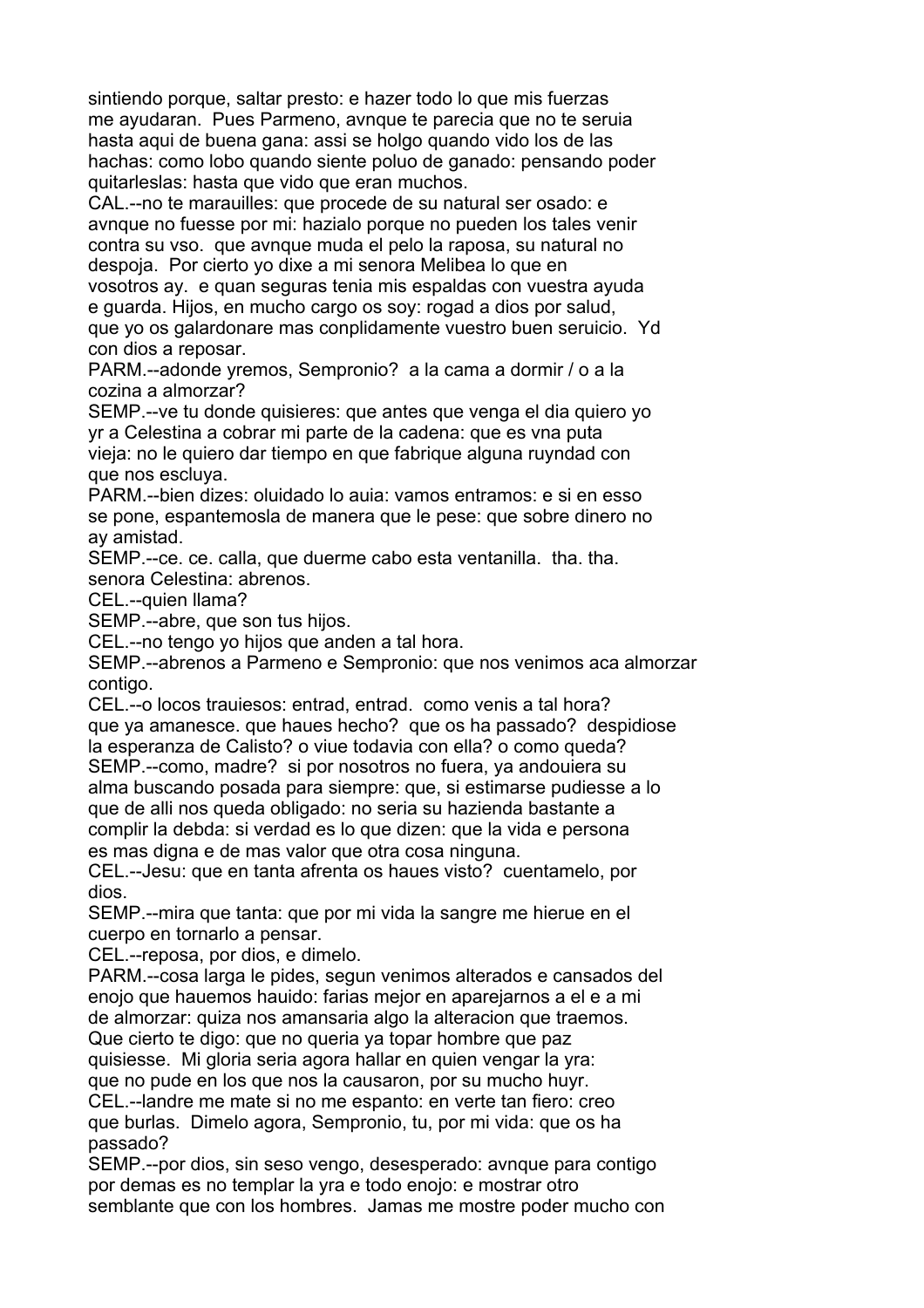los que poco pueden. Traygo, senora, todas las armas despedazadas: el broquel sin aro: la espada como sierra: el caxquete abollado en la capilla. Que no tengo con que salir vn passo con mi amo, quando menester me aya: que quedo concertado de yr esta noche que viene a uerse por el huerto. Pues comprarlo de nueuo, no mando vn marauedi en que caya muerto. CEL.--pidelo, hijo, a tu amo: pues en su seruicio se gasto e quebro: pues sabes que es persona que luego lo complira. que no es de los que dizen: viue comigo e busca quien te mantenga. El es tan franco, que te dara para esso e para mas. SEMP.--ha: trae tanbien Parmeno perdidas las suyas. a este cuento en armas se le yra su hazienda. Como quieres que le sea tan importuno en pedirle mas de lo que el de su propio grado haze: pues es arto? no digan por mi: que dando vn palmo pido quatro. Dionos las cient monedas. dionos despues la cadena. a tres tales aguijones no terna cera en el oydo: caro le costaria este negocio. contentemonos con lo razonable: no lo perdamos todo por querer mas de la razon: que quien mucho abarca, poco suele apretar. CEL.--gracioso es el asno. por mi vejez, que si sobre comer fuera: que dixera que hauiamos todos cargado demasiado. estas en tu seso, Sempronio? que tiene que hazer tu galardon con mi salario? tu soldada con mis mercedes? so yo obligada a soldar vuestras armas? a complir vuestras faltas? a osadas que me maten, si no te has asido a vna palabrilla que te dixe el otro dia, viniendo por la calle: que quanto yo tenia era tuyo: e que, en quanto pudiesse con mis pocas fuerzas jamas te faltaria. e que si dios me diesse buena manderecha con tu amo: que tu no perderias nada. Pues ya sabes, Sempronio, que estos ofrescimientos, estas palabras de buen amor no obligan. No ha de ser oro quanto reluze: sino mas barato valdria. Dime, estoy en tu corazon, Sempronio? veras si avnque soy vieja, si acierto lo que tu puedes pensar. tengo, hijo, en buena fe, mas pesar, que se me quiere salir esta alma de enojo. Di a esta loca de Elicia, como vine de tu casa, la cadenilla que traxe para que se holgase con ella: e no se puede acordar donde la puso: que en toda esta noche ella ni yo no auemos dormido sueno de pesar: no por su valor de la cadena, que no era mucho: pero por su mal cobro della: e de mi mala dicha: entraron vnos conoscidos e familiares mios en aquella sazon aqui: temo no la ayan leuado: diziendo: si te vi, burleme &c. Assi que, hijos, agora que quiero hablar con entramos: si algo vuestro amo a mi me dio, deues mirar que es mio. Que de tu jubon de brocado no te pedi yo parte: ni la quiero. siruamos todos: que a todos dara segun viere que lo merescen: que si me ha dado algo, dos vezes he puesto por el mi vida al tablero. Mas herramienta se me ha embotado en su seruicio que a vosotros. mas materiales he gastado. pues aues de pensar, hijos, que todo me cuesta dinero. E avn mi saber: que no lo he alcanzado holgando; de lo qual fuera buen testigo su madre de Parmeno, dios aya su alma. Esto trabaje yo: a vosotros se os deue essotro. Esto tengo yo por oficio e trabajo: vosotros por recreacion e deleyte. Pues assi no aues vosotros de auer ygual galardon de holgar: que yo de penar. Pero avn con todo lo que he dicho: no os despidays, si mi cadena parece, de sendos pares de calzas de grana: que es el abito que mejor en los mancebos paresce: e si no, recebid la voluntad: que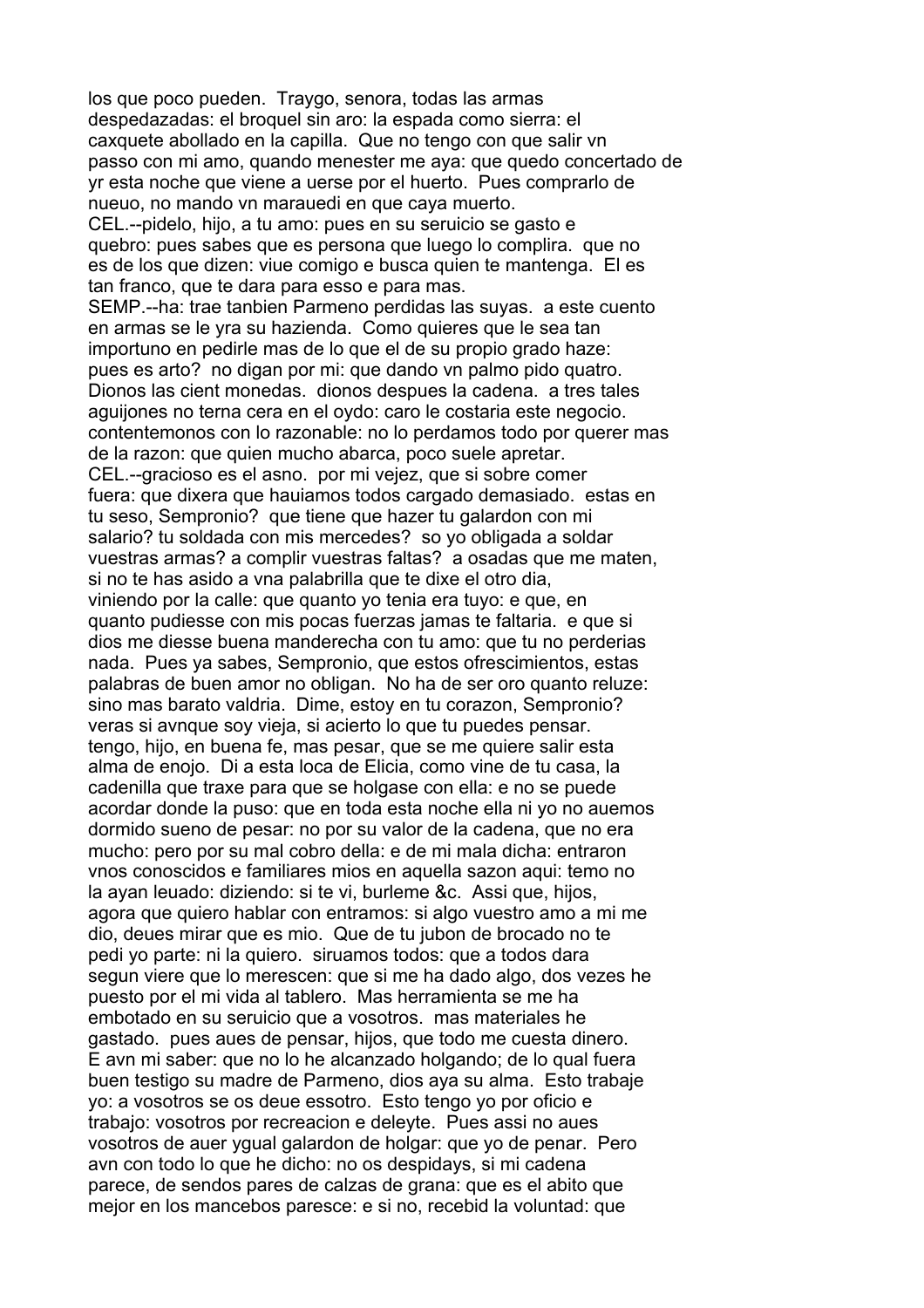yo me callare con mi perdida. e todo esso de buen amor: porque holgastes que ouiesse yo antes el prouecho destos passos que no otra. Y si no os contentardes, de vuestro dano fares.

SEMP.--no es esta la primera vez que yo he dicho: quanto en los viejos reyna este vicio de cobdicia: quando pobre, franca: quando rica, auarienta. Assi que aquiriendo cresce la cobdicia: e la pobreza cobdiciando. e ninguna cosa haze pobre al auariento, sino la riqueza. O dios, e como cresce la necessidad con la abundancia. Quien la oyo esta vieja dezir que me lleuasse yo todo el prouecho, si quisiesse, deste negocio? pensando que seria poco: agora que lo vee crescido, no quiere dar nada: por complir el refran de los ninos, que dizen: De lo poco poco, de lo mucho nada.

PARM.--dete lo que te prometio / o tomemosselo todo. Harto te dezia yo quien era esta vieja, si tu me creyeras.

CEL.--si mucho enojo traes con vosotros / o con vuestro amo / o armas: no lo quebreys en mi: que bien se donde nasce esto. bien se e barrunto de que pie coxqueays: no cierto de la necessidad que teneys de lo que pedis: ni avn por la mucha cobdicia que lo teneys: sino pensando que os he de tener toda vuestra vida atados e catiuos con Elicia e Areusa: sin quereros buscar otras: moueysme estas amenazas de dinero: poneysme estos temores de la particion. pues calla, que quien estas os supo acarrear os dara otras diez: agora que ay mas conoscimiento e mas razon: e mas merecido de vuestra parte. e si se complir lo que prometo en este caso: digalo Parmeno. dilo: dilo: no ayas empacho de contar como nos passo quando a la otra dolia la madre.

SEMP.--"yo digole que se vaya e abaxasse las bragas: no ando por lo que piensas: no entremetas burlas a nuestra demanda que con esse galgo no tomaras si yo puedo mas liebres." dexate comigo de razones. a perro viejo, no cuz: cuz. danos las dos partes por cuenta de quanto de Calisto has recebido. no quieras que se descubra quien tu eres. A los otros, a los otros con essos halagos, vieja.

CEL.--quien so yo, Sempronio? quitasteme de la puteria? calla tu lengua: no amengues mis canas. que soy vna vieja qual dios me hizo. no peor que todas. viuo de mi oficio, como cada qual oficial del suyo: muy limpiamente. A quien no me quiere no le busco. de mi casa me vienen a sacar. en mi casa me ruegan. Si bien o mal viuo, dios es el testigo de mi corazon. E no pienses con tu yra maltratarme, que justicia ay para todos: a todos es ygual: tan bien sere oyda avnque muger, como vosotros muy peynados. Dexame en mi casa con mi fortuna. e tu, Parmeno, piensas que soy tu catiua: por saber mis secretos e mi passada vida: e los casos que nos acaescieron a mi e a la desdichada de tu madre: e avn assi me trataua ella quando dios queria.

PARM.--no me hinches las narizes con essas memorias: sino embiarte he con nueuas a ella: donde mejor te puedas quexar.

CEL.--Elicia: Elicia: leuantate dessa cama. daca mi manto presto: que por los sanctos de dios para aquella justicia me vaya bramando como vna loca. Que es esto? que quieren dezir tales amenazas en mi casa? con vna oueja mansa tenes vosotros manos e braueza? con vna gallina atada? con vna vieja de sesenta anos? Alla: alla: con los hombres como vosotros. Contra los que cinen espada mostra vuestras yras: no contra mi flaca rueca. "senal es de gran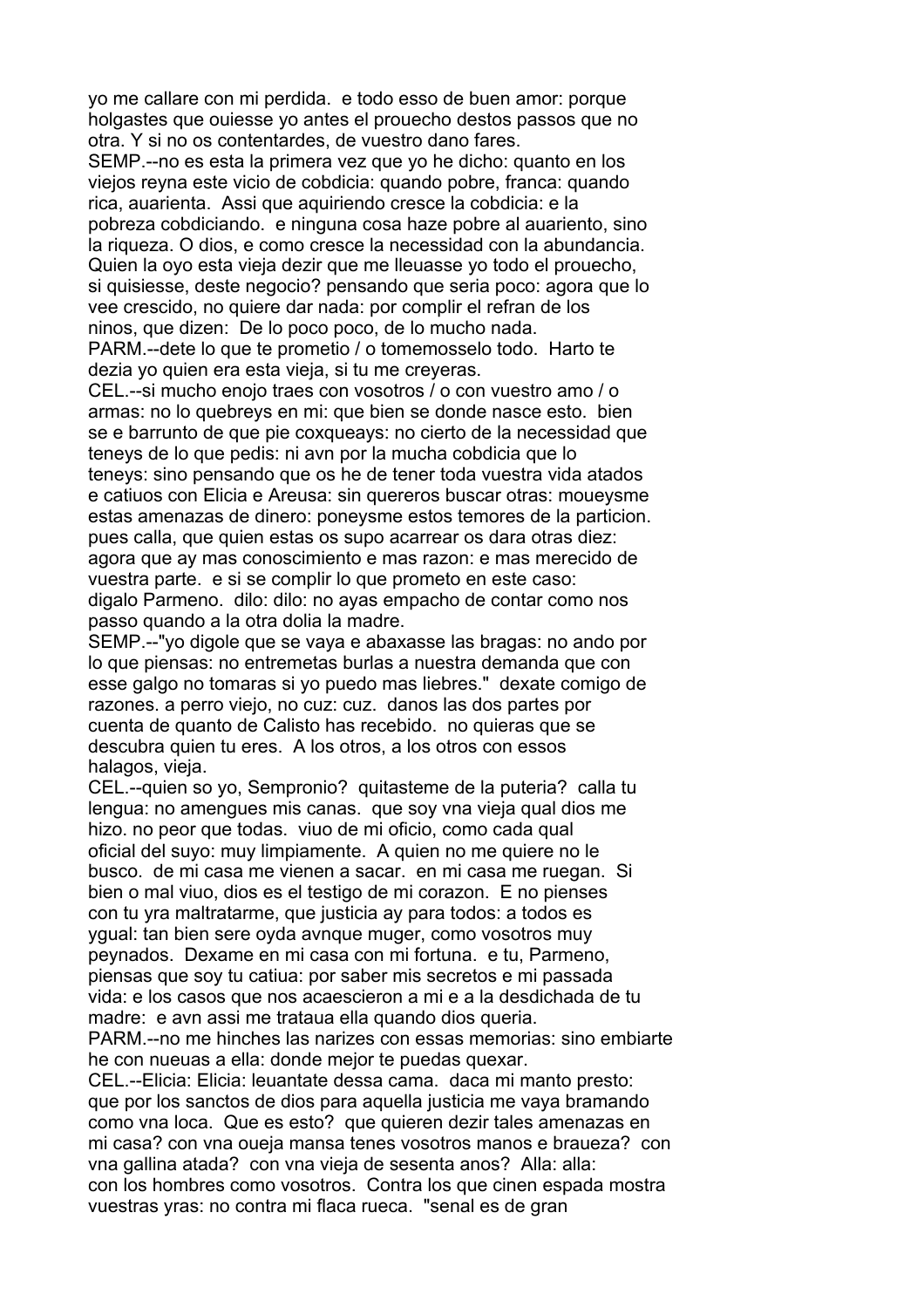couardia: acometer a los menores: e a los que poco pueden. Las suzias moxcas nunca pican sino los bueyes magros e flacos. Los guzques ladradores: a los pobres peregrinos aquexan con mayor impetu. si aquella que alli esta en aquella cama me ouiesse a mi creydo: jamas quedaria esta casa de noche sin varon / ni dormiriemos a lumbre de pajas. pero por aguardarte: por serte fiel: padescemos esta soledad. e como nos veys mugeres: hablays e pedis demasias: lo qual si hombre sintiessedes en la posada no hariades: que como dizen. El duro aduersario entibia las yras e sanas."

SEMP.--o vieja auarienta. garganta muerta de sed por dinero. no seras contenta con la tercia parte de lo ganado?

CEL.--que tercia parte? vete con dios de mi casa tu e essotro: no de vozes. no allegue la vezindad. no me hagays salir de seso. No querays que salgan a plaza las cosas de Calisto e vuestras. SEMP.--da bozes o gritos. que tu compliras lo que tu prometiste / o se compliran oy tus dias.

ELIC.--mete, por dios, el espada. tenle, Parmeno: tenle, no la mate esse desuariado.

CEL.--Justicia: justicia: senores vezinos. Justicia, que me matan en mi casa estos rufianes.

SEMP.--rufianes, o que? espera, dona hechizera: que yo te hare yr al infierno con cartas.

CEL.--ay, que me ha muerto. ay. ay. confession: confession.

PARM.--dale: dale: acabala, pues comenzaste. que nos sentiran. muera, muera. de los enemigos los menos.

CEL.--confession.

ELIC.--o crueles enemigos! en mal poder os veays. e para quien touistes manos? muerta es mi madre e mi bien todo.

SEMP.--huye, huye, Parmeno, que carga mucha gente. Guarte, guarte: que viene el alguazil.

PARM.--o pecador de mi: que no ay por do nos vamos: que esta tomada la puerta.

SEMP.--saltemos destas ventanas: no muramos en poder de justicia. PARM.--salta, que tras ti voy.

ARGUMENTO DEL XIIJ AUTO.

Despertado Calisto de dormir esta hablando consigo mismo. Dende vn poco esta llamando a Tristan e a otros sus criados. Torna dormir Calisto. Ponese Tristan a la puerta. Viene Sosia llorando. Preguntado de Tristan, Sosia cuentale la muerte de Sempronio e Parmeno. van a dezir las nueuas a Calisto: el qual, sabiendo la verdad, faze grande lamentacion.

CALISTO. TRISTAN. SOSIA.

CAL.--O como he dormido tan a mi plazer: despues de aquel azucarado rato: despues de aquel angelico razonamiento. Gran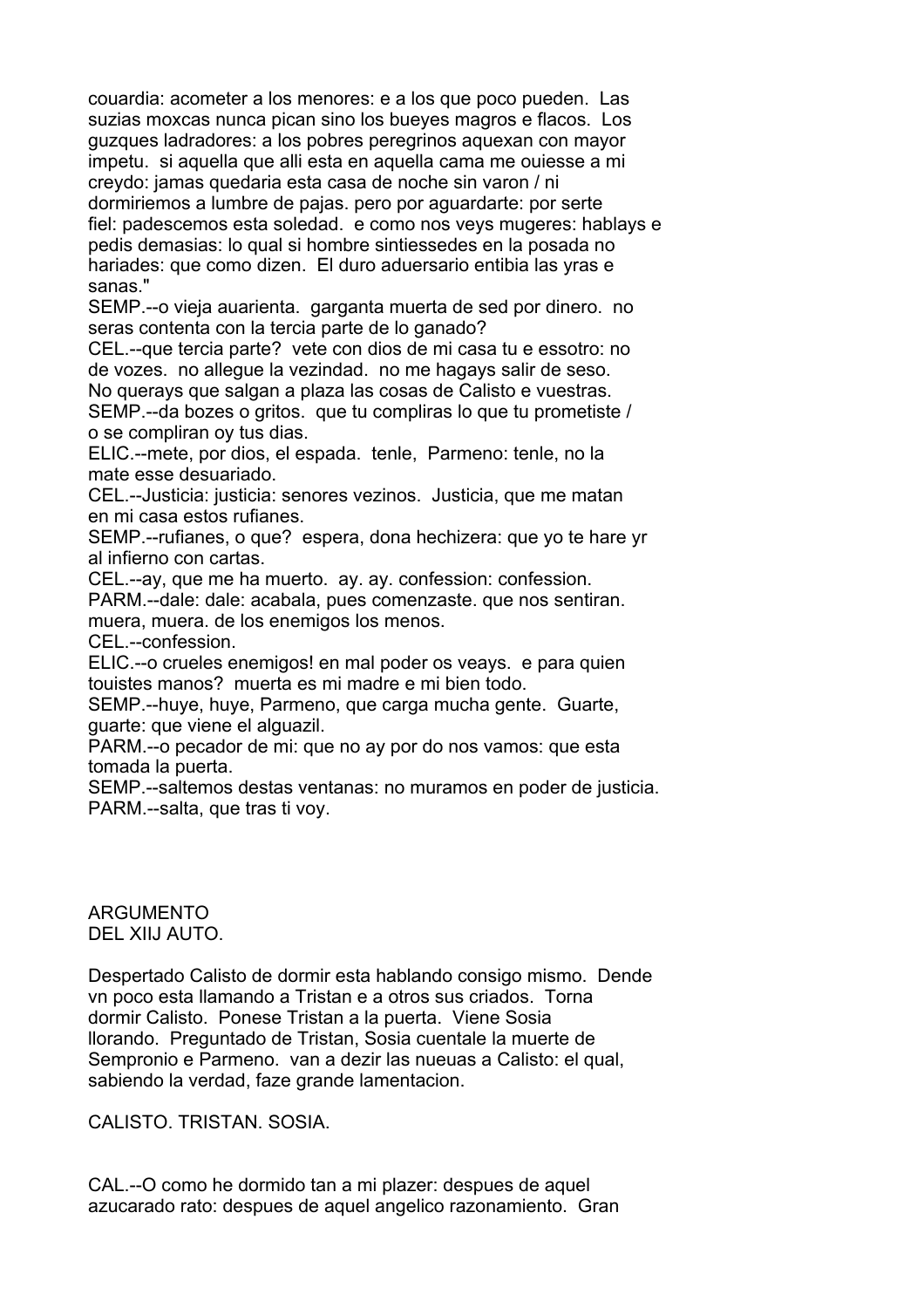reposo he tenido. el sosiego e descanso proceden de mi alegria. O causo el trabajo corporal mi mucho dormir / o la gloria e plazer del animo: e no me marauillo que lo vno e lo otro se juntassen a cerrar los candados de mis ojos: pues trabaje con el cuerpo e persona: e holgue con el espiritu e sentido la passada noche. Muy cierto es que la tristeza acarrea pensamiento: e el mucho pensar impide el sueno: como a mi estos dias es acaescido: con la desconfianza que tenia de la mayor gloria que ya poseo. O senora e amor mio, Melibea! que piensas agora? si duermes / o estas despierta? si piensas en mi / o en otro? Si estas leuantada / o acostada? O dichoso e bienandante Calisto: si verdad es que no ha sido sueno lo pasado. Sonelo, o no? fue fantaseado / o passo en verdad? pues no estuue solo: mis criados me acompanaron. dos eran: si ellos dizen que passo en verdad, creerlo he segund derecho. Quiero mandarlos llamar: para mas confirmar mi gozo. Tristanico: mozos. Tristanico: leuantate de ay.

TRIST.--senor, leuantado estoy.

CAL.--corre, llamame a Sempronio e a Parmeno.

TRIST.--ya voy, senor.

CAL.--duerme e descansa, penado, desde agora: pues te ama tu senora: de tu grado. venza plazer al cuydado: e no le vea: pues te ha fecho su priuado Melibea.

TRIST.--senor, no ay ningun mozo en casa.

CAL.--pues abre essas ventanas: veras que hora es.

TRIST.--senor, bien de dia.

CAL.--pues tornalas a cerrar: e dexame dormir hasta que sea hora de comer.

TRIST.--quiero baxarme a la puerta: porque duerma mi amo sin que ninguno le impida: e a quantos le buscaren se le negare. O que grita suena en el mercado: que es esto? alguna justicia se haze / o madrugaron a correr toros? No se que me diga de tan grandes vozes como se dan. De alla viene Sosia, el mozo despuelas: el me dira que es esto. desgrenado viene el vellaco. en alguna tauerna se deue hauer rebolcado: e si mi amo le cae en el rastro, mandarle ha dar dos mil palos. que avnque es algo loco, la pena le hara cuerdo. Parece que viene llorando: que es esto, Sosia? porque lloras? de do vienes?

SOS.--o malauenturado yo. o que perdida tan grande. o desonrra de la casa de mi amo. o que mal dia amanescio este. o desdichados mancebos.

TRIST.--"Que es?" que has? que quexas? porque te matas? que mal es este?

SOS.--Sempronio e Parmeno.

TRIST.--que dizes Sempronio e Parmeno? que es esto, loco? aclarate mas, que me turbas.

SOS.--nuestros companeros, nuestros hermanos...

TRIST.--o tu estas borracho / o has perdido el seso / o traes alguna mala nueua. No me diras que es esto que dizes destos mozos?

SOS.--que quedan degollados en la plaza.

TRIST.--o mala fortuna nuestra: si es verdad! "Vistelos cierto / o hablaronte?

SOS.--ya sin sentido yuan: pero el vno con harta difficultad: como me sintio: que con lloro le miraua: hinco los ojos en mi: alzando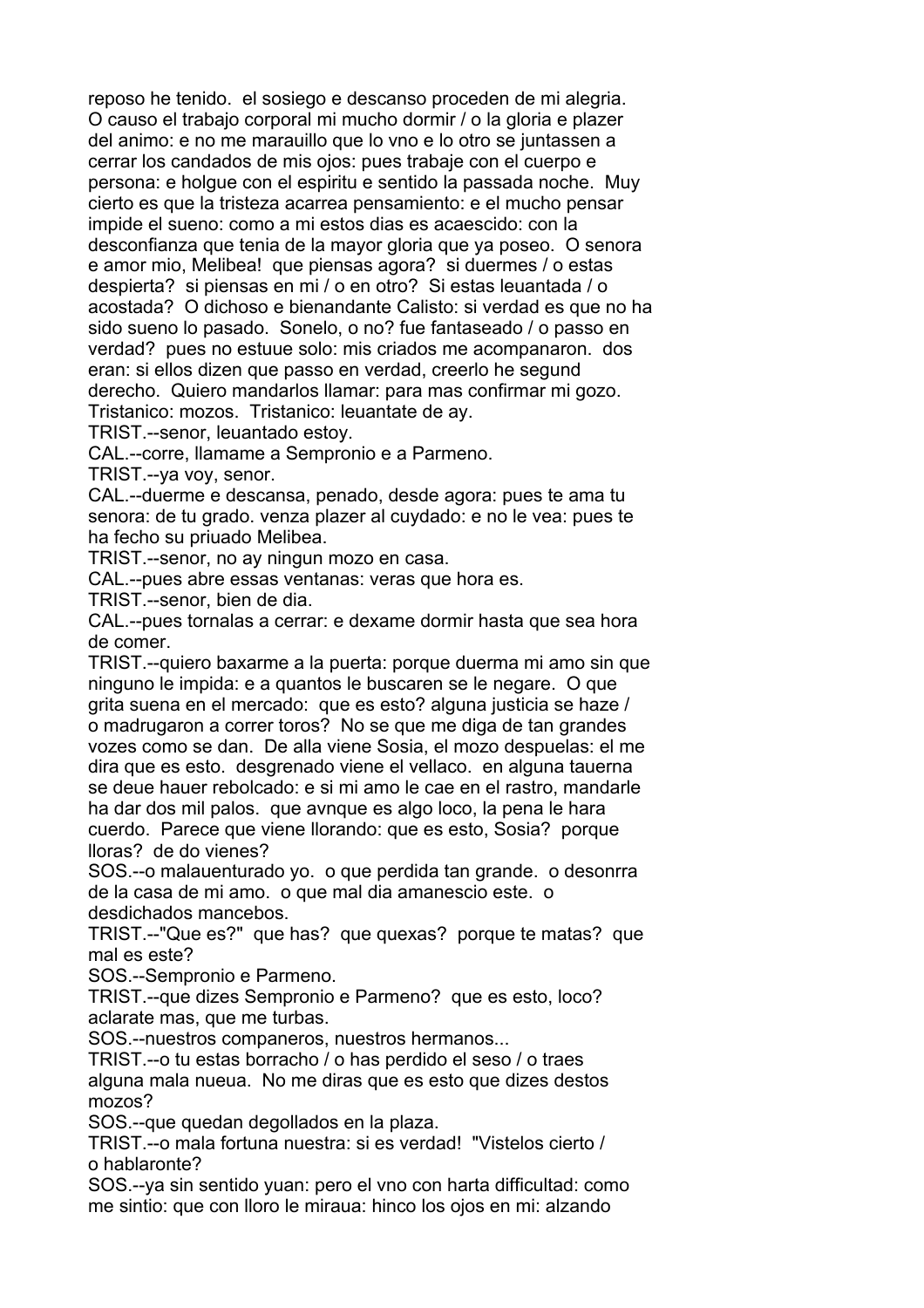las manos al cielo: quasi dando gracias a dios. y como preguntandome [que] sentia de su morir: y en senal de triste despedida abaxo su cabeza con lagrimas en los ojos: dando bien a entender que no me auia de ver mas hasta el dia del gran juyzio. TRIST.--no sentiste bien: que seria preguntarte si estaua presente Calisto. e pues tan claras senas traes deste cruel dolor," vamos presto con las tristes nueuas a nuestro amo.

SOS.--senor. senor.

CAL.--que es esso, locos? no os mande que no me recordasedes? SOS.--recuerda e leuanta. que si tu no buelues por los tuyos, de cayda vamos. Sempronio e Parmeno quedan descabezados en la plaza: como publicos malhechores: con pregones que manifestauan su delito.

CAL.--o valasme dios. e que es esto que me dizes? no se si te crea tan acelerada e triste nueua. vistelos tu?

SOS.--yo los vi.

CAL.--cata, mira que dizes: que esta noche han estado comigo. SOS.--pues madrugaron a morir.

CAL.--o mis leales criados. o mis grandes seruidores. o mis fieles secretarios e consejeros. Puede ser tal cosa verdad? o amenguado Calisto. desonrrado quedas para toda tu vida. Que sera de ti, muertos tal par de criados? dime por dios, Sosia, que fue la causa? que dezia el pregon? donde los tomaron? que justicia lo hizo?

SOS.--senor, la causa de su muerte publicaua el cruel verdugo a vozes, diziendo: manda la justicia: que mueran los violentos matadores.

CAL.--a quien mataron tan presto? que puede ser esto? no ha quatro horas que de mi se despidieron. como se llamaua el muerto? SOS.--senor vna muger era que se llamaua Celestina.

CAL.--que me dizes?

SOS.--esto que oyes.

CAL.--pues si esso es verdad, matame tu a mi: yo te perdono: que mas mal ay que viste ni puedes pensar. si Celestina, la de la cuchillada, es la muerta.

SOS.--ella mesma es. de mas de treynta estocadas la vi llagada, tendida en su casa: llorandola vna su criada.

CAL.--o tristes mozos. como yuan? vieronte? hablaronte? SOS.--o senor! que si los vieras, quebraras el corazon de dolor. el vno lleuaua todos los sesos de la cabeza de fuera: sin ningun sentido. El otro quebrados entramos brazos: e la cara magullada: todos llenos de sangre: que saltaron de vnas ventanas muy altas por huyr del alguazil. e assi casi muertos les cortaron las cabezas: que creo que ya no sintieron nada.

CAL.--pues yo bien siento mi honrra: pluguiera a dios que fuera yo ellos, e perdiera la vida: e no la honrra: e no la esperanza de conseguir mi comenzado proposito. que es lo que mas en este caso desastrado siento. O mi triste nombre e fama, como andas al tablero de boca en boca. O mis secretos mas secretos, quan publicos andares por las plazas e mercados. Que sera de mi? adonde yre? que salga alla: a los muertos no puedo ya remediar. que me este aqui: parescera couardia. Que consejo tomare? dime, Sosia: que era la causa por que la mataron?

SOS.--senor, aquella su criada dando vozes, llorando su muerte, la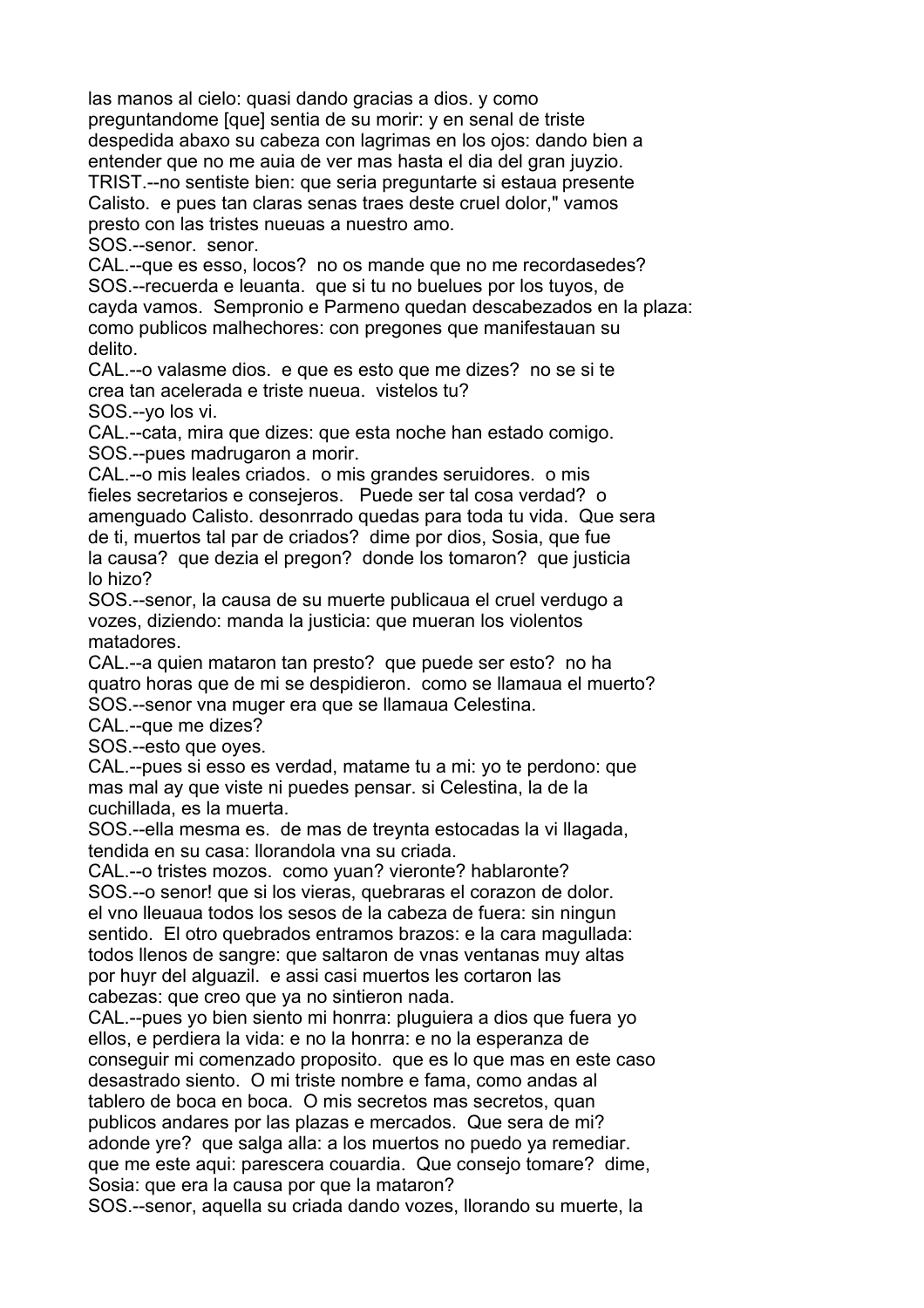publicaua a quantos la querian oyr. diziendo que porque no quiso partir con ellos vna cadena de oro que tu le diste.

CAL.--o dia de congoxa. o fuerte tribulacion. e en que anda mi hazienda de mano en mano: e mi nombre de lengua en lengua. Todo sera publico quanto con ella e con ellos hablaua: quanto de mi sabian: el negocio en que andauan. No osare salir ante gentes. O pecadores de mancebos: padecer por tan supito desastre. o mi gozo, como te vas diminuiendo. Prouerbio es antigo: que de muy alto grandes caydas se dan. Mucho hauia anoche alcanzado: mucho tengo oy perdido. Rara es la bonanza en el pielago. Yo estaua en titulo de alegre: si mi ventura quisiera tener quedos los ondosos vientos de mi perdicion. O fortuna, quanto e por quantas partes me has combatido. pues, por mas que sigas mi morada: e seas contraria a mi persona: las aduersidades con ygual animo se han de sofrir: e en ellas se prueua el corazon rezio o flaco. no ay mejor toque para conoscer que quilates de virtud o esfuerzo tiene el hombre. Pues por mas mal e dano que me venga, no dexare de complir el mandado de aquella: por quien todo esto se ha causado. Que mas me va en conseguir la ganancia de la gloria que espero: que en la perdida de morir los que murieron. Ellos eran sobrados e esforzados: agora o en otro tiempo de pagar hauian. La vieja era mala e falsa, segun parece que hazia trato con ellos: e assi que rinieron sobre la capa del justo. Permission fue diuina que assi acabasse: en pago de muchos adulterios: que por su intercession o causa son cometidos. Quiero hazer aderezar a Sosia e a Tristanico: yran comigo este tan esperado camino. lleuaran escalas, que son muy altas las paredes. Manana hare que vengo de fuera: si pudiere vengar estas muertes: sino, pagare mi inocencia con mi fingida absencia "o me fingire loco: por mejor gozar deste sabroso deleyte de mis amores. Como hizo aquel gran capitan Ulixes: por euitar la batalla troyana: e holgar con Penelope su muger".

## ARGUMENTO DEL QUATORZENO AUTO.

"Esta Melibea muy affligida hablando con Lucrecia sobre la tardanza de Calisto: el qual le auia hecho voto de venir en aquella noche: a visitalla. Lo qual cumplio: e con el vinieron Sosia e Tristan. E despues que cumplio su voluntad: boluieron todos a la posada. e Calisto se retrae en su palacio: e quexase por auer estado tan poca quantidad de tiempo con Melibea. E ruega a Febo que cierre sus rayos, para hauer de restuarar su desseo."

LUCRECIA. MELIBEA. SOSIA. TRISTAN. CALISTO.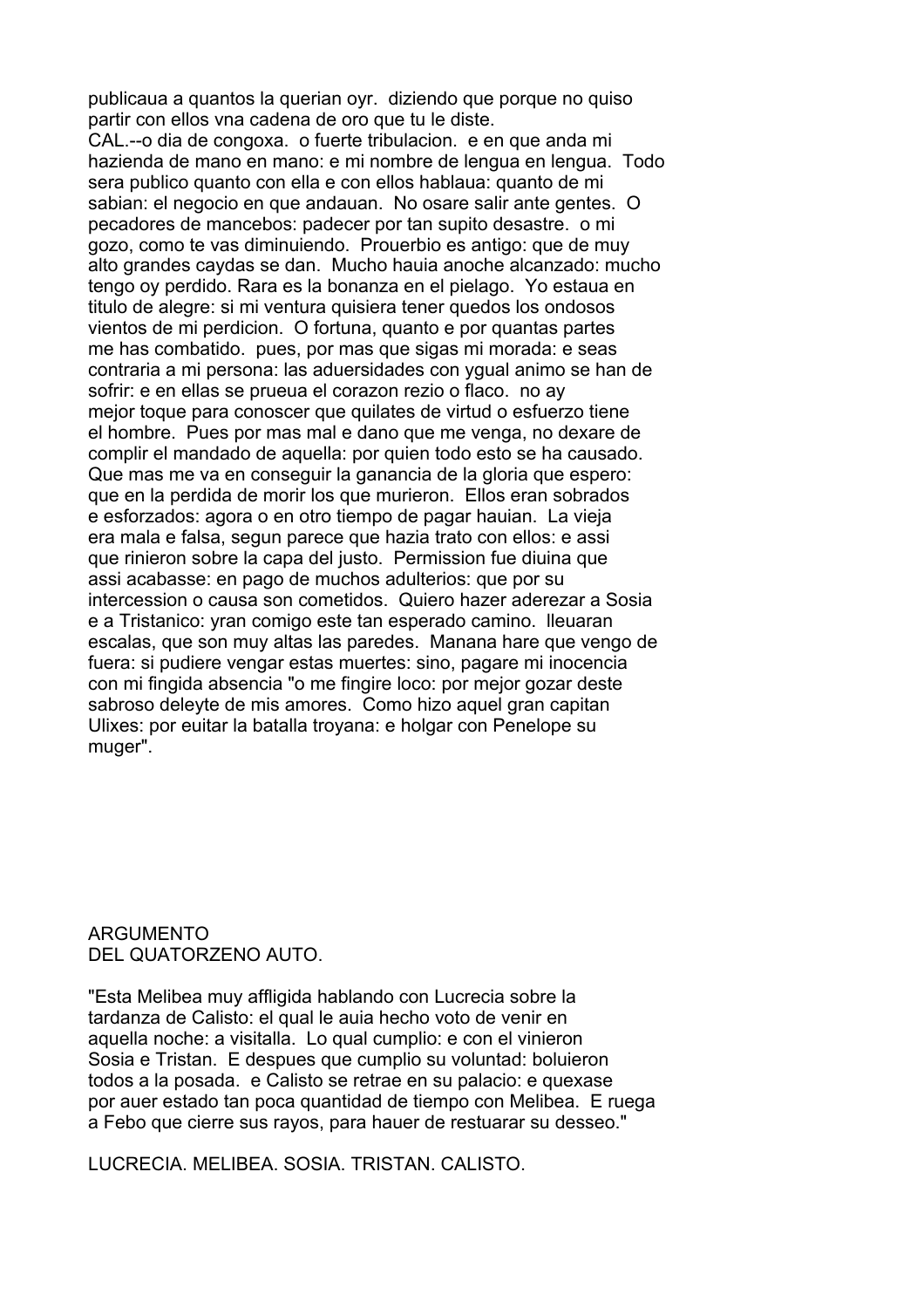MELIB.--Mucho se tarda aquel cauallero que esperamos: que crees tu o sospechas de su estada, Lucrecia?

LUCR.--senora, que tiene justo impedimiento: e que no es en su mano venir mas presto.

MELIB.--los angeles sean en su guarda. su persona este sin peligro: que su tardanza no me es pena. Mas, cuytada, pienso muchas cosas: que desde su casa aca le podrian acaescer. "quien sabe si el con voluntad de venir al prometido plazo en la forma que los tales mancebos a las tales horas suelen andar: fue topado de los alguaziles noturnos: e sin le conocer: le han acometido: el qual por se defender los offendio / o es dellos offendido / o si por caso los ladradores perros con sus crueles dientes que ninguna differencia saben hazer ni acatamiento de personas le ayan mordido / o si ha caydo en alguna calzada o hoyo: donde algun dano le viniesse. Mas o mezquina de mi que son estos inconuenientes: que el concebido amor me pone delante: e los atribulados

ymaginamientos me acarrean: no plega a dios que ninguna destas cosas sea: antes este quanto le plazera sin verme." mas escucha: que passos suenan en la calle: e avn parece que hablan destotra parte del huerto.

SOS.--arrima essa escalera, Tristan: que este es el mejor lugar avnque alto.

TRIST.--sube, senor: yo yre contigo, porque no sabemos quien esta dentro: hablando estan.

CAL.--quedaos, locos, que yo entrare solo: que a mi senora oygo. MELIB.--es tu sierua. es tu catiua. es la que mas tu vida que la suya estima. o mi senor! no saltes de tan alto, que me morire en verlo. baxa, baxa poco a poco por el escala: no vengas con tanta pressura.

CAL.--o angelica ymagen. o preciosa perla: ante quien el mundo es feo. O mi senora e mi gloria: en mis brazos te tengo, e no lo creo. mora en mi persona tanta turbacion de plazer: que me haze no sentir todo el gozo que poseo.

MEL.--senor mio, pues me fie en tus

manos: pues quise complir tu voluntad: no sea de peor condicion por ser piadosa que si fuera esquiua e sin misericordia. No quieras perderme por tan breue deleyte: e en tan poco espacio. Que las mal fechas cosas, despues de cometidas: mas presto se pueden reprehender que emendar. Goza de lo que yo gozo: que es ver e llegar a tu persona: no pidas ni tomes aquello, que tomado, no sera en tu mano boluer. Guarte, senor, de danar: lo que con todos tesoros del mundo no se restaura.

CAL.--senora, pues por conseguir esta merced toda mi vida he gastado: que seria quando me la diessen desechalla? ni tu, senora, me lo mandaras. ni yo podria acabarlo comigo. No me pidas tal couardia: no es fazer tal cosa de ninguno que hombre sea. Mayormente amando como yo: nadando por este fuego de tu desseo toda mi vida: no quieres que me arrime al dulce puerto? a descansar de mis passados trabajos?

MELIB.--por mi vida: que avnque hable tu lengua quanto quisiere: no obren las manos quanto pueden: esta quedo senor mio. "Bastete pues ya soy tuya gozar de lo esterior: desto que es propio fruto de amadores: no me quieras robar el mayor don: que la natura me ha dado: cata que del buen pastor es propio tresquillar sus ouejas e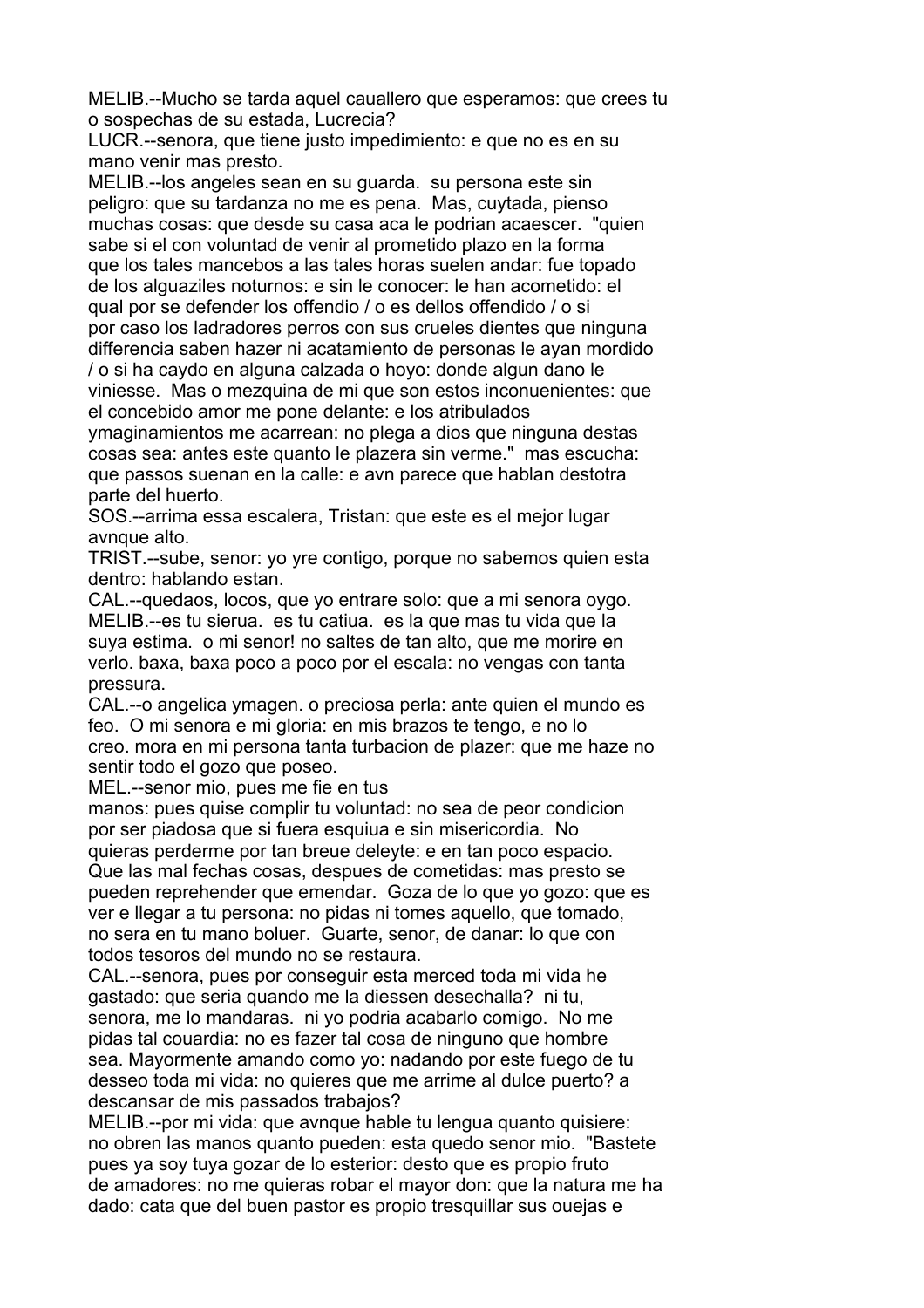ganado: pero no destruyrlo y estragarlo."

CAL.--para que, senora: para que no este queda mi passion? para penar de nueuo? para tornar el juego de comienzo? Perdona, senora, a mis desuergonzadas manos, que jamas pensaron de tocar tu ropa: con su indignidad e poco merecer: agora gozan de llegar a tu gentil cuerpo: e lindas e delicadas carnes.

MELIB.--apartate alla, Lucrecia.

CAL.--porque, mi senora? bien me huelgo que esten semejantes testigos de mi gloria.

MELIB.--yo no los quiero de mi yerro. Si pensara que tan desmesuradamente te auias de hauer comigo: no fiara mi persona de tu cruel conuersacion.

SOS.--Tristan, bien oyes lo que passa: en que terminos anda el negocio.

TRIST.--oygo tanto que juzgo a mi amo por el mas bienauenturado hombre que nascio. E por mi vida, que avnque soy mochacho: que diesse tan buena cuenta como mi amo.

SOS.--para con tal joya quienquiera se ternia manos: pero con su pan se la coma: que bien caro le cuesta: dos mozos entraron en la salsa destos amores.

TRIST.--ya los tiene oluidados: dexaos morir siruiendo a ruynes: hazed locuras en confianza de su defension: viuiendo con el conde, que no matase el hombre: me daua mi madre por consejo. Veslos a ellos alegres e abrazados: e sus seruidores con harta mengua degollados.

MELIB.--o mi vida e mi senor: como has quesido que pierda el nombre e corona de virgen: por tan breue deleyte? O pecadora de mi madre! si de tal cosa fuesses sabidora: como tomarias de grado tu muerte: e me la darias a mi por fuerza: como serias cruel verdugo de tu propia sangre: como seria yo fin quexosa de tus dias. O mi padre honrrado! como he danado tu fama: e dado causa e lugar a quebrantar tu casa. O traydora de mi! como no mire primero el gran yerro que seguia de tu entrada: el gran peligro que esperaua.

SOS.--ante quisiera yo oyrte esos miraglos. Todas sabes essa oracion: despues que no puede dexar de ser hecho: e el bouo de Calisto que se lo escucha.

CAL.--ya quiere amanecer? que es esto? no me paresce que ha vna hora que estamos aqui: e da el relox las tres.

MELIB.--senor, por dios, pues ya todo queda por ti: pues ya soy tu duena: pues ya no puedes negar mi amor: no me niegues tu vista: de dia passando por mi puerta: de noche donde tu ordenares. "sea tu venida por este secreto lugar: a la mesma ora. porque siempre te espere: apercebida del gozo con que quedo: esperando las venideras noches." Y por el presente vete con dios: que no seras visto, que haze "muy" escuro: ni yo en casa sentida, que avn no amanesce. CAL.--mozos, poned el escala.

SOS.--senor, vesla aqui, baxa.

MELIB.--Lucrecia, vente aca, que estoy sola: aquel senor mio es ydo: comigo dexa su corazon: consigo lleua el mio: has nos oydo? LUCR.--no, senora: dormiendo he estado.

"SOS.--Tristan deuemos yr muy callando: porque suelen leuantarse a esta hora los ricos. los cobdiciosos de temporales bienes. los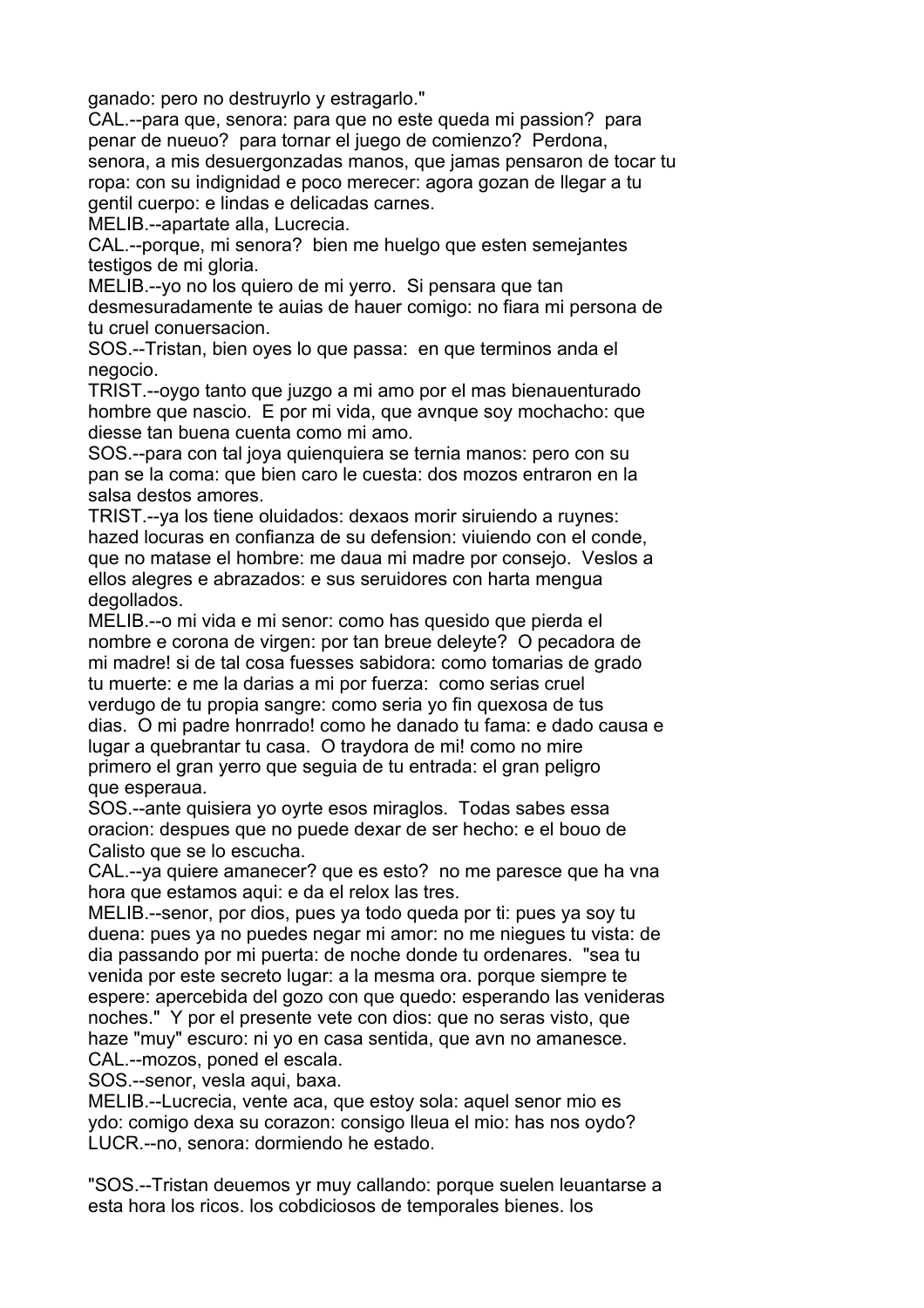deuotos de templos / monesterios / e yglesias / los enamorados: como nuestro amo / los trabajadores de los campos / e labranzas. E los pastores: que en este tiempo traen las ouejas a estos apriscos a ordenar: e podria ser que cogiessen de pasada alguna razon: por do toda su honrra e la de Melibea se turbasse. TRIST.--o simple rascacauallos dizes que callemos: e nombras su nombre della. bueno eres para adalid: o para regir gente en tierra de moros / de noche. assi que, prohibiendo permites / encubriendo descubres / assegurando offendes / callando bozeas e pregonas / preguntando respondes. Pues tan sotil e discreto eres: no me diras en que mes cae santa maria de agosto: porque sepamos si ay harta paja en casa: que comas ogano? CAL.--mis cuydados e los de vosotros no son todos vnos. Entrad callando no nos sientan en casa: cerrad essa puerta / e vamos a reposar: que yo me quiero sobir solo a mi camara: yo me desarmare. yd vosotros a vuestras camas. O mezquino yo: quanto me es agradable de mi natural / la solicitud / e silencio / e escuridad / no se si lo causa que me vino a la memoria la traycion que fize en me despartir de aquella senora que tanto amo: hasta que mas fuera de dia / o el dolor de mi desonrra / ay / ay / que esto es / esta herida es la que siento: agora que se ha resfriado: agora que esta elada la sangre que ayer heruia: agora que veo la mengua de mi casa la falta de mi seruicio: la perdicion de mi patrimonio: la infamia que tiene mi persona: de la muerte de mis criados se ha seguido. Que hize? en que me detuue? como me pude soffrir? que no me mostre luego presente: como hombre injuriado? vengador soberuio: e acelerado de la manifiesta injusticia que me fue hecha? O misera suauidad desta breuissima vida: quien es de ti tan cobdicioso: que no quiera mas morir luego que gozar vn ano de vida denostado: e prorogarle con desonrra: corrompiendo la buena fama de los passados mayormente que no ay hora cierta / ni limitada / ni avn vn solo momento: deudores somos sin tiempo: contino estamos obligados a pagar luego. Porque no sali a inquirir siquiera la verdad de la secreta causa de mi manifiesta perdicion? O breue deleyte mundano como duran poco: e cuestan mucho tus dulzores / no se compra tan caro el arrepentir. O triste yo quando se restaurara tan grande perdida: que hare? que consejo tomare? a quien descobrire mi mengua? porque lo celo a los otros mis seruidores e parientes / tresquilanme en concejo: e no lo saben en mi casa. salir quiero: pero si salgo para dezir que he estado presente / es tarde / si absente / es temprano. e para proueer amigos e criados antiguos / parientes e allegados / es menester tiempo / e para buscar armas: e otros aparejos de venganza. O cruel juez e que mal pago me has dado: del pan que de mi padre comiste yo pensaua que pudiera con tu fauor matar mill hombres: sin temor de castigo. Iniquo falsario perseguidor de verdad: hombre de baxo suelo: bien diran por ti: que te hizo alcalde mengua de hombres buenos. Miraras que tu e los que mataste en seruir a mis passados: e a mi erades companeros. mas quando el vil esta rico / ni tiene pariente / ni amigo. quien pensara que tu me auias de destruyr. No ay cierto cosa mas empecible: quel incogitado enemigo. porque quesiste que dixessen del monte sale con que se arde? e que crie cueruo: que me sacasse el ojo. tu eres publico delinquente: e mataste a los que son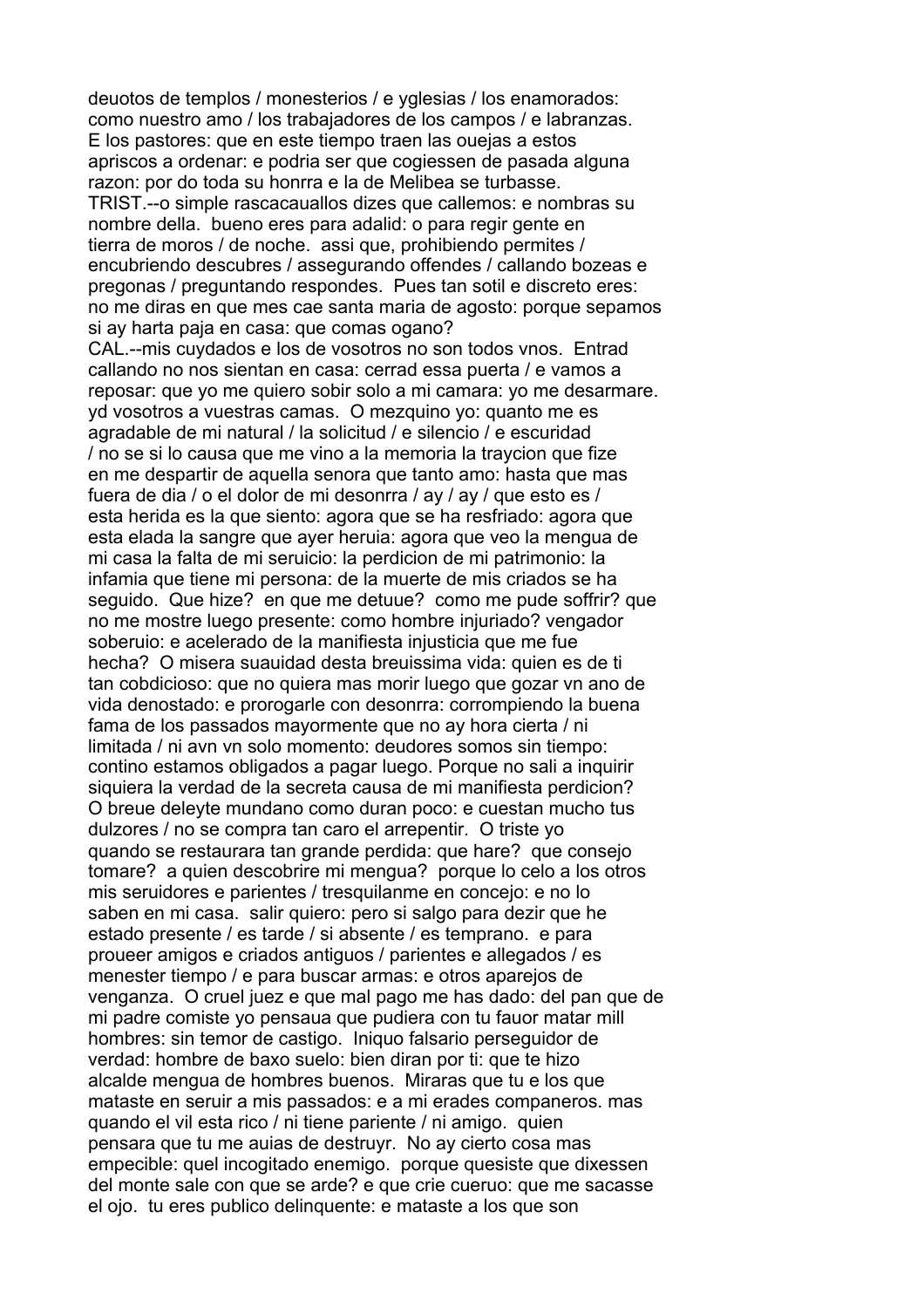priuados. E pues sabe que menor delicto es el priuado que el publico: menor su vtilidad: segun las leyes de Atenas disponen. las quales no son escritas con sangre; antes muestran: que es menos yerro no condenar los malhechores: que punir los innocentes. O quan peligroso es seguir justa causa delante injusto juez: quanto mas este excesso de mis criados: que no carescia de culpa. Pues mira si mal has hecho: que ay sindicado en el cielo: y en la tierra. Assi que a dios e al rey seras reo: e a mi capital enemigo. Que pecco el vno por lo que hizo el otro? que por solo ser su companero los mataste a entrambos. Pero que digo? con quien hablo? estoy en mi seso? que es esto Calisto? sonauas? duermes / o velas? estas en pie / o acostado? cata que estas en tu camara / no vees que lo offendedor no esta presente: con quien lo has? torna en ti. Mira que nunca los absentes se hallaron justos: oye entrambas partes: para sentenciar. No vees que por executar la justicia: no auia de mirar amistad ni deudo / ni crianza / no miras que la ley tiene de ser ygual a todos. Mira que Romulo: el primer cimentador de Roma: mato a su proprio hermano: porque la ordenada ley traspasso. Mira a Torcato romano: como mato a su hijo: porque excedio la tribunicia constitucion. Otros muchos hizieron lo mesmo. Considera que si aqui presente el estouiese: responderia que hazientes e consintientes: merecen ygual pena; avnque a entrambos matasse: por lo que el vno peco. E que si acelero en su muerte: que era crimen notorio: e no eran necessarias muchas prueuas: e que fueron tomados en el acto del matar: que ya estaua el vno muerto: de la cayda que dio: e tambien se deue creer que aquella lloradera moza: que Celestina tenia en su casa: le dio rezia priessa con su triste llanto. E el por no hazer bullicio: por no me disfamar: por no esperar a que la gente se leuantasse: e oyessen el pregon del qual gran infamia se me siguia: los mando justiciar tan de manana. Pues era forzoso el verdugo bozeador: para la execucion: e su descargo: lo qual todo assi como creo es hecho: antes le quedo deudor e obligado: para quanto biua / no como a criado de mi padre: Pero como a verdadero hermano. E puesto caso que assi no fuesse: puesto caso que no echasse lo passado a la mejor parte. Acuerdate Calisto del gran gozo passado. acuerdate de tu senora e tu bien todo: e pues tu vida no tienes en nada por su seruicio. No has de tener las muertes de otros: pues ningun dolor ygualara: con el rescebido plazer. O mi senora e mi vida: que jamas pense en absencia offenderte: que paresce que tengo en poca estima la merced que me has hecho: no quiero pensar en enojo: no quiero tener ya con la tristeza amistad. O bien sin comparacion. O insaciable contentamiento: e quando pidiera yo mas a dios por premio de mis meritos: si algunos son en esta vida: de lo que alcanzado tengo? porque no estoy contento? pues no es razon ser ingrato a quien tanto bien me ha dado: quierolo conocer: no quiero con enojo perder mi seso: porque perdido: no cayga de tan alta possession: no quiero otra honrra / otra gloria / no otras riquezas / no otro padre / ni madre / no otros deudos / ni parientes. De dia estare en mi camara / de noche en aquel parayso dulce / en aquel alegre vergel / entre aquellas suaues plantas: y fresca verdura. O noche de mi descanso si fuesses ya tornada / o luziente Febo date priessa a tu acostumbrado camino. O deleytosas estrellas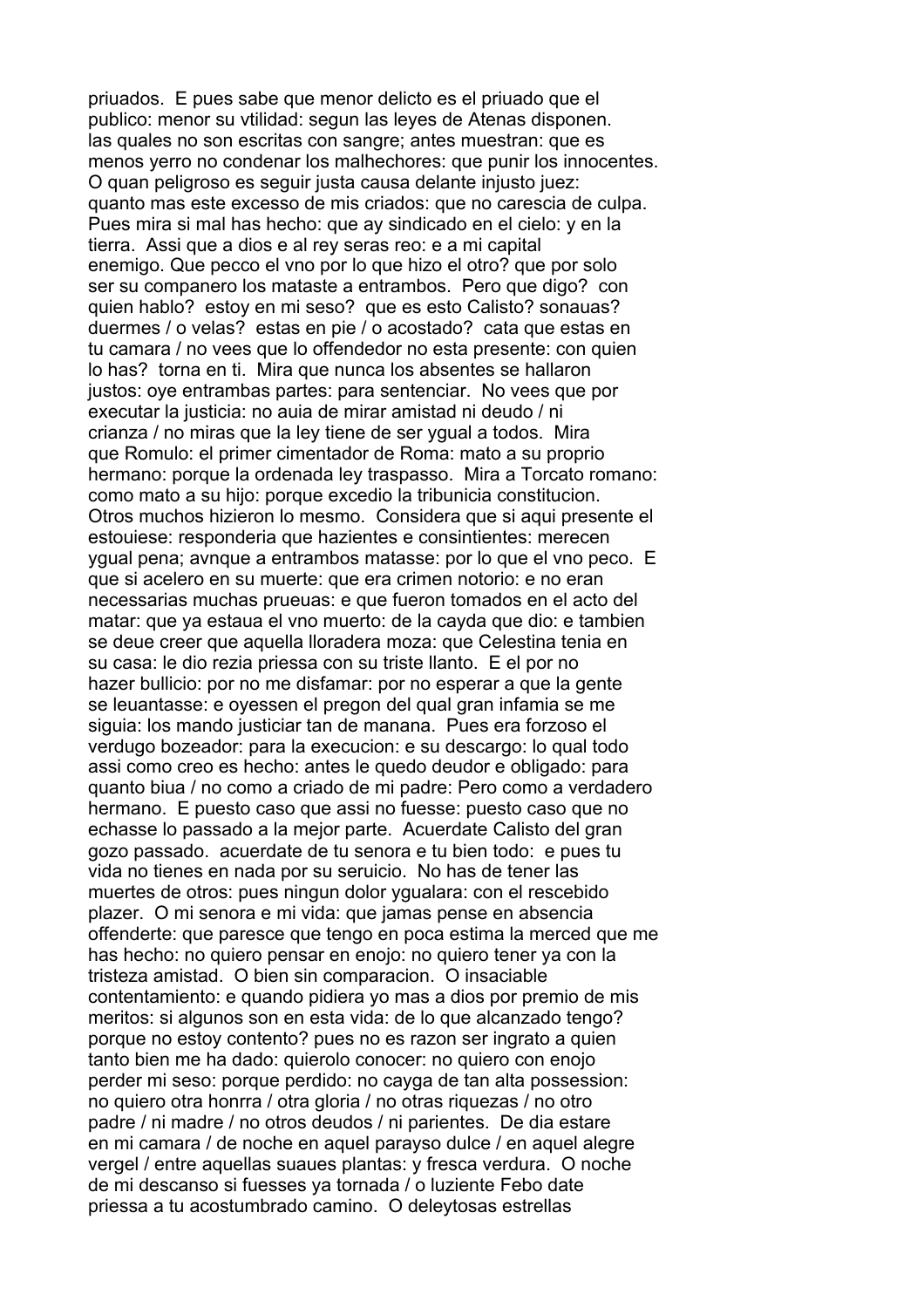apareceos ante de la continua orden. O espacioso relox: avn te vea yo arder en biuo fuego de amor: que si tu esperasses lo que yo: quando des doze: jamas estarias arrendado a la voluntad del maestro que te compuso. Pues vosotros inuernales meses que agora estays escondidos: viniessedes con vuestras muy complidas noches: a trocarlas por estos prolixos dias. ya me paresce hauer vn ano que no he visto aquel suaue descanso: aquel deleytoso refrigerio de mis trabajos. Pero que es lo que demando? que pido loco sin sufrimiento? lo que jamas fue / ni puede ser. No aprenden los cursos naturales a rodearse sin orden: que a todos es vn ygual curso: a todos vn mesmo espacio: para muerte y vida vn limitado termino: a los secretos mouimientos del alto firmamento celestial / de los planetas y norte / de los crescimientos / e mengua de la menstrua luna: todo se rige con vn freno ygual: todo se mueue con igual espuela / cielo / tierra / mar / fuego / viento / calor / frio. que me aprouecha a mi que de doze horas el relox de hierro: si no las ha dado el del cielo? pues por mucho que madrugue: no amanesce mas ayna. Pero tu dulce ymaginacion / tu que puedes me acorre: trae a mi fantasia la presencia angelica: de aquella ymagen luziente: buelue a mis oydos el suaue son de sus palabras: aquellos desuios sin gana: aquel apartate alla senor. no llegues a mi / aquel no seas descortes / que con sus rubicundos labrios via sonar / aquel no quieras mi perdicion / que de rato en rato proponia: aquellos amorosos abrazos entre palabra e palabra: aquel soltarme e prenderme: aquel huyr e llegarse: aquellos azucarados besos: aquella final salutacion: con que se me despidio: con quanta pena salio por su boca: con quantos desperezos: con quantas lagrimas: que parescian granos de aljofar: que sin sentir se le cayan de aquellos claros e resplandescientes ojos.

SOS.--Tristan que te paresce de Calisto que dormir ha hecho: que ya son las quatro de la tarde e no nos ha llamado: ni ha comido. TRIST.--calla que el dormir no quiere priessa: demas desto: aquexale por vna parte la tristeza de aquellos mozos: por otra le alegra el muy gran plazer: de lo que con su Melibea ha alcanzado. Assi que dos tan rezios contrarios veras que tal pararan vn flaco subjecto: donde estuuieren aposentados.

SOS.--piensas te tu que le penan a el mucho los muertos? si no le penasse mas aquella que desde esta ventana yo veo yr por la calle: no lleuaria las tocas de tal color.

TRIST.--quien es hermano?

SOS.--llegate aca e verla has antes que trasponga: mira aquella lutosa que se limpia agora las lagrimas de los ojos: aquella es Elicia criada de Celestina: e amiga de Sempronio: vna muy bonita moza: avnque queda agora perdida la pecadora. Porque tenia a Celestina por madre / e a Sempronio por el principal de sus amigos: e aquella casa donde entra: alli mora vna hermosa muger: muy graciosa e fresca: enamorada medio ramera: pero no se tiene por poco dichoso quien la alcanza tener por amiga: sin grande escote: e llamase Areusa. por la qual se yo que ouo el triste de Parmeno mas de tres noches malas: e avn que no le plaze a ella con su muerte.

ARGUMENTO DEL DECIMOQUINTO AUTO.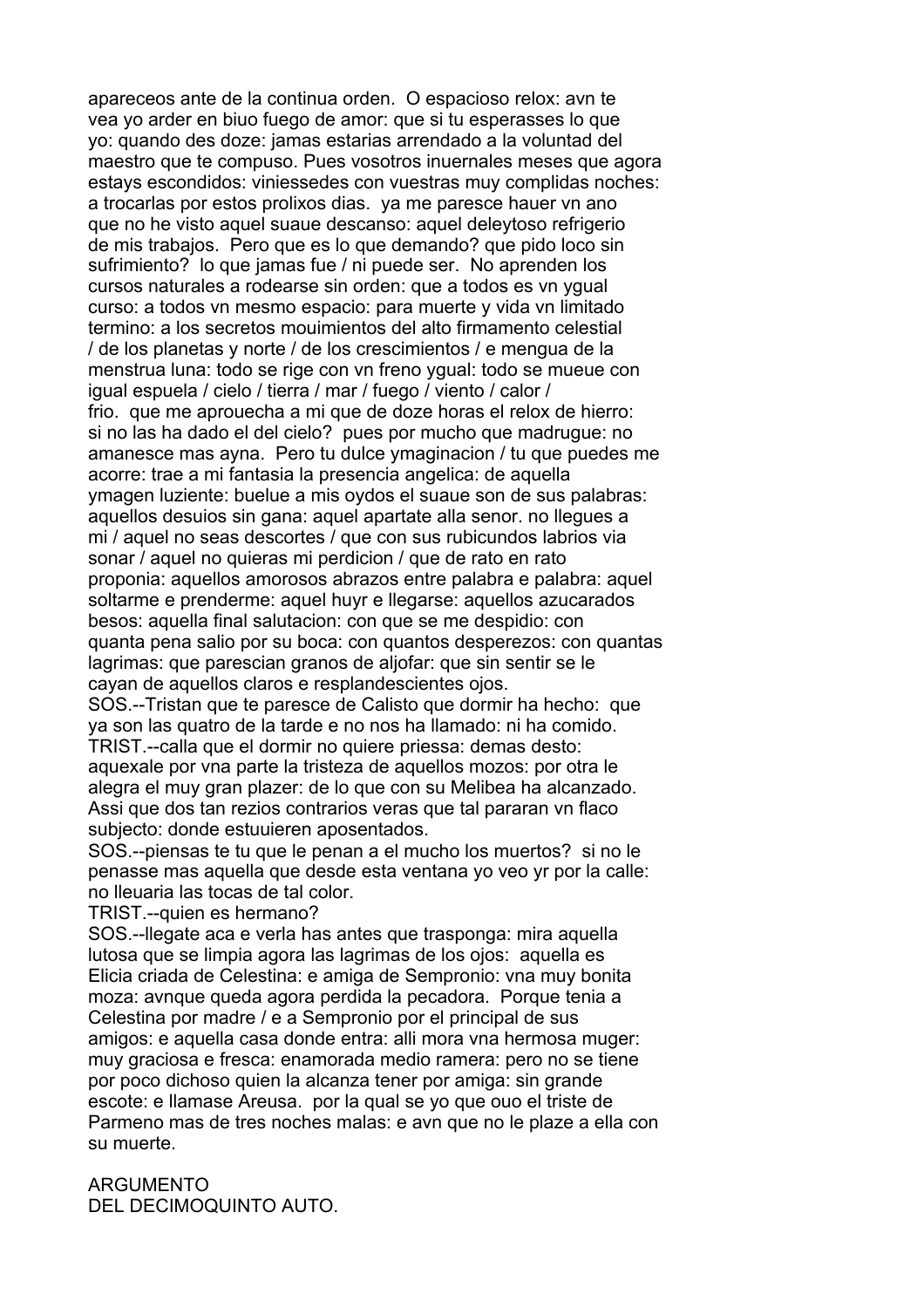Areusa dize palabras injuriosas: a vn rufian llamado Centurio el qual se despide della por la venida de Elicia: la qual cuenta a Areusa las muertes que sobre los amores de Calisto: e Melibea se auian ordenado. E conciertan Areusa y Elicia. que Centurio aya de vengar las muertes de los tres. en los dos enamorados. En fin despidese Elicia de Areusa: no consintiendo en lo que le ruega: por no perder el buen tiempo que se daua: estando en su asueta casa.

## AREUSA. CENTURIO. ELICIA.

ELIC.--Que bozear es este de mi prima? Si ha sabido las tristes nueuas que yo le traygo: no aure yo las albricias de dolor que por tal mensaje se ganan / llore / llore / vierta lagrimas: pues no se hallan tales hombres a cada rincon: plazeme que assi lo siente: messe aquellos cabellos: como yo triste he fecho: sepa que es perder buena vida mas trabajo que la misma muerte. O quanto mas la quiero que hasta aqui por el gran sentimiento que muestra. AREUSA.--vete de mi casa rufian vellaco mentiroso / burlador / que me traes enganada boua: con tus offertas vanas: con tus ronces e halagos: hasme robado quanto tengo. yo te di vellaco sayo e capa: espada e broquel: camisas de dos en dos: a las mill marauillas labradas. yo te di armas e cauallo: pusete con senor que no le merescias descalzar. Agora vna cosa que te pido que por mi fagas ponesme mill achaques.

CENTURIO.--hermana mia mandame tu matar con diez hombres por tu seruicio: e no que ande vna legua de camino a pie.

AREU.--porque jugaste tu el cauallo / tahur / vellaco / que si por mi no ouiesse sido estarias tu ya ahorcado. Tres vezes te he librado de la justicia: quatro vezes desempenado en los tableros. porque lo hago? porque soy loca? porque tengo fe con este couarde? porque creo sus mentiras? porque le consiento entrar por mis puertas? que tiene bueno? los cabellos crespos: la cara acuchillada: dos vezes azotado, manco de la mano del espada: treynta mugeres en la puteria. salte luego de ay no te vea yo mas / no me hables / ni digas que me conoces: si no por los huesos del padre que me hizo: e de la madre que me pario: yo te haga dar mill palos en essas espaldas de molinero: que ya sabes que tengo quien lo sepa hazer y hecho: salirse con ello.

CENT.--loquear bouilla: pues si yo me ensano alguna llorara: mas quiero yrme e zofrirte: que no se quien entra / no nos oyan. ELIC.--quiero entrar: que no es son de buen llanto: donde ay amenazas e denuestos.

AREU.--ay triste yo: eres tu mi Elicia? Jesu / Jesu / no lo puedo creer: que es esto? quien te me cubrio de dolor? que manto de tristeza es este? cata que me espantas hermana mia: dime presto que cosa es? que estoy sin tiento: ninguna gota de sangre has dexado en mi cuerpo.

ELIC.--gran dolor, gran perdida: poco es lo que muestro con lo que siento y encubro: mas negro traygo el corazon que el manto: las entranas que las tocas. Ay hermana / hermana que no puedo fablar: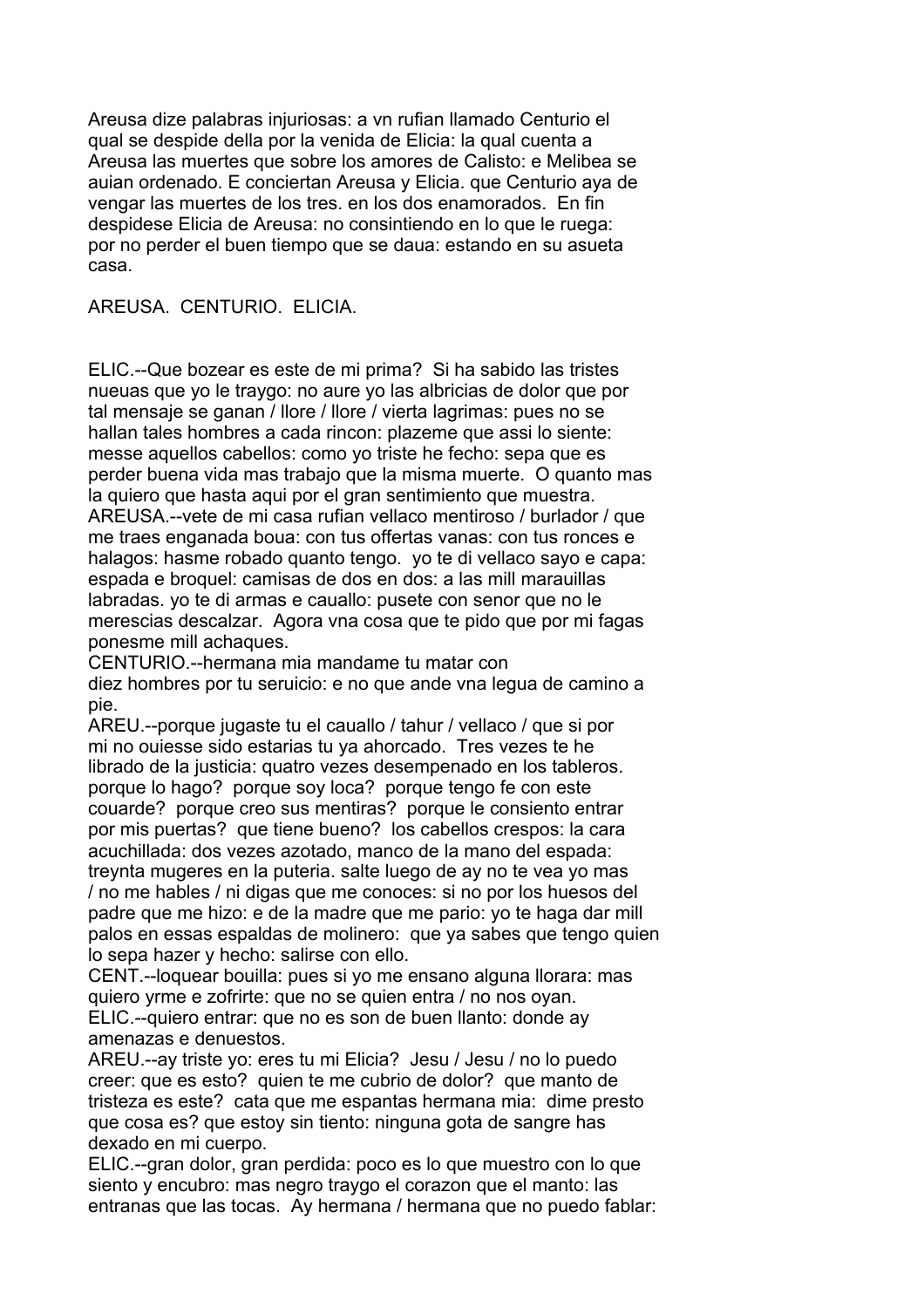no puedo de ronca sacar la boz del pecho.

AREU.--ay triste que me tienes suspensa: dimelo no te messes: no te rascunes / ni maltrates / es comun de entrambas este mal: tocame a mi?

ELIC.--ay prima mia e mi amor. Sempronio e Parmeno ya no biuen: ya no son en el mundo: sus animas ya estan purgando su yerro: ya son libres desta triste vida.

AREU.--que me cuentas? no me lo digas / calla por dios que me caere muerta.

ELIC.--pues mas mal ay que suena: oye a la triste que te contara mas quexas. Celestina aquella que tu bien conosciste: aquella que yo tenia por madre: aquella que me regalaua: aquella que me encubria: aquella con quien yo me honrraua: entre mis yguales: aquella por quien yo era conoscida en toda la ciudad e arrabales: ya esta dando cuenta de sus obras. mill cuchilladas le vi dar a mis ojos: en mi regazo me la mataron.

AREU.--o fuerte tribulacion o dolorosas nueuas dignas de mortal lloro / o acelerados desastres o perdida incurable: como ha rodeado atan presto la fortuna su rueda. Quien los mato? como murieron? que estoy enuelesada sin tiento: como quien cosa impossible oye: no ha ocho dias que los vide biuos: e ya podemos dezir perdonelos dios: cuentame amiga mia como es acaescido tan cruel e desastrado caso?

ELIC.--tu lo sabras: ya oyste dezir hermana los amores de Calisto: e la loca de Melibea: bien verias como Celestina auia tomado el cargo: por intercession de Sempronio: de ser medianera: pagandole su trabajo. la qual puso tanta diligencia e solicitud: que a la segunda azadonada saco agua. pues como Calisto tan presto vido buen concierto en cosa que jamas lo esperaua / a bueltas de otras cosas dio a la desdichada de mi tia vna cadena de oro: e como sea de tal calidad aquel metal que mientra mas beuemos dello: mas sed nos pone con sacrilega hambre: quando se vido tan rica alzose con su ganancia: e no quiso dar parte a Sempronio / ni a Parmeno dello: lo qual auia quedado entre ellos que partiessen lo que Calisto diesse. Pues como ellos viniessen cansados vna manana de acompanar a su amo toda la noche: muy ayrados de no se que questiones que dizen que auian auido: pidieron su parte a Celestina de la cadena: para remediarse: ella pusose en negarles la conuencion e promesa: e dezir que todo era suyo lo ganado: e avn descubriendo otras cosillas de secretos: que como dizen. Rinen las comadres. Assi que ellos muy enojados: por vna parte los aquexaua la necessidad: que priua todo amor: por otra el enojo grande e cansancio que trayan que acarrea alteracion: por otra auian la fe quebrada de su mayor esperanza: no sabian que hazer estuuieron gran rato en palabras: al fin viendola tan cobdiciosa: perseuerando en su negar: echaron mano a sus espadas: e dieronle mill cuchilladas.

AREU.--o desdichada de muger: y en esto auia su vejez de fenescer. e dellos que me dizes? en que pararon?

ELIC.--ellos como ouieron hecho el delicto: por huyr de la justicia que acaso passaua por alli: saltaron de las ventanas e quasi muertos los prendieron: e sin mas dilacion los degollaron. AREU.--o mi Parmeno e mi amor: y quanto dolor me pone su muerte: pesame del grande amor: que con el tan poco tiempo hauia puesto: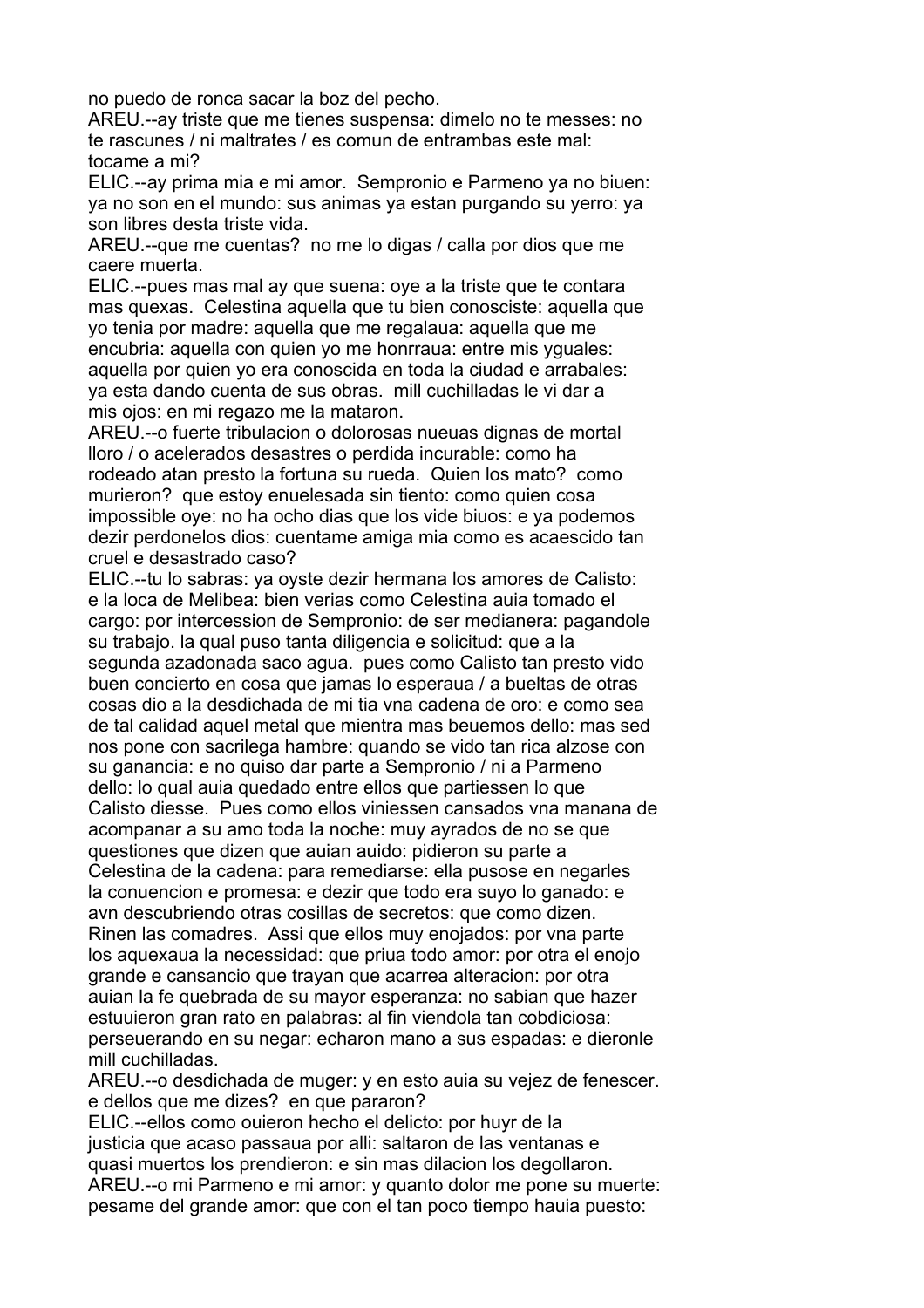pues no me auia mas de durar. Pero pues ya este mal recabdo es hecho. pues ya esta desdicha es acaescida. Pues ya no se pueden por lagrimas comprar / ni restaurar sus vidas / no te fatigues tu tanto que cegaras llorando: que creo que poca ventaja me lleuas en sentimiento y veras con quanta paciencia lo zufro y passo. ELIC.--ay que rauio: ay mezquina que salgo de seso: ay que no hallo quien lo sienta como yo: no ay quien pierda lo que yo pierdo. O quanto mejores y mas honestas fueran mis lagrimas en passion ajena que en la propia mia. a donde yre que pierdo madre manto y abrigo: pierdo amigo y tal que nunca faltaua de mi marido. O Celestina sabia / honrrada / y autorizada quantas faltas me encobrias / con tu buen saber. tu trabajauas / yo holgaua. tu salias fuera / yo estaua encerrada. tu rota / yo vestida. tu entrauas contino como abeja por casa / yo destruya / que otra cosa no sabia hazer. o bien y gozo mundano que mientra eres posseydo: eres menospreciado y jamas te consientes conocer hasta que te perdemos. O Calisto y Melibea causadores de tantas muertes: mal fin ayan vuestros amores: en mal sabor se conuiertan vuestros dulces plazeres: tornese lloro vuestra gloria trabajo vuestro descanso: las yeruas deleytosas donde tomays los hurtados solazes se conuiertan en culebras: los cantares se os tornen lloro: los sombrosos arboles del huerto se sequen con vuestra vista: sus flores olorosas se tornen de negra color.

AREU.--calla por dios hermana: pon silencio a tus quexas: ataja tus lagrimas: limpia tus ojos: torna sobre tu vida: que quando vna puerta se cierra otra suele abrir la fortuna: y este mal avnque duro: se soldara e muchas cosas se pueden vengar: que es impossible remediar: y esta tiene el remedio dudoso: e la venganza en la mano.

ELIC.--de quien se ha de hauer enmienda? que la muerta / y los matadores me han acarreado esta cuyta: no menos me fatiga la punicion de los delinquentes: que el yerro cometido: que mandas que haga: que todo carga sobre mi: pluguiera a dios que fuera yo con ellos: e no quedara para llorar a todos: y de lo que mas dolor siento es ver que por esso no dexa aquel vil de poco sentimiento: de ver y visitar festejando cada noche a su estiercol de Melibea: y ella muy vfana: en ver sangre vertida por su seruicio.

AREU.--si esso es verdad: de quien mejor se puede tomar venganza? de manera que quien lo comio aquel lo escote. Dexame tu: que si yo les caygo en el rastro: quando se veen: e como / por donde / e a que hora. no me ayas tu por hija de la pastellera vieja: que bien conosciste: si no hago que les amarguen los amores. e si pongo en ello a aquel con quien me viste que renia: quando entrauas: si no / sea el peor verdugo para Calisto: que Sempronio de Celestina. pues que gozo auria agora el en que le pusiesse yo en algo por mi seruicio: que se fue muy triste: de verme que le trate mal: e veria el los cielos abiertos: en tornalle yo a hablar e mandar. por ende hermana: dime tu de quien pueda yo saber el negocio como passa: que yo le hare armar vn lazo: con que Melibea llore: quanto agora goza.

ELIC.--yo conozco amiga otro companero de Parmeno: mozo de cauallos que se llama Sosia: que le acompana cada noche: quiero trabajar de se lo sacar todo el secreto: e este sera buen camino para lo que dizes.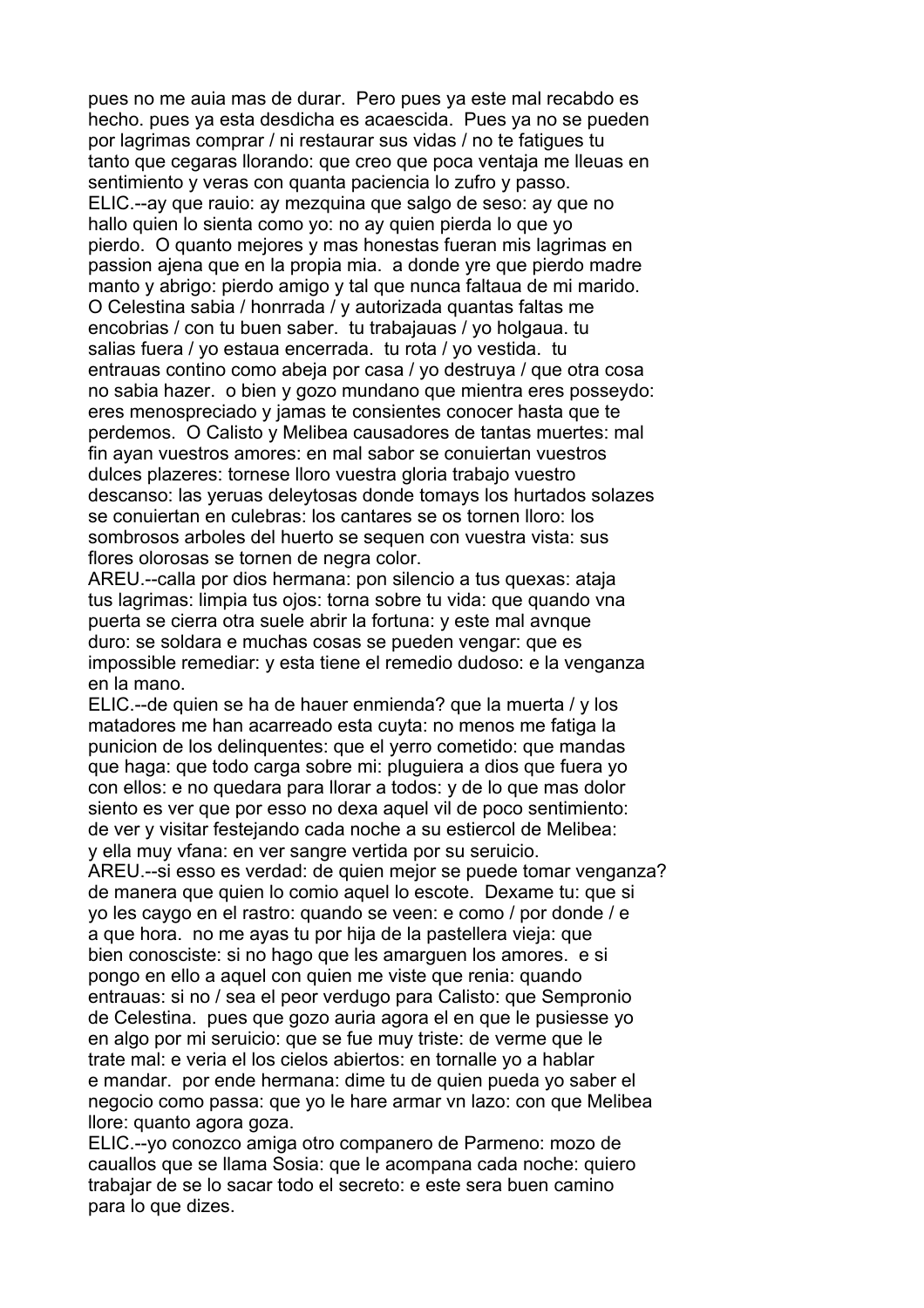AREU.--mas hazme este plazer: que me embies aca esse Sosia: yo le halagare: e dire mill lisonjas e offrescimientos: hasta que no le dexe en el cuerpo cosa de lo hecho e por hazer. despues a el: e a su amo hare reuessar el plazer comido. E tu Elicia alma mia: no recibas pena: passa a mi casa tu ropa e alhajas: e vente a mi compania que estaras muy sola: e la tristeza es amiga de la soledad. con nueuo amor: oluidaras los viejos. vn hijo que nasce: restaura la falta de tres finados: con nueuo sucessor se pierde la alegre memoria e plazeres perdidos del passado: de vn pan que yo tenga: ternas tu la meytad. mas lastima tengo de tu fatiga que de los que te la ponen. Verdad sea que cierto duele mas la perdida de lo que hombre tiene: que da plazer la esperanza de otro tal: avnque sea cierta. Pero ya lo hecho es sin remedio: e los muertos irrecuperables. E como dizen. Mueran / e biuamos. A los biuos me dexa a cargo: que yo te les dare tan amargo xarope a beuer: qual ellos a ti han dado. Ay prima / prima / como se yo quando me ensano reboluer estas tramas: avnque soy moza: e de al me vengue dios: que de Calisto Centurio me vengara. ELIC.--cata que creo: que avnque llame el que mandas: no haura effecto lo que quieres. Porque la pena de los que murieron por descobrir el secreto: porna silencio al biuo para guardarle. Lo que me dizes de mi venida a tu casa te agradesco mucho: E dios te ampare e alegre en tus necessidades que bien muestras el parentesco e hermandad no seruir de viento: antes en las aduersidades aprouechar: Pero avnque lo quiera hazer por gozar de tu dulce compania: no podra ser por el dano que me vernia: La causa no es necessario dezir: Pues hablo con quien me entiende: que alli hermana soy conoscida. Alli estoy aparrochada: jamas perdera aquella casa el nombre de Celestina: que dios aya: Siempre acuden alli mozas conoscidas e allegadas: medio parientas de las que ella crio. Alli hazen sus conciertos de donde se me seguira algun prouecho. E tambien essos pocos amigos: que me quedan: no me saben otra morada. Pues ya sabes quan duro es dexar lo vsado. e que mudar costumbre es a par de muerte: e piedra mouediza que nunca moho la cobija. alli quiero estar: siquiera porque el alquile de la casa esta pagado por ogano: no se vaya embalde / assi que avnque cada cosa no abastasse por si juntas aprouechan e ayudan. ya me paresce que es hora de yrme: de lo dicho me lleuo el cargo: dios quede contigo que me voy.

ARGUMENTO DEL DECIMOSESTO AUTO.

Pensando Pleberio e Alisa tener su hija Melibea en don de la virginidad conseruado. lo qual segun ha parescido esta en contrario y estan razonando sobre el casamiento de Melibea: e en tan gran quantidad le dan pena las palabras que de sus padres oye: que embia a Lucrecia: para que sea causa de su silencio: en aquel proposito.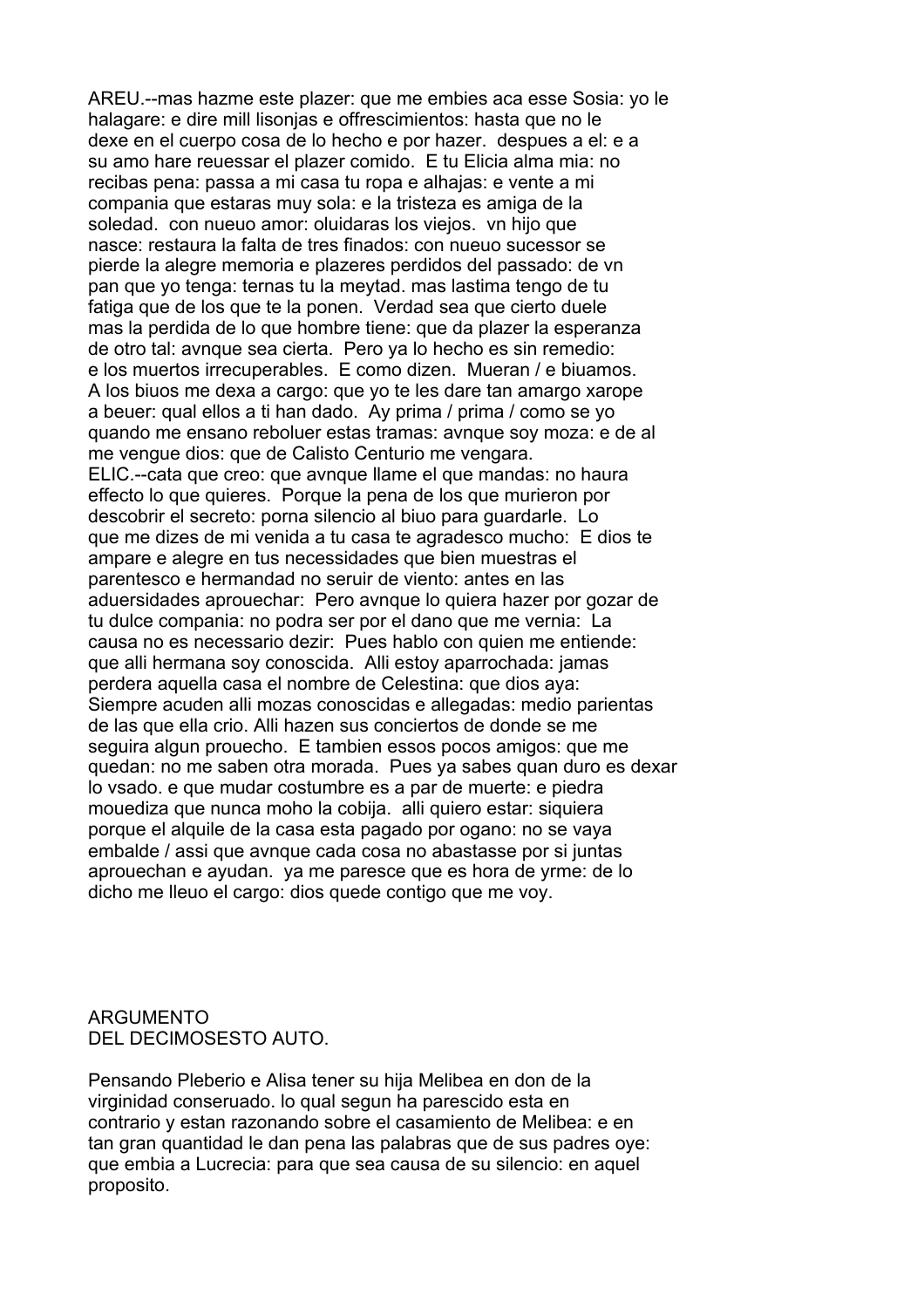# PLEBERIO. ALISA. LUCRECIA. MELIBEA.

PLEB.--Alisa amiga: el tiempo segun me parece se nos va: como dizen entre las manos: corren los dias como agua de rio. no hay cosa tan ligera para huyr como la vida. la muerte nos sigue: e rodea: de la qual somos vezinos: e hazia su vandera nos acostamos: segun natura esto vemos muy claro si miramos nuestros yguales, nuestros hermanos: e parientes en derredor: todos los come ya la tierra: todos estan en sus perpetuas moradas: e pues somos inciertos quando auemos de ser llamados, viendo tan ciertas senales, deuemos echar nuestras baruas en remojo: e aparejar nuestros fardeles para andar este forzoso camino: no nos tome improuisos / ni de salto aquella cruel boz de la muerte: ordenemos nuestras animas con tiempo: que mas vale preuenir que ser preuenidos: demos nuestra hazienda a dulce sucessor: acompanemos nuestra vnica hija con marido qual nuestro estado requiere: porque vamos descansados e sin dolor deste mundo: lo qual con mucha diligencia deuemos poner desde agora por obra: e lo que otras vezes auemos principiado en este caso agora aya execucion; no quede por nuestra negligencia: nuestra hija en manos de tutores pues parescera ya mejor en su propia casa: que en la nuestra. quitarla hemos de lenguas de vulgo. porque ninguna virtut ay tan perfecta que no tenga vituperadores e maldizientes: no ay cosa con que mejor se conserue la limpia fama en las virgines: que con temprano casamiento; quien rehuyria nuestro parentesco en toda la ciudad? quien no se hallara gozoso de tomar tal joya en su compania? en quien caben las quatro principales cosas que en los casamientos se demandan. conuiene a saber lo primero discricion / honestidad / e virginidad. segundo hermosura. lo tercero el alto origen e parientes. lo final / riqueza / de todo esto la doto natura. qualquiera cosa que nos pidan hallaran bien complida. ALI.--dios la conserue mi senor Pleberio: porque nuestros desseos veamos complidos en nuestra vida: que antes pienso que faltara ygual a nuestra hija segun tu virtut: e tu noble sangre: que no sobraran muchos que la merezcan. pero como esto sea officio de los padres: e muy ageno a las mugeres: como tu lo ordenares / sere yo alegre / e nuestra hija obedecera. segun su casto biuir: e honesta vida e humildad.

LUCR.--avn si bien lo supiesses rebentarias / ya / ya / perdido es lo mejor: mal ano se os apareja a la vejez. lo mejor Calisto lo lleua. no ay quien ponga virgos: que ya es muerta: que ya es muerta Celestina.: tarde acordays: mas auiades de madrugar / escucha / escucha / senora Melibea.

MELIB.--que hazes ay escondida loca?

LUCR.--llegate aqui senora: oyras a tus padres la priessa que traen por te casar.

MELIB.--calla por dios que te oyran / dexalos parlar / dexalos deuaneen. vn mes ha que otra cosa no hazen / ni en otra cosa entienden / no parece sino que les dize el corazon el gran amor que a Calisto tengo: e todo lo que con el vn mes ha he passado: no se si me han sentido? no se que se sea? aquexarles mas agora este cuydado que nunca. pues mandoles yo trabajar en vano que por demas es la citola en el molino: quien es el que me ha de quitar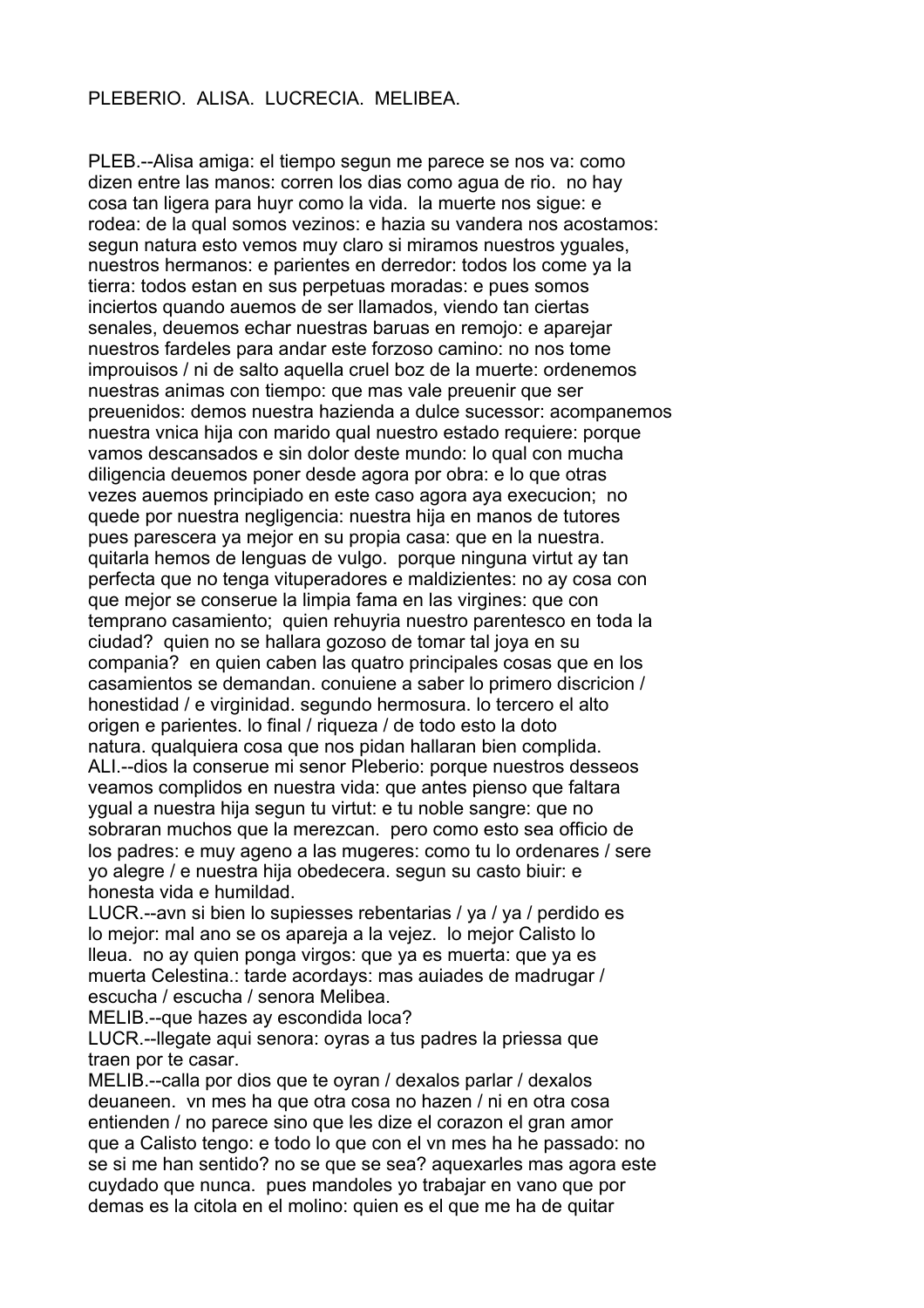mi gloria? quien apartarme mis plazeres? Calisto es mi anima / mi vida / mi senor / en quien yo tengo toda mi speranza. conozco del que no biuo enganada: pues el me ama: con que otra cosa le puedo pagar. todas las debdas del mundo: resciben compensacion en diuerso genero: el amor no admite sino solo amor por paga. en pensar en el me alegro / en verlo / me gozo / en oyrlo / me glorifico / haga e ordene de mi a su voluntad; si passar quisiere la mar / con el yre / si rodear el mundo / lleueme consigo. si venderme en tierra de enemigos: no rehuyre su querer. dexenme mis padres gozar del: si ellos quieren gozar de mi. no piensen en estas vanidades / ni en estos casamientos: que mas vale ser buena amiga: que mala casada. dexenme gozar mi mocedad alegre: si quieren gozar su vejez cansada / si no / presto podran aparejar mi perdicion e su sepultura. no tengo otra lastima: sino por el tiempo que perdi de no gozarlo: de no conoscerlo: despues que a mi me se conoscer. no quiero marido: no quiero ensuziar los nudos del matrimonio / ni las maritales pisadas de ageno hombre repisar: como muchas hallo en los antiguos libros que ley / o que hizieron mas discretas que yo: mas subidas en estado e linaje. las quales algunas eran de la gentilidad tenidas por diosas: assi como Venus: madre de Eneas. e de Cupido: el dios del amor: que siendo casada corrompio la prometida fe marital. E avn otras de mayores fuegos encendidas: cometieron nefarios / e incestuosos yerros como Mirra con su padre: Semiramis con su hijo, Canasce con su hermano. e avn aquella forzada Thamar: hija del rey Dauid. Otras avn mas cruelmente traspassaron las leyes de natura: como Pasiphe: muger del rey Minos: con el toro. Pues reynas eran: e grandes senoras. debaxo de cuyas culpas: la razonable mia podra passar sin denuesto. mi amor fue con justa causa requerida e rogada: catiuada de su merescimiento: aquexada por tan astuta maestra como Celestina, seruida de muy peligrosas visitaciones: antes que concediesse por entero en su amor. y despues vn mes ha como has visto: que jamas noche ha faltado sin ser nuestro huerto escalado como fortaleza: e muchas auer venido embalde. e por esso no me mostrar mas pena ni trabajo. muertos por mi sus seruidores: perdiendose su hazienda: fingiendo absencia: con todos los de la ciudad. todos los dias encerrado en casa: con esperanza de verme a la noche. Afuera afuera la ingratitud, afuera las lisonjas: e el engano con tan verdadero amador: que ni quiero marido ni quiero padre ni parientes. faltandome Calisto: me falte la vida, la qual, porque el de mi goze: me aplaze.

LUCR.--calla senora / escucha, que todavia perseueran. PLEB.--pues, que te parece, senora muger? deuemos hablarlo a nuestra hija? deuemos darle parte de tantos como me la piden: para que de su voluntad venga: para que diga qual le agrada? Pues en esto las leyes dan libertad a los hombres: e mugeres: avnque esten so el paterno poder: para elegir.

ALI.--que dizes? en que gastas tiempo? quien ha de yrle con tan grande nouedad a nuestra Melibea que no la espante? como: e piensas que sabe ella que cosa sean hombres? si se casan / o que es casar? o que del ayuntamiento de marido e muger se procreen los hijos? piensas que su virginidad simple le acarrea torpe desseo de lo que no conosce / ni ha entendido jamas? piensas que sabe errar: avn con el pensamiento? no lo creas senor Pleberio,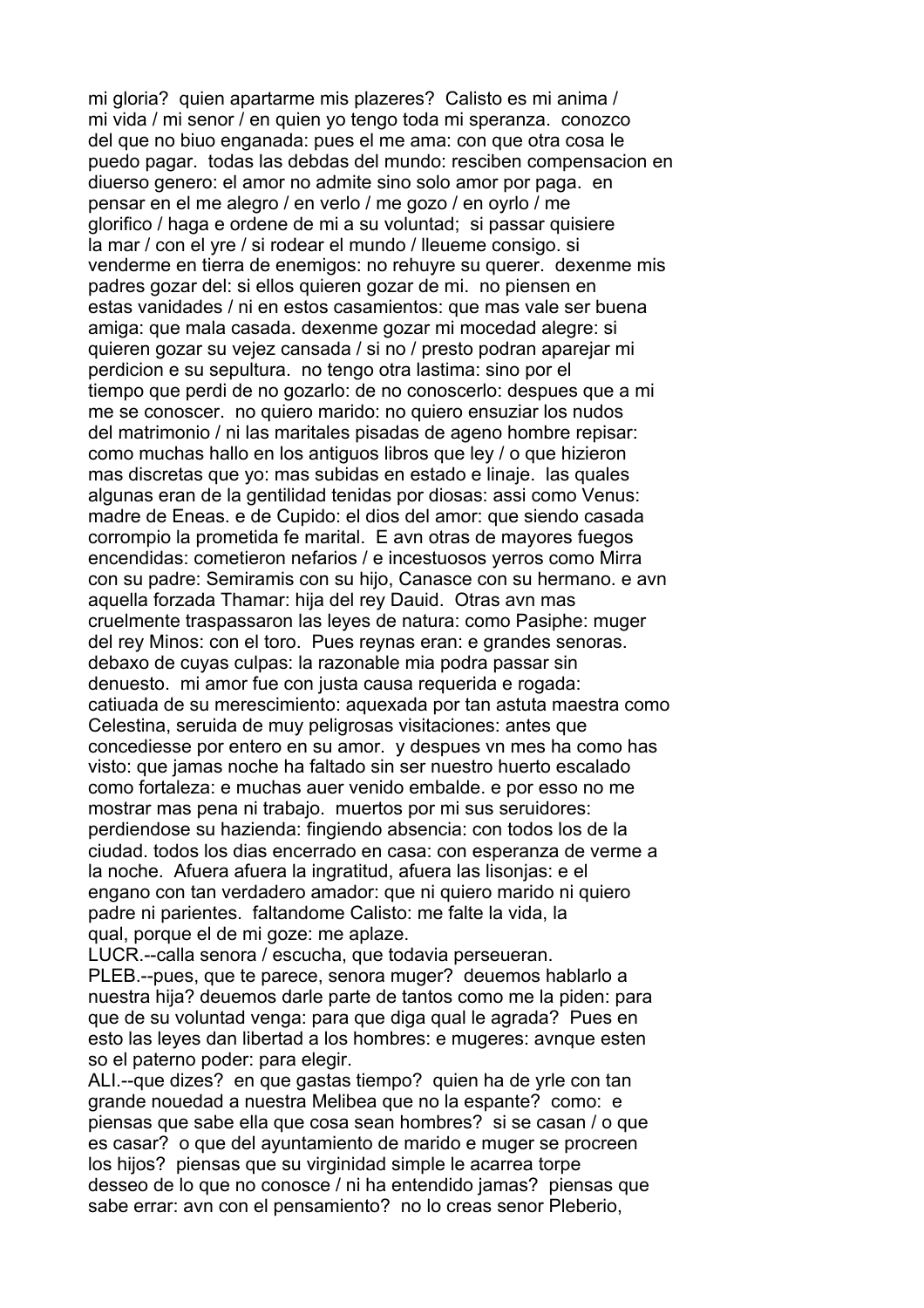que si alto o baxo de sangre o feo o gentil de gesto le mandaremos tomar, aquello sera su plazer: aquello aura por bueno: que yo se bien lo que tengo criado en mi guardada hija.

MELIB.--Lucrecia, Lucrecia, corre presto: entra por el postigo en la sala: y estoruales su hablar, interrumpeles sus alabanzas con algun fingido mensaje, si no quieres que vaya yo dando bozes como loca, segun estoy enojada del concepto enganoso que tienen de mi ignorancia.

LUCR.--ya voy, senora.

ARGUMENTO DEL DECIMOSEPTIMO AUTO.

Elicia caresciendo de la castimonia de Penelope: determina de despedir el pesar e luto: que por causa de los muertos trae: alabando el consejo de Areusa: en este proposito. la qual va a casa de Areusa. Adonde viene Sosia: al qual Areusa con palabras fictas: saca todo el secreto: que esta entre Calisto e Melibea.

ELICIA. AREUSA. SOSIA

ELIC.--Mal me va con este luto / poco se visita mi casa / poco se passea mi calle / ya no veo las musicas de la aluorada / ya no las canciones de mis amigos / ya no las cuchilladas ni ruydos de noche por mi causa. e lo que peor siento: que ni blanca / ni presente veo entrar por mi puerta: de todo esto me tengo yo la culpa: que si tomara el consejo de aquella que bien me quiere. de aquella verdadera hermana: quando el otro dia le lleue las nueuas deste triste negocio: que esta mi mengua ha acarreado: no me viera agora entre dos paredes sola: que de asco ya no ay quien me vea. el diablo me da tener dolor por quien no se si yo muerta lo tuuiera. a osadas que me dixo ella a mi lo cierto: nunca hermana traygas / ni muestres mas pena por el mal ni muerte de otro: que el hiziera por ti. Sempronio holgara yo muerta: pues porque loca me peno yo por el degollado? e que se / si me matara a mi / como era acelerado e loco: como hizo a aquella vieja que tenia yo por madre. Quiero en todo seguir su consejo de Areusa: que sabe mas del mundo que yo: e verla muchas vezes: e traer materia como biua. O que participacion tan suaue: que conuersacion tan gozosa e dulce. no embalde se dize. Que vale mas vn dia del hombre discreto: que toda la vida del nescio / e simple. quiero pues deponer el luto: dexar tristeza / despedir las lagrimas: que tan aparejadas han estado a salir. pero como sea el primer officio que en nasciendo hazemos llorar: no me marauilla ser mas ligero de comenzar: e de dexar mas duro. mas para esto es el buen seso viendo la perdida al ojo: viendo que los atauios hazen la muger hermosa: avnque no lo sea: tornan de vieja moza: e a la moza mas. no es otra cosa la color: e aluayalde: sino pegajosa [liga] en que se trauan los hombres: ande pues mi espejo: e alcohol: que tengo danados estos ojos: anden mis tocas blancas / mis gorgueras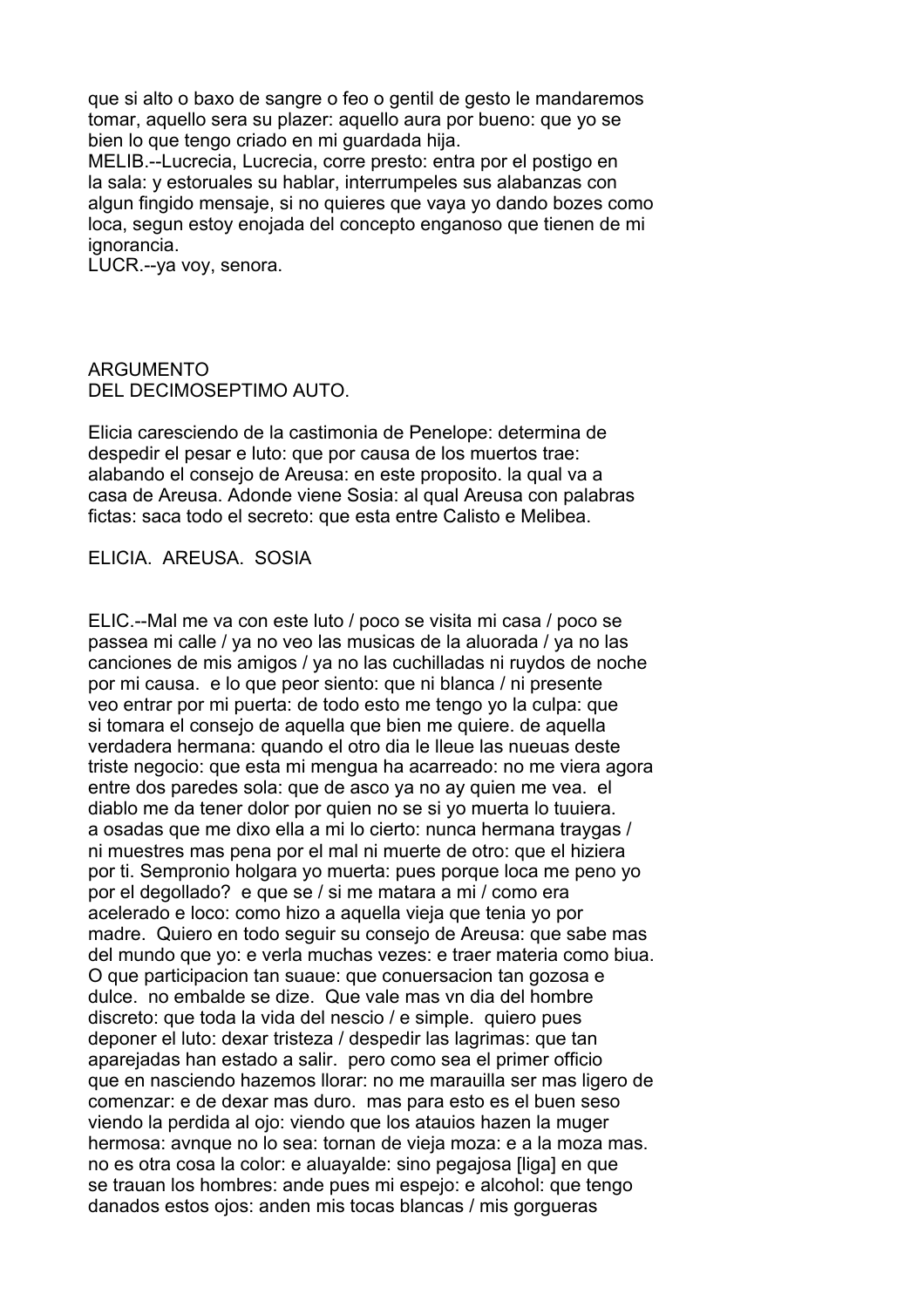labradas / mis ropas de plazer. quiero aderezar lexia para estos cabellos: que perdian ya la ruuia color. y esto hecho: contare mis gallinas / hare mi cama: porque la limpieza alegra el corazon barrere mi puerta / e regare la calle porque los que passaren: vean que es ya desterrado el dolor. Mas primero quiero yr a visitar mi prima: por preguntarle si ha ydo alla Sosia: e lo que con el ha passado: que no lo he visto: despues que le dixe como le querria hablar Areusa: quiera dios que la halle sola: que jamas esta desacompanada de galanes: como buena tauerna de borrachos. cerrada esta la puerta: no deue estar alla hombre; quiero llamar. tha. tha.

AREU.--quien es?

ELIC--abreme amiga: Elicia soy.

AREU.--entra hermana mia: veate dios que tanto plazer me hazes en venir:como vienes mudado el habito de tristeza. agora nos gozaremos juntas. agora te visitare. vernos hemos en mi casa: y en la tuya: quiza por bien fue: para entrambas la muerte de Celestina. que yo ya siento la mejoria mas que antes. Por esto se dize que los muertos abren los ojos de los que biuen. a vnos con haziendas / a otros con libertad como a ti.

ELIC.--a tu puerta llaman: poco espacio nos dan para hablar: que te querria preguntar si auia venido aca Sosia.

AREU.--no ha venido; despues hablaremos: que porradas que dan: quiero yr abrir: que o es loco / o priuado quien llama.

SOS.--abreme senora / Sosia soy / criado de Calisto.

AREU.--por los santos de dios: el lobo es en la conseja. escondete hermana tras esse paramento: e veras qual te lo paro lleno de viento de lisonjas: que piense quando se parta de mi / que es el / e otro no / e sacarle he lo suyo e lo ageno del buche con halagos: como el saca el poluo con la almohaza a los cauallos. Es mi Sosia: mi secreto [amigo]? el que yo me quiero bien: sin que el lo sepa? el que desseo conoscer por su buena fama: el fiel a su amo: el buen amigo de sus companeros? Abrazarte quiero amor: que agora que te veo creo que ay mas virtudes en ti: que todos me dezian: andaca entremos a assentarnos que me gozo en mirarte: que me representas la figura del desdichado de Parmeno: con esto haze oy tan claro dia: que auias tu de venir a uerme. Dime senor conosciasme antes de agora?

SOS.--senora la fama de tu gentileza: de tus gracias e saber buela tan alto por esta ciudad: que no deues tener en mucho ser de mas conoscida que conosciente. porque ninguno habla en loor de hermosas: que primero no se acuerde de ti: que de quantas son. ELIC.--o hideputa el pelon e como se desasna: quien le ve yr al agua con sus cauallos en cerro: e sus piernas de fuera en sayo: e agora en verse medrado con calzas e capa: salenle alas e lengua. AREU.--ya me correria con tu razon si alguno estuuiesse delante: en oyrte tanta burla: como de mi hazes. pero como todos los hombres traygays proueydas essas razones: essas enganosas alabanzas tan comunes: para todas hechas de molde: no me quiero de ti espantar: pero hagote cierto Sosia: que no tienes dellas necessidad: sin que me alabes te amo: y sin que me ganes de nueuo: me tienes ganada. Para lo que te embie a rogar que me vieses: son dos cosas. las quales sin mas lisonja / o engano en ti conozco: te dexare de dezir: avnque sean de tu prouecho.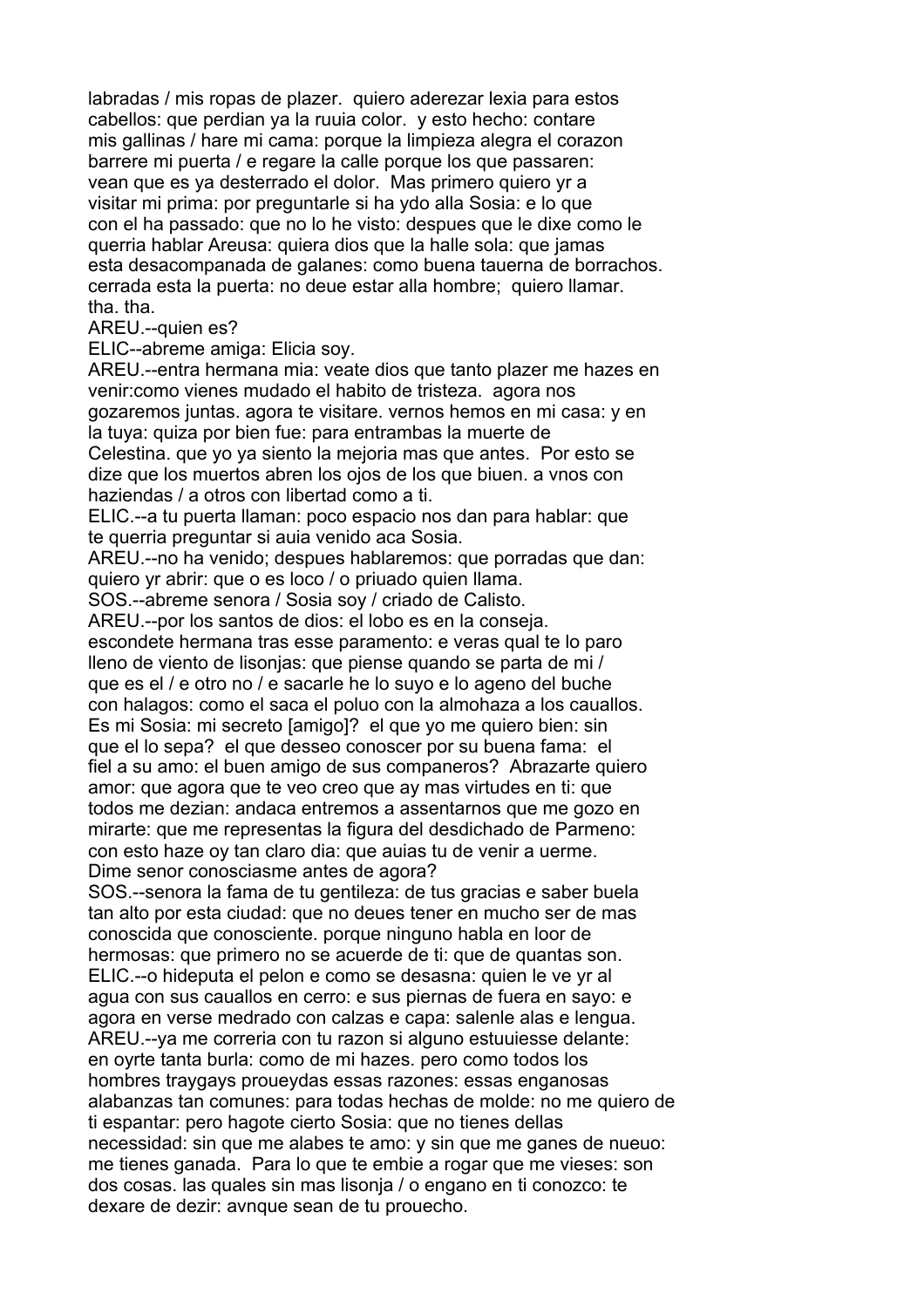SOS.--senora mia no quiera dios: que yo te haga cautela: muy seguro venia de la gran merced que me piensas hazer e hazes: no me sentia digno para descalzarte: guia tu mi lengua: responde por mi a tus razones: que todo lo aure por rato e firme.

AREU.--amor mio ya sabes quanto quise a Parmeno: e como dizen quien bien quiere a Beltran / a todas sus cosas ama / todos sus amigos me agradauan / el buen seruicio de su amo: como a el mismo me plazia donde via su dano de Calisto le apartaua. Pues como esto assi sea: acorde dezirte lo vno que conozcas el amor que te tengo: e quanto contigo: e con tu visitacion siempre me alegraras: e que en esto no perderas nada si yo pudiere: antes te verna prouecho. lo otro e segundo que pues yo pongo mis ojos en ti e mi amor e querer / auisarte / que te guardes de peligros e mas de descobrir tu secreto a ninguno. pues ves quanto dano vino a Parmeno e a Sempronio de lo que supo Celestina: porque no querria verte morir mallogrado: como a tu companero: harto me basta auer llorado al vno: porque has de saber que vino a mi vna persona: e me dixo que le auias tu descubierto los amores de Calisto e Melibea: e como la auia alcanzado: e como yuas cada noche a le acompanar: e otras muchas cosas. que no sabria relatar. Cata amigo que no guardar secreto es propio de las mugeres / no de todas / sino de las baxas / e de los ninos. Cata que te puede venir gran dano. que para esto te dio dios dos oydos / e dos ojos / e no mas de vna lengua: porque sea doblado lo que vieres e oyeres que no el hablar. Cata no confies que tu amigo te ha de tener secreto de lo que le dixeres. Pues tu no le sabes a ti mismo tener: quando ouieres de yr con tu amo Calisto a casa de aquella senora no hagas bullicio: no te sienta la tierra: que otros me dixeron que yuas cada noche dando bozes como loco: de plazer.

SOS.--o como son sin tiento: e personas desacordadas las que tales nueuas senora te acarrean: quien te dixo que de mi boca lo hauia oydo no dize verdad. Los otros de verme yr con la luna de noche: a dar agua a mis cauallos holgando e auiendo plazer: diziendo cantares por oluidar el trabajo: e desechar enojo. y esto antes de las diez sospechan mal y de la sospecha hazen certidumbre: affirman lo que barruntan: si que no estaua Calisto loco: que a tal hora auia de yr a negocio de tanta affrenta sin esperar que repose la gente: que descansen todos en el dulzor del primer sueno / ni menos auia de yr cada noche: que aquel officio no zufre cotidiana visitacion. y si mas clara quieres senora ver su falsedad: como dizen que toman antes al mentiroso que al que coxquea: en vn mes no auemos ydo ocho vezes: y dizen los falsarios reboluedores que cada noche.

AREU.--pues por mi vida amor mio: porque yo los acuse y tome en el lazo del falso testimonio: me dexes en la memoria los dias que aueys concertado de salir: e si yerran estare segura de tu secreto y cierta de su leuantar. porque no siendo su mensaje verdadero: sera tu persona segura de peligro: e yo sin sobresalto de tu vida: pues tengo esperanza de gozarme contigo largo tiempo. SOS.--senora no alarguemos los testigos: para esta noche en dando el relox las doze esta hecho el concierto de su visitacion por el huerto: manana preguntaras lo que han sabido. de lo qual si alguno

te diere senas: que me tresquilen a mi a cruzes.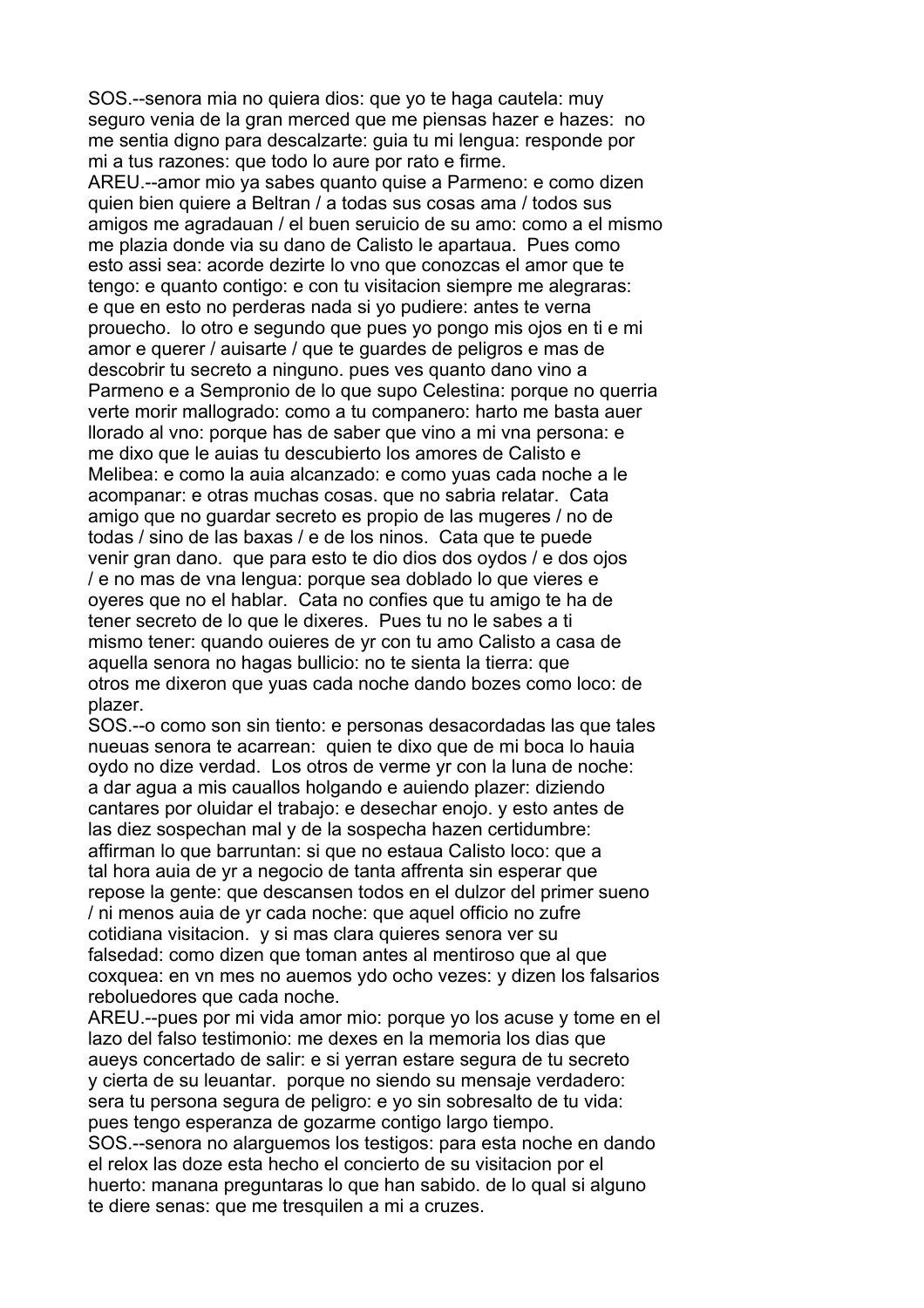AREU.--e por que parte alma mia? porque mejor los pueda contradezir: si anduuieren errados vacilando?

SOS.--por la calle del vicario gordo a las espaldas de su casa. ELIC.--tienente don handrajoso: no es mas menester. Maldito sea el que en manos de tal azemilero se confia: que desgoznarse haze el badajo.

AREU.--hermano Sosia esto hablado basta: para que tome cargo de saber tu innocencia e la maldad de tus aduersarios. vete con dios que estoy ocupada en otro negocio: y he me detenido mucho contigo. ELIC.--o sabia muger / o despidiente propio qual le merece el asno: que ha vaziado su secreto tan de ligero.

SOS.--graciosa e suaue senora perdoname si te he enojado con mi tardanza: mientra holgares con mi seruicio jamas hallaras quien tan de grado auenture en el su vida. E queden los angeles contigo.

AREU.--dios te guie. Alla yras azemilero / muy vfano vas por tu vida. Pues toma para tu ojo vellaco e perdona que te la doy de espaldas. A quien digo? hermana sal aca: que te parece qual le embio? assi se yo tratar los tales? assi salen de mis manos los asnos apaleados / como este / e los locos corridos: e los discretos espantados / e los deuotos alterados / e los castos encendidos. pues prima aprende: que otra arte es esta que la de Celestina: avnque ella me tenia por boua: porque me queria yo serlo. E pues ya tenemos deste hecho sabido: quanto desseauamos / deuemos yr a casa de aquellotro cara de ahorcado: que el jueues eche delante de ti baldonado de mi casa: e haz tu como que nos quieres fazer amigos: e que rogaste que fuesse a verlo.

ARGUMENTO DEL DECIMOOCTAUO AUTO.

Elicia determina de fazer las amistades: entre Areusa: e Centurio por precepto de Areusa: e vanse a casa de Centurio: onde ellas le ruegan que ayan de vengar las muertes / en Calisto / e Melibea. El qual lo prometio delante dellas. E como sea natural a estos: no hazer lo que prometen. escusare como en el processo paresce.

CENTURIO. ELICIA. AREUSA

## ELIC.--Quien esta en su casa?

CENT.--mochacho corre: veras quien osa entrar sin llamar a la puerta. torna torna aca: que ya he visto quien es. No te cubras con el manto senora: ya no te puedes esconder: que quando vi adelante entrar a Elicia: vi que no podia traer consigo mala compania / ni nueuas que me pesassen: sino que me auian de dar plazer.

AREU.--no entremos por mi vida mas adentro: que se estiende ya el vellaco pensando que le vengo a rogar. que mas holgara con la vista de otras como el: que con la nuestra: boluamos por dios: que me fino en ver tan mal gesto: parescete hermana que me traes por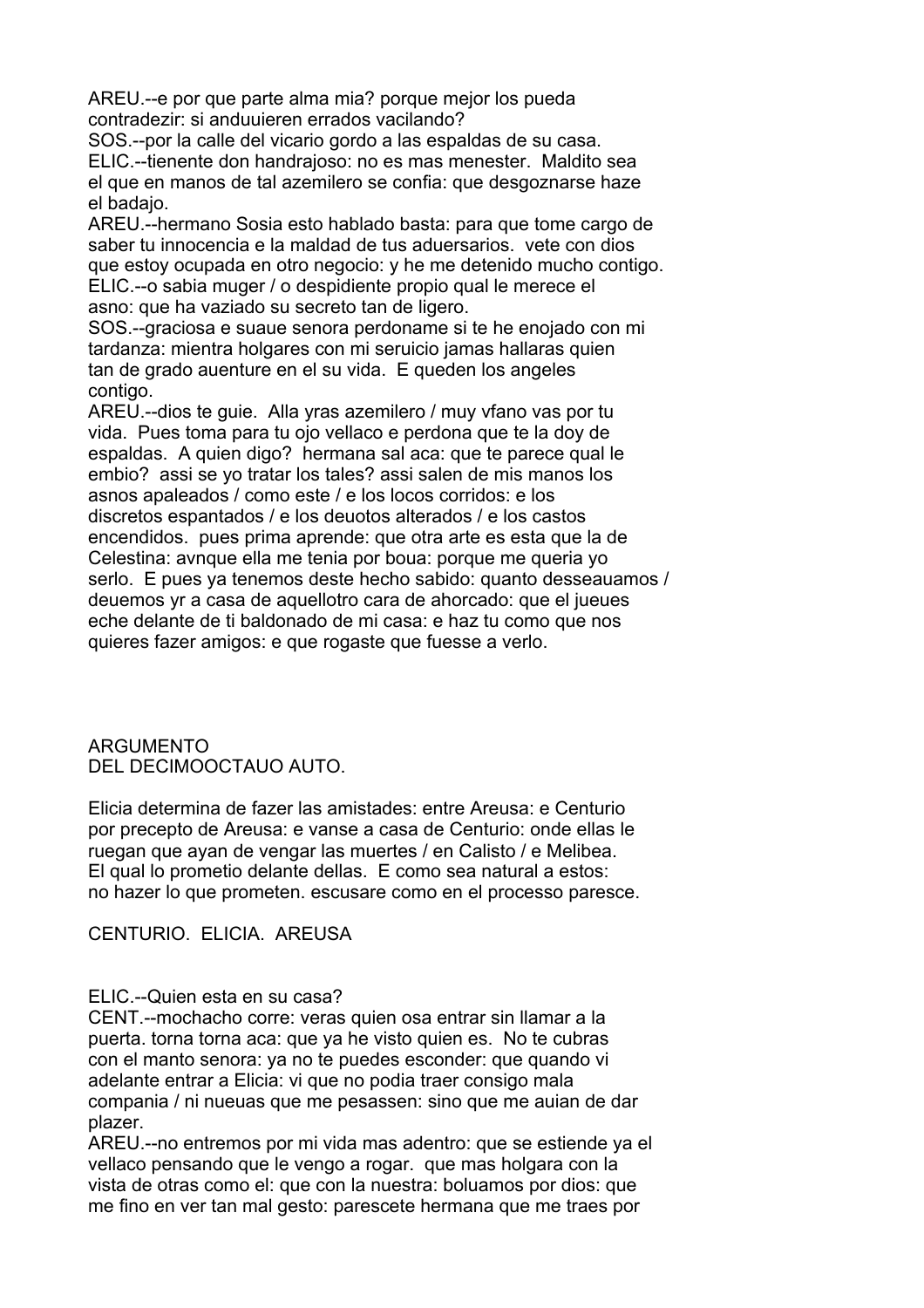buenas estaciones: e que es cosa justa venir de bisperas y entrarnos a uer vn desuellacaras que ay esta?

ELIC.--torna por mi amor no te vayas: si no en mis manos dexaras el medio manto.

CENT.--tenla por dios senora tenla no se te suelte.

ELIC.--marauillada estoy prima de tu buen seso: qual hombre ay tan loco e fuera de razon que no huelgue de ser visitado: mayormente de mugeres? llegate aca senor Centurio que en cargo de mi alma: por fuerza haga que te abrace: que yo pagare la fruta.

AREU.--mejor lo vea yo en poder de justicia: e morir a manos de sus enemigos: que yo tal gozo le de. ya / ya / hecho ha conmigo para quanto biua: e por qual carga de agua le tengo de abrazar / ni ver a esse enemigo? porque le rogue estotro dia que fuesse vna jornada de aqui en que me yua la vida: e dixo de no.

CENT.--mandame tu senora cosa que yo sepa hazer: cosa que sea de mi officio: vn desafio con tres juntos: e si mas vinieren que no huya por tu amor / matar vn hombre / cortar vna pierna / o brazo / harpar el gesto de alguna que se aya ygualada contigo: estas tales cosas antes seran hechas que encomendadas: no me pidas que ande camino / ni que te de dinero: que bien sabes que no dura conmigo: que tres saltos dare sin que se me cayga blanca: ninguno da lo que no tiene: en vna casa biuo qual vees: que rodara el majadero por toda ella sin que tropiece. las alhajas que tengo es el axuar de la frontera: vn jarro desbocado: vn assador sin punta: la cama en que me acuesto esta armada sobre aros de broqueles / vn rimero de malla rota por colchones / vna talega de dados por almohada que avnque quiero dar collacion: no tengo que empenar. sino esta capa harpada que traygo acuestas.

ELIC.--assi goze que sus razones me contentan a marauilla: como vn santo esta obediente: como angel te habla / a toda razon se allega: que mas le pides? por mi vida que le hables e pierdas enojo: pues tan de grado se te offresce con su persona. CENT.--offrescer dizes? senora: yo te juro por el sancto martilogio de pe a pa: el brazo me tiembla de lo que por ella entiendo hazer: que contino pienso como la tenga contenta: e jamas acierto. la noche passada sonaua que hazia armas en vn desafio: por su seruicio: con quatro hombres: que ella bien conosce: e mate al vno: e de los otros que huyeron: el que mas sano se libro: me dexo a los pies vn brazo yzquierdo. Pues muy mejor lo hare despierto de dia: quando alguno tocare en su chapin.

AREU.--pues aqui te tengo: a tiempo somos: yo te perdono con condicion: que me vengues de vn cauallero que se llama Calisto: que nos ha enojado a mi e a mi prima.

CENT.--o reniego de la condicion. dime luego si esta confessado? AREU.--no seas tu cura de su anima.

CENT.--pues sea assi: embiemosle a comer al infierno sin confession.

AREU.--escucha / no atajes mi razon: esta noche lo tomaras. CENT.--no me digas mas: al cabo estoy: todo el negocio de sus amores se. e los que por su causa ay muertos. e lo que os tocaua a vosotras. por donde va: e a que hora: e con quien es. Pero dime quantos son los que le acompanan.

AREU.--dos mozos.

CENT.--pequena presa es essa: poco ceuo tiene ay mi espada: mejor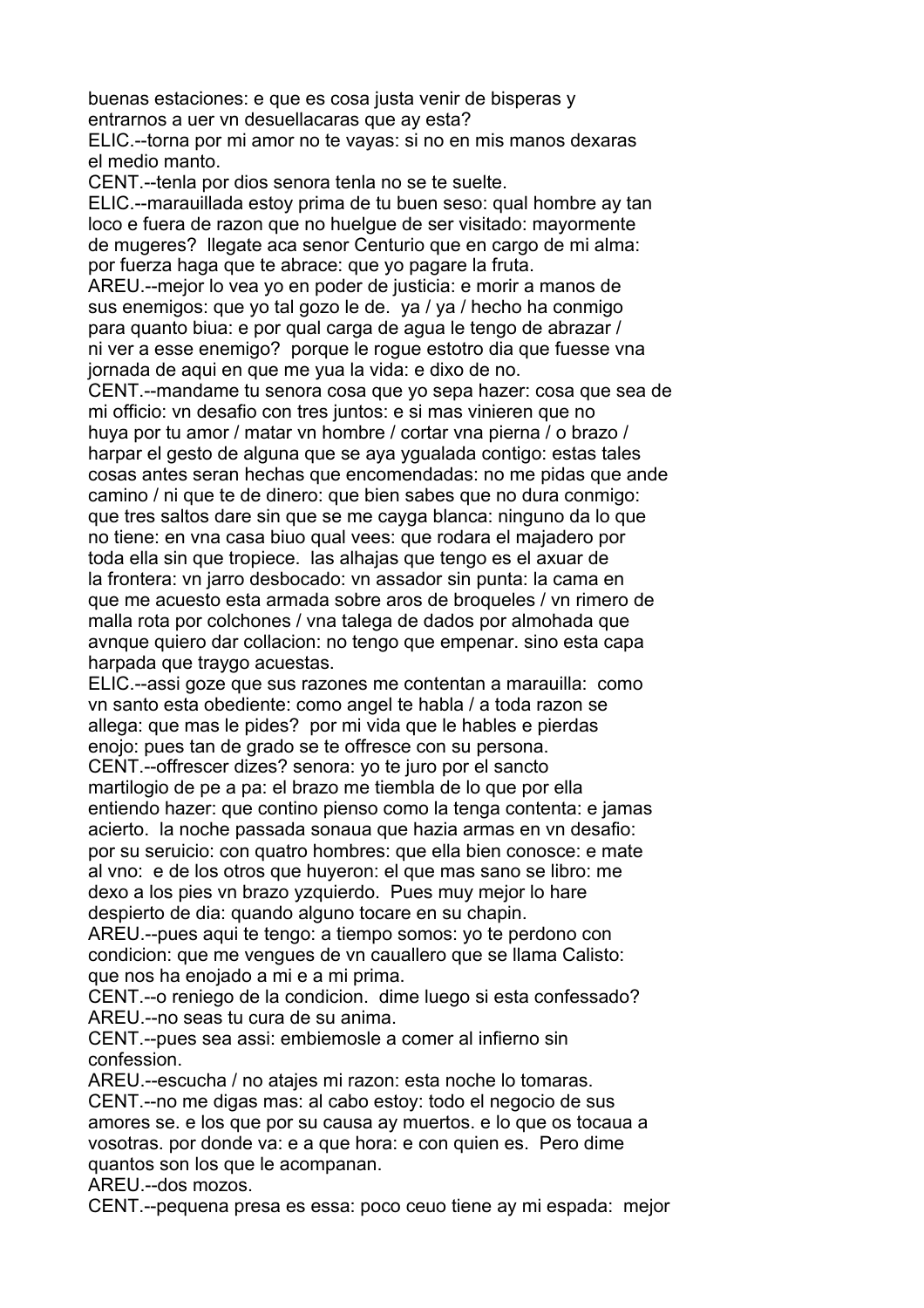ceuara ella en otra parte esta noche: que estaua concertada. AREU.--por escusarte lo hazes: a otro perro con esse huesso: no es para mi essa dilacion: aqui quiero ver si dezir e hazer si comen juntos a tu mesa.

CENT.--si mi espada dixesse lo que haze: tiempo le faltaria para hablar. Quien sino ella puebla los mas cimenterios? quien haze ricos los cirujanos desta tierra? quien da contino quehazer a los armeros? quien destroza la malla muy fina? quien haze riza de los broqueles de Barcelona? quien reuana los capacetes de Calatayud sino ella? que los caxquetes de Almazen assi los corta como si fuessen hechos de melon. Veynte anos ha que me da de comer. Por ella soy temido de hombres: e querido de mugeres sino de ti. Por ella le dieron Centurio por nombre a mi abuelo / e Centurio se llamo mi padre: e Centurio me llamo yo.

ELIC.--pues que hizo el espada porque gano tu abuelo esse nombre? dime por ventura fue por ella capitan de cient hombres? CENT.--no / pero fue rufian de cient mugeres.

AREU.--no curemos de linaje / ni hazanas viejas / si has de hazer lo que te digo sin dilacion determina: porque nos queremos oyr. CENT.--mas desseo ya la noche: por tenerte contenta: que tu por verte vengada. e porque mas se haga todo a tu voluntad escoge que muerte quieres que le de. alli te mostrare vn reportorio: en que ay sietecientas e setenta species de muertes: veras qual mas te agradare.

ELIC.--Areusa por mi amor: que no se ponga este fecho en manos de tan fiero hombre; mas vale que se quede por hazer: que no escandalizar la ciudad, por donde nos venga mas dano de lo passado.

AREU.--calla hermana: diganos alguna que no sea de mucho bullicio. CENT.--las que agora estos dias yo vso: e mas traygo entre manos son espaldarazos sin sangre / o porradas de pomo de espada / o reues manoso: a otros agujero como harnero a punaladas / tajo largo / estocada temerosa / tiro mortal. Algun dia doy palos por dexar holgar mi espada.

ELIC.--no passe por dios adelante; dele palos: porque quede castigado e no muerto.

CENT.--juro por el cuerpo santo de la letania no es mas en mi brazo derecho dar palos sin matar: que en el sol dexar de dar bueltas al cielo.

AREU.--hermana no seamos nosotras lastimeras. haga lo que quisiere: matele como se le antojare. llore Melibea como tu has hecho: dexemosle. Centurio da buena cuenta de lo encomendado: de qualquier muerte holgaremos. Mira que no se escape sin alguna paga de su yerro.

CENT.--perdonele dios si por pies no se me va: muy alegre quedo senora mia: que se ha ofrecido caso avnque pequeno: en que conozcas lo que yo se hazer por tu amor.

AREU.--pues dios te de buena manderecha: e a el te encomiendo que nos vamos.

CENT.--el te guie: e te de mas paciencia con los tuyos. Alla yran estas putas atestadas de razones: agora quiero pensar como me escusare de lo prometido: de manera que piensen que puse diligencia: con animo de executar lo dicho: e no negligencia por no me poner en peligro: quierome hazer doliente. Pero que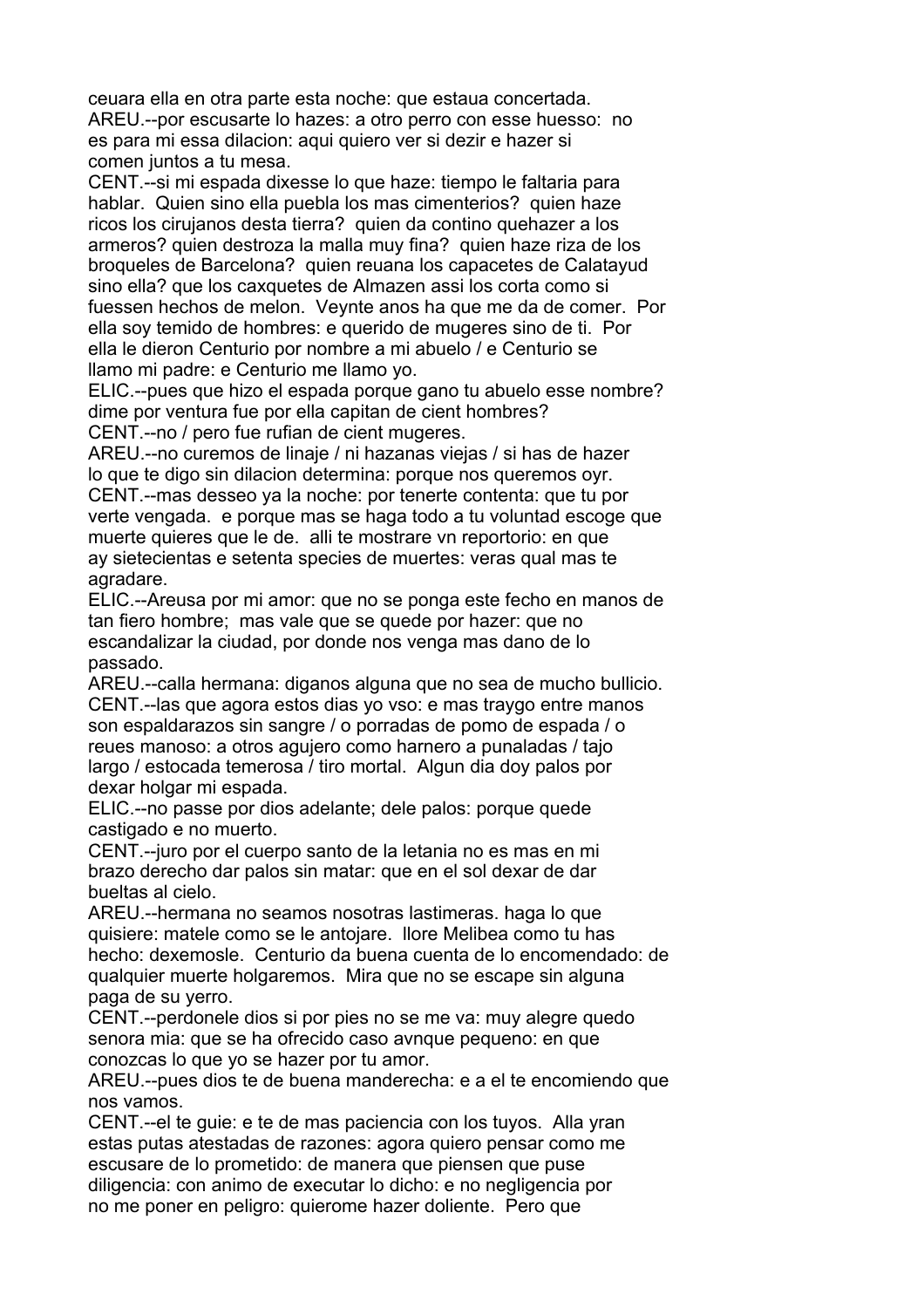aprouecha: que no se apartaran de la demanda quando sane. Pues si digo que fue alla: e que les hize huyr: pedirme han senas de quien eran: e quantos yuan: y en que lugar los tome: e que vestidos lleuauan. yo no las sabre dar: helo todo perdido. Pues que consejo tomare: que cumpla con mi seguridad: e su demanda? quiero embiar a llamar a Traso el coxo e a sus dos companeros: e dezirles que porque yo estoy occupado esta noche en otro negocio: vaya a dar vn repiquete de broquel a manera de leuada: para oxear vnos garzones que me fue encomendado: que todo esto es passos seguros: e donde no consiguiran ningun dano mas de fazerlos huyr: e boluerse a dormir.

ARGUMENTO DEL DECIMONONO AUTO.

Yendo Calisto: con Sosia / e Tristan / al huerto de Pleberio: a visitar a Melibea: que lo estaua esperando: e con ella Lucrecia. Cuenta Sosia lo que le acontecio con Areusa. estando Calisto dentro del huerto con Melibea. viene Traso / e otros / por mandado de Centurio a complir lo que auia prometido a Areusa: e a Elicia. a los quales sale Sosia: e oyendo Calisto desde el huerto onde estaua con Melibea: el ruydo que trayan quiso salir fuera: la qual salida fue causa que sus dias peresciessen: porque los tales este don resciben por galardon. E por esto han de saber desamar los amadores.

SOSIA. TRISTAN. CALISTO. MELIBEA. LUCRECIA.

SOS.--Muy quedo para que no seamos sentidos: desde aqui al huerto de Pleberio te contare hermano Tristan lo que con Areusa me ha passado oy: que estoy el mas alegre hombre del mundo. Sabras que ella por las buenas nueuas que de mi auia oydo estaua presa de amor: y embiome a Elicia: rogandome que la visitasse: e dexando aparte otras razones de buen consejo que passamos: mostro al presente ser tanto mia: quanto algun tiempo fue de Parmeno. rogome que la visitasse siempre que ella pensaua gozar de mi amor por tiempo. Pero yo te juro por el peligroso camino en que vamos hermano: e assi goze de mi que estuue dos o tres vezes por me arremeter a ella: sino que me empachaua la verguenza de verla tan hermosa e arreada: e a mi con vna capa vieja ratonada. echaua de si en bulliendo vn olor de almizque: yo hedia al estiercol que lleuaua dentro en los zapatos: tenia vnas manos como la nieue: que quando las sacaua de rato en rato de vn guante: parecia que se derramaua azahar por casa; assi por esto como porque tenia vn poco ella de hacer se quedo mi atreuer para otro dia. E avn porque a la primera vista todas las cosas no son bien tratables: e quanto mas se comunican mejor se entienden en su participacion. TRIST.--Sosia amigo otro seso mas maduro y esperimentado que no el mio era necessario para darte consejo en este negocio. pero lo que con mi tierna edad e mediano natural alcanzo al presente te dire. Esta muger es marcada ramera segun tu me dixiste: quanto con ella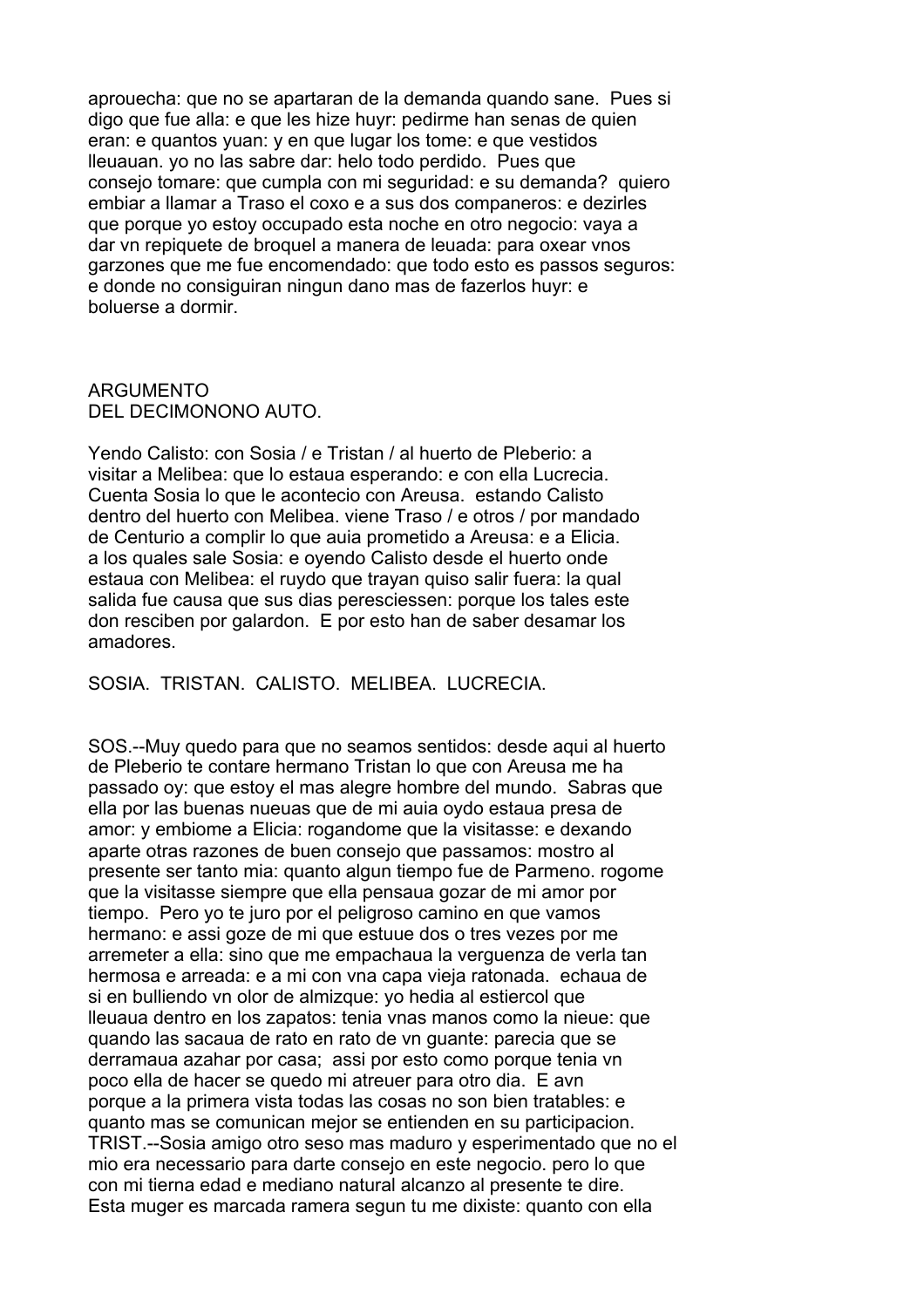te passo has de creer que no caresce de engano; sus offrecimientos fueron falsos. e no se yo a que fin. porque amarte por gentil hombre: quantos mas terna ella desechados: si por rico: bien sabe que no tienes mas de poluo que se te pega del almohaza. Si por hombre de linaje: ya sabra que te llaman Sosia: e a tu padre llamaron Sosia nascido e criado en vna aldea quebrando terrones con vn arado: para lo qual eres tu mas dispuesto: que para enamorado. mira Sosia e acuerdate bien si te queria sacar algun punto del secreto deste camino que agora vamos. para con que lo supiesse reboluer a Calisto e Pleberio de embidia del plazer de Melibea: cata que la embidia es vna incurable enfermedad donde assienta: huesped que fatiga la posada en lugar de galardon. siempre goza del mal ageno. pues si esto es assi / o como te quiere aquella maluada hembra enganar con su alto nombre: del qual todas se arrean: con su vicio ponzonoso: queria condenar el anima por complir su apetito. reboluer tales casas por contentar su danada voluntad. O arufianada muger: e con que blanco pan te daua zarazas: queria vender su cuerpo a trueco de contienda / oyeme / e si assi presumes que sea: armale trato doble qual yo te dire: que quien engana al enganador ya me entiendes. e si sabe mucho la raposa: mas el que la toma: contraminale sus malos pensamientos: escala sus ruyndades quando mas segura la tengas: e cantaras despues en tu establo: vno piensa el vayo: e otro el que lo ensilla.

SOS.--o Tristan discreto mancebo. mucho mas me has dicho que tu edad demanda. astuta sospecha has remontado: e creo que verdadera. pero porque ya llegamos al huerto: e nuestro amo se nos acerca / dexemos este cuento: que es muy largo: para otro dia. CAL.--poned mozos la escala e callad: que me paresce que esta hablando mi senora de dentro: sobire encima de la pared: y en ella estare escuchando por ver si oyre alguna buena senal de mi amor en absencia.

MELIB.--canta mas por mi vida Lucrecia: que me huelgo en oyrte mientra viene aquel senor: e muy passo entre estas verduricas que no nos oyran los que passaren.

LUCR.--o quien fuesse la ortelana de aquestas viciosas flores. por prender cada manana: al partir a tus amores: vistanse nueuas collores: los lirios y el azucena: derramen frescos olores: quando entre por estrena.

MELIB.--o quan dulce me es oyrte: de gozo me deshago. no cesses por mi amor.

LUCR.--alegre es la fuente clara: a quien con gran sed la vea: mas muy mas dulce es la cara de Calisto a Melibea. pues avnque mas noche sea: con su vista gozara /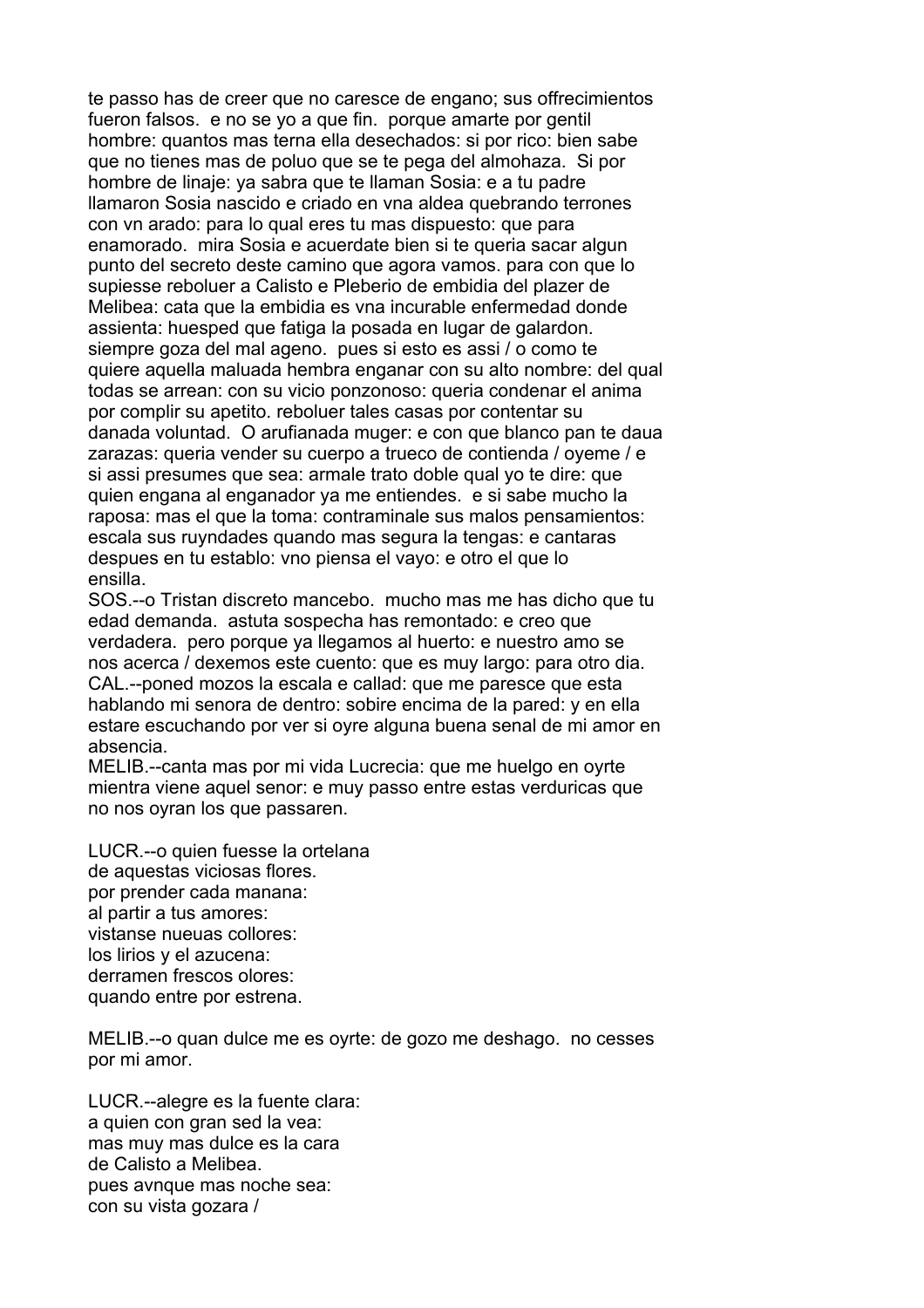o quando saltar le vea: que de abrazos le dara. saltos de gozo infinitos: da el lobo viendo ganado: con las tetas los cabritos: Melibea con su amado: nunca fue mas desseado: amado de su amiga / ni huerto mas visitado / ni noche mas sin fatiga.

MELIB.--quanto dizes amiga Lucrecia se me representa delante: todo me parece que lo veo con mis ojos. procede que a muy buen son lo dizes: e ayudarte he yo.

Dulces arboles sombrosos: humillaos quando veays: aquellos ojos graciosos del que tanto desseays. estrellas que relumbrays norte e luzero del dia: por que no le despertays: si duerme mi alegria.

MELIB.--oyeme tu por mi vida: que yo quiero cantar sola.

papagayos ruysenores: que cantays al aluorada: lleuad nueua a mis amores: como espero aqui asentada: la media noche es passada: e no viene sabedme si ay otra amada que lo detiene.

CAL.--vencido me tiene el dulzor de tu suaue canto: no puedo mas suffrir tu penado esperar. O mi senora e mi bien todo: qual muger podia auer nascida: que despriuasse tu gran merecimiento / o salteada melodia / o gozoso rato / o corazon mio e como no podiste mas tiempo sufrir: sin interrumper tu gozo: e complir el desseo de entrambos.

MELIB.--o sabrosa traycion / o dulce sobresalto: es mi senor de mi alma es el? no lo puedo creer: donde estauas luziente sol? donde me tenias tu claridad escondida auia rato que escuchauas: por que me dexauas echar palabras sin seso al ayre con mi ronca boz de cisne? todo se goza este huerto con tu venida. mira la luna quan clara se nos muestra. mira las nuues como huyen. oye la corriente agua desta fontezica: quanto mas suaue murmurio zurrio lleua: por entre las frescas yeruas. escucha los altos cipresses como se dan paz vnos ramos con otros: por intercession de vn templadico viento que los menea. mira sus quietas sombras quan escuras estan: e aparejadas para encobrir nuestro deleyte.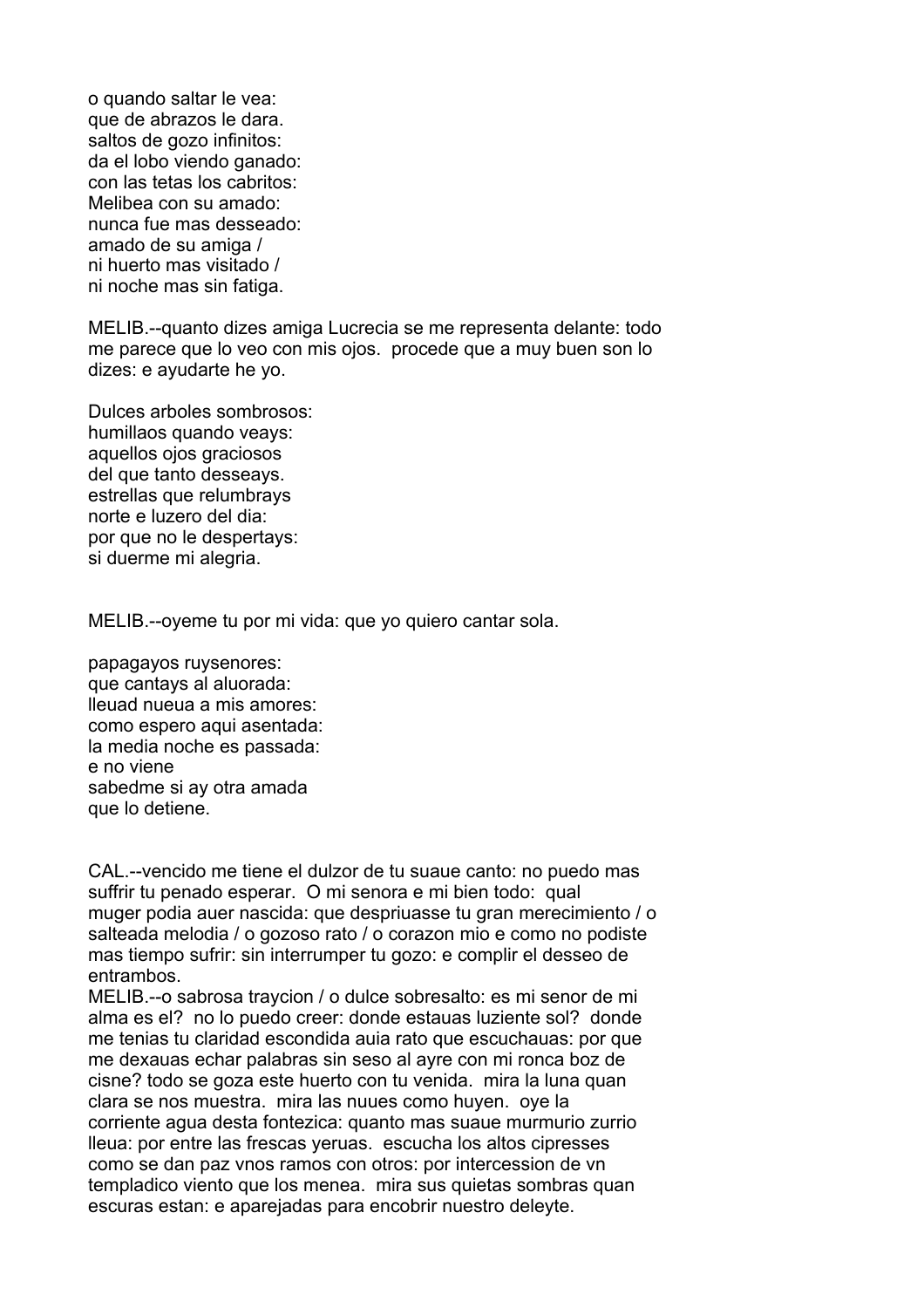Lucrecia que sientes amiga: tornaste loca de plazer: dexamele, no me le despedaces: no le trabajes sus miembros con tus pesados abrazos. Dexame gozar lo que es mio: no me ocupes mi plazer. CAL.--pues senora e gloria mia si mi vida quieres: no cesse tu suaue canto: no sea de peor condicion mi presencia con que te alegras: que mi absencia que te fatiga.

MELIB.--que quieres que cante amor mio? como cantare? que tu desseo era el que regia mi son: e hazia sonar mi canto. pues conseguida tu venida: desapareciose el desseo: destemplose el tono de mi boz. y pues tu senor eres el dechado de cortesia / e buena crianza / como mandas a mi lengua hablar: e no a tus manos que esten quedas? por que no oluidas estas manas: mandalas estar sossegadas e dexar su enojoso vso e conuersacion incomportable. cata angel mio que assi como me es agradable tu vista sossegada: me es enojoso tu riguroso trato: tus honestas burlas me dan plazer: tus deshonestas manos me fatigan quando passan de la razon. dexa estar mis ropas en su lugar: e si quieres ver si es el habito de encima de seda / o de pano: para que me tocas en la camisa? pues cierto es de lienzo: holguemos e burlemos de otros mill modos: que yo te mostrare: no me destroces ni maltrates como sueles: que prouecho te trae danar mis vestiduras?

CAL.--senora el que quiere comer el aue quita primero las plumas. LUCR.--mala landre me mate si mas los escucho: vida es esta? que me este yo deshaziendo de dentera: y ella esquiuandose: porque la rueguen? ya / ya / apaziguado es el ruydo: no ouieron menester despartidores. pero tambien me lo haria yo si estos necios de sus criados me fablassen entre dia: pero esperan que los tengo de yr a buscar.

MELIB.--senor mio quieres que mande a Lucrecia traer alguna colacion.

CAL.--no ay otra colacion para mi sino tener tu cuerpo e belleza en mi poder: comer e beuer donde quiera se da por dinero: en cada tiempo se puede auer: e qualquiera lo puede alcanzar. pero lo no vendible: lo que en toda la tierra no ay ygual que en este huerto. como mandas que se me passe ningun momento que no goze. LUCR.--ya me duele a mi la cabeza descuchar: e no a ellos de hablar / ni los brazos de retozar / ni las bocas de besar: andar

ya callan: a tres me parece que va la vencida.

CEL.--jamas querria senora que amanesciesse: segun la gloria e descanso que mi sentido recibe de la noble conuersacion de tus delicados miembros.

MELIB.--senor yo soy la que gozo: yo la que gano: tu senor el que me hazes con tu visitacion incomparable merced.

SOS.--assi vellacos rufianes veniades a asombrar a los que no os temen? pues yo juro que si esperarades: que yo os hiziera yr como mereciades.

CAL.--senora, Sosia es aquel que da bozes: dexame yr a valerle no le maten: que no esta sino vn pajezico con el; dame presto mi capa: que esta debaxo de ti.

MELIB.--o triste de mi ventura: no vayas alla sin tus corazas: tornate a armar.

CAL.--senora lo que no haze espada e capa e corazon: no lo fazen corazas e capacete e couardia.

SOS.--avn tornays? esperadme; quiza venis por lana.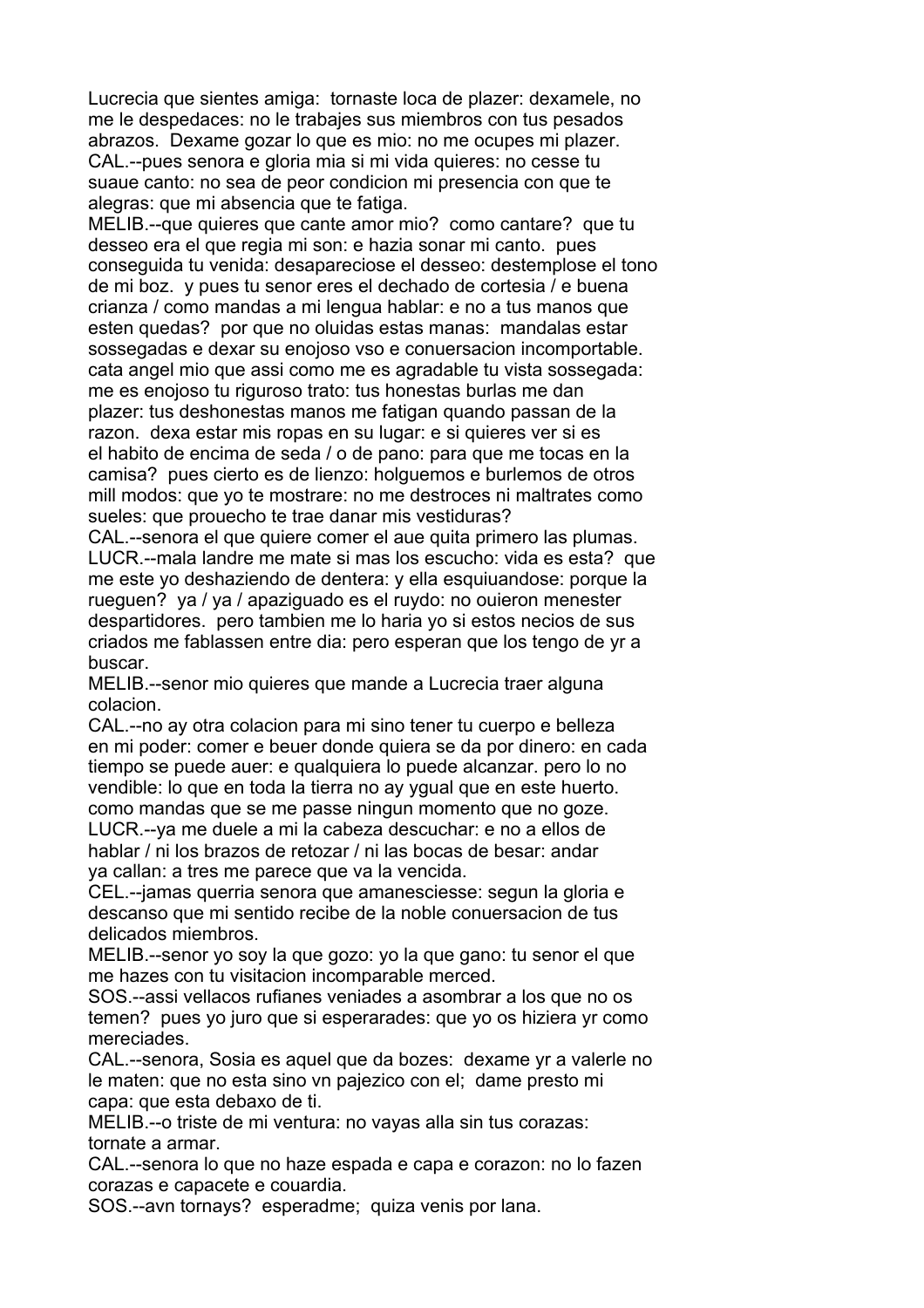CAL.--dexame por dios senora: que puesta esta el escala. MELIB.--o desdichada yo: e como vas tan rezio: e con tanta priessa: e desarmado a meterte entre quien no conosces. Lucrecia ven presto aca que es ydo Calisto a vn ruydo: echemosle sus corazas por la pared: que se quedan aca.

TRIST.--tente, senor no baxes que ydos son: que no era [sino] Traso el coxo e otros vellacos que passauan bozeando: que ya se torna Sosia. tente tente senor con las manos al escala. CAL.--o valame Santa Maria muerto soy / confession.

TRIST.--llegate presto Sosia: que el triste de nuestro amo es caydo del escala e no habla ni se bulle.

SOS.--senor senor / a essotra puerta tan muerto es como mi abuelo / o gran desuentura."

LUCR.--escucha: escucha: gran mal es este.

MELIB.--que es esto que oygo? amarga de mi.

TRIST.--o mi senor e mi bien muerto. o mi senor e nuestra honrra despenado. O triste muerte e sin confession. Coge, Sosia, essos sesos de essos cantos: juntalos con la cabeza del desdichado amo nuestro. O dia de aziago. o arrebatado fin.

MELIB.--o desconsolada de mi! que es esto? Que puede ser tan aspero contescimiento como oygo? Ayudame a sobir, Lucrecia, por estas paredes: vere mi dolor: si no hundire con alaridos la casa de mi padre. Mi bien e plazer todo es ydo en humo. mi alegria es perdida. consumiosse mi gloria.

LUCR.--Tristan, que dizes, mi amor? que es esso que lloras tan sin mesura?

TRIST.--lloro mi gran mal. lloro mis muchos dolores. Cayo mi senor Calisto del escala, e es muerto: su cabeza esta en tres partes: sin confession perecio. Diselo a la triste e nueua amiga: que no espere mas su penado amador. Toma tu, Sosia, dessos pies; lleuemos el cuerpo de nuestro querido amo donde no padezca su honrra detrimento: avnque sea muerto en este lugar; vaya con nosotros llanto: acompanenos soledad: siganos desconsuelo: visitenos tristeza: cubranos luto e dolorosa xerga.

MELIB.--o la mas de las tristes triste. tan tarde alcanzado el plazer: tan presto venido el dolor?

LUCR.--senora no rasgues tu cara: ni meses tus cabellos: agora en plazer: agora en tristeza. que planeta houo que tan presto contrario su operacion? que poco corazon es este. leuanta, por dios, no seas hallada de tu padre en tan sospechoso lugar: que seras sentida. Senora, senora, no me oyes? no te amortezcas: por dios, ten esfuerzo para sofrir la pena: pues touiste osadia para el plazer.

MELIB.--oyes lo que aquellos mozos van hablando? oyes sus tristes cantares? Rezando lleuan con responso mi bien todo. muerta lleuan mi alegria. No es tiempo de yo biuir. como no goze mas del gozo? como tuue en tan poco la gloria que entre mis manos toue? O ingratos mortales: jamas conosces vuestros bienes: sino quando dellos caresceys.

LUCR.--abiuate: abiua: que mayor mengua sera hallarte en el huerto: que plazer sentiste con la venida: ni pena con ver que es muerto. Entremos en la camara, acostarte as: llamare a tu padre e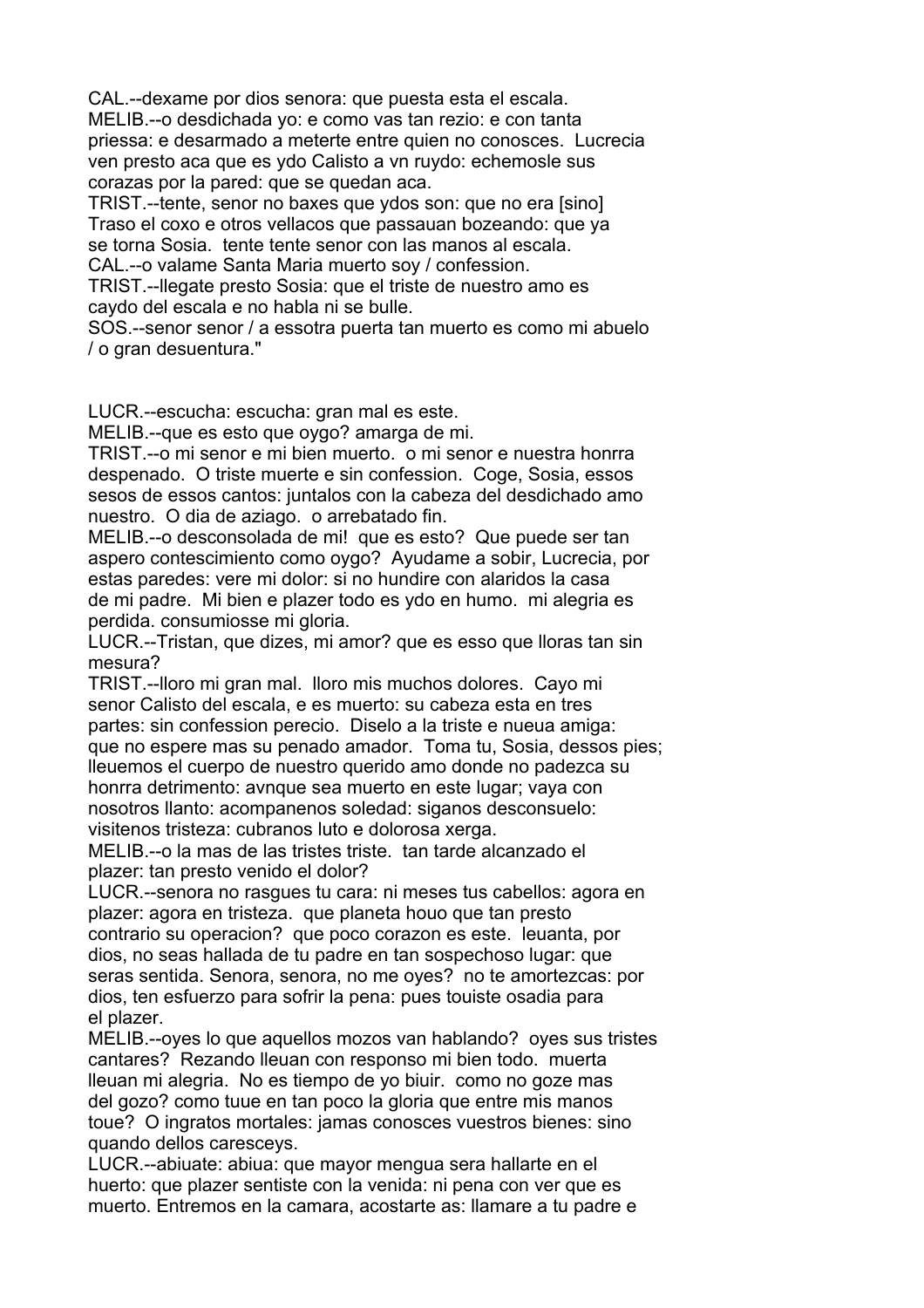fingiremos otro mal: pues este no es para poderse encobrir.

ARGUMENTO DEL VEYNTENO AUTO.

Lucrecia llama a la puerta de la camara de Pleberio. Preguntale Pleberio lo que quiere. Lucrecia le da priessa que vaya a uer a su hija Melibea. Leuantado Pleberio: va a la camara de Melibea. Consuelala, preguntando que mal tiene. Finge Melibea dolor de corazon. Embia Melibea a su padre por algunos estrumentos musicos. sube ella e Lucrecia en vna torre. Embia de si a Lucrecia. Cierra tras ella la puerta. Llegase su padre al pie de la torre. Descubrele Melibea todo el negocio que hauia passado. En fin dexase caer de la torre abaxo.

PLEBERIO. LUCRECIA. MELIBEA.

PLEB.--Que quieres, Lucrecia? que quieres tan presurosa? que pides con tanta inportunidad e poco sosiego? que es lo que mi hija ha sentido? que mal tan arrebatado puede ser que no aya yo tiempo de me vestir? ni me des avn espacio a me leuantar? LUCR.--senor, apresurate mucho si la quieres ver viua: que ni su mal conozco de fuerte: ni a ella ya de desfigurada.

PLEB.--"vamos presto: anda alla / entra adelante / alza essa antepuerta e abre bien essa ventana: porque le pueda ver el gesto con claridad." Que es esto, hija mia: que dolor e sentimiento es el tuyo? Que nouedad es esta? que poco esfuerzo es este? Mirame que soy tu padre: fabla comigo. cuentame la causa de tu arrebatada pena. que has? que sientes? que quieres? hablame, mirame. dime la razon de tu dolor: porque presto sea remediado. no quieras embiarme con triste postrimeria al sepulcro. ya sabes que no tengo otro bien sino a ti. Abre essos alegres ojos e mirame.

MELIB.--ay dolor!.

PLEB.--que dolor puede ser: que yguale con ver yo el tuyo? Tu madre esta sin seso en oyr tu mal: no pudo venir a verte de turbada. Esfuerza tu fuerza. abiua tu corazon. arreziate de manera que puedas tu comigo yr a visitar a ella. Dime, anima mia, la causa de tu sentimiento.

MELIB.--perecio mi remedio.

PLEB.--hija, mi bienamada e querida del viejo padre: por dios, no te ponga desesperacion el cruel tormento desta tu enfermedad e passion: que a los flacos corazones el dolor los arguye. Si tu me cuentas tu mal: luego sera remediado. Porque ni faltaran medicinas: ni medicos: ni faltaran siruientes para buscar tu salud: agora consista en yeruas: o en piedras / o en palabras / o este secreta en cuerpos de animales. Pues no me fatigues mas. no me atormentes. no me hagas salir de mi seso: e dime, que sientes?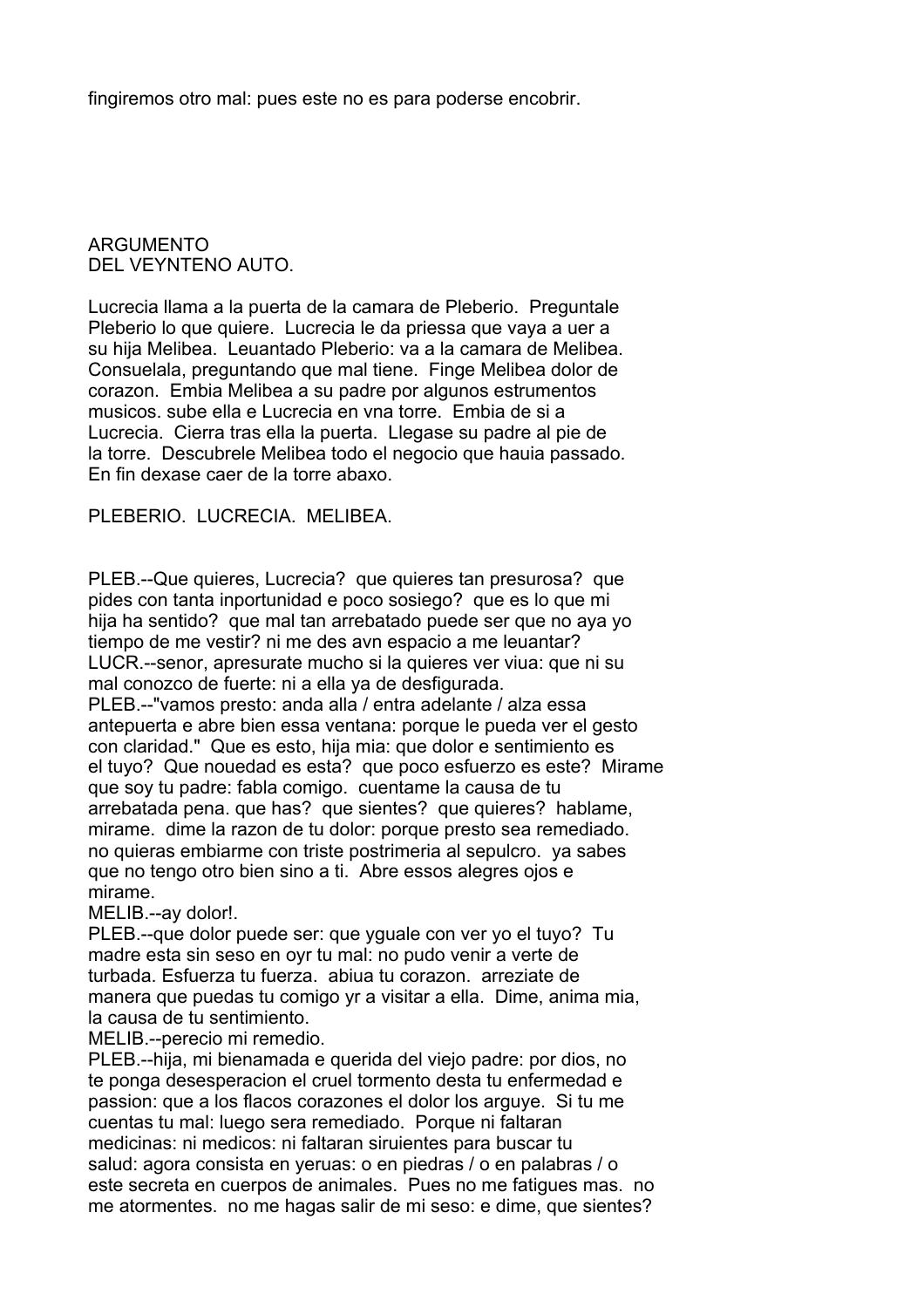MELIB.--vna mortal llaga en medio del corazon: que no me consiente hablar. no es ygual a los otros males. menester es sacarle para ser curada: que esta en lo mas secreto del.

PLEB.--temprano cobraste los sentimientos de la vegez. La mocedad toda suele ser plazer e alegria: enemiga de enojo. Levantate de ay: vamos a ver los frescos ayres de la ribera. Alegrarte has con tu madre: descansara tu pena. Cata, si huyes de plazer: no ay cosa mas contraria a tu mal.

MELIB.--vamos donde mandares. subamos, senor, al azotea alta: porque desde alli goze de la deleytosa vista de los nauios: por ventura afloxara algo mi congoxa.

PLEB.--subamos: e Lucrecia con nosotros.

MELIB.--mas si a ti plazera, padre mio, mandar traer algun instrumento de cuerdas con que se sufra mi dolor / o taniendo / o cantando: de manera que avnque aquexe por vna parte la fuerza de su acidente: mitigarlo han por otra los dulces sones e alegre armonia.

PLEB.--esso, hija mia, luego es fecho: yo lo voy "a mandar" aparejar.

MELIB.--Lucrecia, amiga, muy alto es esto: ya me pesa por dexar la compania de mi padre. baxa a el, e dile que se pare al pie desta torre: que le quiero dezir vna palabra que se me oluido que fablasse a mi madre.

LUCR.--ya voy, senora.

MELIB.--de todos soy dexada; bien se ha aderezado la manera de mi morir. algun aliuio siento: en ver que tan presto seremos juntos yo e aquel mi querido e amado Calisto. Quiero cerrar la puerta: porque ninguno suba a me estoruar mi muerte. no me impidan la partida: no me atajen el camino: por el qual en breue tiempo podre visitar en este dia al que me visito la passada noche. Todo se ha hecho a mi voluntad. buen tiempo terne para contar a Pleberio mi senor la causa de mi ya acordado fin. Gran sinrazon hago a sus canas. gran ofensa a su vegez. grand fatiga le acarreo con mi falta. en gran soledad le dexo. "y caso que por mi morir a mis queridos padres sus dias se diminuyessen: quien dubda que no aya auido otros mas crueles contra sus padres? Bursia rey de Bitinia sin ninguna razon: no aquexandole pena como a mi: mato su propio padre. Tolomeo rey de Egypto a su padre e madre e hermanos e muger: por gozar de vna manceba. Orestes a su madre Clistenestra. El cruel emperador Nero a su madre Agripina: por solo su plazer hizo matar. Estos son dignos de culpa. estos son verdaderos patricidas que no yo que con mi pena / con mi muerte / purgo la culpa / que de su dolor se me puede poner. Otros muchos crueles ouo que mataron hijos e hermanos debaxo de cuyos yerros el mio no parescera grande. Philipo rey de Macedonia; Herodes rey de Judea. Constantino emperador de Roma. Laodice reyna de Capadocia. e Medea la nigromantesa. Todos estos mataron hijos queridos e amados: sin ninguna razon. quedando sus personas a saluo. Finalmente me ocurre aquella gran crueldad de Phrates rey de los Parthos: que porque no quedasse sucessor despues del: mato a Orode su viejo padre: e a su vnico hijo: e treynta hermanos suyos. Estos fueron delictos dignos de culpable culpa: que guardando sus personas de peligro: matauan sus mayores e descendientes e hermanos. verdad es: que avnque todo esto assi sea: no auia de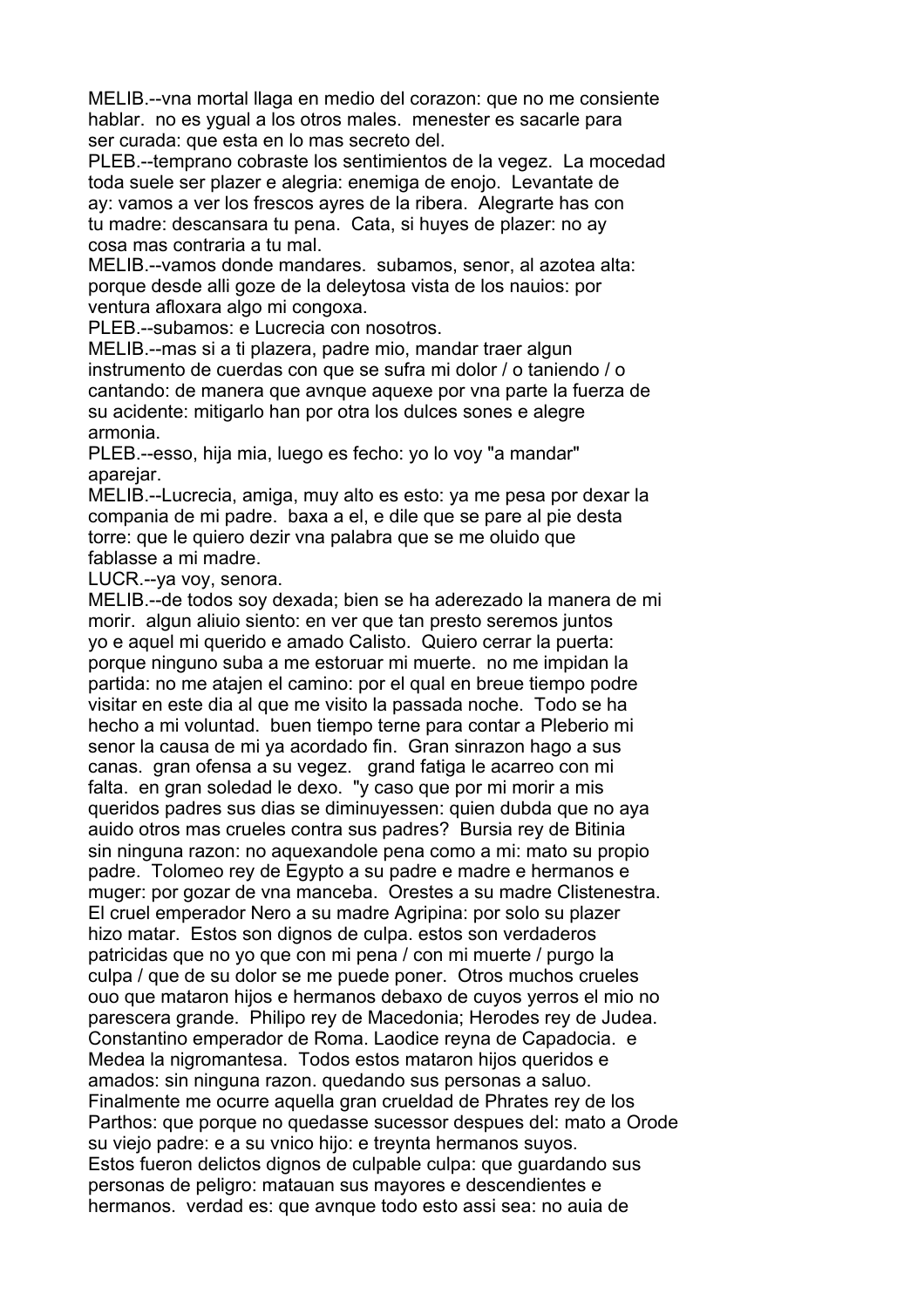remediarlos en lo que malhizieron." Pero no es mas en mi mano. tu, Senor, que de mi habla eres testigo: ves mi poco poder: ves quan catiua tengo mi libertad: quan presos mis sentidos de tan poderoso amor del muerto cauallero: que priua al que tengo con los biuos padres.

PLEB.--hija mia Melibea, que hazes sola? que es tu voluntad dezirme? quieres que suba alla?

MELIB.--padre mio, no pugnes ni trabajes por venir adonde yo esto: que estoruaras la presente habla que te quiero fazer. Lastimado seras breuemente con la muerte de tu vnica fija: mi fin es llegado. Llegado es mi descanso e tu passion. llegado es mi aliuio e tu pena. llegada es mi acompanada hora e tu tiempo de soledad. No hauras, honrrado padre, menester instrumentos para aplacar mi dolor: sino campanas para sepultar mi cuerpo. si me escuchas sin lagrimas: oyras la causa desesperada de mi forzada e alegre partida. No la interrumpas con lloro ni palabras: si no quedaras mas quexoso en no saber por que me mato: que doloroso por verme muerta. Ninguna cosa me preguntes, ni respondas: mas de lo que de mi grado dezirte quisiere. porque quando el corazon esta embargado de passion: estan cerrados los oydos al consejo. e en tal tiempo las frutuosas palabras, en lugar de amansar, acrecientan la sana. Oye, padre viejo, mis vltimas palabras: e si como yo espero las recibes: no culparas mi yerro. Bien vees e oyes este triste e doloroso sentimiento: que toda la cibdad haze. Bien vees este clamor de campanas: este alarido de gentes: este aullido de canes: este grande estrepito de armas: de todo esto fuy yo la causa. Yo cobri de luto e xergas en este dia quasi la mayor parte de la cibdadana caualleria. Yo dexe oy muchos siruientes descubiertos de senor. Yo quite muchas raciones e limosnas a pobres e enuergonzantes. Yo fuy ocasion que los muertos touiessen compania del mas acabado hombre que en gracia nascio. Yo quite a los viuos el dechado de gentileza: de inuenciones galanas: de atauios e bordaduras: de habla: de andar: de cortesia: de virtud. Yo fuy causa que la tierra goze sin tiempo el mas noble cuerpo e mas fresca juuentud: que al mundo era en nuestra edad criada. E porque estaras espantado con el son de mis no acostumbrados delitos: te quiero mas aclarar el hecho. Muchos dias son passados, padre mio: que penaua por mi amor vn cauallero que se llamaua Calisto: el qual tu bien conosciste. Conosciste assimismo sus padres, e claro linaje. sus virtudes e bondad a todos eran manifiestas. Era tanta su pena de amor: e tan poco el lugar para hablarme que descubrio su passion a vna astuta e sagaz muger: que llamauan Celestina. La qual, de su parte venida a mi, saco mi secreto amor de mi pecho: descobria a ella lo que a mi querida madre encubria. Touo manera como gano mi querer. ordeno como su desseo e el mio houiessen efeto. Si el mucho me amaua: no viuia enganado. Concerto el triste concierto de la dulce e desdichada execucion de su voluntad. Vencida de su amor, dile entrada en tu casa. Quebranto con escalas las paredes de tu huerto. quebranto mi proposito. perdi mi virginidad. "del qual deleytoso yerro de amor gozamos quasi vn mes: e como esta passada noche viniesse segun era acostumbrado," a la buelta de su venida: como de la fortuna mudable estouiesse dispuesto e ordenado segun su desordenada costumbre: como las paredes eran altas: la noche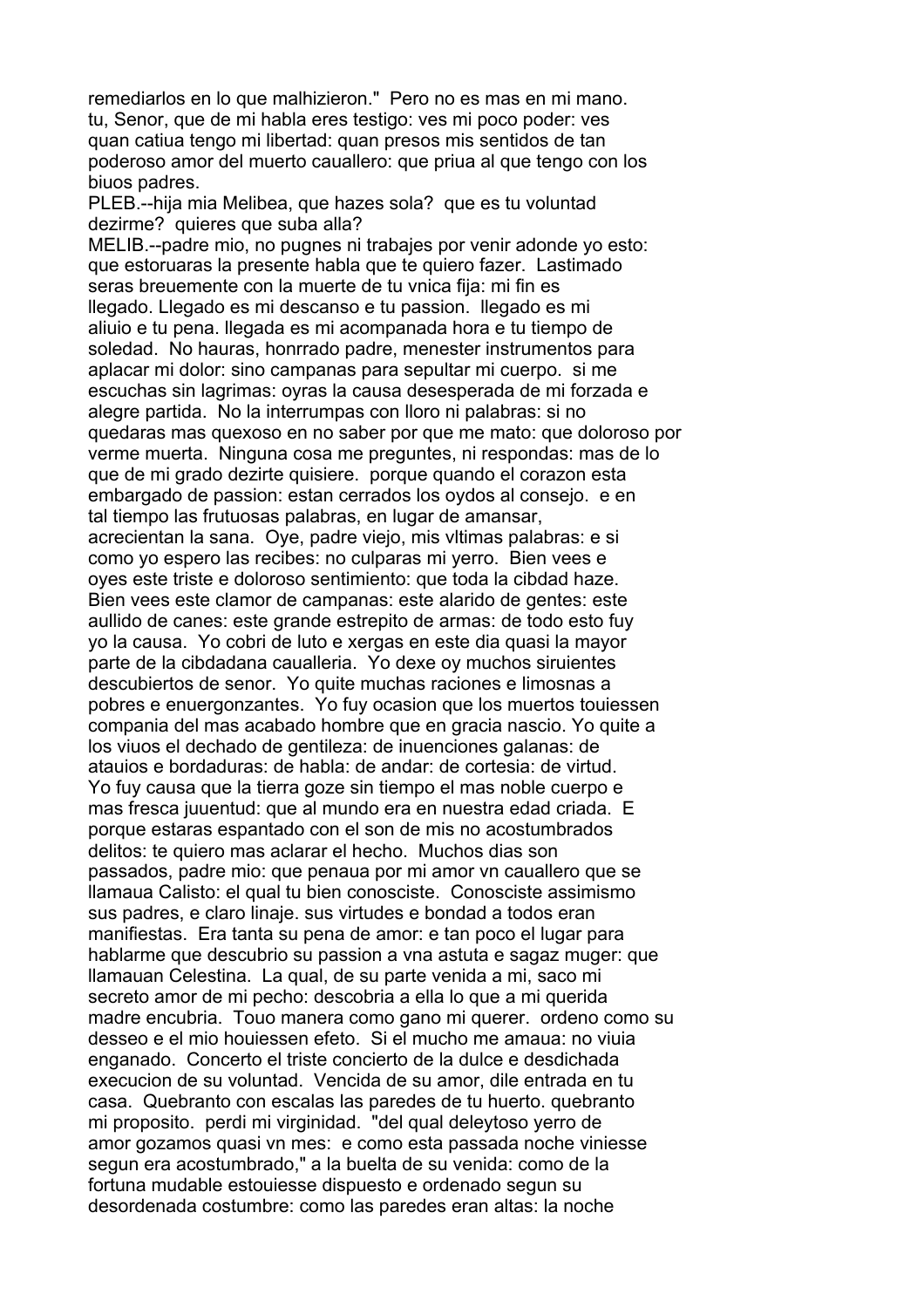escura: la escala delgada: los siruientes que traya no diestros en aquel genero de seruicio. "e el baxaua pressuroso a uer vn ruydo que con sus criados sonaua en la calle: con el gran impetu que leuaua:" no vido bien los pasos: puso el pie en vazio e cayo: e de la triste cayda sus mas escondidos sesos quedaron repartidos por las piedras e paredes. cortaron las hadas sus hilos. cortaronle sin confession su vida. cortaron mi esperanza. cortaron mi gloria. cortaron mi compania. Pues, que crueldad seria, padre mio: muriendo el despenado, que biuiesse yo penada? Su muerte combida a la mia. combidame, e fuerza que sea presto sin dilacion, muestrame que ha de ser despenada: por seguille en todo: no digan por mi a muertos e a ydos. E assi contentarle he en la muerte: pues no tuue tiempo en la vida. O mi amor e senor Calisto, esperame. ya voy; detente, si me esperas. No me incuses la tardanza que hago: dando esta vltima cuenta a mi viejo padre: pues le deuo mucho mas. O padre mio muy amado, ruegote: si amor en esta passada e penosa vida me has tenido: que sean juntas nuestras sepulturas. juntas nos hagan nuestras obsequias. Algunas consolatorias palabras te diria antes de mi agradable fin: coligidas e sacadas de aquellos antiguos libros: que tu por mas aclarar mi ingenio, me mandauas leer: sino que ya la danada memoria con la grand turbacion me las ha perdido: e avn porque veo tus lagrimas malsofridas dezir por tu arrugada haz. Saludame a mi cara e amada madre. Sepa de ti largamente la triste razon porque muero. Gran plazer lleuo de no la ver presente. Toma, padre viejo, los dones de tu vegez: que en largos dias largas se sufren tristezas. Rescibe las arras de tu senetud antigua. rescibe alla tu amada hija. Gran dolor lleuo de mi: mayor de ti: muy mayor de mi vieja madre. Dios quede contigo e con ella: a el ofrezco mi alma: pon tu en cobro este cuerpo que alla baxa.

#### ARGUMENTO DEL "VEYNTE E VN" E ULTIMO AUTO.

Pleberio, tornado a su camara con grandissimo llanto: preguntale Alisa su muger la causa de tan supito mal. Cuentale la muerte de su hija Melibea: mostrandole el cuerpo della todo hecho pedazos: e haziendo su planto concluye.

ALISA. PLEBERIO.

ALI.--Que es esto, senor Pleberio: por que son tus fuertes alaridos? sin seso estaua adormida del pesar que oue quando oy dezir que sentia dolor nuestra hija. Agora oyendo tus gemidos: tus vozes tan altas: tus quexas no acostumbradas: tu llanto e congoxa de tanto sentimiento: en tal manera penetraron mis entranas: en tal manera traspasaron mi corazon: assi abiuaron mis turbados sentidos: que el ya rescebido pesar alance de mi. Vn dolor saco otro: vn sentimiento otro. Dime la causa de tus quexas: porque maldizes tu honrrada vegez? porque pides la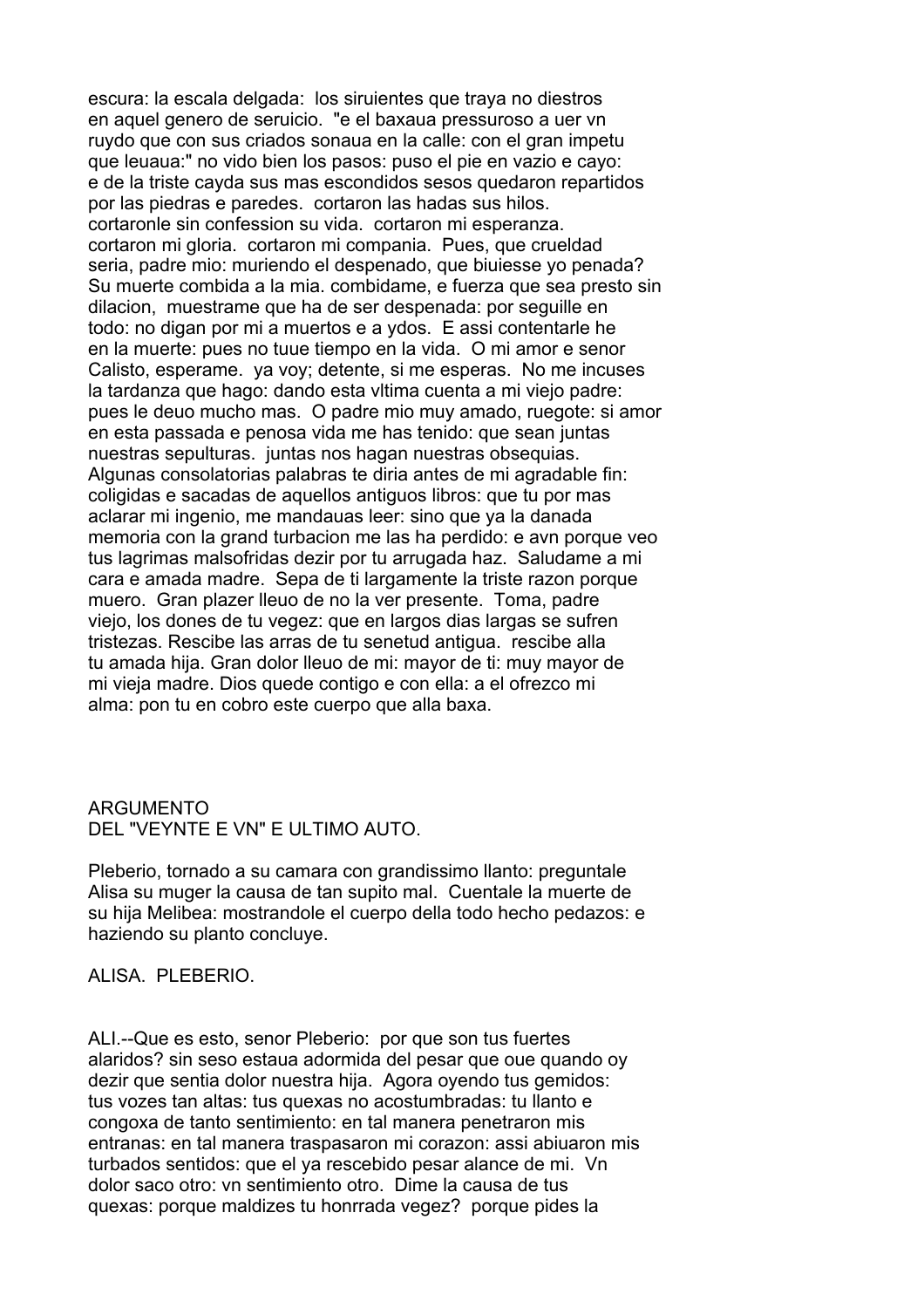muerte? porque arrancas tus blancos cabellos? porque hieres tu honrrada cara? es algun mal de Melibea? por dios, que me lo digas. porque si ella pena no quiero yo viuir.

PLEB.--ay. ay. noble muger! nuestro gozo en el pozo. nuestro bien todo es perdido. no queramos mas biuir. E porque el incogitado dolor te de mas pena todo junto sin pensarle: porque mas presto vayas al sepulcro. porque no llore yo solo la perdida dolorida de entramos. Ves alli a la que tu pariste e yo engendre, hecha pedazos. La causa supe della: mas la he sabido por estenso desta su triste siruienta. Ayudame a llorar nuestra llagada postremeria. O gentes que venis a mi dolor. O amigos e senores, ayudame a sentir mi pena. O mi hija e mi bien todo: crueldad seria que viua yo sobre ti. Mas dignos eran mis sesenta anos de la sepultura: que tus veynte. Turbose la orden del morir: con la tristeza que te aquexaua. O mis canas, salidas para auer pesar: mejor gozara de vosotras la tierra: que de aquellos ruuios cabellos que presentes veo. fuertes dias me sobran para viuir. quexarme he de la muerte? incusarla he su dilacion? quanto tiempo me dexare solo despues de ti. falteme la vida, pues me falto tu agradable compania. O muger mia! leuantate de sobre ella: e si alguna vida te queda, gastala comigo en tristes gemidos: en quebrantamiento e sospirar. E si por caso tu espiritu reposa con el suyo: si ya has dexado esta vida de dolor: porque quesiste que lo passe yo todo? en esto tenes ventaja las hembras a los varones: que puede vn gran dolor sacaros del mundo sin lo sentir. o a lo menos perdeys el sentido: que es parte de descanso. O duro corazon de padre: como no te quiebras de dolor? Que ya quedas sin tu amada heredera. Para quien edifique torres? para quien adquiri honrras? para quien plante arboles? para quien fabrique nauios? O tierra dura, como me sostienes? adonde hallara abrigo mi desconsolada vegez? O fortuna variable, ministra e mayordoma de los temporales bienes: porque no executaste tu cruel yra? tus mudables ondas? en aquello que a ti es subjeto? porque no destruyste mi patrimonio? porque no quemaste mi morada? porque no asolaste mis grandes heredamientos? dexarasme aquella florida planta, en quien tu poder no tenias. Dierasme, fortuna flutuosa: triste la mocedad con vegez alegre: no peruertieras la orden. Mejor sufriera persecuciones de tus enganos en la rezia e robusta edad: que no en la flaca postremeria. O vida de congoxas llena. de miserias acompanada. O mundo, mundo! muchos mucho de ti dixeron. muchos en tus qualidades metieron la mano. A diuersas cosas por oydas te compararon. yo por triste esperiencia lo contare: como a quien las ventas e compras de tu enganosa feria no prosperamente sucedieron. como aquel que mucho ha fasta agora callado tus falsas propiedades: por no encender con odio tu yra. porque no me sacasses sin tiempo esta flor que este dia echaste de tu poder. Pues agora sin temor, como quien no tiene que perder. como aquel a quien tu compania es ya enojosa. como caminante pobre: que sin temor de los crueles salteadores va cantando en alta boz. Yo pensaua en mi mas tierna edad: que eras y eran tus hechos regidos por alguna orden. Agora visto el pro e la contra de tus bienandanzas: me pareces vn laberinto de errores. Vn desierto espantable. vna morada de fieras. juego de hombres que andan en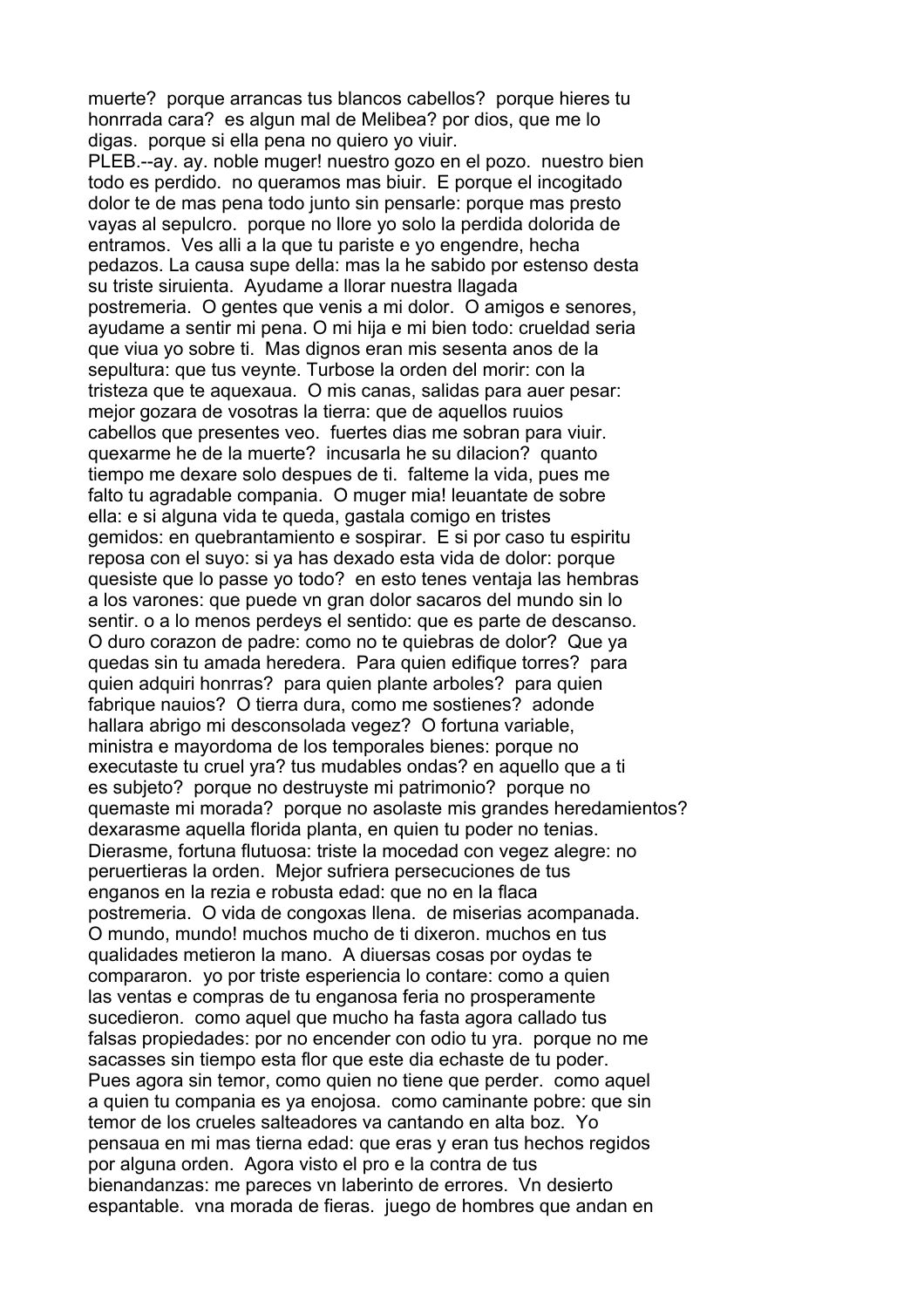corro. laguna llena de cieno. region llena de espinas. monte alto. campo pedregoso. prado lleno de serpientes. huerto florido e sin fruto. fuente de cuydados. rio de lagrimas. mar de miserias. trabajo sin prouecho. dulce ponzona. vana esperanza. falsa alegria. verdadero dolor. Ceuasnos, mundo falso, con el manjar de tus deleytes: al mejor sabor nos descubres el anzuelo. no lo podemos huyr: que nos tiene ya cazadas las voluntades. Prometes mucho: nada no cumples. Echasnos de ti: porque no te podamos pedir que mantengas tus vanos prometimientos. Corremos por los prados de tus viciosos vicios: muy descuydados, a rienda suelta. descubresnos la celada quando ya no ay lugar de boluer. Muchos te dexaron con temor de tu arrebatado dexar. bienauenturados se llamaran quando vean el galardon que a este triste viejo has dado en pago de tan largo seruicio. Quiebrasnos el ojo: e vntasnos con consuelos el caxco. Hazes mal a todos: porque ningun triste se halle solo en ninguna aduersidad. Diziendo que es aliuio a los miseros como yo: tener companeros en la pena. Pues, desconsolado viejo, que solo estoy. Yo fui lastimado: sin hauer ygual companero de semejante dolor: avnque mas en mi fatigada memoria rebueluo presentes e passados. Que si aquella seueridad e paciencia de Paulo Emilio me viniere a consolar con perdida de dos hijos muertos en siete dias: diziendo que su animosidad obro que consolasse el al pueblo romano: e no el pueblo a el: no me satisfaze: que otros dos le quedauan dados en adobcion. Que compania me ternan en mi dolor? aquel Pericles, capitan ateniense: ni el fuerte Xenofon: pues sus perdidas fueron de hijos absentes de sus tierras. ni fue mucho no mudar su frente e tenerla serena. E el otro responder al mensajero, que las tristes albricias de la muerte de su hijo le venia a pedir: que no recibiesse el pena: que el no sentia pesar. que todo esto bien diferente es a mi mal. Pues menos podras dezir, mundo lleno de males, que fuimos semejantes en perdida aquel Anaxagoras e yo: que seamos yguales en sentir: e que responda yo, muerta mi amada hija: lo que el su vnico hijo: que dixo como yo fuesse mortal: sabia que hauia de morir el que yo engendraua: porque mi Melibea mato a si misma de su voluntad a mis ojos con la gran fatiga de amor que la aquexaua: el otro mataronle en muy licita batalla. O incomparable perdida. o lastimado viejo: que quanto mas busco consuelos, menos razon fallo para me consolar. Que si el profeta e rey Dauid al hijo que enfermo lloraua: muerto no quiso llorar. Diziendo que era quasi locura llorar lo irrecuperable: quedauanle otros muchos, con que soldase su llaga. E yo no lloro triste a ella muerta: pero la causa desastrada de su morir. Agora perdere contigo, mi desdichada hija, los miedos e temores: que cada dia me espauorecian. Sola tu muerte es la que a mi me haze seguro de sospecha. Que hare quando entre en tu camara e retraymiento: e la halle sola? que hare de que no me respondas si te llamo? quien me podra cobrir la gran falta que tu me hazes? ninguno perdio lo que yo el dia de oy. avnque algo conforme parescia la fuerte animosidad de Lambas de Auria, duque de los Athenienses: que a su hijo herido con sus brazos desde la nao echo en la mar: porque todas estas son muertes, que si roban la vida: es forzado complir con la fama. Pero quien forzo a mi hija a morir? sino la fuerte fuerza de amor. Pues, mundo halaguero, que remedio das a mi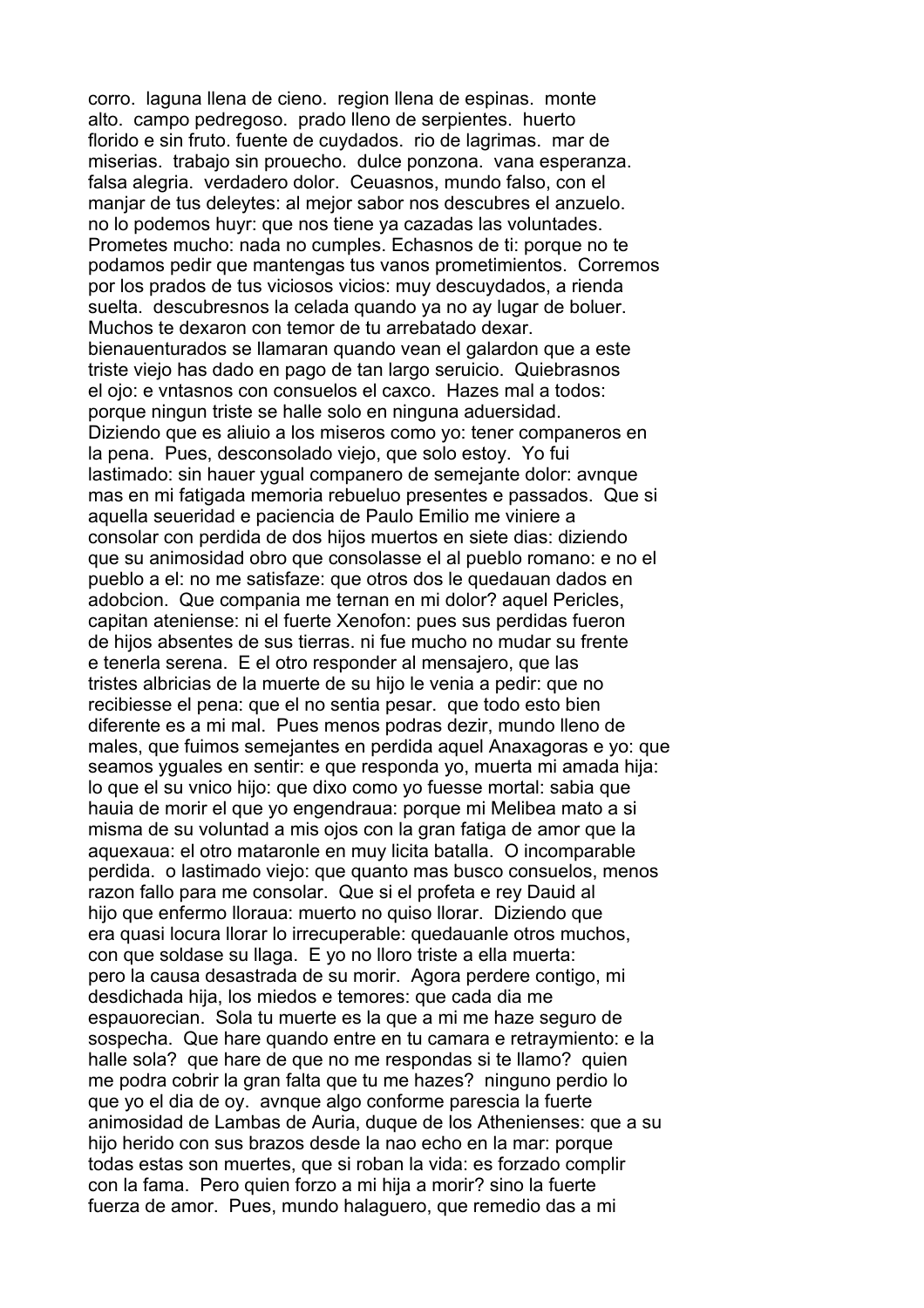fatigada vegez? como me mandas quedar en ti, conosciendo tus falacias? tus lazos, tus cadenas e redes, con que pescas nuestras flacas voluntades. A do me pones mi hija? quien acompanara mi desacompanada morada: quien terna en regalos mis anos que caducan? O amor, amor: que no pense que tenias fuerza ni poder de matar a tus subjetos: herida fue de ti mi juuentud. Por medio de tus brasas passe: como me soltaste? para me dar la paga de la huyda en mi vegez? bien pense que de tus lazos me auia librado quando los quarenta anos toque: quando fui contento con mi conjugal companera: quando me vi con el fruto que me cortaste el dia de oy. No pense que tomauas en los hijos la venganza de los padres. ni se si hieres con hierro: ni si quemas con fuego. sana dexas la ropa. lastimas el corazon. hazes que feo amen e hermoso les parezca. Quien te dio tanto poder? quien te puso nombre que no te conuiene? si amor fuesses, amarias a tus siruientes. si los amasses, no les darias pena. si alegres biuiessen, no se matarian, como agora mi amada hija. en que pararon tus siruientes, e sus ministros? La falsa alcahueta Celestina murio a manos de los mas fieles companeros: que ella para su seruicio emponzonado jamas hallo. ellos murieron degollados. Calisto despenado. mi triste hija quiso tomar la misma muerte por seguirle: esto todo causas. Dulce nombre te dieron. amargos hechos hazes. No das yguales galardones. iniqua es la ley que a todos ygual no es. Alegra tu sonido. entristece tu trato. Bienauenturados los que no conociste / o de los que no te curaste. Dios te llamaron otros: no se con que error de su sentido traydos. Cata que dios mata los que crio: tu matas los que te siguen. Enemigo de toda razon: a los que menos te siruen das mayores dones: hasta tenerlos metidos en tu congoxosa danza. Enemigo de amigos: amigo de enemigos. Por que te riges sin orden ni concierto? Ciego te pintan: pobre e mozo. ponente vn arco en la mano, con que tiras a tiento. mas ciegos son tus ministros: que jamas sienten ni veen el desabrido galardon que se saca de tu seruicio. Tu fuego es de ardiente rayo: que jamas haze senal do llega. La lena que gasta tu llama son almas e vidas de humanas criaturas: las quales son tantas: que de quien comenzar pueda, apenas me ocurre. no solo de christianos, mas de gentiles e judios: e todo en pago de buenos seruicios. Que me diras de aquel Macias de nuestro tiempo, como acabo amando? cuyo triste fin tu fuiste la causa. Que hizo por ti Paris? que Elena? que hizo Ypermestra? que Egisto? por todo el mundo lo sabe. Pues a Sapho: Ariadna: Leandro: que pago les diste? Hasta Dauid e Salomon no quisiste dexar sin pena. Por tu amistad Sanson pago lo que merecio: por creerse de quien tu le forzaste a darle fe. Otros muchos que callo: porque tengo harto que contar en mi mal. Del mundo me quexo, porque en si me crio: porque no me dando vida, no engendrara en el a Melibea. no nascida, no amara. no amando, cessara mi quexosa e desconsolada postrimeria. O mi companera buena. o mi hija despedazada: porque no quesiste que estoruasse tu muerte? porque no houiste lastima de tu querida e amada madre? porque te mostraste tan cruel con tu viejo padre? porque me dexaste quando yo te hauia de dexar? porque me dexaste penado? porque me dexaste triste e solo? in hac lachrimarum valle.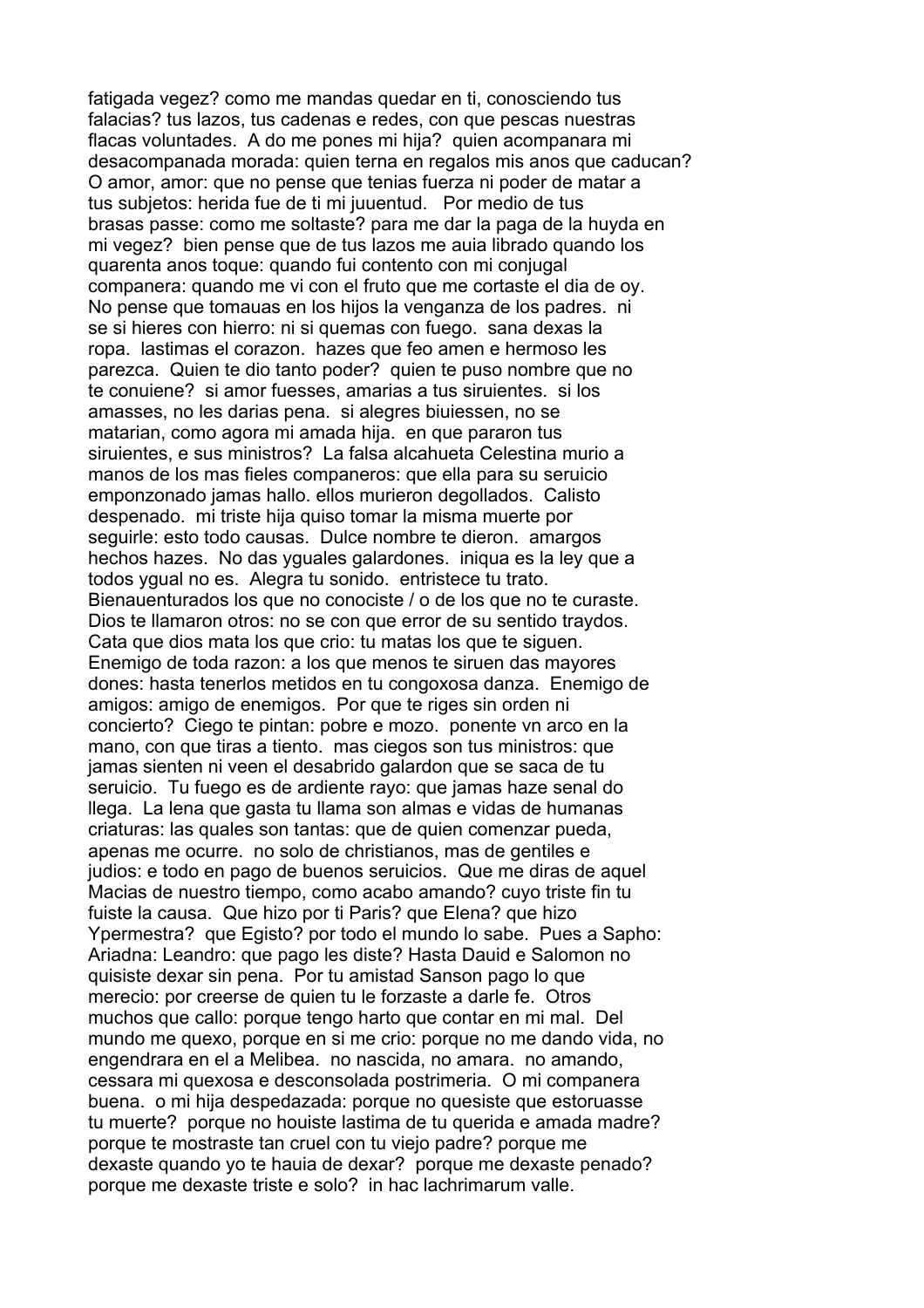"Concluye el autor aplicando la obra al proposito porque la acabo.

Pues aqui vemos quan mal fenescieron aquestos amantes: huygamos su danza amemos a aquel que espinas y lanza, azotes: y clauos su sangre vertieron: los falsos judios su haz escupieron vinagre con hiel fue su potacion porque nos lleue con el buen ladron de dos que a sus santos lados pusieron.

No dudes ni ayas verguenza lector narrar lo lasciuo que aqui se te muestra que siendo discreto veras ques la muestra por donde se vende la honesta lauor: de nuestra vil massa con tal lamedor consiente coxquillas de alto consejo con motes e trufas del tiempo mas viejo escriptas a bueltas le ponen sabor.

y assi no me juzgues por esso liuiano mas antes zeloso de limpio biuir zeloso de amar / temer / y seruir al alto senor y dios soberano: por ende si vieres turuada mi mano turuias con claras mezclando razones dexa las burlas ques paja e granzones sacando muy limpio dentrellas el grano."

Alonso de Proaza: corrector de la impression al lector.

La harpa de Orpheo: y dulce armonia forzaua las piedras venir a su son: abrie los palacios del triste Pluton: las rapidas aguas parar las hazia: ni aue bolaua. ni bruto pascia: ella assentaua en los muros troyanos las piedras: y froga sin fuerza de manos segun la dulzura con que se tania.

Prosigue y aplica.

Pues mucho mas puede tu lengua hazer lector con la obra. que aqui te refiero. que a vn corazon mas duro que azero bien la leyenda haras liquescer: haras al que ama. amar no querer: haras no ser triste al triste penado: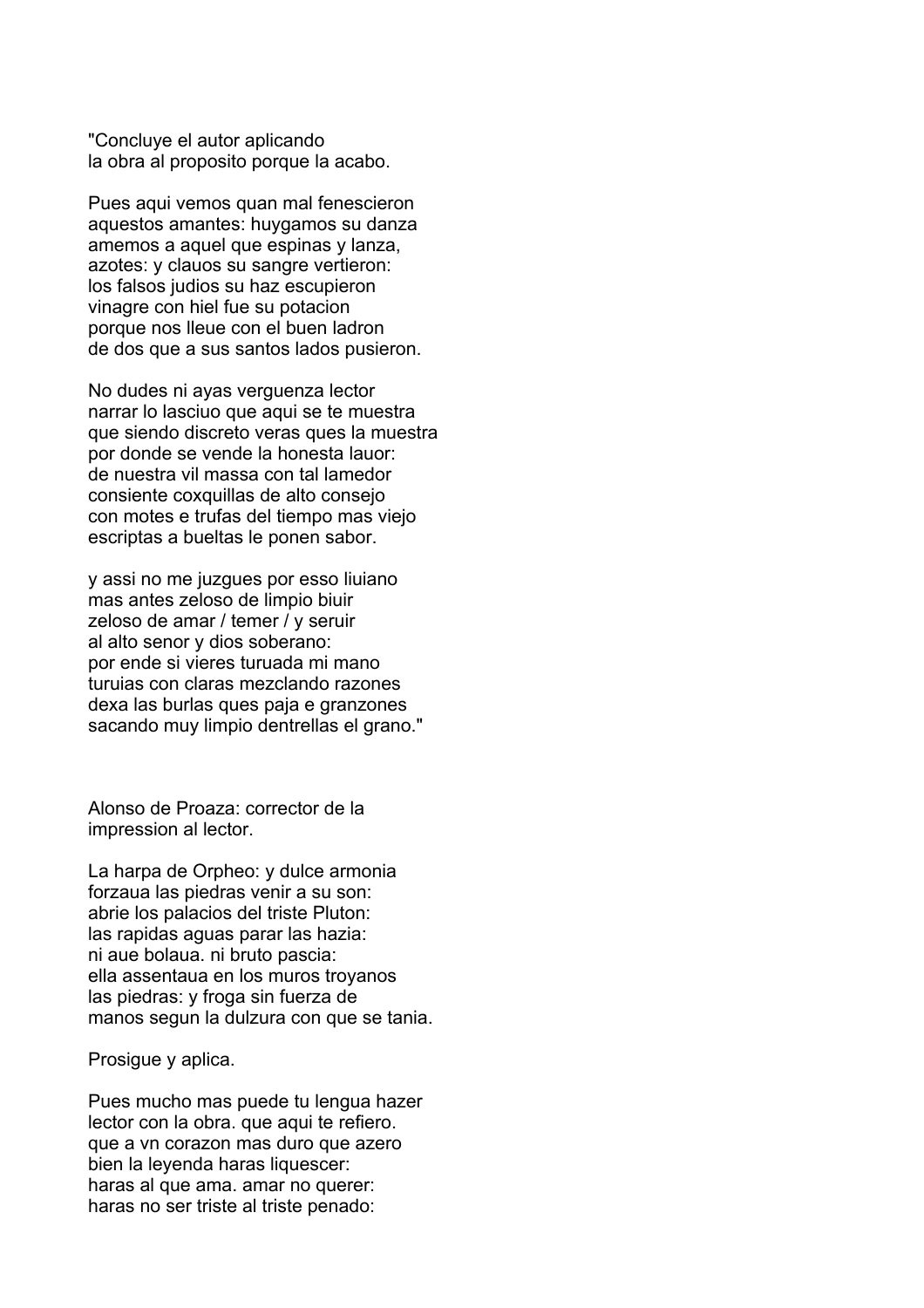al ques sin auiso haras auisado: asi que no es tanto las piedras mouer.

Prosigue.

No debuxo la comica mano de Neuio ni Plauto varones prudentes tan bien los enganos de falsos siruientes: y malas mugeres en metro romano. Cratino y Menandro: y Magnes anciano esta materia supieron apenas pintar en estilo primero de Athenas como este poeta en su castellano.

Dize el modo que se ha de tener leyendo esta "tragi"comedia.

Si amas y quieres a mucha atencion leyendo a Calisto mouer los oyentes. cumple que sepas hablar entre dientes: a vezes con gozo: esperanza: y passion a vezes ayrado con gran turbacion: finge leyendo mil artes: y modos: pregunta: y responde por boca de todos: llorando y riendo en tiempo y sazon.

Declara vn secreto que el autor encubrio en los metros que puso al principio del libro.

Ni quiere mi pluma: ni manda razon que quede la fama de aqueste grand hombre ni su digna gloria: ni su claro nombre cubierto de oluido por nuestra ocasion por ende juntemos de cada renglon de sus onze coplas la letra primera las quales descubren por sabia manera su nombre: su tierra: su clara nacion.

"Toca como se deuia la obra llamar Tragicomedia e no comedia.

Penados amantes jamas conseguieron dempressa tan alta tan prompta victoria como estos de quien recuenta la hystoria ni sus grandes penas tan bien succedieron: mas como firmeza nunca touieron los gozos de aqueste mundo traydor supplico que llores discreto lector el tragico fin que todos ouieron."

Descriue el tiempo "y lugar" en que la obra "primeramente" se imprimio "acabada".

El carro Phebeo despues de auer dado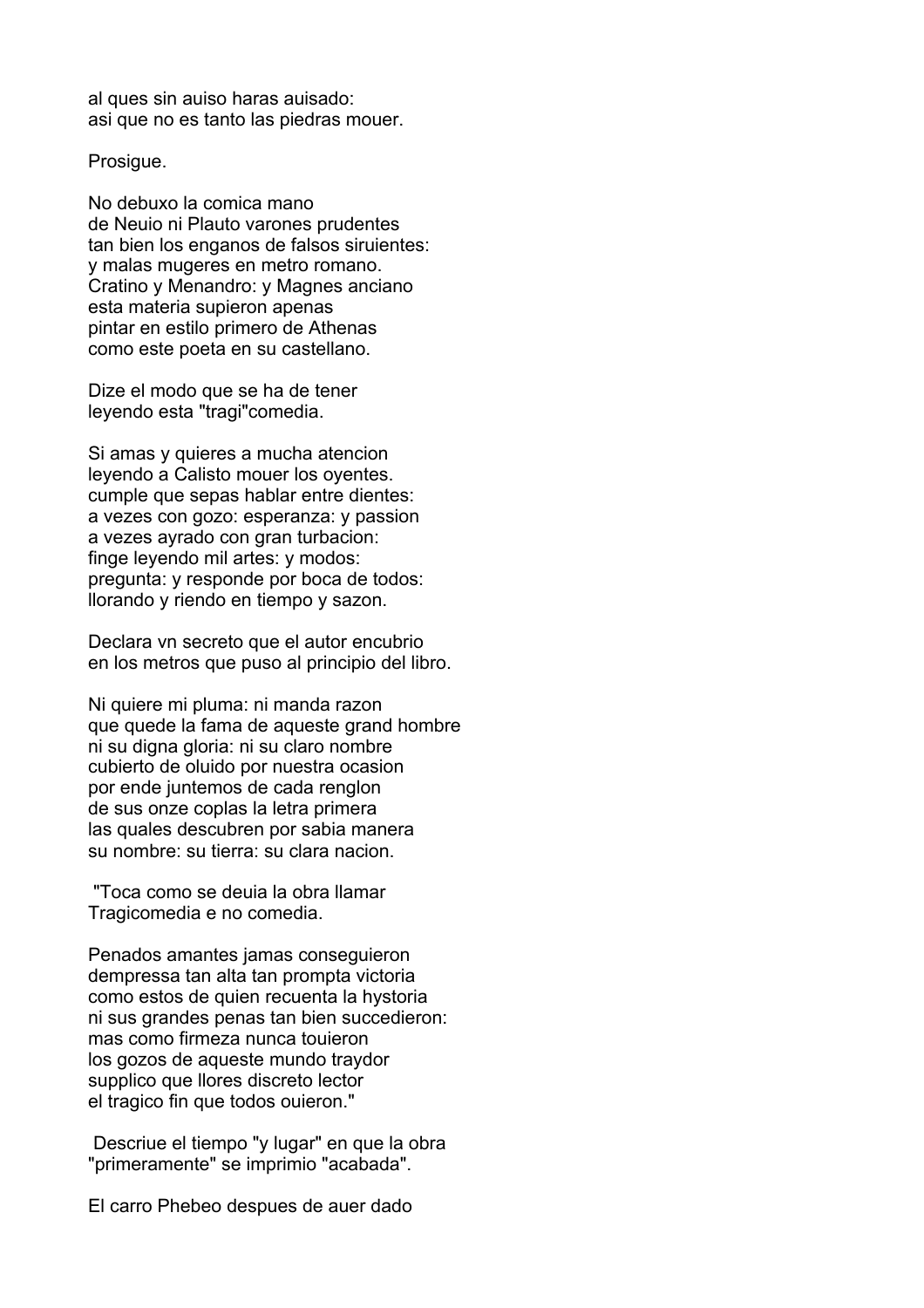mill y quinientas bueltas en rueda: ambos entonce los hijos de Leda a Phebo en su casa tenien posentado: quando este muy dulce: y breue tratado despues de reuisto e bien corregido con gran vigilancia: puntado y leydo fue en Seuilla [Toledo, Salamanca] impresso y acabado. [A Dios gracias.]

"Tragicomedia de Calisto e Melibea. Agora nueuamente reuista e corregida con los argumentos de cada auto en principio acabasse con diligencia studio impressa en la insigna ciudad de Valencia por Juan Joffre a. xxi. de febrero de. M. y. d. y. xiiij anos."

#### GLOSARIO Y NOTAS

a muertos e a ydos \*\*\*\* "A muertos y a idos no hai amigos. Refr. que explica lo mucho que entibia el carino y amistad la separacion y la ausencia" (Aut. I, Tomo primero, 269)

a punto \*\*\*\* ( I, 248) "Modo adverb. que significa con la prevencion y disposicion necessaria, para que alguna cosa pueda servir al fin a que se destina... 'Teniendo la gente a punto para enviarsela, lo dexo de hacer por algunas alteraciones...'" (Aut III, Tomo quinto, 436);

"pronto, dispuesto" (Corominas III, 923)

a tres me parece... \*\*\*\* "a tres me parece que va la vencida": (Refran: ) "a la tercera va la vencida" (Cejador II, 182)

abad, abades \*\*\*\* sacerdote; "el abad de do canta de alli viste" (Refran): "el abad, de do canta, de alli yanta (come)" (Correas, 3).

abarca \*\*\*\* abarcar: rodear con los brazos; "quien mucho abarca, poco suele apretar" (Proverbio):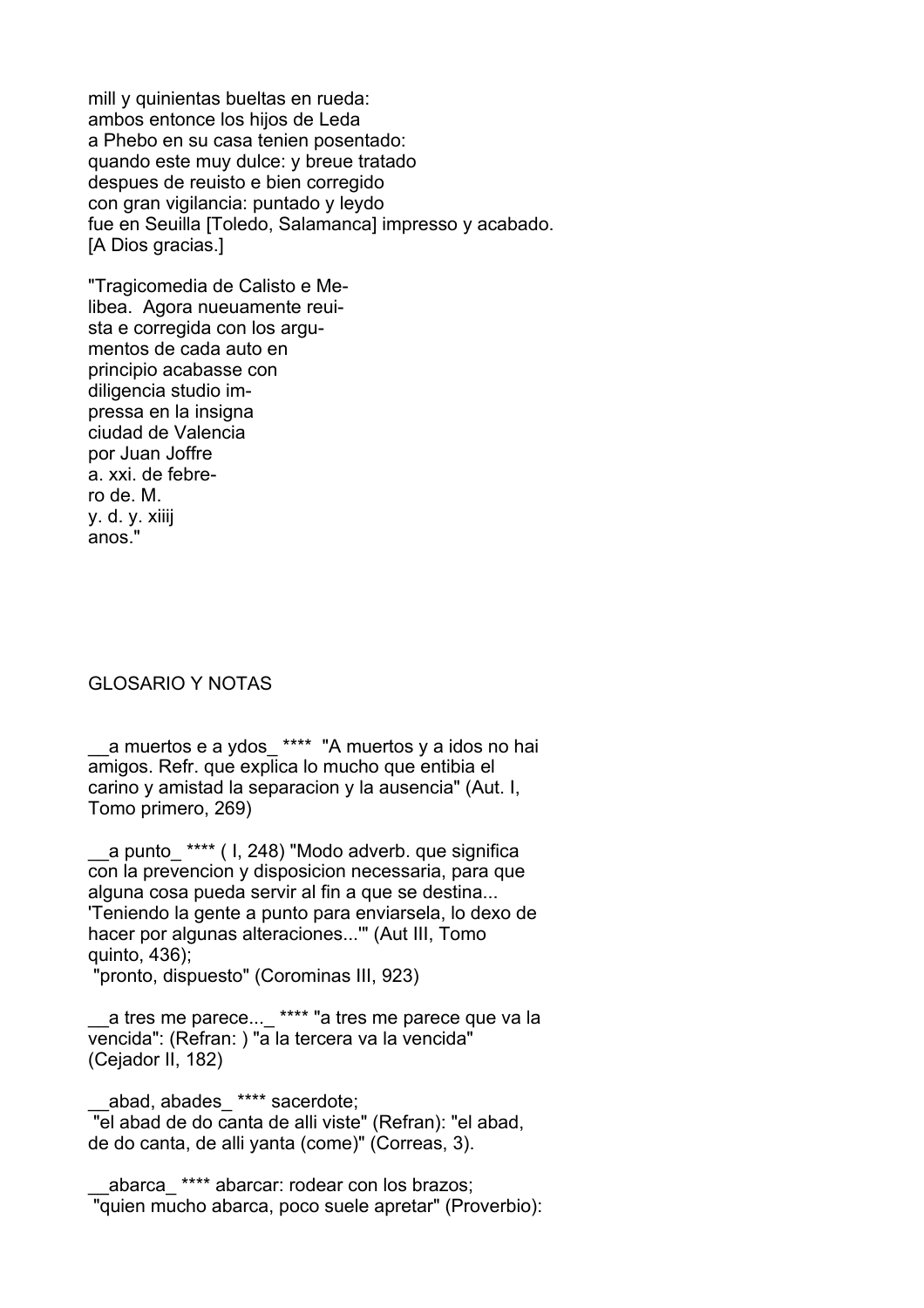"Quien mucho abarcha (abarca) poco aprieta" (O'Kane 41: Seniloquium 387).

\_\_abastada\_ \*\*\*\* abastecer: proveer: provista

\_\_abastasse\_ \*\*\*\* abastase: abastar: bastar: ser suficiente

\_\_abatido\_ \*\*\*\* despreciable, decaido

abatimiento \*\*\*\* desconsuelo

\_\_abatiose\_ \*\*\*\* abatir: derribar

\_\_abaxada\_ \*\*\*\* abajada: abajar: bajar

\_\_abaxasse\_ \*\*\*\* abajase: abajar: bajar

\_\_abaxe\_ \*\*\*\* abaje: abajar: bajar

\_\_abaxes\_ \*\*\*\* abajes: abajar: bajar

\_\_abaxo\_ \*\*\*\* abajo

\_abezar, abezo, abezado\_ \*\*\*\* avezar: acostumbrar, ensenar

\_\_abito\_ \*\*\*\* habito: vestido

abiua \*\*\*\* aviva

abiuan\_ \*\*\*\* avivan

\_\_abiuaron\_\*\*\*\* avivaron

abiuate \*\*\*\* avivate

\_\_ablande\_ \*\*\*\* ablandar: mitigar

\_\_abollado\_ \*\*\*\* abollar: mellar, aplastar

abrase \*\*\*\* abrasar: quemar

abreuia \*\*\*\* abreviar: hacer breve

\_\_abrie\_\*\*\*\* abria

\_\_abrigasse\_ \*\*\*\* abrigase

\_\_abrojos\_ \*\*\*\* dolores; plantas espinosas

\_\_absencia\_ \*\*\*\* ausencia

absentarse, absentes \*\*\*\* ausentarse, ausentes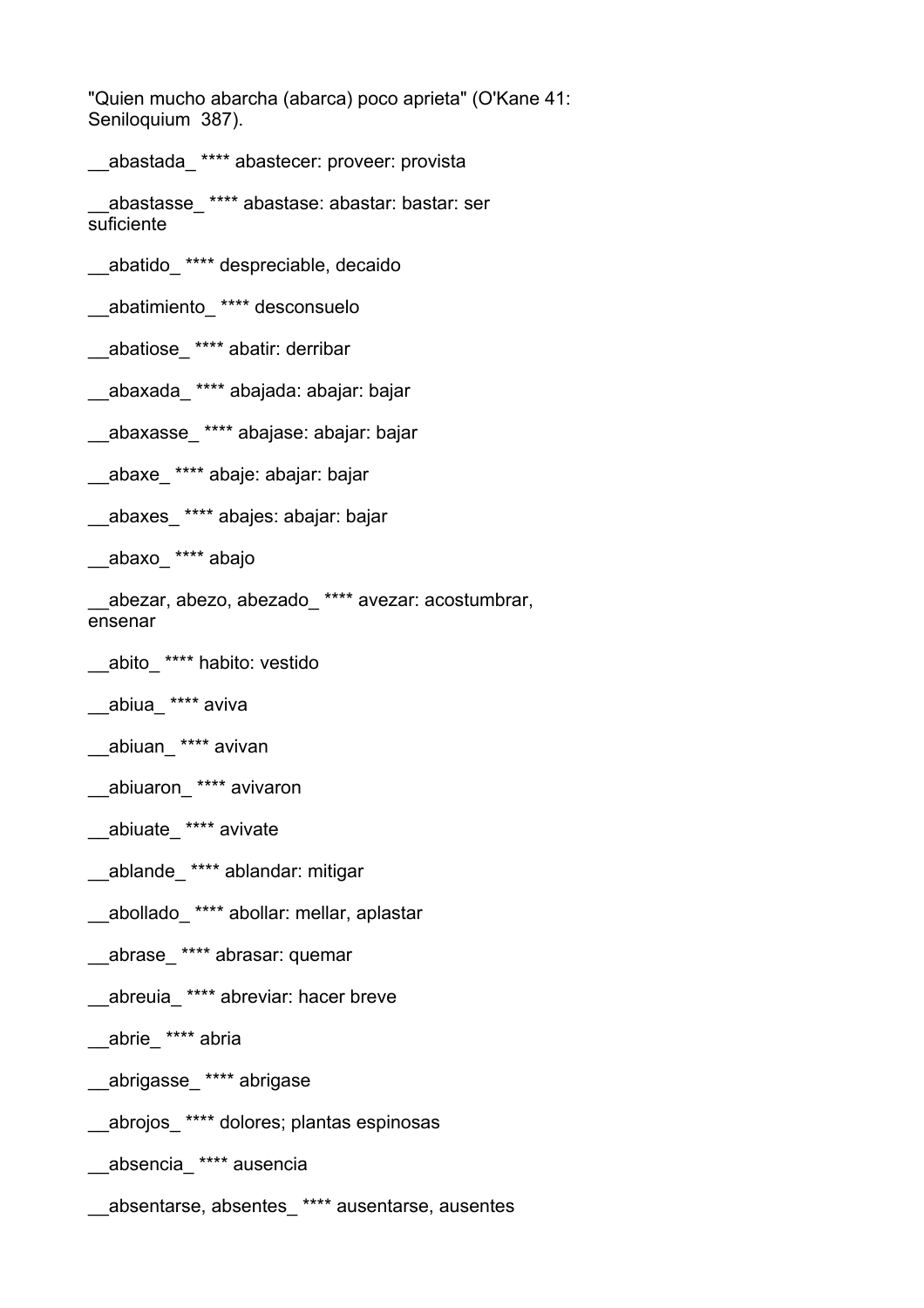absente \*\*\*\* ausente

\_\_acabado, acabadas \_ \*\*\*\* perfecto, cumplido

acabar \*\*\*\* terminar; morir; acabar con: conseguir

\_\_acabasse\_ \*\*\*\* acabase

\_\_acabaua\_ \*\*\*\* acababa

acaece \*\*\*\* acaecer: suceder

acaescer, acaescieron \*\*\*\* acaecer, acaecieron

acaescido, acaescida\_ \*\*\*\* acaecido, acaecida

acarrea \*\*\*\* trae;

"la mocedad ociosa acarrea la vejez arrepentida e trabajosa" (Refran:) "Mocedad (La) holgada trae la vejez trabajada; o arrastrada" (Correas, 316).

\_\_acarreado\_ \*\*\*\* traido

\_\_acarrean\_ \*\*\*\* traen

- \_\_acarrear\_ \*\*\*\* traer
- \_\_acarreara\_ \*\*\*\* traera
- \_\_acarree\_ \*\*\*\* traiga

\_\_acarreo\_ \*\*\*\* traigo

acatada, acatando \*\*\*\* acatar: honrar, reverenciar, respetar; mirar con atencion

\_acatamiento\_\*\*\*\* efecto de acatar (honrar, reverenciar, respetar; mirar con atencion)

asechanzas \*\*\*\* enganos

acechaua \*\*\*\* acechaba: acechar: observar

acelerados, acelerada \*\*\*\* acelerar: dar prisa, apresurar

\_aceleramiento, aceleramientos\_ \*\*\*\* aceleramiento: apresurarse

\_\_acepto\_ \*\*\*\* agradable

\_\_achaque, achaques\_ \*\*\*\* pretexto, excusa; asunto, materia; indisposicion; causa;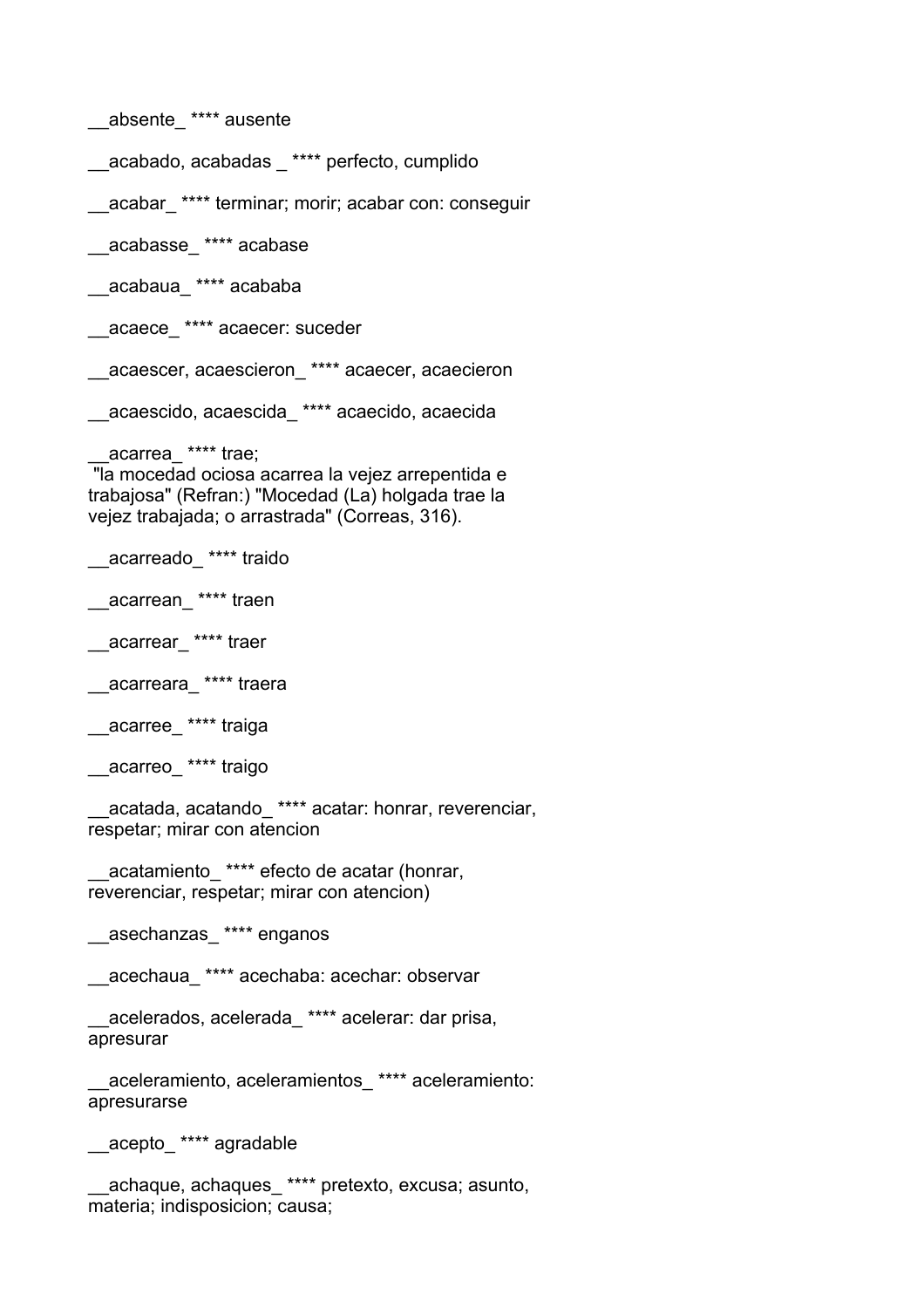"en achaque de trama. &c" (Refran:) ''Con achaque de trama, esta aca nuestra ama" (Correas, 122): "Metaforicamente significa ocasion, motivo, o pretexto para hacer alguna cosa, y fingir otra, o para no hacer lo que se pide." (Aut. I, Tomo primero, 49); "poco sabes de achaque de yglesia" (Refran): (Correas, 397).

acidente \*\*\*\* accidente: suceso; pasion

acion \*\*\*\* accion

acoceando \*\*\*\* acocear: dar coces

acoge \*\*\*\* acoger: aceptar

\_\_acometer\_ \*\*\*\* atacar

\_\_acompanassen\_ \*\*\*\* acompanasen

\_\_acompanauala\_ \*\*\*\* la acompanaba

\_\_acontescido\_ \*\*\*\* acontecido

\_\_acontescimiento\_ \*\*\*\* acontecimiento

\_\_acordada\_ \*\*\*\* cuerda, prudente

\_\_acordado\_ \*\*\*\* determinado

acordaos \*\*\*\* acordarse: traer a la memoria

\_\_acordarse ha\_ \*\*\*\* se acordara

acordays \*\*\*\* acordais

acorde \*\*\*\* acordar: resolver

\_\_acordele\_ \*\*\*\* acordar

acorre \*\*\*\* socorre

acorrieron \*\*\*\* socorrieron

\_\_acorro\_ \*\*\*\* socorro

acortaron \*\*\*\* disminuyeron

\_\_acostarte as\_ \*\*\*\* te acostaras

\_\_acostaua\_ \*\*\*\* acostaba: acostar: inclinarse

acrescentaste \*\*\*\* acrecentaste: acrecentar: aumentar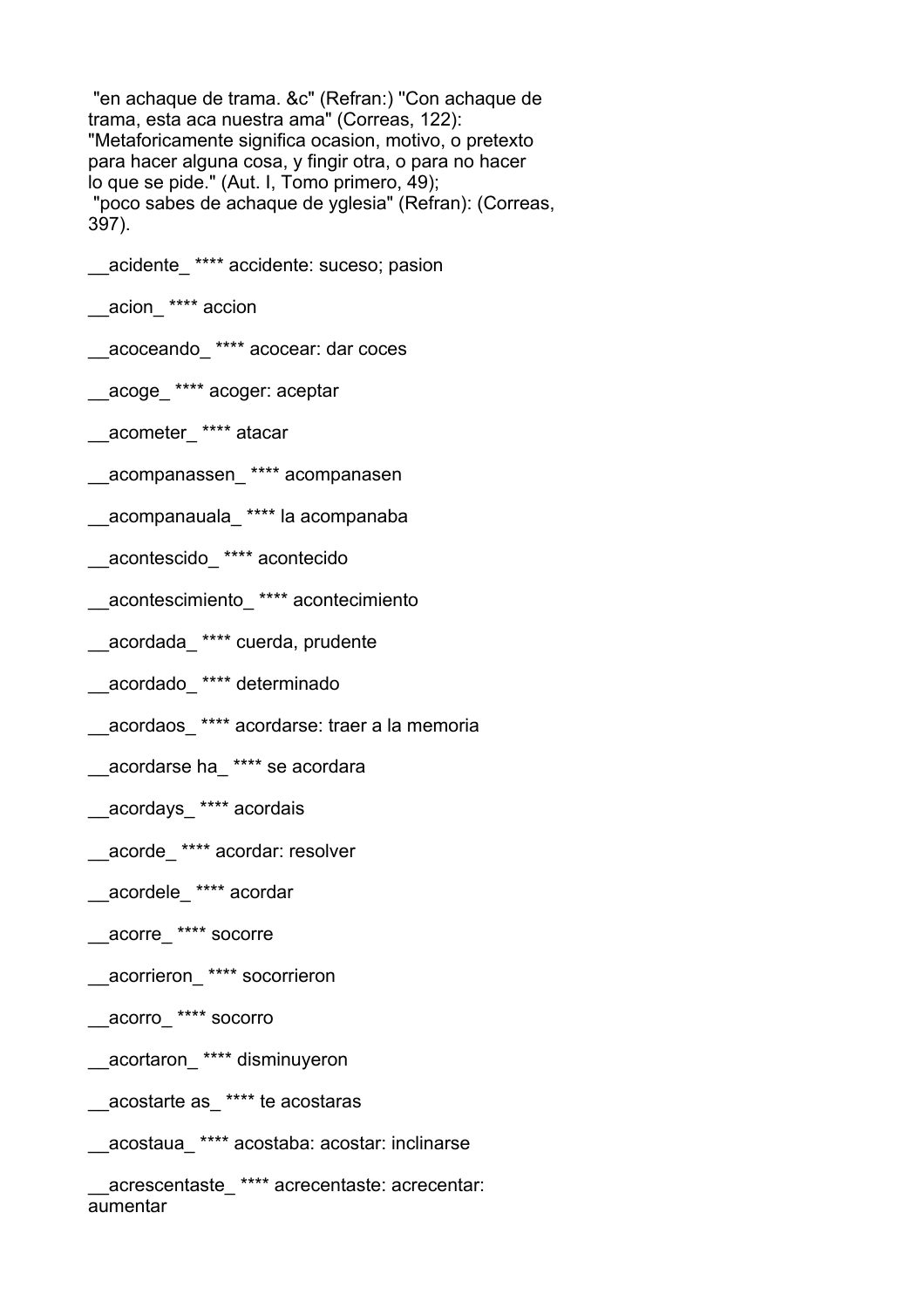actiuo \*\*\*\* activo

acto, actos \*\*\*\* hecho; en el acto: en seguida

\_\_acuchillada\_ \*\*\*\* cortada con el cuchillo

\_acuerdaste\_\*\*\*\* te acuerdas

\_\_acuerdo\_ \*\*\*\* acordar: despertar; acuerdo: estar despierto

\_\_acuesta\_ \*\*\*\* acostar: inclinar

\_\_acuestas\_ \*\*\*\* a cuestas: sobre el hombro; sobre si

\_\_aculla\_ \*\*\*\* aqui, a la parte opuesta

adalid \*\*\*\* caudillo; jefe

Adam \*\*\*\* Adan

\_\_adarga\_ \*\*\*\* escudo de cuero

addicion \*\*\*\* adicion

adelgazaua \*\*\*\* adelgazaba; adelgazar: purificar

\_\_aderece\_ \*\*\*\* aderezar

aderescen \*\*\*\* aderezar: guisar; arreglar; preparar

\_\_adereza, aderezan, aderezado\_ \*\*\*\* aderezar: guisar; arreglar; preparar;

"en casa llena presto se adereza cena" (Refran): "En la casa llena, presto se guisa la cena; y en la vacia, mas aina" (Correas, 194);

"En casa llena ayna se faze (fazen) cena" (O'Kane, 78: Santillana, Refranes 250)

adeuinas, adeuine, adeuinen \*\*\*\* adivinar: adivinas, adivine, adivinen

\_\_adeuinos\_ \*\*\*\* adivinos: personas que predicen el futuro

\_\_admiracion\_ \*\*\*\* sorpresa; entusiasmo

adios paredes \*\*\*\* (Proverbio:) "A Dios, paredes; a Dios, paredes; hasta la vuelta," y "A Dios, paredes, que me voy a ser santo; e iba a ser ventero." (Correas, 11)

ado \*\*\*\* adonde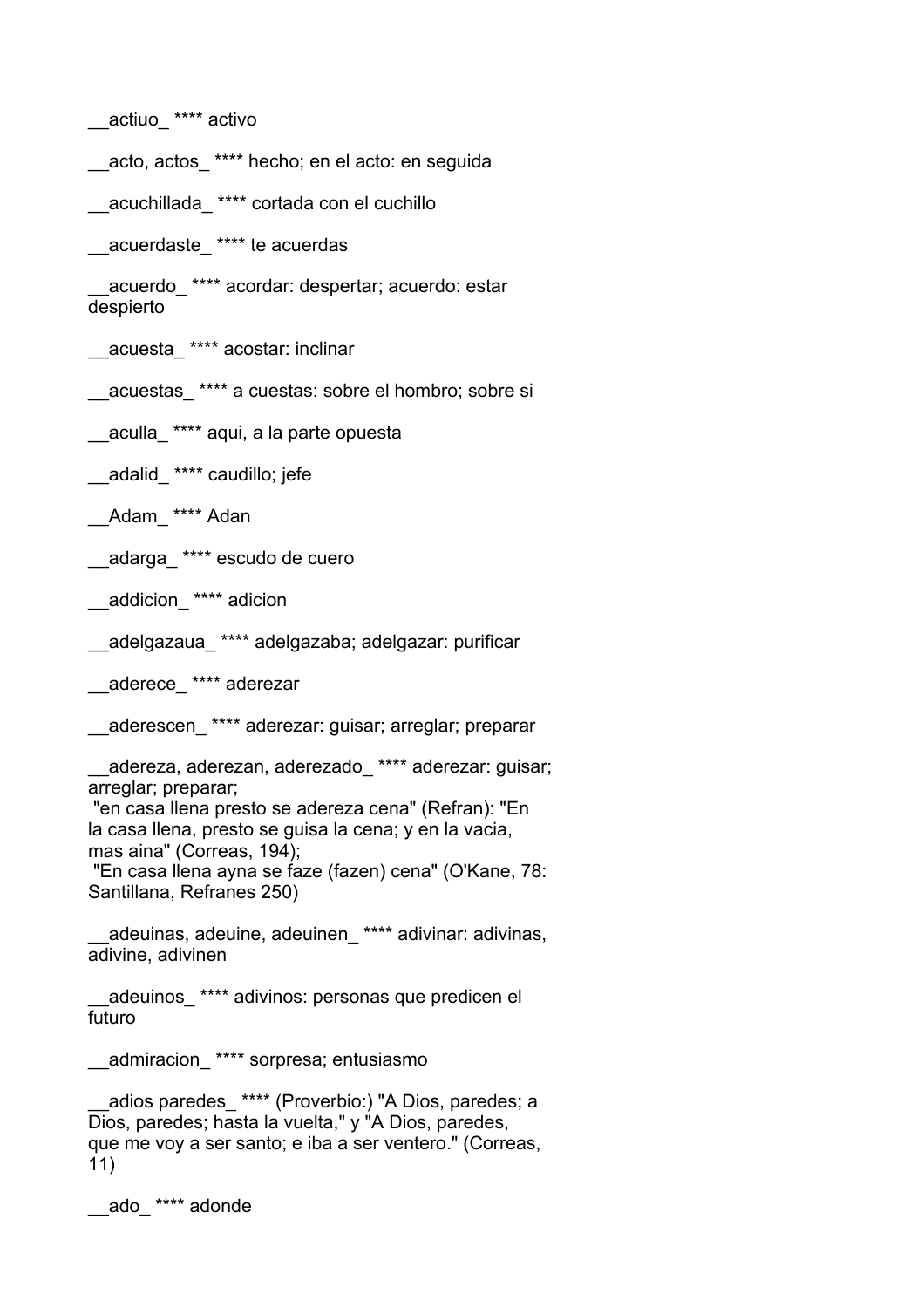adobcion \*\*\*\* adopcion

\_\_adormida\_ \*\*\*\* dormida, entorpecida

adotiuo \*\*\*\* adoptivo

\_adrezado\_ \*\*\*\* aderezar

Adriano \*\*\*\* Emperador romano (117-38); nacio en Italica (Espana);

"las que compuso aquel emperador e gran musico Adriano de la partida del anima: por sofrir sin desmayo la ya vezina muerte": "Adrianus Imperator tam vehementer musis intendebat: ut ne vicina morte lentesceret: versiculos de animae discessu aedidit" (Petrarca, De Rebus familiaribus, 110 B, citado en Deyermond, 40). "fue un letrado, un artista sobre el trono...El elegante adios a la vida que murmura algunos momentos antes de su muerte" 'Animula, vagula, blandula...' da la medida de su inteligencia." (Renan, 'Orig. crist.', pte. 6, c. 1, citado en Cejador I, 187) [Cf. Ernest Renan: Histoire des origines du christianisme, Paris: Michel Levy Freres, 1863; livre sixieme, chapitre premier, 4-5: "Comme Neron, ce fut un lettre, un artiste, sur le trone. Sa facilite pour la peinture, la sculpture, l'architecture etait etonnante, et il faisait de jolis vers; mais son gout n'etait pas pur; il avait ses auteurs favoris, des preferences singulieres. En somme, petit litterateur architecte theatral. Il n'adopta aucune religion ni aucune philosophie; mais el n'en niait aucune. Son esprit distingue se balanca tojours comme une girouette amusee a tous les vents; l'elegant adieu a la vie qu'il murmura quelques moments avant sa mort, 'Animula vagula, blandula,...' donne sa mesure."];

\_\_aduersa\_ \*\*\*\* adversa

aduersario, aduersarios \*\*\*\* adversario; "El duro aduersario entibia las yras e sanas": (Refran): "Duro (El) adversario, amansa las furias del contrario" (Correas, 168).

\_\_aduersidad\_ \*\*\*\* adversidad

aduersos, aduersas, aduersidades \*\*\*\* adversos, adversas, adversidades;

"el cierto amigo...en las aduersidades se prueua. entonces se allega e con mas desseo visita la casa que la fortuna prospera desamparo... no ay cosa mas amada: ni mas rara": "Amici veri maxime in adversis haerent: et illas domos avidius frequentant quas fortuna deservit... Amico nihil charius: nihil rarius"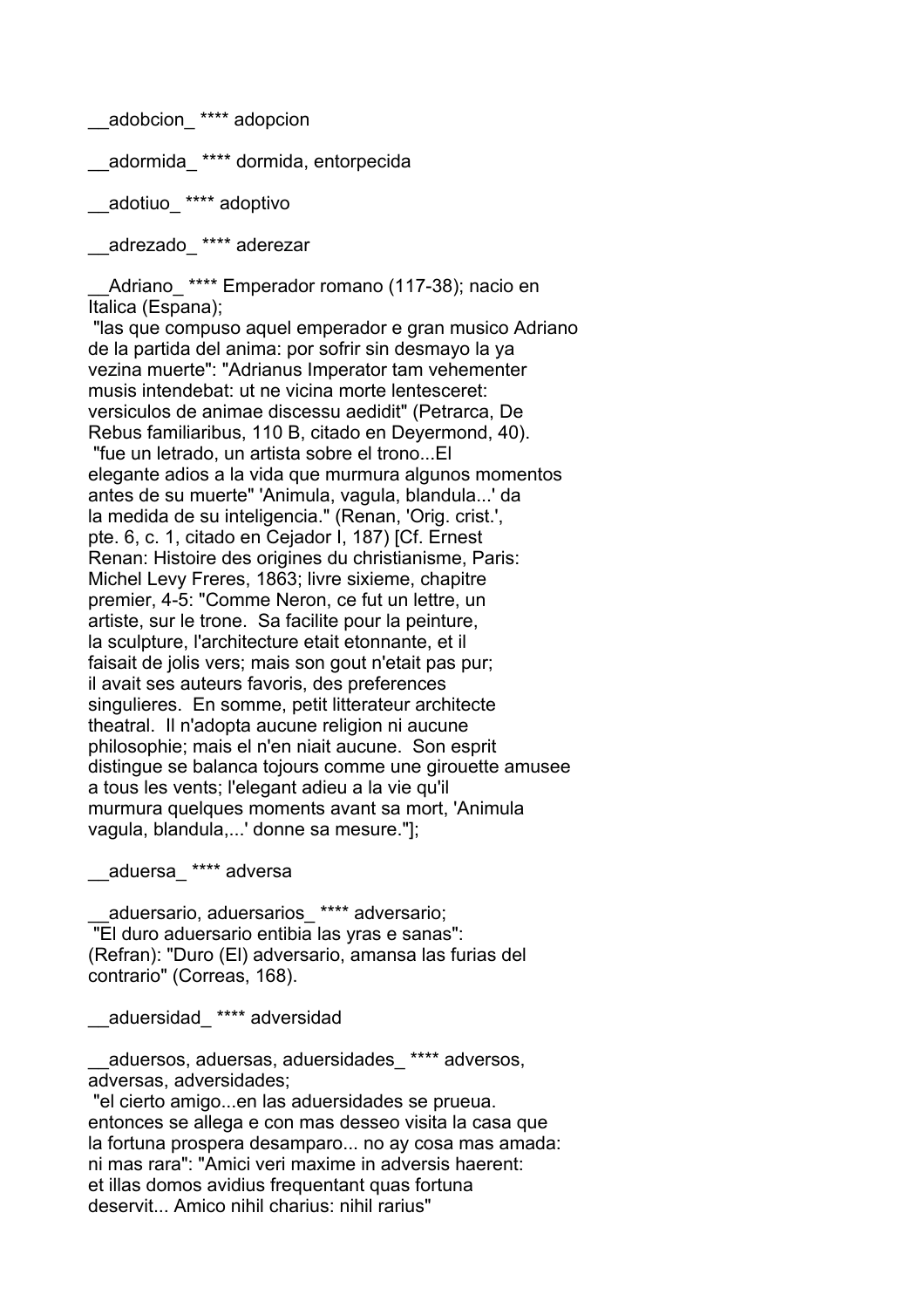(Petrarca, De Remediis Utriusque Fortunae, i. 19 D; i. 50 H, citado en Deyermond, 39);

"las aduersidades con ygual animo se han de sofrir: e en ellas se prueua el corazon rezio o flaco": "Adversa aequo animo sunt toleranda... In adversis animus probatur" (Petrarca, De Rebus familiaribus, 19 AB, 42 in fin., citado en Deyermond, 39).

adulterios \*\*\*\* violacion de la fe matrimonial

\_\_afanes\_ \*\*\*\* afan: trabajo corporal

afecto, afeto \*\*\*\* aficion

afeyte cozido \*\*\*\* afeite cocido: "un cosmetico obtenido por fusion a calor suave de varios simples" (Laza Palacios, 87).

\_\_afeytes\_ \*\*\*\* afeites: cosmeticos

affectos \*\*\*\* pasiones

\_\_affirman\_ \*\*\*\* afirman

\_\_affirmaremos\_ \*\*\*\* afirmaremos

\_\_affligida\_ \*\*\*\* afligida

\_\_affrenta\_\*\*\*\* afrenta: peligro

afistoles \*\*\*\* afistular: hacer que una llaga se convierta en fistula

aflacar \*\*\*\* enflaquecer, debilitar

afloxa, afloxara, afloxo \*\*\*\* afloja, aflojara, aflojo

\_\_afloxar\_ \*\*\*\* aflojar: perder fuerza

\_\_afloxase\_ \*\*\*\* aflojase

aforro \*\*\*\* forro; aforrar: cubrir lo interior o exterior de una cosa

\_\_afrentas\_ \*\*\*\* peligros

ageno, agena \*\*\*\* ajeno, ajena; "mal ageno de pelo cuelga" (Refran:) (Correas, 286), "Refr. que ensena lo presto que se olvida lo que no es de proprio interes: y lo poco que dura el cuidado o pena que es ajena" (Aut. I, Tomo segundo, 414); "malo es esperar salud en muerte agena" (Refran:) "Esperar salud en muerte ajena, se condena" (Correas,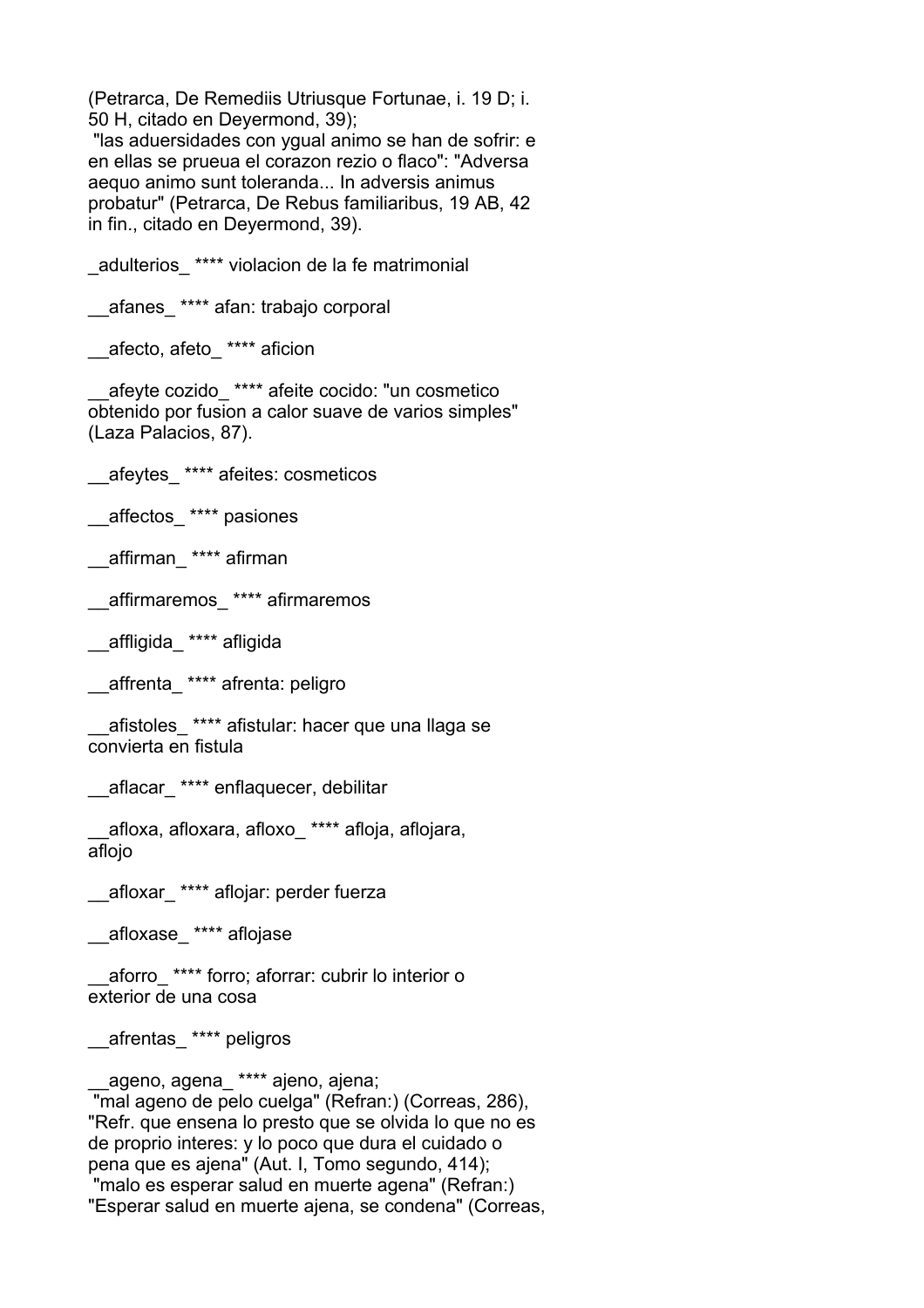211).

\_\_agenos, agenas\_ \*\*\*\* ajenos, ajenas: que pertenecen a otro

agora \*\*\*\* ahora

\_agradar\_ \*\*\*\* complacer

agradaua, agradauan \*\*\*\* agradaba, agradaban

agradescemos \*\*\*\* agradecemos

agradescer \*\*\*\* agradecer

agradesco \*\*\*\* agradezco

\_\_agras\_ \*\*\*\* agrias

agrauando \*\*\*\* agraviando: injuriando; agravar: agobiar; encarecer la gravedad de

agraz \*\*\*\* uva sin madurar; "pon en las fistolas e encima panos en cumo de ruda e en agraz e en capitel" (Suma de la flor de cirugia [s. XV]; DETEMA I, 50); en agraz: antes de tiempo

Agripina \*\*\*\* La madre del emperador Neron. Se caso tres veces, siendo su ultimo esposo el emperador Claudio. Convencio a Claudio que adoptara a Neron para que este fuera el proximo emperador, y despues mato a Claudio. Cinco anos despues Neron asesino a Agripina.

\_\_agua de mayo\_ \*\*\*\* "Rocio cogido en el mes de mayo...popularmente estimadisima;" tenia un "uso como filtro o elemento magico" (Laza Palacios, 88-89); "que sea cogido en el mayo o en la primavera" (Menor dano de medicina [s. XV]; DETEMA II, 1012).

aguaduchos \*\*\*\* aguaducho: inundacion

aguardaua \*\*\*\* aguardaba

aguas fuertes \*\*\*\* "Agua Fuerte. Es la que se compone de vinagre, sal, y cardenillo, sacada al fuego. Es util para muchas cosas, y particularmente con su fortaleza dissuelve la plata, y otros metales, por cuya razon se llama agua fuerte." (Aut. I, Tomo primero, 124);

"Lo que mas alinpia los dientes e los enblanquece de la primera vegada es el agua fuerte que fazen los alquimistas de caparros e alunbre e las otras sales" (Menor dano de medicina [s. XV]; DETEMA I, 52).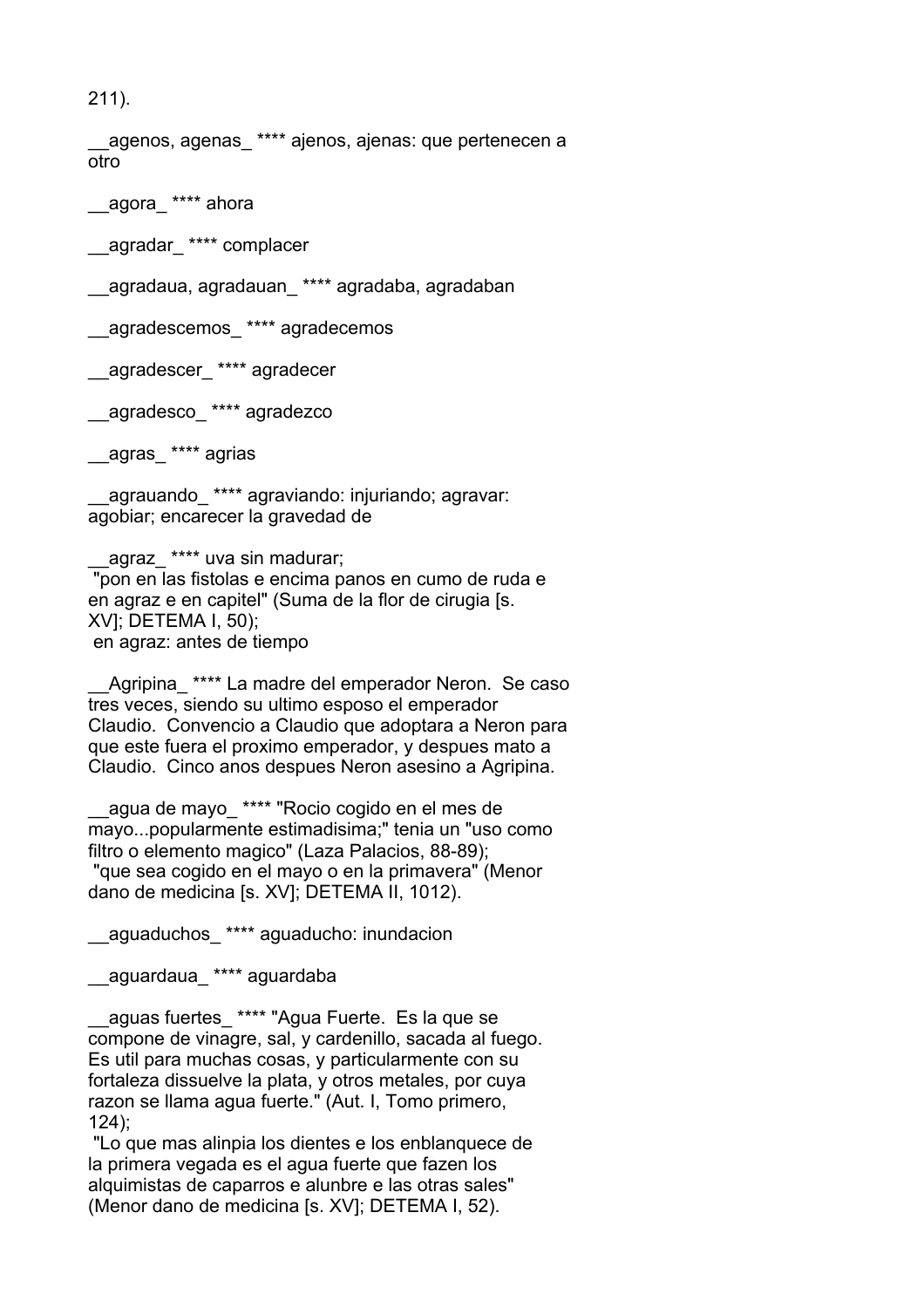\_\_agueros\_ \*\*\*\* presagios, pronosticos

agues \*\*\*\* aguar: turbar

aguijar \*\*\*\* ir de prisa

\_\_aguijon, aguijones\_ \*\*\*\* pua, estimulo, incitacion

agujetas \*\*\*\* agujeta: cinta para los vestidos

\_\_aguzan\_ \*\*\*\* aguzar: estimular

aguzase \*\*\*\* se estimula

ahijados \*\*\*\* "persona apadrinada de otra; protegida" (Larousse); "los que ha ayudado a nacer, como comadrona que Celestina era" (R- P, 186).

\_\_ahito\_<sup>\*\*\*\*</sup> indigestion

\_\_ahuyenta\_ \*\*\*\* ahuyentar: hacer huir

al \*\*\*\* otra cosa; otro

alacran \*\*\*\* aracnido

alahe \*\*\*\* a la fe

alambiques \*\*\*\* alambique: "Aparato de metal, vidrio u otra materia, para extraer al fuego y por destilacion, el espiritu o esencia de cualquier sustancia liquida" (DETEMA I, 63); "destilla por alanbique sangre de omne sano bien e jouen e bien conplissionado" (Visita y consejo de

medicos [s. XV]; DETEMA I, 63).

alance \*\*\*\* alanzar: lanzar: arrojar: soltar: "alanzar es echar fuera" (Covarrubias, 64).

alarde \*\*\*\* ostentacion

alarga, alargar, alargarle \*\*\*\* prolongar; aumentar la cantidad;

"no alarguemos los testigos": "Reminiscencia del refran 'El que quiere mentir alargue los testigos' o 'alarga los testigos: del que da testigos ausentes porque miente' (Correas, 181). Otra muestra profesional del abogado Rojas" (R-P, 275).

\_\_alargasse\_ \*\*\*\* alargase

alarido, alaridos \*\*\*\* gritos lastimeros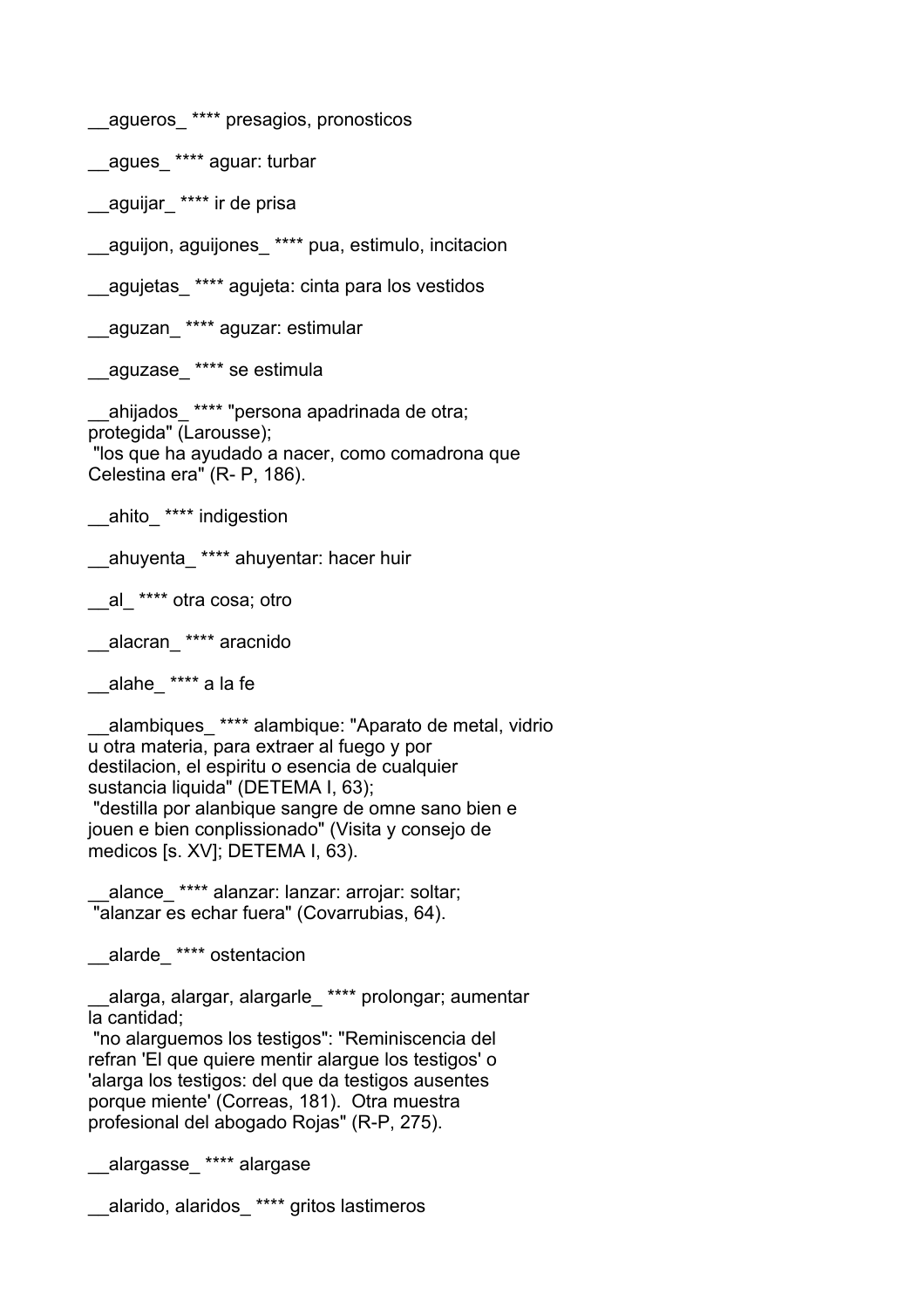albarda \*\*\*\* silla de montar

alboradas \*\*\*\* musica al amanecer

albricias \*\*\*\* regalo; expresion de jubilo

\_\_alcaduzes\_ \*\*\*\* arcaduz: cangilon (vaso grande), de noria

alcahueta, alcahuetas, alcahuete \*\*\*\* "Persona que solicita o sonsaca a una mujer para usos lascivos con un hombre, o encubre, concierta o permite en su casa esta ilicita comunicacion" (Real Acad.)

alcahueteria \*\*\*\* oficio de alcahueta

alcandara \*\*\*\* percha para aves

alcanzar \*\*\*\* lograr, conseguir; llegar a percibir

\_\_alcanzasse\_ \*\*\*\* alcanzase

\_alcanzauamos\_ \*\*\*\* alcanzabamos

alcarauan \*\*\*\* alcaravan: ave zancuda. "La enjundia de este ave es remedio eficasisimo para cicatrizar las escrofulas o lamparones" (Laza Palacios, 91).

\_\_alcese\_ \*\*\*\* alzar: apartarse de

Alcibiades \*\*\*\* (450-404 a. de J. C.) Politico y comandante de los atenienses en la Guerra del Peloponeso. "Lo referente a (su muerte anunciada), en Petrarca" (R-P 178, que se refiere a Deyermond, 1961:78-79, 143:) "Alcibiades occisus nullo miserante insepultus iacens amicae obvolutus est amiculo ut prius somniaverat": Asesinado, y sin estar enterrado (puesto que nadie se compadecio de el), Alcibiades fue cubierto por la capa de su amiga, tal como lo habia sonado el. (De Rebus memorandis, IV. iii. 29)

alcohol \*\*\*\* "Polvo finisimo que como afeite usaron las mujeres, y que en Oriente usan todavia, para ennegrecerse los bordes de los parpados, las pestanas, las cejas o el pelo." (Real Acad.)

alcoholada \*\*\*\* el pelo ennegrecido con alcohol; "Con los ojos pintados con alcohol...para aclarar la vista y poner negras las pestanas" (Laza Palacios, 93). "alcoholar...Ennegrecerse con alcohol los bordes de los parpados, las pestanas, las cejas o el pelo" "usa por ello ponjendo en los ojos muy sotilmente con vna aguja de plata commo la muger quando se alcofola" (El libro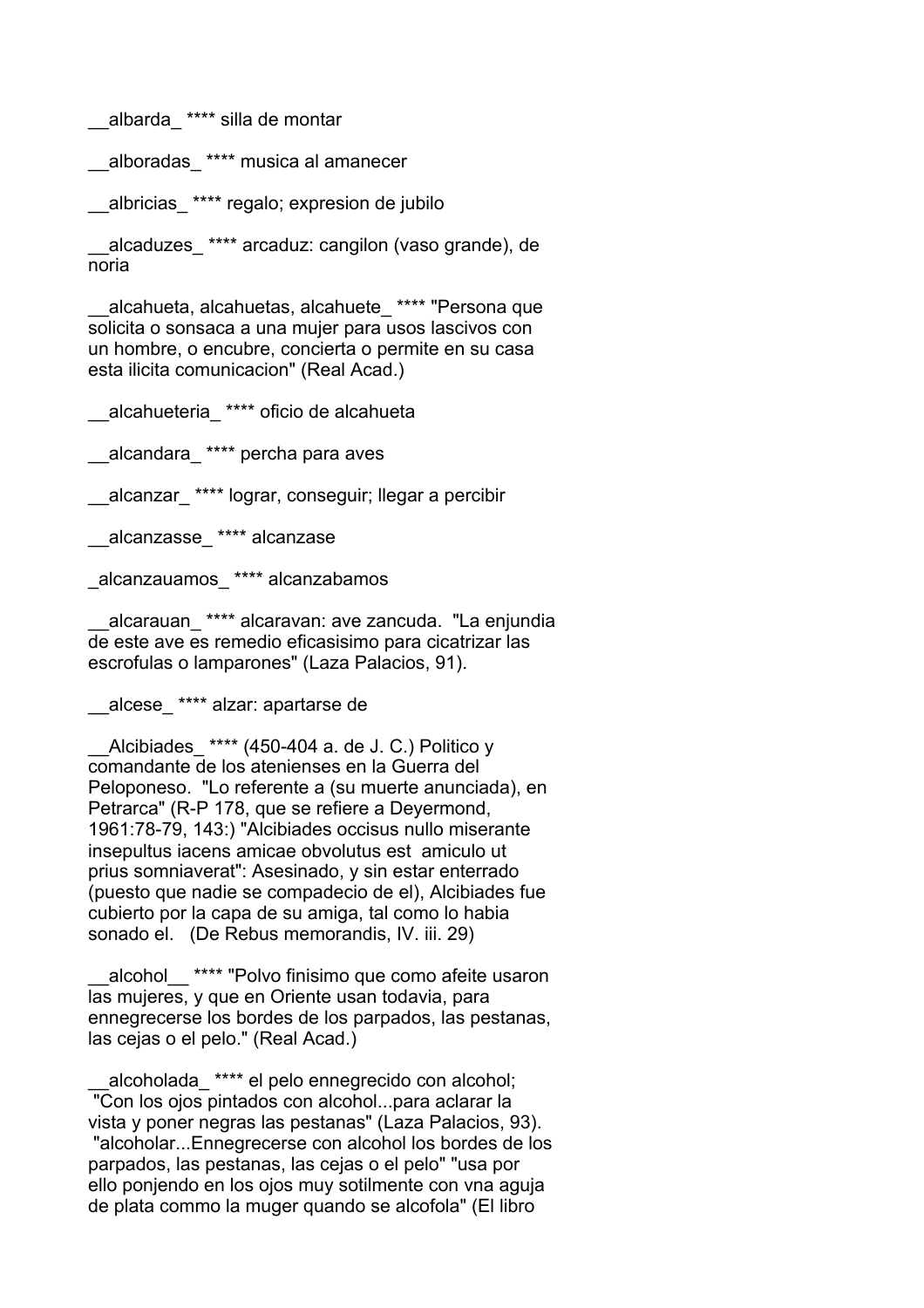de recetas de Gilberto [s. XV]; DETEMA I, 70); "Lavar los ojos con alcohol o con otro colirio, para limpiarlos o curarlos" "humidad corre a la cornea e engendrase ay vn fumo e vna niebla e escurecese la vista e la cura consiste en purgar el cuerpo con pildoras aureas e alcoholen el ojo con fiel de falcon o gauilan" (Lilio de medicina, [1495]; DETEMA I, 70)

\_\_aldaua\_ \*\*\*\* aldaba: barra para asegurar las puertas

alegrarte has \*\*\*\* te alegraras

alegraua \*\*\*\* alegraba

alegria \*\*\*\* "no me hallo de alegria": estoy muy contento (Cejador II, 79)

\_\_aleluyas\_\*\*\*\* alegrias

Aleto \*\*\*\* Alecto: una de las furias

aleuosos \*\*\*\* alevoso: traidor; "a esse tal dos aleuosos": "A un traydor, dos alevosos" (Refran) (O'Kane 222: Santillana, 35): "Significa que, para vencer a un solo traidor (Parmeno), bastara ampliamente la astucia reunida de otros dos de la misma estirpe (Celestina y Sempronio)" (Russell, 286).

Alexandre \*\*\*\* Llamado "Alejandro Magno", era Rey de Macedonia (336-323 a. de J. C.). Fue educado por Aristoteles. Se hizo rey a la edad de 20 anos, y por sus conquistas ayudo a diseminar la cultura griega por el Oriente y por Africa.

alfocigos \*\*\*\* alfoncigo: arbol (pistacia vera): "su fruto...es confortativo del estomago... Quiza la tuvieran como afrodisiaco" (Laza Palacios, 93);

 "alfocigos son calientes e secos en medio del segundo grado y de gran nudrimiento" (Sevillana Medicina [1545]; DETEMA I, 73).

algalia \*\*\*\* "Sustancia untuosa, de consistencia de miel, blanca, que luego pardea, de olor fuerte y sabor acre; se saca de la bolsa que cerca del ano tiene el gato de algalia" (DETEMA I, 73);

"pongale en la boca de la madre quanto vna cabeza de alfilel de algalia fina" (Menor dano de medicina [s. XV]; DETEMA I, 73).

\_\_alguazil, alguaziles\_ \*\*\*\* alguacil: ministro de justicia

alhajas \*\*\*\* "Lo que comunmente llamamos en casa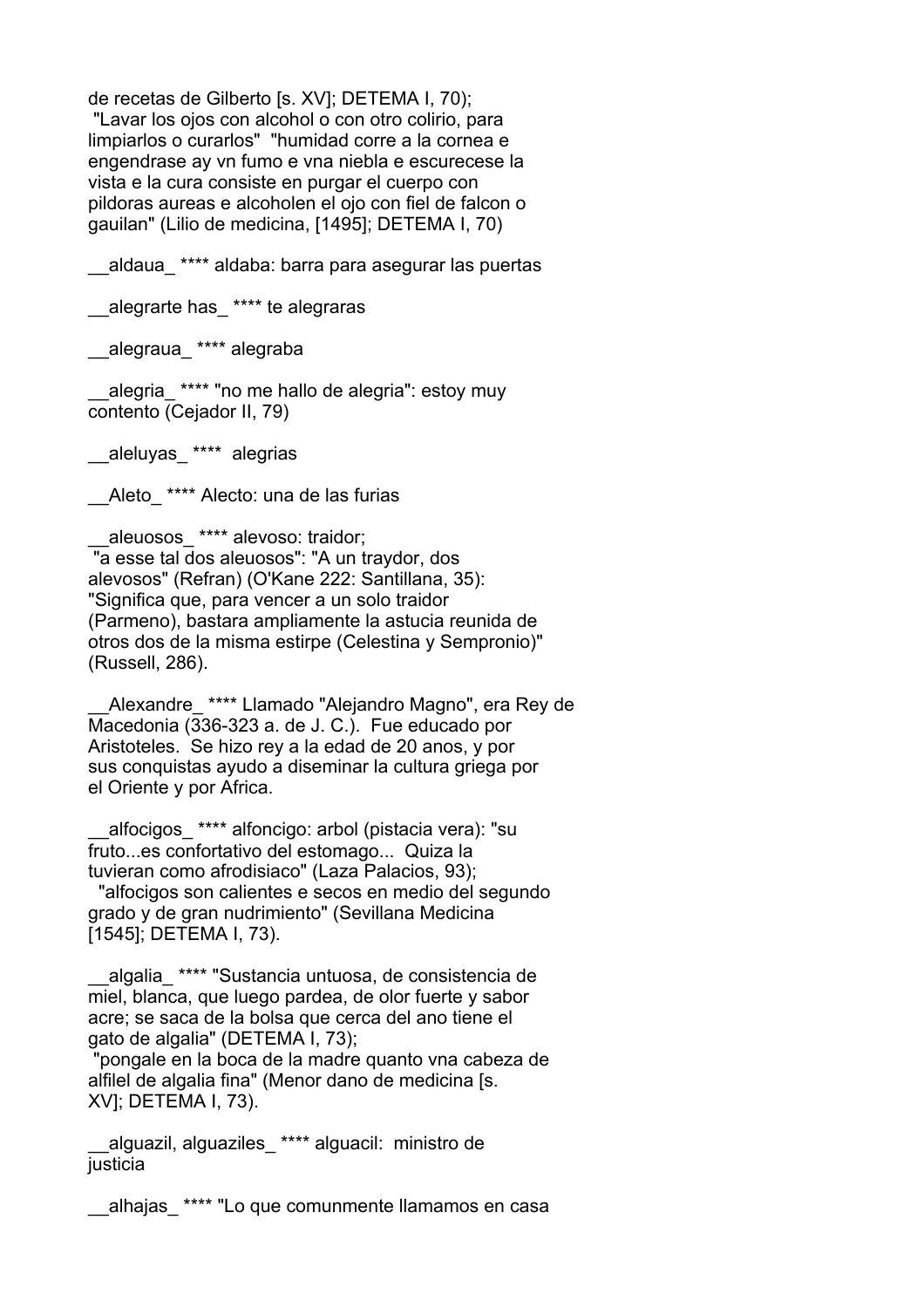colgaduras, tapizeria, camas, sillas, vancos, mesas" (Covarrubias, 87).

\_\_alimpiarla\_ \*\*\*\* alimpiar: limpiar

alinde \*\*\*\* de alinde: de aumento; "espejo gruesso y concavo, que...sirve tambien de abultar las cosas que se miran por el" (Aut. I, Tomo primero, 215)

\_Alisa\_ \*\*\*\* "nos trae a la memoria cierta fabula de la ninfa 'Cardiama' convertida en fuente por amores del gentil 'Aliso', que trae Juan Rodriguez del Padron en el 'Triunfo de las donas'" (Menendez y Pelayo, Origenes de la novela, III, xlvii).

aliuia \*\*\*\* alivia

\_\_aliuiado\_ \*\*\*\* aliviado

\_\_aliuiadora\_ \*\*\*\* aliviadora

aliuiar \*\*\*\* aliviar

aliuio \*\*\*\* alivio: disminucion de fatigas

aljofar \*\*\*\* perla pequena

allega, allego \*\*\*\* llegar, juntarse, arrimarse; se allega: se acerca

allegado \*\*\*\* cercano, recogido

allegados, allegadas\_ \*\*\*\* parientes; "conocidas" (R-P, 310)

\_allegue\_ \*\*\*\* allegar: recoger; anadir; procurar; llegar

\_allegarse, allegate\_ \*\*\*\* llegar, juntarse, arrimarse; se allega: se acerca

allegasse \*\*\*\* allegase

allende \*\*\*\* ademas

alma \*\*\*\* salirsele a uno el alma: morir; "vna alma sola ni canta ni llora" (Refran): (Correas, 494)

\_almazen, almazenes\_ \*\*\*\* almacen

Almazen \*\*\*\* Almazan? (prov. de Soria)

almizcladas \*\*\*\* almizcle: sustancia grasa,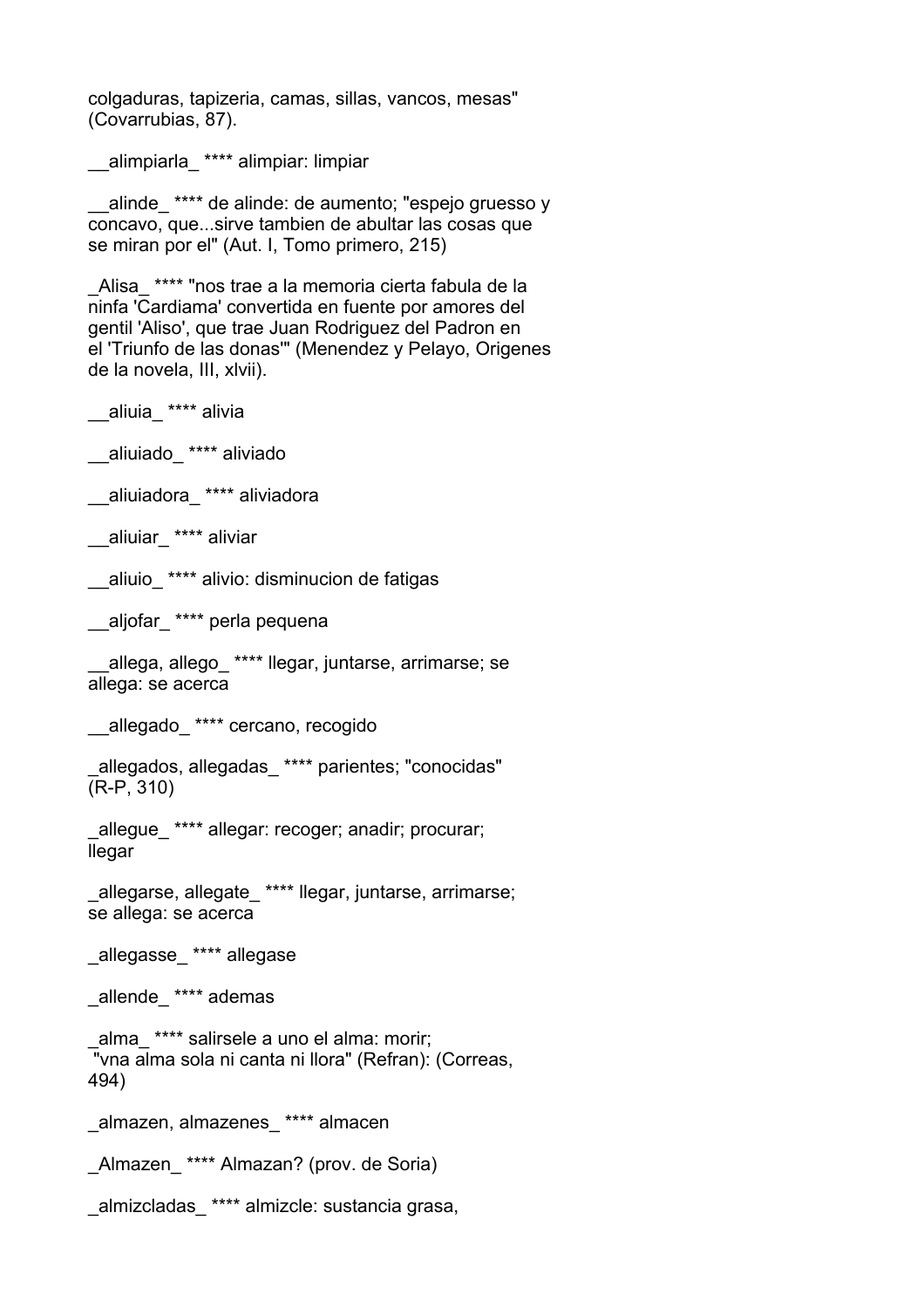odorifera;

"polla asada e lardada con clauos de girofre e rociada con agua rosada almizcada e vino" (Lilio de medicina, [1495]; DETEMA I, 82).

almizque, almizcles \*\*\*\* "Sustancia odorifera y medicinal, untuosa al tacto, de sabor amargo y color pardo rojizo, que se saca de la bolsa que el almizclero tiene en el vientre" (DETEMA I, 82).

almohaza \*\*\*\* instrumento de hierro para limpiar las caballerias

alquile \*\*\*\* alquiler

alta \*\*\*\* noble, elevada, dificil de alcanzar

alteracion, alteraciones \*\*\*\* alboroto, inquietud; estremecimiento; accion de alterar

\_alterados\_ \*\*\*\* perturbados

alteras \*\*\*\* alterar: perturbar

\_alterasete\_ \*\*\*\* se te altera

alteraua \*\*\*\* alteraba

altitud \*\*\*\* excelencia, merito

\_altiuo\_ \*\*\*\* altivo: orgulloso

\_alto\_\*\*\*\* excelente

\_altramuzes\_ \*\*\*\* altramuz: planta de la familia de las papilionaceas; purificativos del rostro;

"vnta el rostro con semjente de rauano o con semjente de vruga o con farina de yeruos o con farina de entremuzes" (Tratado de patologia general [s. XV]; DETEMA I, 89).

\_alua\_ \*\*\*\* alba

alualinos \*\*\*\* albo, blanco; "un afeite que usaban antiguamente las mujeres para blanquearse el rostro" (Laza Palacios, 96).

aluanares \*\*\*\* albanal: cloaca

\_aluayalde\_ \*\*\*\* albayalde: carbonato de plomo, de color blanco: afeite para la cara, y remedio medicinal; "para quitar las malas manchas que quedan en fin despues de las viruelas que quedaron en la faz toma litargirio e aluayalde lauado" (Lilio de medicina,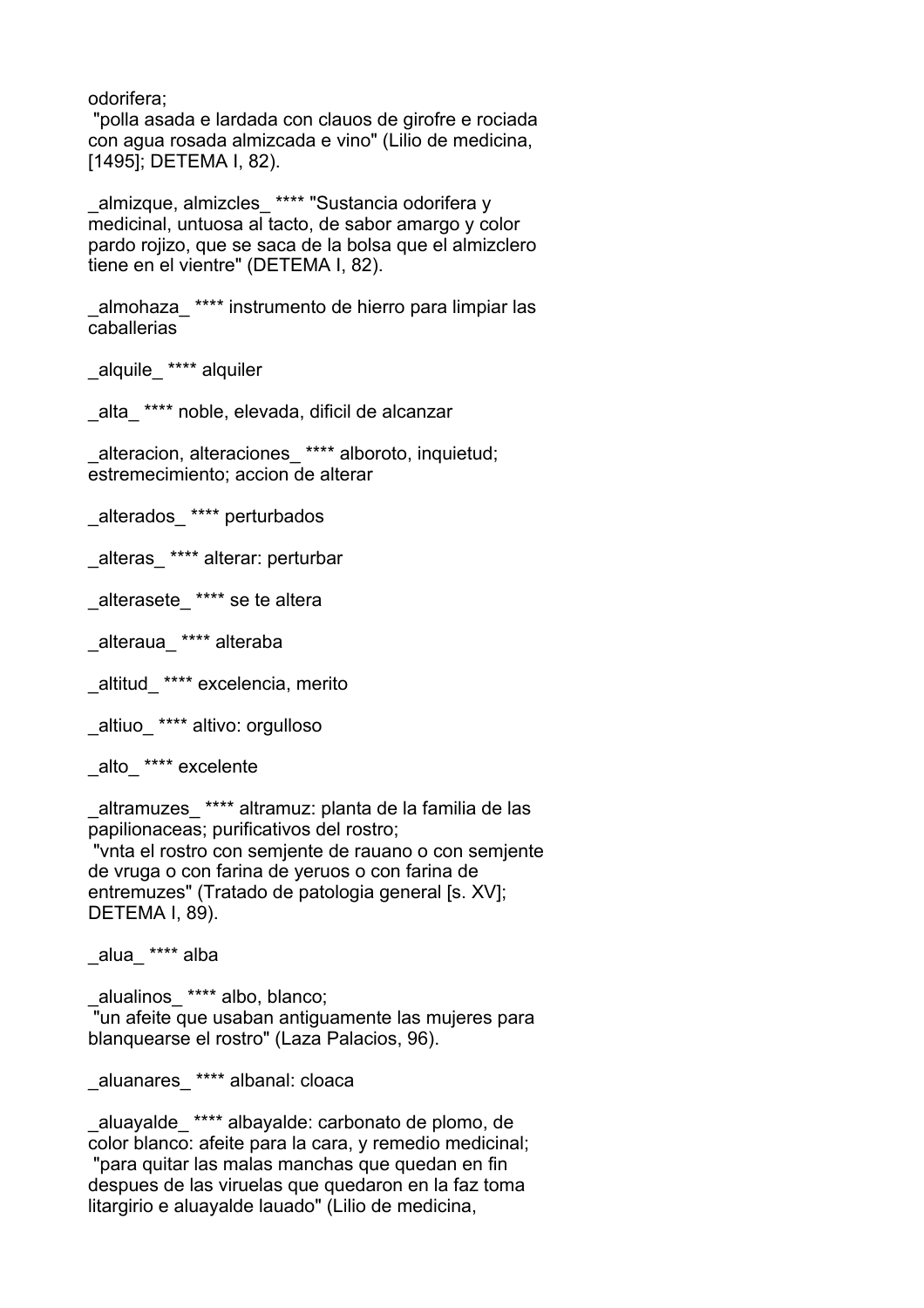[1495]; DETEMA I, 65).

alumbre \*\*\*\* sulfato doble de alumina y potasa; se usaba para limpiar llagas, y para emblanquecer la cara; "los parpados laue con agua de alumbre y de sal" (Sumario de la medicina, [1498]; DETEMA I, 90); "fagan poluo de cascas de hueuos quemadas e de rasuras e de alunbre quemado e molido e fregue con estos poluos los dientes" (Menor dano de medicina [s. XV]; DETEMA I, 90); "esponjas mojadas en la lexia fuerte caliente en que sea alumbre e zufre e sal" (Tratado de cirugia [s. XV]; DETEMA I, 90). \_aluorada\_ \*\*\*\* alborada: alba alzar \*\*\*\* levantar; "alzar el destierro, perdonarlo." (Covarrubias, 79). \_alzasse\_ \*\*\*\* alzase \_alzauamos\_ \*\*\*\* alzabamos \_alzose\_ \*\*\*\* alzar: llevarse algo amaneciesse, amanesciesse \*\*\*\* amaneciese amanesce \*\*\*\* amanece amanescer \*\*\*\* amanecer: empezar a rayar el dia amanesceria \*\*\*\* amaneceria \_amanescio\_ \*\*\*\* amanecio \_amanojada\_ \*\*\*\* amanojar: juntar en manojo \_amansar, amansaria\_ \*\*\*\* sosegar, apaciguar \_amarga, amargo, amargas, amargos\_ \*\*\*\* que esta afligida; aspero, desagradable \_amargura\_ \*\*\*\* pesar amarguen, amargues \*\*\*\* amargar: causar pesar \_amasses\_ \*\*\*\* amases \_amaua\_ \*\*\*\* amaba

amays \*\*\*\* amais

ambar \*\*\*\* Tiene fama de estimulante y afrodisiaco; se usa en perfumeria;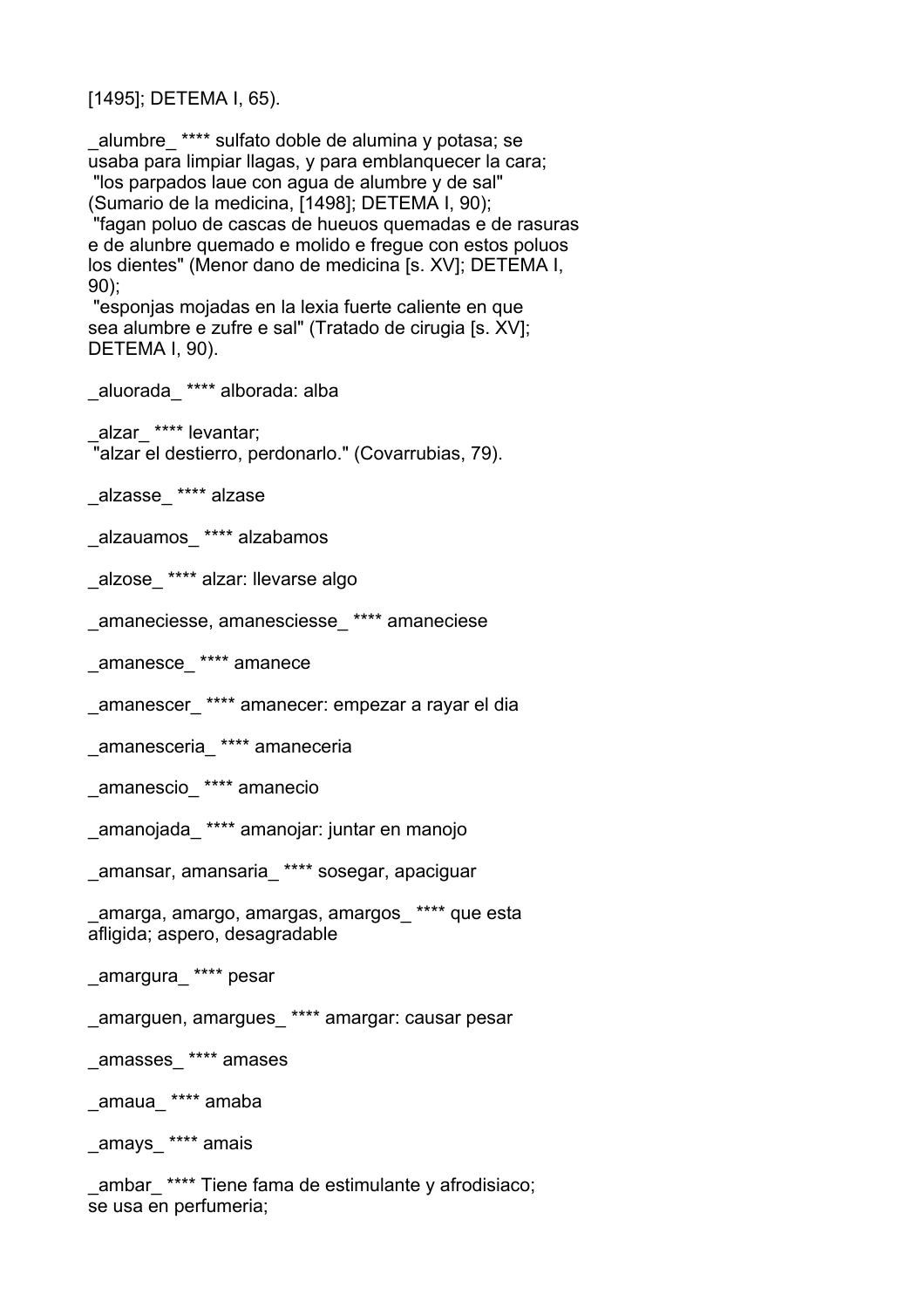"si el dolor fuere frio...huela musgo o alanbar e todas buenas olores callentes" (Menor dano de medicina [s. XV]; DETEMA I, 97).

amen \*\*\*\* amar; "hazes que feo amen: e hermoso les parezca" (Refran): "Quien feo ama, hermoso le parece" (Covarrubias, 587).

amenaze \*\*\*\* amenace: amenazar

amenguada, amenguado, amenguadas \*\*\*\* infamado, disminuido

amenguas, amengue, amengues \*\*\*\* amenguar: disminuir; infamar

amonesta \*\*\*\* amonestar: advertir

amonestacion, amonestaciones \*\*\*\* advertencia

\_amor\_ \*\*\*\* por amor de: por causa de

\_amortescida\_ \*\*\*\* amortecida: desmayada

\_amortescimientos\_ \*\*\*\* amortecimientos: desmayos

amortezcas \*\*\*\* amortecer: desmayarse

\_amos\_ \*\*\*\* ambos

ampare \*\*\*\* amparar: favorecer

\_anadones\_ \*\*\*\* anadon: pato

\_Anaxagoras\_ \*\*\*\* Filosofo griego (500-428 a. de J. C.). En Atenas fue maestro de Euripides, de Pericles, y quizas de Socrates. Fue el primero en explicar el eclipse solar; tambien propuso una teoria de los atomos.

"muerta mi amada hija: lo que el su vnico hijo": "Y cuando recibio noticias de sus dos desgracias: su condena (en el tribunal), y la muerte de sus hijos: tocante a su condena, dijo: 'Hace mucho tiempo la naturaleza condeno a mis jueces y a mi a morir.' Pero con referencia a sus hijos, dijo: 'Yo sabia que mis hijos nacieron para morir.' Algunos, sin embargo, atribuyen estas palabras a Solon, y otros a Xenofon." (Diogenes Laercio, "Vidas de los filosofos eminentes")

\_andaca\_ \*\*\*\* anda aca

\_andado\_ \*\*\*\* transitado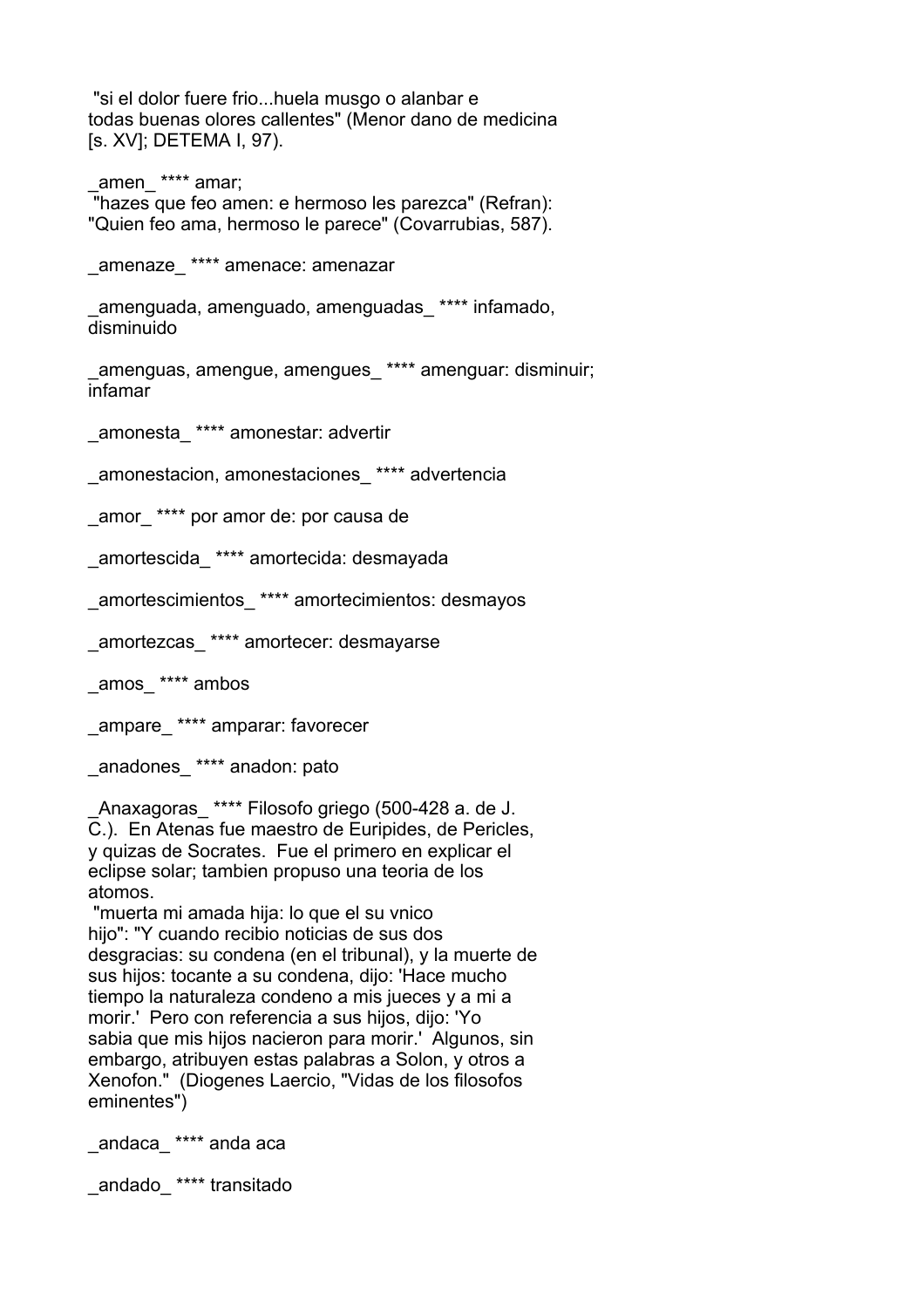andan a pares... \*\*\*\* quando andan a pares los diez mandamientos: para expresar abundancia (Cejador II, 31); es decir, "nunca".

\_andanza\_\*\*\*\* buena andanza: buena fortuna

\_andar\_ \*\*\*\* ir de un lugar a otro; manera de proceder; emplear; a mas andar: muy rapido

andares \*\*\*\* andareis

andaua, andauan \*\*\*\* andaba, andaban

andouiera \*\*\*\* anduviera

andrajo \*\*\*\* jiron de la ropa; persona despreciable

anduuieren \*\*\*\* anduvieren

anelito \*\*\*\* anhelito: respiracion

\_anima, animas\_ \*\*\*\* alma; en mi anima: juramento para aseverar algo

\_animalias\_ \*\*\*\* animales

\_animes\_ \*\*\*\* resina;

"Es una lagrima o resina de cierto arbol muy a proposito para perfumar la cabeza" (Covarrubias, 122); "sy ayuntas el anjme entrego con el vjnagre en tal guisa mucho pisado todo esto se faga vno sepas que es muy prouechoso" (Macer herbolario [s. XV]; DETEMA I, 111).

\_animo\_ \*\*\*\* alma

\_animosidad\_ \*\*\*\* valor, esfuerzo

\_animosos\_ \*\*\*\* valientes, resueltos

ano \*\*\*\* doce meses;

mal ano: "Especie de interjeccion con la qual unas veces se da a entender displicencia, mal afecto, y en cierto modo se desea, o pide venga dano y perjuicio a alguno: como quando se dice: Mal ano y mala ventura para el, que es lo que desearle mala suerte." (Aut. I, Tomo primero, 317-18)

ansarones \*\*\*\* ansar: ganso, oca

\_ansi\_ \*\*\*\* asi

ante \*\*\*\* antes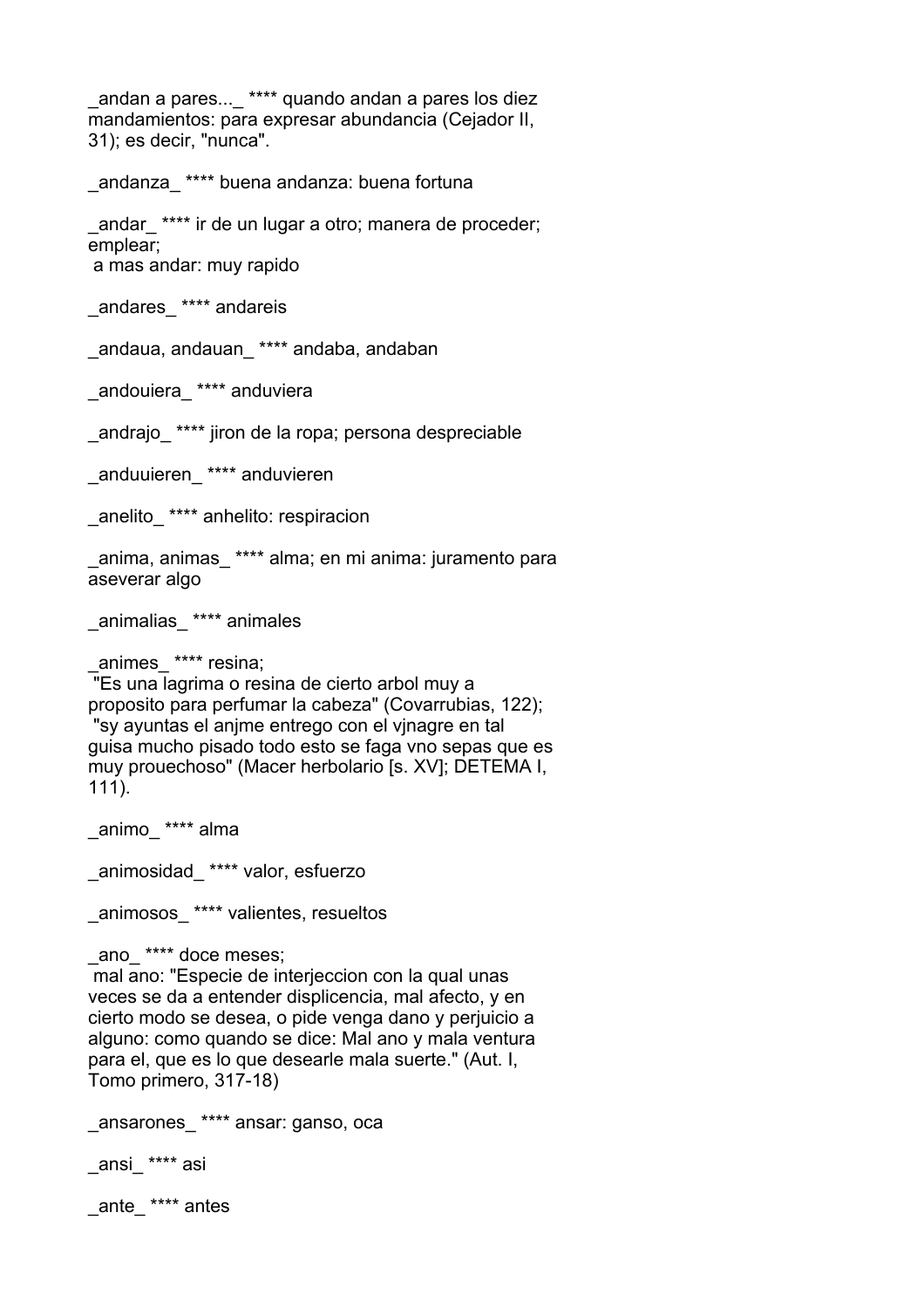\_antepone\_ \*\*\*\* anteponer: poner delante

antepuerta \*\*\*\* puerta interior; "El repostero o pano que se pone delante de la puerta, assi por el abrigo como por la decencia y recato que los de fuera no vean lo que se haze dentro del aposento" (Covarrubias, 124).

Antico \*\*\*\* Quizas Anfion, hijo de Zeus y Antiope. Segun la mitologia griega, recibio una lira del dios Hermes, y cuando la tocaba, las piedras se movieron para formar una muralla alrededor de la ciudad de Tebas. ("Aqui la errata 'Antico' cubre sin duda un 'Anfieo' (-f- leida como -t- y -e- como -c-), escrito asi por Rojas, por descuido o cruce con 'Orfeo'.") (Marciales II, 93);

"aquel Antico: de quien se dize, que mouia los arboles e piedras con su canto": "Amphion arbores et saxa cantu movisse perhibetur" (Petrarca, De Rebus familiaribus 8 C, citado en Deyermond, 40).

\_antico, antigo\_ \*\*\*\* antiguo

Antipater Sidonio \*\*\*\* Poeta griego; autor de varios epigramas. (130? a. de J. C.)

\_antoja\_ \*\*\*\* parece

antojadizo \*\*\*\* frecuentemente tiene antojos

antojo \*\*\*\* deseo pasajero

anzuelo \*\*\*\* arponcillo de metal que sirve para pescar

\_aojando\_ \*\*\*\* aojar: mirar; hacer mal de ojo

\_aosadas\_ \*\*\*\* a osadas: ciertamente

\_apacentados\_ \*\*\*\* apacentar: dar pasto a los ganados

\_apaciguanse\_ \*\*\*\* apaciguar: desenojar

apaleados \*\*\*\* apalear: dar golpes con palo

\_apanes\_ \*\*\*\* apanar: coger

\_aparejada, aparejado, aparejadas, aparejados\_ \*\*\*\* apto, aceptable, preparado

aparejar \*\*\*\* preparar, vestir

\_aparejastes\_ \*\*\*\* aparejasteis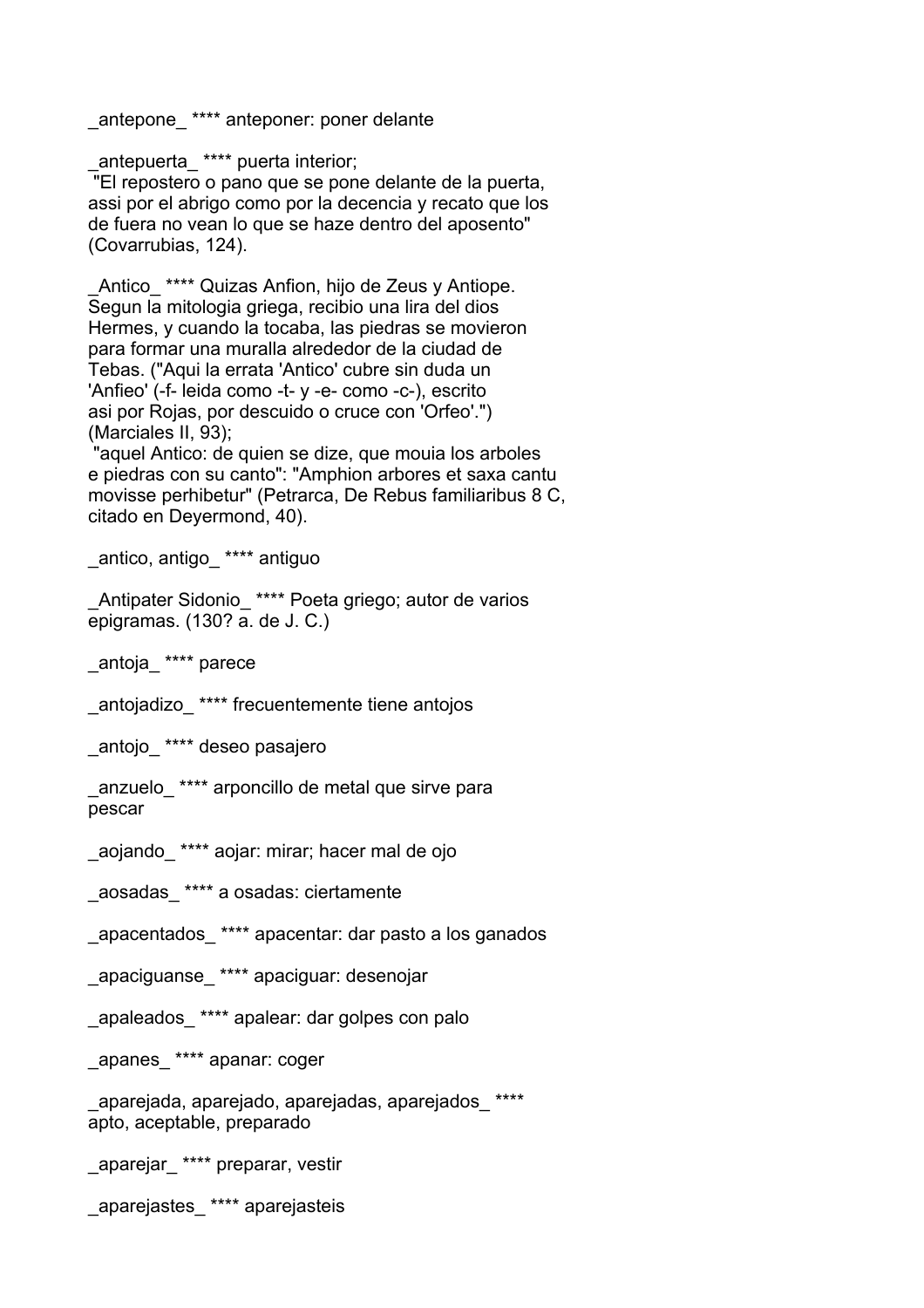\_aparejo, aparejos\_ \*\*\*\* disposicion; objeto necesario

\_aparencia\_ \*\*\*\* apariencia

\_aparrochada\_ \*\*\*\* aparroquiada: establecida

\_apartado\_ \*\*\*\* aposento aparte

apartar \*\*\*\* alejar: poner lejos

\_apartaua\_ \*\*\*\* apartaba

apassionados \*\*\*\* apasionado: poseido de alguna pasion

apaziguado \*\*\*\* apaciguado: apaciguar: sosegar, poner en paz

\_apercebido, apercebida\_ \*\*\*\* apercibir: preparar; "el hombre apercebido medio combatido": "Refr. que ensena, que el que se anticipa y previene lleva vencida la mitad del combate" (Aut. I, Tomo primero, 335)

\_apercibete, apercibense\_ \*\*\*\* apercibir: preparar

apercibimiento \*\*\*\* efecto de apercibirse

\_aplacar\_\*\*\*\* aliviar

\_aplaze\_ \*\*\*\* aplacer: agradar, contentar

\_aplazible\_ \*\*\*\* aplacible: agradable

\_Apollo\_ \*\*\*\* Apolo. En la mitologia clasica era hijo de Zeus y Leda. Entre los romanos representaba el Sol. Tambien fue visto como dios de las artes, medicina, musica y poesia. Tenia muchos amores.

\_aposentados\_ \*\*\*\* aposentar: alojarse

\_aposentamiento\_ \*\*\*\* aposento, posada

apremiar, apremiare \*\*\*\* oprimir, apretar; obligar

\_apremiaua\_ \*\*\*\* apremiar: apremiaba

\_apretauas\_ \*\*\*\* apretabas

\_apriesa, apriessa\_ \*\*\*\* aprisa

\_apriscos\_ \*\*\*\* parajes para el ganado; establos

\_aprouado, aprouados, aprouarlo\_ \*\*\*\* aprobar: declarar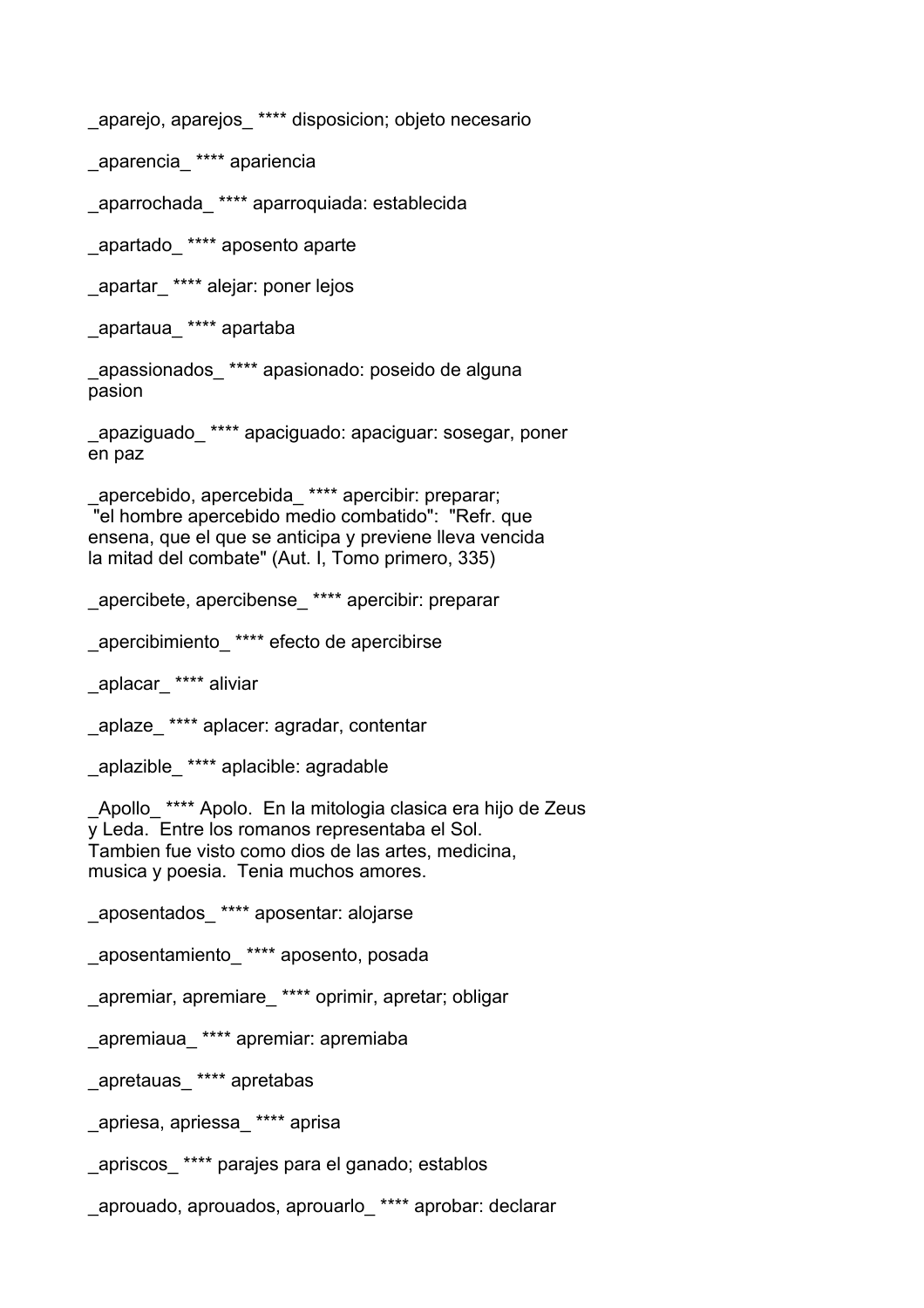## por bueno

\_aprouecha\_ \*\*\*\* aprovecha

\_aprouechado\_ \*\*\*\* aprovechado

\_aprouechan\_ \*\*\*\* aprovechan

\_aprouechandose\_ \*\*\*\* aprovechandose

aprouechar \*\*\*\* aprovechar: servir de provecho; emplear utilmente; adelantar

aprouechara \*\*\*\* aprovechara

\_aprouecharas\_ \*\*\*\* aprovecharas

\_aproueche\_ \*\*\*\* aproveche

\_aprouechemonos\_ \*\*\*\* aprovechemonos

\_aprouechemos\_ \*\*\*\* aprovechemos

\_aprueuelo\_ \*\*\*\* apruebelo

\_aprueuo, aprueuas, aprueua\_ \*\*\*\* aprobar: apruebo, apruebas, aprueba

\_apto, apta\_ \*\*\*\* habil

\_Apuleyo\_ \*\*\*\* Filosofo romano del siglo ii. Escribio la novela, "El asno de oro," en la que el protagonista se convierte en asno.

apuneauamos \*\*\*\* apuneabamos: apunear: dar de punadas

apuntan \*\*\*\* apuntar: empezar a manifestarse

\_aquellotro\_ \*\*\*\* aquel otro

\_aqueste, aquesto\_ \*\*\*\* este, esto

\_aquestos, aquestas\_ \*\*\*\* estos, estas

aquexa, aquexan \*\*\*\* aqueja, aquejan: aquejar: dar prisa; afligir; fatigar

\_aquexada\_ \*\*\*\* aquejada

\_aquexale\_ \*\*\*\* aquejale

aquexandole \*\*\*\* aquejandole

\_aquexarles\_ \*\*\*\* aquejarles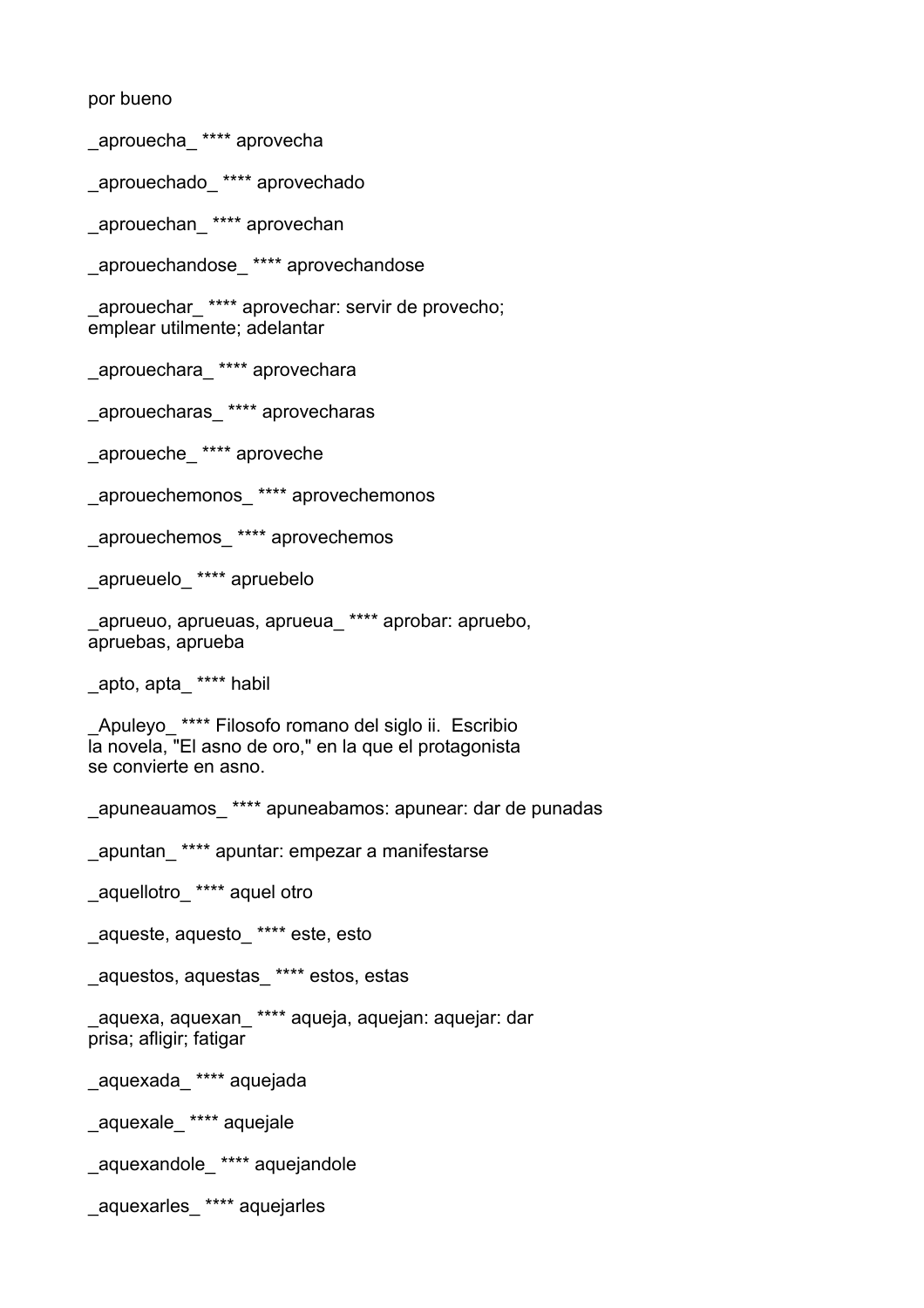aquexaua \*\*\*\* aquejaba aquexes, aquexe \*\*\*\* aquejes, aqueje: aquejar: estimular, afligir aqui \*\*\*\* en este lugar; ahora; de aqui alla: "'hasta llegar alla' o 'hasta que llegue ese momento'" (R- P, 227) aquiriendo \*\*\*\* adquiriendo \_aradas\_ \*\*\*\* arada: tierra labrada \_arado\_ \*\*\*\* instrumento de agricultura para abrir surcos en la tierra aradores \*\*\*\* arador: gusanillo subcutaneo; "sacar aradores a pala e azadon" (Refran:) (Correas, 441) "se usaba para comentar que se querian emplear metodos desmesurados con respecto al fin que se proponia" (Russell, 254). \_arambre\_ \*\*\*\* alambre (cobre) arca \*\*\*\* armario, caja arcadores \*\*\*\* arqueador: el que sacude y ahueca la lana \_arcediano\_ \*\*\*\* dignidad eclesiastica en el cabildo catedral \_ardid\_ \*\*\*\* astucia are \*\*\*\* arar: remover la tierra \_arepiso\_ \*\*\*\* arrepentido \_argentadas\_ \*\*\*\* afeites para el rostro y el cabello argumento, argumentos \*\*\*\* asunto, trama \_arguye\_ \*\*\*\* arguir: oponer; descubrir, dejar ver con claridad Ariadna \*\*\*\* En la mitologia griega, Ariadna era la hija del rey Minos y Pasifae. Se enamoro de Teseo, y le ayudo a escapar del Laberinto de Creta. Varian los cuentos sobre el fin de su vida, pero generalmente son

tragicos (Vease Homero, Plutarco, etc.). Aristoteles, Aristotiles \*\*\*\* (384-322 a. de J. C.) Filosofo griego; fue estudiante de Platon. Notable por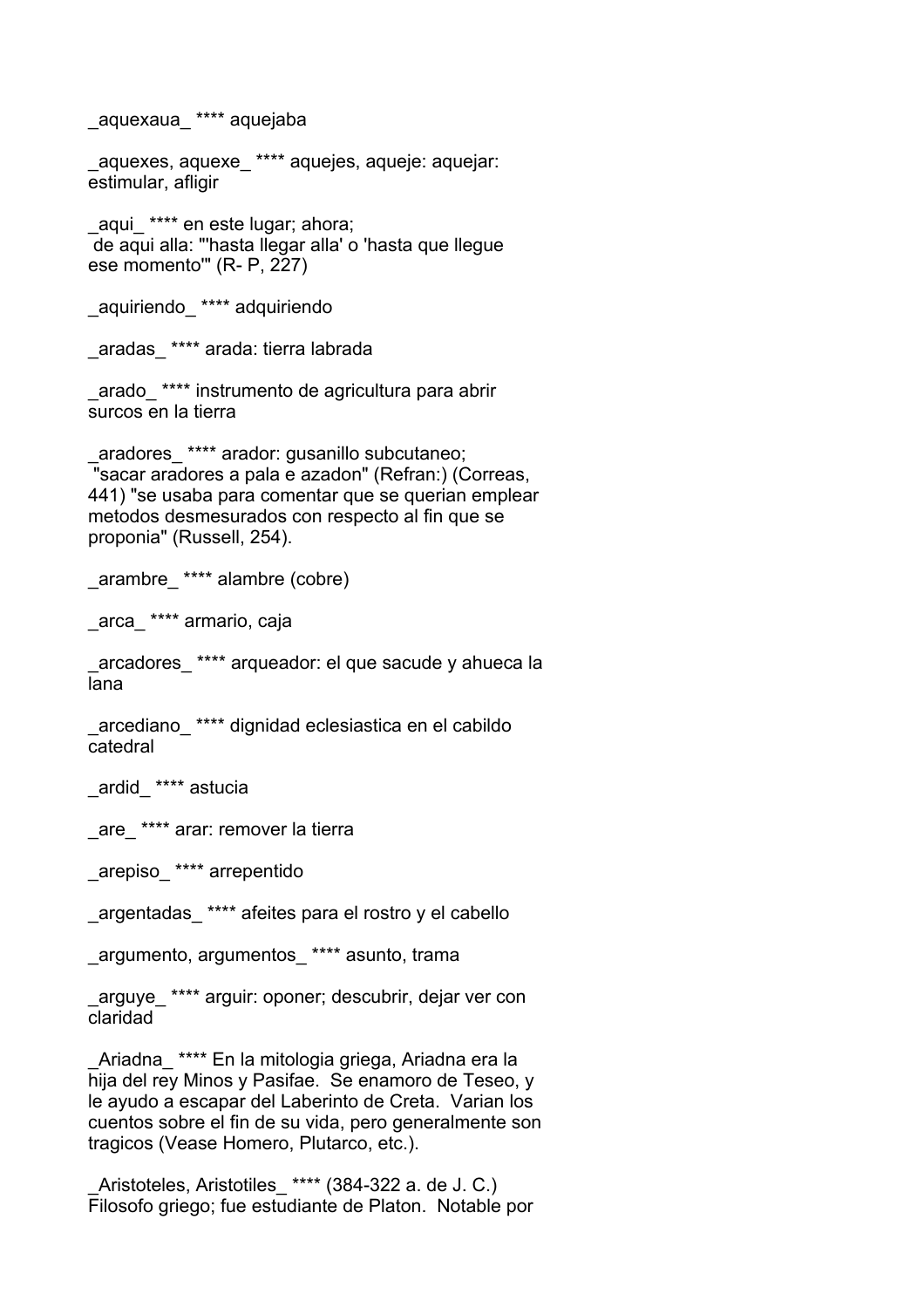sus escritos sobre la logica, metafisica, etica, politica, etc. Una de sus obras mas importantes es la "Historia de los animales."

\_armar, armale\_ \*\*\*\* organizar

\_arme\_ \*\*\*\* organice

armeros \*\*\*\* armero: fabricante de armas

arnes \*\*\*\* armadura defensiva

aro, aros \*\*\*\* circulo de hierro

\_arrabales\_ \*\*\*\* arrabal: los sitios extremos de una poblacion; afueras

\_arras\_ \*\*\*\* ara: honor

\_arrastren\_ \*\*\*\* arrastrar: llevar a una persona o cosa por el suelo;

"que me arrastren: 'que me dejen vivir en la miseria'" (Russell, 347); arrastrado: pobre

arreada, arrean \*\*\*\* arrear: hermosear, adornar, engalanar

\_arrebatado, arrebatada\_ \*\*\*\* impetuoso

\_arremango\_ \*\*\*\* "el regazo de la saya" (Cejador II, 36);

en tu arremango: dispuesta a hacer lo que tu quieras

arremeter \*\*\*\* meterse con impetu, acometer

\_arrendado\_ \*\*\*\* atada por las riendas una caballeria

arrendar \*\*\*\* envidiar su suerte; atar por las riendas una caballeria;

 "no quiero arrendar tus esgamoches": "No arriendo tus escamochos. Phrase familiar, con que se da a entender el poco aprecio que se hace de lo que otro suele estimar" (Aut. II, Tomo tercero, 551)

arreo \*\*\*\* arrear: me arreo: "me visto y como" (Cejador I, 183); poner arreos (adornos)

arreziando \*\*\*\* arreciando (haciendo mas violento)

arreziate \*\*\*\* arreciar: hacerse mas fuerte

arrezio \*\*\*\* se arrecio (se hizo mas violento)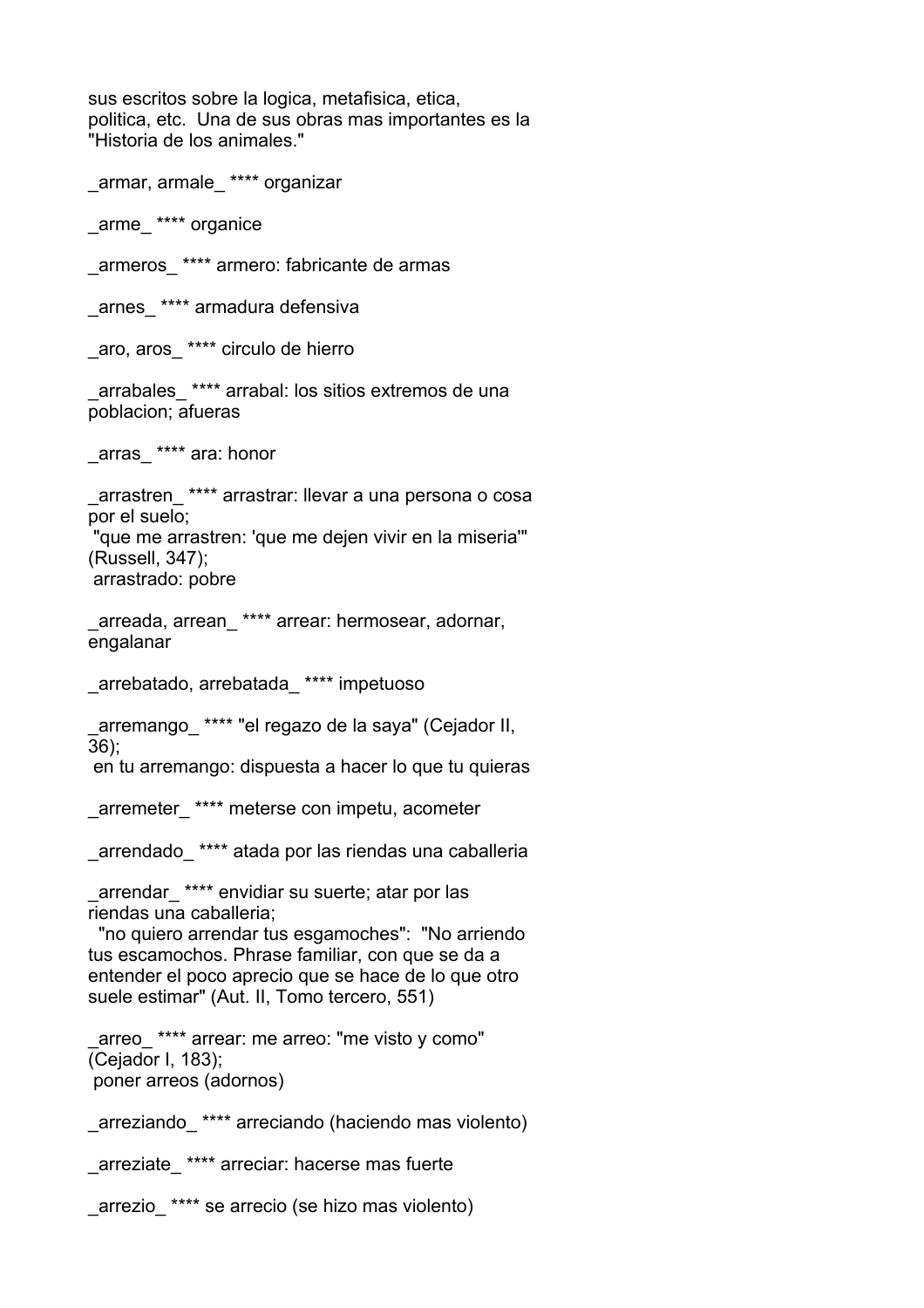no envidio su suerte arrima \*\*\*\* arrimar: acercar, acogerse a la proteccion de algo; "quien a buen arbol se arrima": "Quien a buen arbol se arrima, buena sombra le cobija" (Refran). arrobas \*\*\*\* arroba: medida de liquidos arrollada \*\*\*\* arrollar: envolver \_arteros\_ \*\*\*\* astutos; "la esperiencia e escarmiento haze los hombres arteros": (Refran): "De los escarmentados se fazen los arteros" (O'Kane, 110: Hist. Troyana 19, Cifar 261) \_artifice\_ \*\*\*\* artista \_artificio\_ \*\*\*\* arte, ingenio, habilidad; disimulo, astucia \_arto\_ \*\*\*\* harto, harta: bastante, sobrado aruejas \*\*\*\* arveja: planta leguminosa; se usa en medicina popular "como emoliente y resolutiva la harina de sus semillas" (Laza Palacios, 100); "las malenconjcas semjllas que se comen a menudo en mucha de las villas como fabas e mjjo e lantejas e panjzo e lubja e arbejas como se usa en la cibdat alexandrina" (Cirugia rimada [1493]; DETEMA I, 156) arufianada \*\*\*\* arrufianada: parecida al rufian \_as\_ \*\*\*\* has \_asaz\_ \*\*\*\* bastante, mucho; "asaz es senal mortal no querer sanar" (Refran): (Correas, 67). Ascanica \*\*\*\* "Se refiere a la treta de Venus en la 'Eneida', cuando la diosa causa que la amada de Eneas, Dido (o Elisa) se enamore de Cupido en forma de Ascanio" (Severin, 251). Ascanio = hijo de Eneas. asco \*\*\*\* repugnancia \_ascuras\_ \*\*\*\* a oscuras \_assentar\_ \*\*\*\* sentar; colocar

arriendo \*\*\*\* "no le arriendo la ganancia" (Refran):

\_asestara\_ \*\*\*\* apuntara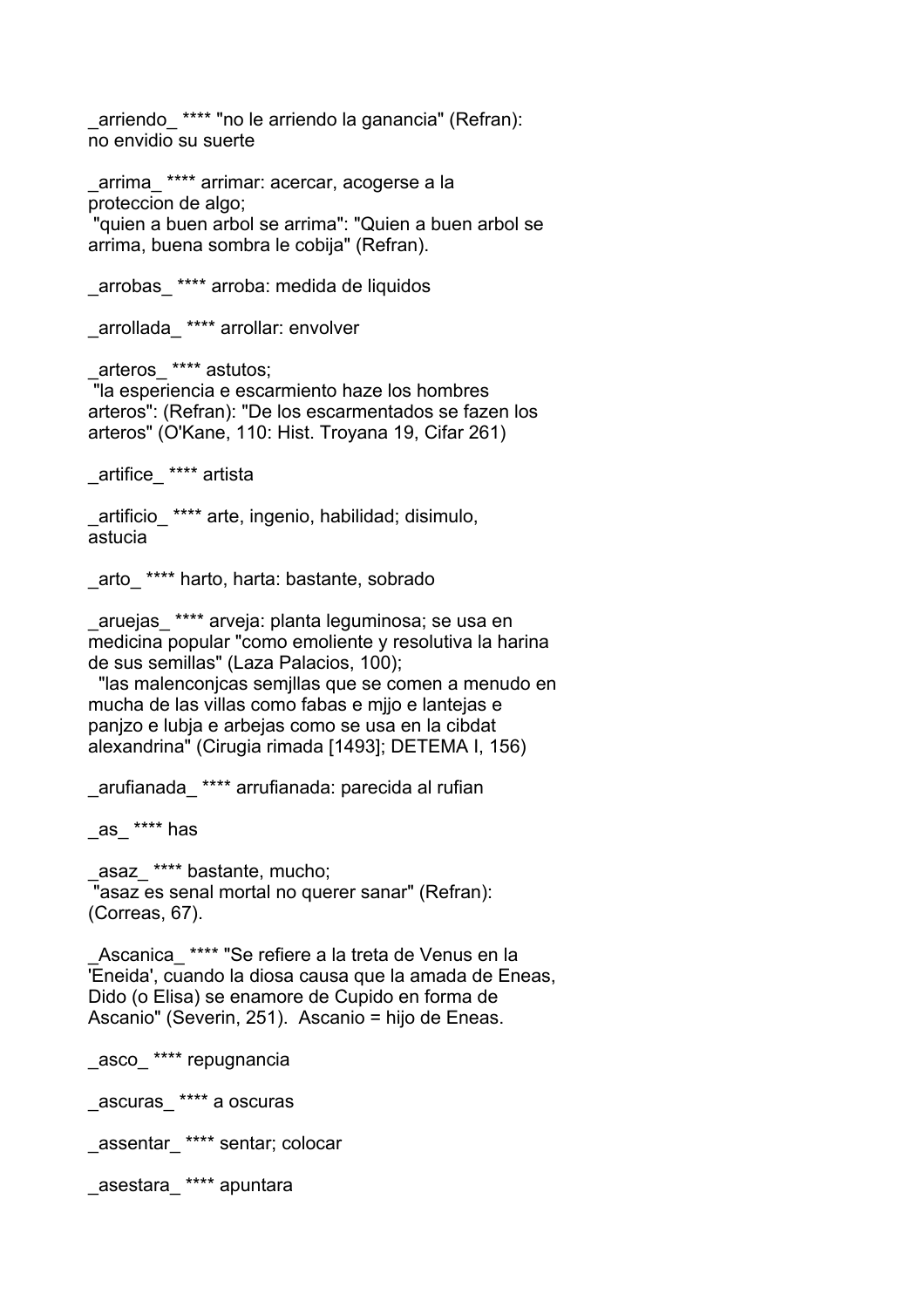asiento \*\*\*\* sitio donde esta fundado un pueblo o edificio

\_asna\_ \*\*\*\* hembra del asno

asno \*\*\*\* "sean fecho poluos de la vnna de asno e sean echados por canuto en la madriz de la fenbra parira luego" (El libro de recetas de Gilberto [s. XV]; DETEMA I, 162);

"caera de su asno": "Phrase que se aplica, y dice de los necios y porfiados, que obran por su mero capricho, y con tenacidad siguen su parecer, sin querer tomar consejo de los que se le pueden dar: y despues por el sucesso contrario que han tenido, conocen haver errado." (Aut. I, Tomo primero, 433);

"no ay lugar tan alto que vn asno cargado de oro no le suba" (Refran): "Un asno cargado de oro, sube ligero por una montana" (Cejador I, 137); "Asno con oro, alcanzalo todo" (Correas, 68); "Nullum inexpugnabilem locum esse: in quem asellus onustus auro possit ascendere" (Petrarca, De Remediis Utriusque Fortunae, i. 35 B 2-3, citado en Deyermond, 59).

\_asnos\_ \*\*\*\* burros

asolaste \*\*\*\* asolar: destruir

\_asombrar\_ \*\*\*\* asustar

aspado \*\*\*\* hecho madeja el hilo

asperece \*\*\*\* esperezar: despertarse, exitarse;

 "no ay tan manso animal que con amor / o temor de sus hijos no asperece": "Nullum tam mite animal quod non amor sobolis ac metus exasperet" (Petrarca, De Remediis Utriusque Fortunae, ii, Praef. G, citado en Deyermond, 40).

\_assador, asadores\_ \*\*\*\* asador: varilla en que se pone al fuego lo que se quiere asar

\_assaz\_ \*\*\*\* asaz: bastante, muy

assegurando \*\*\*\* asegurando

\_assentada\_ \*\*\*\* asentada

\_assentadas\_ \*\*\*\* asentadas

\_assentaos\_ \*\*\*\* asentaos

\_assentarnos\_ \*\*\*\* asentarnos

assentaua, assentauan \*\*\*\* asentaba, asentaban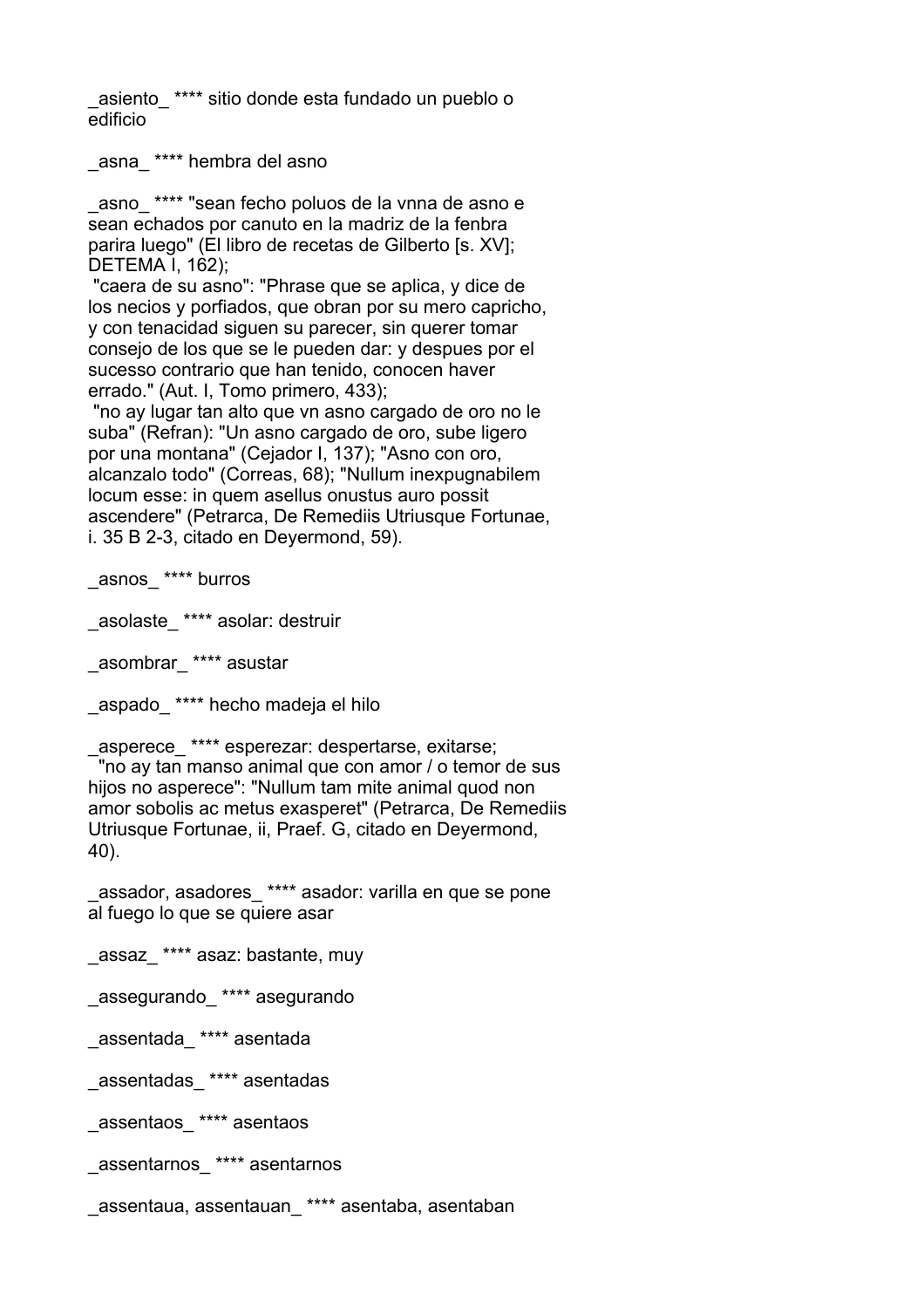\_assente\_ \*\*\*\* asente

\_assentemonos\_ \*\*\*\* asentemonos

\_assi\_ \*\*\*\* asi

\_assi mesmo\_ \*\*\*\* asimismo

\_assi mismo, asi mismo\_ \*\*\*\* asimismo

\_assienta\_ \*\*\*\* asienta

\_assiento\_ \*\*\*\* asiento

\_assimesmo, assimismo\_ \*\*\*\* asimismo

astillas \*\*\*\* astilla: fragmento de madera que se rompe violentamente

\_asueta\_ \*\*\*\* asueto: acostumbrado

\_ataja, atajas, atajen, atajes, atajo\_ \*\*\*\* atajar: interrumpir; detener el curso

\_atajasolazes\_ \*\*\*\* atajasolaz: "espantagustos. Persona de mal caracter que turba la alegria de los demas" (Acad. Real)

atamientos \*\*\*\* atamiento: obligacion; ligamento; "maleficios, hechicerias" (Severin, 250)

\_atan\_ \*\*\*\* tan

\_atauio\_ \*\*\*\* atavio: compostura, esmero

\_atauios\_ \*\*\*\* atavio: adorno, vestido

atemorizados \*\*\*\* atemorizar: causar temor

Atenas \*\*\*\* La capital de Atica, y el centro de la cultura griega en el siglo V a. de J. C.

ateniense \*\*\*\* perteneciente a Atenas

atesores\_ \*\*\*\* atesorar: acumular y guardar; ahorrar

\_atestadas\_ \*\*\*\* repletas, llenas

Athenas \*\*\*\* Atenas; la ciudad mas importante de la Grecia antigua

\_Athenienses\_ \*\*\*\* Ateniense: natural de Atenas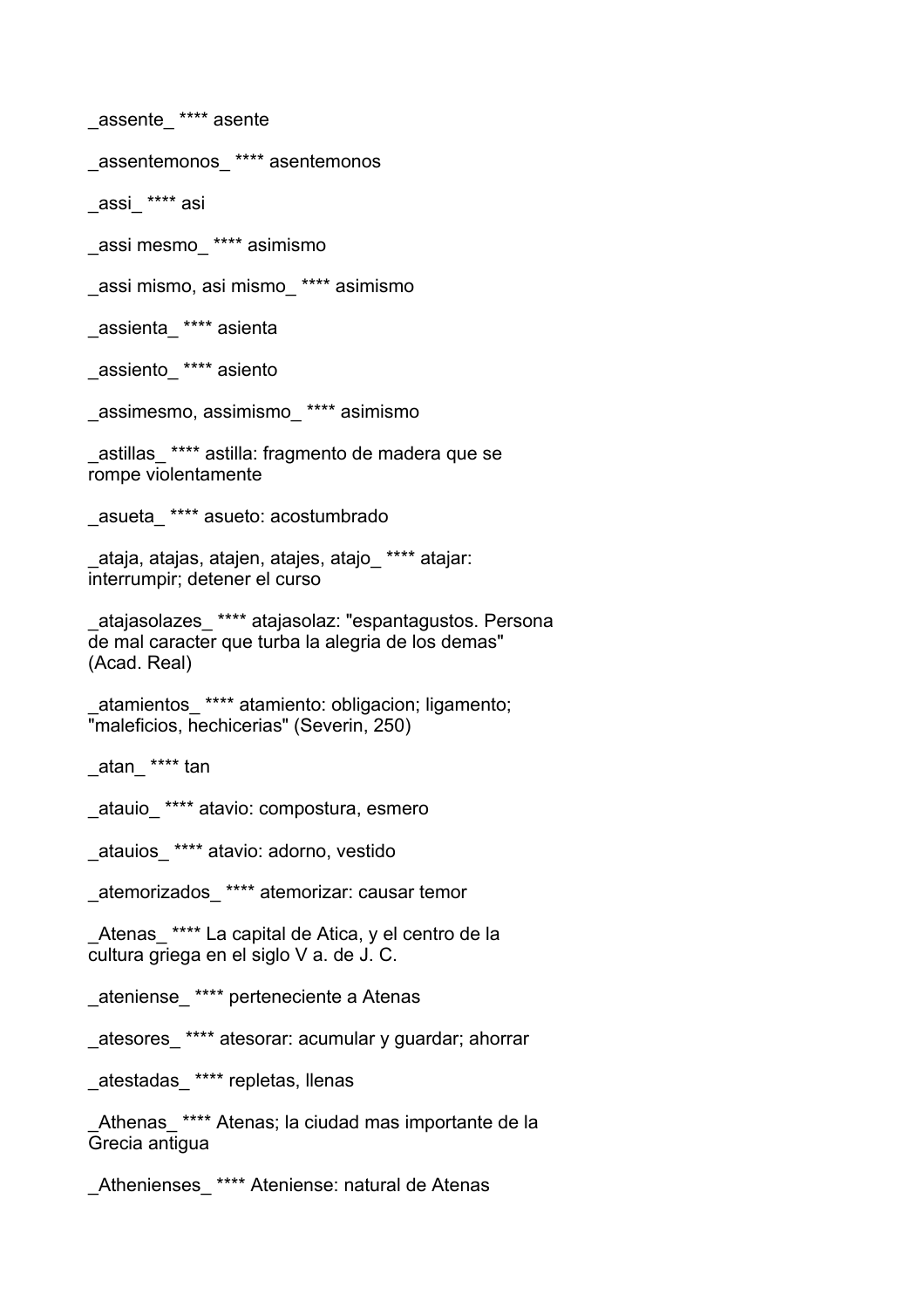\_atiende\_ \*\*\*\* atender: cuidar, esperar

\_atizan\_ \*\*\*\* atizar: avivar

atreua \*\*\*\* atreva

atreuer \*\*\*\* atrever: arriesgar; ofender

\_atreues\_ \*\*\*\* atreves

\_atreuido\_ \*\*\*\* atrevido

\_atreuimiento, atreuimientos\_ \*\*\*\* atrevimiento

\_atreuio\_ \*\*\*\* atrevio

\_atreuo\_ \*\*\*\* atrevo

\_atribulados\_ \*\*\*\* atormentados

\_auantaja\_ \*\*\*\* ventaja

\_auaricia\_ \*\*\*\* avaricia

\_auarienta, auariento\_ \*\*\*\* avarienta, avariento; "quando pobre, franca: quando rica, auarienta" (Refran) (Correas, 140).

\_aucto\_ \*\*\*\* acto: division de una obra teatral; accion

\_auctor\_ \*\*\*\* autor

\_auctoridad\_ \*\*\*\* autoridad

aue \*\*\*\* ave

auemos \*\*\*\* hemos

\_auentaja\_ \*\*\*\* aventaja: aventajar: exceder

auenturado \*\*\*\* aventurado: arriesgado

auenturauan \*\*\*\* aventuraban; arriesgaban

auenture \*\*\*\* aventurar: arriesgar

auer\_ \*\*\*\* haber, tener

\_auerte\_ \*\*\*\* haberte

\_aues\_ \*\*\*\* aves; habeis

aueys \*\*\*\* habeis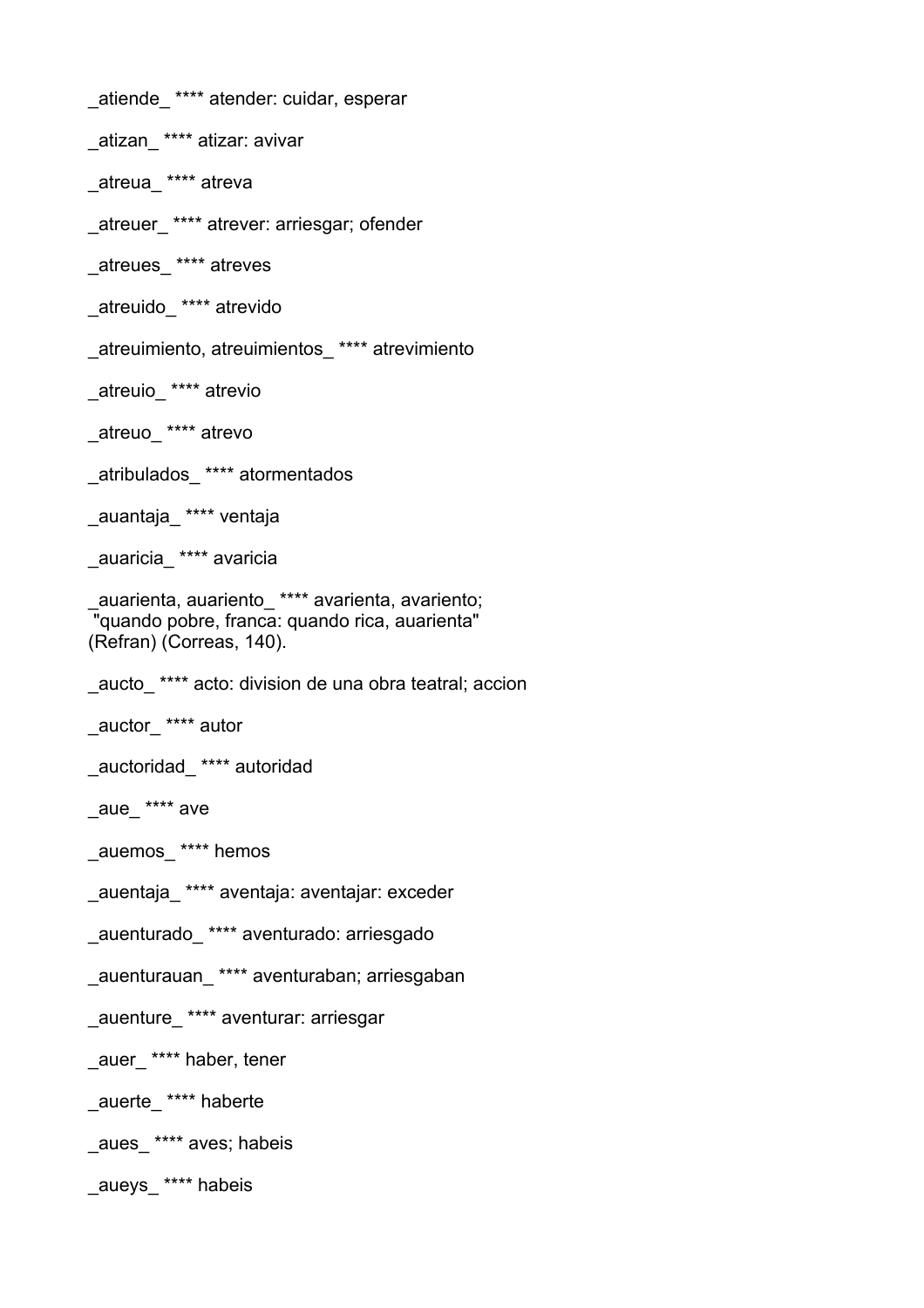\_auia, auias, auian\_ \*\*\*\* habia, habias, habian

\_auiades\_ \*\*\*\* habiais

auiame \*\*\*\* me habia

auiaseme \*\*\*\* se me habia

\_auido\_ \*\*\*\* habido, tenido

\_auiendo\_ \*\*\*\* habiendo, teniendo

\_auisada\_ \*\*\*\* avisada

\_auisado\_ \*\*\*\* avisado

auisale \*\*\*\* avisale

\_auisar, auisos\_ \*\*\*\* avisar, avisos; me auiso: observo

auisarte \*\*\*\* avisarte

\_auisauate\_<sup>\*\*\*\*</sup> te avisaba

auise \*\*\*\* avise

\_auiso\_ \*\*\*\* aviso

\_auisote\_ \*\*\*\* te aviso

auiuadora \*\*\*\* avivadora: que aviva

\_auiuas\_ \*\*\*\* avivas: avivar: animar, encender

aullido \*\*\*\* voz triste y prolongada del perro, etc.

\_auras\_ \*\*\*\* habras

aure \*\*\*\* haber, tener: habre, tendre

auremos \*\*\*\* habremos, tendremos

auria \*\*\*\* habria, tendria

\_auto, autos\_ \*\*\*\* acto: division de una obra teatral; accion

\_autorizada\_ \*\*\*\* respetada

\_autorizantes\_ \*\*\*\* de lustre, de importancia

aviniendo\_ \*\*\*\* avenir: efectuarse, concertar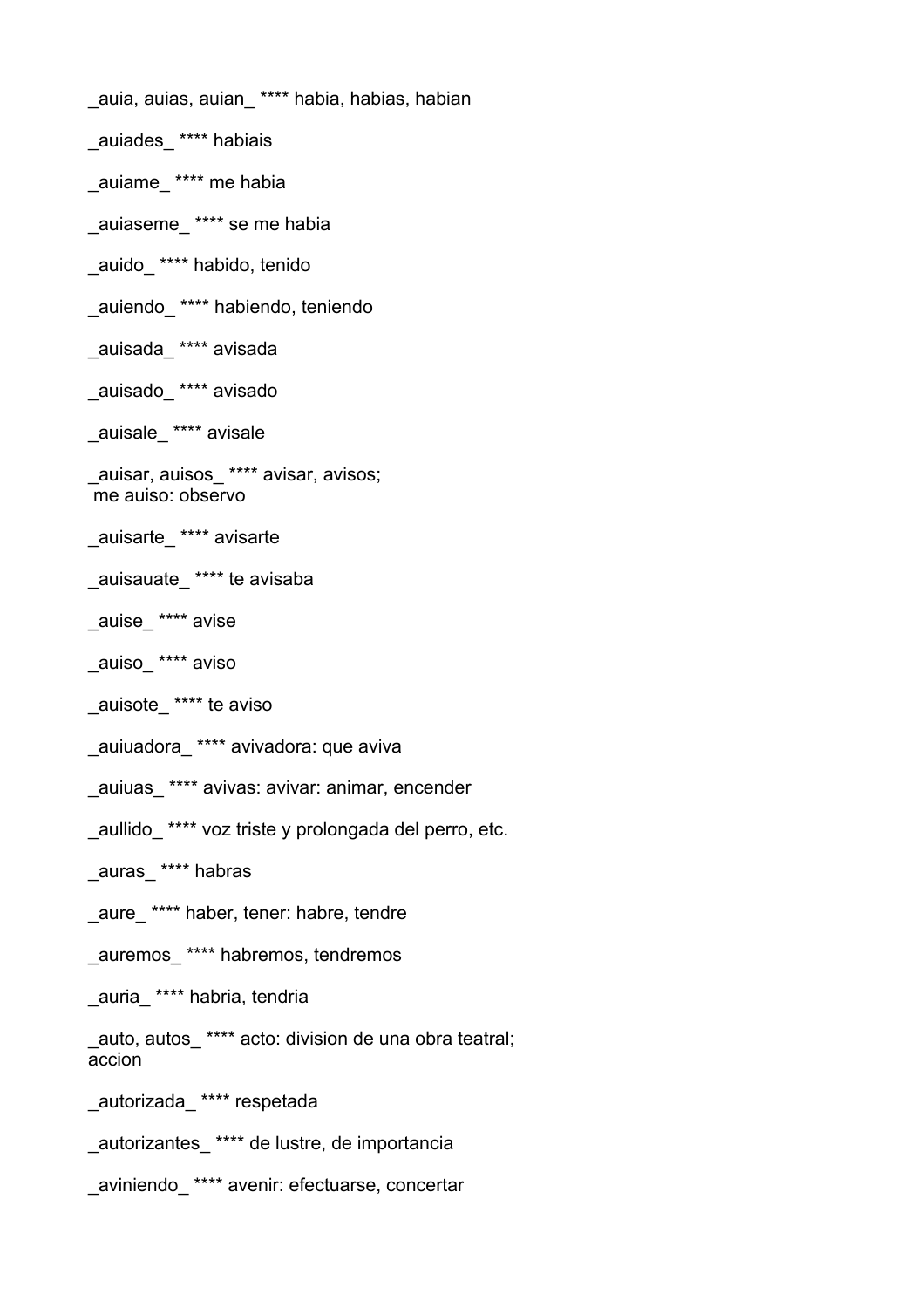\_avn\_ \*\*\*\* aun

\_avnque\_ \*\*\*\* aunque

axiensos \*\*\*\* ajenjo: planta amarga y aromatica; se ha usado como tonico

## \_axuar\_ \*\*\*\* ajuar: los bienes;

(Refran:) "Tres terrazas y una estera, el axuar de la Frontera. Refr. que el Comendador Griego dice explicandole, que esta Frontera fue una moza de Cantaro, que se caso por amores, cuyo axuar consistia en tres jarros (que esso significa terrazas) y una estera vieja... Otros dan distinta explicacion a este refran, y sienten que alude al axuar del soldado que esta en frontera, el qual se reduce por lo regular a semejantes trastos" (Aut. I, Tomo primero, 508)

 $ay$ <sup>\*\*\*\*</sup> alli, hay

\_aya, ayas, ayamos, ayan\_ \*\*\*\* haber: haya; tener: tenga

\_ayna\_ \*\*\*\* aina: pronto

\_ayrada, ayrado, ayrados\_ \*\*\*\* airada, airado, airados

\_ayraste\_ \*\*\*\* airaste

ayre, ayres \*\*\*\* aire, aires

\_ayudame\_ \*\*\*\* ayudame, ayudadme

\_ayudarte he\_ \*\*\*\* te ayudare

ayuna \*\*\*\* que no ha comido

\_ayunara\_ \*\*\*\* ayunar: privarse, abstenerse

\_ayunas\_ \*\*\*\* en ayunas: sin haber desayunado

ayuntamiento, ayuntamientos \*\*\*\* junta; copula carnal

\_ayuso\_ \*\*\*\* abajo, ademas; "de Dios en ayuso": despues de Dios

azadonada \*\*\*\* golpe con el azadon; "a la segunda azadonada saco agua" (Refran): "A la primera azadonada quereis sacar agua" (Correas, 23)

azafran \*\*\*\* "planta de hojas angostas, raiz gruesa y redonda y flores moradas; las hebras, de color rojo anaranjado, que nacen en medio de la flor, se usan en medicina y como condimento" (DETEMA I, 185);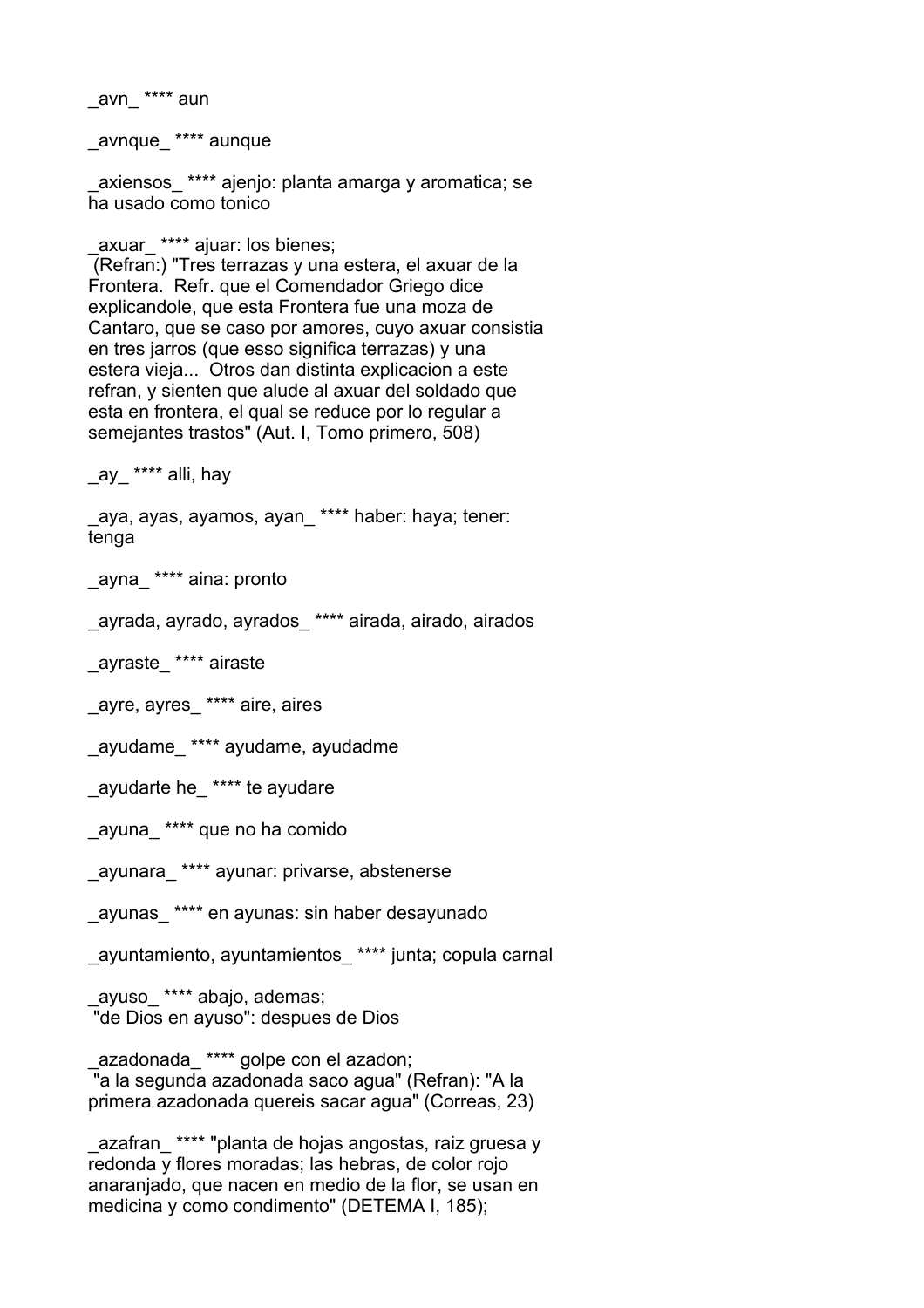"Empero en todo tiempo quier caliente quier frio es buena esta recepta de pilloras de mirra azafran aloe azucri" (Tratado de la epidemia e de la pestilencia, [1475]; DETEMA I, 185);

"yema de huebo e vnto de galljna maznados con azafran es mjtigante melezina" (Cirugia rimada, [1493]; DETEMA I, 186).

azahar \*\*\*\* flor del naranjo, del limonero y del cidro;

de esta flor se hacia un agua "para esforzar la virtud vital, principalmente de las recien paridas" (Laguna: "Comentario", citado en Laza Palacios, 102)

azemilero, azemileros \*\*\*\* acemilero: el que cuida a las mulas

\_azero\_ \*\*\*\* acero

azeyte, azeytes \*\*\*\* aceite

\_aziago\_ \*\*\*\* aciago: desgracia

\_azofeyfas\_ \*\*\*\* azufaifa: fruta del azufaifo (arbol ramnaceo); se usaba como remedio medicinal; "Recipe agua vn azumbre de ceuada limpia tres onzas azofeyfas" (Compendio de Cirugia, [1481]; DETEMA I,

188).

azogado \*\*\*\* azogar: contraer la enfermedad producida por la absorcion de los vapores de azogue (mercurio)

\_azotea\_ \*\*\*\* plataforma en el tejado de un edificio

\_azucarado\_ \*\*\*\* dulce

azumbre, azumbres \*\*\*\* medida de capacidad para liquidos equivalente a mas de dos litros

\_badajadas\_ \*\*\*\* golpe del badajo en la campana

badajo \*\*\*\* pieza con que se golpean las campanas para hacerlas sonar; "Al necio que sabe poco llaman badajo, porque es gordo de entendimiento, como el estremo del badajo de la campana, contrario del agudo" (Covarrubias, 182)

balando \*\*\*\* balar: dar balidos: voz del cordero

\_balanza\_ \*\*\*\* juicio

balde \*\*\*\* de balde: gratis; en balde: en vano; "los dias no se van en balde" (Refran): "los anos no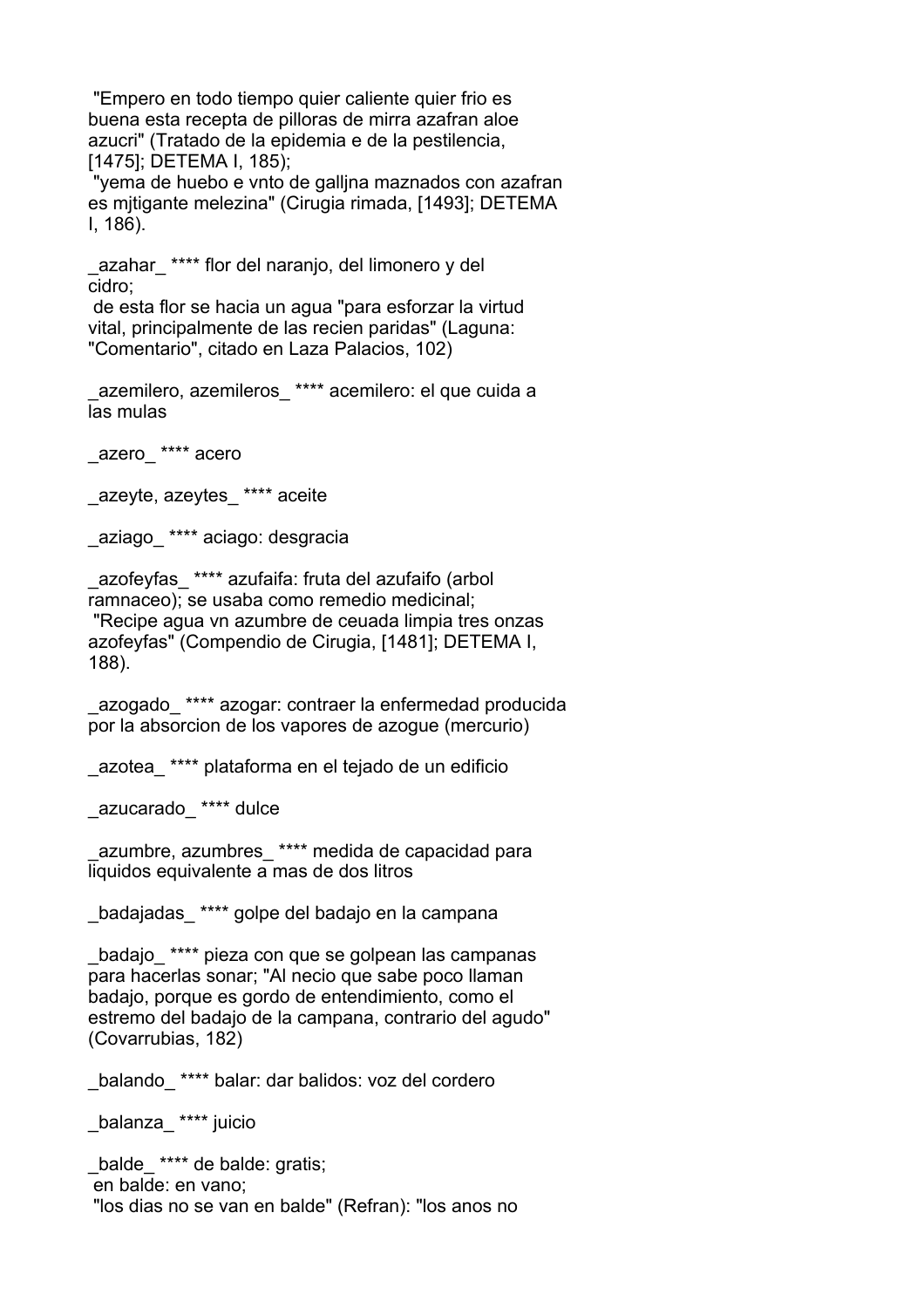se van de balde" (Correas, 274).

baldon \*\*\*\* palabra afrentosa; "cata que es muy rara la paciencia que agudo baldon no penetre e traspasse": "Rara patientia est quam non penetret acutum convitium" (Petrarca, Contra Medicum, iv. 11 E in fin., "This last entry does not, however, occur in the text at the point stated," citado en Deyermond, 44).

baldonado \*\*\*\* injuriado de palabra

balsamo \*\*\*\* liquido resinoso y aromatico

\_baptista\_ \*\*\*\* bautista

barbiponiente \*\*\*\* joven que empieza a tener barba

barra \*\*\*\* pieza de hierro;

tirando barra: "genero de diversion que para exercitar la robustez y agilidad suelen tener los mozos: y es desde un puesto senalado despedirla de diferentes modos y maneras, y gana el que mas adelanta su tiro" (Aut. I, Tomo primero, 563).

barrancos \*\*\*\* barranco: precipicio, dificultad

barreras\_\*\*\*\* obstaculos

barriga \*\*\*\* vientre, abdomen

barrilejos \*\*\*\* barrilejo: barril

barriles \*\*\*\* barril: "Vaso de barro, panzudo y de cuello angosto" (DETEMA I, 199); "tirenlo del fuego e lancenlo en vn barrenno o barril" (Recetas [s. XV]; DETEMA I, 199).

\_barro\_ \*\*\*\* lodo

\_barruntado\_ \*\*\*\* presentido

barrunto, barruntas, barruntan \*\*\*\* barruntar: presentir

\_barua, baruas\_ \*\*\*\* barba, barbas; copo para hilar

baruuda \*\*\*\* barbuda, i.e. Celestina

basilisco \*\*\*\* animal fabuloso que mataba con la mirada

\_basta\_ \*\*\*\* bastar: abundar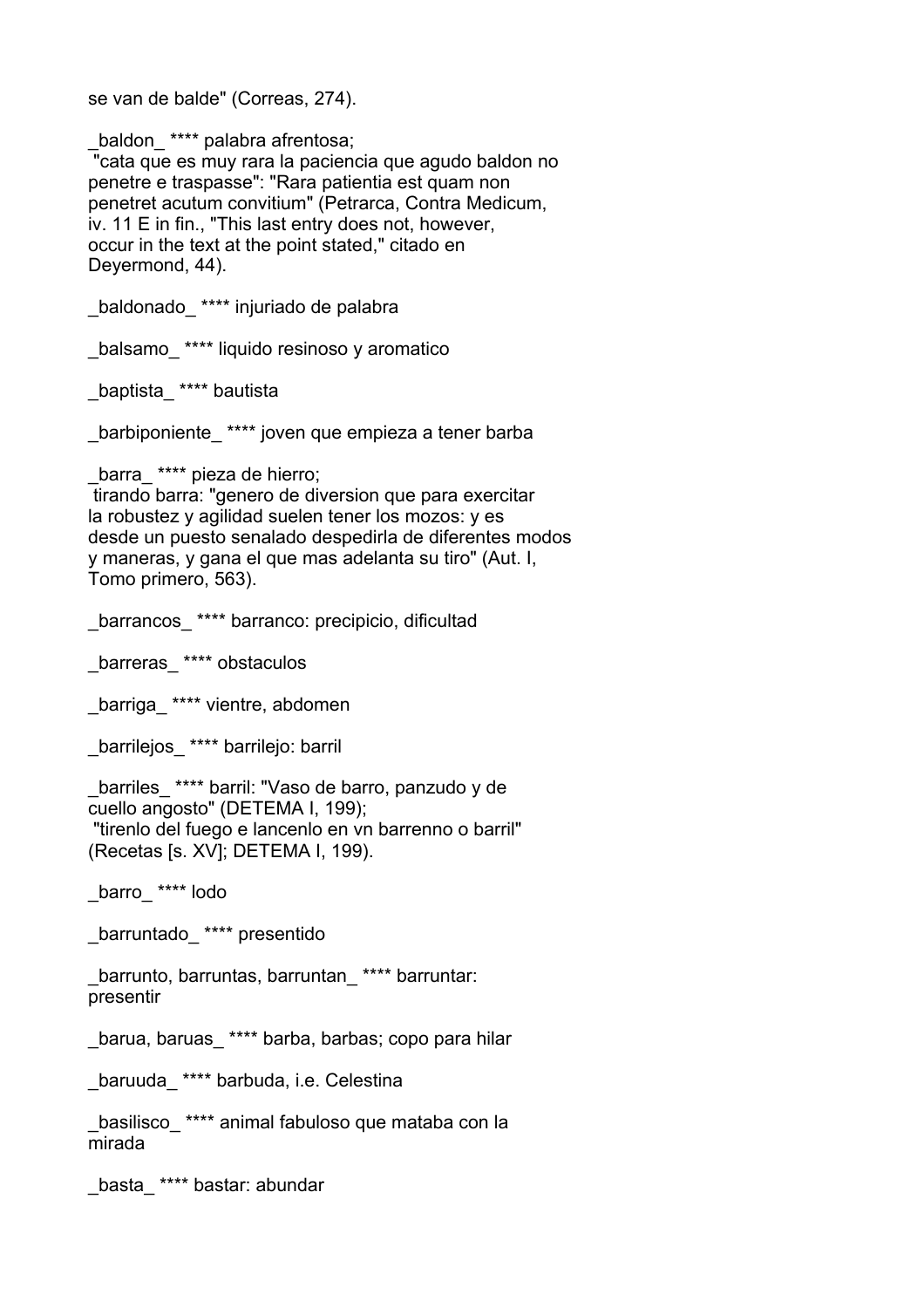\_bastasse\_ \*\*\*\* bastase

\_bastaua\_ \*\*\*\* bastaba

\_baxa, baxas, baxes\_ \*\*\*\* baja, bajas, bajes

baxame \*\*\*\* bajame

\_baxarme\_ \*\*\*\* bajarme

\_baxaua\_ \*\*\*\* bajaba

\_baxo\_ \*\*\*\* bajo: abajo; vulgar

\_beldad\_ \*\*\*\* belleza

Beltran \*\*\*\* "quien bien quiere a Beltran / a todas sus cosas ama" (Refran:) "Quien bien quiere a Beltran, bien quiere a su can. Refr. que se dixo, porque el que ama fielmente a otro, y es su amigo, quiere y estima todas las cosas, que son dependientes y proprias del que quiere bien" (Aut. I, Tomo segundo, 104).

bermellon \*\*\*\* cinabrio en polvo, de color rojo; "Minium frio e seco y es el bermellon de los pintores" (Tratado de cirugia [s. XV]; DETEMA I, 210).

Bernardo \*\*\*\* Segun Severin (246), "San Bernardo de Claraval, cisterciense, que predico la segunda cruzada en el siglo XII." Segun Russell (225) "la alusion es... a un pasaje misogino en la 'Epistola de cura rei familiaris' de Bernardo Silvestre de Tours, cosmografo del siglo XII, documento erroneamente atribuido a San Bernardo durante la Edad Media, y despues." Segun R-P (117), "se trata de un nombre y de un exemplum tomados...del 'Corbacho':...se trata del caballero aragones Bernat de Cabrera, consejero de Pedro IV 'el Ceremonioso', y protagonista de una tormentosa historia de amor."

bestias \*\*\*\* bestia: animal de carga: mula, etc.

\_beua\_ \*\*\*\* beba

beuemos \*\*\*\* bebemos

beuen \*\*\*\* beben

beuer \*\*\*\* beber

beuia \*\*\*\* bebia

beuiendo \*\*\*\* bebiendo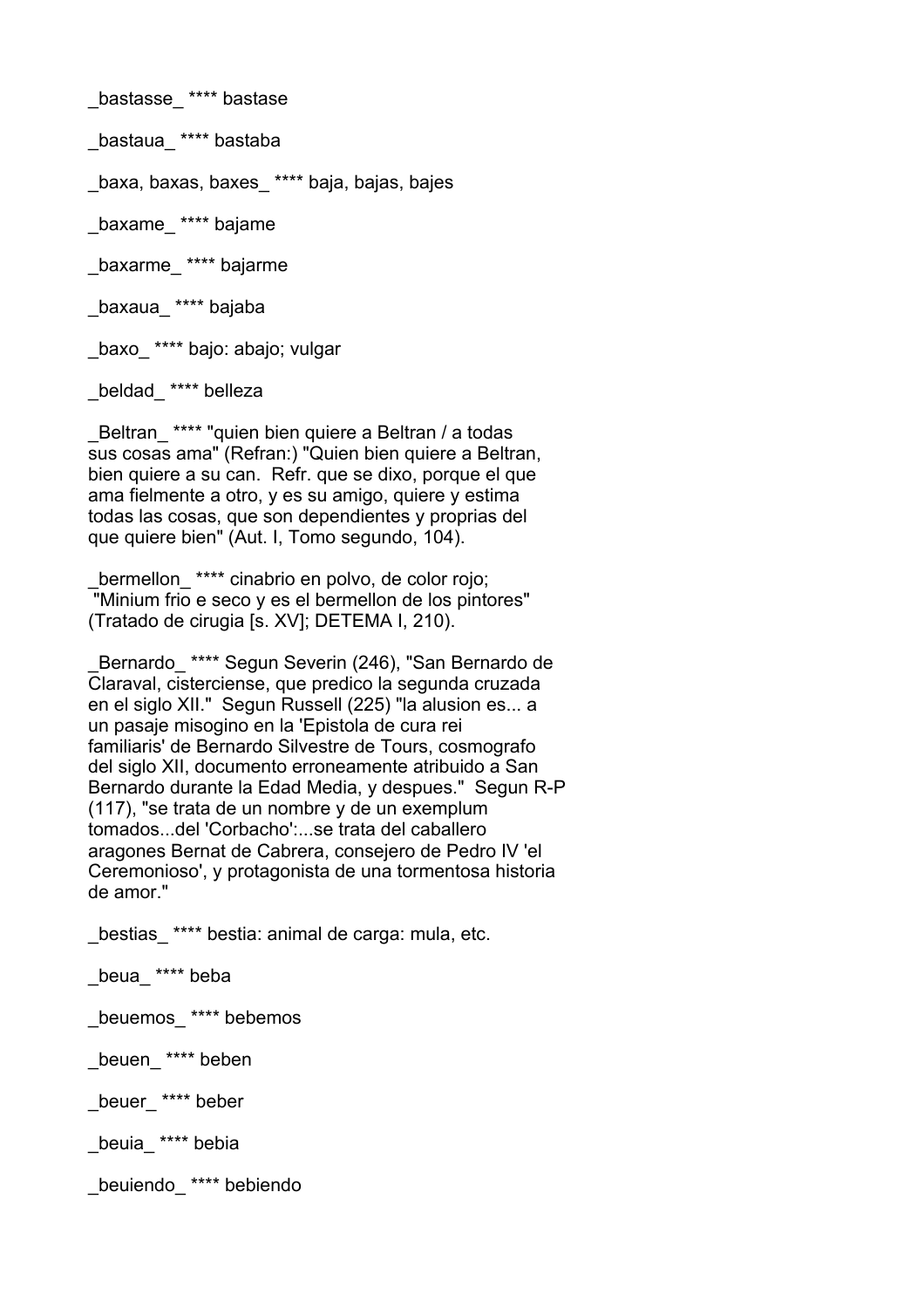\_beuo\_ \*\*\*\* bebo

\_bexiga\_ \*\*\*\* vejiga: saco membranoso que retiene la orina

bien quisto \*\*\*\* bienquisto: estimado

\_bienandante\_ \*\*\*\* feliz, afortunado

\_bienandanzas\_ \*\*\*\* bienandanza: suerte, fortuna

bienauenturado, bienauenturada \*\*\*\* bienaventurado, bienaventurada

bienauenturados, bienauenturadas \*\*\*\* bienaventurados, bienaventuradas; "bienauenturados son los pacificos: que fijos de dios

seran llamados" (Mateo, 5.9);

"bienauenturados eran los que padescian persecucion por la justicia. que aquellos posseerian el reyno de los cielos" (Mateo 5, 10).

bienauenturanza \*\*\*\* bienaventuranza: felicidad; "que en poco espacio de tiempo no cabe gran bienauenturanza": "parvo temporis in spacio non stat magna foelicitas" (Petrarca, De Remediis Utriusque Fortunae, i. I E 11, citado en Deyermond, 58).

bisperas \*\*\*\* visperas: vispera: hora del oficio divino

Bitinia \*\*\*\* Reino anciano del noroeste de Asia Menor.

biua \*\*\*\* viva

biuamos \*\*\*\* vivamos;

"Mueran / e biuamos": "Expresion proverbial sin duda emparentada con el refran todavia en uso de 'El vivo al bollo y el muerto al hoyo'" (R-P, 265).

\_biui\_ \*\*\*\* vivi

biuiera, biuieran \*\*\*\* viviera, vivieran

biuiesse, biuiessen\_ \*\*\*\* viviese, viviesen

biuir, biuo, biuimos, biuen \*\*\*\* vivir, vivo, vivimos, viven

biuora, biuoras \*\*\*\* vibora: serpiente venenosa; "dize el Auicena que la carne de la biuora o del tiri e aquella cosa en el qual es la virtud del es de las mejores melezinas" (Tratado de cirugia; s. XV; DETEMA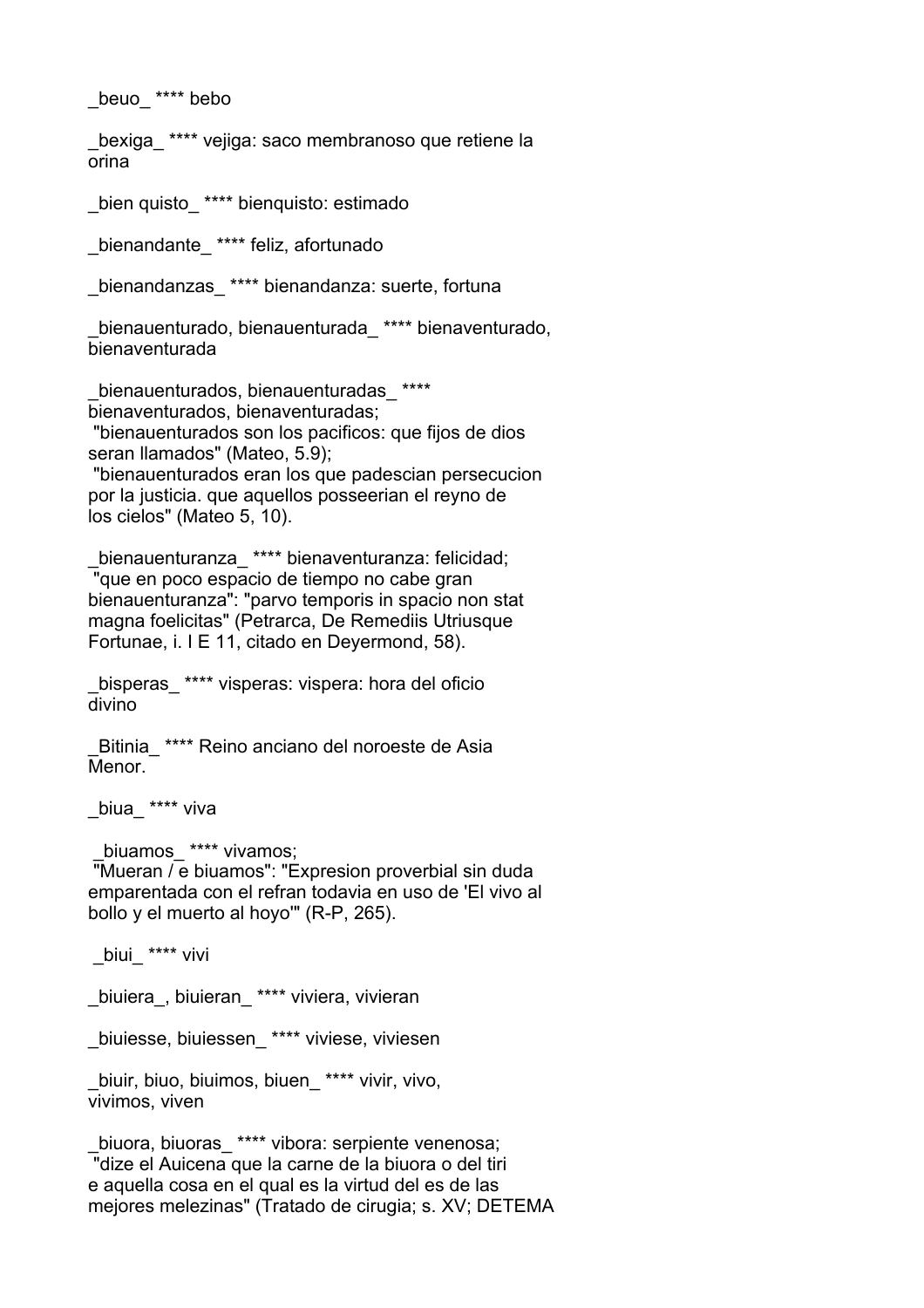II, 1655);

"son tan ponzonosas que al que muerden estan en condicion de perder el cuerpo o de cortar el mjenbro en que fuere mordido porque no cura el venjno enponzonado por todo el cuerpo. Esto es porque pocas son las cryaturas que a la mordedura de la vivora aprovecha" (Suma de la flor de cirugia [s. XV]; DETEMA, II, 1655);

 "mas seguro me fuera huyr desta venenosa biuora que tomalla": "Animalia venenosa tutius est vitare quam capere" (Petrarca, De Remediis Utriusque Fortunae, ii. 30 C, citado en Deyermond, 41).

biuos, biuas \*\*\*\* vivos, vivas

blanca \*\*\*\* moneda de bajo valor

blanco \*\*\*\* objeto sobre el que se tira; de color de nieve;

"no es todo blanco aquello que de negro no tiene semejanza" (Refran): "veanse las variantes en Correas, p. 347" (Russell, 397).

\_blanquean\_ \*\*\*\* blanquear: poner blanca una cosa

blason \*\*\*\* escudo de armas

\_bocado\_ \*\*\*\* herida; ponzonoso bocado

bodegones \*\*\*\* bodegon: taberna

\_bodigo\_ \*\*\*\* panecillo que uno lleva a la iglesia por ofrenda

\_bofetada\_ \*\*\*\* golpe

bohonero \*\*\*\* buhonero: el que vende baratijas, como botones, agujas, cintas;

"cada bohonero alaba sus agujas" (Refran:) "da a entender, que cada uno alaba sus obras, y sus trabajos" (Aut. I, Tomo primero, 131).

bolando \*\*\*\* volando

bolantes \*\*\*\* volantes: que vuelan

bolar \*\*\*\* volar

\_bolaua\_ \*\*\*\* volaba

boleo \*\*\*\* voleo; del primer boleo: rapidamente

bollicio \*\*\*\* bullicio: ruido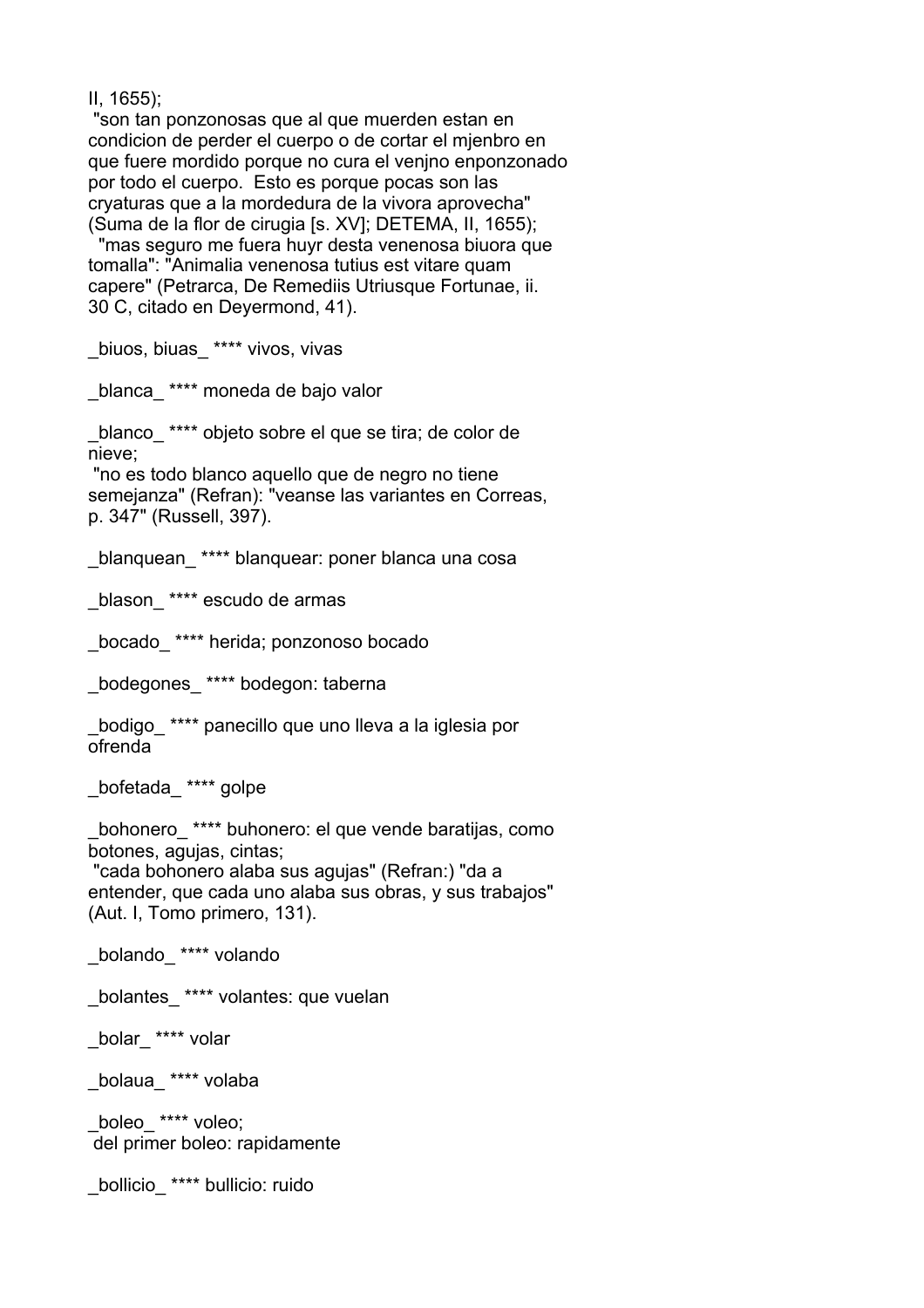bolsa \*\*\*\* el dinero de una persona; "cierre la boca e comience abrir la bolsa" (Refran): (Correas, 112). boluer, boluamos, bolued \*\*\*\* volver, volvamos, volved; "mala senal es de amor huyr e boluer la cara": "Mala senal de amor, huir y volver los ojos" (Refran): (Correas, 286). boluera \*\*\*\* volvera boluerse \*\*\*\* volverse boluia \*\*\*\* volvia boluieron \*\*\*\* volvieron \_bonanza\_ \*\*\*\* tiempo sereno en el mar borbollones \*\*\*\* a borbollones: atropelladamente bordaduras \*\*\*\* bordadura: labor de relieve ejecutada en tela con aguja y diferentes hilos \_borzeguies\_ \*\*\*\* borcegui: calzado, zapato \_bota\_ \*\*\*\* botar: salir corriendo \_botas\_ \*\*\*\* sin punto bote \*\*\*\* vasija \_bouas, bouos\_ \*\*\*\* bobas, bobos \_bouilla\_ \*\*\*\* bobilla, boba \_bouo, boua\_ \*\*\*\* bobo, boba boyzuelo \*\*\*\* boyezuelo: bueyezuelo: buey (dim.); boezuelo: "Figura que representa un buey y que se usa en la caza de perdices" (Acad Real). \_boz, bozes\_ \*\*\*\* voz, voces;

"si la locura fuesse dolores: en cada casa auria bozes" (Refran) (O'Kane 145: "Si la locura fuese dolores / en cada casa daria (darian) vozes" Canc. Herberay (publicado por B. J. Gallardo en el 'Ensayo de una biblioteca espanola..., Madrid, 1865, I, 451-567) 561; Santillana, Refranes 661)

\_bozeador\_ \*\*\*\* voceador: pregonero: oficial publico que da los pregones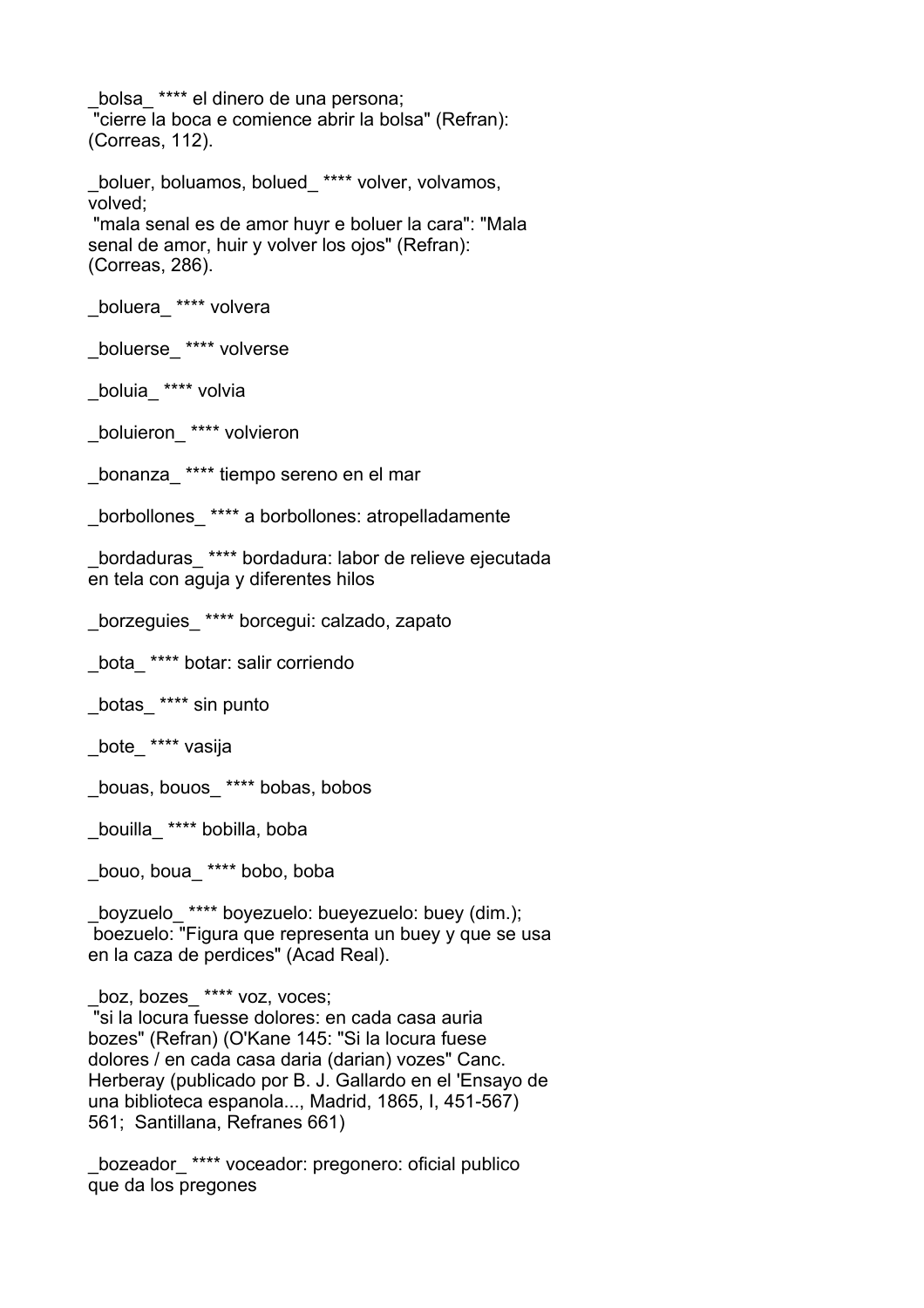bozeando \*\*\*\* voceando: dando gritos

\_bozear, bozeas\_ \*\*\*\* vocear, voceas: dar gritos

bragas \*\*\*\* calzones; "yo digole que se vaya e abaxasse las bragas" (Refran:) "Digole que se vaya, y el descalzase las bragas" (Correas, 156), (O'Kane, 137: Santillana, Refranes 723).

bragueta \*\*\*\* abertura de los pantalones por delante

bramar, bramando \*\*\*\* gritar

brasas \*\*\*\* brasa: carbon encendido

\_braua, brauos, brauas\_ \*\*\*\* brava, bravos, bravas

\_braueza\_ \*\*\*\* braveza, bravura

breue, breuedad, breuemente \*\*\*\* breve, brevedad, brevemente

breuissima \*\*\*\* brevisima

\_brocado\_ \*\*\*\* seda tejida con hilos de oro o plata

broquel, broqueles \*\*\*\* escudo

\_bruxa\_ \*\*\*\* bruja

buche \*\*\*\* estomago, pecho; sacarle del buche: desembuchar: soltar todo lo que uno sabe de una cosa

buela, buelan \*\*\*\* vuela, vuelan; "vna perdiz sola por marauilla buela: mayormente en verano" (Refran): "Una perdiz sola por maravilla vuela sin otra" (Correas, 494).

buelo \*\*\*\* vuelo

buelta \*\*\*\* vuelta; de buelta: estar de vuelta: saber de antemano

\_bueltas\_ \*\*\*\* a bueltas de: a vueltas de: ademas de

buelto \*\*\*\* vuelto: rio vuelto: rio trastornado; volver: mezclar; "a rio buelto, ganancia de pescadores" (Refran): (Correas, 65)

\_buelue\_ \*\*\*\* vuelve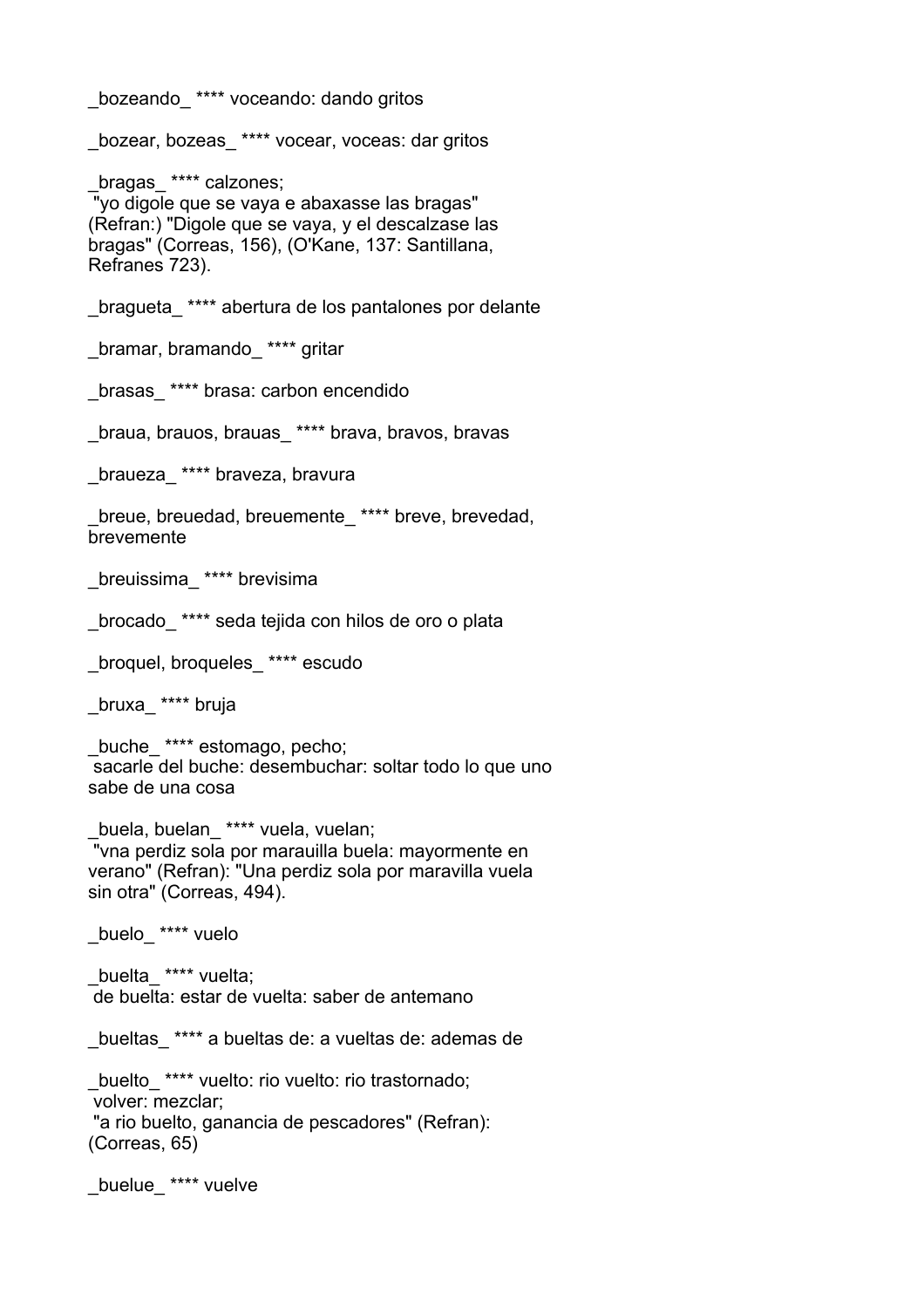bueluen, bueluas, buelues \*\*\*\* vuelven, vuelvas, vuelves

buenas noches \*\*\*\* quedarse a buenas noches: a oscuras, sin conocimiento, abandonado

buey \*\*\*\* "A donde yra el buey que no are?" (Refran): "A do ira el buey que no are? A la carniceria" (Correas, 12)

\_bujelladas\_ \*\*\*\* "antiguo afeite para el rostro" (Laza Palacios, 108);

"Vaso o pomo pequeno pulidamente labrado, en que se suelen poner algunos liquores, o cosas aromaticas para traher en las faldriqueras: y tambien se llama assi la caxita en que se guardan" (Aut. I, Tomo primero, 722-23, 'buxeta').

"echen y los poluos de las melezinas sobredichas e bueluanlo bien e ponlo en sus buxetas" (Tesoro de los remedios [s. XV]; DETEMA I, 232).

bulle, bulla \*\*\*\* bullir: moverse

bullendote, bulliendo \*\*\*\* bullir: moverse

bullicio \*\*\*\* ruido, alboroto

bulto \*\*\*\* tamano

burdeles \*\*\*\* burdel: casa de mujeres publicas

burleme \*\*\*\* "si te vi, burleme, &c.": "Si me viste, burleme, sino, calleme: Refr. que se dice contra algunos ladroncillos, o maliciosos, que si son cogidos en el hurto, dicen, y se excusan con que era burla, o chanza, y si no son cogidos callan, y se aprovechan de la ocasion" (Aut. I, Tomo primero, 719).

Bursia \*\*\*\* "Bursia (o Prusia), rey de la Bitinia, en Asia Menor (siglo ii a. JC.), no 'mato su propio padre', sino que murio asesinado por su hijo Nicomedes." (R-P 295, y se refiere a Marciales:) "El texto de Petrarca ('De rem.' I.52) trae claramente: 'Nicomedes Prusiam, Bithyniae regem, suum patrem... vita privavit'." (Marciales, II, 256).

\_buscasse\_ \*\*\*\* buscase

\_buytrera\_ \*\*\*\* buitrera: lugar donde los cazadores dejan el cebo al buitre

\_cabe\_ \*\*\*\* cerca de

cabecera \*\*\*\* parte de la cama donde se pone la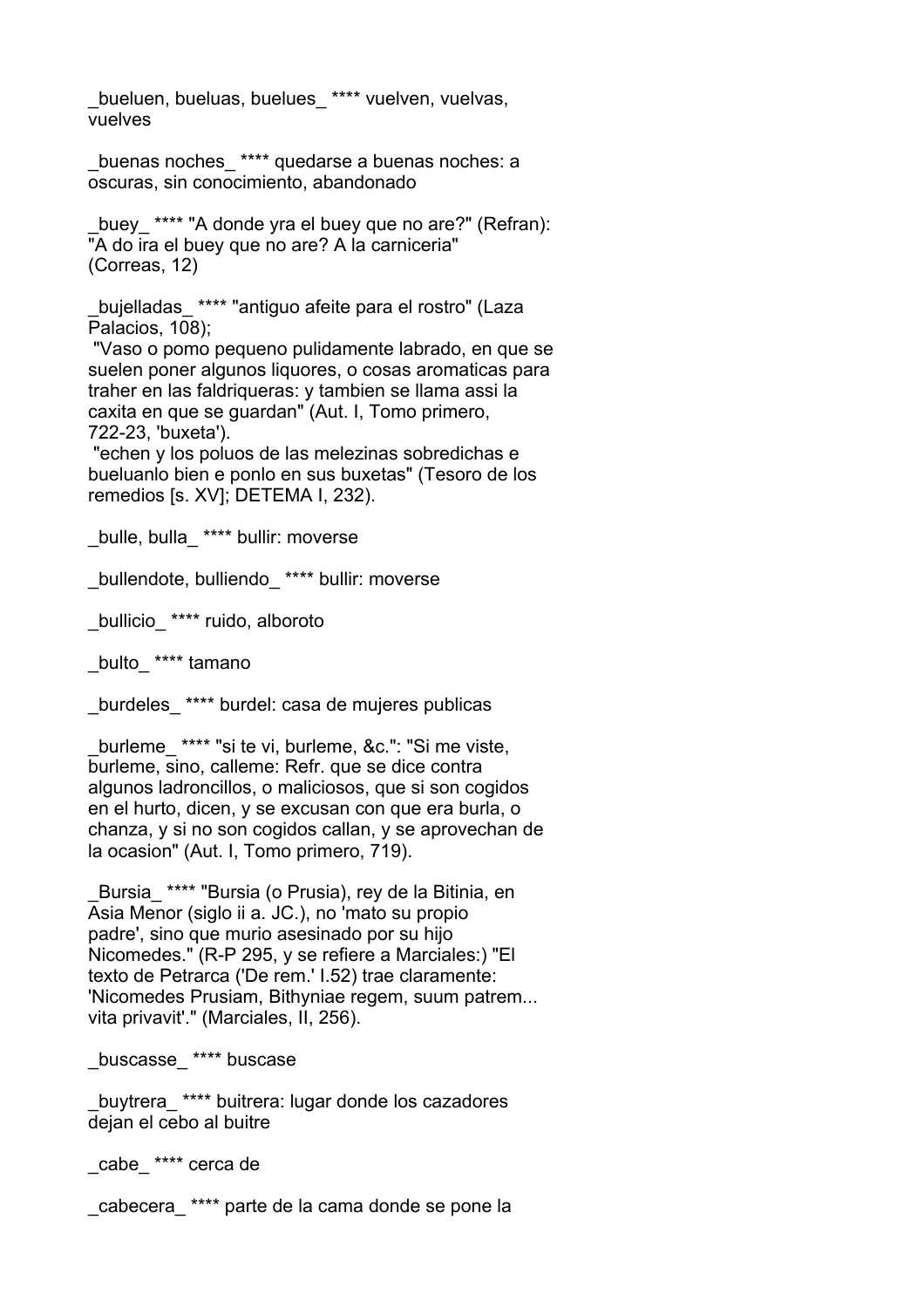cabeza

\_cabo, cabos\_ \*\*\*\* cabo: lado, borde, fin; lugar, parte; cerca de; a cada cabo: adondequiera; "en mi cabo": sola, sin ayuda; "al cabo estoy": entiendo bien cabra \*\*\*\* caber: tener lugar; pertenecerle a uno alguna cosa \_cabrillas\_ \*\*\*\* las Pleyades (astronomia) cabron \*\*\*\* macho de la cabra; "seuo de cabron media onza" (Compendio de medicina [s. XV]; DETEMA I, 240); "si la verga del baron fuere vntada con fiel de carnero o de cabron da grand voluntad e deleitacion a dormjr con muger" (El libro de recetas de Gilberto [s. XV]; DETEMA I, 240). \_cacarear\_ \*\*\*\* voces repetidas del gallo \_caducan\_ \*\*\*\* caducar: gastarse; acabarse por viejo caer de su asno \*\*\*\* convencerse uno del error de su opinion caer en \*\*\*\* venir en conocimiento calado\_ \*\*\*\* calar: penetrar, comprender Calatayud \*\*\*\* ciudad de Espana (Zaragoza) \_calcanar\_ \*\*\*\* parte posterior de la planta del pie \_caldereros\_ \*\*\*\* calderero: el que hace o vende vasijas de metal calderuela \*\*\*\* vasija en que los cazadores llevan la luz para deslumbrar las perdices \_Calisto\_ \*\*\*\* "Calisto es nombre griego...pulcherrimus" (Covarrubias, 401). \_callaua\_ \*\*\*\* callaba callejeras \*\*\*\* las que andan de calle en calle callenta\_\*\*\*\* calienta

calleys\_\*\*\*\* callar: calleis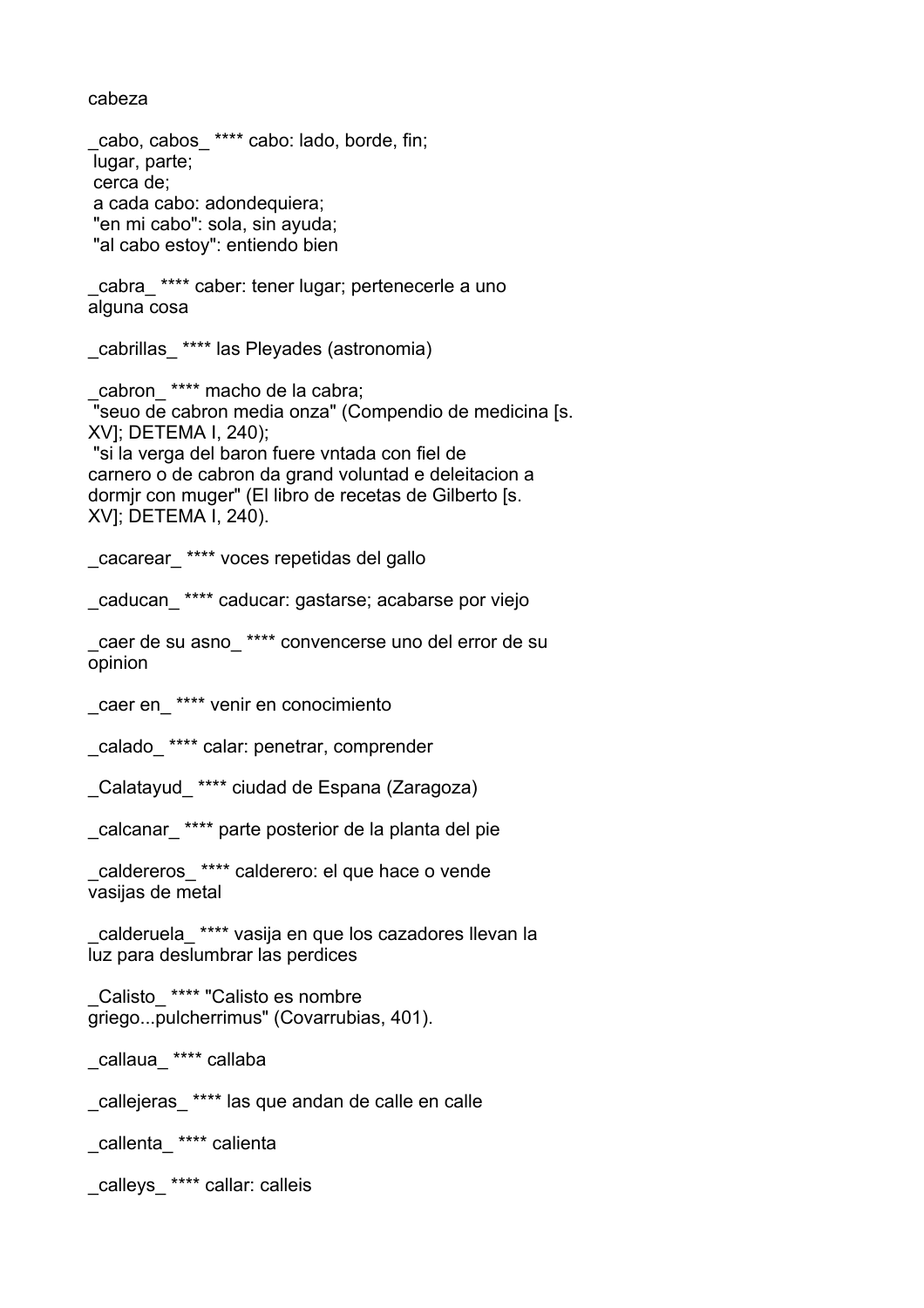\_calzada\_ \*\*\*\* camino empedrado

calzas \*\*\*\* prenda que cubre desde la cintura hasta las rodillas

\_calzas de Villadiego\_ \*\*\*\* "tomar calzas de Villadiego" (Refran): huir impensadamente

\_calzo\_ \*\*\*\* calzar: poner los zapatos

camara \*\*\*\* habitacion

\_camellos\_ \*\*\*\* "La leche de camello es...purgativa y sirve para la hidropesia, la dureza de higado y bazo, y la obturacion de matriz," etc. (Utilidades 17.); "el meollo de la cabeza del camello seco e poluorizado e beujdo sana" (El libro de recetas de Gilberto [s. XV]; DETEMA I, 255).

camino \*\*\*\* de camino: de paso: al ir a otra parte

\_campo\_ \*\*\*\* tierra fuera de poblado; terreno ocupado por un ejercito;

quedar el campo por uno: quedar uno senor del campo: haber ganado la batalla

can, canes \*\*\*\* perro, perros

\_canas\_ \*\*\*\* cana: cabello blanco

Canasce \*\*\*\* En la mitologia clasica, una de las hijas de Eolo y Enarete. Cometio incesto con su hermano Macareo, luego se suicido por mandato de su padre.

cancion \*\*\*\* "otra cancion cantaran los ricos" (Refran) (O'Kane, 73).

cancre \*\*\*\* ulcera, cancer

candados \*\*\*\* cerraduras

candelillas \*\*\*\* candela: vela

cantays \*\*\*\* cantais

cantos \*\*\*\* piedras

capa de pecadores \*\*\*\* noche de pecadores

capa del justo \*\*\*\* "El refran alude al reparto de las vestiduras de Cristo que los soldados romanos hicieron al crucificarle, y sobre las que altercaron... Esto es, 'altercar sobre algo ajeno'" (R-P, 249)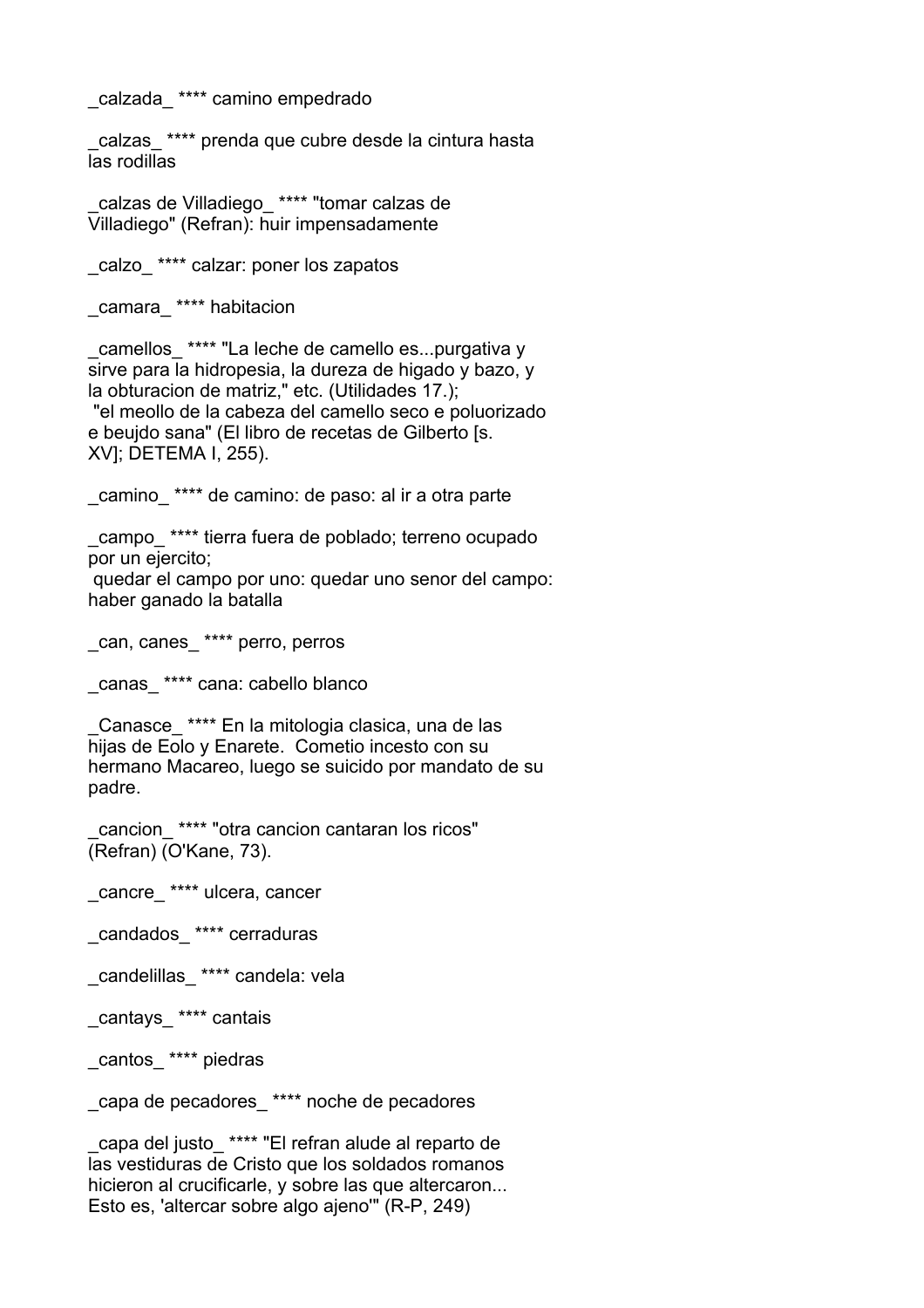capacete, capacetes \*\*\*\* armadura que cubria la cabeza

\_Capadocia\_ \*\*\*\* Reino anciano y provincia romana de Asia Menor, al oeste de Armenia.

\_capilla\_ \*\*\*\* capucha prendida al cuello de las capas

capital \*\*\*\* muy grande

captar \*\*\*\* atraer

caramillo \*\*\*\* chisme, enredo, embuste

carceres \*\*\*\* carceles

\_careciessen\_ \*\*\*\* careciesen

caresceys \*\*\*\* careceis

\_carescia, caresce\_ \*\*\*\* carecer: carecia, carece

caresciendo \*\*\*\* careciendo

carga \*\*\*\* obligacion; cosa que hace peso; cargar: aumentar;

cargar sobre: hacer a uno responsable por defectos ajenos;

"ninguna carga rehusa": "Amicitia nullum pondus recusat" (Petrarca, De Rebus familiaribus 49 B, citado en Deyermond, 143).

\_carga de agua\_ \*\*\*\* "Por qual carga de agua?": "Phrase vulgar, que equivale a por que razon, o por que recompensa se ha de hacer alguna cosa, en que no ha precedido motivo alguno para haverla merecido" (Aut. I, Tomo segundo, 174).

cargado \*\*\*\* cargar: comer o beber demasiado; "cargado de hierro e cargado de miedo": (Refran) "da a entender, que el que hace ostentacion de valiente y anda mui prevenido de armas, por lo regular no lo es, ni tiene valor" (Aut. I, Tomo segundo, 178))

\_cargo\_ \*\*\*\* obligacion; a mi cargo: aseguro que; en cargo te es: es tu deudor

\_carillas\_ \*\*\*\* (palabra desconocida); "cierto tipo de unturas para la piel" (R-P 310)

carnero \*\*\*\* oveja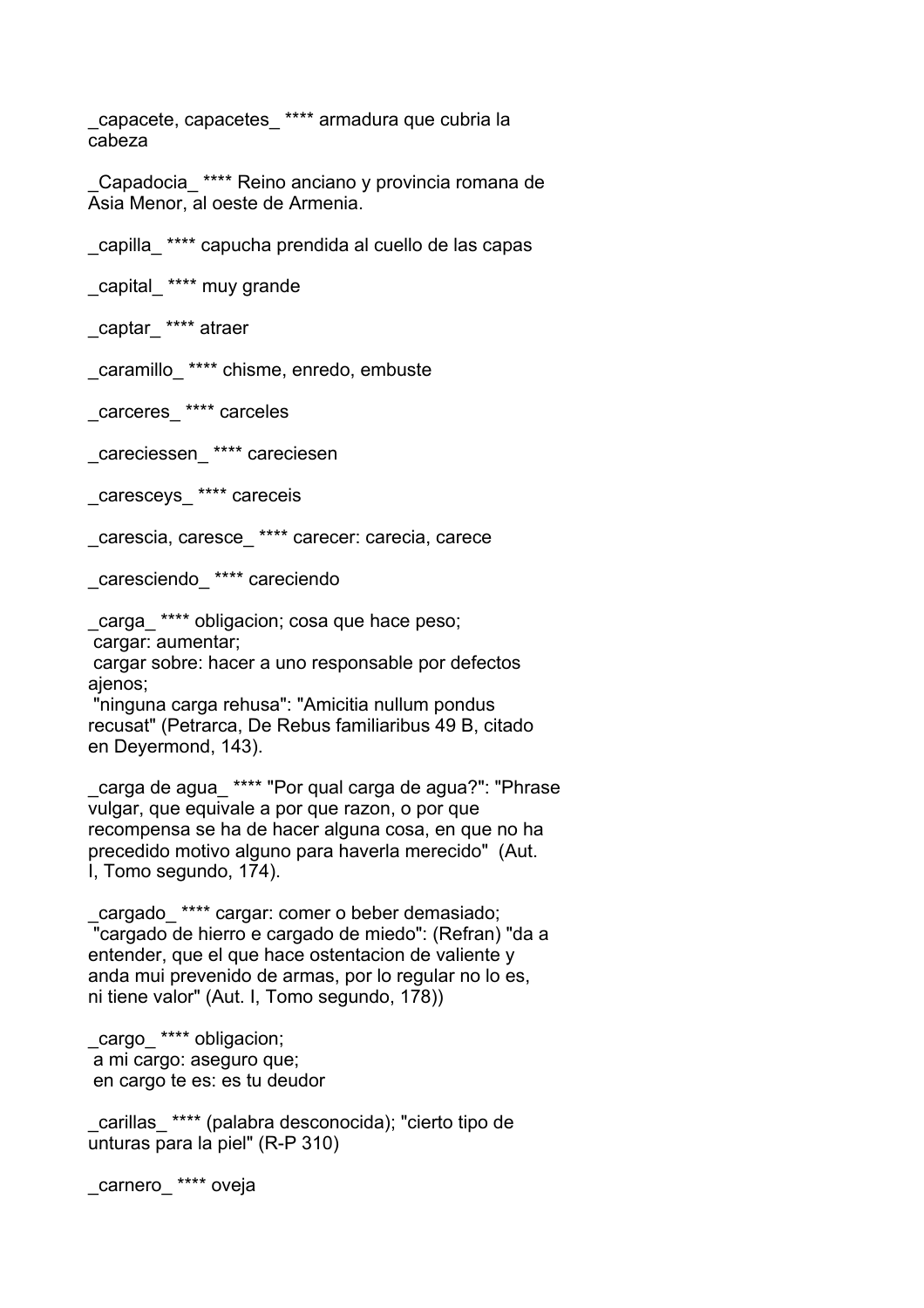\_carraca\_ \*\*\*\* barco antiguo

carrasca \*\*\*\* encina;

"con culantro e fojas de carrasca camphora e con cortezas de granadas" (Tratado de la epidemia e de la pestilencia [1475]; DETEMA I, 277).

\_casa\_ \*\*\*\* ser de casa: tener familiaridad; de su casa: de su propio ingenio

casallas \*\*\*\* casarlas

caso \*\*\*\* suceso; casualidad, acaso; puesto caso: poner caso: dar por supuesta alguna cosa; por caso: "por acaso" (Russell, 237)

caso que \*\*\*\* en caso de que

\_castidad\_ \*\*\*\* virtud

\_castigar\_ \*\*\*\* imponer pena; ensenar

\_castigos\_ \*\*\*\* avisos, consejos, ensenanzas

\_castimonia\_ \*\*\*\* castidad

\_casto, castos\_ \*\*\*\* puro, honesto

cata, catale \*\*\*\* catar: mirar

catan \*\*\*\* catar: ver, examinar

\_catiuada\_ \*\*\*\* cautivada: cautivar, seducir

catiuadola ha \*\*\*\* la ha cautivado

\_catiuan\_ \*\*\*\* cativar: cautivar: atraer

\_catiuo, catiua, catiuos\_ \*\*\*\* cautivo: prisionero; cativo: malo, desgraciado

catiuome, catiuanse \*\*\*\* me cautivo, se cautivan

catorze \*\*\*\* catorce

caualleria \*\*\*\* caballeria

\_cauallero, caualleros\_ \*\*\*\* caballero, caballeros

cauallos \*\*\*\* caballos;

"Cuando se coge sudor de caballo, se mezcla con leche de yegua y se administra a una mujer embarazada, aborta alli mismo... La pezuna de caballo, cuando se la quema y disuelve en electuario, y la lleva puesta una mujer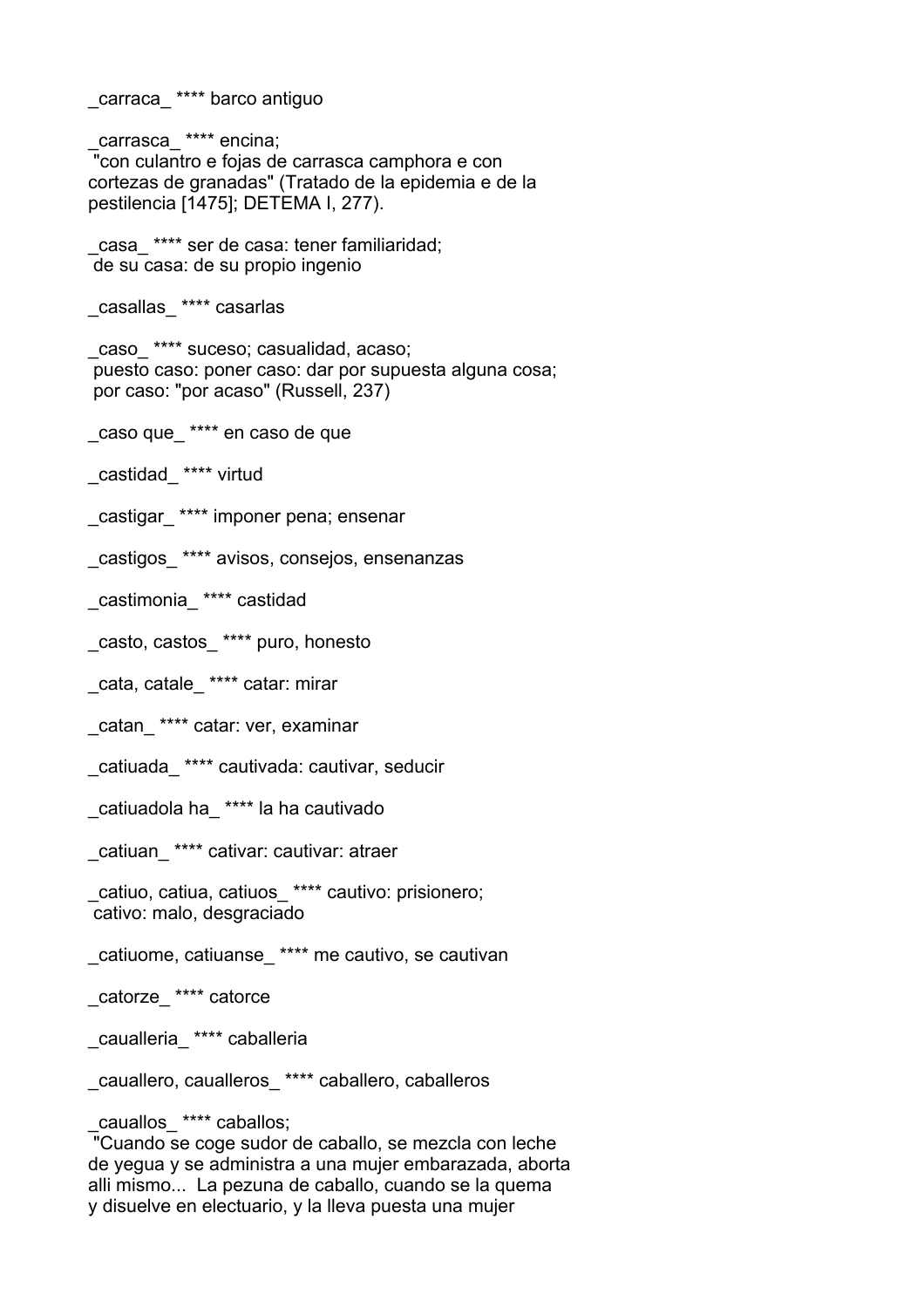en un copo de lana, hace salir al nino del utero, incluso si estuviese muerto," etc. (Utilidades 19-20.); "toma vnto de tasugo o de oso e de cavallo e de leon" (Suma de la flor de cirugia [s. XV]; DETEMA I, 235).

\_causa\_ \*\*\*\* razon

\_cautela, cautelas\_ \*\*\*\* astucia para enganar

cautelosa \*\*\*\* que obra con cautela

cautiuaste \*\*\*\* cautivar: aprisionar, ser hecho prisionero

\_cautiuo\_ \*\*\*\* cativo: malo, desgraciado

cautiuo, catiuo \*\*\*\* aprisionado en la guerra; malo, desgraciado

\_caxco\_ \*\*\*\* casco: cabeza

caxquete, caxquetes \*\*\*\* casquete: armadura que cubre el casco de la cabeza

\_caxquillo\_ \*\*\*\* casquillo: hierro de la flecha

caxuela \*\*\*\* cajuela: caja

\_cay, caydo, cayda, caydas\_ \*\*\*\* caer: cai, caido, caida, caidas

caya \*\*\*\* caiga; caya muerto: no tener donde caerse muerto: ser muy pobre

\_cayado\_ \*\*\*\* palo de los pastores

\_cayan\_ \*\*\*\* caian

\_cayaras\_ \*\*\*\* caeras

cayda \*\*\*\* caida; ruina; de cayda vamos: ir uno de capa caida: padecer gran decadencia en su fortuna, etc.

\_caydas\_ \*\*\*\* caidas

\_caygo, caygas, cayga, caygan\_ \*\*\*\* caigo, caigas, caiga, caigan

\_cazadas\_ \*\*\*\* prendidas, cautivadas

\_ce\_ \*\*\*\* voz para pedir atencion a una persona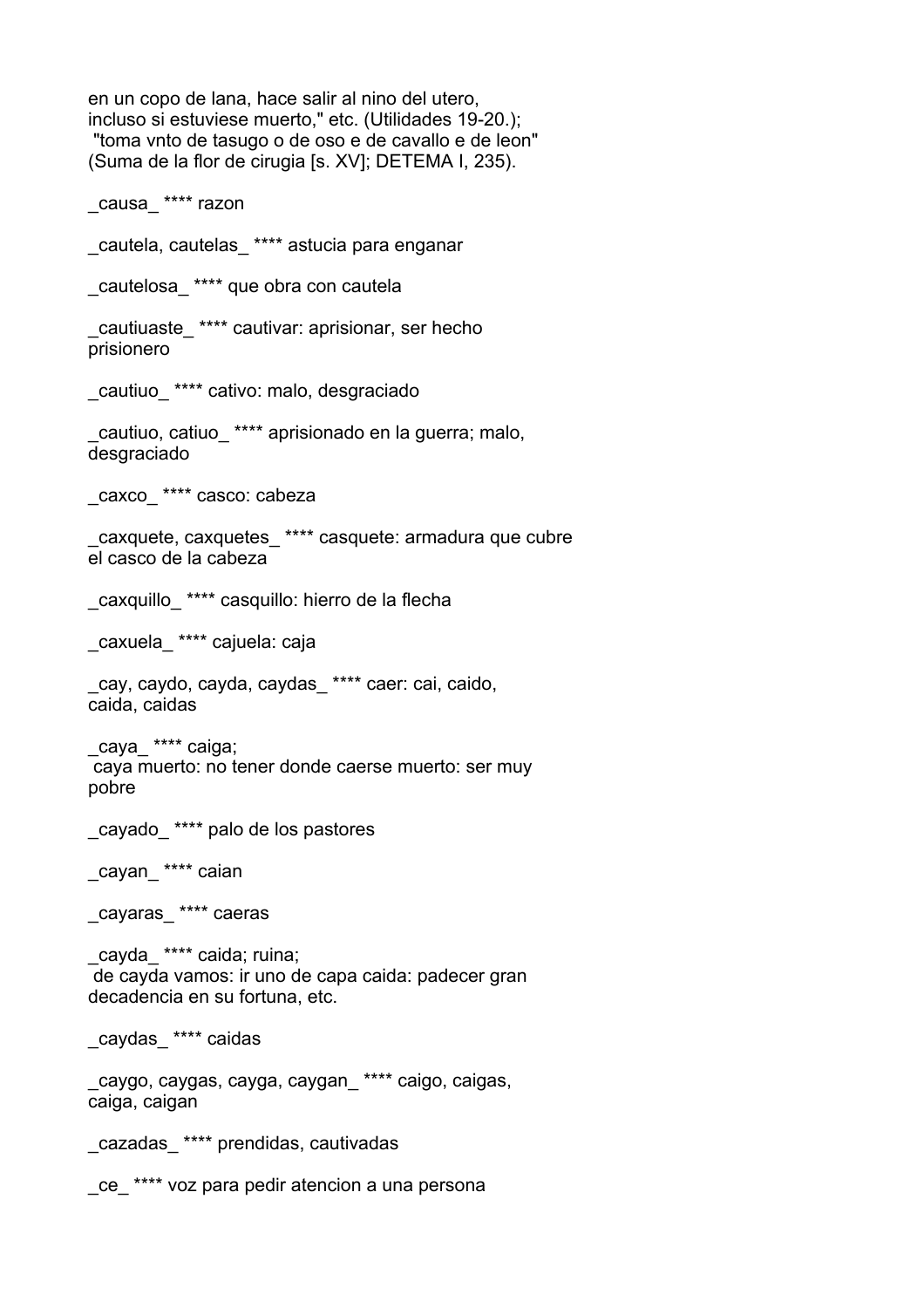\_cebolla albarrana\_ \*\*\*\* planta medicinal (liliacea); "farina de yeros e mjel e cebolla aluarrana abren toda exidura" (Cirugia rimada [1493]; DETEMA I, 293).

\_celada, celadas\_ \*\*\*\* engano

celar, celo \*\*\*\* encubrir, ocultar

celebros \*\*\*\* cerebros

\_Celestina\_ \*\*\*\* "El nombre de Celestina...ocurre en el 'Tristan (de Leonis', x. XIV): 'Dize la historia que quando Lanzarote fue partido de la doncella, ella se aparejo con mucha gente, e fuese con ella su tia Celestina'" (Castro, 150);

"No hay que excluir la posibilidad de que se trate de un uso ironico que parodia el termino c[a]elestis, 'perteneciente al cielo', 'celestial' (Russell, 208).

\_celos\_ \*\*\*\* pedir celos: "hacer cargo a la persona amada de haber puesto su carino en otra" (Real Acad.)

\_cena\_ \*\*\*\* escena; comida que se toma por la noche

\_cencerrar\_ \*\*\*\* sonar insistentemente una campana pequena

cenidero \*\*\*\* cinta, cordel

\_cenido\_ \*\*\*\* cenir: rodear a la cintura; atar

\_centellas\_ \*\*\*\* centella: rayo; chispa

\_centeno\_ \*\*\*\* trigo;

"otrosy toma de la farina del centeno libra media" (Suma de la flor de cirugia [s. XV]; DETEMA I, 298).

Centurio \*\*\*\* del latin, centurio: comandante de una centuria, una division de cien soldados en el ejercito romano;

"Probablemente la idea de llamar 'Centurio' a un rufian ha sido sugerida por (la comedia el 'Eunuco' de Terencio) en que se pregunta por un centurio llamado Sanga: 'Vbi centurio est Sanga, manipulus furum'". (Menendez y Pelayo, Origenes de la novela, III, xlvii).

\_cepacauallo\_ \*\*\*\* planta de la familia de las compuestas;

"un buen hemostatico" (Laza Palacios, 114).

\_cera\_ \*\*\*\* "no terna cera en el oydo" (Refran): no tendra nada, sera pobre (Vease Correas, 622).

\_cerca\_ \*\*\*\* cerca de, acerca de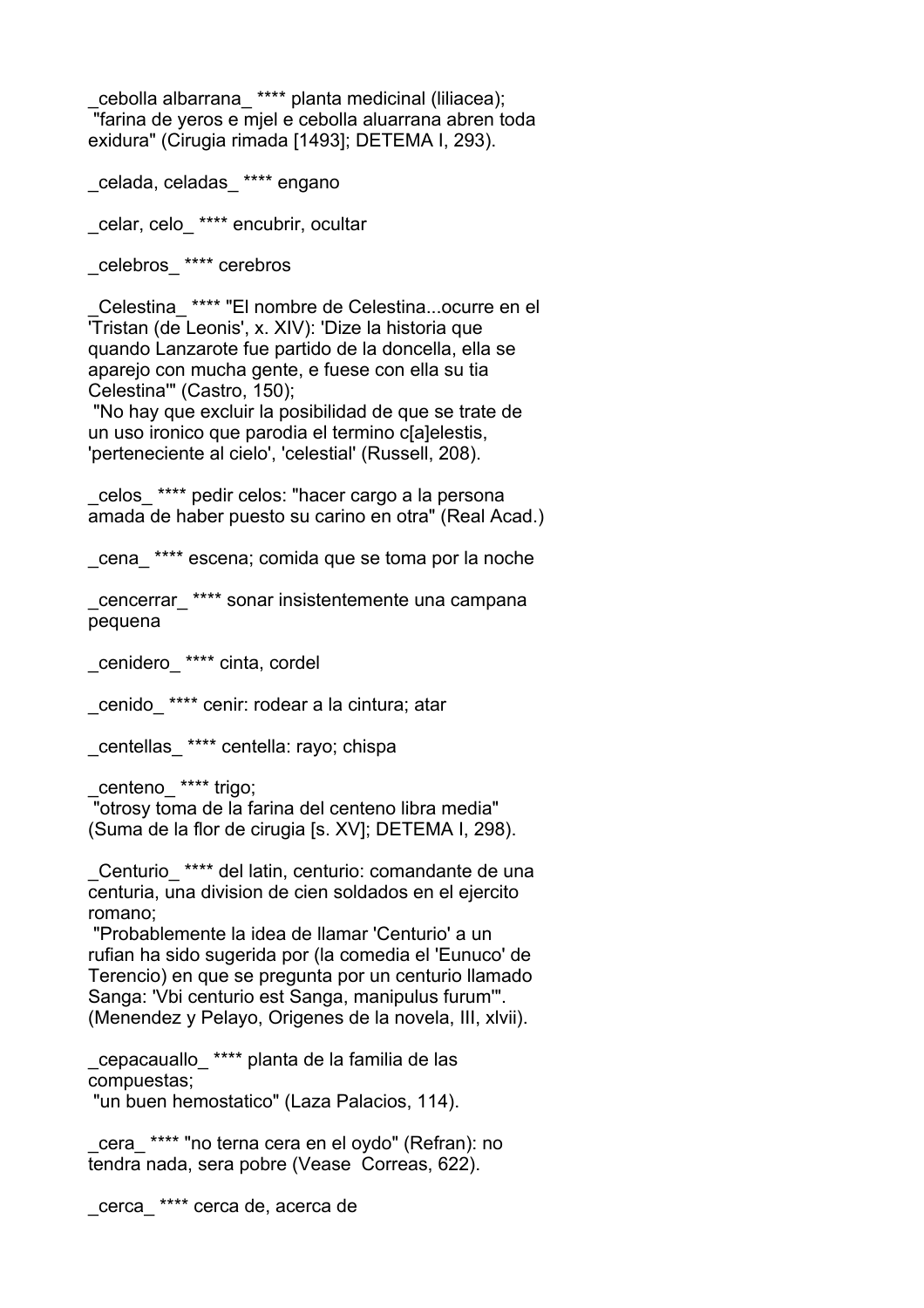cerco \*\*\*\* cerco supersticioso que trazan los hechiceros; asedio que pone un ejercito \_cerdas\_ \*\*\*\* cerda: pelo grueso y largo de la cola y crines de la caballeria \_cerillas\_ \*\*\*\* cera; "Massilla de cera compuesta con otros ingredientes, de que usaban las mugeres para afeitarse" (Aut. I, Tomo segundo, 283). cerro \*\*\*\* en cerro: en pelo: sin montura \_certenidad\_ \*\*\*\* certeza, certidumbre: obligacion de cumplir algo \_ceruiz\_ \*\*\*\* dura cerviz: indomito; "al varon que con dura ceruiz al que le castiga menosprecia: arrebatado quebrantamiento le verna, e sanidad ninguna le consiguira": cf Proverbios, 29.1: "El hombre que reprendido endurece la cerviz, de repente sera quebrantado, y no habra para el medicina". \_cessa\_ \*\*\*\* cesa \_cessar\_ \*\*\*\* cesar \_cessara\_ \*\*\*\* cesara \_cessasse\_ \*\*\*\* cesase \_cesse, cesses, cessen \_ \*\*\*\* cese, ceses, cesen \_cesso\_ \*\*\*\* ceso \_cesto\_ \*\*\*\* "coger agua en cesto" (Refran) (O'Kane, 44: "agua en canastillo," "agua en cesta," etc.) \_ceuara, ceuan\_ \*\*\*\* cebar: alimentar \_ceuasnos\_ \*\*\*\* nos enganas (R-P, 311) \_ceuo\_ \*\*\*\* cebo: comida para los animales para alimentarlos o atraerlos \_chapin\_ \*\*\*\* "Calzado proprio de mugeres sobrepuesto

al zapato, para levantar el cuerpo del suelo, y por esto el assiento es de corcho, de quatro dedos, o mas de alto, en que se assegura al pie con unas correguelas o cordones. La suela es redonda... En lo antiguo era trage ordinario, y adorno mugeril, para dar mas altura al cuerpo, y mas gala y aire al vestido" (Aut. I, Tomo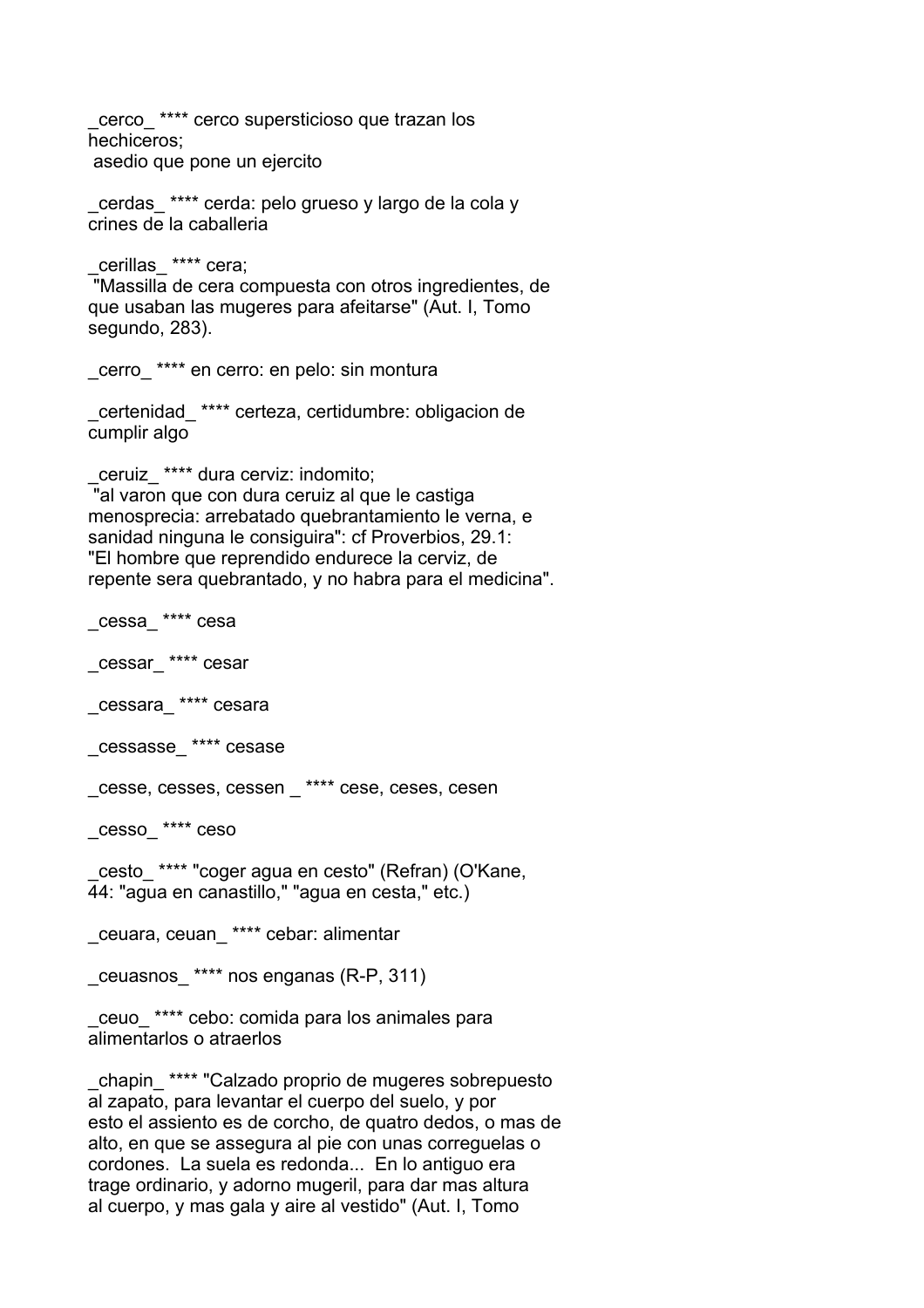segundo, 306).

chapinazos \*\*\*\* chapinazo: golpe dado con el chapin

\_cherriadores\_ \*\*\*\* chirriador: chirriar: dar un sonido agudo

\_choza sin rama\_ \*\*\*\* choza sin techo

\_christiano, christianos\_ \*\*\*\* cristiano, cristianos

\_Christo\_ \*\*\*\* Cristo

\_cibdad, cibdades\_ \*\*\*\* ciudad, ciudades

\_cibdadana\_ \*\*\*\* ciudadana

cicatrizar \*\*\*\* curar completamente

\_cieno\_ \*\*\*\* lodo

cient \*\*\*\* cien

cieruo \*\*\*\* ciervo; huessos de corazon de cieruo: "Cervus elaphus": los antiguos "de el obtenian medicinas, venenos y tambien amuletos." (Laza Palacios, 143-44);

"Tomen...muerdago de roble huesso de corazon de cieruo de cada vno vna ochaua" (Regimiento contra la peste, [1500]; DETEMA I, 311).

\_ciguena\_ \*\*\*\* ave zancuda

\_cimentador\_ \*\*\*\* fundador

\_cimenterio, cimenterios\_ \*\*\*\* cementerio

\_cimera\_ \*\*\*\* adorno sobre el yelmo

\_cincha\_ \*\*\*\* cuero para asegurar la silla sobre la cabalgadura

\_cinta\_ \*\*\*\* cintura

\_cipresses\_ \*\*\*\* cipreses

\_citola\_ \*\*\*\* tarabilla;

tablilla que golpea continuamente contra la piedra del molino: "Es una cierta tablilla que cuelga de una cuerda sobre la rueda del molino, y sirve de que en no sonando, echan de ver que el molino esta parado; de donde nacio el proverbio:" (Covarrubias, 427): "por demas es la citola en el molino cuando el molinero es sordo; o por demas es la taravilla, si el molinero es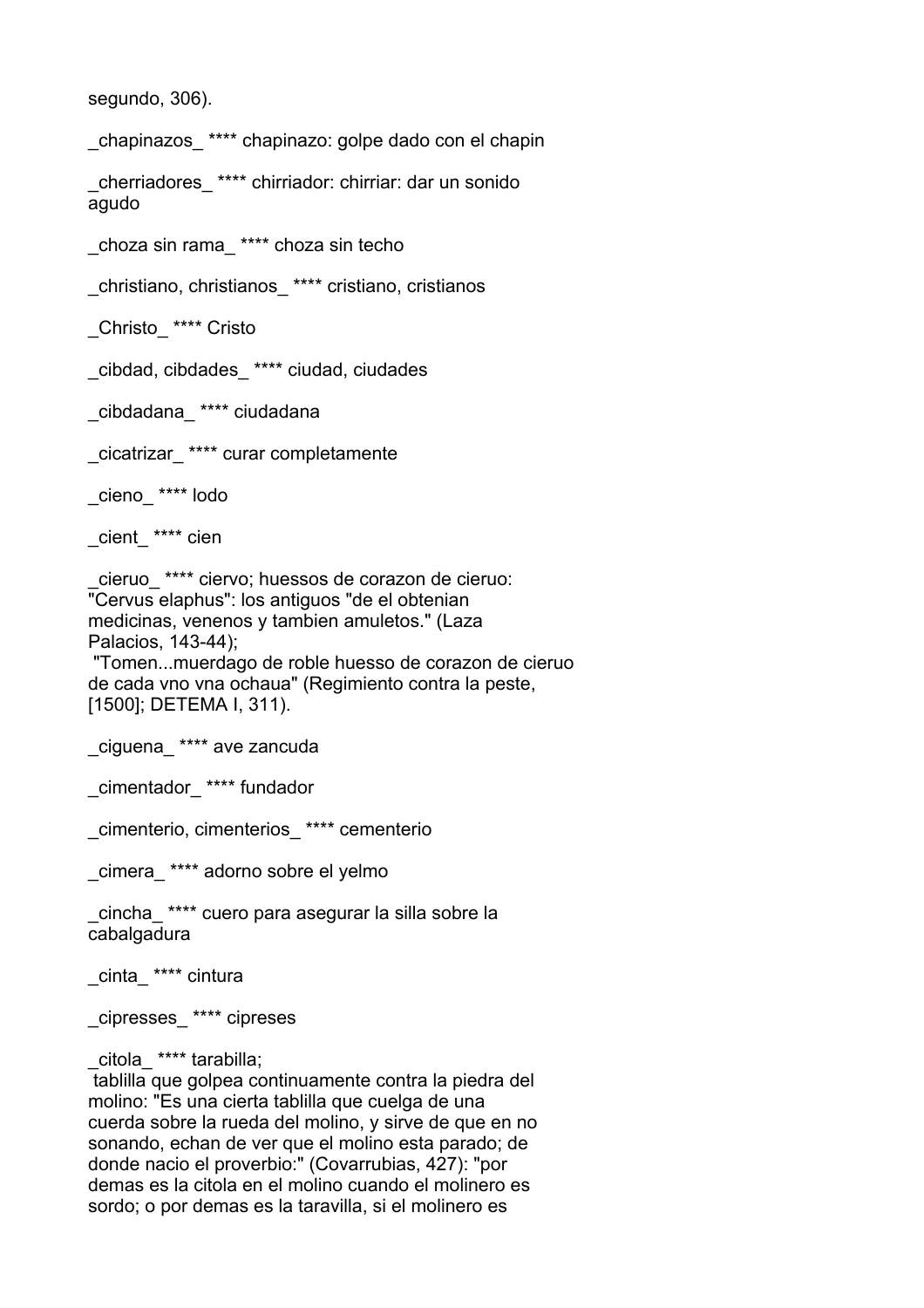sordo" (Correas, 400).

\_claridad\_ \*\*\*\* luz

clarimientes \*\*\*\* "Especie de agua compuesta o afeite, de que usan las mugeres para lavar el rostro, y componerle" (Aut. I, Tomo segundo, 368); "Electuario apropiado para la vista" (DETEMA I, 318): "el letuario que ha nonbre clarimente hase de comer cada mannana e en la noche" (Propiedades del romero [s. XV]; DETEMA I, 318).

\_claro, clara\_ \*\*\*\* recibe mucha luz, ilustre; insigne; evidente, lucido; limpio; de claro en claro: del principio al fin

claror \*\*\*\* resplandor, claridad

clauellinas \*\*\*\* clavel;

"con la lexia de las cenizas de clauellinas e vn poco de vinagre" (Tratado de cirugia [s. XV]; DETEMA I, 320).

clauo, clauos \*\*\*\* clavo;

"Temperancia, que pocas vezes lo molesto sin molestia se cura: e vn clauo con otro se espele: e vn dolor con otro." (Refran): "Un clavo saca a otro" (Correas, 495), (O'Kane, 84));

"Dolor dolore: clavus clavo pellitur: ut antiquo dicitur proverbio: Vix molestum aliquid sine molestia curatur" (Petrarca, De Remediis Utriusque Fortunae, ii. 84 C 5-6, citado en Deyermond, 62);

"Vn dolor saco otro: vn sentimiento otro." Cf. "Un clavo saca otro clavo" (O'Kane, 84, citado en R-P, 219 y 299)

\_clerezia\_ \*\*\*\* clerecia

\_clientula\_ \*\*\*\* cliente

Clistenestra \*\*\*\* Clitemnestra. En la mitologia griega, era esposa de Agamenon; madre de Orestes, Ifigenia y Electra. En el drama de Esquilo, "Agamenon," Clitemnestra y su amante, Egisto, matan a Agamenon; despues su hijo (Orestes) los mata a ellos.

\_cobdicia, cobdiciando\_ \*\*\*\* codicia, codiciando; "Assi que aquiriendo cresce la cobdicia: e la pobreza cobdiciando. e ninguna cosa haze pobre al auariento, sino la riqueza": "Alioquin et quaerendo cupiditas crescit et paupertas cupiendo: Ita fit ut nihil magis inopem faciat quam avari opes" (Petrarca, De Remediis Utriusque Fortunae, i. 36 B 2-3, citado en Deyermond, 59).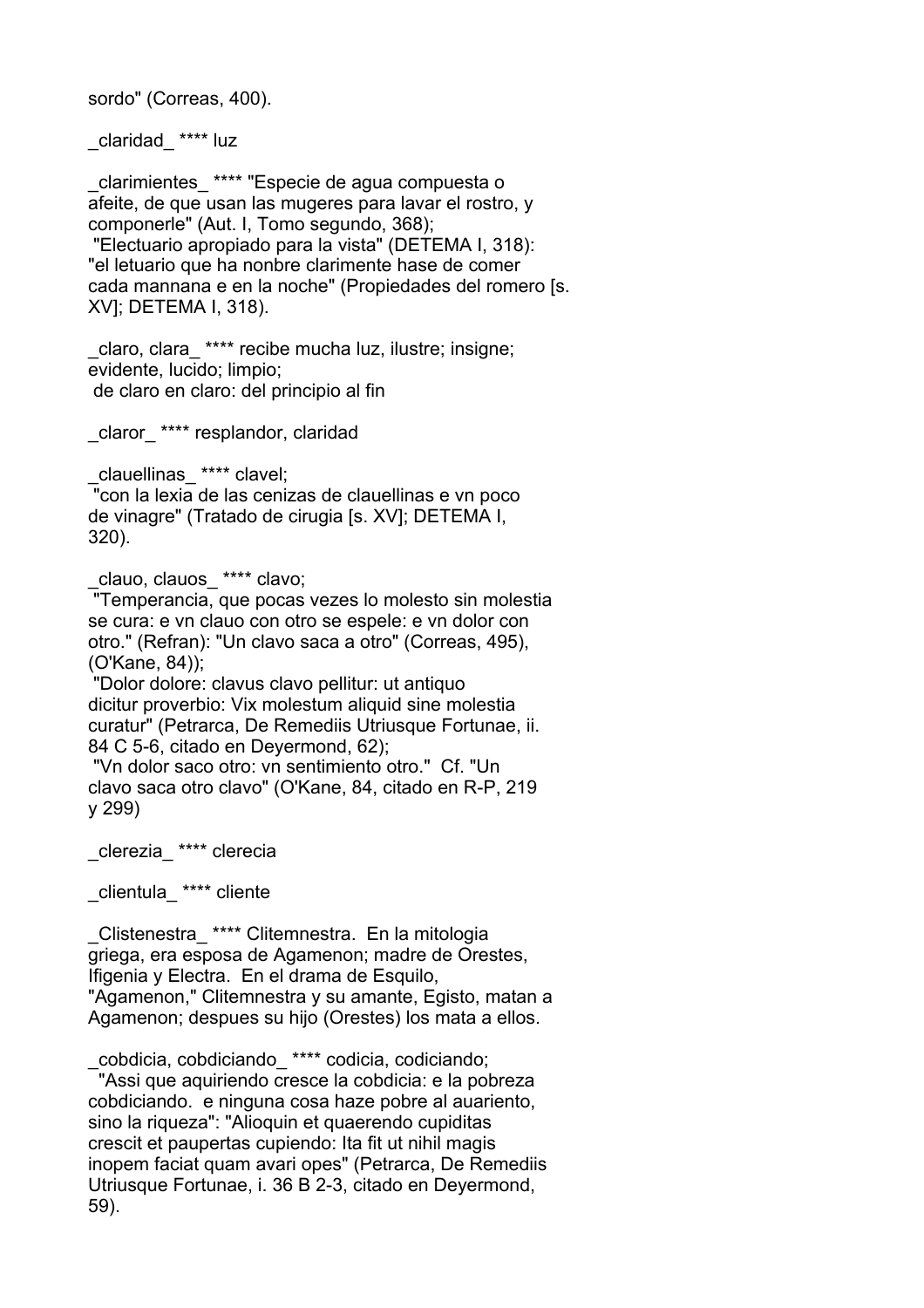\_cobdicio\_ \*\*\*\* codicio

\_cobdicioso, cobdiciosa\_ \*\*\*\* codicioso, codiciosa

\_cobdiciosos\_ \*\*\*\* codiciosos

\_cobertura\_ \*\*\*\* encubrimiento

\_cobija\_ \*\*\*\* cobijar: cubrir

cobrallo \*\*\*\* cobrarlo

\_cobrar\_ \*\*\*\* recuperar, recoger

cobri \*\*\*\* cubri

\_cobrir; cobrire\_ \*\*\*\* cubrir, llenar, disimular; cubrire

\_cobro\_ \*\*\*\* cuidado, precaucion; lugar donde se guarda una cosa;

ponerse en cobro: acogerse

\_codornizes\_ \*\*\*\* codorniz: ave gallinacea parecida a la perdiz;

"Sus plumas sirven para dar humo a narices a las mujeres, cuando se les sube la madre y las ahoga y para esto aprovechan mucho las gomas hidiondas, como la asafetida y el opopanaco" (Arciniega, 'Animales', citado en Cejador I, 251);

"La carne de codorniz estrine y vale para el ataque... de flema" (Utilidades 81);

"coma carnes de capones e de pollos e faysanes e de perdizes e de codornjzes" (Compendio de Cirugia, [1481]; DETEMA I, 327).

\_colgara\_ \*\*\*\* dependiera

confradias \*\*\*\* cofradia: union de personas

cogiessen \*\*\*\* cogiesen

\_cogitaciones, cogitacions\_ \*\*\*\* meditaciones

\_col\_ \*\*\*\* planta hortense, comestible; "entre col e col lechuga" (Refran): "ansi plantan los hortelanos. Dicese cuando el trabajo se toma algun alivio o se mezclan cosas diversas" (Correas, 201).

\_colacion\_ \*\*\*\* "El agasajo que se da por las tardes para beber, que ordinariamente consta de dulces, y algunas veces se extiende a otras cosas comestibles: como son ensaladas, fiambres, pasteles, &c." Tambien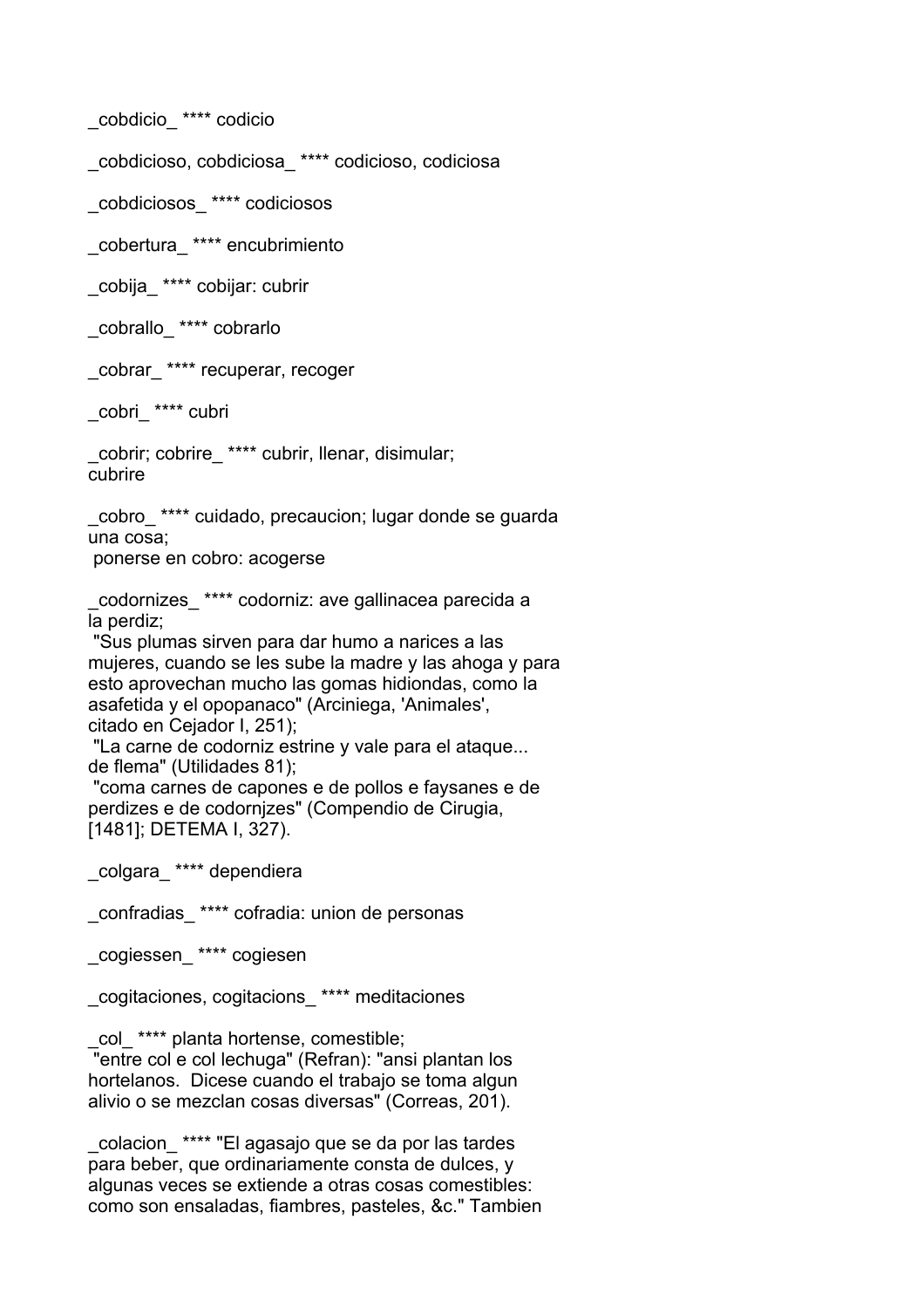"se suele llamar qualquier genero de dulce confitado" (Aut. I, Tomo segundo, 404).

\_colcha\_ \*\*\*\* cobertura de la cama

\_coligen\_ \*\*\*\* colegir: juntar; deducir

\_coligidas\_ \*\*\*\* (colligidas - en Toledo 1500 y Sevilla 1501); "colegir. Es juntar en uno las cosas que estan sueltas y esparzidas... De muchas y diversas cosas que hemos oydo, visto o leydo, hazemos una suma, y aquello es colegir... Mas propiamente se dize coligir que colegir" (Covarrubias, 336); "colegidas, sacadas" (R-P, 311)

collacion \*\*\*\* colacion: merienda, comida ligera

\_collores\_ \*\*\*\* colores

\_color, colores\_ \*\*\*\* pretexto; color artificial con que las mujeres pintan las mejillas y los labios; "E si no crees en dolor / cree en color" (Refran:) "Es decir, 'si no quieres dolor, toma color', o placer, con sentido puramente sexual aqui" (R-P, 190); "la verdad no es necessario abundar de muchas colores": "Non oportet veritatem rerum fictis adumbrare coloribus" (Petrarca, De Rebus familiaribus 12 A,

citado en Deyermond, 145).

\_coloradas, colorados\_ \*\*\*\* colorado: que tiene color mas o menos rojo

\_colorasse\_ \*\*\*\* colorase: colorar: colorear: cohonestar: dar semejanza de bueno a algo malo

\_comadres\_ \*\*\*\* "Rinen las comadres, y dicense las verdades, o descubrense los hurtos. Refranes que se dixeron, porque la mujer enojada no sabe guardar secreto." (Aut. I. Tomo segundo, 425); "mal me quieren mis comadres &c": "mal me quieren mis comadres, porque (les) digo las verdades" (O'Kane, 228-229: Santillana, Refranes 413, Seniloquium 263).

\_combida, combidan\_ \*\*\*\* convida, convidan

\_combidada\_ \*\*\*\* convidada

\_combidame\_ \*\*\*\* me convida

combidar \*\*\*\* convidar

\_combidasses\_ \*\*\*\* convidases

combidauan \*\*\*\* convidaban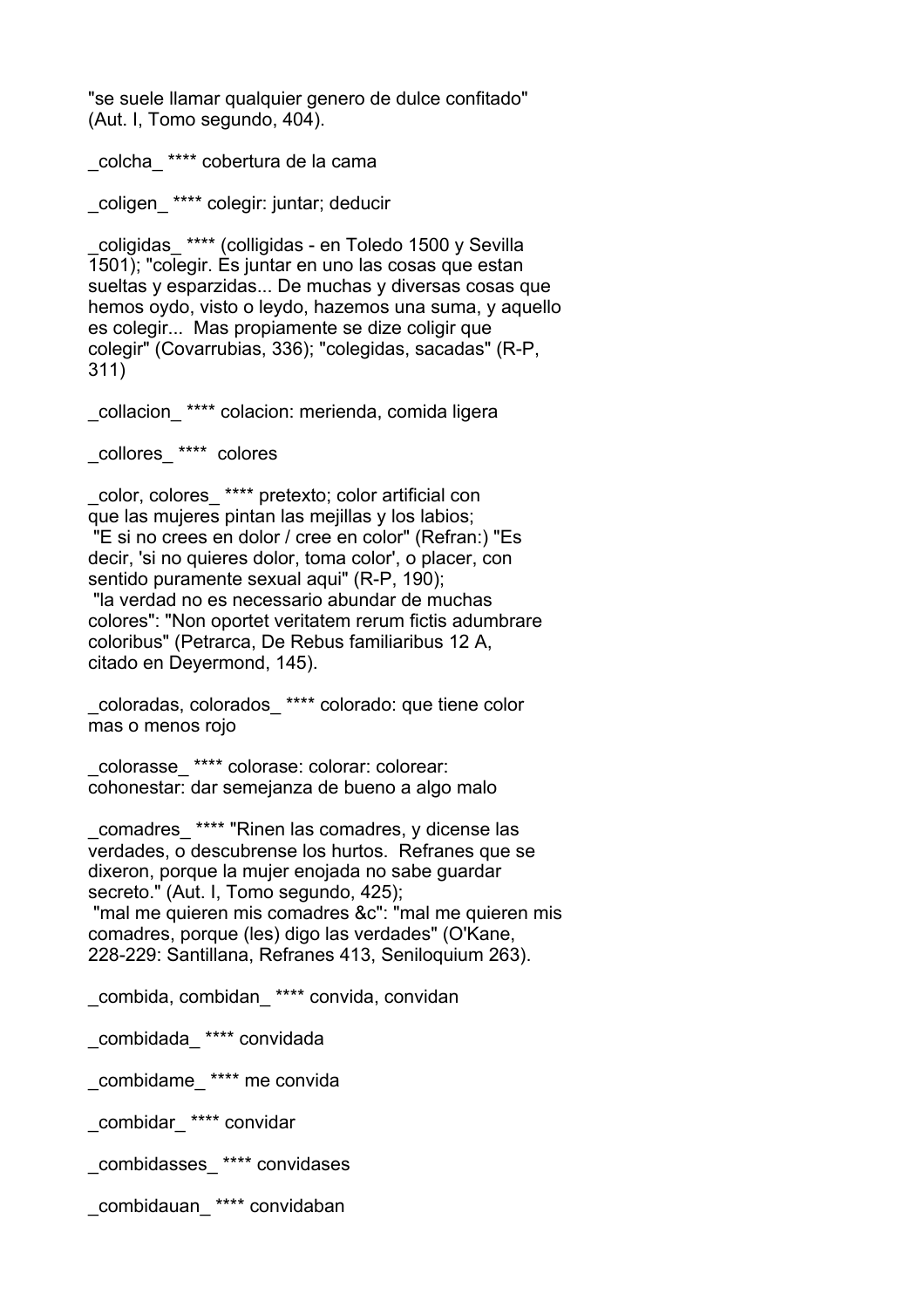\_combide\_ \*\*\*\* convidar: convide

\_comenzauas\_ \*\*\*\* comenzabas

\_comiesses\_ \*\*\*\* comieses

\_comigo\_ \*\*\*\* conmigo

\_como\_ \*\*\*\* a semejanza de; de que modo; por que motivo

comparacion \*\*\*\* "toda comparacion es odiosa" (Refran): (Correas, 480); "Comparationes non carent odio" (Petrarca, De Rebus memorandis III. ii. 44 D, citado en Deyermond, 144).

compassion \*\*\*\* compasion

\_compelia\_ \*\*\*\* compeler: obligar

\_complaze\_ \*\*\*\* complace

\_complazer\_ \*\*\*\* complacer: agradar, tratar de ser agradable

\_complazerte\_ \*\*\*\* complacerte

complesion \*\*\*\* complexion

\_complida, complido\_ \*\*\*\* cumplida, cumplido

\_complidos, complidas\_ \*\*\*\* cumplidos, cumplidas, largas

\_complir\_ \*\*\*\* cumplir: hacer uno lo que debe; realizar

\_complira, compliras\_ \*\*\*\* cumplira, cumpliras

\_compliran\_ \*\*\*\* cumpliran, terminaran

\_compliste\_ \*\*\*\* cumpliste

\_comportable\_ \*\*\*\* soportable

comun \*\*\*\* en comun: en general

\_comunicable, comunicables\_ \*\*\*\* que se puede comunicar

\_comunicar\_ \*\*\*\* informar; dar parte de algo

\_comunicaua\_ \*\*\*\* comunicaba

\_conbites\_ \*\*\*\* convite: funcion, banquete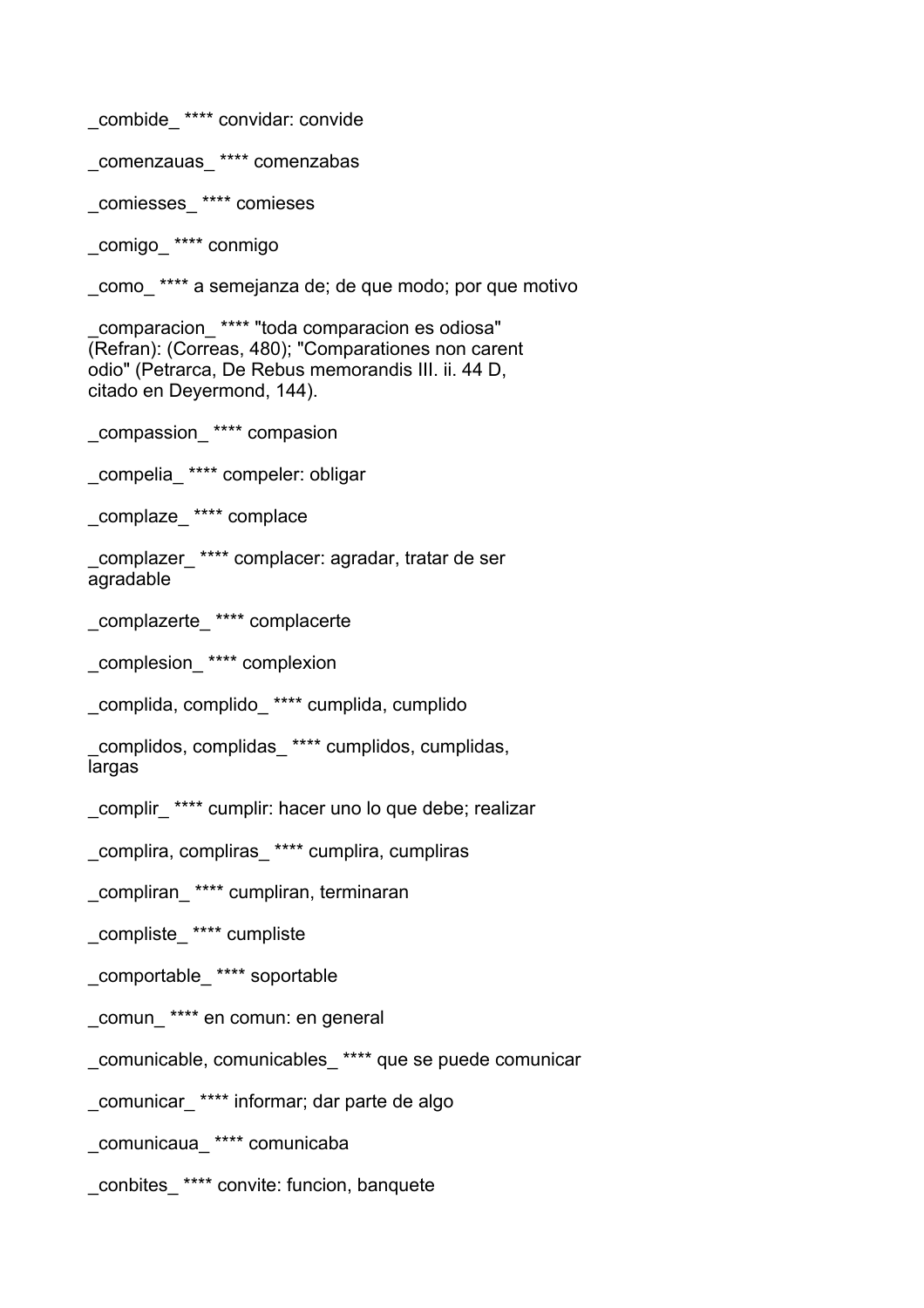\_concebido\_ \*\*\*\* proyectado

\_concebir\_ \*\*\*\* formar

\_concediesse\_ \*\*\*\* conceder: concediese

\_concediste\_ \*\*\*\* conceder: asentir; hacer merced

\_concejo\_ \*\*\*\* ayuntamiento, publico;

"tresquilanme en concejo: e no lo saben en mi casa": "Trasquilenme en Concejo y no lo sepan en mi casa. Refr. que reprehende a los que no se les da nada de estar infamados y vilipendiados de toda la Republica, como no lo sepan en su casa y parentela" (Aut. I, Tomo segundo, 470).

concertauan \*\*\*\* concertaban

concerto \*\*\*\* concertar: arreglar

\_concession\_ \*\*\*\* concesion: cesion: acto de ceder

\_conciertame\_ \*\*\*\* conciertame essos amigos: adobame esos candiles (senala una contradiccion)

\_concierto\_ \*\*\*\* convenio; acuerdo; disposicion

\_concluydas, concluydo\_ \*\*\*\* concluidas, concluido

concluyr \*\*\*\* concluir

\_concurren\_ \*\*\*\* concurrir: juntarse

\_conde\_ \*\*\*\* "Viuiendo con el conde, que no matase el hombre" (Refran): "En hoto (en confianza) del conde no mates al hombre, que morira el conde y pagaras el hombre" (Correas, 137, ed. de Louis Combet: Institut D'Etudes Iberiques et Ibero-Americaines de L'Universite de Bordeaux, 1967.)

\_condemnada\_ \*\*\*\* condenada

\_condenar\_ \*\*\*\* declarar culpable; reprobar; incurrir en la pena eterna

\_conejo\_ \*\*\*\* "Utilidades de la liebre:.. Si se seca el corazon de liebre y se administra en ayunas a las mujeres que tengan dolores de matriz, es de utilidad... Si se pulverizan (sus testiculos) despues de secados y se beben con vino, la mujer concibe un varon", etc. (Utilidades 30-32);

"meollo de conejo e aluayalde todo bien encorporado" (Menor dano de medicina [s. XV]; DETEMA I, 363).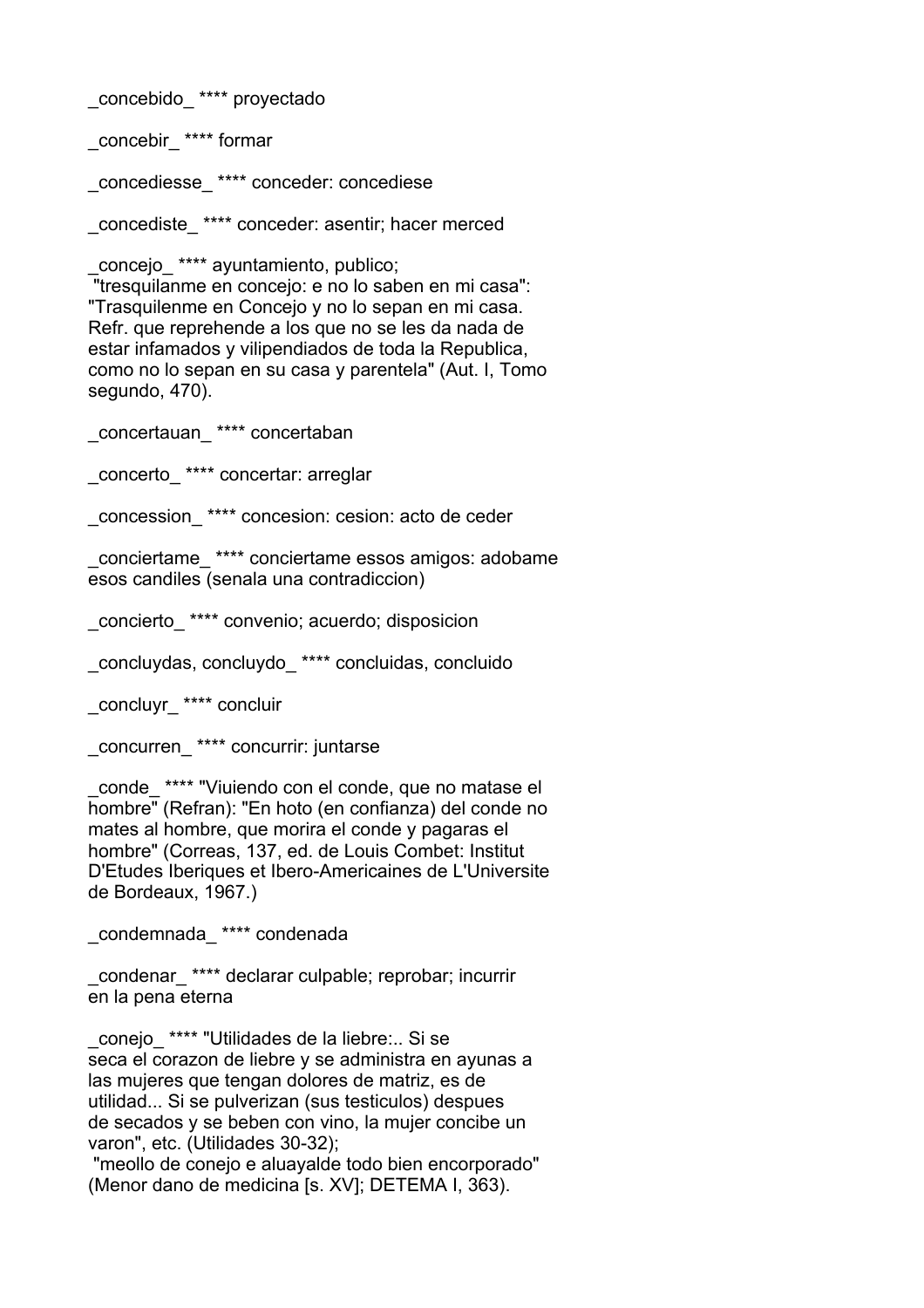confaciones \*\*\*\* medicamentos

confecionar \*\*\*\* confeccionar: hacer compuestas; preparar medicamentos

\_confederacion\_ \*\*\*\* union; asociacion

\_conferir\_ \*\*\*\* hablar

\_confessado\_ \*\*\*\* confesado

confessar \*\*\*\* confesar

\_confession\_ \*\*\*\* confesion; Cf. "No hay puta ni ladron que no tenga su devocion" (Correas, 352).

\_confessor\_ \*\*\*\* confesor

\_conficionados\_ \*\*\*\* confeccionados

\_confiessas\_ \*\*\*\* confiesas

\_confiesso\_ \*\*\*\* confieso

\_conforme\_ \*\*\*\* acorde con otro; igual

\_conformidad\_ \*\*\*\* unidad

\_congoxa, congoxas\_ \*\*\*\* congoja: angustia, afliccion

\_congoxes\_ \*\*\*\* congojar: congojes

\_congoxoso, congoxosa\_ \*\*\*\* congojoso, congojosa

\_congrua\_ \*\*\*\* conveniente

\_conjecturar\_ \*\*\*\* conjeturar

\_conjugal\_ \*\*\*\* conyugal

\_conjuro\_ \*\*\*\* conjurar: rogar encarecidamente; hacer una imprecacion con invocaciones supersticiosas

conocer \*\*\*\* darse cuenta, comprender

\_conoces\_ \*\*\*\* conoces, conoceis

conociessen \*\*\*\* conociesen

\_conocimiento\_ \*\*\*\* entendimiento, inteligencia; trato

\_conosce\_ \*\*\*\* conoce;

"el cierto amigo en la cosa incierta se conosce": ""Amicus certus in re incerta cernitur" (Petrarca, De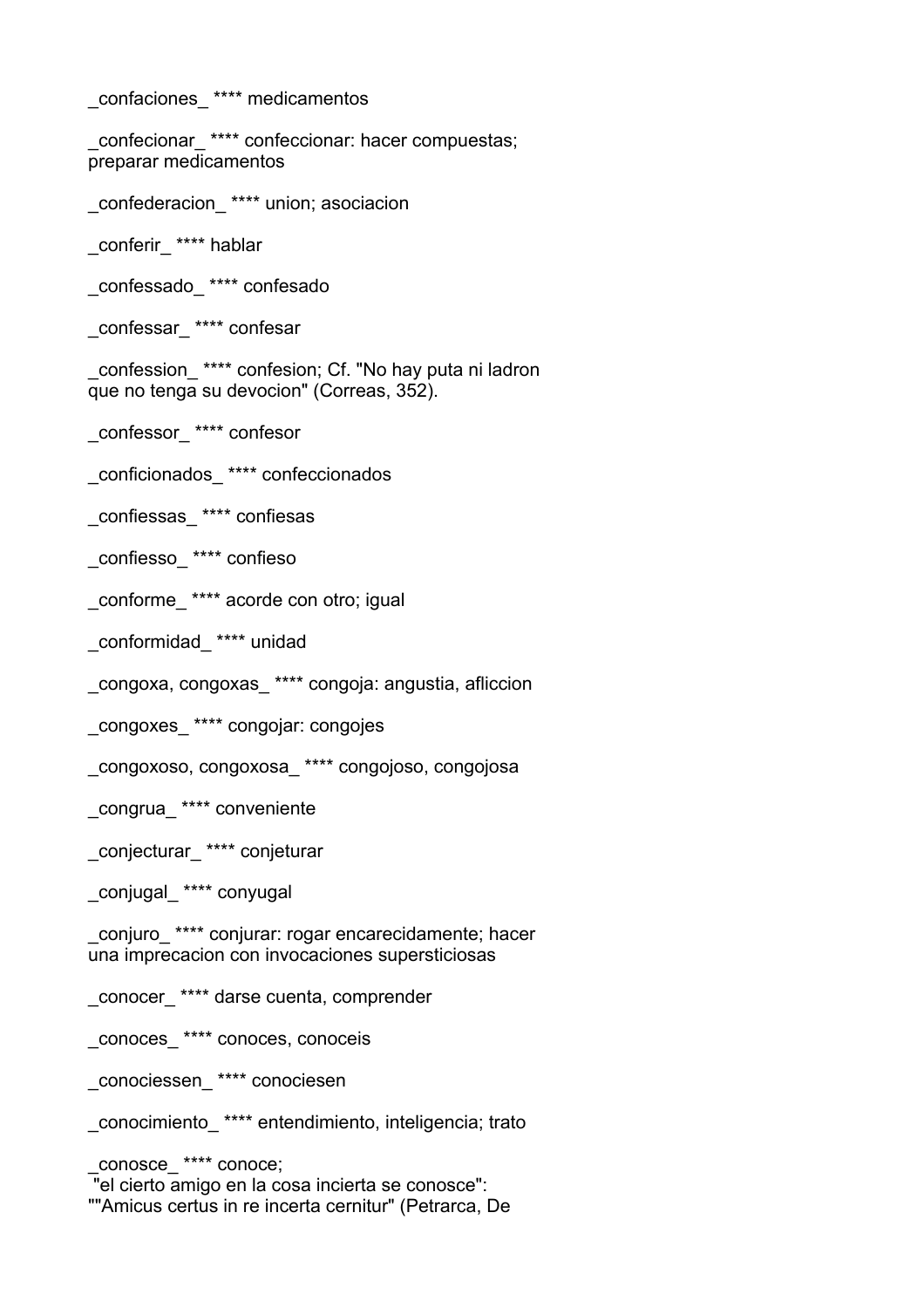Remediis Utriusque Fortunae, i. 50 B, citado en Deyermond, 143).

conoscer \*\*\*\* conocer; "conoscer el tiempo e vsar el hombre de la oportunidad haze los hombres prosperos" (Cf. O'Kane, 219: "Siga el tiempo quien se quiere bien, sino hallarse a solo y sin argen").

\_conosceras\_ \*\*\*\* conoceras

\_conoscerlo\_ \*\*\*\* conocerlo

\_conoscerte\_ \*\*\*\* conocerte

conosces \*\*\*\* conoces, conoceis; "O ingratos mortales: jamas conosces vuestros bienes: sino quando dellos caresceys": "Ingratissimi mortales bona vestra vix aliter quam perdendo cognoscitis" (Petrarca, De Remediis Utriusque Fortunae, i. 4 A 2-3, citado en Deyermond, 58).

\_conoscia, conoscias\_ \*\*\*\* conocia, conocias

\_conosciasme\_ \*\*\*\* me conocias

\_conoscida\_ \*\*\*\* conocida

\_conoscido\_ \*\*\*\* conocido

\_conoscidos, conoscidas\_ \*\*\*\* conocidos, conocidas

\_conosciendo\_ \*\*\*\* conociendo

conosciente \*\*\*\* conociente: que conoce

\_conosciesses\_ \*\*\*\* conocieses

conoscimiento \*\*\*\* conocimiento, sabiduria, gratitud

\_conoscio\_ \*\*\*\* conocio

\_conosciste\_ \*\*\*\* conociste

\_conozcays\_ \*\*\*\* conozcais

\_conplidamente\_ \*\*\*\* complidamente: cumplido: lleno

\_conplir\_ \*\*\*\* cumplir

conque\_ \*\*\*\* con que

conseguieron \*\*\*\* consiguieron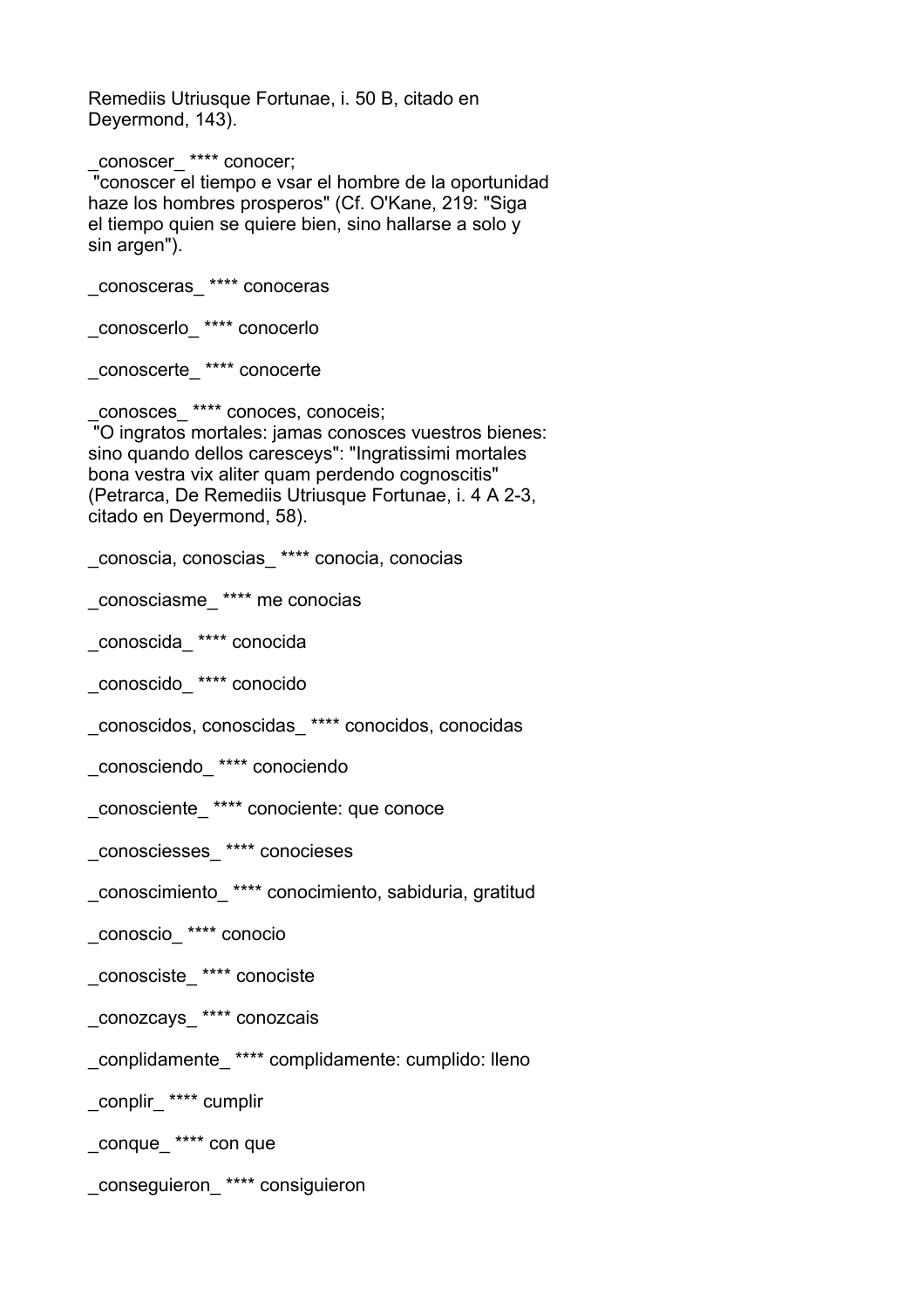\_conseja\_ \*\*\*\* fabula, cuento;

"el lobo es en la conseja" (Refran:) "Se dice...quando se murmura de alguno, que sin haverlo advertido esta presente, o viene luego" (Aut. I, Tomo segundo, 524).

\_consejate\_ \*\*\*\* toma consejo

\_consejaua\_ \*\*\*\* aconsejaba

consejo \*\*\*\* parecer; modo; acuerdo; tribunal; "al tiempo el consejo" (O'Kane 89: M. Luria: 'Judeo-Spanish Proverbs of the Monastir Dialects (Yugoeslavia), Revue Hispanique, LXXXI [1930] 23.)

consequencia \*\*\*\* consecuencia: traer a consecuencia: "ponerla en consideracion para que aumente o disminuya la estimacion o valor de lo que se trata" (Acad. Real).

\_conserua\_ \*\*\*\* conserva: carne, legumbres, etc. conservados

\_conseruado\_ \*\*\*\* conservado

conseruar, conserue \*\*\*\* conservar, conserve; "no ay cosa con que mejor se conserue la limpia fama en las virgines: que con temprano casamiento": "Virgineam castitatem nulla arte melius quam maturo coniugio praeservabis" (Petrarca, De Remediis Utriusque Fortunae, i. 84 C in fin., citado en Deyermond, 146).

\_considerasse\_ \*\*\*\* considerase

consientes, consienten\_\*\*\*\* permites, permiten

consiguira, consiguiran \*\*\*\* conseguira, conseguiran

\_consintientes\_ \*\*\*\* consintiente: el que consiente

\_consintiesse\_ \*\*\*\* consentir: creer

\_consolasse\_ \*\*\*\* consolase

\_consolatorias\_ \*\*\*\* consoladoras

\_consta\_ \*\*\*\* constar: ser cierta y manifiesta una cosa

\_Constantino\_ \*\*\*\* Constantino I el Grande (272-337). El primer emperador cristiano de Roma. "Traslado la capital del Imperio a Bizancio, que tomo el nombre de Constantinopla." (Larousse). En 325, por razones nada claras, ordeno la muerte de su hijo mayor Crespo y de su segunda esposa Fausta.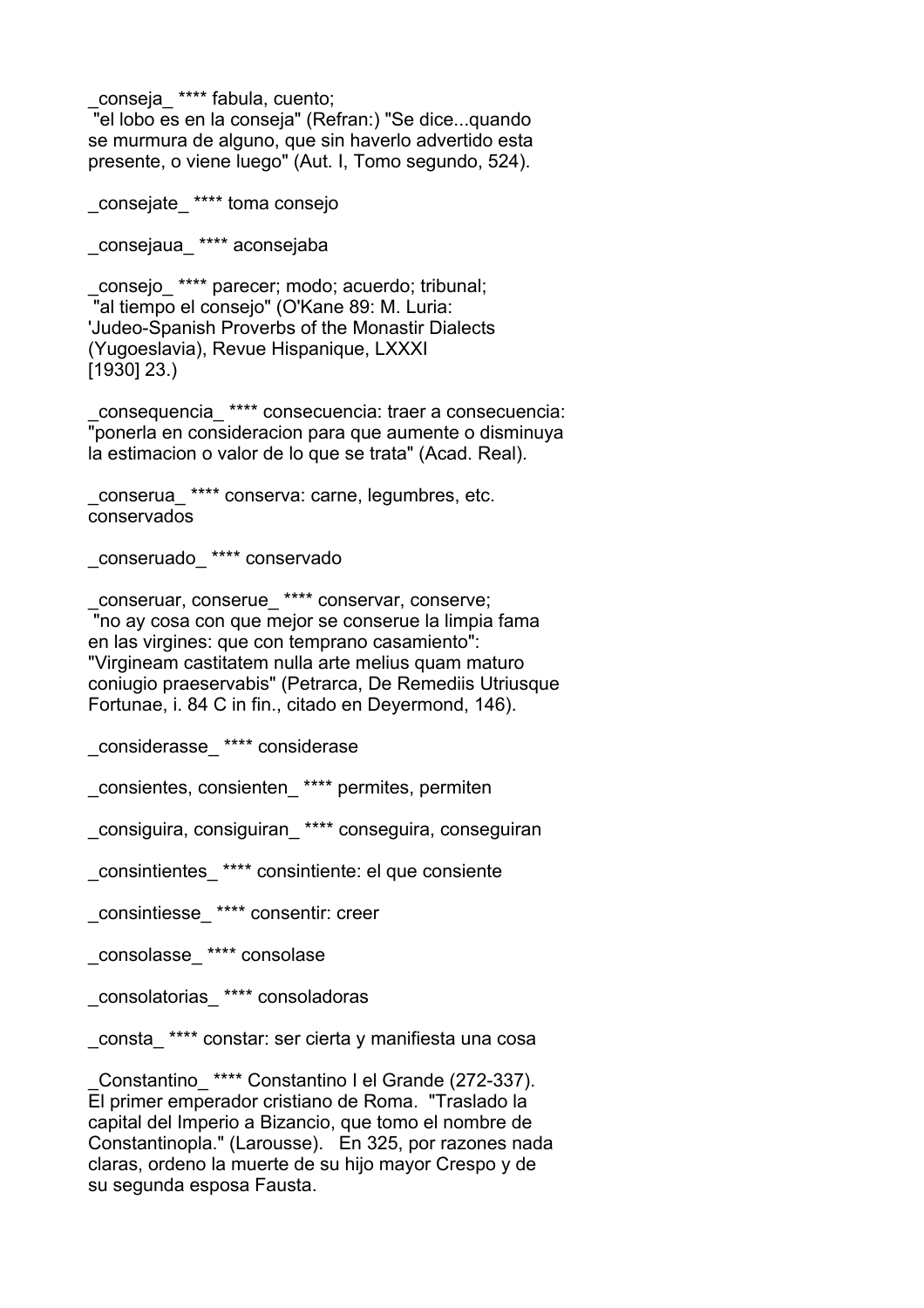constelacion \*\*\*\* a constelacion: por las estrellas, por destino

\_constituydas\_ \*\*\*\* constituidas

\_consumiosse\_ \*\*\*\* se consumio

\_contar\_ \*\*\*\* calcular

contarte he \*\*\*\* te contare

\_contecido\_ \*\*\*\* acontecido

\_contemplasse\_ \*\*\*\* contemplase

\_contemplaua\_ \*\*\*\* contemplaba

\_contentamiento\_ \*\*\*\* contento

contentar \*\*\*\* reconciliarse

\_contentardes\_ \*\*\*\* contentareis

contentarle he \*\*\*\* le contentare

\_conterraneos\_ \*\*\*\* de la misma tierra

\_contescimiento, contescimientos\_ \*\*\*\* acontecimiento

contezca \*\*\*\* contecer: acontecer: efectuarse un hecho

\_contienda\_ \*\*\*\* batalla

contienden\_\*\*\*\* pelean

contingibles \*\*\*\* contingentes, posibles, transitorias

contino \*\*\*\* continuo, continuamente; "mayormente que no ay hora cierta / ni limitada / ni avn vn solo momento: deudores somos sin tiempo: contino estamos obligados a pagar luego": "Mortis nullum praefinitum est tempus: sine termino debitores sumus" (Petrarca, De Rebus familiaribus 12 B, citado en Deyermond, 146).

\_continuo, continua\_ \*\*\*\* ordinario y perseverante; pronto

\_contradezir, contradize\_ \*\*\*\* contradecir, contradice

contraminale \*\*\*\* contraminar: "averiguar lo que uno quiere hacer, para que no consiga su intento" (Real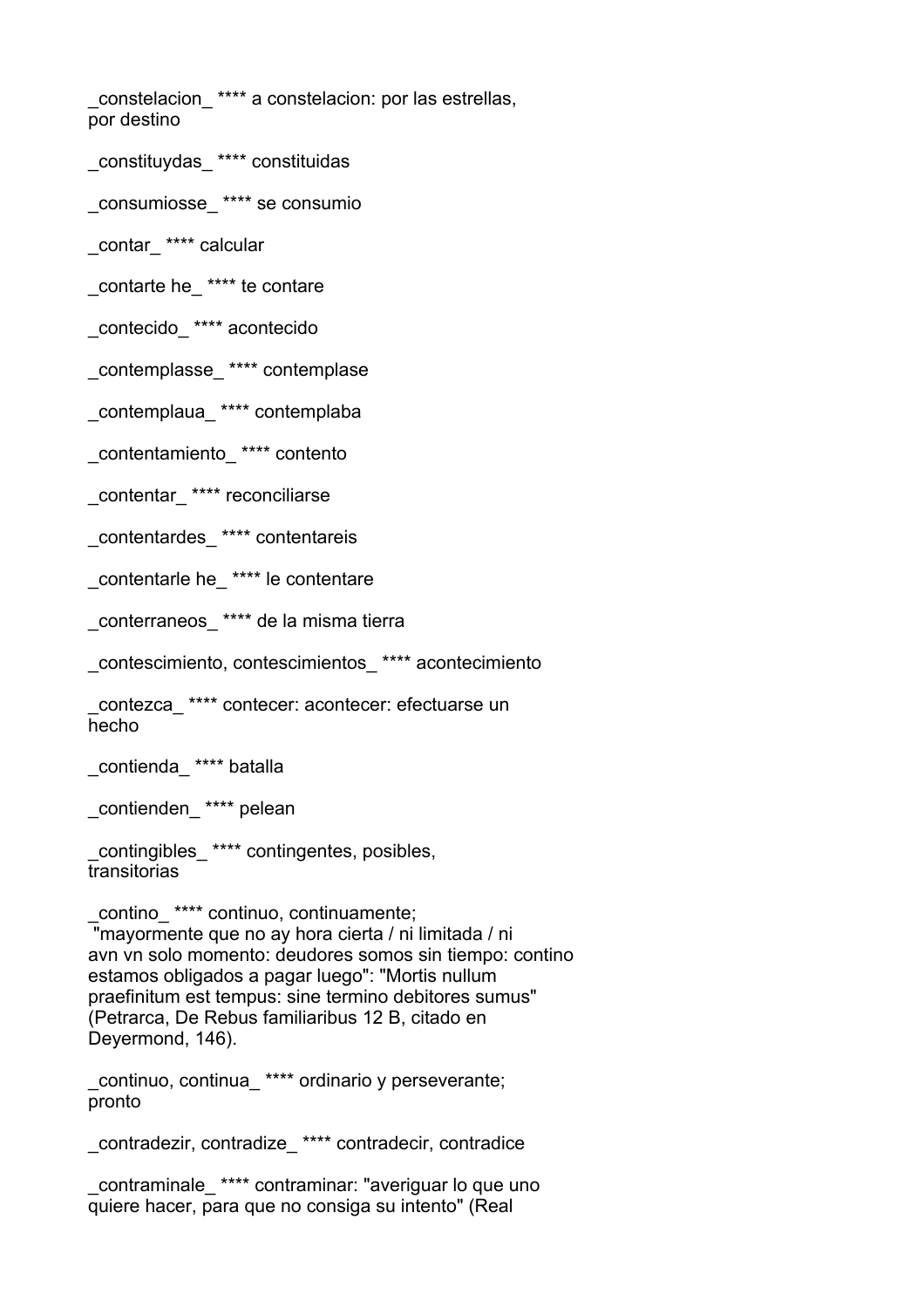Acad.),

\_contrariar\_ \*\*\*\* contradecir

\_contray\_ \*\*\*\* pano fabricado en Contray, de Flandes

conualesce \*\*\*\* convalecer: fortificar; recobrar las fuerzas

conuencion \*\*\*\* convencion: concierto

conuenibles \*\*\*\* convenible: conveniente

conueniente \*\*\*\* conveniente

conuersacion \*\*\*\* conversacion; "trato carnal, amancebamiento" (Real Acad.)

conuersar \*\*\*\* conversar: tratar

\_conuertido\_ \*\*\*\* convertido

\_conuertir, conuertio\_ \*\*\*\* convertir, convirtio

conuiene \*\*\*\* conviene

\_conuiene a saber\_ \*\*\*\* conviene a saber: esto es

\_conuierta, conuiertan, conuierte\_ \*\*\*\* convierta, conviertan, convierte;

"flaca es la fidelidad que temor de pena la conuierte en lisonja" (Refran): (Correas, 217).

\_conuiniente\_ \*\*\*\* conveniente

\_copia\_ \*\*\*\* abundancia, cantidad

\_coplas\_ \*\*\*\* versos

\_copo\_ \*\*\*\* porcion

\_corazas\_ \*\*\*\* armadura metalica

\_corazon\_ \*\*\*\* organo muscular; animo, espiritu

cordelejos \*\*\*\* (palabra desconocida aqui); "'cordelejo' era, segun Covarr., p. 357, 'cordel delgado' que usaban las mujeres para (depilarse las cejas)" (Russell, 355).

corderica \*\*\*\* cordera pequena; "corderica mansa que mama su madre e la ajena": "Corderilla mega, mama a su madre y a la ajena. Refr. que ensena que la apacibilidad y agrado se vencen las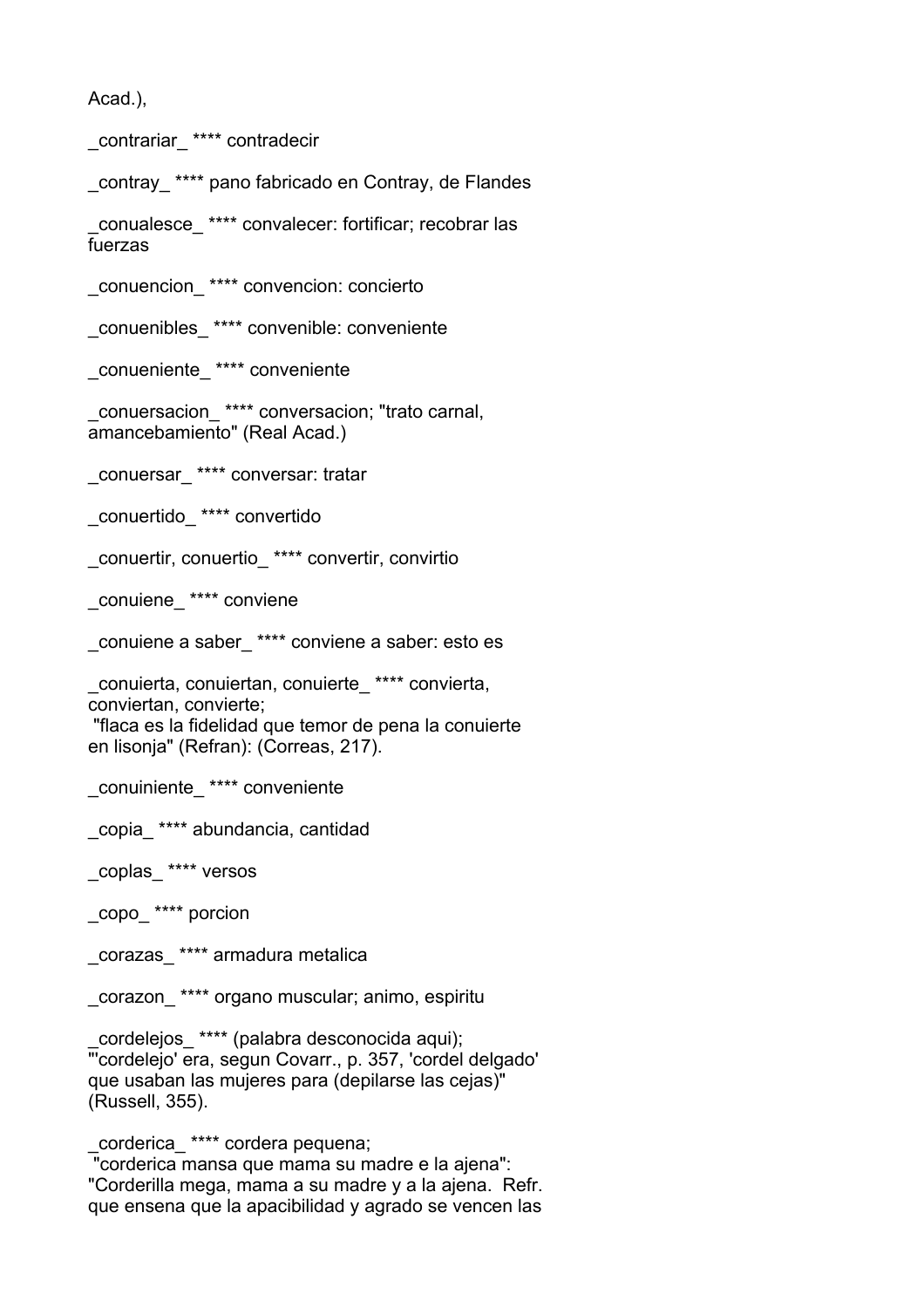dificultades, y se logra lo que se desea." (Aut. II, Tomo quarto, 531)

cordero \*\*\*\* hijo de la oveja; "tan presto, senora, se va el cordero como el carnero" (Refran): "ensena que no hai que fiarse en la mocedad, porque tan presto muere el mozo como el viejo" (Aut. I, Tomo segundo, 594)

cordon \*\*\*\* cinta, cuerda

cornudo, cornudos \*\*\*\* el marido de quien la mujer ha faltado a la fidelidad conyugal

\_corona\_ \*\*\*\* aureola, honor, resplandor

\_coronas\_ \*\*\*\* tonsuras

\_coronillas\_ \*\*\*\* coronilla: meliloto: especie de trebol; usadas para aromaticas;

"abaxe el rostro al bafo [baso?] de agua caliente que fue cocho en ella camamjlla e enello e coronela e lo quel semeja" (Tratado de patologia general [s. XV]; DETEMA I, 405).

\_correas\_ \*\*\*\* correa: tira de cuero

\_corredora\_ \*\*\*\* la que asiste a los mercaderes

corregieres \*\*\*\* corrigieres

correlarios \*\*\*\* corolarios

\_correria\_ \*\*\*\* correr: avergonzar

\_corrido\_ \*\*\*\* correr;

me ha corrido: me ha correspondido, me ha tocado

corridos \*\*\*\* avergonzados

\_corriendo\_ \*\*\*\* correr: tomar parte en una carrera

\_corriesse\_ \*\*\*\* corriese

corro \*\*\*\* coro: danza

\_corromper, corrumpas\_ \*\*\*\* alterar; echar a perder; pervertir

cortedad \*\*\*\* escasez; mezquindad

\_corteza\_ \*\*\*\* parte exterior y dura del pan; "ya comia yo pan con corteza": "se dice para dar a entender que alguno ha passado de la edad de nino, y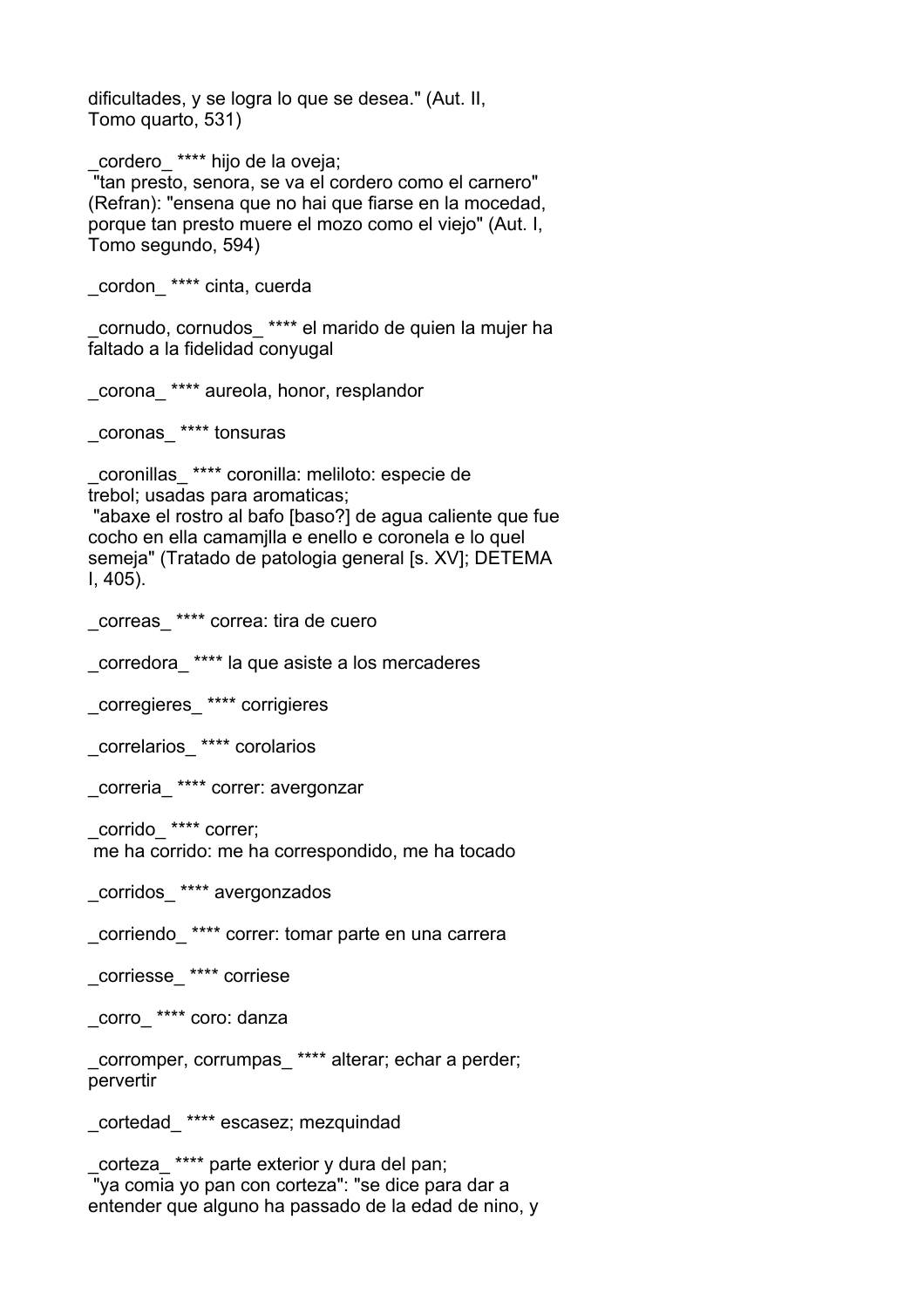tiene bastante experiencia de las cosas" (Aut. III, Tomo quinto, 104)

\_cortezon\_ \*\*\*\* corteza

\_corzo\_ \*\*\*\* animal de la familia de los cervidos

\_cosa\_ \*\*\*\* no me agrada cosa: no me agrada nada

\_cosillas\_ \*\*\*\* cosas

\_coso\_ \*\*\*\* plaza donde se corren y lidian toros

\_cossario\_ \*\*\*\* cosario: pirata; "de cossario a cossario: no se pierden sino los barriles": (Refran) "'No se pierden sino los barriles'. Cuando barajan dos iguales" (Correas, 621).

\_costado\_ \*\*\*\* "a cada costado consintio vn ladron"; En Toledo (1500) dice: "a cada santo lado consintio vn ladron"

costo \*\*\*\* "nunca mucho costo poco" (Refran): (Correas, 367).

\_costasse\_ \*\*\*\* costase

Cota \*\*\*\* Rodrigo de Cota (siglo xv). Poeta espanol, autor del "Dialogo entre el amor y un viejo".

couarde \*\*\*\* cobarde;

Nunca huyendo huyo la muerte al couarde: "Huyendo el cobarde, nunca huyo de el la muerte" (Cejador I, 194)

\_couardia\_ \*\*\*\* cobardia

\_coxo, coxa\_ \*\*\*\* cojo, coja

\_coxquea\_ \*\*\*\* cojea;

"toman antes al mentiroso que al que coxquea": (Refran:) "Mas aina toman al mentiroso que al cojo" (Correas, 293), (Cf. O'Kane 159).

\_coxqueas, coxqueays\_ \*\*\*\* cojeas, cojeais; se de que pie coxqueas (coxqueays): yo se tus (vuestros) propositos

\_coxquillas\_ \*\*\*\* cosquillas

coxquillosicas \*\*\*\* cosquillosas: muy delicadas; "quisquillosas" (Severin, 249).

cozes \*\*\*\* coz: golpe; "tirar coces contra el aguijon" (Refran:) obstinarse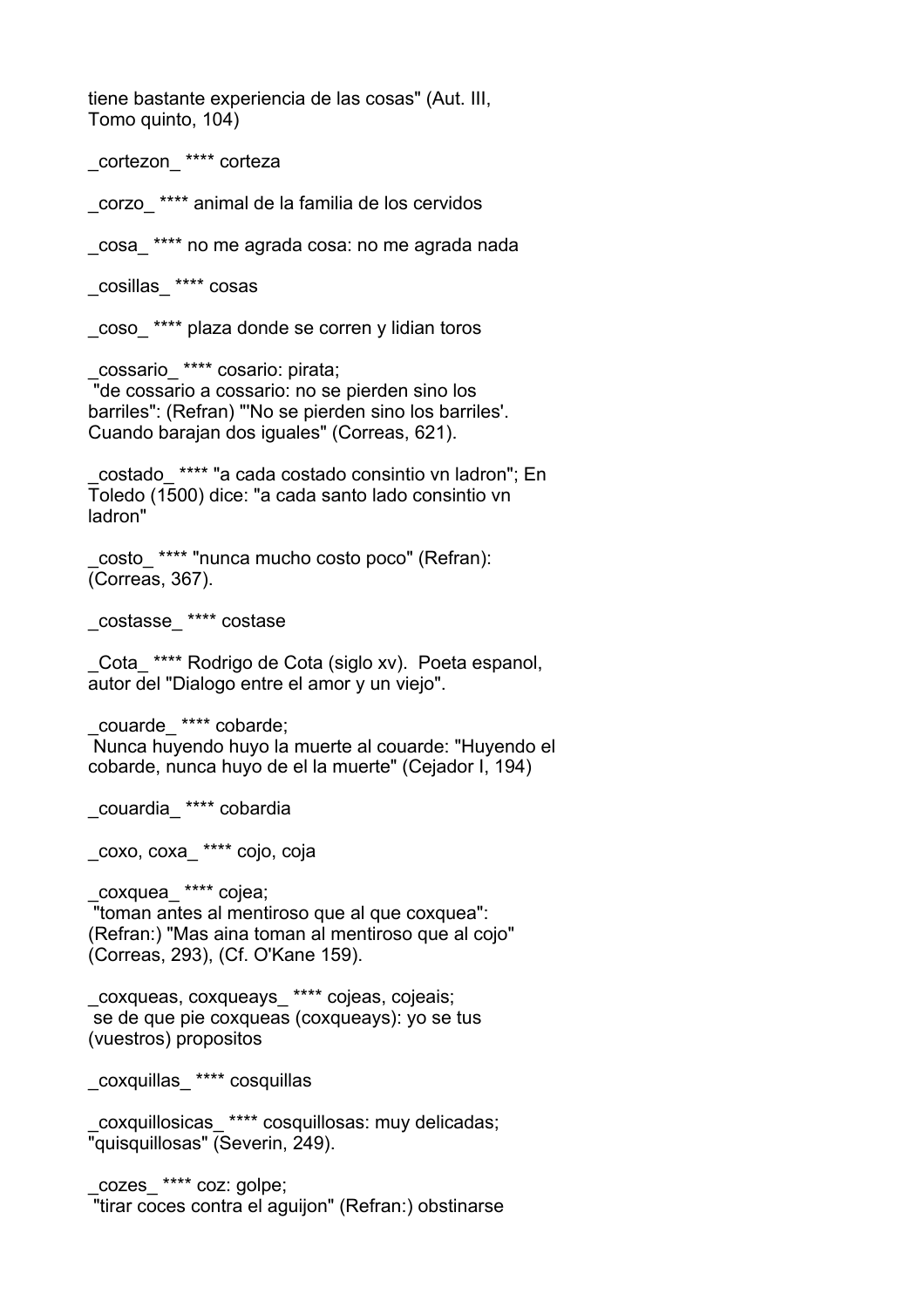en resistir a fuerza superior

\_cozina\_ \*\*\*\* cocina

\_Cratino\_ \*\*\*\* Poeta ateniense de la vieja comedia; murio en 422 a. JC. a la edad de 97 anos; fue atacado por Aristofanes por su falta de mesura.

\_Crato\_ \*\*\*\* "Crato o Craton...medico, aparece...dos veces en...Celso ('De Medicina')" (R-P, 112)). Otros criticos han visto errores en el texto: Eras y Crato - Hipocrates e Galeon; Erasistrato.

creerse \*\*\*\* creerse de uno: darle credito

Cremes \*\*\*\* "Tres viejos de Terencio ('Andria', 'Heautontimorumenos', 'Phormio') y un adolescente ('Eunuchus') tienen el nombre de Chremes" (Menendez y Pelayo, III, xlvii).

cresce, crescen \*\*\*\* crece, crecen; "O dios, e como cresce la necessidad con la abundancia": "Cum divitiis necessitas crescit." (Petrarca, De Rebus familiaribus 98 C, citado en Deyermond, 144)

\_crescer\_ \*\*\*\* crecer

\_crescidas\_ \*\*\*\* crecidas

\_crescido, crescidos\_ \*\*\*\* crecido, crecidos

\_cresciendo\_ \*\*\*\* creciendo

\_crescimientos\_ \*\*\*\* crecimientos

\_crespos\_ \*\*\*\* rizados

\_cresta\_ \*\*\*\* carnosidad roja que tienen los gallos sobre la cabeza; cima

\_creydo\_ \*\*\*\* creido

\_crimines\_ \*\*\*\* crimenes

\_crinados\_ \*\*\*\* crinar: peinar

crio \*\*\*\* criar: crear;

"Cata que dios mata los que crio" (Refran andaluz): "Dios que los crio, Dios que los mate" (Americo Castro: Espana en su historia, (pag. 636), citado por Singleton pag. 282). Cf. Job 1:21 "Jehova dio, y Jehova quito; sea el nombre de Jehova bendito".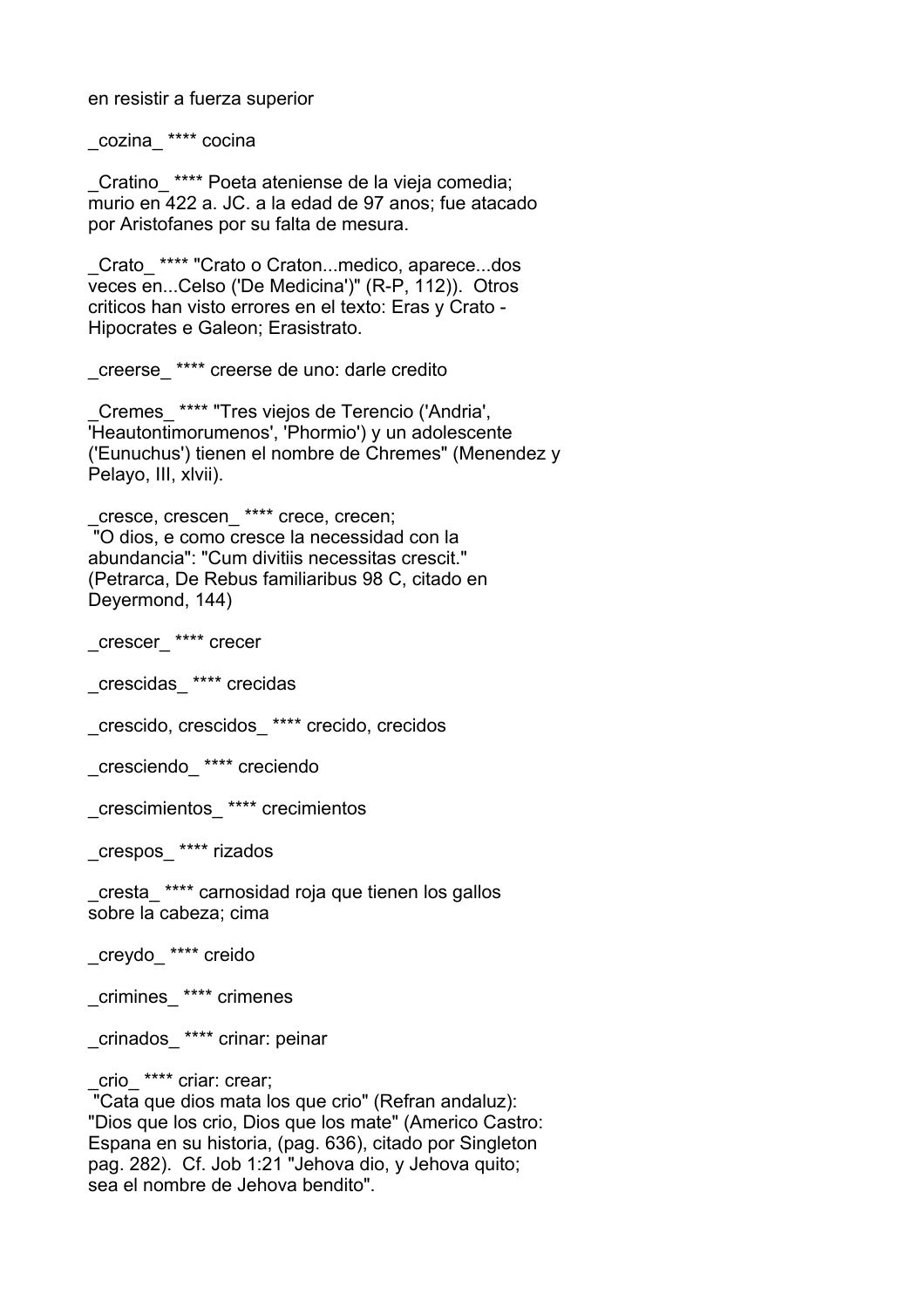\_Crito\_ \*\*\*\* "El nombre de Crito se repite tres veces en Terencio ('Andria', 'Heautontimorumenos' y 'Phormio')" (Menendez y Pelayo, Origenes de la novela, III, xlvii). "Crito, kristes, judex, arbiter" (Aribau, xiv).

\_cruda, crudas, crudo, crudos\_ \*\*\*\* cruel, crueles

\_cruel\_ \*\*\*\* que hace sufrir

\_cruzes\_ \*\*\*\* cruces

\_cubriesse\_ \*\*\*\* cubriese

\_cuchillada\_ \*\*\*\* herida de un cuchillo

\_cuelga\_ \*\*\*\* colgar: depender

\_cuenta\_ \*\*\*\* dar cuentas: dar razones; dar buena cuenta: corresponder bien a un encargo; hacer cuenta: figurarse; cuentas: las bolitas del rosario

\_cuento\_ \*\*\*\* relacion de un suceso; calculo

\_cuerdo, cuerda\_ \*\*\*\* prudente; que esta en su juicio; "avnque es algo loco, la pena le hara cuerdo": (Refran:) "El loco por la pena es cuerdo. Refr. con que se explica, que el castigo corrige los vicios, aun en los incapaces de razon" (Aut. II, Tomo quarto, 428).

cuero, cueros \*\*\*\* piel

cueruo \*\*\*\* cuervo;

"crie cueruo: que me sacasse el ojo" (Refran): "Cria el cuervo, (e) sacararte ha el ojo." (O'Kane 95: Santillana, Refranes, 154; Seniloquium 66.)

\_cuesta\_ \*\*\*\* terreno en pendiente

cueze \*\*\*\* cuece (cocer); no cocersele a uno el pan (expresa inquietud)

culantrillo \*\*\*\* planta medicinal;

"fagase pues el perfumar...con culantro e fojas de carrasca camphora e con cortezas de granadas" (Tratado de la epidemia e de la pestilencia, [1475]; DETEMA I, 440).

\_culebra\_ \*\*\*\* "La vertebra de la espina dorsal de la serpiente, machacada y disuelta, y extendida sobre la verruga del parpado que sucede en la manos por las que corra sangre, las seca y dispersa. Y si una mujer embarazada se inclina sobre ella, aborta... 'La negra.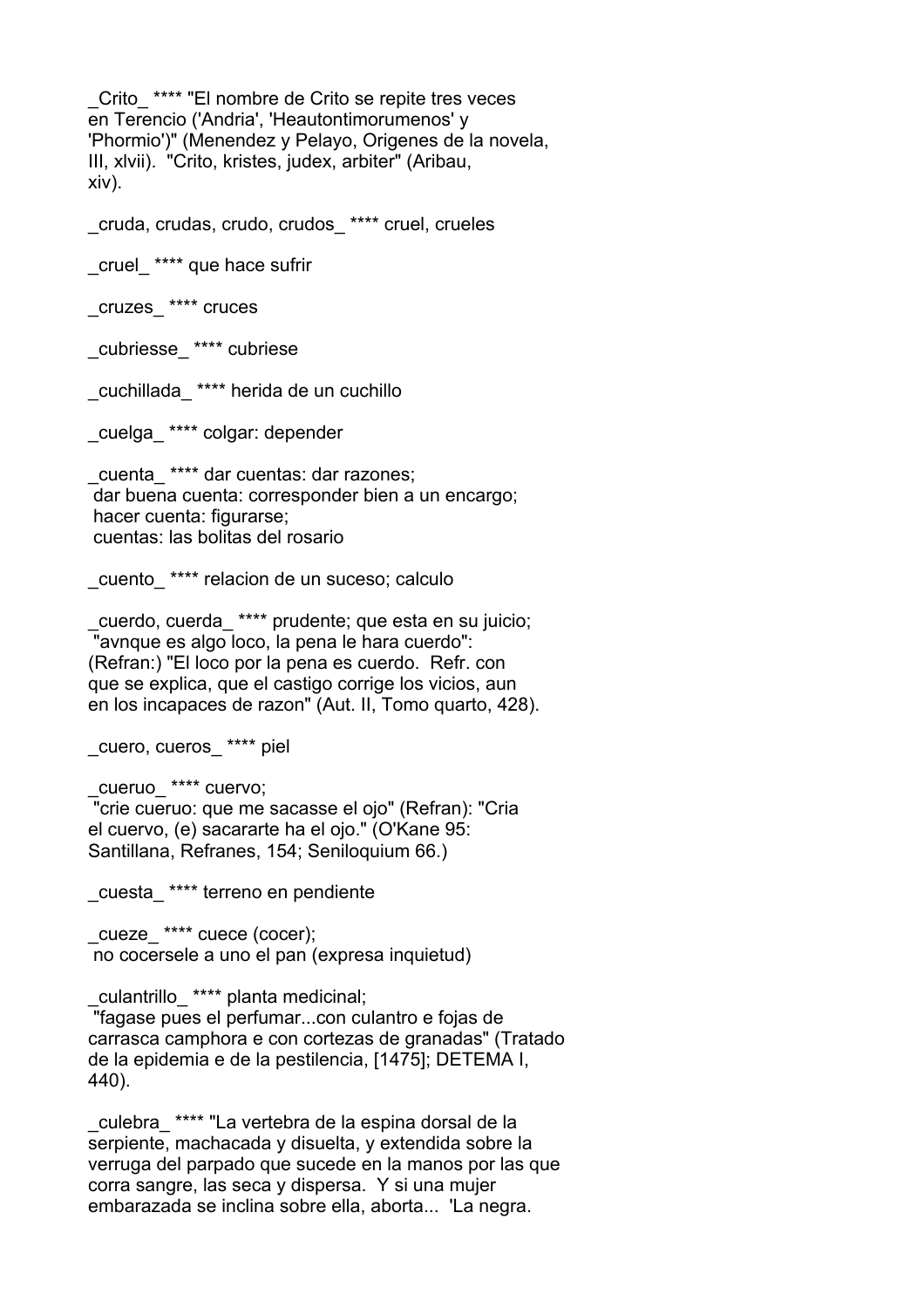La camisa': si se cortan su cabeza y su rabo..., se pone en un cacharro de cobre y se echa sobre el un arrelde de aceite y dos arreldes de agua dulce, y se cuece hasta que se vaya el agua y se quede el aceite, y se unta con este al alopecico, le hace salir pelo. Con permiso de Dios Altisimo", etc. (Utilidades, 125); "toma la culebra de los montes e tajados amos los cabos quatro dedos de parte de la cabeza e otros tantos de parte de la cola desy matala en agua caliente e descuerala" (Cirugia, [1440-1460]; DETEMA I, 441).

culpeys \*\*\*\* culpeis

\_cumpliesse\_ \*\*\*\* cumpliese

Cupido \*\*\*\* En la mitologia romana, el dios del Amor; hijo de Venus. Generalmente se representa como un nino con alas, llevando arco y flecha; a veces tiene los ojos vendados. Identificado con el dios griego, Eros.

\_cupiesse\_ \*\*\*\* cupiese: caber: tener parte en algo

\_cura\_ \*\*\*\* medicina; cuidado; sacerdote

curar \*\*\*\* curar de: cuidar de, poner atencion en; tener cuidado; sanar

\_curaua, curauas\_ \*\*\*\* curaba, curabas

\_curays\_ \*\*\*\* curais

\_curso\_ \*\*\*\* camino

\_cuydado, cuydados\_ \*\*\*\* cuidado, cuidados

\_cuydosa\_ \*\*\*\* cuidosa: angustiosa

\_cuyta, cuytas\_ \*\*\*\* cuita: afliccion, ansia

\_cuytada, cuytado\_ \*\*\*\* ansiosa, ansioso

\_cuytadillas\_ \*\*\*\* afligidas

\_cuz\_ \*\*\*\* voz para llamar a los perros; "A perro viejo no cuz, cuz." (Refran) (Correas, 57): "Refr. que da a entender que al que tiene practica y experiencia de las cosas, no es facil enganarle con los agasajos o apariencia de utilidad" (Aut. I, Tomo segundo, 713).

daca\_\*\*\*\* da aca, trae

dadiua, dadiuas \*\*\*\* dadiva: regalo, don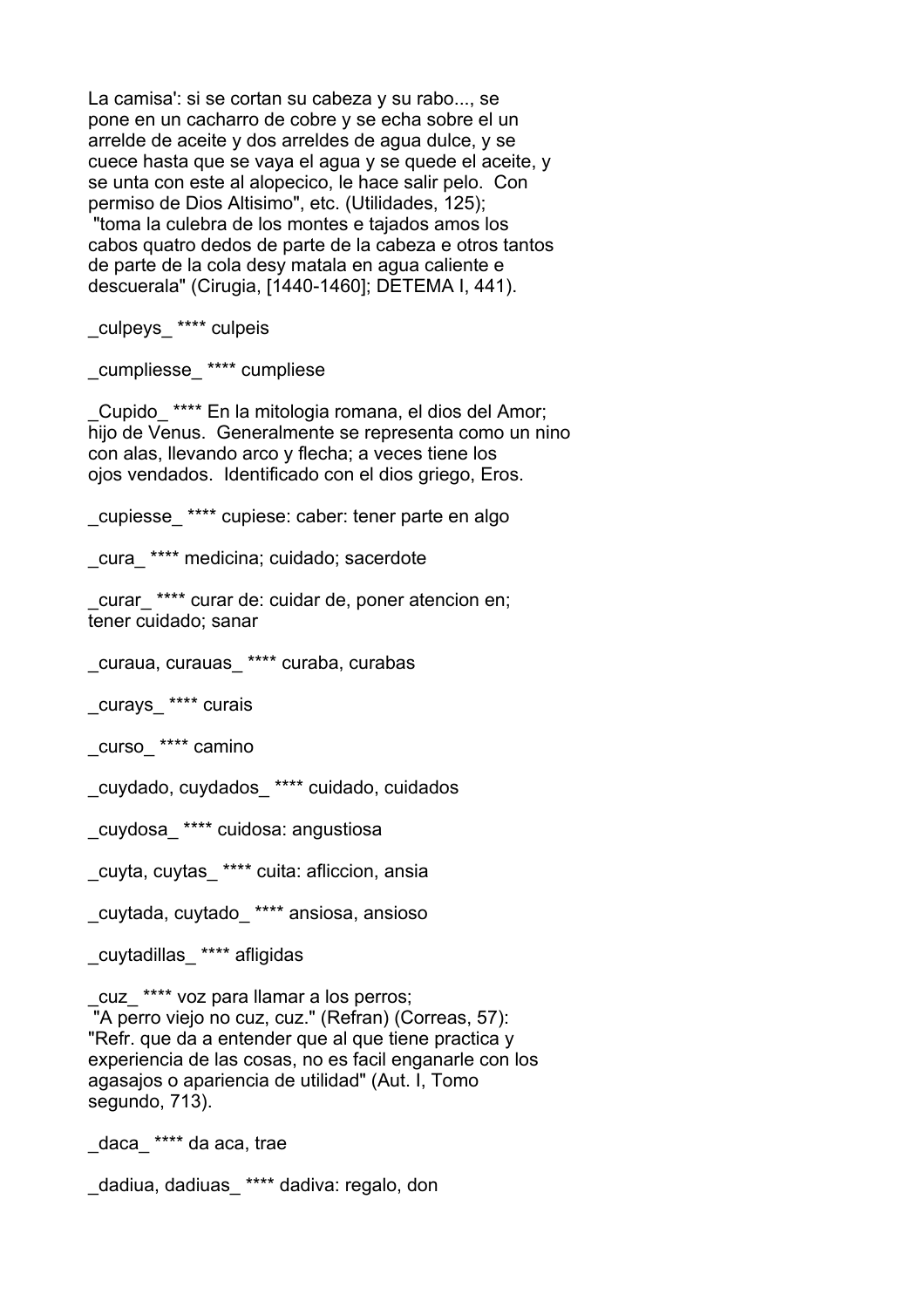\_dados\_ \*\*\*\* dado: cubo pequeno con uno hasta seis puntos que sirve para varios juegos.

\_dalli\_ \*\*\*\* de alli

danado, danada \*\*\*\* malo, perverso; corte danada: corte de los condenados

danauan \*\*\*\* danaban

dano \*\*\*\* perjuicio, agravio

dante \*\*\*\* que da

daqui \*\*\*\* de aqui

dar \*\*\*\* sonar en el reloj las campanadas correspondientes a la hora

\_darnos ha\_ \*\*\*\* nos dara

darte han \*\*\*\* te daran

\_darte he\_ \*\*\*\* te dare

\_daua\_ \*\*\*\* daba

daua, dauan \*\*\*\* daba, daban

\_daualo\_ \*\*\*\* lo daba

Dauid \*\*\*\* En la Biblia, el segundo rey de Israel y Judah (1010?- 975? a. de J. C.). Poeta y profeta. Sedujo a Betsabe la esposa de Urias, y luego lo mando a asesinar. De esta union nacio un hijo, el cual se murio por mandato de Dios, a causa de los pecados de David.

\_days\_ \*\*\*\* dar: dais

\_de mas\_ \*\*\*\* ademas

de tras \*\*\*\* detras

\_debaxo\_ \*\*\*\* debajo

\_debda, debdas\_ \*\*\*\* deuda, deudas

\_debdo\_ \*\*\*\* deudo, pariente, parentesco

debdores \*\*\*\* deudores: los que deben algo

\_debuxo\_ \*\*\*\* dibujo

decender \*\*\*\* descender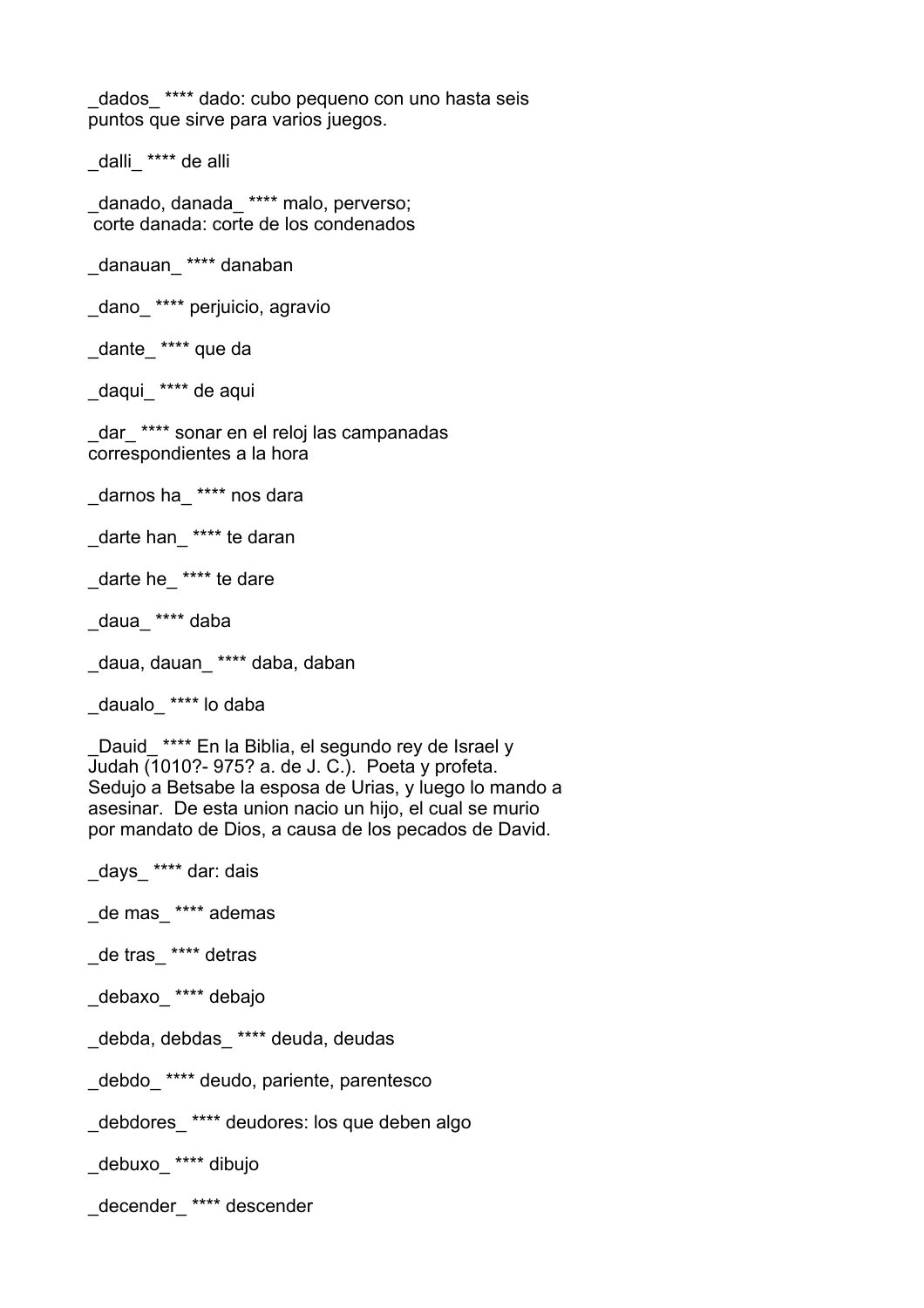\_dechado\_ \*\*\*\* ejemplo, modelo

deciende \*\*\*\* desciende

decimooctauo \*\*\*\* decimoctavo

\_decir\_ \*\*\*\* bajar (Cejador, II, 198, n.14)

declina \*\*\*\* declinar: inclinarse hacia abajo o hacia un lado

declinauan \*\*\*\* declinaban

Dedalo \*\*\*\* En la mitologia griega, el artista e inventor que edifico el Laberinto de Creta para el rey Minos. Luego el y su hijo, Icaro, fueron aprisionados dentro de este laberinto, de donde escaparon con alas de cera y plumas que hizo Dedalo (Icaro perecio durante su vuelo).

\_deesas\_ \*\*\*\* diosas

defendays \*\*\*\* defendais

\_defender\_ \*\*\*\* proteger; mantener; prohibir

defendiole \*\*\*\* le prohibio

defension \*\*\*\* proteccion

defensiuas \*\*\*\* defensivas

deferimos, diferirias \*\*\*\* diferir: ser diferente; dilatar, retardar

\_defeto\_ \*\*\*\* defecto

\_degollado, degollados\_ \*\*\*\* cortado el cuello

degollaron \*\*\*\* cortaron el cuello o la garganta

\_del, dellos, della, dellas\_ \*\*\*\* de el, de ellos, de ella, de ellas

delectable \*\*\*\* deleitable

deleytables \*\*\*\* deleitables

deleytan \*\*\*\* deleitan

deleyte, deleytes \*\*\*\* deleite, deleites; "Pero ya sabes que el deleyte de la venganza dura vn momento: y el de la misericordia para siempre":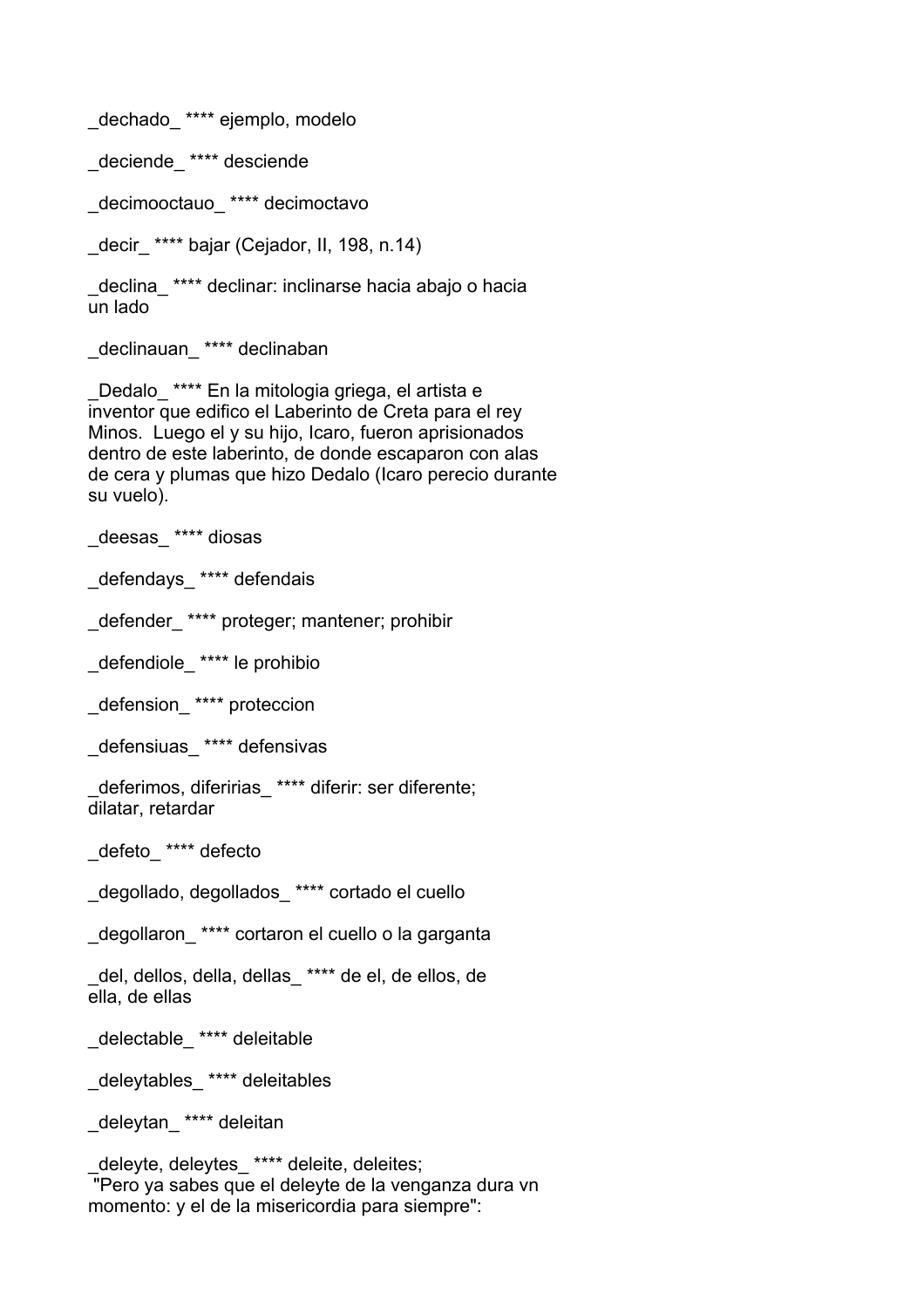"Ultionis momentanea delectatio est: misericordia sempiterna" (Petrarca, De Remediis Utriusque Fortunae, i. 101 B, citado en Deyermond, 147) \_deleytosa\_ \*\*\*\* deleitosa deleytosas, deleytoso \*\*\*\* deleitosas, deleitoso deliberacion \*\*\*\* considerar detenidamente deliberar \*\*\*\* pensar, meditar delibre \*\*\*\* delibrar: deliberar: liberar: libertar: poner en libertad delicto, delictos \*\*\*\* delito, delitos: culpa, crimen delinquente, delinquentes \*\*\*\* delincuente: el que comete delito \_dello\_ \*\*\*\* de ello \_demanda\_ \*\*\*\* intento; peticion \_demandar\_ \*\*\*\* pretender; desear; pedir, rogar \_demandaua\_ \*\*\*\* demandaba demas \*\*\*\* ademas; por demas: inutil; "por demas es ruego a quien no puede hauer misericordia" (Refran:) "por demas es el ruego a quien no puede haber misericordia ni mover duelo" (Correas, 400). \_demasias\_ \*\*\*\* excesos \_demos\_ \*\*\*\* demos tras el: dar tras uno: perseguirle dempressa \*\*\*\* de empresa demude \*\*\*\* demudar: mudar, alterar dende \*\*\*\* desde, despues de; de alli denominacion \*\*\*\* designacion \_denostado, denostada, denostadas\_ \*\*\*\* injuriado, infamado dentera \*\*\*\* sensacion desagradable en los dientes; envidia, gran deseo dentre \*\*\*\* de entre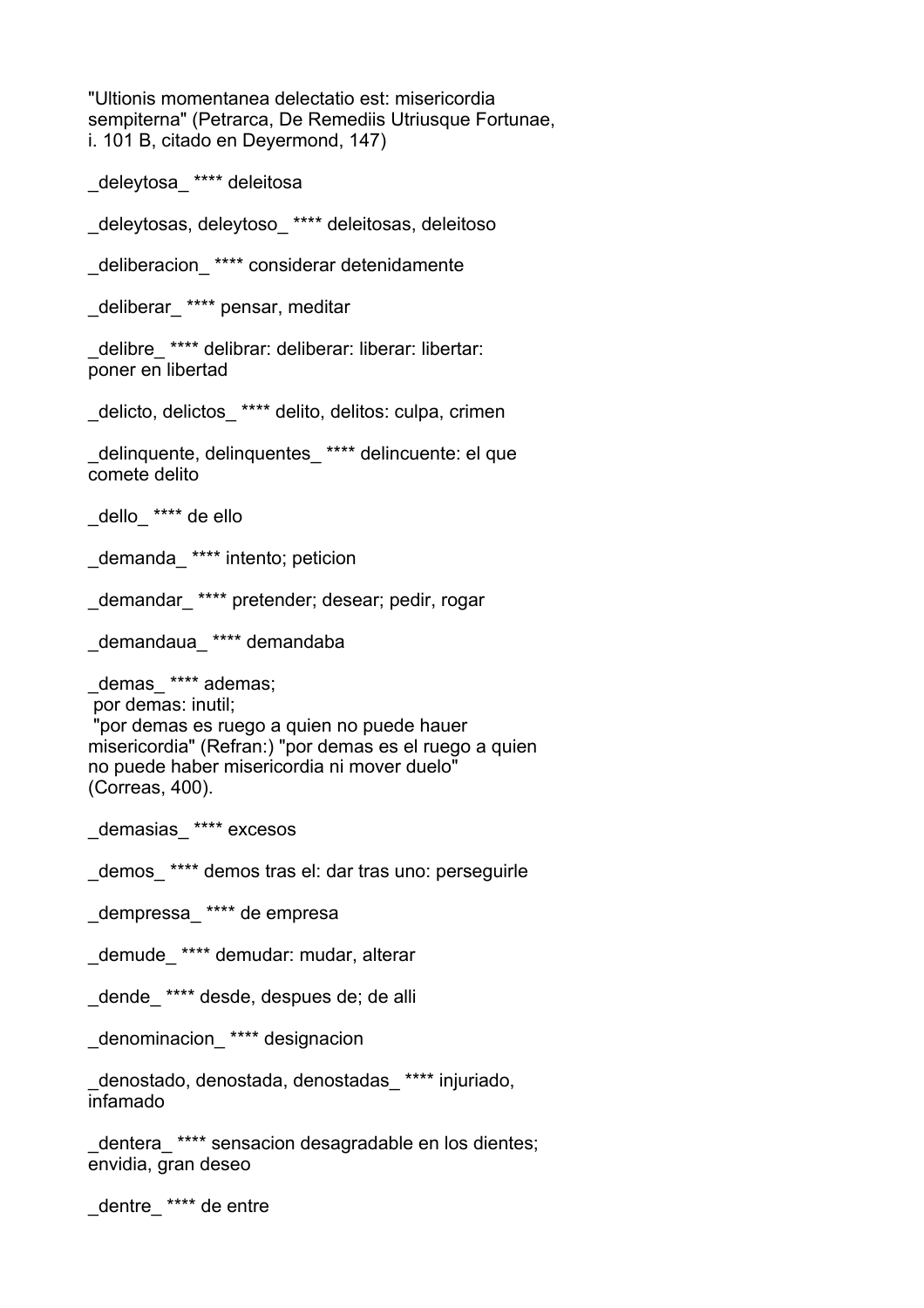dentrellas \*\*\*\* de entre ellas

denuestan \*\*\*\* insultan

\_denuesto, denuestos\_ \*\*\*\* insulto, infamia

\_departen\_ \*\*\*\* departir: conversar, hablar

deponer \*\*\*\* dejar

derechas \*\*\*\* a derechas: con acierto

derecho \*\*\*\* segund derecho: segun derecho: como razonable, por cierto; justo

derramaua \*\*\*\* derramaba

derredor \*\*\*\* en derredor: en contorno, alrededor

derrocar \*\*\*\* deshacer, derribar

desabrido, dessabrido \*\*\*\* persona sin cortesia; aspero, malhumorado, desagradable

desacordada, desacordadas \*\*\*\* fuera de sentido; perdida la memoria

\_desadormescieron\_ \*\*\*\* desadormecer: despertar

desafio \*\*\*\* duelo, combate

\_desagradescen\_ \*\*\*\* desagradecen

desalabauas \*\*\*\* desalababas: desalabar: menospreciar

desalinada \*\*\*\* negligente

desamar \*\*\*\* dejar de amar

desamor \*\*\*\* falta de amor

desamparan, desamparo \*\*\*\* desamparar: abandonar

desamparasse \*\*\*\* desamparase; "no hizo dios a quien desamparasse" (Proverbio) (Covarrubias, 475)

\_desasna\_ \*\*\*\* hacer perder a uno la rudeza por medio de la instruccion.

desastrado, desastrada \*\*\*\* (deriv. de astre: mala estrella) desgraciado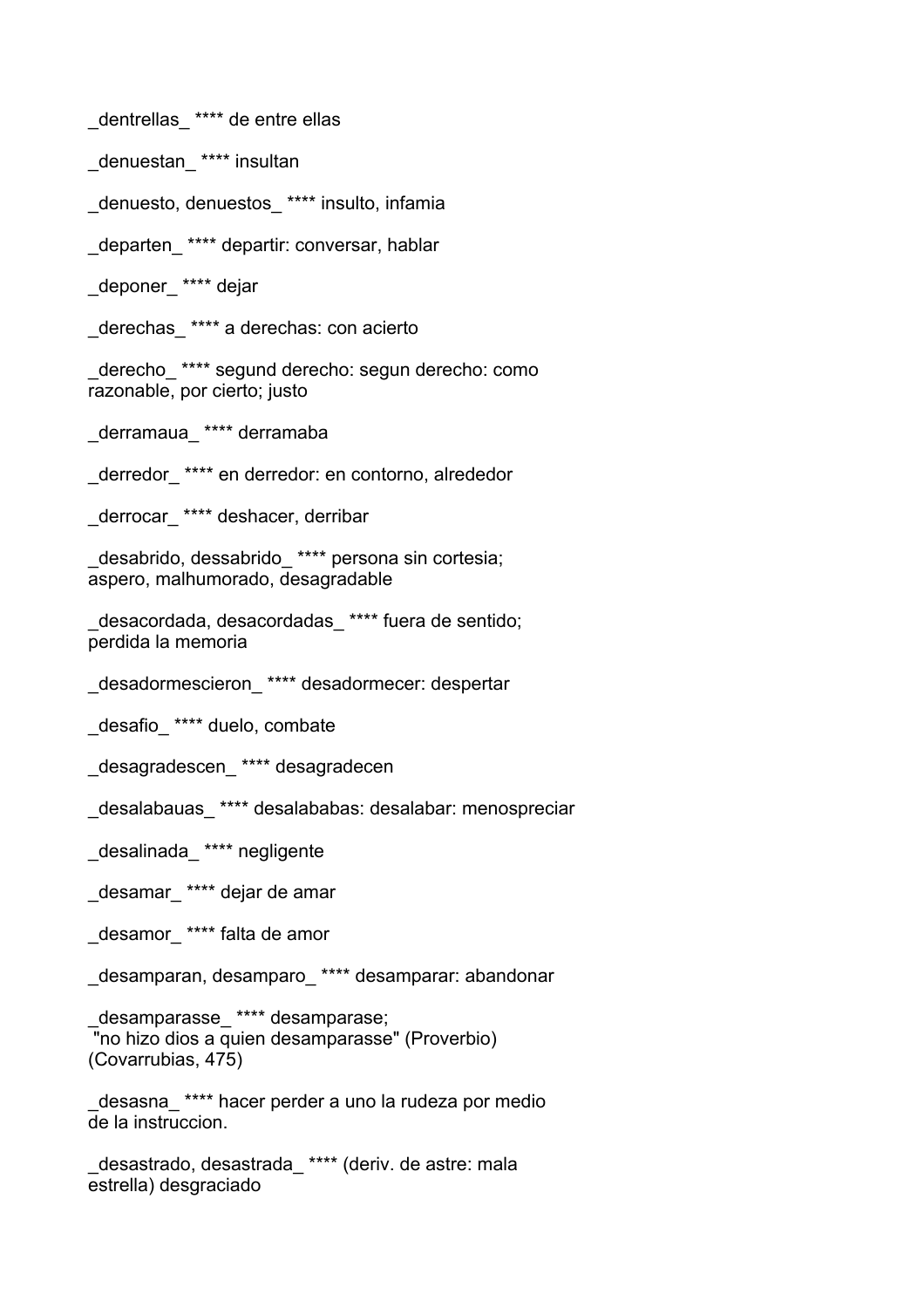desatacados \*\*\*\* desabrochados los pantalones

\_desatinado\_ \*\*\*\* que no tiene juicio

desatino \*\*\*\* locura, necedad

desauenires \*\*\*\* desavenir, desconvenir

desauentura \*\*\*\* desaventura: desventura

desauenturada, desauenturadas \*\*\*\* desventurada, desventuradas

\_desauenturado\_ \*\*\*\* desventurado

desayudo \*\*\*\* desayudar: estorbar; "jamas al esfuerzo desayudo la fortuna" (Refran): (Correas, 31, 35)

desbauando \*\*\*\* desbabando: desbabar: echar baba

\_desbocado\_ \*\*\*\* jarro desbocado: jarro desportillado

desbraue \*\*\*\* desbravar: amansar, desahogarse

descabullir \*\*\*\* huir de una dificultad

descaescimiento \*\*\*\* debilidad, falta de fuerzas; desmayo

\_descaezcas\_ \*\*\*\* descaecer: perder poco a poco la salud; decaer de animo; desmayar

descalabrados \*\*\*\* heridos (en la cabeza)

\_descalzar\_ \*\*\*\* quitar el calzado

\_descanso\_ \*\*\*\* alivio

descargo \*\*\*\* excusa; satisfaccion de la obligacion de justicia

\_descasaua\_ \*\*\*\* descasaba: descasar: anular el matrimonio;

"descasaua mill casados: alusion al empleo de la magia para hacer las llamadas 'ligaduras' o 'ataduras' cuyo fin era, mediante la impotencia masculina, crear desamor entre los casados" (Russell, 303).

descobria \*\*\*\* descubria

descobrir \*\*\*\* descubrir

descobrire \*\*\*\* descubrire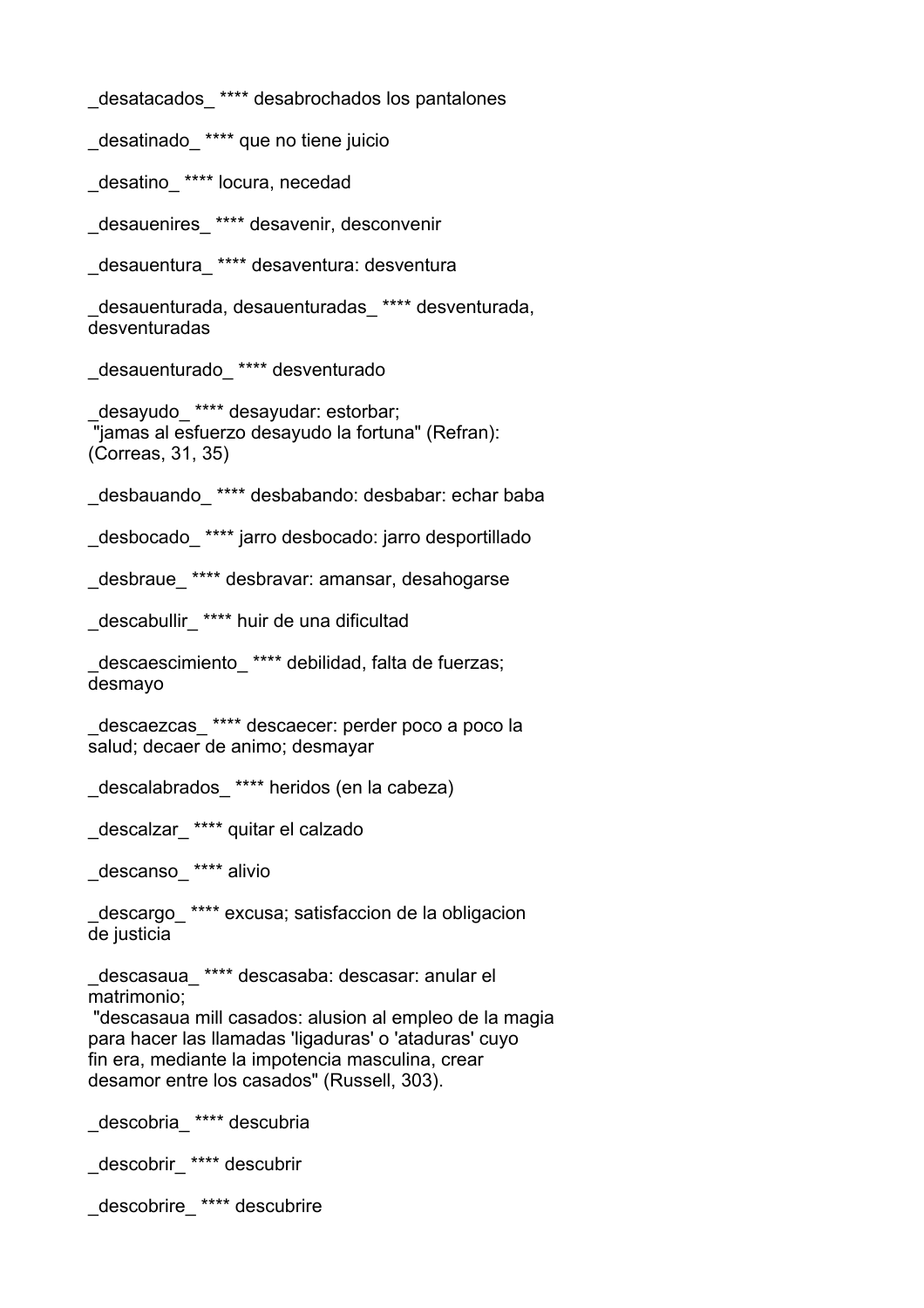\_descobriria\_ \*\*\*\* descubriria

desconciertan \*\*\*\* desconcertar: desarreglar

desconciertos \*\*\*\* turbacion, desorden

\_desconfiaua\_ \*\*\*\* desconfiaba

\_desconoscido\_ \*\*\*\* desconocido: ingrato

desconsolado, desconsolada \*\*\*\* privado de consuelo; triste

\_descontentamiento, descontentamientos\_ \*\*\*\* disgusto, falta de contento

\_descrece\_ \*\*\*\* decrece

\_descriue\_ \*\*\*\* describe

descubierto \*\*\*\* visible

descubiertos \*\*\*\* descubierto: deficit: falta

descubren \*\*\*\* descubrir: darse a conocer una persona; divulgar

\_descubriesse\_ \*\*\*\* descubriese

descubrillo \*\*\*\* descubrirlo

\_descuchar\_ \*\*\*\* de escuchar

desculpa \*\*\*\* disculpa

desculparte \*\*\*\* disculparte

descuydado, descuydados \*\*\*\* descuidado

descuydar \*\*\*\* descuidar

desdore \*\*\*\* desdorar: quitar el dorado de una cosa; deslustrar; mancillar la reputacion

\_deseasse\_ \*\*\*\* desease

desechados \*\*\*\* rechazados

desechalla \*\*\*\* desecharla

desechar, desecha, desechan, desechas \*\*\*\* rechazar, despreciar; desechar el pelo malo: pelechar: medrar, mejorar de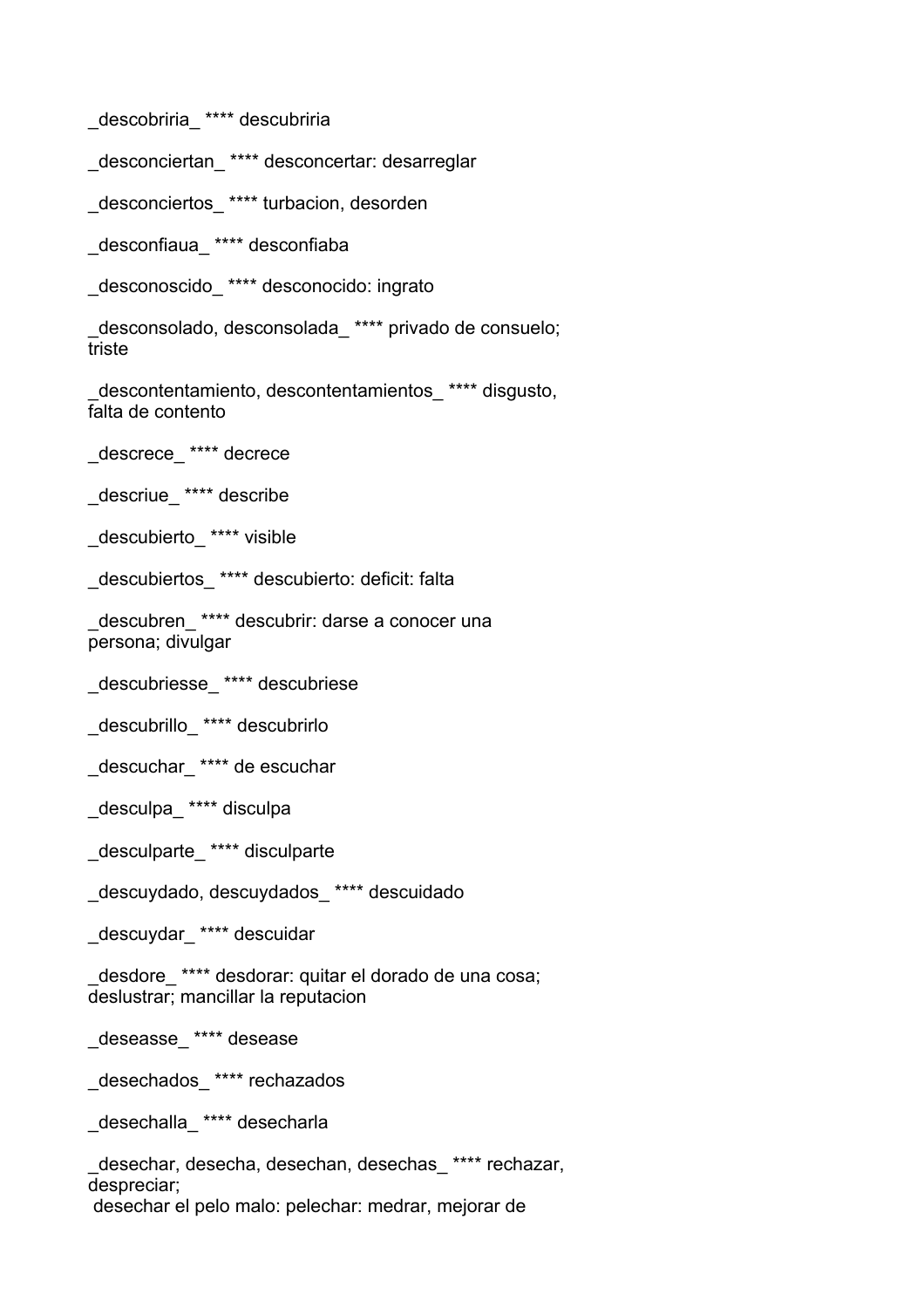## fortuna

\_desemboltura\_ \*\*\*\* desenvoltura: desembarazo

desembuelta \*\*\*\* desenvuelta: atrevida

desempenado \*\*\*\* desempenar: libertar a uno de sus deudas

desenconan \*\*\*\* mitigan; "las lagrimas e sospiros mucho desenconan el corazon dolorido" (Refran): (Correas, 258).

\_desenojaros\_ \*\*\*\* desenojarse: distraerse

\_desentido\_ \*\*\*\* insensible, loco, necio

\_desflorar\_ \*\*\*\* quitar la novedad

\_desfuzia\_ \*\*\*\* fucia: confianza; desfucia: desconfianza

\_desgoznarse, desgozne\_ \*\*\*\* desgoznar: quitar los goznes

desgraciada \*\*\*\* boca desgraciada: que no tiene gracia

\_desgrenado\_ \*\*\*\* despeinado

\_deshago; deshaze\_ \*\*\*\* deshacer: consumirse, estar muy inquieto; descompone

\_deshaziendo\_ \*\*\*\* deshaciendo: deshacer: estar sumamente impaciente

deshonestos, deshonestas \*\*\*\* indecorosos, indecorosas

deslenguamiento \*\*\*\* deslenguar: desvergonzarse

desmanda \*\*\*\* desmandar: desordenarse

desmengua, desmengue \*\*\*\* desmenguar: disminuir

desnudaua \*\*\*\* desnudaba; "ya me desnudaua para acostar. CEL.--con las gallinas, hija?": "'Acostarse con las gallinas' es frase proverbial todavia en uso" (R-P, 188)

\_deso, desos \_ \*\*\*\* de eso, de esos

\_desonrra\_ \*\*\*\* deshonra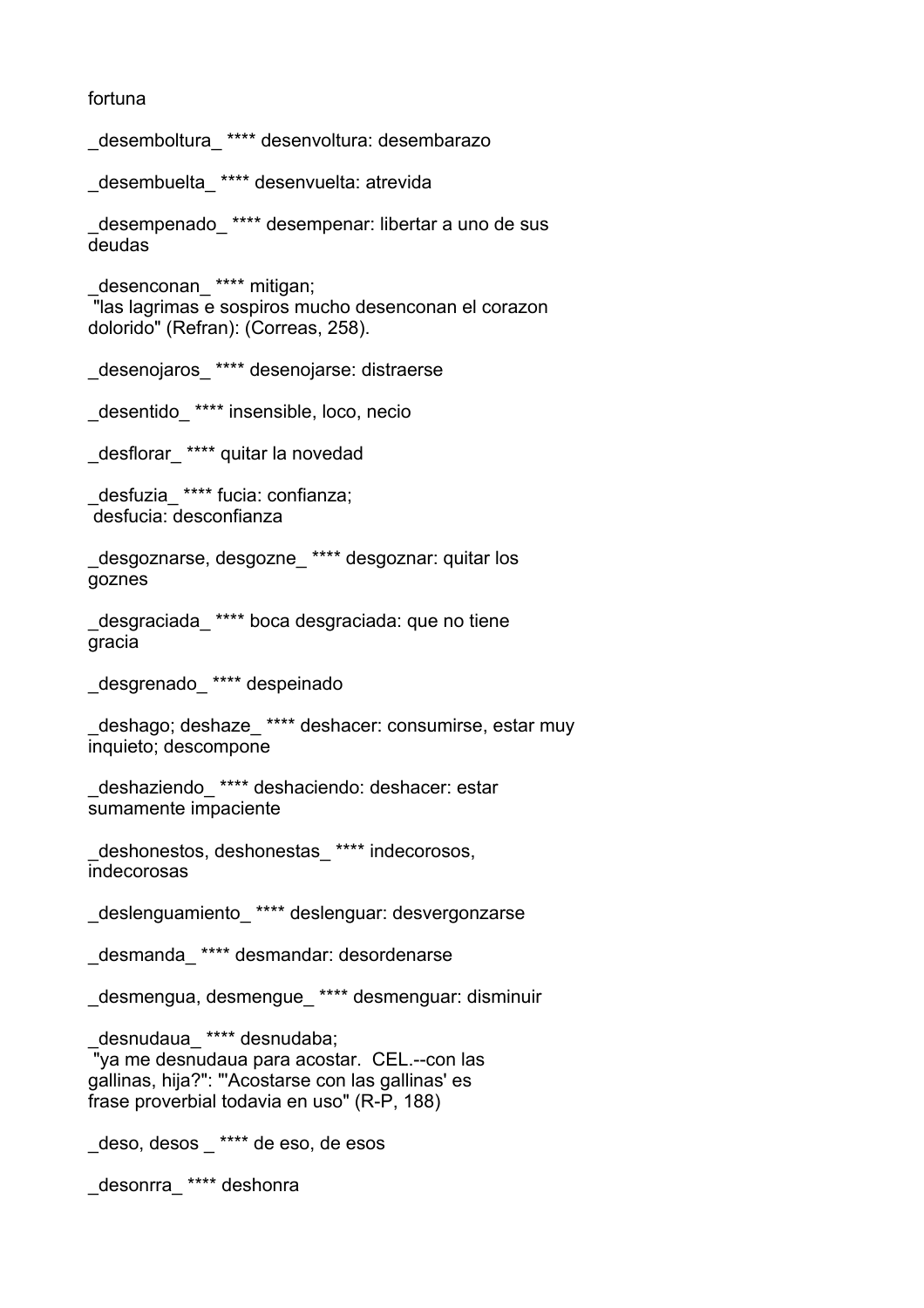\_desonrrado\_ \*\*\*\* deshonrado

\_despacha\_ \*\*\*\* despachar: darse prisa; concluir un negocio

desparte \*\*\*\* despartir: separar; "pequena causa desparte conformes amigos" (Refran): (Correas, 389).

despartidores \*\*\*\* despartidor: el que pone paz entre los que rinen

\_despartir\_ \*\*\*\* separar, apartar

\_despedazaua\_ \*\*\*\* despedazaba

despedir \*\*\*\* alejar de si a uno

\_despega, despegarse\_ \*\*\*\* despegar: apartar

despegado \*\*\*\* "No vee la hora (que hauer despegado)": (Celestina esta muy impaciente por salir.)

\_despenado, despenada\_ \*\*\*\* arrojado de un lugar alto

despensa \*\*\*\* lugar donde se guardan las cosas comestibles

despenseros \*\*\*\* despensero: persona encargada de la despensa

despereza \*\*\*\* se despereza: se pasma? (Cf. Singleton, 280)

desperezos \*\*\*\* desperezo: "pasmo, extremo" (Corominas III, 743).

\_despertays\_ \*\*\*\* despertais

despidays \*\*\*\* despidais

despidiente \*\*\*\* despediente: expediente, medio, recurso

despoja, despojes \*\*\*\* despojarse: quitarse el manto; quitarse las vestiduras;

"avnque muda el pelo la raposa, su natural no despoja" (Refran:) (Correas, 73).

\_desposada\_ \*\*\*\* novia

despriuasse \*\*\*\* desprivase: desprivar: hacer caer de la privanza, hacer caer del primer lugar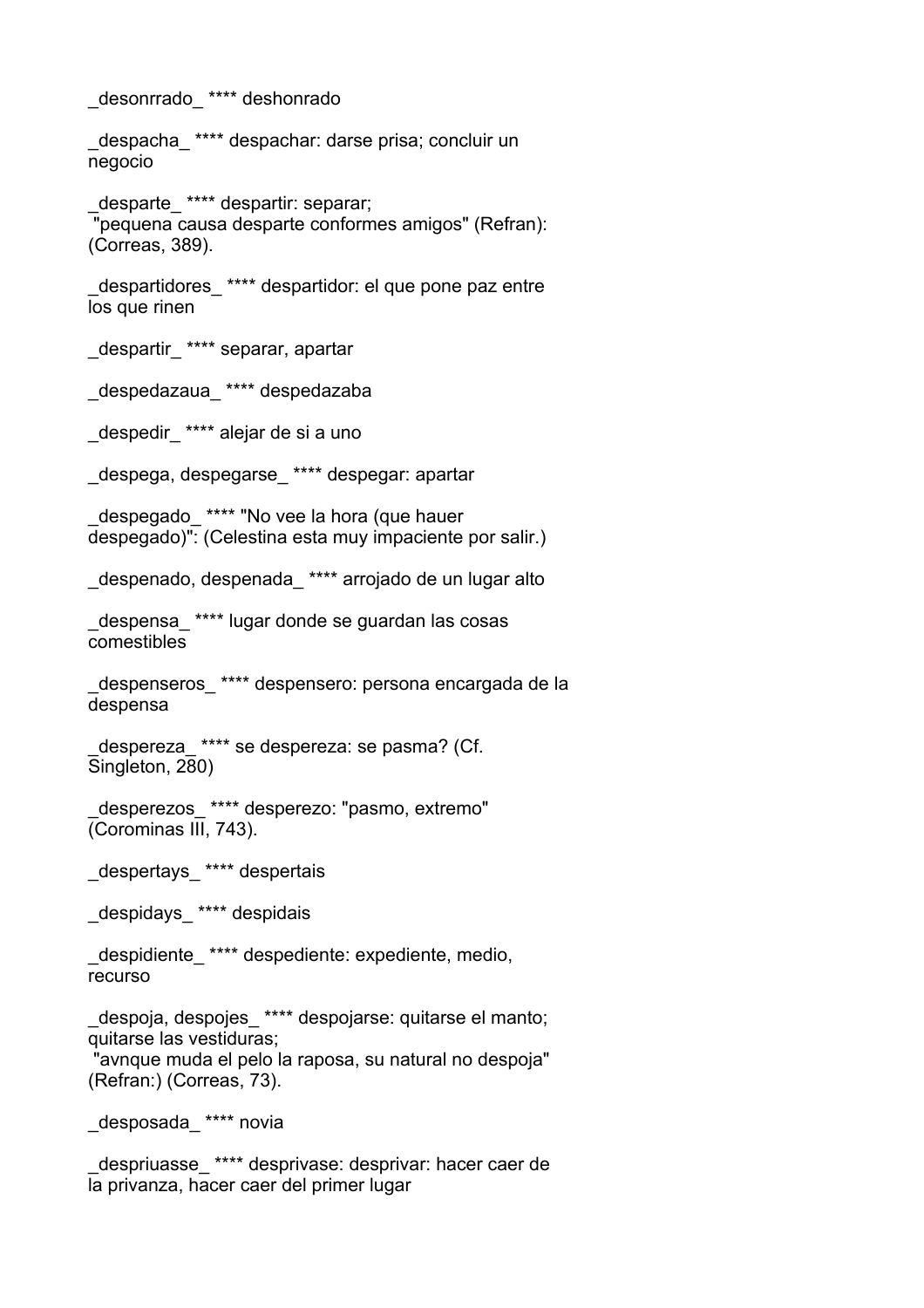\_despuelas\_ \*\*\*\* mozo despuelas: mozo de espuelas: mozo que va junto a la caballeria de su amo \_desque\_ \*\*\*\* desde que dessa, dessas \*\*\*\* de esa, de esas \_desse\_ \*\*\*\* de ese \_dessea\_ \*\*\*\* desea \_desseado\_ \*\*\*\* deseado dessean \*\*\*\* desean \_dessear\_ \*\*\*\* desear dessearla \*\*\*\* desearla; "gran parte de la salud es dessearla" (Refran:) (Correas, 224). \_desseas\_ \*\*\*\* deseas \_desseauamos\_ \*\*\*\* deseabamos \_desseays\_ \*\*\*\* deseais \_dessee\_ \*\*\*\* desee desseo, desseos \*\*\*\* deseo, deseos \_desseoso\_ \*\*\*\* deseoso \_desso, dessos\_ \*\*\*\* de eso, de esos \_destar\_ \*\*\*\* de estar \_destas, destos\_ \*\*\*\* de estas, de estos deste, desto, desta \*\*\*\* de este, de esto, de esta destemplado \*\*\*\* sin armonia destemplose \*\*\*\* destemplar: destruir la armonia \_desterrar\_ \*\*\*\* exilar; alejar desenterraua \*\*\*\* desenterraba \_destorcieron\_ \*\*\*\* destorcer: deshacer lo retorcido, enderezar \_destotra\_ \*\*\*\* de esta otra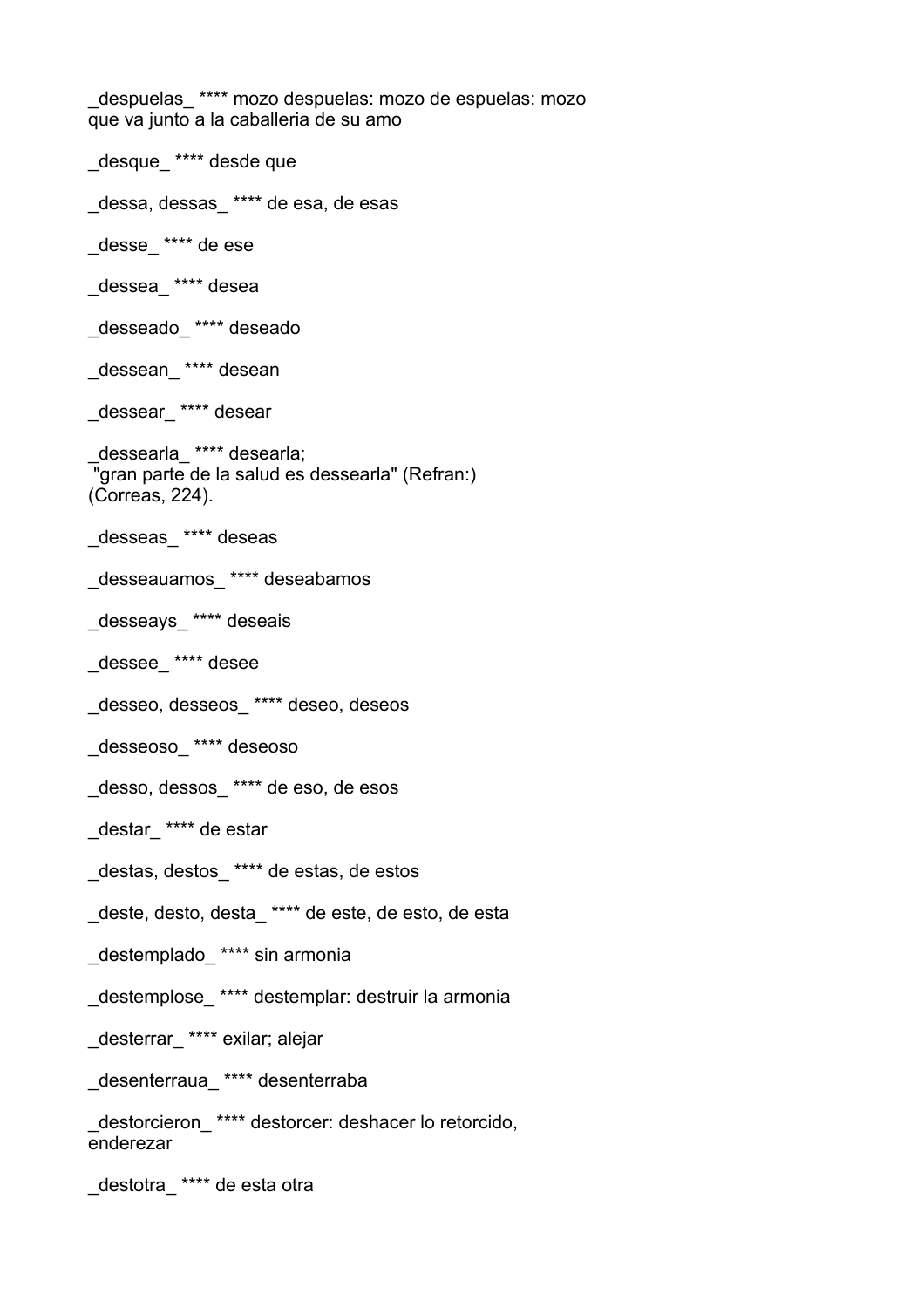\_destroza, destroces\_ \*\*\*\* destrozar: hacer pedazos alguna cosa; maltratar

\_destruya\_ \*\*\*\* destruir: destruia

destruycion\_<sup>\*\*\*\*</sup> destruccion

\_destruyr\_ \*\*\*\* destruir

destruyras \*\*\*\* destruiras

destruyrlo \*\*\*\* destruirlo

destruyste \*\*\*\* destruiste

desuariado, desuariados \*\*\*\* que delira; fuera de regla

\_desuariar\_ \*\*\*\* decir locuras

\_desuarios\_ \*\*\*\* desvarios: locuras

\_desuellacaras\_ \*\*\*\* persona desvergonzada, descarada

\_desuentura\_ \*\*\*\* desventura: desgracia

\_desuergonzada\_ \*\*\*\* desvergonzada

\_desuergonzado, desuergonzadas\_ \*\*\*\* desvergonzado, desvergonzadas

desuerguenza \*\*\*\* desverguenza

\_desuia\_ \*\*\*\* desvia: desviar: apartar

desuiados \*\*\*\* desviados: alejados

\_desuio, desuios\_ \*\*\*\* desvio: desagrado, frialdad, indiferencia

determina \*\*\*\* determinar: indicar con precision; fijar; tomar una resolucion

determinacion \*\*\*\* decision

\_determinasse\_ \*\*\*\* determinase

detrimento \*\*\*\* destruccion

detuue \*\*\*\* detuve

detuuiesse \*\*\*\* detuviese

deuanea \*\*\*\* devanea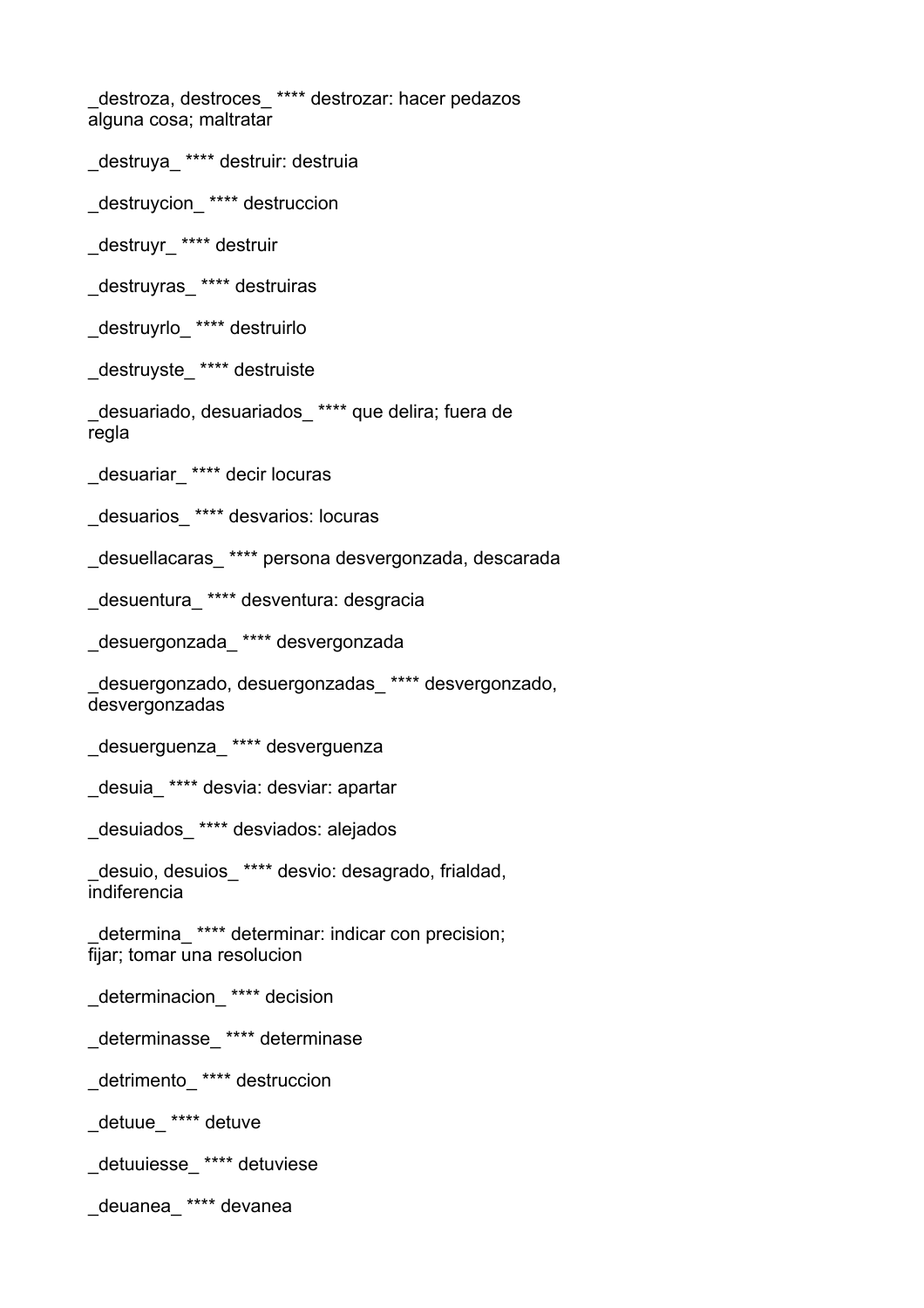\_deuaneando\_ \*\*\*\* devaneando

deuanear \*\*\*\* devanear: decir disparates, delirar

deuaneen \*\*\*\* devanear: devaneen

\_deue\_ \*\*\*\* debe

\_deuemos\_ \*\*\*\* debemos

deuen \*\*\*\* deben

deues \*\*\*\* debes

\_deueys\_ \*\*\*\* debeis

\_deuia\_ \*\*\*\* debia

\_deuido, deuida\_ \*\*\*\* debido, debida

\_deuo\_ \*\*\*\* debo

\_deuocion, deuociones\_ \*\*\*\* devocion, devociones

deuoto, deuota \*\*\*\* devoto, devota

deuotos, deuotas \*\*\*\* devotos, devotas

deuria \*\*\*\* deber: deberia

\_dexa, dexan, dexas\_ \*\*\*\* deja, dejan, dejas

\_dexada, dexadas, dexado\_ \*\*\*\* dejada, dejadas, dejado

\_dexala, dexale, dexalo, dexalos, dexame, dexamele\_ \*\*\*\* dejala, dejale, dejalo, dejalos, dejame, dejamele

\_dexamos\_ \*\*\*\* dejamos

dexando, dexandola \*\*\*\* dejando, dejandola

\_dexaos\_ \*\*\*\* dejaos

\_dexar\_ \*\*\*\* dejar; abandono

\_dexaras, dexare\_ \*\*\*\* dejaras, dejare

\_dexarasme, dexarle he\_ \*\*\*\* me dejaras, le dejare

\_dexaron\_ \*\*\*\* dejaron

\_dexarse\_ \*\*\*\* dejarse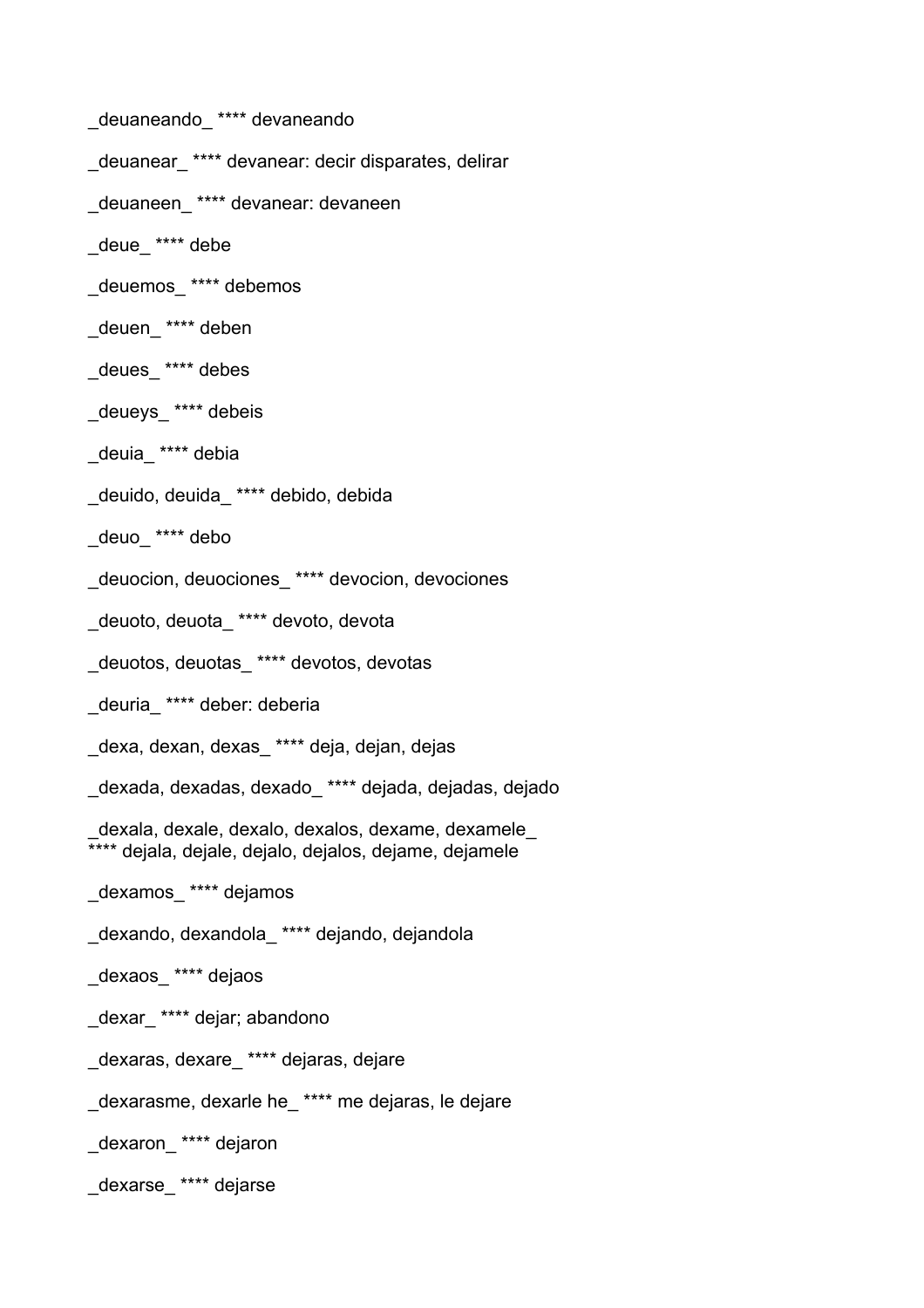\_dexate\_ \*\*\*\* dejate \_dexase\_ \*\*\*\* se deja \_dexaste, dexastes\_ \*\*\*\* dejaste, dejasteis dexaua, dexauas, dexauan \*\*\*\* dejaba, dejabas, dejaban dexe \*\*\*\* deje \_dexemos, dexemosle\_ \*\*\*\* dejemos, dejemosle dexemplo \*\*\*\* de ejemplo dexen, dexenme \*\*\*\* dejen, dejenme \_dexes\_ \*\*\*\* dejes \_dexo\_ \*\*\*\* dejo \_deydad\_ \*\*\*\* deidad \_dezia, dezias, dezian\_ \*\*\*\* decia, decias, decian deziades \*\*\*\* decir: deciais \_dezidme\_ \*\*\*\* decidme dezildes \*\*\*\* decir: decidles dezir; se dize \*\*\*\* decir; se llama "dezir e hazer si comen juntos" (Refran): "Cf. el moderno 'dicho y hecho'" (R-P, 279); 'caer',...del lat. decidere, 'caer', 'caer de' (Russell, 590); \_dezirles\_ \*\*\*\* decirles dezirme \*\*\*\* decirme dezirte he \*\*\*\* te dire dezirtelo he \*\*\*\* te lo dire \_dezis\_ \*\*\*\* decis diablo \*\*\*\* "vaya el diablo para ruyn" (Refran): "Vayase el diablo para ruin y quedese en casa Martin" (Correas, 500): se dice para indicar que reinara la paz. diacitron \*\*\*\* acitron: fruta llamada cidra, confitada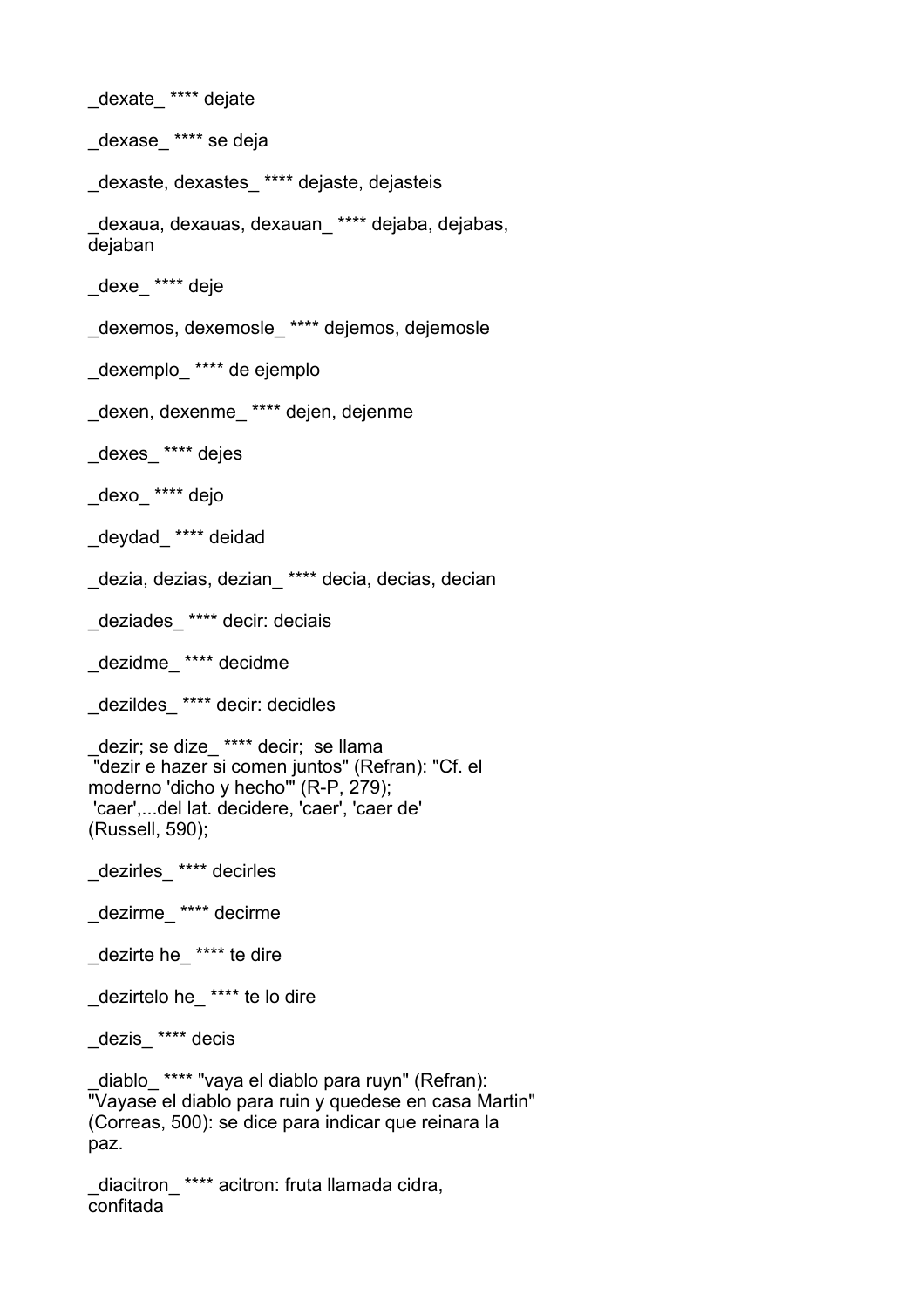Diana \*\*\*\* En la mitologia romana, diosa de la caza

dias \*\*\*\* cumpleanos

dichas \*\*\*\* "son hablillas, esto es, que no siempre es verdad" (Cejador I, 106)

dichos \*\*\*\* dicho: frase; llamado

Dido \*\*\*\* Segun la mitologia romana, Dido (o Elisa) fue una princesa tiria que fundo Cartago, y vivio alli como reina. Segun "La Eneida" de Virgilio, se enamoro de Eneas y se suicido cuando este la abandono.

dientes \*\*\*\* hablar entre dientes: murmurar

\_diesse, diessen\_ \*\*\*\* dar: diese, diesen

\_diestro, diestros\_ \*\*\*\* listo, habil, entendido, experto

diezmos \*\*\*\* diezmo: parte de los frutos que los fieles dan a la Iglesia

diezocho \*\*\*\* diez y ocho

differencia, differencias \*\*\*\* diferencia

differentes \*\*\*\* diferentes

difficultad \*\*\*\* dificultad

dificile \*\*\*\* dificil;

"siempre lo oy dezir: que es mas dificile de sofrir la prospera fortuna que la aduersa": "Fortunae prosperae regimen difficilius est quam adversae" (Petrarca, De Remediis Utriusque Fortunae, i, Praef. F, citado en Deyermond, 144).

dignidades \*\*\*\* dignidad: cargo, oficio

dignos, dignas \*\*\*\* digno: merecedor; honrado

dilacion \*\*\*\* retraso, detencion

dilatar \*\*\*\* prolongar, diferir; "no se pierde lo que se dilata" (Refran): (Correas, 361).

\_diligente\_ \*\*\*\* cuidadoso, pronto

diminucion \*\*\*\* disminucion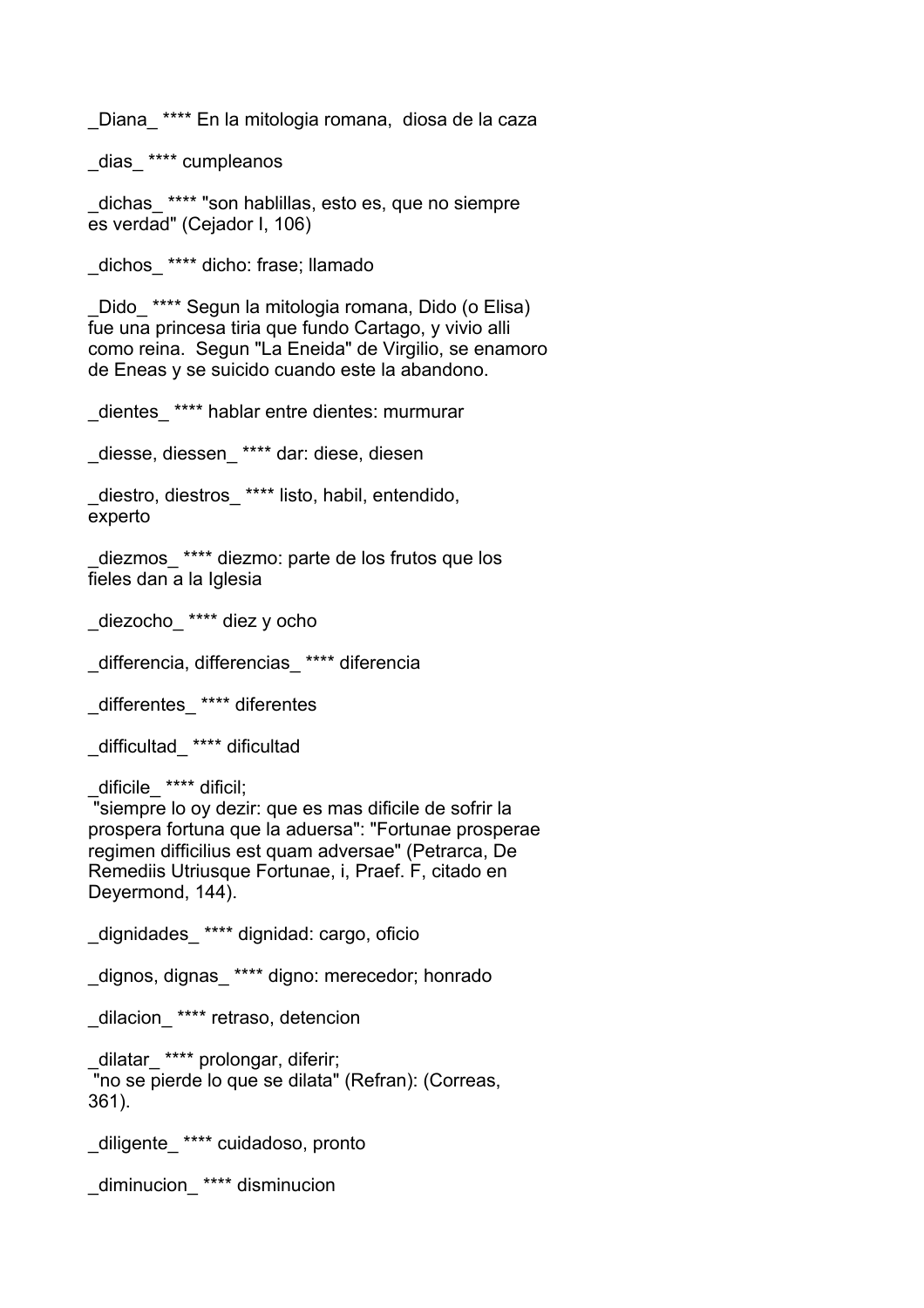diminuiendo \*\*\*\* disminuyendo

\_diminutos\_ \*\*\*\* disminuidos

\_diminuya\_ \*\*\*\* disminuya

diminuyelas \*\*\*\* disminuyelas

diminuyessen \*\*\*\* diminuyesen

dinero \*\*\*\* " sobre dinero no ay amistad": (Refran:) "Sobre dinero no hay companero" (Correas, 463); "todo lo puede el dinero" (Refran): (Correas, 158)

dineros \*\*\*\* "A dineros pagados, brazos quebrados" (Refran) (Correas, 11): "Que recibida la paga, se trabaja con menos brio que antes." (Cejador I, 127)

\_dionos\_ \*\*\*\* nos dio

\_dirame\_ \*\*\*\* decir: me dira

\_dirasle\_ \*\*\*\* decir: le diras

dires \*\*\*\* decir: direis

direte \*\*\*\* decir: te dire

discerneys\_ \*\*\*\* discerneis

discorda<sup>\*\*\*\*</sup> discordar: estar en desacuerdo

\_discricion\_ \*\*\*\* discrecion

discurrimos \*\*\*\* discurrir: reflexionar

\_disfamar\_ \*\*\*\* difamar

disfauor \*\*\*\* disfavor

disparze \*\*\*\* desparcir: esparcir: dispersar

disponer \*\*\*\* determinar

dispusicion \*\*\*\* disposicion

dissension, dissensiones \*\*\*\* disension

\_dissimula\_ \*\*\*\* disimula

\_dissimulaciones\_ \*\*\*\* disimulaciones

dissimulado, dissimulando \*\*\*\* disimulado, disimulando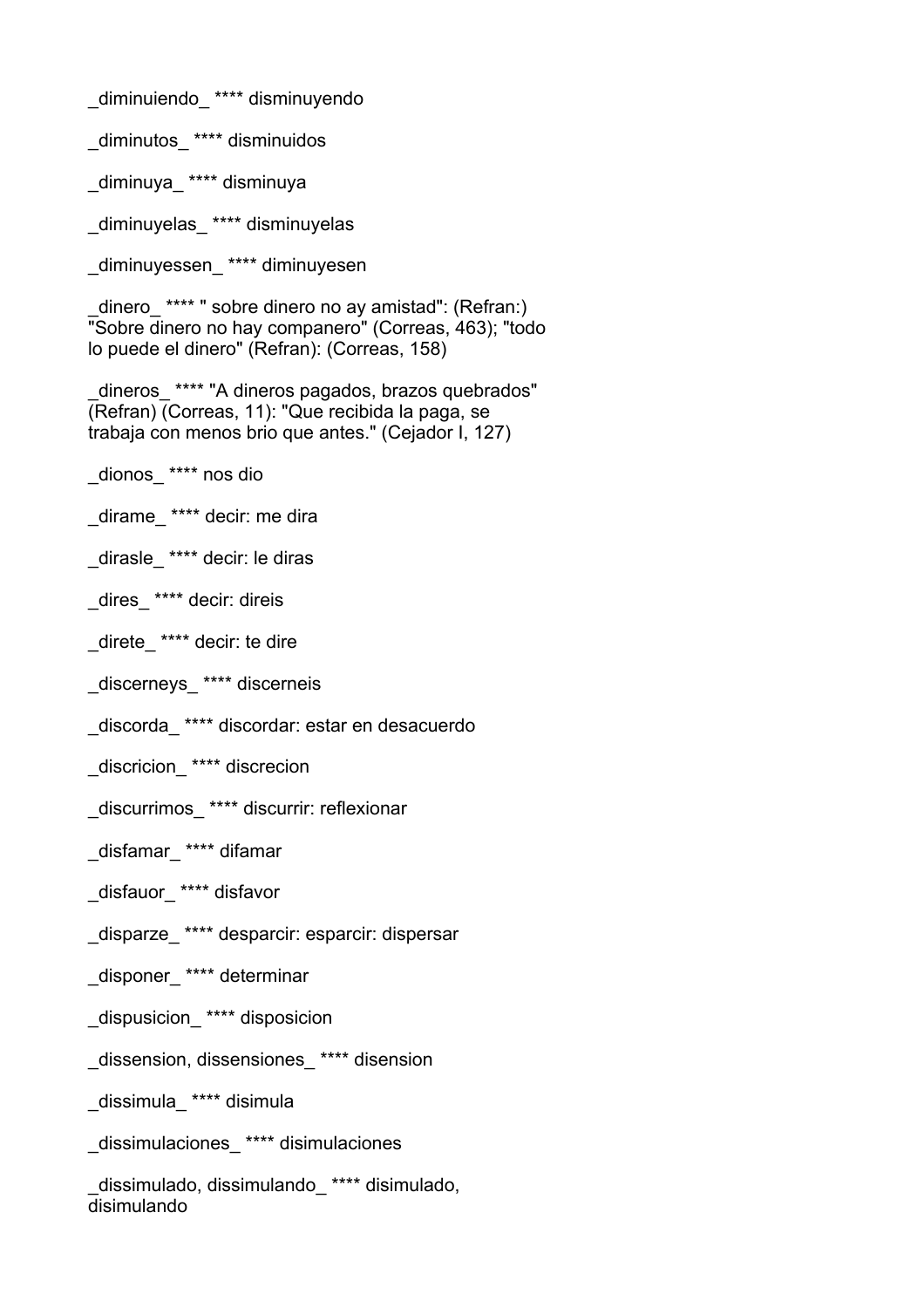dissimular \*\*\*\* disimular: esconder; disfrazar dissonos \*\*\*\* disono: disonante: que no es regular; "desacuerdos" (Russell, 202) \_distraydo\_ \*\*\*\* distraido Dite \*\*\*\* Hades: dios griego de los Infiernos diuersidad \*\*\*\* diversidad: variedad diuerso \*\*\*\* diverso diuersos, diuersas \*\*\*\* diversos, diversas diuina \*\*\*\* divina; "por la diuina boca fue dicho: contra aquel infernal tentador: que no de solo pan viuiremos" (San Mateo 4,4 y San Lucas 4,4 que citan a Deuteronomio 8, 3). diuisible \*\*\*\* divisible: que puede dividirse \_diuision\_ \*\*\*\* division dixe, dixiste, dixo \*\*\*\* decir: dije, dijiste, dijo dixele \*\*\*\* dijele dixera \*\*\*\* dijera dixere, dixeres \*\*\*\* dijere, dijeres \_dixeron\_ \*\*\*\* dijeron dixesen \*\*\*\* dijesen \_dixesse, dixessen\_ \*\*\*\* dijese, dijesen dixiere \*\*\*\* dijere dixiessen \*\*\*\* dijesen \_dixiesses\_ \*\*\*\* dijeses dize \*\*\*\* dice dizen, dizes, diziendo\_ \*\*\*\* dicen, dices, diciendo; "a quien dizes el secreto, das tu libertad" (Refran): "A quien dices tu secreto, das tu libertad y estas sujeto" (Correas, 60). \_diziendole\_ \*\*\*\* diciendole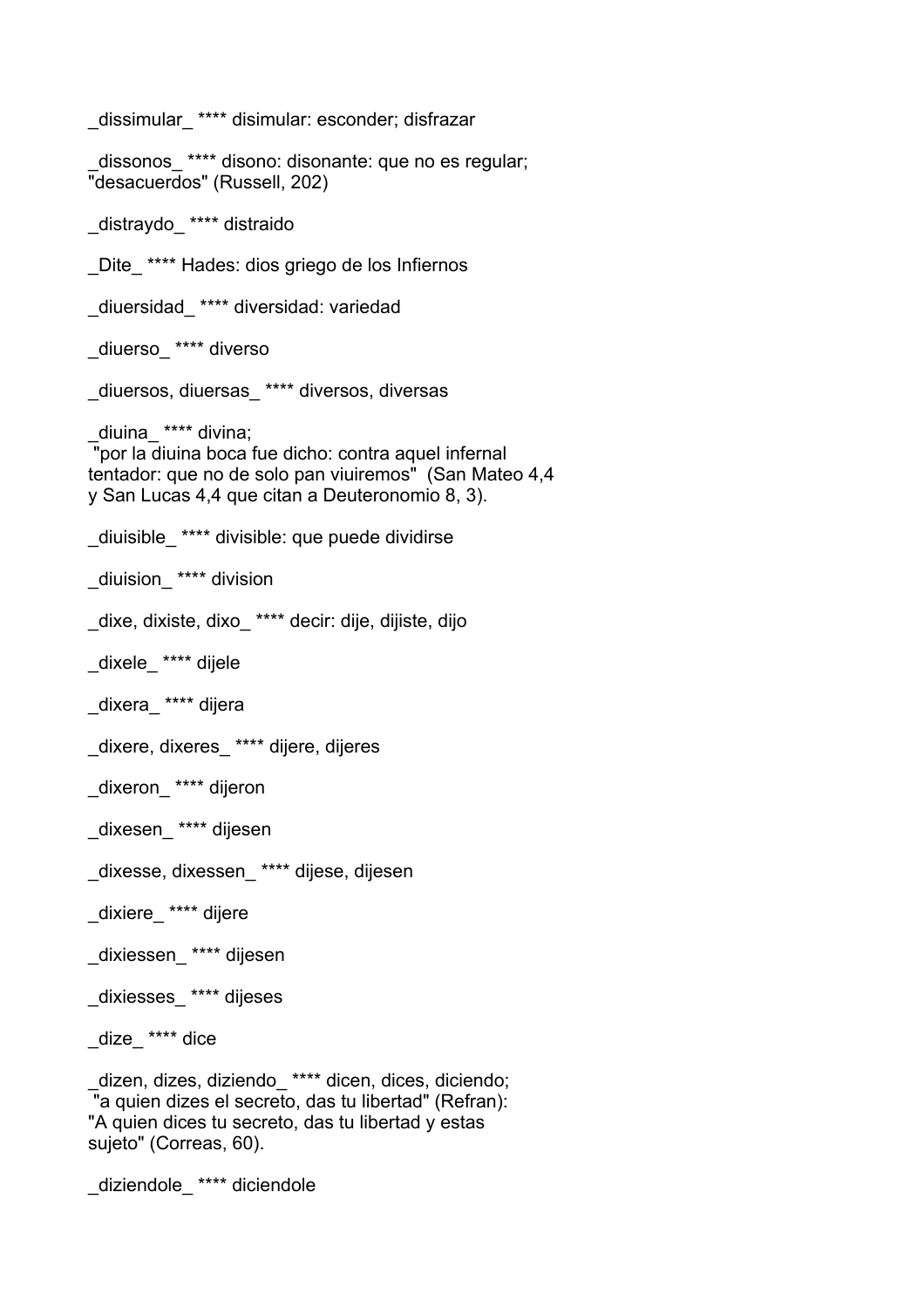\_do\_ \*\*\*\* donde; doy

\_do quiera\_ \*\*\*\* dondequiera

doblar \*\*\*\* hacer doble

\_doblas\_ \*\*\*\* monedas de oro

\_doblega\_ \*\*\*\* doblegar: ceder

\_dobles\_ \*\*\*\* doble: pano doble: de mas cuerpo

doctos \*\*\*\* docto: sabio

\_doliente\_ \*\*\*\* enfermo

\_doloriosas\_ \*\*\*\* dolorosas: doloroso: triste

doman \*\*\*\* domar: hacer docil, sujetar

dominio \*\*\*\* superioridad sobre otra persona

\_don, dones\_ \*\*\*\* regalo, gracia especial

\_donayre, donayres\_ \*\*\*\* donaire: gracia

donde no \*\*\*\* en caso contrario

\_dondyr\_ \*\*\*\* donde ir

\_donosa\_ \*\*\*\* oportuna (ironico)

\_donoso\_ \*\*\*\* gracioso

\_donzella, donzellas\_ \*\*\*\* doncella, doncellas

\_dormiendo\_ \*\*\*\* durmiendo

dormieron \*\*\*\* durmieron

dormilones \*\*\*\* muy inclinados a dormir

dormiriemos \*\*\*\* dormiriamos

\_dos\_ \*\*\*\* dos a dos, de dos en dos: apareados; "Seremos dos a dos": "dos a dos es jugar cuatro, dos contra dos, o renir con padrinos, y dicese del ser parejos sin ventaja de la parte contraria" (Cejador I, 90).

\_dotados, dotasse, doto\_ \*\*\*\* dotar: adornar, proveer

\_doze\_ \*\*\*\* doce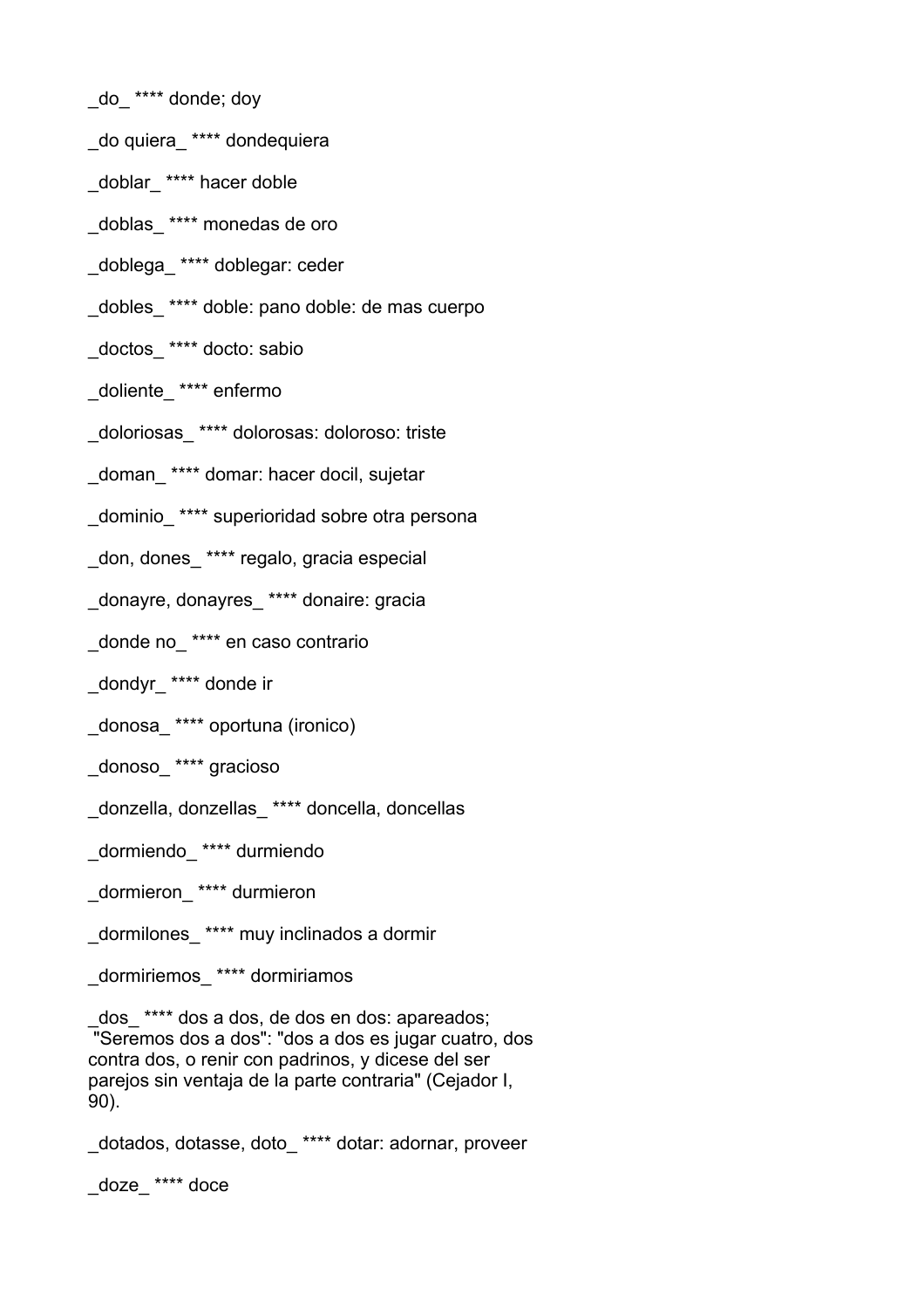\_dozena, dozenas\_ \*\*\*\* docena

\_dozeno\_ \*\*\*\* doceno

\_drago\_ \*\*\*\* dragon: "Reptil del orden de los saurios, caracterizado por las expansiones de su piel, que forma a los lados del abdomen una especie de alas, o mejor paracaidas, que ayudan a los saltos del animal" (Real Acad.);

"Animal fabuloso al que se atribuye figura de serpiente muy corpulenta, con pies y alas, y de extrana fiereza y voracidad" (DETEMA I, 562);

"serpientes...ay algunos que se llaman tiros de los quales se compone la atriaca e otros se llaman dragones e otros aspides e otros basiliscos e este genero es peor entre todos los animales porque con la vista e con el tacto matan" (Lilio de medicina [1495]; DETEMA I, 562).

\_dubda, dubdas\_ \*\*\*\* duda, dudas

\_dubdoso, dubdosa\_ \*\*\*\* dudoso, dudosa

\_duelos\_ \*\*\*\* penas

dulzor, dulzores\_<sup>\*\*\*\*</sup> calidad de dulce

\_e\_ \*\*\*\* y

ea \*\*\*\* interjeccion para animar

\_eburneo\_ \*\*\*\* marfil

\_echalla\_ \*\*\*\* echarla, "considerarla" (R-P, 312)

echasse \*\*\*\* echase

\_echaua\_ \*\*\*\* echaba

\_echeneis\_ \*\*\*\* "Rojas toma esta historia del 'echeneis' de Hernan Nunez, 'Glosa sobre las Trezientas del famoso poeta Juan de Mena, que tambien cita a Lucano: 'No falta alli el pez dicho echeneis, que detiene las fustas en metad del mar quando el viento Euro estiende las cuerdas.' Es nota a la c. 242 del 'Laberinto' (ed. Blecua): 'Alli es mesclada grand parte de echino, / el qual, aunque sea muy pequeno pez, / muchas vegadas e non una vez / retiene las fustas que van su camino.' Cf. Castro Guisasola (1924:23), Deyermond (1961:56-57)" (R-P, 105).

efeto, effecto, efetos \*\*\*\* efecto; con efecto: en realidad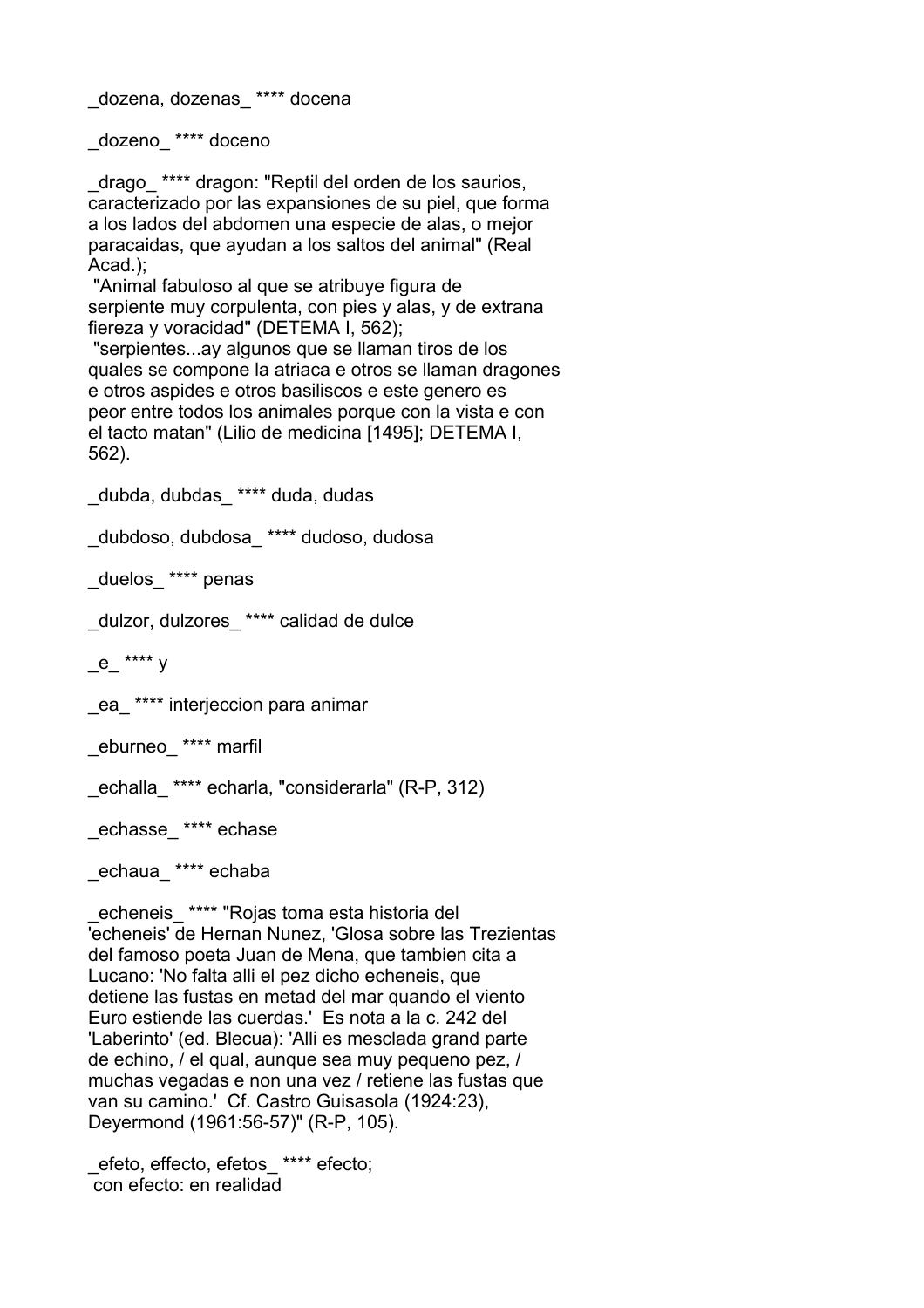eficacemente \*\*\*\* eficazmente;

"e lo duro con duro se ablanda mas eficacemente. E dizen los sabios, que la cura del lastimero medico dexa mayor senal": "Dura duris efficacius leniuntur: et saepe medici mollioris deformior est cicatrix" (Petrarca, De Remediis Utriusque Fortunae, ii. 43 B 1-2, citado en Deyermond, 61).

eficacia \*\*\*\* actividad

Egisto \*\*\*\* Amante de Clitemnestra. Burgos (1499): "Que Egisto? Todo el mundo lo sabe." Toledo (1500): "que Egisto por todo el mundo lo sabe."

Egypto \*\*\*\* Egipto; los de Egipto: egiptanos: los gitanos

\_elado, elada\_ \*\*\*\* helado, helada

Elena \*\*\*\* En la mitologia griega, la hija de Zeus y Leda. La mujer mas hermosa de sus tiempos. 27 principes de Grecia querian casarse con ella, y ella escogio a Menelao, rey de Esparta. Paris rapto a Elena, causando la guerra de Troya.

\_Elisa\_ \*\*\*\* Vease "Dido."

embalde \*\*\*\* en balde: en vano

embarazo \*\*\*\* obstaculo

embarga, embargado \*\*\*\* embargar: embarazar: suspender, paralizar

\_embaxada, embaxador\_ \*\*\*\* embajada, embajador

embaymientos \*\*\*\* embaimientos: enganos

\_embeuecimiento\_ \*\*\*\* embebecimiento: encanto, rapto

embia \*\*\*\* envia

\_embiado\_ \*\*\*\* enviado

embiar \*\*\*\* enviar: despachar;

"tambien me faltara agua si a la mar me embiara" (O'Kane 155: "Si a la mar va, agua no topa": A. Danon: Proverbes judeo-espagnols de Turquie, 'Zeitschrift fur romanische Philologie', Halle, 1877-1939, XXVII [1903] 84).

embiara \*\*\*\* enviara

embiarme \*\*\*\* enviarme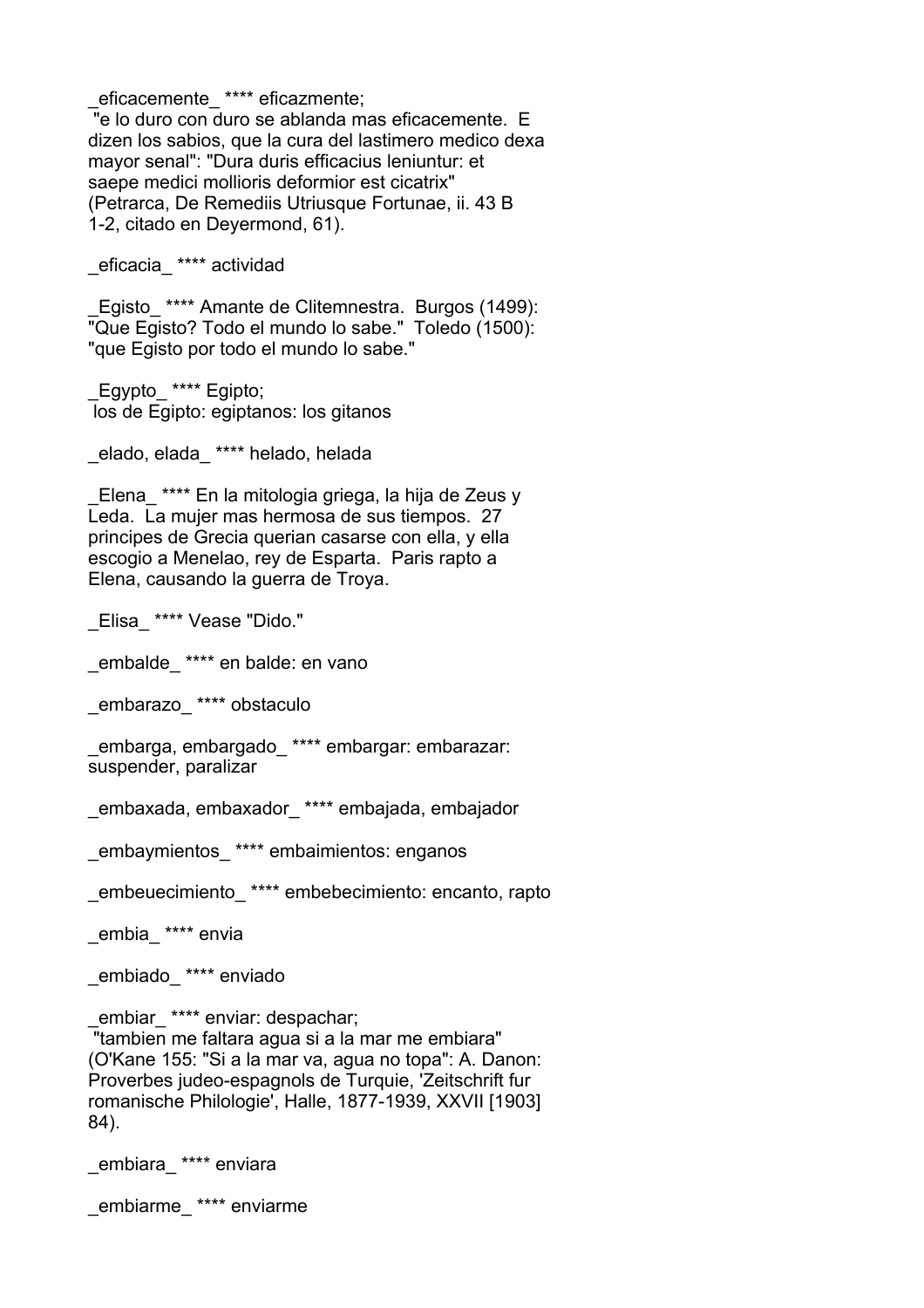\_embiarte\_ \*\*\*\* enviarte

embiauan \*\*\*\* enviaban

embidia \*\*\*\* envidia

\_embidiar\_ \*\*\*\* envidiar

embidias \*\*\*\* envidias

embidioso \*\*\*\* envidioso

embidiosos, embidiosas \*\*\*\* envidiosos, envidiosas

embie \*\*\*\* envie

\_embiemosle\_ \*\*\*\* enviemosle

\_embies, embio\_ \*\*\*\* enviar: envies, envio

embiome \*\*\*\* me envio

\_embiude\_ \*\*\*\* enviude

embotado \*\*\*\* embotar: desafilar; debilitar

embuelto, embuelta \*\*\*\* envuelto, envuelta

embueltos, embueltas \*\*\*\* envuelto: metido en un asunto; cubierto;

"por ventura estaran embueltas": la edicion de Valencia de 1514 dice: "por ventura estan rebueltas"

embueluas \*\*\*\* envuelvas: envolver

emendada \*\*\*\* enmendada: corregida

\_emendar, emendarse\_ \*\*\*\* enmendar: reparar, corregir

emienda, enmienda \*\*\*\* correccion; satisfaccion

empachado \*\*\*\* avergonzado

empachaua \*\*\*\* empachaba; estorbaba

\_empache\_ \*\*\*\* empachar: estorbar

empacho \*\*\*\* turbacion, verguenza

\_empecer, empece\_ \*\*\*\* danar; ofender; "no es Sempronio, verdadera fuerza ni poderio danar e empecer": "Posse nocere non est vera magnitudo nec verum robur" (Petrarca, Epistolae sine Titulo, 2 F,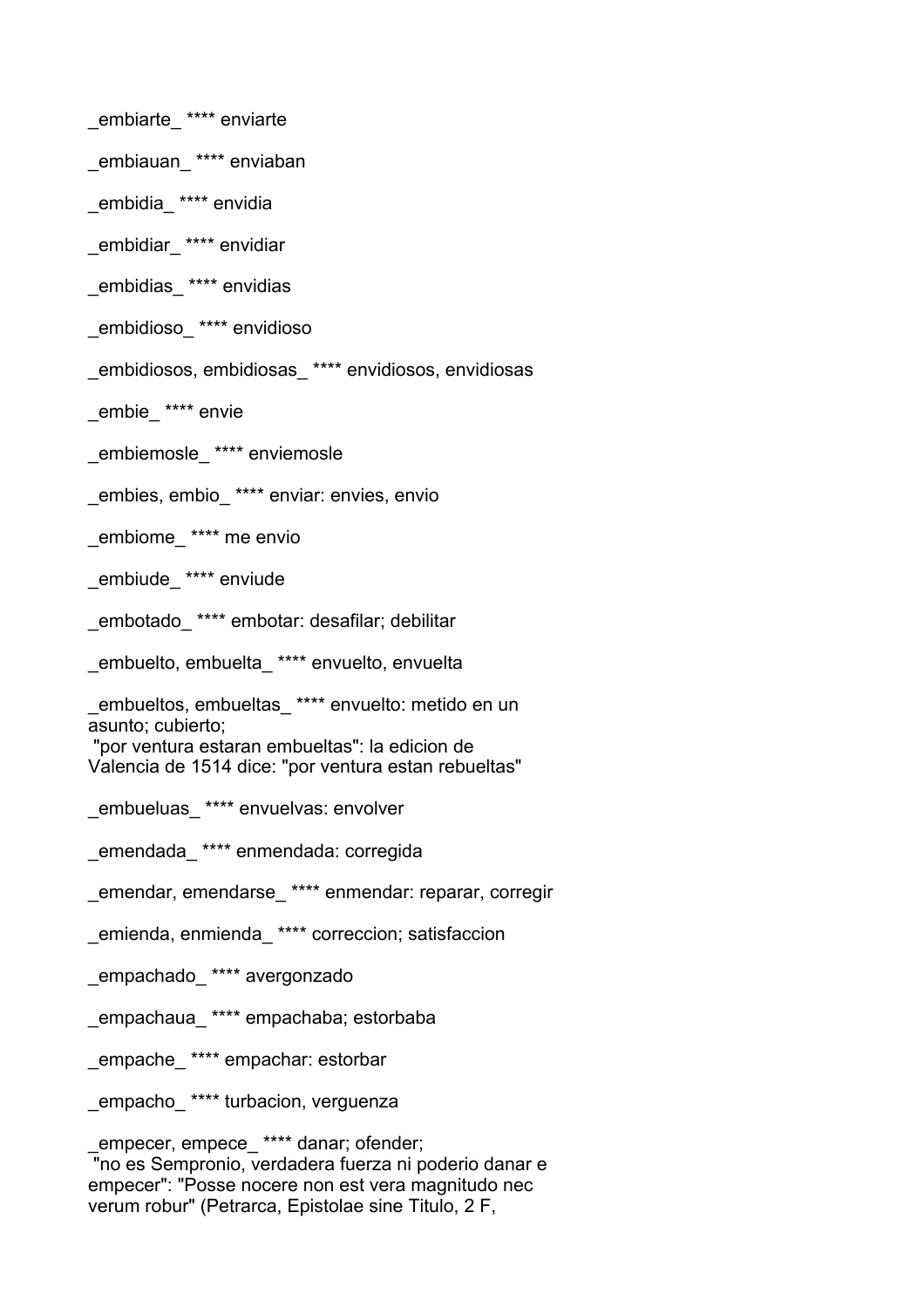citado en Deyermond, 144);

"a la firme verdad: el viento del vulgo no la empece": "Veritatem solidam vulgaris aura non concutit" (Petrarca, Vita solitaria, II. iii. 7 A, citado en Deyermond, 145).

empecible \*\*\*\* empecedero: que puede danar; que causa perjuicio;

"No ay cierto cosa mas empecible: quel incogitado enemigo": "Hoste inexpectato nil nocentius" (Petrarca, De Rebus familiaribus 5 D in fin., citado en Deyermond, 146); "no se dize en vano: que el mas empecible miembro del mal hombre o muger es la lengua": "pessimum nocentissimumque mali hominis membrum lingua est" (Petrarca, De Remediis Utriusque Fortunae, i. 9 E 7-9, citado en Deyermond, 59).

empediria \*\*\*\* impediria

\_empenar\_ \*\*\*\* dar una cosa en prenda para seguridad

empicotaron \*\*\*\* empicotar: poner a uno en la picota ("Rollo o columna de piedra o de fabrica, que habia a la entrada de algunos lugares, donde se exponian las cabezas de los ajusticiados, o los reos a la verguenza" [Real Acad.])

emplumenla, emplumada \*\*\*\* emplumar: ponerle miel y plumas: castigo para los alcahuetes

empos \*\*\*\* despues, detras de

empresa \*\*\*\* accion dificultosa; simbolo que denota una prenda

enbalde \*\*\*\* en balde: en vano

\_encandelado\_ \*\*\*\* encandilar: deslumbrar

encaneci \*\*\*\* encanecer: ponerse cano

encarecen \*\*\*\* exageran

\_encaxado\_ \*\*\*\* encajar: meter una cosa, decir una cosa oportuna o inoportunamente

\_encendidos, encendidas\_ \*\*\*\* inflamados, enardecidos

\_encendios\_ \*\*\*\* incendios

encerados \*\*\*\* encerar: aderezar con cera

encienso \*\*\*\* incienso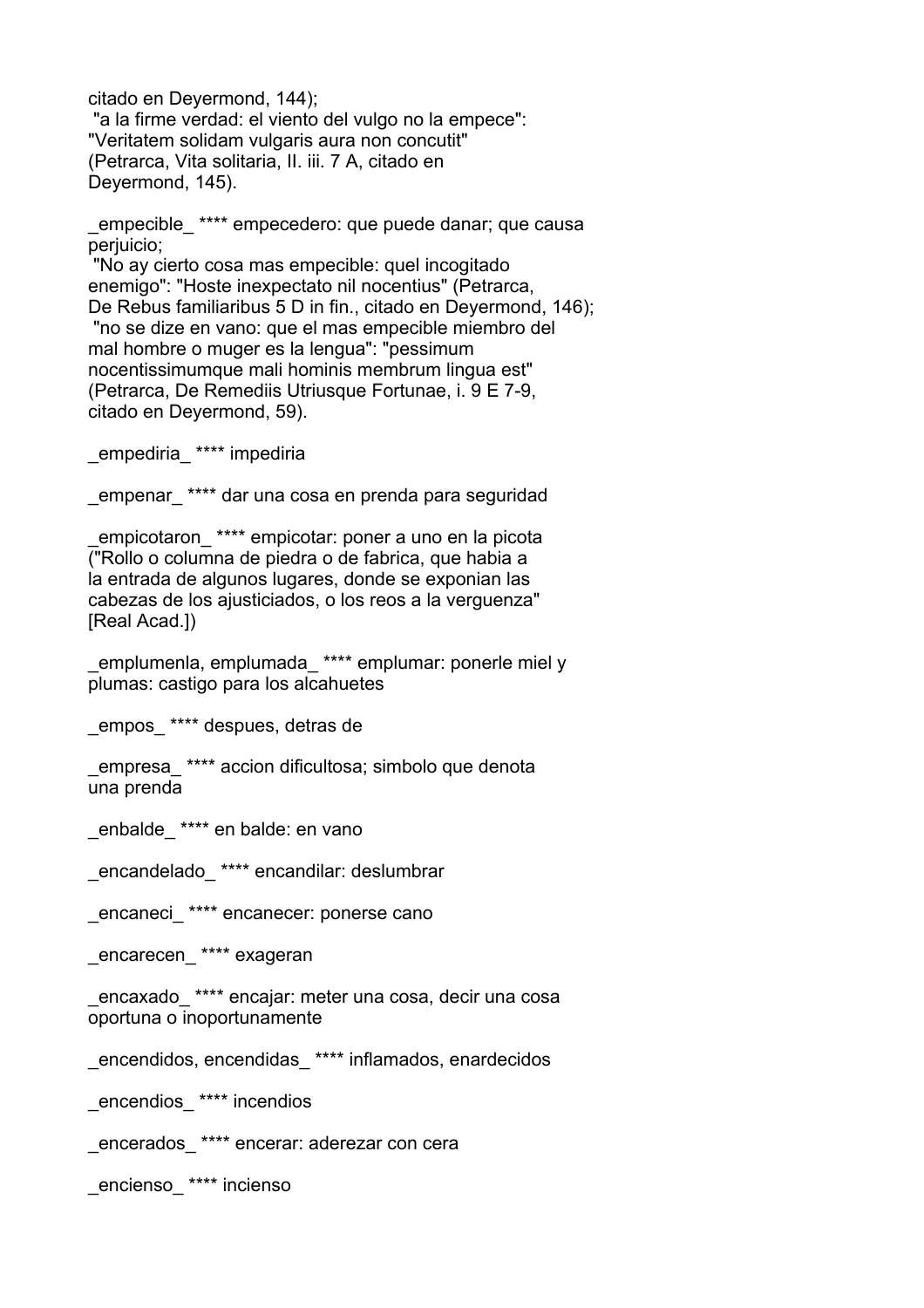enclauijadas \*\*\*\* enclavijadas: enclavijar: prender, asir

encobria \*\*\*\* encubria

encobrias \*\*\*\* encubrias

\_encobrir\_ \*\*\*\* encubrir: esconder

encogido, encogida \*\*\*\* apocado, de poco animo

encogimiento \*\*\*\* timidez

\_encomendadas\_ \*\*\*\* encomendar: encargar, entregarse

encomendauan \*\*\*\* encomendaban

\_encomiendas\_ \*\*\*\* recuerdos; encargos

\_encomparablemente\_ \*\*\*\* incomparablemente

enconada \*\*\*\* enconar: envenenar

\_enconan\_ \*\*\*\* se enconan: se inflaman

\_encorozada\_ \*\*\*\* encorozar: poner a uno la coroza (gorro en punta): castigo de alcahuetas

\_encruzijada\_ \*\*\*\* encrucijada: "Los dos caminos que se atraviessan en cruz... En semejantes lugares acostumbravan los gentiles hazer unas fiestas que llamaron 'compitalia' a los dioses lares; y esta fue la ocasion de que algunos hechizeros saliessen a hazer sus conjuros a las encruzijadas, creyendo que alli se aparecian los espiritus" (Covarrubias, 515).

encubresme \*\*\*\* encubrir: esconder

encubrir \*\*\*\* esconder

\_endereza, enderezan\_ \*\*\*\* favorece, dirige

enderezar \*\*\*\* poner derecho

\_enderezo\_ \*\*\*\* dirigio

\_Eneas\_ \*\*\*\* Segun la mitologia clasica, era hijo de Afroditas (Venus) y Anchises; es el heroe de "La Eneida" de Virgilio. Lucho contra los griegos en la guerra de Troya. Estuvo un tiempo con Dido en Africa, y en Italia se hizo el heroe de los romanos.

\_enefable\_ \*\*\*\* inefable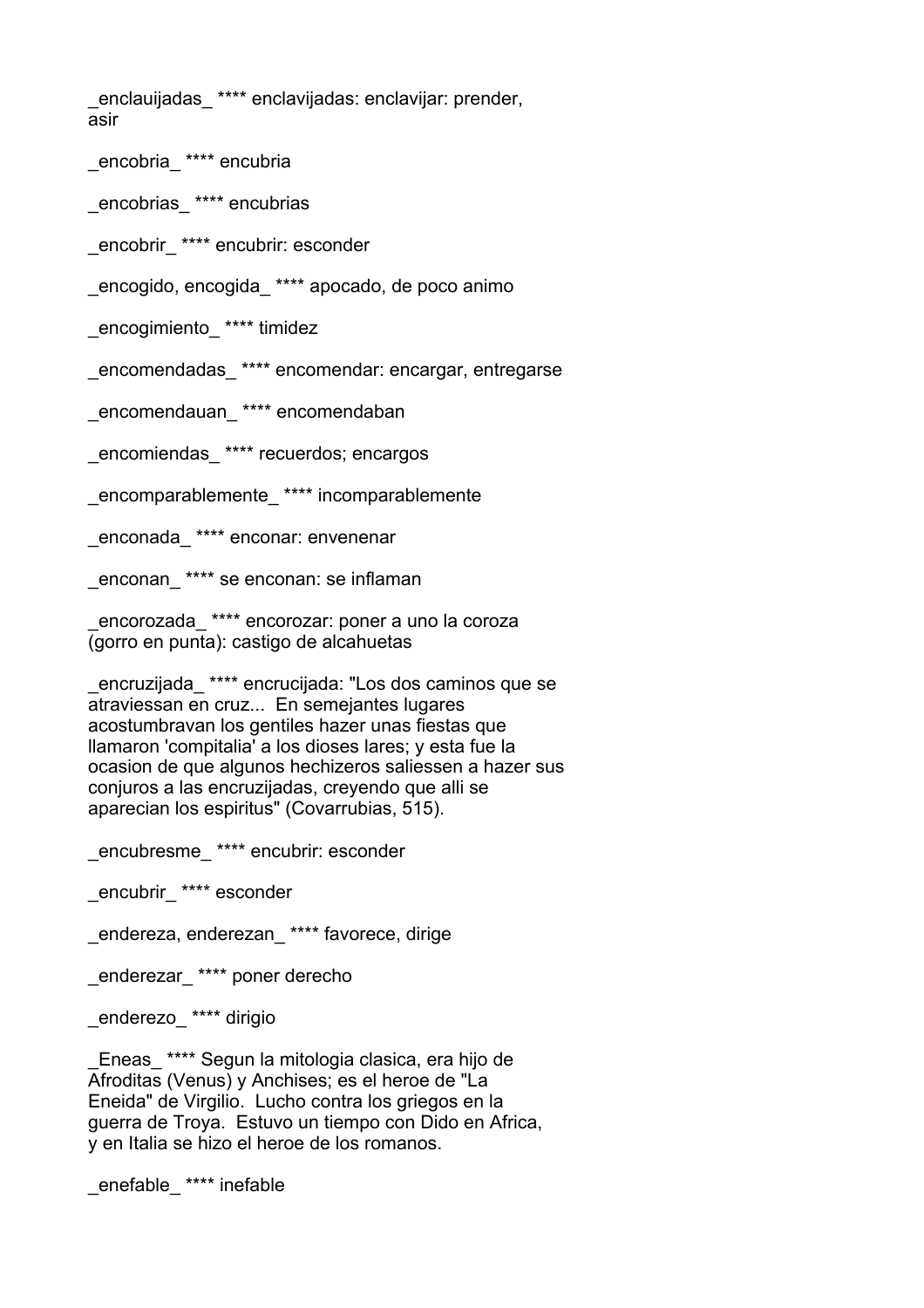\_enemiga\_ \*\*\*\* "pronuncian enemiga": 'declaran enemistad'; "Enemiga, algunas vezes vale tanto como enemistad" (Covarrubias, 518)

enemigos \*\*\*\* "de los enemigos los menos" (Refran); "que tanta es la fuerza de la verdad que las lenguas de los enemigos trae a si": "Tanta est veri vis ut linguas saepe hostium ad se trahat" (Petrarca, De Remediis Utriusque Fortunae, i. 13 C, citado en Deyermond, 145).

enganador \*\*\*\* "quien engana al enganador" (Refran:) Cf. "Quien burla al burlador cient dias gana de perdon" (O'Kane 67: Santillana, Refranes 600; Seniloquium 391)

engendrar \*\*\*\* dar vida

engendraua \*\*\*\* engendraba

engullir \*\*\*\* tragar la comida atropelladamente

enlazastes \*\*\*\* enlazar: atar

\_enmudescerias\_ \*\*\*\* enmudecerias

enoramala \*\*\*\* en hora mala

enrubiar \*\*\*\* poner rubia alguna cosa, especialmente los cabellos

\_ensanar\_ \*\*\*\* irritar

ensenoreado \*\*\*\* dominado

\_ensilla\_ \*\*\*\* ensillar: poner la silla al caballo

ensoberuecerse \*\*\*\* ensoberbecer: ser arrogante

\_ensorde\_ \*\*\*\* ensordar: ensordecer

ensuziar \*\*\*\* ensuciar

entendedor \*\*\*\* "a buen entendedor, pocas palabras": (Refran:) "a buen entendedor, breve hablador" (Correas, 6)

\_entender\_ \*\*\*\* comprender; tener intencion de hacer una cosa; entender en: ocuparse en

enternece \*\*\*\* enternecer: mover a ternura

\_entibia\_ \*\*\*\* entibiar: templar, moderar

entonce \*\*\*\* entonces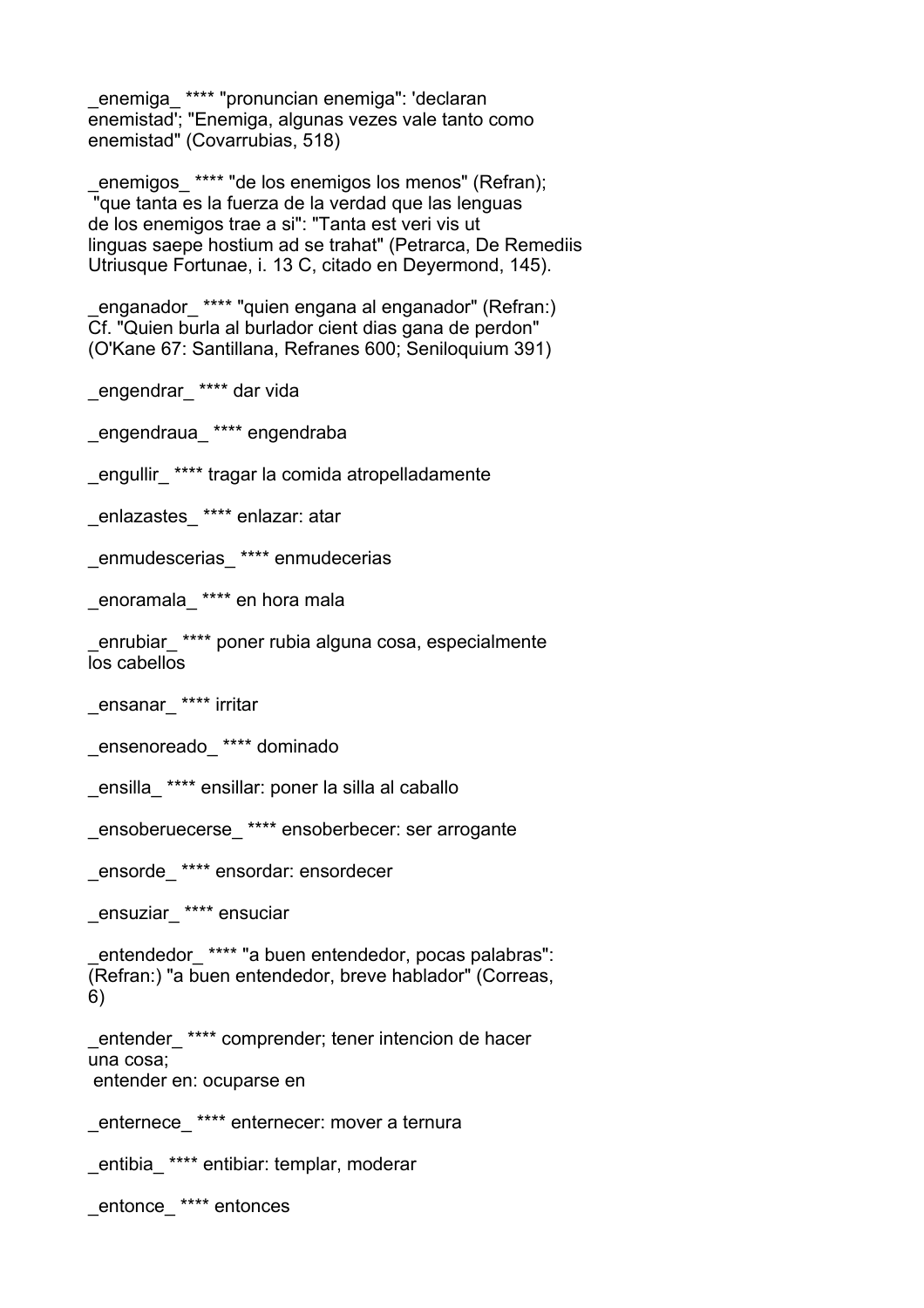\_entrambos, entrambas\_ \*\*\*\* ambos \_entramos\_ \*\*\*\* ambos \_entranable\_ \*\*\*\* intimo \_entranas\_ \*\*\*\* entrana: los organos en las principales cavidades del cuerpo; indole de una persona; voluntad; lo mas oculto entraua \*\*\*\* entraba entrauamos, entrauan \*\*\*\* entrabamos, entraban \_entrauas\_ \*\*\*\* entrabas: entrar: apoderarse de algo entre \*\*\*\* en medio de; entre dia: durante el dia \_entredicho\_ \*\*\*\* prohibicion \_entremedias\_ \*\*\*\* entre uno y otro, en medio (como intermediaria) \_entremetiesse\_ \*\*\*\* entremetiese entretalladura \*\*\*\* bajo relieve entreueniendo \*\*\*\* entrevenir: intervenir entrexeridas\_\*\*\*\* entregerir: injerir: poner, mezclar una cosa con otra enturuies \*\*\*\* enturbies: enturbiar: turbar \_enuegece, enuejece\_ \*\*\*\* envejece \_enuegescen\_ \*\*\*\* envejecen \_enuejecer\_ \*\*\*\* envejecer enuejeci \*\*\*\* envejeci enuejecida \*\*\*\* envejecida enuelesada \*\*\*\* embelesar: arrebatar, sacar de si, conmover poderosamente \_enuergonzantes\_ \*\*\*\* vergonzante: "Aplicase

regularmente al que pide limosna con cierto disimulo o encubriendose" (Real Acad.)

\_enues\_ \*\*\*\* enves: parte posterior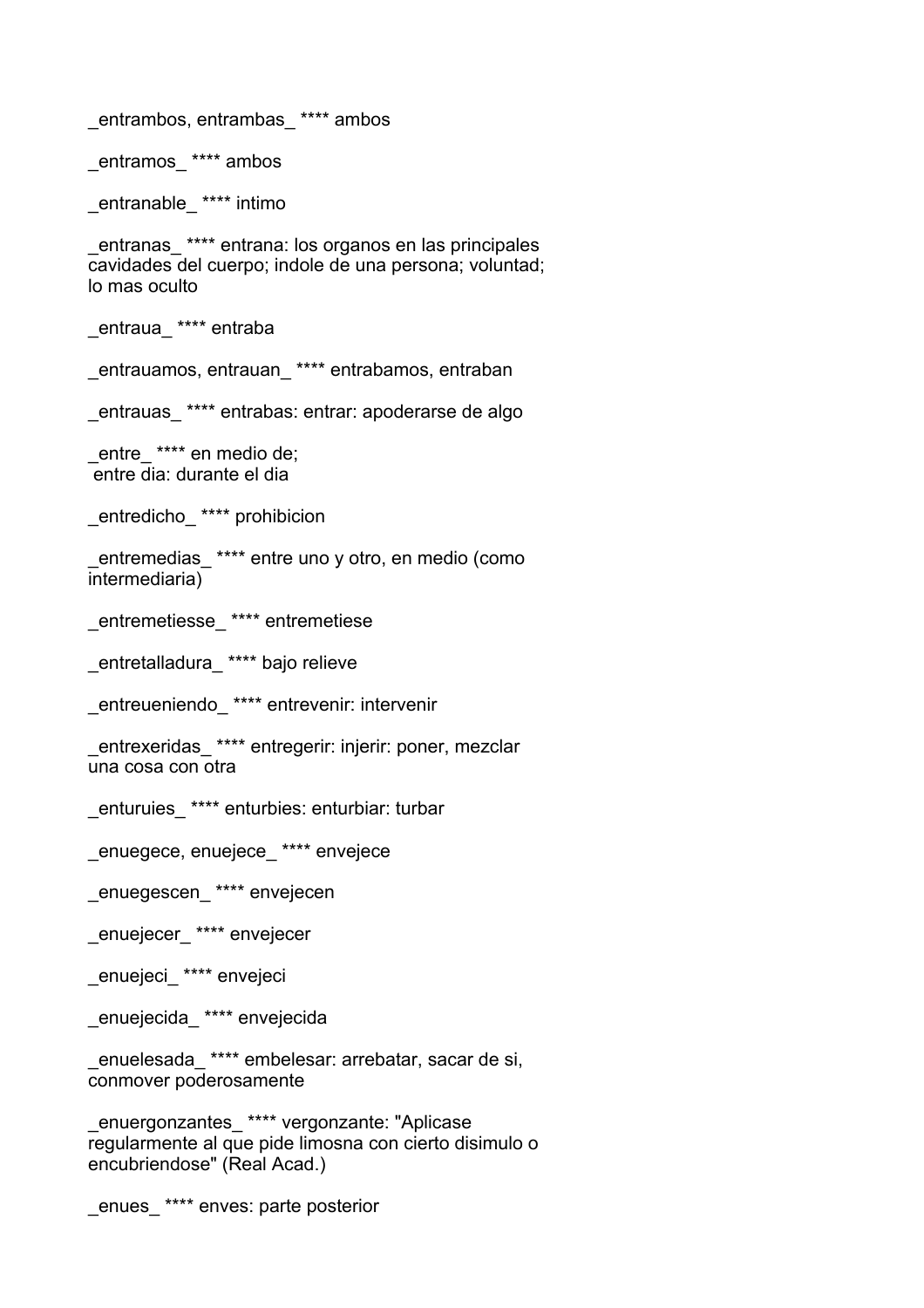enuiste, enuistiendolas\_\*\*\*\* envestir: cubrir, enmascarar

enxemplo, exemplo \*\*\*\* ejemplo

enxuto \*\*\*\* enjuto: seco; a pie enjuto: sin peligro

\_enzias\_ \*\*\*\* encias

Eraclito \*\*\*\* Heraclito de Efeso. Filosofo griego (576-480 a. de J. C.); "defensor de la teoria de la constante mutabilidad de la materia." (Larousse). Escribio "De la naturaleza".

erades \*\*\*\* erais

\_Eras\_ \*\*\*\* Medico mencionado en los 'Epigramas' de Marcial (VI: 'Heras medicus') (Vease R-P, 112). Para otros criticos, Eras e Crato es un error del texto. Vease, por ejemplo, Severin (258): "Sin duda, Eras y Crato es errata por Erasistrato, medico del rey Seleuco"

Ercules \*\*\*\* Quizas una figura historica; heroe de los griegos. Aparecio despues en la mitologia clasica como hijo de Zeus y Alcmena. Conocido por su fuerza, especialmente por los doce trabajos.

\_eregia, eregias\_ \*\*\*\* herejia, herejias

\_ereje\_ \*\*\*\* hereje

erizo \*\*\*\* mamifero cuyo cuerpo esta cubierto de puas;

"dizen los esperimentadores que en esta passion mucho aprouecha el erizo asado e el calcanar del puerco" (Lilio de medicina [1495]; DETEMA I, 637).

erradas \*\*\*\* que yerran

errar \*\*\*\* "de los hombres es errar, e bestial es la porfia" (Refran:) "De hombres es errar; de bestias perseverar en el error. Refr. que ensena que los hombres han de ser dociles, y no tercos y obstinados en sus dictamenes." (Aut. II, Tomo tercero, 545)

\_escala\_ \*\*\*\* escalera

escalado \*\*\*\* escalar: subir; entrar rompiendo puertas, muros, etc.

\_escallentador\_ \*\*\*\* objeto que calienta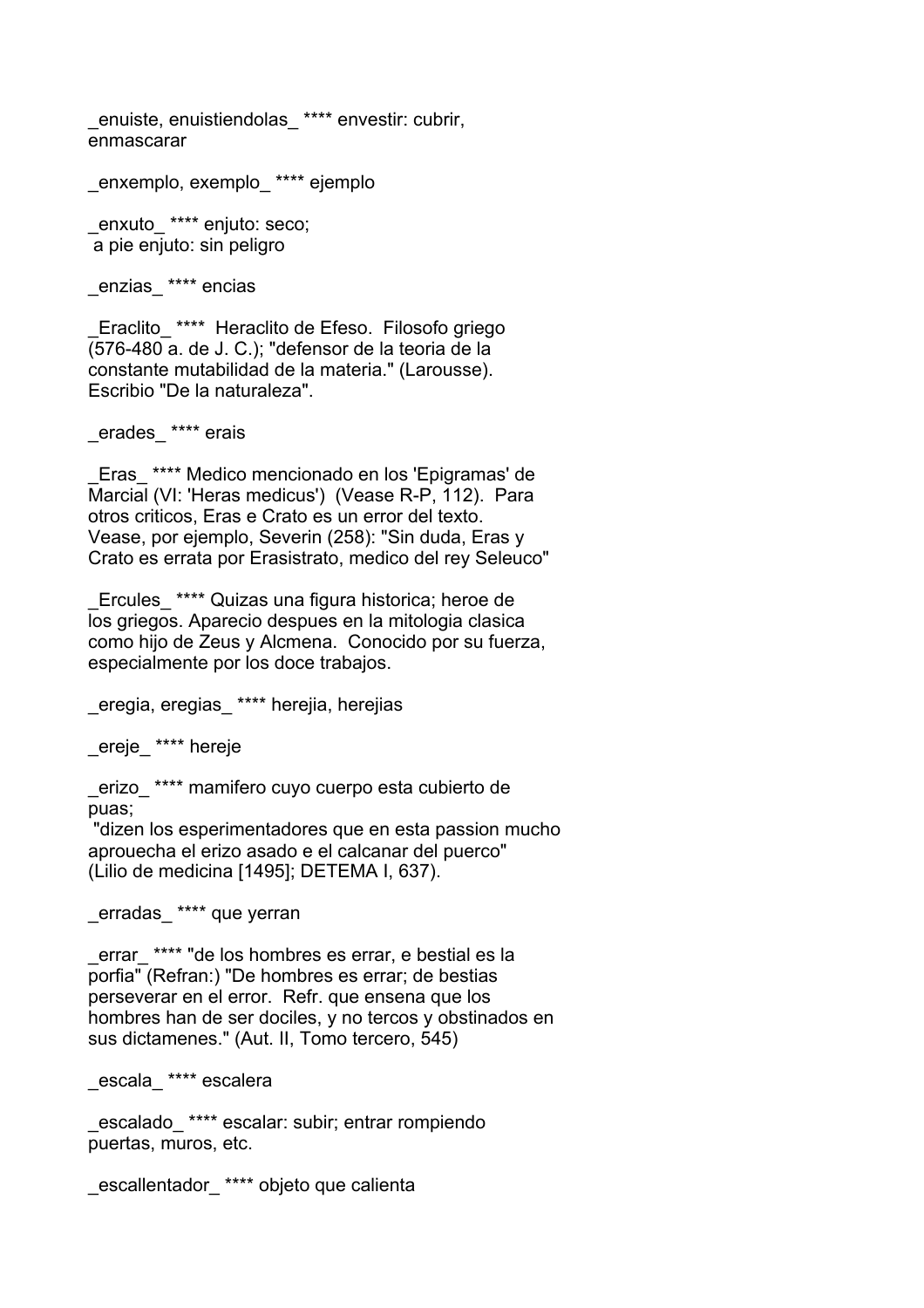\_escallentar\_ \*\*\*\* calentar

\_escanciar\_ \*\*\*\* servir o tomar vino

escandalizes \*\*\*\* escandalices

escapome \*\*\*\* escapar: librar

\_escardilla\_ \*\*\*\* almocafre: instrumento para limpiar la tierra de las malas hierbas

escarmientan \*\*\*\* escarmentar: corregirse por la experiencia

\_escarmiento\_ \*\*\*\* experiencia, castigo, pena

\_escarnios\_ \*\*\*\* burlas

\_esclaua\_ \*\*\*\* esclava

\_escluya\_ \*\*\*\* excluya

\_escogidos\_ \*\*\*\* selectos: excelentes

\_escondidas\_ \*\*\*\* encerradas

escote \*\*\*\* cuota; pagando la parte que le corresponde a uno; pagar el escote; "quien lo comio aquel lo escote" (Refran) (O'Kane

111: "Sy buen manjar queredes, pagad bien el escote" Juan Ruiz, El libro de buen amor; O'Kane cita muchos refranes semejantes.)

\_escoziote\_ \*\*\*\* te molesto

\_escriptas\_ \*\*\*\* escritas

\_escriptura\_ \*\*\*\* escritura

\_escriue\_ \*\*\*\* escribe

escriuiendo \*\*\*\* escribiendo

escriuieron \*\*\*\* escribieron

\_escriuio\_ \*\*\*\* escribio

escriuir \*\*\*\* escribir

escriuo \*\*\*\* escribo

escuchauas \*\*\*\* escuchabas

\_escuda\_ \*\*\*\* escudar: proteger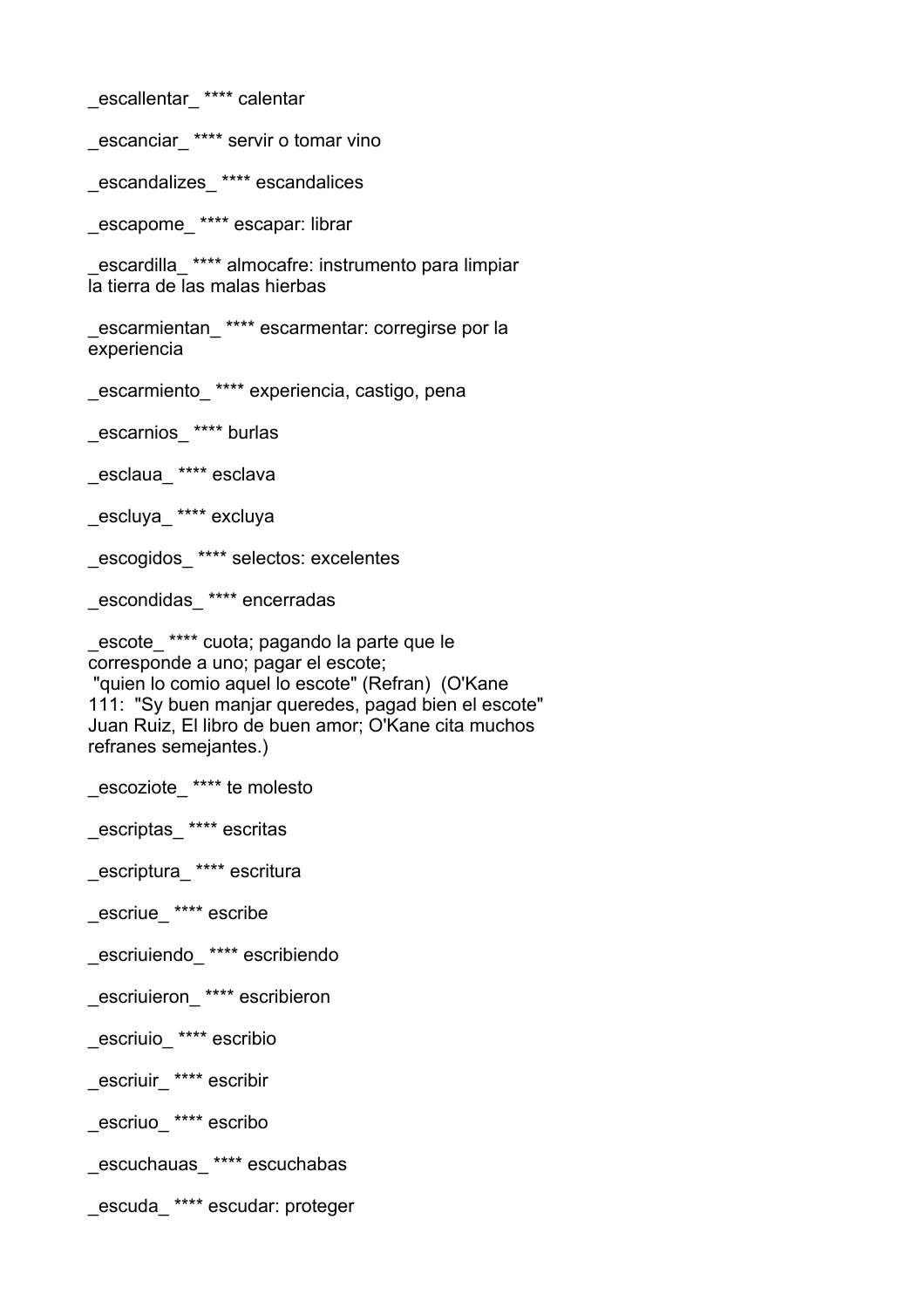\_escudilla\_ \*\*\*\* vasija en que se sirve la sopa; "ya tienes tu escudilla como cada qual" (Refran): (Correas, 513). \_escudrina\_ \*\*\*\* examina \_esculpidas\_ \*\*\*\* esculpir: grabar escura \*\*\*\* oscura \_escuras, escuros\_ \*\*\*\* oscuras, oscuros escurece, escuresce, escurecen \*\*\*\* oscurece; disminuye el esplendor escuridad \*\*\*\* oscuridad \_escuro\_ \*\*\*\* oscuro \_escurre\_ \*\*\*\* escurre eslauones: dice disparates \_escusar\_ \*\*\*\* excusar: disculpar; evitar \_esenta\_ \*\*\*\* exenta: libre \_esforzado, esforzada\_ \*\*\*\* valiente, animoso \_esforzaua\_ \*\*\*\* esforzaba esfuerza, esfuerzate \*\*\*\* esforzar: tomar animo \_esfuerzo\_ \*\*\*\* vigor, brio, valor; auxilio, ayuda; empleo \_esgamoches\_ \*\*\*\* escamocho: sobras de la comida \_esgarrochados\_ \*\*\*\* garrochar: herir con la garrocha (vara para picar toros) \_eslauones\_ \*\*\*\* eslabon: anillo de una cadena esotra \*\*\*\* esa otra espacio \*\*\*\* lento; lentitud; transcurso de tiempo; diversion \_espacioso\_ \*\*\*\* lento \_espaldarazos\_ \*\*\*\* espaldarazo: golpe dado en la espalda con la espada

\_espantable\_ \*\*\*\* que causa espanto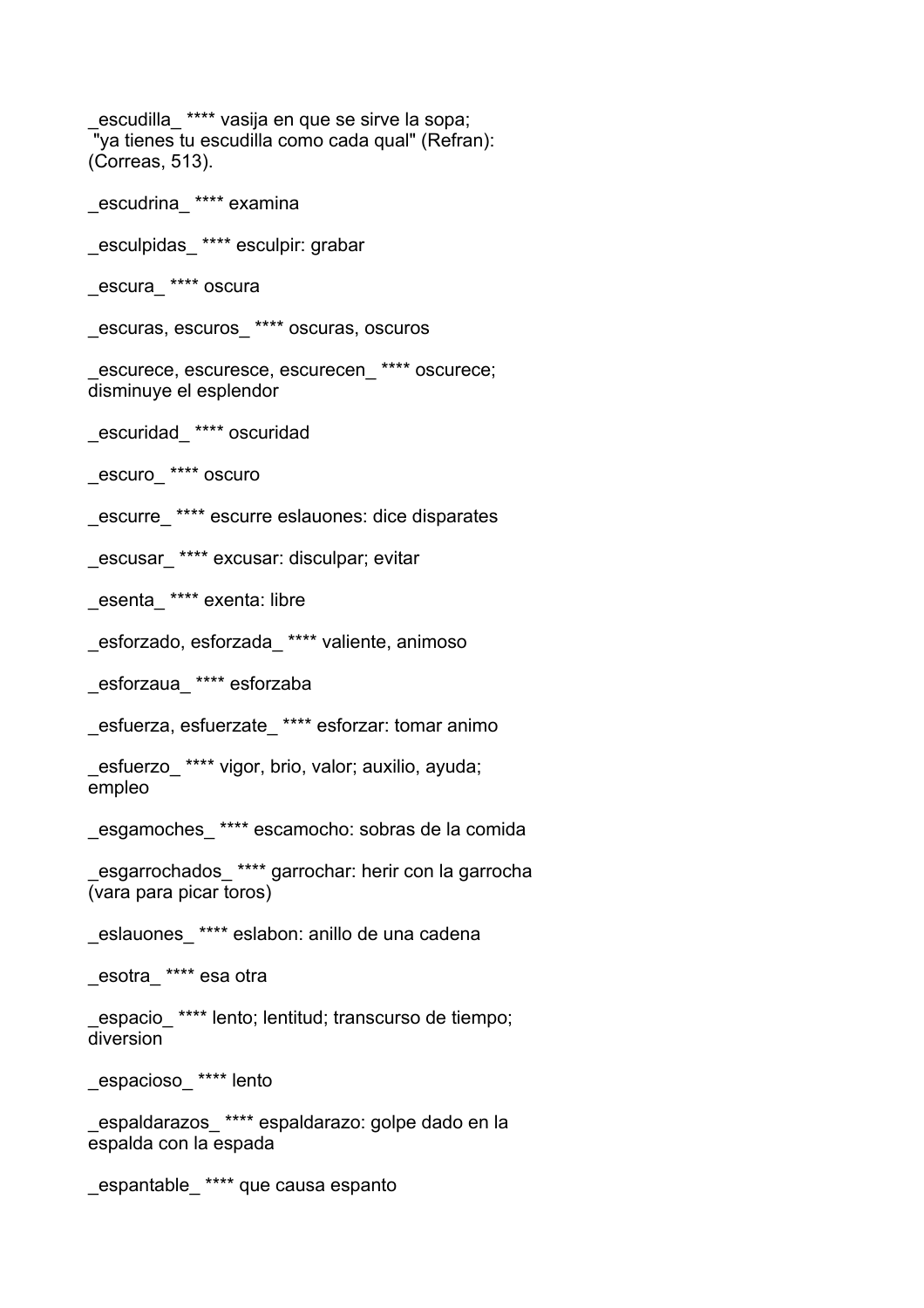espantar \*\*\*\* dar susto, maravillarse

\_espanto\_ \*\*\*\* consternacion; asombro

\_espauorecian\_ \*\*\*\* daban pavor, miedo

especies \*\*\*\* clases

espele \*\*\*\* expeler: arrojar

esperallas \*\*\*\* esperarlas

esperarades \*\*\*\* esperarais

\_esperas\_ \*\*\*\* esferas

\_esperasse, esperasses \_ \*\*\*\* esperase, esperases

\_esperaua\_ \*\*\*\* esperaba

esperiencia\_\*\*\*\* experiencia

\_esperimentado, esperimentados\_ \*\*\*\* experimentado

\_esperimiento\_ \*\*\*\* experimento

esperta \*\*\*\* experta, experimentada

\_espessos\_ \*\*\*\* espesos

espliego \*\*\*\* planta aromatica; se usa para medicamentos y tonicas;

"pon en la cabeza la sal calliente o con espligo o con oregano" (Tratado de patologia general [s. XV]; DETEMA I, 674).

esportillas \*\*\*\* espuerta: cesta para llevar escombros, tierra, etc.

\_espresaste, espresion\_ \*\*\*\* expresaste, expresion

\_espressare\_ \*\*\*\* expresare

\_espuela\_ \*\*\*\* estimulo

\_espulguen\_ \*\*\*\* espulgar: limpiar la cabeza, etc. de pulgas o piojos

\_espumajoso\_ \*\*\*\* lleno de espuma

\_esquiuandose\_ \*\*\*\* esquivar: excusarse, rehusar

\_esquiuidad, esquiuedad\_ \*\*\*\* esquividad: calidad de hurano, desden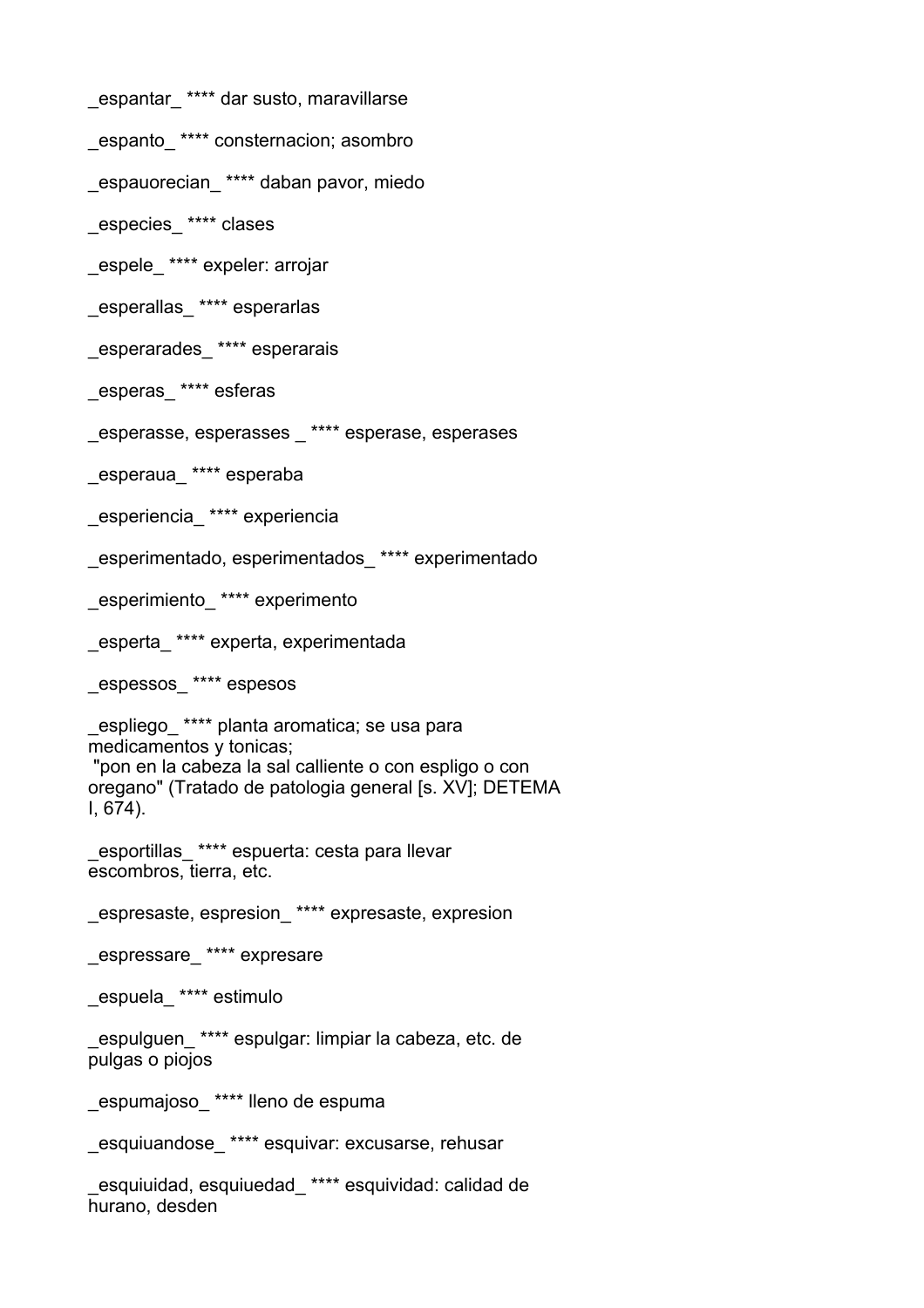esquiuo, esquiua, esquiuas\_ \*\*\*\* esquivo: aspero, malo

esse, essa, esso \*\*\*\* ese, esa, eso

\_essos, essas\_ \*\*\*\* esos, esas

\_essotro, essotra\_ \*\*\*\* ese otro, esa otra; "a essotra puerta": "'A esotra puerta, que esta no se abre' (Refran). Cuando no responde un sordo u otros" (Correas, 13; O'Kane 196: Santillana, Refranes, 68). "Usase para explicar que uno no ha oido lo que se le dice" (Acad. Real)

\_establo\_ \*\*\*\* sitio cubierto para el ganado

estaciones \*\*\*\* visitas de devocion a las iglesias; tiempos, temporadas

estada \*\*\*\* detencion, permanencia

estado \*\*\*\* situacion

\_estambre\_ \*\*\*\* lana

estano \*\*\*\* un metal

estarte has \*\*\*\* te estaras

\_estaua, estauas\_ \*\*\*\* estaba, estabas

estays \*\*\*\* estar: estais

\_estendieron\_ \*\*\*\* extendieron: extender

estenso \*\*\*\* extenso; por extenso: extensamente

esterior, esteriores \*\*\*\* exterior

estiende \*\*\*\* extiende: extender: ponerse muy hinchado, afectando senorio y poder

estimar \*\*\*\* juzgar, creer; "De los locos es estimar a todos los otros de su calidad": "Stulti omnes secundum se alios estimant" (Petrarca, De Remediis Utriusque Fortunae, ii. 125 G, citado en Deyermond, 144).

esto \*\*\*\* estoy

estocada, estocadas \*\*\*\* golpe que se da de punta con la espada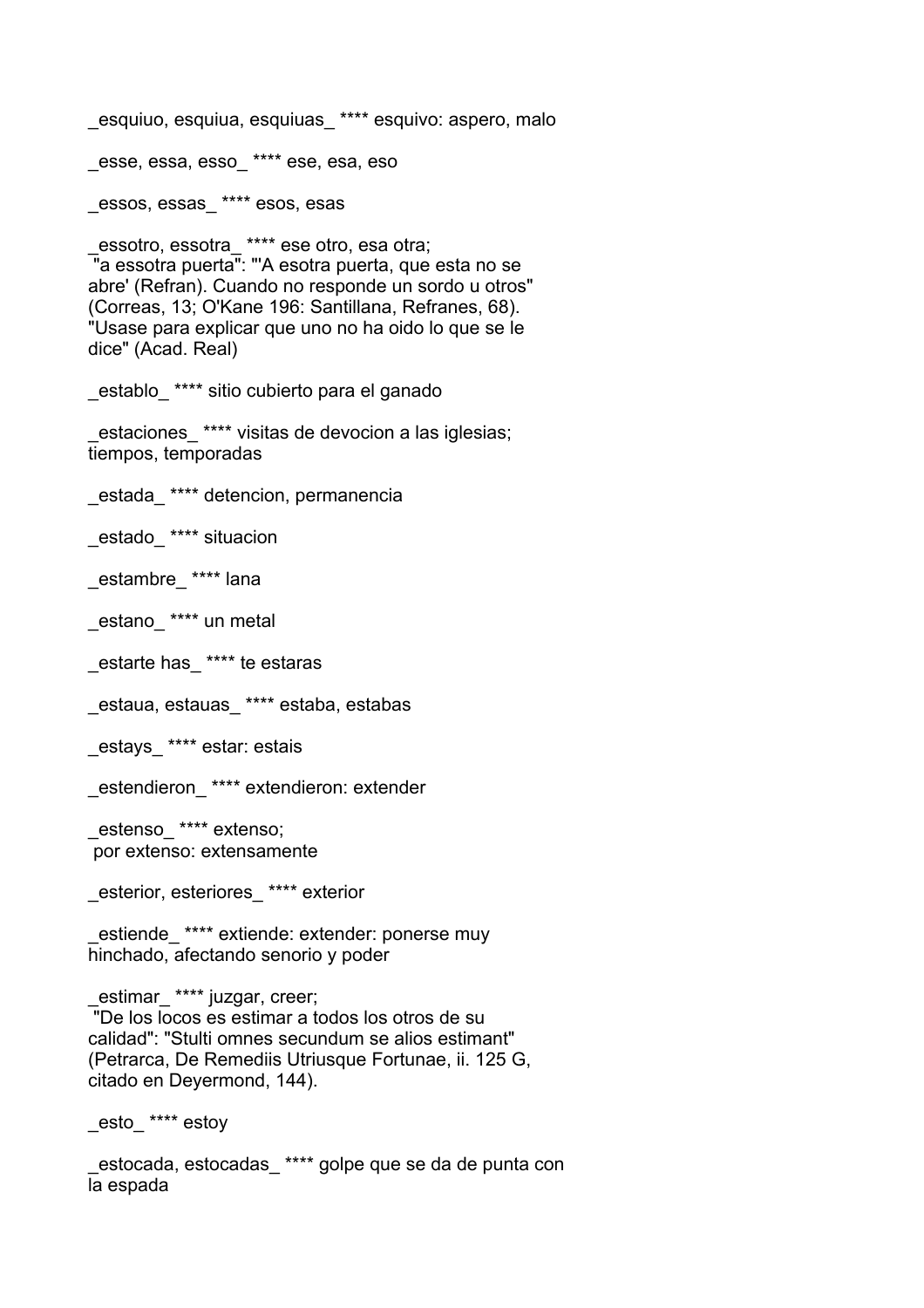estola \*\*\*\* ornamento sagrado

\_estoraque, estoraques\_ \*\*\*\* balsamo; "fagase pues el perfumar de manana e mayormente para los ricos en el tiempo frio con ambar incienso e aloes storaques laudano azafran mastec clauos de girofle e canela" (Tratado de la epidemia y de la pestilencia [1475]; DETEMA I, 686).

estorcer \*\*\*\* torcer: desviar, "estorbar, impedir" (R-P, 312), "arrebatar" (Russell, 248).

estorua \*\*\*\* estorba

estoruales \*\*\*\* estorbales

estoruan \*\*\*\* estorban

\_estoruar, estoruaras\_ \*\*\*\* estorbar, estorbaras

\_estoruarte\_ \*\*\*\* estorbarte

\_estoruasse\_ \*\*\*\* estorbase

\_estoruays\_ \*\*\*\* estorbais

\_estotra, estotro\_ \*\*\*\* esta otra, este otro

\_estouiere\_ \*\*\*\* estuviere

estouiesedes \*\*\*\* estuvieseis

\_estouiesse, estouiese\_ \*\*\*\* estuviese

estouo, estouimos \*\*\*\* estuvo, estuvimos

estrado \*\*\*\* tarima: entablado movible

estragarlo \*\*\*\* estragar: causar dano o destruccion

\_estrana, estranos\_ \*\*\*\* extrana, extranos

\_estranezas\_ \*\*\*\* extranezas

estranjero \*\*\*\* extranjero

estrano \*\*\*\* extrano

estrecho; estrecha\_ \*\*\*\* estrechez: aprieto, dificultad, peligro

estrelleras \*\*\*\* astrologas

estremadas \*\*\*\* extremadas: sumamente buenas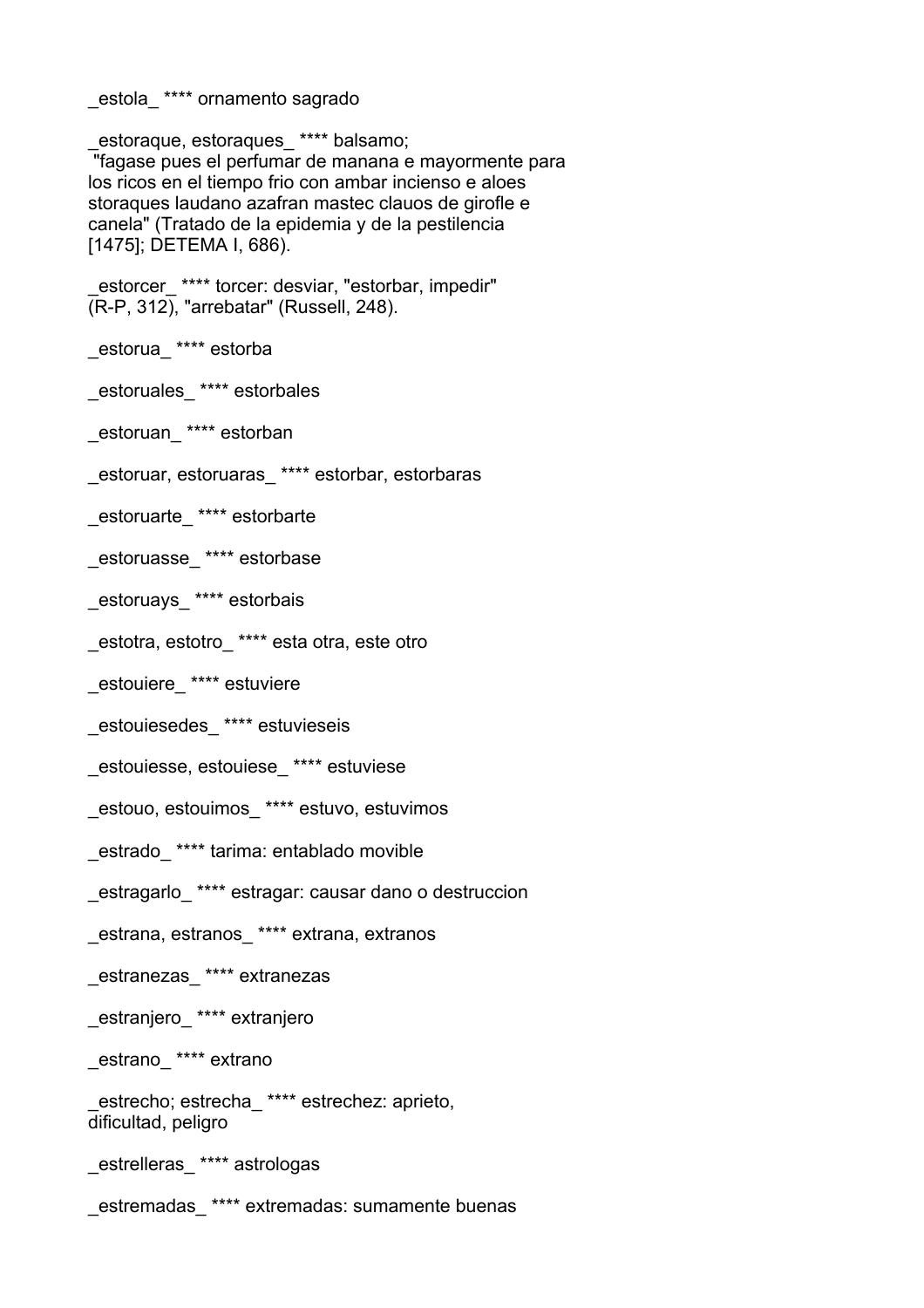estremo, estremos \*\*\*\* extremo, extremos; "estremo es creer a todos: e yerro no creer a ninguno" (Refran): (Correas, 215).

estrena \*\*\*\* accion de estrenar: uno comienza a usar o hacer algo; dadiva, joya; albricias

estrepito \*\*\*\* ruido grande;

"este grande estrepito de armas": "antiguamente, al morir un personaje importante, 'en cada calle o encruzijada quebraban armas y escudos en significacion del gran dolor'" (Anonimo, 'Celestina comentada', BNMadrid, Ms 17631, fol. 216 v, n. 15, citado en Russell, 586)

estribo \*\*\*\* anillo de metal en que el jinete apoya el pie

estriego \*\*\*\* estregar: alabar;

"xo, que te estriego: asna coxa" (Refran): "Dicese como en el texto, desechando algo, como las alabanzas no merecidas, que algo mas pretende con ellas el que las dice" (Cejador I, 92).

estrumentos \*\*\*\* instrumentos

estruendo \*\*\*\* ruido grande

estudio \*\*\*\* esfuerzo que pone el entendimiento; mana, habilidad

\_estuue, estuuiesse, estuuiera\_ \*\*\*\* estuve, estuviese, estuviera

estuuieren \*\*\*\* estuvieren

\_estuuieron\_ \*\*\*\* estuvieron

\_etnicos montes\_ \*\*\*\* montes de Etna (volcan al NE de Sicilia)

Etor \*\*\*\* Hector, hijo de Priamo y Hecuba. En "La Iliada" de Homero, el heroe valiente de las fuerzas troyanas en la guerra de Troya; asesinado por Aquiles.

Eua \*\*\*\* Eva

euitar \*\*\*\* evitar

\_Euro\_ \*\*\*\* viento que sopla de oriente

excelentissimo \*\*\*\* excelentisimo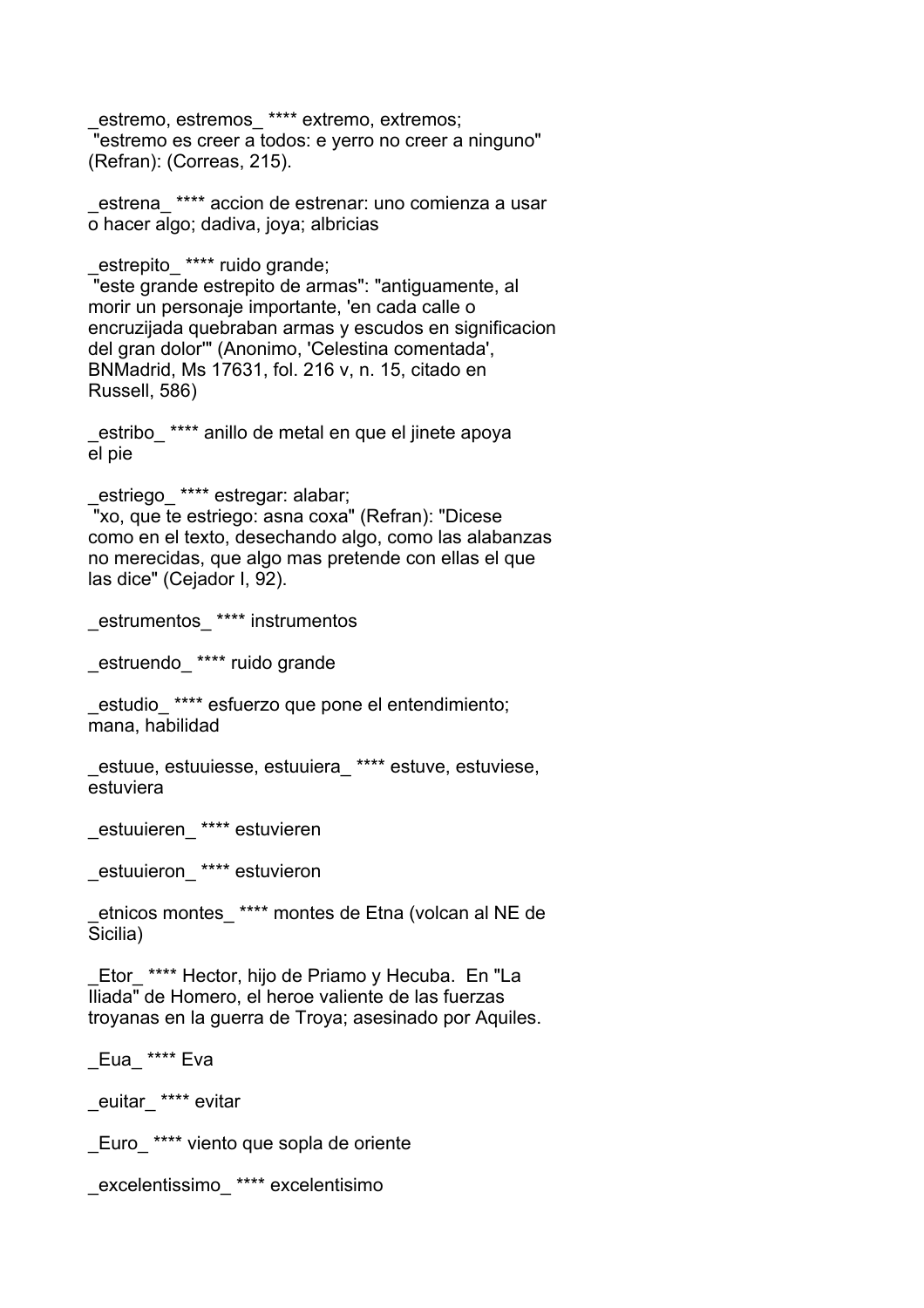excellencia \*\*\*\* excelencia

\_excesso\_ \*\*\*\* exceso

\_execucion\_ \*\*\*\* ejecucion

executar \*\*\*\* ejecutar

executaste \*\*\*\* ejecutaste

exemplos \*\*\*\* ejemplos

exercicio \*\*\*\* ejercicio: experiencia

explanara \*\*\*\* explicara

fabla, fablas \*\*\*\* habla: accion de hablar

\_fablado\_ \*\*\*\* hablado

fablando \*\*\*\* hablando

\_fablar\_ \*\*\*\* hablar

fablares \*\*\*\* hablares

\_fablasse, fablassen \_ \*\*\*\* hablase, hablasen

\_fablaua\_ \*\*\*\* hablaba

fablemos \*\*\*\* hablemos

facile\_\*\*\*\* facil

faciones \*\*\*\* facciones: rasgos del rostro

facultad, facultades \*\*\*\* derecho, poder, capacidad

\_faga, fagas, fagan\_ \*\*\*\* haga, hagas, hagan

\_fagase\_ \*\*\*\* hagase

falacias \*\*\*\* falacia: engano, mentira

faldetas \*\*\*\* faldeta: saya corta

\_falla\_ \*\*\*\* halla

fallado \*\*\*\* hallado; "Fallado auias los temerosos": No teniamos miedo.

fallare, fallara, fallaras \*\*\*\* hallar: hallare, hallara, hallaras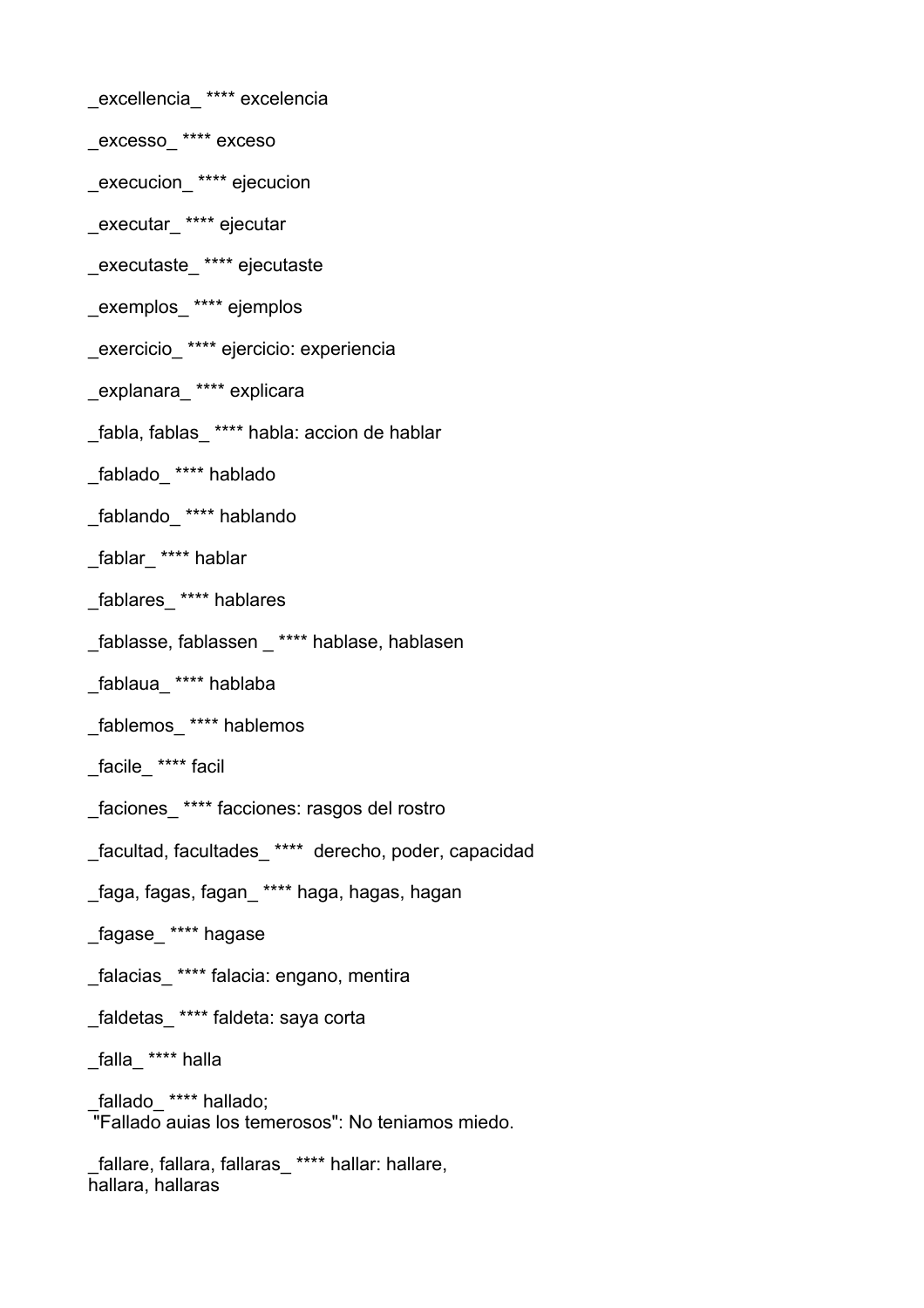fallaste \*\*\*\* hallaste \_fallecen, fallesce\_ \*\*\*\* fallecer: faltar, carecer fallo \*\*\*\* hallo falsario, falsarios \*\*\*\* mentiroso falsaste, falsaua \*\*\*\* falseaba: falsear: falsificar, adulterar, contrahacer faltar \*\*\*\* dejar de asistir \_faltasse\_ \*\*\*\* faltase \_faltaua\_ \*\*\*\* faltaba \_faltriquera\_ \*\*\*\* bolsa fambre \*\*\*\* hambre familiar\_\*\*\*\* pariente fardeles \*\*\*\* fardel: saco, fardo fare, fares, faras \*\*\*\* hare, hareis, haras \_faria, farias\_ \*\*\*\* haria, harias farto \*\*\*\* harto \_fasta\_ \*\*\*\* hasta \_fastio\_ \*\*\*\* hastio: disgusto \_fatigar\_ \*\*\*\* causar fatiga; molestar fatigues \*\*\*\* "ni te fatigues": "ni te atormentes" (Russell, 422) fauor, fauorecer, fauorables \*\*\*\* favor, favorecer, favorables fauorable \*\*\*\* favorable \_fauoreceme\_ \*\*\*\* favoreceme fausto \*\*\*\* "grande ornato y pompa" (Real Acad.) faz \*\*\*\* haz; rostro fazela \*\*\*\* la hace

fazen \*\*\*\* hacen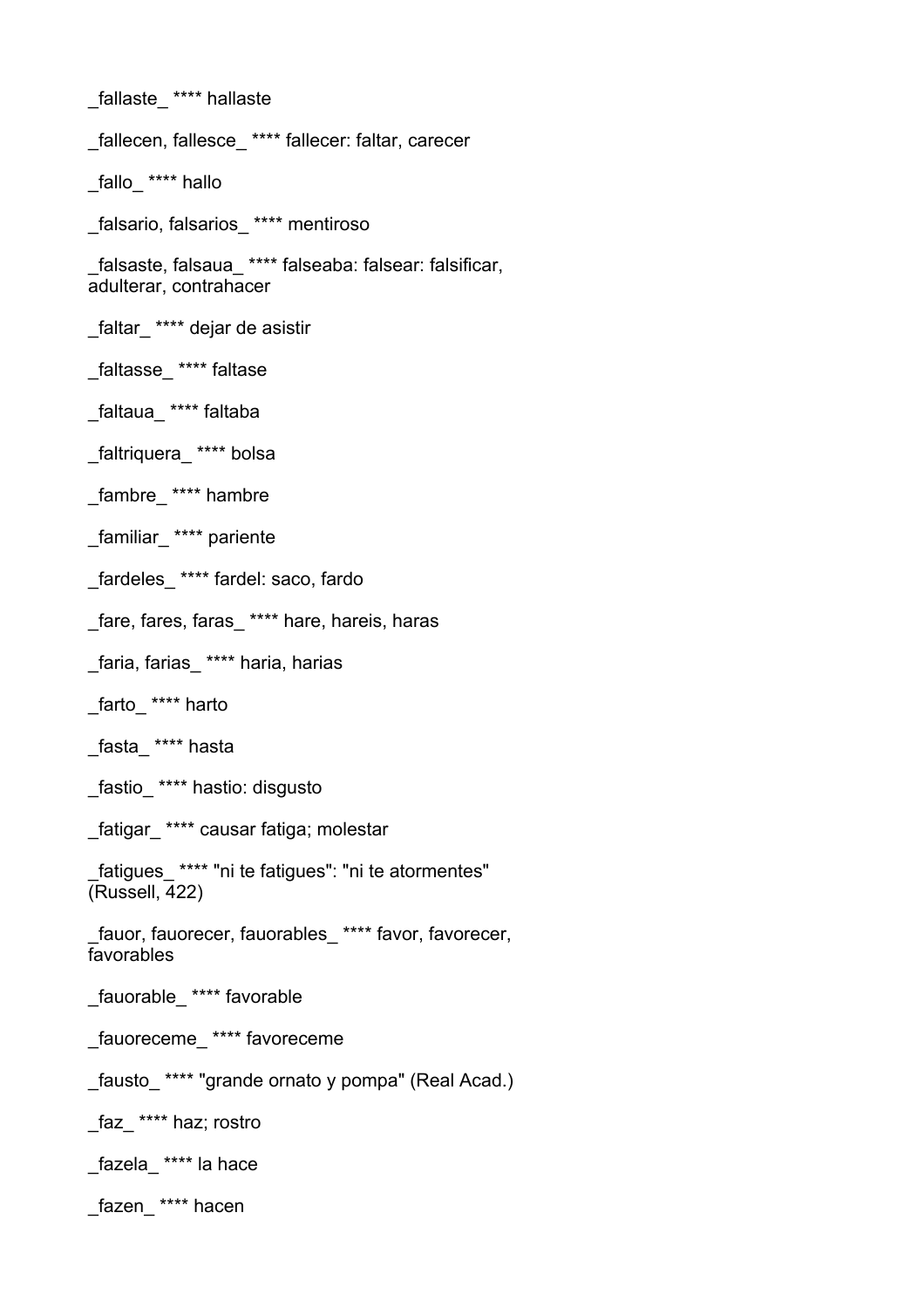fazer \*\*\*\* hacer; importar; por fazer: por hacer

fazerle \*\*\*\* hacerle

fazerlos \*\*\*\* hacerlos

fazerme \*\*\*\* hacerme

fazerte \*\*\*\* hacerte

fazia, fazias \*\*\*\* hacia, hacias

\_faziase\_ \*\*\*\* se hacia

fazienda \*\*\*\* hacienda

faziendo \*\*\*\* haciendo

faziones \*\*\*\* faccion: hechura: composicion, imagen

fe \*\*\*\* confianza; promesa; de buena fe: con verdad

Febo, Phebo \*\*\*\* En la mitologia griega, el dios Apolo. (Febo significa "brillante.") Fue identificado en el pasado con Helios, dios del sol. En el arte y en la literatura, se representa como un carretero con cuatro caballos, manejando del este al oeste.

fecha, fechas \*\*\*\* hecha, hechas

\_fecho, fechos\_ \*\*\*\* hecho: accion, obra

femineo \*\*\*\* relativo a la mujer

fenescer\_\*\*\*\* fenecer: acabarse, morir

\_fenescieron\_ \*\*\*\* murieron

fengidos \*\*\*\* fingidos

fengir \*\*\*\* fingir

\_feria\_ \*\*\*\* mercado

fermosura \*\*\*\* hermosura

festejando \*\*\*\* festejar: galantear

festiuidad \*\*\*\* festividad

fiadora \*\*\*\* persona que fia a otra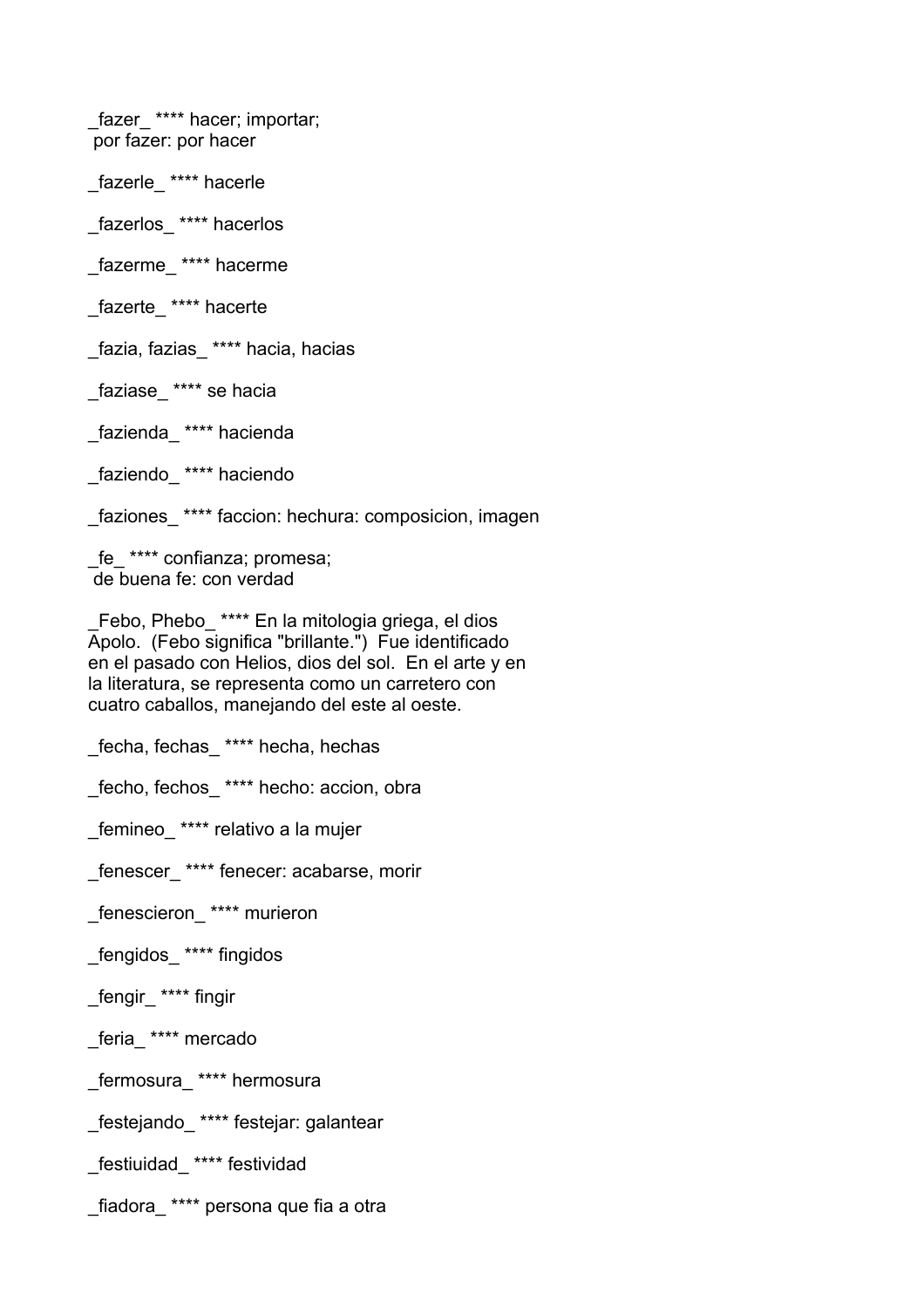\_fiauan\_ \*\*\*\* fiaban

ficion \*\*\*\* ficcion

\_fictas\_ \*\*\*\* fingidas, enganosas

\_fideputa\_ \*\*\*\* hideputa

fiel \*\*\*\* constante en afeccion; lo exacto

fieldad \*\*\*\* fidelidad

fiero \*\*\*\* duro, cruel

fierro \*\*\*\* hierro: metal; marca candente que se pone a los ganados.

\_figurare\_ \*\*\*\* figurar: delinear

\_figuraseme\_ \*\*\*\* figurar: suponer

\_fijadalgo\_ \*\*\*\* hijadalgo: hidalga

\_fijo, fijos, fija\_ \*\*\*\* hijo, hijos, hija

\_filado\_ \*\*\*\* hilado, hilo

filar\_\*\*\*\* hilar

filigres \*\*\*\* feligres: persona que pertenece a cierta parroquia.

\_filosofales\_ \*\*\*\* filosofal: relativo a la filosofia

\_filosofando\_ \*\*\*\* filosofar: hacer soliloquios

\_filosomia\_ \*\*\*\* fisonomia

\_finada, finados\_ \*\*\*\* muerta, muertos

fincar \*\*\*\* hincar: clavar una cosa en otra

fingendo \*\*\*\* fingiendo

\_fino\_ \*\*\*\* finar: morir

firma \*\*\*\* firma e sello: "aqui 'certificacion', 'seguridad'" (R-P, 234)

\_firmar\_ \*\*\*\* afirmar

\_firme\_ \*\*\*\* seguro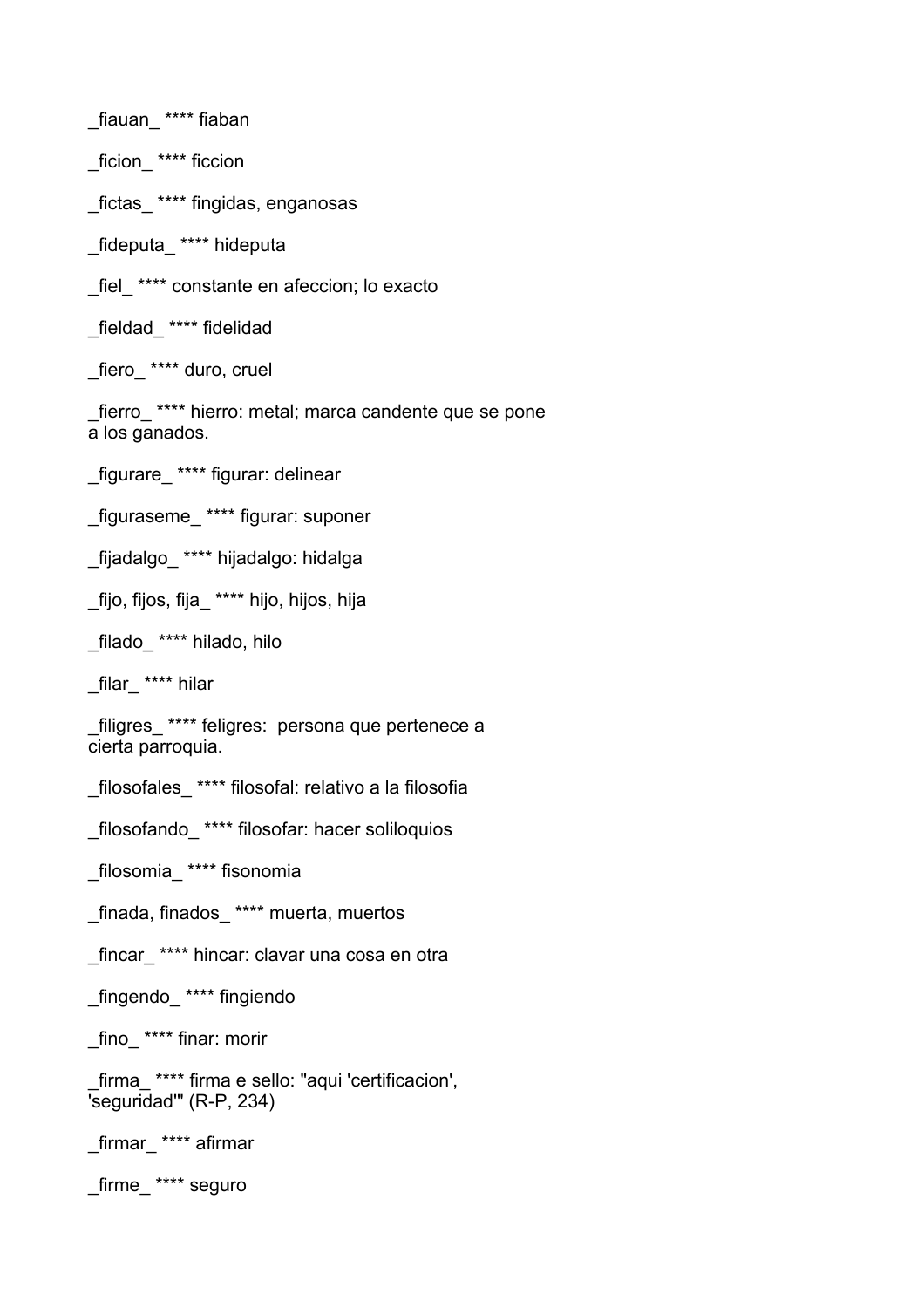fisico, fisica \*\*\*\* medico, medica

\_fize, fiziste\_ \*\*\*\* hice, hiciste

fiziera, fizieran \*\*\*\* hiciera, hicieran

\_fizo\_ \*\*\*\* hizo

flaco, flacos, flaca, flacas \*\*\*\* sin fuerza, debil

\_flamas\_ \*\*\*\* llamas

flaqueza \*\*\*\* debilidad

flor saluaje \*\*\*\* rosaceas: "Alchemilla vulgaris" y "Alchemilla arvensis Scop"; "Su cocimiento administrado en forma de fomentacion, o bano de tal suerte aprieta y cierra las partes bajas, que sentandose encima del, se pueden mil veces vender por virgenes las que desean mas parecer que ser en efecto doncellas." (Laguna, citado en Laza Palacios, 181-82)

flores \*\*\*\* en flores: en ayunas; en cosas sin sustancia

florescen, floresci\_ \*\*\*\* florecen, floreci

florezilla \*\*\*\* florecilla

florida, florido \*\*\*\* que tiene flores; elegida, selecta

floxo \*\*\*\* flojo

flutuoso, flutuosa \*\*\*\* fluctuoso, fluctuosa: vacilante; "tormentoso" (R-P, 313)

\_folgar\_ \*\*\*\* holgar: parar, descansar; divertirse

\_folgura\_ \*\*\*\* holgura: regocijo, diversion

\_fontezica, fontezicas\_ \*\*\*\* fontecica: fuente

\_forma\_ \*\*\*\* manera

forro \*\*\*\* cubierta; "defensa y decoracion" (Severin, 245)

\_fortuna\_ \*\*\*\* "la fortuna ayuda a los osados" (Refran): (Correas, 35).

\_forzada\_ \*\*\*\* violada

\_forzado, forzada\_ \*\*\*\* por fuerza; que no se puede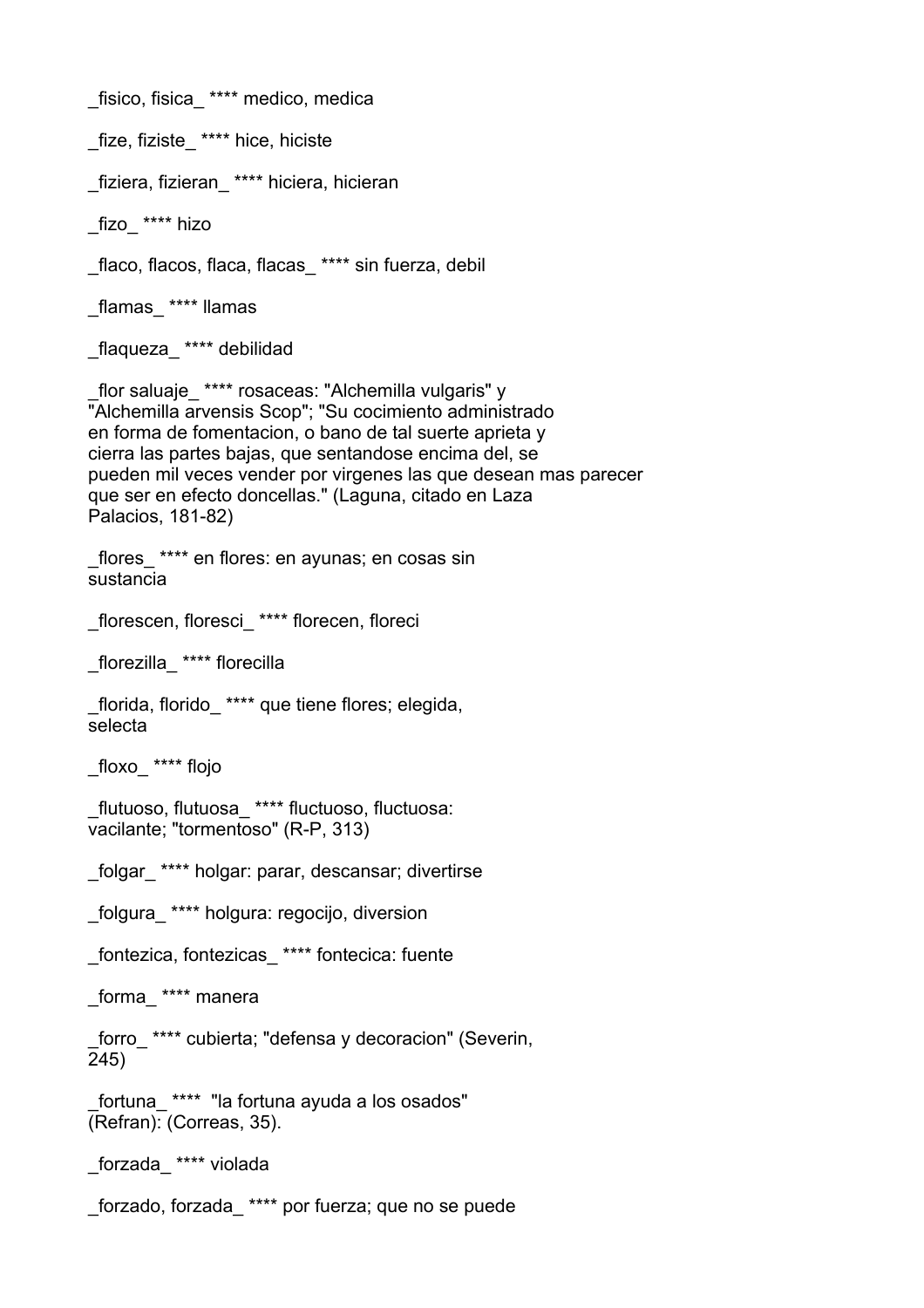## excusar

forzar \*\*\*\* obligar; gozar a una mujer en contra de su voluntad; violar

\_forzaua\_ \*\*\*\* forzaba

\_forzosamente\_ \*\*\*\* por fuerza

forzoso \*\*\*\* que no se puede evitar

fragile \*\*\*\* fragil

franco, franca \*\*\*\* liberal, generoso

franjas \*\*\*\* franja: guarnicion tejida, para los vestidos

\_franqueza, franquezas\_ \*\*\*\* liberalidad, generosidad

fraude \*\*\*\* engano

frayle, frayles \*\*\*\* fraile, frailes

frecha, frechas \*\*\*\* flecha

fregaron, fregaste \*\*\*\* fregar: lavar; frotar

frescor \*\*\*\* frescura

freyr \*\*\*\* freir;

"al freyr lo vera" (Refran): "Al freir lo vereis, y aplicase a muchas cosas. Dicen que un carbonero, vaciando el carbon en una casa, se llevaba hurtada la sarten escondida,y preguntandole si era bueno el carbon, encareciendolo por tal dijo: 'Al freir lo veran'" (Correas, 29).

\_frisado\_ \*\*\*\* frisar: levantar y rizar el pelo de de un tejido

\_froga\_ \*\*\*\* obra de albanileria

frutuosas \*\*\*\* utiles:

"quando el corazon esta embargado de passion: estan cerrados los oydos al consejo. e en tal tiempo las frutuosas palabras, en lugar de amansar, acrecientan la sana": cf. "cuando el corazon esta enbargado de pasion que estan cerrados los oidos al consejo, y en tal tienpo, las frutuosas palabras en lugar de amansar acrecientan la sana" (Diego de San Pedro, 'Carcel de Amor', ed. Whinnom, 132, citado en R-P, 296)

fuegos \*\*\*\* fuego: llama; ardor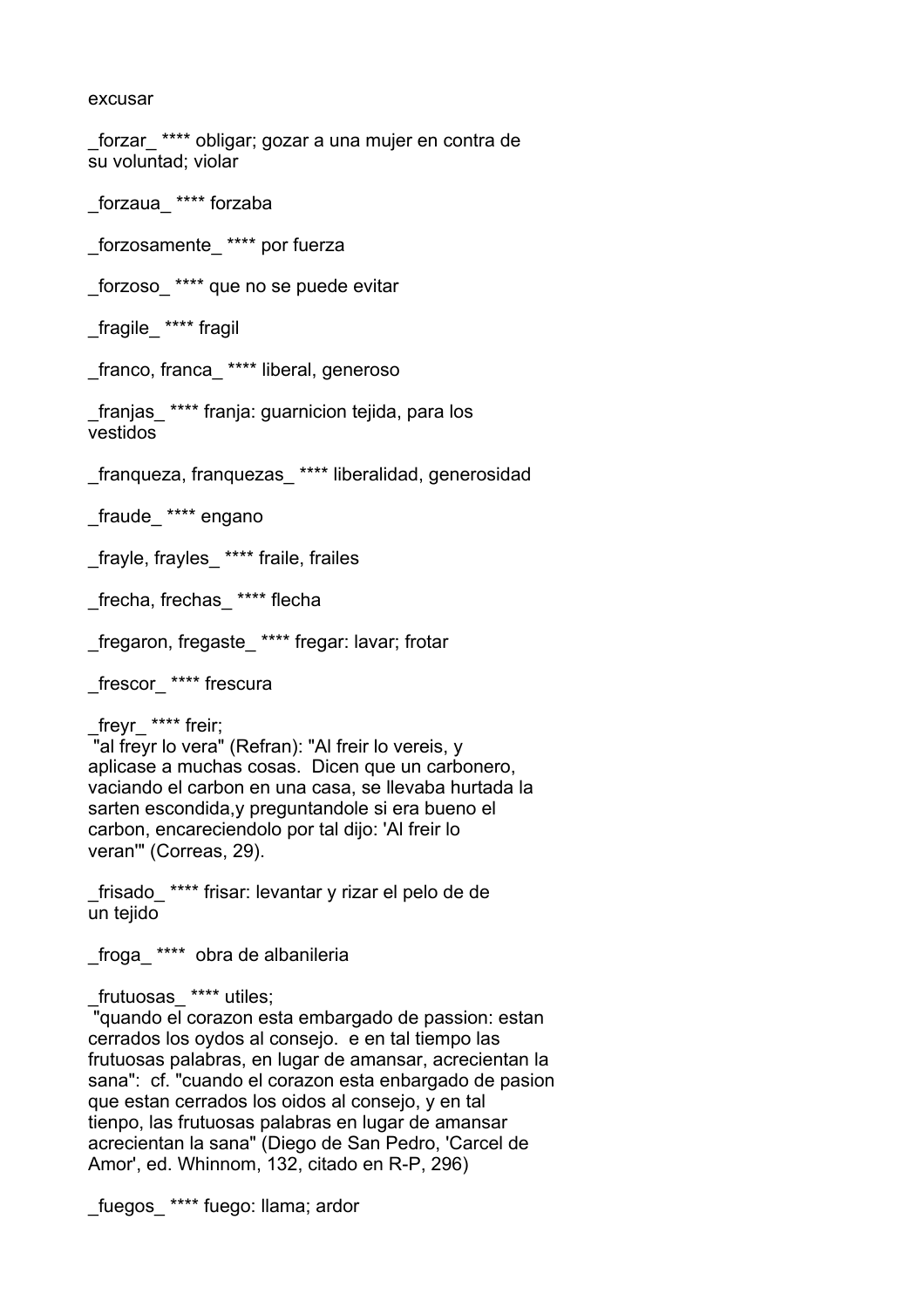\_fuercen\_ \*\*\*\* forzar, violar

fuero \*\*\*\* de fuero: de ley

fuertes \*\*\*\* fuerte: robusto, duro; aspero

\_fuesedes\_ \*\*\*\* fueseis

fuesse \*\*\*\* fuese, se fue

fuessemos, fuessen \*\*\*\* fuesemos, fuesen

fuesses \*\*\*\* fueses

fueste \*\*\*\* fuiste

\_fuistes\_ \*\*\*\* fuisteis

fundamento \*\*\*\* razon

furias \*\*\*\* "las tres divinidades infernales en que se personificaban los remordimientos" (Real Acad.)

furtar \*\*\*\* hurtar

furtillos \*\*\*\* hurto

\_furto\_ \*\*\*\* hurto: robo, cosa robada

fustas \*\*\*\* fusta: buque ligero de remos

\_fuste sanguino\_ \*\*\*\* "Se refiere...al 'Cornus Sanguineo'...; segun los campesinos (tiene sus usos medicinales) como febrifugo, hemostatico y antidiarreico, empleandose en cocimiento el tallo y la raiz" (Laza Palacios, 170)

 $_I$ fuy $I$  \*\*\*\* fui

\_fuya\_ \*\*\*\* huia

\_galanas\_ \*\*\*\* elegantes

galanes \*\*\*\* galan: hombre de buen semblante; hombre que galantea a una mujer

galardonare, galardonas, galardonaste, galardone \*\*\*\* galardonar: recompensar

\_galardon, galardones\_ \*\*\*\* premio, recompensa; "en el seruicio del criado esta el galardon del senor" (Cf. O'Kane, 212- 213).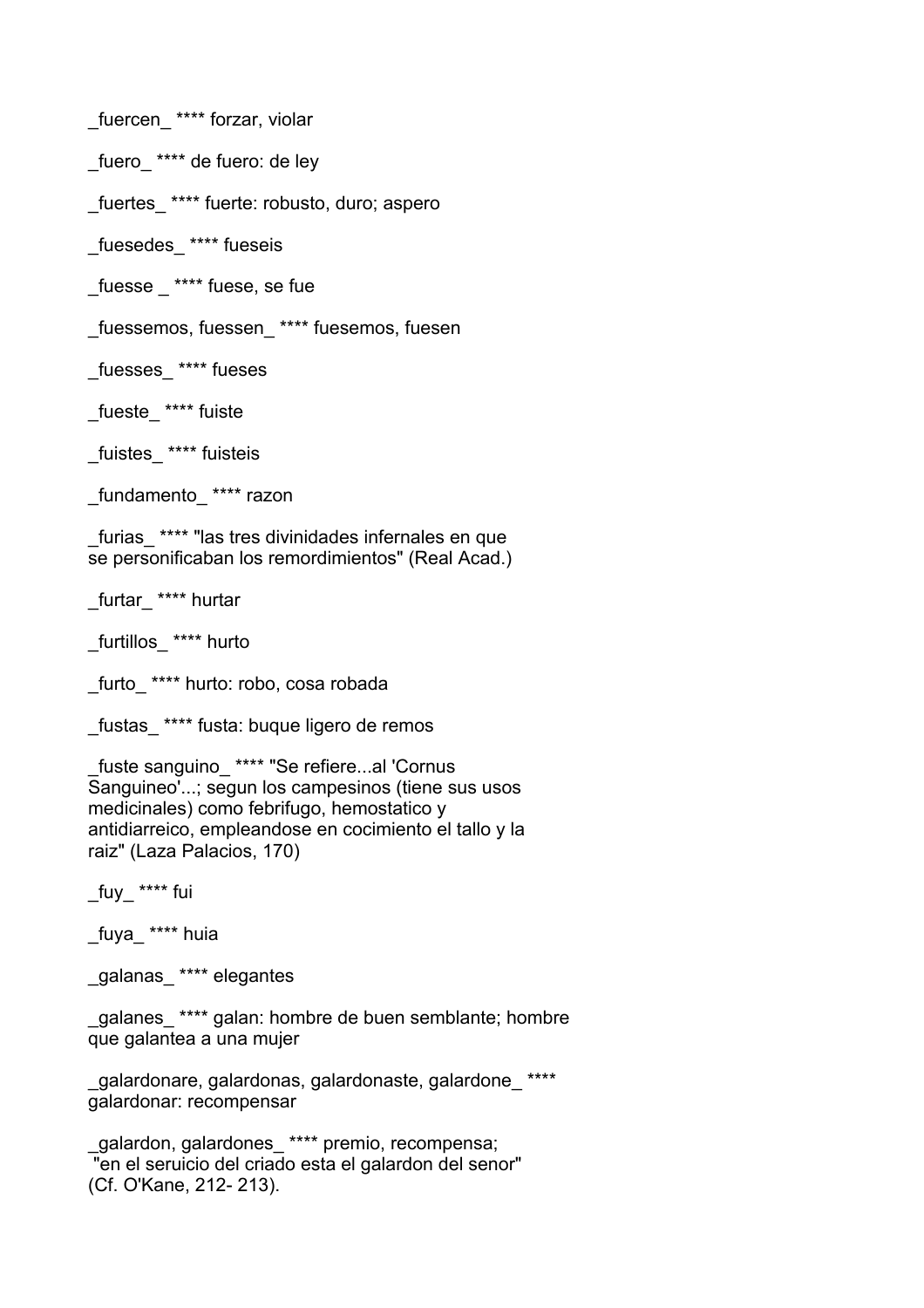galgo \*\*\*\* perro;

"con esse galgo no tomaras si yo puedo mas liebres" (Refran:) "Con ese galgo no matareis mas liebres. Que con aquel embuste y traza no le enganara otra vez, ni le podra valer nada." (Correas, 124)

gallego \*\*\*\* "El mozo del escudero gallego que andaba todo el ano descalzo, y por un dia queria matar al zapatero" (porque no le acababa aquel dia los zapatos). (Refran.) (Correas, 177)

gallillo \*\*\*\* gallo: hombre valiente

\_gamo\_ \*\*\*\* ciervo;

"Cuando se le cuelga a una mujer (cuerno de ciervo), se le acelera el parto... Quemado y bebido con miel...corta la menstruacion... Si se inhala sirve para el dolor de matriz", etc. (Utilidades 28-29); "muelelo e encorporalo con vnto de puerco e gamo e con piedra sufre" (Suma de la flor de cirugia [s. XV]; DETEMA I, 763).

gamones \*\*\*\* gamon: planta liliacea, usada "contra las enfermedades de la piel" (Laza Palacios, 135);

"E la ulcera suzia es curada quando la costra o la suziedat que y es con el poluo de los gamones el qual se dira en el fin o con otro mundificatiuo de los dezideros e despues consoldando con las melezinas consoldatiuas" (Compendio de Cirugia [1481]; DETEMA I, 763).

\_gana\_ \*\*\*\* deseo, gusto, voluntad

\_ganancia\_ \*\*\*\* "mientra mas moros: mas ganancia" (Refran:) (O'Kane 164: Santillana, Refranes 453)

\_garrido\_ \*\*\*\* hermoso; gracioso

\_garuines\_ \*\*\*\* garvin: cofia hecha de red

garza \*\*\*\* ave zancuda;

"Algunos alemanes untan con su enjundia los ojos de los cavallos, para que sanen y vean mejor" (Huerta, citado en Laza Palacios, 136);

"pornas medecina que ablande y resuelua el humor tan maligno asi como enxundias de garza o gallina" (Sumario de la medicina [1498]; DETEMA I, 767);

"El buche de garza es excelente para comer y afrodisiaco." etc. (Utilidades, 73).

garzones \*\*\*\* garzon: joven mancebo, mozo; "Joven que lleva vida disoluta con las mujeres" (Real Acad)

gastar \*\*\*\* emplear el dinero en una cosa; destruir,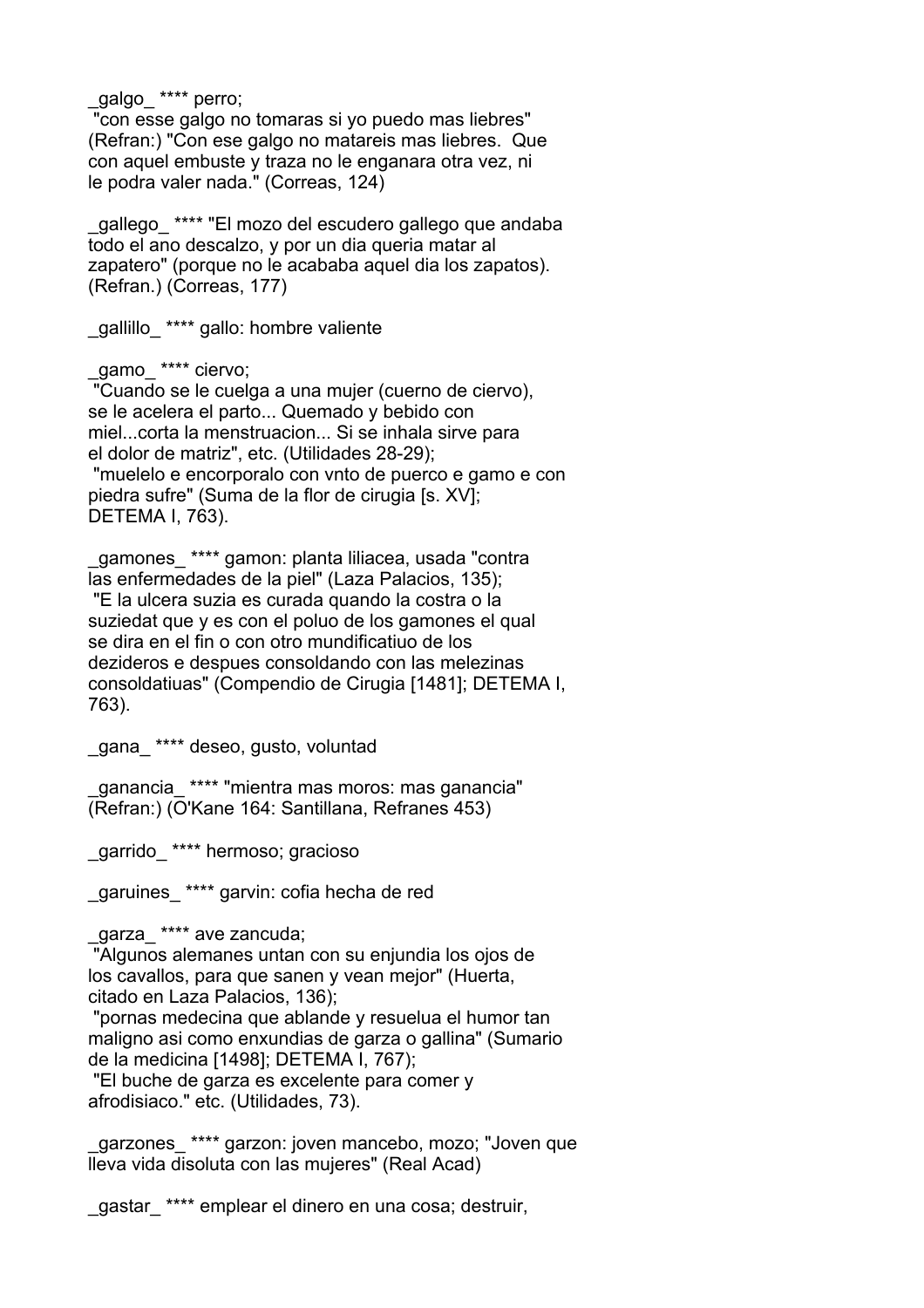consumir; echar a perder

\_gastasse\_ \*\*\*\* gastase

\_gastaua\_ \*\*\*\* gastaba

gato \*\*\*\* bolso para el dinero

\_gato montes\_ \*\*\*\* especie de gato grande que vive en los montes

\_gato negro\_ \*\*\*\* "El interior del gato negro: si se hace con el un sahumerio a una mujer a la que le resulte dificil el parto, se lo acelera... Cuando se fumiga con excremento de gato negro debajo de una mujer, expulsa al nino muerto", etc. (Utilidades 51.)

\_gauilanes\_ \*\*\*\* gavilan: ave rapaz parecida al halcon

\_gayta\_ \*\*\*\* gaita: instrumento de musica

\_gela\_ \*\*\*\* se la

\_gelo\_ \*\*\*\* se lo

\_genero\_ \*\*\*\* sexo

\_generosa\_ \*\*\*\* noble

gentezilla \*\*\*\* gentecilla (las mujeres)

gentil \*\*\*\* amable, gracioso; notable

\_gentileza\_ \*\*\*\* gracia, donaire

\_gentilidad\_ \*\*\*\* gentiles: paganos

\_George\_ \*\*\*\* San Jorge: santo patron de Inglaterra y de la "Jarretera". Segun una leyenda, mato un dragon en un pueblo de Libia, salvando a una doncella, y convirtiendo despues a todo el pueblo al cristianismo.

gestico<sup>\*\*\*\*</sup> gesto: expresion del rostro

\_girifalte\_ \*\*\*\* gerifalte: ave, como el halcon

\_gloriado\_ \*\*\*\* glorificado

\_gloriosos, gloriosa\_ \*\*\*\* dignos de gloria

\_golondrina\_ \*\*\*\* "vna golondrina / no haze verano" (Refran:) "Una golondrina no hace verano, ni una sola virtud bienaventurado (Correas, 494).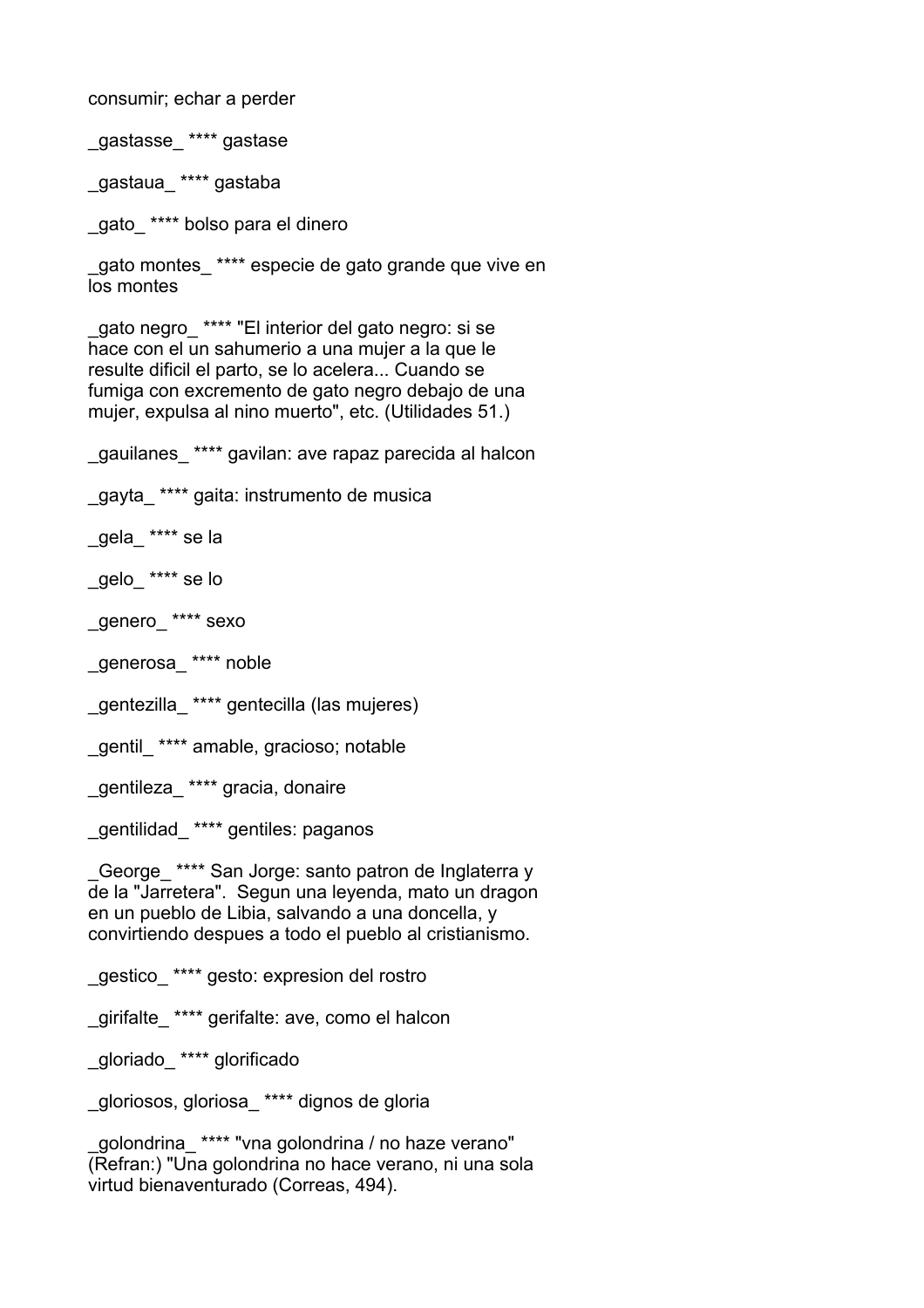\_golosa\_ \*\*\*\* codiciosa \_golosina\_ \*\*\*\* deseo o apetito \_golpe\_ \*\*\*\* "Vn solo golpe no derriba vn roble" (Refran): (Correas, 496). \_gorgueras\_ \*\*\*\* gorguera: adorno del cuello \_gostaduras\_ \*\*\*\* gustadura: sentir en el paladar el sabor de una cosa; probar gotera \*\*\*\* hendedura del techo por donde caen gotas de agua; "De vna sola gotera te mantienes?" (Refran:) "De una sola fuente te alimentas" (R-P, 191); "vna continua gotera horaca [horada] vna piedra" (O'Kane 122). \_gouernador\_ \*\*\*\* gobernador \_gozasse\_ \*\*\*\* gozase \_goze\_ \*\*\*\* goce \_gozemonos\_ \*\*\*\* gocemonos \_gozemos\_ \*\*\*\* gocemos \_gracia, gracias\_ \*\*\*\* afabilidad, atractivo; benevolencia, favor \_grado\_ \*\*\*\* gusto; de grado: voluntariamente; de gusto \_gramonilla\_ \*\*\*\* (palabra desconocida); "especie de grama, planta medicinal graminea" (R-P, 313); "Las frias simientes do ay calefacion y algun aromatico en ellas enbuelto y grama y esparrago y pentafilon" (Sumario de la medicina [1498]; DETEMA I, 783). \_grana\_ \*\*\*\* color rojo \_Granada\_ \*\*\*\* El ultimo baluarte de los moros en Espana; fue conquistado por los cristianos en 1492. \_grand\_ \*\*\*\* grande \_grandissimo\_ \*\*\*\* grandisimo \_granillo\_ \*\*\*\* planta estimada como forragera:

"granillo de oveja - nombre vulgar que corresponde a la Papilionacea 'Scorpiurus muricata'" (Lazaro, citado en Laza Palacios, 136)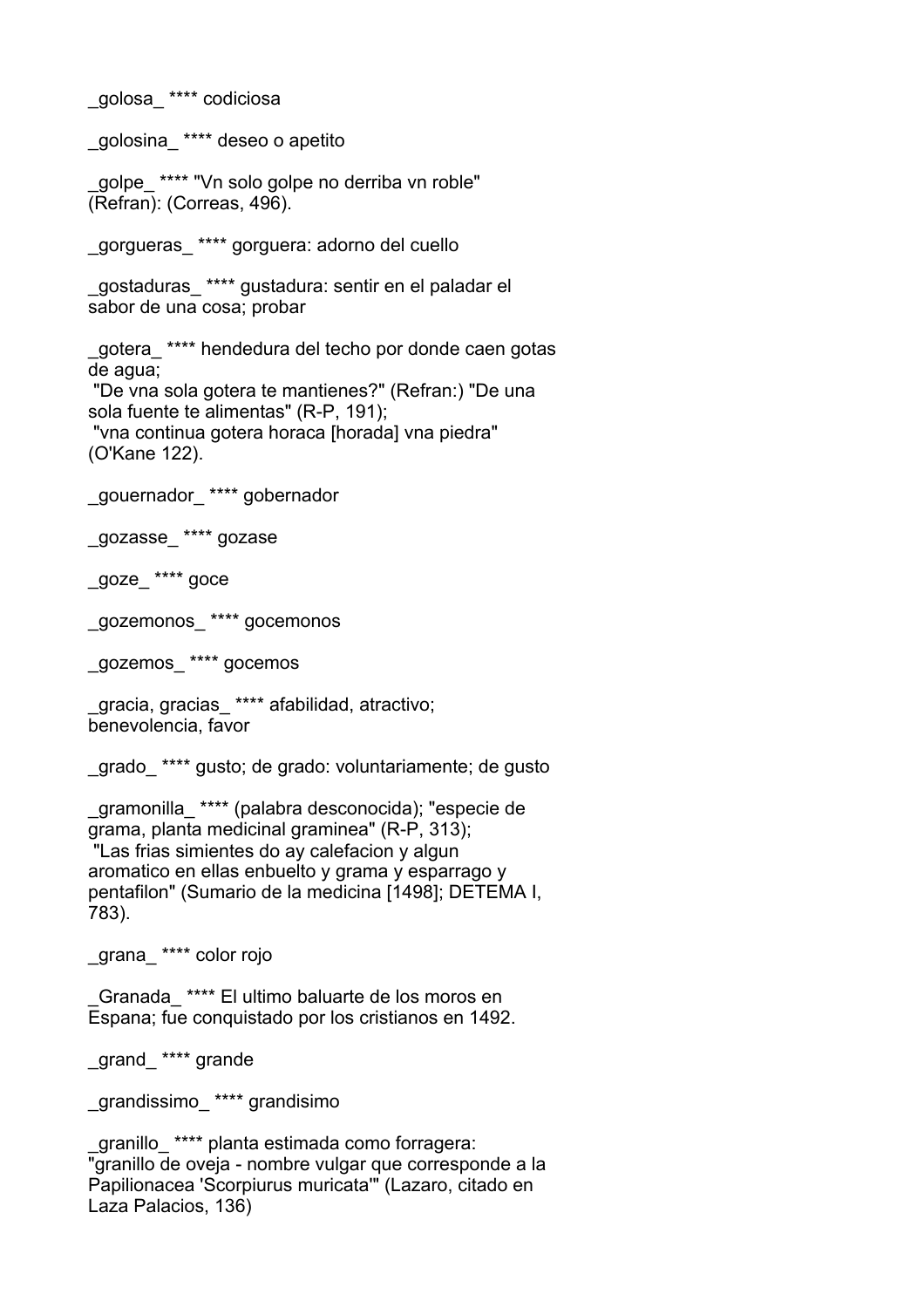\_grano\_ \*\*\*\* semilla

granzones \*\*\*\* nudos de paja que se quedan cuando se criba

\_graue\_ \*\*\*\* grave

\_grauedad\_ \*\*\*\* gravedad: importancia

grillos \*\*\*\* grillo: insecto saltador

\_grosezuelos\_ \*\*\*\* gruesos: corpulentos

\_grossero, grosseros\_ \*\*\*\* grosero, groseros

\_guardar\_ \*\*\*\* cuidar

\_guardaua\_ \*\*\*\* guardaba

\_guarecer, guarescer\_ \*\*\*\* ayudar, curar

\_guarte\_ \*\*\*\* guardate: ten cuidado

 $\frac{1}{2}$ guay $\frac{1}{2}$ \*\*\*\* ay!; "Guay de quien en palacio enuejece" (Refran): "Pobre muere quien en palacio vejeze" (O'Kane 179: A. Castro, Glosarios latino-espanoles, Madrid, 1936, 248)

\_guija\_ \*\*\*\* piedra

\_guija marina\_ \*\*\*\* piedra iman

qusto danado \_\*\*\*\* gusto perverso; "el gusto danado muchas vezes juzga por dulce lo amargo" (Refran:) "Al gusto estragado, lo dulce le es amargo." (Aut. I, Tomo primero, 262).

\_guzques\_ \*\*\*\* gozque: perro gozque: perro pequeno

ha \*\*\*\* hace

ha \*\*\*\* haber, tener: tiene

habla \*\*\*\* accion de hablar; razonamiento

hablarla has \*\*\*\* la hablaras

\_hablaua, hablauan\_ \*\*\*\* hablaba, hablaban

\_hablays\_ \*\*\*\* hablais

\_hablilla, hablillas\_ \*\*\*\* rumor, cuento, mentira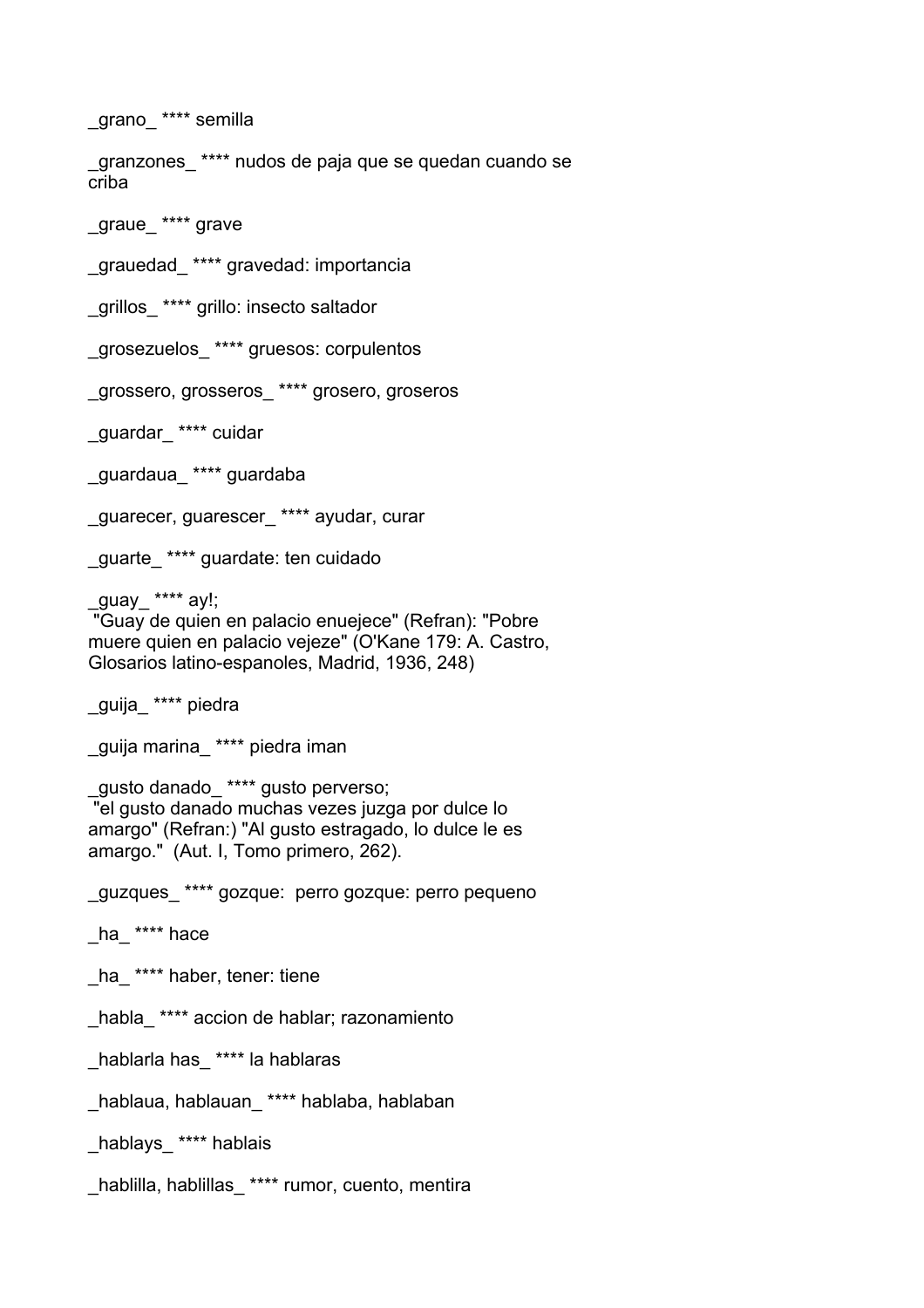hac lachrimarum valle \*\*\*\* Cf. "Salmos" 23.4.

\_hacer\_ \*\*\*\* realizar

hachas \*\*\*\* hacha: vela grande

haga mal \*\*\*\* no haga mal: no enferme

hagays \*\*\*\* hagais

halagar \*\*\*\* lisonjear

halagos \*\*\*\* muestras de admiracion

halaguero \*\*\*\* halagador: que halaga

halcones \*\*\*\* halcon: ave rapaz

haldas \*\*\*\* faldas;

"la vieja, como yo, que alce sus haldas al passar del vado: como maestra" (Refran:) "Vieja escarmentada pasa el vado arrezagada; el rio arremangada" (Correas, 504); "El escarmentado busca el vado: u El escarmentado bien conoce el vado. Refranes que dan a entender, que las experiencias, peligros y trabajos ensenan a los hombres que sean cuerdos, y se cautelen para huir y evitar en adelante las ocasiones peligrosas." (Aut. II, Tomo tercero, 558)

haldear, haldeando \*\*\*\* andando de prisa la que lleva faldas

hallar \*\*\*\* "dar con algo sin buscarlo" (Larousse); hallarte as: te hallaras

hallareys \*\*\*\* hallareis

\_hallastes\_ \*\*\*\* hallasteis

hallaua \*\*\*\* hallaba

hame \*\*\*\* me ha

han \*\*\*\* tienen

handrajoso \*\*\*\* andrajoso: vestido de ropas rotas; persona despreciable

harda \*\*\*\* ardilla

hare que \*\*\*\* hacer: aparentar, dar a entender lo que no es

\_harele\_ \*\*\*\* le hare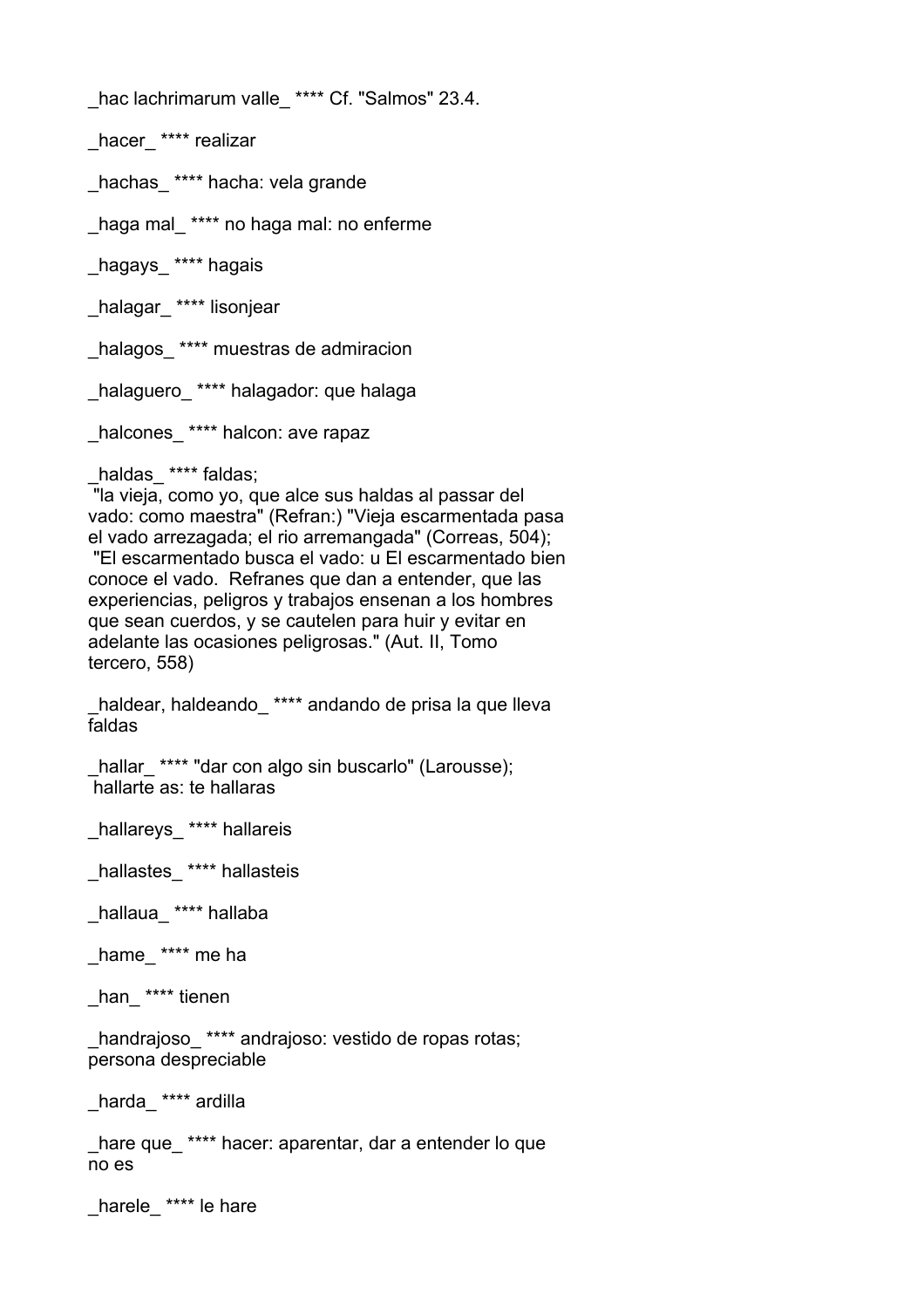hariades \*\*\*\* hariais

harnero \*\*\*\* criba

harpa \*\*\*\* arpa

\_harpada\_ \*\*\*\* hecha pedazos

harpadas \*\*\*\* arpado: de los pajaros de canto armonioso

harpar \*\*\*\* arpar: aranar, rajar

harpias \*\*\*\* arpia: ave fabulosa con el rostro de mujer, y el cuerpo de ave de rapina

\_hartura\_ \*\*\*\* abundancia; logro

has \*\*\*\* has, tienes; consideras

\_hasla\_ \*\*\*\* la has

\_hasle\_ \*\*\*\* le has

hasme\_\*\*\*\* me has

hastio \*\*\*\* disgusto, fastidio

haua morisca \*\*\*\* "Semillas de la 'Faba vulgaris Moench", habas: "el sortilegio de las habas fue muy usado en Madrid y Toledo por mujerzuelas, cortezanas, mancebas y enamoradas" (Cirac Estopanan: "Los procesos de hechicerias...", citado en Laza Palacios, 140)

\_haua, hauas\_ \*\*\*\* haba, habas; planta leguminosa; "Da dios hauas a quien no tiene quixadas": (Refran:) "Dicen esto contra los que no saben usar de la hacienda y poder" (Correas, 147); Cf. "Dio Dios almendras a quien no tiene muelas. A proposito de no saberse aprovechar de hacienda, y ciencia, y ocasiones" (Correas, 158).

\_hauada\_ \*\*\*\* habada: manchas en la piel en figura de habas;

avahada: avahar: calentar con el vaho

hauemos; haueys \*\*\*\* habemos: hemos; habeis

hauer \*\*\*\* haber; tener

hauerla \*\*\*\* haberla

hauerlo \*\*\*\* tenerlo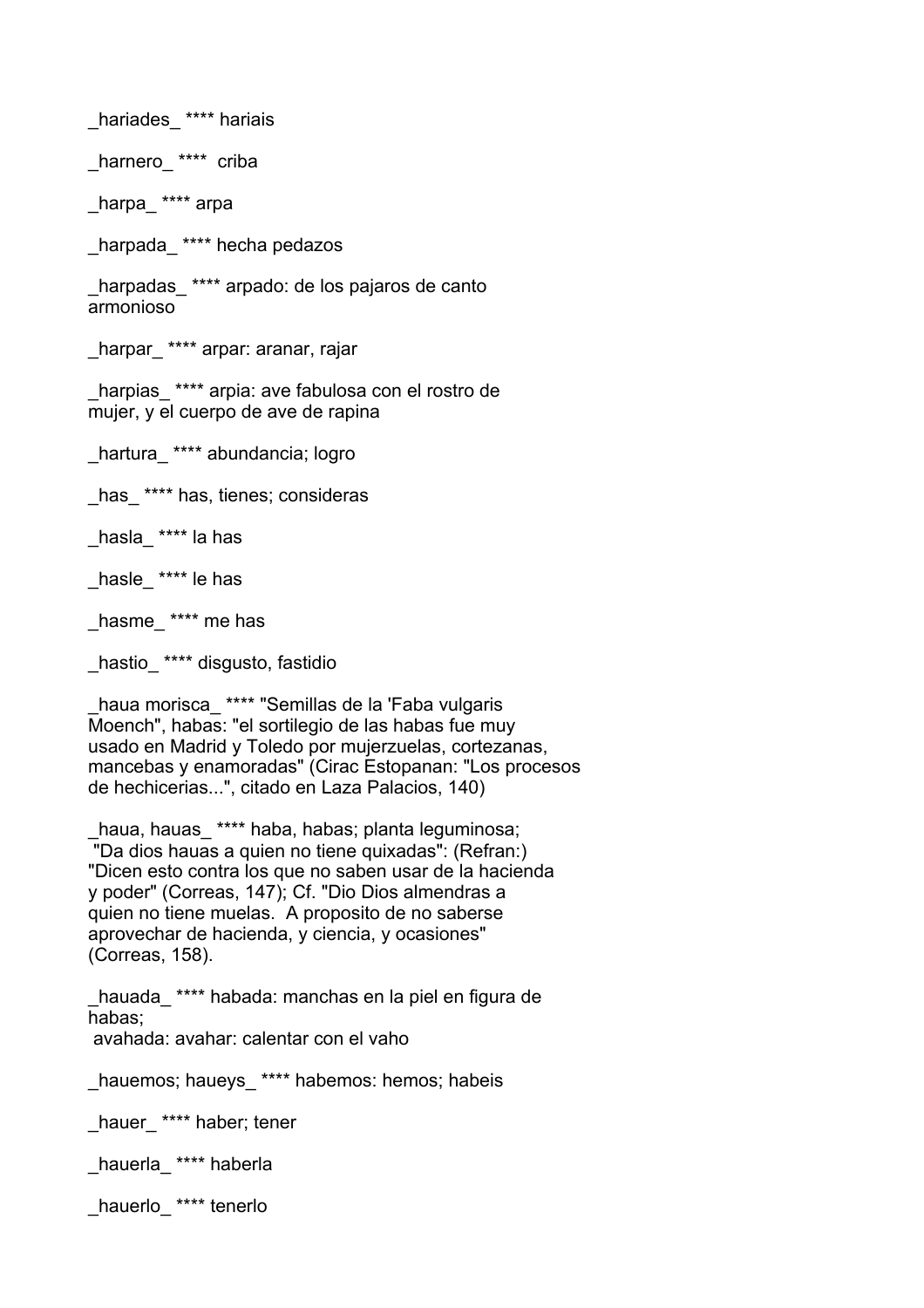\_hauerte\_ \*\*\*\* haberte

haues \*\*\*\* habeis

\_hauia, hauias, hauian\_ \*\*\*\* habia, habias, habian

\_hauiale\_ \*\*\*\* le habia

hauiamos \*\*\*\* habiamos, teniamos

hauido \*\*\*\* haber: portarse

hauido \*\*\*\* habido, tenido

\_hauiendo\_ \*\*\*\* habiendo

haura \*\*\*\* habra

\_haure, hauras, hauran\_ \*\*\*\* habre, habras, habran; tendre, tendras, tendran

\_hauria, haurias\_ \*\*\*\* habria, habrias; tendria, tendrias

haz \*\*\*\* faz, cara, rostro

haz \*\*\*\* hacer: "haz tu lo que bien digo: y no lo que mal hago" (Refran): (Correas, 237).

hazanas \*\*\*\* hechos heroicos

haze \*\*\*\* "vn solo acto no haze habito" (Refran): (Correas, 496); "quien mal haze, aborrece claridad" (Cf. San Juan 3, 20).

hazed \*\*\*\* haced

\_hazedor\_ \*\*\*\* hacedor

hazelas \*\*\*\* las hace

hazelo \*\*\*\* lo hace

hazemos \*\*\*\* hacemos

hazen \*\*\*\* hacen; "las obras hazen linaje" (Refran): (Correas, 263).

hazense \*\*\*\* se hacen

hazer \*\*\*\* hacer; suponer; hacerse: fingirse; hazer cuenta: figurar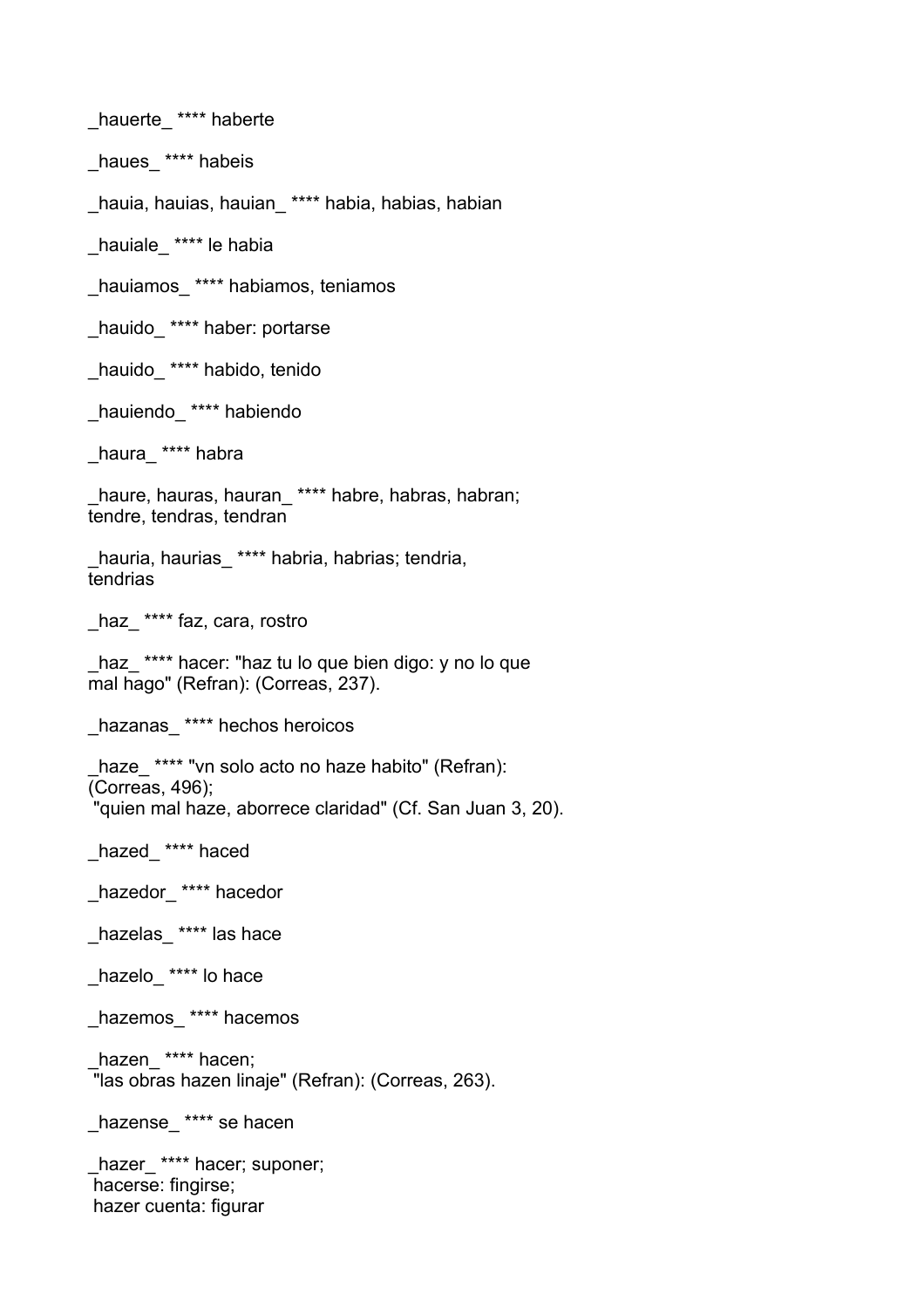hazerla, hazerlo, hazerlos \*\*\*\* hacerla, hacerlo, hacerlos

hazerme \*\*\*\* hacerme

hazerte \*\*\*\* hacerte

hazese \*\*\*\* se hace

hazia, haziades \*\*\*\* hacia, haciais

hazialo \*\*\*\* lo hacia

hazienda, haziendas \*\*\*\* hacienda: hacer buena hacienda: (ironico para indicar algun yerro)

\_haziendo\_ \*\*\*\* haciendo

haziendola \*\*\*\* haciendola

haziendose \*\*\*\* haciendose

hazientes \*\*\*\* haciente: el que hace

he \*\*\*\* tengo

he. he. he.  $***$  (risa)

hechizera, hechizeras \*\*\*\* hechicera

hechizerias \*\*\*\* hechicerias

\_hechizo\_ \*\*\*\* artificioso, fingido

hecho \*\*\*\* acabado

\_hedad\_ \*\*\*\* edad

heder \*\*\*\* tener un mal olor

hedia, hedian \*\*\*\* heder: tener un mal olor

hedor \*\*\*\* olor desagradable

\_hela, helas\_ \*\*\*\* la tengo, las tengo

helecho \*\*\*\* planta criptogama de la clase de las filicineas; "tiene numerosas aplicaciones en las ceremonias de la Magia Negra" (Laza Palacios, 138); "Toma las rayzes del fellecho e cuezlo en el vino e beualolo en ayhuno" (Tesoro de remedios [s. XV]; DETEMA I, 811).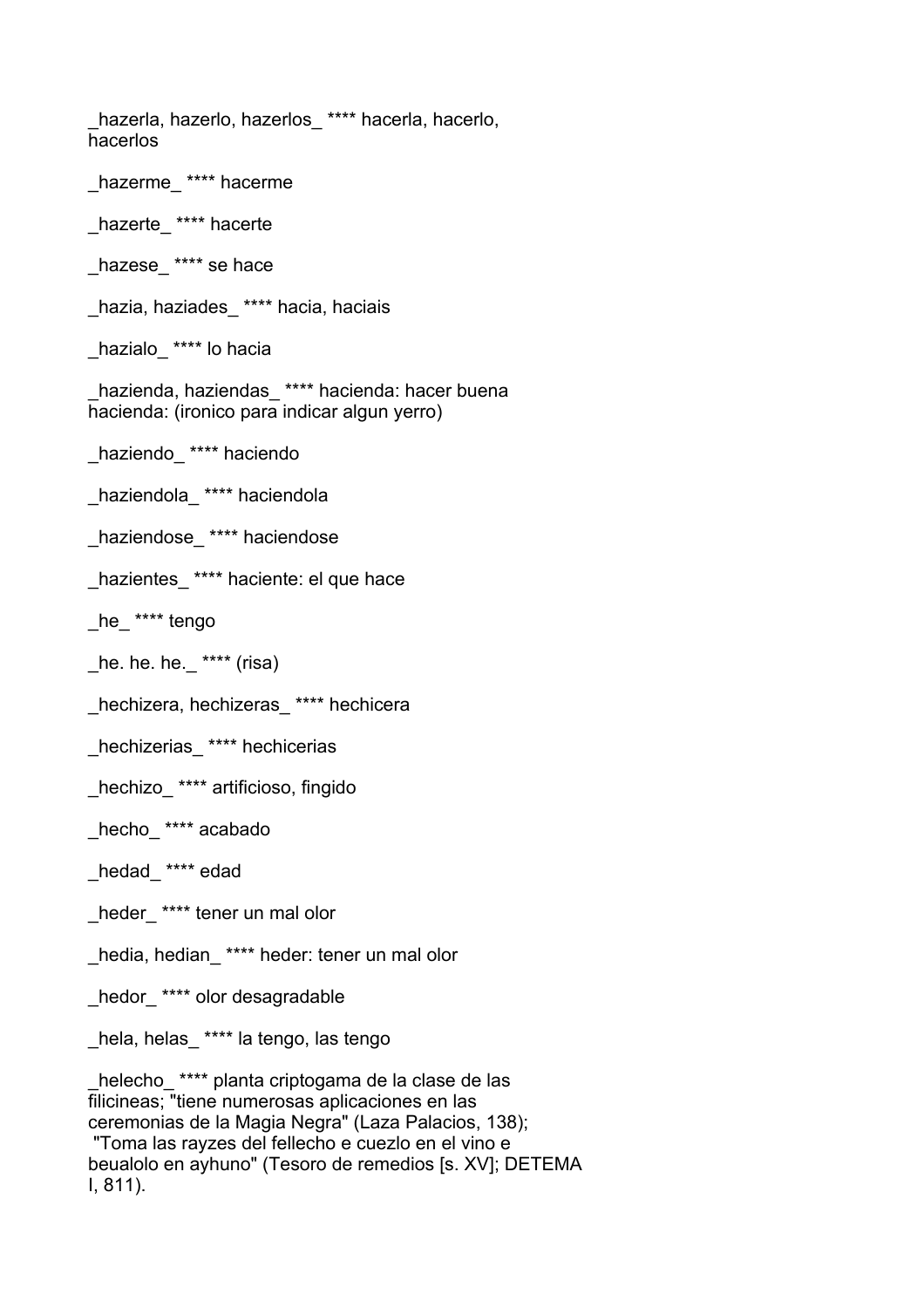Helias \*\*\*\* Gran profeta de Israel (siglo 9, a. de J. C.). Dijo que la carestia en la tierra era la consecuencia directa del matrimonio del rey Acab de Israel con la 'mala' mujer, Jezabel, seguidora del dios Baal, y de la influencia de esta sobre Israel. (Reyes I, 18)

\_helo\_ \*\*\*\* lo he

henchir \*\*\*\* llenar

heredamientos \*\*\*\* heredamiento: herencia

heredera \*\*\*\* persona a quien pertenece una herencia

heregia \*\*\*\* herejia

\_herizo\_ \*\*\*\* erizo: mamifero cuyo cuero esta cubierto de puas;

"El testiculo izquierdo del erizo grande, seco y pulverizado, con algo de aceite de balsamo, produce mudez e impide el parto... Si se le aplastan la boca y los dientes, y se bebe de ello, impide el embarazo durante ese ano", etc. (Utilidades, 54-55);

"que las vntes con sangre de cojones de puerco o con sangre de erizo o con sangre de galapago" (Tratado de patologia general [s. XV]; DETEMA I, 637).

Herodes \*\*\*\* Rey de Judea (4 - 37 a. de J. C.). Mato a algunos parientes suyos, y mando a matar a todos los infantes varones de Belen de menos de dos anos.

\_herradores\_ \*\*\*\* herrador: el que hierra las caballerias

herramienta \*\*\*\* instrumento de trabajo manual

\_herrerias\_ \*\*\*\* herreria: taller en que se labra el hierro en grueso

\_heruia\_ \*\*\*\* hervia

heruientes \*\*\*\* hirvientes

heruir \*\*\*\* hervir

heruolarios \*\*\*\* herbolarios: personas que recogen y venden hierbas medicinales

hete \*\*\*\* te he

hez \*\*\*\* desperdicio, residuo (del vino); "Sabe que como la hez de la tauerna despide a los borrachos: asi la aduersidad o necessidad al fingido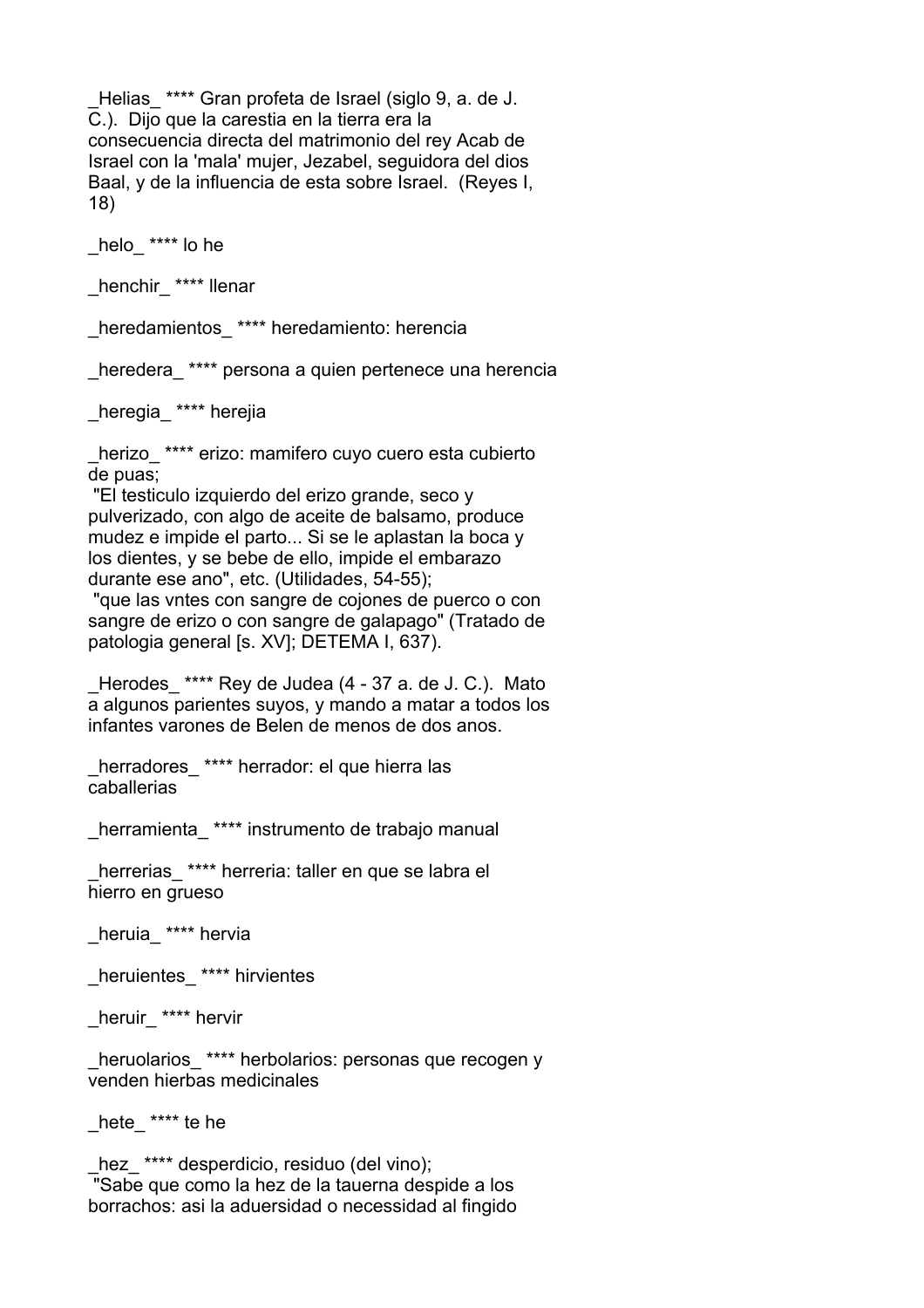amigo": "Adversitas simulatorem abigit: faex potorem" (Petrarca, De Remediis Utriusque Fortunae, i. 50 F in fin, citado en Deyermond, 40).

hezimos \*\*\*\* hicimos

heziste \*\*\*\* hiciste

hideputa \*\*\*\* hijo de puta (Cf. hidalgo: hijo de algo)

hiel, hieles \*\*\*\* bilis;

 $\overline{\phantom{a}}$ "laue con la miel buelta con fiel de vaca o con lo al que escriuimos en el libro de los enplastos" (Tratado de patologia general [s. XV]; DETEMA I, 823); no tener hiel: ser de genio suave

hierue, hieruen \*\*\*\* hierve, hierven; "quanto mas estas que hieruen sin fuego": "La sangre sin fuego hierve. Refr. que pondera la fuerza del parentesco, y los efectos que causa para el afecto y carino" (Aut. II, Tomo quarto, 148); (Cf. O'Kane, 209)

higado \*\*\* "con lo que sana el higado: enferma la bolsa" (Refran:) "Lo que es bueno para el higado, es malo para el bazo" (O'Kane 60: Refranes famosissimos y provechosos glosados, Burgos, 1509, ed. facsimil M. Garcia Moreno, Madrid, 1923, ii)

higas \*\*\*\* dar higas: senal obsceno y despreciativo, cerrando el puno y metiendo el pulgar entre los dos dedos siguientes

```
higos passados **** higos secos;
"Toma vn figo pasado e majalo e ponlo en vn panno de
lino" (Recetas [s. XV]; DETEMA I, 827).
```
higueruela \*\*\*\* planta herbacea (psoralea); "emenagoga" (Laza Palacios, 143)

hijo \*\*\*\* "si tenemos hijo o hija" (Refran): si el exito ha sido bueno o malo (Vease Correas, 475).

hilado \*\*\*\* porcion de lino, algodon, etc. reducida a hilo

hilo \*\*\*\* "irse al hilo de la gente" (Refran): hacer las cosas solo porque otros las hacen. (Vease Correas, 528)

hinchada \*\*\*\* llena

\_hinchar, hincha, hinchen\_ \*\*\*\* aumentar el volumen; ponerse mas abultado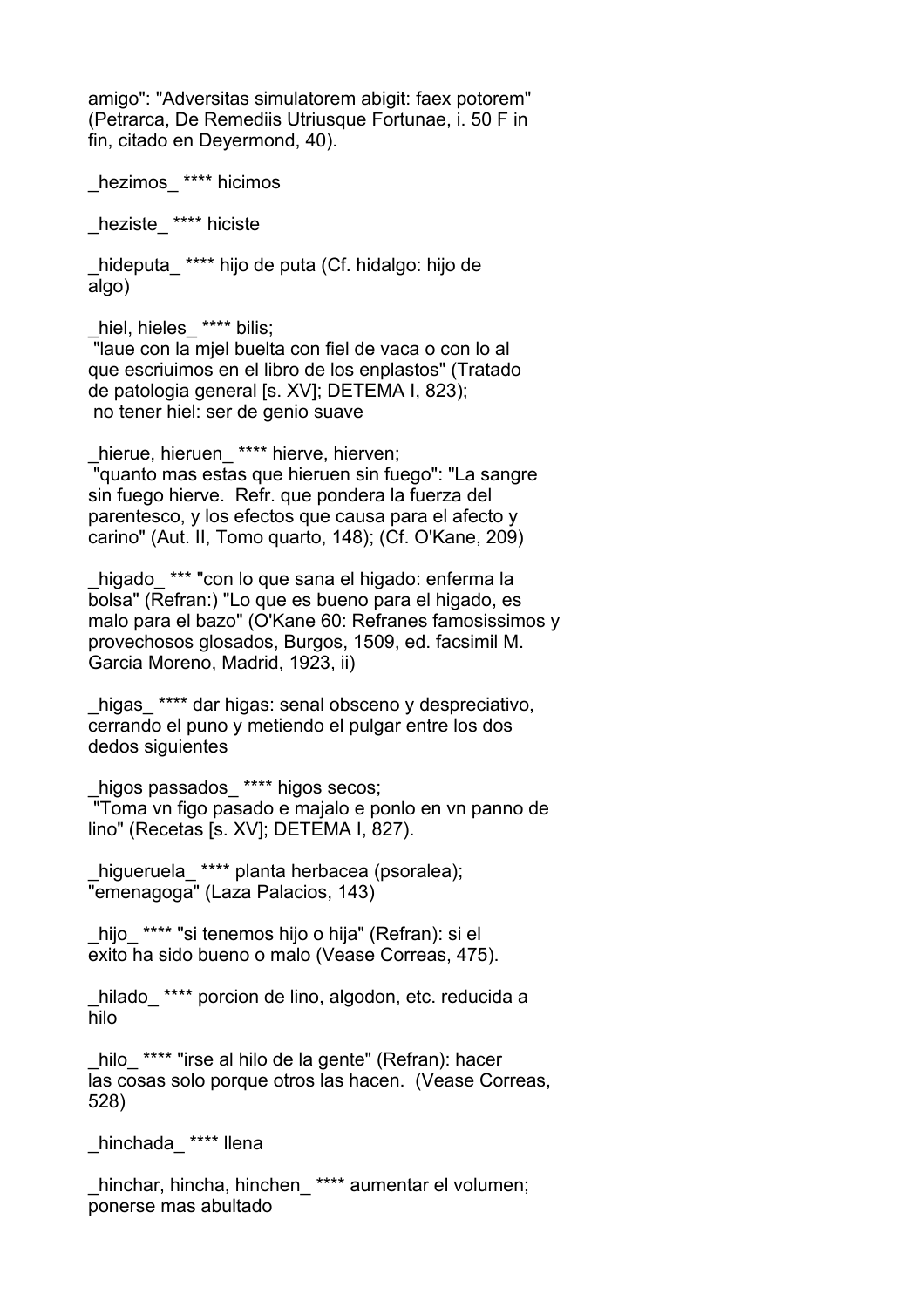hinches \*\*\*\* hincharsele las narices: enojarse mucho

hinco \*\*\*\* hincar: clavar

hize, hiziste \*\*\*\* hice, hiciste

\_hiziere, hiziera\_ \*\*\*\* hiciere, hiciera

hiziesse \*\*\*\* se hiziesse: se hiciese: hacerse: fingirse uno lo que no es

hizimos, hizieron \*\*\*\* hicimos, hicieron

hoja \*\*\*\* volver la hoja: mudar de parecer

hoja tinta \*\*\*\* (palabra desconocida); "planta utilizada para perfumar el bano, no documentada" (R-P, 313)

hojaplasma \*\*\*\* "Nombre vulgar de la Hipericacea 'Androsemun Officinale'...Esta planta es tenida por medicinal en toda la Peninsula" (Laza Palacios, 143).

\_holgando\_ \*\*\*\* holgar: descansar, estar ocioso; divertirse

holgasse \*\*\*\* holgase

holgastes \*\*\*\* holgasteis: holgar: alegrarse

holgaua \*\*\*\* holgaba

\_holgays\_ \*\*\*\* holgar: holgais

holgazan \*\*\*\* perezoso

\_honestad\_ \*\*\*\* honestidad: decencia

honestas \*\*\*\* castas, decentes

honrra, honrras \*\*\*\* honra, honras; "honrra sin prouecho: no es sino como anillo en el dedo": "Anillo en el dedo, honra sin provecho. Refran que ensena, que el caudal que se emplea en cosas inutiles aprovecha poco, y fuera mejor gastarlo en lo que importa" (Aut. I, Tomo primero, 298).

\_honrrada, honrrado\_ \*\*\*\* honrada, honrado

\_honrramos\_ \*\*\*\* honramos

\_honrraua, honrrauan\_ \*\*\*\* honraba, honraban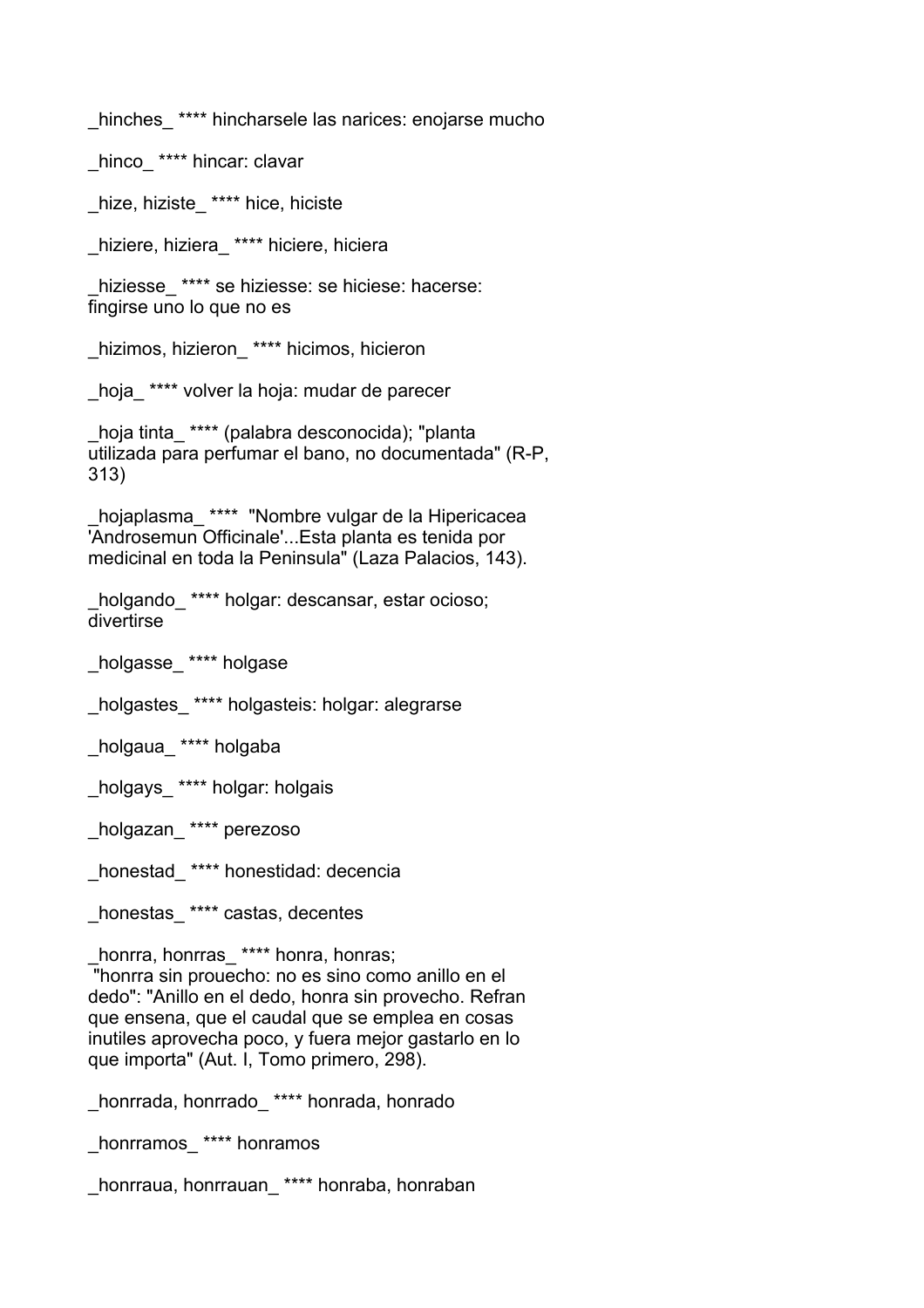hora \*\*\*\* en buena hora: con felicidad

\_horaca\_ \*\*\*\* horadar: agujerear

horado \*\*\*\* agujero

horas \*\*\*\* libro de horas: libro que contiene las horas canonicas

houe, houiste, houo \*\*\*\* hube, tuve; hubiste, tuviste; hubo, tuvo

houiera; houieras \*\*\*\* hubiera, tuviera; hubieras, tuvieras

houiere; houieremos \*\*\*\* hubiere, tuviere; hubieremos, tuvieremos

houiesse \*\*\*\* hubiese, tuviese

houiesses, houiessen \*\*\*\* hubieses, tuvieses; hubiesen, tuviesen

hoyo \*\*\*\* hueco en la tierra

huego \*\*\*\* fuego

huelgo\_ \*\*\*\* holgar: descansar, alegrarse

huellas \*\*\*\* hollar: pisar

huesso, huessos \*\*\*\* hueso, huesos; "roen los huessos: se preocupan de" (Severin, 246), "'les critican', 'murmuran'" (R-P, 106); "a otro perro con esse huesso" (Refran) (Correas, 56; O'Kane, 135: Santillana, Refranes 34)

\_huestantigua\_ \*\*\*\* estantigua: fantasma

hueuos \*\*\*\* huevos; "comedor de hueuos asados": para restaurar la potencia sexual?; cornudo? (Singleton, 263); "se refiere a una costumbre funeraria hebraica" (Severin, 247).

humilmente \*\*\*\* humildemente

humo \*\*\*\* "todo es ydo en humo": "Irse todo en humo es desvanecerse y no parar en nada lo que dio grandes esperanzas de que seria gran cosa." (Covarrubias, 705)

\_hundire\_ \*\*\*\* hundir: arruinar

\_hurtar\_ \*\*\*\* robar, quitar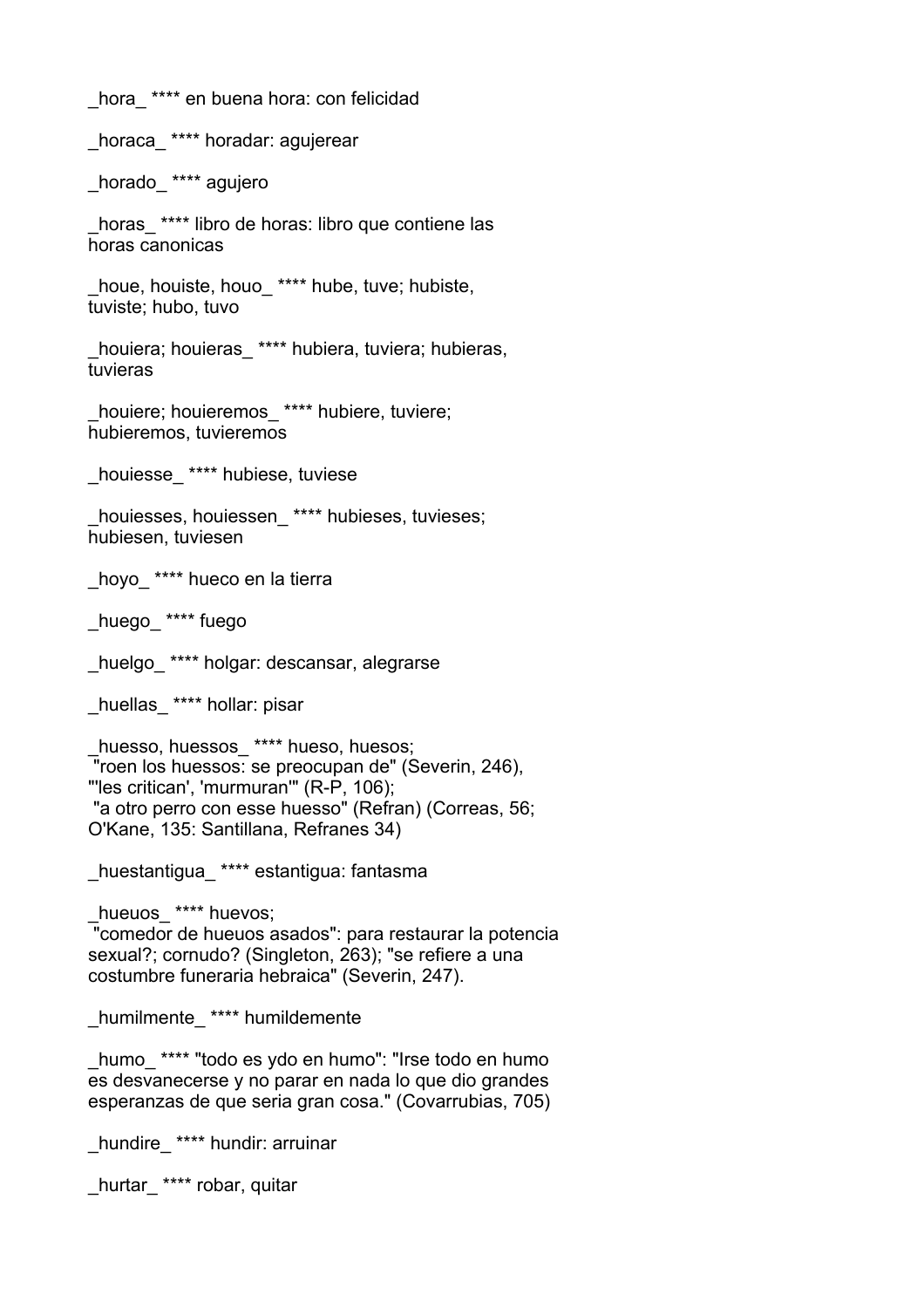huso \*\*\*\* instrumento para hilar; con mal esta el huso quando la barua no anda de suso: (Explicado perfectamente por R-P asi:) "mal anda la mujer (huso) cuando el hombre (barva) no esta encima de ella." (159) huuieron \*\*\*\* hubieron, tuvieron huyda \*\*\*\* huida: accion de huir huygamos, huygas \*\*\*\* huir: huyamos, huyas huyr \*\*\*\* huir; "por huyr hombre de vn peligro: cae en otro mayor" (Refran): Cf. "Los tontos, huyendo de un peligro dan en otro" (Correas, 278). \_huyriales\_ \*\*\*\* les huiria  $\mu$ , hy, hy $\mu$ <sup>\*\*\*\*</sup> ji, ji, ji (risa) hystoria \*\*\*\* historia: narracion \_imitavas\_ \*\*\*\* imitabas immerito \*\*\*\* inmerito: inmerecido imperfecion, imperficion \*\*\*\* imperfeccion \_imperfeta\_ \*\*\*\* imperfecta imperuio \*\*\*\* impervio: impenetrable, impersuasible, inflexible; "dicese de lo sin camino" (Cejador I, 94, n. 6) \_impetrado\_ \*\*\*\* impetrar: solicitar impide, impiden, impides \*\*\*\* impedir: suspender, detener, obstaculizar; "te impides: te desvias" (Russell, 352) importunado \*\*\*\* importunar: molestar con solicitudes importunidad \*\*\*\* molestia importunos \*\*\*\* importuno: indiscreto, intruso, pesado impossible \*\*\*\* imposible \_impression\_ \*\*\*\* impresion impresso \*\*\*\* impreso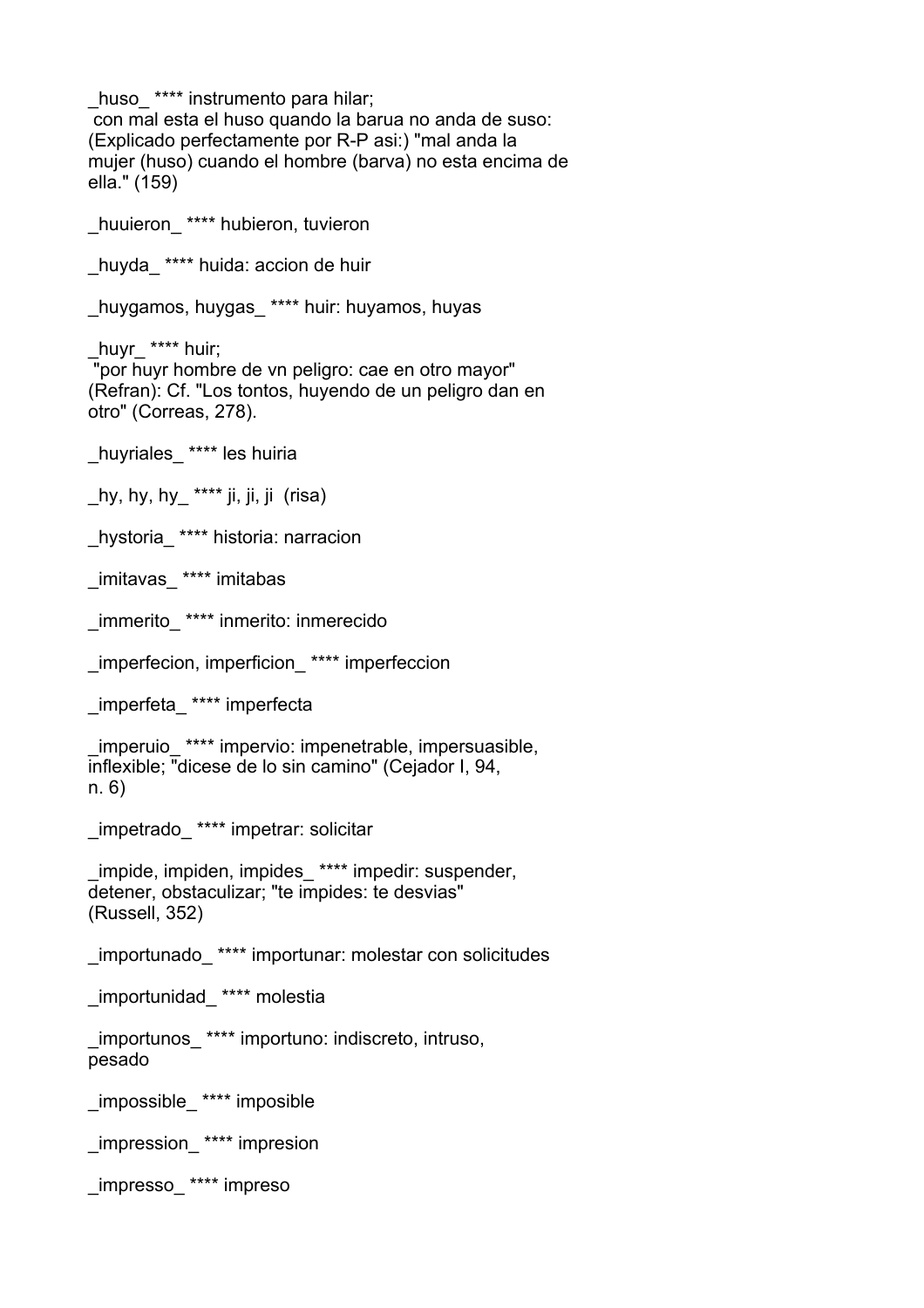impressores \*\*\*\* impresores

\_improuiso, improuisos\_ \*\*\*\* de improviso: sin prevision

\_incertedumbre\_ \*\*\*\* incertidumbre

\_inchado\_ \*\*\*\* hinchar: enfadar

\_incogitado, incogitada\_ \*\*\*\* inesperado

\_incognito\_ \*\*\*\* no conocido

\_incomportable\_ \*\*\*\* intolerable

\_inconueniente, inconuenientes\_ \*\*\*\* inconveniente

\_increpandole\_ \*\*\*\* increpar: reprender

increyble \*\*\*\* increible

\_incusarla, incusarnos, incuses\_ \*\*\*\* incusar: acusar

indicio \*\*\*\* indicacion

\_Indico\_ \*\*\*\* relativo a las Indias Orientales

indignes \*\*\*\* indignar: irritar

induziendole \*\*\*\* induciendole

infinjas \*\*\*\* enfingir: presumir; fingir

\_infortunio\_ \*\*\*\* desgracia

infundir \*\*\*\* comunicar

\_ingenio\_ \*\*\*\* entendimiento

iniquo, iniqua \*\*\*\* inicuo: malvado; "iniqua es la ley que a todos ygual no es": "Iniquissima vero lex: quae non omnibus una est" (Petrarca, De Remediis Utriusque Fortunae, i. I A 7, citado en Deyermond, 58).

\_injurias\_ \*\*\*\* injuria: agravio, ultraje, dano

\_inmerito\_ \*\*\*\* inmerecido

\_innocencia\_ \*\*\*\* inocencia

\_innocente, innocentes\_ \*\*\*\* inocente

inobediente \*\*\*\* no obediente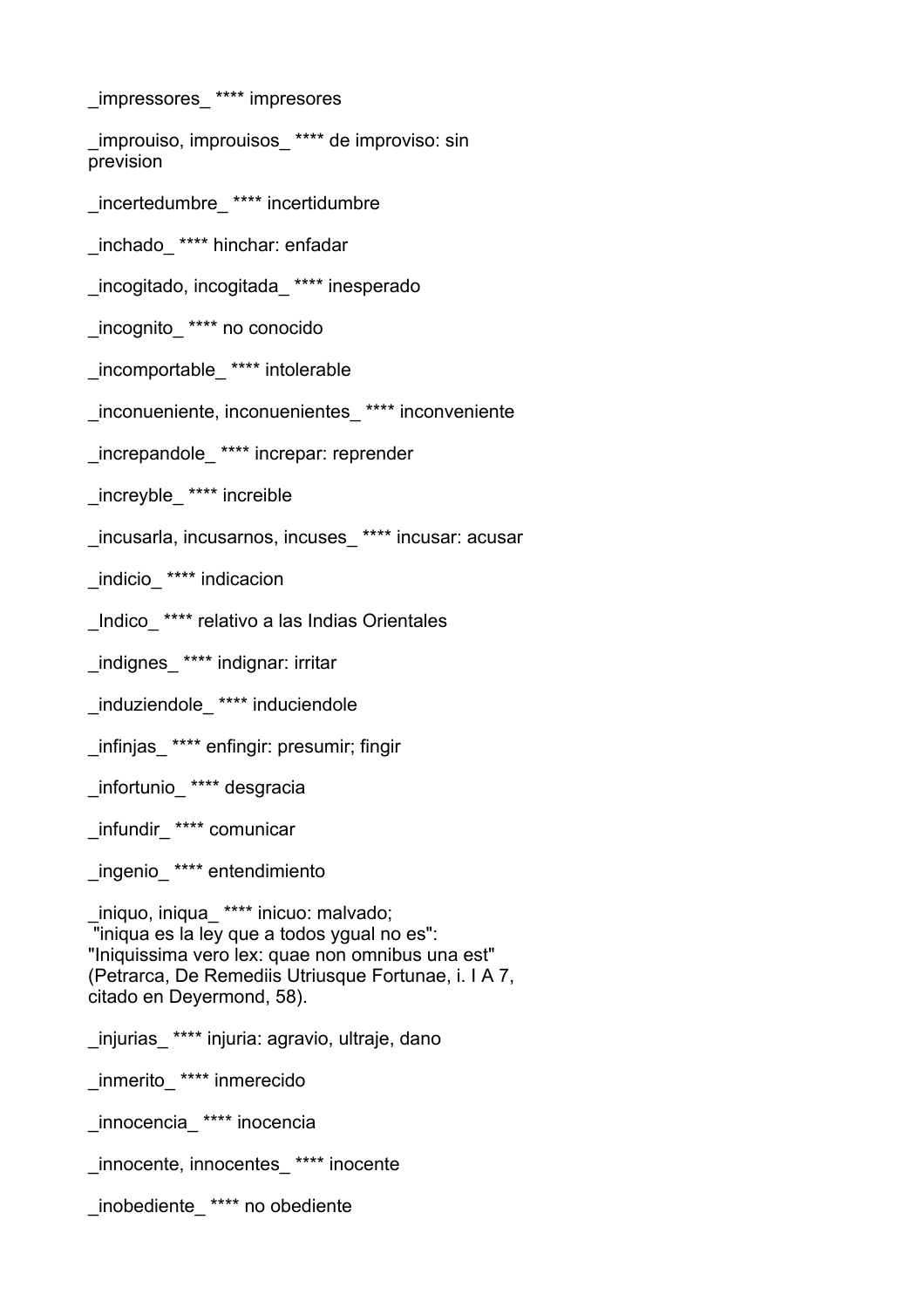\_inominiosos\_ \*\*\*\* ignominiosos

\_inopia\_ \*\*\*\* pobreza, escasez

\_inportunidad\_ \*\*\*\* importunidad: molestia

\_inquirir\_ \*\*\*\* averiguar

insigna \*\*\*\* insigne

insipiente\_ \*\*\*\* incipiente: que empieza; ignorante

\_instrutos\_ \*\*\*\* instruidos

insultan \*\*\*\* insultar: ofender

\_intellectuales\_ \*\*\*\* intelectuales

\_intencion\_ \*\*\*\* objeto

intercession \*\*\*\* intercesion: intervencion

\_intercessor\_ \*\*\*\* intercesor

\_interesse\_ \*\*\*\* interes, ganancia

interposicion \*\*\*\* efecto de interponer (colocar una cosa entre otras)

\_interrumper\_ \*\*\*\* interrumpir

\_intollerable\_ \*\*\*\* intolerable

\_intrinseco\_ \*\*\*\* esencial, intimo

inuencion, inuenciones \*\*\*\* invencion: ficcion, cosa inventada; "juegos cortesanos" (R-P, 314)

\_inuentar\_ \*\*\*\* inventar

inuentor \*\*\*\* inventor

inuernales \*\*\*\* invernales: que pertenecen al invierno

\_inuestigar\_ \*\*\*\* investigar

\_inuidia\_ \*\*\*\* envidia

\_inuierno\_ \*\*\*\* invierno

\_inuisible\_ \*\*\*\* invisible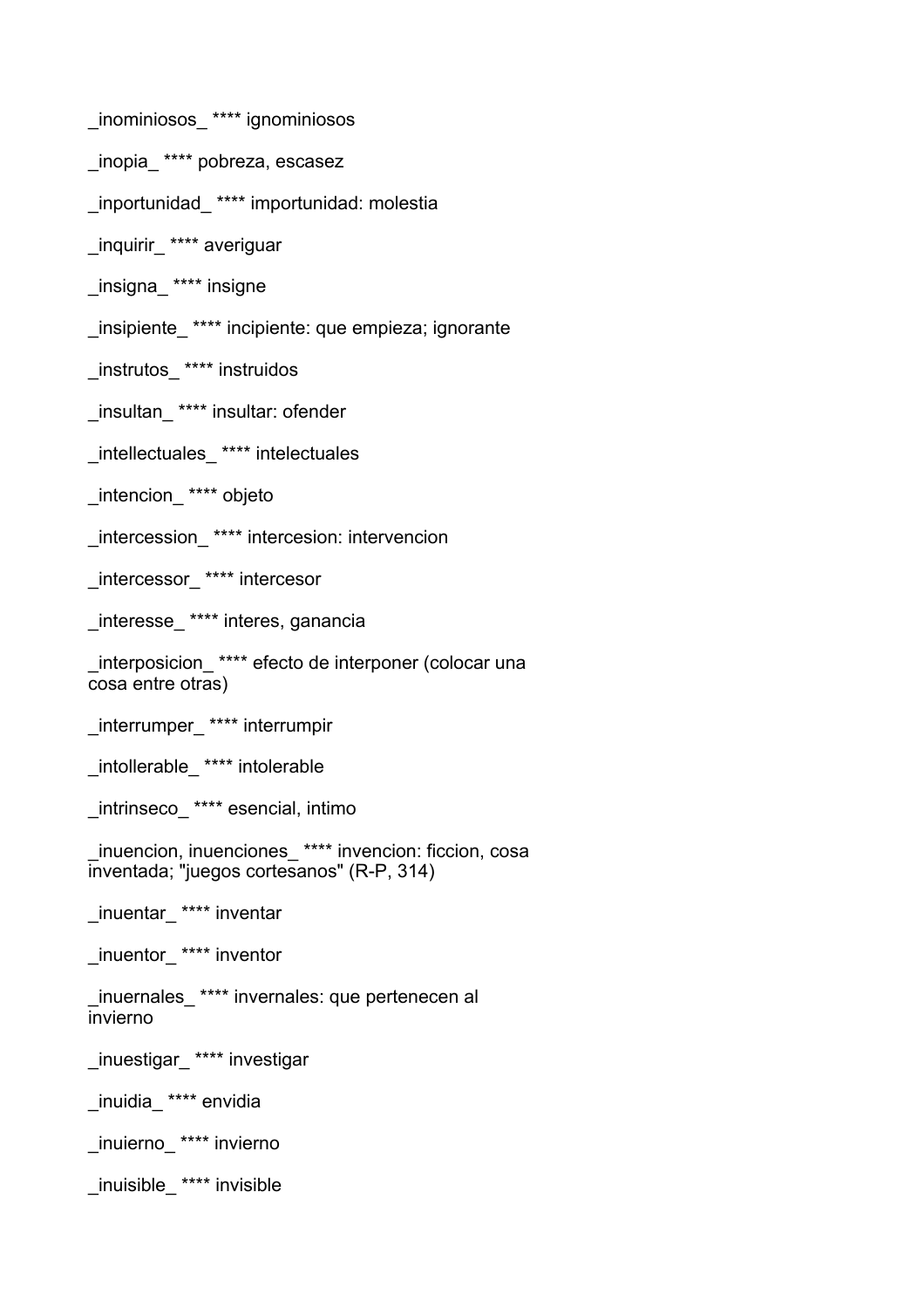\_jactose\_ \*\*\*\* jactar: mover; alabarse

\_jazmin\_ \*\*\*\* "quita las manchas del rostro" (Laguna: 'Comentario', citado en Laza Palacios, 148)

\_Jerusalem\_ \*\*\*\* Jerusalen

\_jesu\_ \*\*\*\* Jesus

jornada \*\*\*\* viaje

Juanes \*\*\*\* "a los tres llaman Juanes": un buen aguero: "'Juan' en castellano es el buenazo y el bobo, que a nada pone embarazo y aun sufre todo bondadosamente" (Cejador I, 156).

\_Judea\_ \*\*\*\* Una de las tres divisiones de la provincia romana de Palestina del Oeste (las otras dos eran Samaria y Galilea). Sitio del Templo de los judios, y el lugar donde hablaron sus profetas mas importantes. Aqui se llevo a cabo muchos de los actos de Jesucristo.

\_jueues\_ \*\*\*\* jueves

\_jugaste\_ \*\*\*\* jugar: entretenerse; tomar parte en un juego para ganar dinero

\_juntamente\_ \*\*\*\* a la vez

junta \*\*\*\* cercana; juntar: cerrar

\_juntassen\_ \*\*\*\* juntasen

\_jura\_ \*\*\*\* juramento

\_jurista\_ \*\*\*\* persona que se dedica al derecho; abogado

\_justador\_ \*\*\*\* el que combate en el torneo

\_justemos\_ \*\*\*\* justar: combatir en el torneo

iusticia \*\*\*\* ministro que ejerce justicia; castigo publico

\_justiciar\_ \*\*\*\* condenar

\_justos\_ \*\*\*\* justo: arreglado a justicia, justamente

\_juuentud\_ \*\*\*\* juventud

\_juyzio, juyzios\_ \*\*\*\* juicio: pleito, tribunal; cabeza; opinion; facultad de juzgar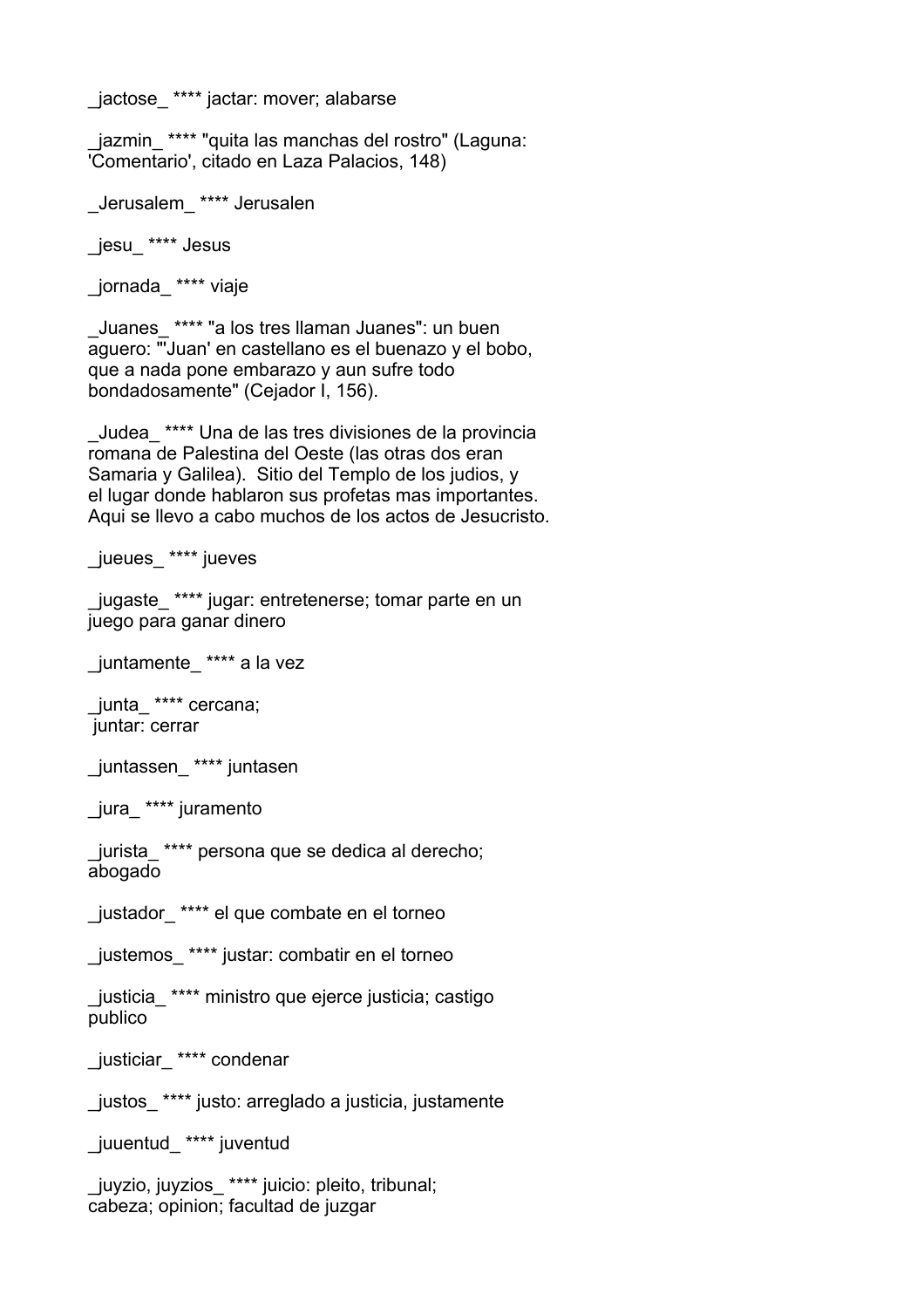juzgasses \*\*\*\* juzgases

\_juzgaua\_ \*\*\*\* juzgaba

labrado \*\*\*\* trabajar, formar

\_labrandera\_ \*\*\*\* mujer que sabe coser o bordar

labranzas \*\*\*\* campos sembrados, tierras de labor

labrar, labradas \*\*\*\* coser, bordar

labrios \*\*\*\* labios

ladrillados \*\*\*\* ladrillar: enladrillar: cubrir el suelo con ladrillos

laganas \*\*\*\* legana: secrecion de los ojos; "ay ojos que de laganas se agradan": "Ojos hai que de laganas se enamoran. Refr. que ensena la extraordinaria eleccion y gusto de algunas personas, que teniendo en que escoger, se aficionan de lo peor" (Aut. II, Tomo quarto, 350)

Lambas de Auria \*\*\*\* "Lambas de Auria, duque de los Athenienses" segun las ediciones de 1499 (Burgos), 1500 (Toledo), 1501 (Sevilla), 1514 (Valencia), 1534 (Venecia). "Lambas de Auria, duque de los ginoveses," segun las ediciones posteriores. En realidad, fue el duque de Genova.

lamedor \*\*\*\* "jarabe medicinal, pero tambien halago" (R-P, 314)

lana \*\*\*\* Ir por lana y volver trasquilado (Refran): "Cuando fue a ofender y volvio ofendido; y acomodase a cosas semejantes, cuando salen al reves de lo intentado" (Correas, 250).

landre \*\*\*\* tumor; peste levantina

landrezilla \*\*\*\* landre: maldicion carinosa

lanzada \*\*\*\* golpe con la lanza

lanza \*\*\*\* se lanza: vomitar

lanzan, lanzo \*\*\*\* echar lanzas

Laodice \*\*\*\* Esposa de Antioco II Theos, rey de Siria (261-247 a. de J. C.). Este enclausuro a Laodice, y se caso con Berenice, hija del rey de Egipto, Tolomeo. Despues de la muerte de Tolomeo, Laodice causo la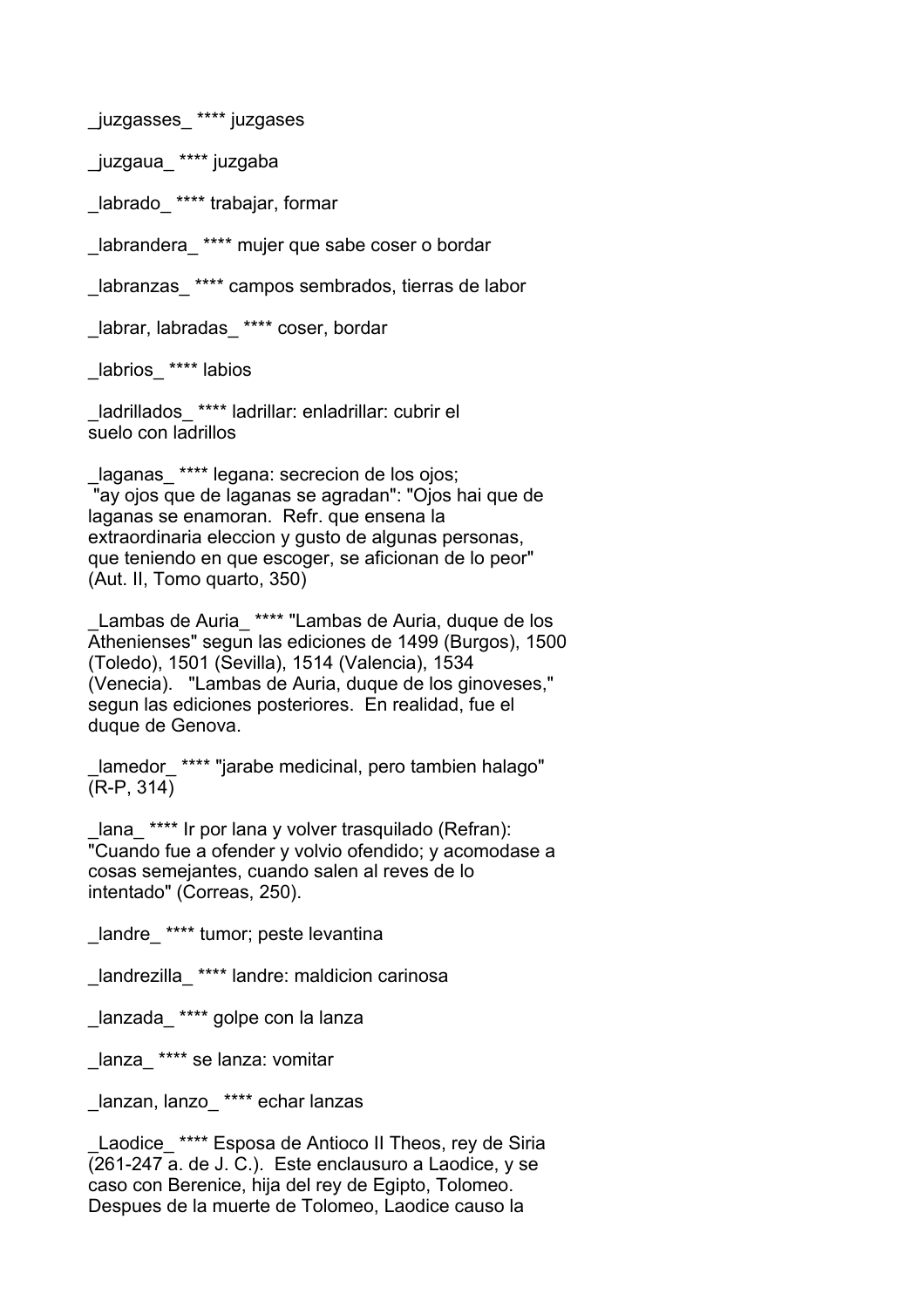muerte de Antioco y de Berenice.

lapidaria \*\*\*\* que labra piedras preciosas; "Por extension se llamo Lapidaria a la hechicera que conocia las virtudes atribuidas a la gemas" (Laza Palacios, 148)

\_lasciuos, lasciuo\_ \*\*\*\* lascivos: lujuriosos, propensos a los placeres carnales

lastima \*\*\*\* compasion

\_lastimas\_ \*\*\*\* "sana dexas la ropa. lastimas el corazon" (Refran): "Rayo (El) y el amor, la ropa sana y quemado el corazon" (Correas, 433)

lastimero, lastimeras \*\*\*\* que hace dano; digno de compasion; que mueve a compasion

lastimo \*\*\*\* lastimar: herir

lata \*\*\*\* hojalata: lamina de hierro o acero

lauadas \*\*\*\* lavadas

laud \*\*\*\* instrumento musico de cuerdas

lauor \*\*\*\* labor;

"la muestra por donde se vende la honesta lauor" (Vease O'Kane, 166 "muestra");

"La muestra del pano. Phrase con que se da a entender que alguna cosa es indicio, por el qual se discurre como son las demas de su especie: y se dice de las personas y sus operaciones" (Aut. II, Tomo quarto, 626).

laureado \*\*\*\* laurear: coronar con laurel, premiar

laurel \*\*\*\* arbol de la familia de las lauraceas; es la opinion de Laza Palacios que el "laurel blanco" se refiere al Laurel comun, que "siempre fue considerado como arbol magico" (149);

"O toma la foja del laurel e bien mascada ponla en el ombligo de la mujer e parira muy despachadamente" (Compendio de la humana salud [1494]; DETEMA II, 919).

lazeria \*\*\*\* laceria: miseria

lazo, lazos \*\*\*\* nudo; trampa, asechanza

lealdad \*\*\*\* lealtad

Leandro \*\*\*\* En la mitologia griega, joven griego de Abidos. Amante de Hero, sacerdotista de Afrodita. Cada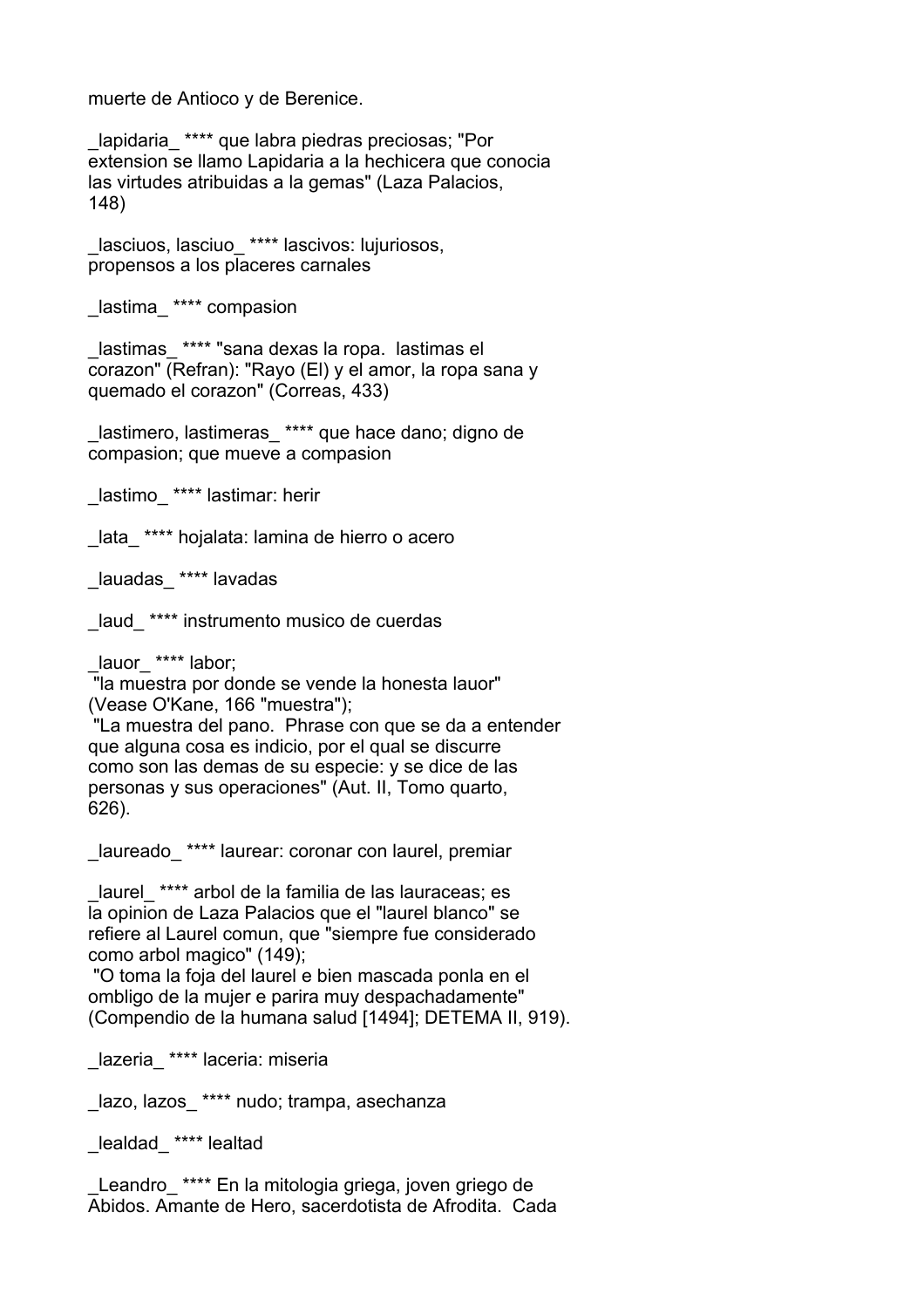noche atraveso nadando el Helesponto para visitarla. Una noche se ahogo en las olas; al enterarse Hero de esto, se suicido en el mar.

lechones \*\*\*\* lechon: cochinillo que mama; puerco

Leda \*\*\*\* Madre de los gemelos, Castor y Pollux. Cuando fue asesinado Castor, Pollux tambien pidio a Zeus la muerte para si mismo; luego vivieron juntos, un dia en el cielo, otro dia en el Hades. Se les identifico despues con la constelacion de Geminis.

leeldo \*\*\*\* leedlo

lena \*\*\*\* trozos de madera que sirven para lumbre

letania \*\*\*\* suplica a Dios invocando a muchos santos, etc.

```
letra **** versos; (Vease mote)
```
letrado \*\*\*\* docto, instruido

leuada, leuado \*\*\*\* levar: robar, hurtar; levada: accion de esgrima: "Es termino del juego de la esgrima, quando el que se va para su contrario, antes de ajustarse con el, tira algunos tajos y reveses al aire, para facilitar el movimiento del brazo y entrar en calor" (Covarrubias, 764).

leuamos\_\*\*\*\* llevar: tolerar, sufrir

leuanta \*\*\*\* levanta

leuantada \*\*\*\* levantada

\_leuantado\_ \*\*\*\* levantado

leuantanles \*\*\*\* levantar: imputar; imputar falsa y maliciosamente una cosa

\_leuantar\_ \*\*\*\* levantar; imputar una cosa falsa

leuantarme he \*\*\*\* me levantare

leuantaron, leuante \*\*\*\* levantar: imputar

leuantarse \*\*\*\* levantarse

leuantase, leuantasse \*\*\*\* levantase

leuantate \*\*\*\* levantate

leuaste, leuaron \*\*\*\* leuar: llevar; quitar, hurtar,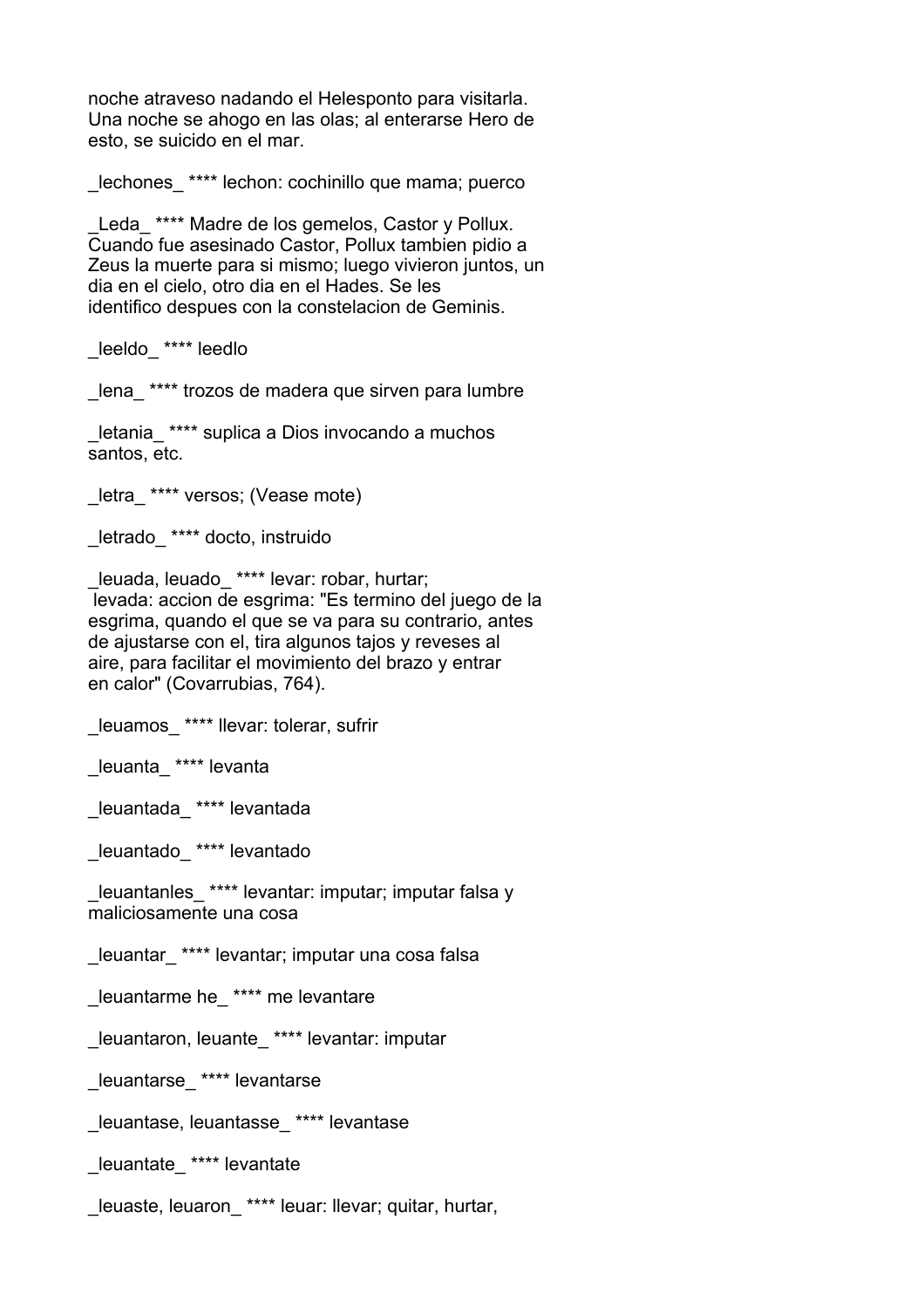tolerar

\_leuaua, leuauas\_ \*\*\*\* llevaba, llevabas

leuays \*\*\*\* llevais

leues \*\*\*\* leve: ligero; de poca importancia

lexia, lexias \*\*\*\* lejia, lejias

lexos \*\*\*\* lejos;

"ninguna cosa es mas lexos de verdad que la vulgar opinion": "Nihil est a virtute vel a veritate remotius quam vulgaris opinio" (Petrarca, De Remediis Utriusque Fortunae, i. 12 B 8-9, citado en Deyermond, 59).

ley \*\*\*\* "viuir a su ley": vivir conforme a su propio gusto

\_ley, leya\_ \*\*\*\* leer: lei, leia

leydo \*\*\*\* leido

leylo \*\*\*\* lo lei

liado \*\*\*\* liar: atar

\_librar\_ \*\*\*\* a bien librar: por lo menos

licencia, licencias \*\*\*\* permiso

licita \*\*\*\* justa; segun razon

\_lid, lides\_ \*\*\*\* combate

liebres \*\*\*\* liebre: conejo

\_lienzo\_ \*\*\*\* tela de lino o algodon

liga \*\*\*\* materia pegajosa

ligado \*\*\*\* ligar: atar

ligadura \*\*\*\* cinta que se aprieta; sujecion

\_ligero, ligera, ligeros\_ \*\*\*\* rapido; con facilidad; de ligero: sin reflexion

lima \*\*\*\* instrumento de acero para alisar las materias duras

\_limitada\_ \*\*\*\* limitar: fijar

limon \*\*\*\* Vease "zumos".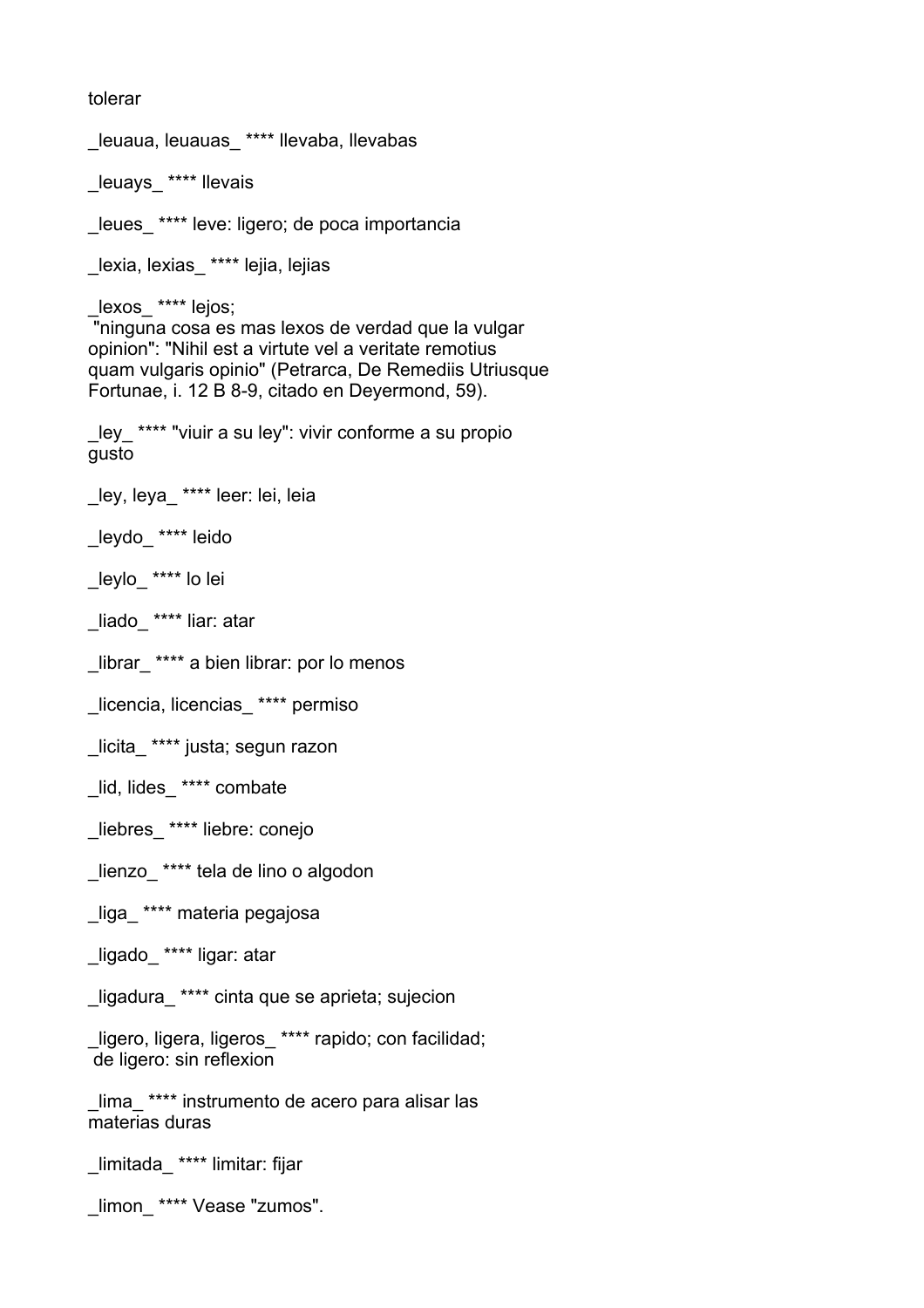limosnas \*\*\*\* limosna: lo que se da a un pobre por caridad

\_limpieza\_ \*\*\*\* calidad de limpio; integridad

liquescer \*\*\*\* "licuar, derretir" (R-P, 314)

\_liquor\_ \*\*\*\* licor

lisa \*\*\*\* sin asperezas

lision \*\*\*\* lesion: herida

\_litigan, litigado\_ \*\*\*\* litigar: contender, altercar

litigioso \*\*\*\* lo que esta en discordia

liuianamente \*\*\*\* facilmente

liuiandad \*\*\*\* liviandad: lascivia

liuiano, liuiana \*\*\*\* liviano: inconstante, facil; de poca importancia; de poco peso; lascivo

lizos \*\*\*\* hilo fuerte

llaga, llagas \*\*\*\* herida; dano;

"es vn fuego escondido. vna agradable llaga. vn sabroso veneno. vna dulce amargura. vna delectable dolencia. vn alegre tormento. vna dulce e fiera herida. vna blanda muerte": "Est enim amor latens ignis: gratum vulnus: sapidum venenum: dulcis amaritudo: delectabilis morbus: iucundum supplicium: blanda mors" (Petrarca, De Remediis Utriusque Fortunae, i. 69 A 2-3, citado en Deyermond, 58).

llagada, llagados \*\*\*\* dolorosa; llagar: ulcerar, causar llagas; causar dolor

\_llamalda\_ \*\*\*\* llamadla

\_llamasse\_ \*\*\*\* llamase

\_llamaua, llamauan\_ \*\*\*\* llamaba, llamaban

llameys \*\*\*\* llamar: llameis

\_llanillas\_ \*\*\*\* "para allanar asperezas del rostro" (Severin, 247);

"un producto... en que trozos de lana sucia se mezclan con otros ingredientes" (R-P, 125);

"pon sobrel mjenbro asy commo dicho es de aquellas cosas que amansan a la postema caliente asy commo lana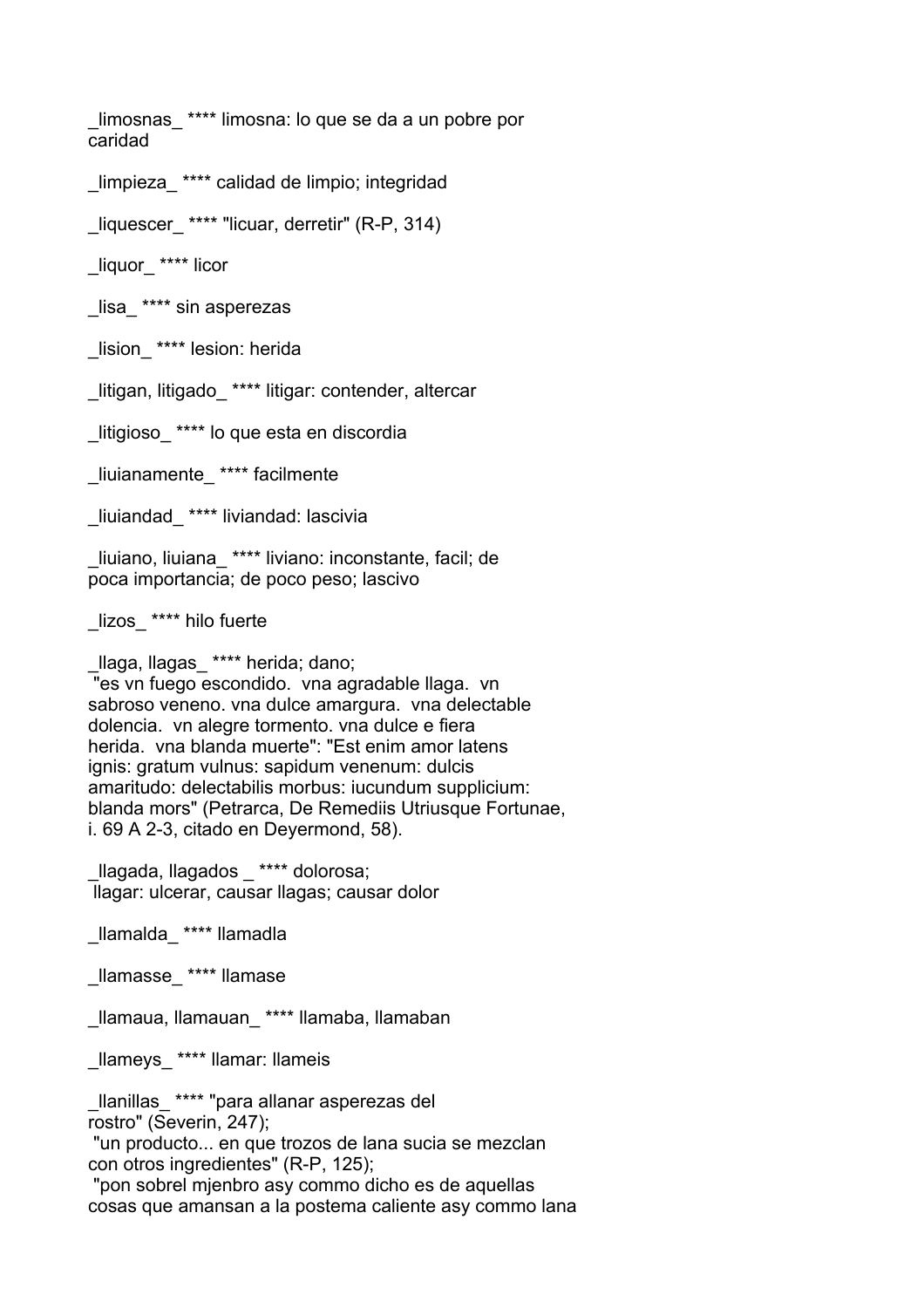suzia majada en vinagre o en olio rosado" (Cirugia [1440-1460]; DETEMA II, 913).

- \_llano\_ \*\*\*\* liso
- \_llaue, llaues\_ \*\*\*\* llave
- \_llegasse\_ \*\*\*\* llegase
- lleua \*\*\*\* lleva
- \_lleuad\_ \*\*\*\* llevad
- \_lleuada\_ \*\*\*\* llevada
- \_lleuame \*\*\*\* llevame
- \_lleuamela\_ \*\*\*\* llevamela
- lleuan \*\*\*\* llevan
- \_lleuar\_ \*\*\*\* llevar; tener; conseguir
- \_lleuara\_ \*\*\*\* llevara
- lleuaran \*\*\*\* llevaran
- lleuaras \*\*\*\* llevaras
- lleuaria \*\*\*\* llevaria
- lleuarla hemos \*\*\*\* la llevaremos
- \_lleuaronla\_ \*\*\*\* la llevaron
- \_lleuas\_ \*\*\*\* llevas
- \_lleuasse, lleuassen\_ \*\*\*\* llevase, llevasen
- lleuaste \*\*\*\* llevaste
- \_lleuaua, lleuauan\_ \*\*\*\* llevaba, llevaban
- lleue \*\*\*\* lleve
- \_lleueme\_ \*\*\*\* lleveme
- lleuemos \*\*\*\* llevemos
- lleues \*\*\*\* lleves
- lleuo \*\*\*\* llevo; "pues el comienzo lleuo bueno: el fin sera muy mejor" (Cf. O'Kane, 86 'comenzar').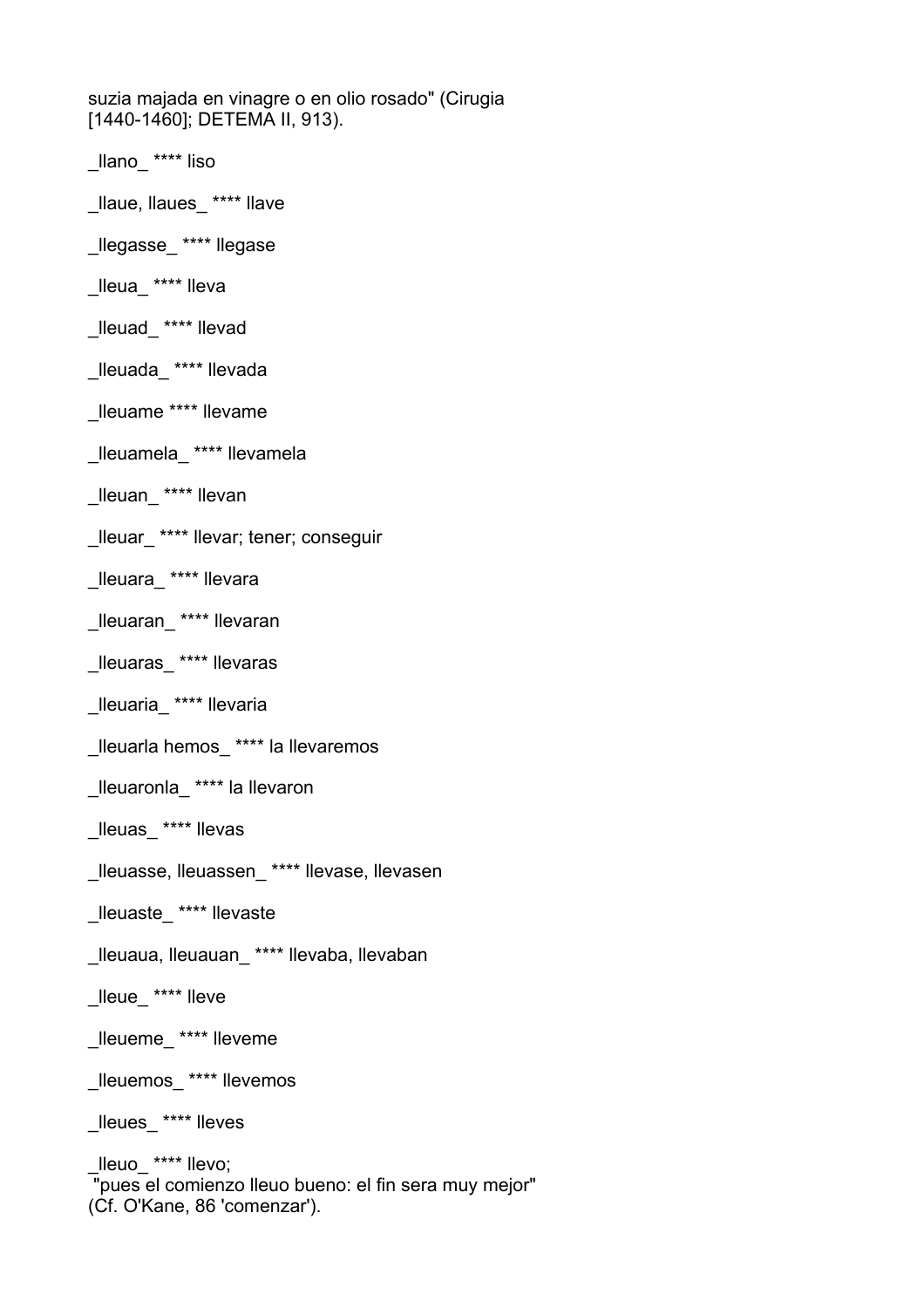\_lloradera\_ \*\*\*\* "llorosa" (R-P, 314) \_llorar\_ \*\*\*\* sentir mucho \_lloraua\_ \*\*\*\* lloraba \_llouia\_ \*\*\*\* llovia llueue \*\*\*\* llueve loar, load \*\*\*\* alabar \_loba\_ \*\*\*\* forma femenina de lobo: el lobo tenia usos medicinales en las tradiciones populares; "Si se le culega el ojo derecho (de un lobo) a una persona, le sirve de proteccion benefica." (Utilidades, 40); "dize Gilbertus que el estiercol del lobo enplastrado e liguado sobre el muslo de la pierna tira el dolor" (El libro de recetas de Gilberto [s. XV]; DETEMA II, 960). \_lomo\_ \*\*\*\* espalda \_longura\_ \*\*\*\* largura, longitud

loo \*\*\*\* loar: alabar

loor \*\*\*\* alabanza

loquear \*\*\*\* decir locuras

loquillo\_ \*\*\*\* loco

Lucano \*\*\*\* Escritor griego (ca 120-180), famoso por sus "dialogos". Escribe satiras de las creencias supersticiosas y de las falsas doctrinas filosoficas. Su 'Historia verdadera' es una parodia de otros historiadores y poetas, sobre aventuras en el vientre de un monstruo maritimo, un viaje a la luna, etc.

Lucrecia \*\*\*\* "El nombre de 'Lucrecia' parece inspirado, mas que por el recuerdo de la matrona romana, por la reciente lectura del libro de Eneas Silvio" ("De Duobus Amantibus"), (Menendez y Pelayo, Origenes de la novela, III, xlvii). Lo unico que tienen en comun los dos personajes, sin embargo, son sus nombres. La Lucrecia de Eneas Silvio es una rica, hermosa y noble mujer casada, la cual esta enamorada de otro hombre noble de la corte.

\_luego\_ \*\*\*\* pronto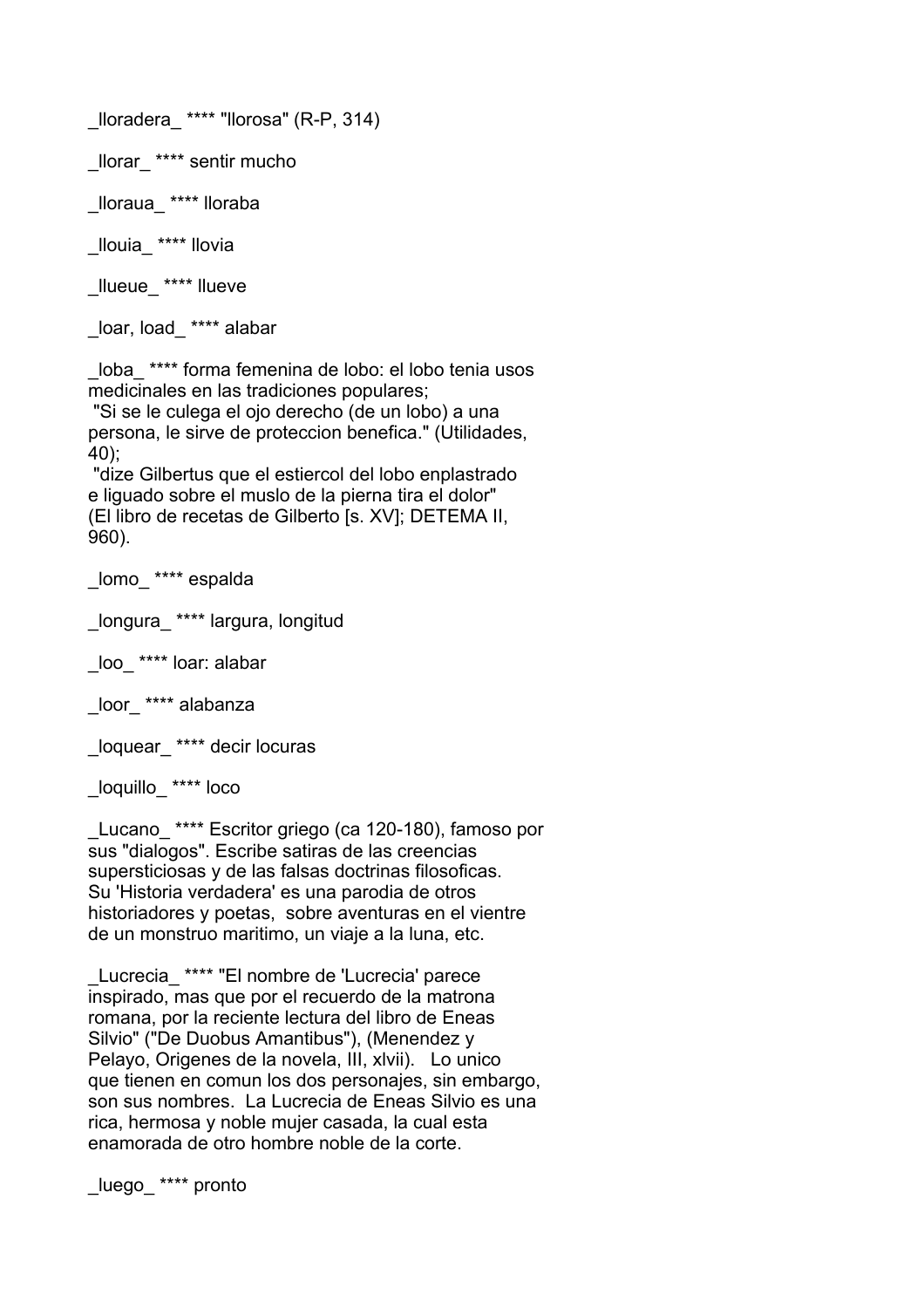luenga \*\*\*\* "El esperanza luenga aflige el corazon." (Refran): (Correas, 211);

"Que la costumbre luenga amansa los dolores: afloxa e deshaze los deleytes: desmengua las marauillas": "Consuetudo longior rerum miracula extenuat: dolores lenit: et minuit voluptates" (Petrarca, De Rebus familiaribus 69 A, citado en Deyermond, 146).

luengas, luengos \*\*\*\* largas, largos

luengo \*\*\*\* largo

lugar \*\*\*\* ocasion, oportunidad

\_lumbre\_ \*\*\*\* "a lumbre de pajas" (Refran:) "a humo de pajas": "En frases negativas dicese para indicar que no se dice o hace algo vanamente, sino con su fin y provecho" (Real Acad.)

Luque \*\*\*\* Municipio de Espana, provincia de Cordoba; villa capital del mismo.

lustres \*\*\*\* lustre: brillo; afeite "para abrillantar la tez" (Laza Palacios, 154)

lustrosa \*\*\*\* brillante

luto \*\*\*\* afliccion

lutosa \*\*\*\* luctuosa: triste, lastimosa; enlutada

luxuria \*\*\*\* lujuria

luzentores \*\*\*\* lucentor: afeite "para abrillantar la tez" (Laza Palacios, 154)

luzero \*\*\*\* lucero: el planeta Venus

luziente \*\*\*\* luciente

Macedonia \*\*\*\* Reino anciano al norte de Grecia. Filipo se hizo regidor de toda Grecia; y Alejandro, su hijo, extendio el poder de Macedonia por gran parte de Asia. Esta supremacia duro hasta la conquista de los romanos en 168.

Macias \*\*\*\* Trovador gallego del siglo xv, llamado 'el Enamorado'. Fiel amador, murio a manos de un marido celoso en circunstancias romanticas. Su leyenda sirvio de inspiracion a muchos escritores.

Madalena \*\*\*\* Magdalena

\_madexas\_ \*\*\*\* madeja: mata de pelo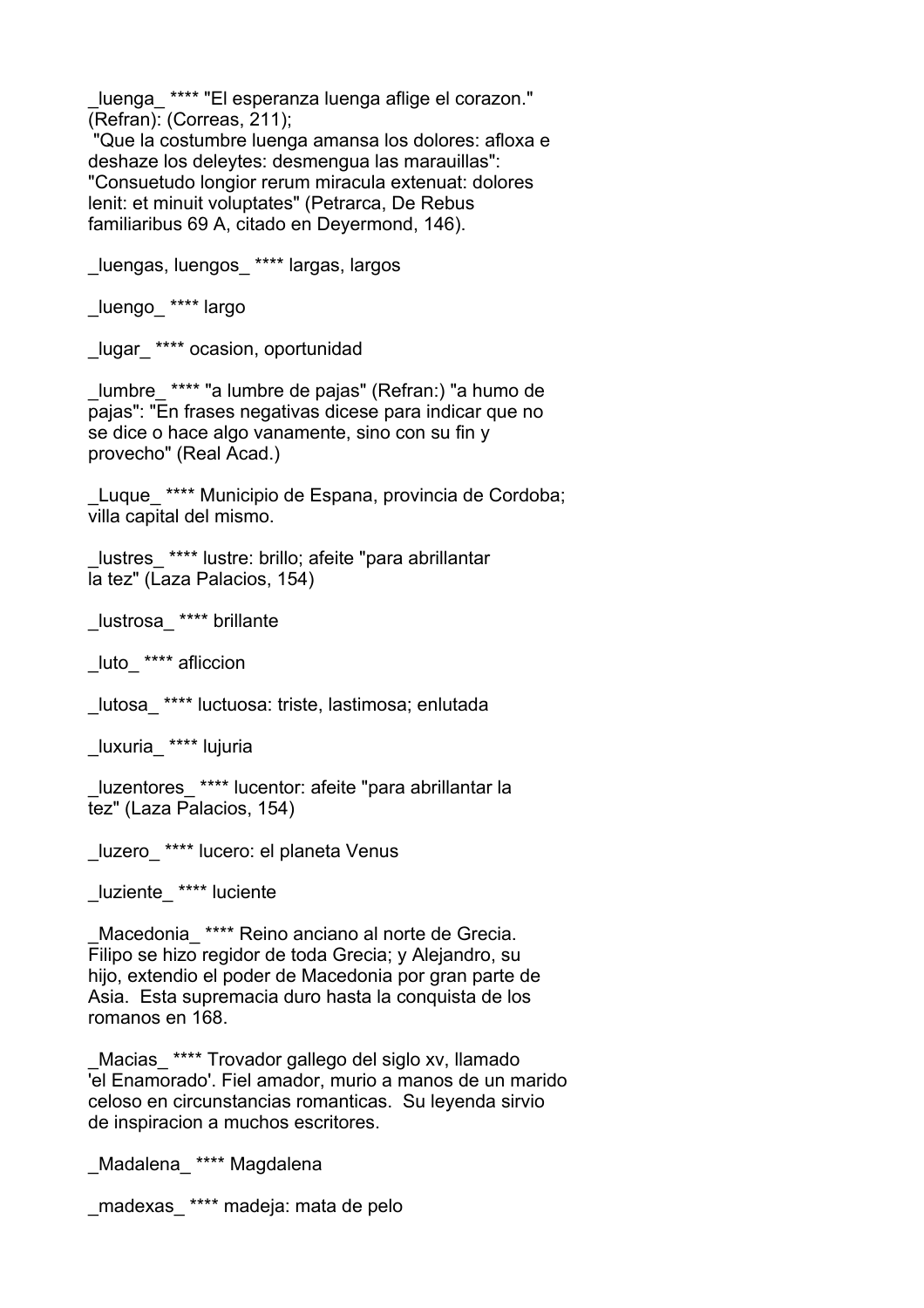madexitas \*\*\*\* madeja: hilo recogido

madre \*\*\*\* la matriz; "por amor de la madre": para calmar (los) dolores de matriz (R-P, 159)

\_madreselua\_ \*\*\*\* madreselva: planta trepadora; usada para acelerar el parto, hacer impotentes los hombres; "enxuga la esperma y hace orinar la sangre" (Laguna, citado en Laza Palacios, 154);

"la yerba que es dicha matrisilua soposado faze luego parir" (El libro de recetas de Gilberto [s. XV]; DETEMA II, 975).

Madrigal \*\*\*\* "Madrigal de las Altas Torres, v. de Espana (Avila). Notable conjunto de monumentos mudejares. Patria de Isabel la Catolica." (Larousse)

\_madrina\_ \*\*\*\* "Mujer que tiene, presenta o asiste a otra persona al recibir esta el sacramento del bautismo..." "Alcahueta,...tercera" (Real Acad).

madrugar \*\*\*\* levantarse temprano;

"mas vale a quien dios ayuda, que quien mucho madruga" (Refran:) "Mas vale a quien Dios ayuda, que al que mucho madruga" (Correas, 298); "por mucho que madrugue: no amanesce mas ayna" (O'Kane

149: varias fuentes).

madure \*\*\*\* madurar: crecer en prudencia

\_maestro\_ \*\*\*\* "al maestro sobrepuja el buen discipulo". (Vease O'Kane 105)

Magnes \*\*\*\* Dramaturgo griego (mediados del s. V a. C.); contemporaneo de Esquilo.

magnificencia \*\*\*\* liberalidad; ostentacion

magno \*\*\*\* grande

magros \*\*\*\* magro: delgado, flaco

maguera \*\*\*\* maguer: aunque

\_magullada\_ \*\*\*\* golpeada

majadero \*\*\*\* mano de mortero

mal \*\*\*\* desgracia, calamidad, pena

mal de la madre \*\*\*\* mal de madre: histerismo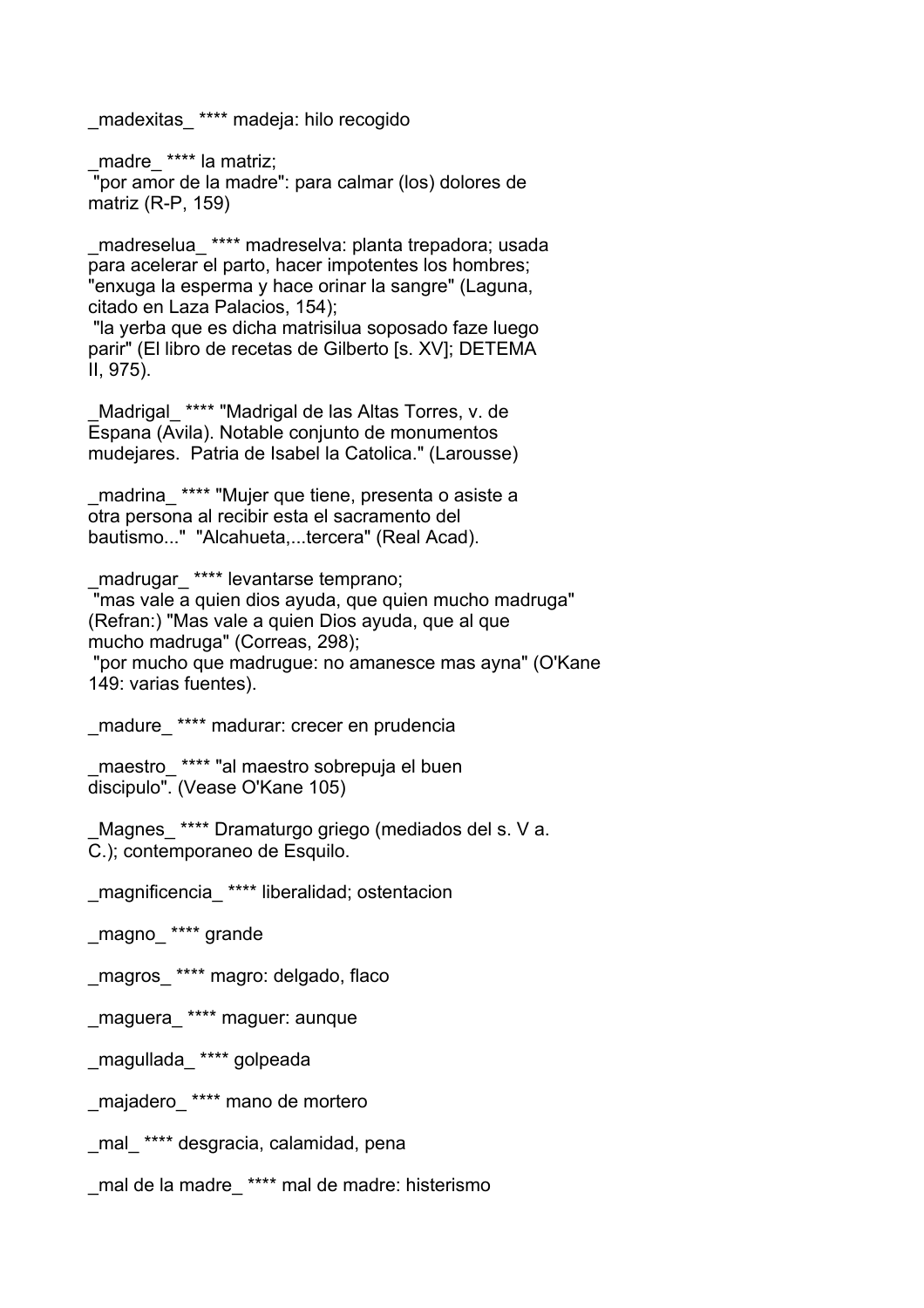malauenturada, malauenturado \*\*\*\* malaventurada, malaventurado: desgraciado

maldicion \*\*\*\* blasfemia

maldize, maldizes, maldizen \*\*\*\* maldice, maldices, maldicen: maldecir: echar maldiciones

maldiziente, maldizientes, maldezientes \*\*\*\* maldiciente: detractor

maldoladas \*\*\*\* mal doladas; dolar: desbastar

malhechora, malhechores \*\*\*\* criminal

malhizieron \*\*\*\* mal hicieron

malla \*\*\*\* tejido de hierro para las armaduras defensivas

mallogrado\_\*\*\*\* malogrado: frustrado

malora \*\*\*\* en mal hora (para denotar disgusto)

\_malpegado\_ \*\*\*\* mal empegado (empegar: cubrir con pez)

malproueyda \*\*\*\* mal aconsejada

malsufrido, malsofridas \*\*\*\* impaciente

\_maluado, maluada\_ \*\*\*\* malvado, malvada

maluauiscos \*\*\*\* malvavisco: planta malvacea con propiedades medicinales;

"Maluaujsco es vna cosa que sy tomas la flor e la ayuntas con vjno purga las llagas" (Macer herbolario [s. XV]; DETEMA II, 988).

manada \*\*\*\* grupo de animales, porcion

mana, manan \*\*\*\* manar: brotar un liquido; abundar

mana, manas \*\*\*\* artificio, astucia, vicio

manceba \*\*\*\* moza joven

mancebia \*\*\*\* juventud

mancebo, mancebos \*\*\*\* mozo joven

manco \*\*\*\* que ha perdido el uso de un brazo o una mano

mandado \*\*\*\* mandato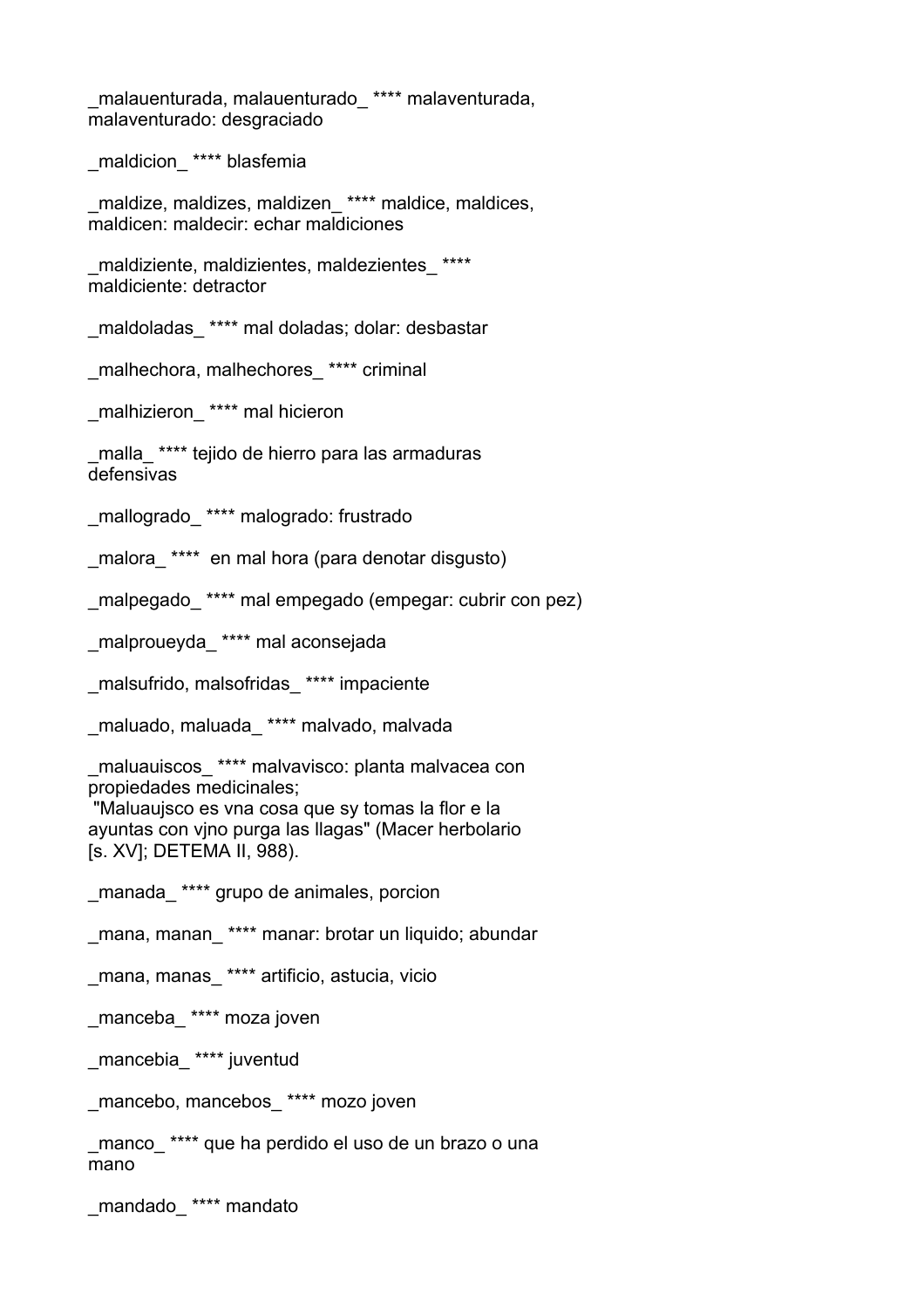mandar \*\*\*\* ordenar; ofrecer, prometer

mandarle ha \*\*\*\* le mandara

mandaua, mandauas, mandauan \*\*\*\* mandaba, mandabas, mandaban

manderecha \*\*\*\* buena manderecha: buena suerte, buena habilidad; "dios te de buena manderecha" (Refran):

"Buenamanderecha os de Dios" (Correas, 541)

mando \*\*\*\* autoridad; no mando vn marauedi: "no tengo (dinero)" (R-P, 240)

mandoles \*\*\*\* les prometo

mandote \*\*\*\* te prometo

\_manera\_ \*\*\*\* figura, habilidad, astucia

\_manga, mangas\_ \*\*\*\* parte del vestido que cubre el brazo; maleta de mano;

"buenas son mangas, passada la pasqua": "Buenas son mangas despues de Pascua. Refr. con que se expressa que lo que es util, aunque no se logre quando se desea, a qualquier tiempo es estimable" (Aut. II, Tomo tercero, 226).

manifestauan \*\*\*\* manifestaban

\_manifiestase\_ \*\*\*\* se manifiesta

manilla \*\*\*\* pulsera, brazalete

manjar \*\*\*\* alimento; "vn manjar solo continuo: presto pone hastio" (Refran:) "Un manjar de contino, quita el apetito" (Correas, 495)

mano \*\*\*\* medio para hacer algo; castigo; ser en la mano: ser posible; tener uno a otro de su mano: tenerle favorable; a mano: cerca; no es mas en mi mano: "estar una cosa en mano de uno: ser libre en elegirla" (Acad. Real); "metieron la mano": "trataron" (R-P, 300)

manos \*\*\*\* trabajo; traer entre manos: estar entendiendo actualmente en una cosa; esta en manos el pandero que lo sabra taner: "la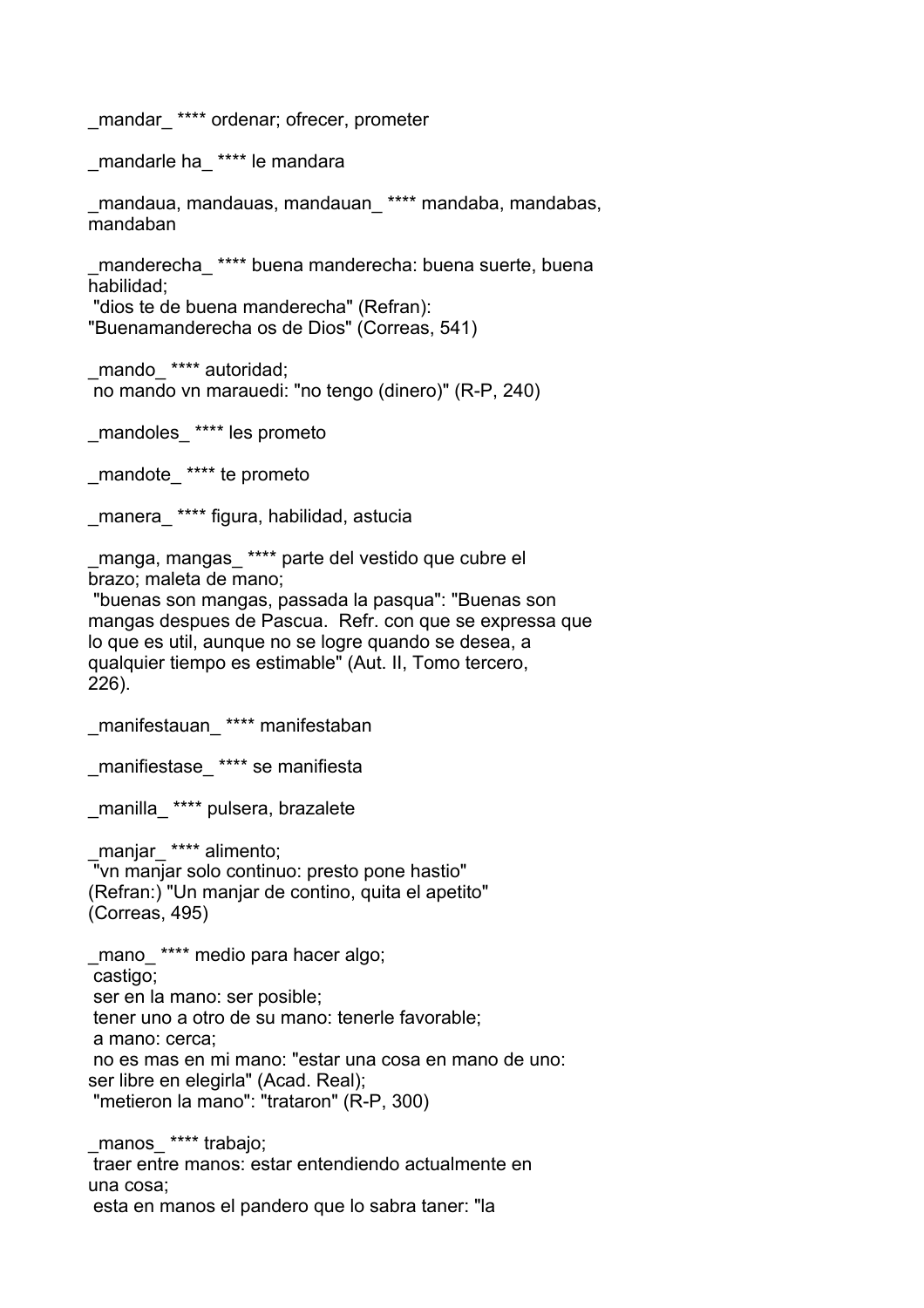persona que entiende en un negocio es muy apta para darle cima" (Real Academia); entre las manos: de repente, sin saber como

manoso \*\*\*\* diestro, habil, experto

manteandome \*\*\*\* mantear: lanzar al aire, usando una manta

mantecas \*\*\*\* grasa de los animales

mantillo \*\*\*\* mantillo de nino: "se aplica al recien nacido que trae cubierta la cabeza con las membranas ovulares...estimandose que el que asi nace sera persona extraordinaria por su suerte y su talento, si es varon; y ese mantillo lo he visto recoger y guardar para usos hechiceriles" (Laza Palacios, 155)

\_manto\_ \*\*\*\* capa

manzanilla \*\*\*\* planta de flores amarillas de la familia de las compuestas; las flores se usan en medicina; el pez se usaba como depilatorio;

"agua para lauar piernas e pies. Manzanilla corona de rey corazoncillo" (Compendio de medicina [s. XV]; DETEMA II, 1000);

"despues destas cosas amansemos el dolor con narcoticos assi commo es veleno opio e mandragora e dormideras e zargatona e sandalos blancos rosas manzanilla e semejantes" (Lilio de medicina [1495]; DETEMA II, 1000).

\_manzilla\_ \*\*\*\* lastima, pena

marauedi \*\*\*\* maravedi: moneda

marauilla, marauillas \*\*\*\* maravilla, maravillas; por marauilla: raramente; a las mil marauillas: perfectamente, muy bien

\_marauillada\_ \*\*\*\* maravillada

marauillar \*\*\*\* maravillar

marauillarias \*\*\*\* maravillarias

marauillarme \*\*\*\* maravillarme

marauillas \*\*\*\* maravillas

\_marauille\_ \*\*\*\* maraville

marauilles \*\*\*\* maravilles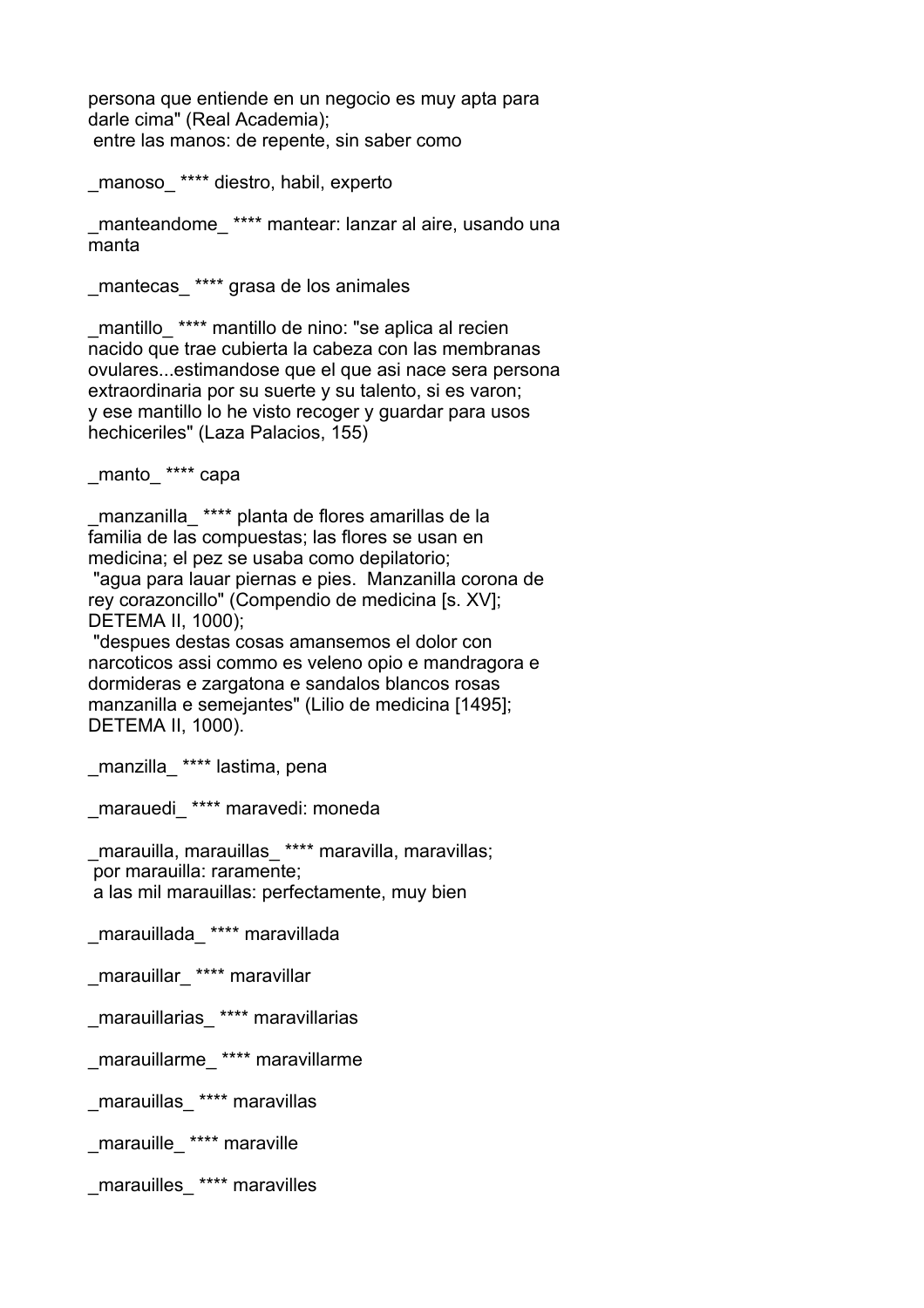marauillo \*\*\*\* maravillo \_marauillome\_ \*\*\*\* maravillome marauillosa \*\*\*\* maravillosa marcada \*\*\*\* muy perceptible marco \*\*\*\* peso usado para la plata y el oro: 230 gramos o media libra marital, maritales \*\*\*\* de matrimonio; las maritales pisadas: los siete pecados mortales \_marrubios\_ \*\*\*\* marrubio: planta de flores blancas; las flores se usan en la medicina; "si el uenino fuere sin color e el mjembro non ouiesse calentura sea lauado con agua o con vino de decoccion de mirra e assensio e marrubio e saluia e pimpinela simples" (Compendio de Cirugia [1481]; DETEMA II, 1005). \_martillando\_ \*\*\*\* martillar: atormentar \_martilogio\_ \*\*\*\* martirologio: catalogo de los martires mas \*\*\*\* ojala; a mas: (denota aumento); mas me va: mas me importa \_massa\_ \*\*\*\* masa \_mataduras\_ \*\*\*\* llagas matarme ha \*\*\*\* me matara \_matarme han\_ \*\*\*\* me mataran matarse ha \*\*\*\* se matara \_matasse\_ \*\*\*\* matase matauan \*\*\*\* mataban materia \*\*\*\* causa, ocasion; proposito, fondo; negocio \_mates\_ \*\*\*\* mate: del ajedrez \_matizes\_ \*\*\*\* matices: matiz: color mayordoma \*\*\*\* "mujer que ejerce funciones de mayordomo" (Acad. Real)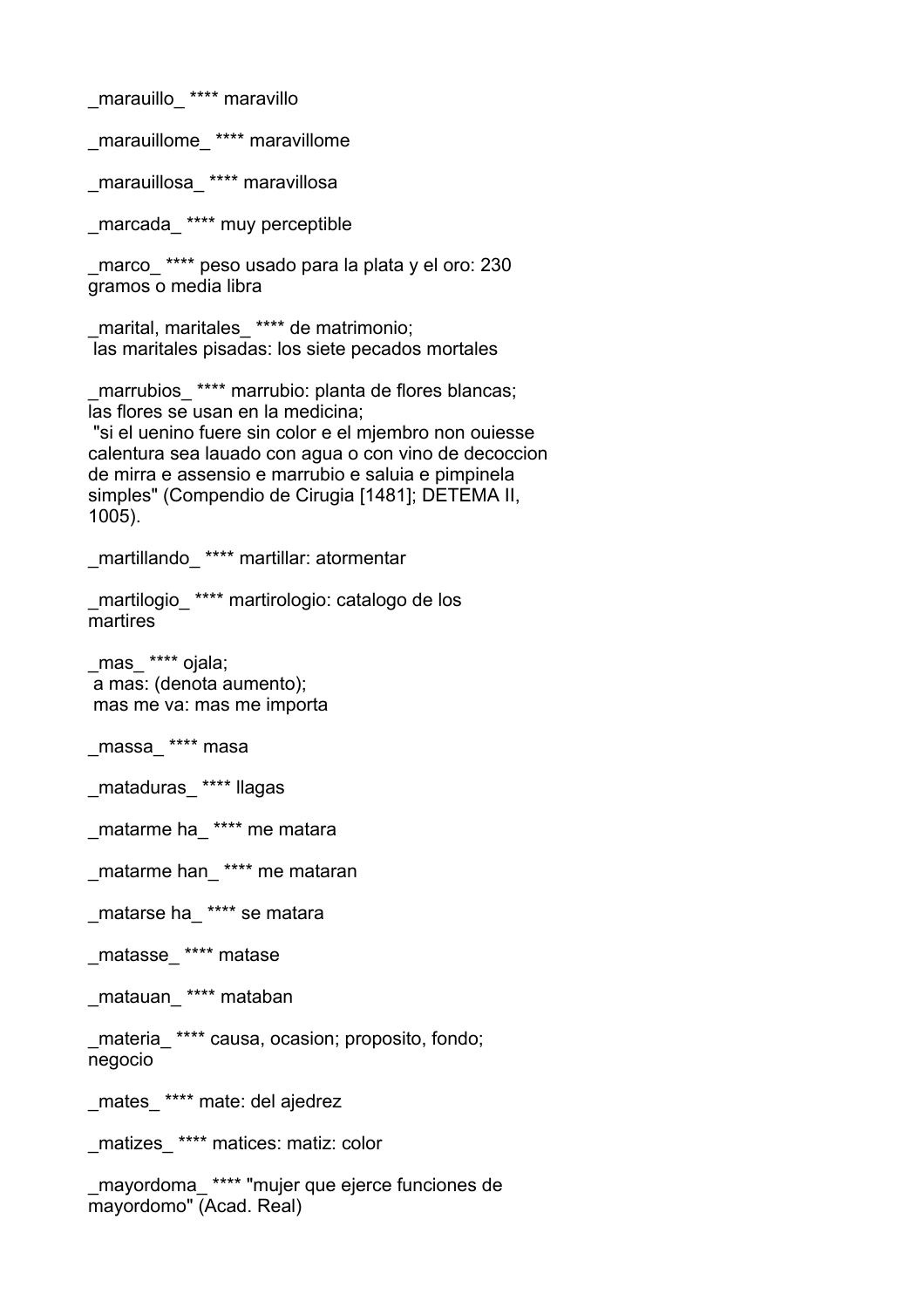mayordomo \*\*\*\* criado

Medea<sup>+\*\*\*</sup> En la mitologia griega, una hechicera que se enamoro de Jason, le ayudo a apoderarse del vellocino de oro, mato a su propio hermano para huir con Jason, y despues, cuando este la abandono por otra mujer, mato a la mujer, y a sus propios hijos.

\_medianero: medianera\_ \*\*\*\* intercesor: intercesora

mediano \*\*\*\* moderado, intermedio

mediante \*\*\*\* por medio de

medico \*\*\*\* "cumple que al medico como al confessor se hable toda verdad abiertamente" (Refran:) "Al medico, y confesor, y letrado, la verdad a lo claro; o hablarle claro" (Correas, 33)

\_medida\_ \*\*\*\* disposicion; a medida de su paladar: segun su gusto

medirse \*\*\*\* comparar, igualar

medra \*\*\*\* aumento, mejora

\_medraua\_ \*\*\*\* medraba

medre \*\*\*\* medrar: aumentar, mejorar, enriquecerse

Megera \*\*\*\* Megaera: una de las furias

\_mejoria\_ \*\*\*\* ventaja

melena \*\*\*\* cabello colgante;

venir a la melena: sujetarse; ("para venir mansos a la melena": 1514 ed; "a la melezina": 1499 y 1500 eds.); "Se llama tambien cierta piel blanda que se pone al buey en la frente, para que no se lastime con el yugo" (Aut. II, Tomo quarto, 533).

melezina, melezinas \*\*\*\* medicina

\_Melibea\_ \*\*\*\* "Nombre compuesto por el autor de la tragicomedia dicha Celestina, el qual puso los nombres a todos los interlocutores della conforme a sus calidades y condiciones. A esta dama llamo Melibea, que vale tanto como dulzura de la vida." (Covarrubias, 798);

"tomo Rojas este del 'Melibeo' de las Eglogas de Virgilio. En griego...Meliboea, poblacion de Tesalia (Iliada, 2, 717), que significa 'la de voz melosa, dulce', que es lo que Virgilio y Rojas pretendian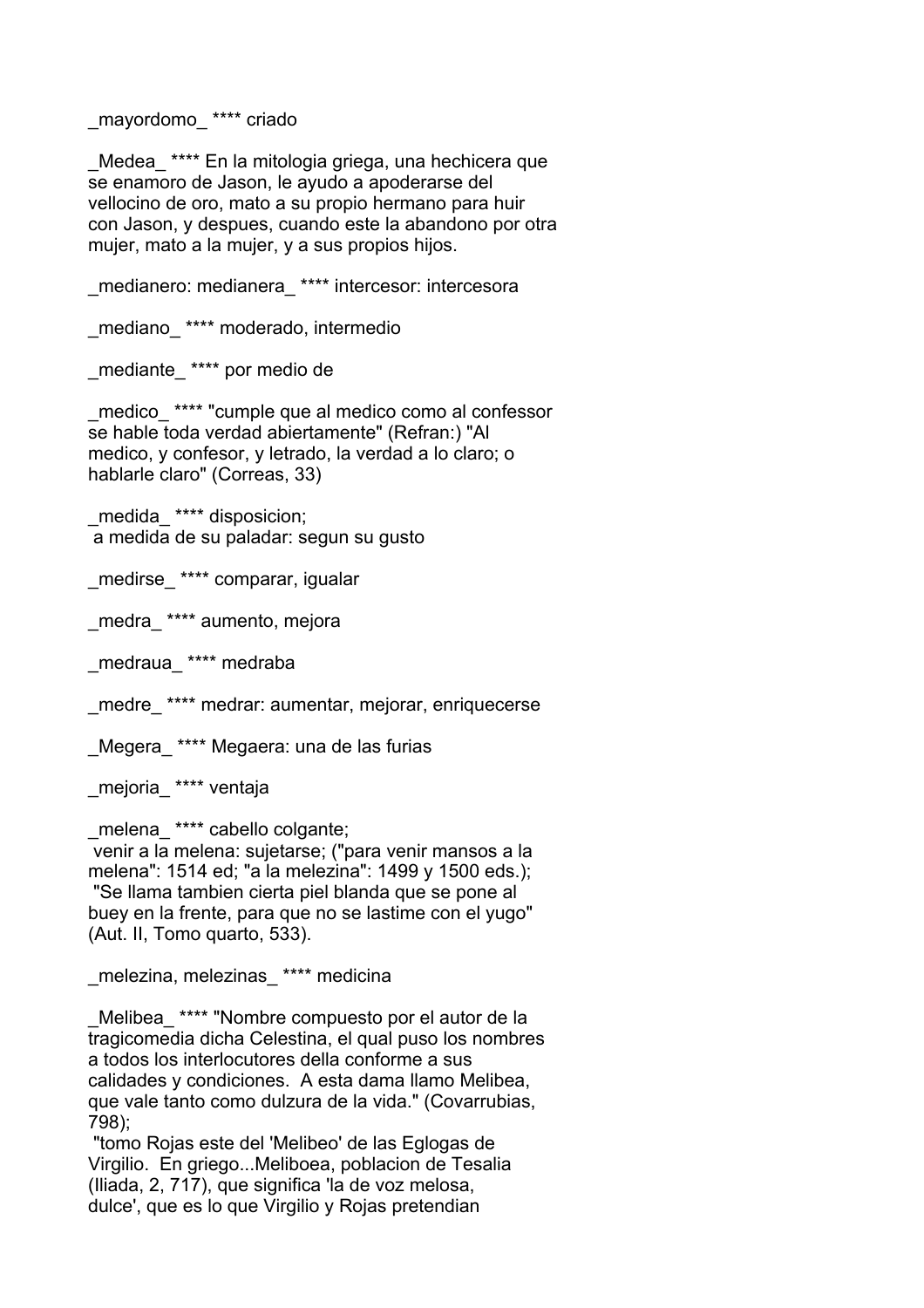encerrar en este nombre" (Cejador I, 31-32).

mella \*\*\*\* vacio, hueco, hendidura

melle \*\*\*\* mellar: hacer mella a una cosa

Mena \*\*\*\* Juan de Mena (1411-1456). Poeta espanol; autor del "Laberinto de fortuna".

Menandro \*\*\*\* Poeta ateniense de la Nueva Comedia (342-291 a. JC.). Escribio mas de cien comedias.

meneo, meneos, menea \*\*\*\* menear: mover

menester \*\*\*\* necesario; necesidad de; "Y pues, sabe que es menester que ames si quieres ser amado... simpleza es no querer amar e esperar ser amado": "Si vis amari ama... Sunt qui non amant et amari putant: quo nihil est stultius" (Petrarca, De Rebus memorandis, III. ii. 52; De Remediis Utriusque Fortunae, i. 50 E, citado en Deyermond, 39).

\_menesteres\_ \*\*\*\* necesidades

\_mengua, menguas\_ \*\*\*\* decadencia; disminucion; pobreza; falta;

"te hizo alcalde mengua de hombres buenos" (Refran); "A falta de hombres buenos, hicieron a mi padre alcalde" (Correas, 13).

menguar, menguan \*\*\*\* disminuir, reducir

\_menguaua\_ \*\*\*\* menguaba

menjuy \*\*\*\* balsamo; droga y cosmetico

menor \*\*\*\* inferior

menstrua \*\*\*\* relativo al mes

mentar \*\*\*\* nombrar, mencionar

\_menudas\_ \*\*\*\* pequenas

mercaduria, mercadurias \*\*\*\* mercaderia: mercancia: genero vendible

mercedes \*\*\*\* galardones, beneficios

mereciades \*\*\*\* mereciais

\_merecido\_ \*\*\*\* merito

\_merendar\_ \*\*\*\* comer al mediodia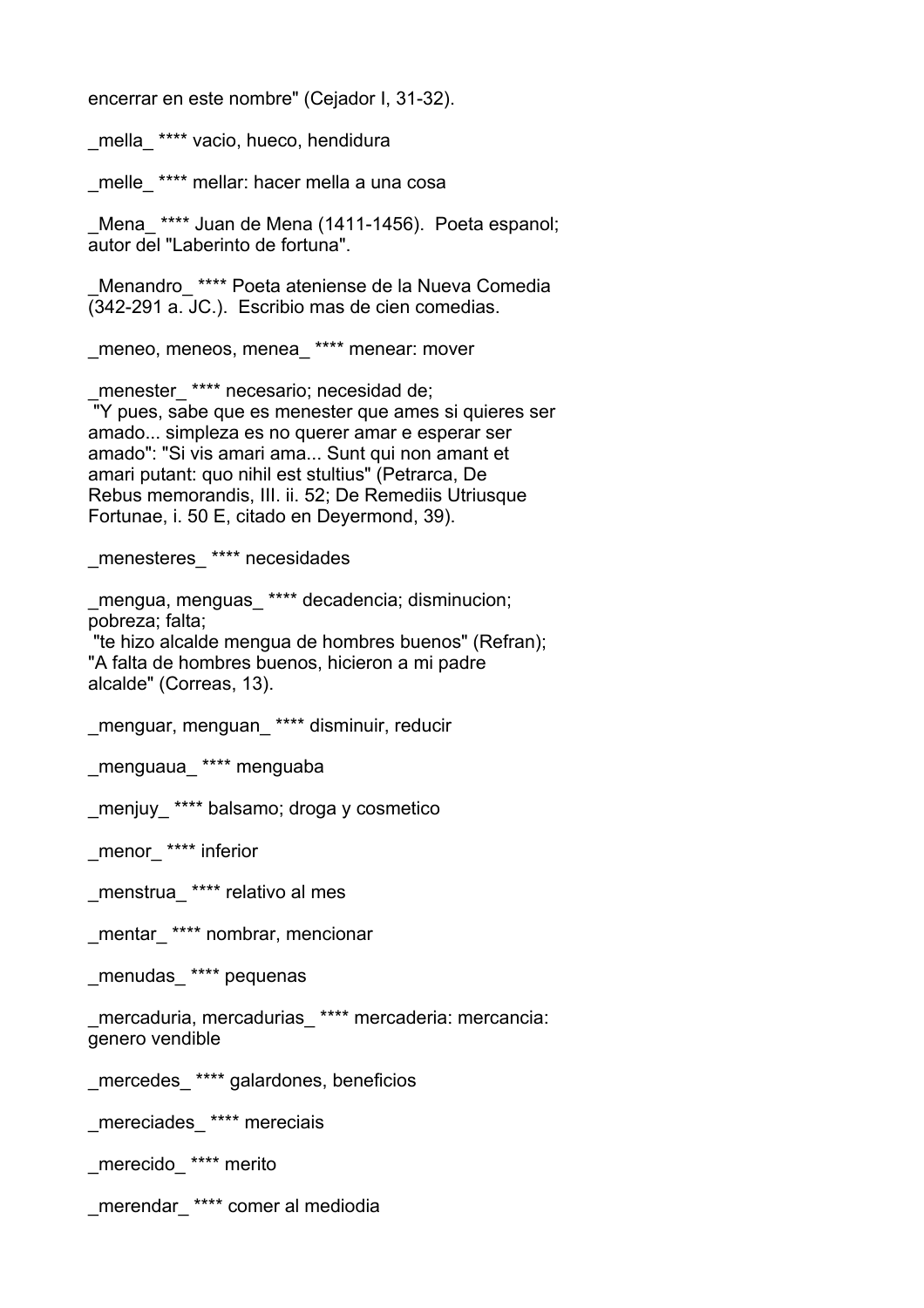merescen \*\*\*\* merecen

merescer \*\*\*\* merecer

merescias \*\*\*\* merecias

\_merescieron\_ \*\*\*\* merecieron

merescimiento \*\*\*\* merito

mesa \*\*\*\* a mesa puesta: sin trabajo, sin gasto; "a mesa puesta con tus manos lauadas e poca verguenza" (Refran): "Asentaisos a mesa puesta con vuestras manos lavadas y poca verguenza," "Asentarse a mesa puesta, sin saber lo que cuesta" (Correas, 67).

\_mescer\_ \*\*\*\* mecer

mesmo, mesma, mesmos\_\*\*\*\* mismo, misma, mismos

meson \*\*\*\* posada, venta

mesonero \*\*\*\* ventero: dueno de una venta

messe, messes \*\*\*\* mesar: arrancar los cabellos

mesura \*\*\*\* moderacion

\_meytad\_ \*\*\*\* mitad;

"de vn pan que yo tenga: ternas tu la meytad": "Frase proverbial bien conocida" (R-P, 265);

"la meytad esta hecha quando tienen buen principio las cosas" (Refran): "principio bueno, la mitad es hecho" (Correas, 410).

mezquino, mezquina \*\*\*\* pobre; avaro, miserable

\_midiesse\_ \*\*\*\* midiese

miel \*\*\*\* "quien la miel trata, siempre se le pega dello". "'Quien anda entre la miel algo se le pega.' Refr. que amonesta la dificultad de librarse de caer en falta o culpa, el que trata materias peligrosas" (Aut. II, Tomo quarto, 564).

mientra \*\*\*\* mientras

\_milanos\_ \*\*\*\* milano: ave rapaz

\_mill\_ \*\*\*\* mil

millifolia \*\*\*\* millefolium: planta de la familia de las compuestas;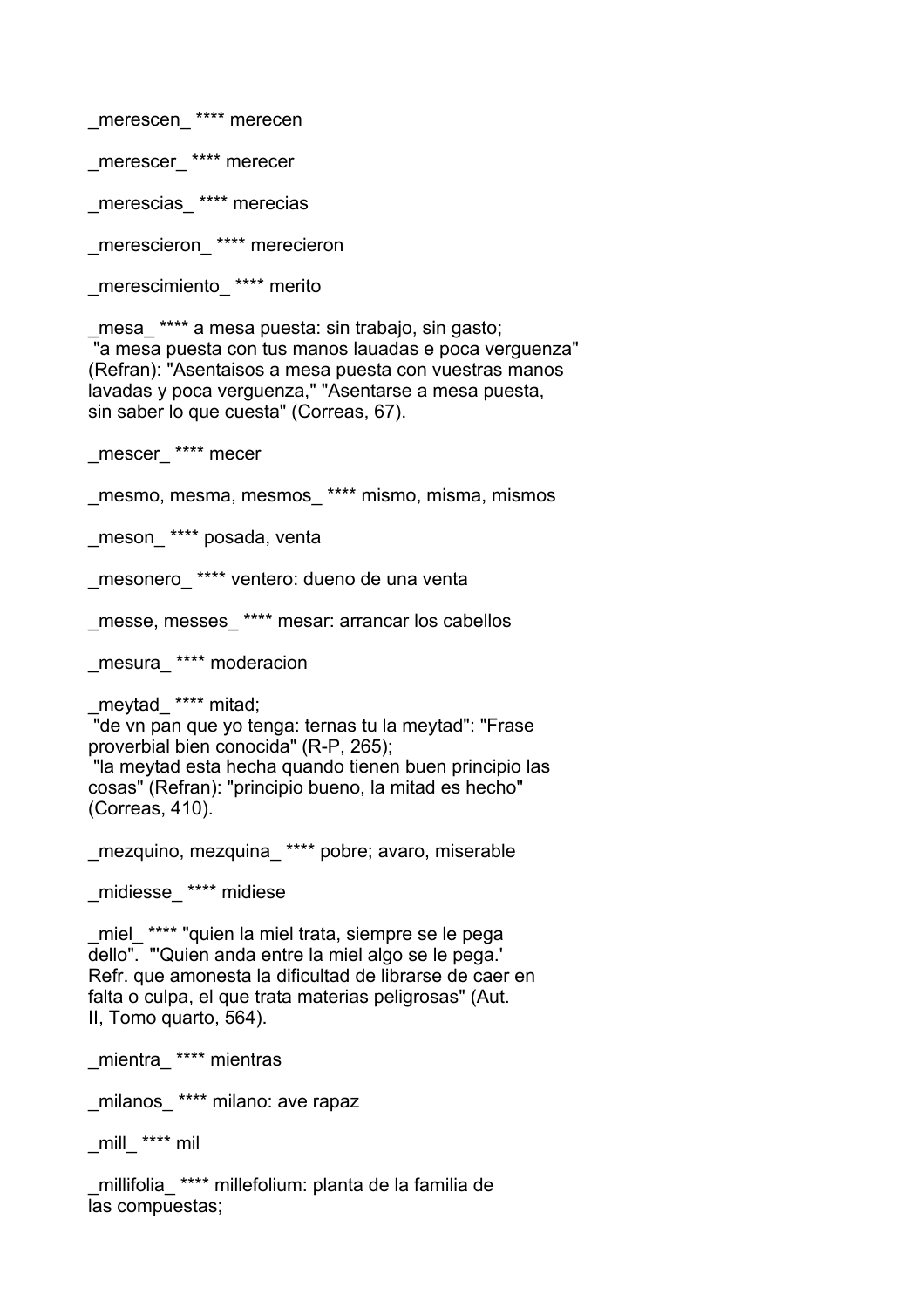"tonica y astringente" (Laza Palacios, 158); "la yerua que es dicha milium folium puesta sobre las llagas maraujllosamente suelda" (El libro de recetas de Gilberto [s. XV]; DETEMA II, 1048).

mimbre \*\*\*\* mimbrera: arbusto de ramas flexibles que se usan en cesteria.

\_Minerua\_ \*\*\*\* En la mitologia romana, diosa de la sabiduria, la habilidad, y la invencion; identificada con la diosa griega, Athena; "no se sabe nada acerca de una posible aventura erotica de Minerva con un perro" (R-P, 116).

"Cualquiera que sea la fuente de Rojas, se puede reconstruir facilmente el origen del error textual de la Celestina: "el manuscrito que el impesor tuvo en sus manos decia: "Minerua con uulcan", quiza con un espacio entre la 'l' y la 'c': 'uul can'. El impresor... interpreto 'con el can' (Otis H. Green, Nueva Revista de Filologia Hispanica, VII, 1953, 474).

```
ministra **** la que ministra algo
```
\_ministraron\_ \*\*\*\* sirvieron

ministro \*\*\*\* prelado, religioso

Minos \*\*\*\* En la mitologia griega, rey de Creta, hijo de Zeus y Europa; esposo de Pasife; se hizo uno de los tres jueces de los Infiernos.

miraglos \*\*\*\* milagros

\_mirar\_ \*\*\*\* considerar

\_mirasse\_ \*\*\*\* mirase

\_miraua\_ \*\*\*\* miraba

Mirra \*\*\*\* En la mitologia clasica, Mirra, por una maldicion que le hizo Afrodita, sintio un incontrolable deseo de acostarse con su padre, rey de Chipre (o de Asiria). Lo hizo de incognita, y al enterarse su padre quiso matarla, pero los dioses la convirtieron en un arbol. De esta union nacio Adonis.

missa, missas \*\*\*\* misa, misas; misa del alba: la que se celebra al romper del dia; misa del gallo: la que se dice a medianoche de la vispera, o al comenzar la madrugada de Navidad.

misto \*\*\*\* mixto (compuesto de cuerpo y espiritu)

mitigarlo han \*\*\*\* lo mitigaran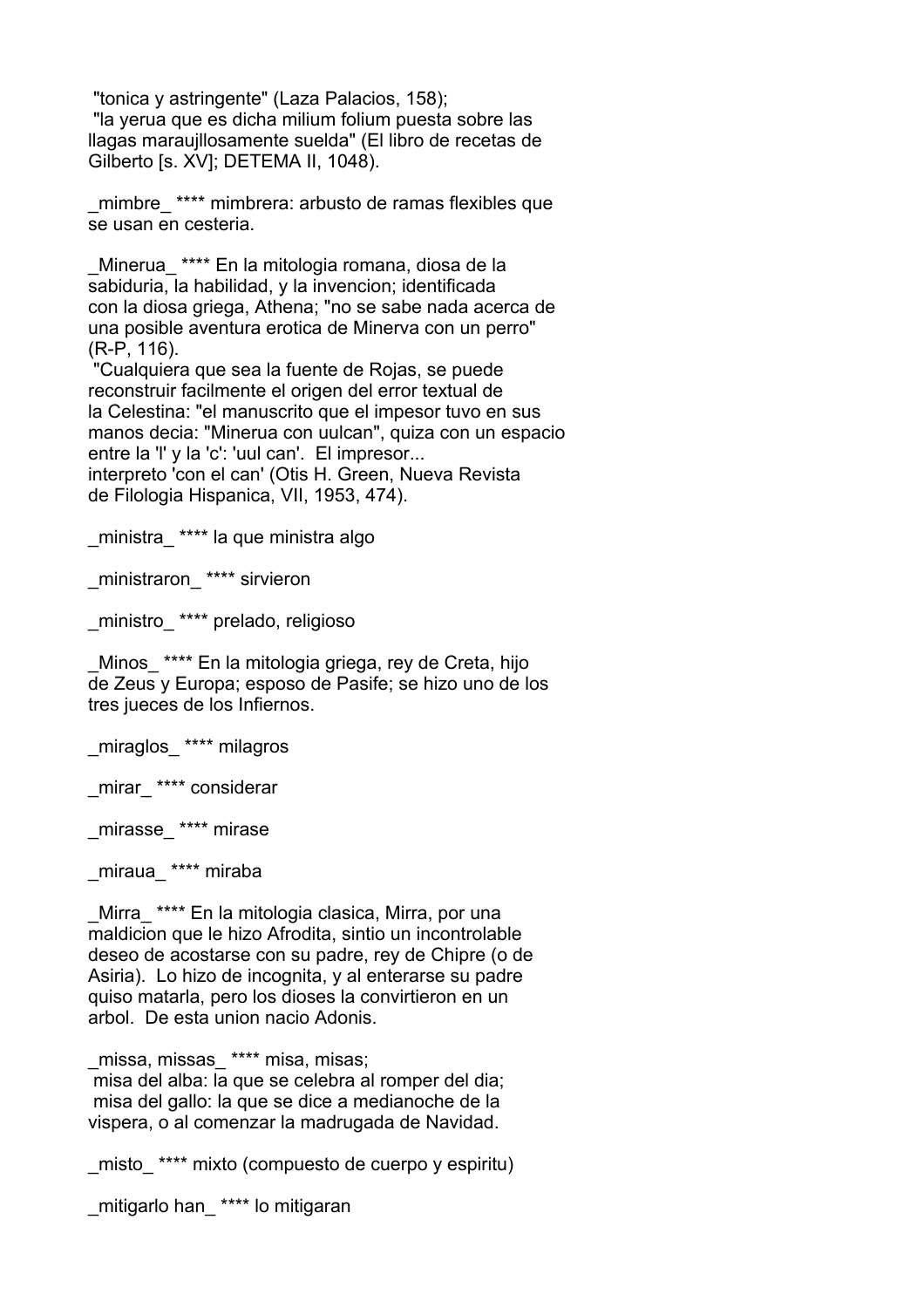mochacha, mochacho \*\*\*\* muchacha, muchacho

mochachas, mochachos \*\*\*\* muchachas, muchachos

mohino \*\*\*\* "tres al mohino": en el juego -- tres contra uno

\_moho\_ \*\*\*\* planta pequena, de la familia de los hongos

molde \*\*\*\* de molde: a proposito

molinero \*\*\*\* espaldas de molinero: "Se entiende las que son grandes y fuertes" (Aut. II, Tomo tercero, 589).

molino \*\*\*\* "nunca mas perro a molino": (Refran): "Dicen esto las gentes escarmentadas de lo que mal les sucedio; semejanza de un perro que fue a lamer al molino y le apalearon" (Correas, 367)

\_momos\_ \*\*\*\* gestos

monesterios \*\*\*\* monasterios

monte \*\*\*\* "del monte sale con que se arde" (Refran): "'Del monte sale quien el monte quema'. Refr. que avisa que los danos que se experimentan, suelen provenir de los domesticos y parciales" (Aut., III, Tomo quinto, 464).

\_monteses\_ \*\*\*\* montes: que anda en el monte

Monuiedro \*\*\*\* Murviedro o Sagunto, en Valencia (R-P, 201)

\_morada\_ \*\*\*\* casa

morar \*\*\*\* residir

moraua, morauas \*\*\*\* moraba, morabas

morciegalo \*\*\*\* murcielago; "vnta el lugar con sangre de murcielago o de ranjllas verdes" (El libro de recetas de Gilberto [s. XV]; DETEMA II, 1087).

morires \*\*\*\* morireis

mortuorios \*\*\*\* preparaciones para enterrar los muertos

\_mosquetas\_ \*\*\*\* "Especie de zarza cultivada, cuyas flores dan suavissimo olor, de 'musco', y por esso se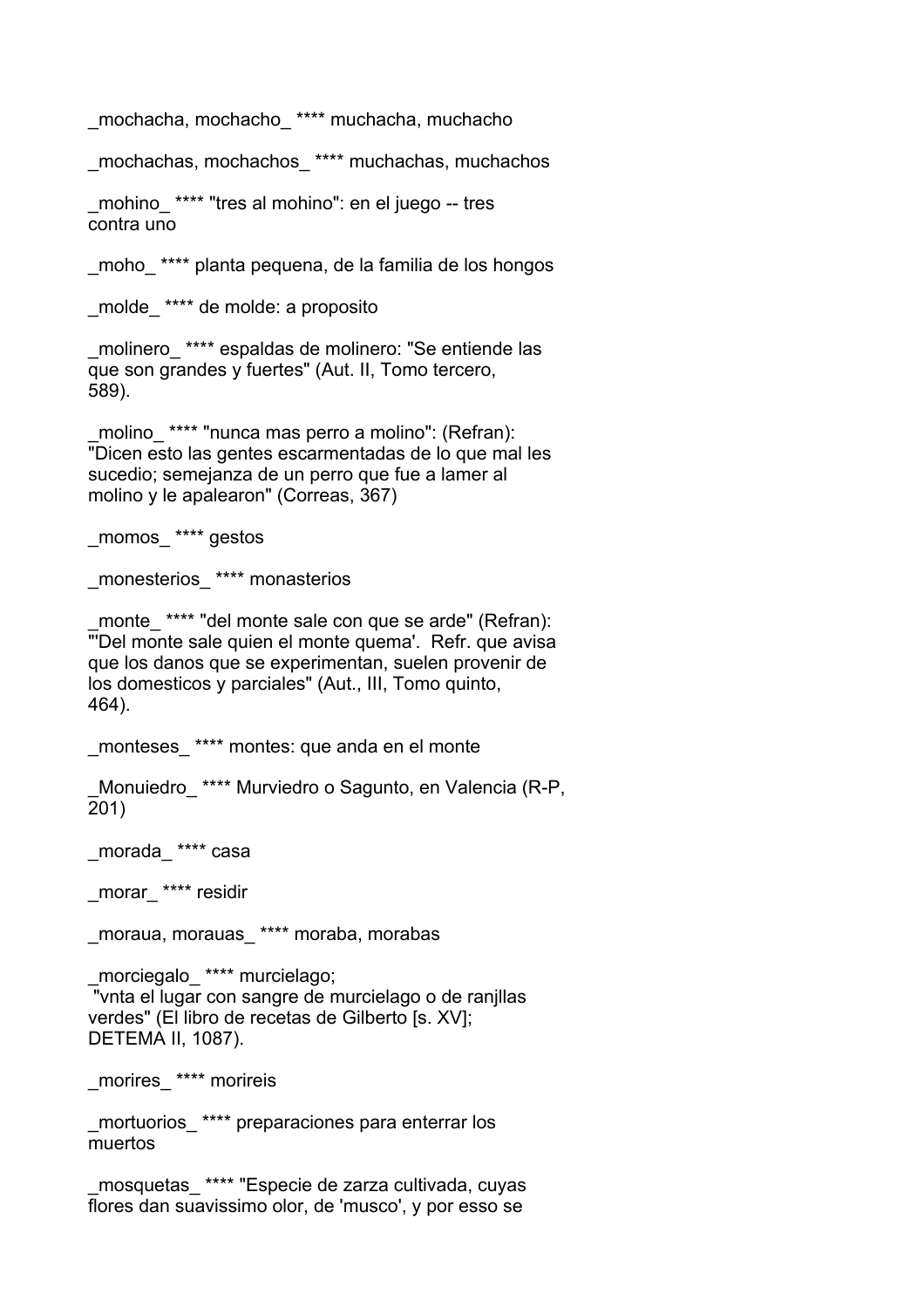llama mosqueta" (Covarrubias, 816);

"contra mal de piedra toma gingibre balsamo e zeduario y flores de musqueta y pebre luengo" (Compendio de la humana salud [1494]; DETEMA II, 1073).

\_mosquetes, moxquete\_ \*\*\*\* mosqueta: especie de rosal.

\_mostaza\_ \*\*\*\* planta crucifera;

"despierta las mujeres amortecidas de la sufocacion de la madre" (Dioscorides, citado en Laza Palacios, 162); "toma vn gato negro e pon en el mostaza e assale" (Compendio de la humana salud [1494]; DETEMA II, 1073);

"si los cabellos quisieres fazer luengos deslie vn poco de mostaza en agua de decoccion de bledos e laualos muchas vezes" (Compendio de Cirugia [1481]; DETEMA II, 1073).

mosto \*\*\*\* zumo de la uva antes de fermentar y hacerse vino;

"bebido quita el embargo (la indigestion) a las criaturas" (Gabriel Alonso de Herrera, citado en Laza Palacios, 162);

"cuezan otra tal caldera de mosto con otro manojo de la dicha yerua" (Recetas [s. XV]; DETEMA II, 1074).

\_mostra\_ \*\*\*\* mostrad

\_mostraua\_ \*\*\*\* mostraba

mote, motes \*\*\*\* "Sentencia breve que incluye un secreto o misterio que necesita explicacion... La que llevaban como empresa los antiguos caballeros en las justas y torneos... Frase o tema inicial de un pasatiempo literario, generalmente dialogado y cortesano, que era frecuente entre damas y galanes de los siglos XVI y XVII" (Real Acad.).

\_motiuo\_ \*\*\*\* motivo

mouediza \*\*\*\* movediza: facil de moverse; "piedra mouediza que nunca moho la cobija" (Refran): (O'Kane 192: varias fuentes)

mouer \*\*\*\* mover

mouia, mouio, moueysme \*\*\*\* movia, movio, me moveis

mouible \*\*\*\* variable

\_mouime\_ \*\*\*\* me movi

\_mouimiento\_ \*\*\*\* movimiento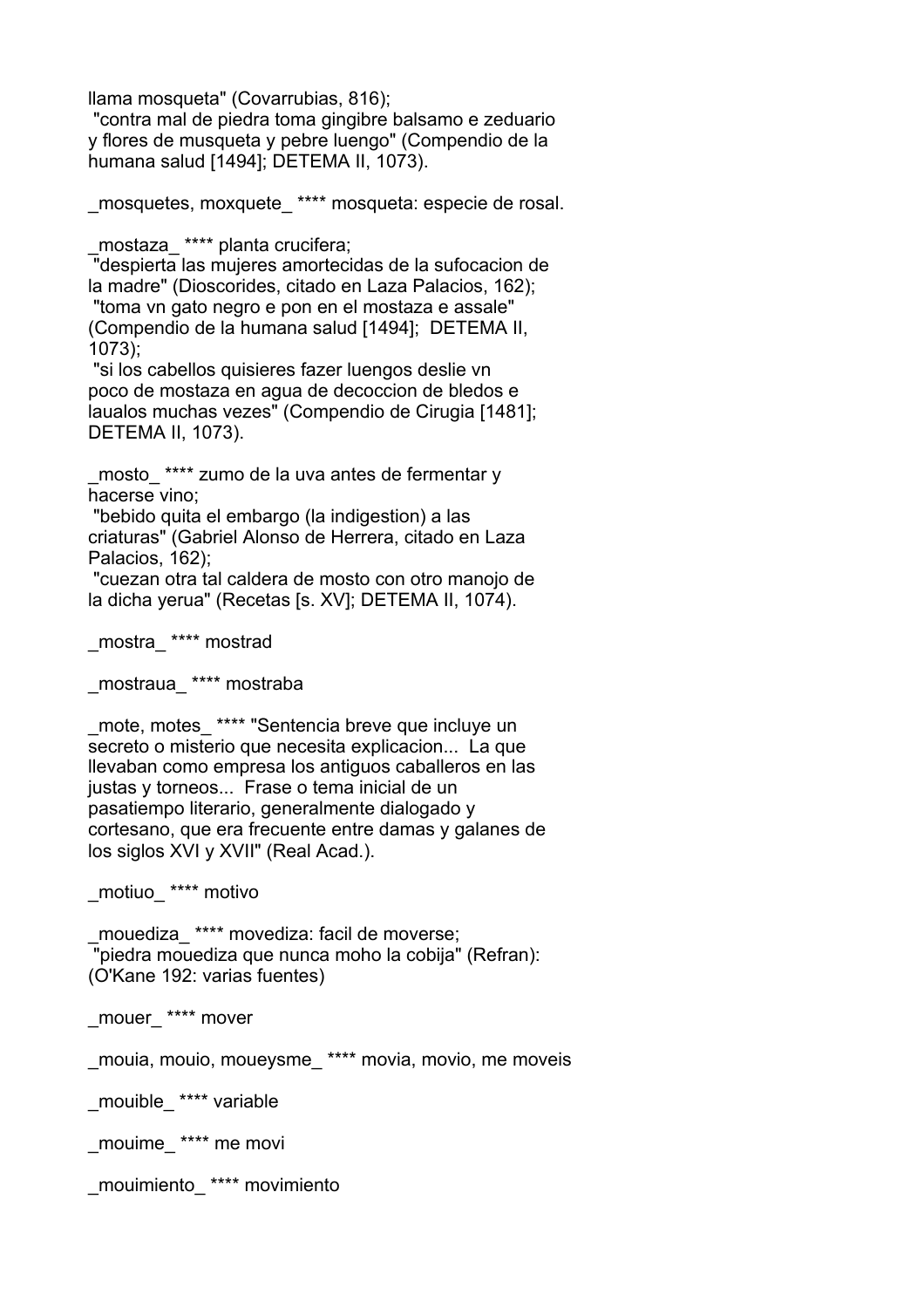\_mouimientos\_ \*\*\*\* movimientos

\_moxcas\_ \*\*\*\* moscas

\_moxtrenco\_ \*\*\*\* mostrenco: carece de dueno conocido

mudar \*\*\*\* cambiar (el aspecto, etc.); "mudar costumbre es a par de muerte" O'Kane 92: Santillana, Refranes, 448.)

\_mudas\_ \*\*\*\* afeites para el rostro; "cierta untura que las mugeres se ponen en la cara para quitar dellas las manchas" (Covarrubias, 817)

\_mudaua\_ \*\*\*\* mudaba

mude \*\*\*\* mudar; mudar el pelo malo (Refran): medrar, mejorar de fortuna

mudo \*\*\*\* persona privada fisicamente de la facultad de hablar

muelas \*\*\*\* los dientes grandes posteriores a los caninos

muerto \*\*\*\* que esta sin vida; matado

muertos \*\*\*\* "los muertos abren los ojos de los que biuen" (Refran) (Correas, 277).

\_muestra\_ \*\*\*\* ademan

mueues, mueue, mueuen \*\*\*\* mueves, mueve, mueven

muger, mugeres \*\*\*\* mujer, mujeres

\_mur\_ \*\*\*\* raton; "el mur que no sabe sino vn horado" (Refran): "Mur (El) que no sabe mas de un horado, presto le toma el gato" (Correas, 330).

\_murmurio\_ \*\*\*\* murmullo

nao \*\*\*\* nave

Narciso \*\*\*\* En la mitologia griega, hijo del rio Cefiso y de la ninfa Liriope. Un joven guapo, frio a todo amor, que se enamoro de su imagen al verla reflejada en una fuente; por sentirse insatisfecho se enfermo y se convirtio en una flor.

\_narizes\_ \*\*\*\* narices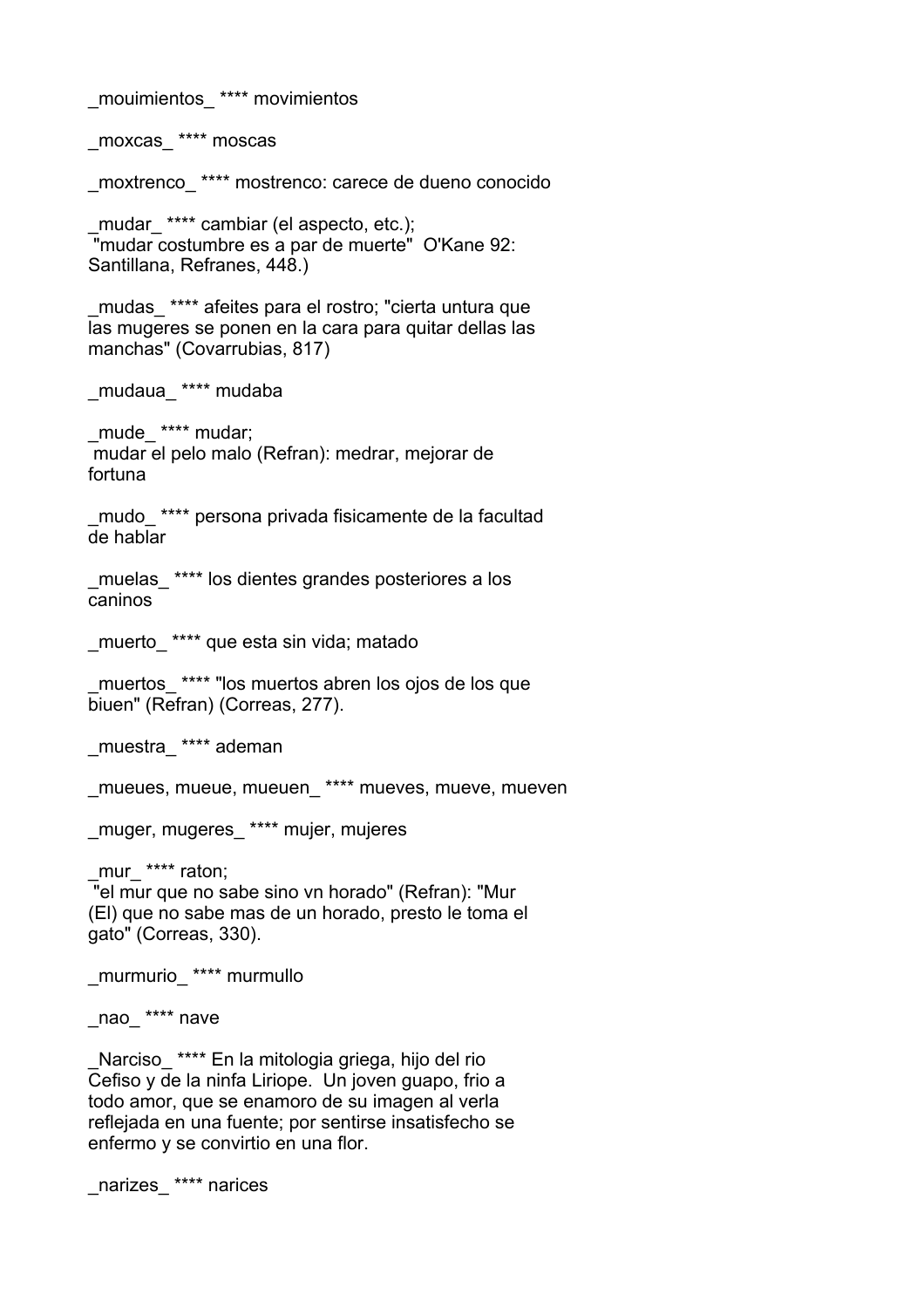nasce \*\*\*\* nace; "cuando nasce ella, nasce el, e quando el, ella" (O'Kane 107, quien cita a la misma 'Celestina').

nascer \*\*\*\* nacer

nasci \*\*\*\* naci

\_nascida\_ \*\*\*\* nacida

nascidas, nascidos \*\*\*\* nacidas, nacidos; nacer: aparecer los frutos en la planta

nascido \*\*\*\* nacido

nasciendo \*\*\*\* naciendo

\_nascimiento\_ \*\*\*\* nacimiento

\_nascio\_ \*\*\*\* nacio

nasciste \*\*\*\* naciste

\_natura\_ \*\*\*\* naturaleza

natural \*\*\*\* genio, indole; hecho con verdad, sin artificio

\_nauegando\_ \*\*\*\* navegando

\_nauidad\_ \*\*\*\* navidad

\_nauio, nauios\_ \*\*\*\* navio: bajel, buque, barco

navegantes \*\*\*\* marineros

naypes \*\*\*\* naipes

nebli \*\*\*\* ave de rapina

necessaria \*\*\*\* necesaria

necessario \*\*\*\* necesario

necessarios, necessarias \*\*\*\* necesarios

necessidad, necessidades \*\*\*\* necesidad, necesidades; "la necessidad e pobreza: la hambre, que no ay mejor maestra en el mundo" (Refran): "La necesidad hace maestros" (Correas, 260).

\_necessitada\_ \*\*\*\* necesitada

\_neciuelo\_ \*\*\*\* necio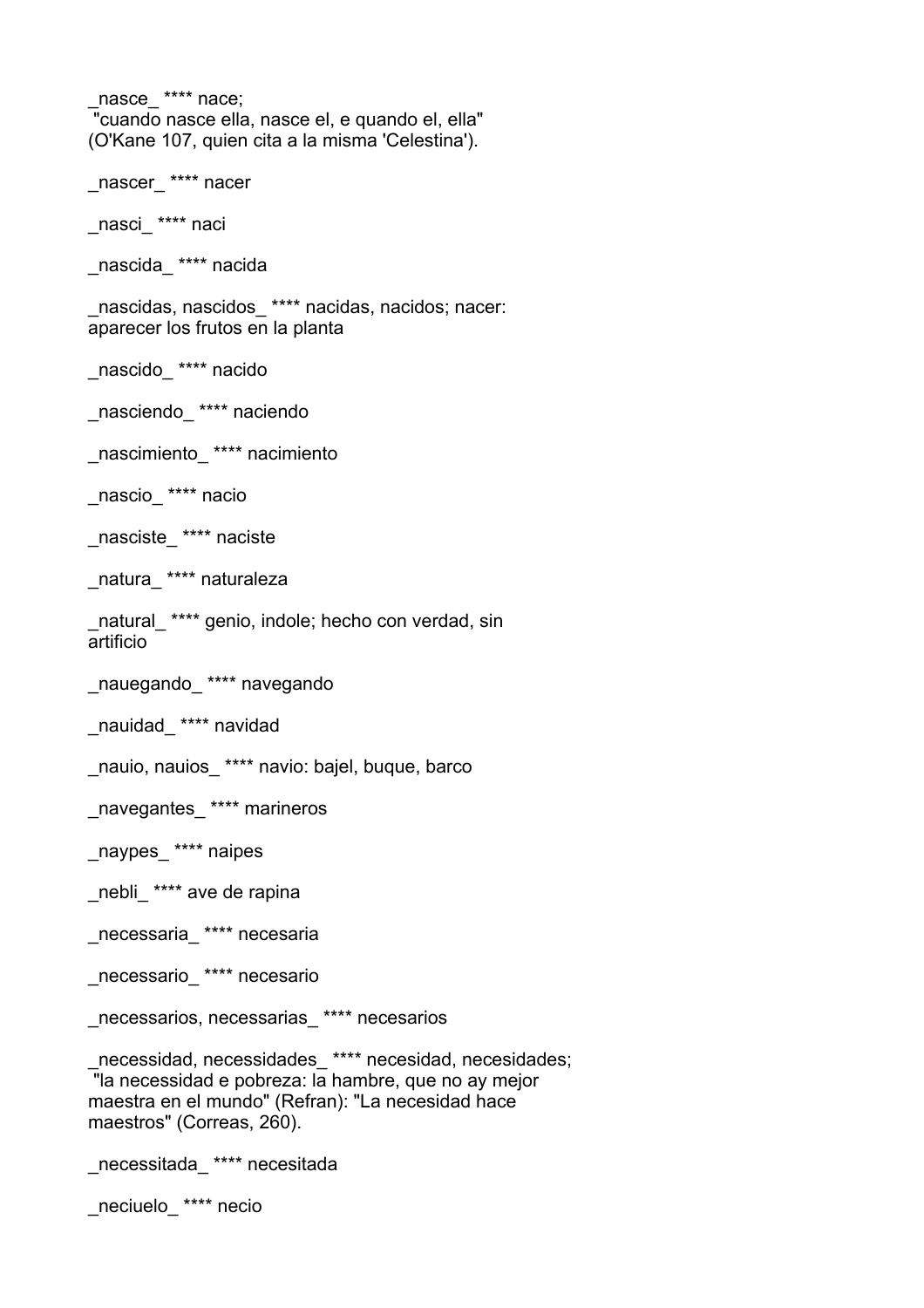nefarios \*\*\*\* sumamente malvado

negociacion \*\*\*\* trato

neguilla \*\*\*\* planta herbacea;

"estirpa las pecas y las asperezas" (Dioscorides, citado en Laza Palacios, 163);

"e neguilla molljda e en vjnagre cozida disuelue toda apostema endurescida" (Cirugia rimada [1493]; DETEMA II, 1103).

Nembrot \*\*\*\* Nemrod. Figura legendaria de la Biblia (Gen. 10:8-12). Un gran cazador. Se dice que fundo Ninive, Calah, Rehoboth-Ir, y Resen.

Nero \*\*\*\* Neron (37-68). Emperador de Roma (54-68); mando a asesinar a su hermanastro, a su madre, Agripina, y a su mujer, Octavia; hubo un gran incendio en Roma en 64, y algunos antiguos escritores dicen que Neron mismo mando a incendiar el pueblo.

"mira Nero de Tarpeya a Roma como se ardia: gritos dan ninos e viejos: e el de nada se dolia." (Cancion del Romancero.)

nescio, nescios \*\*\*\* necio, necios;

"el proposito muda el sabio: el nescio perseuera" (Refran:) "El consejo muda el viejo, y porfia el necio" (Correas, 175);

"vale mas vn dia del hombre discreto: que toda la vida del nescio / e simple" (Refran:) "Mas vale un dia del discreto que toda la vida del necio" (Correas, 304); "Eruditorum diem unum plus placere quam stultorum longissimam vitam" (Petrarca, De Rebus memorandis III. ii. 55 A, citado en Deyermond, 146).

\_Neuio\_ \*\*\*\* (ca 270 a. JC - ca 200 a. JC). Poeta epico y dramaturgo romano. Creador de dramas historicos ("fabulae praetextae") basados en personajes o eventos historicos o legendarios de Roma. Escribio una media docena de tragedias y mas de treinta comedias, muchas de ellas traducidas de dramas griegos.

\_nidada\_ \*\*\*\* conjunto de huevos o pajarillos en un nido

\_nido\_ \*\*\*\* piedra del nido del aguila: "aquella piedra que sabe adquerir / el aguila cuando su nido fornece" (Juan de Mena: Laberinto; citado por R-P, 126); hay leyendas tocantes a su uso durante el parto (Laza Palacios, 166- 168).

nieue \*\*\*\* nieve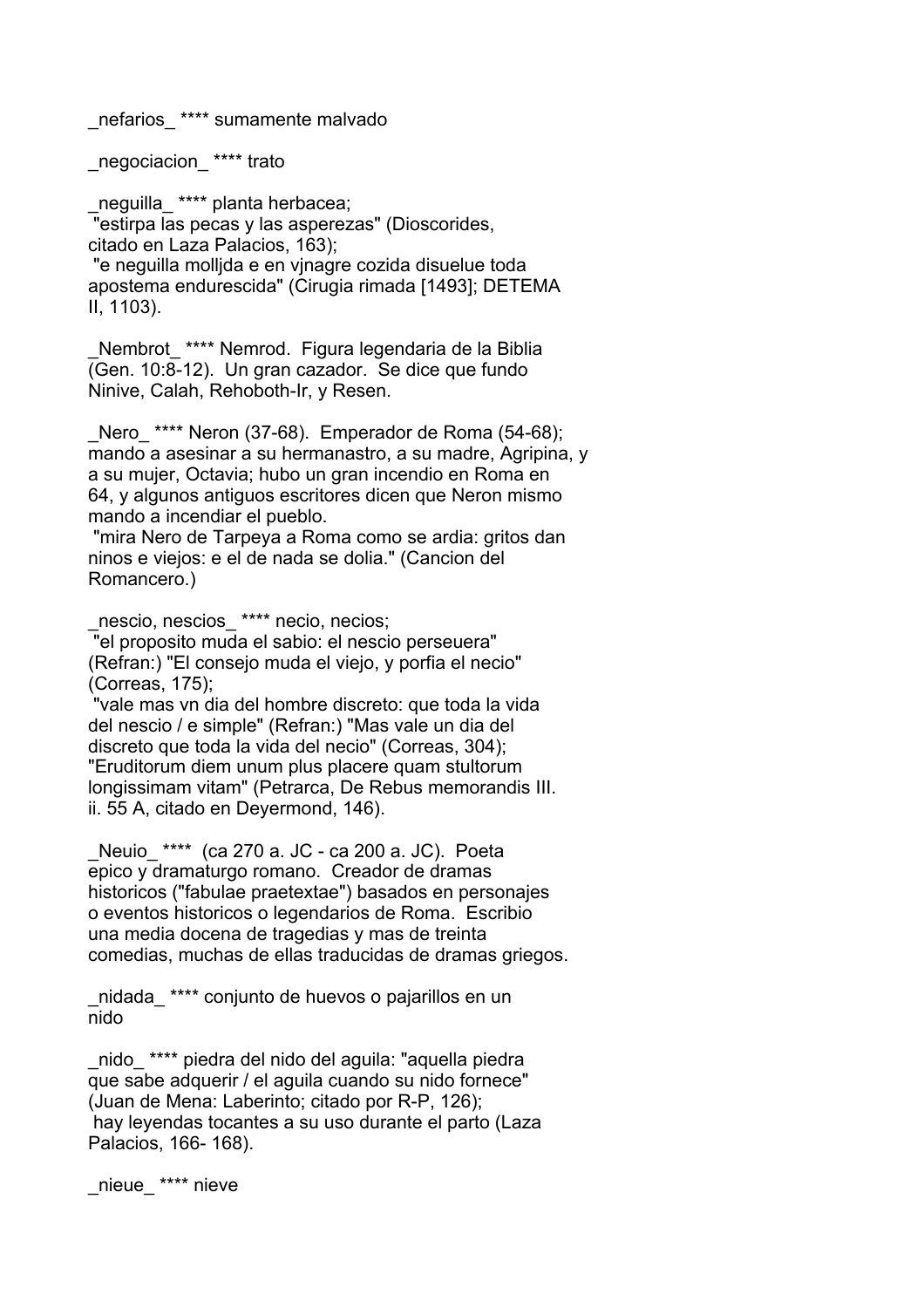\_nigromantesa\_ \*\*\*\* persona que practica la nigromancia (magia negra o diabolica)

ninguno \*\*\*\* "ninguno da lo que no tiene" (Refran): (Correas, 338); "El que non ha non da" (O'Kane, 97: Cifar 306).)

\_nocibles\_ \*\*\*\* danosas

nombrays \*\*\*\* nombrar: nombrais

norte \*\*\*\* Estrella del norte

\_noturna, noturnas, noturnos\_ \*\*\*\* nocturna, nocturnas, nocturnos

nouedad, nouedades \*\*\*\* novedad, novedades

\_noueno\_ \*\*\*\* noveno

nouicios \*\*\*\* novicio: aprendiz

\_nublados\_ \*\*\*\* nublado: nube tempestuosa

\_nudos\_ \*\*\*\* nudo: lazo apretado

nueua, nueuas \*\*\*\* noticias;

hazese de nueuas: "hacerse de nuevas": fingir uno que no sabe nada de ciertas noticias, pero en verdad ya lo sabia todo;

"nunca el corazon lastimado de deseo: toma la buena nueua por cierta. ni la mala por dudosa": Cf.

"Tractado que hizo Nicolas Nunez sobre el que Diego de San Pedro compuso de Leriano y Laureola, llamado 'Carcel de Amor'...: '...el corazon lastimado nunca toma la buena nueua por cierta ni la mala por dudosa" (Castro, 185).

nueuamente \*\*\*\* nuevamente

nueue \*\*\*\* nueve

nueuo, nueuos, nueuas \*\*\*\* nuevo, nuevos, nuevas; "a nueuo negocio, nueuo consejo se requiere" (Refran): (Correas, 55).

nuezes \*\*\*\* "mas es el ruydo que las nuezes" (Refran): es insignificante lo que parece grande; "Mas es el ruido que las nueces; cagajones descabeces" (Correas, 295).

nutria \*\*\*\* mamifero que vive a orillas de los rios; la carne del animal tenia usos medicinales.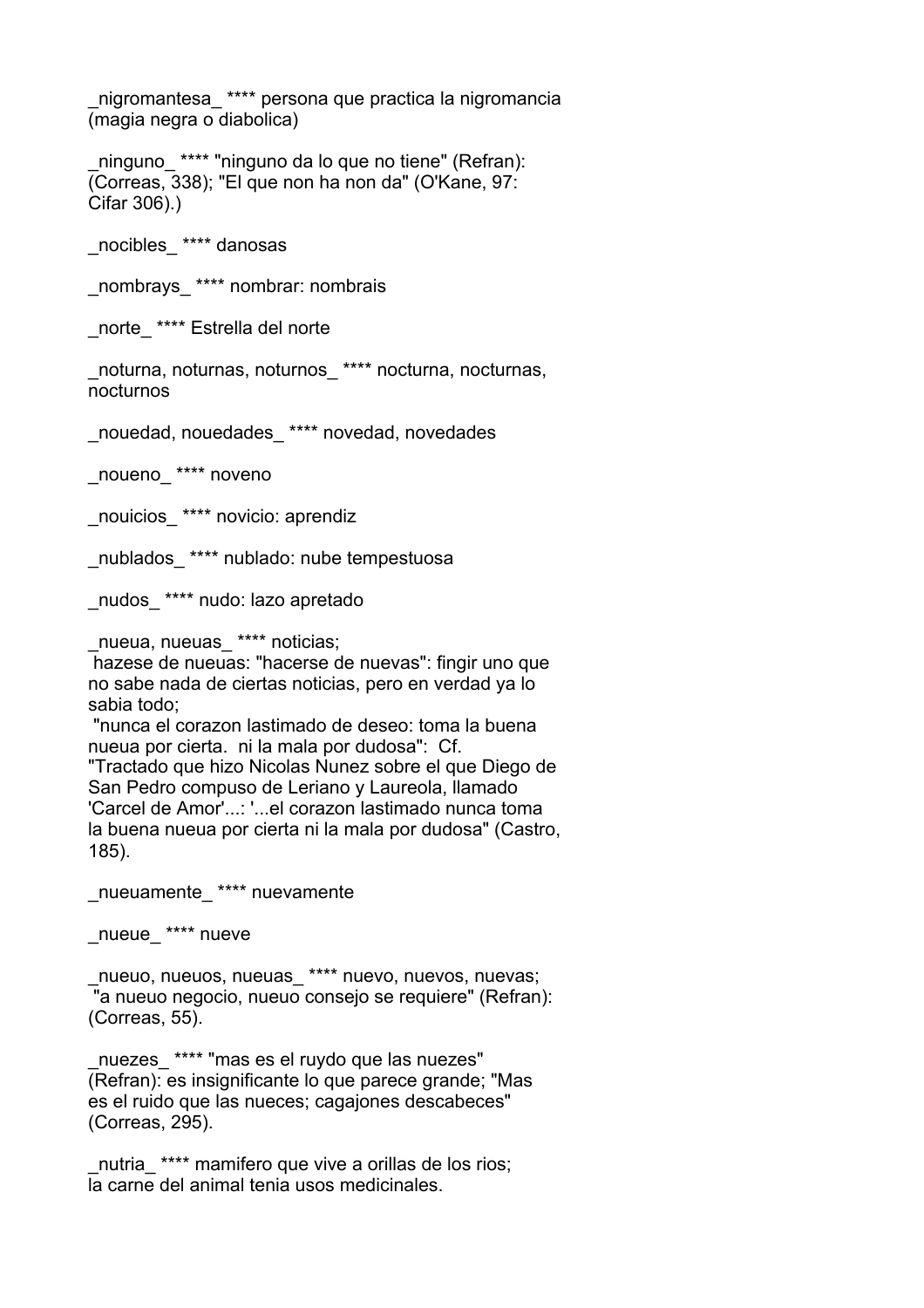\_nuues\_ \*\*\*\* nubes \_obedescer\_ \*\*\*\* obedecer obedescerian \*\*\*\* obedecerian obedescian \*\*\*\* obedecian \_obediencia\_ \*\*\*\* la obediencia que se rinde al superior en la jerarquia \_objecto\_ \*\*\*\* objeto obrar \*\*\*\* causar efecto \_obsequias\_ \*\*\*\* honras funerales, exequias \_obstara\_ \*\*\*\* obstar: oponerse \_ocasion\_ \*\*\*\* motivo, causa; defecto \_occupado\_ \*\*\*\* ocupado \_octauo\_ \*\*\*\* octavo oculto \*\*\*\* invisible \_ocupada\_ \*\*\*\* ocupar: estorbar \_ocupan\_ \*\*\*\* los ocupan: "los reemplazan" (Russell, 390) \_ocupes\_ \*\*\*\* ocupar: apoderarse de \_offendedor\_ \*\*\*\* ofendedor, ofensor offender \*\*\*\* ofender \_offenderte\_ \*\*\*\* ofenderte \_offendes\_ \*\*\*\* ofendes \_offendido\_ \*\*\*\* ofendido, herido o maltratado fisicamente \_offendio\_ \*\*\*\* acometio offension\_\*\*\*\* molestia, agravio \_offertas\_ \*\*\*\* ofertas: promesas \_officio\_ \*\*\*\* oficio: ocupacion, cargo \_officios\_ \*\*\*\* oficios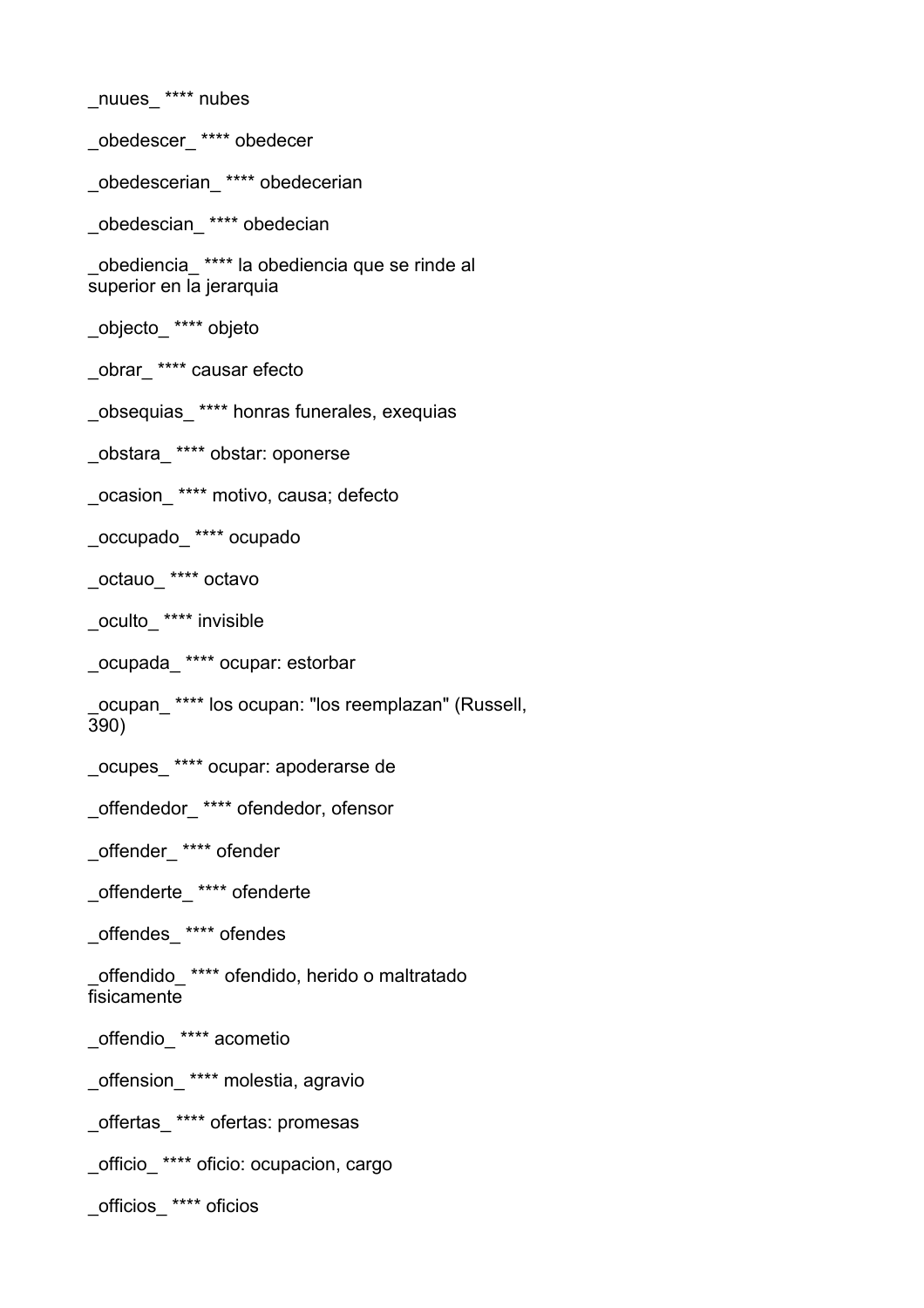offrecimientos\_\*\*\*\* promesas \_offrescer, offresce\_ \*\*\*\* ofrecer, ofrece offrescimientos \*\*\*\* promesas \_offrezco\_ \*\*\*\* ofrezco \_oficiales\_ \*\*\*\* oficial: ministro de justicia; "aqui 'oficiales de sastre'" (R-P, 315) \_ofrecimiento\_ \*\*\*\* promesa ofrescele \*\*\*\* ofrecerle ofrescer \*\*\*\* ofrecer; "ofrescer mucho al que poco pide es especie de negar" (Refran): "Ofrecer mucho a quien pide poco. Especies de negarlo todo" (Correas, 370). \_ofrescia\_ \*\*\*\* ofrecia \_ofrescido\_ \*\*\*\* ofrecido ofrescimiento, ofrescimientos \*\*\*\* ofrecimiento, ofrecimientos \_ogano\_ \*\*\*\* hogano: en este ano \_ojo\_ \*\*\*\* al ojo: cercanamente \_olores\_ \*\*\*\* olor: aroma; perfume \_oluida\_ \*\*\*\* olvida \_oluidada\_ \*\*\*\* olvidada \_oluidado\_ \*\*\*\* olvidado \_oluidados\_ \*\*\*\* olvidados: olvidadizo: el que olvida oluidan \*\*\*\* olvidan \_oluidar\_ \*\*\*\* olvidar \_oluidaras\_ \*\*\*\* olvidaras \_oluidaron\_ \*\*\*\* olvidaron \_oluidas\_ \*\*\*\* olvidas \_oluidases\_ \*\*\*\* olvidases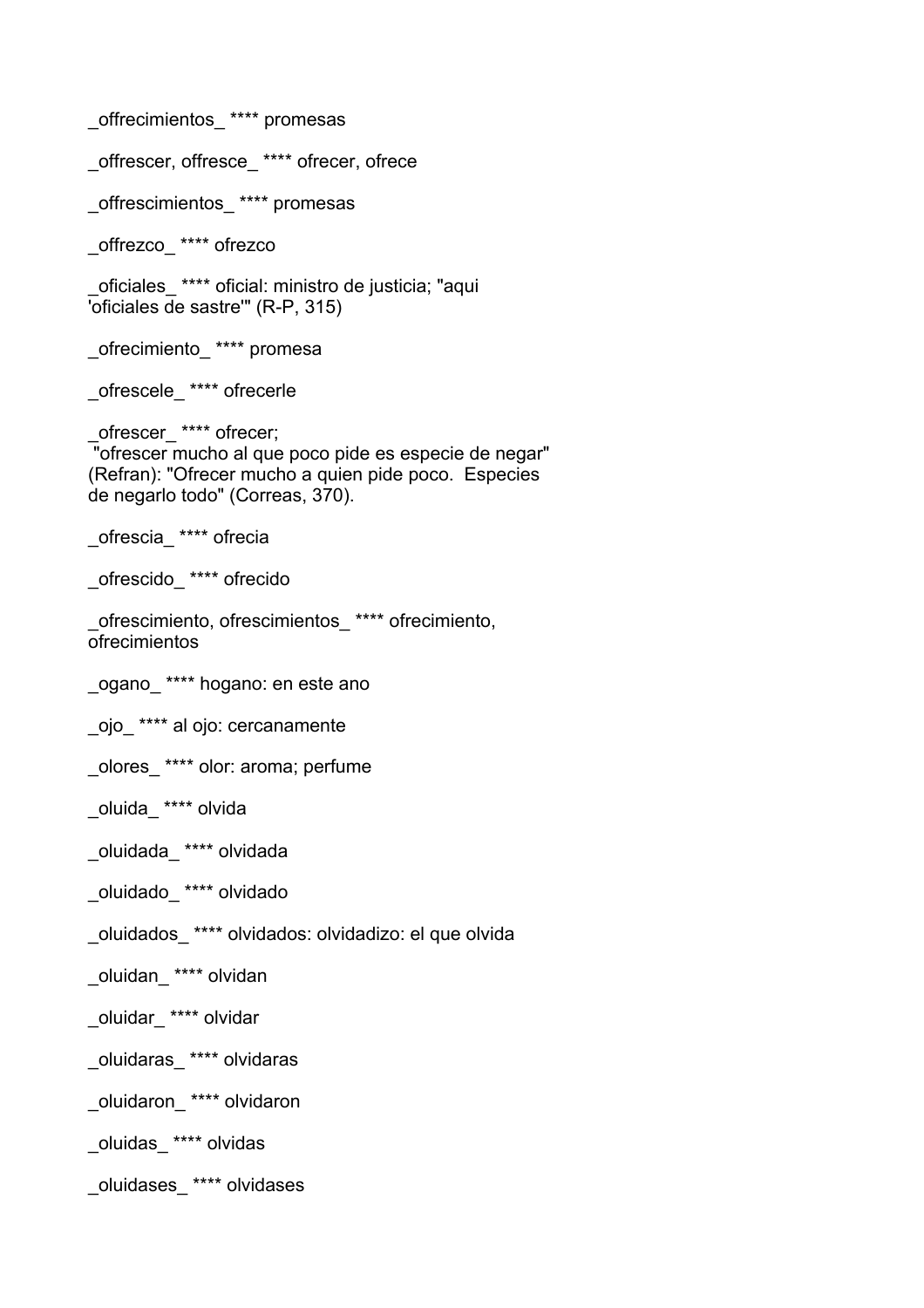\_oluidaua\_ \*\*\*\* olvidaba

\_oluidemos\_ \*\*\*\* olvidemos

\_oluides\_ \*\*\*\* olvides

\_oluido\_ \*\*\*\* olvido

onde \*\*\*\* donde

\_onestad\_ \*\*\*\* honestidad

\_onestidad\_ \*\*\*\* honestidad

\_onesto, onesta\_ \*\*\*\* honesto: decente, recatado

onze \*\*\*\* once

\_onzeno\_ \*\*\*\* onceno

operacion, operaciones\_\*\*\*\* efecto, efectos

\_ora\_ \*\*\*\* hora

\_ordenar\_ \*\*\*\* poner en orden; arreglar; mandar

\_ordenar\_ \*\*\*\* extraer la leche

Orestes \*\*\*\* En la mitologia griega, hijo de Agamenon y Clitemnestra. Cuando su madre y Egisto mataron a Agamenon, Orestes huyo. Despues de muchos anos regreso a Argos y mato a su madre y a Egisto.

Orfeo, Orpheo \*\*\*\* En la mitologia griega, un poeta y musico. Apolo le dio una lira, y Orfeo fue instruido en la musica por las Musas. Con este instrumento encanto no solamente a los animales, sino tambien a los arboles y a las piedras.

Orode \*\*\*\* Rey de Partia (57-36 a. C.). Junto con su hermano, mato a su padre, Fraates III; Orodes fue asesinado por su propio hijo. (Vease Phrates)

\_ortaliza\_ \*\*\*\* hortaliza

\_ortelano, ortolano; ortelana\_ \*\*\*\* hortelano; hortelana

\_a osadas\_ \*\*\*\* ciertamente

osar \*\*\*\* osadia: atrevimiento, valor

\_osaua, osauan\_ \*\*\*\* osaba, osaban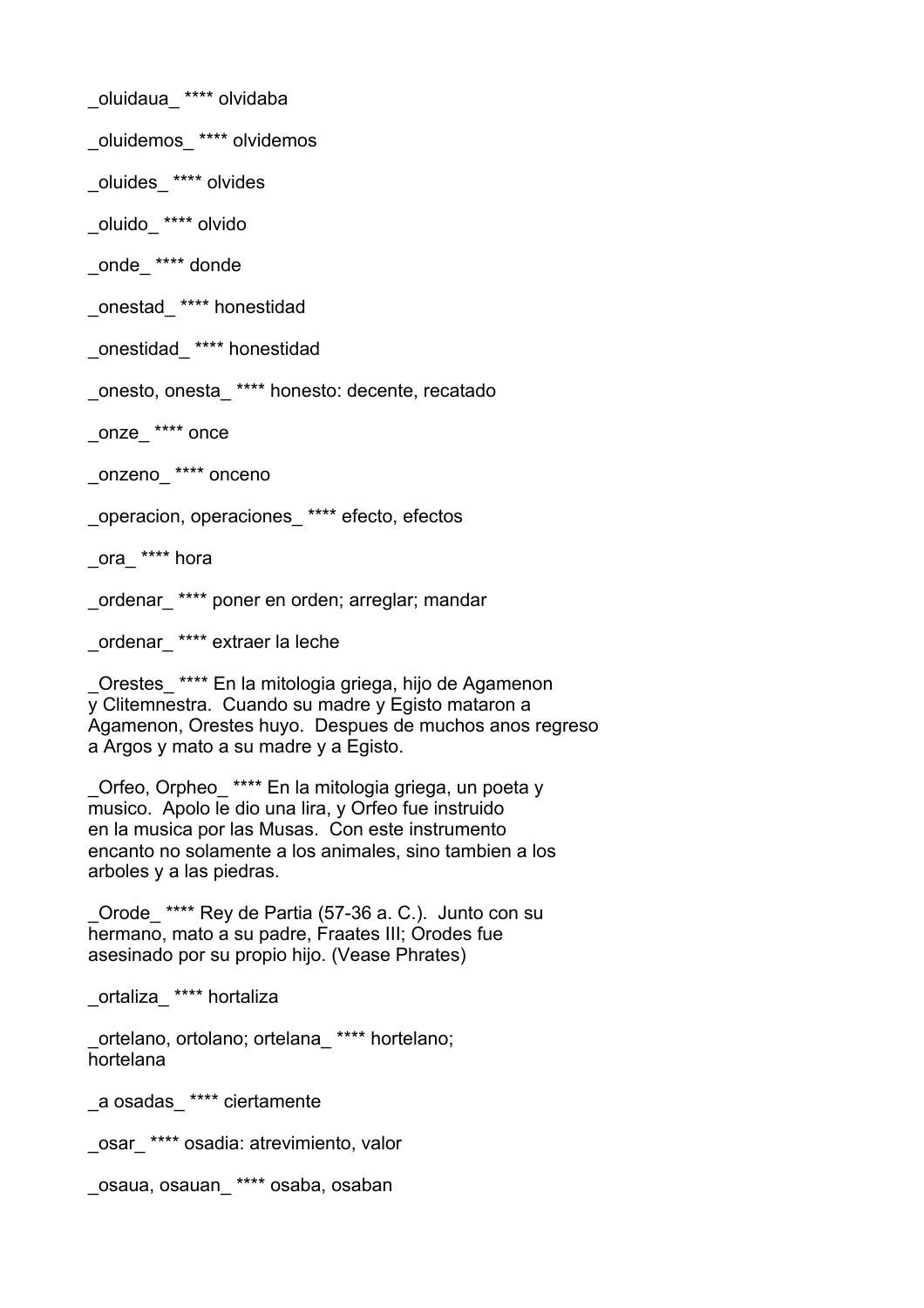\_osso\_ \*\*\*\* oso;

"Si se coge de su carne, su grasa y su higado, se cuece con agua de ruda y se echa en ella borax y manteca, y se administra a una mujer, va bien para el dolor de las entranas, el estrenimiento y la menstruacion... Y si se toma de (su bilis) la cantidad de un garbanzo y se disuelve con nueve 'uqiyya' de vino cocido, es afrodisiaco (probado)", etc. (Utilidades 44-45);

"toma vnto de tasugo o de oso e de cavallo e de leon" (Suma de la flor de cirugia [s. XV]; DETEMA I, 235).

\_otri, otrie\_ \*\*\*\* otra, otro

oue; ouo; ouieron \*\*\*\* hube, tuve; hubo, tuvo; hubieron, tuvieron

\_oueja, ouejas\_ \*\*\*\* oveja, ovejas

\_Ouidio\_ \*\*\*\* Publio Ovidio Nason. Poeta romano (43 a. de J. C. - 17?). Entre sus obras mas importantes son "Metamorfosis" y "Arte de Amar".

ouiera; ouiere; ouieres \*\*\*\* hubiera, tuviera; hubiere, tuviere; hubieres, tuvieres

ouiesse, ouiessemos \*\*\*\* hubiese, tuviese; tuviesemos

\_oxear\_ \*\*\*\* ojear: espantar, ahuyentar

\_oy\_ \*\*\*\* hoy; oi

\_oya\_ \*\*\*\* oia

\_oyan, oyas\_ \*\*\*\* oigan, oigas

\_oyda, oydo, oydos, oydas\_ \*\*\*\* oida, oido, oidos, oidas;

por oidas: por noticia de otra persona;

"las paredes han oydos" (Refran) (Correas, 264): "Las paredes oyen. Refr. que ensena y amonesta el gran cuidado que se debe poner en donde y a quien se dice alguna cosa, que importa que este secreta, por el riesgo que puede tener de que se publique o se sepa" (Aut. III, Tomo quinto, 128-29);

"por esso te dio dios dos oydos, e vna lengua sola" (Refran) (Vease 'Proverbios morales' de Sem Tob; citado en R-P, 226)

\_oydme\_ \*\*\*\* oidme

\_oyessen\_ \*\*\*\* oyesen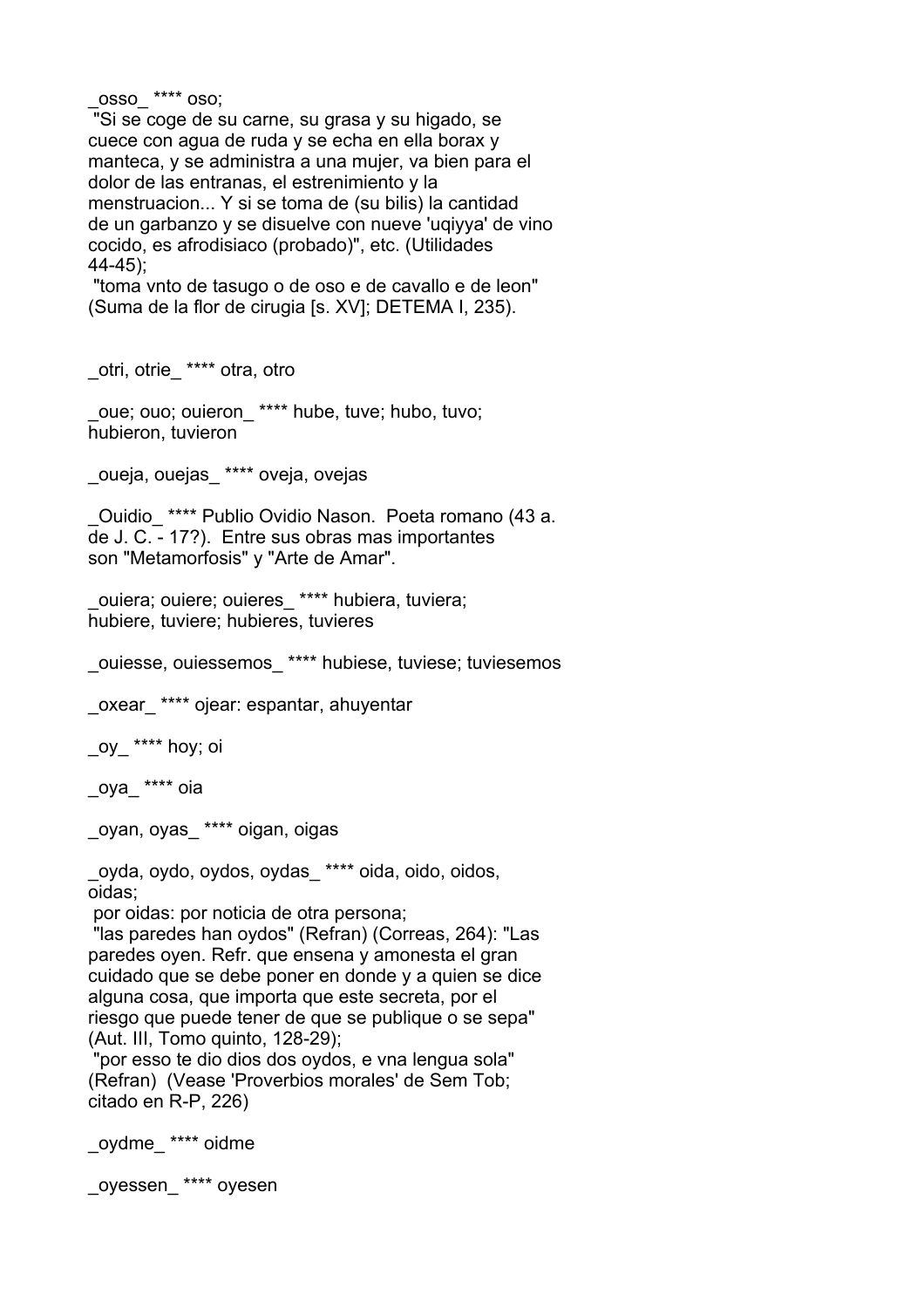\_oygo, oyga, oygas\_ \*\*\*\* oigo, oiga, oigas \_oylla\_ \*\*\*\* oirla \_oyo\_ \*\*\*\* oigo \_oyr, oymos, oyste, oystes\_ \*\*\*\* oir, oimos, oiste, oisteis \_oyre, oyras, oyra, oyran\_ \*\*\*\* oire, oiras, oira, oiran oyrle \*\*\*\* oirle \_oyrlo\_ \*\*\*\* oirlo oyrte ha \*\*\*\* te oira \_padescemos\_ \*\*\*\* padecemos \_padescer\_ \*\*\*\* padecer: sufrir, tolerar \_padescian\_ \*\*\*\* padecian \_padescido\_ \*\*\*\* padecido \_padrino\_ \*\*\*\* protector \_paga\_ \*\*\*\* pena; "el amor no admite sino solo amor por paga" (Refran): Cf. "Amor con amor se paga" (Correas, 45). \_pagado\_ \*\*\*\* satisfecho \_pagalla\_ \*\*\*\* pagarla \_pagar\_ \*\*\*\* satisfacer \_pagasse\_ \*\*\*\* pagase \_pago\_ \*\*\*\* en pago: en recompensa \_pajezico\_ \*\*\*\* pajecico: paje: criado (diminutivo) \_pala\_ \*\*\*\* parte plana, de hierro, del azadon \_palabra\_ \*\*\*\* promesa palacio \*\*\*\* casa suntuosa de nobles; habitacion: "en las casas particulares llaman el palacio una sala que es comun y publica..." (Covarrubias, 845); "al hombre vergonzoso el diablo le traxo a palacio" (Refran) (Correas, 34, 320).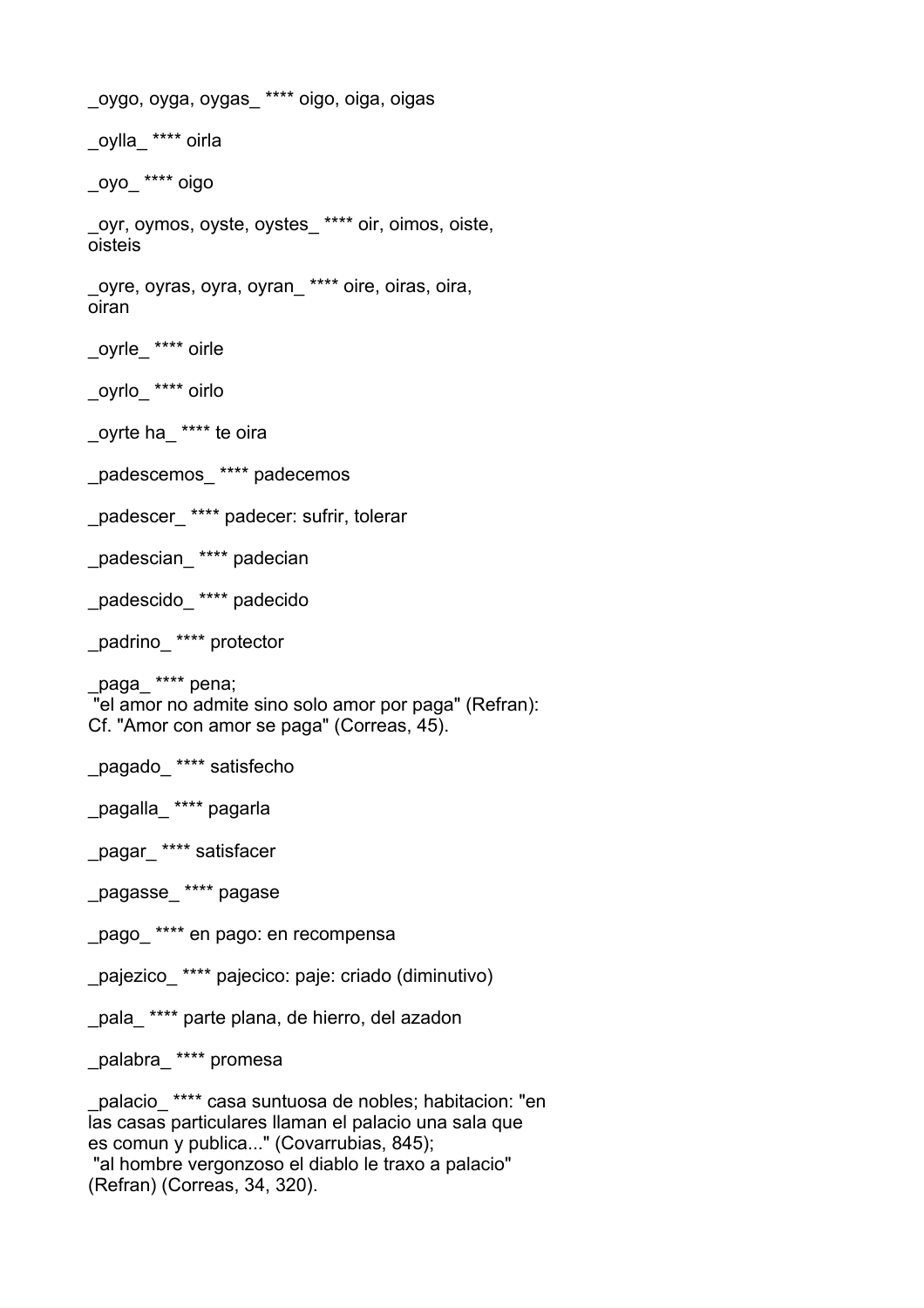\_paladar\_ \*\*\*\* gusto

\_palanciano\_ \*\*\*\* cortesano, palaciego

\_palmo\_ \*\*\*\* medida de longitud; "dando vn palmo pido quatro" (Refran)

\_palos\_ \*\*\*\* palo: golpe que se da con un palo

pan \*\*\*\* "con su pan se la coma": (Refran: expresion de indiferencia) (Vease Correas, 127); "pan e vino anda camino: que no mozo garrido" (Refran:) "ensena que es menester cuidar del sustento de los que trabajan, si se quiere que cumplan con su obligacion" (Aut. III, Tomo quinto, 104).

\_pandero\_ \*\*\*\* tambor

\_panes\_ \*\*\*\* trigo

\_pano\_ \*\*\*\* tela; tejido de lana; pano de manos: toalla

\_papagayos\_ \*\*\*\* papagayo: ave que aprende a repetir palabras

\_par\_ \*\*\*\* igual; a par: sin distincion; sin par: sin igual, singular; a par de: semejante a

\_para\_ \*\*\*\* para; pone

\_paradillas\_ \*\*\*\* paradas

paramento\_\*\*\*\* cara de una pared; pano con que se cubre algo

\_pararan\_ \*\*\*\* parar: disponer; reducirse, convertirse

\_parayso\_ \*\*\*\* paraiso

\_pardios\_ \*\*\*\* por Dios

pares \*\*\*\* parar: adornar, tenir; convertirse en una cosa inesperada

\_paresce, parescen, paresces\_ \*\*\*\* parescer: parecer, aparecer

\_parescera\_ \*\*\*\* parecera, aparecera

\_paresceme, parescete\_ \*\*\*\* me parece, te parece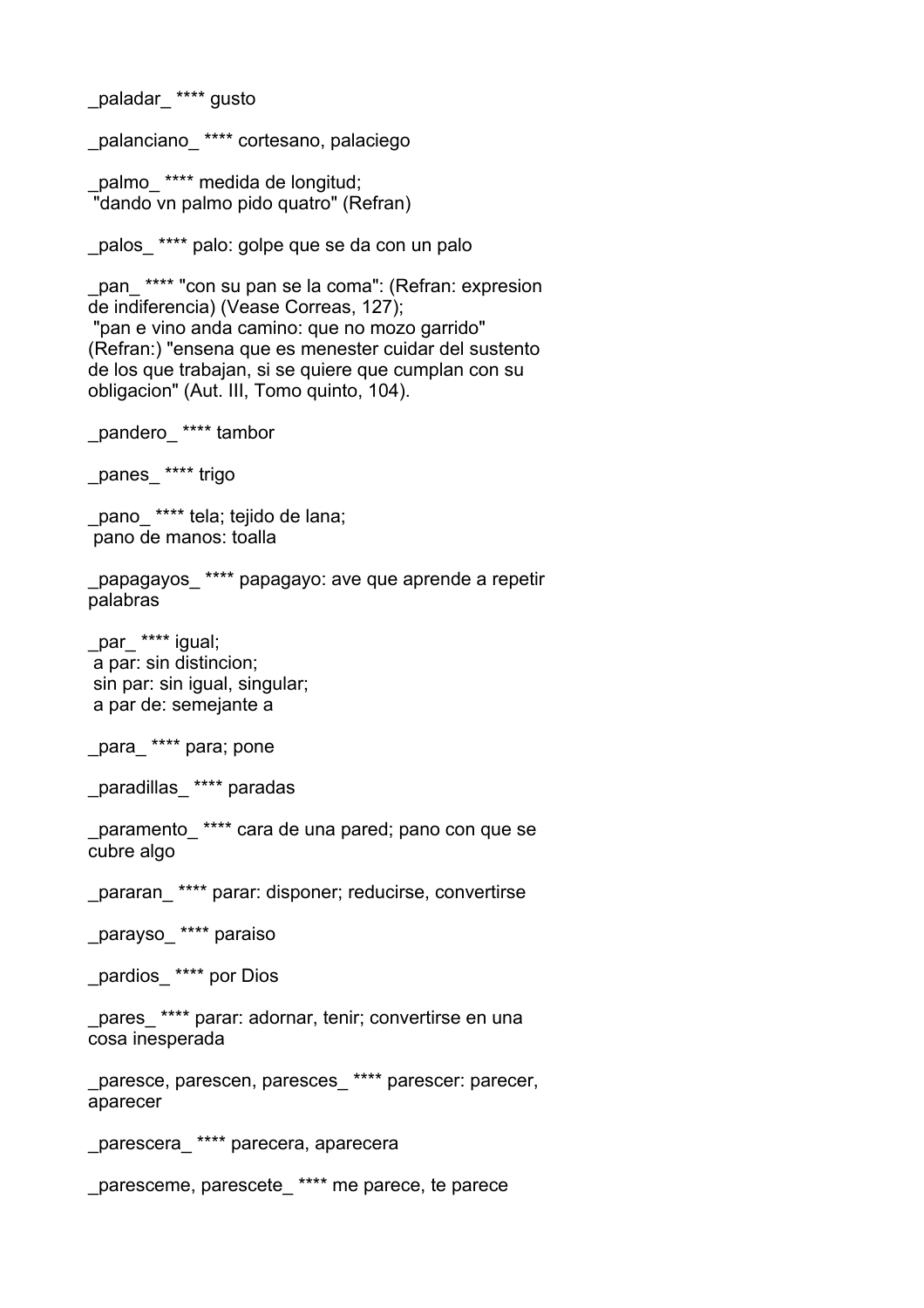parescia, parescian \*\*\*\* parecia, parecian

\_parescido\_ \*\*\*\* parecido

paresciere, paresciesse \*\*\*\* pareciere, pareciese

paridad \*\*\*\* igualdad

Paris \*\*\*\* En la mitologia griega, hijo de Priam rey de Troya. Entre las diosas Afrodita, Atenas y Hera, juzgo a Afrodita la mas bella cuando esta prometio darle la mujer mas hermosa del mundo por esposa. Su rapto de Elena causo la guerra de Troya.

\_parlan, parlando\_ \*\*\*\* parlar: hablar mucho

parleria \*\*\*\* chisme

Parmeno \*\*\*\* "Parmeno, del verbo Parmenein, reir, que promete haber de esperar al lado de su senor..." (Argensola: Carta 1. al P. F. Jeronimo de San Jose; citado en Aribau, xiv). Nombre terenciano: "se interpreta 'manens et aditans domino; aparece en el 'Eunuco', en los 'Adelfos' y en la 'Hecyra'" (Menendez y Pelayo, Origenes de la novela, III, xlvii).

parlero \*\*\*\* que habla mucho;

"el vulgo parlero no perdona las tachas de sus senores": "Non parcit regum maculis vulgus loquax" (Petrarca, De Remediis Utriusque Fortunae, i. 42 B 10, citado en Deyermond, 59).

\_parta\_ \*\*\*\* partir: dividir, distribuir

\_partamos\_ \*\*\*\* partir: dividir, distribuir

parte \*\*\*\* lugar; separe; dar parte: notificar, avisar

parten \*\*\*\* partir: marchar

\_partera\_ \*\*\*\* mujer que asiste a la parturienta

\_partezilla, partezica\_ \*\*\*\* partecilla

\_Parthos\_ \*\*\*\* Pais anciano del oeste de Asia

parti \*\*\*\* partir: dividir, distribuir

particion \*\*\*\* division o repartimiento (de una hacienda, etc.)

\_participacion\_ \*\*\*\* trato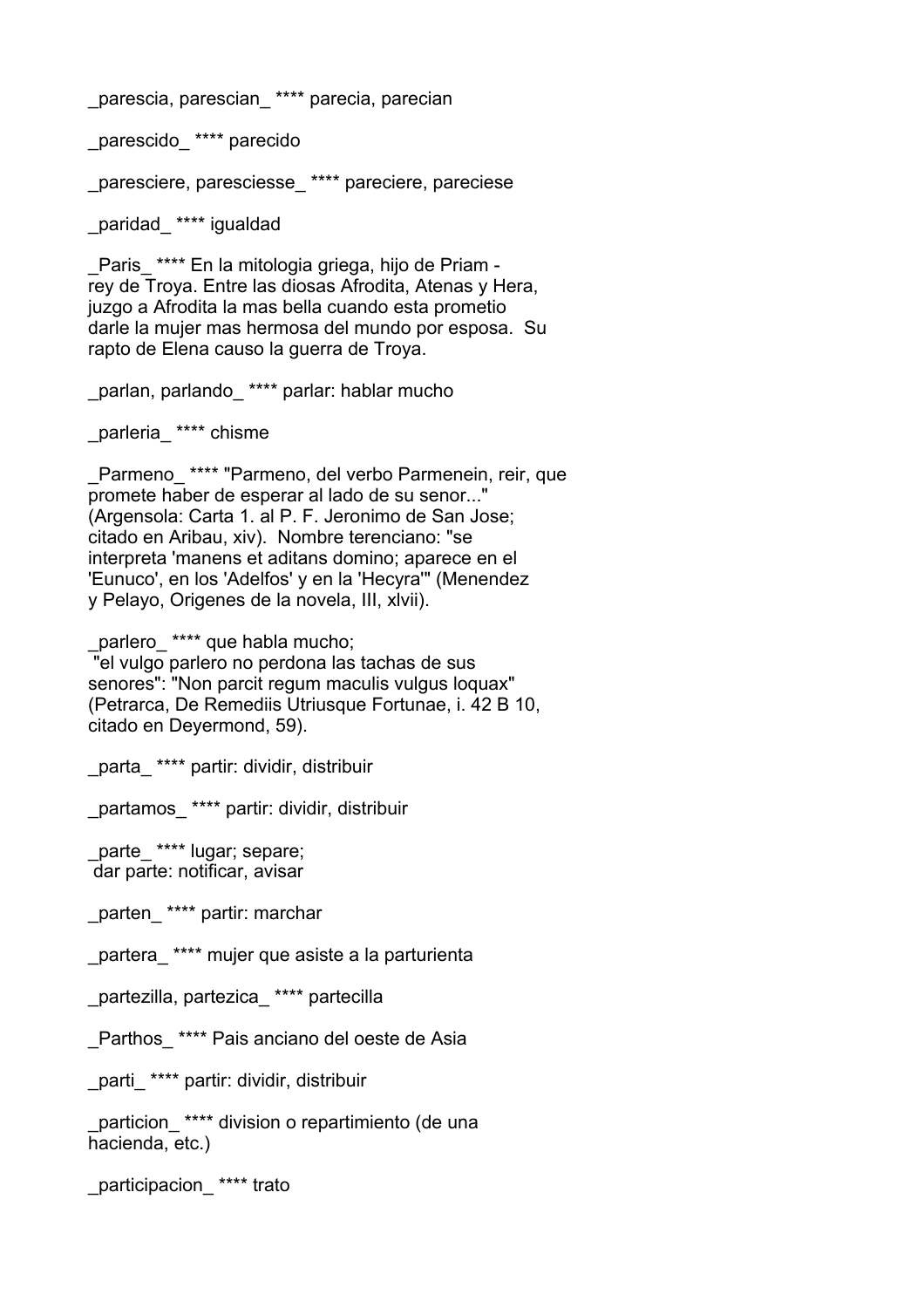\_partida\_ \*\*\*\* accion de salir; ausencia

\_partiessen, partiesses\_ \*\*\*\* partiesen, partieses

pasada\_\*\*\*\* de pasada: de paso: ligeramente

pasatiempos \*\*\*\* diversiones

\_pasaua\_ \*\*\*\* pasaba

pascia \*\*\*\* pacia

Pasife, Pasiphe \*\*\*\* En la mitologia griega, la mujer de Minos, y la madre de Androgeo, de Ariadna y de Fedra. Tambien la madre (con un toro hermoso) del Minotauro.

\_pasqua\_ \*\*\*\* pascua

\_passa\_ \*\*\*\* pasa

\_passada\_ \*\*\*\* pasada

\_passado\_ \*\*\*\* pasado

\_passados, passadas\_ \*\*\*\* pasados, pasadas; antepasados

\_passamos\_ \*\*\*\* pasamos

passan \*\*\*\* pasan

passando \*\*\*\* pasando

\_passar\_ \*\*\*\* pasar; pasar por alto: omitir

\_passaran\_ \*\*\*\* pasaran

\_passare, passaren\_ \*\*\*\* pasare, pasaren

\_passaremos\_ \*\*\*\* pasaremos

\_passarse\_ \*\*\*\* sufrir, tolerar

\_passasse\_ \*\*\*\* pasase

\_passaste\_ \*\*\*\* pasaste; "hablaste" (Severin, 249, R-P,

315)

\_passatiempo\_ \*\*\*\* pasatiempo: diversion

\_passaua, passauan\_ \*\*\*\* pasaba, pasaban

\_passe\_ \*\*\*\* pase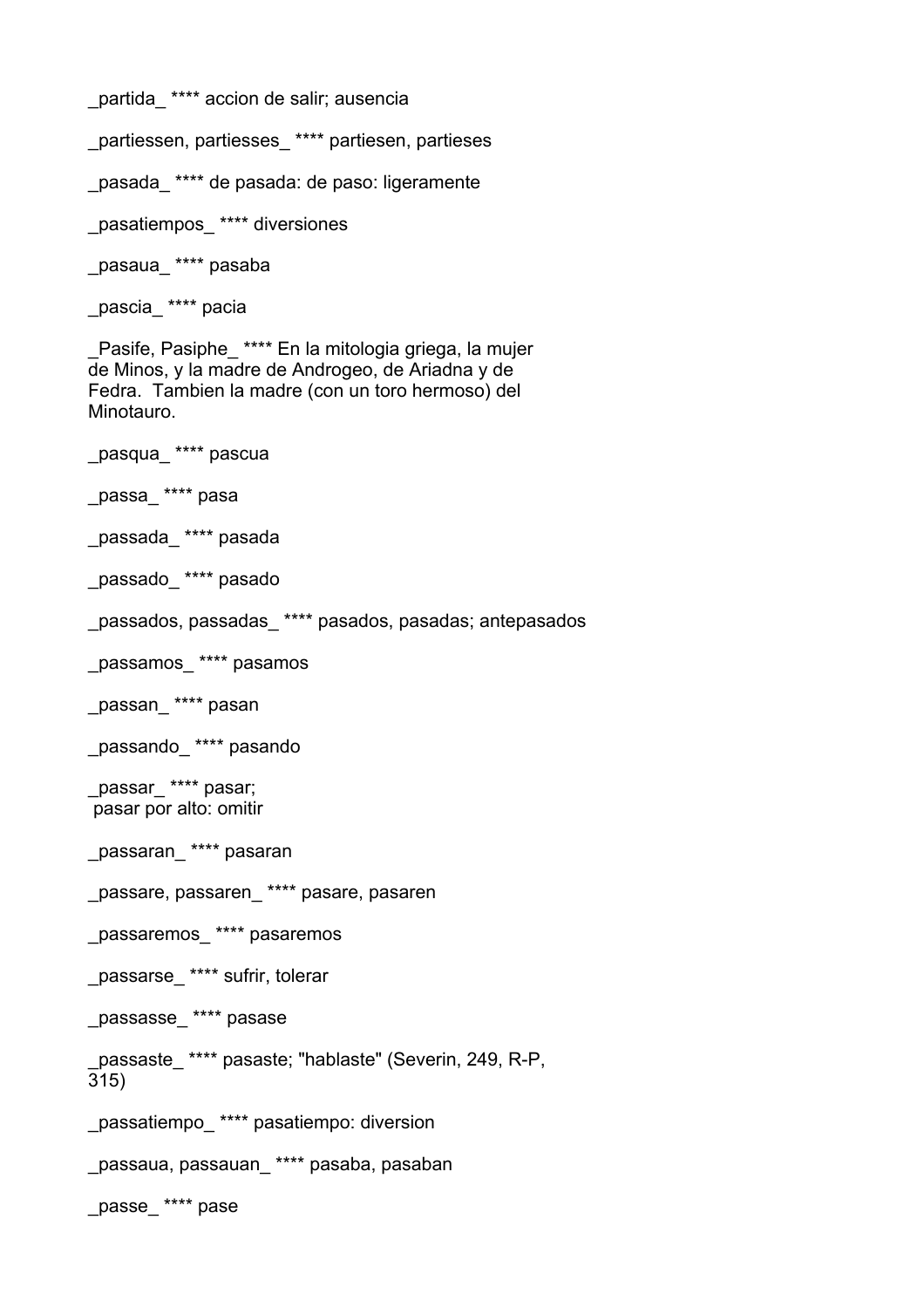\_passea\_ \*\*\*\* pasea

passion, passiones \*\*\*\* pasion, pasiones: sufrimiento; aficion vehemente;

"ninguna humana passion es perpetua ni durable": "Nulla passionum humanarum est perpetua" (Petrarca, De Rebus familiaribus, 114 L, citado en Deyermond, 44);

 "O quanto mejores y mas honestas fueran mis lagrimas en passion ajena que en la propia mia": "Honestiores sunt lachrymae in alienis calamitatibus quam in nostris" (Petrarca, De Rebus familiaribus 89 A, citado en Deyermond, 146).

\_passionados\_ \*\*\*\* con dolor o enfermedad; los que sufren

\_passo, passos\_ \*\*\*\* paso: lento; diligencia; pasito: en voz baja; "no da passo seguro: quien corre por el muro" (Refran:) (Correas, 344).

\_pastellera\_ \*\*\*\* "enganosa, embaucadora" (R-P, 315)

\_patadas\_ \*\*\*\* pasos

\_paterna\_ \*\*\*\* paternal: propio del padre

patricidas \*\*\*\* parricida: persona que mata a su padre o madre

\_patrimonio\_ \*\*\*\* hacienda heredada

Paulo Emilio \*\*\*\* (hacia 230-160 a. C.) Consul romano en 182 a. de J. C.; y en 168 a. de J. C. "Tuvo Emilio cuatro hijos de los cuales dos, como he dicho antes, fueron adoptados en otras familias, es decir, Scipio y Fabius; y dos hijos, todavia muchachos, hijos de su segunda esposa, quienes vivian en su casa. Uno de estos hijos, de catorce anos, murio cinco dias antes de que Emilio celebrara su triunfo. Le siguio la muerte de otro quien tenia doce anos, tres dias despues del triunfo. No hubo romano que no compartiera la pena del padre... Enterro a su primer hijo muerto, e inmediatamente despues celebro su triunfo, como dije. Cuando el segundo murio, despues del triunfo, reunio a toda la gente de Roma en una reunion, y les hablo como un hombre que no buscaba el consuelo, sino que queria darlo a sus ciudadanos por el abatimiento que sentian a causa de sus desgracias." (Plutarch's Lives; Cambridge: Harvard University Press, 1965, 446- 449).

\_pauor\_ \*\*\*\* pavor, gran miedo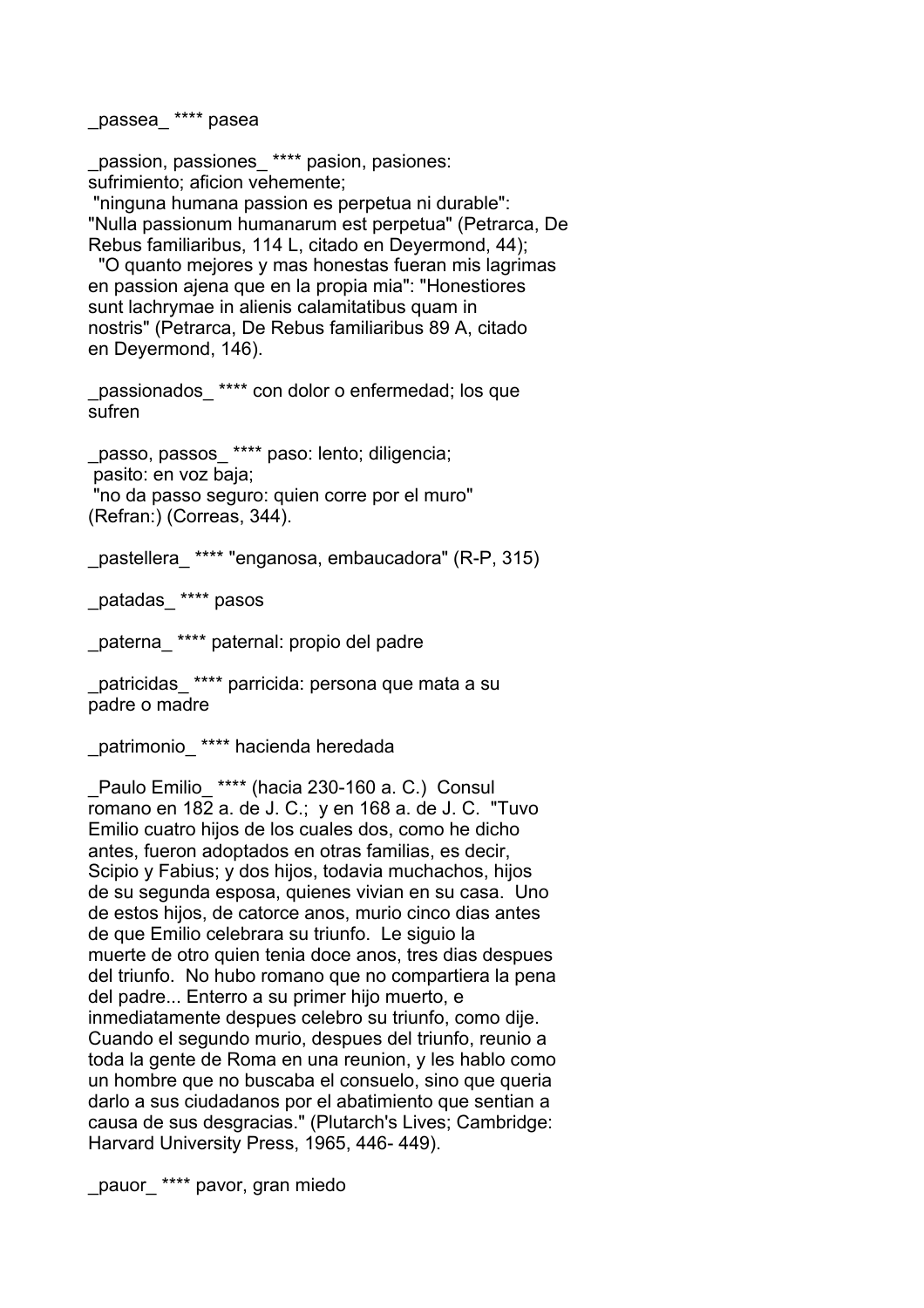\_pauorosas\_ \*\*\*\* pavorosas: que causan espanto

\_paxaras\_ \*\*\*\* pajara: ave pequena; moza

\_paxaros\_ \*\*\*\* pajaros

\_paz\_ \*\*\*\* "se dan paz": "dar paz a uno...Saludarle besandole en el rostro..." (Real Acad.)

pe a pa \*\*\*\* de pe a pa: enteramente

\_pecadores\_ \*\*\*\* no pagar justos por pecadores (Refran): no pagar los inocentes por los pecados de otros (Vease Correas, 377).

\_pecco\_ \*\*\*\* peco

\_pece\_ \*\*\*\* pez

pedir\_ \*\*\*\* interrogar, preguntar

pedirme han \*\*\*\* me pediran

\_pedregoso\_ \*\*\*\* lleno de piedras

Pedro \*\*\*\* "que mucho va de Pedro a Pedro" (Refran) (Correas, 320).

\_pegones\_ \*\*\*\* pegotes: emplastos; "pegon era materia pegajosa para depilarse las cejas" (Russell, 355).

\_pelacejas\_ \*\*\*\* tenacillas para quitar las cejas

\_pelan\_ \*\*\*\* pelar: cortar, arrancar (el pelo)

\_pele\_ \*\*\*\* pelar: quitar con engano los bienes a otro

\_pelea\_ \*\*\*\* batalla

\_pelechar\_ \*\*\*\* comenzar a mejorar de fortuna

\_peligre\_ \*\*\*\* peligrar: estar en peligro

peligro \*\*\*\* "que nunca peligro sin peligro se vence": "Periculum numquam sine periculo vincitur" (Petrarca, De Rebus memorandis. III. ii. 60 B, citado en Deyermond, 144). en gran peligro me veo: en mi muerte no ay tardanza. pues que me pide el deseo: lo que me niega esperanza Cf. "En gran peligro me veo / qu'en en mi muerte no ay tardanza, / porque me pide el desseo / lo que me niega esperanza". De una cancion de Diego de Quinones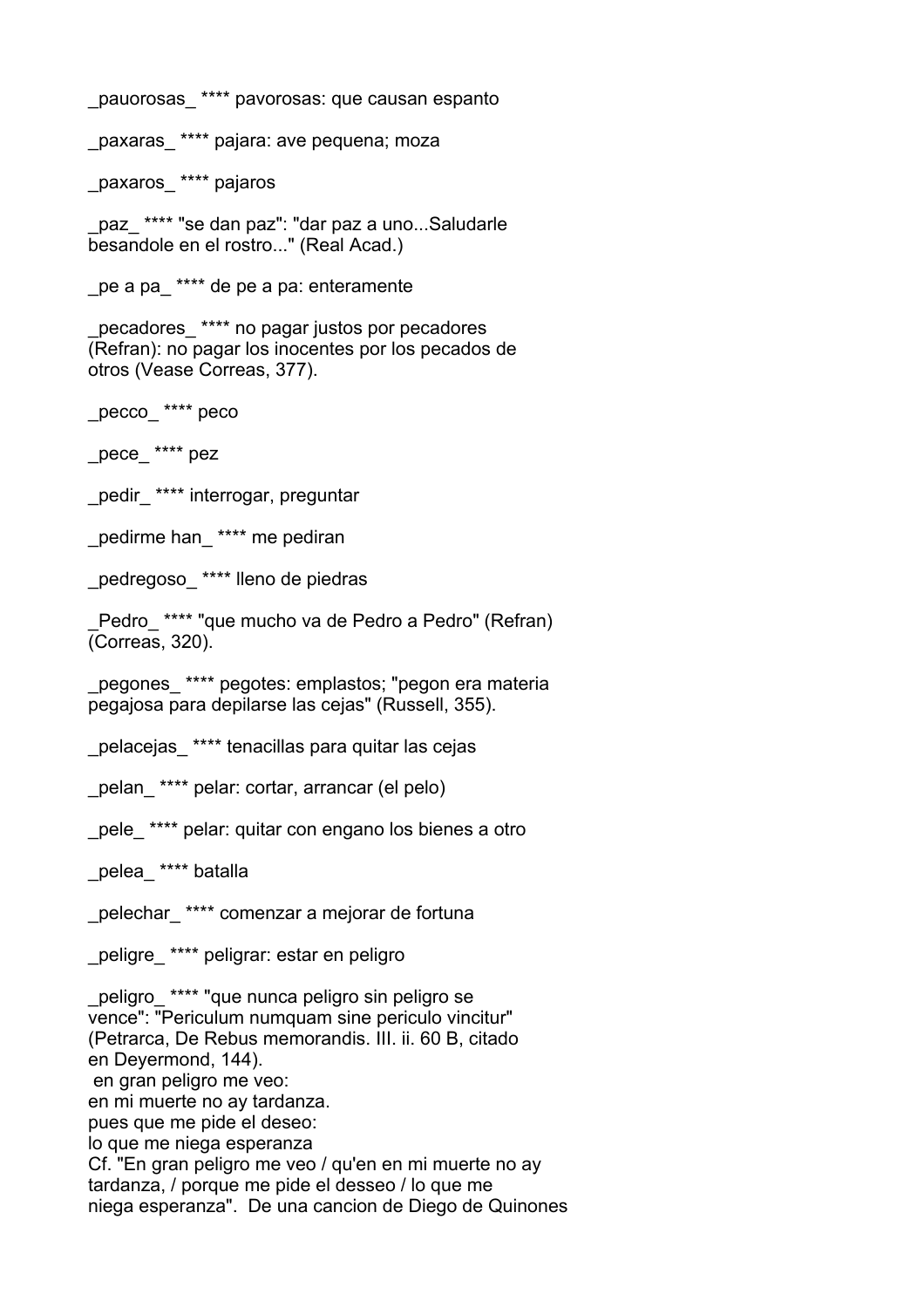("Cancionero general" de Hernando de Castillo, num. 288); citado en Castro, 182-183.

\_pelleja\_ \*\*\*\* piel

pelligeros \*\*\*\* pellejero: el que adoba o vende pieles

\_pellizcos\_ \*\*\*\* pellizcar: apretar entre los dedos

pelo \*\*\*\* cosa de poca importancia

\_pelon\_ \*\*\*\* pelado, pobre, sin dinero

\_pena, penas\_ \*\*\*\* castigo, dolor; trabajo, dificultad

\_penados, penadas\_ \*\*\*\* afligidos, afligidas

\_penas\_ \*\*\*\* piedras

penasse\_\*\*\*\* penase

\_penaua, penauas\_ \*\*\*\* penaba, penabas

\_pendiere\_ \*\*\*\* pender: colgar, estar pendiente

Penelope \*\*\*\* En la mitologia griega, la mujer de Ulises y madre de Telemaco; conocida por su virtud y castidad durante la ausencia de su esposo.

\_pensadas\_ \*\*\*\* pienso: alimento para el ganado

\_pensallo\_ \*\*\*\* pensarlo

\_pensar\_ \*\*\*\* sin pensar: inesperadamente

\_pensatiuo\_ \*\*\*\* pensativo

\_pensaua, pensauas\_ \*\*\*\* pensaba, pensabas

\_pensays\_ \*\*\*\* pensais

pepita \*\*\*\* enfermedad de las gallinas; "biua la gallina con su pepita": "'Viva la gallina, y viva con su pepita.' Refr. que ensena, que aunque sea a costa de algunos achaques, se debe conservar la vida" (Aut. II, Tomo quarto, 12).

\_pepitas\_ \*\*\*\* semilla de algunas frutas, tenia sus usos medicinales;

"Deuense vntar los rinones con olio rosado e de pepitas e de almendras dulces e de arrayan tibio sin fregar" (Tratado util [1481]; DETEMA II, 1200).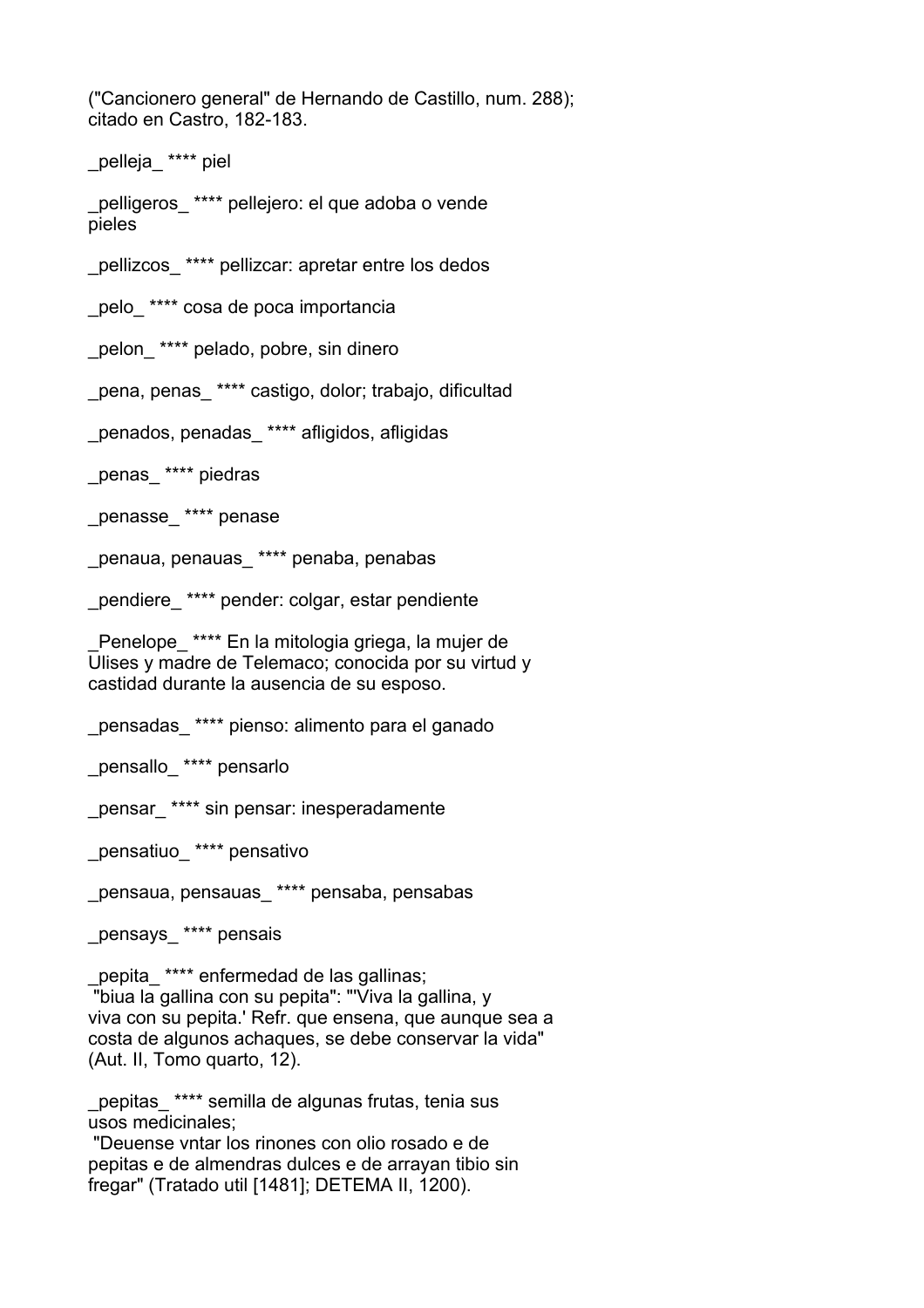perbreue \*\*\*\* perbreve: muy breve

\_perdays\_ \*\*\*\* perdais

perder \*\*\*\* dejar de tener; arruinar; perderse: no aprovecharse una cosa

\_perdeys\_ \*\*\*\* perdeis

\_perdido\_ \*\*\*\* "Perdido es quien tras perdido anda" (Refran): (O'Kane, 188)

\_perdiz\_ \*\*\*\* "Sus plumas aprovechan para las sufocaciones del utero, o mal que llaman de madre, quemadas en un pano y dadas a oler a la que padece este mal" (Geronimo de la Huerta, citado en Laza Palacios, 147)

```
_perdizes_ **** perdiz: perdices
```
perdurable \*\*\*\* eterno

\_perecio\_ \*\*\*\* murio

\_peregrinos-\*\*\*\* "Los peregrinos tienen muchas posadas e pocas amistades. Porque en breue tiempo con ninguno no pueden firmar amistad. E el que esta en muchos cabos no esta en ninguno. ni puede aprouechar el manjar a los cuerpos, que en comiendo se lanza. ni ay cosa que mas la sanidad impida que la diuersidad e mudanza e variacion de los manjares. e nunca la llaga viene a cicatrizar: en la qual muchas melezinas se tientan. ni conualesce la planta que muchas vezes es traspuesta. ni ay cosa tan prouechosa, que en llegando aproueche." Cf. Seneca ("Ad Lucilium Espistulae Morales"): "Vitam in peregrinatione exigentibus hoc evenit, ut multa hospitia habeant, nullas amicitias. Idem accidat necesse est iis, qui nullius se ingenio familiariter applicant, sed omnia cursim et properantes transmittunt. Non prodest cibus nec corpori accedit, qui statim sumptus emittitur; nihil aeque sanitatem impedit quam remediorum crebra mutatio; non venit vulnus ad cicatricem, in quo medicamenta temptantur; non convalescit planta, quae saepe transfertur. Nihil tam utile est, ut in transitu prosit."

\_peregrinado\_ \*\*\*\* peregrinar: andar viajando por tierras extranjeras

peresceria \*\*\*\* pereceria

\_peresciessen\_ \*\*\*\* pereciesen: acabasen

perfecion \*\*\*\* perfeccion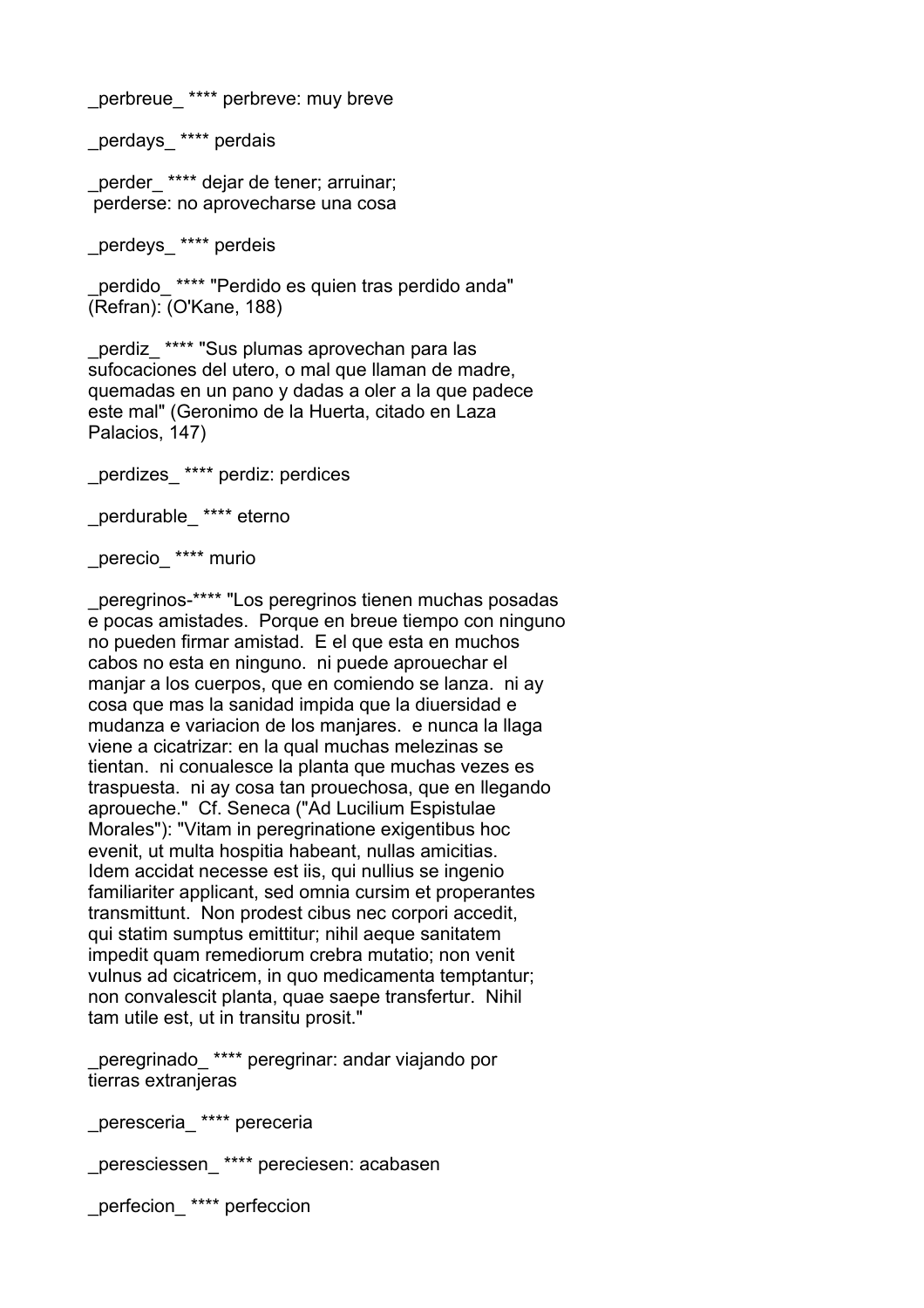\_perfeta, perfetos\_ \*\*\*\* perfecta, perfectos

perficion \*\*\*\* perfeccion

Pericles \*\*\*\* (495?-429? a. JC.) Militar y estadista ateniense. Dos hijos suyos se murieron a causa de la peste de 430. Otro hijo, nombrado Pericles, fue asesinado por los atenienses en 406.

permanesce \*\*\*\* permanece

\_permission\_ \*\*\*\* permision

\_pernil, perniles\_ \*\*\*\* pierna, anca y muslo de animal

\_perplexidad\_ \*\*\*\* perplejidad

\_perplexo\_ \*\*\*\* perplejo

\_perro, perra\_ \*\*\*\* perro viejo, perra vieja: "Hombre (Mujer) muy cauto, advertido y prevenido por la experiencia" (Real Acad.); "el perro del ortolano" (Refran): "Perro (El) del hortelano, ni quiere las manzanas para si ni para el amo; o las berzas" (Correas, 391).

\_perseguidor\_ \*\*\*\* uno que hace dano a otro

perseuera \*\*\*\* persevera

\_perseueracion\_ \*\*\*\* perseveracion

\_perseueran\_ \*\*\*\* perseveran

\_perseuerando\_ \*\*\*\* perseverando

\_perseuerar, perseuerancia\_ \*\*\*\* perseverar, perseverancia

\_perseueras\_ \*\*\*\* perseveras

pertenesce \*\*\*\* pertenece

pertinacia \*\*\*\* terquedad, persistencia

\_peruertido, peruertieras\_ \*\*\*\* pervertir: pervertido, pervirtieras

\_pesar\_ \*\*\*\* pena; causar pena

\_pesassen\_ \*\*\*\* pesasen

\_pescas\_ \*\*\*\* pescar: coger, agarrar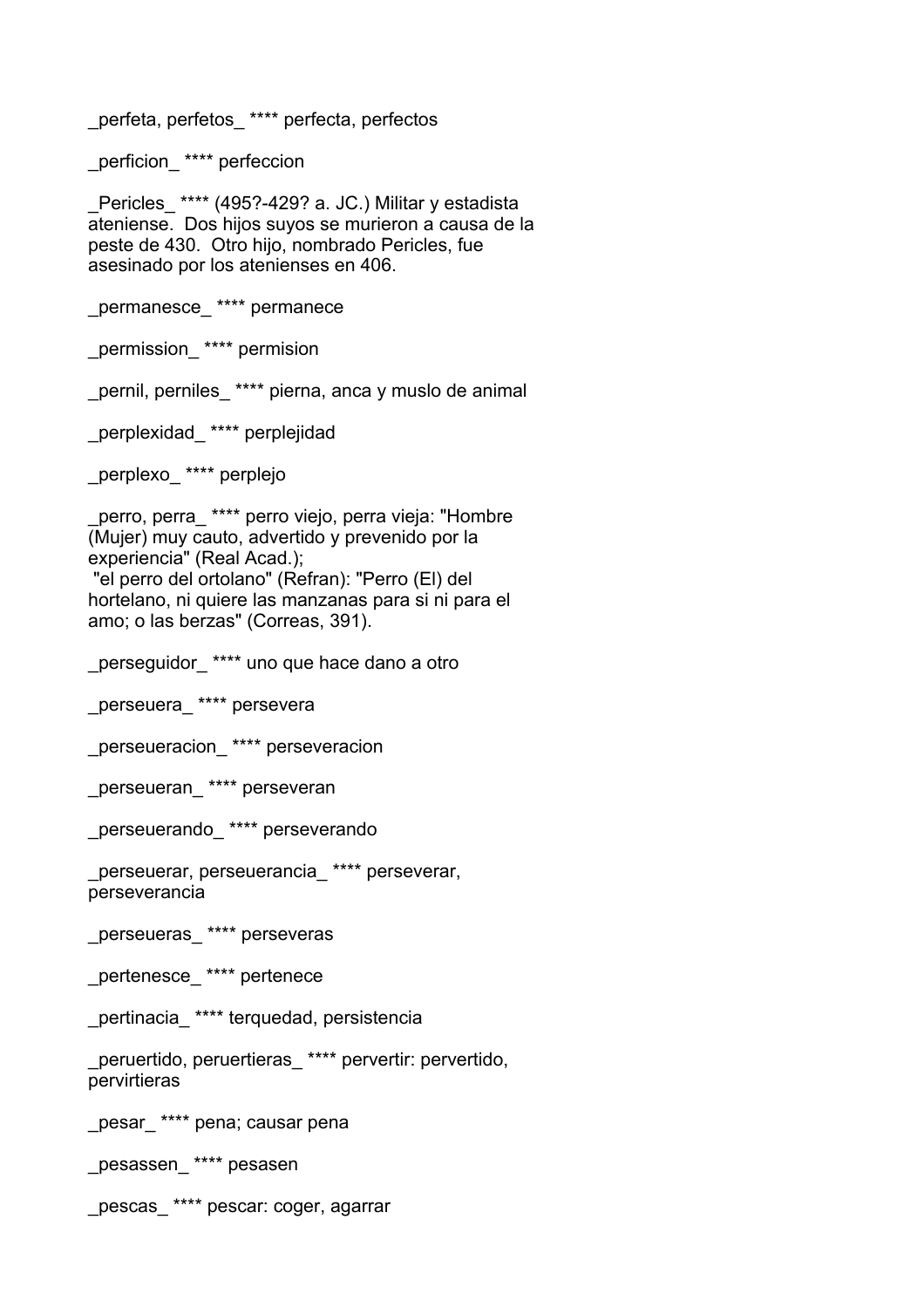\_pesces\_ \*\*\*\* peces

\_peso\_ \*\*\*\* en peso: en duda, sin juzgar decididamente

\_pesquisa\_ \*\*\*\* indagacion: buscar

\_pestiferos\_ \*\*\*\* que pueden causar dano; de mal olor

\_pestilencia\_ \*\*\*\* peste

Petrarcha \*\*\*\* Poeta y academico italiano (1304-1374). La primera mitad del prologo a "La Celestina" se basa en el prologo de Petrarca en su obra, "De Remediis Utriusque Fortunae" (Vease Deyermond, 50-57).

\_petreras\_ \*\*\*\* "llagas hechas en la barriga por el petral, la faja que cine la silla de montar" (Severin, 247).

\_peynadores\_ \*\*\*\* peinadores

\_peynados\_ \*\*\*\* peinados: que se adornan con exceso

\_peynanla\_ \*\*\*\* la peinan

\_peyne\_ \*\*\*\* peine

Phebeo \*\*\*\* de Febo (Phebo)

Philipo \*\*\*\* Filipo V, rey de Macedonia 221-179 a. de JC.). Por las acusaciones falsas de su hijo Perseo enveneno a otro hijo suyo, Demetrio; al descubrir la inocencia de este, se murio de remordimiento.

\_philosomia\_ \*\*\*\* fisonomia

\_philosophos\_ \*\*\*\* filosofos

Phrates \*\*\*\* Frates o Fraates IV, rey (37-2 a. de JC.) de Partia, en el sureste del mar Caspiano; asesino a su padre, Orodes, y a sus hermanos para asegurarse el trono

\_pias\_ \*\*\*\* devotas, misericordiosas

\_picar, pican\_ \*\*\*\* comer un poco

\_picazas\_ \*\*\*\* picaza: urraca

pico de oro \*\*\*\* (palabra desconocida); "flor y planta utilizada para perfumar el bano" (R-P, 315)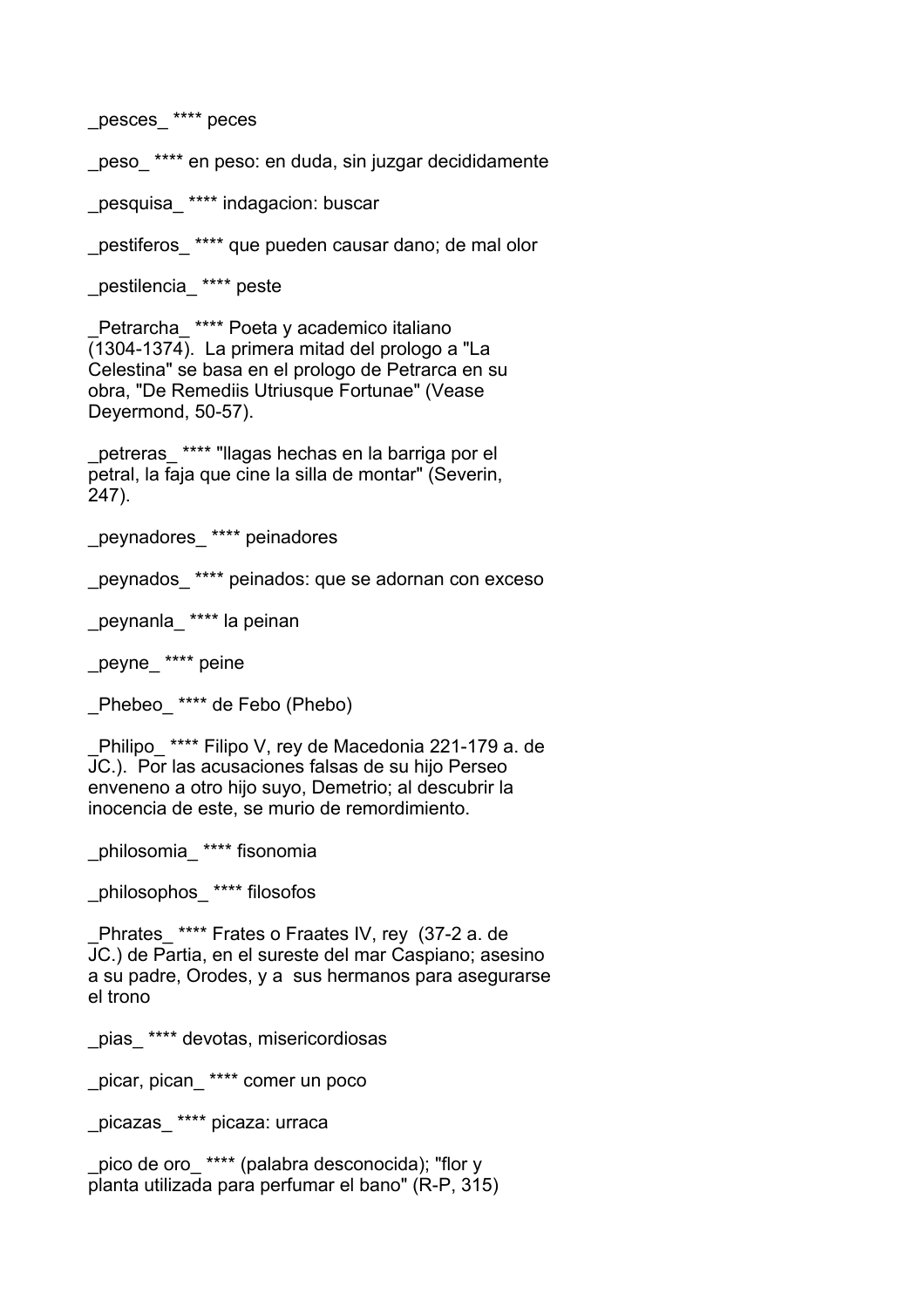piedad \*\*\*\* caridad, compasion; devocion

piedras \*\*\*\* "a piedras, piedras las vencen": "alude al hecho de que destruian las murallas de las ciudades los sitiadores enemigos mediante piedras echadas contra ellas por catapultos, o, en tiempos de Rojas, por balas de piedra descargadas por canones" (Russell, 350).

\_pielago\_ \*\*\*\* oceano;

"Prouerbio es antigo: que de muy alto grandes caydas se dan...Rara es la bonanza en el pielago." "Ex alto graves lapsus: et rara quies in pelago" (Petrarca, De Remediis Utriusque Fortunae, i. 17 C, citado en Deyermond, 143).

pies \*\*\*\* irse uno por pies: huir, escapar; tiene pies: anda o corre mucho

\_pieza\_ \*\*\*\* persona; buena pieza (ironico)

\_pildora\_ \*\*\*\* bolita medicamentosa

\_pimpollo\_ \*\*\*\* vastago: ramo tierno de la planta

\_pinones\_ \*\*\*\* pinon: simiente del pino; tenia sus usos medicinales (Laza Palacios, 168-169);

"aceite de almendras amargas e de pinnones e de prescal puesto en la oreja amollesce e abre" (El libro de recetas de Gilberto [s. XV]; DETEMA II, 1229).

\_pintasse\_ \*\*\*\* pintase

\_pintaua\_ \*\*\*\* pintaba

Piramo \*\*\*\* Se nos narra su historia en el 'Metamorfosis' de Ovidio. Piramo, al hallar la tunica sangrienta de su amante Tisbe, cree que esta fue atacada por un leon, y se suicida. Tisbe, al ver a Piramo muerto, tambien se suicida.

\_plaga\_ \*\*\*\* calamidad, enfermedad

\_planto\_ \*\*\*\* llanto con gemidos

Plauto \*\*\*\* Dramaturgo latino (254? - 184? a. de J.C.). Sus obras principales son: 'El soldado fanfarron', 'Aulularia', 'Menechmos', 'Anfitrion', etc.

\_plaze\_ \*\*\*\* place

plazeme \_\*\*\*\* me place

\_plazer, plazeres, plazido\_ \*\*\*\* placer, placeres, placido;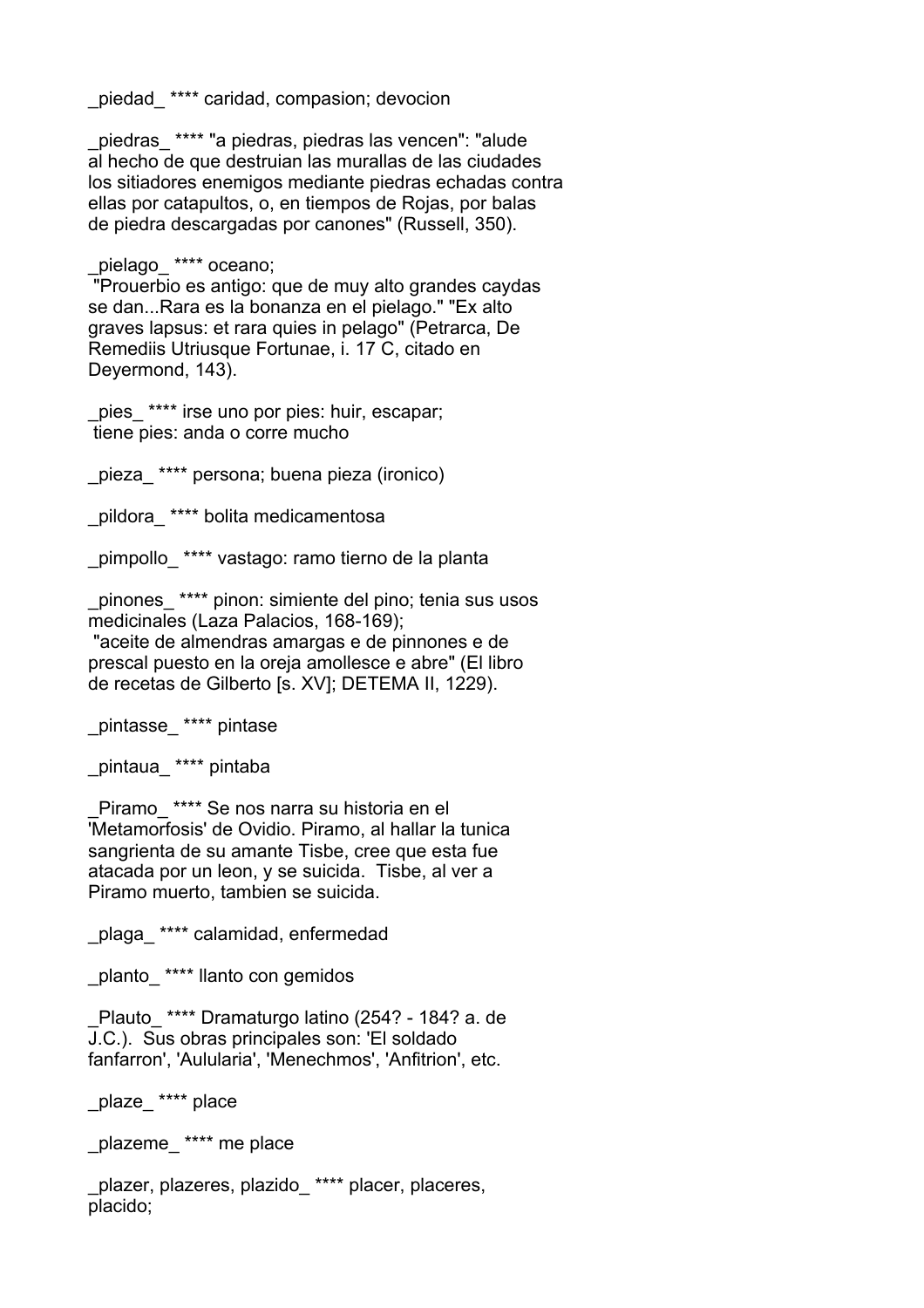"El plazer no comunicado no es plazer" (Refran): "El placer no comunicado no da cumplida alegria ni es bien logrado" (Correas, 178).

\_plazera\_ \*\*\*\* placera

\_plazia\_ \*\*\*\* placia

\_plazo\_ \*\*\*\* tiempo senalado

\_pleberico\_ \*\*\*\* hija de Pleberio, o el mismo Pleberio

Pleberio \*\*\*\* En latin, "plebeius" equivale a "la clase inferior".

\_plega\_ \*\*\*\* plazca

\_pleyto\_ \*\*\*\* pleito: trato, negocio

Plinio \*\*\*\* Plinius Secundus (23-79).

\_pluguiera\_ \*\*\*\* pluguiera a Dios: placiera, gustara

\_pluma\_ \*\*\*\* sin pluma: desplumado: desplumar: quitarle los bienes

Pluton \*\*\*\* "El conjuro mezcla curiosamente al Pluton pagano ('senor de la profundidad infernal') con el angel caido judeo-cristiano ('capitan soberuio de los condenados angeles')" (R-P, 150)

\_pluuias\_ \*\*\*\* lluvias

\_poco\_ \*\*\*\* tuue en tan poco: tener en poco: no apreciar bastante;

"De lo poco poco, de lo mucho nada": "Refr. que se dice por los hombres que en mediana fortuna parecen liberales; y en haciendose ricos son miserables" (Aut. III, Tomo quinto, 307).

\_poderio\_ \*\*\*\* dominio

podiendolos \*\*\*\* pudiendolos

\_podiste\_ \*\*\*\* pudiste

poleo \*\*\*\* planta herbacea;

"Antiguamente los poetas se ponian guirnaldas de poleos...que quitan mucho el dolor de la cabeza... El vino con que lo han cocido es bueno bebido contra el dolor de vientre" (Herrera, citado por Laza Palacios, 169);

"para los pechos toma del mestranto e del marruuio e del romero e de poleo e cueze estas yeruas en buen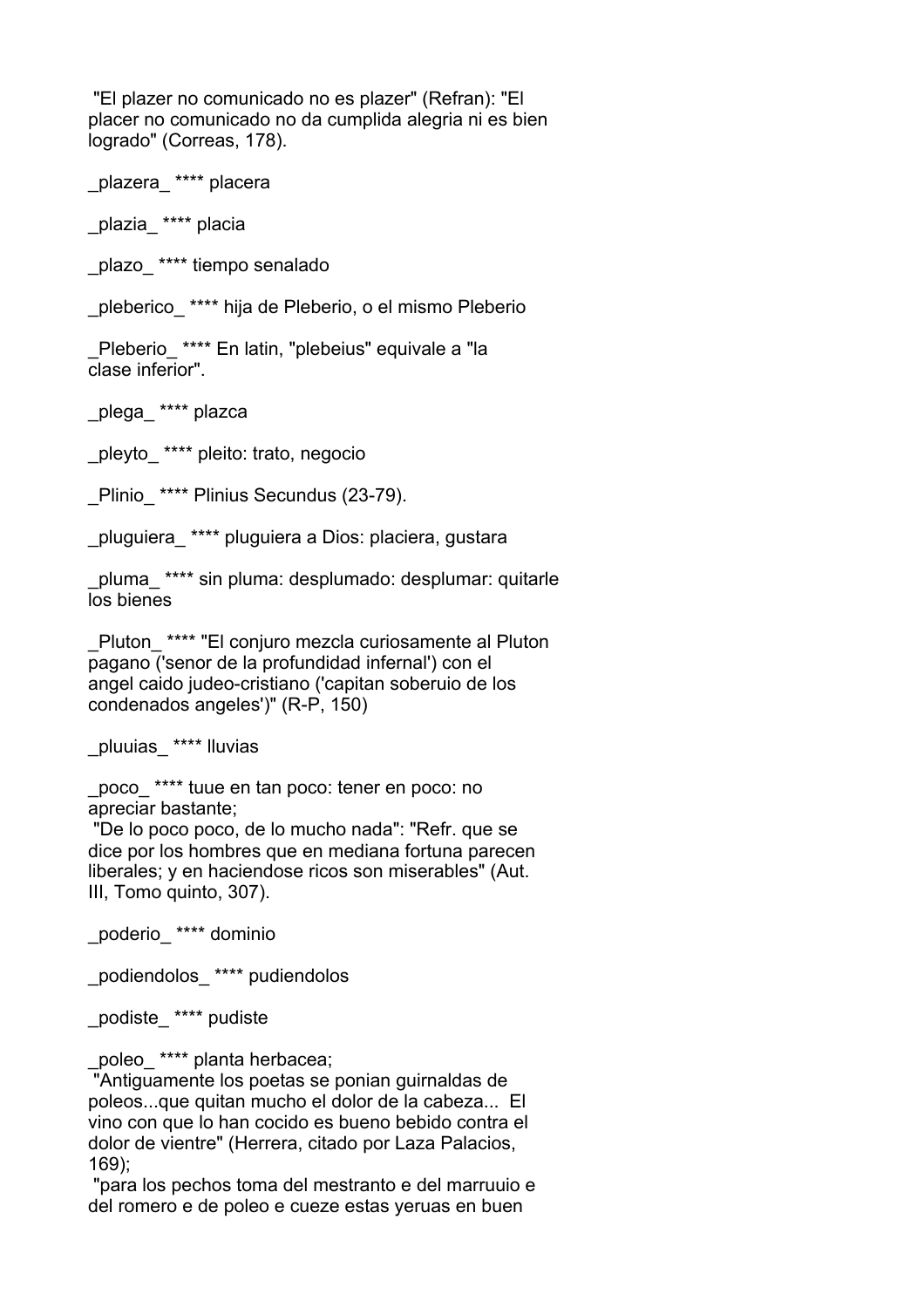vino" (Recetas [s. XV]; DETEMA II, 1242).

Polonia \*\*\*\* Santa Apolonia. Una vieja diaconisa de Alejandria, martirizada en el siglo iii. Le habian roto sus dientes con unas pinzas, y por eso se le invoca contra el dolor de muelas. Esta representada en el arte sosteniendo un diente con unas pinzas. Finalmente fue conducida a una hoguera para ser quemada viva a menos que renunciara a Jesucristo. Ella decidio arrojarse a la hoguera. Murio en 249.

\_poluillos\_ \*\*\*\* polvos

\_poluo, poluos\_ \*\*\*\* polvo, polvos; "como lobo quando siente poluo de ganado" (O'Kane 194: "El polvo del ganado, al lobo saca de cuidado", Correas, 397; O'Kane cita otros refranes semejantes).

\_poluorizadas\_ \*\*\*\* polvorizadas; "afeites hechos con polvos o pulverizaciones" (R-P, 315)

\_pomo\_ \*\*\*\* puno de la espada

\_pone\_ \*\*\*\* poned; poner: colocar, disponer, determinar

poneldos\_\*\*\*\* ponedlos

\_poneysme\_ \*\*\*\* me poneis

\_ponzona\_ \*\*\*\* veneno

por ende \*\*\*\* por eso

\_por rato\_ \*\*\*\* confirmado

por venir \*\*\*\* porvenir

\_porfias\_ \*\*\*\* porfiar: continuar insistentemente

\_porne, porna, pornan\_ \*\*\*\* poner: pondre, pondra, pondran

\_porque\_ \*\*\*\* para que

\_porradas\_ \*\*\*\* porrada: disparate; golpe

\_portaua\_ \*\*\*\* portaba; portar: traer

\_posada, posadas\_ \*\*\*\* casa; posar: pararse

\_poseellas\_ \*\*\*\* poseerlas

\_posentado\_ \*\*\*\* aposentado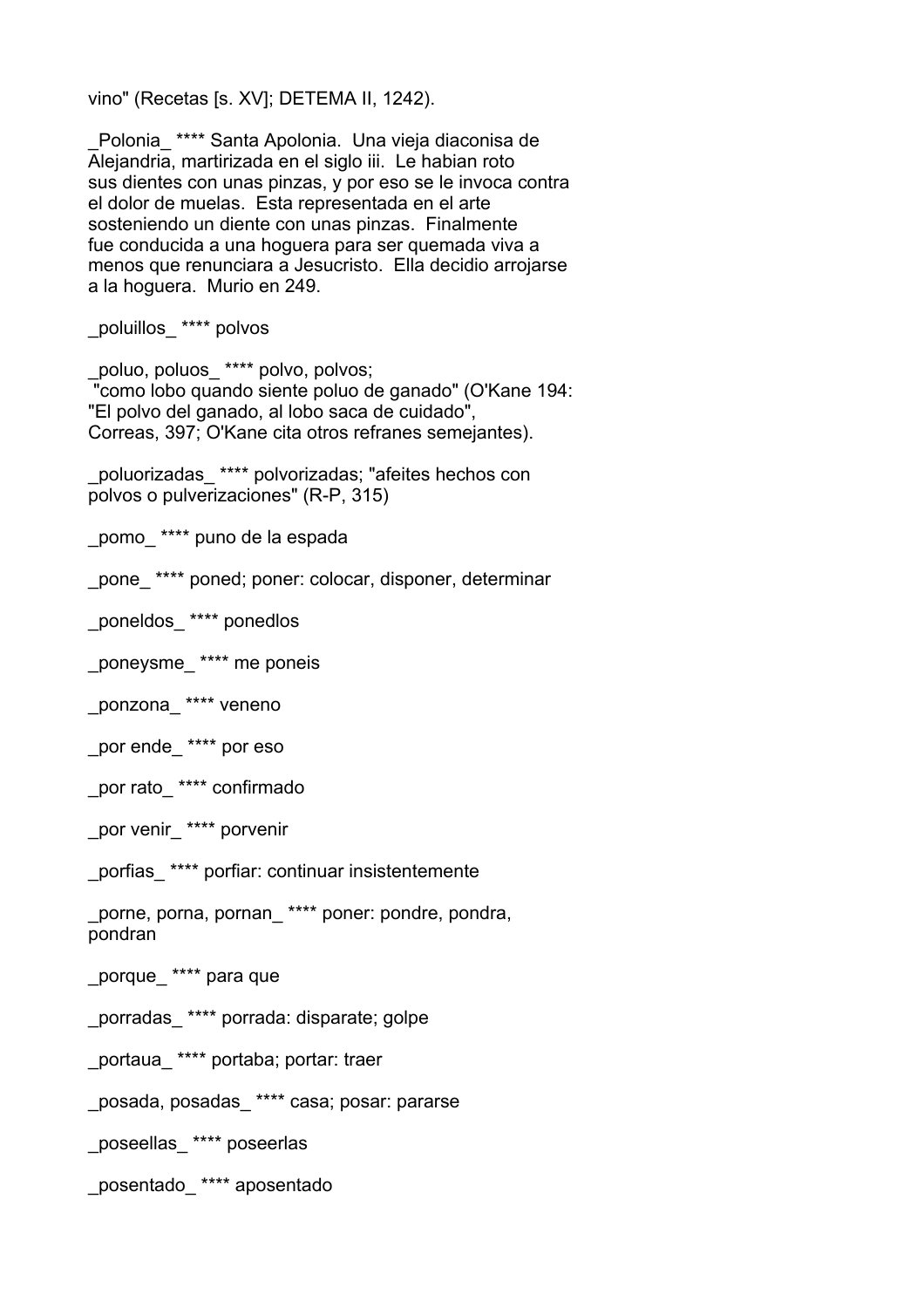\_poseydos\_ \*\*\*\* poseer: poseidos

\_posiste\_ \*\*\*\* pusiste

\_pospuesto\_ \*\*\*\* posponer: demorar

\_posseen\_ \*\*\* poseen

\_posseerian\_ \*\*\*\* poseerian

\_posseido, posseydo\_ \*\*\*\* poseido

\_possession, possesion\_ \*\*\*\* posesion

\_posseydos\_ \*\*\*\* poseidos

\_possible\_ \*\*\*\* posible

\_postema, postemas\_ \*\*\*\* absceso supurado

\_postigo\_ \*\*\*\* puerta falsa

\_postremeria\_ \*\*\*\* postrimeria: ultimos momentos de vida

\_postrero\_ \*\*\*\* ultimo

\_postrimeria\_ \*\*\*\* ultimos anos de vida

\_posturas\_ \*\*\*\* afeites, adornos

\_potacion\_ \*\*\*\* bebida

\_potencia\_ \*\*\*\* posibilidad

\_poyo\_ \*\*\*\* banco de piedra

\_pozo\_ \*\*\*\* manantial;

"nuestro gozo en el pozo": (Refran:) "da a entender haberse malogrado una cosa con que se contaba" (Acad. Real)

\_precede\_ \*\*\*\* preceder: ser primero

precepto \*\*\*\* instruccion

\_precia, preciarte, precias, precie, precio\_ \*\*\*\* preciar: apreciar, apetecer, jactarse, estimar

\_preciauan\_ \*\*\*\* preciaban

precio \*\*\*\* valor, premio

\_pregon, pregones\_ \*\*\*\* proclamacion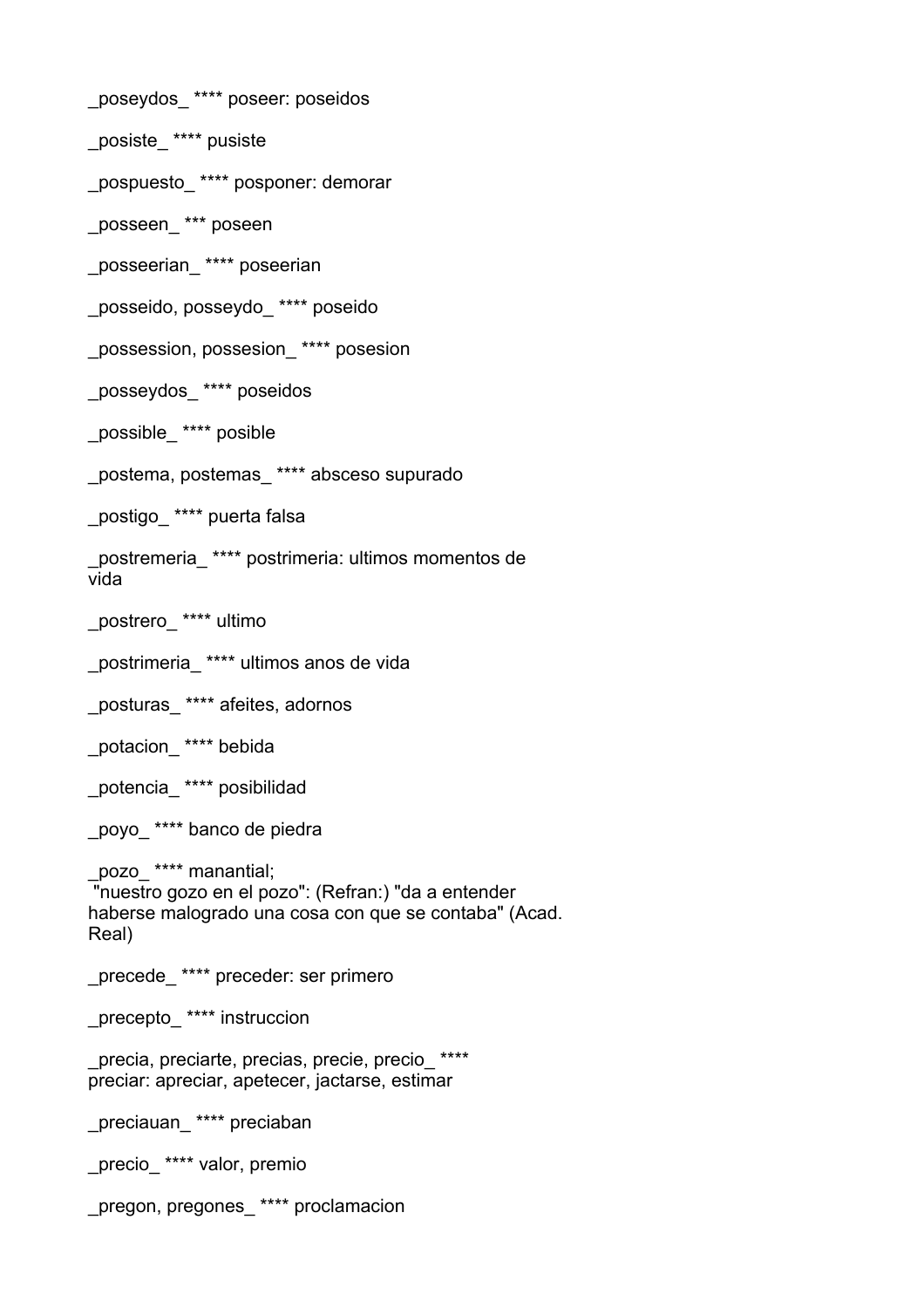\_pregonan, pregonas\_ \*\*\*\* pregonar: publicar

\_premia, premias\_ \*\*\*\* apremio, apuro, fuerza

\_premissas\_ \*\*\*\* premisa: preambulo

\_prenada\_ \*\*\*\* mujer que ha concebido; palabra prenada: "Dicho que incluye en si mas sentido que el que manifiesta, y se deja al discurso del que lo oye." (Real Acad.)

\_prenda, prendas\_ \*\*\*\* cualquier cosa que sirve de seguridad

\_prenuncio\_ \*\*\*\* prenunciar: anunciar de antemano

\_presa\_ \*\*\*\* victima, prisionera

\_presente\_ \*\*\*\* regalo; al presente: ahora

presente, presentes \*\*\*\* los que estan en presencia de otro

\_pressura\_ \*\*\*\* prisa

\_pressuroso\_ \*\*\*\* presuroso, presurosa: pronto

\_prestas\_ \*\*\*\* presto: rapido, dispuesto

\_presumptuosa\_ \*\*\*\* presuntuosa

\_preuaricadora\_ \*\*\*\* prevaricadora: traidora

\_preuenidos\_ \*\*\*\* prevenidos: avisados

\_preuenir\_ \*\*\*\* prevenir: avisar, anticipar; "mas vale preuenir que ser preuenidos" (Refran): (Correas, 302).

\_priessa\_ \*\*\*\* prisa; dar prisa: obligar a uno que haga algo rapidamente

prima \*\*\*\* la mas excelente

\_primero, primera\_ \*\*\*\* la cosa que precede a las demas; antes; antes de todo

\_primor\_ \*\*\*\* excelencia, perfeccion

\_priuado, priuados\_ \*\*\*\* privado: apresurado; quitado el sentido; el que tiene privanza; "o es loco / o priuado quien llama apresurado" (Refran:) (Correas, 370), "donde 'privado' es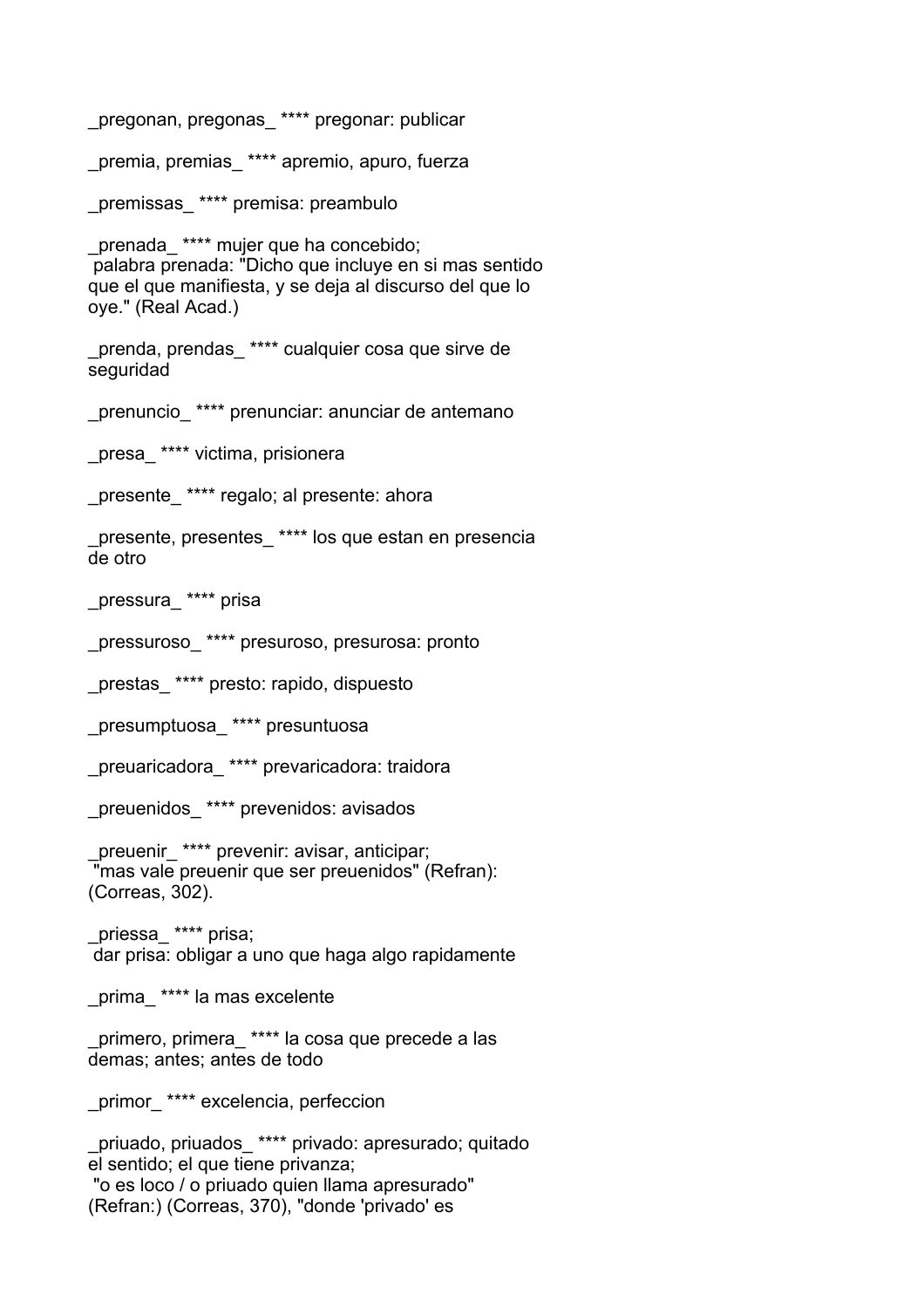'conocido', 'familiar'" (R-P, 273).

\_priuanza\_ \*\*\*\* privanza: primer lugar en la confianza de otra persona

\_priuar, priua, priuas, priuaria\_ \*\*\*\* privar: prohibir, vedar, quitar

\_pro\_ \*\*\*\* provecho; buena pro: (se dice al que esta comiendo o bebiendo); "buena pro hagan las zapatas" (Refran:) "Buena pro hagan los zapatos, y la barba puta" (Correas, 90).

\_Proaza\_ \*\*\*\* Alonso de Proaza: Catedratico de Retorica en la Universidad de Valencia y 'corrector' de la impresion de Toledo, 1500.

\_probatica piscina\_ \*\*\*\* piscina al lado del templo de Salomon en Jerusalen. Vease San Juan 5, 2.

proceda, procedas, procede \*\*\*\* proceder: originarse; continuar; procedimiento

\_processiones\_ \*\*\*\* procesiones

\_processo\_ \*\*\*\* proceso: transcurso de tiempo; procedimiento

procreen \*\*\*\* procrear: engendrar, dar origen a, dar vida

procurador \*\*\*\* el que ante los tribunales representa una de las partes en un juicio

\_procurar\_ \*\*\*\* hacer esfuerzos para conseguir algo; "quien menos procura, alcanza mas bien" (Refran:) "Quien menos la procura, a veces ha mas ventura" (Correas, 423).

\_prolixidad\_ \*\*\*\* prolijidad

\_prolixo, prolixa, prolixos, prolixas\_ \*\*\*\* prolijo: pesado, molesto

\_promessa, promessas\_ \*\*\*\* promesa, promesas

\_prometimiento, prometimientos\_ \*\*\*\* promesa, promesas

\_promouera\_ \*\*\*\* promover: estimular

\_prompta\_ \*\*\*\* pronta

\_pronosticaste\_ \*\*\*\* pronosticar: predecir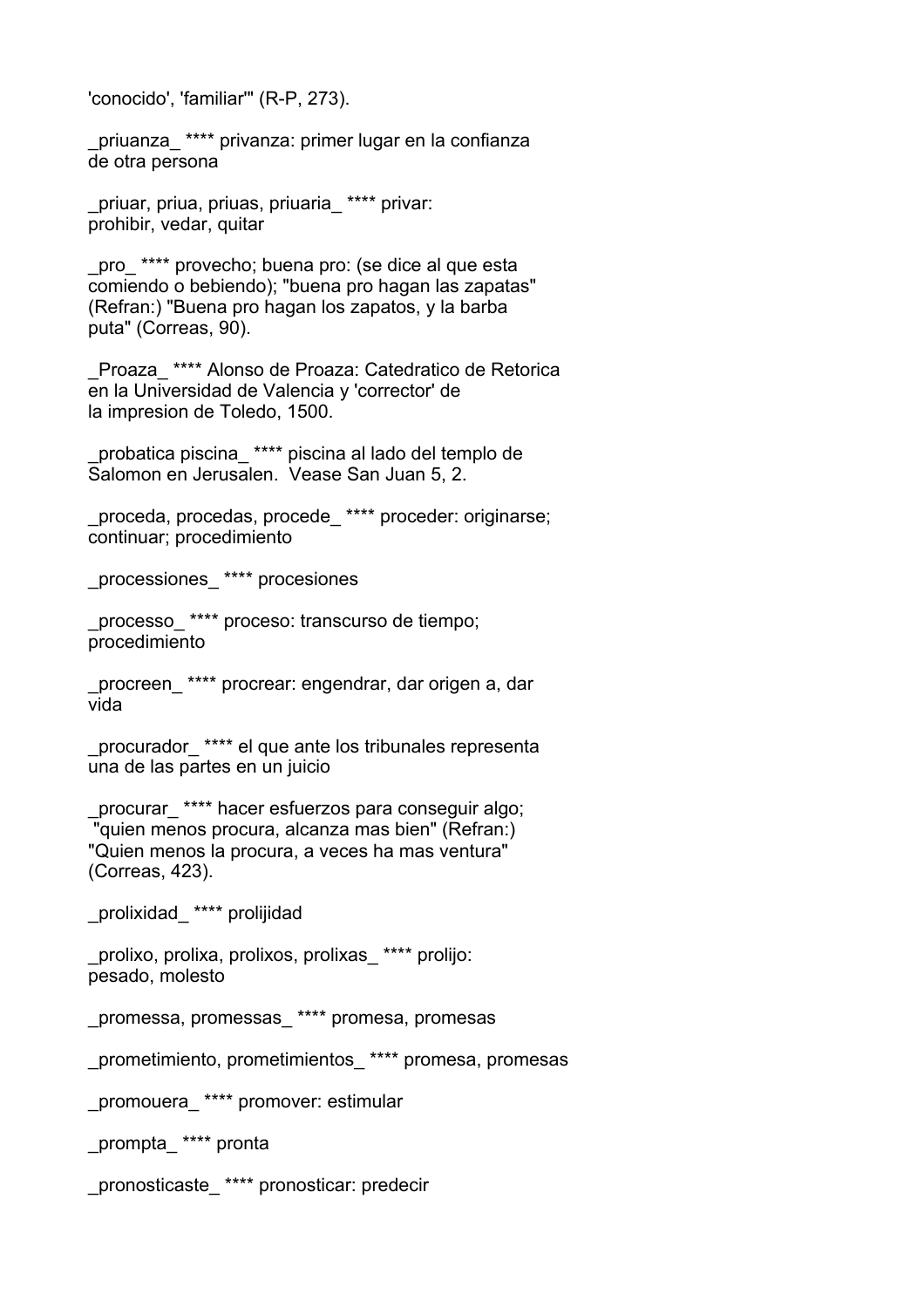\_propheta\_ \*\*\*\* profeta

\_propio, propia\_ \*\*\*\* conveniente, oportuno; natural; mismo

\_proporna\_ \*\*\*\* propondra

\_proposito\_ \*\*\*\* animo, intencion; objeto

\_propriedad, propriedades\_ \*\*\*\* propiedad: atributo esencial

\_proprio \*\*\*\* propio

\_prorogarle\_ \*\*\*\* prorrogar: prolongar

\_prouar\_ \*\*\*\* probar

\_proueamos\_ \*\*\*\* proveamos

\_prouecho\_ \*\*\*\* provecho

\_prouechoso, prouechosa\_ \*\*\*\* provechoso, provechosa

\_proueer\_ \*\*\*\* proveer: prevenir, preparar

\_proueo\_ \*\*\*\* proveo

\_prouerbio\_ \*\*\*\* proverbio

prouey\_\*\*\*\* provei: proveer: poner a disposicion de uno lo que necesita; preparar

\_proueydas\_ \*\*\*\* proveida: preparada, dispuesta

\_proueyesse\_ \*\*\*\* proveer: proveyese

\_proueyste\_ \*\*\*\* proveer: proveiste

\_prouidencia\_ \*\*\*\* providencia: prevencion; disposicion que se toma para el logro de un fin

\_prouiene, prouienen\_ \*\*\*\* proviene: provenir: proceder, resultar

\_prouision, prouisiones\_ \*\*\*\* provisiones

\_prouocara\_ \*\*\*\* provocara

\_prouocas\_ \*\*\*\* provocas

\_prouocasme\_ \*\*\*\* me provocas

\_prouoques\_ \*\*\*\* provocar: provoques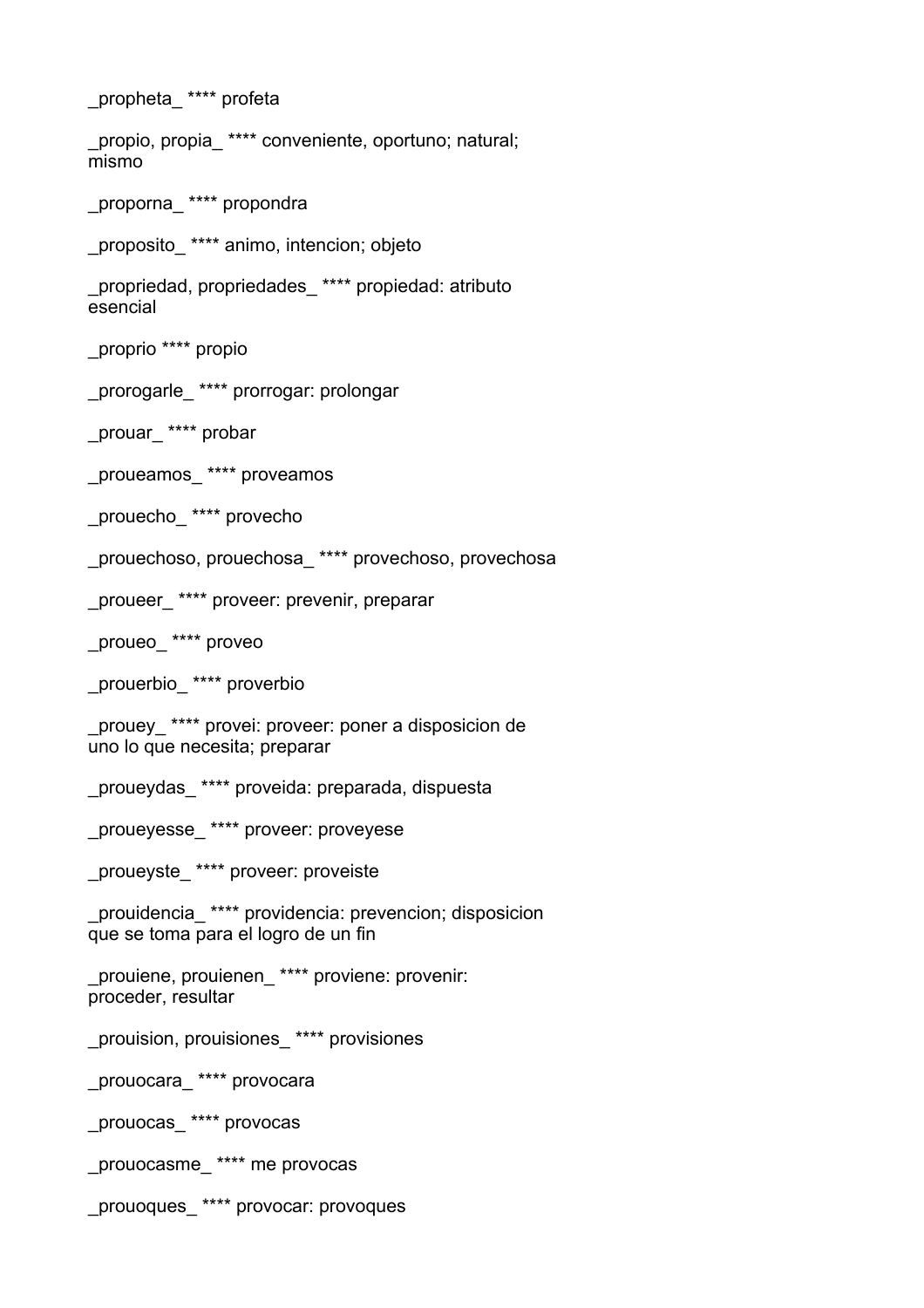\_proximos\_ \*\*\*\* projimo: la humanidad

\_prudencia\_ \*\*\*\* "la prudencia no puede ser sino en los viejos": Cf. "En los ancianos esta la ciencia, y en la larga edad la inteligencia" (Job 12, 12).

\_prueua, prueuas\_ \*\*\*\* prueba, pruebas

publicas \*\*\*\* mujer publica: ramera, prostituta

publicaua\_ \*\*\*\* publicaba

\_pudiesse\_ \*\*\*\* pudiese

pudistes\_ \*\*\*\* pudisteis

puerta\_\*\*\*\* "quando vna puerta se cierra otra suele abrir la fortuna" (Refran: Vease O'Kane 82, 196).

\_puesto que\_ \*\*\*\* aunque

\_pugnado\_ \*\*\*\* luchado

\_pugnes\_ \*\*\*\* pugnar: procurar

Pulicena \*\*\*\* En la leyenda griega, hija de Priamo; despues de la conquista de Troya, el espiritu de Aquiles clama por ella, y es sacrificada. De esto vino la leyenda romantica que cuando estaba vivo, Aquiles estaba muy enamorado de ella.

\_punadas, punaladas\_ \*\*\*\* golpe dado con el puno

\_pungido, pungidos\_ \*\*\*\* herido

punicion \*\*\*\* castigo

\_punir\_ \*\*\*\* castigar

puno \*\*\*\* mano cerrada; picar el pan en el puno (metafora): amansado

\_puntado\_ \*\*\*\* puntuado

\_punto\_ \*\*\*\* estado; materia; puntada de costura; de punto: cosiendo; en vn punto: en un instante; en mal punto: en mala hora

\_punturas\_ \*\*\*\* puntura: herida hecha con instrumento punzante

\_purgando\_ \*\*\*\* purgar: padecer en el Purgatorio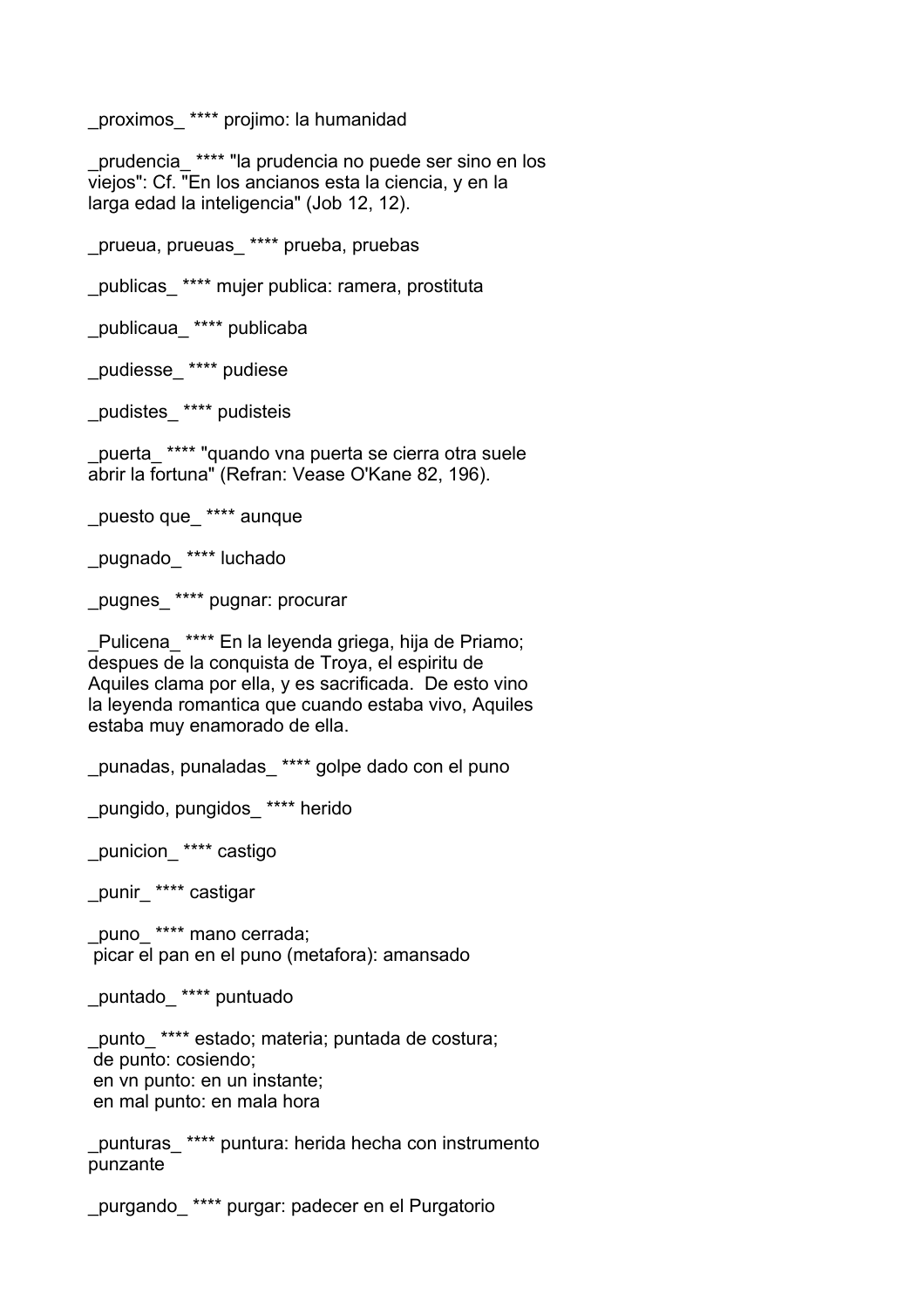\_purgara\_ \*\*\*\* purgar: desvanecer las sospechas que hay contra una persona

\_purgo\_ \*\*\*\* purgar: borrar su culpa con un sacrificio

\_pus\_ \*\*\*\* pues

\_pusiesse\_ \*\*\*\* pusiese

\_pusilanimo\_ \*\*\*\* pusilanime: cobarde

puteria \*\*\*\* putaismo: prostitucion

\_putillo\_ \*\*\*\* puto: calificacion denigratoria

qual, quales \*\*\*\* cual: como; cuales

\_qualidad, qualidades\_ \*\*\*\* calidad, cualidad

\_qualquier, qualquiera\_ \*\*\*\* cualquier, cualquiera

\_quan\_ \*\*\*\* cuan

\_quando\_ \*\*\*\* cuando;

"quando dios queria" (Refran): "'Cuando Dios queria, allende la barba escupia; ahora que no puedo, escupome aqui luego.' Cuando Dios queria se dice acordandose y haciendo mencion de mejor tiempo y fortuna." (Correas, 133).

\_quantias\_ \*\*\*\* cantidades

\_quantidad\_ \*\*\*\* cantidad

\_quanto, quantos, quantas\_ \*\*\*\* cuanto, cuantos, cuantas; "quanto mayor es la fortuna, tanto es menos segura" (Refran) (Correas, 142).

\_quarenta\_ \*\*\*\* cuarenta

quarta \*\*\*\* la quarta: la cuarta vez

quarto \*\*\*\* cuarto: moneda de cobre

\_quasi\_ \*\*\*\* casi

\_quatorzeno\_ \*\*\*\* catorceno: decimocuarto

\_quatro\_ \*\*\*\* cuatro; una cantidad indefinida y pequena

\_que a mi?\_ \*\*\*\* que me importa?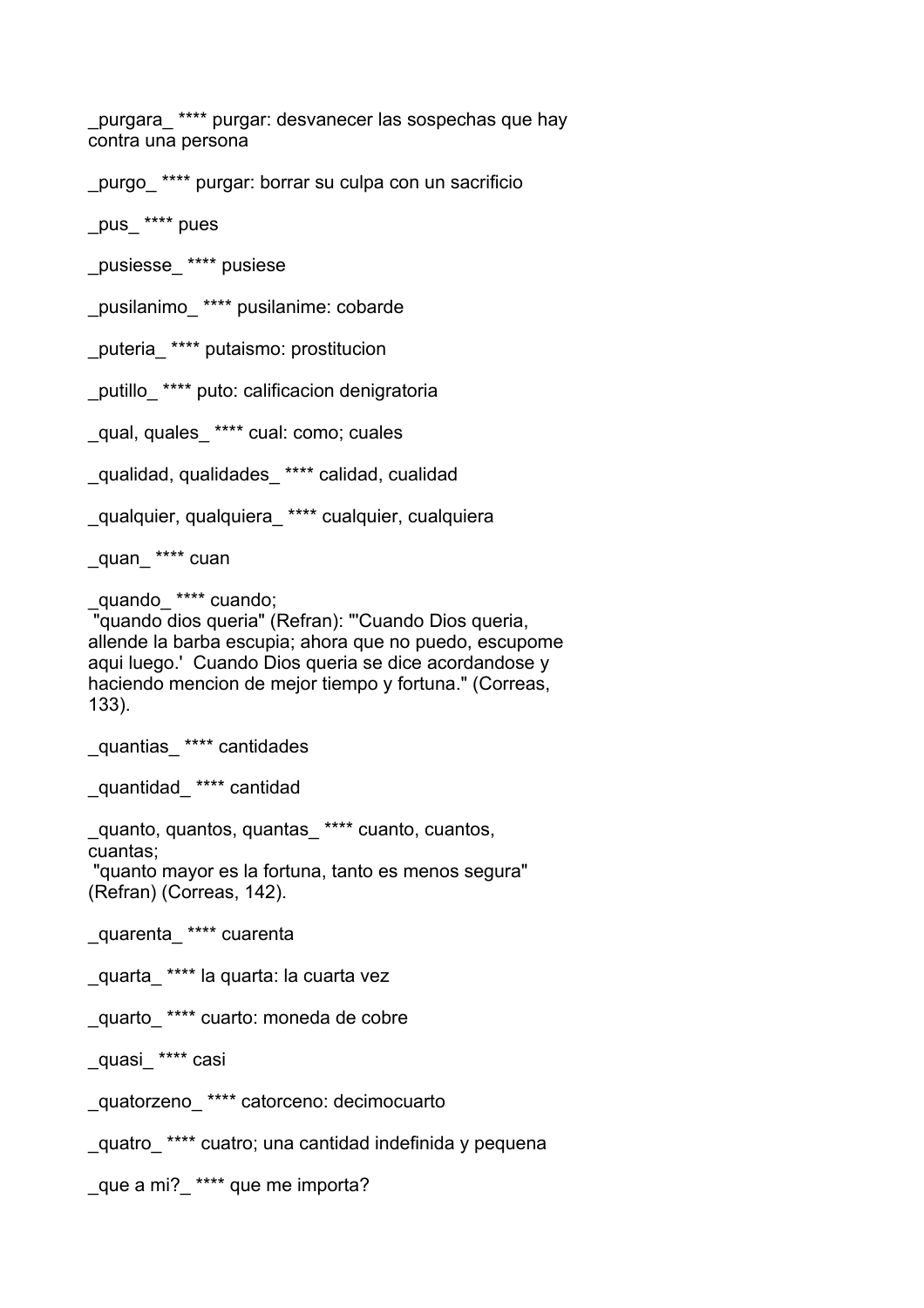\_quebrantados\_ \*\*\*\* quebrantar: causar lastima

\_quebrantamiento\_ \*\*\*\* efecto de quebrantar; grande perdida; afliccion

\_quebrantar\_ \*\*\*\* debilitar

\_quebranto\_ \*\*\*\* mal camino; quebrantar: violar; "a cada cabo ay tres leguas de mal quebranto" (Refran): (Correas, 7).

\_quebrasses\_ \*\*\*\* quebrases

\_quebre\_ \*\*\*\* "si me quebre el pie: fue por bien". Cf. El refran: "Si cai y me quebre el pie, mejor me fue": (Correas, 450).

\_quebreys\_ \*\*\*\* quebreis

\_quebrose\_ \*\*\*\* quebrar: flaquear, ceder

\_quedada\_ \*\*\*\* accion de quedarse

\_quedarte has\_ \*\*\*\* te quedaras

quedasse \*\*\*\* quedase

\_quedaua, quedauan\_ \*\*\*\* quedaba, quedaban

\_quedauanle\_ \*\*\*\* le quedaban

\_quedito, quedas, quedo, quedos\_ \*\*\*\* muy quieto

\_quehazer\_ \*\*\*\* quehacer: negocio

\_quel\_ \*\*\*\* que el

\_quemaua\_ \*\*\*\* quemaba

\_querays\_ \*\*\*\* querais

querella \*\*\*\* discordia

querellas, querellan \*\*\*\* quejas, quejan

\_querer\_ \*\*\*\* amor; deseo; voluntad

\_quereys\_ \*\*\*\* quereis

\_ques\_ \*\*\*\* que es

\_quesido\_ \*\*\*\* querido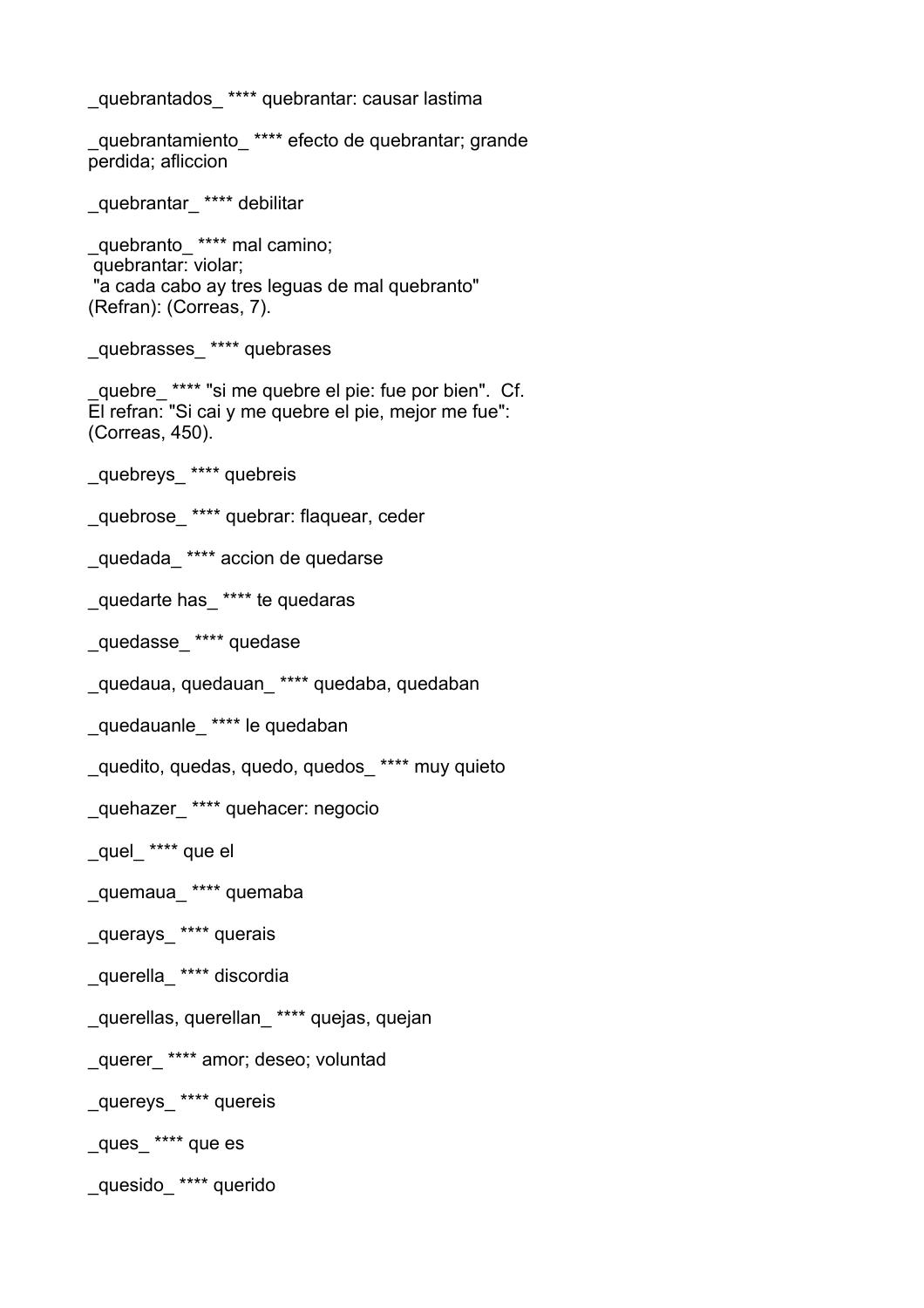\_quesiste\_ \*\*\*\* quisiste

\_questiones, questioncillas\_ \*\*\*\* cuestion: rina

\_quexa, quexas, quexan\_ \*\*\*\* queja, quejas, quejan

\_quexar\_ \*\*\*\* quejar

\_quexaran\_ \*\*\*\* quejaran

\_quexarme\_ \*\*\*\* quejarme

\_quexase\_ \*\*\*\* quejase

\_quexasseme\_ \*\*\*\* se me queja

\_quexaua\_ \*\*\*\* quejaba

\_quexo\_ \*\*\*\* quejo

\_quexome\_ \*\*\*\* me quejo

\_quexoso, quexosos, quexosa\_ \*\*\*\* quejoso, quejosos, quejosa

\_quien quier\_ \*\*\*\* quienquiera

\_quiereslo\_ \*\*\*\* lo quieres

quilates \*\*\*\* quilate: unidad de peso para las perlas y piedras preciosas

\_quinze\_ \*\*\*\* quince

\_quisierdes\_ \*\*\*\* quisiereis

\_quisiesse\_ \*\*\*\* quisiese

\_quisiessen, quisiesses\_ \*\*\*\* quisiesen, quisieses

\_quitarleslas\_ \*\*\*\* quitarselas

quitarse ha \*\*\*\* se quitara

\_quitasse\_ \*\*\*\* quitase

\_quixadas\_ \*\*\*\* quijada: mandibula

\_rabiosa, rabiosos\_ \*\*\*\* enojada, enojados

\_racionero\_ \*\*\*\* prebendado

\_raciones\_ \*\*\*\* racion: porcion de alimento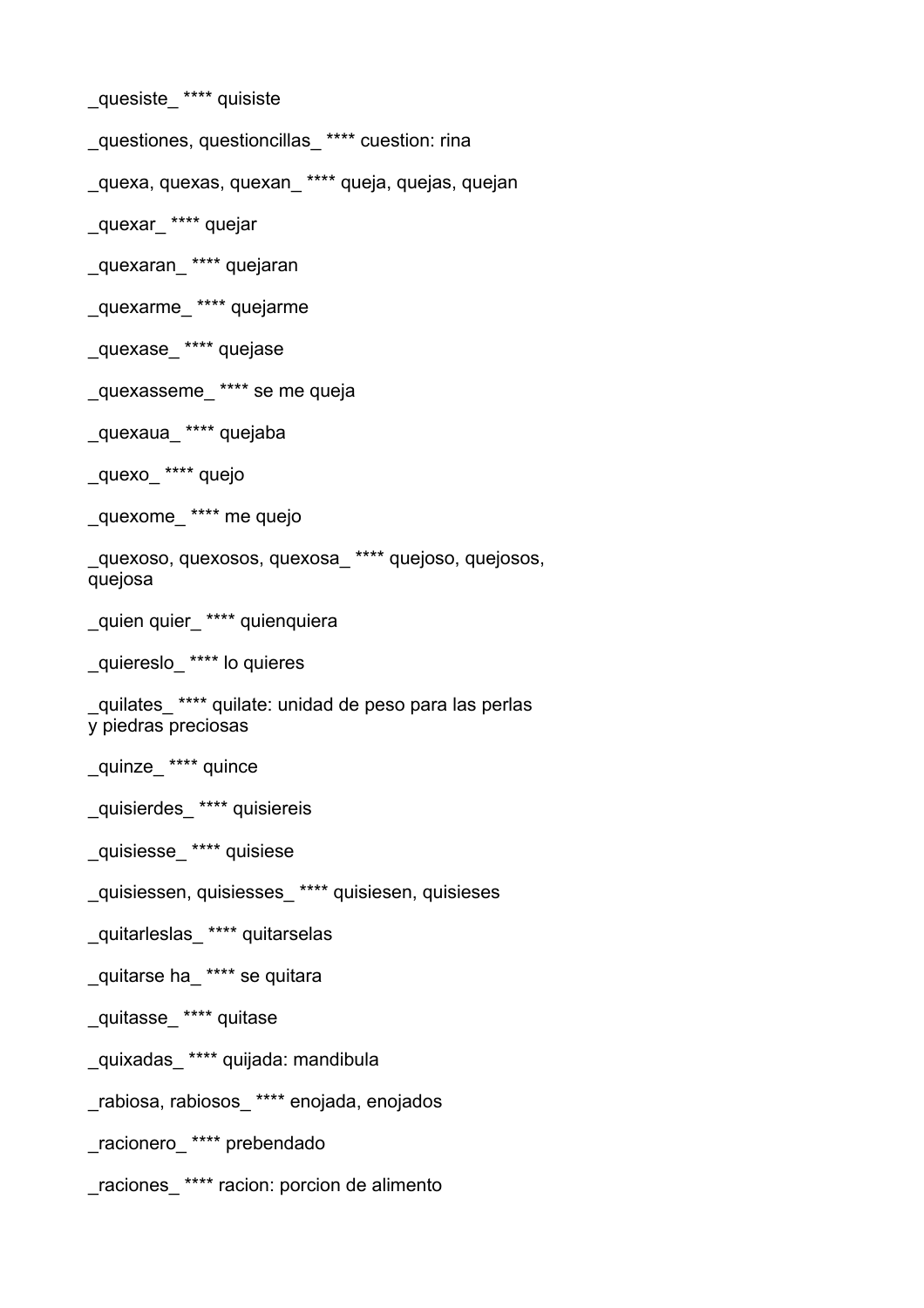raleza \*\*\*\* la raleza: lo raro:

"la raleza de las cosas es madre de la admiracion: la admiracion concebida en los ojos deciende al animo por ellos": "Admirationis mater est raritas. Admiratio in animum descendit per oculos" (Petrarca, De Rebus memorandis. IV. vi. I B; I ii. 18 in fin., citado en Deyermond, 40).

ramo \*\*\*\* sena

rapina \*\*\*\* robo con violencia

\_raposa\_ \*\*\*\* "si sabe mucho la raposa: mas el que la toma": "(la zorra): Refr. que amonesta, que ninguno, por mui advertido que sea, debe confiarse de su sagacidad; pues puede haber otro mas astuto, que lo engane" (Aut. III, Tomo sexto, 570)

\_rascacauallos\_ \*\*\*\* rascacaballos

rascunes \*\*\*\* rasgunes: rasgunar: rascar con las unas

\_rascuno\_ \*\*\*\* rasguno: aranazo

\_rasgados\_ \*\*\*\* ojos rasgados: "Los ojos que siendo grandes, se descubren mucho, por la amplitud de los parpados" (Aut. III, Tomo quinto, 492)

rastro \*\*\*\* senal, huella; le cae en el rastro: "se da cuenta" (R-P, 246)

rasuras \*\*\*\* raedura: accion de raspar

rato \*\*\*\* desde vn rato aca: desde hace un rato; por rato: por confirmado

ratonado, ratonada \*\*\*\* mordido por ratones

rauio, rauia \*\*\*\* rabiar: encolerizarse, irritarse

raya<sup>\*\*\*\*</sup> "hazer una raya en el agua" (Refran): "Maravillarse de que uno hizo lo que no solia" (Correas, 591, 231).

rayauan \*\*\*\* rayaban

raydo \*\*\*\* raido: gastado

rayo, rayos \*\*\*\* relampago; linea de luz

rayz, rayzes \*\*\*\* raiz, raices

razon\_\*\*\*\* argumento; palabras; rectitud; juicio; es razon: es justo, razonable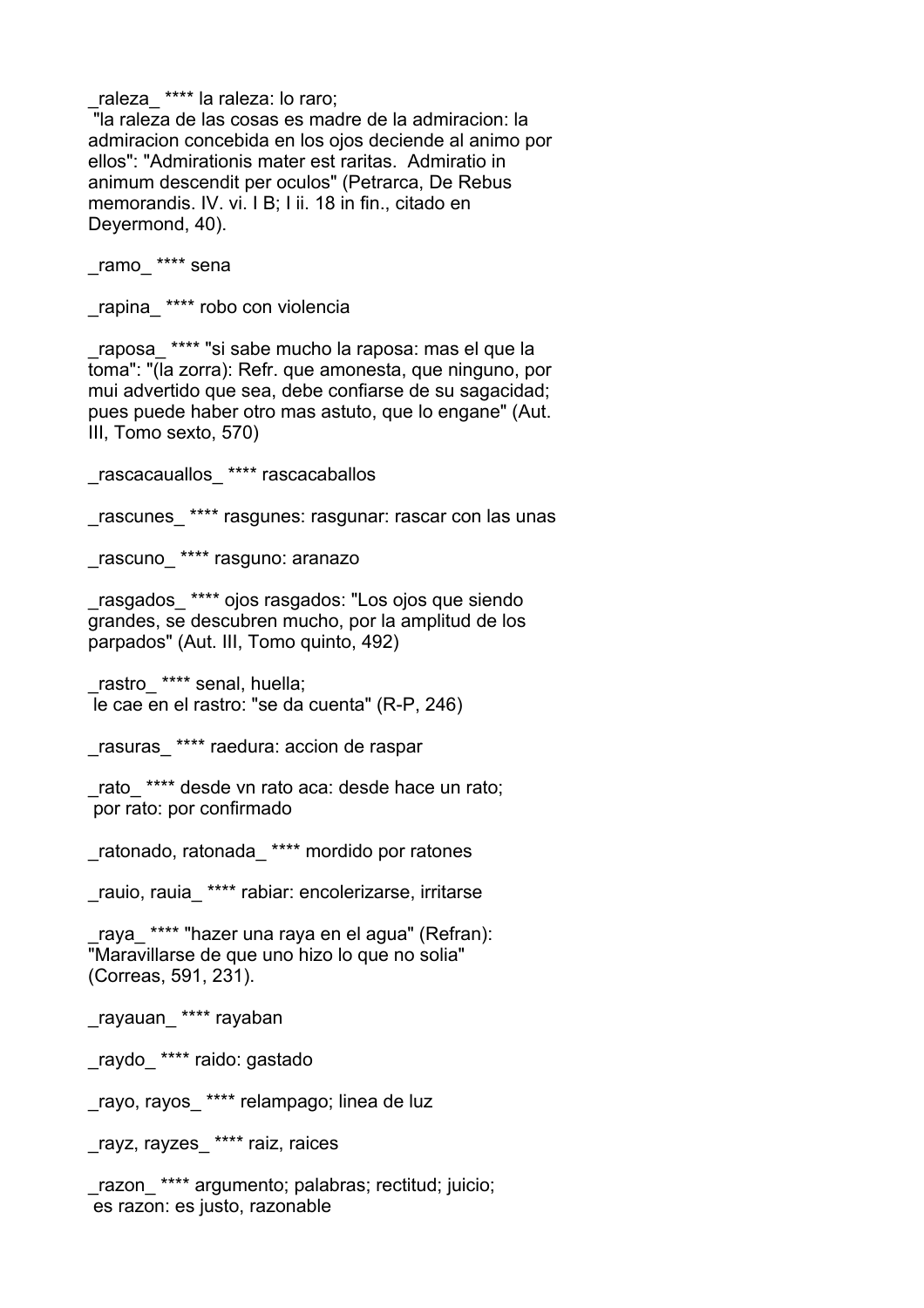razonable \*\*\*\* mediano

razonamiento \*\*\*\* accion de discurrir, hablar

\_razonando\_ \*\*\*\* hablando

\_razones\_ \*\*\*\* palabras, argumentos; razonar: hablar

rebentar, rebentarias \*\*\*\* reventar: estallar, morir

rebentasse \*\*\*\* reventase

rebolcado \*\*\*\* revolcar: derribar y maltratar a uno

reboluedores \*\*\*\* revolvedor: agitador

reboluer \*\*\*\* revolver: causar disturbios

\_rebozado, rebozados\_ \*\*\*\* rebozar: cubrir el rostro con la capa

\_rebuelto\_ \*\*\*\* revuelto: revolver: reflexionar

rebueluo, rebueluas \*\*\*\* revuelvo, revuelvas: revolver: enredar; discurrir, imaginar

\_rebuznando\_ \*\*\*\* rebuznar: dar rebuznos: voz del asno

recabdado, recaudado \*\*\*\* obtenido

recabdar \*\*\*\* recaudar: conseguir; "no hiziste sino llegar e recabdar" (Refran): "No hay mas de llegar y recadar" (Correas, 351).

recabde \*\*\*\* recaude: recaudar: conseguir; "Tarde fuy; pero temprano recabde" (Refran): Cf. "Tarde madrugue, mas bien recaude" (Correas, 473)

\_recabdo\_ \*\*\*\* logro; recaudar: conseguir, alcanzar

recaudo \*\*\*\* cuidado; a buen recaudo: con seguridad

\_recebi\_ \*\*\*\* recibi

recebia \*\*\*\* recibia

recebid \*\*\*\* recibid

recebido, recebidas \*\*\*\* recibido, recibidas

\_recebimiento\_ \*\*\*\* recibimiento: recepcion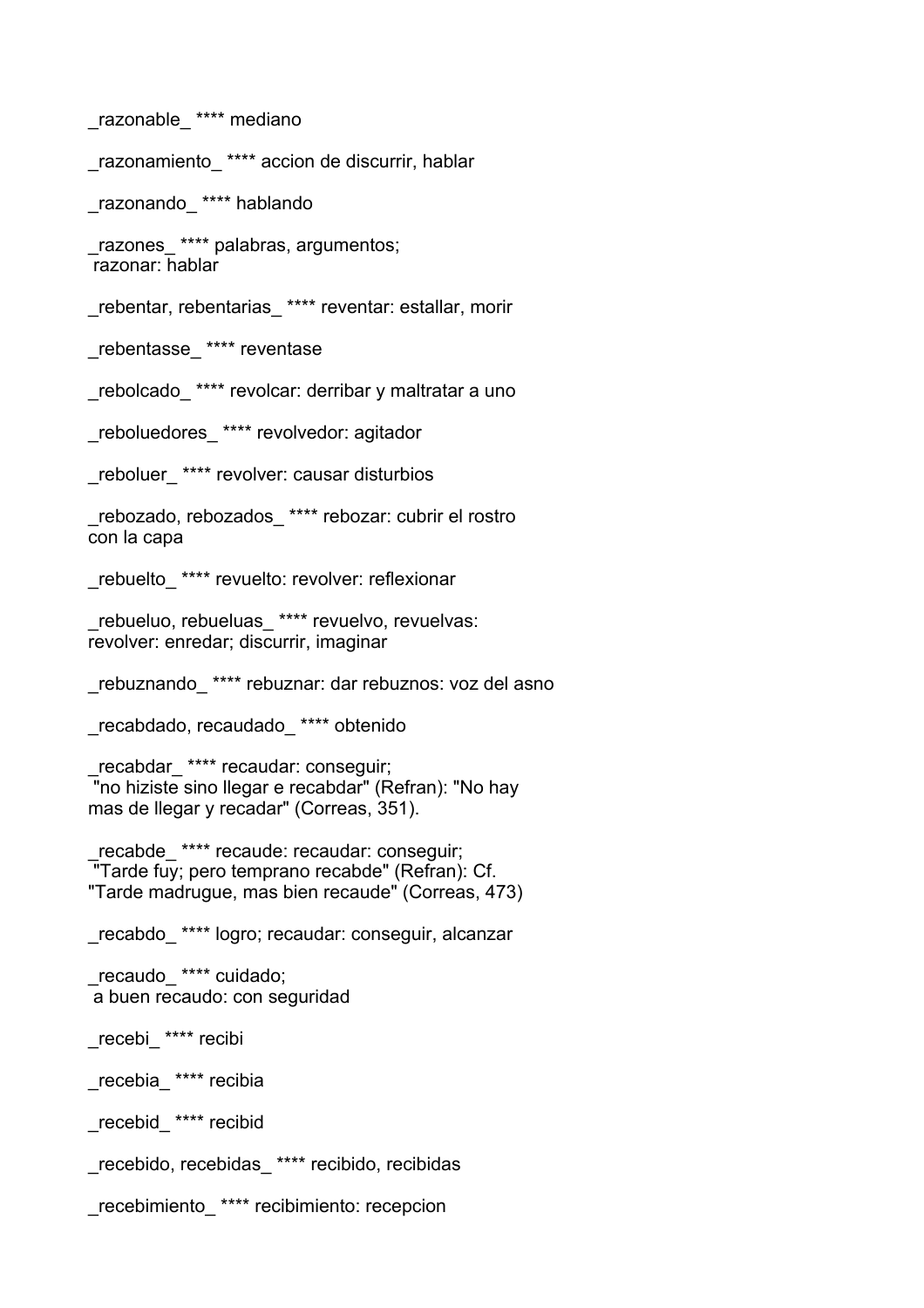\_recebir\_ \*\*\*\* recibir

recebiran \*\*\*\* recibiran

\_recelaua\_ \*\*\*\* recelaba: recelar: temer

\_recelo, recela\_ \*\*\*\* recelar: temer

\_rechazaua\_ \*\*\*\* rechazaba

\_recibes\_ \*\*\*\* aceptas

recibiente \*\*\*\* recipiente: que recibe

\_recibiesse\_ \*\*\*\* recibiese

\_recordasedes\_ \*\*\*\* recordar: despertar: despertaseis

\_recuerda\_ \*\*\*\* despierta

recreacion \*\*\*\* diversion para alivio del trabajo

\_recuenta\_ \*\*\*\* recontar: volver a contar

recursos \*\*\*\* vueltas

redomilla, redomillas \*\*\*\* redoma: "Vasija de vidrio ancha en su fondo que va estrechandose hacia la boca" (DETEMA II, 1348); "metelo en vna redoma e dexalo posar fata que sea bien

claro" (Tesoro de los remedios [s. XV]; DETEMA II, 1348).

\_redondeza\_ \*\*\*\* redondez

\_reduxiste\_ \*\*\*\* reducir: volver

\_reduze\_ \*\*\*\* reduce: reducir

reduzido \*\*\*\* reducido

refran, refranes \*\*\*\* proverbio

refrigerio \*\*\*\* beneficio, alivio

\_regalaua\_ \*\*\*\* regalaba

\_regalos\_ \*\*\*\* regalo: placer

\_regare\_ \*\*\*\* regar: esparcir agua por el suelo

\_regia, regisvos\_ \*\*\*\* regir: gobernar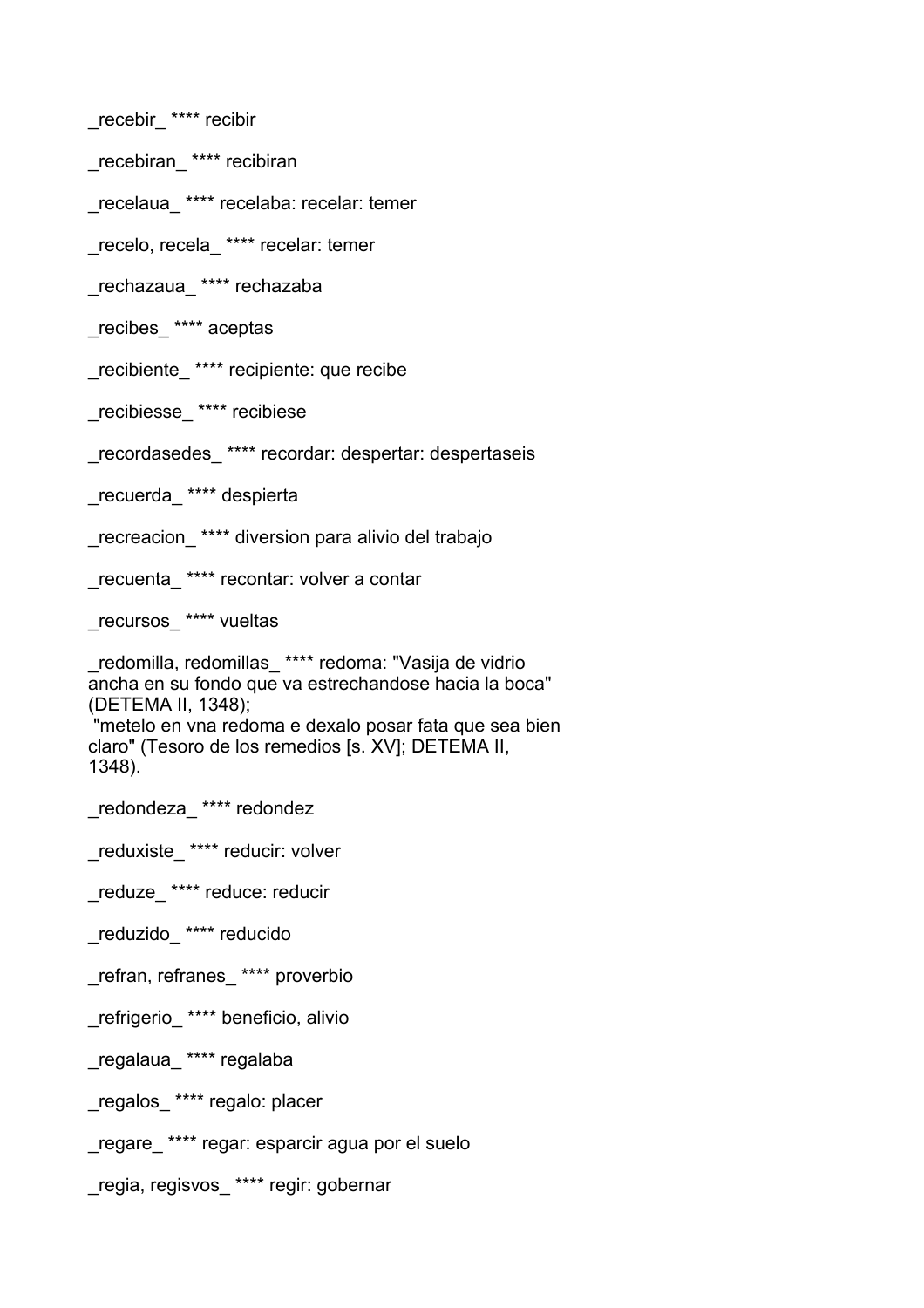registrar \*\*\*\* poner de manifiesto bienes

\_registro\_ \*\*\*\* libro para escribir noticias o datos

\_rehinchays\_ \*\*\*\* relinchar: voz del caballo

rehusaua \*\*\*\* rehusaba: rehusar: rechazar

rehuyr, rehuyre, rehuyria \*\*\*\* rehuir, rehuire, rehuiria

\_reintegracion\_ \*\*\*\* restauracion; "que las yras de los amigos siempre suelen ser reintegracion del amor": "Amantium irae amoris integratio est" (Petrarca, De Rebus familiaribus, 75 B, citado en Deyermond, 143).

reja \*\*\*\* meter aguja y sacar reja (Refran): "Cuando se da poco para sacar mucho" (Correas, 310).

\_relacion\_ \*\*\*\* narracion

\_releerlo\_ \*\*\*\* releer: leer de nuevo

\_relieua, relieuan\_ \*\*\*\* relevar: dar alivio; exonerar

reliquias \*\*\*\* objetos santos, vestigios; residuos

\_relox\_ \*\*\*\* reloj

relumbrays \*\*\*\* relumbrais: relumbrar: brillar

\_reluze\_ \*\*\*\* reluce: relucir: brillar; "No ha de ser oro quanto reluze" (Refran); "ni es todo oro: quanto amarillo reluze" (Refran)

remediarlos \*\*\*\* remedarlos: remedar: seguir el ejemplo

\_remedasses\_ \*\*\*\* remedases; remedar: imitar

remediar \*\*\*\* reparar un dano

\_remediaua\_ \*\*\*\* remediaba

remetieron \*\*\*\* remitieron

remira \*\*\*\* esmerar: cuidar; volver a mirar

\_remirando\_ \*\*\*\* volver a mirar

remiro \*\*\*\* esmerar: cuidar

remojo \*\*\*\* "echar nuestras baruas en remojo"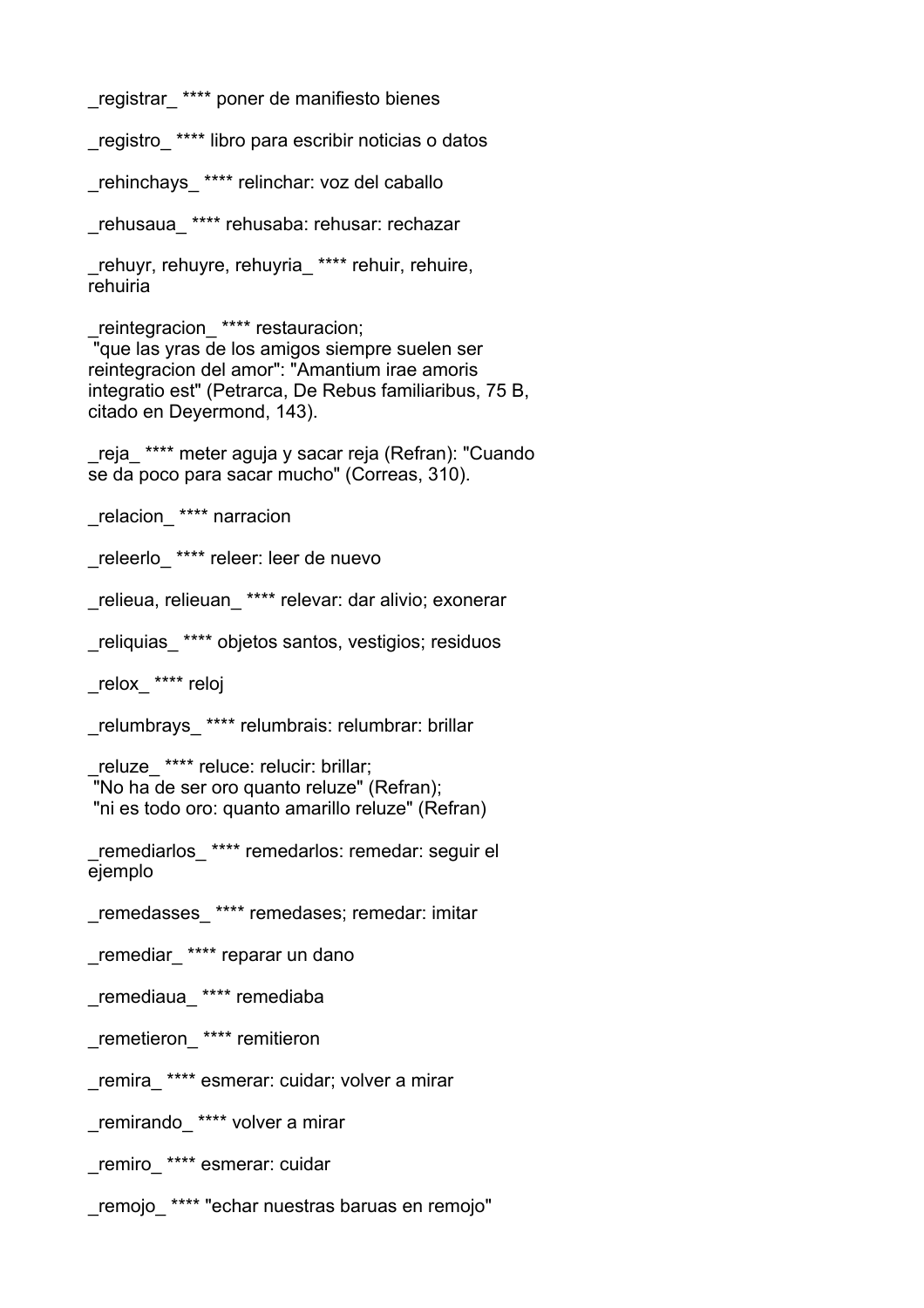(Refran:) "Quando vieres la barba de tu vezino pelar, echa la tuya en remojo": "si vemos seguirse algun dano a los que son de nuestra condicion y trato, devemos temer que otro dia avra de acontecer por nosotros, y prevenirnos para que el golpe no sea tan recio" (Covarrubias, 193).

\_remontado\_ \*\*\*\* remontar: alzar

\_remudar\_ \*\*\*\* mudarse de ropa

renegar, reniego \*\*\*\* blasfemar; negar mucho una cosa; renunciar

renouado \*\*\*\* renovado

renouar \*\*\*\* renovar

renouaras \*\*\*\* renovaras

\_renta\_ \*\*\*\* ganancia

renteros \*\*\*\* rentero: que paga renta

\_renzilla, renzillas\_ \*\*\*\* rencilla: disputa de que queda algun rencor;

"vale mas vna migaja de pan con paz: que toda la casa llena de viandas con renzilla" Cf. ""Mas vale pan solo con paz que pollos con agraz" (Correas, 301).

\_reparo\_ \*\*\*\* remedio

\_repartio\_ \*\*\*\* repartir: separar; distribuir

repiquete \*\*\*\* repique vivo; repicar: sonar

repisar \*\*\*\* volver a pisar

reportorio \*\*\*\* repertorio: catalogo

\_reposado\_ \*\*\*\* tranquilo

\_reposar\_ \*\*\*\* descansar, dormir

\_reposo\_ \*\*\*\* calma, sosiego

reprehender \*\*\*\* reprender

reprehensiones \*\*\*\* reprensiones

representa \*\*\*\* hacer presente en la imaginacion; declarar, recitar

\_representada\_ \*\*\*\* hacer presente en la imaginacion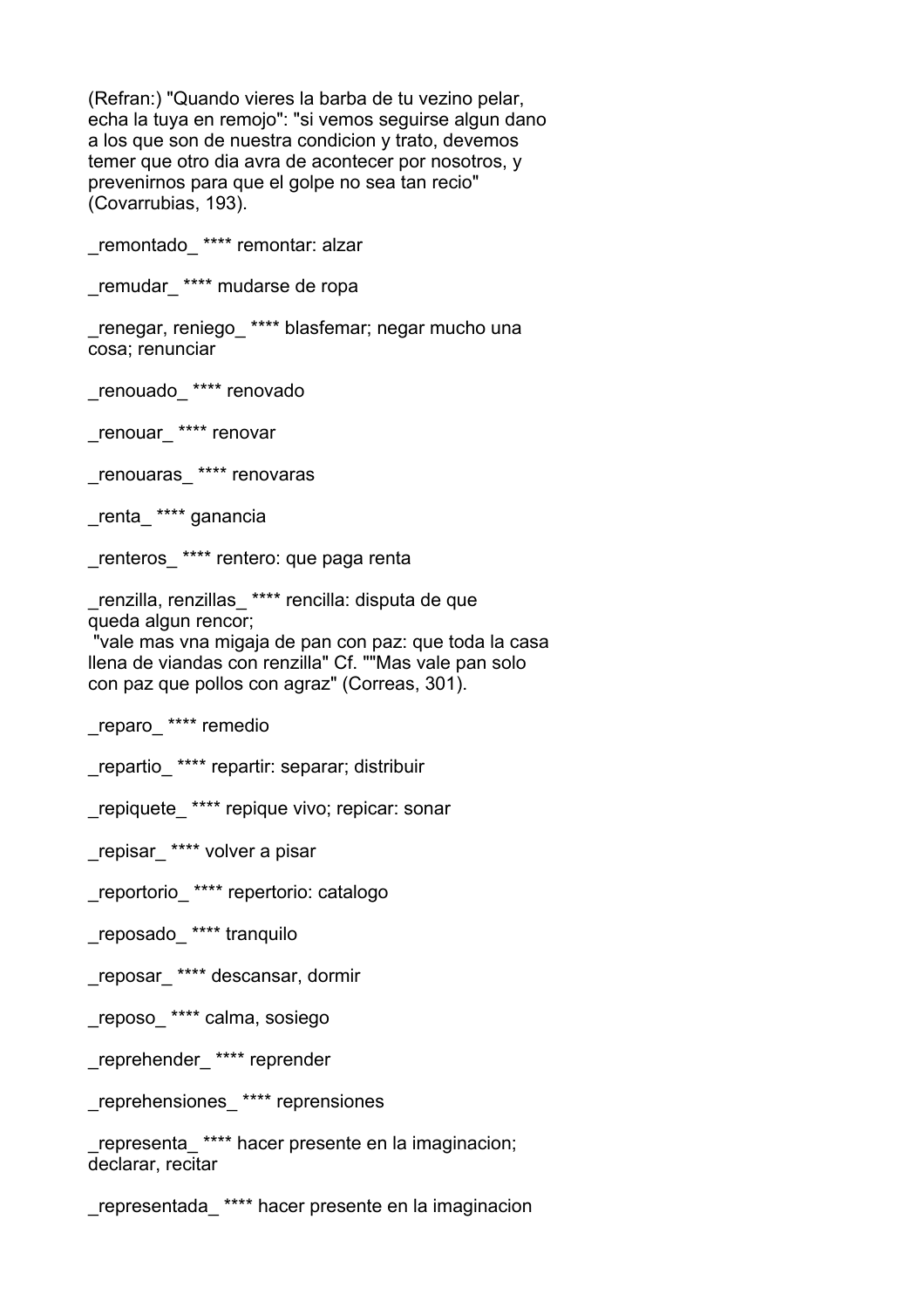\_representas\_ \*\*\*\* hacer presente en la imaginacion

reprobas \*\*\*\* reprobar: desaprobar

reprueua \*\*\*\* reprueba

\_reputaron\_ \*\*\*\* reputar: estimar, considerar

\_requerida\_ \*\*\*\* solicitada

\_requerimiento, requerimientos\_ \*\*\*\* accion de requerir

requerir, requiere, requieren, requiero \*\*\*\* examinar; persuadir; solicitar; ordenar

\_resabio\_ \*\*\*\* vicio

\_rescebir\_ \*\*\*\* recibir

\_rescebiste, rescebido\_ \*\*\*\* recibiste, recibido

\_rescibe, resciben\_ \*\*\*\* recibe, reciben

\_rescibo, resciba\_ \*\*\*\* recibo, reciba

resfriado \*\*\*\* resfriar: refrescar, templar el fervor

\_resollos\_ \*\*\*\* respiracion, aliento

respeto \*\*\*\* respecto, cualidad

\_resplandescen\_ \*\*\*\* resplandecer: brillar

resplandesciente, resplandescientes \*\*\*\* resplandecientes: que despiden rayos de luz

\_responso\_ \*\*\*\* responsorio que se dice por los difuntos

respuesta \*\*\*\* refutacion

\_resurrecion\_ \*\*\*\* resurreccion

retorciendo \*\*\*\* retorcer: torcer mucho

retozar, retozala \*\*\*\* juguetear; "Travesear con desenvoltura personas de distinto sexo" (Diccionario Manual de la Real Acad.)

\_retrae\_ \*\*\*\* se retira

\_retraete\_ \*\*\*\* retirate, escondete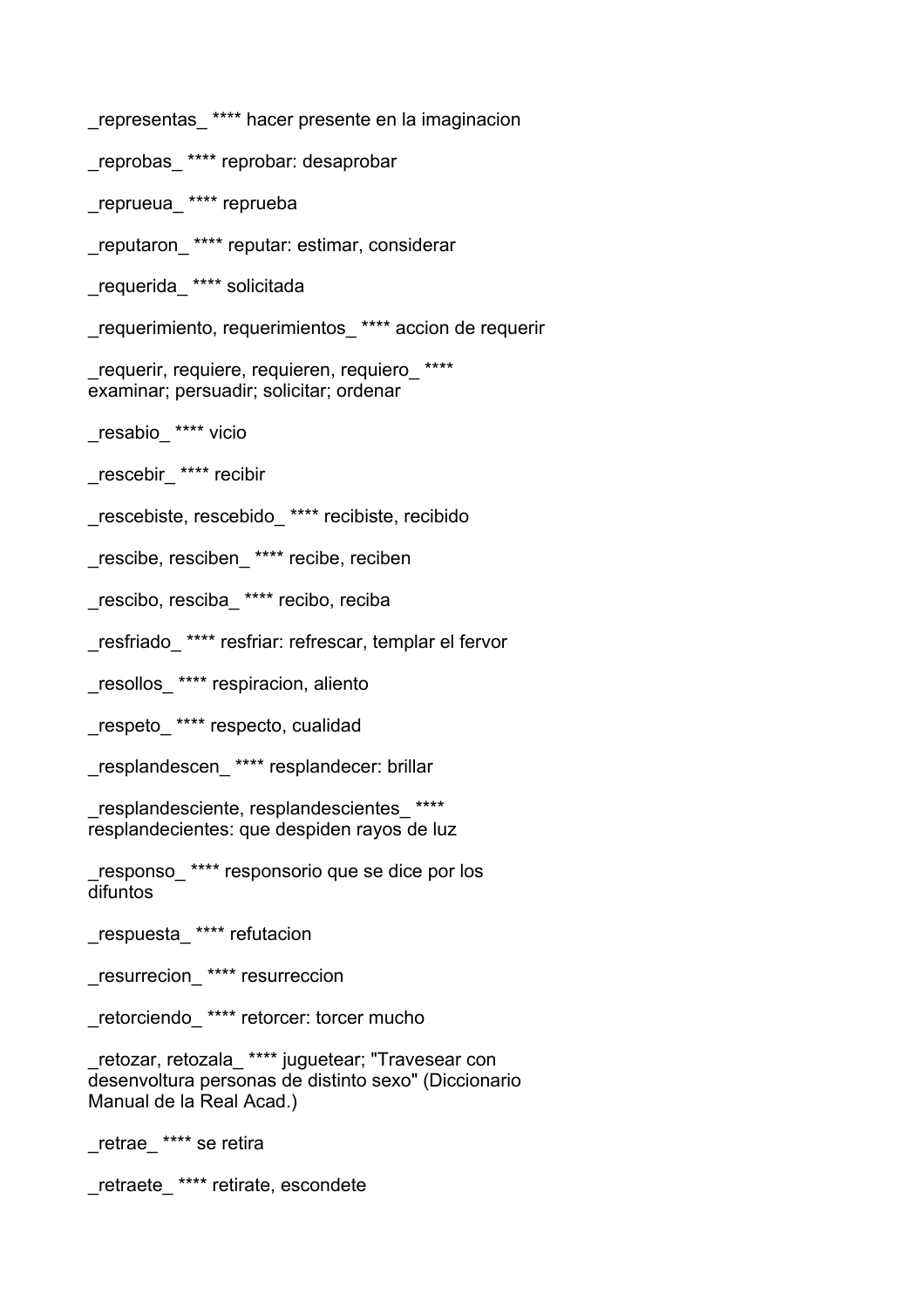\_retraimiento\_ \*\*\*\* habitacion retirada

\_retrayas\_ \*\*\*\* retraigas; retraer: refugiarse, retirarse

\_retraydo\_ \*\*\*\* retraido: retirado

\_retraymiento\_ \*\*\*\* retraimiento: aislamiento

reuana \*\*\*\* rebanar: cortar

reuerberar \*\*\*\* reverberar: reflejarse

reuerencia \*\*\*\* reverencia

reuerenda \*\*\*\* reverenda

reues \*\*\*\* reves: golpe de espada de izquierda a derecha, diagonalmente

\_reuesar, reuessar\_ \*\*\*\* revesar: vomitar

\_reuista\_ \*\*\*\* revista: revisada

\_reuistas\_ \*\*\*\* examenes

reuisto \*\*\*\* revisto: rever: examinar

reuolucion \*\*\*\* revolucion: movimiento circular

reyno, reyna, reynas \*\*\*\* reino, reina, reinas

\_reyr, reys, reya\_ \*\*\*\* reir, reis, reia

reyrme \*\*\*\* reirme

rezado \*\*\*\* rezar el oficio divino o las horas canonicas

\_rezando\_ \*\*\*\* rezar: grunir, refunfunar

reze \*\*\*\* rece

rezio, rezios, rezia \*\*\*\* recio, recios, recia; "tener rezio:" "resistir, aguantar con fuerza" (R-P, 156)

\_rezongadores\_ \*\*\*\* rezongar: grunir

\_ribera\_ \*\*\*\* orilla del rio

rico \*\*\*\* "Aquel es rico que esta bien con dios" (O'Kane, 204: Seniloquium, 55)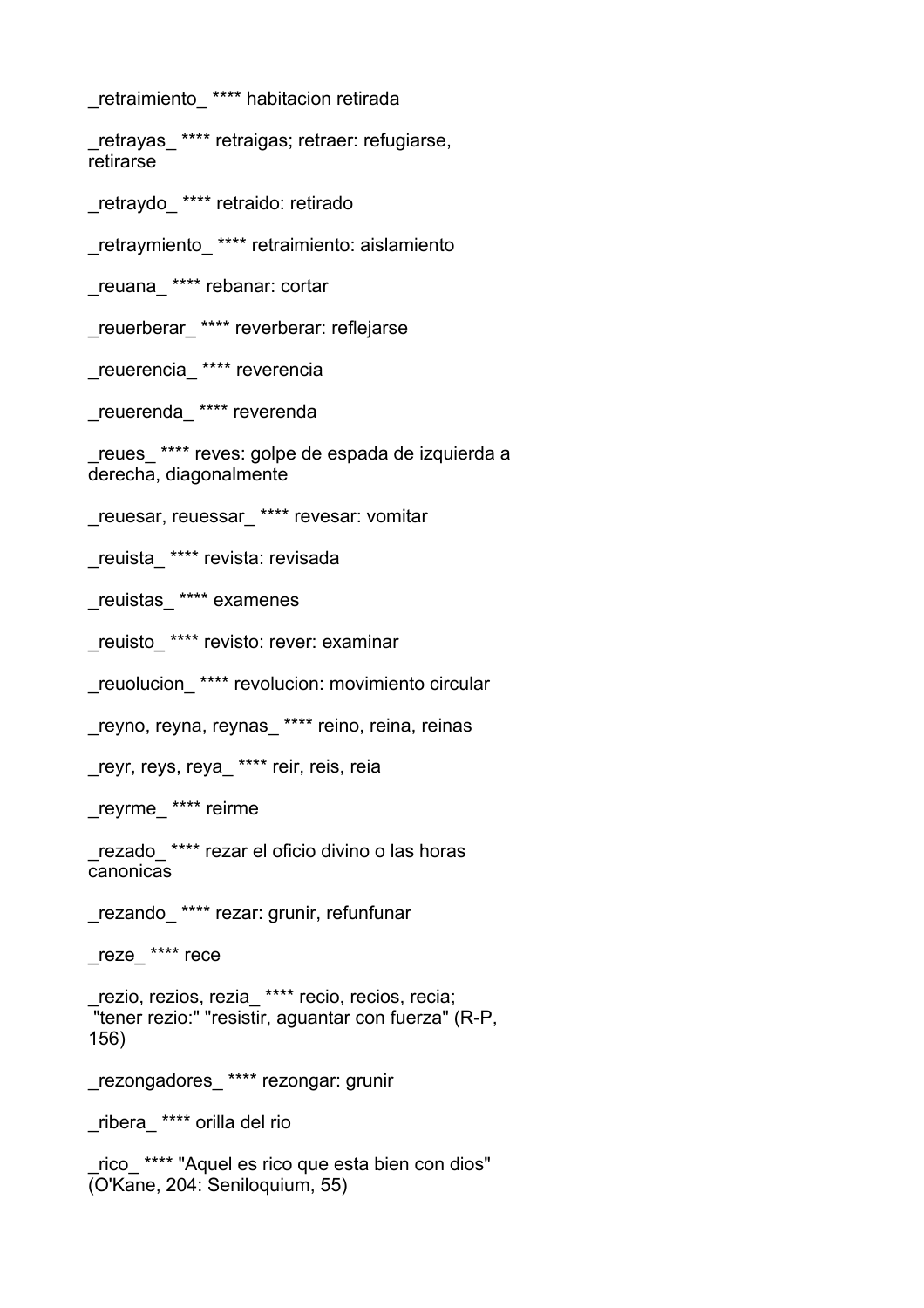rienda, riendas \*\*\*\* las cintas con que se gobierna la caballeria; a rienda suelta: sin sujecion

rieste \*\*\*\* te ries

rigera \*\*\*\* rigiera; regir: dirigir, guiar

\_rigor\_ \*\*\*\* dureza, aspereza

rigorosamente \*\*\*\* rigurosamente

\_riguroso\_ \*\*\*\* aspero

rimero \*\*\*\* monton de cosas

rixoso \*\*\*\* rijoso: dispuesto para renir; furioso

\_riza\_ \*\*\*\* destrozo, dano, estrago

rocadero \*\*\*\* capirote conico de papel

Rocho \*\*\*\* ave fabulosa a la cual se atribuia desmesurado tamano

rociarias \*\*\*\* rociar: "esparcir en menudas gotas" (Acad. Real)

\_rodara\_ \*\*\*\* rodar: andar vagando

rodeando \*\*\*\* rodear: decir las cosas indirectamente

rodear \*\*\*\* usar de circunloquios en lo que se dice; volverse; ir por el camino mas largo; abrazar; merodear; girar

rodeos \*\*\*\* pretextos; "ruedos como franjas" (Cejador I, 139)

roer \*\*\*\* comer

rogadores \*\*\*\* personas que ruegan; "termino juridico; se refiere a la persona que, condenado el reo, presenta razones de su parte al juez para justificar una pena reducida" (Russell, 300); "nunca faltan rogadores para mitigar las penas" (Refran): "Nunca faltan rogadores, para eso y cosas

peores" (Correas, 366).

\_rogauan\_ \*\*\*\* rogaban

\_romadizo\_ \*\*\*\* catarro

romero \*\*\*\* planta de la familia de las labiadas;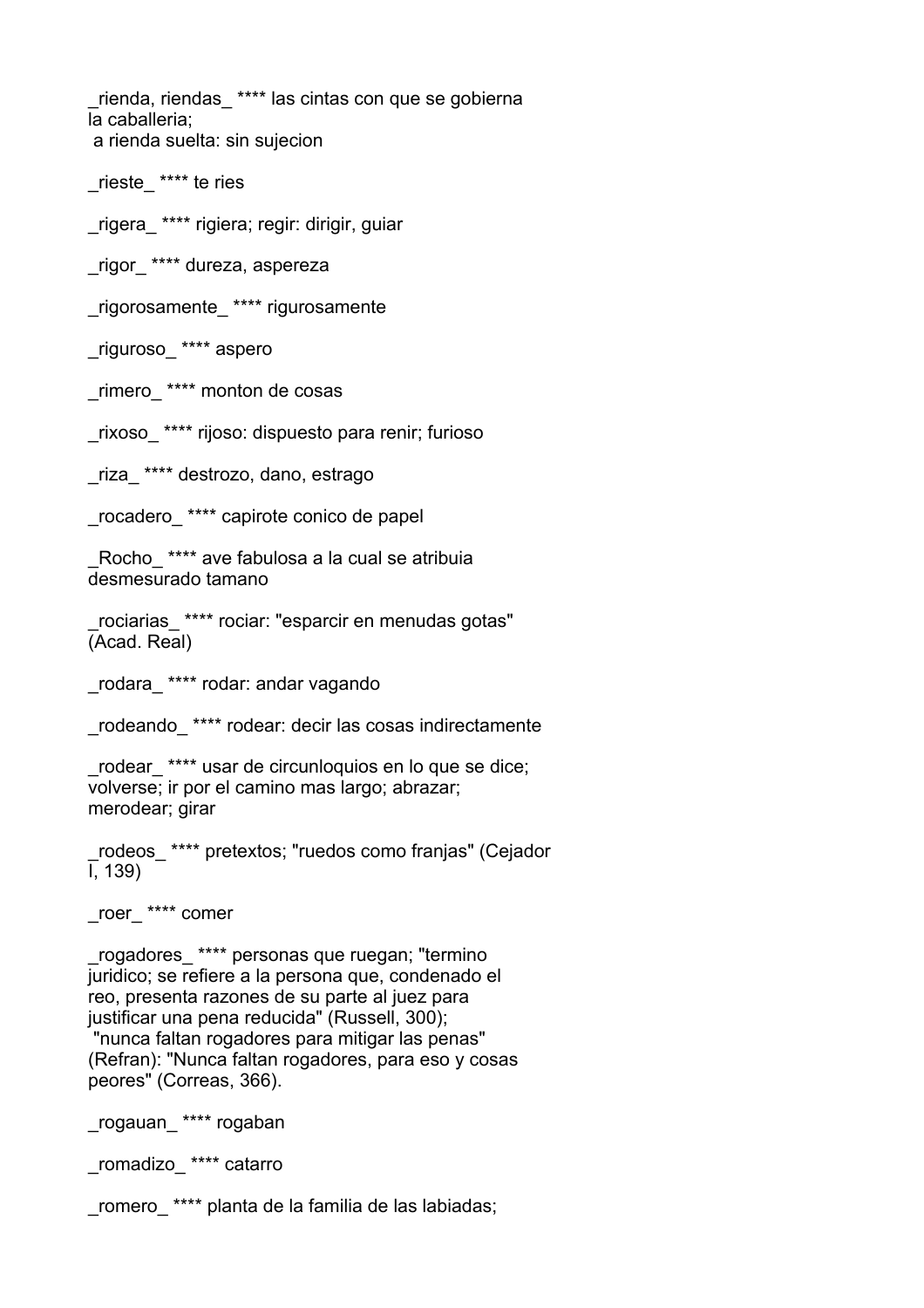arbusto de hojas aromaticas;

"En Botanica oculta...se la emplea profusamente en las ceremonias nigromanticas" (Laza Palacios, 172);

"si muger rescibiere safumerio de romero o de mjrra la madre cerrada abre (El libro de recetas de Gilberto [s. XV]; DETEMA II, 1393);

"si todas no se podieren hauer fagase el perfum con romero enebro sauina e acoro" (Tratado de la epidemia e de la pestilencia [1475]; DETEMA II, 1393).

rompen \*\*\*\* prorrumpir, brotar

rompenecios \*\*\*\* "persona que se aprovecha egoista y desagradecidamente de los demas" (Real Acad.)

rompimiento \*\*\*\* destruccion

Romulo \*\*\*\* Legendario fundador y primer rey de Roma. El y su hermano Remo eran hijos del dios Marte. Fueron criados primero por una loba, y luego por un pastor del rey Faustulus. Finalmente reconocidos y ya maduros, debian fundar un pueblo en el rio Tiber, pero hubo una disputa, y Romulo mato a su hermano.

\_ronca\_ \*\*\*\* la voz o sonido aspero; roncar: hacer ruido bronco cuando se duerme

ronces \*\*\*\* ronce: halago interesado

rondemos \*\*\*\* rondar: "Pasear los mozos las calles donde viven las mozas a quienes galantean" (Real Acad.)

\_rota, roto\_ \*\*\*\* rotos los vestidos

roy \*\*\*\* roer: roi

royendo \*\*\*\* roer: comer; molestar con frecuencia; royendo las haldas: "Roer los zancajos. Phrase que vale murmurar, u decir mal de alguno, censurando sus mas leves y pequenas faltas, en ausencia suya" (Aut. III, Tomo quinto, 632).

\_rubicundos\_ \*\*\*\* rojos

rubricas \*\*\*\* rubrica: rotulo: inscripcion en que se da a conocer el contenido

ruda \*\*\*\* planta rutacea;

"Bebida...provoca el menstruo y mata la criatura en el vientre" (Dioscorides); "Decimos comunmente que (algo) es tan conocida como la ruda; porque no hay ciego que a lo menos por su olor no (la) conozca" (Laguna, citado por Laza Palacios, 173);

"fojas de ruda porques manjar e medicina singular"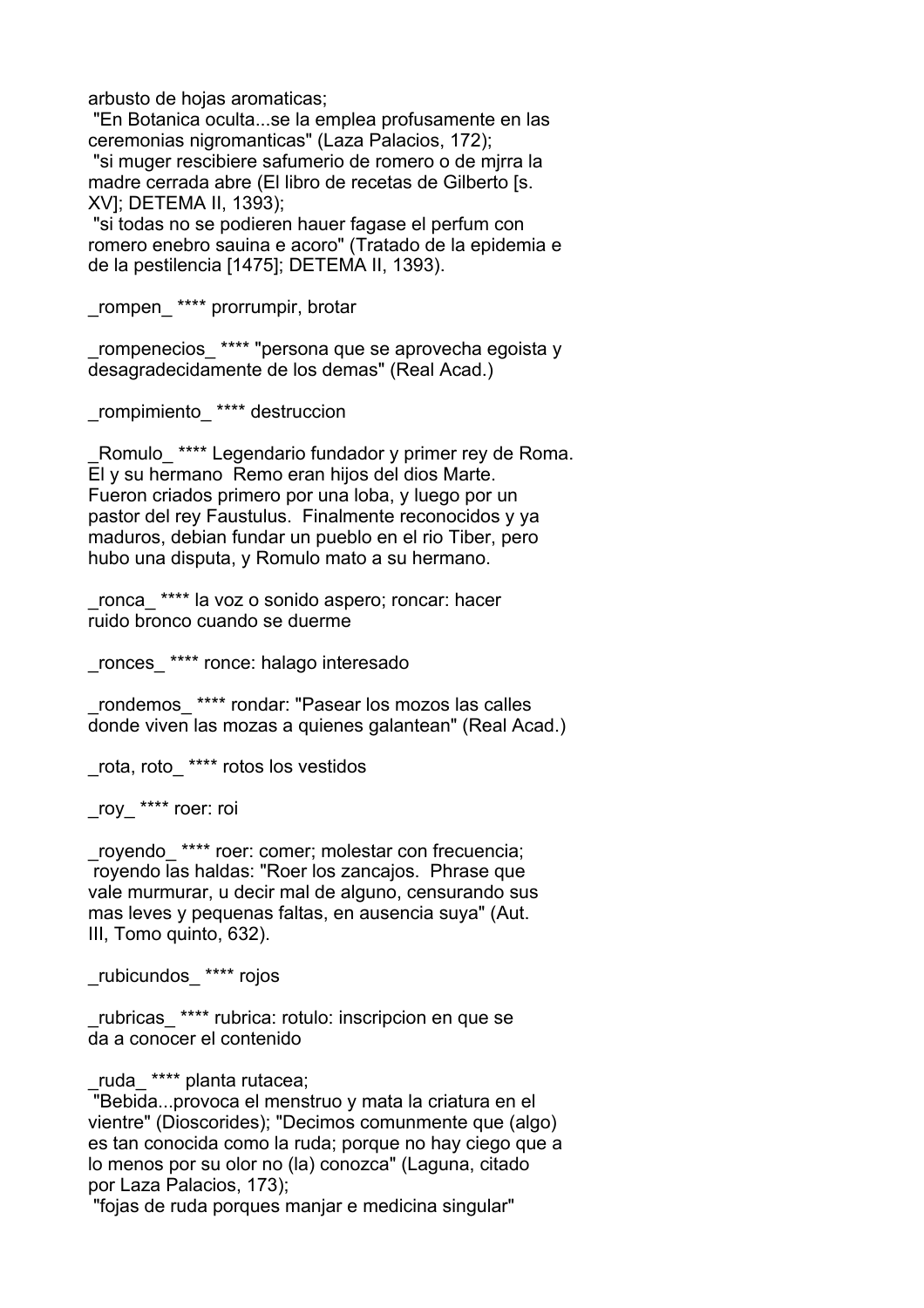(Tratado util [1481]; DETEMA II, 1399).

rueca \*\*\*\* instrumento que sirve para hilar

rufian \*\*\*\* traficante de mujeres publicas

ruuia, ruuios \*\*\*\* rubia, rubios

ruydo hechizo \*\*\*\* ruido hechizo: (Refran): "El fingido para algun engano" (Correas, 439)

\_ruydo, ruydos\_ \*\*\*\* ruido, ruidos; pendencia, alboroto

ruyn, ruynes \*\*\*\* ruin: persona baja y despreciable; "ruyn sea quien por ruyn se tiene" (Refran): (Correas, 439).

\_ruyndad ruyndades\_ \*\*\*\* ruindad: accion ruin

ruynmente \*\*\*\* ruinmente: ruin: bajo, vil

\_ruysenores\_ \*\*\*\* ruisenores

sabedme \*\*\*\* advertidme

sabella \*\*\*\* saberla

saber \*\*\*\* tener habilidad

saberlo has \*\*\*\* lo sabras

sabes \*\*\*\* sabes, sabeis

\_sabido\_ \*\*\*\* que sabe mucho

sabor \*\*\*\* impresion en el animo; a sabor de paladar: segun el gusto de uno; al mejor sabor: en el momento del mejor sabor; "querrias mas estar al sabor que al olor" (Refran:) (O'Kane, 207-208)

sabuesos \*\*\*\* perro sabueso: variedad de perro podenco

sacar \*\*\*\* aprender, averiguar, descubrir; sacar verdadero: "probar...que es...cierto lo que otro habia dicho de el" (Real Acad.); sacarte han: te sacaran: sacarle he: le sacare

\_sacasse, sacasses\_ \*\*\*\* sacase, sacases

\_sacaua\_ \*\*\*\* sacaba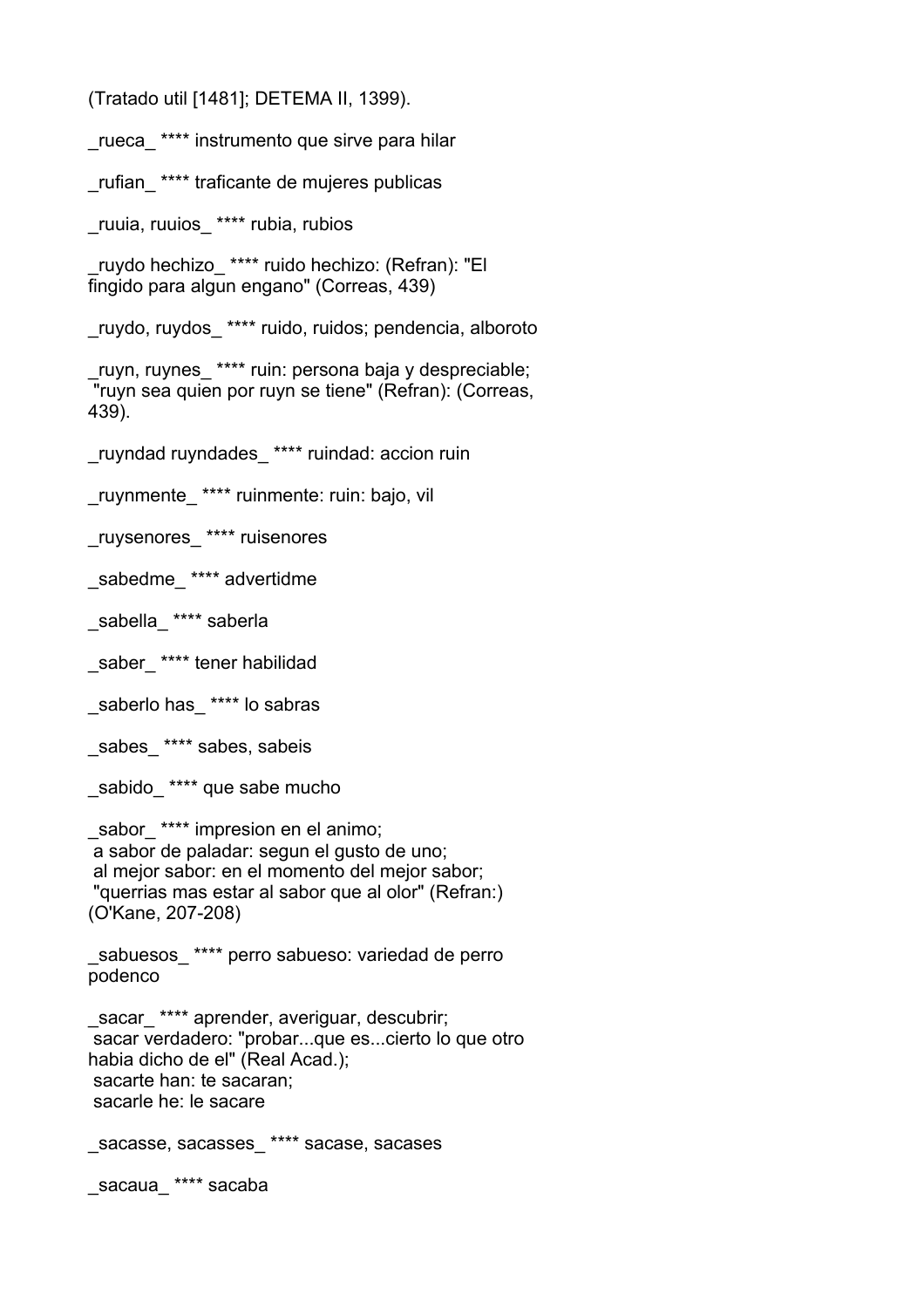saco \*\*\*\* "no caben en vn saco" (Refran:) "Honra y provecho no caben en un saco, techo y en un cesto" (Correas, 247); "pues entrambos no caben en vn saco acoge la ganancia": "variante del refran, 'Honra y provecho no caben en un saco (Correas, p. 247)" (Russell, 377).

\_saetas\_ \*\*\*\* arma que se dispara con arco; flechilla

sagaz \*\*\*\* prudente

Salomon \*\*\*\* (960?-922? a. JC.) Hijo de David, y el tercer rey de Israel; amo a muchas mujeres (Reyes I, 11.1-3)

\_salario\_ \*\*\*\* remuneracion

saliesse, saliessen \*\*\*\* saliese, saliesen

salirse \*\*\*\* librarse de algo molesto

salitre \*\*\*\* sal de nitro;

"mandal entrar en el vanno cada dia que laue la cabeza con agua salada con salitre" (Tratado de patologia general [s. XV]; DETEMA II, [1421).

saltaparedes \*\*\*\* persona joven, traviesa

salteada \*\*\*\* saltear: " sorprender el animo con una impresion fuerte y viva" (Real Acad.)

salteadores \*\*\*\* salteador: bandido; "como caminante pobre: que sin temor de los crueles salteadores va cantando en alta boz." Cf. "Quien canta / todos sus males espanta" (O'Kane, 73, citado en R-P, 300)

\_salto\_ \*\*\*\* de salto: de repente, de improviso

\_saluados\_ \*\*\*\* "cascaras de grano desmenuzadas por la molienda" (Real Acad.)

saluar \*\*\*\* salvar

salud \*\*\*\* bienestar; remedio

saludable \*\*\*\* provechoso para bien del alma

salue \*\*\*\* salve;

dios os salue: cicatriz, "cuchillada en la cara" (Real Acad.); "Dicen: Le dio una punalada que no le dejo decir ni 'Dios te salve!' Esto es, que el que se la dio no tuvo tiempo de decirselo, tan repentina y brutalmente se la dio. 'Dios os salve' era el saludo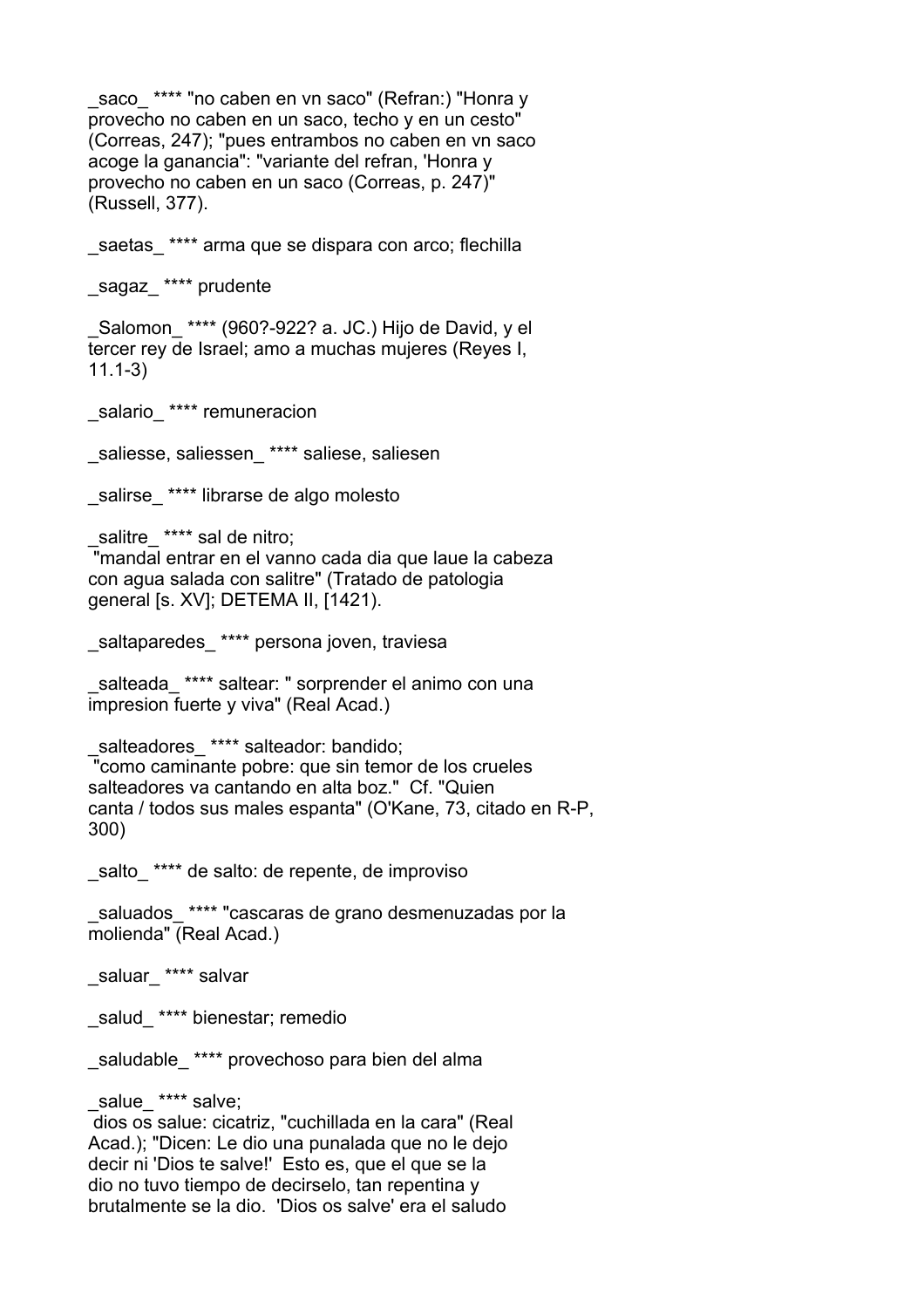comun" (Correas, citado en Cejador I, 171).

saluo \*\*\*\* salvo, excepto; salvado de un peligro; "a salvo esta el que repica" (Refran): se nota la facilidad del que reprende a otro en las acciones peligrosas cuando aquel esta sin peligro; a su saluo: sin peligro; en saluo: fuera de peligro

sanas \*\*\*\* sana: furor, enojo ciego

sanaua \*\*\*\* sanaba

sancta, sancto \*\*\*\* santa, santo;

"seria quitar a vn sancto por poner en otro" (Refran): "Quitar de un santo para darlo a otro santo" (Correas, 431): "Modo de hablar con que se reprehende a los que por motivo particular aplican a un sugeto determinado lo que a otro le tocaba, o pertenecia, aun quando los dos son iguales en merito y prendas. Algunos dicen, Descomponer un Santo por componer otro" (Aut. III, Tomo sexto, 44).

\_sanctas, sanctos\_ \*\*\*\* santas, santos

sanguijuela \*\*\*\* anelido acuatico que se utilizaba en medicina para las sangrias;

"quarto pongan sobre el apostema sanguisuelas viuas" (Tratado de la epidemia e de la pestilencia [1475]; DETEMA II, [1432]).

sangustiado \*\*\*\* angustiado (Vease Corominas, I, 214: "angosto").

sanidad \*\*\*\* sin dano o corrupcion; libre de error o vicio; con buena salud

\_sano, sana\_ \*\*\*\* sin dano, saludable; serle ha sano: le sera sano: le vendra bien; "aquel va mas sano: que anda por llano" (Refran:) (O'Kane 146); "dize el sano al doliente: dios te de salud" (Refran): "Dice al doliente el sano: Dios te de salud, hermano" (Correas, 155); ""Bien dise

el sano al enfermo: Dios te de salud" (O'Kane, 209).

Sanson \*\*\*\* En la Biblia, un israelita distinguido por su extraordinaria fuerza; Dalila, su amante, lo traiciono y lo llevo a la muerte al descubrir el secreto de su poder. (Jueces 16: 4-21)

sant \*\*\*\* san

Sant Juan \*\*\*\* San Juan;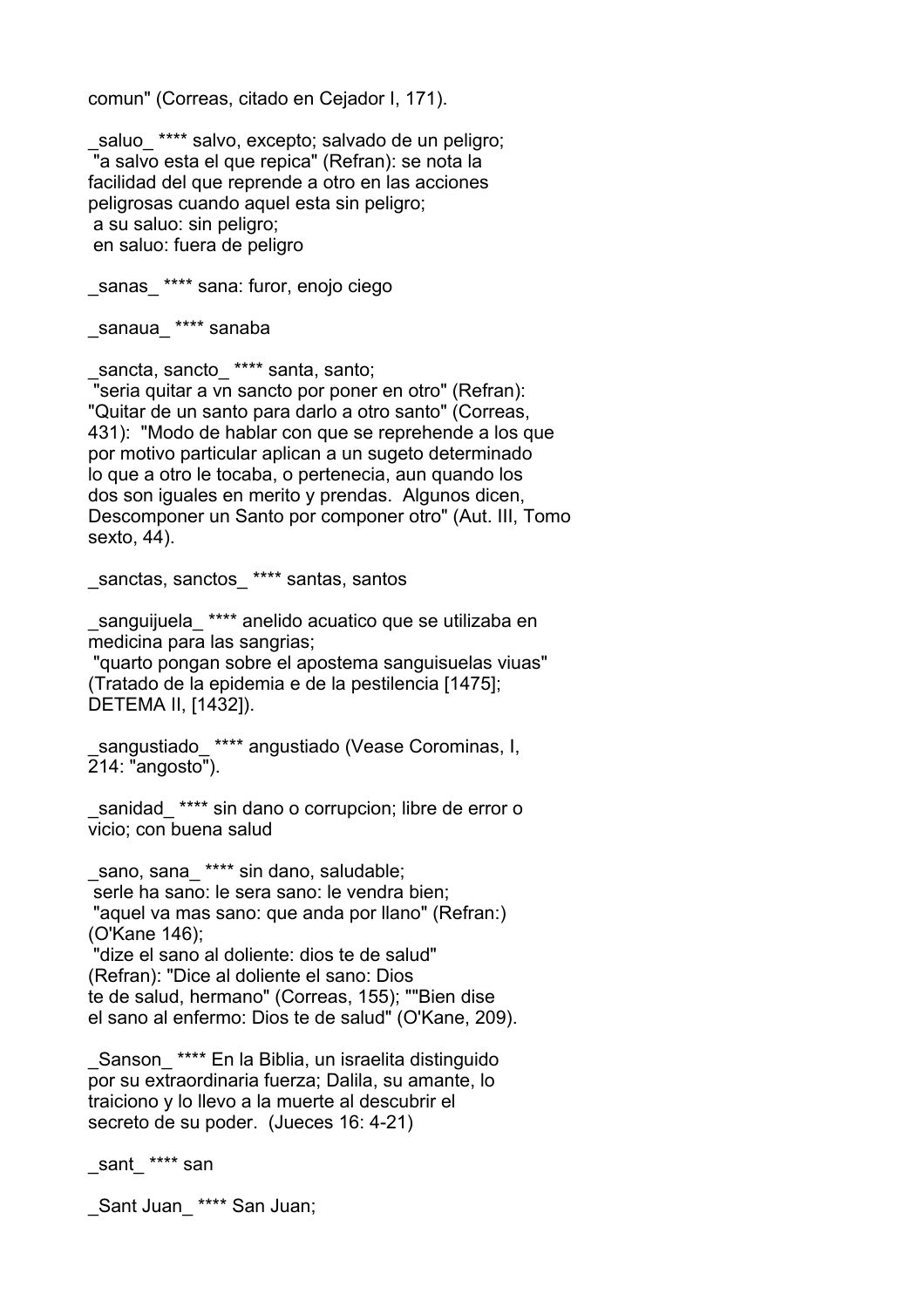"question de sant Juan. e assi paz para todo el ano" (Refran:) "Las rinas de por San Juan son paz para todo el ano... Quiere decir que al principio de los conciertos se averigue todo bien, y entonces se rina y porfie lo que ha de ser, y resultara paz para todo el ano" (Correas, 264)).

\_Sant Martin\_ \*\*\*\* "San Martin de la Vega (Madrid)" (R-P, 213)

Sant Miguel \*\*\*\* San Miguel

santidades \*\*\*\* calidad de santo

santiguada \*\*\*\* para mi santiguada: por mi fe

santiguarme \*\*\*\* santiguarse: persignarse, hacerse cruces

Sapho \*\*\*\* Poetisa de Grecia, vivio en la isla de Lesbos (600? a. JC.). Conocida por sus poemas de amor. Segun un cuento, estaba enamorado de un joven, Faon, y cuando este la rechazo, brinco al mar y se suicido.

sardina \*\*\*\* "echar otra sardina" (Refran): "Echa otra sardina, que otro ruin viene" (Correas, 171); "Phrase familiar, con que se significa, que alguno entra de fuera, especialmente en ocasion, que con alguna incomodidad se ha de admitir." (Aut. III, Tomo sexto, 48).

sarmientos \*\*\*\* sarmiento: rama de la vid (vina); tenia usos medicinales en las tradiciones populares; "Toma ceniza de sarmientos blancos e con agua de pluuia o de balsa haras lexia" (Compendio de la humana salud [1494]; DETEMA II, [1437]).

sarten \*\*\*\* vasija de hierro

satisfaze \*\*\*\* satisface

satisfazer \*\*\*\* satisfacer

sauanas \*\*\*\* sabanas

sauco \*\*\*\* arbusto de la familia de las caprifoliaceas; las flores "siempre gozaron de gran prestigio terapeutico" (Laza Palacios, 133);

"pongale los pies en agua caliente en que sea cocha manzanjlla e eneldo e sauco e abrotano" (Tratado de las fiebres [s. XV]; DETEMA II, [1439]).

saya \*\*\*\* falda, tunica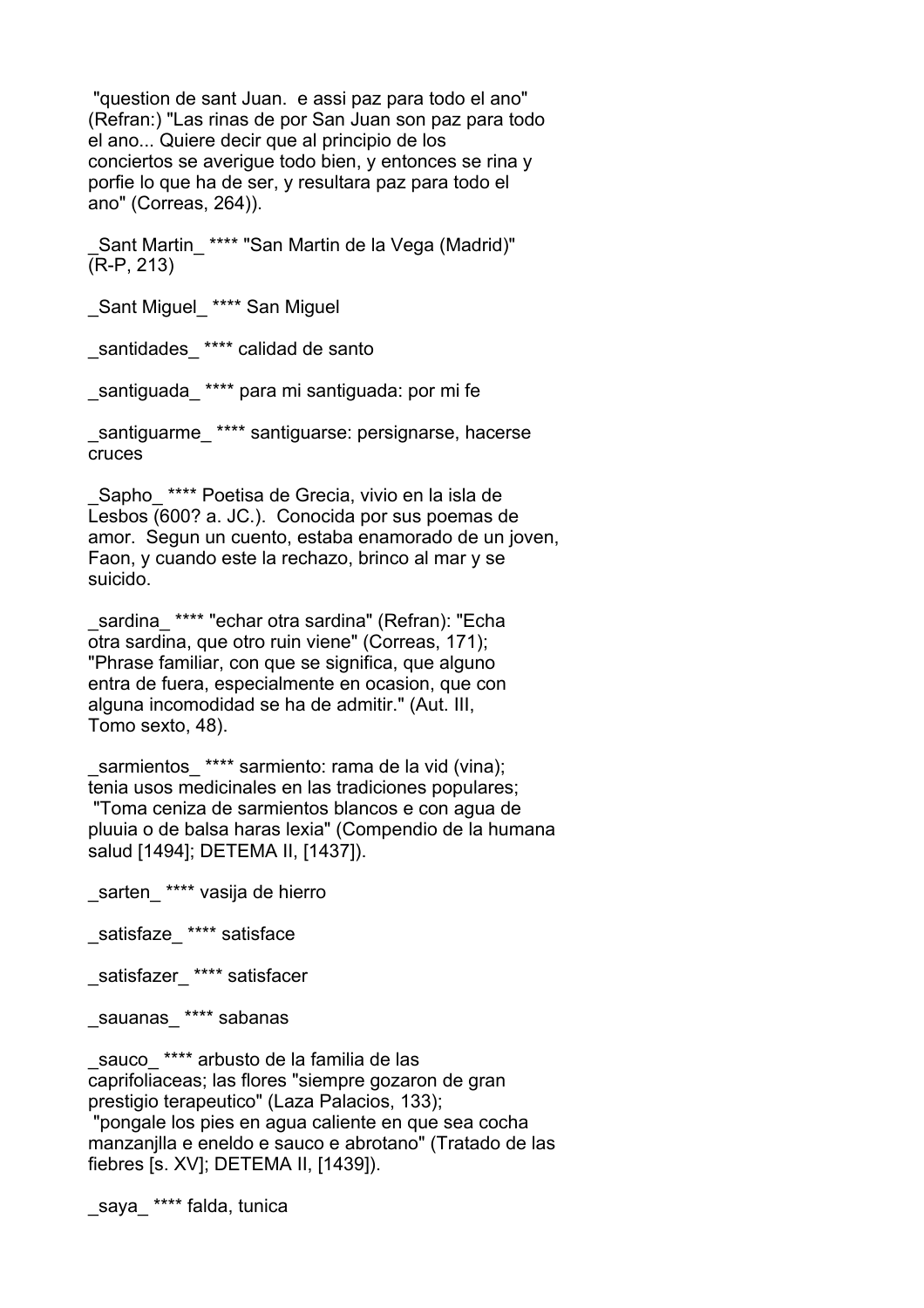\_sayo\_ \*\*\*\* cualquier vestido sazon \*\*\*\* ocasion \_sciencia\_ \*\*\*\* ciencia; saber \_sciente\_ \*\*\*\* sabio; "no sabes que el primer escalon de locura es creerse ser sciente?": "Sapientem se credere primus ad stulticiam gradus est: proximus profiteri" (Petrarca, De Remediis Utriusque Fortunae, i. 12 A, citado en Deyermond, 144); "e como sea cierto que toda palabra del hombre sciente este prenada": "Doctorum hominum verba praegnantia sunt" (Petrarca, De Remediis Utriusque Fortunae, ii. 114 O, citado en Deyermond, 146). \_screuir\_ \*\*\*\* escribir \_scriptores\_ \*\*\*\* escritores \_seays\_ \*\*\*\* ser: seais \_seco\_ \*\*\*\* en seco: fuera del agua secreta \*\*\*\* oculta \_secretarios, secretaria\_ \*\*\*\* persona a quien se comunica algun secreto para que lo calle secreto \*\*\*\* reserva; oculto \_sectas\_ \*\*\*\* secta: doctrina religiosa \_segadas\_ \*\*\*\* siegas, cosechas \_segadores\_ \*\*\*\* los que cortan el trigo, etc. seguille \*\*\*\* seguirle segund \*\*\*\* segun; "que dize cada vno de la feria segund le va en ella" (Refran): (Correas, 100). \_segurar\_ \*\*\*\* asegurar: afirmar la certeza de algo seguridad \*\*\*\* certeza; firmeza \_seguro, segura\_ \*\*\*\* constante; libre de peligro; seguridad \_semejable\_ \*\*\*\* parecido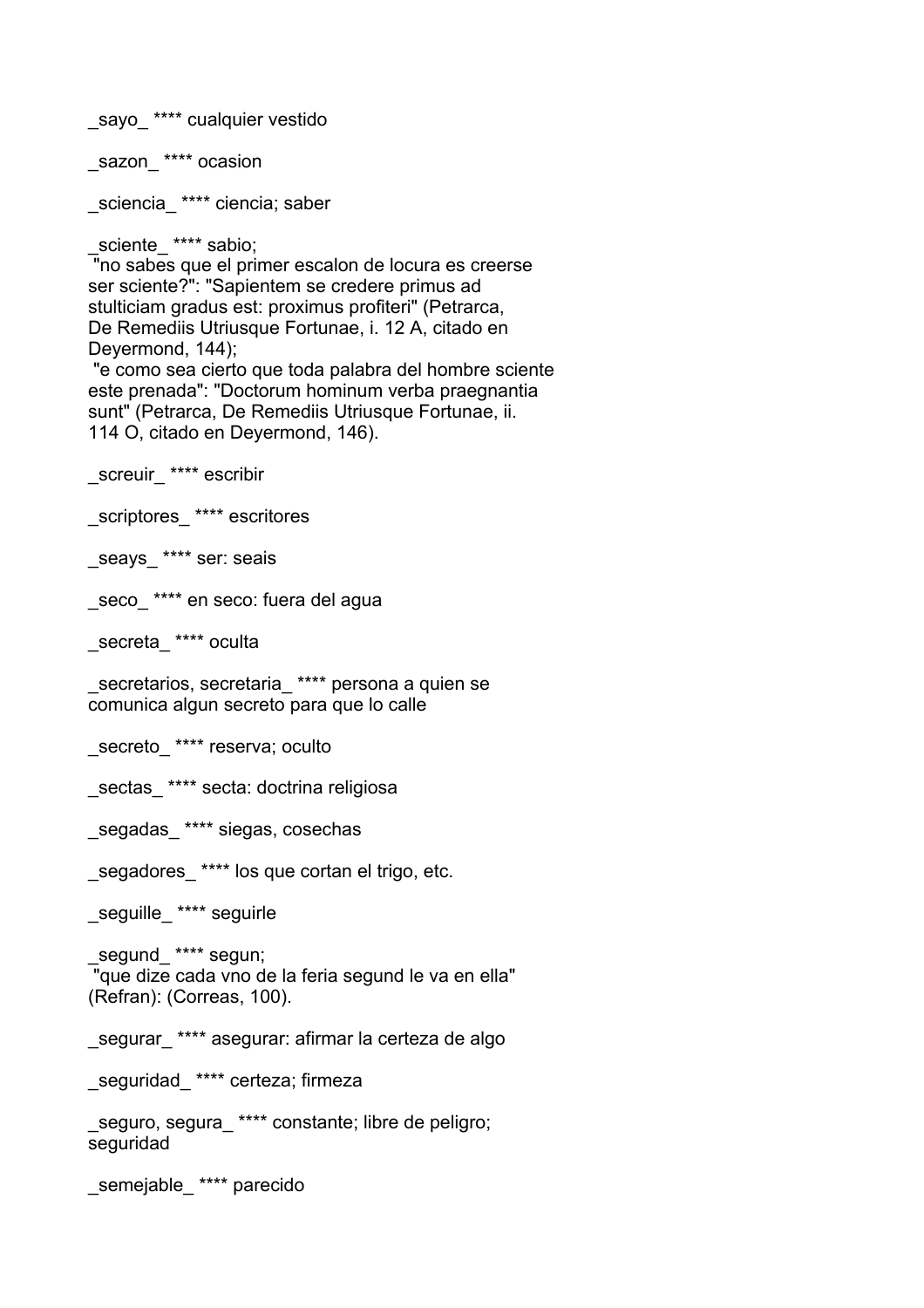semejante \*\*\*\* projimo \_semeja, semejar\_ \*\*\*\* parecerse semejassen \*\*\*\* semejasen

Semiramis \*\*\*\* Figura legendaria, algunas veces identificada con Sammuramat, reina de Asiria (ca. 800 a. JC), su madre era una diosa. Despues de casarse con un oficial de Asiria, cautivo al Rey Ninus por su belleza y su valor, y se caso con el. Al morir Ninus, ella reino durante muchos anos. Durante aquel tiempo. edifico Babilonia y conquisto varias tierras leianas. Tampoco es una figura historica su hijo Ninias. Algunas tradiciones indican que Semiramis lo concibio ilegitimamente, o que lo abandono en su infancia, le quito el trono, mato a su padre y a sus hermanos, tuvo relaciones incestuosas con el, o trato de asesinarlo.

\_Sempronio\_ \*\*\*\* "nombre de dos familias ilustres de la antigua Roma, a una de las cuales pertenecian los Gracos" (Larousse). Graco: Tiberio Sempronio Graco (reformador social y tribuno en 133 a. JC.); Cayo Sempronio Graco (hermano menor de Tiberio y tribuno en 123 a. JC)

senaleja \*\*\*\* senal

\_sendos, sendas\_ \*\*\*\* uno para cada cual

Seneca \*\*\*\* Escritor y filosofo hispanolatino (4 a. JC. - 65); nacio en Cordoba.

senetud \*\*\*\* edad senil; vejez; comunmente la vida despues de sesenta anos

senorio \*\*\*\* dignidad de senor; autoridad

sentencia, sentencias \*\*\*\* decision; dicho que encierra moralidad

sentenciar \*\*\*\* juzgar, condenar

sentible, sentibles \*\*\*\* sensible, sensibles

sentido, sentidos \*\*\*\* entendimiento, razon, inteligencia

sentir \*\*\*\* percibir, juzgar, oir, comprender

sentiriades \*\*\*\* sentiriais

senuelo \*\*\*\* objeto para atraer las aves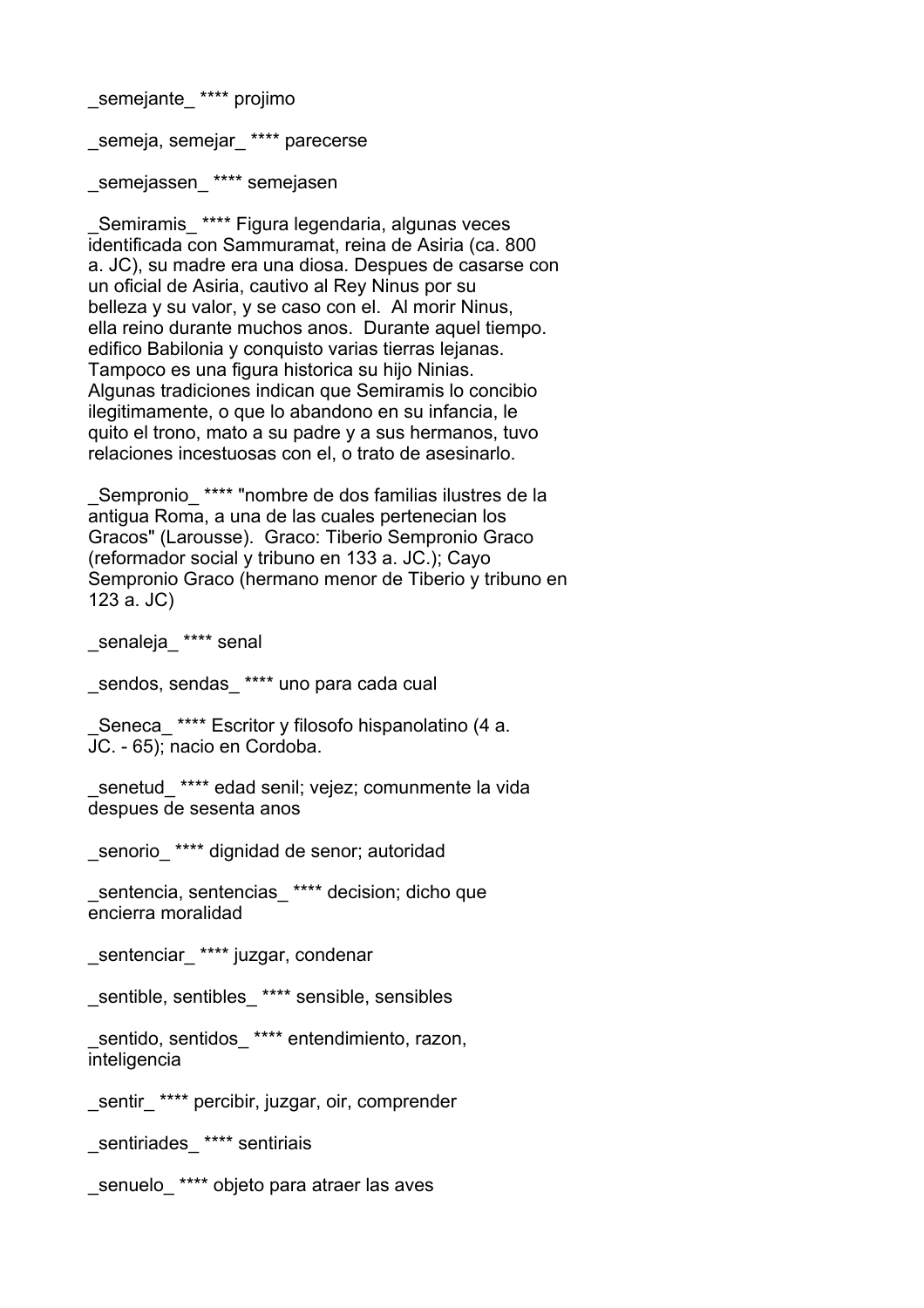senzilla \*\*\*\* sencilla ser \*\*\*\* modo de existir; ha de ser: sera \_serena\_ \*\*\*\* sirena: ninfa marina \_serenissima\_ \*\*\*\* serenisimo: "Aplicabase en Espana como tratamiento a los principes hijos de reyes"; "sin turbacion fisica o moral" (Real Acad.) \_sereys\_ \*\*\*\* sereis (seras) seriades \*\*\*\* seriais \_serlo ha, serle ha, serte ha\_ \*\*\*\* lo sera, le sera, te sera \_serpentino\_ \*\*\*\* azeyte serpentino: antiguo medicamento para uso exterior (Laza Palacios, 102-103); "el azeyte de trigo azeyte de los hueuos azeyte de culebras azeyte de enebro" (Tratado de cirugia [s. XV]; DETEMA I, 19). \_serui\_ \*\*\*\* servi seruia \*\*\*\* servia \_seruias\_ \*\*\*\* servias seruicio \*\*\*\* servicio; estado de criado, sirvientes \_seruicios\_ \*\*\*\* servicios seruido, seruida \*\*\*\* servido, servida seruidor \*\*\*\* servidor seruidora, seruidores \*\*\*\* servidora, servidores \_seruientes\_ \*\*\*\* sirvientes seruir \*\*\*\* servir seruiremos \*\*\*\* serviremos seruis \*\*\*\* servis sesito \*\*\*\* seso \_seso, sesos\_ \*\*\*\* cerebro; prudencia; sentidos setimo\_\*\*\*\* septimo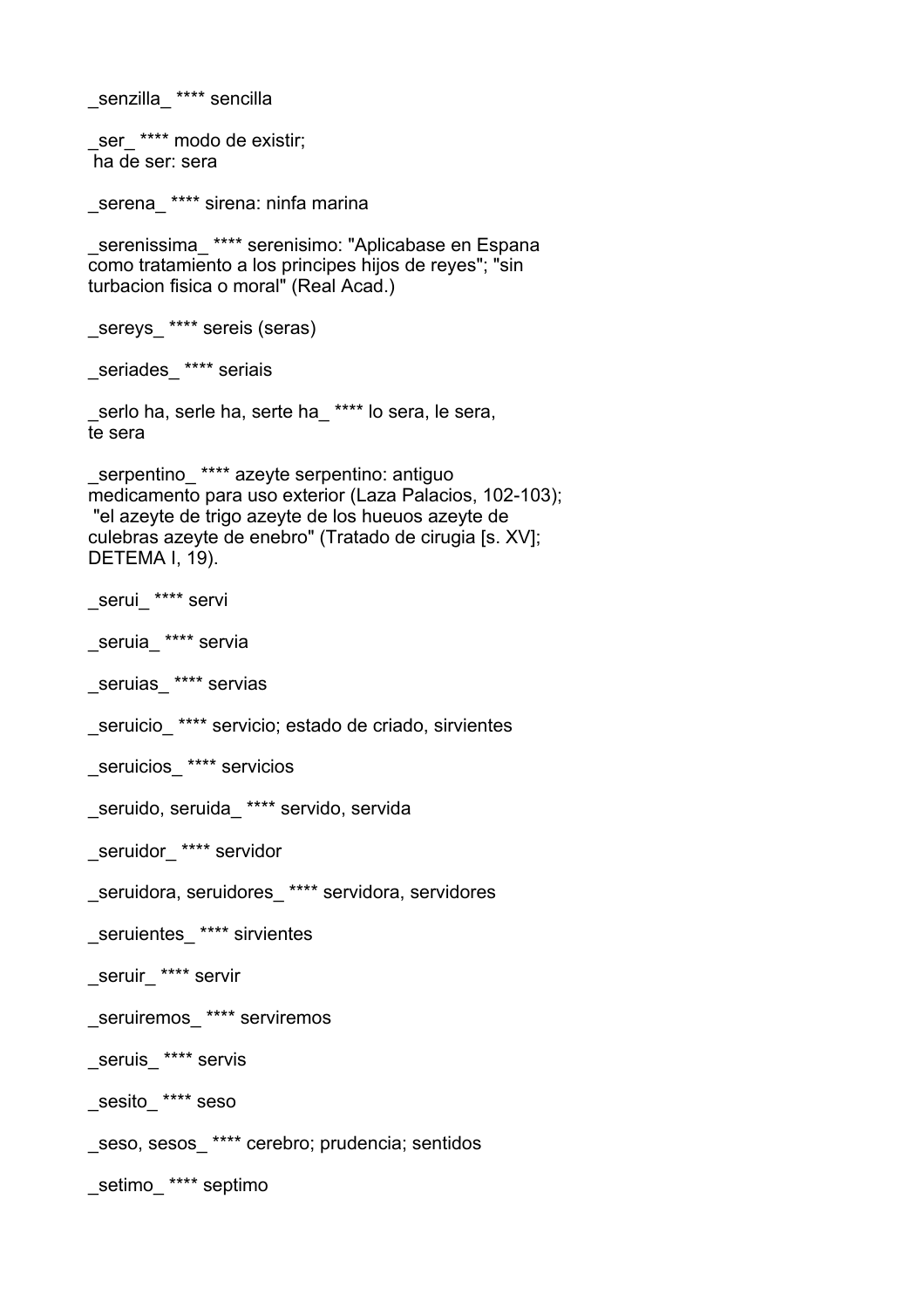```
_seueridad_ **** severidad
_sey_ **** se (ser)
seydo **** sido
seyle **** sele (ser)
_seyme_ **** seme (ser)
seys **** seis
siento **** sentir: experimentar sensaciones;
lamentar; opinar
_sieruo, sierua, sieruas_ **** siervo: esclavo,
servidor
_sietecientas_ **** setecientas
_sigas_ **** seguir: perseguir
_siglo_ **** "buen siglo aya": "que todo lo pase bien
en el otro mundo" (Russell, 285)
signo **** sino, hado
_siguia_ **** seguia
siluo **** silbo
simple **** bobo
_simplezico_ **** simplecico
_simulado_ **** simular: fingir lo que no es
_sindicado_ **** junta de sindicos, de abogados:
justicia, juez
_sino_ **** menos, solamente
sintieron **** sentir: percibir; experimentar
sensaciones
_sintiesse_ **** sintiese
sintiessedes **** sintieseis
sintiessen, sintiesses **** sintiesen, sintieses
siquiera **** por lo menos
_siruamos, siruan, siruas_ **** sirvamos, sirvan,
```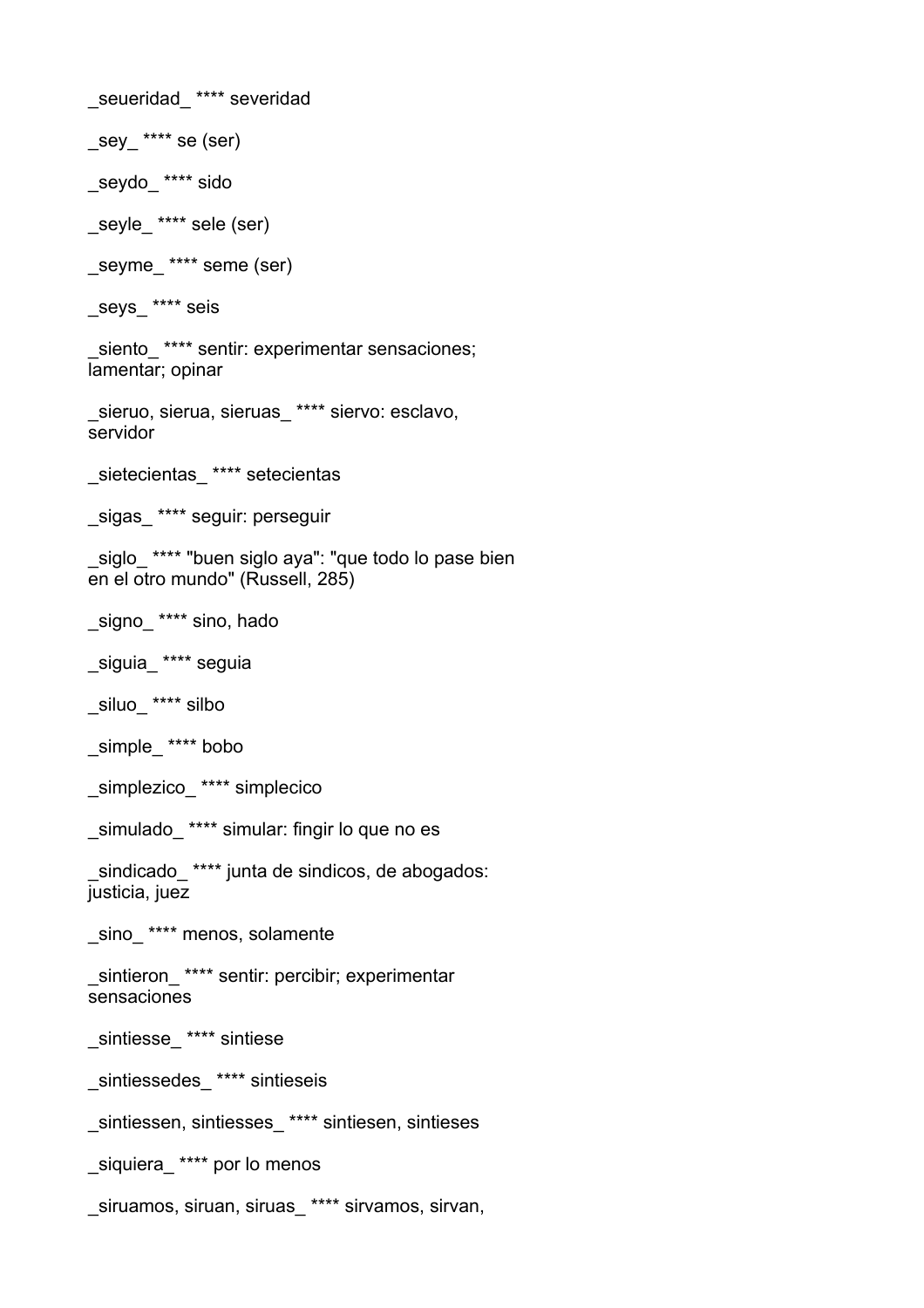sirvas

sirue, siruen\_\*\*\*\* sirve, sirven; "quien a otro sirue no es libre": "Refr. que ensena la precision, con que el criado debe estar a la voluntad de su amo, aun quando se atraviessa la propria." (Aut. III, Tomo sexto, 102).

siruiendo \*\*\*\* sirviendo

siruienta \*\*\*\* sirvienta: criada

siruiente, siruientes \*\*\*\* sirviente: servidor, criado

\_so\_ \*\*\*\* soy; debajo de

\_sobaco\_ \*\*\*\* cavidad debajo del hombro

\_soberuezcas\_ \*\*\*\* ensoberbecer: ser arrogante

\_soberuio, soberuia\_ \*\*\*\* soberbio, soberbia; "O tia y que duro nombre: e que graue e soberuio es senora contino en la boca": "Dominus durum superbumque et grave nomen est" (Petrarca, De Remediis Utriusque Fortunae, i. 85 C, citado en Deyermond, 146)

\_sobido\_ \*\*\*\* subir: subido

sobir, sobi, sobire \*\*\*\* subir, subi, subire

\_sobra\_ \*\*\*\* exceso

sobrado, sobrada, sobrados \*\*\*\* demasiado; audaz, licencioso; abundante de bienes; el desvan; "nunca tu haras casa con sobrado" (Refran): "No haras casa con sobrados, con dos ni tres altos" (Correas, 349).

sobraria \*\*\*\* exceder

sobraran \*\*\*\* exceder; quedar

sobraua \*\*\*\* sobraba

sobre \*\*\*\* encima; despues de

\_sobrecargar\_ \*\*\*\* cargar con exceso

\_sobrenombre\_ \*\*\*\* apodo

\_sobrepuja\_ \*\*\*\* sobrepujar: superar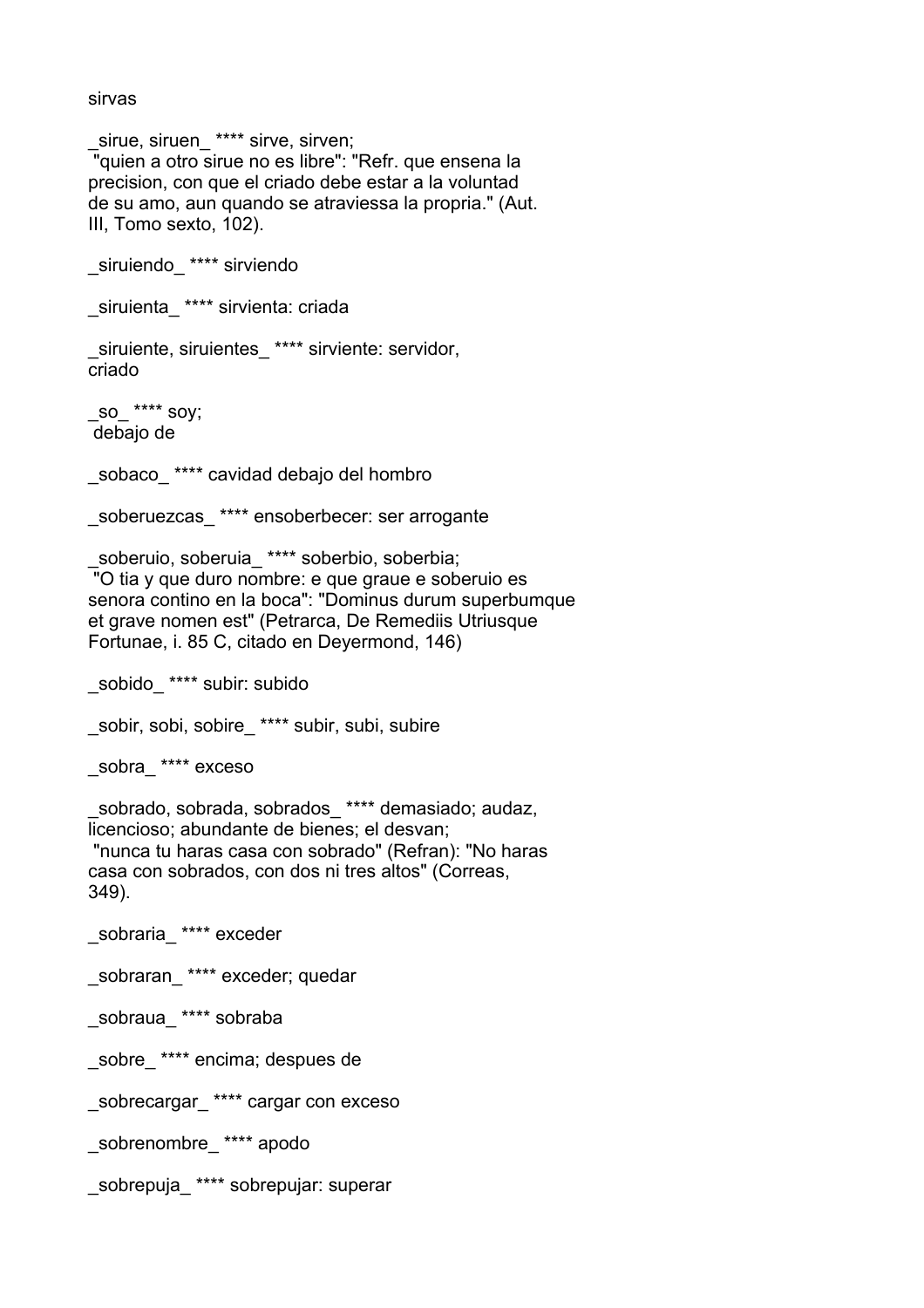sobresalto \*\*\*\* temor repentino

sobreuiene, sobreuino \*\*\*\* sobrevenir: venir improvisamente

socios \*\*\*\* socio: persona asociada con otras

\_Socrates\_ \*\*\*\* Filosofo y maestro ateniense (470 - 399 a. de JC.). "Lo referente a (su muerte anunciada) en Petrarca" (R-P, 178, que se refiere a Deyermond, 1961:78-79, 143): Socrates dum carcere clauderetur tertia se luce moriendum praevidit. (Index) . . . et nomine appelantem . . . (De Rebus memorandis, IV. iii. 30) "Socrates, prisionero en la carcel, previo que iba a morir al tercer dia... y llamando(lo) por nombre..."

\_Sodoma\_ \*\*\*\* En la Biblia, un pueblo que Dios destruyo con fuego, junto con otro pueblo, Gomorra, por los pecados de su gente. Entre sus pecados, los hombres querian 'conocer' (sexualmente) a dos angeles alojados en la casa de Lot. (Gen:18-19, y especialmente 19:5).

soffrir\_ \*\*\*\* sufrir: contenerse

sofisticos, sofistica \*\*\*\* aparente, fingido con sutileza

sofrido \*\*\*\* sufrido

sofrillas \*\*\*\* sufrirlas

sofrimiento \*\*\*\* sufrimiento: paciencia, tolerancia

sofrir \*\*\*\* sufrir: tolerar, aguantar, permitir

\_sofrire\_ \*\*\*\* sufrire

sofrirle \*\*\*\* aguantarle

sofrirse \*\*\*\* sufrir: reprimirse

sofrite \*\*\*\* te soporte

soga \*\*\*\* cuerda;

"yran alla la soga y el calderon": se perdera lo accesorio, perdido lo principal;

"soga de ahorcado": "las hechizeras dizen que para la bienquerencia se aprovechan de estas sogas" (Covarrubias, 942);

 "no quiebre la soga por lo mas delgado" (Refran:) (O'Kane 99), "Phrase que aconseja que el pobre y humilde no contienda con el rico y poderoso, porque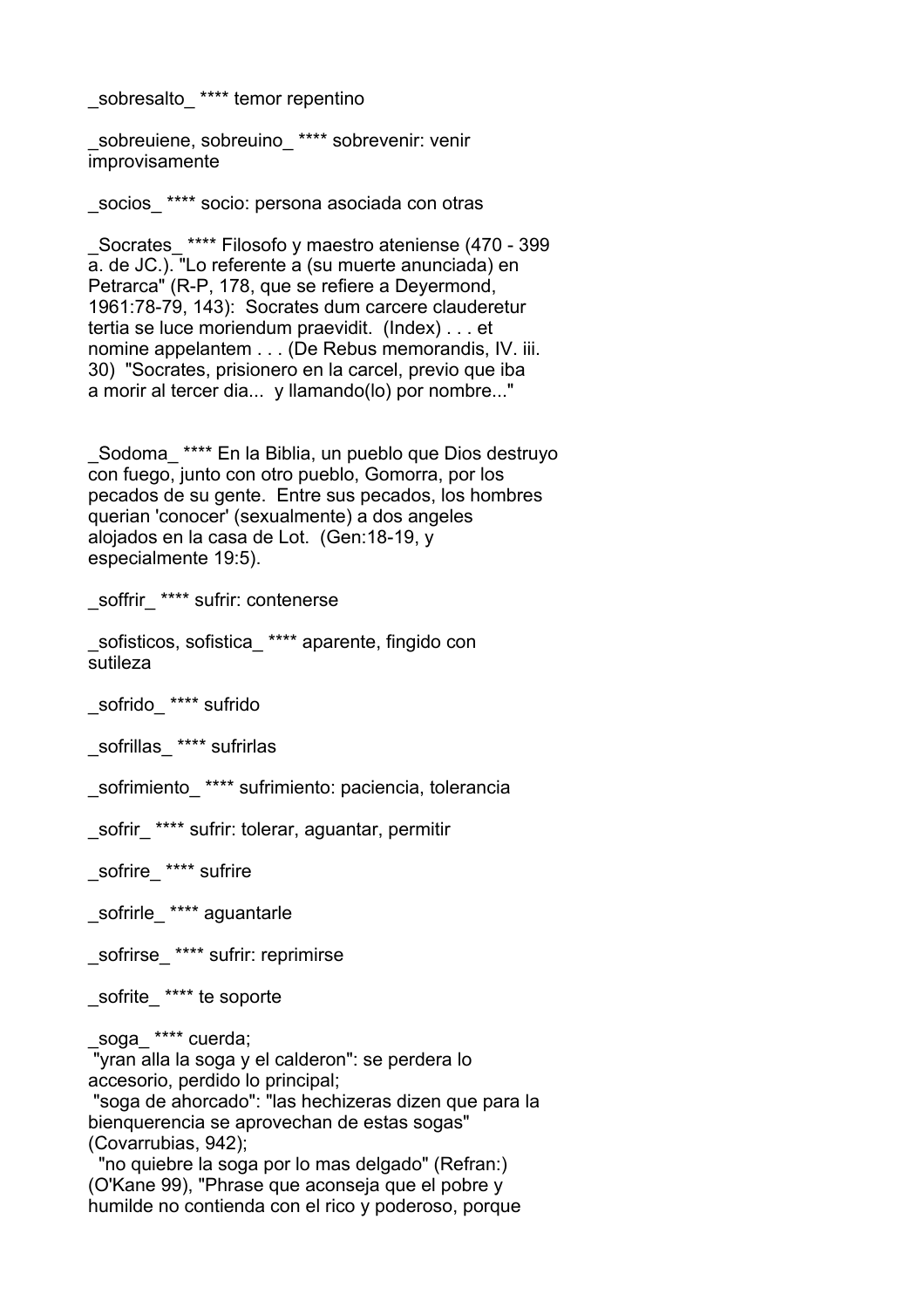siempre llevara lo peor" (Aut. II, Tomo tercero, 59).

sojuzgada, sojuzgadas \*\*\*\* sojuzgar: sujetar, dominar

sojuzgaste \*\*\*\* sojuzgar: sujetar

solana \*\*\*\* pieza en la casa para tomar el sol

solaz, solazes \*\*\*\* diversion

\_soldada\_ \*\*\*\* sueldo

soldar, soldara, soldaremos \*\*\*\* enmendar

soldase \*\*\*\* enmendase

soleys \*\*\*\* soler: soleis

solicita, solicitos \*\*\*\* atenta, diligente, cuidadosa

solicitar \*\*\*\* urgir (Real Acad.)

\_solicitud\_ \*\*\*\* solitud?: soledad

soliman \*\*\*\* sublimado corrosivo; hoy dia, como en el pasado, tiene sus usos medicinales;

"Toma vna onza de argen solimado que es soliman e vna ochaua de argen biuo" (Recetas [s. XV]; DETEMA II, [1490]).

someter \*\*\*\* humillar

son \*\*\*\* sonido; sin son: sin razon, "sin habla" (R-P, 226)

sonaua, sonauas \*\*\*\* sonaba, sonabas

soruos \*\*\*\* sorbos

sosegadilla \*\*\*\* sosegada: quieta

Sosia \*\*\*\* "En la (comedia 'Eunuco') y en la 'Andria' interviene Sosia, todavia mas conocido por la parte chistosisima que desempena en el 'Anfitrion' de Plauto." (Menendez y Pelayo, Origenes de la novela, III, xlvii). Es posible que Rojas tambien pudiera haber leido el "De Euobus Amantibus" de Eneas Silvio (despues Pio II), publicado en 1444. Aqui tenemos un criado llamado Sosias, pero este es viejo, su papel con los enamorados es de poca importancia, y no tiene nada en comun con el Sosia de Fernando de Rojas. "Sosia, sogsein, servare, a bello servatus" (Aribau, xiv).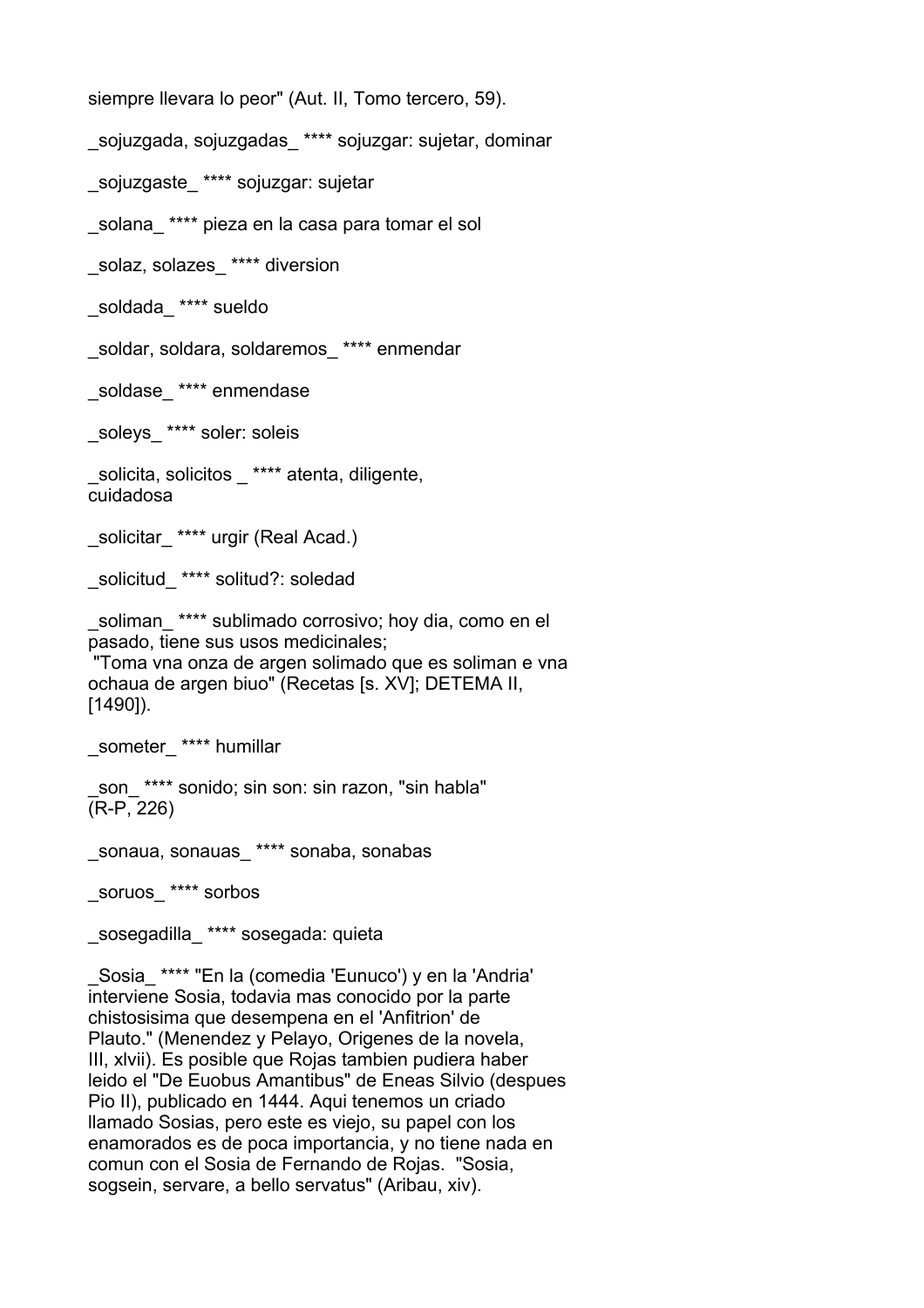\_sospecha\_ \*\*\*\* desconfianza, miedo, temor \_sospeche\_ \*\*\*\* sospechar: recelar: temer \_sospira\_ \*\*\*\* suspira \_sospirando\_ \*\*\*\* suspirando sospirar \*\*\*\* suspirar sospiros \*\*\*\* suspiros \_sossegada, sossegadas\_ \*\*\*\* sosegada: tranquila sossiego \*\*\*\* sosiego; "vn freno de sosiego": (asi en 1499, 1500 and 1501 eds.; "vn freno de silencio" en 1514 ed.) \_sostuuo\_ \*\*\*\* sostuvo: sostener sotil \*\*\*\* sutil; "el sotil ladron siempre rodea las ricas moradas" (Refran:) "Sotil (El) ladron busca el rico meson" (Correas, 466). soys \*\*\*\* sois \_spantalobos\_ \*\*\*\* espantalobos: arbusto species \*\*\*\* especie: clase speranza \*\*\*\* esperanza \_spiritu\_ \*\*\*\* espiritu Stigie \*\*\*\* Estigia: rio de los infiernos \_suaue, suaues\_ \*\*\*\* suave, suaves suauidad \*\*\*\* suavidad: dulzura suauissimo \*\*\*\* suavisimo subir \*\*\*\* levantar \_subito\_ \*\*\*\* improvisto, repentino, precipitado subjecion \*\*\*\* sujecion: servidumbre \_subjecto, subjeto, subjetos\_ \*\*\*\* persona; sujeto: sujetar: someter al dominio

\_sublimado, sublimada\_ \*\*\*\* sublimar: elevar hasta lo sublime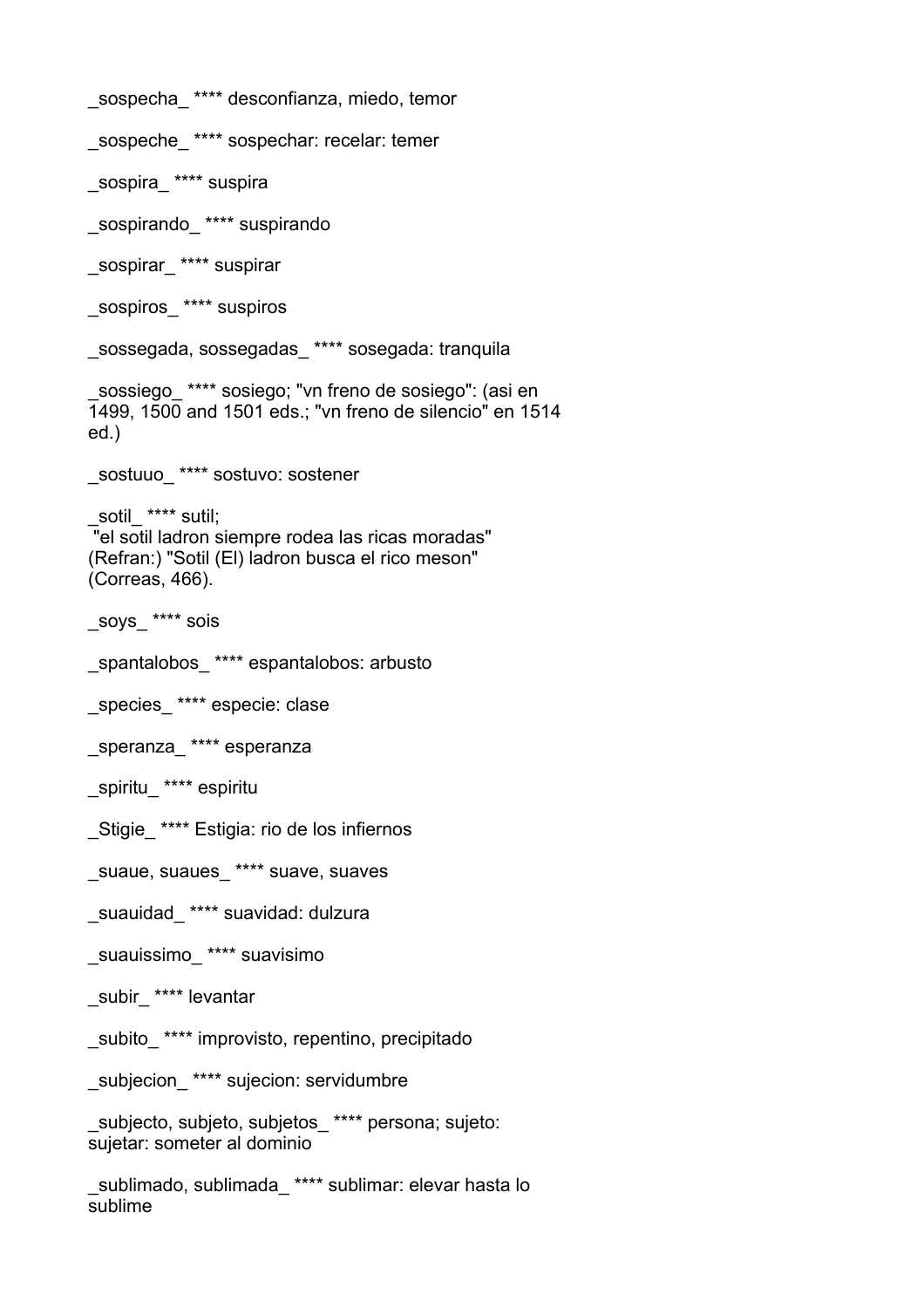subliman \*\*\*\* exaltan

succedieron \*\*\*\* sucedieron

sucessor \*\*\*\* sucesor

\_suelo\_ \*\*\*\* tierra; fondo: indole

suena \*\*\*\* "mas mal ay que suena" (Refran): "En el aldehuela mas mal ay que suena" (O'Kane 47: Santillana, Refranes, 265)

sueno \*\*\*\* al le sueno: otra cosa imagino

sueno y soltura \*\*\*\* decir "el sueno e la soltura": decirlo todo sin reserva

\_suffrir\_ \*\*\*\* sufrir, tolerar

\_sufras\_ \*\*\*\* aguantes

\_sufrela\_ \*\*\*\* aguantala

\_sujecion\_ \*\*\*\* servidumbre

sulfureos \*\*\*\* relativo al azufre

\_suma\_ \*\*\*\* lo mas importante de una cosa

sumarios \*\*\*\* sumario: resumen

\_supiesse, supiessen, supiesses\_ \*\*\*\* supiese, supiesen, supieses

\_supito, supitos\_ \*\*\*\* subito: repentino, de pronto

\_suplan, suplia\_ \*\*\*\* suplir: proveer

\_supplico\_ \*\*\*\* suplico

\_sus\_ \*\*\*\* voz que se usa para excitar

suso \*\*\*\* de suso: de arriba

\_susurrays\_ \*\*\*\* susurrar: susurrais

\_suzia, suzias\_ \*\*\*\* sucia, sucias

suziedad, suziedades \*\*\*\* suciedad

suziuelo \*\*\*\* sucio

tabladillo \*\*\*\* conjunto de tablas sobre una armazon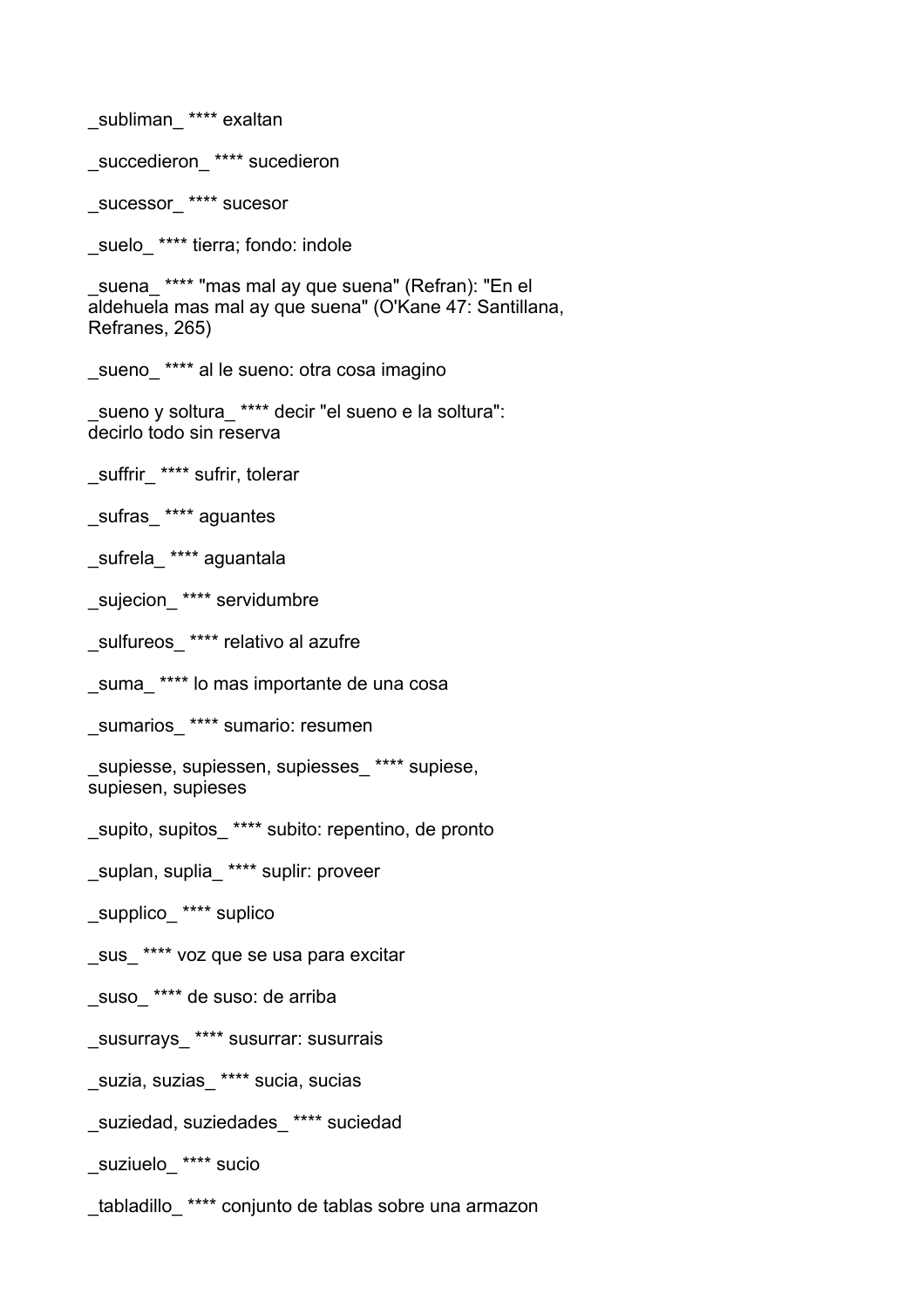tablado \*\*\*\* el juego del tablado: "Tablado era un castillejo de tablas sobre un madero alto, al cual los caballeros tiraban bohordos para derribar las tablas, y era preciado el brazo que derribaba alguna";

"Espessos, como piedras a tablado" (Refran): "es aqui a proposito de los grandes aparatos, y de muchos dias, para un rato de fiesta" (Correas, 469).

tablas \*\*\*\* tabla: madera plana

tablero, tableros \*\*\*\* casa de juego, mesa para juegos:

poner al tablero: aventurar

tablilla de meson\_\*\*\*\* letrero a la puerta del meson; "hecho tablillo de meson": se queda solo y afuera; (Refran): "Tablilla de meson, que a los otros aloja y ella se queda al sereno sola"; "Tablilla de meson, que a todos alberga, y ella se queda fuera" (Correas, 469).

\_tacha, tachas\_ \*\*\*\* defecto

tahur \*\*\*\* jugador, uno que frecuenta las casas de juego

taja \*\*\*\* tarja: vara que se usa para apuntar lo que se vende fiado

```
tajada **** porcion cortada
```
tajo \*\*\*\* corte; "Esgr. Corte que se da con la espada u otra arma blanca, llevando el brazo de derecha a izquierda" (Real Acad.)

tal \*\*\*\* "que tal ay, que tal quiere" (Refran): (Correas, 470).

talega \*\*\*\* bolsa

tanbien \*\*\*\* tambien

tane, tanen, taner \*\*\*\* taner: tocar un instrumento musico;

"la que las sabe las tane": "Phrase familiar, con que se advierte al que quiere obrar, o decir en lo que no sabe, o no es de su profession: pues el acierto en qualquiera cosa, es proprio de el que es en ella practico y sabio" (Aut. III, Tomo sexto, 3)

tanga \*\*\*\* tangir: taner

tania \*\*\*\* taner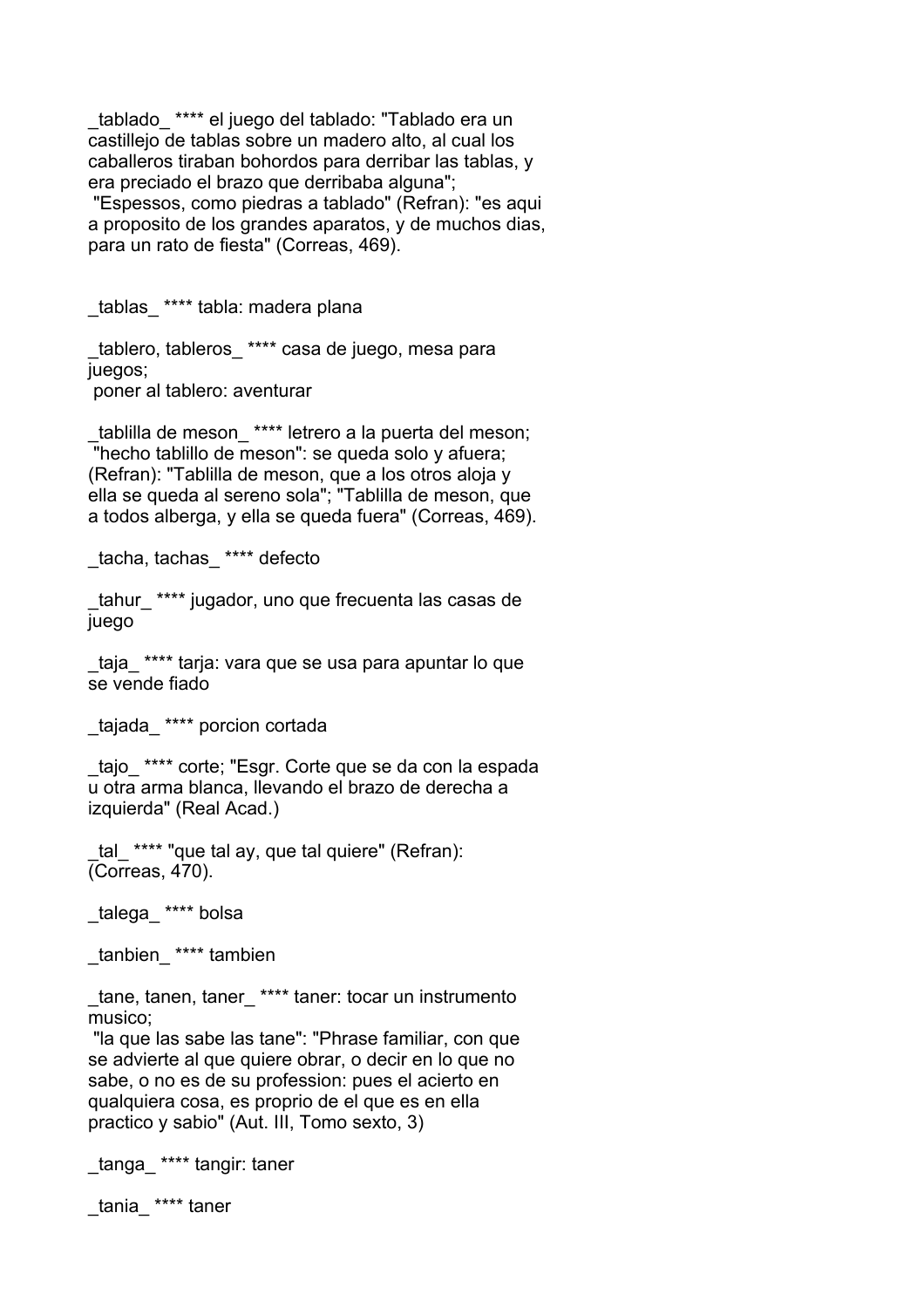taniendo \*\*\*\* taner

tanto \*\*\*\* dos tanto: doble; que tanto: cuanto

taraguntia \*\*\*\* taragontia: planta, dragontea; "Segun Laguna, el jugo de su raiz tiene 'admirable virtud...en desecar las malignas llagas del cuero' y, aunque el no lo dice, siempre gozo de mucha estimacion como contraveneno" (Laza Palacios, 181); "si la muger oliere a las narizes flores o rayzes de draguntea o beujere treynta gramos de la simjente parira luego sin dolor" (El libro de recetas de Gilberto [s. XV]; DETEMA I, 562).

\_tardasse\_ \*\*\*\* tardase

\_Tarpeya\_ \*\*\*\* "Capitolino (Monte) o Roca Tarpeya, una de las siete colinas comprendidas en el recinto de la antigua Roma" (Larousse)

\_tassa\_ \*\*\*\* tasa: medida, regla, norma; "quando seays aparte, no quiero poner tassa, pues que el rey no la pone" (Proverbio) : (Correas, 358), "equivalente a 'una vez a solas, todo esta permitido'" (R-P, 210)

\_tauerna\_ \*\*\*\* taberna

tela de cauallo \*\*\*\* "Repuso revendo la mi companera: / Nin causan amores, nin guardan su tregua / Las telas del fijo que pare la yegua" (Mena: Laberinto); y comenta El Brocense: "Quando nace el potro dizen que saca en la frente una carnecilla como higo, y esta quitan las hechiceras para conciliar amor" (Citado en Laza Palacios, 183).

temerosos, temerosa \*\*\*\* timidos, cobardes; que causa temor

\_temperancia\_ \*\*\*\* templanza, moderacion

\_tempestad\_ \*\*\*\* "ninguna tempestad mucho dura": "Tempestas nulla durat" (Petrarca, De Remediis Utriusque Fortunae, ii. 90 I, citado en Deyermond, 145).

\_templadico\_ \*\*\*\* templado: moderado

templara \*\*\*\* templar: moderar, poner en armonia

temple \*\*\*\* humor; "de otro temple esta esta gayta" ("Frase proverbial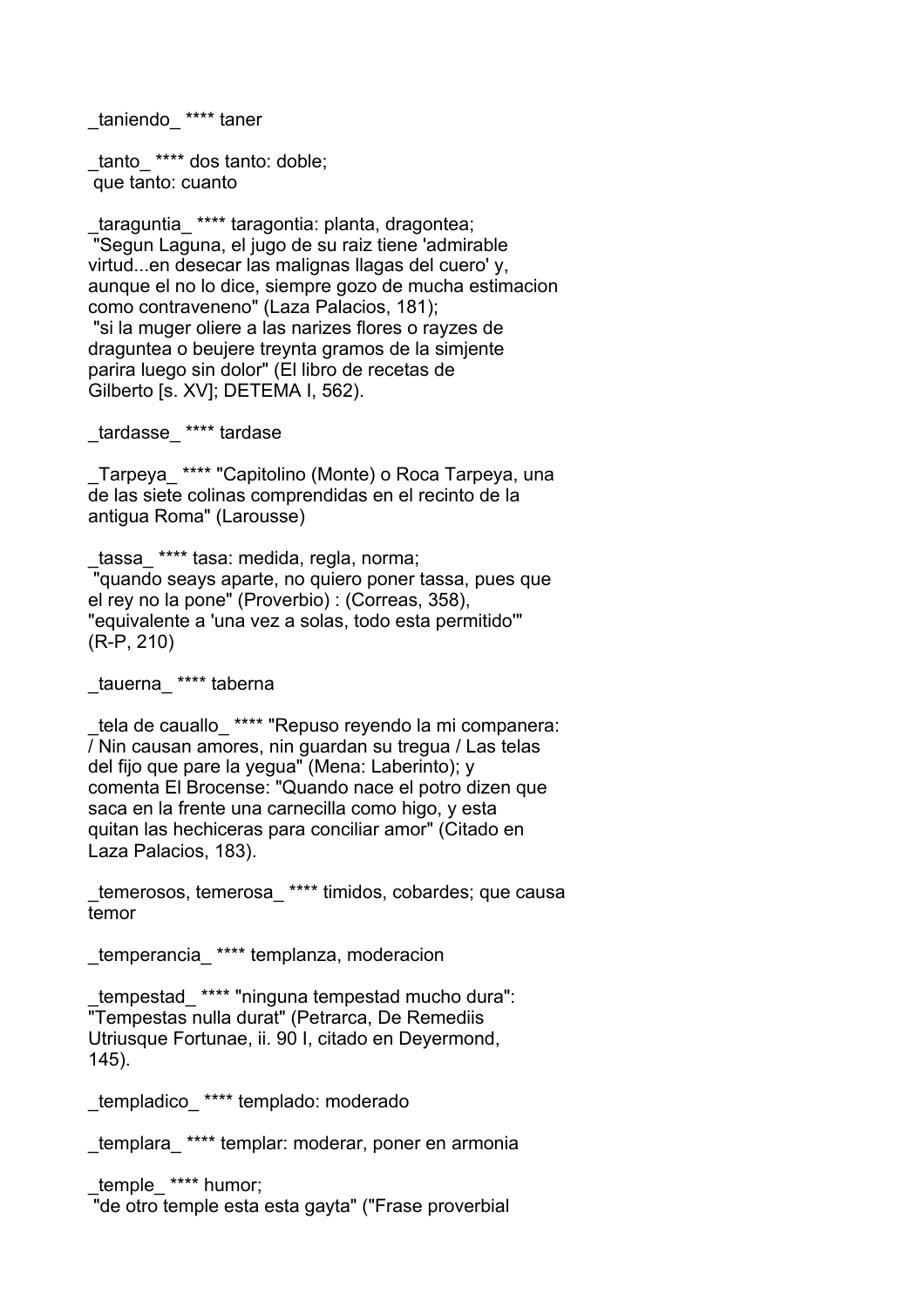todavia en uso" R-P, 115)

temporal \*\*\*\* perteneciente al tiempo; "dizen que fiar en lo temporal, e buscar materia de tristeza, que es ygual genero de locura": "Nam et incassum niti et tristiciae materiam aucupari: par dementia est" (Petrarca, De Remediis Utriusque Fortunae, ii. 24 B 10, citado en Deyermond, 61).

\_tenazicas\_ \*\*\*\* pinzas

tenazuelas \*\*\*\* tenacillas para arrancarse el pelo

\_tener\_ \*\*\*\* poseer; detener, parar; juzgar; considerar; he de tener: tendre

\_tener en mucho, tener en algo\_ \*\*\*\* estimar, apreciar mucho

tener en poco; tener en nada<sup>+\*\*\*</sup> estimar poco; no estimar nada

tenerias \*\*\*\* curtiduria: sitio donde trabajan las pieles

teneys, tenes \*\*\*\* tener: teneis

\_tengotelo\_ \*\*\*\* te lo tengo

teniades \*\*\*\* teniais

tenidas\_ \*\*\*\* juzgadas, reputadas

tenien \*\*\*\* tenian

tercia \*\*\*\* que sigue al segundo

terenciana \*\*\*\* Obras de Publius Terentius Afer, escritor romano de comedias (190?-159? a. JC.). "Jamas yo no vi terenciana"; en Toledo (1500) dice: "Jamas no vi sino terenciana"

ternasme \*\*\*\* me tendras

\_terne, ternas, terna, ternan\_ \*\*\*\* tendre, tendras, tendra, tendran

ternemos \*\*\*\* tendremos

\_ternia, ternias\_ \*\*\*\* tendria, tendrias

\_terrenales\_ \*\*\*\* terrenal: perteneciente a la Tierra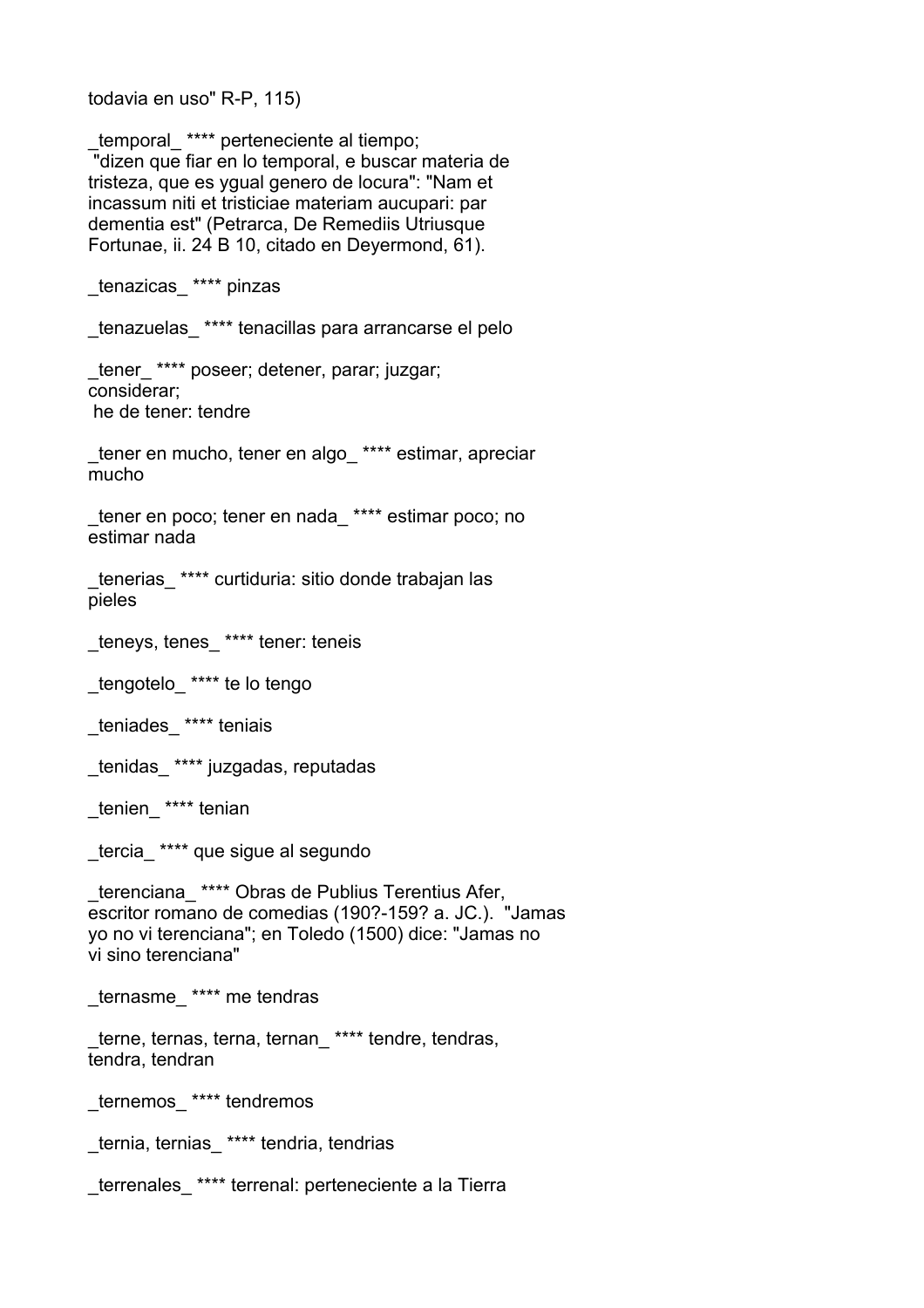terron, terrones \*\*\*\* masa

Tesifone \*\*\*\* Tisifone: una de las furias

testigo \*\*\*\* la persona que presencia una cosa; la persona que da testimonio de una cosa; la prueba

\_testimoniar\_ \*\*\*\* "su testimoniar: 'su falso testimoniar' (cfr. Covarrubias, p. 960, 'levantar testimonio, es dezir causa falsa contra alguno')" (Russell, 226).

teta, tetas \*\*\*\* seno, pezon

\_texedores\_ \*\*\*\* tejedor: persona cuyo oficio es tejer

texido \*\*\*\* tejido. "de mis brazos fueras fecho e texido" (el cordon)

\_texo, texon\_ \*\*\*\* tejon: mamifero carnicero; entre los usos medicinales, "sus testiculos cozidos en miel encienden mucho la Venus" (Huerta, citado en Laza Palacios, 184);

"todos los meollos e todas las grosuras e de las mas aprouechables es la grosura del oso leon taxo lobo e gulpeja" (Cirujia [1440-1460]; DETEMA II, 1531).

\_tez\_ \*\*\*\* piel

tha \*\*\*\* ta: voz para significar los golpes en la puerta

Thamar \*\*\*\* En la Biblia, hermana de Absalon. Fue violada por su medio-hermano, Amnon. (Samuel II, 13.1-19)

thesoro \*\*\*\* tesoro;

"quanto thesoro ay en Uenecia" (Refran): "Tesoro de Venecia. Por grande" (Correas, 649).

tibar \*\*\*\* de oro puro; "Un oro mui acendrado, que se coge en un rio llamado assi" (Aut. III, Tomo quinto, 59).

tiemplate \*\*\*\* template

tiempo \*\*\*\* a su tiempo (a sus tiempos): en el momento oportuno; a tiempo: en oportunidad; con tiempo (con el tiempo): con desahogo; en tiempo: en ocasion oportuna; sin tiempo: en ocasion inoportuna, fuera de tiempo; en vn tiempo: en un tiempo: simultaneamente;

dejar al tiempo (una cosa): "levantar mano de un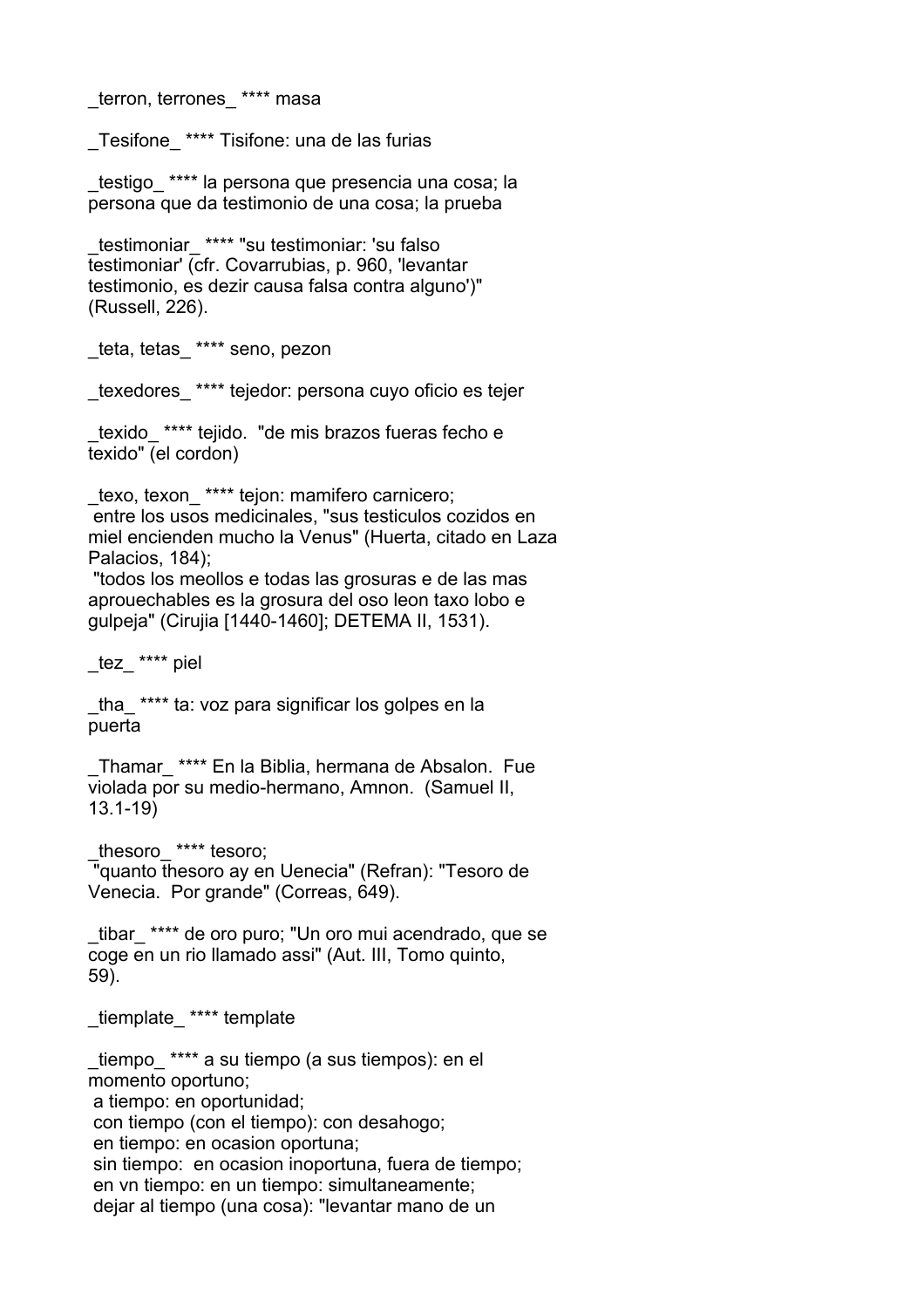negocio, a ver si el tiempo lo resuelve" (Dicc. Acad.); por tiempo: por algun tiempo;

"quien tiempo tiene: e mejor le espera: tiempo viene que se arrepiente" (O'Kane, 219, cita varios refranes semejantes.)

tiende \*\*\*\* tender: extender

tienente \*\*\*\* te tienen: ya te cogieron

tientan \*\*\*\* tentar: probar, tocar

tiento \*\*\*\* consideracion prudente; a tiento: dudosamente; sin tiento: sin cordura; no le tomo tiento: tomar el tiento: examinar: "Aqui seria 'no me importa'" (R-P, 201)

tinagica \*\*\*\* tinaja; vasija grande de barro para liquidos

tinosa \*\*\*\* que padece tina; miserable, mezquina

tirauan \*\*\*\* tiraban

tiro, tiros \*\*\*\* dano grave; disparo de un arma

Tisbe \*\*\*\* (Vease 'Piramo')

titulo \*\*\*\* demostracion autentica, testimonio; motivo

toca, tocas\_\*\*\*\* prenda o adorno para la cabeza; sombrero

\_tocalla\_ \*\*\*\* tocarla

\_tocasse\_ \*\*\*\* tocase

\_tocaua\_ \*\*\*\* tocaba

todas vnas \*\*\*\* ser todo uno: venir a ser varias cosas una misma

\_tollerar\_ \*\*\*\* tolerar

\_Tolomeo\_ \*\*\*\* "sano a su criado Tolomeo del bocado de la biuora": Petrarca: (Deyermond, 1961: 143) "Quod Alexandro per visum draco radicem in ore gerens apparuit: quia inventa et Ptolemaeum familiarem suum venenata aspide percussum et alios multos de eadem peste liberavit" (De Rebus memorandis. IV. iii. 22 B): Un dragon [o culebra] le aparecio a Alejandro en una vision, con una raiz en la boca: por eso, cuando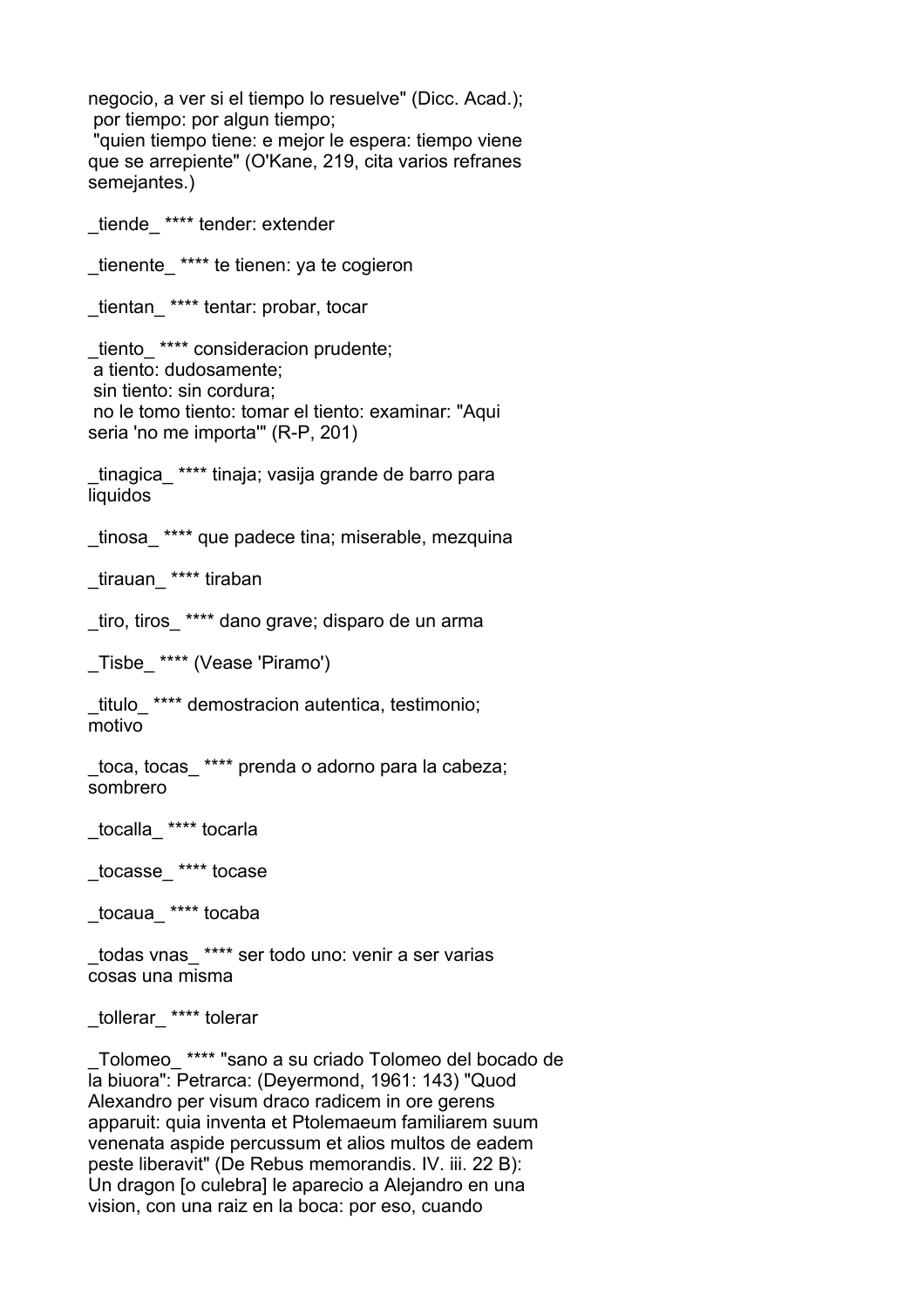encontraron esto, liberto tanto a su criado Tolomeo que habia sido derrotado por la vibora venenosa como a otros muchos que sufrieron la misma afliccion. (Vease tambien Plutarco, 'Vida de Alejandro'.)

\_Tolomeo\_ \*\*\*\*"(mato) a su padre e madre e hermanos e muger: por gozar de vna manceba": Tolomeo IV, Filopator, Rey de Egipto (221- 205 a. JC). Al principio de su reino mato a su hermano, a su madre y a su tio; luego se dio a una vida de lujuria

tomado \*\*\*\* tomar: ocupar un sitio para cerrar el paso

\_tomalla\_ \*\*\*\* tomarla

\_tomare la boz\_ \*\*\*\* tomar la voz: llamar

\_tomaua, tomauas\_ \*\*\*\* tomaba, tomabas

tomays \*\*\*\* tomar: tomais

\_topado\_ \*\*\*\* encontrado

\_topar\_ \*\*\*\* encontrar

\_topasses\_ \*\*\*\* encontrases

\_topauamos\_ \*\*\*\* topabamos

\_topome\_ \*\*\*\* topar: chocar, tropezar, encontrar

\_toque\_ \*\*\*\* ensayo de un objeto de oro o plata

toquillas \*\*\*\* panuelos

Torcato \*\*\*\* T. Manlio Imperiosus(?) Torquato. Fue consul romano en 347, 344, y 340 (a. JC.). Cuando su hijo, Tito Manlio, desobedecio su mandamiento y mato a otro caballero del real enemigo, el padre lo mando a asesinar.

\_torce\_ \*\*\*\* collar, cadena

tordo \*\*\*\* pajaro de lomo gris

tormentos \*\*\*\* tortura

torna, tornan \*\*\*\* tornar: volver; torna en ti: volver en si, recobrar el conocimiento uno

\_tornada\_ \*\*\*\* accion de regresar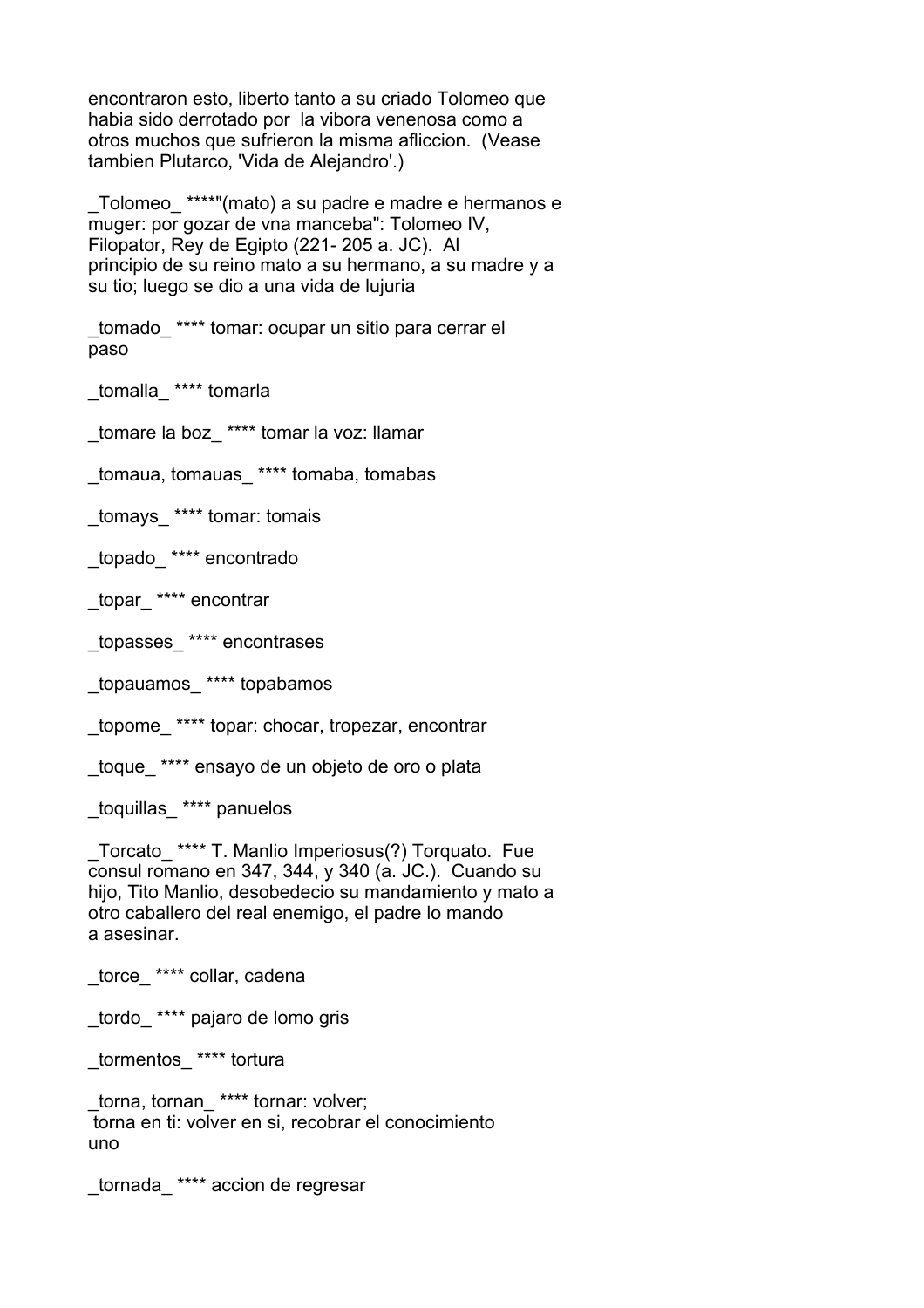\_tornado, tornados\_ \*\*\*\* vuelto

\_tornallo, tornalle\_ \*\*\*\* tornarlo, tornarle

tornare \*\*\*\* volviera

tornarme he \*\*\*\* me tornare: volvere

\_tornasse\_ \*\*\*\* tornase

\_tornaua\_ \*\*\*\* tornaba

tornays \*\*\*\* tornais

\_tornemos\_ \*\*\*\* tornar: regresar

\_torno\_ \*\*\*\* contorno

\_Toro\_ \*\*\*\* "Zamora" (R-P, 213); "Ciudad muy noble y abundante de todos frutos, especialmente de vino" (Covarrubias, 968).

torpe \*\*\*\* carece de habilidad, lascivo, infame; "quien torpemente sube a lo alto: mas ayna cae que subio" (Refran): (O'Kane, 215).

\_torrezno\_ \*\*\*\* tocino frito

\_tortarosa\_ \*\*\*\* (palabra desconocida); "planta y flor utilizada para perfumar el bano" (R-P, 316)

\_tortolas\_ \*\*\*\* aves parecidas a las palomas

\_toruellinos\_ \*\*\*\* torbellino: remolino de viento

\_tostada\_ \*\*\*\* rebana de pan tostada

\_tostadas\_ \*\*\*\* "unas tostadas" = "uvas tostadas"? (En Burgos (1499) y en Toledo (1500) se lee ""vnas", pero en Valencia (1514) el texto dice "vuas"); "contra la fistola toma sal tostada tartax agaritun e fecho este poluo muy sotil conficionalo con mjel" (Cirujia [1440-1460]; DETEMA II, 1572).

toue, touiste, touo, touieron \*\*\*\* tuve, tuviste, tuvo, tuvieron

\_touiera, touieras\_ \*\*\*\* tuviera, tuvieras

touieremos \*\*\*\* tener: tuvieremos

\_touiesse, touiesses, touiessen\_ \*\*\*\* tuviese, tuvieses, tuviesen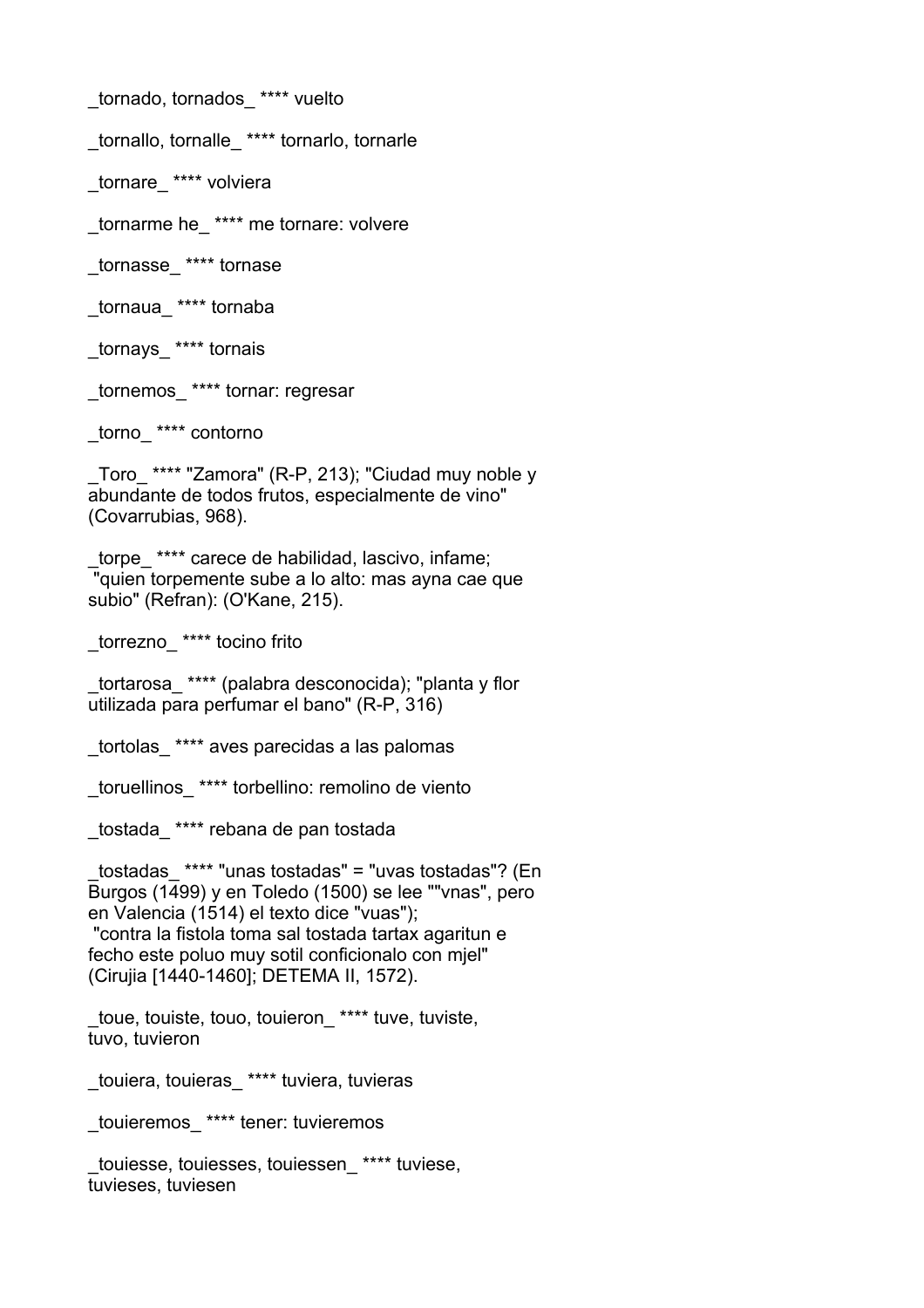touistes \*\*\*\* tuvisteis

\_trabajauas\_ \*\*\*\* trabajabas

\_trabajes\_ \*\*\*\* molestes

trabajo \*\*\*\* esfuerzo; dificultad, suceso infeliz, molestia;

"Todo aquello alegra que con poco trabajo se gana" (Refran): "Alegra lo que sin trabajo se gana, y sin trabajo se aumenta" (Correas, 28).

\_tractaua\_ \*\*\*\* trataba

\_traer\_ \*\*\*\* trasladar una cosa; entregar con traicion; atraer; obligar, persuadir

\_traergela he\_ \*\*\*\* traersela he: se la traere

traes \*\*\*\* traeis

trafagos \*\*\*\* ocupaciones, faenas

\_tragada\_ \*\*\*\* tragar: estar persuadido de que ha de suceder algo desagradable

\_trama\_ \*\*\*\* hilos que forman una tela

\_tramas\_ \*\*\*\* artificios para perjudicar a uno

\_trance, trances\_ \*\*\*\* momento critico

\_Traso\_ \*\*\*\* Nombre terenciano: "Traso es el soldado fanfarron rival del joven Fedria en el Eunuco" (Menendez y Pelayo, Origenes de la novela, III, xlvii). "Hay un maton nombrado Traso, de la voz Thrase, atrevido, audaz" (Aribau, xiv).

\_traspassa, traspasse\_ \*\*\*\* traspasar: atravesar; "Mucha fuerza tiene el amor. no solo la tierra: mas avn las mares traspassa, segun su poder. Ygual mando tiene en todo genero de hombres. todas las dificultades quiebra. Ansiosa cosa es: temerosa: e solicita. todas las cosas mira en derredor.": "Amoris mira et magna potentia... Quod par imperium habet in omne hominum genus... Amor omnes difficultates frangit... Volucer est amor: non terras: sed coelum transit et maria... Amor anxia res est: credula: timida: sollicita: omnia circumspiciens: et vana etiam ac secura formidans" (Petrarca, De Rebus familiaribus, 37 A, 47 B, 54 B, 89 V, 96 A, citado en Deyermond, 39).

\_traspasso, traspassaron\_ \*\*\*\* traspasar: quebrantar un precepto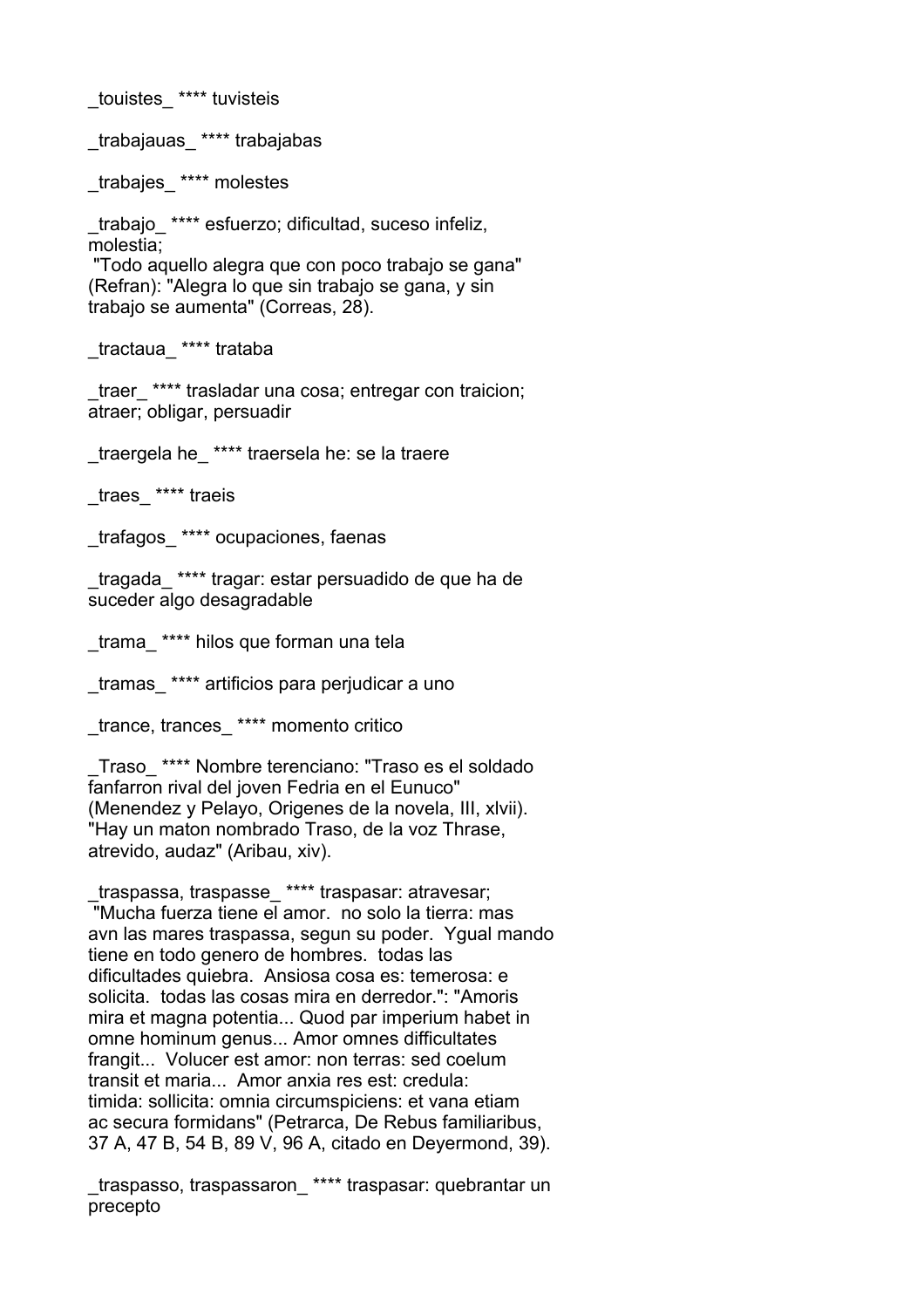trasponer, trasponen, trasponga \*\*\*\* transponer: poner en lugar diferente, trasplantar, ocultarse a la vista detras de algo \_traspuesta\_ \*\*\*\* trasplantada \_trastrocame\_ \*\*\*\* trastrocar: trastocar: invertir tratables \*\*\*\* que se tratan facilmente tratar \*\*\*\* manejar, usar \_trataua\_ \*\*\*\* trataba \_tratays\_ \*\*\*\* tratar: tratais \_trato\_ \*\*\*\* negocio trato doble\_\*\*\*\* fraude trauan \*\*\*\* trabar: prender, asir \_trauiessa\_ \*\*\*\* atraviesa trauiesos \*\*\*\* traviesos \_traxe, traxo, traxeron\_ \*\*\*\* traer: traje, trajo, trajeron traxeran \*\*\*\* trajeran \_traya, trayas, trayan\_ \*\*\*\* traia, traias, traian trayale \*\*\*\* le traia \_traycion, trayciones\_ \*\*\*\* traicion, traiciones \_traydo, traydos\_ \*\*\*\* traido, traidos \_traydor, traydora, traydores\_ \*\*\*\* traidor, traidora, traidores \_traygo, traygas, traygan, traygays\_ \*\*\*\* traigo, traigas, traigan, traigais \_trebol\_ \*\*\*\* planta herbacea; sus "sumidades floridas...se usan...como bequicas y para combatir las inflamaciones de las mucosas y para preparar el emplasto de Melitoto" (Laza Palacios, 184).

\_tregua\_ \*\*\*\* suspension, cesacion de hostilidades

\_tremen, tremo\_ \*\*\*\* tremer: temblar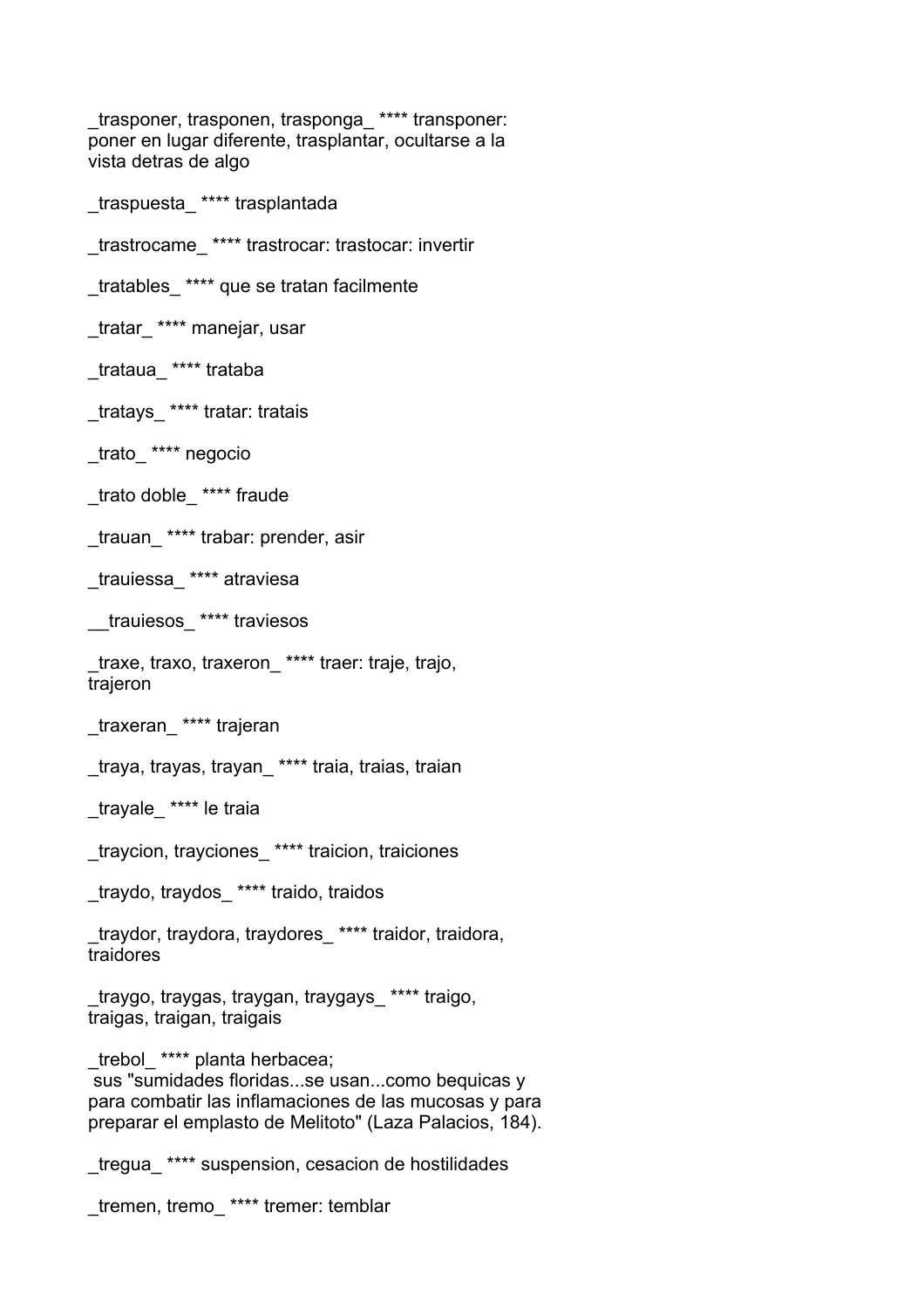trementina \*\*\*\* substancia pegajosa que fluye de los pinos y otros arboles; se usaba como depilatorio

\_tresquilanme\_ \*\*\*\* trasquilar

tresquilen \*\*\*\* que me tresquilen a mi a cruzes: trasquilar a cruces: cortar el pelo groseramente: "Esta fue una pena impuesta antiguamente por el derecho canonico, a los casados dos vezes" (Covarrubias, p. 977); "se hacia con los blasfemos y judios" (Fuero Juzgo, citado en Cejador, II, 161)

\_tresquillar\_ \*\*\*\* trasquilar: cortar el pelo o la lana; menoscabar la reputacion;

"cata que del buen pastor es propio tresquillar sus ouejas e ganado: pero no destruyrlo y estragarlo": "Pastoris boni est tondere pecus non deglutire" (Petrarca, De Rebus memorandis. IV. vii. 2 in fin., citado en Deyermond, 44).

\_treynta\_ \*\*\*\* treinta

\_treze\_ \*\*\*\* trece; estar en sus trece: persistir

\_triaca\_ \*\*\*\* remedio

\_tribunicia\_ \*\*\*\* relativo al tribuno romano

Tristan \*\*\*\* En la leyenda medieval del ciclo breton, Tristan es un caballero mandado a Irlandia por el Rey de Cornualles para acompanar a la princesa Isolda, la cual sera la esposa del rey. Isolda y Tristan inconscientemente beben una pocion magica, se enamoran, y al final se mueren juntos.

\_troba, trobara\_ \*\*\*\* trobar: trovar: hacer versos

\_trobador\_ \*\*\*\* trovador: poeta

trobando \*\*\*\* trovar: hacer versos; mal trobando: cantando mal o cantando cosas tristes

\_trocarlas\_ \*\*\*\* cambiarlas

\_trocasse\_ \*\*\*\* trocase: trocar: cambiar

\_tropece\_ \*\*\*\* tropezar: deslizarse en un error

\_tropezado\_ \*\*\*\* "nunca he tropezado como otras vezes": "El tropezar era mal aguero, y al reves, hasta entre los romanos" (Cejador I, 157).

\_tropezasse\_ \*\*\*\* tropezase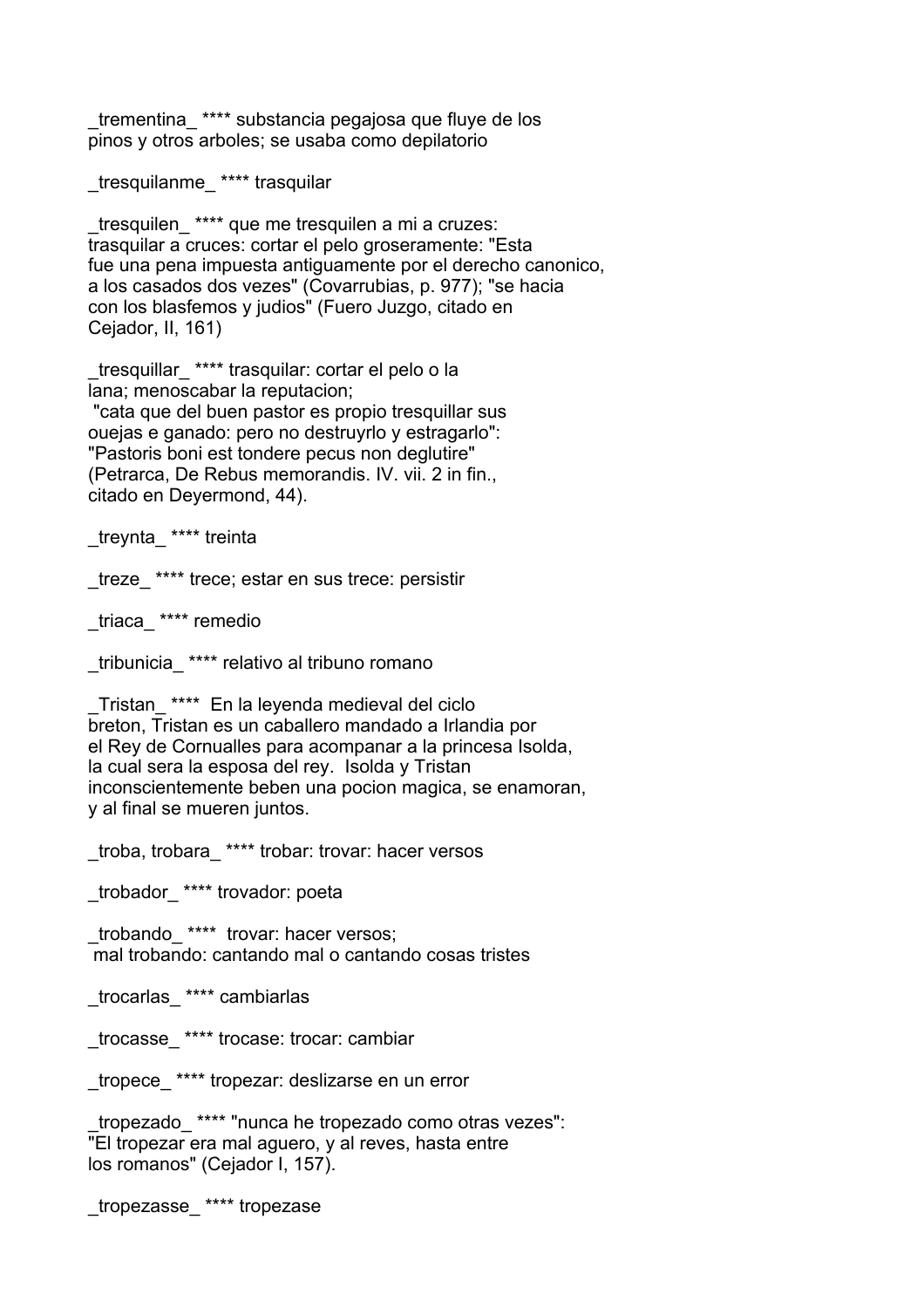\_trotaconuentos\_ \*\*\*\* alcahueta

Troya \*\*\*\* ciudad del Asia Menor; vn solo hombre gano a Troya: "se refiere a Sinon, que preparo la trampa del caballo de madera" (Severin, 251; Cf. Cejador, I, 221). (Virgilio, Eneida, I.2)

\_troyana\_ \*\*\*\* Segun la leyenda griega, sitio de los griegos contra Troya que duro diez anos.

truchas \*\*\*\* trucha: pez de agua dulce; "que no se toman truchas &c." (Refran): "No se toman truchas a bragas enjutas" (Correas, 362).

trueco \*\*\*\* cambio

trufas \*\*\*\* "hablilla, chanza" (Corominas IV, 616); "patranas, cuentos" (R-P, 316)

\_truxiste\_ \*\*\*\* traer: trajiste

tuerto \*\*\*\* que no ve con un ojo;

a tuerto: injustamente;

"A tuerto o a derecho, nuestra casa hasta el techo": "Refr. con que se reprehende a los que por qualesquiera medios, o justos, o injustos solicitan, y procuran las proprias conveniencias" (Aut. III, Tomo sexto, 373).

tuetano \*\*\*\* medula;

"alfenique e simiente de maluas ana [vna?] onza .j. tutano de cieruo e de ternera sin sal" (Lilio de medicina [1495]; DETEMA I, 1595).

\_tumbando\_ \*\*\*\* tumbar: caer; rodar por tierra

turbacion \*\*\*\* confusion, desorden

\_turbar\_ \*\*\*\* conmover, confundir, desordenar

turbasse \*\*\*\* turbase

turbaua \*\*\*\* turbaba

\_turbia, turbias, turuias\_ \*\*\*\* confusa, revuelta, obscura

\_turbose\_ \*\*\*\* turbar: alterar el estado de

\_turuada\_ \*\*\*\* turbada

\_turuino\_ \*\*\*\* raiz del turbit (planta cuyas raices se han empleado en medicina);

"recepta de poluo laxatiuo fojas de sen y turbite y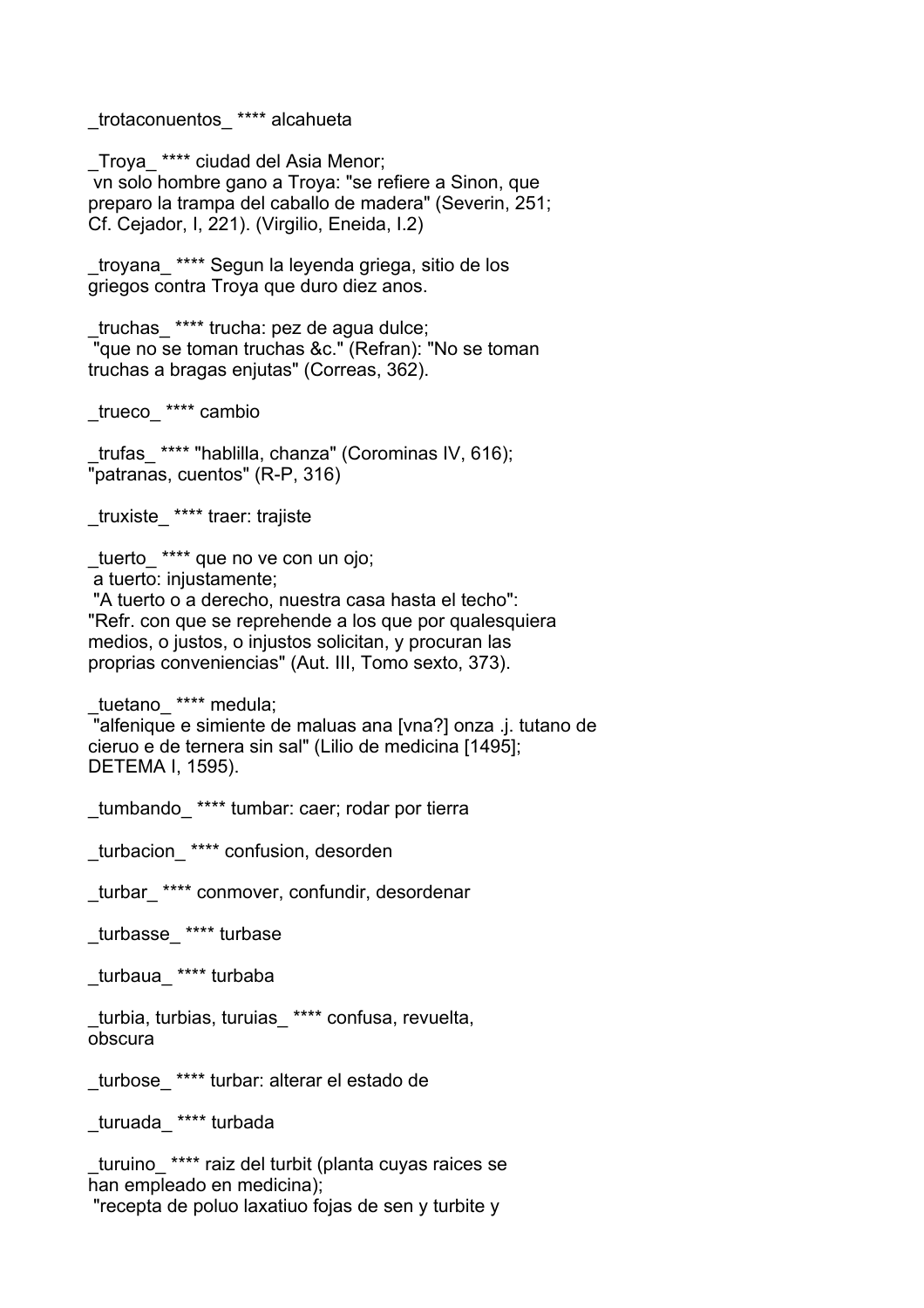ruybaruo de cada vno quarta de onza" (Sevillana Medicina [1545]; DETEMA II, 1597).

\_tusca\_ \*\*\*\* lengua italiana

Tusca Adeleta \*\*\*\* "Adelecta ex nobili tuscorum sanguine foemina: tam astrorum studio quam magicis artibus venturi praescia: tam viro quam natis diem mortis tribus versiculis praenunciavit" (Adeleta, mujer de noble sangre tuscana que conocia el futuro por medio de la astrologia y los artes magicos, predico el dia de la muerte de su esposo y de sus ninos.) (Petrarca, Index y De Rebus Memorandis IV, iv. 9 A, citado en Deyermond, 39-40).

tutor, tutores \*\*\*\* protector, protectores

tutriz \*\*\*\* tutora

\_tuue, tuuo, tuuiese, tuuiera\_ \*\*\*\* tuve, tuvo, tuviese, tuviera

tuuiesse \*\*\*\* tuviese

\_uale\_ \*\*\*\* vale: "Voz latina usada alguna vez en espanol para despedirse en estilo cortesano y familiar" (Real. Acad.)

uer \*\*\*\* ver: examinar

uerme \*\*\*\* verme

\_uerse\_ \*\*\*\* verse

\_Ulixes\_ \*\*\*\* Petrarca: "Ulyxes ut militiam subterfugeret et regnaret amentiam simulavit." (Ulises fingio locura para evitar el servicio militar y para ser rey) (Index). "Ulyxes vero ut militiam subterfugeret et regnaret: atque Itachae viveret ociose cum parentibus cum uxore cum filio simulavit amentiam" (En efecto, Ulises, para evitar el servicio militar, y para ser rey y vivir tranquilamente en Itaca con sus padres, su esposa y su hijo, fingio locura) (De Rebus memorandis, III. i. 22) (Citado en Deyermond, 1961:44-45).

\_uos\_ \*\*\*\* vos

\_uosotros\_ \*\*\*\* vosotros

va \*\*\*\* nos va: nos conviene

vaca \*\*\*\* "Si se mezcla medula de ternero con aceite de rosas y lo lleva puesto una mujer, suaviza los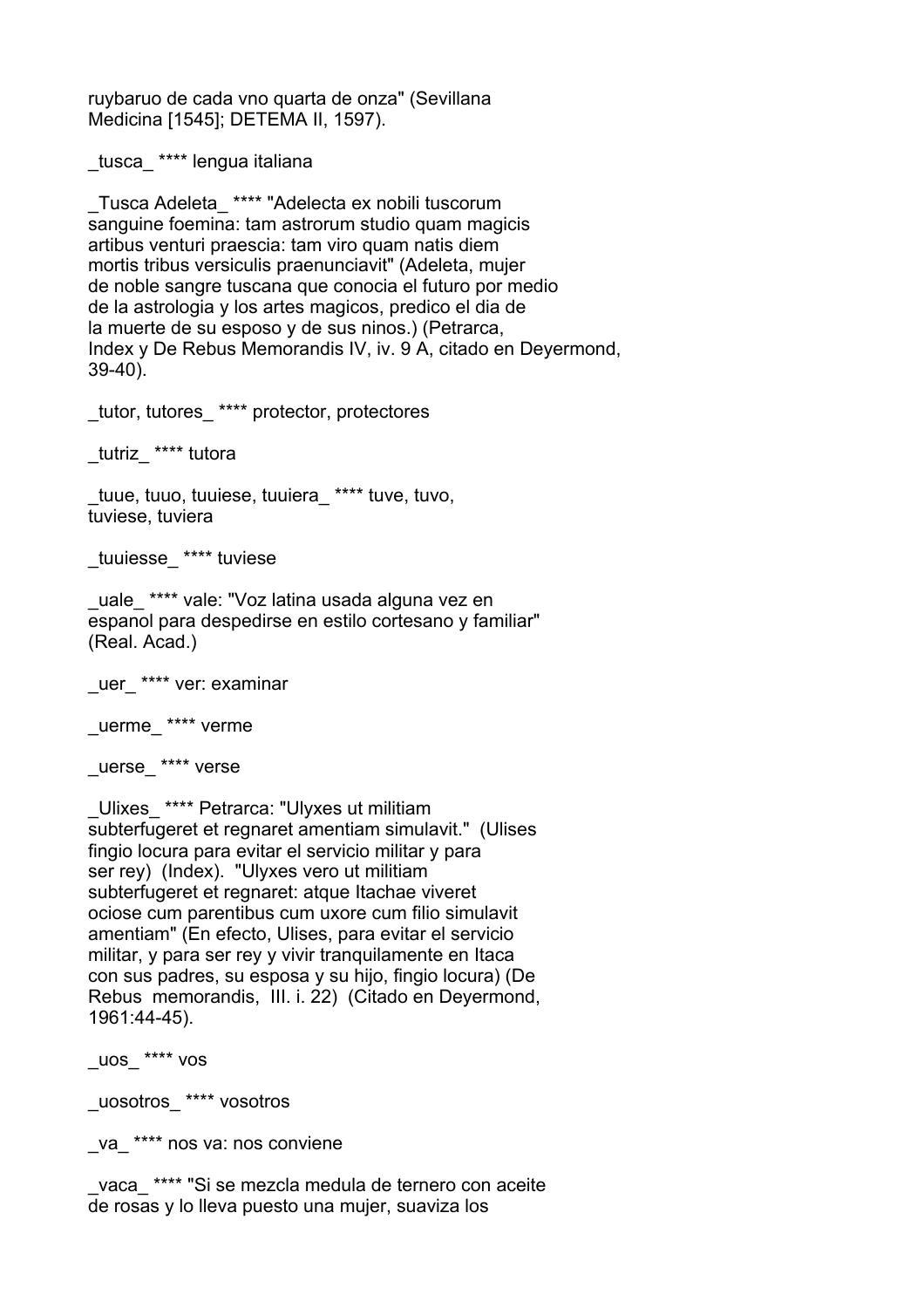tumores y la sequedad de la matriz... La articulacion del pie de toro ...se cuece en agua,...se pulveriza...se unta con ello la cara, se deja media hora, se lava con agua fria, se absorbe con un pedazo de gasa y se frota con ella hasta que no quede huella de la contraccion de la piel, purifica el rostro, quita la debilidad de la vista y mejora el color", etc. (Utilidades 10- 11);

"toma los figos blancos pasados e majalos con la manteca de las vacas e ponlas encima de las escrofulas e sanarlas a." (Suma de la flor de cirugia [s. XV]; DETEMA II, 1615).

vado \*\*\*\* punto de un rio donde uno puede atravesar a pie

vagado \*\*\*\* vagar: andar ocioso

vagos \*\*\*\* vago: que anda de un lugar a otro sin detenerse en ningun lugar; vacio

valala; valasme, valame \*\*\*\* valgala; valgame

vale, valen \*\*\*\* "mas vale ser buena amiga: que mala casada" (Refran): "Mas vale ser buena enamorada que mala casada" (Correas, 303). "tanto valen quanto cuestan. nunca mucho costo poco" (Refran): "Lo que vale mucho no ha de costar poco" (O'Kane, 165); "Nunca mucho costo poco" (Correas, 367).

valer \*\*\*\* amparar, proteger; tener poder

valiera \*\*\*\* "valiera mas solo que mal acompanado" (Refran) (Correas, 303)

vallena \*\*\*\* ballena;

"uallena es callente y humida y engendra sangre gruessa y viscosa y empalaga el estomago" (Sevillana Medicina [1545]; DETEMA I, 194).

vana \*\*\*\* cabeza vana: cabeza debil

vanas \*\*\*\* frivolas, tontas; sin efecto

vandera \*\*\*\* banda: lista; lado

vardara \*\*\*\* bardara: bardar

varde \*\*\*\* bardar sus paredes: cubrirlas de paja, tierra, etc

variable \*\*\*\* inconstante

varian, variando \*\*\*\* variar: cambiar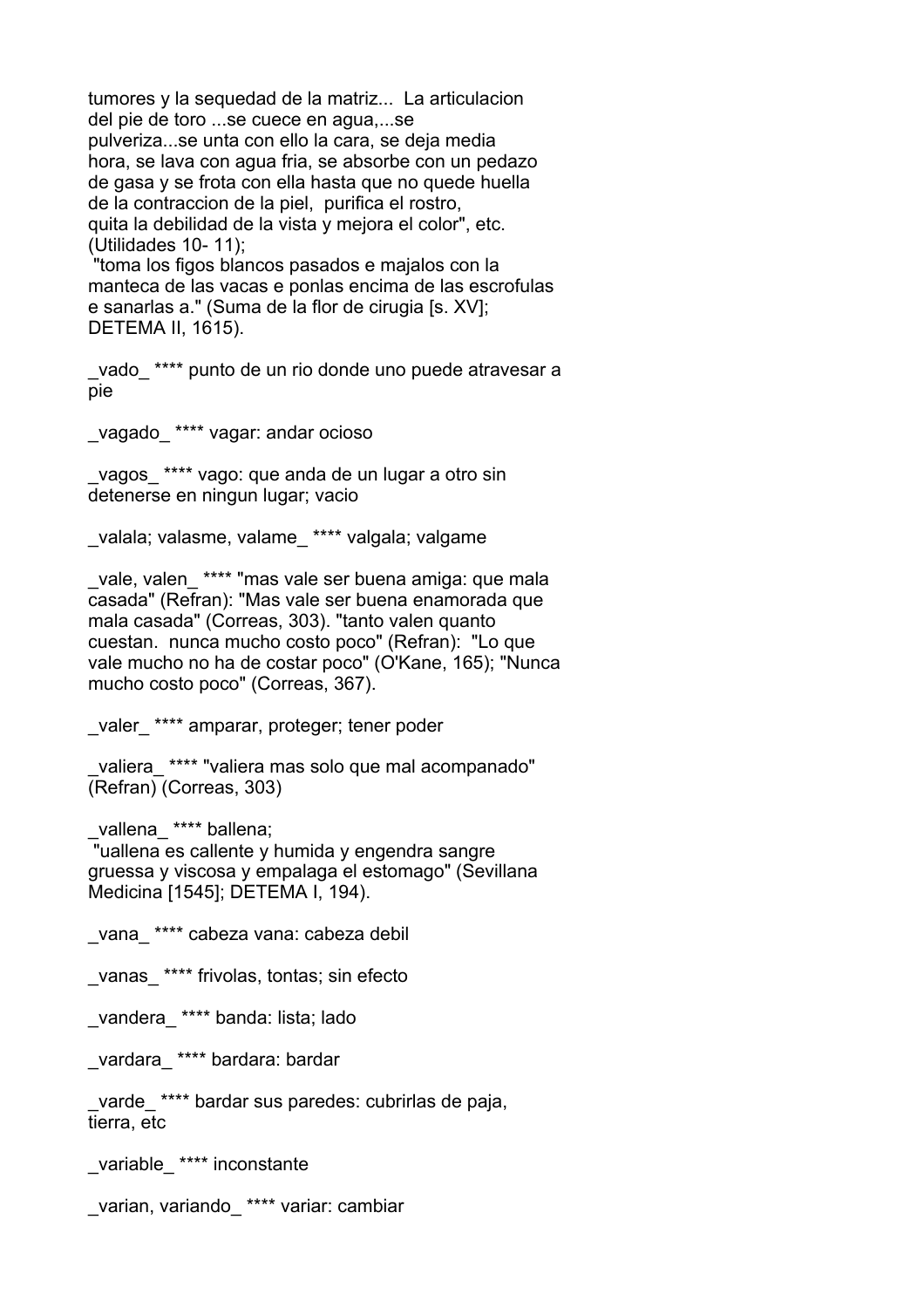\_varonil\_ \*\*\*\* esforzado, valeroso vase \*\*\*\* se va \_vasqueaua\_ \*\*\*\* basqueaba: basquear: tener furia \_vayo\_ \*\*\*\* bayo: de color blanco amarillento: un caballo bayo; "vno piensa el vayo: e otro el que lo ensilla" (Refran): (O'Kane 60, cita varios refranes semejantes.) vazio \*\*\*\* vacio \_vazios, vaziado, vazian\_ \*\*\*\* vacios, vaciado, vacian \_veays \*\*\*\* veais \_veces\_ \*\*\*\* en veces: a veces \_vedado\_ \*\*\*\* sitio cerrado por ley; prohibido veed \*\*\*\* ver: ved \_veedor\_ \*\*\*\* inspector, director veela \*\*\*\* mirala \_veer, vees, vee, veen, veed\_ \*\*\*\* ver, ves, ve, ven, ved \_vegetatiuo\_ \*\*\*\* vegetativo vegez \*\*\*\* vejez \_velan, velando, velas\_ \*\*\*\* velar: vigilar, no dormir \_vela; velas\_ \*\*\*\* cilindro de cera para alumbrar; lienzo que se ata a los mastiles de un barco para recibir el viento vella, vello \*\*\*\* verla, verlo vellaco, vellacos, vellaca, vellaquillo\_ \*\*\*\* bellaco: picaro, malo, ruin \_velo\_ \*\*\*\* tela que cubre u oculta una cosa vencido \*\*\*\* "Pues sabe que no es vencido sino el que se cree serlo": "Victus non est nisi qui se victum

credit" (Petrarca, De Remediis Utriusque Fortunae, ii. 73 B, citado en Deyermond, 145).

\_vendible\_ \*\*\*\* que se puede vender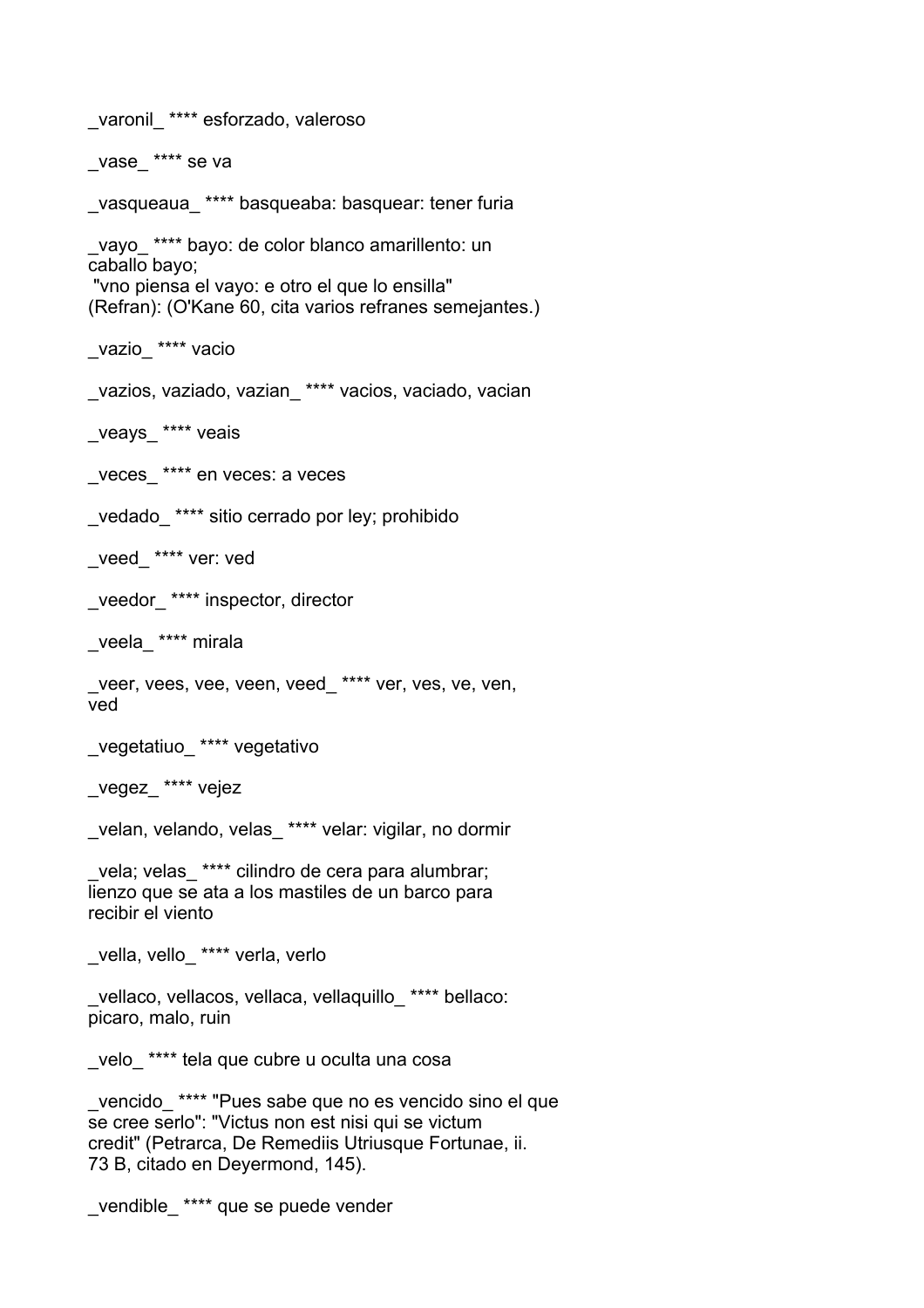vengada \*\*\*\* vengar: tomar satisfaccion de un agravio

veniades \*\*\*\* veniais

venida \*\*\*\* llegada

\_venimos\_ \*\*\*\* venimos, vinimos

venir \*\*\*\* llegar; proceder

ventaja \*\*\*\* dar ventaja: "quedarse atras" (Cejador  $II.9$ 

ventores \*\*\*\* ventero: el animal que olfatea la caza

Venus \*\*\*\* En la mitologia romana, anciana diosa de la primavera y la belleza; identificada con Afrodita, diosa griega del amor. Afrodita estaba casada con Hefestos (Vulcano), pero le fue infiel y se hizo amante de Ares (Marte), el dios de la guerra. Tambien amo a los dioses Dionisio (Baco), Hermes (Mercurio) y Poseidon (Neptuno), y a los hombres Anquises y Adonis. Madre de Eros (Cupido) y Eneas.

veo \*\*\*\* "yo te veo e no lo creo": "frase proverbial aun en uso" (R-P, 178)

ver \*\*\*\* ser testigo; no poder ver a uno: aborrecerle

\_verduricas\_ \*\*\*\* verdura: hortalizas, especialmente lo verde

vereys \*\*\*\* vereis

vergel \*\*\*\* huerto, jardin

Vergilio, Virgilio \*\*\*\* Poeta romano (70-19 a. JC.). Autor de Las Bucolicas, Las Georgicas, y La Eneida. "Sobre las aventuras amorosas de Virgilio...(esta leyenda del cesto) aparece en 'El libro de buen amor' de Juan Ruiz...y en el 'Corbacho' de Talavera" (R-P, 118 y 187)

\_verle has\_ \*\*\*\* le veras

verlo has \*\*\*\* lo veras

vermejas \*\*\*\* bermejo

verne, vernas, verna, vernan \*\*\*\* vendre, vendras, vendra, vendran;

"do vino el asno verna el albarda" (O'Kane, 46-47)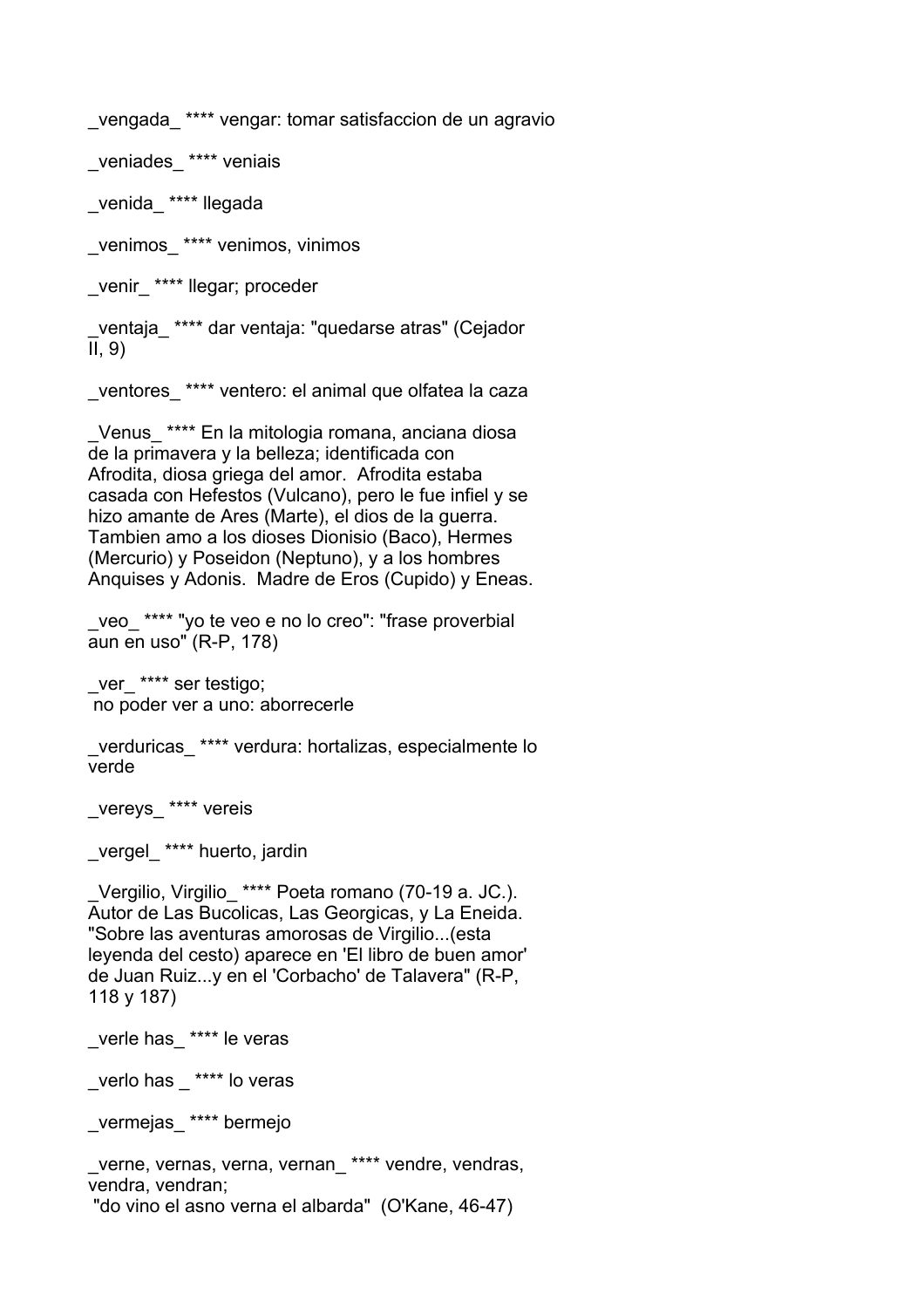vernemos \*\*\*\* vendremos

vernia \*\*\*\* vendria

vernos hemos \*\*\*\* nos veremos

\_vesle, veslo, vesla\_ \*\*\*\* lo ves, la ves; mirale

\_veslos\_ \*\*\*\* los ves

\_veya\_ \*\*\*\* veia

veynte \*\*\*\* veinte

\_veynteno\_ \*\*\*\* veinteno, vigesimo

veys \*\*\*\* veis

vezes \*\*\*\* veces

vezina, vezinas, vezinos \*\*\*\* vecina, vecinas, vecinos

\_vezindad\_ \*\*\*\* vecindad

\_vfano, vfana\_ \*\*\*\* ufano, ufana: presuntuoso; contento

via \*\*\*\* veia

vianda, viandas \*\*\*\* cualquier comida que se sirve a la mesa

vicio, vicios \*\*\*\* mala calidad; gusto especial; "vn solo maestro de vicios: dizen que basta para corromper vn gran pueblo": "Voluptatis magister unus in magno populo satis est" (Petrarca, De Rebus familiaribus 65 B, citado en Deyermond, 147)

\_viciosa, viciosas\_ \*\*\*\* vigorosa; entregada al vicio; deleitosas

victo \*\*\*\* dia e victo: dia y vito: sustento diario; "Sinifica passar los dias con el sustento parco y moderado" (Covarrubias, 467)

vide, vido \*\*\*\* vi, vio; "Ay, quien me vido e quien me vee agora" (Refran:) "Quien te vido y te ve agora, cual es el corazon que no llora?" (Correas, 427).

vienesme \*\*\*\* me vienes

viento \*\*\*\* vanidad, jactancia; seruir de viento: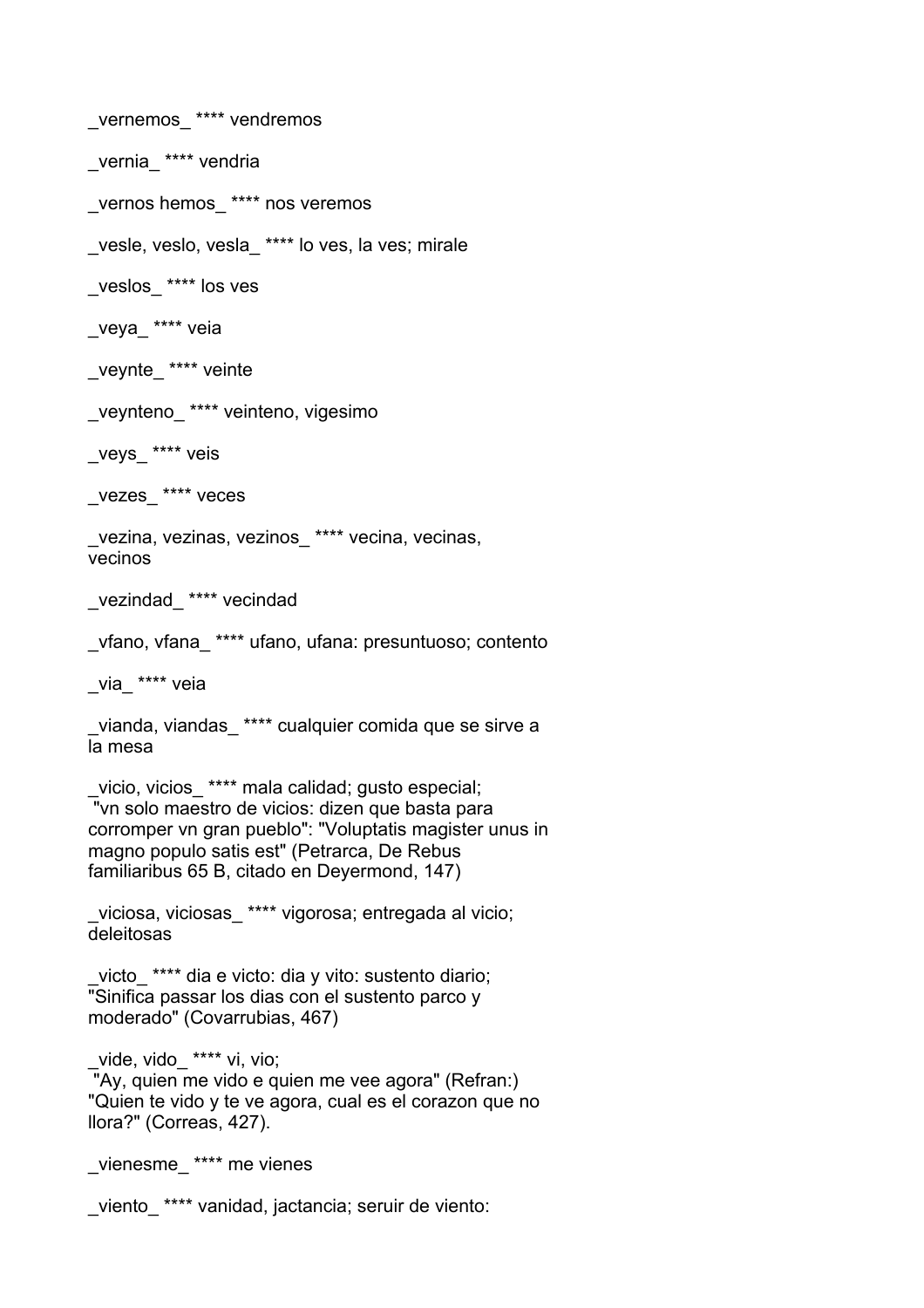"'ser de viento', 'vacio', 'inutil',...'fingido'" (R-P, 265)

```
vies **** veias
```
viessen, viesses \*\*\*\* viesen, vieses

\_vihuela\_ \*\*\*\* guitarra

vil \*\*\*\* despreciable, indigno; "quando el vil esta rico / ni tiene pariente / ni amigo" (Refran) (Correas,135).

vina \*\*\*\* terreno plantado de vides

viniesse, viniessen \*\*\*\* viniese, viniesen

\_viniessedes\_ \*\*\*\* vinieseis

viniesses \*\*\*\* vinieses

violetas \*\*\*\* Tenian usos medicinales en las tradiciones populares (Dioscorides, citado en Laza Palacios, 189);

"aromaticos cordiales frios son estos uioletas nenufar rosas todos sandalos azafran camphora vinagre agraz" (Lilio de medicina [1495]; DETEMA II, 1665).

\_virgines\_ \*\*\*\* virgenes

virgo, virgos \*\*\*\* virgen; fazer virgos: poner virgos: coser los desechos

\_virtud\_ \*\*\*\* fuerza, accion virtuosa

virtut \*\*\*\* virtud;

"ninguna virtut ay tan perfecta que no tenga vituperadores e maldizientes": "Nulla virtus tam laudata est quin vituperatores inveniat" (Petrarca, De Remediis Utriusque Fortunae, ii. 28 B, citado en Deyermond, 147)

visitacion, visitaciones \*\*\*\* visita, visitas

visitalla \*\*\*\* visitarla

visitasse \*\*\*\* visitase

visitaua \*\*\*\* visitaba

viso\_ \*\*\*\* vista (ver)

vispera \*\*\*\* antecedente, causa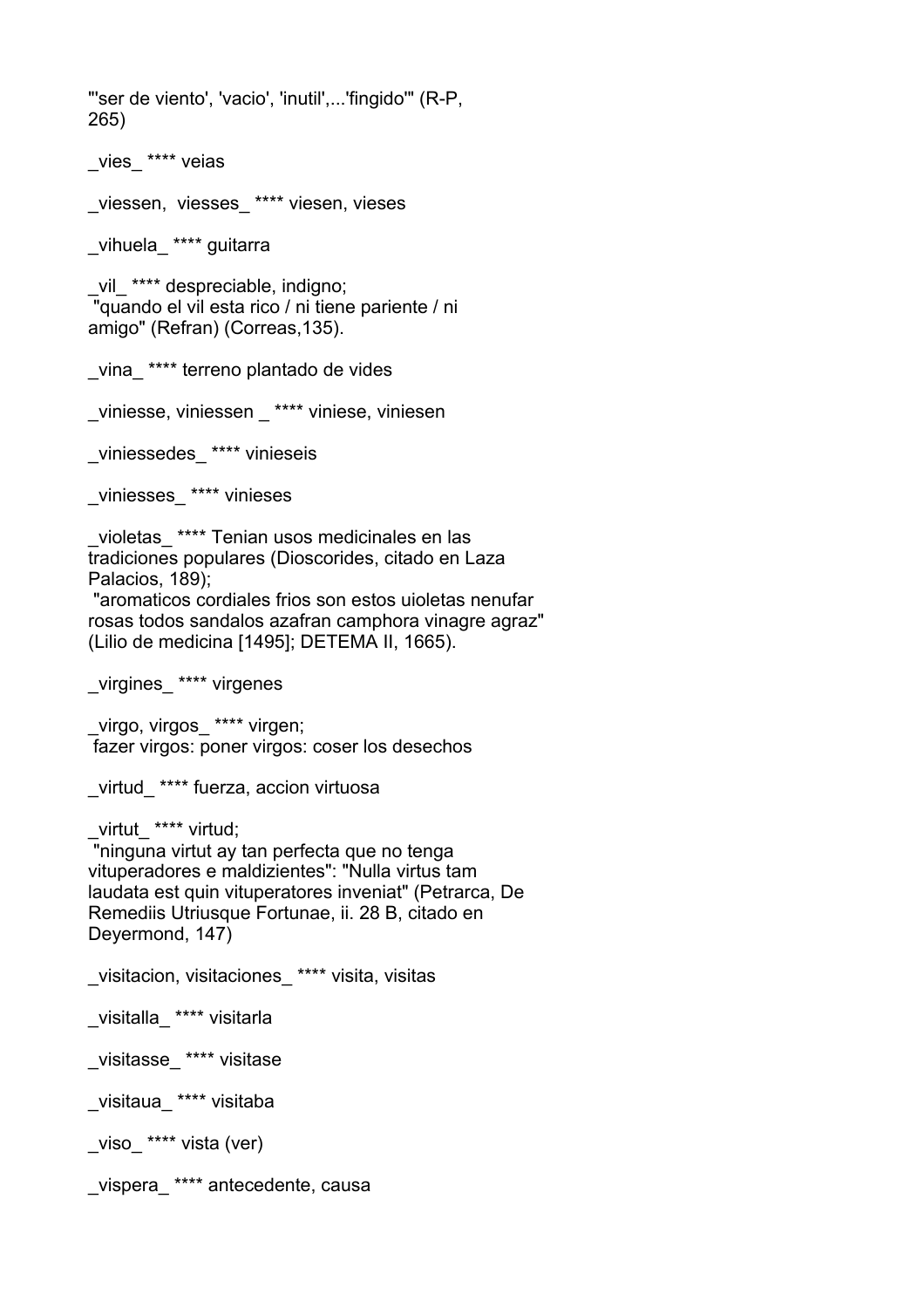vistes \*\*\*\* visteis

\_vistelos\_ \*\*\*\* los viste

vitoria \*\*\*\* victoria

\_vituperadores\_ \*\*\*\* ofendedores, ofensores

vituperio \*\*\*\* reprobacion

viua \*\*\*\* viva

viue \*\*\*\* "viue comigo e busca quien te mantenga (o nombrate mio)" (Refran:) (Correas, 509).

viuen \*\*\*\* viven

\_viues\_ \*\*\*\* vives

\_viuia\_ \*\*\*\* vivia

viuido \*\*\*\* vivido

\_viuiendo\_ \*\*\*\* viviendo

viuiere \*\*\*\* viviere

viuificacion \*\*\*\* vivificacion

viuificar \*\*\*\* vivificar: dar vida a, confortar

viuimos \*\*\*\* vivir: estar

viuir \*\*\*\* vivir; experimentar;

"ninguno es tan viejo que no pueda viuir vn ano: ni tan mozo que oy no pudiesse morir": Cf. "No hay ninguno tan viejo que no piense vivir un ano" (Correas, 352); "Nemo tam iuvenis qui non possit hodie mori" (Petrarca, De Remediis Utriusque Fortunae, i. 110 A, citado en Deyermond, 43).

viuiras \*\*\*\* viviras; "nunca alegre viuiras si por voluntad de muchos te riges": "Nunquam laetus eris si vulgo te regendum tradideris" (Petrarca, De Rebus familiaribus 15 E, citado en Deyermond, 145).

\_viuiremos\_ \*\*\*\* viviremos viuiria \*\*\*\* viviria viuo \*\*\*\* vivo

\_viuos, viuas\_ \*\*\*\* vivos, vivas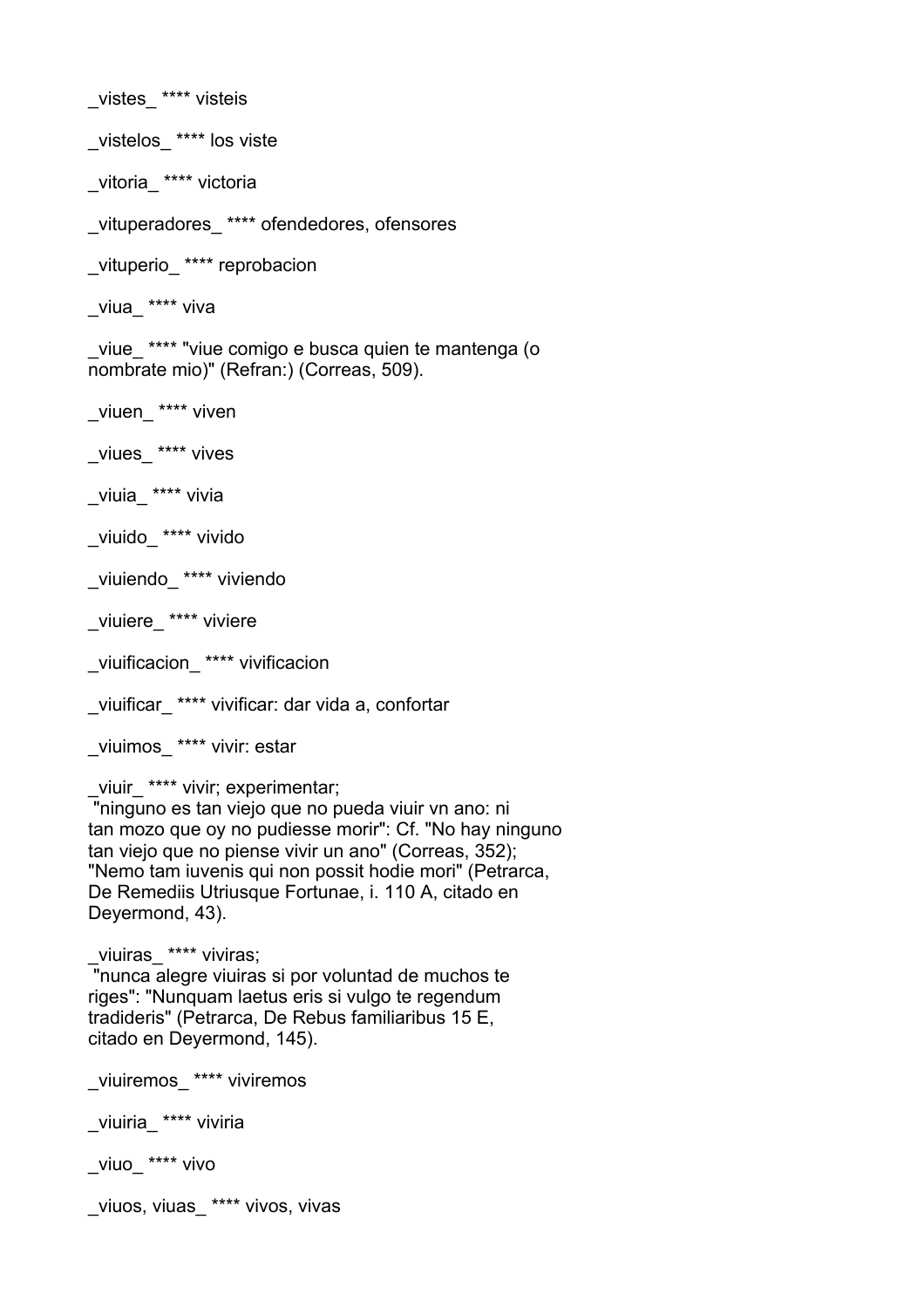vltima, vltimas\_ \*\*\*\* ultima, ultimas

vn, vna, vnos, vnas \*\*\*\* un, una, unos, unas

\_vna\_ \*\*\*\* parte cornea y dura que cubre la extremidad de los dedos; "vna e carne": "Haber estrecha amistad entre (dos o mas personas)" (Real Acad.).

vnguentos \*\*\*\* unguentos

vnica, vnico \*\*\*\* unica, unico

vnicornio \*\*\*\* unicornio

vno \*\*\*\* uno; den vno: uno del otro

vntasnos, vnto \*\*\*\* untar: nos untas, unto; "Quiebrasnos el ojo: e vntasnos con consuelos el caxco" (Refran): "Covarrubias ('untar') escribe comentando una variante": "Quebrar la cabeza y despues untar el casco, dizese de los que aviendo hecho algun dano, acuden despues a quererlo remediar floxa y tibiamente" (R-P, 301; Covarrubias, 986).

```
_vntos, vnturas, vnturillas_ **** untos, untura:
unguento
```
 $\sqrt{2}$ vo $\sqrt{2}$ \*\*\*\* voy

voluntad \*\*\*\* carino; deseo de hacer algo, intencion; libre albedrio

\_voto\_ \*\*\*\* promesa

\_vozes\_ \*\*\*\* voces

vrdio \*\*\*\* urdio: urdir: tejer

vsado \*\*\*\* usado

vsar, vsan \*\*\*\* usar, usan

\_vsaron\_ \*\*\*\* usaron

\_vsaste\_ \*\*\*\* usaste

vse \*\*\*\* use

\_vso\_ \*\*\*\* uso: practica general

\_vtilidad\_ \*\*\*\* utilidad; provecho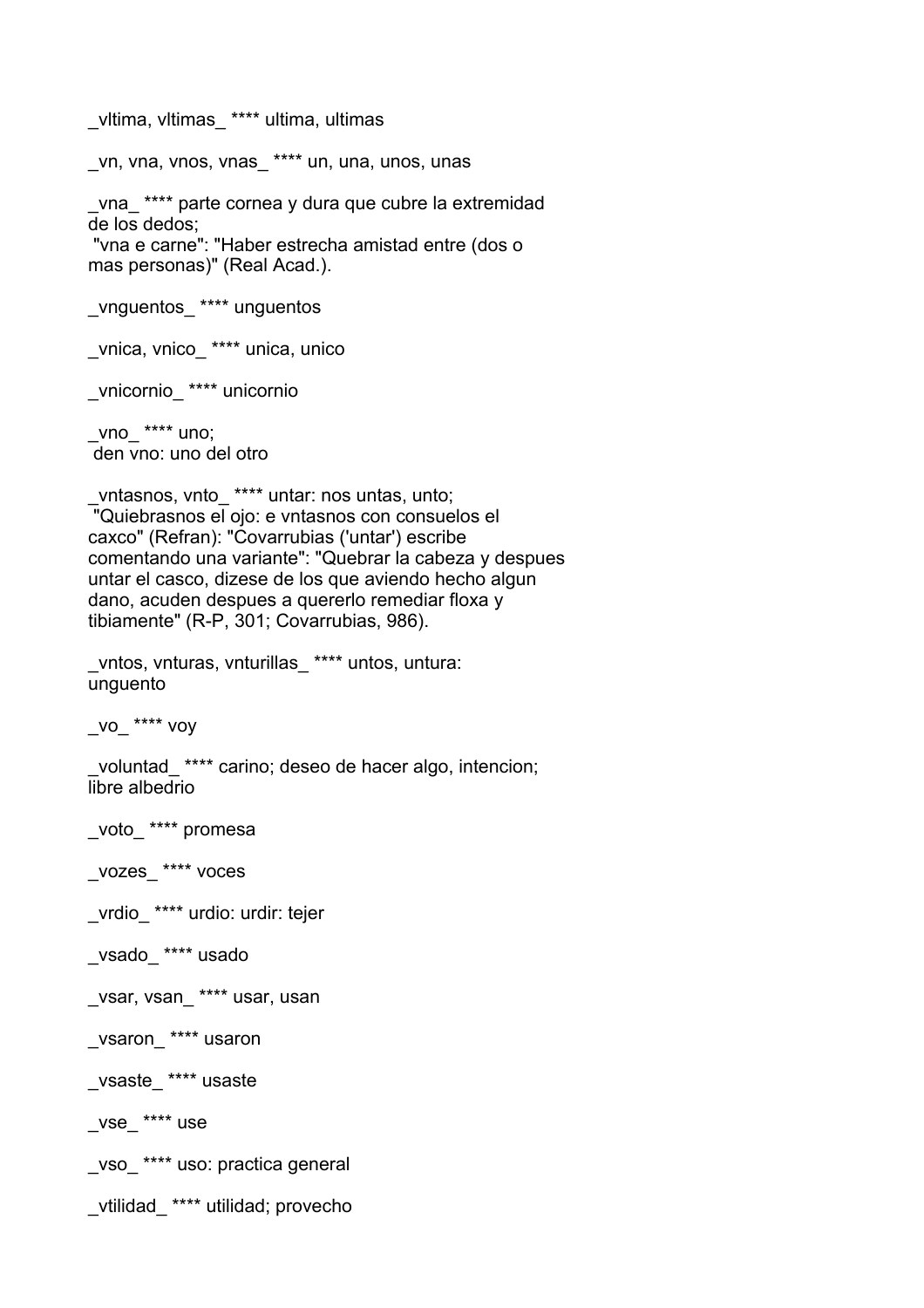\_vulgo\_ \*\*\*\* personas que conocen solamente lo superficial

vulto \*\*\*\* rostro, cara

\_xaques\_ \*\*\*\* jaque, del ajedrez; aviso

xarcias \*\*\*\* aparejos y cuerdas de un buque

xarope \*\*\*\* jarope: jarabe: bebida amarga; "Desque sea acauado el xarope de beuer tome cada dia por esa mesma manera vn pedazo deste letuario" (Menor dano de medicina [s. XV]; DETEMA II, 894)

Xenofon \*\*\*\* Jenofonte. General e historiador griego (431-355? a. JC.). Sus obras mas importantes son el 'Anabasis', 'La ciropedia', y la 'Memorabilia' (una memoria y defensa de su maestro, Socrates). Su hijo, Gryllus, fue asesinado en la batalla de Mantinea, en 362 a. C. Para la anecdota de la reaccion de Xenofon al oir las noticias de la muerte de su hijo, vease Diogenes Laercio, "Vidas de los esclarecidos filosofos...": "Se ha dicho que en esta ocasion Xenofon ofrecia un sacrificio, con una corona en la cabeza, la cual quito al oir de la muerte de su hijo. Pero despues, al saber que su hijo se habia muerto valientemente, puso la corona en la cabeza de nuevo. Algunos dicen que ni lloro, sino que exclamo: 'Sabia que mi hijo era mortal.'"

\_xerga, xergas\_ \*\*\*\* jerga: tela gruesa

\_ximio\_ \*\*\*\* jimio: mono

\_xo\_ \*\*\*\* Xo (So): voz para detener las caballerias

 $y_$  \*\*\*\* alli

\_yazeys\_ \*\*\*\* yaceis

 $yd$  \*\*\*\* id

\_yda\_ \*\*\*\* ida

\_ydo\_ \*\*\*\* ido

\_ydolo\_ \*\*\*\* idolo

ydos, ydas \*\*\*\* idos, idas

vdras \*\*\*\* hidra: serpiente acuatica, venenosa

yedra \*\*\*\* hiedra;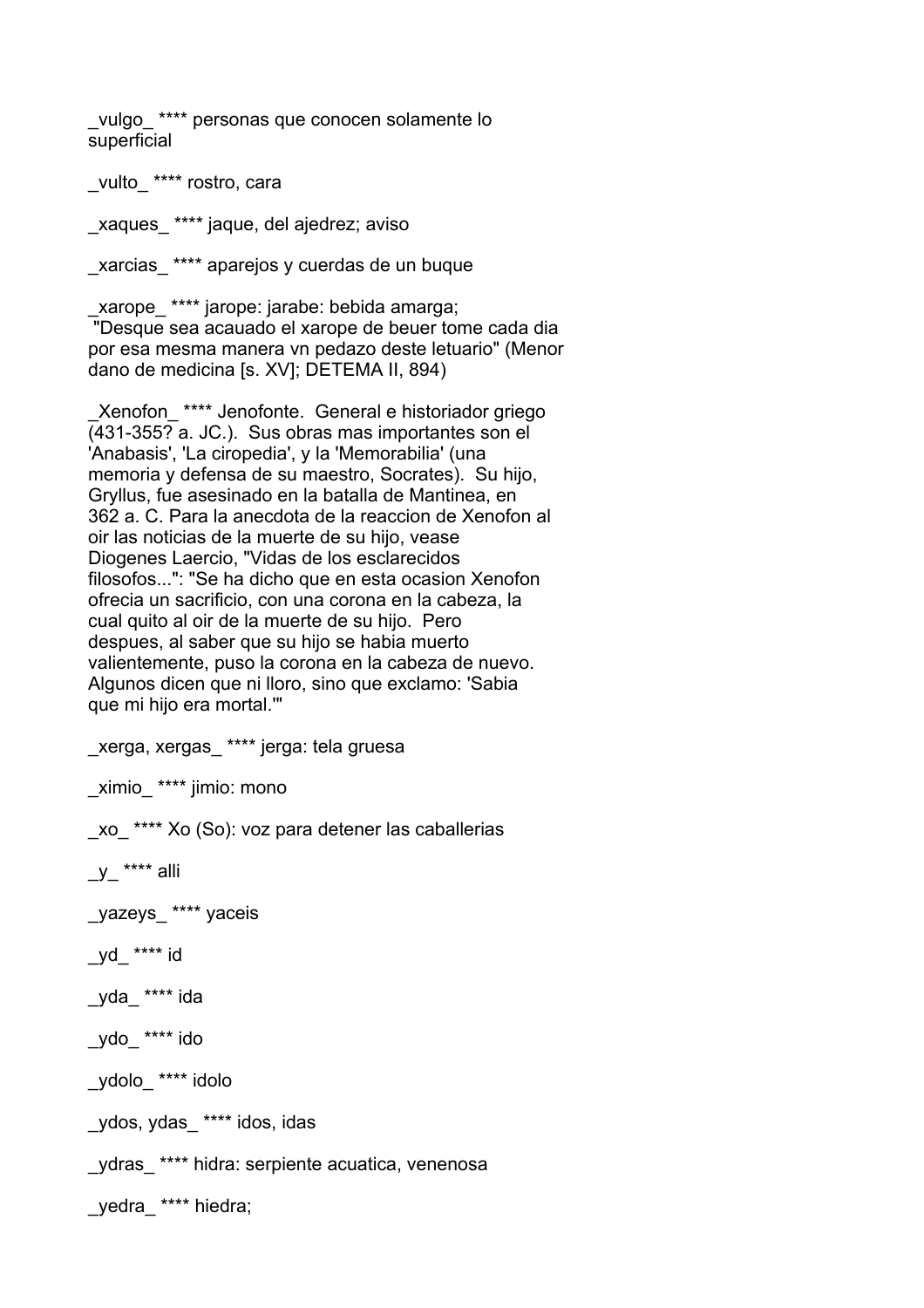hoy tiene "significaciones magicas" (Laza Palacios, 189); ha tenido usos medicinales en las tradiciones populares; "el zumo de la yedra mezclado con hazeyte e puesto en el oido tibio tira el dolor" (Suma de la flor de cirujia [s. XV]; DETEMA I, 823) \_yermos\_ \*\*\*\* desiertos \_yerra, yerran, yerre\_ \*\*\*\* errar; "quien yerra e se emienda &c.": (Refran) "Quien yerra y se emienda, a Dios se acomienda." (O'Kane, 109: Seniloquium 374). \_yerro, yerros\_ \*\*\*\* error; "nunca yerro vino desacompanado" (Refran): "Un yerro no se hace solo; o no viene solo" (Correas, 497); "el perdon sobraria donde el yerro falta" (Refran): (Correas, 390). \_yerua pasce\_ \*\*\*\* come hierba = un asno; "yerua pasce quien lo cumple": (Refran:) "Hierba pace quien lo ha da pagar; y era un ansar" (Correas, 239). \_yerua paxarera\_ \*\*\*\* cariofileo, a (Bot. cariofilaceo); "En Medicina popular es usada como vulneraria, resolutiva y astringente" (Laza Palacios, 165). yeruas \*\*\*\* yerbas, hierbas; veneno hecho con hierbas venenosas \_yglesia, yglesias\_ \*\*\*\* iglesia, iglesias \_ygual, yguales, ygualar\_ \*\*\*\* igual, iguales, igualar \_ygualada, ygualado\_ \*\*\*\* igualar: juzgar igual ygualara \*\*\*\* igualara ygualdad \*\*\*\* igualdad \_yguale\_ \*\*\*\* iguale ygualmente \*\*\*\* igualmente \_yjares\_ \*\*\*\* ijar: ijada \_ylicito\_ \*\*\*\* ilicito \_ylustrantes\_ \*\*\*\* ilustrantes: que iluminan \_ymagen\_ \*\*\*\* imagen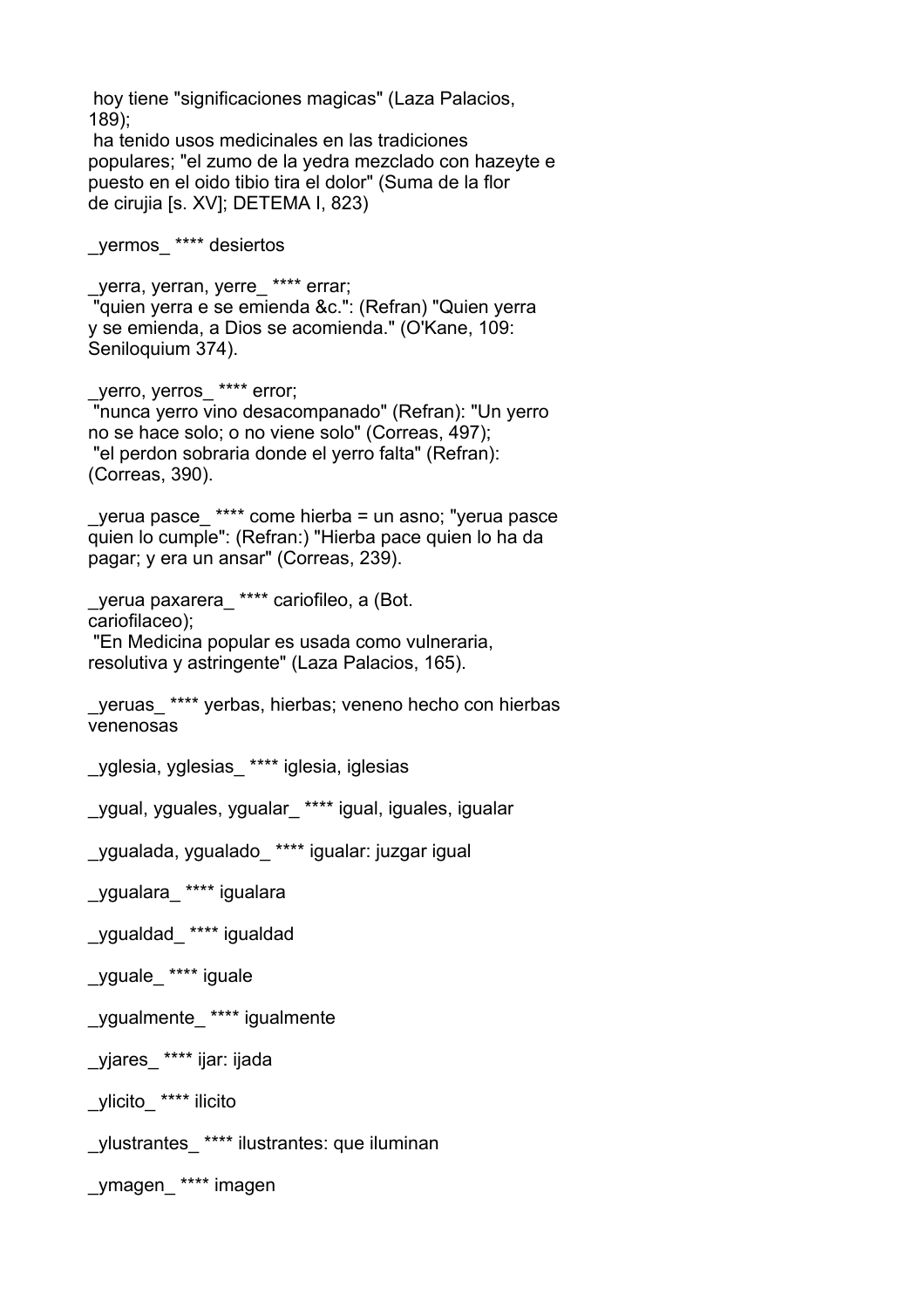ymagina \*\*\*\* imagina

\_ymaginacion\_ \*\*\*\* imaginacion

ymaginamientos \*\*\*\* pensamientos

\_ymitauas\_ \*\*\*\* imitabas

ynocente \*\*\*\* inocente

Ypermestra \*\*\*\* En la mitologia griega, hija de Danao, y mujer de Linceo. Segun la leyenda, las 50 hijas de Danao, contra la voluntad de el, se casaron con los 50 hijos de Egipto; Danao ordeno a sus hijas matar a sus esposos durante su noche de bodas. Ypermestra fue la unica que no obedecio, y por eso fue encarcelada. Pero algunos lectores creen que en 'La Celestina' el nombre 'Ypermestra' es un error, y que debe leer 'Clitemnestra': "Rojas tiene a la vista o el texto italiano de la 'Fiameta' de Bocacio, o la traduccion castellana, salida ya en enero de 1497. En ambas esta claramente Clite(n)nestra." (Marciales II, 267). Y Marciales cita La "Fiameta': "Che fece Paris per costui, che Elena, che Clitennestra, e che Egisto? Tutto il mondo il conosce" y luego la traduccion castellana de 1497: ""Que hizo Paris por este, que Elena, que Clitenestra, que Egisto? Todo el mundo lo conoce." (Marciales I, 337)

\_ypocrita\_ \*\*\*\* hipocrita yr, yrse \*\*\*\* ir, irse; he de yr : ire \_yra, yras\_ \*\*\*\* ira, enojo \_yrada\_ \*\*\*\* airada yre, yras, yra, yran \*\*\*\* ire, iras, ira, iran yremos \*\*\*\* iremos yrian \*\*\*\* irian yrle \*\*\*\* irle yrme \*\*\*\* irme \_yrnos hemos\_ \*\*\*\* nos iremos \_yrritados\_ \*\*\*\* irritados: irritar: invalidar, incapacitar \_ysquierda, ysquierdo\_ \*\*\*\* izquierda, izquierdo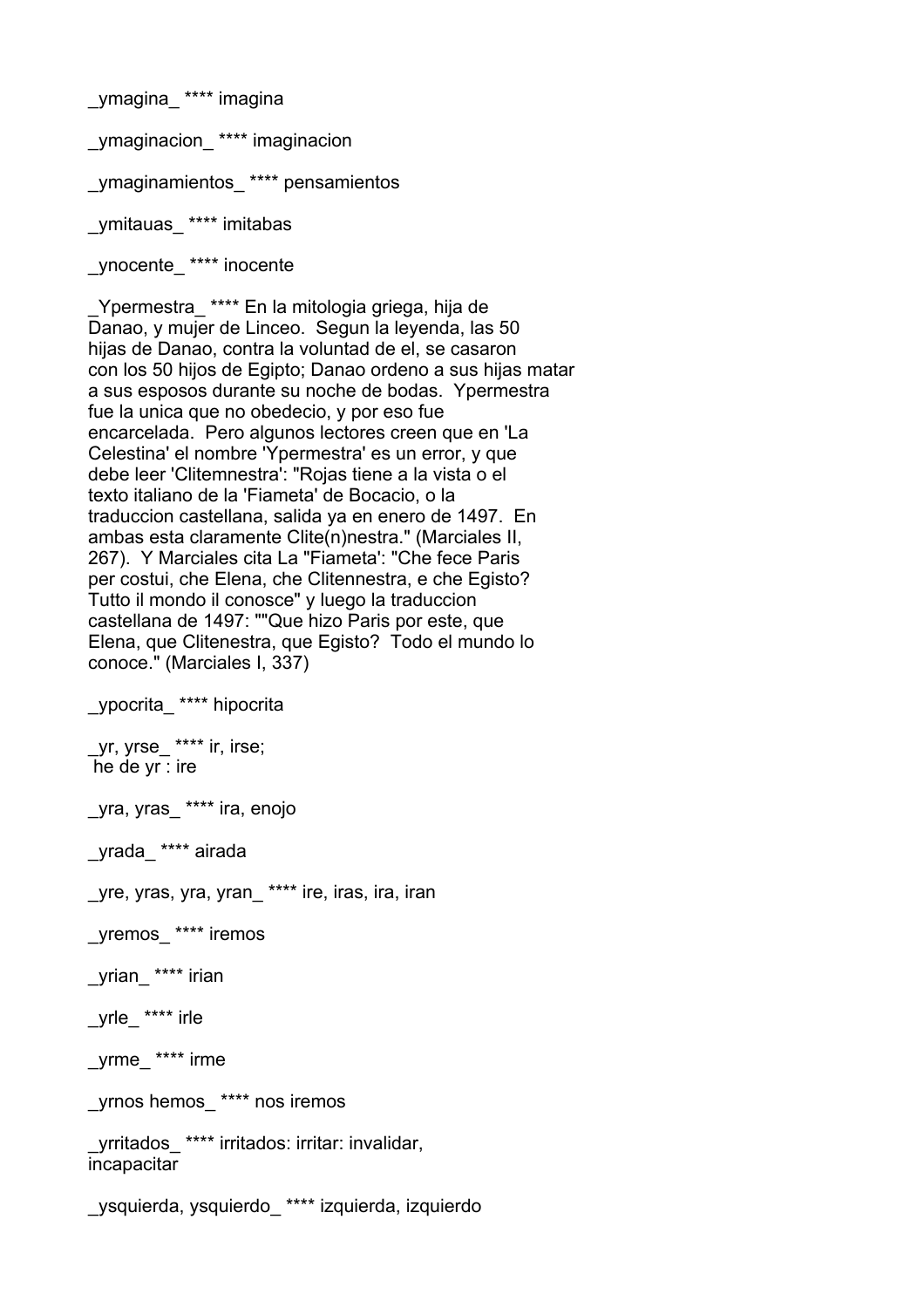ystoriales \*\*\*\* historial: "Persona que escribia historia" (Real Acad.)

ystorias \*\*\*\* historias: cuentos

yua, yuas, yuamos, yuan \*\*\*\* iba, ibas, ibamos, iban; en que me yua la vida (en que harto me yua): que me importaba

yzquierdo \*\*\*\* izquierdo

zaharenas \*\*\*\* zahareno: desdenoso, esquivo

Zamora \*\*\*\* Ciudad de Espana; "en vna hora no se gano Zamora" (Refran:) "No se gano Zamora en una hora, ni Sevilla en un dia" (Correas, 360).

\_zapatas\_ \*\*\*\* calzado que llega a media pierna

zarazas \*\*\*\* zaraza: masa de vidrio molido, veneno, etc.

\_zeloso\_ \*\*\*\* celoso

zofrir \*\*\*\* sofrir: sufrir

zofrirte \*\*\*\* sufrirte

zozobras, zozobra \*\*\*\* inquietudes; "nunca venir plazer sin contraria zozobra" (Refran): "El plazer vispera es del pesar" (O'Kane, 192: Seniloquium 135).

zufre \*\*\*\* sufre

zufro \*\*\*\* sufro

zumos \*\*\*\* zumo: jugo; zumos de limones: "El zumo de limon quita los barros, y cualesquiera manchas del rostro" (Laguna, citado por Laza Palacios, 153);

"el limonciello fregado en las manos e odorado e comjdo es maraujllosa cosa" (El libro de recetas de Gilberto [s. XV]; DETEMA II, 942).

zurrio \*\*\*\* su rio? (Cejador II, 180); susurro? (R-P, 286); zurrido?; "y ruzio" (en algunas ediciones)

zurujano, zurujanos \*\*\*\* cirujano, cirujanos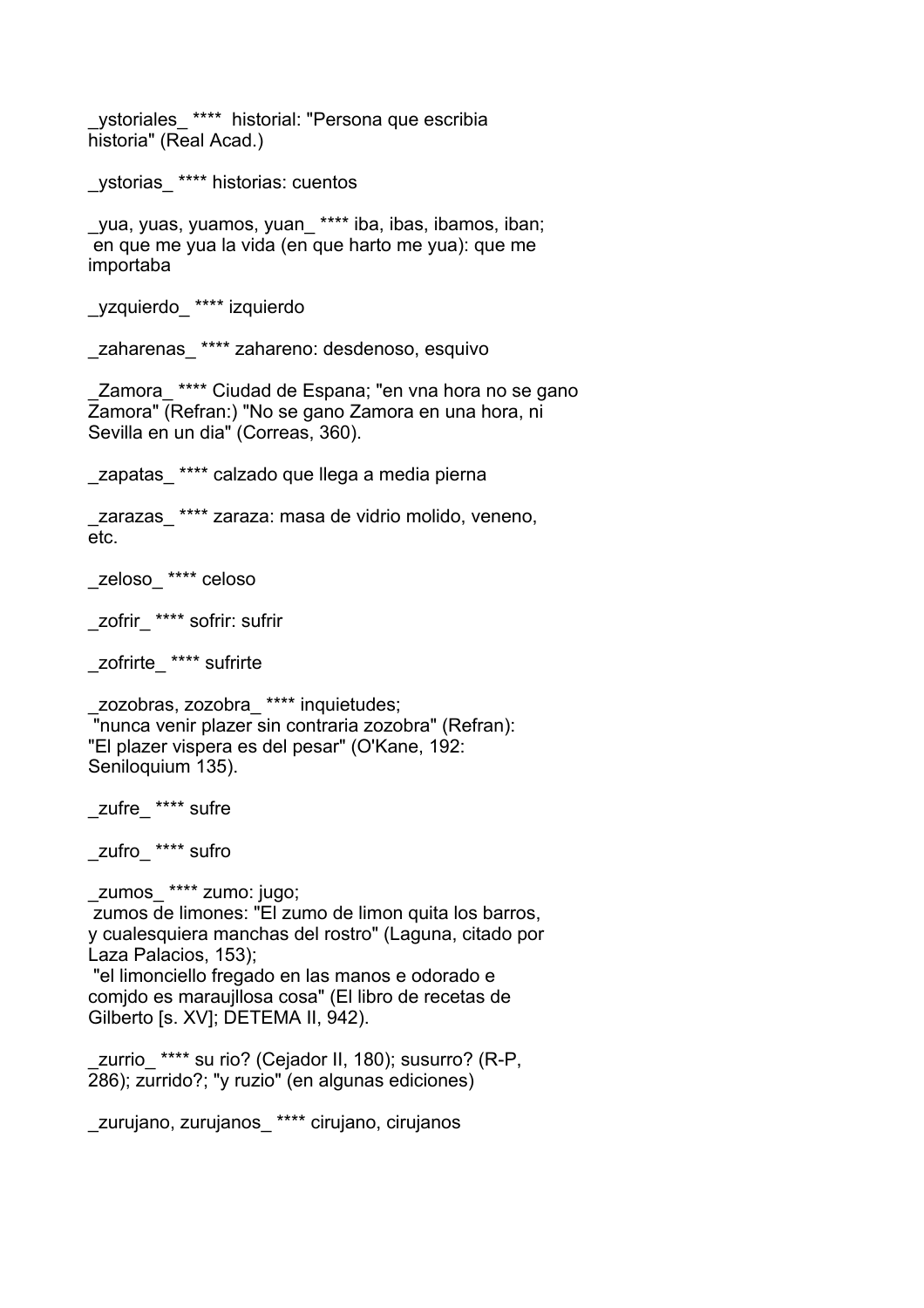## OBRAS CITADAS

Aribau \*\*\*\* D. Buenaventura Carlos Aribau. Biblioteca de autores espanoles. Tomo III. (Madrid: Rivadeneyra, 1846.

\_Aut.\_ \*\*\*\* Diccionario de autoridades (Edicion facsimil) (Madrid: Gredos, 1963).

Castro \*\*\*\* F. Castro Guisasola. Observaciones sobre las fuentes literarias de 'La Celestina'. (Madrid: Consejo Superior de Investigaciones Cientificas, 1973).

\_Cejador\_ \*\*\*\* Julio Cejador y Frauca, ed. Fernando de Rojas: La Celestina (Madrid: Espasa-Calpe, 1968)

\_Corominas\_ \*\*\*\* J. Corominas. Diccionario critico etimologico de la lengua castellana. (Madrid: Gredos,1954).

\_Correas\_ \*\*\*\* Gonzalo Correas: "Vocabulario de refranes y frases proverbiales" (Madrid: 1924); segunda edicion.

\_Covarrubias\_ \*\*\*\* Sebastian de Covarrubias: "Tesoro de la Lengua Castellana o Espanola." Ed. Martin de Riquer. (Barcelona: S. A. Horta, I. E., 1943)

DETEMA \*\*\*\* Maria Teresa Herrera, ed. Diccionario espanol de textos medicos antiguos. (Madrid: Arco Libros, 1996.

Deyermond \*\*\*\* Deyermond, Alan: "The Petrarchan Sources of 'La Celestina'". (Univ. of Oxford, 1961.)

\_Index\_ \*\*\*\* Indice a la 'sententiae' y 'exempla' en Petrarch, F. 'Opera' (Basileae, 1496) citado en Deyermond.

Laza Palacios \*\*\*\* Modesto Laza Palacios: El laboratorio de Celestina. (Malaga, 1958)

Marciales \*\*\*\* La Celestina. ed. Miguel Marciales. (2 vols.) (Urbana-Chicago: Univ. of Illinois, 1985)

Menendez y Pelayo \*\*\*\* Menendez y Pelayo. Origenes de la novela. (Tomo III) (Madrid: Bailly/Bailliere, 1910).

O'Kane \*\*\*\* Eleanor S. O'Kane: Refranes y frases proverbiales espanolas de la Edad Media (Madrid: RAE,1959).